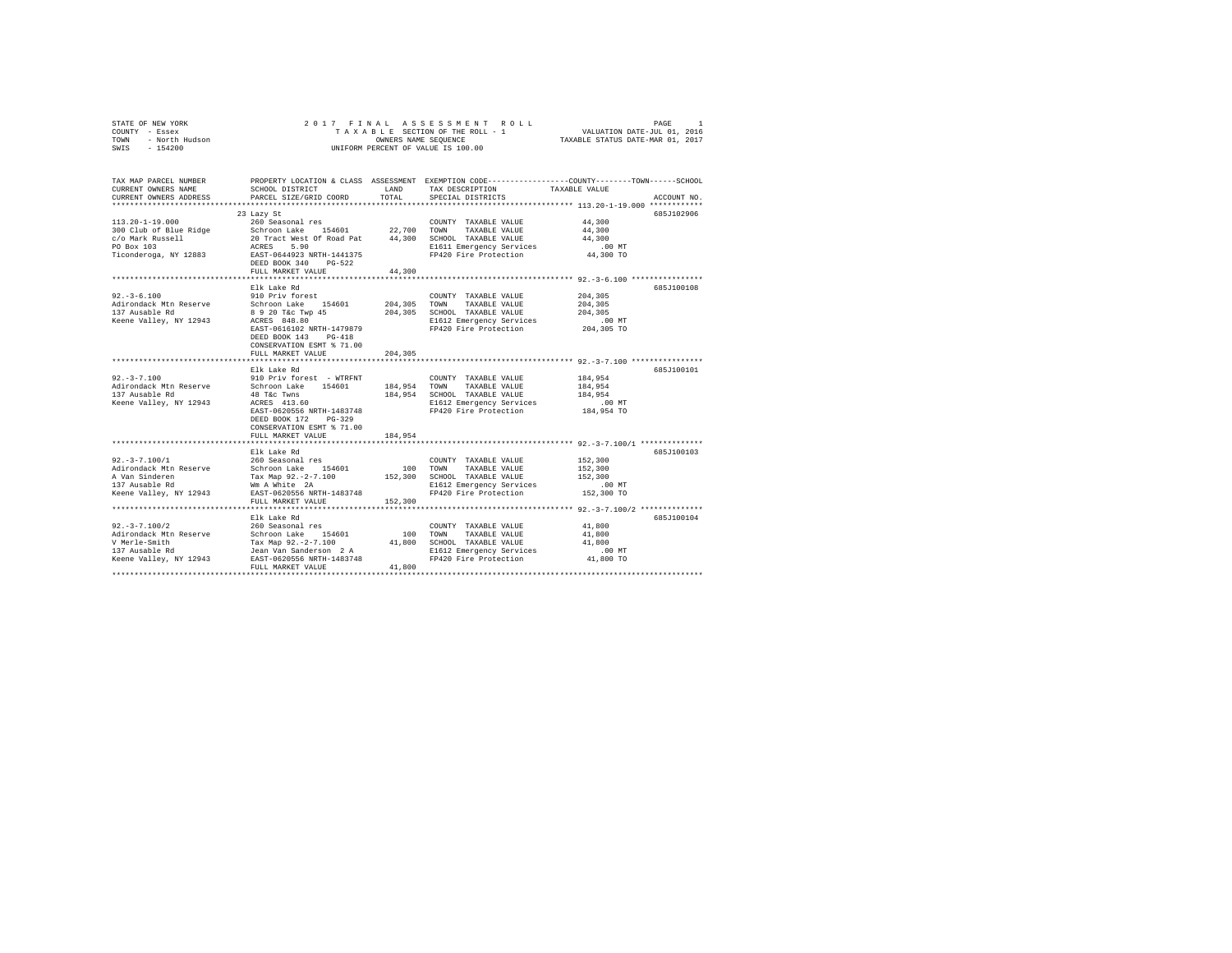| STATE OF NEW YORK      | 2017 FINAL ASSESSMENT ROLL         | PAGE                             |
|------------------------|------------------------------------|----------------------------------|
| COUNTY - Essex         | TAXABLE SECTION OF THE ROLL - 1    | VALUATION DATE-JUL 01, 2016      |
| TOWN<br>- North Hudson | OWNERS NAME SEOUENCE               | TAXABLE STATUS DATE-MAR 01, 2017 |
| SWIS - 154200          | UNIFORM PERCENT OF VALUE IS 100.00 |                                  |

| TAX MAP PARCEL NUMBER<br>CURRENT OWNERS NAME<br>CURRENT OWNERS ADDRESS | SCHOOL DISTRICT<br>PARCEL SIZE/GRID COORD  | LAND<br>TOTAL. | TAX DESCRIPTION<br>SPECIAL DISTRICTS | PROPERTY LOCATION & CLASS ASSESSMENT EXEMPTION CODE----------------COUNTY-------TOWN-----SCHOOL<br>TAXABLE VALUE<br>ACCOUNT NO. |
|------------------------------------------------------------------------|--------------------------------------------|----------------|--------------------------------------|---------------------------------------------------------------------------------------------------------------------------------|
|                                                                        |                                            |                |                                      |                                                                                                                                 |
|                                                                        | Elk Lake Rd                                |                |                                      | 685J100106                                                                                                                      |
| $92. -3 -7.100/3$                                                      | 260 Seasonal res                           |                | COUNTY TAXABLE VALUE                 | 102,100                                                                                                                         |
| Adirondack Mtn Reserve                                                 | Schroon Lake<br>154601                     | 100            | TOWN<br>TAXABLE VALUE                | 102,100                                                                                                                         |
| D Weld Camp                                                            | In Tmap92.-2-7.100                         | 102,100        | SCHOOL TAXABLE VALUE                 | 102,100                                                                                                                         |
| 137 Ausable Rd                                                         | Inlet Camp 2 A                             |                | E1612 Emergency Services             | $.00$ MT                                                                                                                        |
| Keene Valley, NY 12943                                                 | EAST-0620556 NRTH-1483748                  |                | FP420 Fire Protection                | 102,100 TO                                                                                                                      |
|                                                                        | FULL MARKET VALUE                          | 102,100        |                                      |                                                                                                                                 |
|                                                                        | Elk Lake Rd                                |                |                                      |                                                                                                                                 |
|                                                                        |                                            |                |                                      | 685Z000009                                                                                                                      |
| $92. - 3 - 7.100/4$                                                    | 260 Seasonal res                           |                | COUNTY TAXABLE VALUE                 | 20,200                                                                                                                          |
| Adirondack Mtn Reserve                                                 | Schroon Lake<br>154601                     | 100            | TOWN<br>TAXABLE VALUE                | 20,200                                                                                                                          |
| Inlet Camp                                                             | 48 T&C                                     | 20,200         | SCHOOL TAXABLE VALUE                 | 20,200                                                                                                                          |
| 137 Ausable Rd                                                         | EAST-0620556 NRTH-1483748                  |                | E1612 Emergency Services             | $.00$ MT                                                                                                                        |
| Keene Valley, NY 12943                                                 | DEED BOOK 172<br>$PG-329$                  | 20,200         | FP420 Fire Protection                | 20,200 TO                                                                                                                       |
|                                                                        | FULL MARKET VALUE<br>********************* |                |                                      | *********************************** 92.-3-7.100/5 **************                                                                |
|                                                                        | Elk Lake Rd                                |                |                                      | 685Z000010                                                                                                                      |
| $92. - 3 - 7.100/5$                                                    | 260 Seasonal res                           |                | COUNTY TAXABLE VALUE                 | 89,300                                                                                                                          |
| Adirondack Mtn Reserve                                                 | Schroon Lake 154601                        | 100            | TOWN<br>TAXABLE VALUE                | 89,300                                                                                                                          |
| H Janeway D Weld                                                       | 48 Totten & Crossfield                     | 89,300         | SCHOOL TAXABLE VALUE                 | 89,300                                                                                                                          |
| 137 Ausable Rd                                                         | EAST-0620556 NRTH-1483748                  |                | E1612 Emergency Services             | .00MT                                                                                                                           |
| Keene Valley, NY 12943                                                 | DEED BOOK 172<br>$PG-329$                  |                | FP420 Fire Protection                | 89,300 TO                                                                                                                       |
|                                                                        | FULL MARKET VALUE                          | 89,300         |                                      |                                                                                                                                 |
| **********************                                                 | ***************************                |                |                                      |                                                                                                                                 |
|                                                                        | 3382 US Route 9                            |                |                                      | 685J100605                                                                                                                      |
| $114.2 - 1 - 44.000$                                                   | 260 Seasonal res                           |                | COUNTY TAXABLE VALUE                 | 77.500                                                                                                                          |
| Aiezza Andrew A Jr                                                     | Schroon Lake 154601                        | 16,700         | TOWN<br>TAXABLE VALUE                | 77,500                                                                                                                          |
| Aiezza Pat A                                                           | 25 Platt Rogers&co Rd Pat                  | 77,500         | SCHOOL TAXABLE VALUE                 | 77.500                                                                                                                          |
| 16 Woodland Dr                                                         | 1384/277 Life Use To                       |                | E1611 Emergency Services             | $.00$ MT                                                                                                                        |
| Castleton, NY 12033                                                    | Joseph DeMaria Sr ETAL                     |                | FP420 Fire Protection                | 77,500 TO                                                                                                                       |
|                                                                        | 0.60<br>ACRES                              |                |                                      |                                                                                                                                 |
|                                                                        | EAST-0661930 NRTH-1451981                  |                |                                      |                                                                                                                                 |
|                                                                        | DEED BOOK 1813 PG-179                      |                |                                      |                                                                                                                                 |
|                                                                        | FULL MARKET VALUE                          | 77.500         |                                      |                                                                                                                                 |
|                                                                        |                                            |                |                                      | **** 114.2-1-46.000 *********                                                                                                   |
|                                                                        | US Route 9                                 |                |                                      | 685J100606                                                                                                                      |
| $114.2 - 1 - 46.000$                                                   | 312 Vac w/imprv                            |                | COUNTY TAXABLE VALUE                 | 1,900                                                                                                                           |
| Aiezza Andrew A Jr                                                     | Schroon Lake<br>154601                     | 1,300          | TAXABLE VALUE<br>TOWN                | 1,900                                                                                                                           |
| Aiezza Pat A                                                           | 25 Platt&rogers Co Rd Pat                  | 1,900          | SCHOOL TAXABLE VALUE                 | 1,900                                                                                                                           |
| 16 Woodland Dr                                                         | 1384/277 Life Use To                       |                | E1611 Emergency Services             | $.00$ MT                                                                                                                        |
| Castleton, NY 12033                                                    | Joseph DeMaria Sr ETAL                     |                | FP420 Fire Protection                | 1,900 TO                                                                                                                        |
|                                                                        | ACRES<br>1.10                              |                |                                      |                                                                                                                                 |
|                                                                        | EAST-0662132 NRTH-1451921                  |                |                                      |                                                                                                                                 |
|                                                                        | DEED BOOK 1813 PG-179                      |                |                                      |                                                                                                                                 |
|                                                                        | FULL MARKET VALUE                          | 1,900          |                                      |                                                                                                                                 |
|                                                                        |                                            |                |                                      |                                                                                                                                 |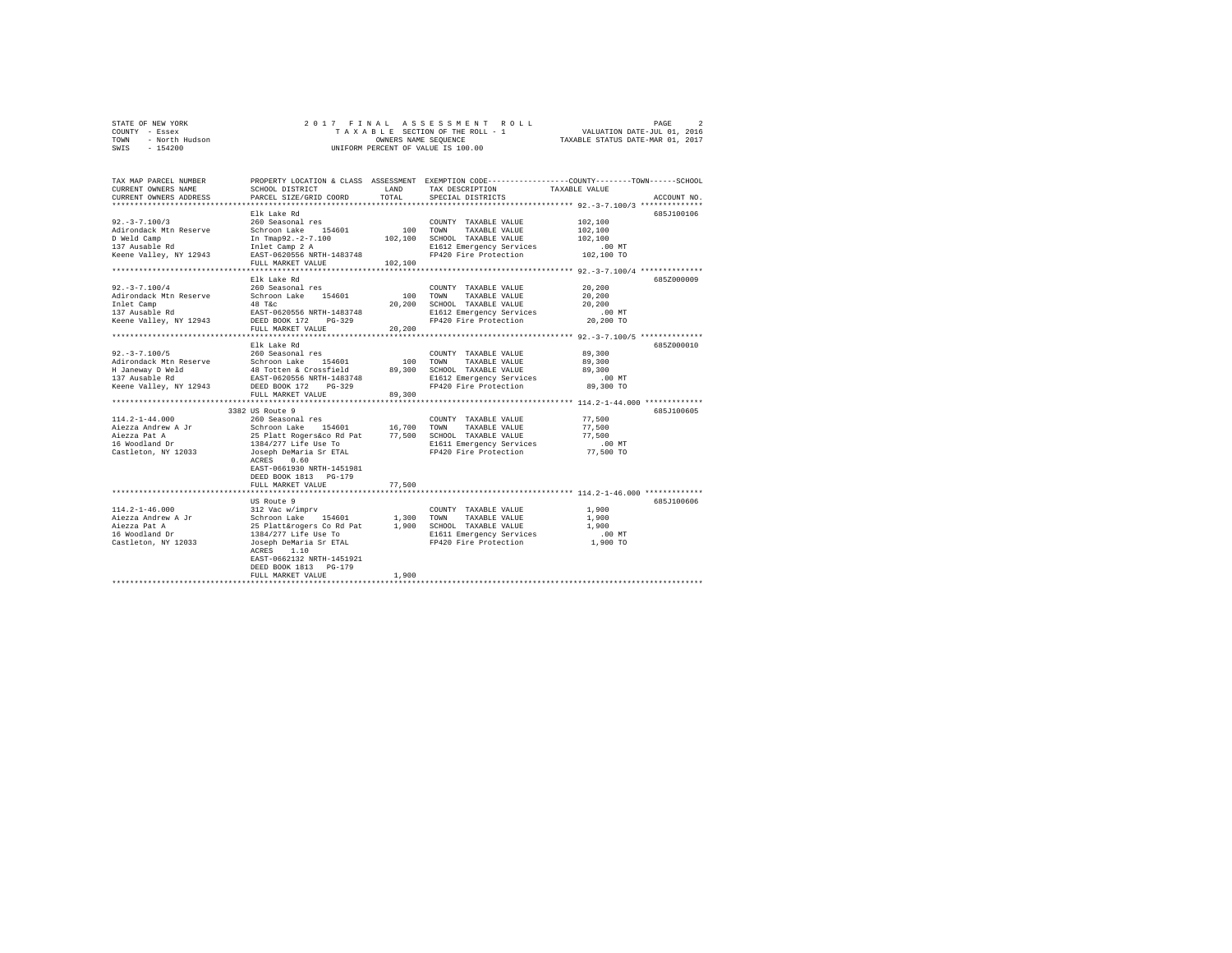| STATE OF NEW YORK<br>COUNTY - Essex<br>TOWN - North Hudson<br>SWIS - 154200                                                            | UNIFORM PERCENT OF VALUE IS 100.00                                                                                                                                                                                 |               | 2017 FINAL ASSESSMENT ROLL<br>OWNERS NAME SEQUENCE                                                                                       | PAGE<br>TAXABLE STATUS DATE-MAR 01, 2017                                                                                        | -2 |
|----------------------------------------------------------------------------------------------------------------------------------------|--------------------------------------------------------------------------------------------------------------------------------------------------------------------------------------------------------------------|---------------|------------------------------------------------------------------------------------------------------------------------------------------|---------------------------------------------------------------------------------------------------------------------------------|----|
| TAX MAP PARCEL NUMBER<br>CURRENT OWNERS NAME<br>CURRENT OWNERS ADDRESS                                                                 | SCHOOL DISTRICT<br>PARCEL SIZE/GRID COORD                                                                                                                                                                          | LAND<br>TOTAL | TAX DESCRIPTION<br>SPECIAL DISTRICTS                                                                                                     | PROPERTY LOCATION & CLASS ASSESSMENT EXEMPTION CODE---------------COUNTY-------TOWN------SCHOOL<br>TAXABLE VALUE<br>ACCOUNT NO. |    |
|                                                                                                                                        |                                                                                                                                                                                                                    |               |                                                                                                                                          |                                                                                                                                 |    |
| 114.2-1-55.000<br>Aiezza Andrew A Jr<br>Aiezza Pat A<br>16 Woodland Dr                                                                 | US Route 9<br>314 Rural vac<10 - WTRFNT<br>Schroon Lake 154601 37,200 TOWN TAXABLE VALUE<br>25 Platt Rogers&co Rd Pat 37,200 SCHOOL TAXABLE VALUE<br>1384/281 Life Use To                                          |               | COUNTY TAXABLE VALUE<br>E1611 Emergency Services                                                                                         | 685J176003<br>37,200<br>37,200<br>37,200<br>$.00$ MT                                                                            |    |
| Castleton, NY 12033                                                                                                                    | Joseph DeMaria Sr ETAL<br>ACRES 4.93<br>EAST-0661246 NRTH-1451855<br>DEED BOOK 1813 PG-176<br>FULL MARKET VALUE                                                                                                    | 37,200        | FP420 Fire Protection                                                                                                                    | 37,200 TO                                                                                                                       |    |
|                                                                                                                                        | 139 Pepper Hollow Rd                                                                                                                                                                                               |               |                                                                                                                                          | 685J100114                                                                                                                      |    |
| $104.4 - 1 - 28.000$<br>Albert John H<br>Albert Annette S<br>860 Charlton Rd<br>Ballston Lake, NY 12019                                | 270 Mfg housing - WTRFNT<br>Schroon Lake 154601<br>3 T&C Twp 49<br>ACRES 3.96<br>EAST-0665007 NRTH-1462031                                                                                                         |               | COUNTY TAXABLE VALUE<br>52,300 TOWN<br>TAXABLE VALUE<br>68,400 SCHOOL TAXABLE VALUE<br>E1611 Emergency Services<br>FP420 Fire Protection | 68,400<br>68,400<br>68,400<br>$.00$ MT<br>68,400 TO                                                                             |    |
|                                                                                                                                        | DEED BOOK 1134    PG-63<br>FULL MARKET VALUE                                                                                                                                                                       | 68,400        |                                                                                                                                          |                                                                                                                                 |    |
|                                                                                                                                        | 4007 Blue Ridge Rd                                                                                                                                                                                                 |               |                                                                                                                                          | 685J183001                                                                                                                      |    |
| 114.18-2-7.200<br>Aleeze Enterprises Inc<br>PO Box 712<br>Schroon Lake, NY 12870                                                       | 432 Gas station<br>Schroon Lake 154601 69,800 TOWN TAXABLE VALUE<br>22 Platt Rogers&co Rd Pat 210,000 SCHOOL TAXABLE VALUE<br>ACRES 0.91<br>EAST-0657893 NRTH-1440589<br>DEED BOOK 1782 PG-80<br>FULL MARKET VALUE | 210,000       | COUNTY TAXABLE VALUE<br>E1611 Emergency Services<br>EZ427 Empire Zone<br>FP420 Fire Protection                                           | 210,000<br>210,000<br>210,000<br>$.00$ MT<br>210,000 TO<br>210,000 TO                                                           |    |
|                                                                                                                                        |                                                                                                                                                                                                                    |               |                                                                                                                                          |                                                                                                                                 |    |
| $104.4 - 1 - 48.002$<br>Anderson David P<br>Anderson Patricia S<br>PO Box 447<br>Ft George G Meade, MD 20755 EAST-0668247 NRTH-1461999 | 61 Duntley Rd<br>281 Multiple res - WTRFNT<br>Schroon Lake 154601 64,700 TOWN TAXABLE VALUE<br>31 Platt Rogers&co Rd Pat 309,700 SCHOOL TAXABLE VALUE<br>ACRES 6.50<br>DEED BOOK 1457 PG-159<br>FULL MARKET VALUE  | 309,700       | COUNTY TAXABLE VALUE<br>309,700 SCHOOL TAXABLE VALUE<br>E1611 Emergency Services<br>FP420 Fire Protection                                | 685J101710<br>309,700<br>309,700<br>309,700<br>$.00$ MT<br>309,700 TO                                                           |    |
|                                                                                                                                        | Pepper Hollow Rd                                                                                                                                                                                                   |               |                                                                                                                                          | 685J101914                                                                                                                      |    |
| $104.4 - 1 - 8.300$<br>Anzovino Constance A<br>Koch Bruce E<br>70 Pearl St<br>Crown Point, NY 12928                                    | 322 Rural vac>10 - WTRFNT<br>Schroon Lake 154601<br>3 T&c Twp 49<br>ACRES 11.60<br>EAST-0662632 NRTH-1460589<br>DEED BOOK 1818 PG-170<br>FULL MARKET VALUE                                                         | 3,000         | COUNTY TAXABLE VALUE<br>3,000 TOWN TAXABLE VALUE<br>3,000 SCHOOL TAXABLE VALUE<br>E1611 Emergency Services<br>FP420 Fire Protection      | 3,000<br>3.000<br>3,000<br>$.00$ MT<br>3,000 TO                                                                                 |    |
|                                                                                                                                        |                                                                                                                                                                                                                    |               |                                                                                                                                          |                                                                                                                                 |    |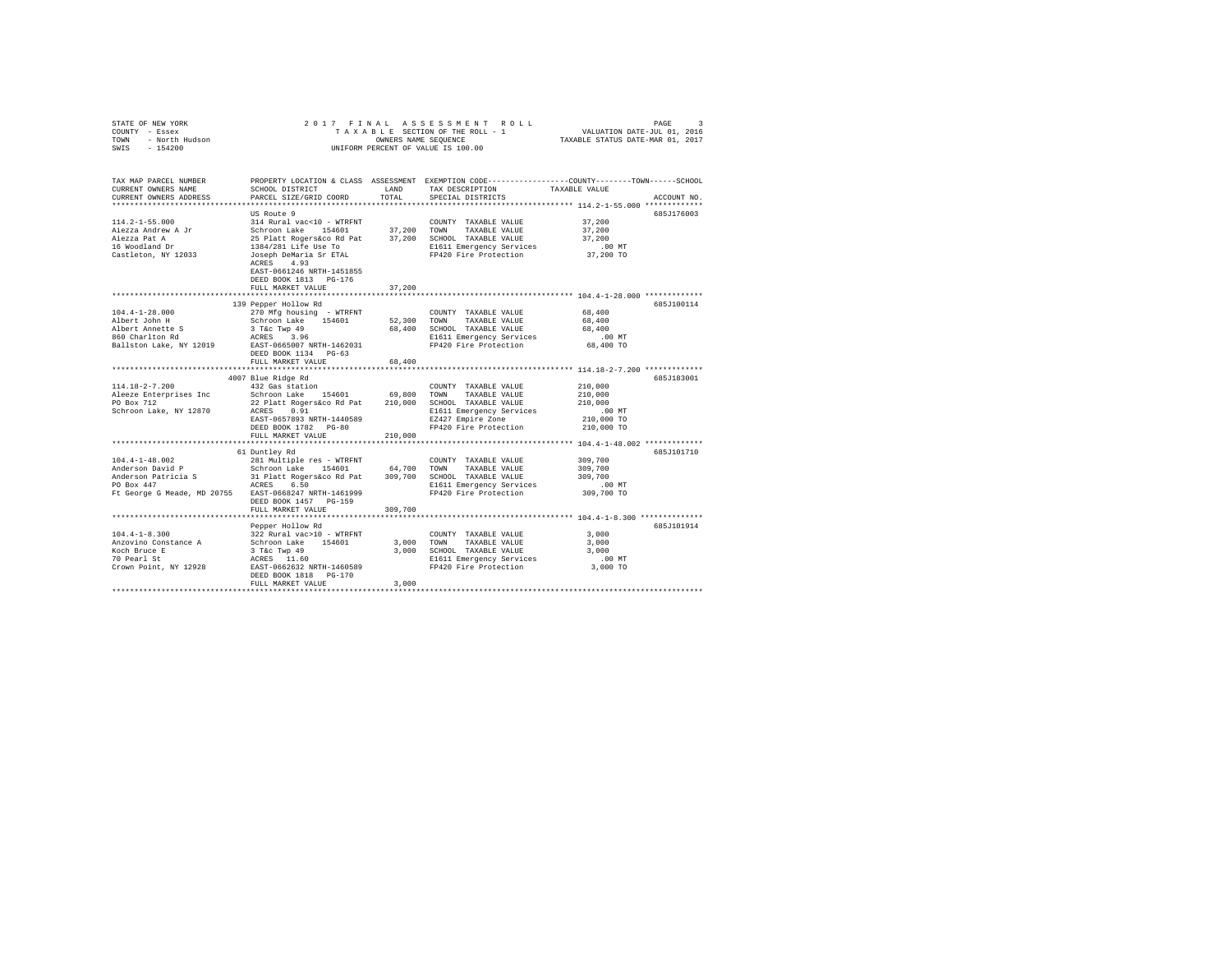| STATE OF NEW YORK<br>COUNTY - Essex<br>TOWN - North Hudson<br>SWIS - 154200 | 2017 FINAL ASSESSMENT ROLL<br>UNIFORM PERCENT OF VALUE IS 100.00                                                                                                                                | PAGE<br>T A X A B L E SECTION OF THE ROLL - 1 VALUATION DATE-JUL 01, 2016<br>TAXABLE STATUS DATE-MAR 01, 2017 |                                                                                      |                                                                                                                  |             |
|-----------------------------------------------------------------------------|-------------------------------------------------------------------------------------------------------------------------------------------------------------------------------------------------|---------------------------------------------------------------------------------------------------------------|--------------------------------------------------------------------------------------|------------------------------------------------------------------------------------------------------------------|-------------|
| TAX MAP PARCEL NUMBER<br>CURRENT OWNERS NAME                                | SCHOOL DISTRICT                                                                                                                                                                                 | LAND                                                                                                          | TAX DESCRIPTION                                                                      | PROPERTY LOCATION & CLASS ASSESSMENT EXEMPTION CODE---------------COUNTY-------TOWN------SCHOOL<br>TAXABLE VALUE |             |
| CURRENT OWNERS ADDRESS                                                      | PARCEL SIZE/GRID COORD                                                                                                                                                                          | TOTAL                                                                                                         | SPECIAL DISTRICTS                                                                    |                                                                                                                  | ACCOUNT NO. |
|                                                                             |                                                                                                                                                                                                 |                                                                                                               |                                                                                      |                                                                                                                  | 685J100204  |
| $104.4 - 1 - 11.000$                                                        | 136 Pepper Hollow Rd<br>260 Seasonal res                                                                                                                                                        |                                                                                                               | COUNTY TAXABLE VALUE                                                                 | 70,000                                                                                                           |             |
| Anzovino Peter III                                                          | Schroon Lake 154601                                                                                                                                                                             |                                                                                                               |                                                                                      | 70,000                                                                                                           |             |
| 25 Hampton Pl                                                               | 3 T&C Twp 49                                                                                                                                                                                    |                                                                                                               | 29,500 TOWN TAXABLE VALUE<br>70,000 SCHOOL TAXABLE VALUE<br>E1611 Emergency Services | 70,000                                                                                                           |             |
| Cornwall, NY 12518                                                          | ACRES 1.43                                                                                                                                                                                      |                                                                                                               | E1611 Emergency Services                                                             | $.00$ MT                                                                                                         |             |
|                                                                             | EAST-0664935 NRTH-1462424                                                                                                                                                                       |                                                                                                               | FP420 Fire Protection                                                                | 70,000 TO                                                                                                        |             |
|                                                                             | DEED BOOK 997 PG-78                                                                                                                                                                             |                                                                                                               |                                                                                      |                                                                                                                  |             |
|                                                                             | FULL MARKET VALUE                                                                                                                                                                               | 70,000                                                                                                        |                                                                                      |                                                                                                                  |             |
|                                                                             |                                                                                                                                                                                                 |                                                                                                               |                                                                                      |                                                                                                                  |             |
|                                                                             | 21 Lazy St                                                                                                                                                                                      |                                                                                                               |                                                                                      |                                                                                                                  | 685J102612  |
| 113.20-1-36.040                                                             | 260 Seasonal res                                                                                                                                                                                |                                                                                                               | COUNTY TAXABLE VALUE                                                                 | 76,400                                                                                                           |             |
| Baker Victoria                                                              |                                                                                                                                                                                                 |                                                                                                               |                                                                                      | 76,400                                                                                                           |             |
| 44 Johnson Ave<br>Lake Placid, NY 12946                                     |                                                                                                                                                                                                 |                                                                                                               |                                                                                      | 76,400<br>$.00$ MT                                                                                               |             |
|                                                                             | -- Constant The Hotel Constant Taxable Value<br>20 Tract West Of Road Pat 76,400 SCHOOL TAXABLE VALUE<br>Book 837 Page 207 Bill Emergency Services<br>ETAL ELES Track RIEL Engineering Services |                                                                                                               | E1611 Emergency Services<br>FP420 Fire Protection                                    | 76,400 TO                                                                                                        |             |
|                                                                             | EAST-0643821 NRTH-1442156                                                                                                                                                                       |                                                                                                               |                                                                                      |                                                                                                                  |             |
|                                                                             | DEED BOOK 1471 PG-155                                                                                                                                                                           |                                                                                                               |                                                                                      |                                                                                                                  |             |
|                                                                             | FULL MARKET VALUE                                                                                                                                                                               | 76,400                                                                                                        |                                                                                      |                                                                                                                  |             |
|                                                                             |                                                                                                                                                                                                 |                                                                                                               |                                                                                      |                                                                                                                  |             |
|                                                                             | 3390 US Route 9                                                                                                                                                                                 |                                                                                                               |                                                                                      |                                                                                                                  | 6857100212  |
| $114.2 - 1 - 43.000$                                                        | 210 1 Family Res                                                                                                                                                                                |                                                                                                               | COUNTY TAXABLE VALUE                                                                 | 83,600                                                                                                           |             |
| Ball Michael                                                                | 210 I ramily Res = 24,500 TOWN TAAABLE VALUE<br>Schroon Lake 154601 24,500 TOWN TAXABLE VALUE<br>25 Platt Rogers&co Rd Pat = 83,600 SCHOOL TAXABLE VALUE                                        |                                                                                                               |                                                                                      | 83,600                                                                                                           |             |
| Pierrepointe Monica                                                         |                                                                                                                                                                                                 |                                                                                                               |                                                                                      | 83,600                                                                                                           |             |
| 34 Plaza St Apt 1003                                                        | ACRES 0.90                                                                                                                                                                                      |                                                                                                               | E1611 Emergency Services                                                             | $.00$ MT                                                                                                         |             |
| Brooklyn, NY 11238                                                          | EAST-0661958 NRTH-1452147                                                                                                                                                                       |                                                                                                               | FP420 Fire Protection                                                                | 83,600 TO                                                                                                        |             |
|                                                                             | DEED BOOK 1433   PG-213<br>FULL MARKET VALUE                                                                                                                                                    |                                                                                                               |                                                                                      |                                                                                                                  |             |
|                                                                             |                                                                                                                                                                                                 | 83,600                                                                                                        |                                                                                      |                                                                                                                  |             |
|                                                                             | 3963 US Route 9                                                                                                                                                                                 |                                                                                                               |                                                                                      |                                                                                                                  | 685J102708  |
| $104.2 - 1 - 18.000$                                                        | 210 1 Family Res                                                                                                                                                                                |                                                                                                               | COUNTY TAXABLE VALUE                                                                 | 114,500                                                                                                          |             |
| Barnabei Susan M                                                            |                                                                                                                                                                                                 |                                                                                                               |                                                                                      | 114,500                                                                                                          |             |
| 27 North Franklin St                                                        |                                                                                                                                                                                                 |                                                                                                               |                                                                                      | 114,500                                                                                                          |             |
| Lambertville, NJ 08530                                                      | ACRES 2.50                                                                                                                                                                                      |                                                                                                               | E1611 Emergency Services                                                             | .00 MT                                                                                                           |             |
|                                                                             | EAST-0669000 NRTH-1464540                                                                                                                                                                       |                                                                                                               | FP420 Fire Protection                                                                | 114,500 TO                                                                                                       |             |
|                                                                             | DEED BOOK 986 PG-182                                                                                                                                                                            |                                                                                                               |                                                                                      |                                                                                                                  |             |
|                                                                             | FULL MARKET VALUE                                                                                                                                                                               | 114,500                                                                                                       |                                                                                      |                                                                                                                  |             |
|                                                                             |                                                                                                                                                                                                 |                                                                                                               |                                                                                      |                                                                                                                  |             |
|                                                                             | 56 Johnson Pond Rd                                                                                                                                                                              |                                                                                                               |                                                                                      |                                                                                                                  | 685J100713  |
| $114.4 - 1 - 19.000$                                                        | 240 Rural res                                                                                                                                                                                   |                                                                                                               | COUNTY TAXABLE VALUE                                                                 | 208,400                                                                                                          |             |
| Bastian Eugene J                                                            | Schroon Lake 154601 51,100 TOWN                                                                                                                                                                 |                                                                                                               | TAXABLE VALUE                                                                        | 208,400                                                                                                          |             |
| Bastian Jessica S                                                           | 142 Paradox Tract                                                                                                                                                                               |                                                                                                               | 208,400 SCHOOL TAXABLE VALUE                                                         | 208,400                                                                                                          |             |
| 159 Orchard Ln                                                              | ACRES 31.00<br>EAST-0661204 NRTH-1441276                                                                                                                                                        |                                                                                                               | E1611 Emergency Services<br>FP420 Fire Protection                                    | $.00$ MT<br>208,400 TO                                                                                           |             |
| Weybridge, VT 05753                                                         | DEED BOOK 1581 PG-29                                                                                                                                                                            |                                                                                                               |                                                                                      |                                                                                                                  |             |
|                                                                             | FULL MARKET VALUE                                                                                                                                                                               | 208,400                                                                                                       |                                                                                      |                                                                                                                  |             |
|                                                                             |                                                                                                                                                                                                 |                                                                                                               |                                                                                      |                                                                                                                  |             |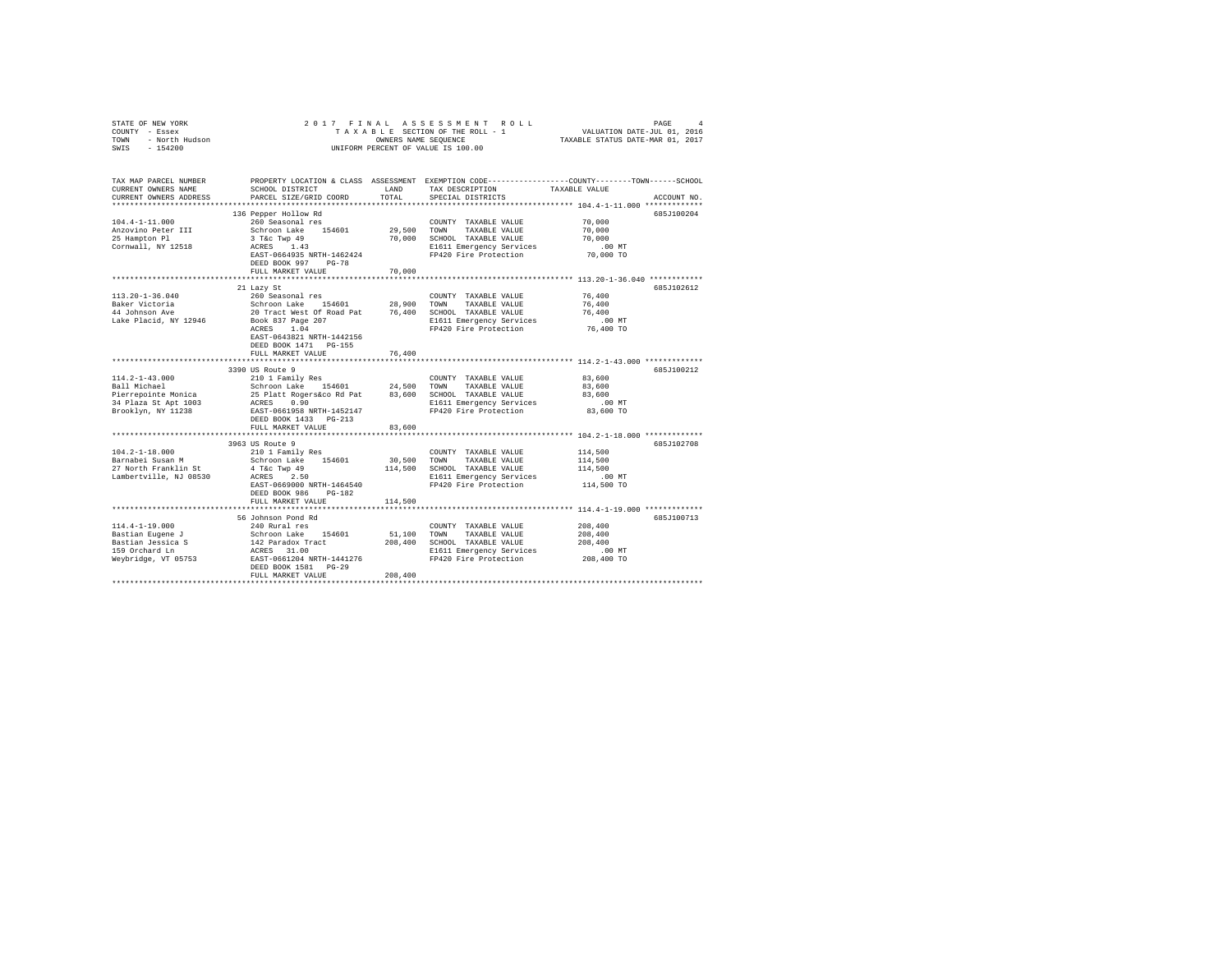| STATE OF NEW YORK<br>COUNTY - Essex<br>Y - Essex<br>- North Hudson<br>TOWN<br>SWIS - 154200 | 2017 FINAL ASSESSMENT ROLL<br>PAGE<br>5<br>T A X A B L E SECTION OF THE ROLL - 1<br>OWNERS NAME SEQUENCE<br>VALUATION DATE-JUL 01, 2016<br>OWNERS NAME SEQUENCE<br>TAXABLE STATUS DATE-MAR 01, 2017<br>UNIFORM PERCENT OF VALUE IS 100.00 |                  |                                                                                                                                         |                                        |                    |  |  |  |  |
|---------------------------------------------------------------------------------------------|-------------------------------------------------------------------------------------------------------------------------------------------------------------------------------------------------------------------------------------------|------------------|-----------------------------------------------------------------------------------------------------------------------------------------|----------------------------------------|--------------------|--|--|--|--|
| TAX MAP PARCEL NUMBER<br>CURRENT OWNERS NAME<br>CURRENT OWNERS ADDRESS                      | SCHOOL DISTRICT<br>PARCEL SIZE/GRID COORD                                                                                                                                                                                                 | LAND<br>TOTAL    | PROPERTY LOCATION & CLASS ASSESSMENT EXEMPTION CODE---------------COUNTY-------TOWN------SCHOOL<br>TAX DESCRIPTION<br>SPECIAL DISTRICTS | TAXABLE VALUE                          | ACCOUNT NO.        |  |  |  |  |
|                                                                                             |                                                                                                                                                                                                                                           |                  |                                                                                                                                         |                                        |                    |  |  |  |  |
|                                                                                             | 3183 US Route 9                                                                                                                                                                                                                           |                  |                                                                                                                                         |                                        | 685Z005005         |  |  |  |  |
| $114.2 - 2 - 24.000$<br>Benjamin Richard L Jr<br>Hoque Daniel S<br>531 Southwoods Dr        | 312 Vac w/imprv - WTRFNT<br>Schroon Lake 154601<br>24 Platt Rogers Patent<br>ACRES 13.15                                                                                                                                                  | 60,700<br>63,000 | COUNTY TAXABLE VALUE<br>TOWN<br>TAXABLE VALUE<br>SCHOOL TAXABLE VALUE<br>E1611 Emergency Services                                       | 63,000<br>63,000<br>63,000<br>$.00$ MT |                    |  |  |  |  |
| Monticello, NY 12701                                                                        | EAST-0660736 NRTH-1447167<br>DEED BOOK 1422 PG-245                                                                                                                                                                                        |                  | FP420 Fire Protection                                                                                                                   | 63,000 TO                              |                    |  |  |  |  |
|                                                                                             | FULL MARKET VALUE                                                                                                                                                                                                                         | 63,000           |                                                                                                                                         |                                        |                    |  |  |  |  |
|                                                                                             | 33 Pepper Hollow Rd                                                                                                                                                                                                                       |                  |                                                                                                                                         |                                        | 685J180001         |  |  |  |  |
| $104.4 - 1 - 80.001$<br>Benken Susan                                                        | 210 1 Family Res<br>Schroon Lake 154601 34,600                                                                                                                                                                                            |                  | COUNTY TAXABLE VALUE<br>TOWN<br>TAXABLE VALUE                                                                                           | 97.600<br>97,600                       |                    |  |  |  |  |
| Ferrara Anthony P Jr<br>2 Heather Ln                                                        | 3 Totn&crossfield Twp 49 97,600<br>ACRES 7.10                                                                                                                                                                                             |                  | SCHOOL TAXABLE VALUE<br>E1611 Emergency Services                                                                                        | 97.600<br>.00MT<br>97,600 TO           |                    |  |  |  |  |
| Wallkill, NY 12589                                                                          | EAST-0666603 NRTH-1463031<br>DEED BOOK 1063 PG-337<br>FULL MARKET VALUE                                                                                                                                                                   | 97,600           | FP420 Fire Protection                                                                                                                   |                                        |                    |  |  |  |  |
|                                                                                             | **************************                                                                                                                                                                                                                |                  |                                                                                                                                         |                                        |                    |  |  |  |  |
|                                                                                             | 84 Caza Turn Rd                                                                                                                                                                                                                           |                  |                                                                                                                                         |                                        | 685J189009         |  |  |  |  |
| $114.2 - 1 - 1.300$                                                                         | 270 Mfg housing                                                                                                                                                                                                                           |                  | BAS STAR 41854                                                                                                                          | $\sim$ 0                               | $0 \t30.060$       |  |  |  |  |
| Bennett Harold C                                                                            | Schroon Lake 154601 33,700 COUNTY TAXABLE VALUE                                                                                                                                                                                           |                  |                                                                                                                                         | 45,000                                 |                    |  |  |  |  |
| Bennett Nancy M<br>84 Caza Turn Rd                                                          | 26 Platt Rogers&co Rd Pat 45,000 TOWN TAXABLE VALUE                                                                                                                                                                                       |                  |                                                                                                                                         | 45,000                                 |                    |  |  |  |  |
|                                                                                             | ACRES 6.13                                                                                                                                                                                                                                |                  | SCHOOL TAXABLE VALUE                                                                                                                    | 14,940                                 |                    |  |  |  |  |
| North Hudson, NY 12855                                                                      | EAST-0663399 NRTH-1454398                                                                                                                                                                                                                 |                  | E1611 Emergency Services<br>FP420 Fire Protection                                                                                       | .00 MT                                 |                    |  |  |  |  |
|                                                                                             | DEED BOOK 1446 PG-46<br>FULL MARKET VALUE                                                                                                                                                                                                 |                  |                                                                                                                                         | 45,000 TO                              |                    |  |  |  |  |
|                                                                                             |                                                                                                                                                                                                                                           | 45,000           |                                                                                                                                         |                                        |                    |  |  |  |  |
|                                                                                             | 3915 Blue Ridge Rd                                                                                                                                                                                                                        |                  |                                                                                                                                         |                                        | 685J101805         |  |  |  |  |
| 114.18-1-12.002                                                                             | 210 1 Family Res                                                                                                                                                                                                                          |                  | COUNTY TAXABLE VALUE                                                                                                                    | 182,500                                |                    |  |  |  |  |
| Bennett Richard E                                                                           | Schroon Lake 154601                                                                                                                                                                                                                       | 13,700           | TOWN TAXABLE VALUE                                                                                                                      | 182,500                                |                    |  |  |  |  |
| Bennett Cynthia D                                                                           | 25 Tr W Of Rd Pat                                                                                                                                                                                                                         | 182,500          | SCHOOL TAXABLE VALUE                                                                                                                    | 182,500                                |                    |  |  |  |  |
| 1347 Union St                                                                               | ACRES 0.27 BANK NATION                                                                                                                                                                                                                    |                  | E1611 Emergency Services                                                                                                                | $.00$ MT                               |                    |  |  |  |  |
| Schenectady, NY 12308                                                                       | EAST-0655673 NRTH-1440466<br>DEED BOOK 1359 PG-172<br>FULL MARKET VALUE                                                                                                                                                                   | 182,500          | FP420 Fire Protection                                                                                                                   | 182,500 TO                             |                    |  |  |  |  |
|                                                                                             |                                                                                                                                                                                                                                           |                  |                                                                                                                                         |                                        |                    |  |  |  |  |
|                                                                                             | 33 Hyatt Heights Way                                                                                                                                                                                                                      |                  |                                                                                                                                         |                                        | 685J100211         |  |  |  |  |
| $114.2 - 2 - 31.100$                                                                        | 210 1 Family Res                                                                                                                                                                                                                          |                  | BAS STAR 41854                                                                                                                          | $\sim$ 0                               | 30,060<br>$\Omega$ |  |  |  |  |
| Berube Joseph P                                                                             | Schroon Lake 154601 33,600 COUNTY TAXABLE VALUE                                                                                                                                                                                           |                  |                                                                                                                                         | 149,800                                |                    |  |  |  |  |
| Berube Diane M                                                                              | 25 Platt Rogers&co Rd Pat 149,800                                                                                                                                                                                                         |                  | TOWN TAXABLE VALUE                                                                                                                      | 149,800                                |                    |  |  |  |  |
| 33 Hyatt Heights Way                                                                        | ACRES 5.93                                                                                                                                                                                                                                |                  | SCHOOL TAXABLE VALUE                                                                                                                    | 119,740                                |                    |  |  |  |  |
| PO Box 23                                                                                   | EAST-0663144 NRTH-1452483                                                                                                                                                                                                                 |                  | E1611 Emergency Services                                                                                                                | $.00$ MT                               |                    |  |  |  |  |
| North Hudson, NY 12855                                                                      | DEED BOOK 1631    PG-289                                                                                                                                                                                                                  |                  | FP420 Fire Protection                                                                                                                   | 149,800 TO                             |                    |  |  |  |  |
|                                                                                             | FULL MARKET VALUE                                                                                                                                                                                                                         | 149,800          |                                                                                                                                         |                                        |                    |  |  |  |  |
|                                                                                             |                                                                                                                                                                                                                                           |                  |                                                                                                                                         |                                        |                    |  |  |  |  |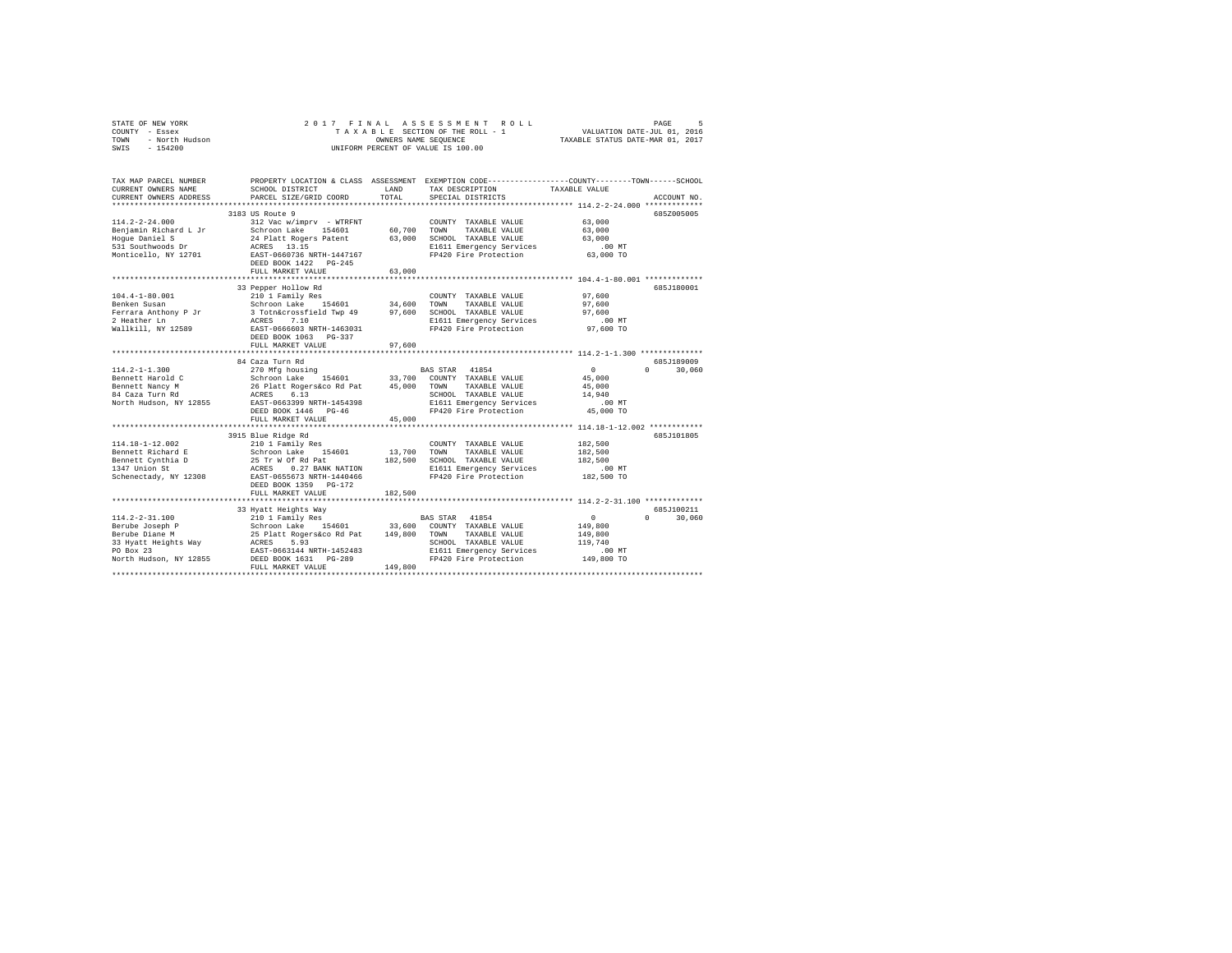| - 6                              |
|----------------------------------|
| VALUATION DATE-JUL 01, 2016      |
| TAXABLE STATUS DATE-MAR 01, 2017 |
|                                  |
|                                  |
|                                  |
|                                  |

| TAX MAP PARCEL NUMBER                         |                                                                                                                                                                                                                                |              | PROPERTY LOCATION & CLASS ASSESSMENT EXEMPTION CODE----------------COUNTY-------TOWN------SCHOOL |                  |                                                                                                                          |
|-----------------------------------------------|--------------------------------------------------------------------------------------------------------------------------------------------------------------------------------------------------------------------------------|--------------|--------------------------------------------------------------------------------------------------|------------------|--------------------------------------------------------------------------------------------------------------------------|
| CURRENT OWNERS NAME                           | SCHOOL DISTRICT                                                                                                                                                                                                                | <b>T.AND</b> | TAX DESCRIPTION TAXABLE VALUE                                                                    |                  |                                                                                                                          |
| CURRENT OWNERS ADDRESS                        | PARCEL SIZE/GRID COORD                                                                                                                                                                                                         | TOTAL        | SPECIAL DISTRICTS                                                                                |                  | ACCOUNT NO.                                                                                                              |
|                                               |                                                                                                                                                                                                                                |              |                                                                                                  |                  |                                                                                                                          |
|                                               | US Route 9                                                                                                                                                                                                                     |              |                                                                                                  |                  | 685J100309                                                                                                               |
| $114.4 - 1 - 25.100$                          | 322 Rural vac>10                                                                                                                                                                                                               |              | COUNTY TAXABLE VALUE                                                                             | 30,900           |                                                                                                                          |
| Bessey Mary E                                 | ${\tt Schroon\,\, Lake} \qquad {\tt 154601} \qquad {\tt 30,900} \qquad {\tt TOWN} \qquad {\tt TAXABLE\,\, VALUE}$<br>Schroon Lake 154601 30,900 TOWN TALABLE VALUE<br>23 Platt Rogers&co Rd Pat 30,900 SCHOOL TAXABLE VALUE    |              |                                                                                                  | 30,900           |                                                                                                                          |
| c/o Remy & Kim Bessey                         |                                                                                                                                                                                                                                |              |                                                                                                  | 30,900           |                                                                                                                          |
| 3090 US Rte 9                                 | ACRES 16.46                                                                                                                                                                                                                    |              | E1611 Emergency Services<br>FP420 Fire Protection                                                | MT.<br>30,900 TO |                                                                                                                          |
| North Hudson, NY 12855                        | EAST-0661177 NRTH-1444916                                                                                                                                                                                                      |              |                                                                                                  |                  |                                                                                                                          |
|                                               | DEED BOOK 414 PG-072                                                                                                                                                                                                           |              |                                                                                                  |                  |                                                                                                                          |
|                                               | FULL MARKET VALUE                                                                                                                                                                                                              | 30,900       |                                                                                                  |                  |                                                                                                                          |
|                                               |                                                                                                                                                                                                                                |              |                                                                                                  |                  | 6857100311                                                                                                               |
| $114.4 - 1 - 42.000$                          | 2997 US Route 9<br>311 Res vac land                                                                                                                                                                                            |              | COUNTY TAXABLE VALUE                                                                             | 15,300           |                                                                                                                          |
|                                               |                                                                                                                                                                                                                                |              |                                                                                                  | 15,300           |                                                                                                                          |
|                                               | Bessey Mary E<br>C/o Remy & Kim Bessey<br>1-A Gore E Of Rd Pat                                                                                                                                                                 |              | 15,300 TOWN TAXABLE VALUE<br>15,300 SCHOOL TAXABLE VALUE                                         | 15,300           |                                                                                                                          |
|                                               |                                                                                                                                                                                                                                |              |                                                                                                  |                  |                                                                                                                          |
|                                               |                                                                                                                                                                                                                                |              | E1611 Emergency Services .00 MT<br>FP420 Fire Protection .05,300 TO                              |                  |                                                                                                                          |
|                                               | DEED BOOK 485 PG-487                                                                                                                                                                                                           |              |                                                                                                  |                  |                                                                                                                          |
|                                               | FULL MARKET VALUE                                                                                                                                                                                                              | 15,300       |                                                                                                  |                  |                                                                                                                          |
|                                               |                                                                                                                                                                                                                                |              |                                                                                                  |                  |                                                                                                                          |
|                                               | 3084 US Route 9                                                                                                                                                                                                                |              |                                                                                                  |                  | 685J100312                                                                                                               |
| $114.4 - 1 - 27.000$                          |                                                                                                                                                                                                                                |              |                                                                                                  |                  |                                                                                                                          |
| Bessey Randy                                  |                                                                                                                                                                                                                                |              |                                                                                                  |                  |                                                                                                                          |
| Bessey Ryan<br>Bessey Ryan<br>3084 US Route 9 | 23 Platt Rogers&co Rd Pat 104,400 ENH STAR 41834                                                                                                                                                                               |              |                                                                                                  |                  | $\begin{array}{cccc} 44\,, 700 & \quad & 44\,, 700 & \quad & 44\,, 370 \\ 0 & \quad & 0 & \quad & 44\,, 370 \end{array}$ |
|                                               | 1817/186 Life Use to                                                                                                                                                                                                           |              | COUNTY TAXABLE VALUE<br>TOWN TAXABLE VALUE                                                       | 44,700           |                                                                                                                          |
| North Hudson, NY 12855                        | Brenda Bessey<br>ACRES       0.75                                                                                                                                                                                              |              |                                                                                                  | 44,700           |                                                                                                                          |
|                                               |                                                                                                                                                                                                                                |              | TOWN TAXABLE VALUE<br>SCHOOL TAXABLE VALUE                                                       | $\sim$ 0         |                                                                                                                          |
|                                               | EAST-0660609 NRTH-1444888                                                                                                                                                                                                      |              | E1611 Emergency Services .00 MT<br>FP420 Fire Protection .04,400 TO                              |                  |                                                                                                                          |
|                                               | DEED BOOK 1817 PG-186                                                                                                                                                                                                          |              |                                                                                                  |                  |                                                                                                                          |
|                                               | FULL MARKET VALUE                                                                                                                                                                                                              | 104,400      |                                                                                                  |                  |                                                                                                                          |
|                                               | *************************                                                                                                                                                                                                      |              |                                                                                                  |                  |                                                                                                                          |
|                                               | 2937 US Route 9                                                                                                                                                                                                                |              |                                                                                                  | $\sim$ 0         | 685J103307<br>$\Omega$                                                                                                   |
| $114.18 - 2 - 4.000$<br>Bessey Randy R        |                                                                                                                                                                                                                                |              |                                                                                                  | 88,400           | 30,060                                                                                                                   |
|                                               | 22 Platt Rogers&co Rd Pat 88,400 TOWN TAXABLE VALUE                                                                                                                                                                            |              |                                                                                                  | 88,400           |                                                                                                                          |
| Bessey Diane M<br>PO Box 24                   | Db 943 Pg 44 Corr Deed                                                                                                                                                                                                         |              | SCHOOL TAXABLE VALUE                                                                             | 58,340           |                                                                                                                          |
| North Hudson, NY 12855                        | ACRES 0.79                                                                                                                                                                                                                     |              |                                                                                                  |                  |                                                                                                                          |
|                                               | EAST-0659340 NRTH-1441644                                                                                                                                                                                                      |              | E1611 Emergency Services .00 MT<br>FP420 Fire Protection .08,400 TO                              |                  |                                                                                                                          |
|                                               | DEED BOOK 1284 PG-60                                                                                                                                                                                                           |              |                                                                                                  |                  |                                                                                                                          |
|                                               | FULL MARKET VALUE                                                                                                                                                                                                              | 88,400       |                                                                                                  |                  |                                                                                                                          |
|                                               |                                                                                                                                                                                                                                |              |                                                                                                  |                  |                                                                                                                          |
|                                               | 3083 US Route 9                                                                                                                                                                                                                |              |                                                                                                  |                  | 6857181001                                                                                                               |
| $114.4 - 1 - 25.200$                          | $\begin{tabular}{lllllllllllll} 312\text{ Vac } \text{w}/\text{imprv} & - \text{WTRENT} & & \text{COUNTY} & \text{TAXABLE VALUE} \\ Schroon \text{ Lake} & 154601 & 37,500 & \text{TOWN} & \text{TAXABLE VALUE} \end{tabular}$ |              | COUNTY TAXABLE VALUE 53,500                                                                      |                  |                                                                                                                          |
|                                               |                                                                                                                                                                                                                                |              |                                                                                                  |                  |                                                                                                                          |
|                                               |                                                                                                                                                                                                                                |              |                                                                                                  |                  |                                                                                                                          |
|                                               |                                                                                                                                                                                                                                |              |                                                                                                  |                  |                                                                                                                          |
|                                               | North Hudson, NY 12855 EAST-0660257 NRTH-1444793                                                                                                                                                                               |              | FP420 Fire Protection                                                                            | 53,500 TO        |                                                                                                                          |
|                                               | DEED BOOK 1206 PG-194                                                                                                                                                                                                          |              |                                                                                                  |                  |                                                                                                                          |
|                                               | FULL MARKET VALUE                                                                                                                                                                                                              | 53,500       |                                                                                                  |                  |                                                                                                                          |
|                                               |                                                                                                                                                                                                                                |              |                                                                                                  |                  |                                                                                                                          |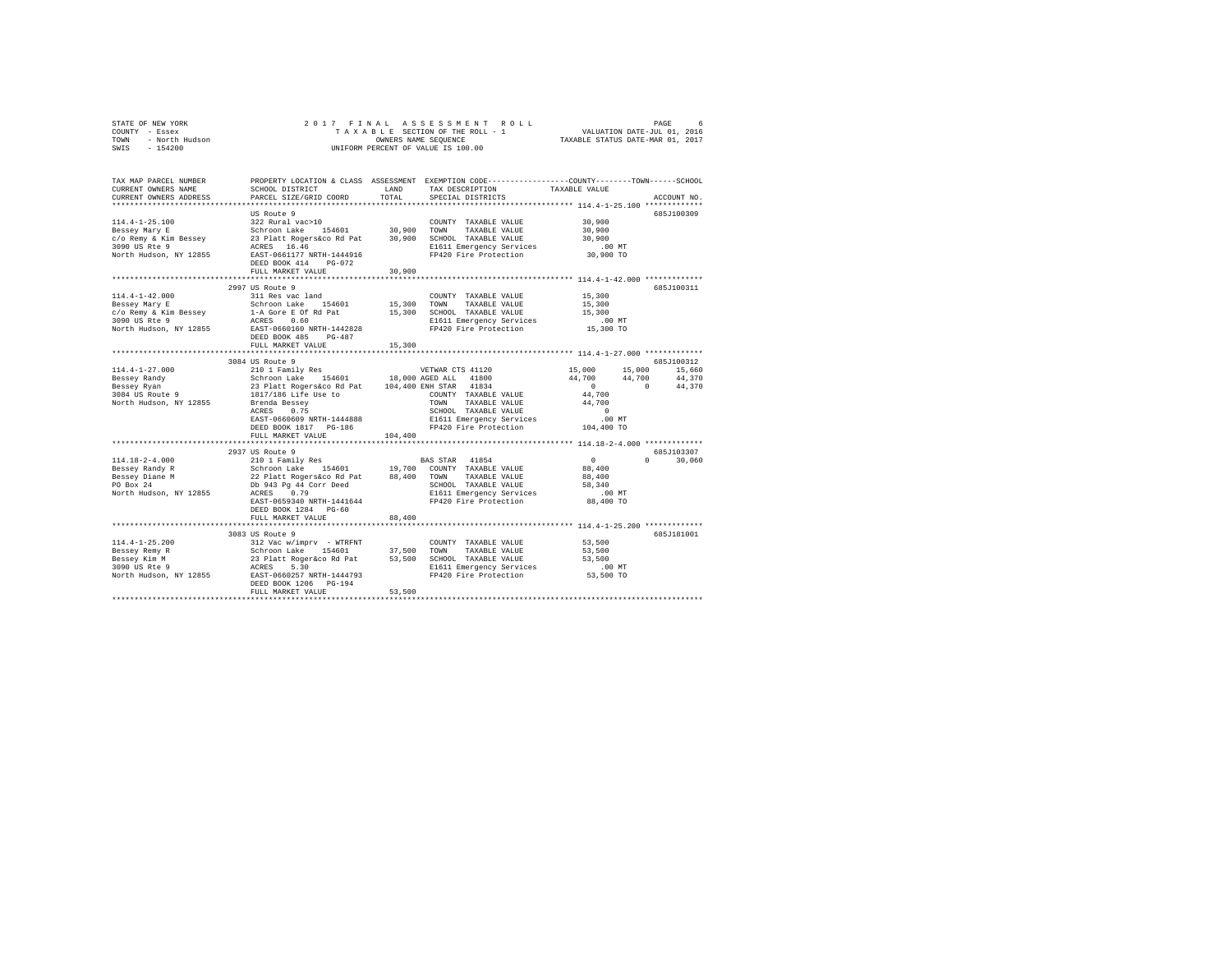|                                                                                                                                                                                                                           |                           |               | 2017 FINAL ASSESSMENT ROLL<br>TRINAL ASSESSMENT ROLL PAGE 7<br>TAXABLE SECTION OF THE ROLL - 1 VALUATION DATE-JUL 01, 2016<br>ONNERS NAME SEQUENCE 7 TAXABLE STATUS DATE-MAR 01, 2017                                       |                      | PAGE         |
|---------------------------------------------------------------------------------------------------------------------------------------------------------------------------------------------------------------------------|---------------------------|---------------|-----------------------------------------------------------------------------------------------------------------------------------------------------------------------------------------------------------------------------|----------------------|--------------|
| TAX MAP PARCEL NUMBER PROPERTY LOCATION & CLASS ASSESSMENT EXEMPTION CODE---------------COUNTY-------TOWN------SCHOOL<br>CURRENT OWNERS NAME SCHOOL DISTRICT LAND TAX DESCRIPTION TAXABLE VALUE<br>CURRENT OWNERS ADDRESS | PARCEL SIZE/GRID COORD    | TOTAL         | ${\tt TAX} \hbox{\ \tt DESCRIPITION} \hbox{\tt TAXABLE} \hbox{\ \tt VALUE}$<br>SPECIAL DISTRICTS                                                                                                                            |                      | ACCOUNT NO.  |
|                                                                                                                                                                                                                           | 3090 US Route 9           |               |                                                                                                                                                                                                                             |                      | 685J100308   |
|                                                                                                                                                                                                                           |                           |               |                                                                                                                                                                                                                             |                      | $0 \t30.060$ |
|                                                                                                                                                                                                                           |                           |               |                                                                                                                                                                                                                             |                      |              |
|                                                                                                                                                                                                                           |                           |               |                                                                                                                                                                                                                             |                      |              |
|                                                                                                                                                                                                                           |                           |               |                                                                                                                                                                                                                             |                      |              |
|                                                                                                                                                                                                                           |                           |               |                                                                                                                                                                                                                             |                      |              |
|                                                                                                                                                                                                                           | FULL MARKET VALUE         | 109,500       |                                                                                                                                                                                                                             |                      |              |
|                                                                                                                                                                                                                           |                           |               |                                                                                                                                                                                                                             |                      |              |
|                                                                                                                                                                                                                           | 3066 US Route 9           |               |                                                                                                                                                                                                                             |                      | 685J102801   |
|                                                                                                                                                                                                                           |                           |               |                                                                                                                                                                                                                             |                      |              |
|                                                                                                                                                                                                                           |                           |               |                                                                                                                                                                                                                             |                      |              |
|                                                                                                                                                                                                                           |                           |               |                                                                                                                                                                                                                             |                      |              |
|                                                                                                                                                                                                                           |                           |               |                                                                                                                                                                                                                             |                      |              |
|                                                                                                                                                                                                                           | DEED BOOK 1774 PG-70      |               |                                                                                                                                                                                                                             |                      |              |
|                                                                                                                                                                                                                           | FULL MARKET VALUE         | 39,700        |                                                                                                                                                                                                                             |                      |              |
|                                                                                                                                                                                                                           |                           |               |                                                                                                                                                                                                                             |                      |              |
|                                                                                                                                                                                                                           | 3054 US Route 9           |               |                                                                                                                                                                                                                             |                      | 685J103405   |
|                                                                                                                                                                                                                           |                           |               |                                                                                                                                                                                                                             |                      | $0 \t30.060$ |
|                                                                                                                                                                                                                           |                           |               |                                                                                                                                                                                                                             |                      |              |
|                                                                                                                                                                                                                           |                           |               |                                                                                                                                                                                                                             |                      |              |
|                                                                                                                                                                                                                           |                           |               |                                                                                                                                                                                                                             |                      |              |
|                                                                                                                                                                                                                           |                           |               |                                                                                                                                                                                                                             |                      |              |
|                                                                                                                                                                                                                           | EAST-0660499 NRTH-1444131 |               |                                                                                                                                                                                                                             |                      |              |
|                                                                                                                                                                                                                           | DEED BOOK 1042 PG-139     |               |                                                                                                                                                                                                                             |                      |              |
|                                                                                                                                                                                                                           | FULL MARKET VALUE         | 118,400       |                                                                                                                                                                                                                             |                      |              |
|                                                                                                                                                                                                                           | ************************* | ************* | ***************************** 104.4-1-4.003 **************                                                                                                                                                                  |                      |              |
| $104.4 - 1 - 4.003$                                                                                                                                                                                                       | US Route 9                |               |                                                                                                                                                                                                                             |                      | 685J198005   |
|                                                                                                                                                                                                                           |                           |               |                                                                                                                                                                                                                             |                      |              |
| Bisso Mark<br>Bisso Erik                                                                                                                                                                                                  |                           |               |                                                                                                                                                                                                                             |                      |              |
| 6266 Piping Rock Ln<br>Houston, TX 77057                                                                                                                                                                                  |                           |               |                                                                                                                                                                                                                             |                      |              |
|                                                                                                                                                                                                                           |                           |               |                                                                                                                                                                                                                             |                      |              |
|                                                                                                                                                                                                                           | DEED BOOK 1761 PG-106     |               |                                                                                                                                                                                                                             |                      |              |
|                                                                                                                                                                                                                           | FULL MARKET VALUE         | 71,900        |                                                                                                                                                                                                                             |                      |              |
|                                                                                                                                                                                                                           |                           |               |                                                                                                                                                                                                                             |                      |              |
| $114.2 - 1 - 1.100$                                                                                                                                                                                                       | 3523 US Route 9           |               | COUNTY TAXABLE VALUE 326,600                                                                                                                                                                                                |                      | 685J101610   |
|                                                                                                                                                                                                                           |                           |               |                                                                                                                                                                                                                             | 326,600              |              |
| Bisso Mark<br>Bisso Erik                                                                                                                                                                                                  |                           |               |                                                                                                                                                                                                                             | 326,600              |              |
| 6266 Piping Rock Ln<br>Houston, TX 77057                                                                                                                                                                                  |                           |               |                                                                                                                                                                                                                             |                      |              |
|                                                                                                                                                                                                                           |                           |               | 240. Nural res - WTRFNT<br>Schroon Lake 154601 182,700 TOWN TAXABLE VALUE<br>26 Platt Rogers 6co Rd Pat 326,600 SCHOOL TAXABLE VALUE<br>ACRES 172.22<br>ACRES 172.22<br>EAST-0661551 NRTH-1454607 201611 Emergency Services | 00 MT.<br>326,600 TO |              |
|                                                                                                                                                                                                                           | DEED BOOK 1644 PG-263     |               |                                                                                                                                                                                                                             |                      |              |
|                                                                                                                                                                                                                           | FULL MARKET VALUE         | 326,600       |                                                                                                                                                                                                                             |                      |              |
|                                                                                                                                                                                                                           |                           |               |                                                                                                                                                                                                                             |                      |              |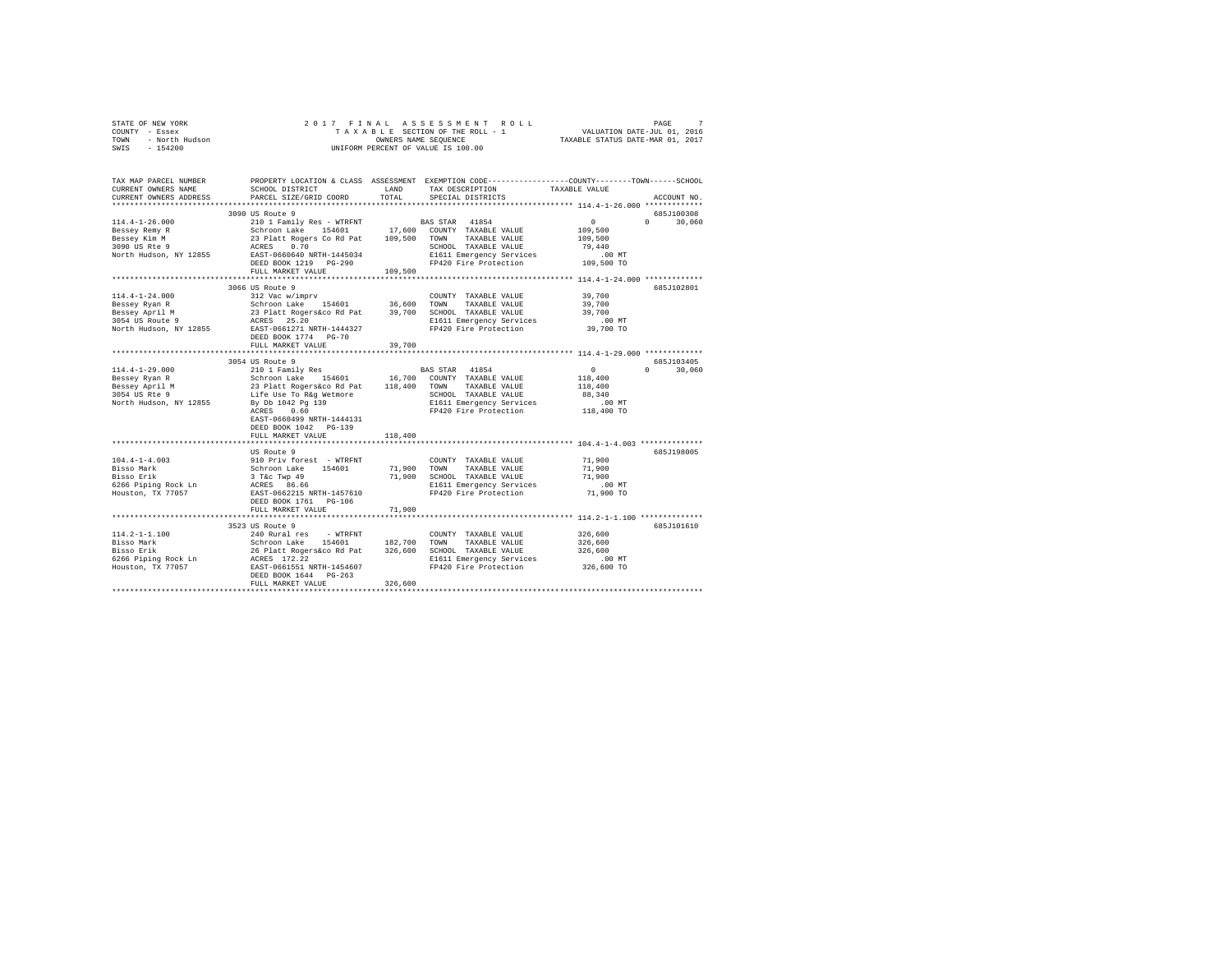| STATE OF NEW YORK<br>COUNTY - Essex<br>TOWN - North Hudson<br>SWIS - 154200 |                                                                                                                                             |              | 2017 FINAL ASSESSMENT ROLL<br>OWNERS NAME SEQUENCE<br>UNIFORM PERCENT OF VALUE IS 100.00                                                              | TAXABLE STATUS DATE-MAR 01, 2017 | PAGE<br>8                   |
|-----------------------------------------------------------------------------|---------------------------------------------------------------------------------------------------------------------------------------------|--------------|-------------------------------------------------------------------------------------------------------------------------------------------------------|----------------------------------|-----------------------------|
| TAX MAP PARCEL NUMBER<br>CURRENT OWNERS NAME<br>CURRENT OWNERS ADDRESS      | SCHOOL DISTRICT LAND<br>PARCEL SIZE/GRID COORD                                                                                              | TOTAL        | PROPERTY LOCATION & CLASS ASSESSMENT EXEMPTION CODE---------------COUNTY-------TOWN------SCHOOL<br>TAX DESCRIPTION TAXABLE VALUE<br>SPECIAL DISTRICTS |                                  | ACCOUNT NO.                 |
|                                                                             |                                                                                                                                             |              |                                                                                                                                                       |                                  |                             |
|                                                                             | 28 Old Campsite Rd                                                                                                                          |              |                                                                                                                                                       |                                  | 685.7191002                 |
| $105. - 1 - 20.200$                                                         | 312 Vac w/imprv<br>Schroon Lake 154601                                                                                                      | 68,600 TOWN  | COUNTY TAXABLE VALUE<br>TAXABLE VALUE                                                                                                                 | 75,000<br>75,000                 |                             |
| Boggs Catherine R<br>Lupe David J                                           |                                                                                                                                             |              | 75,000 SCHOOL TAXABLE VALUE                                                                                                                           | 75,000                           |                             |
| 431 Broadway Greenlawn                                                      | 179 Paradox Tract<br>ACRES 25.90                                                                                                            |              | E1611 Emergency Services                                                                                                                              | $.00$ MT                         |                             |
| Huntington, NY 11743                                                        | EAST-0669579 NRTH-1462505<br>DEED BOOK 966 PG-084                                                                                           |              | FP420 Fire Protection                                                                                                                                 | 75,000 TO                        |                             |
|                                                                             | FULL MARKET VALUE                                                                                                                           | 75,000       |                                                                                                                                                       |                                  |                             |
|                                                                             |                                                                                                                                             |              |                                                                                                                                                       |                                  |                             |
| $123. - 2 - 3.000$                                                          | 1827 Blue Ridge Rd<br>260 Seasonal res                                                                                                      |              | COUNTY TAXABLE VALUE                                                                                                                                  | 53,600                           | 685J103404                  |
| Bornhorst Carl E                                                            | Schroon Lake 154601                                                                                                                         |              | 20,300 TOWN TAXABLE VALUE                                                                                                                             | 53,600                           |                             |
| Bornhorst Catherine E                                                       | 14 T&C Twp 30                                                                                                                               |              | 53,600 SCHOOL TAXABLE VALUE                                                                                                                           | 53,600                           |                             |
| 49 Sesame St<br>PO Box 77                                                   | 2017 BAR Decision<br>ACRES 3.16                                                                                                             |              | E1611 Emergency Services                                                                                                                              | $.00$ MT                         |                             |
|                                                                             |                                                                                                                                             |              | FP420 Fire Protection 53,600 TO                                                                                                                       |                                  |                             |
| Old Chatham, NY 12136                                                       | EAST-0606477 NRTH-1439440                                                                                                                   |              |                                                                                                                                                       |                                  |                             |
|                                                                             | DEED BOOK 1840 PG-230<br>FULL MARKET VALUE                                                                                                  | 53,600       |                                                                                                                                                       |                                  |                             |
|                                                                             |                                                                                                                                             | ***********  | **************************** 114.18-2-3.000 *************                                                                                             |                                  |                             |
|                                                                             | 2941 US Route 9                                                                                                                             |              |                                                                                                                                                       |                                  | 685J103314                  |
| 114.18-2-3.000                                                              | 210 1 Family Res                                                                                                                            |              | COUNTY TAXABLE VALUE                                                                                                                                  | 97,500                           |                             |
| Bowers Stephen F                                                            | 29,400 TOWN TAXABLE VALUE<br>22 Platt Rogers&co Rd Pat 97,500 SCHOOL TAXABLE VALUE<br>22 Platt Rogers&co Rd Pat 97,500 SCHOOL TAXABLE VALUE |              |                                                                                                                                                       | 97.500                           |                             |
| Bowers Edna M<br>386 Loch Muller Rd                                         | ACRES 1.30                                                                                                                                  |              |                                                                                                                                                       | 97.500<br>$.00$ MT               |                             |
| Olmstedville, NY 12857                                                      | EAST-0659486 NRTH-1441738                                                                                                                   |              | E1611 Emergency Services<br>FP420 Fire Protection                                                                                                     | 97,500 TO                        |                             |
|                                                                             | DEED BOOK 1710 PG-158                                                                                                                       |              |                                                                                                                                                       |                                  |                             |
|                                                                             | FULL MARKET VALUE                                                                                                                           | 97,500       |                                                                                                                                                       |                                  |                             |
|                                                                             | 5148 US Route 9                                                                                                                             |              |                                                                                                                                                       |                                  | 685J103104                  |
| $85.3 - 1 - 8.000$                                                          | 260 Seasonal res                                                                                                                            |              | COUNTY TAXABLE VALUE                                                                                                                                  | 219,700                          |                             |
|                                                                             | Schroon Lake 154601                                                                                                                         |              | 108,300 TOWN TAXABLE VALUE                                                                                                                            | 219,700                          |                             |
|                                                                             | 59 N River Head Tr                                                                                                                          |              | 219,700 SCHOOL TAXABLE VALUE                                                                                                                          | 219,700                          |                             |
|                                                                             |                                                                                                                                             |              | E1612 Emergency Services                                                                                                                              | $.00$ MT                         |                             |
| Yorktown Heights, NY 10598 Edward A Brandt                                  | ACRES 0.96                                                                                                                                  |              | FP420 Fire Protection                                                                                                                                 | 219,700 TO                       |                             |
|                                                                             | EAST-0672636 NRTH-1490130                                                                                                                   |              |                                                                                                                                                       |                                  |                             |
|                                                                             | DEED BOOK 1610 PG-39                                                                                                                        |              |                                                                                                                                                       |                                  |                             |
|                                                                             | FULL MARKET VALUE                                                                                                                           | 219,700      |                                                                                                                                                       |                                  |                             |
|                                                                             |                                                                                                                                             |              |                                                                                                                                                       |                                  |                             |
| $114.2 - 2 - 28.000$                                                        | 25 Hyatt Heights Way<br>240 Rural res                                                                                                       |              |                                                                                                                                                       | $\mathbf{0}$                     | 685Z007001<br>$0 \t 30.060$ |
| Braunius Abby K                                                             | Schroon Lake 154601                                                                                                                         |              | BAS STAR 41854<br>38,100 COUNTY TAXABLE VALUE                                                                                                         | 218,500                          |                             |
|                                                                             |                                                                                                                                             | 218,500 TOWN | TAXABLE VALUE                                                                                                                                         | 218,500                          |                             |
| Braunius Matthew J<br>PO Box 93                                             | 25 Platt Rogers&Co<br>Lot 3 5962 5963                                                                                                       |              | SCHOOL TAXABLE VALUE                                                                                                                                  | 188,440                          |                             |
| North Hudson, NY 12855                                                      | ACRES 11.01 BANK1STARSG                                                                                                                     |              | E1611 Emergency Services<br>FP420 Fire Protection                                                                                                     | .00 MT                           |                             |
|                                                                             | EAST-0663014 NRTH-1452958                                                                                                                   |              |                                                                                                                                                       | 218,500 TO                       |                             |
|                                                                             | DEED BOOK 1485 PG-67<br>FULL MARKET VALUE                                                                                                   | 218,500      |                                                                                                                                                       |                                  |                             |
|                                                                             |                                                                                                                                             |              |                                                                                                                                                       |                                  |                             |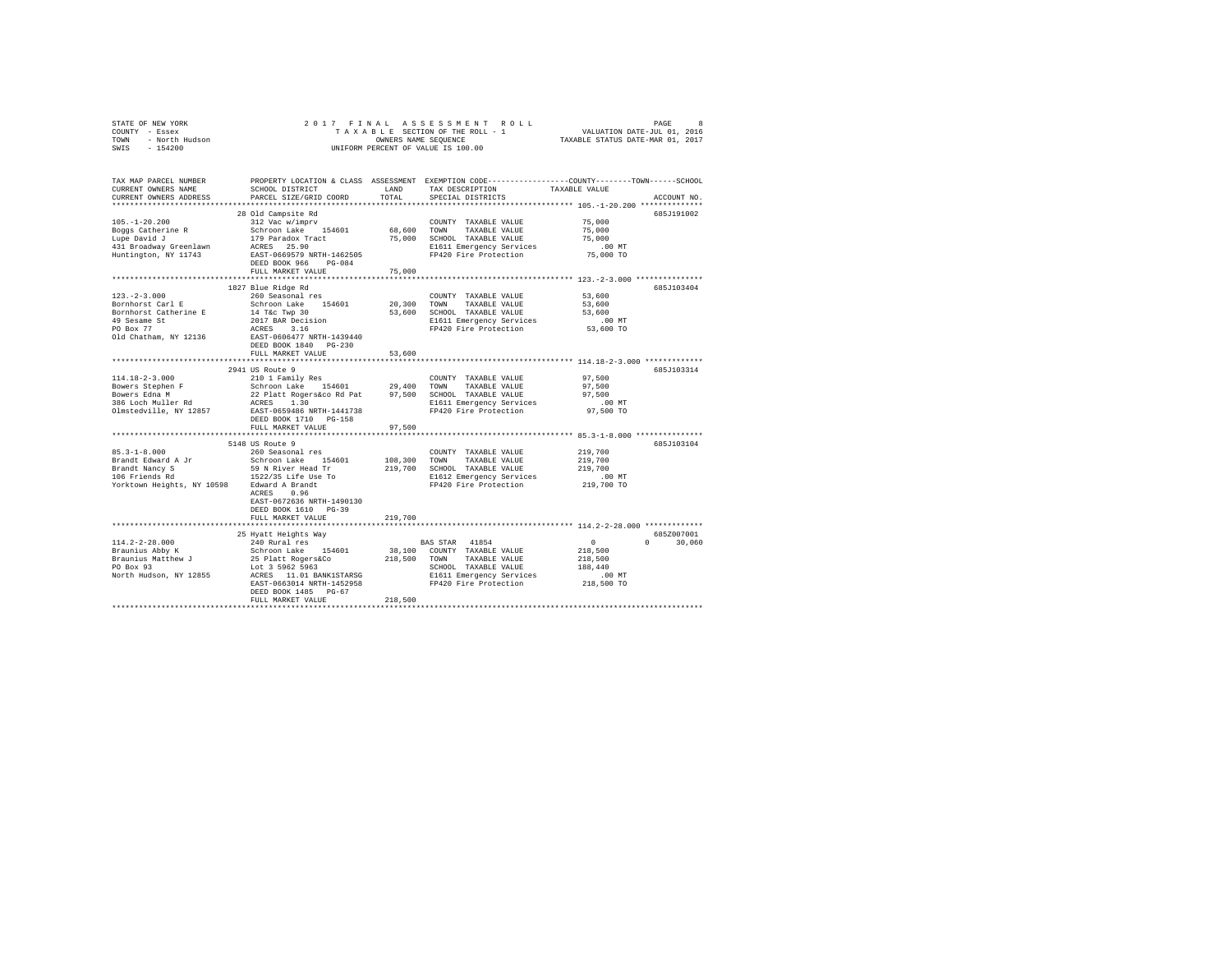|                | STATE OF NEW YORK |  |  |  |  | 2017 FINAL ASSESSMENT ROLL                               | PAGE                        | $\alpha$ |
|----------------|-------------------|--|--|--|--|----------------------------------------------------------|-----------------------------|----------|
| COUNTY - Essex |                   |  |  |  |  | TAXABLE SECTION OF THE ROLL - 1                          | VALUATION DATE-JUL 01, 2016 |          |
| TOWN           | - North Hudson    |  |  |  |  | TAXABLE STATUS DATE-MAR 01, 2017<br>OWNERS NAME SEOUENCE |                             |          |
| SWIS           | $-154200$         |  |  |  |  | UNIFORM PERCENT OF VALUE IS 100.00                       |                             |          |

| TAX MAP PARCEL NUMBER<br>CURRENT OWNERS NAME<br>CURRENT OWNERS ADDRESS | SCHOOL DISTRICT<br>PARCEL SIZE/GRID COORD                                                                                                                                                                                                                                                     | LAND<br>TOTAL | TAX DESCRIPTION<br>SPECIAL DISTRICTS                                | PROPERTY LOCATION & CLASS ASSESSMENT EXEMPTION CODE---------------COUNTY-------TOWN-----SCHOOL<br>TAXABLE VALUE<br>ACCOUNT NO. |
|------------------------------------------------------------------------|-----------------------------------------------------------------------------------------------------------------------------------------------------------------------------------------------------------------------------------------------------------------------------------------------|---------------|---------------------------------------------------------------------|--------------------------------------------------------------------------------------------------------------------------------|
|                                                                        |                                                                                                                                                                                                                                                                                               |               |                                                                     |                                                                                                                                |
|                                                                        | 64 Walker Way                                                                                                                                                                                                                                                                                 |               |                                                                     | 685J179003                                                                                                                     |
| $104.4 - 1 - 89.200$                                                   | 260 Seasonal res                                                                                                                                                                                                                                                                              |               | COUNTY TAXABLE VALUE 55,000                                         |                                                                                                                                |
|                                                                        |                                                                                                                                                                                                                                                                                               |               |                                                                     | 55,000                                                                                                                         |
|                                                                        |                                                                                                                                                                                                                                                                                               |               |                                                                     | 55,000                                                                                                                         |
|                                                                        |                                                                                                                                                                                                                                                                                               |               | E1611 Emergency Services                                            | $.00$ MT                                                                                                                       |
|                                                                        | Bridge Stephen – Schroom Lake 154601 – 29,900 TOWN TAXABLE VALUE<br>2304 Jersey St – 28 Platt Rogers&co Rd Pat – 55,000 SCHOOL TAXABLE VALUE<br>2324 Jersey St – ACRES 26.50 – 2021 – 2021<br>2324 Jersey St – ACRES 26.50 – 2021<br>2524<br>DEED BOOK 992 PG-328                             |               | FP420 Fire Protection                                               | 55,000 TO                                                                                                                      |
|                                                                        | FULL MARKET VALUE                                                                                                                                                                                                                                                                             | 55,000        |                                                                     |                                                                                                                                |
|                                                                        |                                                                                                                                                                                                                                                                                               |               |                                                                     |                                                                                                                                |
|                                                                        | 4213 US Route 9                                                                                                                                                                                                                                                                               |               |                                                                     | 685J100402                                                                                                                     |
| $104.2 - 1 - 8.002$                                                    | 260 Seasonal res - WTRFNT                                                                                                                                                                                                                                                                     |               | COUNTY TAXABLE VALUE                                                | 171,100                                                                                                                        |
|                                                                        |                                                                                                                                                                                                                                                                                               | 136,500       | TAXABLE VALUE<br>TOWN                                               | 171,100                                                                                                                        |
|                                                                        |                                                                                                                                                                                                                                                                                               | 171,100       | SCHOOL TAXABLE VALUE                                                | 171,100                                                                                                                        |
|                                                                        |                                                                                                                                                                                                                                                                                               |               | E1611 Emergency Services                                            | $.00$ MT<br>00 MT.<br>171,100 TO                                                                                               |
|                                                                        | notical control of the scheme of the scheme of the scheme of the scheme of the scheme of the scheme of the scheme of the scheme of the scheme of the scheme of the scheme of the scheme of the scheme of the scheme of the sch                                                                |               | FP420 Fire Protection                                               |                                                                                                                                |
|                                                                        |                                                                                                                                                                                                                                                                                               |               |                                                                     |                                                                                                                                |
|                                                                        | FULL MARKET VALUE                                                                                                                                                                                                                                                                             | 171,100       |                                                                     |                                                                                                                                |
|                                                                        |                                                                                                                                                                                                                                                                                               |               |                                                                     |                                                                                                                                |
|                                                                        | Blue Ridge Rd                                                                                                                                                                                                                                                                                 |               |                                                                     | 685J100603                                                                                                                     |
|                                                                        |                                                                                                                                                                                                                                                                                               |               | COUNTY TAXABLE VALUE                                                | 14,300                                                                                                                         |
|                                                                        |                                                                                                                                                                                                                                                                                               | 1,300 TOWN    | TAXABLE VALUE                                                       | 14,300                                                                                                                         |
|                                                                        |                                                                                                                                                                                                                                                                                               |               | 14,300 SCHOOL TAXABLE VALUE                                         | 14,300                                                                                                                         |
|                                                                        |                                                                                                                                                                                                                                                                                               |               | E1611 Emergency Services                                            | $.00$ MT                                                                                                                       |
|                                                                        |                                                                                                                                                                                                                                                                                               |               | FP420 Fire Protection                                               | 14,300 TO                                                                                                                      |
|                                                                        | DEED BOOK 1800 PG-243                                                                                                                                                                                                                                                                         |               |                                                                     |                                                                                                                                |
|                                                                        | FULL MARKET VALUE                                                                                                                                                                                                                                                                             | 14,300        |                                                                     |                                                                                                                                |
|                                                                        | *************************                                                                                                                                                                                                                                                                     |               |                                                                     | ************* 114.18-1-15.000 ***********                                                                                      |
|                                                                        | 3883 Blue Ridge Rd                                                                                                                                                                                                                                                                            |               |                                                                     | 685J100602                                                                                                                     |
|                                                                        |                                                                                                                                                                                                                                                                                               |               | COUNTY TAXABLE VALUE                                                | 158,900                                                                                                                        |
|                                                                        |                                                                                                                                                                                                                                                                                               | 14,900 TOWN   | TAXABLE VALUE                                                       | 158,900                                                                                                                        |
|                                                                        |                                                                                                                                                                                                                                                                                               |               | 158,900 SCHOOL TAXABLE VALUE                                        | 158,900                                                                                                                        |
|                                                                        |                                                                                                                                                                                                                                                                                               |               | E1611 Emergency Services                                            | .00 MT                                                                                                                         |
|                                                                        |                                                                                                                                                                                                                                                                                               |               | FP420 Fire Protection                                               | 158,900 TO                                                                                                                     |
|                                                                        | DEED BOOK 1800 PG-243                                                                                                                                                                                                                                                                         |               |                                                                     |                                                                                                                                |
|                                                                        | FULL MARKET VALUE                                                                                                                                                                                                                                                                             | 158,900       |                                                                     |                                                                                                                                |
|                                                                        |                                                                                                                                                                                                                                                                                               |               |                                                                     |                                                                                                                                |
|                                                                        | 2580 Blue Ridge Rd                                                                                                                                                                                                                                                                            |               |                                                                     | 685J100215                                                                                                                     |
|                                                                        |                                                                                                                                                                                                                                                                                               |               |                                                                     | 82,000                                                                                                                         |
|                                                                        |                                                                                                                                                                                                                                                                                               |               |                                                                     | 82,000                                                                                                                         |
|                                                                        |                                                                                                                                                                                                                                                                                               |               |                                                                     | 82,000                                                                                                                         |
|                                                                        | $\begin{tabular}{lcl} 11.3.-9-1.000 & 210 1 Fam1ly Res \\ 11.3--2-1.000 & 210 1 Fam1ly Res \\ 12.3--2.100 & 210 1 Fam1ly Res \\ 13.3--2.100 & 22.100 & 2.100 & 2.100 & 2.100 \\ 14.30 & 2.100 & 2.100 & 2.100 & 2.100 \\ 15.30 & 2.100 & 2.100 & 2.100 & 2.100 \\ 16.30 & 2.100 & 2.100 & 2.$ |               | E1611 Emergency Services .00 MT<br>FP420 Fire Protection  82,000 TO |                                                                                                                                |
|                                                                        | ACRES<br>4.30                                                                                                                                                                                                                                                                                 |               |                                                                     |                                                                                                                                |
|                                                                        | EAST-0624821 NRTH-1441161                                                                                                                                                                                                                                                                     |               |                                                                     |                                                                                                                                |
|                                                                        | DEED BOOK 1459 PG-185                                                                                                                                                                                                                                                                         |               |                                                                     |                                                                                                                                |
|                                                                        | FULL MARKET VALUE                                                                                                                                                                                                                                                                             | 82,000        |                                                                     |                                                                                                                                |
|                                                                        |                                                                                                                                                                                                                                                                                               |               |                                                                     |                                                                                                                                |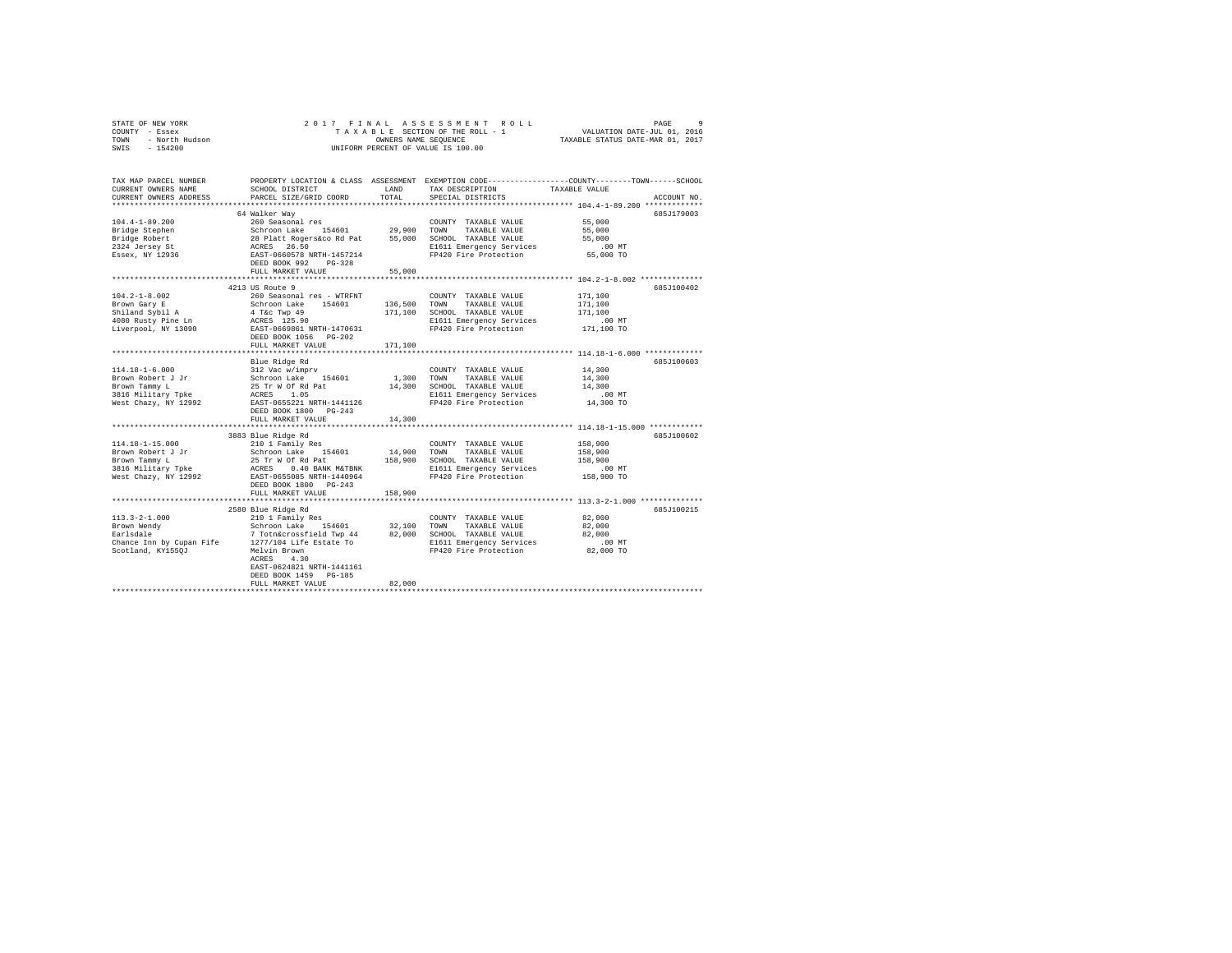|                | STATE OF NEW YORK |  |  |  |  |                                    |  |                                 | 2017 FINAL ASSESSMENT ROLL |                                  |                             | PAGE | 10 |
|----------------|-------------------|--|--|--|--|------------------------------------|--|---------------------------------|----------------------------|----------------------------------|-----------------------------|------|----|
| COUNTY - Essex |                   |  |  |  |  |                                    |  | TAXABLE SECTION OF THE ROLL - 1 |                            |                                  | VALUATION DATE-JUL 01, 2016 |      |    |
| TOWN           | - North Hudson    |  |  |  |  | OWNERS NAME SEOUENCE               |  |                                 |                            | TAXABLE STATUS DATE-MAR 01, 2017 |                             |      |    |
| SWIS           | - 154200          |  |  |  |  | UNIFORM PERCENT OF VALUE IS 100.00 |  |                                 |                            |                                  |                             |      |    |

| TAX MAP PARCEL NUMBER<br>CURRENT OWNERS NAME         | SCHOOL DISTRICT                                                       | LAND             | TAX DESCRIPTION                               | PROPERTY LOCATION & CLASS ASSESSMENT EXEMPTION CODE---------------COUNTY-------TOWN-----SCHOOL<br>TAXABLE VALUE |
|------------------------------------------------------|-----------------------------------------------------------------------|------------------|-----------------------------------------------|-----------------------------------------------------------------------------------------------------------------|
| CURRENT OWNERS ADDRESS<br>**********************     | PARCEL SIZE/GRID COORD                                                | TOTAL            | SPECIAL DISTRICTS                             | ACCOUNT NO.                                                                                                     |
|                                                      | 7 Pepper Hollow Rd                                                    |                  |                                               | 685J100409                                                                                                      |
| $104.4 - 1 - 34.000$                                 | 260 Seasonal res - WTRFNT                                             |                  | COUNTY TAXABLE VALUE                          | 70,000                                                                                                          |
| Calcutti Patrick E                                   | Schroon Lake<br>154601                                                | 49.500           | TOWN<br>TAXABLE VALUE                         | 70,000                                                                                                          |
| Calcutti Estelle                                     | 31 Platt Rogers&co Rd Pat                                             | 70,000           | SCHOOL TAXABLE VALUE                          | 70,000                                                                                                          |
| 221 Grand St                                         | ACRES 1.50                                                            |                  | E1611 Emergency Services                      | $.00$ MT                                                                                                        |
| Croton-on-Hudson, NY 10520 EAST-0667446 NRTH-1462532 |                                                                       |                  | FP420 Fire Protection                         | 70,000 TO                                                                                                       |
|                                                      | DEED BOOK 1622 PG-24                                                  |                  |                                               |                                                                                                                 |
|                                                      | FULL MARKET VALUE                                                     | 70,000           |                                               |                                                                                                                 |
|                                                      |                                                                       |                  |                                               |                                                                                                                 |
|                                                      | 3193 US Route 9                                                       |                  |                                               | 685Z000005                                                                                                      |
| $114.2 - 2 - 20.000$                                 | 210 1 Family Res - WTRFNT                                             |                  | COUNTY TAXABLE VALUE                          | 165,600                                                                                                         |
| Campbell Richard R                                   | Schroon Lake 154601                                                   | 56,800           | TOWN<br>TAXABLE VALUE                         | 165,600                                                                                                         |
| 8 Glenmont Ct                                        |                                                                       | 165,600          | SCHOOL TAXABLE VALUE                          | 165,600                                                                                                         |
| PO Box 453                                           | 24 Platt Rogers Rd Pat<br>ACRES     8.72<br>EAST-0660878 NRTH-1447489 |                  | E1611 Emergency Services                      | .00MT                                                                                                           |
| Glenmont, NY 12077                                   |                                                                       |                  | FP420 Fire Protection                         | 165,600 TO                                                                                                      |
|                                                      | DEED BOOK 1263 PG-170                                                 |                  |                                               |                                                                                                                 |
|                                                      | FULL MARKET VALUE                                                     | 165,600          |                                               |                                                                                                                 |
|                                                      |                                                                       |                  |                                               | *********************** 104.4-3-4.100 **************                                                            |
|                                                      | 30 Alsatia Dr                                                         |                  |                                               | 685Z010007                                                                                                      |
| $104.4 - 3 - 4.100$                                  | 271 Mfg housings                                                      |                  | COUNTY TAXABLE VALUE                          | 60,300                                                                                                          |
| Carey Norman<br>Carey Marlene                        | Schroon Lake<br>154601<br>29 Platt Rogers&co Rd Pat                   | 53,300<br>60,300 | TOWN<br>TAXABLE VALUE<br>SCHOOL TAXABLE VALUE | 60,300<br>60,300                                                                                                |
| 7 Lape Rd                                            | Pt Lot 4 Kenakwar Subd                                                |                  | E1611 Emergency Services                      | .00 MT                                                                                                          |
| Waterford, NY 12188                                  | ACRES<br>5.06                                                         |                  | FP420 Fire Protection                         | 60,300 TO                                                                                                       |
|                                                      | EAST-0664379 NRTH-1458876                                             |                  |                                               |                                                                                                                 |
|                                                      | DEED BOOK 1605 PG-160                                                 |                  |                                               |                                                                                                                 |
|                                                      | FULL MARKET VALUE                                                     | 60,300           |                                               |                                                                                                                 |
|                                                      |                                                                       |                  |                                               |                                                                                                                 |
|                                                      | Kenakwar Ln                                                           |                  |                                               | 685Z010008                                                                                                      |
| $104.4 - 3 - 4.200$                                  | 314 Rural vac<10                                                      |                  | COUNTY TAXABLE VALUE                          | 700                                                                                                             |
| Carey Norman                                         | Schroon Lake<br>154601                                                | 700              | TOWN<br>TAXABLE VALUE                         | 700                                                                                                             |
| Carey Marlene                                        | 29 Platt Rogers&co Rd Pat                                             | 700              | SCHOOL TAXABLE VALUE                          | 700                                                                                                             |
| 7 Lape Rd                                            | Pt Lot 4 Kenakwar Subd                                                |                  | E1611 Emergency Services                      | $.00$ MT                                                                                                        |
| Waterford, NY 12188                                  | 0.47<br>ACRES                                                         |                  | FP420 Fire Protection                         | 700 TO                                                                                                          |
|                                                      | EAST-0664608 NRTH-1458679                                             |                  |                                               |                                                                                                                 |
|                                                      | DEED BOOK 1605 PG-160                                                 |                  |                                               |                                                                                                                 |
|                                                      | FULL MARKET VALUE                                                     | 700              |                                               |                                                                                                                 |
|                                                      |                                                                       |                  |                                               |                                                                                                                 |
|                                                      | 216 Ensign Pond Rd                                                    |                  |                                               | 685J102710                                                                                                      |
| $114.2 - 1 - 19.000$                                 | 260 Seasonal res                                                      |                  | COUNTY TAXABLE VALUE                          | 60,100                                                                                                          |
| Carpaneto Ronald R                                   | Schroon Lake 154601                                                   | 20,300           | TOWN<br>TAXABLE VALUE                         | 60,100                                                                                                          |
| Carpaneto Sandra E                                   |                                                                       | 60,100           | SCHOOL TAXABLE VALUE                          | 60,100                                                                                                          |
| 1 Ridge Way                                          | 182 Paradox Tract<br>ACRES 3.20<br>EAST-0668421 NRTH-1454637          |                  | E1611 Emergency Services                      | $.00$ MT                                                                                                        |
| Purdys, NY 10578                                     | DEED BOOK 1250<br>$PG-266$                                            |                  | FP420 Fire Protection                         | 60,100 TO                                                                                                       |
|                                                      | FULL MARKET VALUE                                                     | 60,100           |                                               |                                                                                                                 |
|                                                      |                                                                       |                  |                                               |                                                                                                                 |
|                                                      |                                                                       |                  |                                               |                                                                                                                 |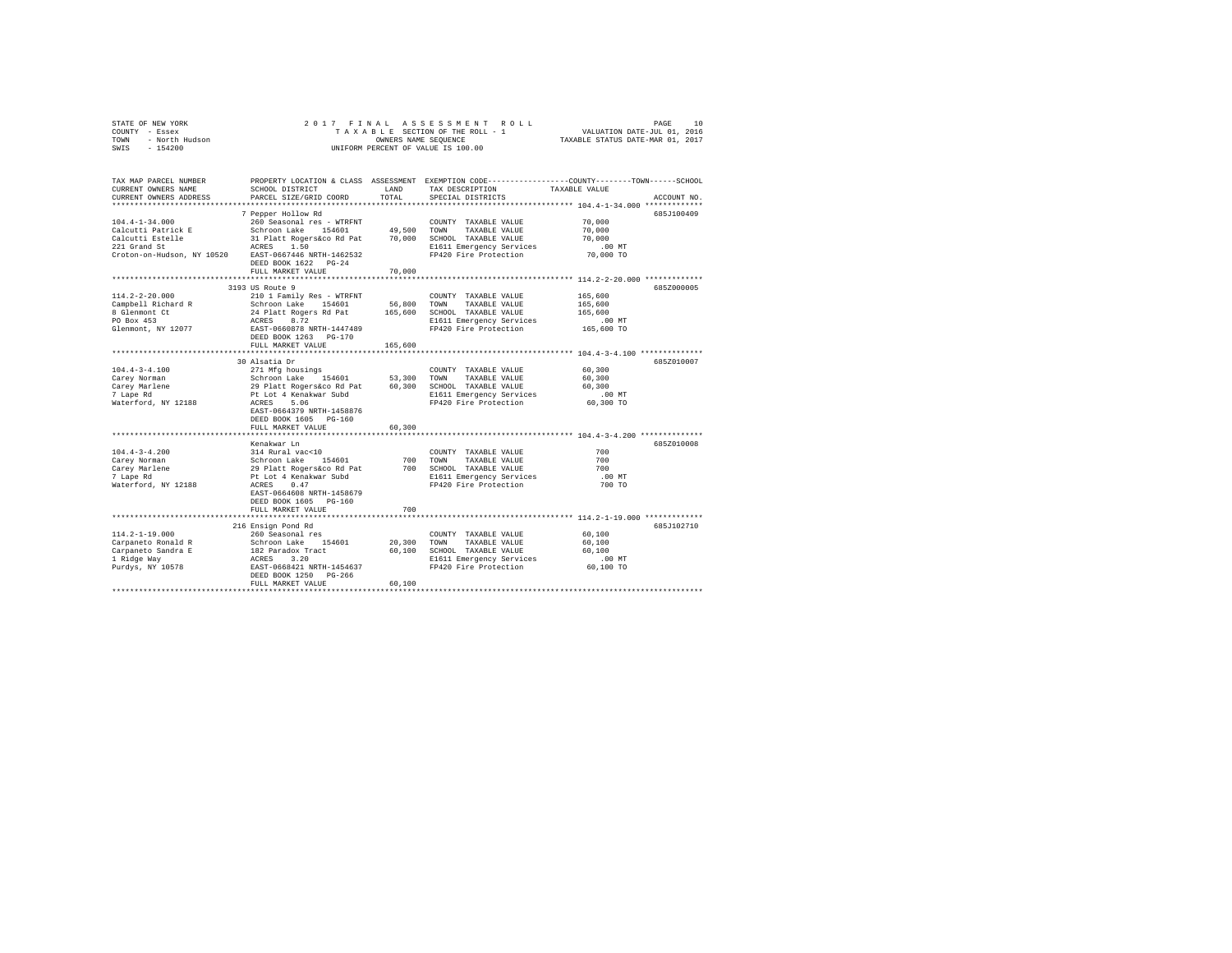| STATE OF NEW YORK<br>COUNTY - Essex<br>TOWN - North Hudson<br>SWIS - 154200                                               |                                                                                                                                              |                     | 2017 FINAL ASSESSMENT ROLL<br>TAXABLE SECTION OF THE ROLL - 1 WALUATION DATE-JUL 01, 2016<br>ONNERS NAME SECTION OF THE ROLL - 1 WALUATION DATE-JUL 01, 2016<br>TAXABLE STATUS DATE-MAR 01 2017<br>UNIFORM PERCENT OF VALUE IS 100.00 |                   |             |
|---------------------------------------------------------------------------------------------------------------------------|----------------------------------------------------------------------------------------------------------------------------------------------|---------------------|---------------------------------------------------------------------------------------------------------------------------------------------------------------------------------------------------------------------------------------|-------------------|-------------|
| TAX MAP PARCEL NUMBER<br>CURRENT OWNERS NAME<br>CURRENT OWNERS ADDRESS                                                    | PROPERTY LOCATION & CLASS ASSESSMENT EXEMPTION CODE---------------COUNTY-------TOWN------SCHOOL<br>SCHOOL DISTRICT<br>PARCEL SIZE/GRID COORD | LAND<br>TOTAL       | TAX DESCRIPTION TAXABLE VALUE<br>SPECIAL DISTRICTS                                                                                                                                                                                    |                   | ACCOUNT NO. |
|                                                                                                                           |                                                                                                                                              |                     |                                                                                                                                                                                                                                       |                   |             |
| $104.2 - 1 - 5.112$                                                                                                       | 4031 US Route 9<br>260 Seasonal res                                                                                                          |                     |                                                                                                                                                                                                                                       | 53,400            | 685Z012002  |
| Casey James F                                                                                                             |                                                                                                                                              | 26,000 TOWN         | COUNTY TAXABLE VALUE<br>TAXABLE VALUE                                                                                                                                                                                                 | 53,400            |             |
|                                                                                                                           |                                                                                                                                              |                     | 53,400 SCHOOL TAXABLE VALUE                                                                                                                                                                                                           | 53,400            |             |
| Casey Lisa A<br>PO Box 232                                                                                                |                                                                                                                                              |                     |                                                                                                                                                                                                                                       | $.00$ MT          |             |
| Bomoseen, VT 05732                                                                                                        |                                                                                                                                              |                     | E1611 Emergency Services<br>FP420 Fire Protection                                                                                                                                                                                     | 53,400 TO         |             |
|                                                                                                                           | Schroon Lake 154601<br>4 T&c Twp 49<br>Lot 2 #6642<br>ACRES 9.50<br>RAST-0669331 NRTH-1465415<br>DEED BOOK 1781 PG-266                       |                     |                                                                                                                                                                                                                                       |                   |             |
|                                                                                                                           | FULL MARKET VALUE                                                                                                                            | 53,400              |                                                                                                                                                                                                                                       |                   |             |
|                                                                                                                           |                                                                                                                                              |                     |                                                                                                                                                                                                                                       |                   | 685J190005  |
| 125.12-1-8.200                                                                                                            | 614 Johnson Pond Rd<br>281 Multiple res - WTRFNT                                                                                             |                     | COUNTY TAXABLE VALUE                                                                                                                                                                                                                  | 395,000           |             |
|                                                                                                                           |                                                                                                                                              |                     |                                                                                                                                                                                                                                       | 395,000           |             |
|                                                                                                                           |                                                                                                                                              |                     |                                                                                                                                                                                                                                       | 395,000           |             |
|                                                                                                                           |                                                                                                                                              |                     |                                                                                                                                                                                                                                       | .00 MT            |             |
|                                                                                                                           |                                                                                                                                              |                     | E1611 Emergency Services<br>FP420 Fire Protection                                                                                                                                                                                     | 395,000 TO        |             |
|                                                                                                                           | DEED BOOK 1607 PG-52                                                                                                                         |                     |                                                                                                                                                                                                                                       |                   |             |
|                                                                                                                           | FULL MARKET VALUE                                                                                                                            | 395,000             |                                                                                                                                                                                                                                       |                   |             |
|                                                                                                                           |                                                                                                                                              |                     |                                                                                                                                                                                                                                       |                   |             |
|                                                                                                                           | US Route 9                                                                                                                                   |                     |                                                                                                                                                                                                                                       |                   | 685J100506  |
|                                                                                                                           |                                                                                                                                              | COUNT<br>2,900 TOWN | COUNTY TAXABLE VALUE                                                                                                                                                                                                                  | 2,900             |             |
|                                                                                                                           |                                                                                                                                              |                     | TAXABLE VALUE                                                                                                                                                                                                                         | 2,900             |             |
| 104.4-2-10.000<br>Caza Brian Schroon Lake 154601<br>Schroon Lake 154601<br>PO Box 174<br>PO Box 174<br>PO Box 174<br>Alac |                                                                                                                                              |                     | 2,900 SCHOOL TAXABLE VALUE                                                                                                                                                                                                            | 2,900             |             |
| North Hudson, NY 12855 ACRES 2.90                                                                                         |                                                                                                                                              |                     | E1611 Emergency Services<br>FP420 Fire Protection                                                                                                                                                                                     | .00MT<br>2,900 TO |             |
|                                                                                                                           | EAST-0666219 NRTH-1457823                                                                                                                    |                     |                                                                                                                                                                                                                                       |                   |             |
|                                                                                                                           | DEED BOOK 1856 PG-262                                                                                                                        |                     |                                                                                                                                                                                                                                       |                   |             |
|                                                                                                                           | FULL MARKET VALUE                                                                                                                            | 2,900               |                                                                                                                                                                                                                                       |                   |             |
|                                                                                                                           |                                                                                                                                              |                     |                                                                                                                                                                                                                                       |                   |             |
|                                                                                                                           | 489 Ensign Pond Rd                                                                                                                           |                     |                                                                                                                                                                                                                                       |                   | 685J100206  |
| $105. -1 - 50.000$                                                                                                        | 271 Mfg housings                                                                                                                             |                     | COUNTY TAXABLE VALUE                                                                                                                                                                                                                  | 15,400            |             |
| Caza Brian J<br>PO Box 174                                                                                                |                                                                                                                                              |                     |                                                                                                                                                                                                                                       | 15,400            |             |
|                                                                                                                           | Schroon Lake $154601$ $14,000$ TOWN TAXABLE VALUE $204$ Paradox Tract $15,400$ SCHOOL TAXABLE VALUE $200$                                    |                     |                                                                                                                                                                                                                                       | 15,400            |             |
| North Hudson, NY 12855                                                                                                    | ACRES 0.30                                                                                                                                   |                     | E1611 Emergency Services<br>FP420 Fire Protection                                                                                                                                                                                     | .00 MT            |             |
|                                                                                                                           | EAST-0674853 NRTH-1456119                                                                                                                    |                     |                                                                                                                                                                                                                                       | 15,400 TO         |             |
|                                                                                                                           | DEED BOOK 1769 PG-100<br>FULL MARKET VALUE                                                                                                   | 15,400              |                                                                                                                                                                                                                                       |                   |             |
|                                                                                                                           |                                                                                                                                              |                     |                                                                                                                                                                                                                                       |                   |             |
|                                                                                                                           | 36 Liberty Rd                                                                                                                                |                     |                                                                                                                                                                                                                                       |                   | 685J102712  |
| $114.2 - 2 - 4.100$                                                                                                       |                                                                                                                                              |                     |                                                                                                                                                                                                                                       |                   |             |
| Caza Bruce E                                                                                                              |                                                                                                                                              |                     |                                                                                                                                                                                                                                       |                   |             |
|                                                                                                                           |                                                                                                                                              |                     |                                                                                                                                                                                                                                       |                   |             |
| Caza Brenda J<br>3210 US Route 9                                                                                          |                                                                                                                                              |                     |                                                                                                                                                                                                                                       |                   |             |
| North Hudson, NY 12855                                                                                                    | ACRES 17.77                                                                                                                                  |                     |                                                                                                                                                                                                                                       |                   |             |
|                                                                                                                           |                                                                                                                                              |                     |                                                                                                                                                                                                                                       |                   |             |
|                                                                                                                           | DEED BOOK 1132 PG-307                                                                                                                        |                     |                                                                                                                                                                                                                                       |                   |             |
|                                                                                                                           | FULL MARKET VALUE                                                                                                                            | 70,000              |                                                                                                                                                                                                                                       |                   |             |
|                                                                                                                           |                                                                                                                                              |                     |                                                                                                                                                                                                                                       |                   |             |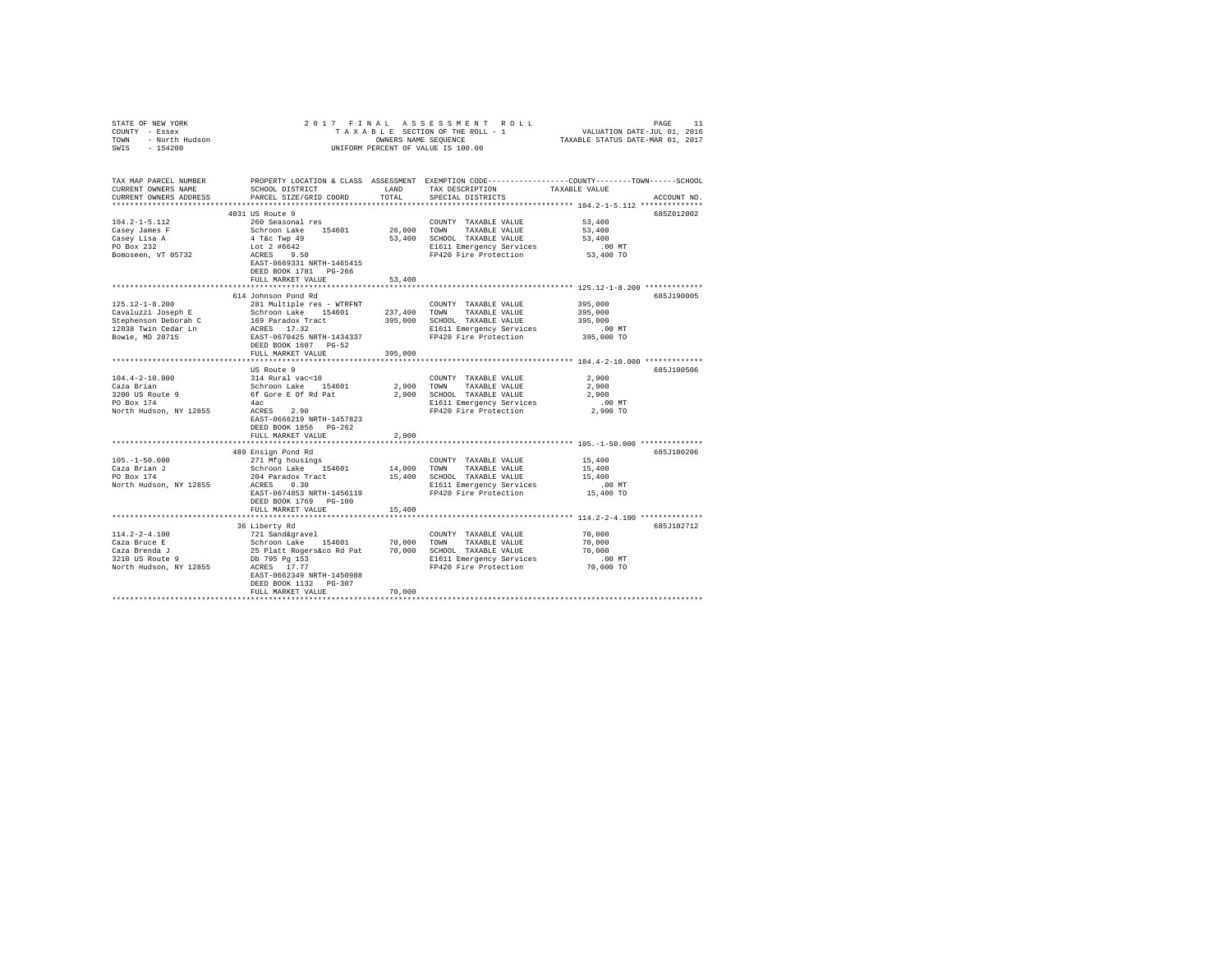|      | STATE OF NEW YORK |  | 2017 FINAL ASSESSMENT ROLL         | PAGE                             |  |
|------|-------------------|--|------------------------------------|----------------------------------|--|
|      | COUNTY - Essex    |  | TAXABLE SECTION OF THE ROLL - 1    | VALUATION DATE-JUL 01, 2016      |  |
| TOWN | - North Hudson    |  | OWNERS NAME SEOUENCE               | TAXABLE STATUS DATE-MAR 01, 2017 |  |
| SWIS | $-154200$         |  | UNIFORM PERCENT OF VALUE IS 100.00 |                                  |  |

| TAX MAP PARCEL NUMBER<br>CURRENT OWNERS NAME<br>CURRENT OWNERS ADDRESS                                                                                                                                                                | SCHOOL DISTRICT<br>PARCEL SIZE/GRID COORD                                                                                                 | LAND<br>TOTAL | TAX DESCRIPTION<br>SPECIAL DISTRICTS                                                                  | PROPERTY LOCATION & CLASS ASSESSMENT EXEMPTION CODE----------------COUNTY-------TOWN------SCHOOL<br>TAXABLE VALUE<br>ACCOUNT NO. |
|---------------------------------------------------------------------------------------------------------------------------------------------------------------------------------------------------------------------------------------|-------------------------------------------------------------------------------------------------------------------------------------------|---------------|-------------------------------------------------------------------------------------------------------|----------------------------------------------------------------------------------------------------------------------------------|
|                                                                                                                                                                                                                                       |                                                                                                                                           |               |                                                                                                       |                                                                                                                                  |
|                                                                                                                                                                                                                                       | 69 Wonder View Rd                                                                                                                         |               |                                                                                                       | 685J178511                                                                                                                       |
| $104.4 - 1 - 67.000$                                                                                                                                                                                                                  |                                                                                                                                           |               | 210 1 Family Res BAS STAR 41854                                                                       | $\sim$ 0<br>$0 \qquad \qquad$<br>30,060                                                                                          |
| Caza Eric                                                                                                                                                                                                                             |                                                                                                                                           |               |                                                                                                       | 75,800                                                                                                                           |
| Caza Jilian L<br>PO Box 104                                                                                                                                                                                                           | Schroon Lake 154601 29,800 COUNTY TAXABLE VALUE<br>31 Platt Rogerskoo Rd Pat 75,800 TOWN TAXABLE VALUE<br>ACRES 1.80 SCHOOL TAXABLE VALUE |               |                                                                                                       | 75,800                                                                                                                           |
|                                                                                                                                                                                                                                       |                                                                                                                                           |               | SCHOOL TAXABLE VALUE 45,740<br>E1611 Emergency Services .00 MT                                        |                                                                                                                                  |
| North Hudson, NY 12855 EAST-0666330 NRTH-1458965                                                                                                                                                                                      |                                                                                                                                           |               |                                                                                                       |                                                                                                                                  |
|                                                                                                                                                                                                                                       | DEED BOOK 1664 PG-153                                                                                                                     |               | FP420 Fire Protection                                                                                 | 75,800 TO                                                                                                                        |
|                                                                                                                                                                                                                                       | FULL MARKET VALUE                                                                                                                         | 75,800        |                                                                                                       |                                                                                                                                  |
|                                                                                                                                                                                                                                       | 58 Caza Turn Rd                                                                                                                           |               |                                                                                                       | 685J189010                                                                                                                       |
| $114.2 - 1 - 1.400$                                                                                                                                                                                                                   | 210 1 Family Res                                                                                                                          |               | COUNTY TAXABLE VALUE                                                                                  | 73,700                                                                                                                           |
|                                                                                                                                                                                                                                       |                                                                                                                                           |               |                                                                                                       | 73,700                                                                                                                           |
|                                                                                                                                                                                                                                       |                                                                                                                                           |               |                                                                                                       | 73,700                                                                                                                           |
| Carly - Communicate Schroom Lake 154601 29,500 TOWN TAXABLE VALUE<br>158 Cara Turn Rd – 26 Platt Rogerskoo Rd Pat – 73,700 SCHroom TAXABLE VALUE<br>North Hudson, NY 12855 – ACRES 1.36 – 1.6 – 1.6 – 1.611 Emergency Services        |                                                                                                                                           |               | SCHOOL TAXABLE VALUE 73,700<br>E1611 Emergency Services 6.00 MT                                       |                                                                                                                                  |
|                                                                                                                                                                                                                                       |                                                                                                                                           |               | EAST-0663536 NRTH-1453403 FP420 Fire Protection                                                       | 73,700 TO                                                                                                                        |
|                                                                                                                                                                                                                                       | DEED BOOK 1805 PG-232                                                                                                                     |               |                                                                                                       |                                                                                                                                  |
|                                                                                                                                                                                                                                       | FULL MARKET VALUE                                                                                                                         | 73,700        |                                                                                                       |                                                                                                                                  |
|                                                                                                                                                                                                                                       |                                                                                                                                           |               |                                                                                                       |                                                                                                                                  |
|                                                                                                                                                                                                                                       | 3200 US Route 9                                                                                                                           |               |                                                                                                       | 685J194003                                                                                                                       |
| $114.2 - 2 - 21.000$                                                                                                                                                                                                                  |                                                                                                                                           |               |                                                                                                       | 165,300                                                                                                                          |
| Caza Properties LLC                                                                                                                                                                                                                   |                                                                                                                                           |               |                                                                                                       | 165,300                                                                                                                          |
| c/o Bruce Caza                                                                                                                                                                                                                        |                                                                                                                                           |               |                                                                                                       | 165,300                                                                                                                          |
| 3210 US Route 9                                                                                                                                                                                                                       |                                                                                                                                           |               | E1611 Emergency Services .00 MT<br>FP420 Fire Protection  165,300 TO                                  |                                                                                                                                  |
| North Hudson, NY 12855 ACRES 2.45                                                                                                                                                                                                     |                                                                                                                                           |               |                                                                                                       |                                                                                                                                  |
|                                                                                                                                                                                                                                       | EAST-0661655 NRTH-1447714                                                                                                                 |               |                                                                                                       |                                                                                                                                  |
|                                                                                                                                                                                                                                       | DEED BOOK 1761 PG-137                                                                                                                     |               |                                                                                                       |                                                                                                                                  |
|                                                                                                                                                                                                                                       | FULL MARKET VALUE                                                                                                                         | 165,300       |                                                                                                       | ********************************** 114.2-2-22.000 **************                                                                 |
|                                                                                                                                                                                                                                       | US Route 9                                                                                                                                |               |                                                                                                       | 685J194002                                                                                                                       |
|                                                                                                                                                                                                                                       |                                                                                                                                           |               |                                                                                                       |                                                                                                                                  |
|                                                                                                                                                                                                                                       |                                                                                                                                           |               |                                                                                                       |                                                                                                                                  |
|                                                                                                                                                                                                                                       |                                                                                                                                           |               |                                                                                                       |                                                                                                                                  |
|                                                                                                                                                                                                                                       |                                                                                                                                           |               |                                                                                                       | $.00$ MT                                                                                                                         |
| North Hudson, NY 12855 EAST-0662063 NRTH-1447505                                                                                                                                                                                      |                                                                                                                                           |               | FP420 Fire Protection 11,200 TO                                                                       |                                                                                                                                  |
|                                                                                                                                                                                                                                       | DEED BOOK 1761 PG-137                                                                                                                     |               |                                                                                                       |                                                                                                                                  |
|                                                                                                                                                                                                                                       | FULL MARKET VALUE                                                                                                                         | 11,200        |                                                                                                       |                                                                                                                                  |
|                                                                                                                                                                                                                                       |                                                                                                                                           |               |                                                                                                       |                                                                                                                                  |
|                                                                                                                                                                                                                                       | 3042 US Route 9                                                                                                                           |               |                                                                                                       | 685J101803                                                                                                                       |
|                                                                                                                                                                                                                                       |                                                                                                                                           |               |                                                                                                       | 36,200                                                                                                                           |
|                                                                                                                                                                                                                                       |                                                                                                                                           |               | TAXABLE VALUE                                                                                         | 36,200                                                                                                                           |
| 114.4-1-30.000<br>Caza Properties LLC 270 Mfg housing<br>2310 US Route 9<br>23 Platt Rogers and Caza Properties LLC Schroon Lake 154601<br>23 Platt Rogers and 24,500 SCHOOL TAXABLE VALUE<br>23 Platt Communication Platt Properties |                                                                                                                                           |               | 10mm - -----<br>SCHOOL TAXABLE VALUE 30,400<br>E1611 Emergency Services 10 MT<br>Charaction 36,200 TO |                                                                                                                                  |
| North Hudson, NY 12855 ACRES 0.90                                                                                                                                                                                                     | EAST-0660493 NRTH-1443918                                                                                                                 |               | FP420 Fire Protection                                                                                 |                                                                                                                                  |
|                                                                                                                                                                                                                                       | DEED BOOK 1858 PG-260                                                                                                                     |               |                                                                                                       |                                                                                                                                  |
|                                                                                                                                                                                                                                       | FULL MARKET VALUE                                                                                                                         | 36,200        |                                                                                                       |                                                                                                                                  |
|                                                                                                                                                                                                                                       |                                                                                                                                           |               |                                                                                                       |                                                                                                                                  |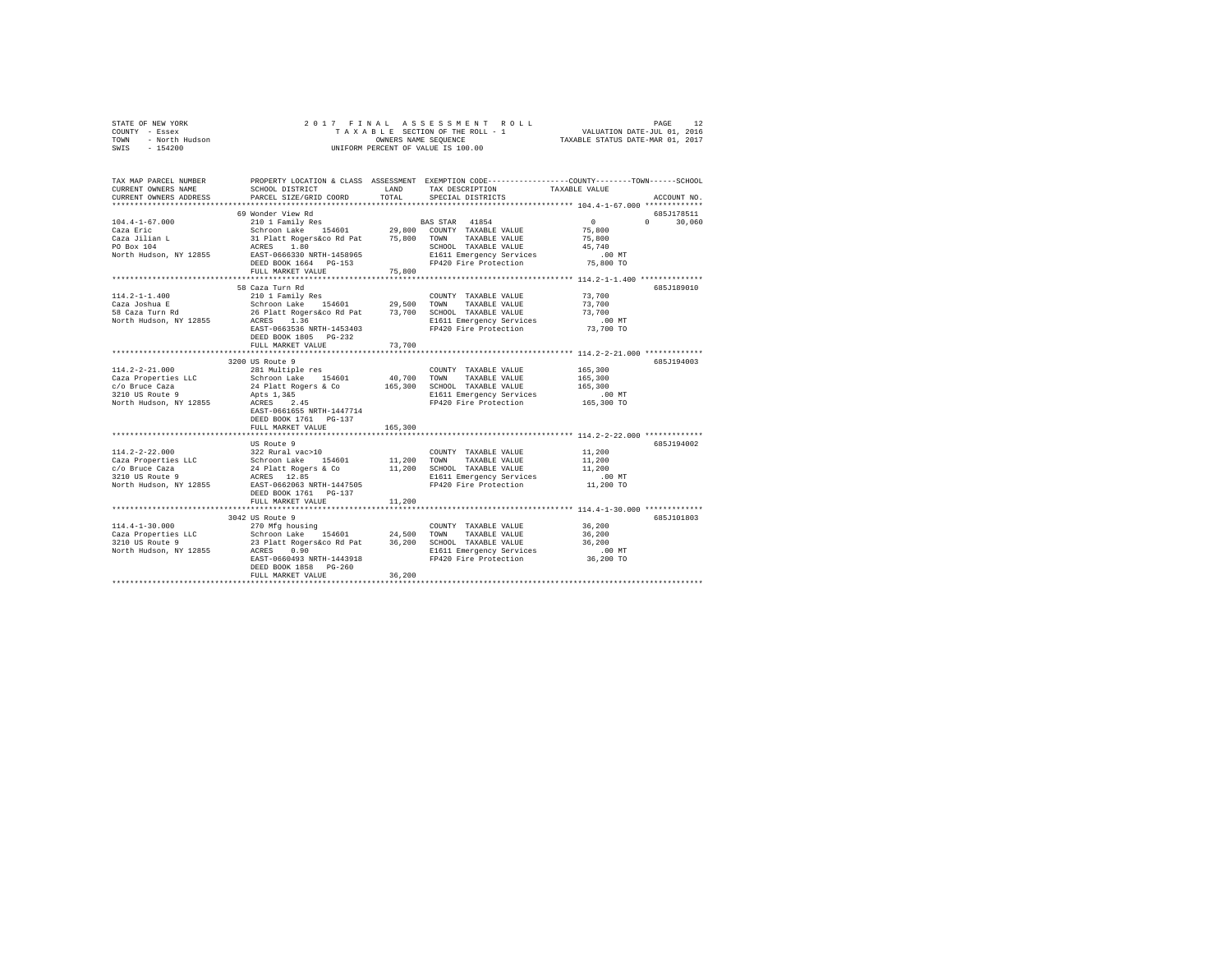|                | STATE OF NEW YORK |  |  |  |  | 2017 FINAL ASSESSMENT ROLL         | PAGE                             |  |
|----------------|-------------------|--|--|--|--|------------------------------------|----------------------------------|--|
| COUNTY - Essex |                   |  |  |  |  | TAXABLE SECTION OF THE ROLL - 1    | VALUATION DATE-JUL 01, 2016      |  |
| TOWN           | - North Hudson    |  |  |  |  | OWNERS NAME SEOUENCE               | TAXABLE STATUS DATE-MAR 01, 2017 |  |
| SWIS           | $-154200$         |  |  |  |  | UNIFORM PERCENT OF VALUE IS 100.00 |                                  |  |

| TAX MAP PARCEL NUMBER<br>CURRENT OWNERS NAME<br>CURRENT OWNERS ADDRESS                                                                                                                                                                                                                                                                                                                                           | SCHOOL DISTRICT<br>PARCEL SIZE/GRID COORD                                                                                                                | LAND<br>TOTAL              | TAX DESCRIPTION<br>SPECIAL DISTRICTS                                                                                                        | PROPERTY LOCATION & CLASS ASSESSMENT EXEMPTION CODE----------------COUNTY-------TOWN-----SCHOOL<br>TAXABLE VALUE<br>ACCOUNT NO. |  |
|------------------------------------------------------------------------------------------------------------------------------------------------------------------------------------------------------------------------------------------------------------------------------------------------------------------------------------------------------------------------------------------------------------------|----------------------------------------------------------------------------------------------------------------------------------------------------------|----------------------------|---------------------------------------------------------------------------------------------------------------------------------------------|---------------------------------------------------------------------------------------------------------------------------------|--|
|                                                                                                                                                                                                                                                                                                                                                                                                                  | 115 Proctor Path Way                                                                                                                                     |                            |                                                                                                                                             | 685J102607                                                                                                                      |  |
| 114.4-1-12.110<br>Chaplin John H<br>Adams Jill U<br>11 Palmer Ave<br>Delmar, NY 12054                                                                                                                                                                                                                                                                                                                            | Schroon Lake 154601<br>161 Paradox Tract<br>ACRES 39.69<br>84 EAST-0666163 NRTH-1441282<br>DEED BOOK 1513 PG-90                                          | 319,200                    | COUNTY TAXABLE VALUE<br>319,200 SCHOOL TAXABLE VALUE<br>E1611 Emergency Services<br>FP420 Fire Protection                                   | 319,200<br>319,200<br>319,200<br>$.00$ MT<br>00 MT.<br>319,200 TO                                                               |  |
|                                                                                                                                                                                                                                                                                                                                                                                                                  | FULL MARKET VALUE                                                                                                                                        |                            |                                                                                                                                             |                                                                                                                                 |  |
| $104.4 - 1 - 30.100$<br>Christner Joanne H<br>579 Barry Rd<br>Rochester, NY 14617                                                                                                                                                                                                                                                                                                                                | Pepper Hollow Rd<br>314 Rural vac<10 - WTRFNT<br>Schroon Lake 154601<br>3 T&C Twp 49<br>ACRES 4.30<br>EAST-0666444 NRTH-1462510<br>DEED BOOK 1537 PG-119 | 5,500 TOWN                 | COUNTY TAXABLE VALUE<br>TAXABLE VALUE<br>5,500 SCHOOL TAXABLE VALUE<br>E1611 Emergency Services<br>FP420 Fire Protection                    | 685J101608<br>5,500<br>5,500<br>5,500<br>$.00$ MT<br>5,500 TO                                                                   |  |
|                                                                                                                                                                                                                                                                                                                                                                                                                  | FULL MARKET VALUE                                                                                                                                        | 5,500                      |                                                                                                                                             |                                                                                                                                 |  |
|                                                                                                                                                                                                                                                                                                                                                                                                                  | 73 Pepper Hollow Rd                                                                                                                                      |                            |                                                                                                                                             | 685J191004                                                                                                                      |  |
| $104.4 - 1 - 30.200$<br>Christner Joanne H<br>579 Barry Rd<br>Rochester, NY 14617                                                                                                                                                                                                                                                                                                                                | 260 Seasonal res<br>Schroon Lake 154601<br>4 Twp 49 T & C Pur<br>ACRES 1.00<br>EAST-0666213 NRTH-1462519<br>DEED BOOK 972 PG-185<br>FULL MARKET VALUE    | 28,800<br>50,700<br>50,700 | COUNTY TAXABLE VALUE<br>TOWN<br>TAXABLE VALUE<br>SCHOOL TAXABLE VALUE<br>E1611 Emergency Services .00 MT<br>FP420 Fire Protection 50,700 TO | 50,700<br>50,700<br>50,700                                                                                                      |  |
|                                                                                                                                                                                                                                                                                                                                                                                                                  |                                                                                                                                                          |                            |                                                                                                                                             |                                                                                                                                 |  |
| $104.2 - 1 - 21.000$<br>Ciancetta Christine Schroon Lake 154601 13,500 COUNTY TAXABLE VALUE<br>3949 US Rte 9<br>North Hudson, NY 12855 Bldg 1                                                                                                                                                                                                                                                                    | 3949 US Route 9<br>210 1 Family Res<br>4 T&c Twp 49<br>0.25<br>ACRES<br>EAST-0668532 NRTH-1464352<br>DEED BOOK 1532    PG-91                             |                            | BAS STAR 41854<br>85,000 TOWN TAXABLE VALUE<br>SCHOOL TAXABLE VALUE<br>E1611 Emergency Services<br>FP420 Fire Protection 85,000 TO          | 685J101902<br>$\sim$ 0<br>$0 \t 30,060$<br>85,000<br>85,000<br>54,940<br>$.00$ MT                                               |  |
|                                                                                                                                                                                                                                                                                                                                                                                                                  | FULL MARKET VALUE                                                                                                                                        | 85,000                     |                                                                                                                                             |                                                                                                                                 |  |
| 104.4-2-12.000 – 210 1 Family Res (2000) – 2000 – 2000 (2001)<br>2012 – Christopher T – Schroon Lake – 154601 – 2000 – 2000 – 2000 – 2000 – 3000 – 3000 – 3000 – 3000 – 3000 –<br>2012 – 2012 – 2012 – 2012 – 2012 – 2012 – 3000 – 3<br>a and the distribution of the control of the control of the control of the control of the control of the contr<br>Morth Hudson, NY 12855 ACRES 15.00 BANK LERETTA (1457) | 3632 US Route 9                                                                                                                                          |                            | E1611 Emergency Services                                                                                                                    | 685J191003<br>91,500<br>91,500<br>91,500<br>$.00$ MT                                                                            |  |
|                                                                                                                                                                                                                                                                                                                                                                                                                  | EAST-0665506 NRTH-1457181<br>DEED BOOK 970<br>$PG-86$<br>FULL MARKET VALUE                                                                               | 91,500                     | FP420 Fire Protection                                                                                                                       | 91,500 TO                                                                                                                       |  |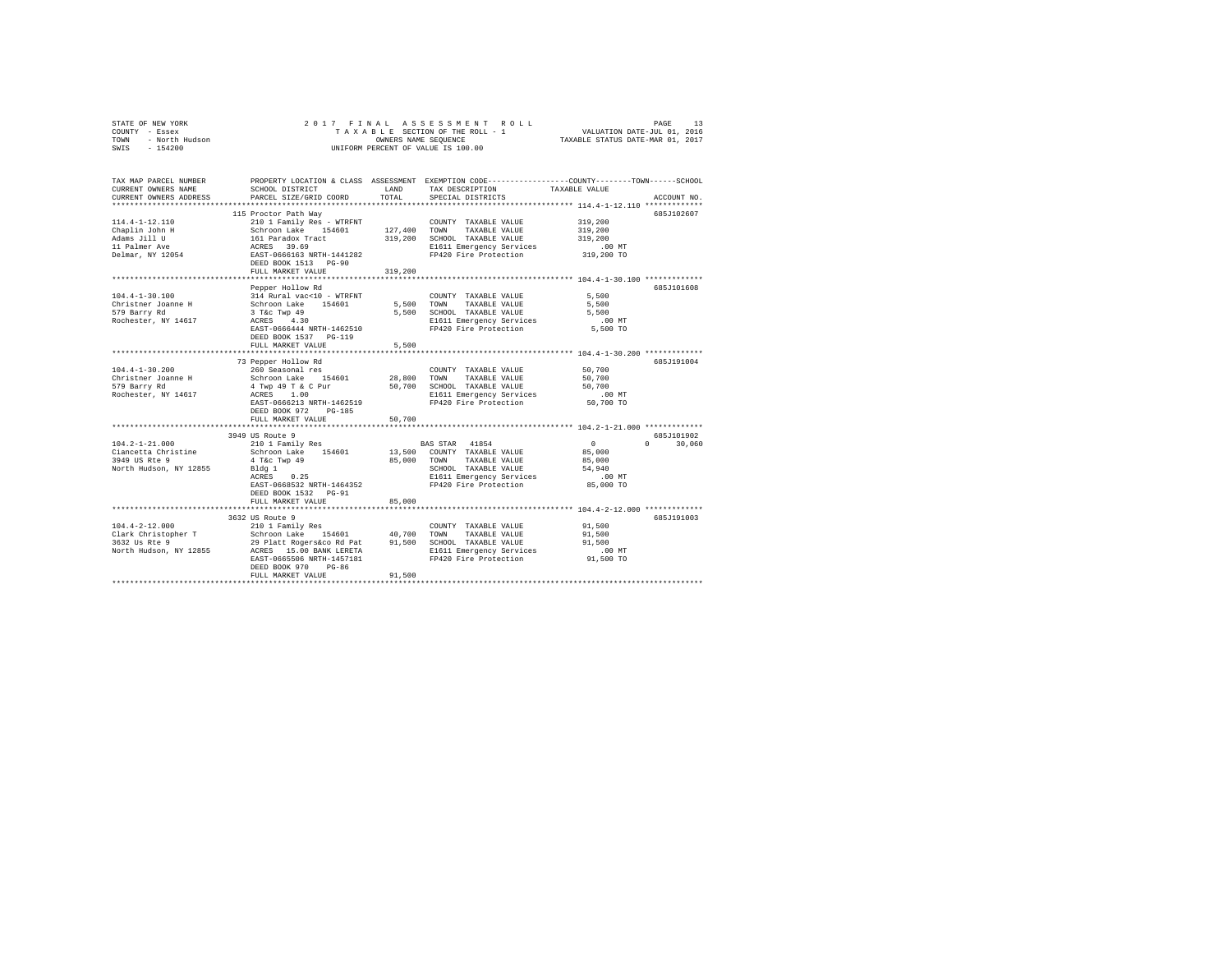| STATE OF NEW YORK<br>COUNTY - Essex<br>TOWN - North Hudson<br>SWIS - 154200                                                   | 2017 FINAL ASSESSMENT ROLL<br>PAGE<br>14<br>TAXABLE SECTION OF THE ROLL - 1 VALUATION DATE-JUL 01, 2016<br>TAXABLE STATUS DATE-MAR 01, 2017<br>OWNERS NAME SEQUENCE<br>UNIFORM PERCENT OF VALUE IS 100.00                                                                                  |         |                                                                                                                                                    |                                                                                                                                                                                                                                                                         |          |  |  |  |  |  |  |
|-------------------------------------------------------------------------------------------------------------------------------|--------------------------------------------------------------------------------------------------------------------------------------------------------------------------------------------------------------------------------------------------------------------------------------------|---------|----------------------------------------------------------------------------------------------------------------------------------------------------|-------------------------------------------------------------------------------------------------------------------------------------------------------------------------------------------------------------------------------------------------------------------------|----------|--|--|--|--|--|--|
| TAX MAP PARCEL NUMBER<br>CURRENT OWNERS NAME<br>CURRENT OWNERS ADDRESS                                                        | <b>EXAMPLE AND</b><br>SCHOOL DISTRICT<br>PARCEL SIZE/GRID COORD                                                                                                                                                                                                                            | TOTAL   | TAX DESCRIPTION TAXABLE VALUE<br>SPECIAL DISTRICTS                                                                                                 | PROPERTY LOCATION & CLASS ASSESSMENT EXEMPTION CODE---------------COUNTY-------TOWN------SCHOOL<br>ACCOUNT NO.                                                                                                                                                          |          |  |  |  |  |  |  |
| $104.4 - 2 - 6.000$<br>Clark Scott N                                                                                          | 3646 US Route 9<br>EAST-0665438 NRTH-1457576<br>DEED BOOK 1853 PG-324<br>FULL MARKET VALUE                                                                                                                                                                                                 | 20,500  | E1611 Emergency Services<br>FP420 Fire Protection                                                                                                  | 685Z004002<br>20,500<br>20,500<br>20,500<br>$.00$ MT<br>20,500 TO                                                                                                                                                                                                       |          |  |  |  |  |  |  |
| $113.3 - 5 - 2.000$<br>Cobb Julann Schwarz<br>8 First St<br>Beacon, NY 12508                                                  | 2881 Blue Ridge Rd<br>240 Rural res<br>Schroon Lake 154601 38,500 TOWN TAXABLE VALUE<br>3 Totn&crossfield Twp 44 67,700 SCHOOL TAXABLE VALUE<br>$10.0$ Acres<br>10.0 Acres<br>ACRES 11.60<br>EAST-0631845 NRTH-1442225<br>DEED BOOK 1072    PG-217<br>FULL MARKET VALUE                    | 67,700  | COUNTY TAXABLE VALUE<br>E1611 Emergency Services<br>FP420 Fire Protection                                                                          | 685L102709<br>67,700<br>67,700<br>67.700<br>$.00$ MT<br>67,700 TO                                                                                                                                                                                                       |          |  |  |  |  |  |  |
| $114.4 - 1 - 28.000$<br>Colburn Bernard F<br>Colburn Gina M<br>c/o Doris J Colburn<br>3076 US Rte 9<br>North Hudson, NY 12855 | 3076 US Route 9<br>210 1 Family Res<br>Schroon Lake 154601 17,400 VETERANS C 41102<br>23 Platt Rogers&co Rd Pat 103,400 AGED ALL 41800<br>1699/98 Life estate to ENH STAR 41834<br>Doris J Colburn<br>ACRES 0.68<br>EAST-0660585 NRTH-1444738<br>DEED BOOK 1699 PG-98<br>FULL MARKET VALUE |         | COUNTY TAXABLE VALUE<br>TOWN     TAXABLE VALUE<br>SCHOOL   TAXABLE VALUE<br>E1611 Emergency Services<br>103,400 FP420 Fire Protection              | 685.T100509<br>$\sim$ 0<br>61,337<br>$\begin{array}{ccc} 5\, , \, 0\, 0\, 0 & 0 & 0 \\ 4\, 9\, , \, 2\, 0\, 0 & 2\, 1\, , \, 0\, 3\, 2 & 5\, 1\, , \, 7\, 0\, 0 \end{array}$<br>$\sim$ 0.000 $\sim$<br>0 51,700<br>49,200<br>21,031<br>$\sim$ 0<br>.00 MT<br>103,400 TO | $\Omega$ |  |  |  |  |  |  |
| $85.3 - 1 - 22.000$<br>Coleman Victoria L Trust Schroon Lake 154601<br>30 Shirley St<br>Pepperell, MA 01463                   | 5228 US Route 9<br>260 Seasonal res<br>59 N River Head Tr<br>Bldg 2<br>ACRES 1.00<br>EAST-0672568 NRTH-1491410<br>DEED BOOK 1533 PG-44<br>FULL MARKET VALUE                                                                                                                                | 234,100 | COUNTY TAXABLE VALUE<br>144,500 TOWN TAXABLE VALUE<br>234.100 SCHOOL TAXABLE VALUE<br>E1612 Emergency Services<br>FP420 Fire Protection 234,100 TO | 685J103109<br>234,100<br>234,100<br>234,100<br>$.00$ MT                                                                                                                                                                                                                 |          |  |  |  |  |  |  |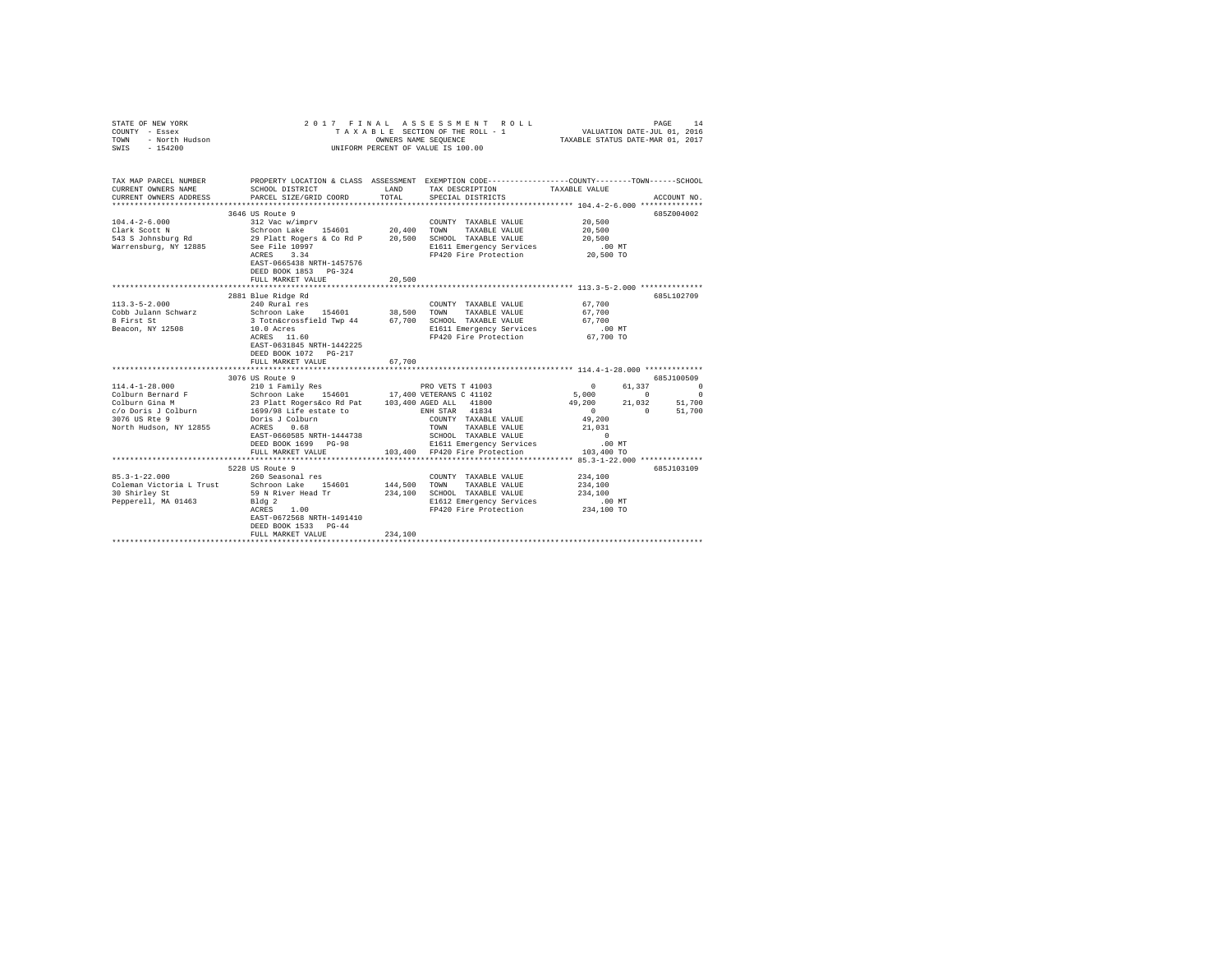| 2017 FINAL ASSESSMENT ROLL<br>STATE OF NEW YORK<br>COUNTY - Essex<br>TOWN - North Hudson<br>SWIS - 154200<br>UNIFORM PERCENT OF VALUE IS 100.00 |                                                                                                                                                                                                                                        |                          |                                                                                                                                                                                                                     |                                                                                                                |  |  |  |  |  |  |
|-------------------------------------------------------------------------------------------------------------------------------------------------|----------------------------------------------------------------------------------------------------------------------------------------------------------------------------------------------------------------------------------------|--------------------------|---------------------------------------------------------------------------------------------------------------------------------------------------------------------------------------------------------------------|----------------------------------------------------------------------------------------------------------------|--|--|--|--|--|--|
| TAX MAP PARCEL NUMBER<br>CURRENT OWNERS NAME<br>CURRENT OWNERS ADDRESS                                                                          | PARCEL SIZE/GRID COORD                                                                                                                                                                                                                 | TOTAL                    | SCHOOL DISTRICT $\begin{array}{ccc}\n\text{LAND} & \text{TAX} & \text{DESCRIPITION} \\ \text{PADOPT} & \text{CTP} & \text{COPD} & \text{SDPCH} & \text{SDPCH} & \text{SPPSTAP} \\ \end{array}$<br>SPECIAL DISTRICTS | PROPERTY LOCATION & CLASS ASSESSMENT EXEMPTION CODE---------------COUNTY-------TOWN------SCHOOL<br>ACCOUNT NO. |  |  |  |  |  |  |
| $85.3 - 1 - 3.000$<br>Collins Jerome T Jr Trus Schroon Lake 154601<br>Scanlon Catherine C                                                       | 38 Underwood Rd<br>260 Seasonal res<br>59 N River Head Tr<br>DEED BOOK 1663 PG-180<br>FULL MARKET VALUE                                                                                                                                | $97,900$ TOWN<br>213,700 | COUNTY TAXABLE VALUE<br>TAXABLE VALUE<br>213,700 SCHOOL TAXABLE VALUE<br>E1612 Emergency Services<br>FP420 Fire Protection                                                                                          | 685J103105<br>213,700<br>213,700<br>213,700<br>$.00$ MT<br>213,700 TO                                          |  |  |  |  |  |  |
| 114.18-1-3.000<br>Comatas George A<br>Comatas Gregory<br>3516 Helendale Ct<br>Mason, OH 45040                                                   | 5 Bessey Rd<br>210 1 Family Res<br>Schroon Lake 154601<br>25 Tr W Of Rd Pat<br>ACRES 1.36<br>EAST-0654926 NRTH-1441336<br>DEED BOOK 1193 PG-254<br>FULL MARKET VALUE                                                                   | 55,300                   | COUNTY TAXABLE VALUE 55,300<br>29.500 TOWN TAXABLE VALUE<br>55,300 SCHOOL TAXABLE VALUE<br>E1611 Emergency Services<br>FP420 Fire Protection                                                                        | 685J100510<br>55,300<br>55,300<br>00 MT.<br>55,300 TO                                                          |  |  |  |  |  |  |
| $104.4 - 3 - 2.000$<br>Cook Deren<br>Cook Anne<br>c/o Darin Cook<br>136 Bridge Rd<br>Berne, NY 12023                                            | 17 Alsatia Dr<br>260 Seasonal res<br>DEED BOOK 1604 PG-161<br>FULL MARKET VALUE                                                                                                                                                        | 33,600                   | COUNTY TAXABLE VALUE<br>E1611 Emergency Services<br>FP420 Fire Protection                                                                                                                                           | 685Z010004<br>33,600<br>33,600<br>33,600<br>$.00$ MT<br>uu mr.<br>33,600 TO                                    |  |  |  |  |  |  |
| $104.4 - 3 - 5.100$                                                                                                                             | Alsatia Ln<br>314 Rural vac<10<br>DEED BOOK 1604 PG-190<br>FULL MARKET VALUE                                                                                                                                                           | 21,300                   | COUNTY TAXABLE VALUE<br>E1611 Emergency Services<br>FP420 Fire Protection                                                                                                                                           | 685Z010005<br>21,300<br>21,300<br>21,300<br>$.00$ MT<br>21,300 TO                                              |  |  |  |  |  |  |
| $104.4 - 3 - 5.200$<br>Cook Deren<br>Cook Anne<br>c/o Darin Cook<br>136 Bridge Rd<br>Berne, NY 12023                                            | Alsatia Ln<br>XIV Rural vac<10<br>314 Rural vac<10<br>Schroon Lake 154601<br>29 Platt Rogers&co Rd Pat<br>Pt Lot 5 Kenakwar Subd<br>APPE 0 12<br>ACRES 0.53<br>EAST-0664773 NRTH-1458914<br>DEED BOOK 1604 PG-190<br>FULL MARKET VALUE | 800                      | COUNTY TAXABLE VALUE<br>800 TOWN TAXABLE VALUE<br>800 SCHOOL TAXABLE VALUE<br>E1611 Emergency Services<br>FP420 Fire Protection                                                                                     | 685Z010006<br>800<br>800<br>800<br>$.00$ MT<br>800 TO                                                          |  |  |  |  |  |  |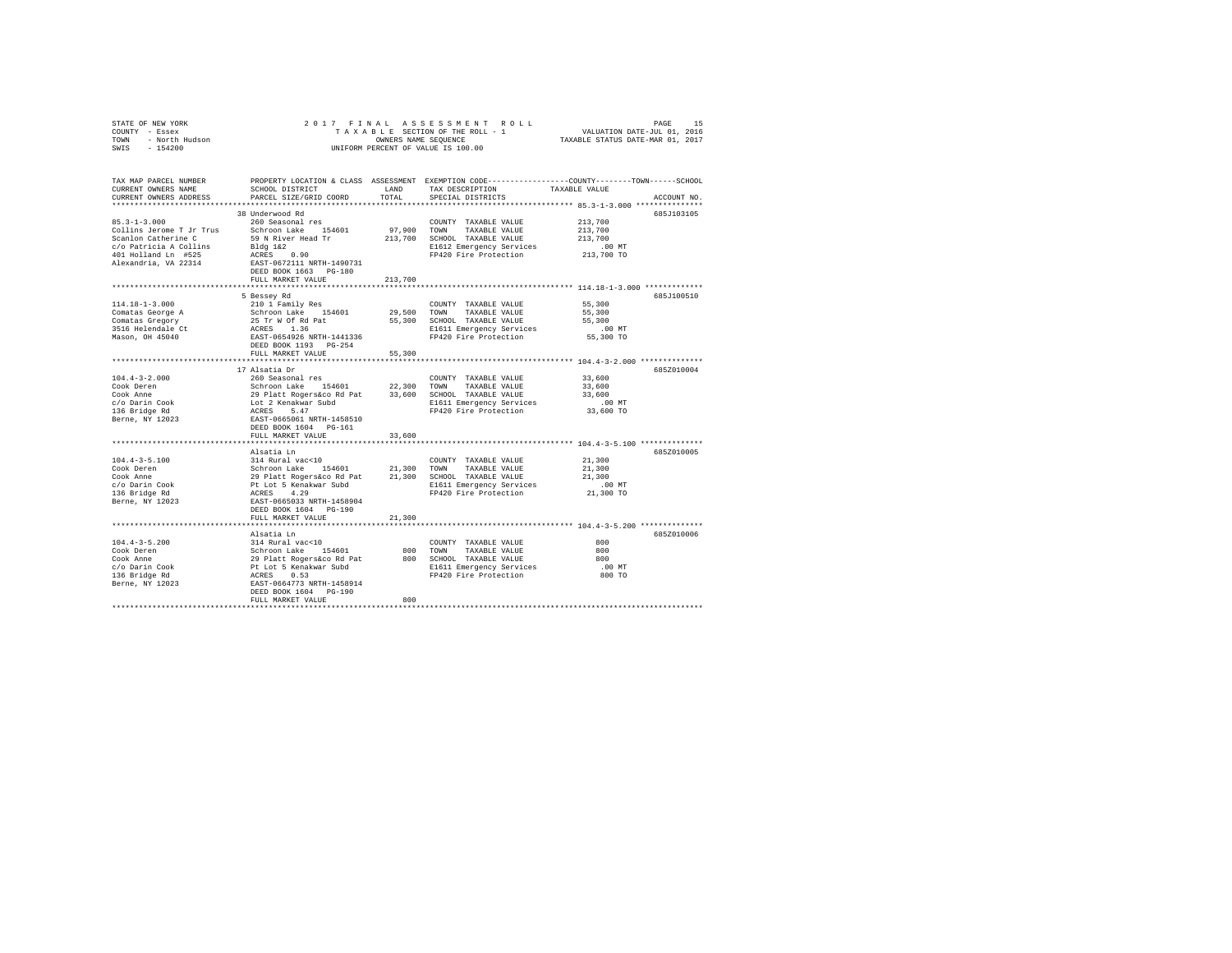| STATE OF NEW YORK<br>COUNTY - Essex<br>TOWN - North Hudson<br>SWIS - 154200                                                                                                             |                                                                                                                                                              |         | 2017 FINAL ASSESSMENT ROLL<br>TAXABLE SECTION OF THE ROLL - 1<br>VALUATION DATES NAME SEQUENCE STATUS DATE-ULL 01, 2016<br>UNIFORM PERCENT OF VALUE IS 100.00 |                                                                                                     | PAGE<br>16  |
|-----------------------------------------------------------------------------------------------------------------------------------------------------------------------------------------|--------------------------------------------------------------------------------------------------------------------------------------------------------------|---------|---------------------------------------------------------------------------------------------------------------------------------------------------------------|-----------------------------------------------------------------------------------------------------|-------------|
| TAX MAP PARCEL NUMBER PROPERTY LOCATION & CLASS ASSESSMENT EXEMPTION CODE--------------COUNTY-------TOWN-----SCHOOL<br>CURRENT OWNERS NAME<br>CURRENT OWNERS ADDRESS                    | SCHOOL DISTRICT LAND<br>PARCEL SIZE/GRID COORD                                                                                                               | TOTAL   | TAX DESCRIPTION<br>SPECIAL DISTRICTS                                                                                                                          | TAXABLE VALUE                                                                                       | ACCOUNT NO. |
|                                                                                                                                                                                         |                                                                                                                                                              |         |                                                                                                                                                               | ***************** 85.3-1-18.000 ***************                                                     |             |
| 85.3-1-18.000 260 Seasonal res<br>Cooke Family Properties LLC Schroon Lake 154601                                                                                                       | 5216 US Route 9<br>Bldg 2<br>ACRES 0.40                                                                                                                      |         | COUNTY TAXABLE VALUE<br>74,300 TOWN TAXABLE VALUE<br>E1612 Emergency Services<br>FP420 Fire Protection                                                        | 168,600<br>168,600<br>168,600<br>.00 MT                                                             | 685J103111  |
| Painted Post, NY 14870                                                                                                                                                                  | EAST-0672734 NRTH-1490858<br>DEED BOOK 1722 PG-94<br>FULL MARKET VALUE                                                                                       | 168,600 |                                                                                                                                                               | 168,600 TO                                                                                          |             |
|                                                                                                                                                                                         |                                                                                                                                                              |         |                                                                                                                                                               |                                                                                                     |             |
| $85.3 - 1 - 19.000$<br>Cooke Family Properties LLC Schroon Lake 154601<br>c/o James Cooke 59 North River Head 147,600 SCHOOL TAXABLE VALUE<br>27 Overbrook Dr<br>Painted Post, NY 14870 | 5216 US Route 9<br>260 Seasonal res<br>Bldg 3<br>ACRES 0.30<br>EAST-0672733 NRTH-1490929<br>DEED BOOK 1722 PG-94                                             |         | COUNTY TAXABLE VALUE<br>69,800 TOWN TAXABLE VALUE<br>E1612 Emergency Services<br>FP420 Fire Protection                                                        | 147,600<br>147,600<br>147,600<br>.00 MT<br>147,600 TO                                               | 685J103112  |
|                                                                                                                                                                                         | FULL MARKET VALUE                                                                                                                                            | 147,600 |                                                                                                                                                               |                                                                                                     |             |
|                                                                                                                                                                                         |                                                                                                                                                              |         |                                                                                                                                                               |                                                                                                     |             |
|                                                                                                                                                                                         | 4015 Blue Ridge Rd                                                                                                                                           |         |                                                                                                                                                               |                                                                                                     | 685J190003  |
|                                                                                                                                                                                         | EAST-0658091 NRTH-1440747<br>DEED BOOK 1623 PG-93                                                                                                            |         | E1611 Emergency Services<br>FP420 Fire Protection                                                                                                             | 66,300<br>66,300<br>66,300<br>$.00$ MT<br>66,300 TO                                                 |             |
|                                                                                                                                                                                         | FULL MARKET VALUE                                                                                                                                            | 66,300  |                                                                                                                                                               |                                                                                                     |             |
|                                                                                                                                                                                         |                                                                                                                                                              |         |                                                                                                                                                               |                                                                                                     |             |
| 114.4-1-12.121                                                                                                                                                                          | 77 Proctor Path Way<br>240 Rural res                                                                                                                         |         |                                                                                                                                                               |                                                                                                     | 685J102608  |
| Crimi Salvatore M<br>Crimi Bernadette M<br>PO Box 135<br>North Hudson, NY 12855 EAST-0665415 NRTH-1441433                                                                               | Schroon Lake 154601 59,700 VETDIS CTS 41140<br>161 Paradox Tract 244,200 COUNTY TAXABLE VALUE<br>ACRES 44.15 200 TOWN TAXABLE VALUE<br>DEED BOOK 1526 PG-255 |         | VETCOM CTS 41130<br>TOWN TAXABLE VALUE<br>SCHOOL TAXABLE VALUE<br>E1611 Emergency Services<br>244,200 FP420 Fire Protection                                   | $25,000$ $25,000$ $30,000$<br>$50,000$ $50,000$ $60,000$<br>169,200<br>169,200<br>154,200<br>.00 MT |             |
|                                                                                                                                                                                         | FULL MARKET VALUE                                                                                                                                            |         |                                                                                                                                                               | 244,200 TO                                                                                          |             |
|                                                                                                                                                                                         |                                                                                                                                                              |         |                                                                                                                                                               |                                                                                                     |             |
| 125.1-1-28.000                                                                                                                                                                          | 2828 US Route 9<br>281 Multiple res                                                                                                                          |         | COUNTY TAXABLE VALUE                                                                                                                                          | 136,100                                                                                             | 685J102609  |
| DAgostino Daniel                                                                                                                                                                        | Schroon Lake 154601 39,500 TOWN TAXABLE VALUE                                                                                                                |         |                                                                                                                                                               | 136,100                                                                                             |             |
|                                                                                                                                                                                         |                                                                                                                                                              |         | 136,100 SCHOOL TAXABLE VALUE                                                                                                                                  | 136.100                                                                                             |             |
|                                                                                                                                                                                         | DEED BOOK 1816 PG-18<br>FULL MARKET VALUE                                                                                                                    | 136,100 | E1611 Emergency Services<br>FP420 Fire Protection                                                                                                             | 00 MT.<br>136,100 TO                                                                                |             |
|                                                                                                                                                                                         |                                                                                                                                                              |         |                                                                                                                                                               |                                                                                                     |             |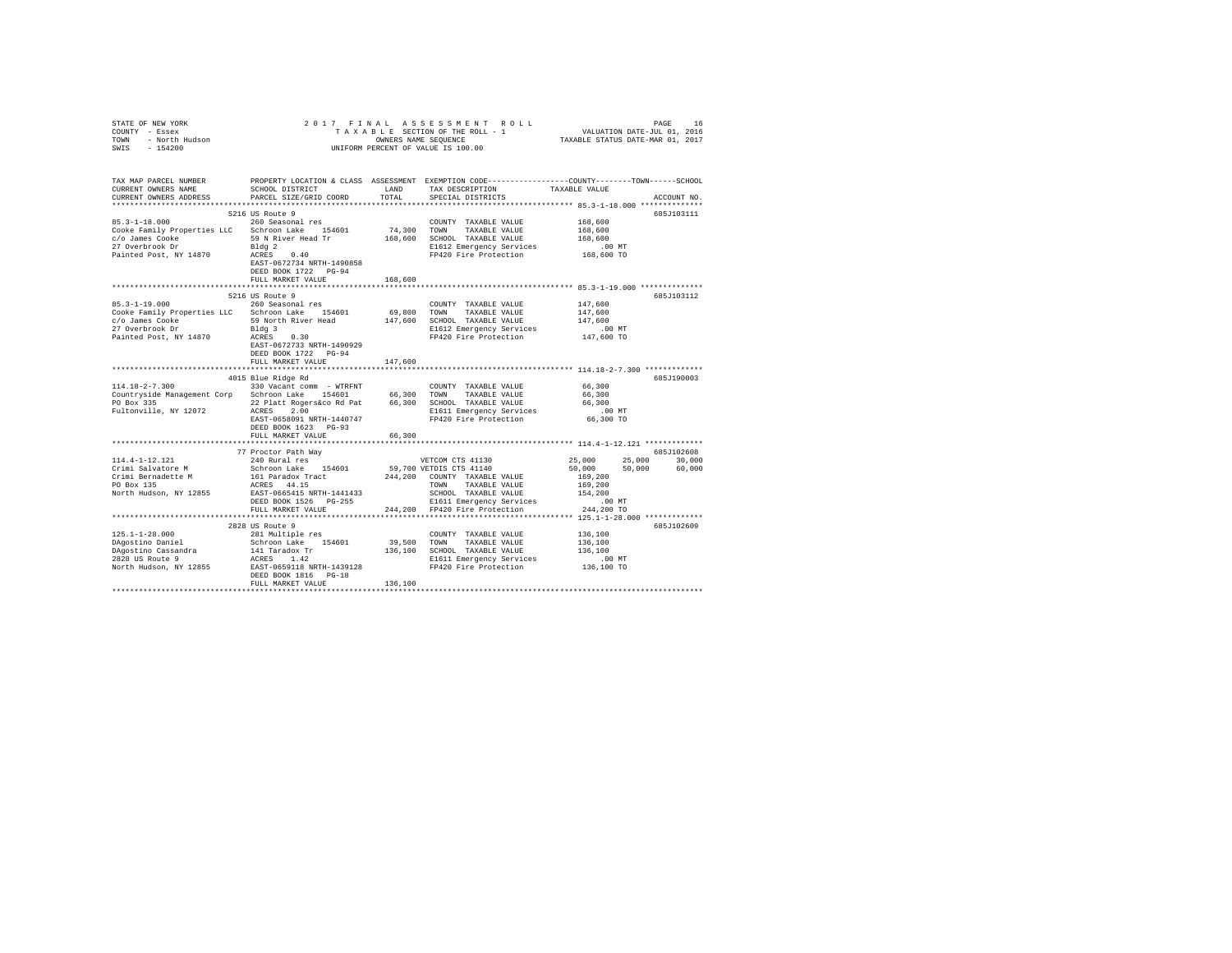| STATE OF NEW YORK |                |  |  | 2017 FINAL ASSESSMENT ROLL         | PAGE                             | 17 |
|-------------------|----------------|--|--|------------------------------------|----------------------------------|----|
| COUNTY - Essex    |                |  |  | TAXABLE SECTION OF THE ROLL - 1    | VALUATION DATE-JUL 01, 2016      |    |
| TOWN              | - North Hudson |  |  | OWNERS NAME SEOUENCE               | TAXABLE STATUS DATE-MAR 01, 2017 |    |
| SWIS              | $-154200$      |  |  | UNIFORM PERCENT OF VALUE IS 100.00 |                                  |    |

| TAX MAP PARCEL NUMBER<br>CURRENT OWNERS NAME<br>CURRENT OWNERS ADDRESS                                                        | SCHOOL DISTRICT<br>PARCEL SIZE/GRID COORD                                                                                                                                                                        | LAND<br>TOTAL                     | TAX DESCRIPTION<br>SPECIAL DISTRICTS                                                                                           | PROPERTY LOCATION & CLASS ASSESSMENT EXEMPTION CODE----------------COUNTY-------TOWN-----SCHOOL<br>TAXABLE VALUE<br>ACCOUNT NO. |
|-------------------------------------------------------------------------------------------------------------------------------|------------------------------------------------------------------------------------------------------------------------------------------------------------------------------------------------------------------|-----------------------------------|--------------------------------------------------------------------------------------------------------------------------------|---------------------------------------------------------------------------------------------------------------------------------|
| $125.1 - 1 - 29.000$<br>DAgostino Daniel<br>DAgostino Cassandra<br>2828 US Route 9<br>North Hudson, NY 12855                  | US Route 9<br>314 Rural vac<10<br>Schroon Lake 154601<br>141 Paradox Tr<br>0.83<br>ACRES<br>EAST-0659006 NRTH-1438938<br>DEED BOOK 1816 PG-18<br>FULL MARKET VALUE<br>*********************************          | 16,600<br>16,600<br>16,600        | COUNTY TAXABLE VALUE<br>TOWN<br>TAXABLE VALUE<br>SCHOOL TAXABLE VALUE<br>E1611 Emergency Services<br>FP420 Fire Protection     | 685J102604<br>16,600<br>16,600<br>16,600<br>$.00$ MT<br>16,600 TO                                                               |
| $114.18 - 1 - 2.000$<br>Darwak Frank<br>Darwak Stephanie<br>3 Independence Row<br>Stillwater, NY 12170                        | 3859 Blue Ridge Rd<br>260 Seasonal res<br>Schroon Lake 154601<br>25 Tr W Of Rd Pat<br>ACRES 0.28<br>EAST-0654695 NRTH-1441317<br>DEED BOOK 1817 PG-127<br>FULL MARKET VALUE                                      | 30,000<br>30,000                  | COUNTY TAXABLE VALUE<br>13,800 TOWN TAXABLE VALUE<br>SCHOOL TAXABLE VALUE<br>E1611 Emergency Services<br>FP420 Fire Protection | 685J102102<br>30,000<br>30,000<br>30,000<br>$.00$ MT<br>30,000 TO                                                               |
| $114.18 - 1 - 1.000$<br>David John B<br>David Lisa K<br>7 Lancaster Ct<br>Ballston Lake, NY 12019                             | 3856 Blue Ridge Rd<br>260 Seasonal res - WTRFNT<br>260 Seasonal res - WTRF:<br>Schroon Lake 154601<br>25 Tr W Of Rd Pat<br>ACRES 0.25<br>EAST-0654605 NRTH-1441354<br>DEED BOOK 1197 PG-100<br>FULL MARKET VALUE | 56,800 TOWN<br>119,400<br>119,400 | COUNTY TAXABLE VALUE<br>TAXABLE VALUE<br>SCHOOL TAXABLE VALUE<br>E1611 Emergency Services<br>FP420 Fire Protection             | 685J103306<br>119,400<br>119,400<br>119,400<br>$.00$ MT<br>119,400 TO                                                           |
| $125.12 - 1 - 3.000$<br>DeGraff Gail A<br>35 Lake Hill Rd<br>Ballston Lake, NY 12019                                          | 536 Johnson Pond Rd<br>260 Seasonal res - WTRFNT<br>Schroon Lake 154601<br>169 Paradox Tract<br>0.71<br>ACRES<br>EAST-0669078 NRTH-1434860<br>DEED BOOK 1667 PG-75<br>FULL MARKET VALUE                          | 108,100<br>129,500<br>129,500     | COUNTY TAXABLE VALUE<br>TOWN<br>TAXABLE VALUE<br>SCHOOL TAXABLE VALUE<br>E1611 Emergency Services<br>FP420 Fire Protection     | 685J101507<br>129,500<br>129,500<br>129,500<br>$.00$ MT<br>129,500 TO                                                           |
| $114.18 - 2 - 8.000$<br>Delafrange Kenneth P<br>Delafrange Nipa<br>4023 Blue Ridge Rd<br>PO Box 179<br>North Hudson, NY 12855 | Blue Ridge Rd<br>314 Rural vac<10<br>Schroon Lake 154601<br>22 Platt Rogers&co Rd Pat<br>ACRES 0.90<br>EAST-0658382 P<br>EAST-0658382 NRTH-1440715<br>DEED BOOK 1739 PG-59<br>FULL MARKET VALUE                  | 17,200<br>17,200<br>17,200        | COUNTY TAXABLE VALUE<br>TOWN<br>TAXABLE VALUE<br>SCHOOL TAXABLE VALUE<br>E1611 Emergency Services<br>FP420 Fire Protection     | 685J103401<br>17,200<br>17,200<br>17,200<br>.00 MT<br>17,200 TO                                                                 |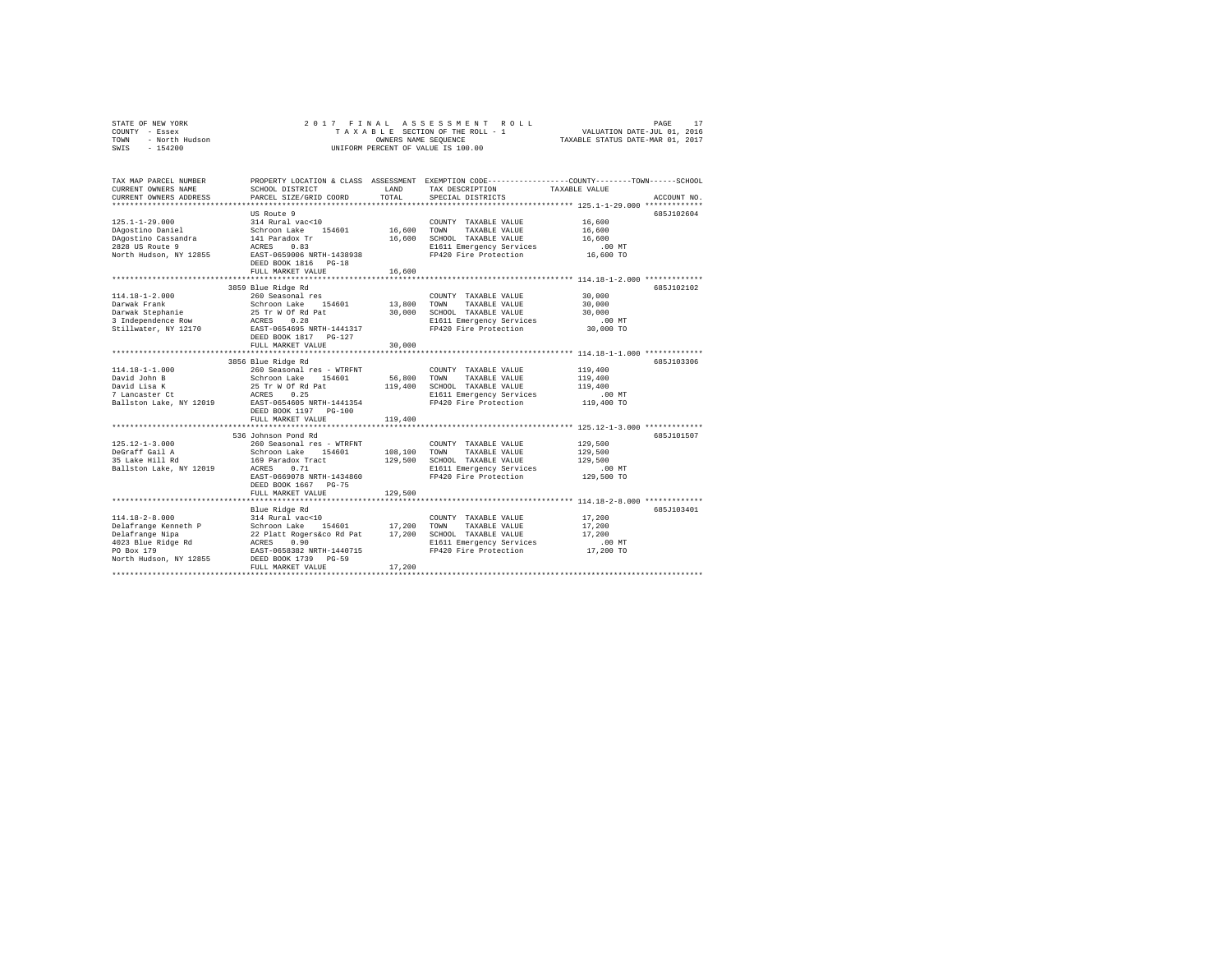|                | STATE OF NEW YORK |  |  |  |  | 2017 FINAL ASSESSMENT ROLL         |                                  | PAGE | 18 |
|----------------|-------------------|--|--|--|--|------------------------------------|----------------------------------|------|----|
| COUNTY - Essex |                   |  |  |  |  | TAXABLE SECTION OF THE ROLL - 1    | VALUATION DATE-JUL 01, 2016      |      |    |
| TOWN           | - North Hudson    |  |  |  |  | OWNERS NAME SEOUENCE               | TAXABLE STATUS DATE-MAR 01, 2017 |      |    |
| SWIS - 154200  |                   |  |  |  |  | UNIFORM PERCENT OF VALUE IS 100.00 |                                  |      |    |

| TAX MAP PARCEL NUMBER<br>CURRENT OWNERS NAME | PROPERTY LOCATION & CLASS ASSESSMENT EXEMPTION CODE----------------COUNTY-------TOWN-----SCHOOL<br>SCHOOL DISTRICT | LAND    | TAX DESCRIPTION                                   | TAXABLE VALUE        |                                 |
|----------------------------------------------|--------------------------------------------------------------------------------------------------------------------|---------|---------------------------------------------------|----------------------|---------------------------------|
| CURRENT OWNERS ADDRESS                       | PARCEL SIZE/GRID COORD                                                                                             | TOTAL   | SPECIAL DISTRICTS                                 |                      | ACCOUNT NO.                     |
|                                              | 4023 Blue Ridge Rd                                                                                                 |         |                                                   |                      | 685J103315                      |
| $114.18 - 2 - 9.000$                         | 210 1 Family Res                                                                                                   |         | BAS STAR 41854                                    | $\sim$ 0             | $\Omega$ and $\Omega$<br>30,060 |
|                                              |                                                                                                                    |         |                                                   | 115,000              |                                 |
|                                              |                                                                                                                    |         |                                                   | 115,000              |                                 |
|                                              |                                                                                                                    |         |                                                   | 84,940               |                                 |
|                                              |                                                                                                                    |         | E1611 Emergency Services                          | .00MT                |                                 |
|                                              |                                                                                                                    |         | FP420 Fire Protection                             | 115,000 TO           |                                 |
|                                              | FULL MARKET VALUE<br>*********************************                                                             | 115,000 |                                                   |                      |                                 |
|                                              | US Route 9                                                                                                         |         |                                                   |                      | 685J100706                      |
| $114.2 - 1 - 28.000$                         | 910 Priv forest                                                                                                    |         | COUNTY TAXABLE VALUE                              | 50,200               |                                 |
| DeMaria Joseph Jr                            |                                                                                                                    | 50,200  | TOWN<br>TAXABLE VALUE                             | 50,200               |                                 |
| 16 Derbyshire Rd                             | Schroon Lake 154601<br>158 Paradox Tract                                                                           | 50,200  | SCHOOL TAXABLE VALUE                              | 50,200               |                                 |
| Feura Bush, NY 12067                         | ACRES 60.50                                                                                                        |         | E1611 Emergency Services                          | .00MT                |                                 |
|                                              | EAST-0665563 NRTH-1449173                                                                                          |         | FP420 Fire Protection                             | 50,200 TO            |                                 |
|                                              | DEED BOOK 695<br>$PG-203$                                                                                          |         |                                                   |                      |                                 |
|                                              | FULL MARKET VALUE                                                                                                  | 50,200  |                                                   |                      |                                 |
|                                              |                                                                                                                    |         |                                                   |                      |                                 |
|                                              | US Route 9                                                                                                         |         |                                                   |                      | 685J179006                      |
| $114.2 - 1 - 56.200$                         | 323 Vacant rural                                                                                                   |         | COUNTY TAXABLE VALUE                              | 4,700                |                                 |
| DeMaria Joseph Jr                            | Schroon Lake 154601<br>25 Platt Rogers&co Rd Pat                                                                   | 4,700   | TOWN<br>TAXABLE VALUE                             | 4,700                |                                 |
| 16 Derbyshire Rd                             |                                                                                                                    |         | 4,700 SCHOOL TAXABLE VALUE                        | 4,700                |                                 |
| Feura Bush, NY 12067                         | ACRES 10.10<br>EAST-0660152 NRTH-1452349                                                                           |         | E1611 Emergency Services<br>FP420 Fire Protection | $.00$ MT<br>4,700 TO |                                 |
|                                              | DEED BOOK 682<br>PG-159                                                                                            |         |                                                   |                      |                                 |
|                                              | FULL MARKET VALUE                                                                                                  | 4,700   |                                                   |                      |                                 |
|                                              |                                                                                                                    |         |                                                   |                      |                                 |
|                                              | 3544 US Route 9                                                                                                    |         |                                                   |                      | 685J101705                      |
| $114.2 - 1 - 13.114$                         | 910 Priv forest                                                                                                    |         | COUNTY TAXABLE VALUE                              | 95,200               |                                 |
| Demis John C                                 | Schroon Lake 154601 95,200 TOWN                                                                                    |         | TAXABLE VALUE                                     | 95,200               |                                 |
| 81 Knox Gallupville Rd                       | 26 27 Platt Roger&co Pat 95, 200 SCHOOL TAXABLE VALUE                                                              |         |                                                   | 95,200               |                                 |
| Berne, NY 12023                              | ACRES 120.00                                                                                                       |         | E1611 Emergency Services                          | $.00$ MT             |                                 |
|                                              | EAST-0664982 NRTH-1455254                                                                                          |         | FP420 Fire Protection                             | 95,200 TO            |                                 |
|                                              | DEED BOOK 970<br>PG-279                                                                                            |         |                                                   |                      |                                 |
|                                              | FULL MARKET VALUE                                                                                                  | 95,200  |                                                   |                      |                                 |
|                                              |                                                                                                                    |         |                                                   |                      |                                 |
|                                              | 3580 US Route 9                                                                                                    |         |                                                   |                      | 685J100607                      |
| $114.2 - 1 - 12.000$<br>Demis John Dermot    | 311 Res vac land<br>Schroon Lake 154601 20,200                                                                     |         | COUNTY TAXABLE VALUE                              | 20,200<br>20,200     |                                 |
| 8030 Galaway Bay                             |                                                                                                                    |         | TAXABLE VALUE<br>TOWN                             | 20,200               |                                 |
| San Antonio, TX 78240                        |                                                                                                                    |         | E1611 Emergency Services                          | $.00$ MT             |                                 |
|                                              | D Joseph Demis                                                                                                     |         | FP420 Fire Protection                             | 20,200 TO            |                                 |
|                                              | 3.10<br>ACRES                                                                                                      |         |                                                   |                      |                                 |
|                                              | EAST-0664562 NRTH-1456328                                                                                          |         |                                                   |                      |                                 |
|                                              | DEED BOOK 1837 PG-72                                                                                               |         |                                                   |                      |                                 |
|                                              | FULL MARKET VALUE                                                                                                  | 20,200  |                                                   |                      |                                 |
|                                              |                                                                                                                    |         |                                                   |                      |                                 |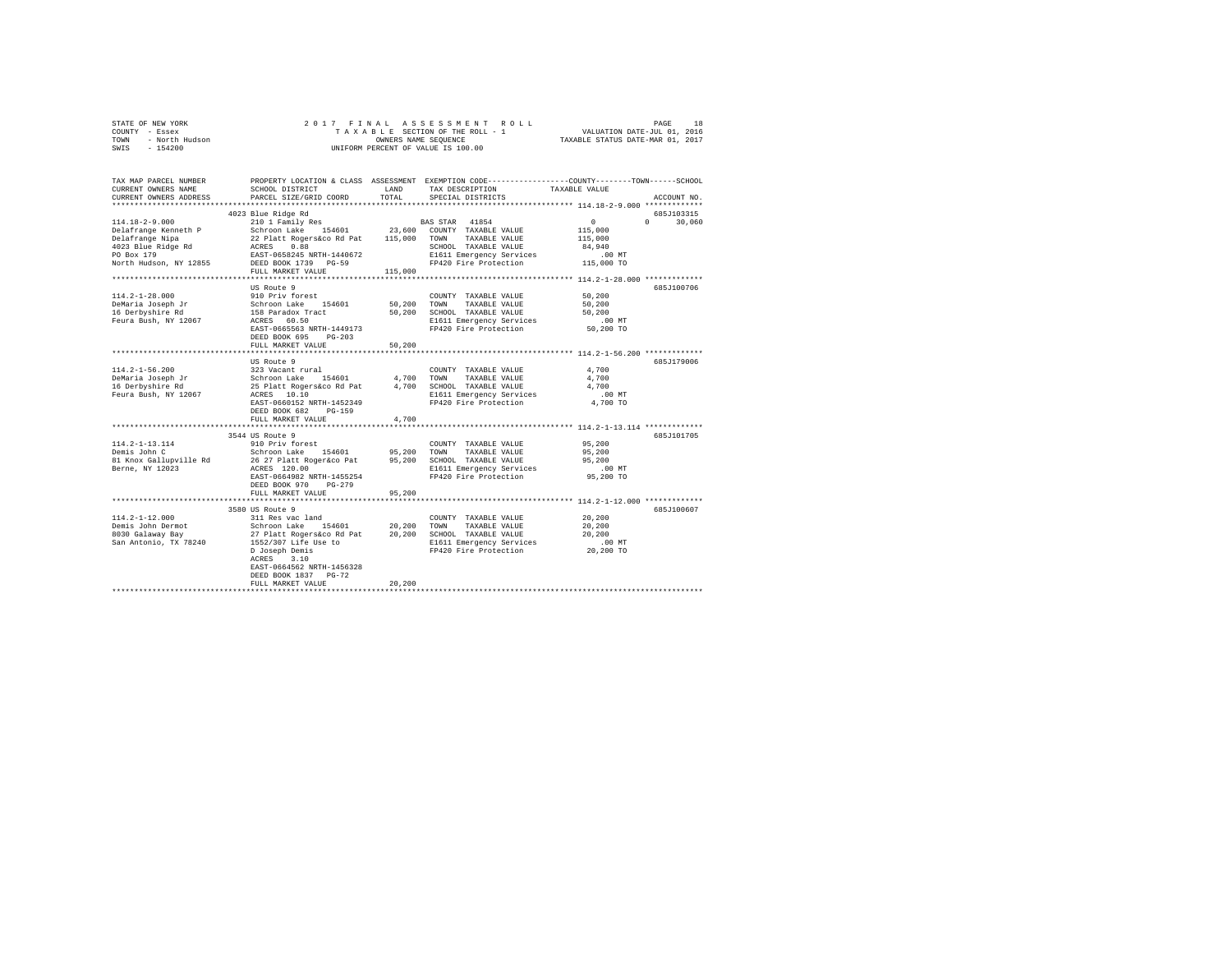| STATE OF NEW YORK<br>COUNTY - Essex<br>TOWN - North Hudson<br>SWIS - 154200                                                                                                                                                                                                                                                                                                 | $\verb RAEB  = \verb RAEB  = \verb RAEB  = \verb SAEB  = \verb SAEB  = \verb SAEB  = \verb SAEB  = \verb SAEB  = \verb SAEB  = \verb MAEB  = \verb SAEB  = \verb MAEB  = \verb MAEB  = \verb MAEB  = \verb MAEB  = \verb MAEB  = \verb MAEB  = \verb MAEB  = \verb MAEB  = \verb MAEB  = \verb MAEB  = \verb MAEB  = \verb MAEB  = \verb MAEB  = \verb MAEB  = \verb MAEB  = \verb MAEB  = \verb MAEB  = \verb MAEB  = \verb MAEB  = \verb MAEB  = \verb $ |               | 2017 FINAL ASSESSMENT ROLL                                                                        |                      |              |
|-----------------------------------------------------------------------------------------------------------------------------------------------------------------------------------------------------------------------------------------------------------------------------------------------------------------------------------------------------------------------------|------------------------------------------------------------------------------------------------------------------------------------------------------------------------------------------------------------------------------------------------------------------------------------------------------------------------------------------------------------------------------------------------------------------------------------------------------------|---------------|---------------------------------------------------------------------------------------------------|----------------------|--------------|
| TAX MAP PARCEL NUMBER<br>CURRENT OWNERS NAME<br>CURRENT OWNERS ADDRESS                                                                                                                                                                                                                                                                                                      | PROPERTY LOCATION & CLASS ASSESSMENT EXEMPTION CODE---------------COUNTY-------TOWN------SCHOOL<br>SCHOOL DISTRICT<br>PARCEL SIZE/GRID COORD                                                                                                                                                                                                                                                                                                               | LAND<br>TOTAL | TAX DESCRIPTION TAXABLE VALUE SPECIAL DISTRICTS                                                   |                      | ACCOUNT NO.  |
|                                                                                                                                                                                                                                                                                                                                                                             |                                                                                                                                                                                                                                                                                                                                                                                                                                                            |               |                                                                                                   |                      |              |
|                                                                                                                                                                                                                                                                                                                                                                             |                                                                                                                                                                                                                                                                                                                                                                                                                                                            |               |                                                                                                   |                      | 685Z010011   |
|                                                                                                                                                                                                                                                                                                                                                                             |                                                                                                                                                                                                                                                                                                                                                                                                                                                            |               |                                                                                                   |                      |              |
|                                                                                                                                                                                                                                                                                                                                                                             |                                                                                                                                                                                                                                                                                                                                                                                                                                                            |               |                                                                                                   |                      |              |
|                                                                                                                                                                                                                                                                                                                                                                             |                                                                                                                                                                                                                                                                                                                                                                                                                                                            |               |                                                                                                   |                      |              |
|                                                                                                                                                                                                                                                                                                                                                                             |                                                                                                                                                                                                                                                                                                                                                                                                                                                            |               |                                                                                                   |                      |              |
|                                                                                                                                                                                                                                                                                                                                                                             | DEED BOOK 1611 PG-96                                                                                                                                                                                                                                                                                                                                                                                                                                       |               |                                                                                                   |                      |              |
|                                                                                                                                                                                                                                                                                                                                                                             | FULL MARKET VALUE                                                                                                                                                                                                                                                                                                                                                                                                                                          | 38,300        |                                                                                                   |                      |              |
|                                                                                                                                                                                                                                                                                                                                                                             |                                                                                                                                                                                                                                                                                                                                                                                                                                                            |               |                                                                                                   |                      |              |
|                                                                                                                                                                                                                                                                                                                                                                             | Kenakwar Ln                                                                                                                                                                                                                                                                                                                                                                                                                                                |               |                                                                                                   |                      | 685Z010012   |
| $104.4 - 3 - 8.200$                                                                                                                                                                                                                                                                                                                                                         | 314 Rural vac<10                                                                                                                                                                                                                                                                                                                                                                                                                                           |               | COUNTY TAXABLE VALUE                                                                              | 900                  |              |
| CONTRAINED POPALLE TRANSPORTED AND TOWN TAXABLE VALUE 50<br>DePaula Joniel 1990 - 29 Plant Rogers for BOLOU TOWN TAXABLE VALUE 5000<br>DePaula Joniel 29 Plant Rogers of Party of BOLOU TRANSPORTED 1990<br>PO Box 191 PL LOC 8 Ke                                                                                                                                          |                                                                                                                                                                                                                                                                                                                                                                                                                                                            |               |                                                                                                   |                      |              |
|                                                                                                                                                                                                                                                                                                                                                                             |                                                                                                                                                                                                                                                                                                                                                                                                                                                            |               |                                                                                                   |                      |              |
|                                                                                                                                                                                                                                                                                                                                                                             |                                                                                                                                                                                                                                                                                                                                                                                                                                                            |               |                                                                                                   |                      |              |
|                                                                                                                                                                                                                                                                                                                                                                             | EAST-0665083 NRTH-1459172<br>DEED BOOK 1611 PG-96                                                                                                                                                                                                                                                                                                                                                                                                          |               |                                                                                                   |                      |              |
|                                                                                                                                                                                                                                                                                                                                                                             | FULL MARKET VALUE                                                                                                                                                                                                                                                                                                                                                                                                                                          | 900           |                                                                                                   |                      |              |
|                                                                                                                                                                                                                                                                                                                                                                             |                                                                                                                                                                                                                                                                                                                                                                                                                                                            |               |                                                                                                   |                      | 685Z007002   |
| $114.2 - 2 - 29.000$                                                                                                                                                                                                                                                                                                                                                        |                                                                                                                                                                                                                                                                                                                                                                                                                                                            |               |                                                                                                   | $\sim$ 0             | $0 \t30.060$ |
| DeZalia Brian                                                                                                                                                                                                                                                                                                                                                               |                                                                                                                                                                                                                                                                                                                                                                                                                                                            |               | BAS STAR 41854<br>31,100 COUNTY TAXABLE VALUE                                                     | 169,000              |              |
|                                                                                                                                                                                                                                                                                                                                                                             |                                                                                                                                                                                                                                                                                                                                                                                                                                                            |               | 169,000 TOWN TAXABLE VALUE                                                                        | 169,000              |              |
| DeZalia Laureen<br>3396 US Rt 9                                                                                                                                                                                                                                                                                                                                             |                                                                                                                                                                                                                                                                                                                                                                                                                                                            |               |                                                                                                   |                      |              |
| North Hudson, NY 12855                                                                                                                                                                                                                                                                                                                                                      |                                                                                                                                                                                                                                                                                                                                                                                                                                                            |               |                                                                                                   |                      |              |
|                                                                                                                                                                                                                                                                                                                                                                             | May Noute 9<br>2010 I Family Res<br>2010 I Family Res<br>25 Platt Rogers&Co<br>102 I States<br>103 November 2011<br>RAST-0662204 NFTH-145000<br>EAST-0662204 NRTH-1452252<br>DEED BOOK 1485 PG-73                                                                                                                                                                                                                                                          |               | SCHOOL TAXABLE VALUE 199,000<br>E1611 Emergency Services 138,940<br>FP420 Fire Protection 169,000 | 00 MT.<br>169,000 TO |              |
|                                                                                                                                                                                                                                                                                                                                                                             | FULL MARKET VALUE                                                                                                                                                                                                                                                                                                                                                                                                                                          | 169,000       |                                                                                                   |                      |              |
|                                                                                                                                                                                                                                                                                                                                                                             |                                                                                                                                                                                                                                                                                                                                                                                                                                                            |               |                                                                                                   |                      |              |
|                                                                                                                                                                                                                                                                                                                                                                             | US Route 9                                                                                                                                                                                                                                                                                                                                                                                                                                                 |               |                                                                                                   |                      | 685J100609   |
| 104.2-1-17.000<br>DeZalia Craig<br>1558 US Route 9                                                                                                                                                                                                                                                                                                                          | Notice to the country TAXABLE VALUE<br>Schroon Lake 154601 700 TOWN TAXABLE VALUE<br>4 T&C Twp 49 700 SCHOOL TAXABLE VALUE<br>4 T&C 0.40 700 SCHOOL TAXABLE VALUE<br>ACRES 0.40 1.1.1 Energency Services                                                                                                                                                                                                                                                   |               | COUNTY TAXABLE VALUE<br>TOWN TAXABLE VALUE                                                        | 700<br>700           |              |
|                                                                                                                                                                                                                                                                                                                                                                             |                                                                                                                                                                                                                                                                                                                                                                                                                                                            |               |                                                                                                   | 700                  |              |
| Schroon Lake, NY 12870                                                                                                                                                                                                                                                                                                                                                      |                                                                                                                                                                                                                                                                                                                                                                                                                                                            |               |                                                                                                   | $.00$ MT             |              |
|                                                                                                                                                                                                                                                                                                                                                                             | EAST-0669174 NRTH-1464713                                                                                                                                                                                                                                                                                                                                                                                                                                  |               | E1611 Emergency Services<br>FP420 Fire Protection                                                 | 700 TO               |              |
|                                                                                                                                                                                                                                                                                                                                                                             | DEED BOOK 1824 PG-27                                                                                                                                                                                                                                                                                                                                                                                                                                       |               |                                                                                                   |                      |              |
|                                                                                                                                                                                                                                                                                                                                                                             | FULL MARKET VALUE                                                                                                                                                                                                                                                                                                                                                                                                                                          | 700           |                                                                                                   |                      |              |
|                                                                                                                                                                                                                                                                                                                                                                             |                                                                                                                                                                                                                                                                                                                                                                                                                                                            |               |                                                                                                   |                      |              |
|                                                                                                                                                                                                                                                                                                                                                                             | 3093 US Route 9                                                                                                                                                                                                                                                                                                                                                                                                                                            |               |                                                                                                   |                      | 685J100709   |
| $[104.4-1-45.001] \begin{tabular}{lcccc} \texttt{3093} & \texttt{3093} & \texttt{5001} & \texttt{5001} & \texttt{5001} & \texttt{101} & \texttt{101} & \texttt{101} & \texttt{102} & \texttt{103} & \texttt{104} & \texttt{105} & \texttt{106} & \texttt{107} & \texttt{108} & \texttt{108} & \texttt{108} & \texttt{109} & \texttt{109} & \texttt{109} & \texttt{109} & \$ |                                                                                                                                                                                                                                                                                                                                                                                                                                                            |               |                                                                                                   | $\sim$ 0             | $0 \t30,060$ |
|                                                                                                                                                                                                                                                                                                                                                                             |                                                                                                                                                                                                                                                                                                                                                                                                                                                            |               |                                                                                                   | 110,600              |              |
|                                                                                                                                                                                                                                                                                                                                                                             |                                                                                                                                                                                                                                                                                                                                                                                                                                                            |               |                                                                                                   | 110,600              |              |
|                                                                                                                                                                                                                                                                                                                                                                             |                                                                                                                                                                                                                                                                                                                                                                                                                                                            |               |                                                                                                   | 80,540               |              |
|                                                                                                                                                                                                                                                                                                                                                                             |                                                                                                                                                                                                                                                                                                                                                                                                                                                            |               |                                                                                                   | .00 MT<br>110,600 TO |              |
|                                                                                                                                                                                                                                                                                                                                                                             |                                                                                                                                                                                                                                                                                                                                                                                                                                                            |               |                                                                                                   |                      |              |
|                                                                                                                                                                                                                                                                                                                                                                             | FULL MARKET VALUE 110,600                                                                                                                                                                                                                                                                                                                                                                                                                                  |               |                                                                                                   |                      |              |
|                                                                                                                                                                                                                                                                                                                                                                             |                                                                                                                                                                                                                                                                                                                                                                                                                                                            |               |                                                                                                   |                      |              |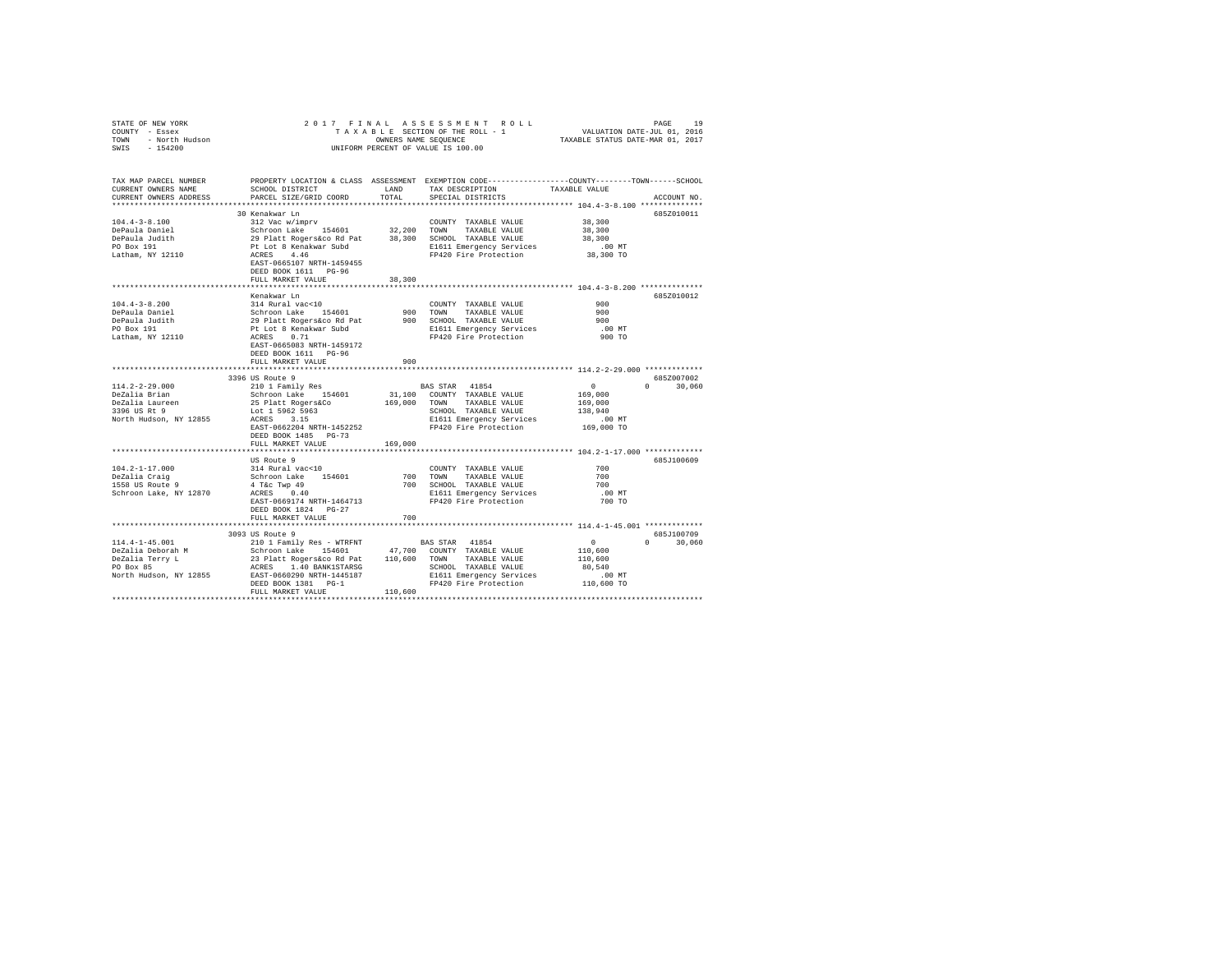|                | STATE OF NEW YORK |  |  |  |  | 2017 FINAL ASSESSMENT ROLL         | PAGE                             | 20 |
|----------------|-------------------|--|--|--|--|------------------------------------|----------------------------------|----|
| COUNTY - Essex |                   |  |  |  |  | TAXABLE SECTION OF THE ROLL - 1    | VALUATION DATE-JUL 01, 2016      |    |
| TOWN           | - North Hudson    |  |  |  |  | OWNERS NAME SEOUENCE               | TAXABLE STATUS DATE-MAR 01, 2017 |    |
| SWIS           | $-154200$         |  |  |  |  | UNIFORM PERCENT OF VALUE IS 100.00 |                                  |    |

| TAX MAP PARCEL NUMBER<br>CURRENT OWNERS NAME<br>CURRENT OWNERS ADDRESS | SCHOOL DISTRICT<br>PARCEL SIZE/GRID COORD                                                               | LAND<br>TOTAL | TAX DESCRIPTION<br>SPECIAL DISTRICTS              | PROPERTY LOCATION & CLASS ASSESSMENT EXEMPTION CODE---------------COUNTY-------TOWN-----SCHOOL<br>TAXABLE VALUE<br>ACCOUNT NO. |
|------------------------------------------------------------------------|---------------------------------------------------------------------------------------------------------|---------------|---------------------------------------------------|--------------------------------------------------------------------------------------------------------------------------------|
| **********************                                                 |                                                                                                         |               |                                                   |                                                                                                                                |
|                                                                        | 3678 US Route 9                                                                                         |               |                                                   | 685J102511                                                                                                                     |
| $104.4 - 1 - 69.000$                                                   | 270 Mfg housing                                                                                         |               | COUNTY TAXABLE VALUE                              | 62,200                                                                                                                         |
| DeZalia H Marc                                                         | Schroon Lake 154601                                                                                     | 30,000 TOWN   | TAXABLE VALUE                                     | 62,200                                                                                                                         |
| DeZalia Linda                                                          |                                                                                                         |               | 62.200 SCHOOL TAXABLE VALUE                       | 62,200                                                                                                                         |
| 3664 US Route 9                                                        | 29 Platt Rogers&co Rd Pat<br>ACRES 2.00                                                                 |               | E1611 Emergency Services                          | $.00$ MT                                                                                                                       |
| PO Box 3                                                               |                                                                                                         |               | FP420 Fire Protection                             | 62,200 TO                                                                                                                      |
| North Hudson, NY 12855                                                 | EAST-0665634 NRTH-1458460<br>DEED BOOK 1599 PG-308                                                      |               |                                                   |                                                                                                                                |
|                                                                        | FULL MARKET VALUE                                                                                       | 62,200        |                                                   |                                                                                                                                |
|                                                                        |                                                                                                         |               |                                                   |                                                                                                                                |
|                                                                        | US Route 9                                                                                              |               |                                                   | 685J187003                                                                                                                     |
| $104.4 - 1 - 45.400$                                                   | 314 Rural vac<10 - WTRFNT                                                                               |               | COUNTY TAXABLE VALUE                              | 36,500                                                                                                                         |
| DeZalia James D                                                        | Schroon Lake 154601                                                                                     | 36,500 TOWN   | TAXABLE VALUE                                     | 36,500                                                                                                                         |
| 16 Reed Ln                                                             | 8 H Gore E Of Road Patent 36,500<br>31 P R Rd Patent                                                    |               | SCHOOL TAXABLE VALUE                              | 36,500                                                                                                                         |
| Clifton Park, NY 12065                                                 |                                                                                                         |               | E1611 Emergency Services                          | .00 MT                                                                                                                         |
|                                                                        | Lot 5 Dezalia Subd 941/12                                                                               |               | FP420 Fire Protection                             | 36,500 TO                                                                                                                      |
|                                                                        | 4.23<br>ACRES                                                                                           |               |                                                   |                                                                                                                                |
|                                                                        | EAST-0668227 NRTH-1462923                                                                               |               |                                                   |                                                                                                                                |
|                                                                        | DEED BOOK 874<br>$PG-283$                                                                               |               |                                                   |                                                                                                                                |
|                                                                        | FULL MARKET VALUE                                                                                       | 36,500        |                                                   |                                                                                                                                |
|                                                                        |                                                                                                         |               |                                                   |                                                                                                                                |
|                                                                        | Johnson Pond Rd                                                                                         |               |                                                   | 685J100614                                                                                                                     |
| $125. - 1 - 8.000$                                                     | 910 Priv forest                                                                                         |               | COUNTY TAXABLE VALUE                              | 132,800                                                                                                                        |
| DeZalia James D                                                        | Schroon Lake 154601<br>189 Paradox Tract                                                                | 132,800       | TOWN<br>TAXABLE VALUE                             | 132,800                                                                                                                        |
| DeZalia Michael J                                                      |                                                                                                         | 132,800       | SCHOOL TAXABLE VALUE                              | 132,800                                                                                                                        |
| 67 Hilton Rd                                                           | ACRES 160.00<br>EAST-0672399 NRTH-1437293                                                               |               | E1611 Emergency Services                          | .00MT                                                                                                                          |
| Slingerlands, NY 12159                                                 |                                                                                                         |               | FP420 Fire Protection                             | 132,800 TO                                                                                                                     |
|                                                                        | DEED BOOK 1790<br>$PG-5$                                                                                |               |                                                   |                                                                                                                                |
|                                                                        | FULL MARKET VALUE                                                                                       | 132,800       |                                                   |                                                                                                                                |
|                                                                        |                                                                                                         |               |                                                   |                                                                                                                                |
|                                                                        | Johnson Pond Rd                                                                                         |               |                                                   | 685J100611                                                                                                                     |
| $125.12 - 1 - 10.000$                                                  |                                                                                                         |               | COUNTY TAXABLE VALUE                              | 1,400                                                                                                                          |
| DeZalia James D                                                        |                                                                                                         | 1,400         | TOWN<br>TAXABLE VALUE                             | 1,400                                                                                                                          |
| DeZalia Michael J                                                      |                                                                                                         |               | 1,400 SCHOOL TAXABLE VALUE                        | 1,400                                                                                                                          |
| 67 Hilton Rd                                                           | 314 Rural vac<10<br>Schroon Lake 154601<br>169 Paradox Tract<br>ACRES 0.30<br>RAST-0671339 NRTH-1433949 |               | E1611 Emergency Services<br>FP420 Fire Protection | .00 MT<br>1,400 TO                                                                                                             |
| Slingerlands, NY 12159                                                 |                                                                                                         |               |                                                   |                                                                                                                                |
|                                                                        | DEED BOOK 1790 PG-5<br>FULL MARKET VALUE                                                                | 1,400         |                                                   |                                                                                                                                |
|                                                                        |                                                                                                         |               |                                                   |                                                                                                                                |
|                                                                        | 2972 US Route 9                                                                                         |               |                                                   | 685J103308                                                                                                                     |
| $114.4 - 1 - 39.000$                                                   | 210 1 Family Res                                                                                        |               | BAS STAR 41854                                    | $\sim$ 0<br>30,060<br>$\Omega$                                                                                                 |
| DeZalia Kelly M                                                        |                                                                                                         |               | COUNTY TAXABLE VALUE                              | 103,800                                                                                                                        |
| DeZalia Stephanie E                                                    | Schroon Lake 154601 16,700<br>22 Platt&rogers Co Rd Pat 103,800                                         |               | TOWN TAXABLE VALUE                                | 103,800                                                                                                                        |
| 2972 US Rte 9                                                          | 1619/125 BLA                                                                                            |               | SCHOOL TAXABLE VALUE                              | 73,740                                                                                                                         |
| North Hudson, NY 12855                                                 | ACRES<br>0.61 BANK1STARSG                                                                               |               | E1611 Emergency Services                          | .00MT                                                                                                                          |
|                                                                        | EAST-0660116 NRTH-1442225                                                                               |               | FP420 Fire Protection                             | 103,800 TO                                                                                                                     |
|                                                                        | DEED BOOK 1548 PG-47                                                                                    |               |                                                   |                                                                                                                                |
|                                                                        | FULL MARKET VALUE                                                                                       | 103,800       |                                                   |                                                                                                                                |
|                                                                        |                                                                                                         |               |                                                   |                                                                                                                                |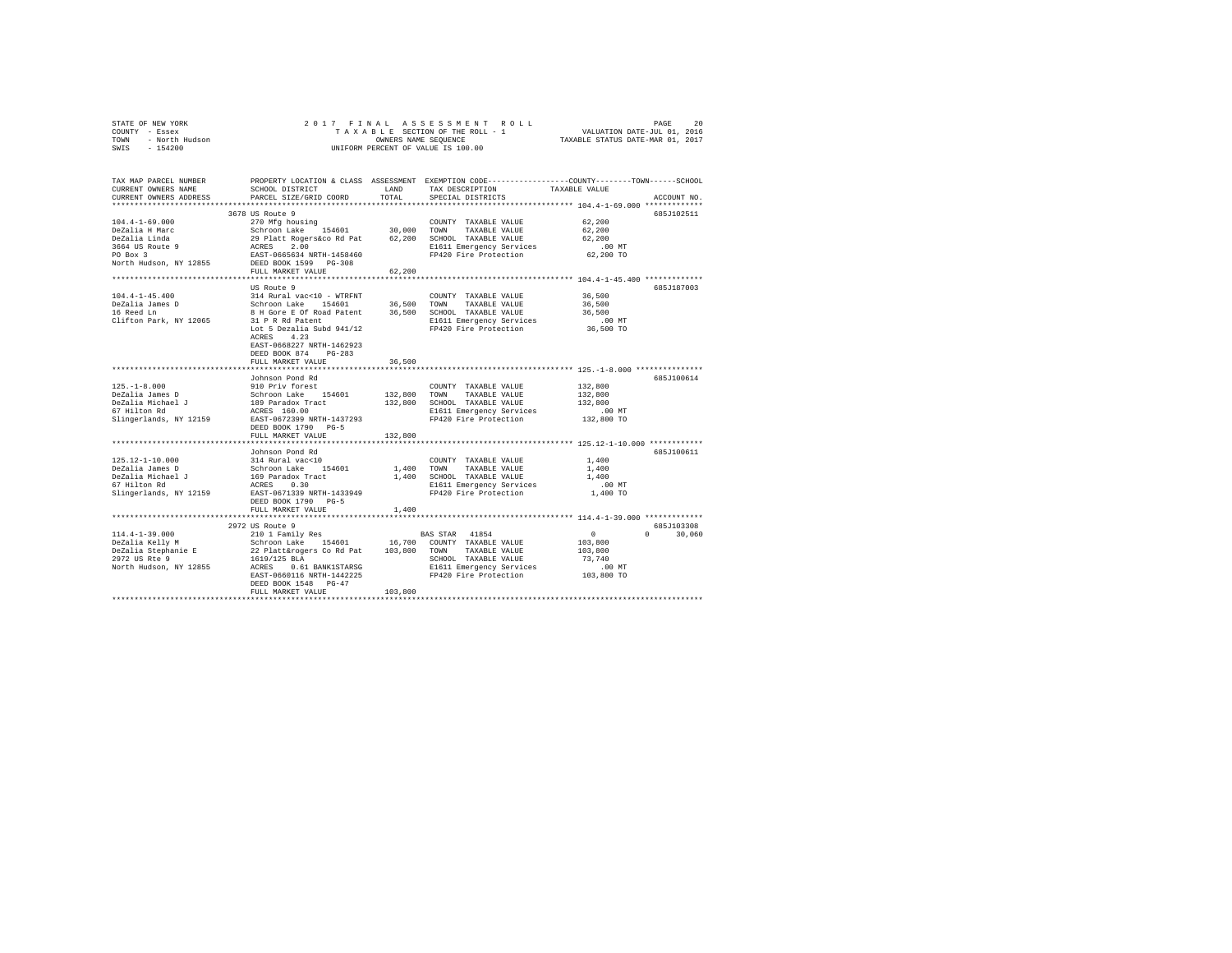| STATE OF NEW YORK      | 2017 FINAL ASSESSMENT ROLL         | 21<br>PAGE                       |
|------------------------|------------------------------------|----------------------------------|
| COUNTY<br>- Essex      | TAXABLE SECTION OF THE ROLL - 1    | VALUATION DATE-JUL 01, 2016      |
| - North Hudson<br>TOWN | OWNERS NAME SEOUENCE               | TAXABLE STATUS DATE-MAR 01, 2017 |
| $-154200$<br>SWIS      | UNIFORM PERCENT OF VALUE IS 100.00 |                                  |

| TAX MAP PARCEL NUMBER<br>CURRENT OWNERS NAME | SCHOOL DISTRICT                                                                                        | LAND    | PROPERTY LOCATION & CLASS ASSESSMENT EXEMPTION CODE---------------COUNTY-------TOWN-----SCHOOL<br>TAX DESCRIPTION | TAXABLE VALUE  |                                 |
|----------------------------------------------|--------------------------------------------------------------------------------------------------------|---------|-------------------------------------------------------------------------------------------------------------------|----------------|---------------------------------|
| CURRENT OWNERS ADDRESS                       | PARCEL SIZE/GRID COORD                                                                                 | TOTAL   | SPECIAL DISTRICTS                                                                                                 |                | ACCOUNT NO.                     |
|                                              | 3664 US Route 9                                                                                        |         |                                                                                                                   |                | 685J185003                      |
| $104.4 - 2 - 8.000$                          | 210 1 Family Res                                                                                       |         | <b>BAS STAR 41854</b>                                                                                             | $\sim$ 0       | $\Omega$<br>30,060              |
| DeZalia Marc                                 |                                                                                                        |         | 34,300 COUNTY TAXABLE VALUE                                                                                       | 238,200        |                                 |
| DeZalia Linda                                | Schroon Lake 154601<br>29 Platt Rogers Road Pat                                                        |         | 238,200 TOWN TAXABLE VALUE                                                                                        | 238,200        |                                 |
| 3664 US Rte 9                                | ACRES 6.80                                                                                             |         | SCHOOL TAXABLE VALUE                                                                                              | 208,140        |                                 |
| North Hudson, NY 12855                       | EAST-0665832 NRTH-1458202                                                                              |         | E1611 Emergency Services                                                                                          | $.00$ MT       |                                 |
|                                              | DEED BOOK 1535 PG-217                                                                                  |         | FP420 Fire Protection                                                                                             |                |                                 |
|                                              |                                                                                                        |         |                                                                                                                   | 238,200 TO     |                                 |
|                                              | FULL MARKET VALUE                                                                                      | 238,200 |                                                                                                                   |                |                                 |
|                                              |                                                                                                        |         |                                                                                                                   |                |                                 |
|                                              | US Route 9                                                                                             |         |                                                                                                                   |                | 685J186012                      |
| $104.4 - 2 - 9.000$                          | 314 Rural vac<10                                                                                       |         | COUNTY TAXABLE VALUE                                                                                              | 22,700         |                                 |
| DeZalia Marc                                 | Schroon Lake 154601                                                                                    |         | 22,700 TOWN TAXABLE VALUE                                                                                         | 22,700         |                                 |
| 3664 US Route 9                              | 29 Platt Rogers&co Rd Pat 22,700 SCHOOL TAXABLE VALUE<br>1230/343 Life Use To B1611 Emergency Services |         |                                                                                                                   | 22,700         |                                 |
| North Hudson, NY 12855                       |                                                                                                        |         |                                                                                                                   | $.00$ MT       |                                 |
|                                              | Donald & Dorothy Fish                                                                                  |         | FP420 Fire Protection                                                                                             | 22,700 TO      |                                 |
|                                              | ACRES<br>5.82                                                                                          |         |                                                                                                                   |                |                                 |
|                                              | EAST-0665730 NRTH-1457822                                                                              |         |                                                                                                                   |                |                                 |
|                                              | DEED BOOK 1472 PG-186                                                                                  |         |                                                                                                                   |                |                                 |
|                                              | FULL MARKET VALUE                                                                                      | 22,700  |                                                                                                                   |                |                                 |
|                                              |                                                                                                        |         |                                                                                                                   |                |                                 |
|                                              | 7 Kenakwar Ln                                                                                          |         |                                                                                                                   |                | 685Z010001                      |
| $104.4 - 3 - 1.000$                          | 210 1 Family Res                                                                                       |         | BAS STAR 41854                                                                                                    | $\overline{0}$ | $\Omega$ and $\Omega$<br>30,060 |
|                                              | Schroon Lake 154601                                                                                    |         | 35,100 COUNTY TAXABLE VALUE                                                                                       | 180,900        |                                 |
| DiCerbo Stephen<br>7 Kenakwar Ln             | 29 Platt Rogers&co Rd Pat 180,900 TOWN TAXABLE VALUE                                                   |         |                                                                                                                   | 180,900        |                                 |
| North Hudson, NY 12855                       | Lot 1 Kenakwar Subd                                                                                    |         | SCHOOL TAXABLE VALUE                                                                                              | 150,840        |                                 |
|                                              |                                                                                                        |         |                                                                                                                   |                |                                 |
|                                              | ACRES 7.68                                                                                             |         | E1611 Emergency Services                                                                                          | $.00$ MT       |                                 |
|                                              | EAST-0665551 NRTH-1458981                                                                              |         | FP420 Fire Protection                                                                                             | 180,900 TO     |                                 |
|                                              | DEED BOOK 1604 PG-96                                                                                   |         |                                                                                                                   |                |                                 |
|                                              | FULL MARKET VALUE                                                                                      | 180,900 |                                                                                                                   |                |                                 |
|                                              |                                                                                                        |         |                                                                                                                   |                |                                 |
|                                              | 16 Kenakwar Ln                                                                                         |         |                                                                                                                   |                | 685Z010002                      |
| $104.4 - 3 - 9.100$                          | 312 Vac w/imprv                                                                                        |         | COUNTY TAXABLE VALUE                                                                                              | 48,800         |                                 |
| DiCerbo Stephen                              | Schroon Lake 154601                                                                                    | 32,900  | TOWN TAXABLE VALUE                                                                                                | 48,800         |                                 |
| DiCerbo Daniel<br>7 Kenakwar In              | 29 Platt Rogers&co Rd Pat 48,800                                                                       |         | SCHOOL TAXABLE VALUE                                                                                              | 48,800         |                                 |
| 7 Kenakwar Ln                                | Pt Lot 9 Kenakwar Subd                                                                                 |         | E1611 Emergency Services                                                                                          | $.00$ MT       |                                 |
| North Hudson, NY 12855                       | ACRES 5.18                                                                                             |         | FP420 Fire Protection                                                                                             | 48,800 TO      |                                 |
|                                              | EAST-0665552 NRTH-1459481                                                                              |         |                                                                                                                   |                |                                 |
|                                              | DEED BOOK 1604 PG-124                                                                                  |         |                                                                                                                   |                |                                 |
|                                              | FULL MARKET VALUE                                                                                      | 48,800  |                                                                                                                   |                |                                 |
|                                              |                                                                                                        |         |                                                                                                                   |                |                                 |
|                                              | Kenakwar Ln                                                                                            |         |                                                                                                                   |                | 685Z010003                      |
| $104.4 - 3 - 9.200$                          | 314 Rural vac<10                                                                                       |         | COUNTY TAXABLE VALUE                                                                                              | 300            |                                 |
| DiCerbo Stephen                              | Schroon Lake<br>Schroon Lake 154601<br>29 Platt Rogers&co Rd Pat<br>Pt Lot 9 Kenakwar Subd             |         | 300 TOWN<br>TAXABLE VALUE                                                                                         | 300            |                                 |
| DiCerbo Daniel                               |                                                                                                        |         | 300 SCHOOL TAXABLE VALUE                                                                                          | 300            |                                 |
| 7 Kenakwar Ln                                |                                                                                                        |         | E1611 Emergency Services                                                                                          | $.00$ MT       |                                 |
| North Hudson, NY 12855                       | ACRES 0.11                                                                                             |         | FP420 Fire Protection                                                                                             | 300 TO         |                                 |
|                                              | EAST-0665314 NRTH-1459172                                                                              |         |                                                                                                                   |                |                                 |
|                                              | DEED BOOK 1604 PG-124                                                                                  |         |                                                                                                                   |                |                                 |
|                                              |                                                                                                        | 300     |                                                                                                                   |                |                                 |
|                                              | FULL MARKET VALUE                                                                                      |         |                                                                                                                   |                |                                 |
|                                              |                                                                                                        |         |                                                                                                                   |                |                                 |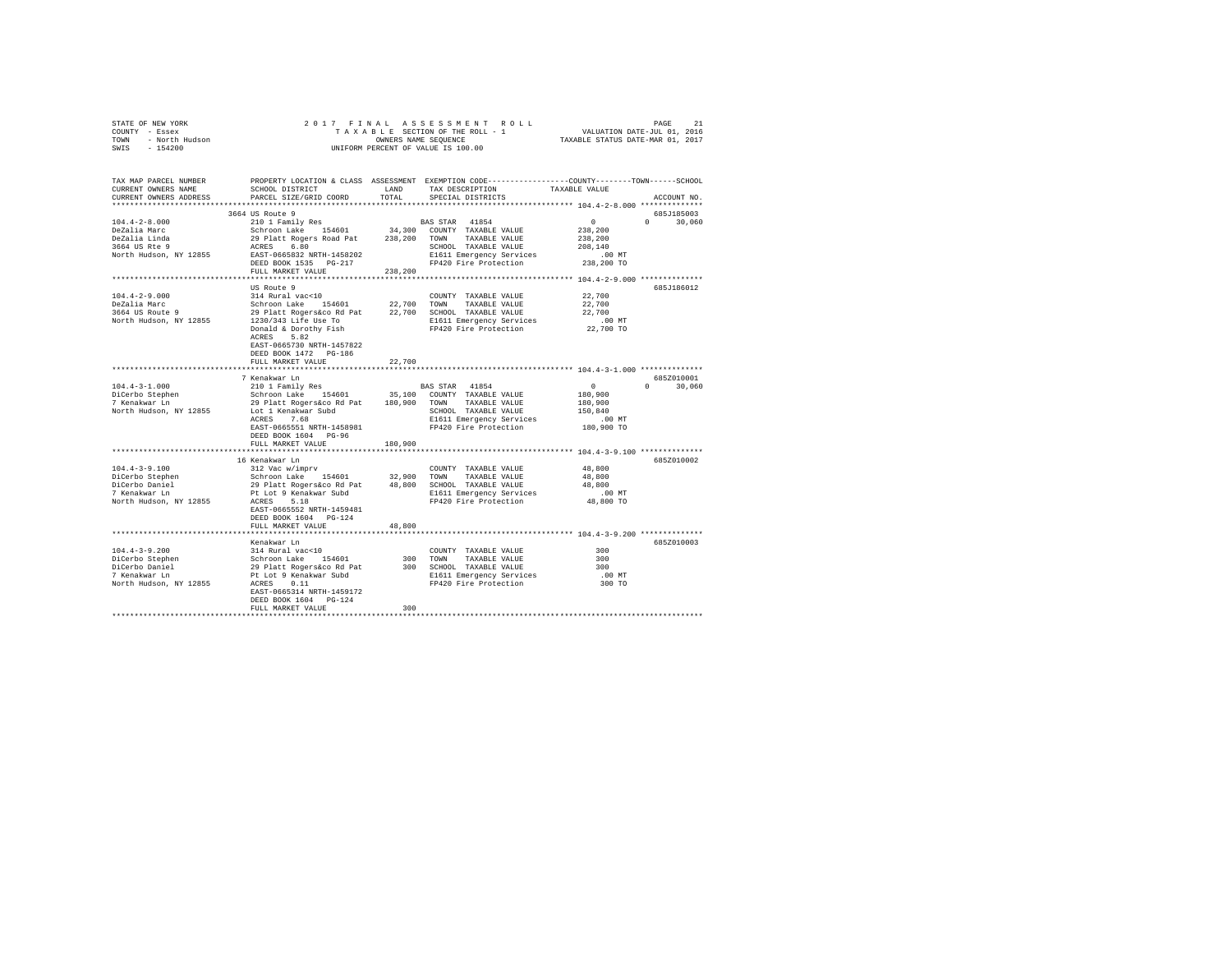| STATE OF NEW YORK |                |  |  | 2017 FINAL ASSESSMENT ROLL         |  |                                  | PAGE                        | 22 |
|-------------------|----------------|--|--|------------------------------------|--|----------------------------------|-----------------------------|----|
| COUNTY - Essex    |                |  |  | TAXABLE SECTION OF THE ROLL - 1    |  |                                  | VALUATION DATE-JUL 01, 2016 |    |
| TOWN              | - North Hudson |  |  | OWNERS NAME SEOUENCE               |  | TAXABLE STATUS DATE-MAR 01, 2017 |                             |    |
| $-154200$<br>SWIS |                |  |  | UNIFORM PERCENT OF VALUE IS 100.00 |  |                                  |                             |    |

| TAX MAP PARCEL NUMBER<br>CURRENT OWNERS NAME<br>CURRENT OWNERS ADDRESS                                      | SCHOOL DISTRICT<br>PARCEL SIZE/GRID COORD                                                                                                                                                                                             | <b>T.AND</b><br>TOTAL | TAX DESCRIPTION<br>SPECIAL DISTRICTS                                                                                       | PROPERTY LOCATION & CLASS ASSESSMENT EXEMPTION CODE---------------COUNTY-------TOWN-----SCHOOL<br>TAXABLE VALUE                                              | ACCOUNT NO. |
|-------------------------------------------------------------------------------------------------------------|---------------------------------------------------------------------------------------------------------------------------------------------------------------------------------------------------------------------------------------|-----------------------|----------------------------------------------------------------------------------------------------------------------------|--------------------------------------------------------------------------------------------------------------------------------------------------------------|-------------|
| $104.4 - 1 - 71.000$<br>Dickerson Duane P<br>105 Reber Rd<br>Willsboro, NY 12996                            | Wonder View Rd<br>314 Rural vac<10<br>154601 12,300 TOWN<br>Schroon Lake<br>29 31 Platt Rogers&co Pat<br>ACRES<br>1.70<br>EAST-0666194 NRTH-1459399<br>DEED BOOK 1818 PG-182<br>FULL MARKET VALUE                                     | 12,300<br>********    | COUNTY TAXABLE VALUE<br>TAXABLE VALUE<br>12,300 SCHOOL TAXABLE VALUE<br>E1611 Emergency Services<br>FP420 Fire Protection  | 12,300<br>12,300<br>12,300<br>$.00$ MT<br>12,300 TO<br>************************ 104.4-1-72.000 ************                                                  | 685J178513  |
| $104.4 - 1 - 72.000$<br>Dickerson Duane P<br>105 Reber Rd<br>Willsboro, NY 12996                            | Wonder View Rd<br>314 Rural vac<10<br>Schroon Lake 154601<br>29 30 Platt Rogers&co Pat 12,400 SCHOOL TAXABLE VALUE<br>29 30<br>ACRES<br>1.80<br>EAST-0666279 NRTH-1459561<br>DEED BOOK 1818 PG-178<br>FULL MARKET VALUE               | 12,400 TOWN<br>12,400 | COUNTY TAXABLE VALUE<br>TAXABLE VALUE<br>E1611 Emergency Services<br>FP420 Fire Protection                                 | 12,400<br>12,400<br>12,400<br>.00 MT<br>12,400 TO                                                                                                            | 685.T178514 |
| $113.20 - 1 - 9.000$<br>Dobie Allan W<br>Dobie Diane<br>Circle Glenn<br>6 Lazy St<br>North Hudson, NY 12855 | 6 Lazy St<br>$210$ 1 Family Res<br>Schroon Lake 154601 30,500<br>20 Tract West Of Road Pat 139,700<br>ACRES 2.50<br>RAST-0644067 NRTH-1442359<br>DEED BOOK 1359 PG-25<br>FULL MARKET VALUE                                            | 30,500<br>139,700     | COUNTY TAXABLE VALUE<br>TOWN<br>TAXABLE VALUE<br>SCHOOL TAXABLE VALUE<br>E1611 Emergency Services<br>FP420 Fire Protection | 139,700<br>139,700<br>139,700<br>.00 MT<br>139,700 TO                                                                                                        | 685J100703  |
| $113.20 - 1 - 30.000$<br>Dobie Allen<br>Dobie Diane<br>6 Lazy St<br>North Hudson, NY 12855                  | 5 Lazy St<br>311 Res vac land<br>Schroon Lake 154601 16,600 TOWN<br>20 Tract West Of Rd Pat 16,600 SCHOC<br>ACRES 0.82 E1611<br>EAST-0644262 NRTH-1442238<br>DEED BOOK 1132   PG-215<br>FULL MARKET VALUE<br>************************ | 16,600                | COUNTY TAXABLE VALUE<br>TAXABLE VALUE<br>16,600 SCHOOL TAXABLE VALUE<br>E1611 Emergency Services<br>FP420 Fire Protection  | *********************** 113.20-1-30.000 ************<br>16,600<br>16,600<br>16,600<br>$.00$ MT<br>16,600 TO<br>***************** 114.18-3-4.000 ************ | 685J102209  |
| $114.18 - 3 - 4.000$<br>Dobie Robert D<br>Brazee Brenda M<br>PO Box 1<br>North Hudson, NY 12855             | 2940 US Route 9<br>485 >luse sm bld<br>Schroon Lake 154601<br>22 Platt Rogers&co Rd Pat 88,900 SCHOOL TAXABLE VALUE<br>Suite 1&2<br>ACRES 0.12<br>EAST-0659569 NRTH-1441513<br>DEED BOOK 943<br>$PG-47$<br>FULL MARKET VALUE          | 88,900                | COUNTY TAXABLE VALUE<br>3,600 TOWN<br>TAXABLE VALUE<br>E1611 Emergency Services<br>FP420 Fire Protection                   | 88,900<br>88,900<br>88,900<br>$.00$ MT<br>88,900 TO                                                                                                          | 685J103311  |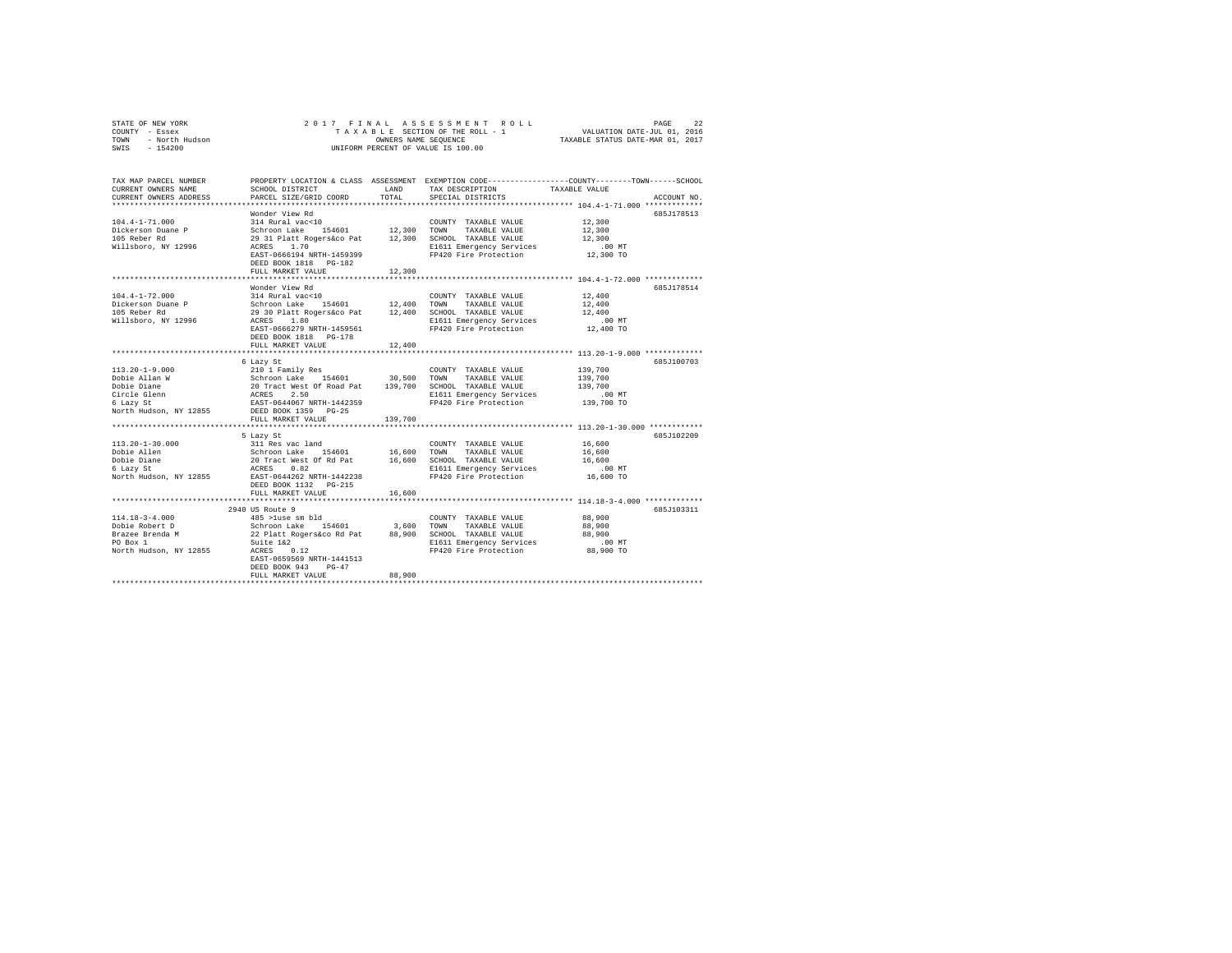|      | STATE OF NEW YORK | 2017 FINAL ASSESSMENT ROLL         | 23<br>PAGE                       |
|------|-------------------|------------------------------------|----------------------------------|
|      | COUNTY - Essex    | TAXABLE SECTION OF THE ROLL - 1    | VALUATION DATE-JUL 01, 2016      |
| TOWN | - North Hudson    | OWNERS NAME SEOUENCE               | TAXABLE STATUS DATE-MAR 01, 2017 |
| SWIS | $-154200$         | UNIFORM PERCENT OF VALUE IS 100.00 |                                  |

| TAX MAP PARCEL NUMBER<br>CURRENT OWNERS NAME       | SCHOOL DISTRICT                                                                                                                                                                                                                             | LAND    | TAX DESCRIPTION                                                                            | PROPERTY LOCATION & CLASS ASSESSMENT EXEMPTION CODE----------------COUNTY-------TOWN-----SCHOOL<br>TAXABLE VALUE |               |
|----------------------------------------------------|---------------------------------------------------------------------------------------------------------------------------------------------------------------------------------------------------------------------------------------------|---------|--------------------------------------------------------------------------------------------|------------------------------------------------------------------------------------------------------------------|---------------|
| CURRENT OWNERS ADDRESS<br>************************ | PARCEL SIZE/GRID COORD                                                                                                                                                                                                                      | TOTAL   | SPECIAL DISTRICTS                                                                          |                                                                                                                  | ACCOUNT NO.   |
|                                                    | 369 Ensign Pond Rd                                                                                                                                                                                                                          |         |                                                                                            |                                                                                                                  | 6857102702    |
|                                                    | 115.-1-1.100<br>2008 Paragu Poul Au Real (1946)<br>2009 Paragu Poble Brenda M<br>2006 Paradox Tract 194601<br>2009 Paragu Politics (1946)<br>2009 Paragu PO POWS TAXABLE VALUE<br>2009 POR 1 ACRES 129.30<br>2019 PORT 111,900 TOWN TAXABLE |         |                                                                                            | $\sim$<br>$\Omega$                                                                                               | 65,500        |
|                                                    |                                                                                                                                                                                                                                             |         |                                                                                            | 191,600                                                                                                          |               |
|                                                    |                                                                                                                                                                                                                                             |         |                                                                                            | 191,600                                                                                                          |               |
|                                                    |                                                                                                                                                                                                                                             |         |                                                                                            | 126,100                                                                                                          |               |
|                                                    |                                                                                                                                                                                                                                             |         |                                                                                            | $.00$ MT                                                                                                         |               |
|                                                    |                                                                                                                                                                                                                                             |         |                                                                                            | 191,600 TO                                                                                                       |               |
|                                                    | FULL MARKET VALUE                                                                                                                                                                                                                           | 191,600 |                                                                                            |                                                                                                                  |               |
|                                                    |                                                                                                                                                                                                                                             |         |                                                                                            |                                                                                                                  |               |
|                                                    | 532 Johnson Pond Rd                                                                                                                                                                                                                         |         |                                                                                            |                                                                                                                  | 685J100705    |
| 125.12-1-2.000                                     | 260 Seasonal res - WTRFNT                                                                                                                                                                                                                   |         | COUNTY TAXABLE VALUE                                                                       | 106,800                                                                                                          |               |
|                                                    |                                                                                                                                                                                                                                             |         | 61,000 TOWN TAXABLE VALUE                                                                  | 106,800                                                                                                          |               |
|                                                    |                                                                                                                                                                                                                                             |         | 106,800 SCHOOL TAXABLE VALUE                                                               | 106,800                                                                                                          |               |
|                                                    |                                                                                                                                                                                                                                             |         |                                                                                            |                                                                                                                  |               |
|                                                    |                                                                                                                                                                                                                                             |         | E1611 Emergency Services .00 MT<br>FP420 Fire Protection .06,800 TO                        |                                                                                                                  |               |
|                                                    |                                                                                                                                                                                                                                             |         |                                                                                            |                                                                                                                  |               |
|                                                    | ACRES 0.55                                                                                                                                                                                                                                  |         |                                                                                            |                                                                                                                  |               |
|                                                    | EAST-0668959 NRTH-1434930                                                                                                                                                                                                                   |         |                                                                                            |                                                                                                                  |               |
|                                                    | DEED BOOK 1713 PG-24                                                                                                                                                                                                                        |         |                                                                                            |                                                                                                                  |               |
|                                                    | FULL MARKET VALUE                                                                                                                                                                                                                           | 106,800 |                                                                                            |                                                                                                                  |               |
|                                                    | 3724 US Route 9                                                                                                                                                                                                                             |         |                                                                                            |                                                                                                                  | 685J178512    |
|                                                    |                                                                                                                                                                                                                                             |         |                                                                                            | $\sim$ 0                                                                                                         |               |
|                                                    |                                                                                                                                                                                                                                             |         |                                                                                            | 128,700                                                                                                          | $0 \t 30,060$ |
|                                                    |                                                                                                                                                                                                                                             |         |                                                                                            |                                                                                                                  |               |
|                                                    |                                                                                                                                                                                                                                             |         |                                                                                            | 128,700                                                                                                          |               |
|                                                    |                                                                                                                                                                                                                                             |         |                                                                                            |                                                                                                                  |               |
|                                                    |                                                                                                                                                                                                                                             |         |                                                                                            |                                                                                                                  |               |
|                                                    | DEED BOOK 1846 PG-8                                                                                                                                                                                                                         |         | SCHOOL TAXABLE VALUE<br>E1611 Emergency Services 00 MT<br>PP420 Fire Protection 128,700 TO |                                                                                                                  |               |
|                                                    | FULL MARKET VALUE                                                                                                                                                                                                                           |         |                                                                                            |                                                                                                                  |               |
|                                                    |                                                                                                                                                                                                                                             |         |                                                                                            |                                                                                                                  |               |
|                                                    |                                                                                                                                                                                                                                             |         |                                                                                            |                                                                                                                  | 685J102214    |
|                                                    |                                                                                                                                                                                                                                             |         |                                                                                            | 44,100<br>44,100                                                                                                 |               |
|                                                    |                                                                                                                                                                                                                                             |         |                                                                                            | 44,100                                                                                                           |               |
|                                                    |                                                                                                                                                                                                                                             |         |                                                                                            |                                                                                                                  |               |
|                                                    |                                                                                                                                                                                                                                             |         | E1611 Emergency Services<br>FP420 Fire Protection                                          | $.00$ MT<br>ساس.<br>44,100 TO                                                                                    |               |
|                                                    | DEED BOOK 1493 PG-319                                                                                                                                                                                                                       |         |                                                                                            |                                                                                                                  |               |
|                                                    | FULL MARKET VALUE                                                                                                                                                                                                                           |         |                                                                                            |                                                                                                                  |               |
|                                                    |                                                                                                                                                                                                                                             | 44,100  |                                                                                            |                                                                                                                  |               |
|                                                    | 3105 US Route 9                                                                                                                                                                                                                             |         |                                                                                            |                                                                                                                  | 685J100708    |
|                                                    |                                                                                                                                                                                                                                             |         |                                                                                            | $\sim$ 0                                                                                                         |               |
| 114.4-1-31.051                                     |                                                                                                                                                                                                                                             |         |                                                                                            | 85,900                                                                                                           | 0 65,500      |
| Dresser Donald                                     |                                                                                                                                                                                                                                             |         |                                                                                            |                                                                                                                  |               |
| Dresser Deanne D<br>3105 US Rte 9                  |                                                                                                                                                                                                                                             |         | SCHOOL TAXABLE VALUE                                                                       | 85,900                                                                                                           |               |
|                                                    |                                                                                                                                                                                                                                             |         |                                                                                            | 20,400                                                                                                           |               |
| North Hudson, NY 12855                             | 210 1 Family Res - WTRFNT<br>School Lake 154601 50,400 COUNTY TAXABLE VALUE<br>23 Platt Rogersáco Rd Pat 85,900 TOWN TAXABLE VALUE<br>23 Platt Rogersáco Rd Pat 85,900 TOWN TAXABLE VALUE<br>REST 0560416 NRTH-1445422 E1611 Emergency      |         | E1611 Emergency Services 6.00 MT<br>FP420 Fire Protection 85,900 TO                        |                                                                                                                  |               |
|                                                    | FULL MARKET VALUE                                                                                                                                                                                                                           | 85,900  |                                                                                            |                                                                                                                  |               |
|                                                    |                                                                                                                                                                                                                                             |         |                                                                                            |                                                                                                                  |               |
|                                                    |                                                                                                                                                                                                                                             |         |                                                                                            |                                                                                                                  |               |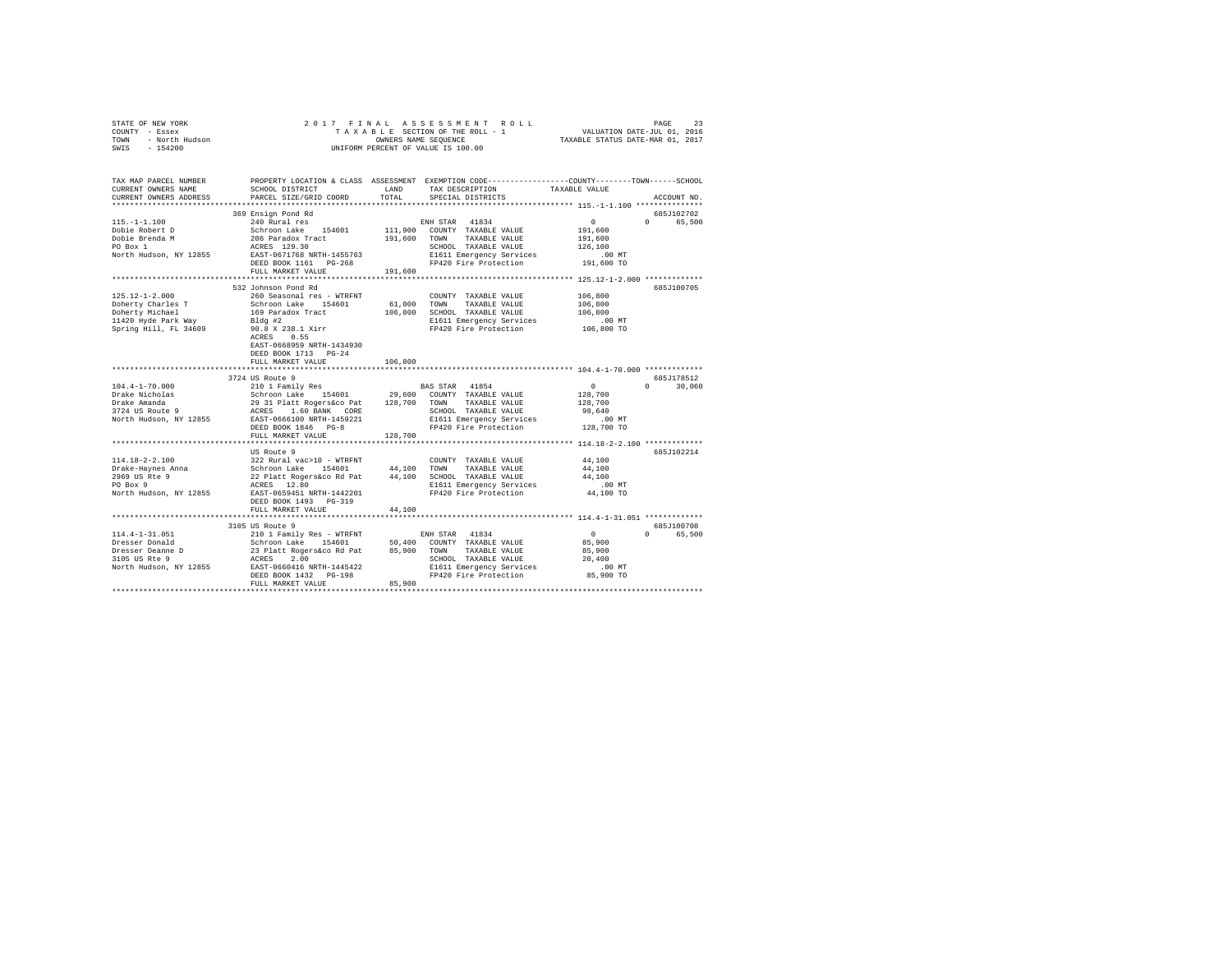|      | STATE OF NEW YORK |  |  | 2017 FINAL ASSESSMENT ROLL         | 2.4<br>PAGE                      |  |
|------|-------------------|--|--|------------------------------------|----------------------------------|--|
|      | COUNTY - Essex    |  |  | TAXABLE SECTION OF THE ROLL - 1    | VALUATION DATE-JUL 01, 2016      |  |
| TOWN | - North Hudson    |  |  | OWNERS NAME SEOUENCE               | TAXABLE STATUS DATE-MAR 01, 2017 |  |
| SWIS | - 154200          |  |  | UNIFORM PERCENT OF VALUE IS 100.00 |                                  |  |

| TAX MAP PARCEL NUMBER<br>CURRENT OWNERS NAME     | SCHOOL DISTRICT                                     | LAND   | PROPERTY LOCATION & CLASS ASSESSMENT EXEMPTION CODE---------------COUNTY-------TOWN-----SCHOOL<br>TAX DESCRIPTION | TAXABLE VALUE          |             |
|--------------------------------------------------|-----------------------------------------------------|--------|-------------------------------------------------------------------------------------------------------------------|------------------------|-------------|
| CURRENT OWNERS ADDRESS<br>********************** | PARCEL SIZE/GRID COORD<br>************************* | TOTAL  | SPECIAL DISTRICTS                                                                                                 |                        | ACCOUNT NO. |
|                                                  |                                                     |        |                                                                                                                   |                        |             |
| $113.20 - 1 - 12.000$                            | Blue Ridge Rd<br>312 Vac w/imprv                    |        | COUNTY TAXABLE VALUE                                                                                              | 6,900                  | 685J179007  |
|                                                  | Schroon Lake<br>154601                              |        | 300 TOWN<br>TAXABLE VALUE                                                                                         | 6,900                  |             |
| Dudley Ralph<br>Forrester Kristin J              | Tract West Of Road Patent                           | 6,900  | SCHOOL TAXABLE VALUE                                                                                              | 6,900                  |             |
| PO Box 692                                       | ACRES<br>0.13 BANK1STARSG                           |        | E1611 Emergency Services                                                                                          | $.00$ MT               |             |
| Schroon Lake, NY 12870                           | EAST-0644534 NRTH-1442494                           |        | FP420 Fire Protection                                                                                             | 6,900 TO               |             |
|                                                  | DEED BOOK 1516 PG-145                               |        |                                                                                                                   |                        |             |
|                                                  | FULL MARKET VALUE                                   | 6,900  |                                                                                                                   |                        |             |
|                                                  |                                                     |        |                                                                                                                   |                        |             |
|                                                  | Blue Ridge Rd                                       |        |                                                                                                                   |                        | 685J102505  |
| $113.20 - 1 - 13.000$                            | 314 Rural vac<10                                    |        | COUNTY TAXABLE VALUE                                                                                              | 600                    |             |
| Dudley Ralph                                     | 154601<br>Schroon Lake                              | 600    | TOWN<br>TAXABLE VALUE                                                                                             | 600                    |             |
| Forrester Kristin J                              | 20 Tract West Of Rd Pat                             | 600    | SCHOOL TAXABLE VALUE                                                                                              | 600                    |             |
| PO Box 692                                       | 0.28<br>ACRES                                       |        | E1611 Emergency Services                                                                                          | .00 MT                 |             |
| Schroon Lake, NY 12870                           | EAST-0644619 NRTH-1442529                           |        | FP420 Fire Protection                                                                                             | 600 TO                 |             |
|                                                  | DEED BOOK 1516 PG-145                               |        |                                                                                                                   |                        |             |
|                                                  | FULL MARKET VALUE                                   | 600    |                                                                                                                   |                        |             |
|                                                  |                                                     |        |                                                                                                                   |                        |             |
|                                                  | 3449 Blue Ridge Rd                                  |        |                                                                                                                   |                        | 685J102506  |
| $113.20 - 1 - 14.000$                            | 210 1 Family Res                                    |        | BAS STAR 41854                                                                                                    | $\circ$<br>$\Omega$    | 30,060      |
| Dudley Ralph                                     | Schroon Lake<br>154601                              |        | 17,900 COUNTY TAXABLE VALUE                                                                                       | 54,300                 |             |
| Forrester Kristin J                              | 20 Tract West Of Road Pat                           | 54,300 | TOWN<br>TAXABLE VALUE                                                                                             | 54,300                 |             |
| PO Box 692                                       | ACRES<br>0.74 BANK1STARSG                           |        | SCHOOL TAXABLE VALUE                                                                                              | 24,240                 |             |
| Schroon Lake, NY 12870                           | EAST-0644739 NRTH-1442496                           |        | E1611 Emergency Services                                                                                          | .00 MT                 |             |
|                                                  | DEED BOOK 1516 PG-145                               |        | FP420 Fire Protection                                                                                             | 54,300 TO              |             |
|                                                  | FULL MARKET VALUE                                   | 54,300 |                                                                                                                   |                        |             |
|                                                  | *************************                           |        |                                                                                                                   |                        |             |
|                                                  | 3974 US Route 9                                     |        |                                                                                                                   |                        | 685J100410  |
| $104.2 - 1 - 15.000$                             | 210 1 Family Res                                    |        | BAS STAR 41854                                                                                                    | $^{\circ}$<br>$\Omega$ | 30,060      |
| Duntley James S                                  | Schroon Lake<br>154601                              | 23,700 | COUNTY TAXABLE VALUE                                                                                              | 81,200                 |             |
| Duntley Deborah<br>3974 US Rte 9                 | 4 T&C Twp 49<br>ACRES                               | 81,200 | TOWN<br>TAXABLE VALUE<br>SCHOOL TAXABLE VALUE                                                                     | 81,200<br>51,140       |             |
| PO Box 83                                        | 3.00<br>EAST-0669424 NRTH-1464666                   |        |                                                                                                                   | $.00$ MT               |             |
| North Hudson, NY 12855                           | DEED BOOK 1243 PG-28                                |        | E1611 Emergency Services<br>FP420 Fire Protection                                                                 | 81,200 TO              |             |
|                                                  | FULL MARKET VALUE                                   | 81,200 |                                                                                                                   |                        |             |
|                                                  | *************************                           |        |                                                                                                                   |                        |             |
|                                                  | 107 Duntley Rd                                      |        |                                                                                                                   |                        | 685J191001  |
| $104.4 - 1 - 51.200$                             | 270 Mfg housing                                     |        | VETCOM CTS 41130                                                                                                  | 15,400<br>15,400       | 15,400      |
| Duntley James S                                  | 154601<br>Schroon Lake                              |        | 34,400 VETDIS CTS 41140                                                                                           | 30,800<br>30,800       | 30,800      |
| Duntley Kevin J                                  | 8-H Gore E Of Road Pat                              |        | 61,600 ENH STAR 41834                                                                                             | $\circ$<br>$\Omega$    | 15,400      |
| c/o Joyce Burdick                                | 1609/79-Life Estate to                              |        | COUNTY TAXABLE VALUE                                                                                              | 15,400                 |             |
| PO Box 127                                       | Joyce G Burdick                                     |        | TOWN<br>TAXABLE VALUE                                                                                             | 15,400                 |             |
| North Hudson, NY 12855                           | 6.89<br>ACRES                                       |        | SCHOOL TAXABLE VALUE                                                                                              | $\Omega$               |             |
|                                                  | EAST-0669133 NRTH-1461892                           |        | E1611 Emergency Services                                                                                          | .00MT                  |             |
|                                                  | DEED BOOK 1609<br>$PG-79$                           |        | FP420 Fire Protection                                                                                             | 61,600 TO              |             |
|                                                  | FULL MARKET VALUE                                   | 61,600 |                                                                                                                   |                        |             |
|                                                  |                                                     |        |                                                                                                                   |                        |             |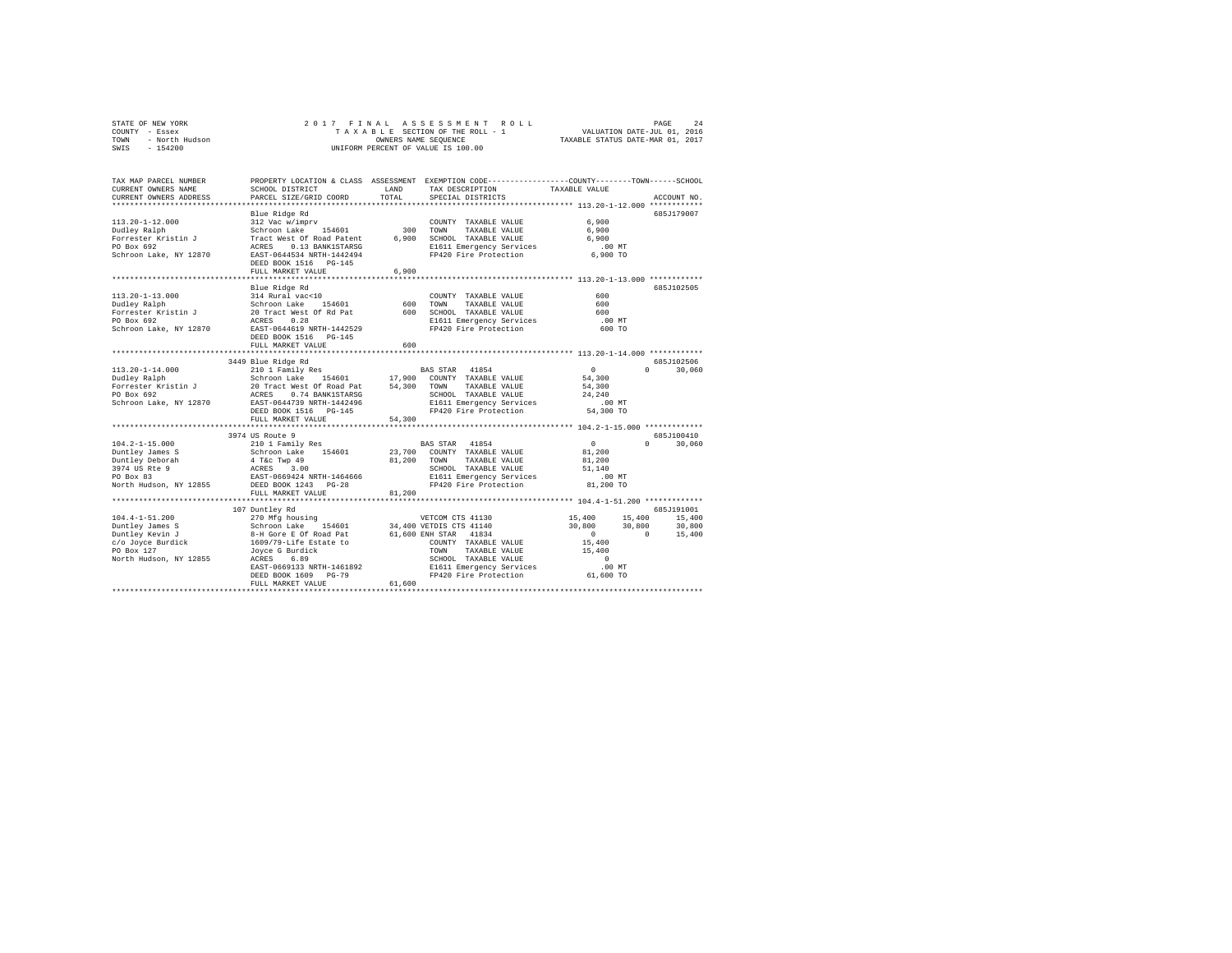| TOWN<br>- North Hudson<br>SWIS<br>$-154200$ |                                                                                  | OWNERS NAME SEQUENCE<br>UNIFORM PERCENT OF VALUE IS 100.00 | TAXABLE STATUS DATE-MAR 01, 2017                                                                |                                                    |                                 |
|---------------------------------------------|----------------------------------------------------------------------------------|------------------------------------------------------------|-------------------------------------------------------------------------------------------------|----------------------------------------------------|---------------------------------|
|                                             |                                                                                  |                                                            |                                                                                                 |                                                    |                                 |
| TAX MAP PARCEL NUMBER                       |                                                                                  |                                                            | PROPERTY LOCATION & CLASS ASSESSMENT EXEMPTION CODE---------------COUNTY-------TOWN------SCHOOL |                                                    |                                 |
| CURRENT OWNERS NAME                         | SCHOOL DISTRICT                                                                  | LAND                                                       | TAX DESCRIPTION                                                                                 | TAXABLE VALUE                                      |                                 |
| CURRENT OWNERS ADDRESS                      | PARCEL SIZE/GRID COORD                                                           | TOTAL                                                      | SPECIAL DISTRICTS                                                                               |                                                    | ACCOUNT NO.                     |
|                                             |                                                                                  |                                                            |                                                                                                 |                                                    |                                 |
|                                             | 69 Duntley Rd                                                                    |                                                            |                                                                                                 |                                                    | 685L100715                      |
| $104.4 - 1 - 49.000$                        | 210 1 Family Res                                                                 |                                                            | BAS STAR 41854                                                                                  | $\Omega$                                           | $\Omega$ and $\Omega$<br>30,060 |
| Duntley Kevin<br>69 Duntley Rd              | Schroon Lake 154601                                                              |                                                            | 67,100 COUNTY TAXABLE VALUE                                                                     | 128,500                                            |                                 |
|                                             | 31 Platt Rogers&co Rd Pat                                                        | 128,500 TOWN                                               | TAXABLE VALUE                                                                                   | 128,500                                            |                                 |
| North Hudson, NY 12855                      | ACRES 25.73 BANK CORE                                                            |                                                            | SCHOOL TAXABLE VALUE                                                                            | 98,440                                             |                                 |
|                                             | EAST-0668772 NRTH-1461975                                                        |                                                            | E1611 Emergency Services                                                                        | $.00$ MT<br>128,500 TO                             |                                 |
|                                             | DEED BOOK 1850 PG-213<br>FULL MARKET VALUE                                       | 128,500                                                    | FP420 Fire Protection                                                                           |                                                    |                                 |
|                                             |                                                                                  | ******************                                         |                                                                                                 | ********************* 105.-1-19.000 ************** |                                 |
|                                             | 174 Duntley Rd                                                                   |                                                            |                                                                                                 |                                                    | 685J101813                      |
| $105. - 1 - 19.000$                         | 210 1 Family Res                                                                 |                                                            | BAS STAR 41854                                                                                  | $\Omega$                                           | $\Omega$ and $\Omega$<br>30,060 |
| Duntley Nicole                              | Schroon Lake 154601                                                              |                                                            | 15,500 COUNTY TAXABLE VALUE                                                                     | 59,400                                             |                                 |
| 174 Duntley Rd                              | 260 Paradox Tract                                                                | 59,400                                                     | TOWN TAXABLE VALUE                                                                              | 59,400                                             |                                 |
| North Hudson, NY 12855                      | ACRES 0.47 BANK LOANC                                                            |                                                            | SCHOOL TAXABLE VALUE                                                                            | 29,340                                             |                                 |
|                                             | EAST-0670437 NRTH-1462329                                                        |                                                            | E1611 Emergency Services                                                                        | $.00$ MT                                           |                                 |
|                                             | DEED BOOK 1793 PG-82                                                             |                                                            | FP420 Fire Protection                                                                           | 59,400 TO                                          |                                 |
|                                             | FULL MARKET VALUE                                                                | 59,400                                                     |                                                                                                 |                                                    |                                 |
|                                             | ******************************                                                   |                                                            |                                                                                                 |                                                    |                                 |
|                                             | 10 Caza Turn Rd                                                                  |                                                            |                                                                                                 |                                                    | 685J100803                      |
| $114.2 - 1 - 5.000$                         | 270 Mfg housing - WTRFNT                                                         |                                                            | COUNTY TAXABLE VALUE                                                                            | 76,900                                             |                                 |
| Duprez Wayne C                              | Schroon Lake 154601 31,000                                                       |                                                            | TOWN<br>TAXABLE VALUE                                                                           | 76,900                                             |                                 |
| Duprez Daniel R<br>212 Holly Ln             | 25 Platt Rogers&co Rd Pat 76,900 SCHOOL TAXABLE VALUE                            |                                                            |                                                                                                 | 76,900                                             |                                 |
|                                             | 2.0 Acres                                                                        |                                                            | E1611 Emergency Services                                                                        | $.00$ MT                                           |                                 |
| Smithtown, NY 11787                         | ACRES<br>3.07                                                                    |                                                            | FP420 Fire Protection                                                                           | 76,900 TO                                          |                                 |
|                                             | EAST-0661968 NRTH-1452964                                                        |                                                            |                                                                                                 |                                                    |                                 |
|                                             | DEED BOOK 1243 PG-64                                                             |                                                            |                                                                                                 |                                                    |                                 |
|                                             | FULL MARKET VALUE                                                                | 76,900                                                     |                                                                                                 |                                                    |                                 |
|                                             | ************************                                                         |                                                            |                                                                                                 |                                                    |                                 |
|                                             | 11 Nokomis Rd                                                                    |                                                            |                                                                                                 |                                                    | 685J103201                      |
| 85.3-1-16.000<br>Dwight John K              | 260 Seasonal res                                                                 |                                                            | COUNTY TAXABLE VALUE                                                                            | 293,300                                            |                                 |
|                                             | Schroon Lake 154601                                                              | 88,200                                                     | TOWN<br>TAXABLE VALUE                                                                           | 293,300                                            |                                 |
| c/o Count On It Svcs Inc                    | 59 N River Head Tr                                                               | 293,300                                                    | SCHOOL TAXABLE VALUE                                                                            | 293,300                                            |                                 |
| 6 Lime Rock Rd                              | BLA 1418/85<br>ACRES 0.71                                                        |                                                            | E1612 Emergency Services                                                                        | $.00$ MT                                           |                                 |
| So Burlington, VT 05403                     |                                                                                  |                                                            | FP420 Fire Protection                                                                           | 293,300 TO                                         |                                 |
|                                             | EAST-0672752 NRTH-1490591                                                        |                                                            |                                                                                                 |                                                    |                                 |
|                                             | DEED BOOK 719 PG-271<br>FULL MARKET VALUE                                        | 293,300                                                    |                                                                                                 |                                                    |                                 |
|                                             |                                                                                  |                                                            |                                                                                                 | ************ 103.-1-9.000 ***************          |                                 |
|                                             | 675 Elk Lake Rd                                                                  |                                                            |                                                                                                 |                                                    | 685J100804                      |
| $103. -1 - 9.000$                           | 418 Inn/lodge - WTRFNT                                                           |                                                            | COUNTY TAXABLE VALUE                                                                            | 1826,100                                           |                                 |
| Elk Lake Lodge Inc                          |                                                                                  |                                                            | TOWN<br>TAXABLE VALUE                                                                           | 1826,100                                           |                                 |
| c/o John L Ernst                            | Schroon Lake 154601 876,100<br>20 Totn&crossfield Twp 44 1826,100<br>ACRES 15.60 |                                                            | SCHOOL TAXABLE VALUE                                                                            | 1826,100                                           |                                 |
| 641 Lexington Ave                           |                                                                                  |                                                            | E1611 Emergency Services                                                                        | $.00$ MT                                           |                                 |
| New York, NY 10022                          | EAST-0632440 NRTH-1466230                                                        |                                                            | FP420 Fire Protection                                                                           | 1826,100 TO                                        |                                 |
|                                             | DEED BOOK 417 PG-466                                                             |                                                            |                                                                                                 |                                                    |                                 |
|                                             | FULL MARKET VALUE                                                                | 1826,100                                                   |                                                                                                 |                                                    |                                 |
|                                             |                                                                                  |                                                            |                                                                                                 |                                                    |                                 |

STATE OF NEW YORK 2 0 1 7 F I N A L A S S E S S M E N T R O L L PAGE 25 COUNTY - Essex T A X A B L E SECTION OF THE ROLL - 1 VALUATION DATE-JUL 01, 2016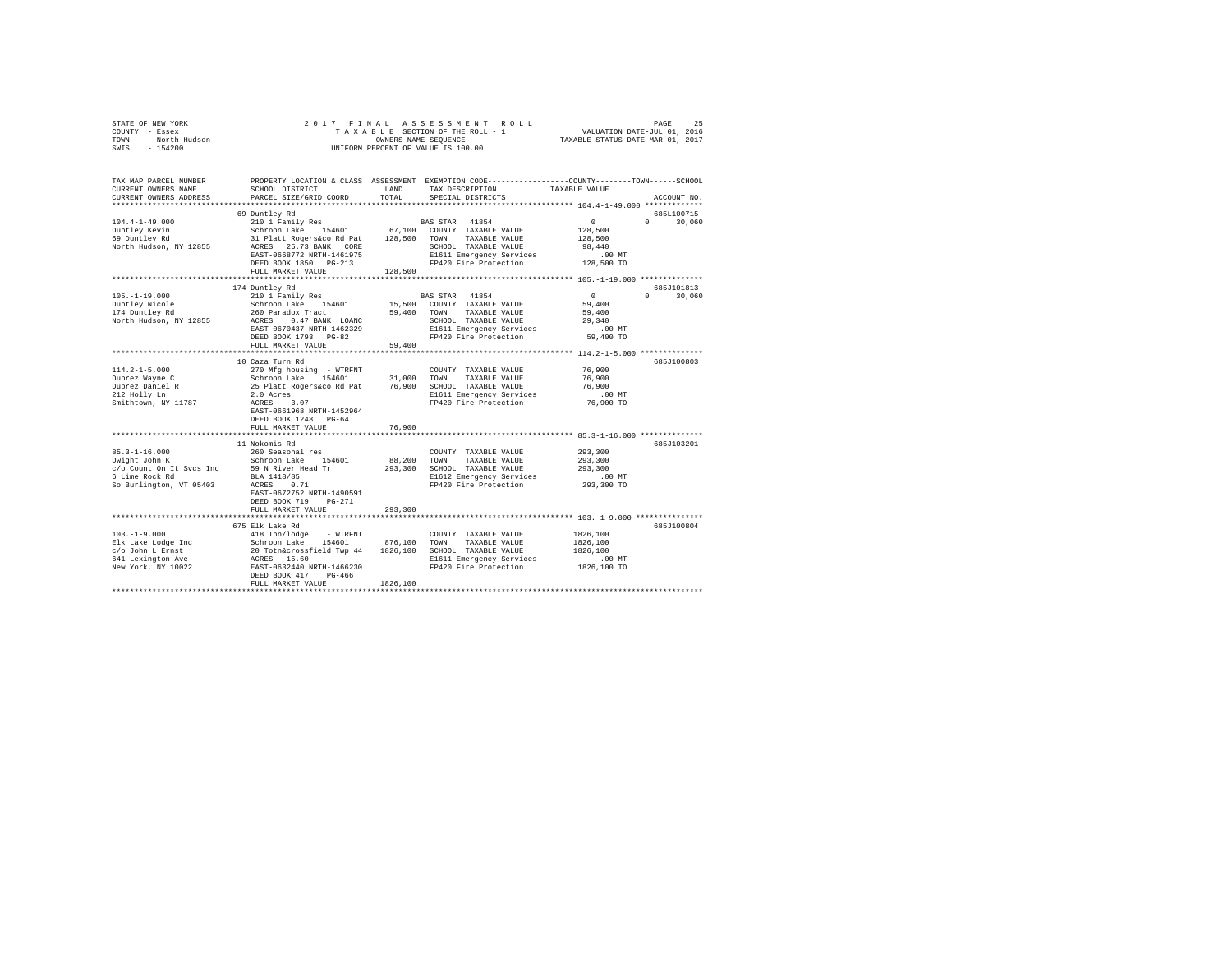| STATE OF NEW YORK<br>COUNTY - Essex<br>- North Hudson<br>TOWN<br>SWIS<br>$-154200$                                        |                                                                                                                                                                          | OWNERS NAME SEQUENCE | 2017 FINAL ASSESSMENT ROLL<br>TAXABLE SECTION OF THE ROLL - 1<br>UNIFORM PERCENT OF VALUE IS 100.00                                                         | VALUATION DATE-JUL 01, 2016<br>TAXABLE STATUS DATE-MAR 01, 2017          | PAGE<br>26                        |
|---------------------------------------------------------------------------------------------------------------------------|--------------------------------------------------------------------------------------------------------------------------------------------------------------------------|----------------------|-------------------------------------------------------------------------------------------------------------------------------------------------------------|--------------------------------------------------------------------------|-----------------------------------|
| TAX MAP PARCEL NUMBER<br>CURRENT OWNERS NAME<br>CURRENT OWNERS ADDRESS                                                    | SCHOOL DISTRICT<br>PARCEL SIZE/GRID COORD                                                                                                                                | LAND<br>TOTAL        | PROPERTY LOCATION & CLASS ASSESSMENT EXEMPTION CODE---------------COUNTY-------TOWN-----SCHOOL<br>TAX DESCRIPTION<br>SPECIAL DISTRICTS                      | TAXABLE VALUE<br>********************* 103.-1-11.000 **************      | ACCOUNT NO.                       |
| $103. -1 - 11.000$<br>Ernst John L<br>29th Floor<br>641 Lexington Ave<br>New York, NY 10022                               | Elk Lake Rd<br>210 1 Family Res - WTRFNT<br>Schroon Lake 154601<br>$20$ T&c Twp $44$<br>Db 878 Pg 289<br>ACRES 4.50<br>EAST-0633065 NRTH-1466899<br>DEED BOOK 1255 PG-17 | 392,400<br>910,900   | COUNTY TAXABLE VALUE<br>TAXABLE VALUE<br>TOWN<br>SCHOOL TAXABLE VALUE<br>E1611 Emergency Services<br>FP420 Fire Protection                                  | 910,900<br>910,900<br>910,900<br>$.00$ MT<br>910,900 TO                  | 685J100805                        |
|                                                                                                                           | FULL MARKET VALUE<br>.                                                                                                                                                   | 910,900              | *************************** 113.-2-7.000 ***************                                                                                                    |                                                                          |                                   |
| $113. -2 - 7.000$<br>Ernst John L<br>29th Floor<br>641 Lexington Ave<br>New York, NY 10022                                | Elk Lake Rd<br>314 Rural vac<10<br>Schroon Lake 154601<br>3 T&C Twp 44<br>ACRES 1.10<br>EAST-0637412 NRTH-1443096<br>DEED BOOK 878 PG-292                                | 1,300<br>1,300       | COUNTY TAXABLE VALUE<br>TOWN<br>TAXABLE VALUE<br>SCHOOL TAXABLE VALUE<br>E1611 Emergency Services<br>FP420 Fire Protection                                  | 1,300<br>1,300<br>1,300<br>$.00$ MT<br>1,300 TO                          | 685.7100806                       |
|                                                                                                                           | FULL MARKET VALUE                                                                                                                                                        | 1,300                |                                                                                                                                                             |                                                                          |                                   |
| $85.3 - 1 - 9.000$<br>Ervin Charlotte Z Trust<br>Ervin Kingsley<br>c/o Rebecca Torrey<br>& Edith Ervin<br>10 Sausville Rd | 5108 US Route 9<br>260 Seasonal res<br>Schroon Lake 154601<br>47 & 59 N River Head Tr<br>ACRES 1.60<br>EAST-0673062 NRTH-1489955<br>DEED BOOK 481<br>$PG-527$            | 148,200<br>274,300   | COUNTY TAXABLE VALUE<br>TOWN<br>TAXABLE VALUE<br>SCHOOL TAXABLE VALUE<br>E1612 Emergency Services<br>FP420 Fire Protection                                  | 274,300<br>274,300<br>274,300<br>.00 MT<br>274,300 TO                    | 685J103106                        |
| Etna, NH 03750                                                                                                            | FULL MARKET VALUE                                                                                                                                                        | 274,300              |                                                                                                                                                             |                                                                          |                                   |
|                                                                                                                           |                                                                                                                                                                          |                      |                                                                                                                                                             |                                                                          |                                   |
| $104.4 - 1 - 55.000$<br>Essex County<br>Clark Property 2011<br>PO Box 217<br>Elizabethtown, NY 12932                      | US Route 9<br>910 Priv forest<br>Schroon Lake 154601<br>178 Paradox Tract<br>Box 10997<br>54ac<br>ACRES 52.10<br>EAST-0667201 NRTH-1457380<br>DEED BOOK 1852 PG-33       | 43,200<br>43,200     | C TAX SALE 33201<br>COUNTY TAXABLE VALUE<br>TOWN<br>TAXABLE VALUE<br>SCHOOL TAXABLE VALUE<br>E1611 Emergency Services<br>FP420 Fire Protection<br>43,200 EX | 43,200<br>$^{\circ}$<br>$\Omega$<br>43,200<br>$.00$ MT<br>0 <sub>T</sub> | 685.7100504<br>43,200<br>$\Omega$ |
|                                                                                                                           | FULL MARKET VALUE                                                                                                                                                        | 43,200               |                                                                                                                                                             |                                                                          |                                   |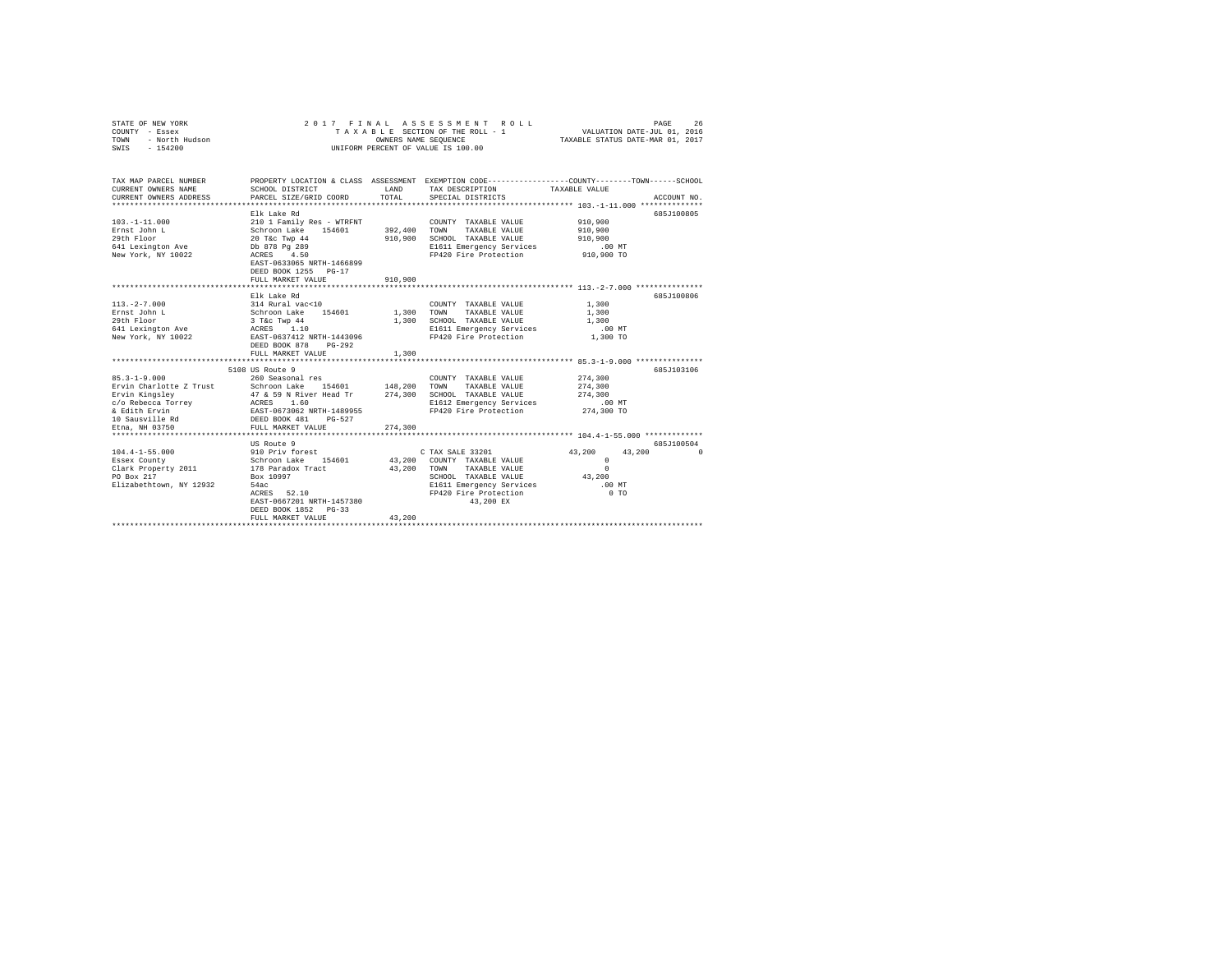| STATE OF NEW YORK<br>COUNTY - Essex<br>TOWN - North Hudson<br>SWIS - 154200 |                                                                                                                                                                                                                                                                                                                                                                                     |        | 2017 FINAL ASSESSMENT ROLL<br>PAGE 27<br>TAXABLE SECTION OF THE ROLL - 1 VALUATION DATE-JUL 01, 2016<br>OWNERS NAME SEQUENCE<br>UNIFORM PERCENT OF VALUE IS 100.00 | TAXABLE STATUS DATE-MAR 01, 2017 | PAGE<br>27          |
|-----------------------------------------------------------------------------|-------------------------------------------------------------------------------------------------------------------------------------------------------------------------------------------------------------------------------------------------------------------------------------------------------------------------------------------------------------------------------------|--------|--------------------------------------------------------------------------------------------------------------------------------------------------------------------|----------------------------------|---------------------|
| TAX MAP PARCEL NUMBER                                                       |                                                                                                                                                                                                                                                                                                                                                                                     |        | PROPERTY LOCATION & CLASS ASSESSMENT EXEMPTION CODE---------------COUNTY-------TOWN------SCHOOL                                                                    |                                  |                     |
| CURRENT OWNERS NAME<br>CURRENT OWNERS ADDRESS                               | SCHOOL DISTRICT<br>PARCEL SIZE/GRID COORD                                                                                                                                                                                                                                                                                                                                           | TOTAL  | LAND TAX DESCRIPTION TAXABLE VALUE<br>SPECIAL DISTRICTS                                                                                                            |                                  | ACCOUNT NO.         |
|                                                                             |                                                                                                                                                                                                                                                                                                                                                                                     |        |                                                                                                                                                                    |                                  |                     |
|                                                                             | US Route 9                                                                                                                                                                                                                                                                                                                                                                          |        |                                                                                                                                                                    |                                  | 685J100505          |
|                                                                             | $\texttt{104.4-2-11.000} \begin{array}{c} 0.95 \text{ N} \texttt{0.50} \\ 0.22 \text{ R} \texttt{1.4} \\ \texttt{10.60} \texttt{14.500} \end{array} \quad \begin{array}{c} 0.74 \text{N} \text{ S} \texttt{1.81} \\ 0.74 \text{N} \text{ S} \\ 0.74 \text{N} \text{ S} \\ 0.74 \text{N} \text{ S} \\ 0.74 \text{N} \text{ S} \\ 0.74 \text{N} \text{ S} \\ 0.74 \text{N} \text{ S}$ |        |                                                                                                                                                                    | 14.500 14.500 0                  |                     |
|                                                                             |                                                                                                                                                                                                                                                                                                                                                                                     |        |                                                                                                                                                                    | $\sim$ 0                         |                     |
|                                                                             |                                                                                                                                                                                                                                                                                                                                                                                     |        |                                                                                                                                                                    | $\Omega$                         |                     |
| PO Box 217                                                                  |                                                                                                                                                                                                                                                                                                                                                                                     |        |                                                                                                                                                                    |                                  |                     |
| Elizabethtown, NY 12932 14ac                                                |                                                                                                                                                                                                                                                                                                                                                                                     |        |                                                                                                                                                                    | $.00$ MT                         |                     |
|                                                                             |                                                                                                                                                                                                                                                                                                                                                                                     |        |                                                                                                                                                                    | $0$ TO                           |                     |
|                                                                             | EAST-0666194 NRTH-1456986                                                                                                                                                                                                                                                                                                                                                           |        | 14,500 EX                                                                                                                                                          |                                  |                     |
|                                                                             | DEED BOOK 1852 PG-33<br>FULL MARKET VALUE                                                                                                                                                                                                                                                                                                                                           | 14,500 |                                                                                                                                                                    |                                  |                     |
|                                                                             |                                                                                                                                                                                                                                                                                                                                                                                     |        |                                                                                                                                                                    |                                  |                     |
|                                                                             | Blue Ridge Rd                                                                                                                                                                                                                                                                                                                                                                       |        |                                                                                                                                                                    |                                  | 685J101601          |
|                                                                             |                                                                                                                                                                                                                                                                                                                                                                                     |        |                                                                                                                                                                    |                                  | 16.300 0            |
|                                                                             |                                                                                                                                                                                                                                                                                                                                                                                     |        |                                                                                                                                                                    |                                  |                     |
|                                                                             |                                                                                                                                                                                                                                                                                                                                                                                     |        |                                                                                                                                                                    |                                  |                     |
|                                                                             |                                                                                                                                                                                                                                                                                                                                                                                     |        |                                                                                                                                                                    |                                  |                     |
|                                                                             |                                                                                                                                                                                                                                                                                                                                                                                     |        |                                                                                                                                                                    |                                  |                     |
|                                                                             |                                                                                                                                                                                                                                                                                                                                                                                     |        |                                                                                                                                                                    |                                  |                     |
|                                                                             | DEED BOOK 1751 PG-49                                                                                                                                                                                                                                                                                                                                                                |        | 16,300 EX                                                                                                                                                          |                                  |                     |
|                                                                             | FULL MARKET VALUE                                                                                                                                                                                                                                                                                                                                                                   | 16,300 |                                                                                                                                                                    |                                  |                     |
|                                                                             |                                                                                                                                                                                                                                                                                                                                                                                     |        |                                                                                                                                                                    |                                  | 685J178531          |
|                                                                             |                                                                                                                                                                                                                                                                                                                                                                                     |        |                                                                                                                                                                    |                                  | 21.600 0            |
|                                                                             |                                                                                                                                                                                                                                                                                                                                                                                     |        |                                                                                                                                                                    |                                  |                     |
|                                                                             |                                                                                                                                                                                                                                                                                                                                                                                     |        |                                                                                                                                                                    |                                  |                     |
|                                                                             |                                                                                                                                                                                                                                                                                                                                                                                     |        |                                                                                                                                                                    |                                  |                     |
|                                                                             |                                                                                                                                                                                                                                                                                                                                                                                     |        |                                                                                                                                                                    |                                  |                     |
|                                                                             |                                                                                                                                                                                                                                                                                                                                                                                     |        |                                                                                                                                                                    |                                  |                     |
|                                                                             | FULL MARKET VALUE                                                                                                                                                                                                                                                                                                                                                                   | 21,600 | 21,600 EX                                                                                                                                                          |                                  |                     |
|                                                                             |                                                                                                                                                                                                                                                                                                                                                                                     |        |                                                                                                                                                                    |                                  |                     |
|                                                                             | 80 Frontier Town Rd                                                                                                                                                                                                                                                                                                                                                                 |        |                                                                                                                                                                    |                                  | 685J101511          |
| $125.1 - 1 - 21.000$                                                        |                                                                                                                                                                                                                                                                                                                                                                                     |        |                                                                                                                                                                    | 210,000<br>$\Omega$              | 210,000<br>$\Omega$ |
| Essex County                                                                |                                                                                                                                                                                                                                                                                                                                                                                     |        |                                                                                                                                                                    | $\Omega$                         |                     |
|                                                                             | Sunrise Land Prop-2008 21 Platt Rogers 200 MM 2000 TOWN TAXABLE VALUE<br>PO Box 217 210,000 TOWN TAXABLE VALUE<br>Elizabethrown, NY 12932 ACRES 84.63 2000 ECHOL TAXABLE VALUE                                                                                                                                                                                                      |        |                                                                                                                                                                    | 210,000                          |                     |
|                                                                             |                                                                                                                                                                                                                                                                                                                                                                                     |        | SCHOOL TAXABLE VALUE<br>E1611 Emergency Services<br>EZ427 Empire Zone                                                                                              | $.00$ MT                         |                     |
|                                                                             | EAST-0657252 NRTH-1438108                                                                                                                                                                                                                                                                                                                                                           |        |                                                                                                                                                                    | $0$ TO                           |                     |
|                                                                             |                                                                                                                                                                                                                                                                                                                                                                                     |        |                                                                                                                                                                    |                                  |                     |
|                                                                             | DEED BOOK 1751   PG-49   210,000   PDED BOOK 1751   PG-49   210,000   PP420   Pire Protection                                                                                                                                                                                                                                                                                       |        |                                                                                                                                                                    | $0$ TO                           |                     |
|                                                                             |                                                                                                                                                                                                                                                                                                                                                                                     |        | 210,000 EX                                                                                                                                                         |                                  |                     |
|                                                                             |                                                                                                                                                                                                                                                                                                                                                                                     |        |                                                                                                                                                                    |                                  |                     |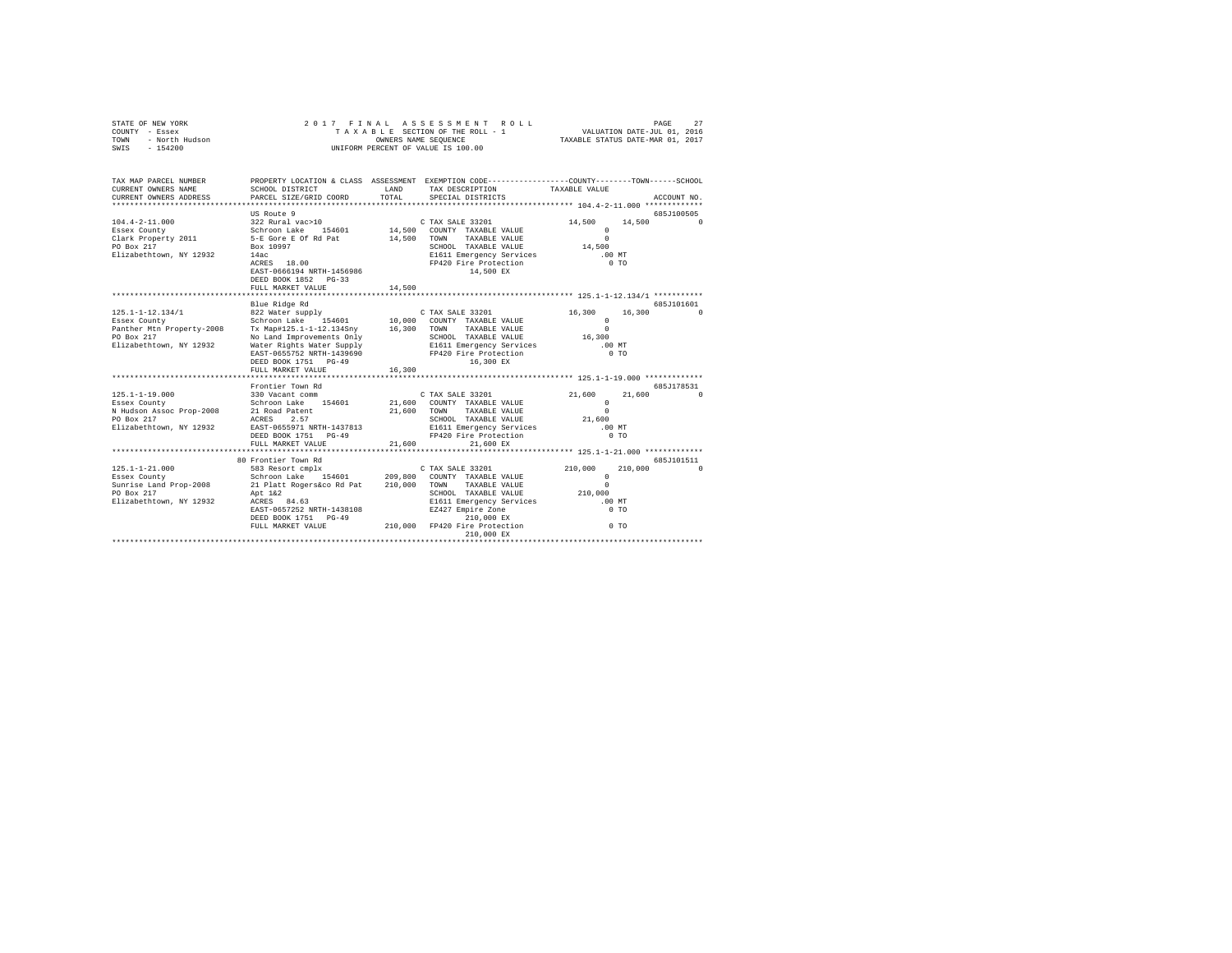| STATE OF NEW YORK |                |  |  |                      |                                    | 2017 FINAL ASSESSMENT ROLL |                                  | PAGE                        | 28 |
|-------------------|----------------|--|--|----------------------|------------------------------------|----------------------------|----------------------------------|-----------------------------|----|
| COUNTY - Essex    |                |  |  |                      | TAXABLE SECTION OF THE ROLL - 1    |                            |                                  | VALUATION DATE-JUL 01, 2016 |    |
| TOWN              | - North Hudson |  |  | OWNERS NAME SEOUENCE |                                    |                            | TAXABLE STATUS DATE-MAR 01, 2017 |                             |    |
| SWIS<br>$-154200$ |                |  |  |                      | UNIFORM PERCENT OF VALUE IS 100.00 |                            |                                  |                             |    |

| TAX MAP PARCEL NUMBER<br>CURRENT OWNERS NAME | SCHOOL DISTRICT                                                                                                                                                                                                                                           | LAND<br>TOTAL | PROPERTY LOCATION & CLASS ASSESSMENT EXEMPTION CODE---------------COUNTY-------TOWN-----SCHOOL<br>TAX DESCRIPTION | TAXABLE VALUE                                               |                      |
|----------------------------------------------|-----------------------------------------------------------------------------------------------------------------------------------------------------------------------------------------------------------------------------------------------------------|---------------|-------------------------------------------------------------------------------------------------------------------|-------------------------------------------------------------|----------------------|
| CURRENT OWNERS ADDRESS                       | PARCEL SIZE/GRID COORD                                                                                                                                                                                                                                    |               | SPECIAL DISTRICTS                                                                                                 |                                                             | ACCOUNT NO.          |
|                                              |                                                                                                                                                                                                                                                           |               |                                                                                                                   |                                                             | 685J102002           |
|                                              |                                                                                                                                                                                                                                                           |               |                                                                                                                   | 168,400 168,400 0                                           |                      |
|                                              |                                                                                                                                                                                                                                                           |               |                                                                                                                   | $^{\circ}$                                                  |                      |
|                                              |                                                                                                                                                                                                                                                           |               |                                                                                                                   | $\Omega$                                                    |                      |
|                                              |                                                                                                                                                                                                                                                           |               | SCHOOL TAXABLE VALUE $168,400$                                                                                    |                                                             |                      |
|                                              |                                                                                                                                                                                                                                                           |               |                                                                                                                   | .00 MT                                                      |                      |
|                                              | DEED BOOK 1751 PG-49                                                                                                                                                                                                                                      |               | SCHOOL TAAABLE VALUE<br>El611 Emergency Services<br>PP420 Fire Protection<br>--                                   | $0$ TO                                                      |                      |
|                                              | FULL MARKET VALUE                                                                                                                                                                                                                                         | 168,400       |                                                                                                                   |                                                             |                      |
|                                              |                                                                                                                                                                                                                                                           |               |                                                                                                                   |                                                             |                      |
|                                              | US Route 9<br>125.1-1-25.000<br>Essex County Computer School School School School (2008)<br>Essex County TAXABLE VALUE<br>22 Platt Rogers&co Rd Pat 14,200 TOWN TAXABLE VALUE<br>Plack 217<br>Plack 217<br>Plack 217<br>SCHOOL TAXABLE VALUE<br>Plack 217 |               |                                                                                                                   |                                                             | 685J101811           |
|                                              |                                                                                                                                                                                                                                                           |               |                                                                                                                   | 14,200<br>14,200                                            |                      |
|                                              |                                                                                                                                                                                                                                                           |               |                                                                                                                   | $\Omega$                                                    |                      |
|                                              |                                                                                                                                                                                                                                                           |               | SCHOOL TAXABLE VALUE                                                                                              | $\begin{smallmatrix}&&&0\\&&14\end{smallmatrix}$            |                      |
|                                              |                                                                                                                                                                                                                                                           |               |                                                                                                                   |                                                             |                      |
| Elizabethtown, NY 12932                      |                                                                                                                                                                                                                                                           |               |                                                                                                                   | .00 MT<br>$0$ TO                                            |                      |
|                                              | FULL MARKET VALUE                                                                                                                                                                                                                                         |               | 14,200 14,200 EX                                                                                                  |                                                             |                      |
|                                              |                                                                                                                                                                                                                                                           |               |                                                                                                                   | ****************************** 125.1-1-27.000 ************* |                      |
|                                              | US Route 9                                                                                                                                                                                                                                                |               |                                                                                                                   |                                                             | 685J101603           |
| $125.1 - 1 - 27.000$                         |                                                                                                                                                                                                                                                           |               |                                                                                                                   | 18,700                                                      | 18,700<br>$^{\circ}$ |
|                                              |                                                                                                                                                                                                                                                           |               |                                                                                                                   | $\Omega$                                                    |                      |
|                                              |                                                                                                                                                                                                                                                           |               |                                                                                                                   |                                                             |                      |
|                                              |                                                                                                                                                                                                                                                           |               |                                                                                                                   | $\begin{smallmatrix}&&0\\&&18\\18&700\end{smallmatrix}$     |                      |
|                                              |                                                                                                                                                                                                                                                           |               |                                                                                                                   |                                                             |                      |
|                                              |                                                                                                                                                                                                                                                           |               |                                                                                                                   |                                                             |                      |
|                                              | FULL MARKET VALUE                                                                                                                                                                                                                                         | 18,700        | 18,700 EX                                                                                                         |                                                             |                      |
|                                              |                                                                                                                                                                                                                                                           |               |                                                                                                                   |                                                             |                      |
|                                              | 575 Johnson Pond Rd                                                                                                                                                                                                                                       |               |                                                                                                                   |                                                             | 685Z000004           |
|                                              |                                                                                                                                                                                                                                                           |               |                                                                                                                   |                                                             |                      |
|                                              |                                                                                                                                                                                                                                                           |               |                                                                                                                   |                                                             |                      |
|                                              |                                                                                                                                                                                                                                                           |               |                                                                                                                   |                                                             |                      |
|                                              | 125.12-1-8.340<br>Family Res (11,300 TOUNTY TAXABLE VALUE 111,300<br>Family Res (11,300 TOWN TAXABLE VALUE 111,300<br>26 WI School Ress (11,300 SCHOOL TAXABLE VALUE 111,300<br>Babylon, NY 11702 ACRES (15)<br>Rahylon, NY 11702 ACRES                   |               |                                                                                                                   | 00 MT.<br>111,300 TO                                        |                      |
|                                              | EAST-0670096 NRTH-1435251                                                                                                                                                                                                                                 |               | FP420 Fire Protection                                                                                             |                                                             |                      |
|                                              | DEED BOOK 1429 PG-76                                                                                                                                                                                                                                      |               |                                                                                                                   |                                                             |                      |
|                                              | FULL MARKET VALUE<br>************************                                                                                                                                                                                                             | 111,300       |                                                                                                                   | *************** 104.4-1-90.001 *************                |                      |
|                                              | 17 Pepper Hollow Rd                                                                                                                                                                                                                                       |               |                                                                                                                   |                                                             | 685J184004           |
| $104.4 - 1 - 90.001$                         |                                                                                                                                                                                                                                                           |               |                                                                                                                   |                                                             |                      |
| Ferrara Paul                                 |                                                                                                                                                                                                                                                           |               |                                                                                                                   |                                                             |                      |
| Eder Rd                                      |                                                                                                                                                                                                                                                           |               |                                                                                                                   |                                                             |                      |
| Stormville, NY 12582                         |                                                                                                                                                                                                                                                           |               |                                                                                                                   |                                                             |                      |
|                                              |                                                                                                                                                                                                                                                           |               |                                                                                                                   |                                                             |                      |
|                                              | EAST-0666923 NRTH-1462740                                                                                                                                                                                                                                 |               |                                                                                                                   |                                                             |                      |
|                                              | DEED BOOK 805<br>$PG-019$                                                                                                                                                                                                                                 |               |                                                                                                                   |                                                             |                      |
|                                              | FULL MARKET VALUE                                                                                                                                                                                                                                         | 75,000        |                                                                                                                   |                                                             |                      |
|                                              |                                                                                                                                                                                                                                                           |               |                                                                                                                   |                                                             |                      |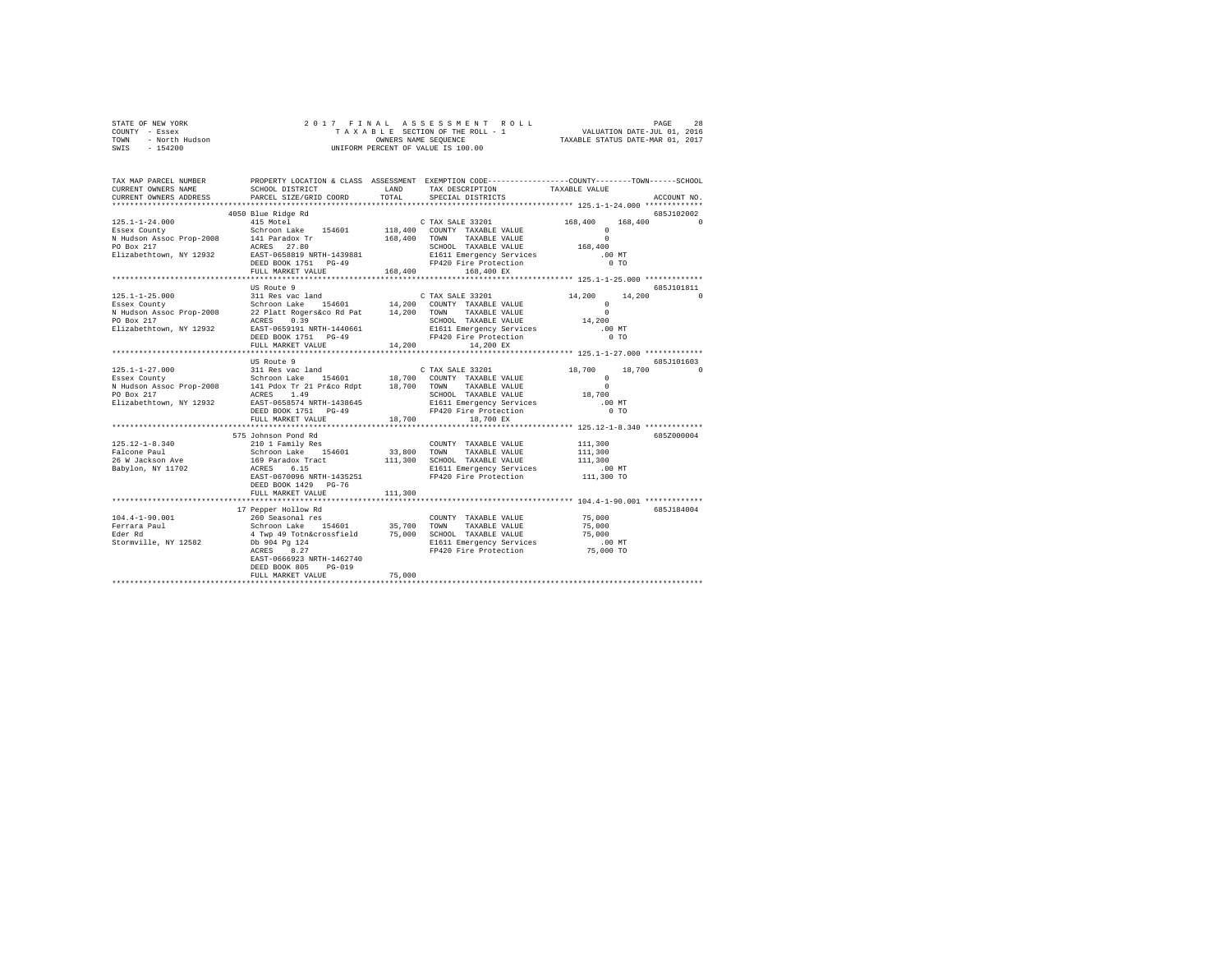| STATE OF NEW YORK $\begin{array}{cccc} \angle & \cup & \bot \\ \text{COUNT} & - \text{Ease} & \\ \text{TONN} & - \text{Moch} & \text{Hudson} \\ & & \wedge & \\ & & \wedge & \\ & & & \wedge & \\ \end{array}$                                                                                                                               |                                                    |        | 2017 FINAL ASSESSMENT ROLL<br>PAGE 29 PAGE 21 PAGE 22<br>TA X A B L E SECTION OF THE ROLL - 1 VALUATION DATE-JUL 01, 2016<br>ONNERS NAME SEQUENCE 4 TAXABLE STATUS DATE-MAR 01, 2017<br>UNIFORM PERCENT OF VALUE IS 100.00 |                      | PAGE<br>29  |
|----------------------------------------------------------------------------------------------------------------------------------------------------------------------------------------------------------------------------------------------------------------------------------------------------------------------------------------------|----------------------------------------------------|--------|----------------------------------------------------------------------------------------------------------------------------------------------------------------------------------------------------------------------------|----------------------|-------------|
| TAX MAP PARCEL NUMBER<br>CURRENT OWNERS NAME<br>CURRENT OWNERS ADDRESS                                                                                                                                                                                                                                                                       | PARCEL SIZE/GRID COORD                             | TOTAL  | PROPERTY LOCATION & CLASS ASSESSMENT EXEMPTION CODE----------------COUNTY-------TOWN------SCHOOL<br>SCHOOL DISTRICT                        LAND        TAX DESCRIPTION                  TAXABLE VALUE<br>SPECIAL DISTRICTS |                      | ACCOUNT NO. |
|                                                                                                                                                                                                                                                                                                                                              | 120 Pepper Hollow Rd                               |        |                                                                                                                                                                                                                            |                      | 685J101510  |
|                                                                                                                                                                                                                                                                                                                                              |                                                    |        |                                                                                                                                                                                                                            | 78,500               |             |
|                                                                                                                                                                                                                                                                                                                                              |                                                    |        |                                                                                                                                                                                                                            | 78,500               |             |
|                                                                                                                                                                                                                                                                                                                                              |                                                    |        |                                                                                                                                                                                                                            | 78,500               |             |
|                                                                                                                                                                                                                                                                                                                                              |                                                    |        |                                                                                                                                                                                                                            | 00 MT.<br>78,500 TO  |             |
|                                                                                                                                                                                                                                                                                                                                              | EAST-0665146 NRTH-1462442<br>DEED BOOK 1827 PG-185 |        |                                                                                                                                                                                                                            |                      |             |
|                                                                                                                                                                                                                                                                                                                                              | FULL MARKET VALUE                                  | 78,500 |                                                                                                                                                                                                                            |                      |             |
|                                                                                                                                                                                                                                                                                                                                              |                                                    |        |                                                                                                                                                                                                                            |                      | 685.T178538 |
| $113.20 - 1 - 33.000$                                                                                                                                                                                                                                                                                                                        | 15 Lazy St<br>314 Rural vac<10                     |        | COUNTY TAXABLE VALUE 4,300                                                                                                                                                                                                 |                      |             |
|                                                                                                                                                                                                                                                                                                                                              |                                                    |        |                                                                                                                                                                                                                            | 4,300                |             |
| Fiore Doris E<br>15 Lagy St 20 Tract West 0f Rd Pai = 4,300 TOWN TAXABLE VALUE<br>15 Lagy St 20 RTACK 200 ROLL RD SCHOOL TAXABLE VALUE<br>North Hudson, NY 12855 2CRES 0.08 2001                                                                                                                                                             |                                                    |        |                                                                                                                                                                                                                            | 4,300                |             |
|                                                                                                                                                                                                                                                                                                                                              |                                                    |        |                                                                                                                                                                                                                            |                      |             |
|                                                                                                                                                                                                                                                                                                                                              |                                                    |        |                                                                                                                                                                                                                            | 00 MT.<br>4,300 TO   |             |
|                                                                                                                                                                                                                                                                                                                                              | DEED BOOK 1557 PG-132                              |        |                                                                                                                                                                                                                            |                      |             |
|                                                                                                                                                                                                                                                                                                                                              | FULL MARKET VALUE                                  | 4,300  |                                                                                                                                                                                                                            |                      |             |
|                                                                                                                                                                                                                                                                                                                                              |                                                    |        |                                                                                                                                                                                                                            |                      |             |
|                                                                                                                                                                                                                                                                                                                                              | Blue Ridge Rd                                      |        |                                                                                                                                                                                                                            |                      | 685J102308  |
|                                                                                                                                                                                                                                                                                                                                              |                                                    |        |                                                                                                                                                                                                                            |                      |             |
|                                                                                                                                                                                                                                                                                                                                              |                                                    |        |                                                                                                                                                                                                                            |                      |             |
|                                                                                                                                                                                                                                                                                                                                              |                                                    |        |                                                                                                                                                                                                                            |                      |             |
|                                                                                                                                                                                                                                                                                                                                              |                                                    |        |                                                                                                                                                                                                                            |                      |             |
|                                                                                                                                                                                                                                                                                                                                              |                                                    |        |                                                                                                                                                                                                                            |                      |             |
|                                                                                                                                                                                                                                                                                                                                              |                                                    |        |                                                                                                                                                                                                                            |                      |             |
|                                                                                                                                                                                                                                                                                                                                              |                                                    |        |                                                                                                                                                                                                                            |                      |             |
|                                                                                                                                                                                                                                                                                                                                              | 19 Lazy St                                         |        |                                                                                                                                                                                                                            |                      | 685J102101  |
|                                                                                                                                                                                                                                                                                                                                              |                                                    |        |                                                                                                                                                                                                                            | 15,400               |             |
|                                                                                                                                                                                                                                                                                                                                              |                                                    |        |                                                                                                                                                                                                                            | 15,400               |             |
|                                                                                                                                                                                                                                                                                                                                              |                                                    |        |                                                                                                                                                                                                                            | 15,400               |             |
|                                                                                                                                                                                                                                                                                                                                              |                                                    |        |                                                                                                                                                                                                                            | .00 MT.<br>15,400 TO |             |
|                                                                                                                                                                                                                                                                                                                                              | EAST-0643972 NRTH-1442031                          |        | FP420 Fire Protection                                                                                                                                                                                                      |                      |             |
|                                                                                                                                                                                                                                                                                                                                              | DEED BOOK 1557 PG-132                              |        |                                                                                                                                                                                                                            |                      |             |
|                                                                                                                                                                                                                                                                                                                                              | FULL MARKET VALUE                                  | 15,400 |                                                                                                                                                                                                                            |                      |             |
|                                                                                                                                                                                                                                                                                                                                              | Blue Ridge Rd                                      |        |                                                                                                                                                                                                                            |                      | 685J101413  |
| $\begin{tabular}{lcccc} 114.18-1-16.000 & 314 Rural vac<10 - WTRENT & 13,200Flag David M & Schron LMR & 154601 & 13,200 TONNT Y TXABLE VALUE & 13,2002a Vine St & 15,2002a Vine St & 25 Tr W OF Rd Pat & 13,200 TONABLE VALUE & 13,200Resselaer, NY 12144 & ACRES & 0.20 & 13,200Resselaer, NY 12144 & ACRES & 0.200ESAST-0654523 NRTH-1441$ |                                                    |        |                                                                                                                                                                                                                            |                      |             |
|                                                                                                                                                                                                                                                                                                                                              |                                                    |        |                                                                                                                                                                                                                            |                      |             |
|                                                                                                                                                                                                                                                                                                                                              |                                                    |        |                                                                                                                                                                                                                            |                      |             |
|                                                                                                                                                                                                                                                                                                                                              |                                                    |        |                                                                                                                                                                                                                            |                      |             |
|                                                                                                                                                                                                                                                                                                                                              |                                                    |        |                                                                                                                                                                                                                            |                      |             |
|                                                                                                                                                                                                                                                                                                                                              | DEED BOOK 1299 PG-232<br>FULL MARKET VALUE         | 13,200 |                                                                                                                                                                                                                            |                      |             |
|                                                                                                                                                                                                                                                                                                                                              |                                                    |        |                                                                                                                                                                                                                            |                      |             |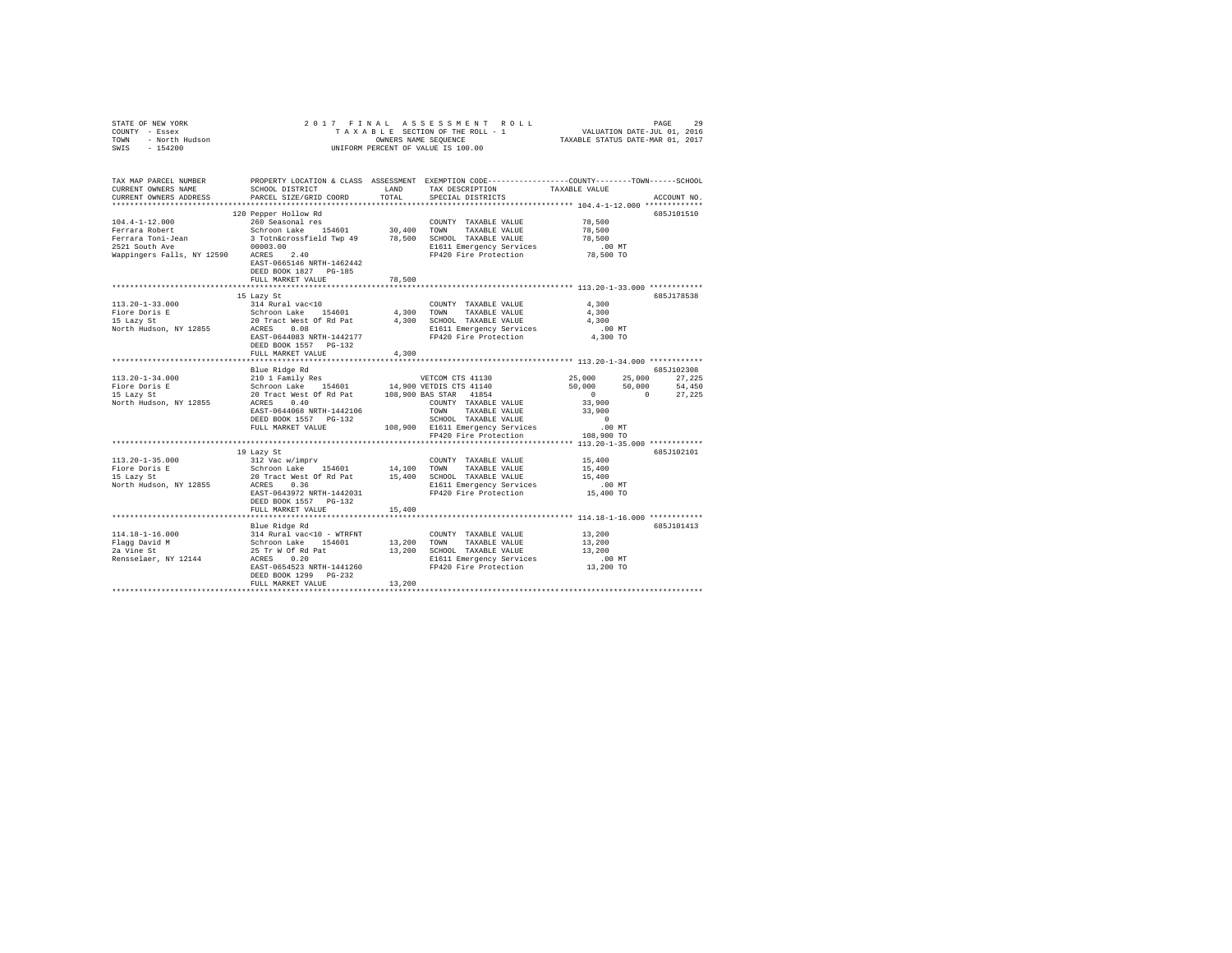| TAX MAP PARCEL NUMBER PROPERTY LOCATION & CLASS ASSESSMENT EXEMPTION CODE---------------COUNTY-------TOWN------SCHOOL<br>CURRENT OWNERS NAME SCHOOL DISTRICT LAND TAX DESCRIPTION TAXABLE VALUE<br>LAND TAX DESCRIPTION TAXABLE VALUE<br>CURRENT OWNERS ADDRESS PARCEL SIZE/GRID COORD<br>TOTAL<br>SPECIAL DISTRICTS<br>ACCOUNT NO.<br>Blue Ridge Rd<br>685J102003<br>10,300<br>10,300 |
|----------------------------------------------------------------------------------------------------------------------------------------------------------------------------------------------------------------------------------------------------------------------------------------------------------------------------------------------------------------------------------------|
|                                                                                                                                                                                                                                                                                                                                                                                        |
|                                                                                                                                                                                                                                                                                                                                                                                        |
|                                                                                                                                                                                                                                                                                                                                                                                        |
|                                                                                                                                                                                                                                                                                                                                                                                        |
| 10,300                                                                                                                                                                                                                                                                                                                                                                                 |
| 5ac<br>ACRES 11.50<br>00 MT.<br>10,300 TO                                                                                                                                                                                                                                                                                                                                              |
| FP420 Fire Protection                                                                                                                                                                                                                                                                                                                                                                  |
| EAST-0641805 NRTH-1442774                                                                                                                                                                                                                                                                                                                                                              |
| DEED BOOK 1182    PG-236                                                                                                                                                                                                                                                                                                                                                               |
| FULL MARKET VALUE<br>10,300                                                                                                                                                                                                                                                                                                                                                            |
| 3483 Blue Ridge Rd<br>685J102008                                                                                                                                                                                                                                                                                                                                                       |
| $113.20 - 1 - 16.000$<br>COUNTY TAXABLE VALUE 329,600                                                                                                                                                                                                                                                                                                                                  |
| 329,600                                                                                                                                                                                                                                                                                                                                                                                |
| Forbes Thomas A<br>PO Box 69<br>329,600                                                                                                                                                                                                                                                                                                                                                |
| 582 Camping park<br>Schroon Lake 154601 140,700 TOWN TAXABLE VALUE<br>20 Tract West of Road Pat 329,600 SCHOOL TAXABLE VALUE<br>20 Tract West of Road Pat 329,600 SCHOOL TAXABLE VALUE<br>21611 Emergency Services<br>21611 Emergency S<br>North Hudson, NY 12855 ACRES 23.20<br>00 MT.<br>329,600 TO                                                                                  |
|                                                                                                                                                                                                                                                                                                                                                                                        |
| DEED BOOK 1470 PG-289                                                                                                                                                                                                                                                                                                                                                                  |
| FULL MARKET VALUE 329,600                                                                                                                                                                                                                                                                                                                                                              |
|                                                                                                                                                                                                                                                                                                                                                                                        |
| 3438 Blue Ridge Rd<br>685J102711                                                                                                                                                                                                                                                                                                                                                       |
| $0 \t30,060$                                                                                                                                                                                                                                                                                                                                                                           |
|                                                                                                                                                                                                                                                                                                                                                                                        |
|                                                                                                                                                                                                                                                                                                                                                                                        |
|                                                                                                                                                                                                                                                                                                                                                                                        |
|                                                                                                                                                                                                                                                                                                                                                                                        |
|                                                                                                                                                                                                                                                                                                                                                                                        |
|                                                                                                                                                                                                                                                                                                                                                                                        |
| 3927 Blue Ridge Rd<br>685J101415                                                                                                                                                                                                                                                                                                                                                       |
| 260 Seasonal res<br>COUNTY TAXABLE VALUE 26,850<br>$114.18 - 1 - 9.000$                                                                                                                                                                                                                                                                                                                |
| 11,850 TOWN TAXABLE VALUE<br>Schroon Lake 154601<br>26,850<br>Fortune Cecelia M<br>120 River St                                                                                                                                                                                                                                                                                        |
|                                                                                                                                                                                                                                                                                                                                                                                        |
|                                                                                                                                                                                                                                                                                                                                                                                        |
| DEED BOOK 1592    PG-111                                                                                                                                                                                                                                                                                                                                                               |
| CONSERVATION ESMT % 25.00                                                                                                                                                                                                                                                                                                                                                              |
| 26,850<br>FULL MARKET VALUE                                                                                                                                                                                                                                                                                                                                                            |
|                                                                                                                                                                                                                                                                                                                                                                                        |
| 2753 Blue Ridge Rd<br>685J101501                                                                                                                                                                                                                                                                                                                                                       |
| $113.3 - 3 - 1.000$<br>260 Seasonal res<br>56,800                                                                                                                                                                                                                                                                                                                                      |
| 56,800                                                                                                                                                                                                                                                                                                                                                                                 |
| 56,800                                                                                                                                                                                                                                                                                                                                                                                 |
|                                                                                                                                                                                                                                                                                                                                                                                        |
|                                                                                                                                                                                                                                                                                                                                                                                        |
| DEED BOOK 1739 PG-321<br>56,800<br>FULL MARKET VALUE                                                                                                                                                                                                                                                                                                                                   |
|                                                                                                                                                                                                                                                                                                                                                                                        |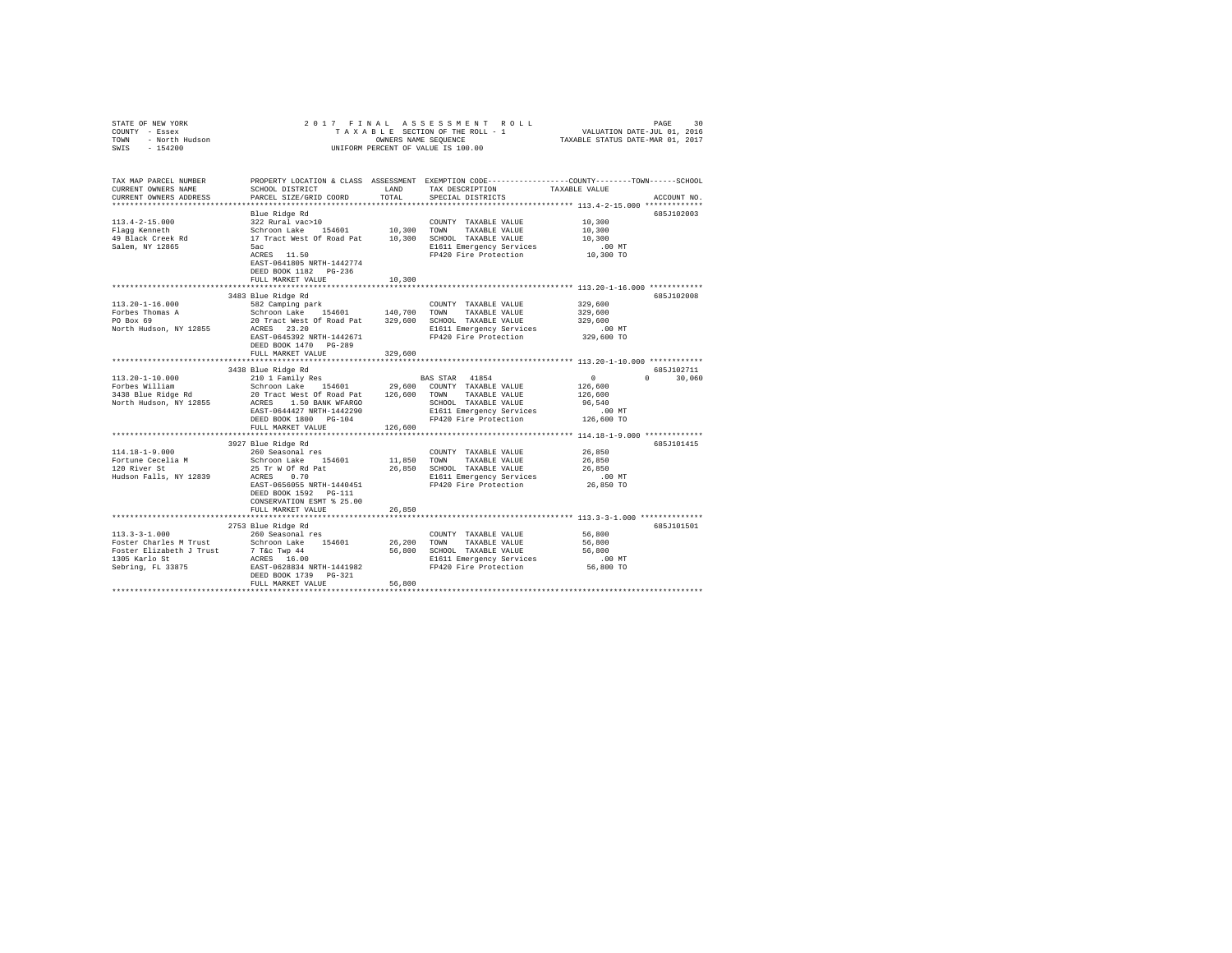|                | STATE OF NEW YORK |  |  |  |  | 2017 FINAL ASSESSMENT ROLL         | PAGE                             |  |
|----------------|-------------------|--|--|--|--|------------------------------------|----------------------------------|--|
| COUNTY - Essex |                   |  |  |  |  | TAXABLE SECTION OF THE ROLL - 1    | VALUATION DATE-JUL 01, 2016      |  |
| TOWN           | - North Hudson    |  |  |  |  | OWNERS NAME SEOUENCE               | TAXABLE STATUS DATE-MAR 01, 2017 |  |
| SWIS           | $-154200$         |  |  |  |  | UNIFORM PERCENT OF VALUE IS 100.00 |                                  |  |

| TAX MAP PARCEL NUMBER<br>CURRENT OWNERS NAME<br>CURRENT OWNERS ADDRESS<br>*************************                    | SCHOOL DISTRICT<br>PARCEL SIZE/GRID COORD                                                                                                                                                                                                          | <b>T.AND</b><br>TOTAL      | PROPERTY LOCATION & CLASS ASSESSMENT EXEMPTION CODE----------------COUNTY-------TOWN------SCHOOL<br>TAX DESCRIPTION<br>SPECIAL DISTRICTS                                             | TAXABLE VALUE                                                                               | ACCOUNT NO. |
|------------------------------------------------------------------------------------------------------------------------|----------------------------------------------------------------------------------------------------------------------------------------------------------------------------------------------------------------------------------------------------|----------------------------|--------------------------------------------------------------------------------------------------------------------------------------------------------------------------------------|---------------------------------------------------------------------------------------------|-------------|
| $113.3 - 3 - 3.000$<br>Foster Charles M Trust<br>Hutchins Nancy L<br>226 Pinewood Dr<br>Schenectady, NY 12303          | 2739 Blue Ridge Rd<br>260 Seasonal res<br>154601 18,200 TOWN<br>Schroon Lake<br>7 Totn&crossfield Twp 44 33,700 SCHOOL TAXABLE VALUE<br>1.07<br>ACRES<br>EAST-0628892 NRTH-1441704<br>DEED BOOK 1739<br>$PG-321$<br>FULL MARKET VALUE              | 33,700                     | COUNTY TAXABLE VALUE<br>TAXABLE VALUE<br>E1611 Emergency Services<br>FP420 Fire Protection                                                                                           | 33,700<br>33,700<br>33,700<br>$.00$ MT<br>33,700 TO                                         | 685J100408  |
| $104.4 - 1 - 61.000$<br>Foster Kenneth S<br>Foster Thelma D<br>9 Wonderview Rd<br>North Hudson, NY 12855               | Wonder View Rd<br>314 Rural vac<10<br>Schroon Lake 154601 18,800<br>31 Platt Rogers&co Rd Pat<br>ACRES<br>1.50<br>EAST-0667040 NRTH-1460792<br>DEED BOOK 1807 PG-247<br>FULL MARKET VALUE                                                          | 18,800                     | COUNTY TAXABLE VALUE<br>TOWN<br>TAXABLE VALUE<br>18,800 SCHOOL TAXABLE VALUE<br>E1611 Emergency Services<br>FP420 Fire Protection                                                    | 18,800<br>18,800<br>18,800<br>$.00$ MT<br>18,800 TO<br>*********** 104.4-1-62.000 ********* | 6857178506  |
| $104.4 - 1 - 62.000$<br>Foster Kenneth S<br>Foster Thelma D<br>9 Wonderview Rd<br>PO Box 143<br>North Hudson, NY 12855 | 9 Wonder View Rd<br>270 Mfg housing<br>Schroon Lake 154601<br>31 Platt Rogers&co Rd Pat 34,100 SCHOOL TAXABLE VALUE<br>ACRES 1.20 B1611 Emergency Services<br>EAST-0666957 NRTH-1460536<br>DEED BOOK 1117 PG-260                                   | 29,300                     | COUNTY TAXABLE VALUE<br>TOWN<br>TAXABLE VALUE<br>E1611 Emergency Services<br>FP420 Fire Protection                                                                                   | 34,100<br>34,100<br>34,100<br>$.00$ MT<br>34,100 TO                                         | 685J178507  |
| $113.20 - 1 - 23.000$<br>Freeman Jason F<br>Freeman Lisa Anne<br>40 Davitt Lake Rd<br>Averill Park, NY 12018           | FULL MARKET VALUE<br>Blue Ridge Rd<br>314 Rural vac<10<br>154601 1.200 TOWN<br>Schroon Lake<br>20 Tract West Of Road Pat<br>1.50<br>ACRES<br>EAST-0643882 NRTH-1440141<br>DEED BOOK 1599 PG-10<br>FULL MARKET VALUE<br>*************************** | 34,100<br>1,200<br>1,200   | COUNTY TAXABLE VALUE<br>TAXABLE VALUE<br>SCHOOL TAXABLE VALUE<br>E1611 Emergency Services<br>FP420 Fire Protection<br>********************************** 113.20-1-25.000 *********** | 1,200<br>1,200<br>1,200<br>$.00$ MT<br>1,200 TO                                             | 685.T178534 |
| $113.20 - 1 - 25.000$<br>Freeman Jason F<br>Freeman Lisa Anne<br>40 Davitt Lake Rd<br>Averill Park, NY 12018           | Blue Ridge Rd<br>322 Rural vac>10<br>154601<br>Schroon Lake<br>20 Tract West Of Road Pat<br>ACRES 39.90<br>EAST-0643801 NRTH-1441234<br>DEED BOOK 1599 PG-10<br>FULL MARKET VALUE                                                                  | 33,100<br>33,100<br>33,100 | COUNTY TAXABLE VALUE<br>TAXABLE VALUE<br>TOWN<br>SCHOOL TAXABLE VALUE<br>E1611 Emergency Services<br>FP420 Fire Protection                                                           | 33,100<br>33,100<br>33,100<br>$.00$ MT<br>33,100 TO                                         | 685J101506  |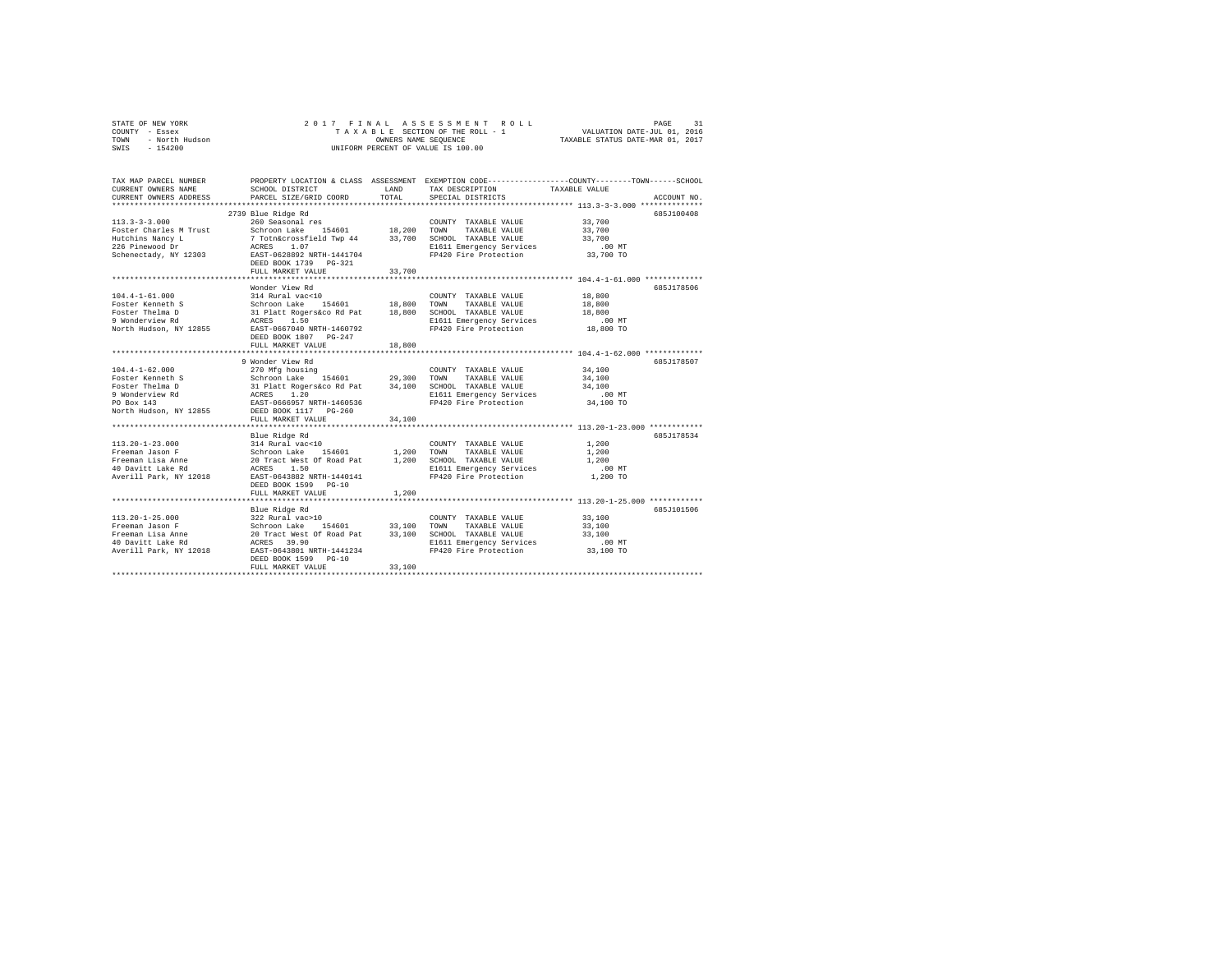| COUNTY - Essex<br>TOWN<br>- North Hudson<br>SWIS<br>$-154200$                                                |                                                                                                                                                                                                                                        | OWNERS NAME SEOUENCE       | TAXABLE SECTION OF THE ROLL - 1 VALUATION DATE-JUL 01, 2016<br>UNIFORM PERCENT OF VALUE IS 100.00                                       | TAXABLE STATUS DATE-MAR 01, 2017                                         |                              |
|--------------------------------------------------------------------------------------------------------------|----------------------------------------------------------------------------------------------------------------------------------------------------------------------------------------------------------------------------------------|----------------------------|-----------------------------------------------------------------------------------------------------------------------------------------|--------------------------------------------------------------------------|------------------------------|
| TAX MAP PARCEL NUMBER<br>CURRENT OWNERS NAME<br>CURRENT OWNERS ADDRESS<br>***********************            | SCHOOL DISTRICT<br>PARCEL SIZE/GRID COORD                                                                                                                                                                                              | LAND<br>TOTAL              | PROPERTY LOCATION & CLASS ASSESSMENT EXEMPTION CODE---------------COUNTY-------TOWN------SCHOOL<br>TAX DESCRIPTION<br>SPECIAL DISTRICTS | TAXABLE VALUE<br>************************** 113.20-1-28.000 ************ | ACCOUNT NO.                  |
| $113.20 - 1 - 28.000$<br>Freeman Jason F<br>Freeman Lisa Anne<br>40 Davitt Lake Rd<br>Averill Park, NY 12018 | Blue Ridge Rd<br>314 Rural vac<10<br>Schroon Lake 154601<br>20 Tract West Of Road Pat<br>ACRES 0.90<br>EAST-0644464 NRTH-1442041                                                                                                       | 700                        | COUNTY TAXABLE VALUE<br>TOWN<br>TAXABLE VALUE<br>700 SCHOOL TAXABLE VALUE<br>E1611 Emergency Services<br>FP420 Fire Protection          | 700<br>700<br>700<br>$.00$ MT<br>700 TO                                  | 685J178535                   |
|                                                                                                              | DEED BOOK 1599 PG-10<br>FULL MARKET VALUE                                                                                                                                                                                              | 700                        |                                                                                                                                         |                                                                          |                              |
| $112.4 - 2 - 12.000$<br>French Frederick R<br>French Barbara J<br>PO Box 428<br>Crown Point, NY 12928        | Blue Ridge Rd<br>314 Rural vac<10<br>Schroon Lake 154601<br>9 Totn&crossfield Twp 44<br>1.1 Acre<br>$ACRES$ 1.10<br>EAST-0619139 NRTH-1441675<br>DEED BOOK 848 PG-084                                                                  |                            | COUNTY TAXABLE VALUE<br>1,300 TOWN<br>TAXABLE VALUE<br>1,300 SCHOOL TAXABLE VALUE<br>E1611 Emergency Services<br>FP420 Fire Protection  | 1,300<br>1,300<br>1,300<br>$.00$ MT<br>1,300 TO                          | 685J100407                   |
|                                                                                                              | FULL MARKET VALUE                                                                                                                                                                                                                      | 1,300                      |                                                                                                                                         |                                                                          |                              |
| $112.4 - 2 - 13.000$<br>French Frederick R<br>French Barbara J<br>PO Box 428<br>Crown Point, NY 12928        | 2359 Blue Ridge Rd<br>260 Seasonal res<br>Schroon Lake 154601<br>9 T&C Twp 44<br>ACRES 1.00<br>EAST-0619278 NRTH-1441501<br>DEED BOOK 848 PG-84<br>FULL MARKET VALUE                                                                   | 18,000<br>55,100           | COUNTY TAXABLE VALUE<br>TOWN<br>TAXABLE VALUE<br>55,100 SCHOOL TAXABLE VALUE<br>E1611 Emergency Services<br>FP420 Fire Protection       | 55,100<br>55,100<br>55,100<br>$.00$ MT<br>55,100 TO                      | 685J102402                   |
|                                                                                                              |                                                                                                                                                                                                                                        |                            |                                                                                                                                         |                                                                          |                              |
| $104.4 - 2 - 13.000$<br>Garcia Thomas F<br>Garcia Amy M<br>PO Box 123<br>North Hudson, NY 12855              | 3618 US Route 9<br>210 1 Family Res<br>Schroon Lake 154601 31,200 COUNTY TAXABLE VALUE<br>29 Platt Rogers&co Rd Pat 106,300 TOWN TAXABLE VALUE<br>ACRES 3.28<br>EAST-0665098 NRTH-1456973<br>DEED BOOK 903 PG-275<br>FULL MARKET VALUE | 106,300                    | BAS STAR 41854<br>SCHOOL TAXABLE VALUE<br>E1611 Emergency Services<br>FP420 Fire Protection                                             | $\sim$ 0<br>106,300<br>106,300<br>76,240<br>$.00$ MT<br>106,300 TO       | 685.7100411<br>$0 \t 30,060$ |
|                                                                                                              |                                                                                                                                                                                                                                        |                            |                                                                                                                                         |                                                                          |                              |
| $114.18 - 1 - 14.000$<br>Geene Jeffrey<br>Jones William<br>110 Gray Rd<br>Altamont, NY 12009                 | 3885 Blue Ridge Rd<br>260 Seasonal res<br>Schroon Lake 154601<br>25 Tr W Of Rd Pat<br>ACRES 2.27<br>EAST-0655210 NRTH-1440744<br>DEED BOOK 1669 PG-165<br>FULL MARKET VALUE                                                            | 19,500<br>38,400<br>38,400 | COUNTY TAXABLE VALUE<br>TOWN<br>TAXABLE VALUE<br>SCHOOL TAXABLE VALUE<br>E1611 Emergency Services<br>FP420 Fire Protection              | 38,400<br>38,400<br>38,400<br>$.00$ MT<br>38,400 TO                      | 685J100202                   |

STATE OF NEW YORK 2 0 1 7 F I N A L A S S E S S M E N T R O L L PAGE 32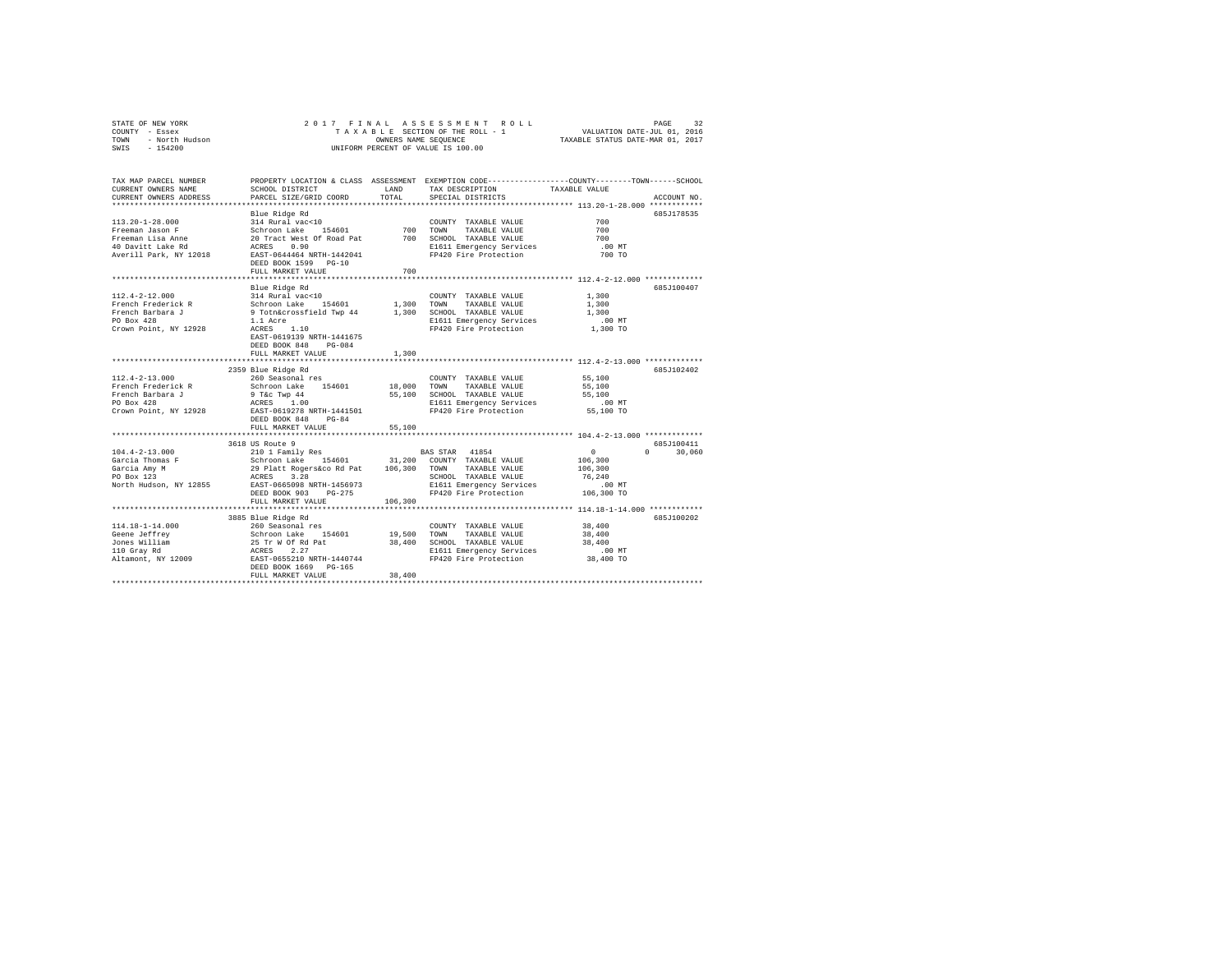|      | STATE OF NEW YORK | 2017 FINAL ASSESSMENT ROLL         | 33<br>PAGE                       |
|------|-------------------|------------------------------------|----------------------------------|
|      | COUNTY - Essex    | TAXABLE SECTION OF THE ROLL - 1    | VALUATION DATE-JUL 01, 2016      |
| TOWN | - North Hudson    | OWNERS NAME SEOUENCE               | TAXABLE STATUS DATE-MAR 01, 2017 |
| SWIS | $-154200$         | UNIFORM PERCENT OF VALUE IS 100.00 |                                  |

| TAX MAP PARCEL NUMBER<br>CURRENT OWNERS NAME<br>CURRENT OWNERS ADDRESS                                  | PROPERTY LOCATION & CLASS ASSESSMENT EXEMPTION CODE----------------COUNTY-------TOWN------SCHOOL<br>SCHOOL DISTRICT<br>PARCEL SIZE/GRID COORD                                                     | LAND<br>TOTAL              | TAX DESCRIPTION<br>SPECIAL DISTRICTS                                                                                       | TAXABLE VALUE                                                                                   | ACCOUNT NO. |
|---------------------------------------------------------------------------------------------------------|---------------------------------------------------------------------------------------------------------------------------------------------------------------------------------------------------|----------------------------|----------------------------------------------------------------------------------------------------------------------------|-------------------------------------------------------------------------------------------------|-------------|
| $105. - 1 - 46.000$<br>Gendron Donald J<br>879 8th Ave<br>Troy, NY 12182                                | Ensign Pond Rd<br>314 Rural vac<10<br>Schroon Lake<br>154601<br>204 Paradox Tract<br>1.00<br>ACRES<br>EAST-0674200 NRTH-1455955<br>DEED BOOK 601<br>$PG-266$<br>FULL MARKET VALUE                 | 13,500<br>13,500<br>13,500 | COUNTY TAXABLE VALUE<br>TOWN<br>TAXABLE VALUE<br>SCHOOL TAXABLE VALUE<br>E1611 Emergency Services<br>FP420 Fire Protection | 13,500<br>13,500<br>13,500<br>$.00$ MT<br>13,500 TO                                             | 685J102014  |
| $114.2 - 2 - 31.200$<br>Gentile Victor G<br>Gentile Suzanne<br>4 Julia Ct<br>Boonton Twp. NJ 07005      | Hyatt Heights Way<br>314 Rural vac<10<br>Schroon Lake 154601 25,300<br>25 Platt Rogers & Co Rd P<br>ACRES<br>8.80<br>EAST-0662984 NRTH-1452086<br>DEED BOOK 1551 PG-219<br>FULL MARKET VALUE<br>. | 25,300<br>25,300           | COUNTY TAXABLE VALUE<br>TOWN<br>TAXABLE VALUE<br>SCHOOL TAXABLE VALUE<br>E1611 Emergency Services<br>FP420 Fire Protection | 25,300<br>25,300<br>25,300<br>$.00$ MT<br>25,300 TO                                             | 6857008003  |
| $114.2 - 2 - 32.100$<br>Gentile Victor G<br>Gentile Suzanne<br>4 Julia Ct<br>Boonton Twp, NJ 07005      | 71 Hyatt Heights Way<br>240 Rural res<br>Schroon Lake 154601<br>4-D Gore E Of Platt Roger<br>ACRES 12.72<br>EAST-0663498 NRTH-1450961<br>DEED BOOK 1551 PG-219                                    | 39,200<br>385,900          | COUNTY TAXABLE VALUE<br>TOWN<br>TAXABLE VALUE<br>SCHOOL TAXABLE VALUE<br>E1611 Emergency Services<br>FP420 Fire Protection | ********** 114.2-2-32.100 **********<br>385,900<br>385,900<br>385,900<br>$.00$ MT<br>385,900 TO | 685J100210  |
|                                                                                                         | FULL MARKET VALUE                                                                                                                                                                                 | 385,900                    |                                                                                                                            |                                                                                                 |             |
| $114.2 - 2 - 32.200$<br>Gentile Victor G<br>Gentile Suzanne<br>4 Julia Ct<br>Boonton Township, NJ 07005 | Hyatt Heights Way<br>314 Rural vac<10<br>Schroon Lake 154601 24,100<br>25 Platt Rogers & Co Rd P<br>ACRES<br>7.37<br>EAST-0663195 NRTH-1451143<br>DEED BOOK 1561 PG-299<br>FULL MARKET VALUE      | 24,100<br>24,100           | COUNTY TAXABLE VALUE<br>TOWN<br>TAXABLE VALUE<br>SCHOOL TAXABLE VALUE<br>E1611 Emergency Services<br>FP420 Fire Protection | 24,100<br>24,100<br>24,100<br>$.00$ MT<br>24,100 TO                                             | 685Z008006  |
|                                                                                                         | **************************************<br>1932 Blue Ridge Rd                                                                                                                                      |                            |                                                                                                                            | ********************************* 123.-2-8.000 **************                                   | 685J101605  |
| $123. - 2 - 8.000$<br>Gereau John E<br>Gereau Brian Edward<br>26 Padanarum Spur<br>Brant Lake, NY 12815 | 312 Vac w/imprv<br>Schroon Lake 154601<br>14 Totn&crossfield Twp 30<br>ACRES 4.30<br>EAST-0608873 NRTH-1439150<br>DEED BOOK 1182 PG-330<br>FULL MARKET VALUE                                      | 21,300<br>36,200<br>36,200 | COUNTY TAXABLE VALUE<br>TAXABLE VALUE<br>TOWN<br>SCHOOL TAXABLE VALUE<br>E1611 Emergency Services<br>FP420 Fire Protection | 36,200<br>36,200<br>36,200<br>.00 MT<br>36,200 TO                                               |             |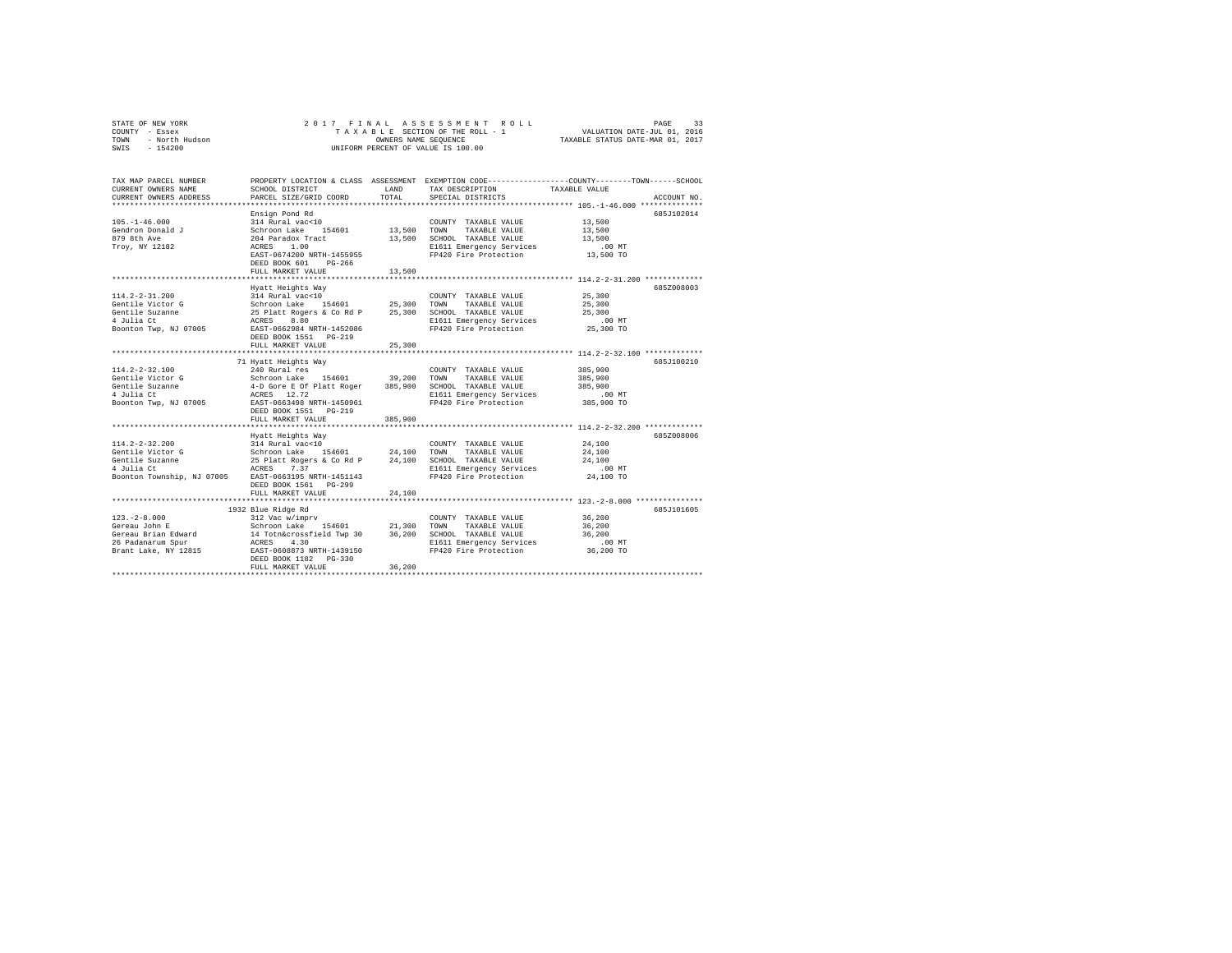|                | STATE OF NEW YORK |  |  |  |  | 2017 FINAL ASSESSMENT ROLL         | PAGE                             | 34 |
|----------------|-------------------|--|--|--|--|------------------------------------|----------------------------------|----|
| COUNTY - Essex |                   |  |  |  |  | TAXABLE SECTION OF THE ROLL - 1    | VALUATION DATE-JUL 01, 2016      |    |
| TOWN           | - North Hudson    |  |  |  |  | OWNERS NAME SEOUENCE               | TAXABLE STATUS DATE-MAR 01, 2017 |    |
| SWIS           | $-154200$         |  |  |  |  | UNIFORM PERCENT OF VALUE IS 100.00 |                                  |    |

| TAX MAP PARCEL NUMBER<br>CURRENT OWNERS NAME<br>CURRENT OWNERS ADDRESS | SCHOOL DISTRICT<br>PARCEL SIZE/GRID COORD                                                                              | LAND<br>TOTAL | PROPERTY LOCATION & CLASS ASSESSMENT EXEMPTION CODE---------------COUNTY-------TOWN-----SCHOOL<br>TAX DESCRIPTION<br>SPECIAL DISTRICTS | TAXABLE VALUE                         | ACCOUNT NO. |
|------------------------------------------------------------------------|------------------------------------------------------------------------------------------------------------------------|---------------|----------------------------------------------------------------------------------------------------------------------------------------|---------------------------------------|-------------|
|                                                                        |                                                                                                                        |               |                                                                                                                                        |                                       |             |
|                                                                        | 2991 US Route 9                                                                                                        |               |                                                                                                                                        |                                       | 685J101607  |
| 114.4-1-41.000                                                         | 210 1 Family Res ENH STAR 41834                                                                                        |               |                                                                                                                                        | $\sim$ 0                              | 0 65,500    |
| Gero Marshall                                                          |                                                                                                                        |               | 24,500 COUNTY TAXABLE VALUE<br>121,700 TOWN TAXABLE VALUE                                                                              | 121,700                               |             |
| Gero Christine                                                         |                                                                                                                        |               |                                                                                                                                        | 121,700                               |             |
| PO Box 33                                                              | Schroon Lake 154601<br>1-A Gore E Of Rd Pat<br>ACRES 0.90<br>EAST-0660090 NRTH-1442661                                 |               | SCHOOL TAXABLE VALUE                                                                                                                   | 56,200                                |             |
| North Hudson, NY 12855                                                 | $PG-96$<br>DEED BOOK 600                                                                                               |               | E1611 Emergency Services .00 MT<br>FP420 Fire Protection .01 121,700 TO                                                                |                                       |             |
|                                                                        | FULL MARKET VALUE                                                                                                      | 121,700       |                                                                                                                                        |                                       |             |
|                                                                        |                                                                                                                        |               |                                                                                                                                        |                                       |             |
|                                                                        | Duntley Rd                                                                                                             |               |                                                                                                                                        |                                       | 685L102113  |
| $105. - 1 - 14.000$                                                    | 11 -12, 12, 12, 13, 14 Rural vac<10<br>Schroon Lake 154601 6,900 TOWN<br>179 Paradox Tract 6,900 SCHOO 1<br>ACRES 0.30 |               | COUNTY TAXABLE VALUE                                                                                                                   | 6,900                                 |             |
| Gershon Nina                                                           |                                                                                                                        |               | TAXABLE VALUE                                                                                                                          | 6,900                                 |             |
| 305 West 98Th St                                                       |                                                                                                                        |               | 6,900 SCHOOL TAXABLE VALUE                                                                                                             | 6,900                                 |             |
| New York, NY 10025                                                     |                                                                                                                        |               | E1611 Emergency Services                                                                                                               | $.00$ MT                              |             |
|                                                                        | EAST-0670458 NRTH-1462766                                                                                              |               | FP420 Fire Protection                                                                                                                  | 6,900 TO                              |             |
|                                                                        |                                                                                                                        |               |                                                                                                                                        |                                       |             |
|                                                                        | FULL MARKET VALUE                                                                                                      | 6,900         |                                                                                                                                        |                                       |             |
|                                                                        | Duntley Rd                                                                                                             |               |                                                                                                                                        |                                       | 685J102112  |
| $105. - 1 - 15.000$                                                    |                                                                                                                        |               | COUNTY TAXABLE VALUE                                                                                                                   | 6,500                                 |             |
| Gershon Nina                                                           |                                                                                                                        | 6,500 TOWN    | TAXABLE VALUE                                                                                                                          | 6,500                                 |             |
| ---------------<br>305 West 98Th St                                    | 314 Rural vac<10<br>Schroon Lake 154601<br>179 Paradox Tract<br>ACRES 0.24                                             | 6,500         | SCHOOL TAXABLE VALUE                                                                                                                   | 6,500                                 |             |
| New York, NY 10025                                                     |                                                                                                                        |               | E1611 Emergency Services<br>FP420 Fire Protection                                                                                      | $.00$ MT                              |             |
|                                                                        | EAST-0670353 NRTH-1462742                                                                                              |               |                                                                                                                                        | 6,500 TO                              |             |
|                                                                        | DEED BOOK 1021 PG-164                                                                                                  |               |                                                                                                                                        |                                       |             |
|                                                                        | FULL MARKET VALUE                                                                                                      | 6.500         |                                                                                                                                        |                                       |             |
|                                                                        |                                                                                                                        |               |                                                                                                                                        |                                       |             |
|                                                                        | 190 Duntley Rd                                                                                                         |               |                                                                                                                                        | 230,900                               | 685J100512  |
| $105. - 1 - 20.100$<br>Gershon Nina                                    | 240 Rural res                                                                                                          |               | COUNTY TAXABLE VALUE<br>TOWN TAXABLE VALUE                                                                                             | 230,900                               |             |
| 305 West 98Th St                                                       | 210 154601 154601 152,300<br>Schroon Lake 154601 152,300<br>179 Paradox Tract 230,900                                  |               | 230,900 SCHOOL TAXABLE VALUE                                                                                                           | 230,900                               |             |
| New York, NY 10025                                                     | ACRES 172.20                                                                                                           |               | E1611 Emergency Services                                                                                                               |                                       |             |
|                                                                        | EAST-0671592 NRTH-1462870                                                                                              |               | FP420 Fire Protection                                                                                                                  | 00 MT.<br>230,900 TO                  |             |
|                                                                        | DEED BOOK 1021 PG-164                                                                                                  |               |                                                                                                                                        |                                       |             |
|                                                                        | FULL MARKET VALUE                                                                                                      | 230,900       |                                                                                                                                        |                                       |             |
|                                                                        |                                                                                                                        |               |                                                                                                                                        | ********** 105.-1-21.000 ************ |             |
|                                                                        | Duntley Rd                                                                                                             |               |                                                                                                                                        |                                       | 685J100511  |
| $105. - 1 - 21.000$                                                    |                                                                                                                        |               | COUNTY TAXABLE VALUE                                                                                                                   | 4,000                                 |             |
| Gershon Nina<br>Gershon wind<br>305 West 98Th St                       | 910 Priv forest<br>Schroon Lake     154601<br>179 Paradox Tract<br>4ac                                                 |               | 4,000 TOWN TAXABLE VALUE<br>4,000 SCHOOL TAXABLE VALUE                                                                                 | 4,000<br>4,000                        |             |
| New York, NY 10025                                                     |                                                                                                                        |               | E1611 Emergency Services                                                                                                               | .00 MT                                |             |
|                                                                        | ACRES 4.80                                                                                                             |               | FP420 Fire Protection 4,000 TO                                                                                                         |                                       |             |
|                                                                        | EAST-0673417 NRTH-1463991                                                                                              |               |                                                                                                                                        |                                       |             |
|                                                                        | DEED BOOK 1021 PG-164                                                                                                  |               |                                                                                                                                        |                                       |             |
|                                                                        | FULL MARKET VALUE                                                                                                      | 4,000         |                                                                                                                                        |                                       |             |
|                                                                        | *****************************                                                                                          |               |                                                                                                                                        |                                       |             |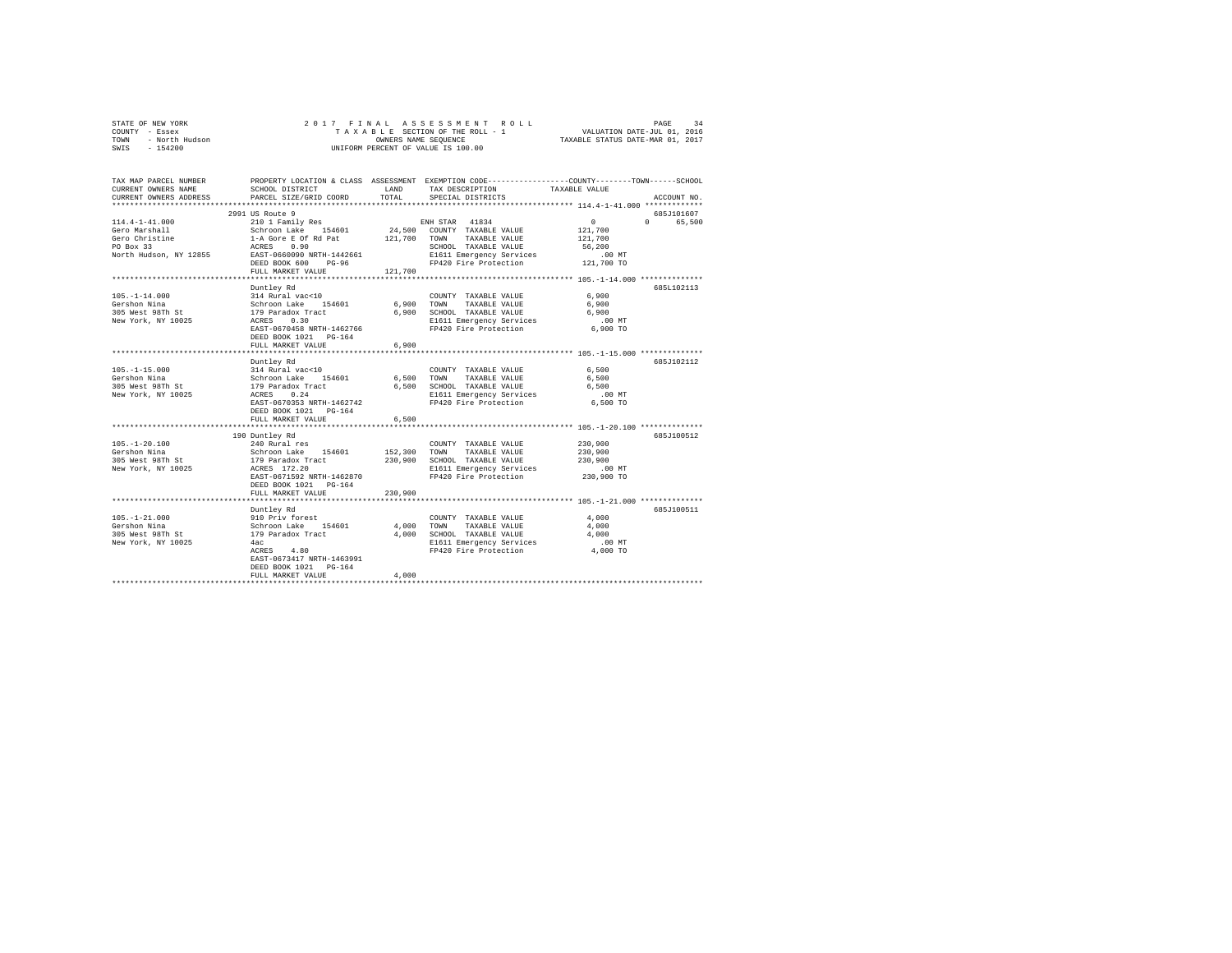| STATE OF NEW YORK<br>COUNTY - Essex<br>TOWN<br>- North Hudson<br>SWIS - 154200 |                                                                  |             | 2017 FINAL ASSESSMENT ROLL<br>OWNERS NAME SEQUENCE<br>UNIFORM PERCENT OF VALUE IS 100.00                                                | TAXABLE STATUS DATE-MAR 01, 2017           | PAGE<br>35    |
|--------------------------------------------------------------------------------|------------------------------------------------------------------|-------------|-----------------------------------------------------------------------------------------------------------------------------------------|--------------------------------------------|---------------|
| TAX MAP PARCEL NUMBER<br>CURRENT OWNERS NAME<br>CURRENT OWNERS ADDRESS         | SCHOOL DISTRICT LAND<br>PARCEL SIZE/GRID COORD                   | TOTAL       | PROPERTY LOCATION & CLASS ASSESSMENT EXEMPTION CODE---------------COUNTY-------TOWN------SCHOOL<br>TAX DESCRIPTION<br>SPECIAL DISTRICTS | TAXABLE VALUE                              | ACCOUNT NO.   |
|                                                                                |                                                                  |             |                                                                                                                                         |                                            |               |
| $104.4 - 3 - 6.100$                                                            | 58 Kenakwar Ln<br>271 Mfg housings                               |             | COUNTY TAXABLE VALUE                                                                                                                    | 35,900                                     | 6852010009    |
| Giroux Gary G                                                                  | Schroon Lake 154601 31,300 TOWN                                  |             | TAXABLE VALUE                                                                                                                           | 35,900                                     |               |
| Giroux Sarah M                                                                 | 29 Platt Rogers&co Rd Pat                                        |             | 35,900 SCHOOL TAXABLE VALUE                                                                                                             | 35,900                                     |               |
| 85 Mohican St Apt #3                                                           | Pt Lot 6 Kenakwar Subd                                           |             | E1611 Emergency Services                                                                                                                | $.00$ MT                                   |               |
| Lake George, NY 12845                                                          | ACRES 3.41<br>EAST-0664289 NRTH-1459423<br>DEED BOOK 1615 PG-229 |             | FP420 Fire Protection                                                                                                                   | 35,900 TO                                  |               |
|                                                                                | FULL MARKET VALUE                                                | 35,900      |                                                                                                                                         |                                            |               |
|                                                                                | Kenakwar Ln                                                      |             |                                                                                                                                         |                                            | 685Z010010    |
| $104.4 - 3 - 6.200$                                                            | 314 Rural vac<10                                                 |             | COUNTY TAXABLE VALUE                                                                                                                    | 1,900                                      |               |
| Giroux Gary G                                                                  |                                                                  |             | 1,900 TOWN<br>TAXABLE VALUE                                                                                                             | 1,900                                      |               |
| Giroux Sarah M                                                                 | Schroon Lake 154601<br>29 Platt Rogers&co Rd Pat                 |             | 1,900 SCHOOL TAXABLE VALUE                                                                                                              | 1,900                                      |               |
| 85 Mohican St Apt #3                                                           | Pt Lot 6 Kenakwar Subd                                           |             | E1611 Emergency Services                                                                                                                | $.00$ MT                                   |               |
| Lake George, NY 12845                                                          | ACRES 1.75<br>EAST-0664290 NRTH-1459105                          |             | FP420 Fire Protection                                                                                                                   | 1,900 TO                                   |               |
|                                                                                | DEED BOOK 1615 PG-229                                            |             |                                                                                                                                         |                                            |               |
|                                                                                | FULL MARKET VALUE                                                | 1,900       |                                                                                                                                         |                                            |               |
|                                                                                |                                                                  |             | *********************************** 114.18-3-3.000 *************                                                                        |                                            |               |
|                                                                                | 2936 US Route 9                                                  |             |                                                                                                                                         |                                            | 685J178546    |
| $114.18 - 3 - 3.000$<br>Gokey John                                             | 210 1 Family Res<br>Schroon Lake 154601                          | 14,000 TOWN | COUNTY TAXABLE VALUE<br>TAXABLE VALUE                                                                                                   | 39,400<br>39,400                           |               |
| Gokey Jean                                                                     |                                                                  |             | 39,400 SCHOOL TAXABLE VALUE                                                                                                             | 39,400                                     |               |
| 2918 US Rte 9                                                                  | 22 Road Patent<br>ACRES 0.30                                     |             | E1611 Emergency Services                                                                                                                | $.00$ MT                                   |               |
| PO Box 125                                                                     | EAST-0659513 NRTH-1441437                                        |             | FP420 Fire Protection                                                                                                                   | 39,400 TO                                  |               |
| North Hudson, NY 12855                                                         | DEED BOOK 1437 PG-216                                            |             |                                                                                                                                         |                                            |               |
|                                                                                | FULL MARKET VALUE                                                | 39,400      |                                                                                                                                         |                                            |               |
|                                                                                | 2918 US Route 9                                                  |             |                                                                                                                                         |                                            | 685J100712    |
| $114.18 - 3 - 2.110$                                                           | 483 Converted Re                                                 |             | BAS STAR 41854                                                                                                                          | $\sim$ 0                                   | $0 \t 30.060$ |
| Gokey John E                                                                   | Schroon Lake 154601                                              |             | 101,600 COUNTY TAXABLE VALUE                                                                                                            | 295,000                                    |               |
| Gokey Jean F                                                                   | 22 Road Patent                                                   |             | 295,000 TOWN TAXABLE VALUE                                                                                                              | 295,000                                    |               |
| 2918 US Rte 9                                                                  | Bldg 1-4 1715/261 Lease                                          |             | SCHOOL TAXABLE VALUE                                                                                                                    | 264,940                                    |               |
| PO Box 125                                                                     | 1587/278 Lease 1715/270 E<br>ACRES 10.10                         |             | E1611 Emergency Services<br>FP420 Fire Protection                                                                                       | $.00$ MT<br>295,000 TO                     |               |
| North Hudson, NY 12855                                                         | EAST-0659977 NRTH-1440890                                        |             |                                                                                                                                         |                                            |               |
|                                                                                | DEED BOOK 1000 PG-132                                            |             |                                                                                                                                         |                                            |               |
|                                                                                | FULL MARKET VALUE                                                | 295,000     |                                                                                                                                         |                                            |               |
|                                                                                | *****************                                                |             |                                                                                                                                         | ************* 114.18-3-2.120 ************* |               |
|                                                                                | US Route 9                                                       |             |                                                                                                                                         |                                            | 6857192002    |
| $114.18 - 3 - 2.120$<br>Gokey John E                                           | 311 Res vac land<br>Schroon Lake 154601                          |             | COUNTY TAXABLE VALUE<br>25,800 TOWN<br>TAXABLE VALUE                                                                                    | 25,800<br>25,800                           |               |
| Gokey Jean F                                                                   | 22 Road Pat                                                      |             | 25,800 SCHOOL TAXABLE VALUE                                                                                                             | 25,800                                     |               |
|                                                                                | ACRES 9.32                                                       |             | E1611 Emergency Services                                                                                                                | $.00$ MT                                   |               |
| 2918 US Rte 9<br>PO Box 125                                                    | EAST-0659862 NRTH-1441410                                        |             | FP420 Fire Protection                                                                                                                   | 25,800 TO                                  |               |
| North Hudson, NY 12855                                                         | DEED BOOK 1028 PG-31                                             |             |                                                                                                                                         |                                            |               |
|                                                                                | FULL MARKET VALUE                                                | 25,800      |                                                                                                                                         |                                            |               |
|                                                                                |                                                                  |             |                                                                                                                                         |                                            |               |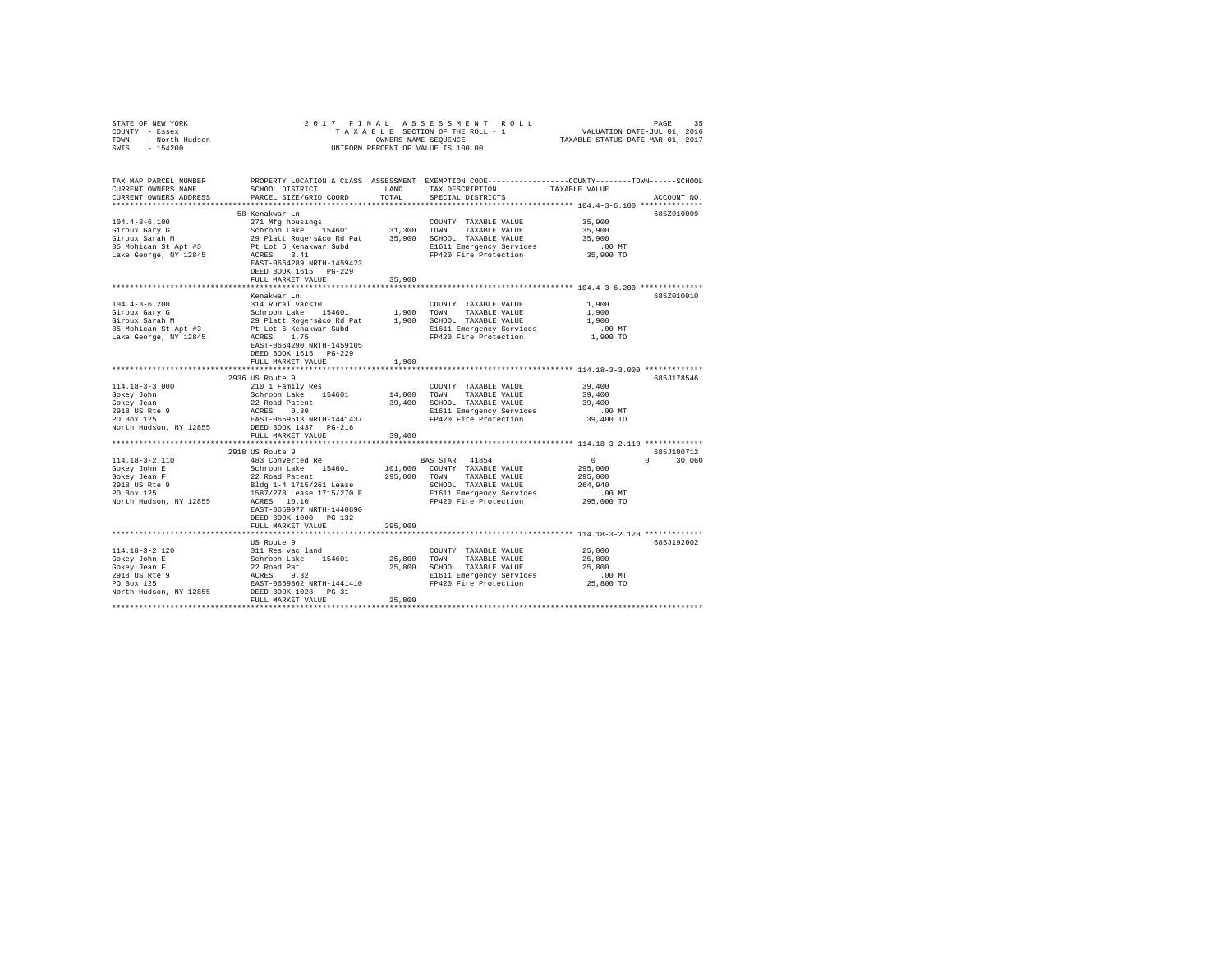| STATE OF NEW YORK<br>COUNTY - Essex<br>TOWN - North Hudson<br>SWIS - 154200 | 2017 FINAL ASSESSMENT ROLL<br>36<br>PAGE<br>TAXABLE SECTION OF THE ROLL - 1<br>VALUATION DATE-JUL 01, 2016<br>OWNERS NAME SEQUENCE<br>TAXABLE STATUS DATE-MAR 01, 2017<br>UNIFORM PERCENT OF VALUE IS 100.00 |               |                                                                                                                                         |               |             |  |  |  |  |
|-----------------------------------------------------------------------------|--------------------------------------------------------------------------------------------------------------------------------------------------------------------------------------------------------------|---------------|-----------------------------------------------------------------------------------------------------------------------------------------|---------------|-------------|--|--|--|--|
| TAX MAP PARCEL NUMBER<br>CURRENT OWNERS NAME<br>CURRENT OWNERS ADDRESS      | SCHOOL DISTRICT<br>PARCEL SIZE/GRID COORD                                                                                                                                                                    | LAND<br>TOTAL | PROPERTY LOCATION & CLASS ASSESSMENT EXEMPTION CODE---------------COUNTY-------TOWN------SCHOOL<br>TAX DESCRIPTION<br>SPECIAL DISTRICTS | TAXABLE VALUE | ACCOUNT NO. |  |  |  |  |
|                                                                             |                                                                                                                                                                                                              |               |                                                                                                                                         |               |             |  |  |  |  |
|                                                                             | 514 Johnson Pond Rd                                                                                                                                                                                          |               |                                                                                                                                         |               | 685J101502  |  |  |  |  |
| $125.12 - 1 - 8.100$                                                        | 210 1 Family Res - WTRFNT                                                                                                                                                                                    |               | COUNTY TAXABLE VALUE                                                                                                                    | 374,300       |             |  |  |  |  |
| Grace Kathleen                                                              | Schroon Lake 154601                                                                                                                                                                                          |               | 211,500 TOWN<br>TAXABLE VALUE                                                                                                           | 374,300       |             |  |  |  |  |
| 165 Dezenzo Ln                                                              | 169 Paradox Tract                                                                                                                                                                                            |               | 374,300 SCHOOL TAXABLE VALUE                                                                                                            | 374,300       |             |  |  |  |  |
| West Orange, NJ 07052                                                       | 3.34ac                                                                                                                                                                                                       |               | E1611 Emergency Services                                                                                                                | .00MT         |             |  |  |  |  |
|                                                                             | ACRES 3.34                                                                                                                                                                                                   |               | FP420 Fire Protection                                                                                                                   | 374,300 TO    |             |  |  |  |  |
|                                                                             | EAST-0668640 NRTH-1435156<br>DEED BOOK 1453 PG-182                                                                                                                                                           |               |                                                                                                                                         |               |             |  |  |  |  |
|                                                                             | FULL MARKET VALUE                                                                                                                                                                                            | 374,300       |                                                                                                                                         |               |             |  |  |  |  |
|                                                                             |                                                                                                                                                                                                              |               |                                                                                                                                         |               |             |  |  |  |  |
|                                                                             | 3712 US Route 9                                                                                                                                                                                              |               |                                                                                                                                         |               | 685J103303  |  |  |  |  |
| $104.4 - 1 - 68.000$                                                        | 312 Vac w/imprv                                                                                                                                                                                              |               | COUNTY TAXABLE VALUE                                                                                                                    | 27,000        |             |  |  |  |  |
| Gregson Jane                                                                | Schroon Lake 154601                                                                                                                                                                                          | 25,800 TOWN   | TAXABLE VALUE                                                                                                                           | 27,000        |             |  |  |  |  |
| Gregson Eric                                                                | 29 Platt Rogers&co Rd Pat 27,000 SCHOOL TAXABLE VALUE                                                                                                                                                        |               |                                                                                                                                         | 27,000        |             |  |  |  |  |
| 295 Nys Rte 74                                                              | 3ac                                                                                                                                                                                                          |               | E1611 Emergency Services                                                                                                                | $.00$ MT      |             |  |  |  |  |
| Schroon Lake, NY 12870                                                      | $ACRES$ 9.30                                                                                                                                                                                                 |               | FP420 Fire Protection                                                                                                                   | 27,000 TO     |             |  |  |  |  |
|                                                                             | EAST-0666007 NRTH-1458766                                                                                                                                                                                    |               |                                                                                                                                         |               |             |  |  |  |  |
|                                                                             | DEED BOOK 1092 PG-174                                                                                                                                                                                        |               |                                                                                                                                         |               |             |  |  |  |  |
|                                                                             | FULL MARKET VALUE                                                                                                                                                                                            | 27,000        |                                                                                                                                         |               |             |  |  |  |  |
|                                                                             |                                                                                                                                                                                                              |               |                                                                                                                                         |               |             |  |  |  |  |
|                                                                             | Duntley Rd                                                                                                                                                                                                   |               |                                                                                                                                         |               | 685J103406  |  |  |  |  |
| $105. - 1 - 12.000$                                                         | 314 Rural vac<10                                                                                                                                                                                             |               | COUNTY TAXABLE VALUE                                                                                                                    | 7.600         |             |  |  |  |  |
| Gunsel Thomas A                                                             | Schroon Lake 154601                                                                                                                                                                                          |               | 7,600 TOWN TAXABLE VALUE                                                                                                                | 7.600         |             |  |  |  |  |
| Gunsel Charlene                                                             | 179 Paradox Tract<br>ACRES 0.60                                                                                                                                                                              |               | 7,600 SCHOOL TAXABLE VALUE                                                                                                              | 7.600         |             |  |  |  |  |
| 431 Broadway                                                                |                                                                                                                                                                                                              |               | E1611 Emergency Services                                                                                                                | $.00$ MT      |             |  |  |  |  |
| Huntington, NY 11743                                                        | EAST-0670171 NRTH-1462688                                                                                                                                                                                    |               | FP420 Fire Protection                                                                                                                   | 7,600 TO      |             |  |  |  |  |
|                                                                             | DEED BOOK 1468 PG-187<br>FULL MARKET VALUE                                                                                                                                                                   | 7.600         |                                                                                                                                         |               |             |  |  |  |  |
|                                                                             |                                                                                                                                                                                                              |               |                                                                                                                                         |               |             |  |  |  |  |
|                                                                             | Duntley Rd                                                                                                                                                                                                   |               |                                                                                                                                         |               | 685J103211  |  |  |  |  |
| $105. - 1 - 13.000$                                                         | 314 Rural vac<10                                                                                                                                                                                             |               | COUNTY TAXABLE VALUE                                                                                                                    | 7,100         |             |  |  |  |  |
| Gunsel Thomas A                                                             | Schroon Lake 154601                                                                                                                                                                                          | 7,100 TOWN    | TAXABLE VALUE                                                                                                                           | 7,100         |             |  |  |  |  |
| Gunsel Charlene                                                             |                                                                                                                                                                                                              |               | 7,100 SCHOOL TAXABLE VALUE                                                                                                              | 7.100         |             |  |  |  |  |
| 431 Broadway                                                                | 179 Paradox Tract<br>ACRES 0.40                                                                                                                                                                              |               | E1611 Emergency Services                                                                                                                | $.00$ MT      |             |  |  |  |  |
| Huntington, NY 11743                                                        | EAST-0670166 NRTH-1462571                                                                                                                                                                                    |               | FP420 Fire Protection                                                                                                                   | 7,100 TO      |             |  |  |  |  |
|                                                                             | DEED BOOK 1468 PG-187                                                                                                                                                                                        |               |                                                                                                                                         |               |             |  |  |  |  |
|                                                                             | FULL MARKET VALUE                                                                                                                                                                                            | 7,100         |                                                                                                                                         |               |             |  |  |  |  |
|                                                                             |                                                                                                                                                                                                              |               |                                                                                                                                         |               |             |  |  |  |  |
|                                                                             | 54 Greenough Rd                                                                                                                                                                                              |               |                                                                                                                                         |               | 685J102510  |  |  |  |  |
| $104.2 - 1 - 12.000$                                                        | 240 Rural res                                                                                                                                                                                                |               | COUNTY TAXABLE VALUE                                                                                                                    | 418,700       |             |  |  |  |  |
| Guttenberg Richard N                                                        | Schroon Lake 154601                                                                                                                                                                                          |               | 132,200 TOWN TAXABLE VALUE                                                                                                              | 418,700       |             |  |  |  |  |
| Guttenberg Nancy M                                                          | 202 Paradox Tract                                                                                                                                                                                            |               | 418,700 SCHOOL TAXABLE VALUE                                                                                                            | 418,700       |             |  |  |  |  |
| 3248 Calle De Molina                                                        | ACRES 102.50                                                                                                                                                                                                 |               | E1611 Emergency Services                                                                                                                | $.00$ MT      |             |  |  |  |  |
| Santa Fe, NM 87507                                                          | EAST-0671262 NRTH-1464885                                                                                                                                                                                    |               | FP420 Fire Protection                                                                                                                   | 418,700 TO    |             |  |  |  |  |
|                                                                             | DEED BOOK 1398 PG-152                                                                                                                                                                                        |               |                                                                                                                                         |               |             |  |  |  |  |
|                                                                             | FULL MARKET VALUE                                                                                                                                                                                            | 418,700       |                                                                                                                                         |               |             |  |  |  |  |
|                                                                             |                                                                                                                                                                                                              |               |                                                                                                                                         |               |             |  |  |  |  |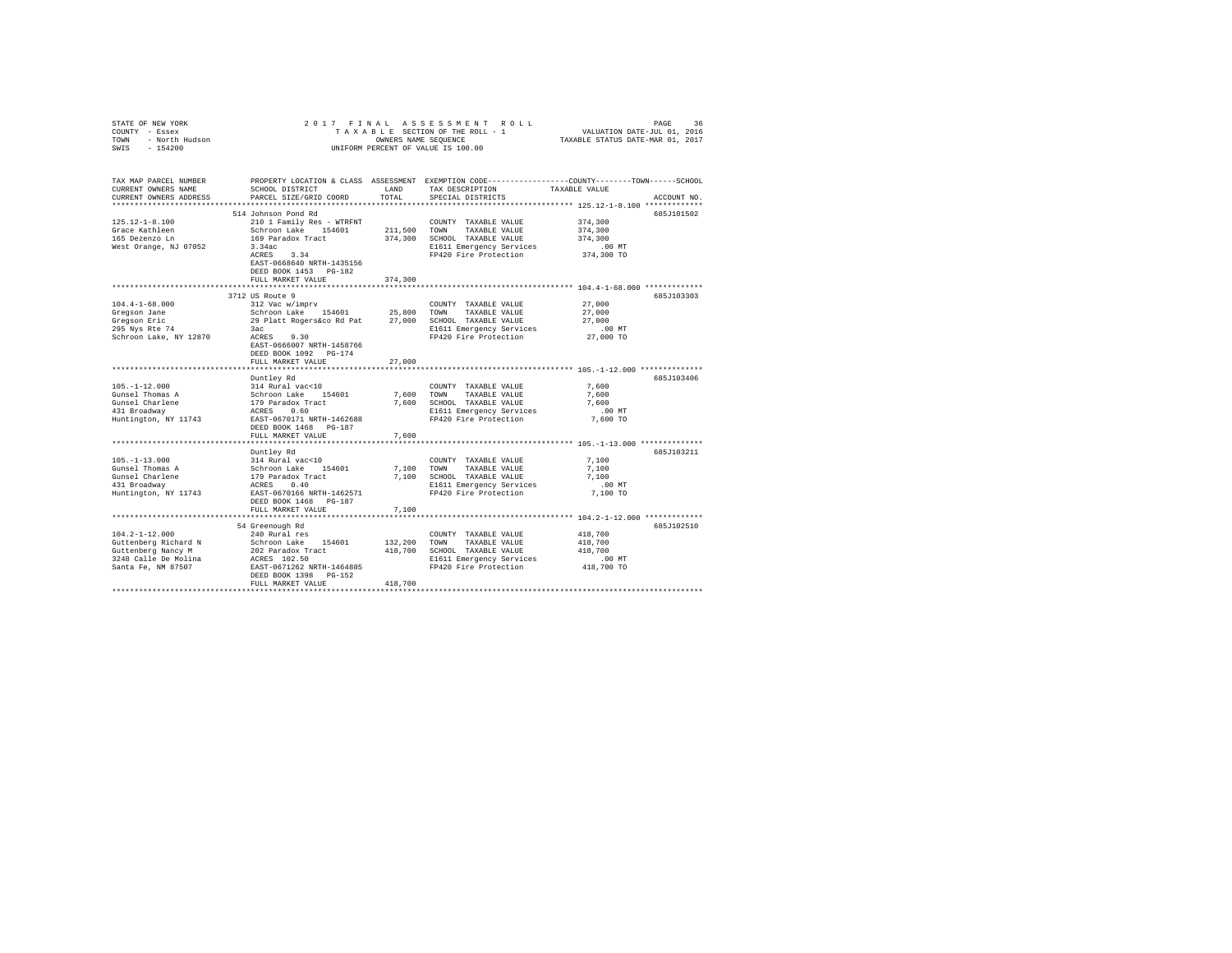| STATE OF NEW YORK<br>COUNTY - Essex<br>TOWN - North Hudson<br>SWIS - 154200 |                                                                                                        |         | 2017 FINAL ASSESSMENT ROLL<br>OWNERS NAME SEQUENCE<br>UNIFORM PERCENT OF VALUE IS 100.00        |                                                   | PAGE<br>37  |
|-----------------------------------------------------------------------------|--------------------------------------------------------------------------------------------------------|---------|-------------------------------------------------------------------------------------------------|---------------------------------------------------|-------------|
| TAX MAP PARCEL NUMBER                                                       |                                                                                                        |         | PROPERTY LOCATION & CLASS ASSESSMENT EXEMPTION CODE---------------COUNTY-------TOWN------SCHOOL |                                                   |             |
| CURRENT OWNERS NAME                                                         | SCHOOL DISTRICT                                                                                        | LAND    | TAX DESCRIPTION                                                                                 | TAXABLE VALUE                                     |             |
| CURRENT OWNERS ADDRESS                                                      | PARCEL SIZE/GRID COORD                                                                                 | TOTAL   | SPECIAL DISTRICTS                                                                               |                                                   | ACCOUNT NO. |
|                                                                             | 3217 Blue Ridge Rd                                                                                     |         |                                                                                                 |                                                   | 685J100515  |
| $113.4 - 2 - 4.000$                                                         | 260 Seasonal res                                                                                       |         | COUNTY TAXABLE VALUE                                                                            | 48,400                                            |             |
|                                                                             |                                                                                                        |         | 16,700 TOWN TAXABLE VALUE                                                                       | 48,400                                            |             |
|                                                                             |                                                                                                        |         | 48,400 SCHOOL TAXABLE VALUE                                                                     | 48,400                                            |             |
|                                                                             |                                                                                                        |         | E1611 Emergency Services                                                                        | $.00$ MT                                          |             |
|                                                                             |                                                                                                        |         | FP420 Fire Protection                                                                           | 48,400 TO                                         |             |
|                                                                             |                                                                                                        |         |                                                                                                 |                                                   |             |
|                                                                             | DEED BOOK 1737 PG-133                                                                                  |         |                                                                                                 |                                                   |             |
|                                                                             | FULL MARKET VALUE                                                                                      | 48,400  |                                                                                                 |                                                   |             |
|                                                                             | 3589 US Route 9                                                                                        |         |                                                                                                 | ******************** 114.2-1-10.000 ************* | 685J102706  |
| $114.2 - 1 - 10.000$                                                        |                                                                                                        |         |                                                                                                 | $\sim$ 0                                          | 0 65,500    |
| Hamilton Robert                                                             |                                                                                                        |         |                                                                                                 | 103,200                                           |             |
|                                                                             | 27 Platt Rogers&co Rd Pat 103,200 TOWN                                                                 |         | TAXABLE VALUE                                                                                   | 103,200                                           |             |
| Hamilton Lee A<br>3589 US Rte 9                                             |                                                                                                        |         | SCHOOL TAXABLE VALUE                                                                            | 37,700                                            |             |
| North Hudson, NY 12855                                                      | ACRES 1.80<br>RCRES 1.80<br>RAST-0664098 NRTH-1456363<br>EAST-0664098 NRTH-1456363                     |         | E1611 Emergency Services<br>FP420 Fire Protection                                               | $.00$ MT                                          |             |
|                                                                             | DEED BOOK 1498 PG-167                                                                                  |         |                                                                                                 | 103,200 TO                                        |             |
|                                                                             | FULL MARKET VALUE                                                                                      | 103,200 |                                                                                                 |                                                   |             |
|                                                                             |                                                                                                        |         |                                                                                                 |                                                   |             |
|                                                                             | Blue Ridge Rd                                                                                          |         |                                                                                                 |                                                   | 685.T101715 |
| $112.4 - 2 - 8.000$                                                         | 314 Rural vac<10                                                                                       |         | COUNTY TAXABLE VALUE                                                                            | 400<br>400                                        |             |
| Hammond Sherm P<br>Hammond Patricia D                                       | Schroon Lake 154601<br>9 T&c Twp 44<br>ACRES 0.17                                                      |         | 400 TOWN TAXABLE VALUE<br>400 SCHOOL TAXABLE VALUE                                              | 400                                               |             |
| 220 County Route 43                                                         |                                                                                                        |         |                                                                                                 | .00MT                                             |             |
| Fort Edward, NY 12828                                                       | EAST-0617114 NRTH-1441212                                                                              |         | E1611 Emergency Services<br>FP420 Fire Protection                                               | 400 TO                                            |             |
|                                                                             | DEED BOOK 1665 PG-214                                                                                  |         |                                                                                                 |                                                   |             |
|                                                                             | FULL MARKET VALUE                                                                                      | 400     |                                                                                                 |                                                   |             |
|                                                                             |                                                                                                        |         |                                                                                                 |                                                   |             |
|                                                                             | 2268 Blue Ridge Rd                                                                                     |         |                                                                                                 |                                                   | 685J101801  |
| $112.4 - 2 - 15.000$                                                        | 210 1 Family Res                                                                                       |         | COUNTY TAXABLE VALUE                                                                            | 108,900                                           |             |
| Hammond Thomas C                                                            | Schroon Lake 154601 42,400 TOWN TAXABLE VALUE<br>9 Totn&crossfield Twp 44 108,900 SCHOOL TAXABLE VALUE |         |                                                                                                 | 108,900                                           |             |
| Hammond Lois BA                                                             |                                                                                                        |         |                                                                                                 | 108,900                                           |             |
| 16 Pine St                                                                  | ACRES 17.64                                                                                            |         | E1611 Emergency Services                                                                        | .00 MT                                            |             |
| Queensbury, NY 12804-4040 EAST-0617398 NRTH-1440458                         | DEED BOOK 830 PG-299                                                                                   |         | FP420 Fire Protection                                                                           | 108,900 TO                                        |             |
|                                                                             | FULL MARKET VALUE                                                                                      | 108,900 |                                                                                                 |                                                   |             |
|                                                                             |                                                                                                        |         |                                                                                                 |                                                   |             |
|                                                                             | Blue Ridge Rd                                                                                          |         |                                                                                                 |                                                   | 685J185004  |
| $112.4 - 2 - 24.000$                                                        | 322 Rural vac>10                                                                                       |         | COUNTY TAXABLE VALUE                                                                            | 16,000                                            |             |
| Hammond Thomas C                                                            | Schroon Lake 154601 16,000 TOWN                                                                        |         | TAXABLE VALUE                                                                                   | 16,000                                            |             |
| Hammond Lois B A                                                            |                                                                                                        |         | 16,000 SCHOOL TAXABLE VALUE                                                                     | 16,000                                            |             |
| 16 Pine St                                                                  | 9 T&C Twp 44<br>ACRES 20.25                                                                            |         | E1611 Emergency Services<br>FP420 Fire Protection                                               | $.00$ MT                                          |             |
| Queensbury, NY 12804-4040 EAST-0618590 NRTH-1439992                         |                                                                                                        |         |                                                                                                 | 16,000 TO                                         |             |
|                                                                             | DEED BOOK 830 PG-299                                                                                   |         |                                                                                                 |                                                   |             |
|                                                                             | FULL MARKET VALUE                                                                                      | 16,000  |                                                                                                 |                                                   |             |
|                                                                             |                                                                                                        |         |                                                                                                 |                                                   |             |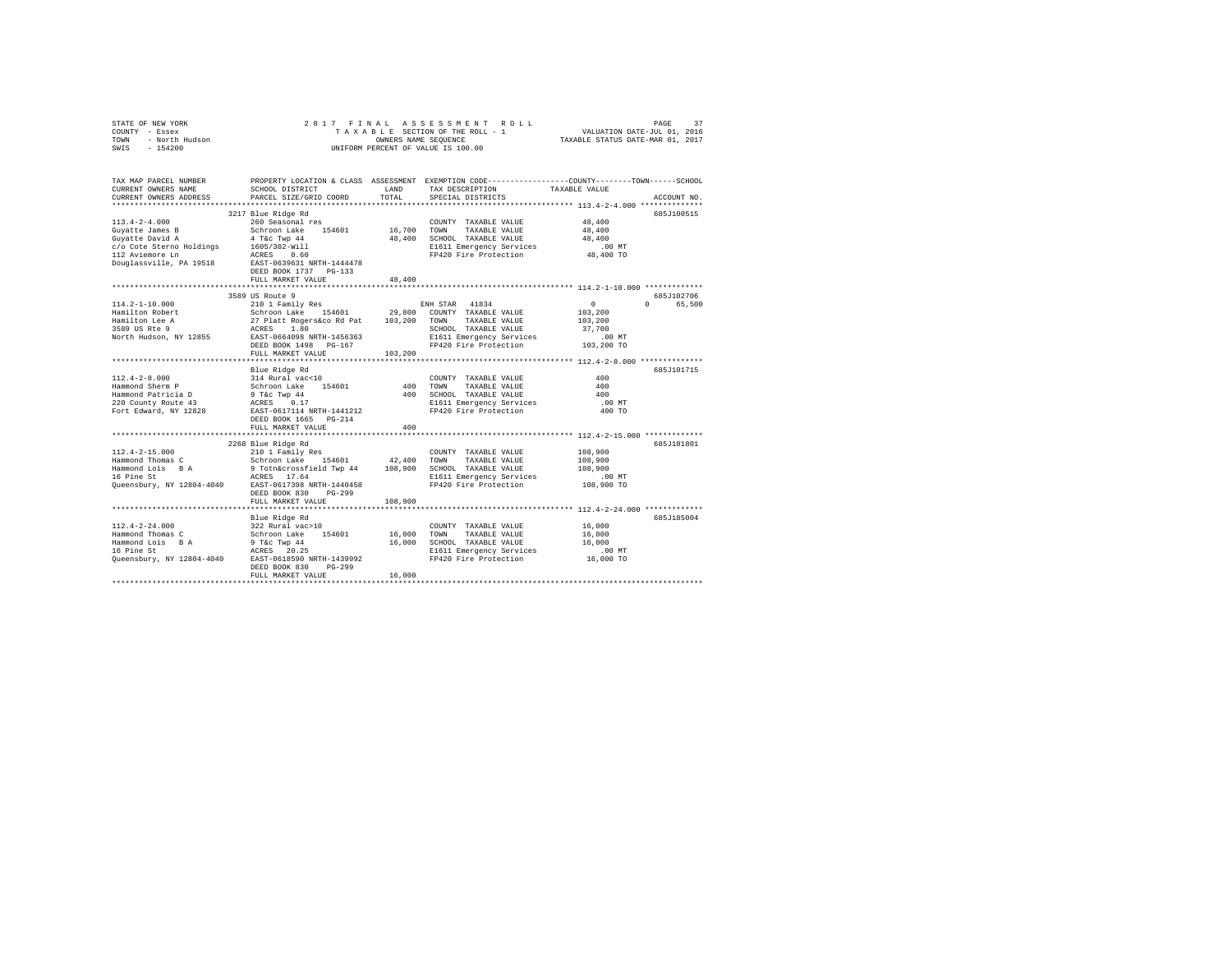| STATE OF NEW YORK<br>COUNTY - Essex         | 2017 FINAL                                        |                      | ASSESSMENT ROLL<br>TAXABLE SECTION OF THE ROLL - 1 | PAGE<br>38<br>VALUATION DATE-JUL 01, 2016                                                      |
|---------------------------------------------|---------------------------------------------------|----------------------|----------------------------------------------------|------------------------------------------------------------------------------------------------|
| - North Hudson<br>TOWN                      |                                                   | OWNERS NAME SEQUENCE |                                                    | TAXABLE STATUS DATE-MAR 01, 2017                                                               |
| SWIS<br>$-154200$                           |                                                   |                      | UNIFORM PERCENT OF VALUE IS 100.00                 |                                                                                                |
|                                             |                                                   |                      |                                                    |                                                                                                |
| TAX MAP PARCEL NUMBER                       |                                                   |                      |                                                    | PROPERTY LOCATION & CLASS ASSESSMENT EXEMPTION CODE---------------COUNTY-------TOWN-----SCHOOL |
| CURRENT OWNERS NAME                         | SCHOOL DISTRICT                                   | LAND                 | TAX DESCRIPTION                                    | TAXABLE VALUE                                                                                  |
| CURRENT OWNERS ADDRESS                      | PARCEL SIZE/GRID COORD                            | TOTAL                | SPECIAL DISTRICTS                                  | ACCOUNT NO.                                                                                    |
|                                             |                                                   |                      |                                                    |                                                                                                |
|                                             | 3835 US Route 9                                   |                      |                                                    | 685J179001                                                                                     |
| $104.4 - 1 - 36.200$                        | 210 1 Family Res - WTRFNT                         |                      | COUNTY TAXABLE VALUE                               | 144,100                                                                                        |
| Hanehan Patrick M                           | Schroon Lake 154601                               | 51,200               | TOWN<br>TAXABLE VALUE                              | 144,100                                                                                        |
| Hanehan Sherri A                            | 31 Platt Rogers&co Rd Pat                         | 144,100              | SCHOOL TAXABLE VALUE                               | 144,100                                                                                        |
| 229 Cty Rte 67                              | 2.89<br>ACRES                                     |                      | E1611 Emergency Services                           | .00MT                                                                                          |
| Saratoga Springs, NY 12866                  | EAST-0667168 NRTH-1461912                         |                      | FP420 Fire Protection                              | 144,100 TO                                                                                     |
|                                             | DEED BOOK 1726 PG-236                             |                      |                                                    |                                                                                                |
|                                             | FULL MARKET VALUE                                 | 144,100              |                                                    |                                                                                                |
|                                             | ************************                          | ***********          |                                                    | ************************ 112.4-2-6.000 **************                                          |
|                                             | 2169 Blue Ridge Rd                                |                      |                                                    | 685J102507                                                                                     |
| $112.4 - 2 - 6.000$                         | 210 1 Family Res                                  |                      | COUNTY TAXABLE VALUE                               | 270,600                                                                                        |
| Hartofililis Harriet                        | Schroon Lake 154601                               | 51,800               | TOWN<br>TAXABLE VALUE                              | 270,600                                                                                        |
| 2169 Blue Ridge Rd                          | 9 Totn&crossfield Twp 44                          | 270,600              | SCHOOL TAXABLE VALUE                               | 270,600                                                                                        |
| North Hudson, NY 12855                      | ACRES 32.09 BANK CORE                             |                      | E1611 Emergency Services                           | $.00$ MT                                                                                       |
|                                             | EAST-0614022 NRTH-1441305                         |                      | FP420 Fire Protection                              | 270,600 TO                                                                                     |
|                                             | DEED BOOK 1261 PG-204                             |                      |                                                    |                                                                                                |
|                                             | FULL MARKET VALUE<br>**************************** | 270,600              |                                                    |                                                                                                |
|                                             | 4041 US Route 9                                   |                      |                                                    | 685Z012003                                                                                     |
| $104.2 - 1 - 5.113$                         | 260 Seasonal res                                  |                      | COUNTY TAXABLE VALUE                               | 70,200                                                                                         |
| Hathaway Douglas                            | Schroon Lake<br>154601                            | 30,700               | TOWN<br>TAXABLE VALUE                              | 70,200                                                                                         |
| Perron Scott                                | 4 T&c Twp 49                                      | 70,200               | SCHOOL TAXABLE VALUE                               | 70,200                                                                                         |
| 293 N Crossroads                            | Lot 1 #6642                                       |                      | E1611 Emergency Services                           | $.00$ MT                                                                                       |
| Benson, VT 05743                            | ACRES 2.70                                        |                      | FP420 Fire Protection                              | 70,200 TO                                                                                      |
|                                             | EAST-0669361 NRTH-1466374                         |                      |                                                    |                                                                                                |
|                                             | DEED BOOK 1728 PG-114                             |                      |                                                    |                                                                                                |
|                                             | FULL MARKET VALUE                                 | 70,200               |                                                    |                                                                                                |
|                                             |                                                   |                      |                                                    |                                                                                                |
|                                             | US Route 9                                        |                      |                                                    | 685J101611                                                                                     |
| $114.2 - 1 - 2.000$                         | 314 Rural vac<10 - WTRFNT                         |                      | COUNTY TAXABLE VALUE                               | 1,800                                                                                          |
| Hay William I                               | Schroon Lake 154601                               | 1,800                | TAXABLE VALUE<br>TOWN                              | 1,800                                                                                          |
| 185 Fisk Rd                                 | 26 Platt&rogers Co Rd Pat                         | 1,800                | SCHOOL TAXABLE VALUE                               | 1,800                                                                                          |
| Moriah, NY 12960                            | 0.67<br>ACRES                                     |                      | E1611 Emergency Services                           | .00 MT                                                                                         |
|                                             | EAST-0662175 NRTH-1453222                         |                      | FP420 Fire Protection                              | 1,800 TO                                                                                       |
|                                             | DEED BOOK 929<br>$PG-246$                         |                      |                                                    |                                                                                                |
|                                             | FULL MARKET VALUE                                 | 1,800                |                                                    |                                                                                                |
|                                             |                                                   |                      |                                                    | ************************************ 85.3-1-17.000 **************                              |
|                                             | 9 Nokomis Rd                                      |                      |                                                    | 685J103114                                                                                     |
| $85.3 - 1 - 17.000$                         | 260 Seasonal res                                  |                      | COUNTY TAXABLE VALUE                               | 281,400                                                                                        |
| Hayden Family Trust<br>c/o Margaret H Cooke | Schroon Lake<br>154601<br>59 N River Head Tr      | 87,800<br>281,400    | TOWN<br>TAXABLE VALUE<br>SCHOOL TAXABLE VALUE      | 281,400<br>281,400                                                                             |
| 27 Overbrook Rd                             | ACRES 0.70                                        |                      | E1612 Emergency Services                           | $.00$ MT                                                                                       |
| Painted Post, NY 14870                      | EAST-0672744 NRTH-1490717                         |                      | FP420 Fire Protection                              | 281,400 TO                                                                                     |
|                                             | DEED BOOK 1405 PG-200                             |                      |                                                    |                                                                                                |
|                                             | FULL MARKET VALUE                                 | 281,400              |                                                    |                                                                                                |
|                                             |                                                   |                      |                                                    |                                                                                                |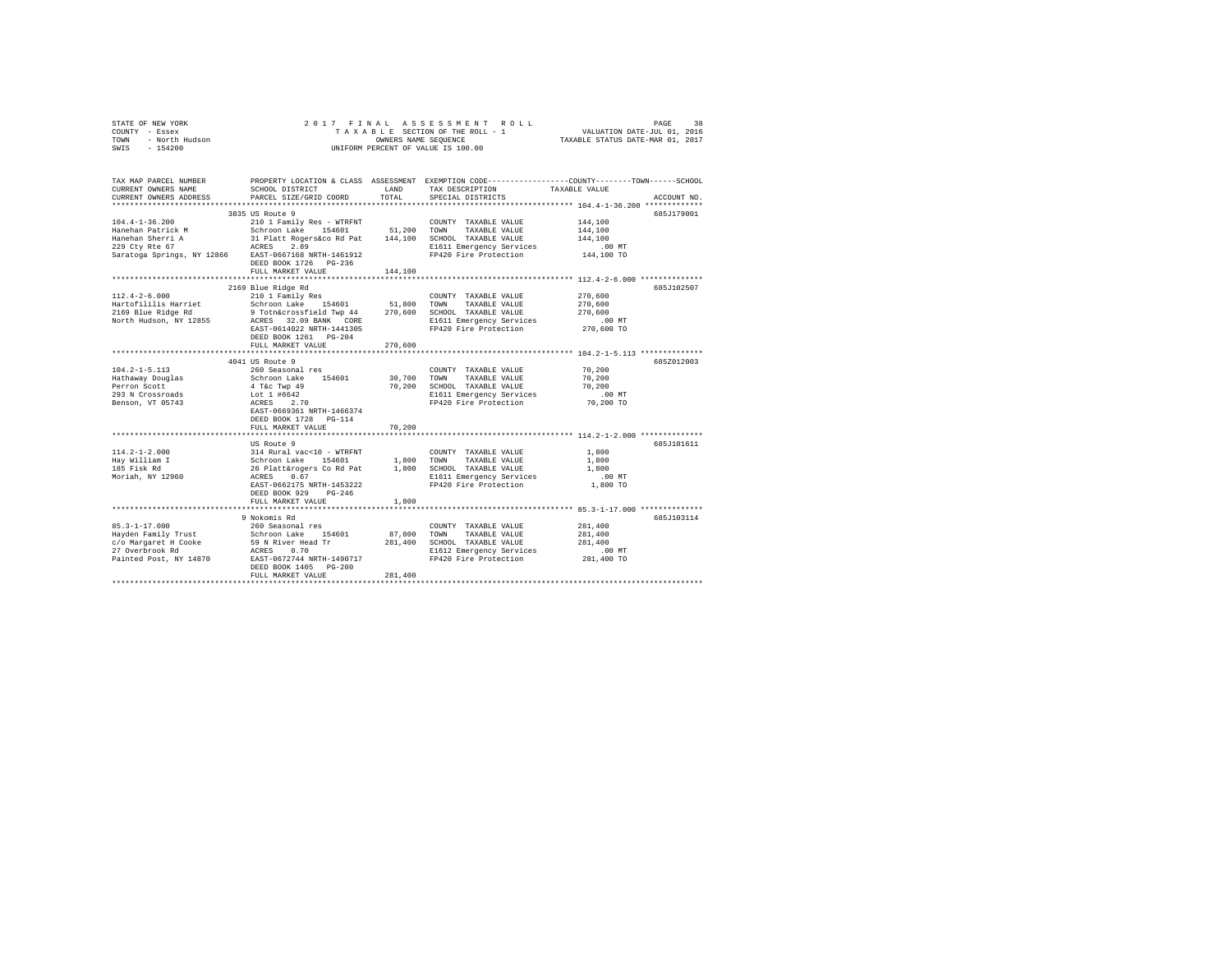| COUNTY - Essex<br>TOWN - North Hudson |                                                                                                                                                                                                                                                                                                                                                                              | OWNERS NAME SEQUENCE |                                                                                                                                                                                                 |                                                                                                                                                                        |                            |
|---------------------------------------|------------------------------------------------------------------------------------------------------------------------------------------------------------------------------------------------------------------------------------------------------------------------------------------------------------------------------------------------------------------------------|----------------------|-------------------------------------------------------------------------------------------------------------------------------------------------------------------------------------------------|------------------------------------------------------------------------------------------------------------------------------------------------------------------------|----------------------------|
| SWIS - 154200                         |                                                                                                                                                                                                                                                                                                                                                                              |                      | UNIFORM PERCENT OF VALUE IS 100.00                                                                                                                                                              |                                                                                                                                                                        |                            |
| CURRENT OWNERS ADDRESS                | PARCEL SIZE/GRID COORD                                                                                                                                                                                                                                                                                                                                                       |                      | TOTAL SPECIAL DISTRICTS                                                                                                                                                                         |                                                                                                                                                                        | ACCOUNT NO.                |
|                                       |                                                                                                                                                                                                                                                                                                                                                                              |                      |                                                                                                                                                                                                 |                                                                                                                                                                        |                            |
|                                       | 7 Johnson Pond Rd                                                                                                                                                                                                                                                                                                                                                            |                      |                                                                                                                                                                                                 |                                                                                                                                                                        | 685J101809                 |
|                                       |                                                                                                                                                                                                                                                                                                                                                                              |                      |                                                                                                                                                                                                 |                                                                                                                                                                        | $0 \t 30.060$              |
|                                       |                                                                                                                                                                                                                                                                                                                                                                              |                      |                                                                                                                                                                                                 |                                                                                                                                                                        |                            |
|                                       |                                                                                                                                                                                                                                                                                                                                                                              |                      |                                                                                                                                                                                                 |                                                                                                                                                                        |                            |
|                                       |                                                                                                                                                                                                                                                                                                                                                                              |                      |                                                                                                                                                                                                 |                                                                                                                                                                        |                            |
|                                       | DEED BOOK 1629 PG-186                                                                                                                                                                                                                                                                                                                                                        |                      |                                                                                                                                                                                                 |                                                                                                                                                                        |                            |
|                                       | FULL MARKET VALUE                                                                                                                                                                                                                                                                                                                                                            | 80,100               |                                                                                                                                                                                                 |                                                                                                                                                                        |                            |
|                                       |                                                                                                                                                                                                                                                                                                                                                                              |                      |                                                                                                                                                                                                 |                                                                                                                                                                        |                            |
|                                       | 3374 US Route 9                                                                                                                                                                                                                                                                                                                                                              |                      |                                                                                                                                                                                                 | $\sim$ 0                                                                                                                                                               | 685J100413<br>$0 \t30.060$ |
| $114.2 - 1 - 49.000$                  | 210 1 Family Res                                                                                                                                                                                                                                                                                                                                                             |                      | BAS STAR 41854                                                                                                                                                                                  | 39,200                                                                                                                                                                 |                            |
|                                       |                                                                                                                                                                                                                                                                                                                                                                              |                      |                                                                                                                                                                                                 | 39,200                                                                                                                                                                 |                            |
|                                       |                                                                                                                                                                                                                                                                                                                                                                              |                      | SCHOOL TAXABLE VALUE<br>E1611 Emanuer                                                                                                                                                           | 9,140                                                                                                                                                                  |                            |
|                                       | Example 154601 15,800 COUNTY TAXABLE VALUE<br>3374 US Route 9 25 Platt Rogers 60 Pat 39,200 TOWN TAXABLE VALUE<br>3374 US Route 9 25 Platt Rogers 60 Pat 39,200 TOWN TAXABLE VALUE<br>3374 US Route 9 25 Platt Rogers 60 Pat 39,200 TOW                                                                                                                                      |                      |                                                                                                                                                                                                 |                                                                                                                                                                        |                            |
|                                       | DEED BOOK 1670 PG-73                                                                                                                                                                                                                                                                                                                                                         |                      | E1611 Emergency Services .00 MT<br>FP420 Fire Protection 39,200 TO                                                                                                                              |                                                                                                                                                                        |                            |
|                                       | FULL MARKET VALUE                                                                                                                                                                                                                                                                                                                                                            | 39,200               |                                                                                                                                                                                                 |                                                                                                                                                                        |                            |
|                                       | ***************************                                                                                                                                                                                                                                                                                                                                                  |                      |                                                                                                                                                                                                 |                                                                                                                                                                        |                            |
|                                       |                                                                                                                                                                                                                                                                                                                                                                              |                      |                                                                                                                                                                                                 |                                                                                                                                                                        | 685J102006                 |
|                                       |                                                                                                                                                                                                                                                                                                                                                                              |                      |                                                                                                                                                                                                 |                                                                                                                                                                        |                            |
|                                       |                                                                                                                                                                                                                                                                                                                                                                              |                      |                                                                                                                                                                                                 | $\begin{array}{cccc} 25\,,000 & \quad & 25\,,000 & \quad & 25\,,550 \\ 40\,,880 & \quad & 40\,,880 & \quad & 40\,,880 \\ 0 & \quad & 0 & \quad & 35\,,770 \end{array}$ |                            |
|                                       |                                                                                                                                                                                                                                                                                                                                                                              |                      |                                                                                                                                                                                                 |                                                                                                                                                                        |                            |
|                                       |                                                                                                                                                                                                                                                                                                                                                                              |                      |                                                                                                                                                                                                 |                                                                                                                                                                        |                            |
|                                       |                                                                                                                                                                                                                                                                                                                                                                              |                      |                                                                                                                                                                                                 |                                                                                                                                                                        |                            |
|                                       | $\begin{tabular}{l c c c c c} \hline \texttt{114.2--1-51.000} & \texttt{3363 US Route 9} & \texttt{VETCOM CTS 41130} \\ \hline \texttt{114.2--1-51.000} & \texttt{3163 US Route 9} & \texttt{20,200 ETDB CTS 41140} & \texttt{40,880} & \texttt{40,001} \\ \texttt{Herrick Rosce } & \texttt{Schron LRc} & \texttt{154601} & \texttt{20,200 ETDB CTS 41140} & \texttt{40,88$ |                      |                                                                                                                                                                                                 |                                                                                                                                                                        |                            |
|                                       |                                                                                                                                                                                                                                                                                                                                                                              |                      |                                                                                                                                                                                                 |                                                                                                                                                                        |                            |
|                                       | 2504 US Route 9                                                                                                                                                                                                                                                                                                                                                              |                      |                                                                                                                                                                                                 |                                                                                                                                                                        | 685J103407                 |
|                                       |                                                                                                                                                                                                                                                                                                                                                                              |                      |                                                                                                                                                                                                 |                                                                                                                                                                        |                            |
|                                       |                                                                                                                                                                                                                                                                                                                                                                              |                      | $\begin{tabular}{lllllllllll} \multicolumn{2}{c}{\textbf{COUNTY}} & \textbf{TXABLE VALUE} & & & 205,900 \\ \multicolumn{2}{c}{\textbf{TOWN}} & \textbf{TXABLE VALUE} & & 205,900 \end{tabular}$ |                                                                                                                                                                        |                            |
|                                       |                                                                                                                                                                                                                                                                                                                                                                              |                      |                                                                                                                                                                                                 | 205,900                                                                                                                                                                |                            |
|                                       |                                                                                                                                                                                                                                                                                                                                                                              |                      |                                                                                                                                                                                                 | .00 MT                                                                                                                                                                 |                            |
|                                       |                                                                                                                                                                                                                                                                                                                                                                              |                      |                                                                                                                                                                                                 | 205,900 TO                                                                                                                                                             |                            |
|                                       | FULL MARKET VALUE                                                                                                                                                                                                                                                                                                                                                            | 205,900              |                                                                                                                                                                                                 |                                                                                                                                                                        |                            |
|                                       |                                                                                                                                                                                                                                                                                                                                                                              |                      |                                                                                                                                                                                                 |                                                                                                                                                                        |                            |
|                                       | 3921 Blue Ridge Rd                                                                                                                                                                                                                                                                                                                                                           |                      |                                                                                                                                                                                                 |                                                                                                                                                                        | 685J101901                 |
|                                       |                                                                                                                                                                                                                                                                                                                                                                              |                      | COUNTY TAXABLE VALUE                                                                                                                                                                            | 51,600                                                                                                                                                                 |                            |
|                                       |                                                                                                                                                                                                                                                                                                                                                                              |                      |                                                                                                                                                                                                 |                                                                                                                                                                        |                            |
|                                       |                                                                                                                                                                                                                                                                                                                                                                              |                      |                                                                                                                                                                                                 |                                                                                                                                                                        |                            |
|                                       |                                                                                                                                                                                                                                                                                                                                                                              |                      | 13,200 COMM INXABLE VALUE<br>51,600 SCHOOL TAXABLE VALUE<br>51,600 SCHOOL TAXABLE VALUE<br>EIGIL Emergency Services<br>FP420 Fire Protection 51,600 TO                                          |                                                                                                                                                                        |                            |
|                                       | 114.18-1-10.000<br>Holligan Frederick J and 1 Family Res<br>Holligan Frederick J Schroon Lake 154601<br>27 Mountain View Ave ACRSS 0.70<br>27 Mountain View Ave ACRSS 0.70<br>EAST-0655817 NRTH-1440440<br>EAST-0655817 NRTH-1440440<br>EAS                                                                                                                                  |                      |                                                                                                                                                                                                 |                                                                                                                                                                        |                            |
|                                       | CONSERVATION ESMT % 25.00                                                                                                                                                                                                                                                                                                                                                    |                      |                                                                                                                                                                                                 |                                                                                                                                                                        |                            |
|                                       | FULL MARKET VALUE                                                                                                                                                                                                                                                                                                                                                            | 51,600               |                                                                                                                                                                                                 |                                                                                                                                                                        |                            |
|                                       |                                                                                                                                                                                                                                                                                                                                                                              |                      |                                                                                                                                                                                                 |                                                                                                                                                                        |                            |

STATE OF NEW YORK 2017 FINAL ASSESSMENT ROLL PAGE 39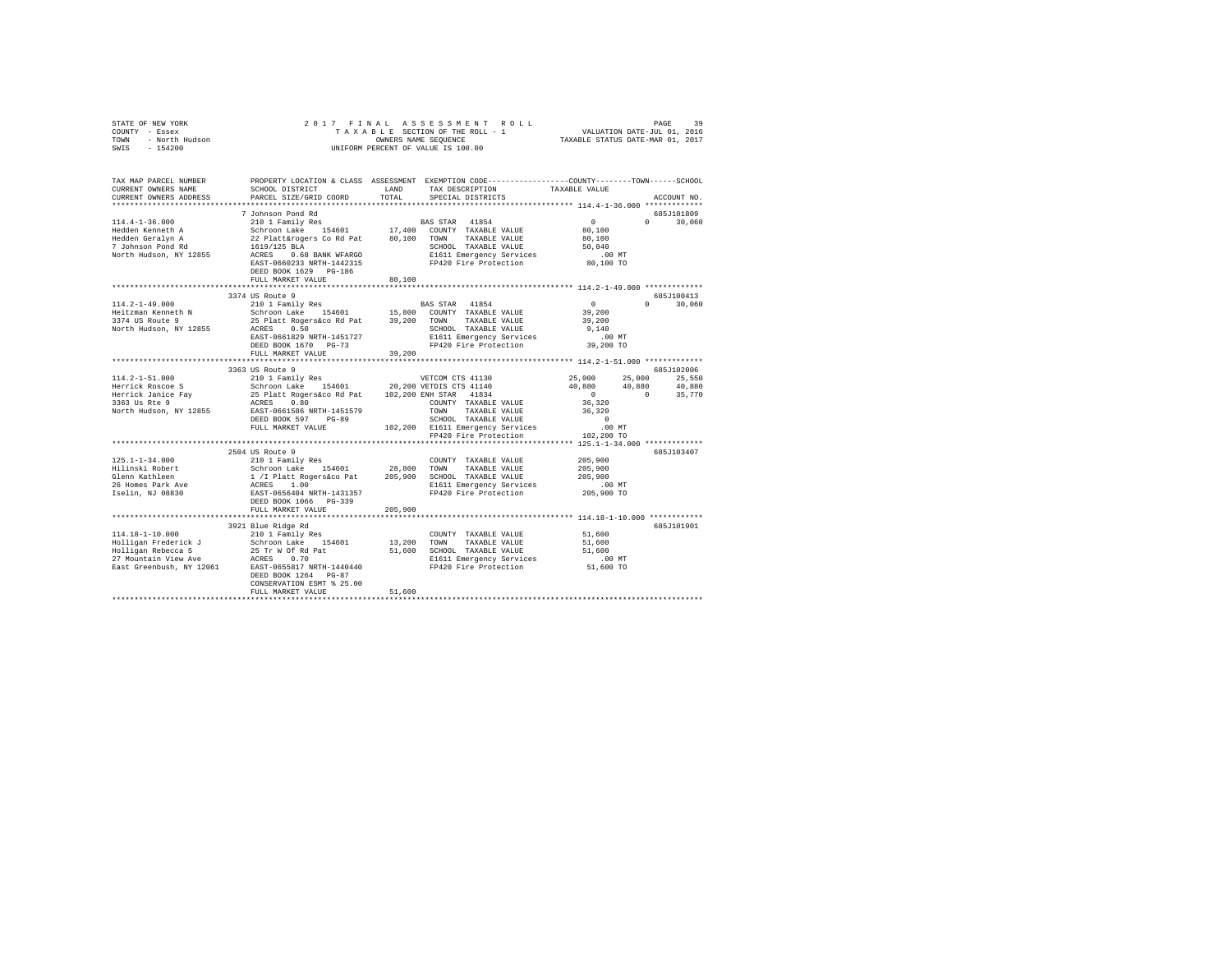| STATE OF NEW YORK<br>COUNTY - Essex<br>- North Hudson<br>TOWN<br>SWIS<br>$-154200$ | 2017 FINAL                                         | OWNERS NAME SEQUENCE | ASSESSMENT ROLL<br>TAXABLE SECTION OF THE ROLL - 1<br>UNIFORM PERCENT OF VALUE IS 100.00 | PAGE<br>VALUATION DATE-JUL 01, 2016<br>TAXABLE STATUS DATE-MAR 01, 2017                        | 40 |
|------------------------------------------------------------------------------------|----------------------------------------------------|----------------------|------------------------------------------------------------------------------------------|------------------------------------------------------------------------------------------------|----|
|                                                                                    |                                                    |                      |                                                                                          |                                                                                                |    |
| TAX MAP PARCEL NUMBER                                                              |                                                    |                      |                                                                                          | PROPERTY LOCATION & CLASS ASSESSMENT EXEMPTION CODE---------------COUNTY-------TOWN-----SCHOOL |    |
| CURRENT OWNERS NAME                                                                | SCHOOL DISTRICT                                    | LAND                 | TAX DESCRIPTION                                                                          | TAXABLE VALUE                                                                                  |    |
| CURRENT OWNERS ADDRESS                                                             | PARCEL SIZE/GRID COORD                             | TOTAL                | SPECIAL DISTRICTS                                                                        | ACCOUNT NO.                                                                                    |    |
|                                                                                    |                                                    |                      |                                                                                          |                                                                                                |    |
|                                                                                    | 3911 Blue Ridge Rd                                 |                      |                                                                                          | 685J102903                                                                                     |    |
| $114.18 - 1 - 13.000$                                                              | 210 1 Family Res                                   |                      | COUNTY TAXABLE VALUE                                                                     | 117,800                                                                                        |    |
| Hoogmoed Matthew R                                                                 | Schroon Lake 154601                                | 39,300               | TOWN<br>TAXABLE VALUE                                                                    | 117,800                                                                                        |    |
| Hoogmoed Holly M                                                                   | 25 Tr W Of Rd Pat                                  | 117,800              | SCHOOL TAXABLE VALUE                                                                     | 117,800                                                                                        |    |
| 507 Goffle Hill Rd                                                                 | ACRES 0.46 BANK CORE                               |                      | E1611 Emergency Services                                                                 | $.00$ MT                                                                                       |    |
| Hawthorne, NJ 07506                                                                | EAST-0655500 NRTH-1440514<br>DEED BOOK 1804 PG-284 |                      | FP420 Fire Protection                                                                    | 117,800 TO                                                                                     |    |
|                                                                                    | FULL MARKET VALUE                                  |                      |                                                                                          |                                                                                                |    |
|                                                                                    | ****************************                       | 117,800              |                                                                                          |                                                                                                |    |
|                                                                                    | 5228 US Route 9                                    |                      |                                                                                          | 685J103115                                                                                     |    |
| $85.3 - 1 - 21.000$                                                                | 281 Multiple res                                   |                      | COUNTY TAXABLE VALUE                                                                     | 427,600                                                                                        |    |
| Hopple Ed Trust                                                                    | Schroon Lake 154601                                | 147,700              | TOWN<br>TAXABLE VALUE                                                                    | 427,600                                                                                        |    |
| Hopple Cathi Trust                                                                 | 59 N River Head Tr                                 | 427,600              | SCHOOL TAXABLE VALUE                                                                     | 427,600                                                                                        |    |
| 2300 El Portal 58                                                                  | Bldg 1                                             |                      | E1612 Emergency Services                                                                 | $.00$ MT                                                                                       |    |
| Bakersfield, CA 93309-4282                                                         | ACRES<br>1.10                                      |                      | FP420 Fire Protection                                                                    | 427,600 TO                                                                                     |    |
|                                                                                    | EAST-0672629 NRTH-1491210                          |                      |                                                                                          |                                                                                                |    |
|                                                                                    | DEED BOOK 1293 PG-263                              |                      |                                                                                          |                                                                                                |    |
|                                                                                    | FULL MARKET VALUE                                  | 427.600              |                                                                                          |                                                                                                |    |
|                                                                                    |                                                    |                      |                                                                                          |                                                                                                |    |
|                                                                                    | 331 Ensign Pond Rd                                 |                      |                                                                                          | 685J198004                                                                                     |    |
| $115. - 1 - 1.200$                                                                 | 270 Mfg housing                                    |                      | COUNTY TAXABLE VALUE                                                                     | 36,100                                                                                         |    |
| Houck Linda                                                                        | Schroon Lake 154601                                | 33,500               | TAXABLE VALUE<br>TOWN                                                                    | 36,100                                                                                         |    |
| 16116 NE Grantham Rd                                                               | 206 Paradox Tr                                     | 36,100               | SCHOOL TAXABLE VALUE                                                                     | 36,100                                                                                         |    |
| Amboy, WA 98601-3103                                                               | ACRES 5.90                                         |                      | E1611 Emergency Services                                                                 | .00MT                                                                                          |    |
|                                                                                    | EAST-0671503 NRTH-1455292                          |                      | FP420 Fire Protection                                                                    | 36,100 TO                                                                                      |    |
|                                                                                    | DEED BOOK 1150 PG-271                              |                      |                                                                                          |                                                                                                |    |
|                                                                                    | FULL MARKET VALUE                                  | 36,100               |                                                                                          |                                                                                                |    |
|                                                                                    |                                                    |                      |                                                                                          |                                                                                                |    |
|                                                                                    | 2623 Blue Ridge Rd                                 |                      |                                                                                          | 685J178501                                                                                     |    |
| $113.3 - 2 - 5.000$                                                                | 260 Seasonal res                                   |                      | COUNTY TAXABLE VALUE                                                                     | 69,300                                                                                         |    |
| Howard Steven M Trust                                                              | Schroon Lake 154601                                | 28,800               | TAXABLE VALUE<br>TOWN                                                                    | 69,300                                                                                         |    |
| Howard Angela Trust                                                                | Lt 7Totn&crossfield Twp44 69,300                   |                      | SCHOOL TAXABLE VALUE                                                                     | 69,300                                                                                         |    |
| 137 Feeder Dam Rd                                                                  | ACRES 1.00                                         |                      | E1611 Emergency Services                                                                 | $.00$ MT                                                                                       |    |
| South Glens Falls, NY 12803 EAST-0625621 NRTH-1441567                              |                                                    |                      | FP420 Fire Protection                                                                    | 69,300 TO                                                                                      |    |
|                                                                                    | DEED BOOK 1861 PG-11                               |                      |                                                                                          |                                                                                                |    |
|                                                                                    | FULL MARKET VALUE                                  | 69,300               |                                                                                          |                                                                                                |    |
|                                                                                    | Blue Ridge Rd                                      |                      |                                                                                          | 685J193004                                                                                     |    |
| $113.3 - 2 - 6.000$                                                                | 314 Rural vac<10                                   |                      | COUNTY TAXABLE VALUE                                                                     | 700                                                                                            |    |
| Howard Steven M Trust                                                              | Schroon Lake 154601                                | 700                  | TOWN<br>TAXABLE VALUE                                                                    | 700                                                                                            |    |
| Howard Angela Trust                                                                |                                                    | 700                  | SCHOOL TAXABLE VALUE                                                                     | 700                                                                                            |    |
| 137 Feeder Dam Rd                                                                  | 7 T&C Twp 44<br>ACRES 0.45                         |                      | E1611 Emergency Services                                                                 | $.00$ MT                                                                                       |    |
| South Glens Falls, NY 12803 EAST-0625776 NRTH-1441570                              |                                                    |                      | FP420 Fire Protection                                                                    | 700 TO                                                                                         |    |
|                                                                                    | DEED BOOK 1861 PG-11                               |                      |                                                                                          |                                                                                                |    |
|                                                                                    | FULL MARKET VALUE                                  | 700                  |                                                                                          |                                                                                                |    |
|                                                                                    |                                                    |                      |                                                                                          |                                                                                                |    |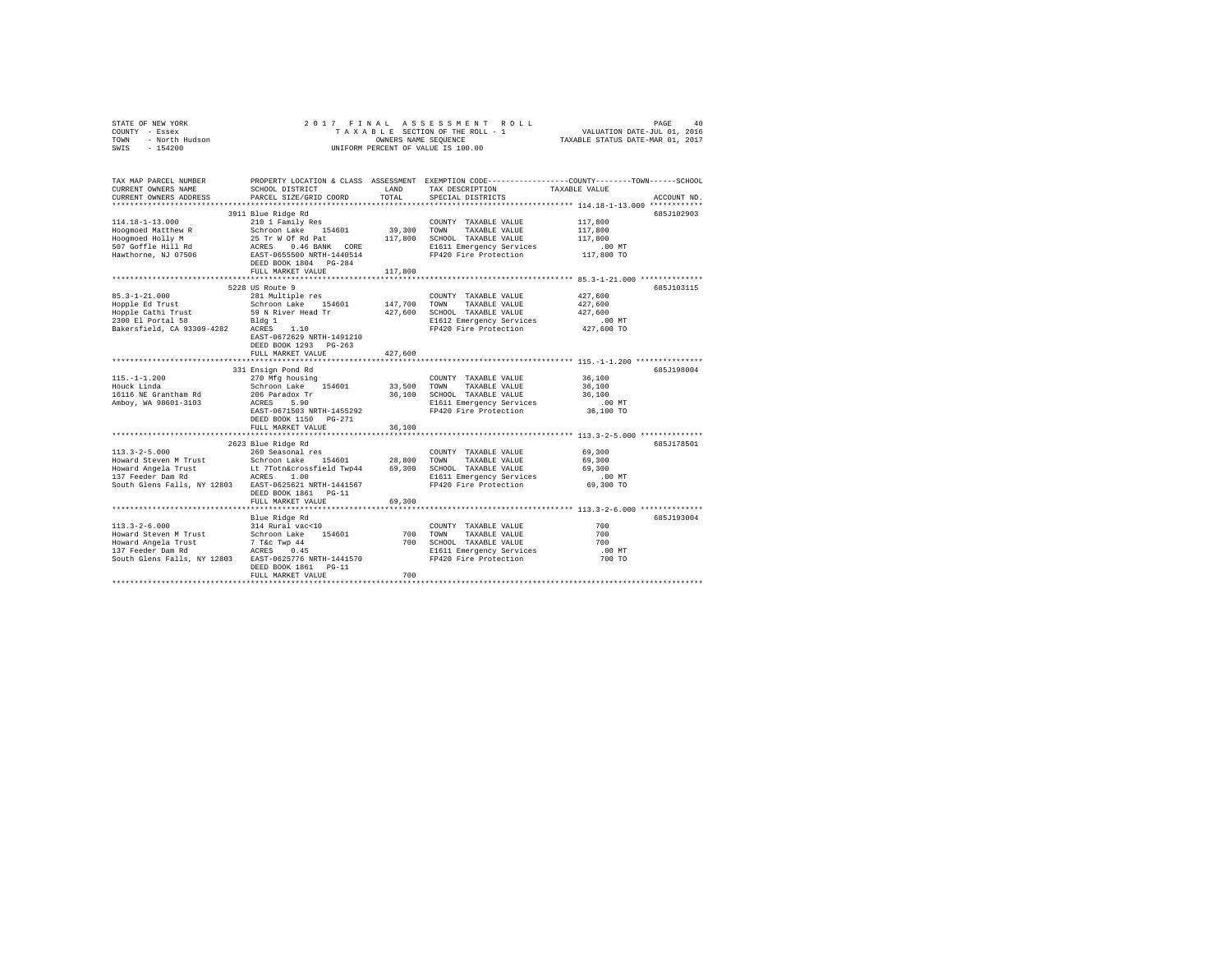| PROPERTY LOCATION & CLASS ASSESSMENT EXEMPTION CODE---------------COUNTY-------TOWN------SCHOOL<br>TAX MAP PARCEL NUMBER<br>TAX DESCRIPTION<br>TAXABLE VALUE<br>LAND<br>CURRENT OWNERS NAME<br>SCHOOL DISTRICT<br>TOTAL<br>CURRENT OWNERS ADDRESS<br>PARCEL SIZE/GRID COORD<br>SPECIAL DISTRICTS<br>ACCOUNT NO.<br>************************<br>44 Pepper Hollow Rd<br>685J100414<br>210 1 Family Res<br>25,000<br>25,000<br>$104.4 - 1 - 31.100$<br>VETCOM CTS 41130<br>28,450<br>Schroon Lake 154601<br>Schroon Lake 154601 35,700 AGED ALL 41800<br>3 Totn&crossfield Twp 49 113,800 ENH STAR 41834<br>44,400<br>42,675<br>Iannaccone Virginia<br>44,400<br>44 Pepper Hollow Rd<br>$\sim$ 0<br>$\sim$ 0<br>42,675<br>North Hudson, NY 12855<br>ACRES 8.30<br>COUNTY TAXABLE VALUE<br>44,400<br>EAST-0666662 NRTH-1463475<br>TOWN<br>TAXABLE VALUE<br>44,400<br>SCHOOL TAXABLE VALUE<br>DEED BOOK 1696 PG-30<br>$\sim$ 0<br>113,800 E1611 Emergency Services<br>.00MT<br>FULL MARKET VALUE<br>FP420 Fire Protection<br>113,800 TO<br>495 Ensign Pond Rd<br>685J102807<br>$105. - 1 - 44.000$<br>920 Priv Hunt/Fi<br>109,800<br>COUNTY TAXABLE VALUE<br>James Matthew R<br>Schroon Lake 154601<br>211 Paradox Tract<br>ACRES 106.00<br>101,900<br>TOWN<br>109,800<br>TAXABLE VALUE<br>Donnellan Donald R<br>109,800 SCHOOL TAXABLE VALUE<br>109,800<br>85 Riverside Ave<br>E1611 Emergency Services<br>$.00$ MT<br>FP420 Fire Protection<br>EAST-0676217 NRTH-1456576<br>Massapequa, NY 11758<br>109,800 TO<br>DEED BOOK 1858 PG-228<br>109,800<br>FULL MARKET VALUE<br>US Route 9<br>685J178503<br>$[32.3-1-12.000] \put(0,0){\line(0,1)}{3.12\ {\rm{VaC}}\ {\rm{W}}}\put(0,0){\line(0,1)}{3.12\ {\rm{VaC}}\ {\rm{W}}}\put(0,0){\line(0,1)}{3.12\ {\rm{VaC}}\ {\rm{W}}}\put(0,0){\line(0,1)}{3.12\ {\rm{VaC}}\ {\rm{W}}}\put(0,0){\line(0,1)}{3.12\ {\rm{VaC}}\ {\rm{W}}}\put(0,0){\line(0,1)}{3.12\ {\rm{VaC}}\ {\rm{W}}}\put(0,0){\line(0,1$<br>12,200<br>COUNTY TAXABLE VALUE<br>12,200<br>1,200<br>TOWN<br>TAXABLE VALUE<br>12,200 SCHOOL TAXABLE VALUE<br>12,200<br>E1612 Emergency Services<br>$.00$ MT<br>FP420 Fire Protection<br>12,200 TO<br>Miami, FL 33146<br>DEED BOOK 1721 PG-176<br>12,200<br>FULL MARKET VALUE<br>****************************<br>**************************** 85.3-1-14.000 **************<br>36 Nokomis Rd<br>685J103205<br>$85.3 - 1 - 14.000$<br>176,100<br>260 Seasonal res<br>COUNTY TAXABLE VALUE<br>69,800<br>Jenkins Molly<br>Schroon Lake 154601<br>59 N River Head Tr<br>ACRES 0.30<br>TAXABLE VALUE<br>176,100<br>TOWN<br>Moylan Clint C<br>176,100<br>176,100<br>SCHOOL TAXABLE VALUE<br>c/o Edward Moylan Sr<br>1345 Alegriano Ave<br>ACRES 0.30<br>EAST-0672893 NRTH-1490459<br>E1612 Emergency Services<br>$.00$ MT<br>FP420 Fire Protection<br>176,100 TO<br>Miami, FL 33146<br>FULL MARKET VALUE<br>176,100<br>*************************<br>**************************** 112.4-2-14.000 *************<br>2318 Blue Ridge Rd<br>685J101712<br>$112.4 - 2 - 14.000$<br>210 1 Family Res<br>133,000<br>COUNTY TAXABLE VALUE<br>58,000<br>Jepson Donald Jr<br>Schroon Lake 154601<br>9 T&C Twp 44<br>Db 943 Pg 124<br>SERST-0618624 NRTH-1440782<br>EAST-0618624 NRTH-1440782<br>TOWN<br>TAXABLE VALUE<br>133,000<br>Jepson Leitha<br>133,000<br>SCHOOL TAXABLE VALUE<br>133,000<br>Rd3 Box 195M<br>E1611 Emergency Services .00 MT<br>FP420 Fire Protection .00 TO<br>Stump Church Rd<br>Greenwich, NY 12834<br>DEED BOOK 875<br>$PG-238$<br>133,000<br>FULL MARKET VALUE | STATE OF NEW YORK<br>COUNTY - Essex<br>- North Hudson<br>TOWN<br>$-154200$<br>SWIS | 2017 FINAL | ASSESSMENT<br>ROLL<br>TAXABLE SECTION OF THE ROLL - 1<br>OWNERS NAME SEQUENCE<br>UNIFORM PERCENT OF VALUE IS 100.00 | PAGE 41<br>VALUATION DATE-JUL 01, 2016<br>TAXABLE STATUS DATE-MAR 01, 2017 |  |
|---------------------------------------------------------------------------------------------------------------------------------------------------------------------------------------------------------------------------------------------------------------------------------------------------------------------------------------------------------------------------------------------------------------------------------------------------------------------------------------------------------------------------------------------------------------------------------------------------------------------------------------------------------------------------------------------------------------------------------------------------------------------------------------------------------------------------------------------------------------------------------------------------------------------------------------------------------------------------------------------------------------------------------------------------------------------------------------------------------------------------------------------------------------------------------------------------------------------------------------------------------------------------------------------------------------------------------------------------------------------------------------------------------------------------------------------------------------------------------------------------------------------------------------------------------------------------------------------------------------------------------------------------------------------------------------------------------------------------------------------------------------------------------------------------------------------------------------------------------------------------------------------------------------------------------------------------------------------------------------------------------------------------------------------------------------------------------------------------------------------------------------------------------------------------------------------------------------------------------------------------------------------------------------------------------------------------------------------------------------------------------------------------------------------------------------------------------------------------------------------------------------------------------------------------------------------------------------------------------------------------------------------------------------------------------------------------------------------------------------------------------------------------------------------------------------------------------------------------------------------------------------------------------------------------------------------------------------------------------------------------------------------------------------------------------------------------------------------------------------------------------------------------------------------------------------------------------------------------------------------------------------------------------------------------------------------------------------------------------------------------------------------------------------------------------------------------------------------------------------------------------------------------|------------------------------------------------------------------------------------|------------|---------------------------------------------------------------------------------------------------------------------|----------------------------------------------------------------------------|--|
|                                                                                                                                                                                                                                                                                                                                                                                                                                                                                                                                                                                                                                                                                                                                                                                                                                                                                                                                                                                                                                                                                                                                                                                                                                                                                                                                                                                                                                                                                                                                                                                                                                                                                                                                                                                                                                                                                                                                                                                                                                                                                                                                                                                                                                                                                                                                                                                                                                                                                                                                                                                                                                                                                                                                                                                                                                                                                                                                                                                                                                                                                                                                                                                                                                                                                                                                                                                                                                                                                                                           |                                                                                    |            |                                                                                                                     |                                                                            |  |
|                                                                                                                                                                                                                                                                                                                                                                                                                                                                                                                                                                                                                                                                                                                                                                                                                                                                                                                                                                                                                                                                                                                                                                                                                                                                                                                                                                                                                                                                                                                                                                                                                                                                                                                                                                                                                                                                                                                                                                                                                                                                                                                                                                                                                                                                                                                                                                                                                                                                                                                                                                                                                                                                                                                                                                                                                                                                                                                                                                                                                                                                                                                                                                                                                                                                                                                                                                                                                                                                                                                           |                                                                                    |            |                                                                                                                     |                                                                            |  |
|                                                                                                                                                                                                                                                                                                                                                                                                                                                                                                                                                                                                                                                                                                                                                                                                                                                                                                                                                                                                                                                                                                                                                                                                                                                                                                                                                                                                                                                                                                                                                                                                                                                                                                                                                                                                                                                                                                                                                                                                                                                                                                                                                                                                                                                                                                                                                                                                                                                                                                                                                                                                                                                                                                                                                                                                                                                                                                                                                                                                                                                                                                                                                                                                                                                                                                                                                                                                                                                                                                                           |                                                                                    |            |                                                                                                                     |                                                                            |  |
|                                                                                                                                                                                                                                                                                                                                                                                                                                                                                                                                                                                                                                                                                                                                                                                                                                                                                                                                                                                                                                                                                                                                                                                                                                                                                                                                                                                                                                                                                                                                                                                                                                                                                                                                                                                                                                                                                                                                                                                                                                                                                                                                                                                                                                                                                                                                                                                                                                                                                                                                                                                                                                                                                                                                                                                                                                                                                                                                                                                                                                                                                                                                                                                                                                                                                                                                                                                                                                                                                                                           |                                                                                    |            |                                                                                                                     |                                                                            |  |
|                                                                                                                                                                                                                                                                                                                                                                                                                                                                                                                                                                                                                                                                                                                                                                                                                                                                                                                                                                                                                                                                                                                                                                                                                                                                                                                                                                                                                                                                                                                                                                                                                                                                                                                                                                                                                                                                                                                                                                                                                                                                                                                                                                                                                                                                                                                                                                                                                                                                                                                                                                                                                                                                                                                                                                                                                                                                                                                                                                                                                                                                                                                                                                                                                                                                                                                                                                                                                                                                                                                           |                                                                                    |            |                                                                                                                     |                                                                            |  |
|                                                                                                                                                                                                                                                                                                                                                                                                                                                                                                                                                                                                                                                                                                                                                                                                                                                                                                                                                                                                                                                                                                                                                                                                                                                                                                                                                                                                                                                                                                                                                                                                                                                                                                                                                                                                                                                                                                                                                                                                                                                                                                                                                                                                                                                                                                                                                                                                                                                                                                                                                                                                                                                                                                                                                                                                                                                                                                                                                                                                                                                                                                                                                                                                                                                                                                                                                                                                                                                                                                                           |                                                                                    |            |                                                                                                                     |                                                                            |  |
|                                                                                                                                                                                                                                                                                                                                                                                                                                                                                                                                                                                                                                                                                                                                                                                                                                                                                                                                                                                                                                                                                                                                                                                                                                                                                                                                                                                                                                                                                                                                                                                                                                                                                                                                                                                                                                                                                                                                                                                                                                                                                                                                                                                                                                                                                                                                                                                                                                                                                                                                                                                                                                                                                                                                                                                                                                                                                                                                                                                                                                                                                                                                                                                                                                                                                                                                                                                                                                                                                                                           |                                                                                    |            |                                                                                                                     |                                                                            |  |
|                                                                                                                                                                                                                                                                                                                                                                                                                                                                                                                                                                                                                                                                                                                                                                                                                                                                                                                                                                                                                                                                                                                                                                                                                                                                                                                                                                                                                                                                                                                                                                                                                                                                                                                                                                                                                                                                                                                                                                                                                                                                                                                                                                                                                                                                                                                                                                                                                                                                                                                                                                                                                                                                                                                                                                                                                                                                                                                                                                                                                                                                                                                                                                                                                                                                                                                                                                                                                                                                                                                           |                                                                                    |            |                                                                                                                     |                                                                            |  |
|                                                                                                                                                                                                                                                                                                                                                                                                                                                                                                                                                                                                                                                                                                                                                                                                                                                                                                                                                                                                                                                                                                                                                                                                                                                                                                                                                                                                                                                                                                                                                                                                                                                                                                                                                                                                                                                                                                                                                                                                                                                                                                                                                                                                                                                                                                                                                                                                                                                                                                                                                                                                                                                                                                                                                                                                                                                                                                                                                                                                                                                                                                                                                                                                                                                                                                                                                                                                                                                                                                                           |                                                                                    |            |                                                                                                                     |                                                                            |  |
|                                                                                                                                                                                                                                                                                                                                                                                                                                                                                                                                                                                                                                                                                                                                                                                                                                                                                                                                                                                                                                                                                                                                                                                                                                                                                                                                                                                                                                                                                                                                                                                                                                                                                                                                                                                                                                                                                                                                                                                                                                                                                                                                                                                                                                                                                                                                                                                                                                                                                                                                                                                                                                                                                                                                                                                                                                                                                                                                                                                                                                                                                                                                                                                                                                                                                                                                                                                                                                                                                                                           |                                                                                    |            |                                                                                                                     |                                                                            |  |
|                                                                                                                                                                                                                                                                                                                                                                                                                                                                                                                                                                                                                                                                                                                                                                                                                                                                                                                                                                                                                                                                                                                                                                                                                                                                                                                                                                                                                                                                                                                                                                                                                                                                                                                                                                                                                                                                                                                                                                                                                                                                                                                                                                                                                                                                                                                                                                                                                                                                                                                                                                                                                                                                                                                                                                                                                                                                                                                                                                                                                                                                                                                                                                                                                                                                                                                                                                                                                                                                                                                           |                                                                                    |            |                                                                                                                     |                                                                            |  |
|                                                                                                                                                                                                                                                                                                                                                                                                                                                                                                                                                                                                                                                                                                                                                                                                                                                                                                                                                                                                                                                                                                                                                                                                                                                                                                                                                                                                                                                                                                                                                                                                                                                                                                                                                                                                                                                                                                                                                                                                                                                                                                                                                                                                                                                                                                                                                                                                                                                                                                                                                                                                                                                                                                                                                                                                                                                                                                                                                                                                                                                                                                                                                                                                                                                                                                                                                                                                                                                                                                                           |                                                                                    |            |                                                                                                                     |                                                                            |  |
|                                                                                                                                                                                                                                                                                                                                                                                                                                                                                                                                                                                                                                                                                                                                                                                                                                                                                                                                                                                                                                                                                                                                                                                                                                                                                                                                                                                                                                                                                                                                                                                                                                                                                                                                                                                                                                                                                                                                                                                                                                                                                                                                                                                                                                                                                                                                                                                                                                                                                                                                                                                                                                                                                                                                                                                                                                                                                                                                                                                                                                                                                                                                                                                                                                                                                                                                                                                                                                                                                                                           |                                                                                    |            |                                                                                                                     |                                                                            |  |
|                                                                                                                                                                                                                                                                                                                                                                                                                                                                                                                                                                                                                                                                                                                                                                                                                                                                                                                                                                                                                                                                                                                                                                                                                                                                                                                                                                                                                                                                                                                                                                                                                                                                                                                                                                                                                                                                                                                                                                                                                                                                                                                                                                                                                                                                                                                                                                                                                                                                                                                                                                                                                                                                                                                                                                                                                                                                                                                                                                                                                                                                                                                                                                                                                                                                                                                                                                                                                                                                                                                           |                                                                                    |            |                                                                                                                     |                                                                            |  |
|                                                                                                                                                                                                                                                                                                                                                                                                                                                                                                                                                                                                                                                                                                                                                                                                                                                                                                                                                                                                                                                                                                                                                                                                                                                                                                                                                                                                                                                                                                                                                                                                                                                                                                                                                                                                                                                                                                                                                                                                                                                                                                                                                                                                                                                                                                                                                                                                                                                                                                                                                                                                                                                                                                                                                                                                                                                                                                                                                                                                                                                                                                                                                                                                                                                                                                                                                                                                                                                                                                                           |                                                                                    |            |                                                                                                                     |                                                                            |  |
|                                                                                                                                                                                                                                                                                                                                                                                                                                                                                                                                                                                                                                                                                                                                                                                                                                                                                                                                                                                                                                                                                                                                                                                                                                                                                                                                                                                                                                                                                                                                                                                                                                                                                                                                                                                                                                                                                                                                                                                                                                                                                                                                                                                                                                                                                                                                                                                                                                                                                                                                                                                                                                                                                                                                                                                                                                                                                                                                                                                                                                                                                                                                                                                                                                                                                                                                                                                                                                                                                                                           |                                                                                    |            |                                                                                                                     |                                                                            |  |
|                                                                                                                                                                                                                                                                                                                                                                                                                                                                                                                                                                                                                                                                                                                                                                                                                                                                                                                                                                                                                                                                                                                                                                                                                                                                                                                                                                                                                                                                                                                                                                                                                                                                                                                                                                                                                                                                                                                                                                                                                                                                                                                                                                                                                                                                                                                                                                                                                                                                                                                                                                                                                                                                                                                                                                                                                                                                                                                                                                                                                                                                                                                                                                                                                                                                                                                                                                                                                                                                                                                           |                                                                                    |            |                                                                                                                     |                                                                            |  |
|                                                                                                                                                                                                                                                                                                                                                                                                                                                                                                                                                                                                                                                                                                                                                                                                                                                                                                                                                                                                                                                                                                                                                                                                                                                                                                                                                                                                                                                                                                                                                                                                                                                                                                                                                                                                                                                                                                                                                                                                                                                                                                                                                                                                                                                                                                                                                                                                                                                                                                                                                                                                                                                                                                                                                                                                                                                                                                                                                                                                                                                                                                                                                                                                                                                                                                                                                                                                                                                                                                                           |                                                                                    |            |                                                                                                                     |                                                                            |  |
|                                                                                                                                                                                                                                                                                                                                                                                                                                                                                                                                                                                                                                                                                                                                                                                                                                                                                                                                                                                                                                                                                                                                                                                                                                                                                                                                                                                                                                                                                                                                                                                                                                                                                                                                                                                                                                                                                                                                                                                                                                                                                                                                                                                                                                                                                                                                                                                                                                                                                                                                                                                                                                                                                                                                                                                                                                                                                                                                                                                                                                                                                                                                                                                                                                                                                                                                                                                                                                                                                                                           |                                                                                    |            |                                                                                                                     |                                                                            |  |
|                                                                                                                                                                                                                                                                                                                                                                                                                                                                                                                                                                                                                                                                                                                                                                                                                                                                                                                                                                                                                                                                                                                                                                                                                                                                                                                                                                                                                                                                                                                                                                                                                                                                                                                                                                                                                                                                                                                                                                                                                                                                                                                                                                                                                                                                                                                                                                                                                                                                                                                                                                                                                                                                                                                                                                                                                                                                                                                                                                                                                                                                                                                                                                                                                                                                                                                                                                                                                                                                                                                           |                                                                                    |            |                                                                                                                     |                                                                            |  |
|                                                                                                                                                                                                                                                                                                                                                                                                                                                                                                                                                                                                                                                                                                                                                                                                                                                                                                                                                                                                                                                                                                                                                                                                                                                                                                                                                                                                                                                                                                                                                                                                                                                                                                                                                                                                                                                                                                                                                                                                                                                                                                                                                                                                                                                                                                                                                                                                                                                                                                                                                                                                                                                                                                                                                                                                                                                                                                                                                                                                                                                                                                                                                                                                                                                                                                                                                                                                                                                                                                                           |                                                                                    |            |                                                                                                                     |                                                                            |  |
|                                                                                                                                                                                                                                                                                                                                                                                                                                                                                                                                                                                                                                                                                                                                                                                                                                                                                                                                                                                                                                                                                                                                                                                                                                                                                                                                                                                                                                                                                                                                                                                                                                                                                                                                                                                                                                                                                                                                                                                                                                                                                                                                                                                                                                                                                                                                                                                                                                                                                                                                                                                                                                                                                                                                                                                                                                                                                                                                                                                                                                                                                                                                                                                                                                                                                                                                                                                                                                                                                                                           |                                                                                    |            |                                                                                                                     |                                                                            |  |
|                                                                                                                                                                                                                                                                                                                                                                                                                                                                                                                                                                                                                                                                                                                                                                                                                                                                                                                                                                                                                                                                                                                                                                                                                                                                                                                                                                                                                                                                                                                                                                                                                                                                                                                                                                                                                                                                                                                                                                                                                                                                                                                                                                                                                                                                                                                                                                                                                                                                                                                                                                                                                                                                                                                                                                                                                                                                                                                                                                                                                                                                                                                                                                                                                                                                                                                                                                                                                                                                                                                           |                                                                                    |            |                                                                                                                     |                                                                            |  |
|                                                                                                                                                                                                                                                                                                                                                                                                                                                                                                                                                                                                                                                                                                                                                                                                                                                                                                                                                                                                                                                                                                                                                                                                                                                                                                                                                                                                                                                                                                                                                                                                                                                                                                                                                                                                                                                                                                                                                                                                                                                                                                                                                                                                                                                                                                                                                                                                                                                                                                                                                                                                                                                                                                                                                                                                                                                                                                                                                                                                                                                                                                                                                                                                                                                                                                                                                                                                                                                                                                                           |                                                                                    |            |                                                                                                                     |                                                                            |  |
|                                                                                                                                                                                                                                                                                                                                                                                                                                                                                                                                                                                                                                                                                                                                                                                                                                                                                                                                                                                                                                                                                                                                                                                                                                                                                                                                                                                                                                                                                                                                                                                                                                                                                                                                                                                                                                                                                                                                                                                                                                                                                                                                                                                                                                                                                                                                                                                                                                                                                                                                                                                                                                                                                                                                                                                                                                                                                                                                                                                                                                                                                                                                                                                                                                                                                                                                                                                                                                                                                                                           |                                                                                    |            |                                                                                                                     |                                                                            |  |
|                                                                                                                                                                                                                                                                                                                                                                                                                                                                                                                                                                                                                                                                                                                                                                                                                                                                                                                                                                                                                                                                                                                                                                                                                                                                                                                                                                                                                                                                                                                                                                                                                                                                                                                                                                                                                                                                                                                                                                                                                                                                                                                                                                                                                                                                                                                                                                                                                                                                                                                                                                                                                                                                                                                                                                                                                                                                                                                                                                                                                                                                                                                                                                                                                                                                                                                                                                                                                                                                                                                           |                                                                                    |            |                                                                                                                     |                                                                            |  |
|                                                                                                                                                                                                                                                                                                                                                                                                                                                                                                                                                                                                                                                                                                                                                                                                                                                                                                                                                                                                                                                                                                                                                                                                                                                                                                                                                                                                                                                                                                                                                                                                                                                                                                                                                                                                                                                                                                                                                                                                                                                                                                                                                                                                                                                                                                                                                                                                                                                                                                                                                                                                                                                                                                                                                                                                                                                                                                                                                                                                                                                                                                                                                                                                                                                                                                                                                                                                                                                                                                                           |                                                                                    |            |                                                                                                                     |                                                                            |  |
|                                                                                                                                                                                                                                                                                                                                                                                                                                                                                                                                                                                                                                                                                                                                                                                                                                                                                                                                                                                                                                                                                                                                                                                                                                                                                                                                                                                                                                                                                                                                                                                                                                                                                                                                                                                                                                                                                                                                                                                                                                                                                                                                                                                                                                                                                                                                                                                                                                                                                                                                                                                                                                                                                                                                                                                                                                                                                                                                                                                                                                                                                                                                                                                                                                                                                                                                                                                                                                                                                                                           |                                                                                    |            |                                                                                                                     |                                                                            |  |
|                                                                                                                                                                                                                                                                                                                                                                                                                                                                                                                                                                                                                                                                                                                                                                                                                                                                                                                                                                                                                                                                                                                                                                                                                                                                                                                                                                                                                                                                                                                                                                                                                                                                                                                                                                                                                                                                                                                                                                                                                                                                                                                                                                                                                                                                                                                                                                                                                                                                                                                                                                                                                                                                                                                                                                                                                                                                                                                                                                                                                                                                                                                                                                                                                                                                                                                                                                                                                                                                                                                           |                                                                                    |            |                                                                                                                     |                                                                            |  |
|                                                                                                                                                                                                                                                                                                                                                                                                                                                                                                                                                                                                                                                                                                                                                                                                                                                                                                                                                                                                                                                                                                                                                                                                                                                                                                                                                                                                                                                                                                                                                                                                                                                                                                                                                                                                                                                                                                                                                                                                                                                                                                                                                                                                                                                                                                                                                                                                                                                                                                                                                                                                                                                                                                                                                                                                                                                                                                                                                                                                                                                                                                                                                                                                                                                                                                                                                                                                                                                                                                                           |                                                                                    |            |                                                                                                                     |                                                                            |  |
|                                                                                                                                                                                                                                                                                                                                                                                                                                                                                                                                                                                                                                                                                                                                                                                                                                                                                                                                                                                                                                                                                                                                                                                                                                                                                                                                                                                                                                                                                                                                                                                                                                                                                                                                                                                                                                                                                                                                                                                                                                                                                                                                                                                                                                                                                                                                                                                                                                                                                                                                                                                                                                                                                                                                                                                                                                                                                                                                                                                                                                                                                                                                                                                                                                                                                                                                                                                                                                                                                                                           |                                                                                    |            |                                                                                                                     |                                                                            |  |
|                                                                                                                                                                                                                                                                                                                                                                                                                                                                                                                                                                                                                                                                                                                                                                                                                                                                                                                                                                                                                                                                                                                                                                                                                                                                                                                                                                                                                                                                                                                                                                                                                                                                                                                                                                                                                                                                                                                                                                                                                                                                                                                                                                                                                                                                                                                                                                                                                                                                                                                                                                                                                                                                                                                                                                                                                                                                                                                                                                                                                                                                                                                                                                                                                                                                                                                                                                                                                                                                                                                           |                                                                                    |            |                                                                                                                     |                                                                            |  |
|                                                                                                                                                                                                                                                                                                                                                                                                                                                                                                                                                                                                                                                                                                                                                                                                                                                                                                                                                                                                                                                                                                                                                                                                                                                                                                                                                                                                                                                                                                                                                                                                                                                                                                                                                                                                                                                                                                                                                                                                                                                                                                                                                                                                                                                                                                                                                                                                                                                                                                                                                                                                                                                                                                                                                                                                                                                                                                                                                                                                                                                                                                                                                                                                                                                                                                                                                                                                                                                                                                                           |                                                                                    |            |                                                                                                                     |                                                                            |  |
|                                                                                                                                                                                                                                                                                                                                                                                                                                                                                                                                                                                                                                                                                                                                                                                                                                                                                                                                                                                                                                                                                                                                                                                                                                                                                                                                                                                                                                                                                                                                                                                                                                                                                                                                                                                                                                                                                                                                                                                                                                                                                                                                                                                                                                                                                                                                                                                                                                                                                                                                                                                                                                                                                                                                                                                                                                                                                                                                                                                                                                                                                                                                                                                                                                                                                                                                                                                                                                                                                                                           |                                                                                    |            |                                                                                                                     |                                                                            |  |
|                                                                                                                                                                                                                                                                                                                                                                                                                                                                                                                                                                                                                                                                                                                                                                                                                                                                                                                                                                                                                                                                                                                                                                                                                                                                                                                                                                                                                                                                                                                                                                                                                                                                                                                                                                                                                                                                                                                                                                                                                                                                                                                                                                                                                                                                                                                                                                                                                                                                                                                                                                                                                                                                                                                                                                                                                                                                                                                                                                                                                                                                                                                                                                                                                                                                                                                                                                                                                                                                                                                           |                                                                                    |            |                                                                                                                     |                                                                            |  |
|                                                                                                                                                                                                                                                                                                                                                                                                                                                                                                                                                                                                                                                                                                                                                                                                                                                                                                                                                                                                                                                                                                                                                                                                                                                                                                                                                                                                                                                                                                                                                                                                                                                                                                                                                                                                                                                                                                                                                                                                                                                                                                                                                                                                                                                                                                                                                                                                                                                                                                                                                                                                                                                                                                                                                                                                                                                                                                                                                                                                                                                                                                                                                                                                                                                                                                                                                                                                                                                                                                                           |                                                                                    |            |                                                                                                                     |                                                                            |  |
|                                                                                                                                                                                                                                                                                                                                                                                                                                                                                                                                                                                                                                                                                                                                                                                                                                                                                                                                                                                                                                                                                                                                                                                                                                                                                                                                                                                                                                                                                                                                                                                                                                                                                                                                                                                                                                                                                                                                                                                                                                                                                                                                                                                                                                                                                                                                                                                                                                                                                                                                                                                                                                                                                                                                                                                                                                                                                                                                                                                                                                                                                                                                                                                                                                                                                                                                                                                                                                                                                                                           |                                                                                    |            |                                                                                                                     |                                                                            |  |
|                                                                                                                                                                                                                                                                                                                                                                                                                                                                                                                                                                                                                                                                                                                                                                                                                                                                                                                                                                                                                                                                                                                                                                                                                                                                                                                                                                                                                                                                                                                                                                                                                                                                                                                                                                                                                                                                                                                                                                                                                                                                                                                                                                                                                                                                                                                                                                                                                                                                                                                                                                                                                                                                                                                                                                                                                                                                                                                                                                                                                                                                                                                                                                                                                                                                                                                                                                                                                                                                                                                           |                                                                                    |            |                                                                                                                     |                                                                            |  |
|                                                                                                                                                                                                                                                                                                                                                                                                                                                                                                                                                                                                                                                                                                                                                                                                                                                                                                                                                                                                                                                                                                                                                                                                                                                                                                                                                                                                                                                                                                                                                                                                                                                                                                                                                                                                                                                                                                                                                                                                                                                                                                                                                                                                                                                                                                                                                                                                                                                                                                                                                                                                                                                                                                                                                                                                                                                                                                                                                                                                                                                                                                                                                                                                                                                                                                                                                                                                                                                                                                                           |                                                                                    |            |                                                                                                                     |                                                                            |  |
|                                                                                                                                                                                                                                                                                                                                                                                                                                                                                                                                                                                                                                                                                                                                                                                                                                                                                                                                                                                                                                                                                                                                                                                                                                                                                                                                                                                                                                                                                                                                                                                                                                                                                                                                                                                                                                                                                                                                                                                                                                                                                                                                                                                                                                                                                                                                                                                                                                                                                                                                                                                                                                                                                                                                                                                                                                                                                                                                                                                                                                                                                                                                                                                                                                                                                                                                                                                                                                                                                                                           |                                                                                    |            |                                                                                                                     |                                                                            |  |
|                                                                                                                                                                                                                                                                                                                                                                                                                                                                                                                                                                                                                                                                                                                                                                                                                                                                                                                                                                                                                                                                                                                                                                                                                                                                                                                                                                                                                                                                                                                                                                                                                                                                                                                                                                                                                                                                                                                                                                                                                                                                                                                                                                                                                                                                                                                                                                                                                                                                                                                                                                                                                                                                                                                                                                                                                                                                                                                                                                                                                                                                                                                                                                                                                                                                                                                                                                                                                                                                                                                           |                                                                                    |            |                                                                                                                     |                                                                            |  |
|                                                                                                                                                                                                                                                                                                                                                                                                                                                                                                                                                                                                                                                                                                                                                                                                                                                                                                                                                                                                                                                                                                                                                                                                                                                                                                                                                                                                                                                                                                                                                                                                                                                                                                                                                                                                                                                                                                                                                                                                                                                                                                                                                                                                                                                                                                                                                                                                                                                                                                                                                                                                                                                                                                                                                                                                                                                                                                                                                                                                                                                                                                                                                                                                                                                                                                                                                                                                                                                                                                                           |                                                                                    |            |                                                                                                                     |                                                                            |  |
|                                                                                                                                                                                                                                                                                                                                                                                                                                                                                                                                                                                                                                                                                                                                                                                                                                                                                                                                                                                                                                                                                                                                                                                                                                                                                                                                                                                                                                                                                                                                                                                                                                                                                                                                                                                                                                                                                                                                                                                                                                                                                                                                                                                                                                                                                                                                                                                                                                                                                                                                                                                                                                                                                                                                                                                                                                                                                                                                                                                                                                                                                                                                                                                                                                                                                                                                                                                                                                                                                                                           |                                                                                    |            |                                                                                                                     |                                                                            |  |
|                                                                                                                                                                                                                                                                                                                                                                                                                                                                                                                                                                                                                                                                                                                                                                                                                                                                                                                                                                                                                                                                                                                                                                                                                                                                                                                                                                                                                                                                                                                                                                                                                                                                                                                                                                                                                                                                                                                                                                                                                                                                                                                                                                                                                                                                                                                                                                                                                                                                                                                                                                                                                                                                                                                                                                                                                                                                                                                                                                                                                                                                                                                                                                                                                                                                                                                                                                                                                                                                                                                           |                                                                                    |            |                                                                                                                     |                                                                            |  |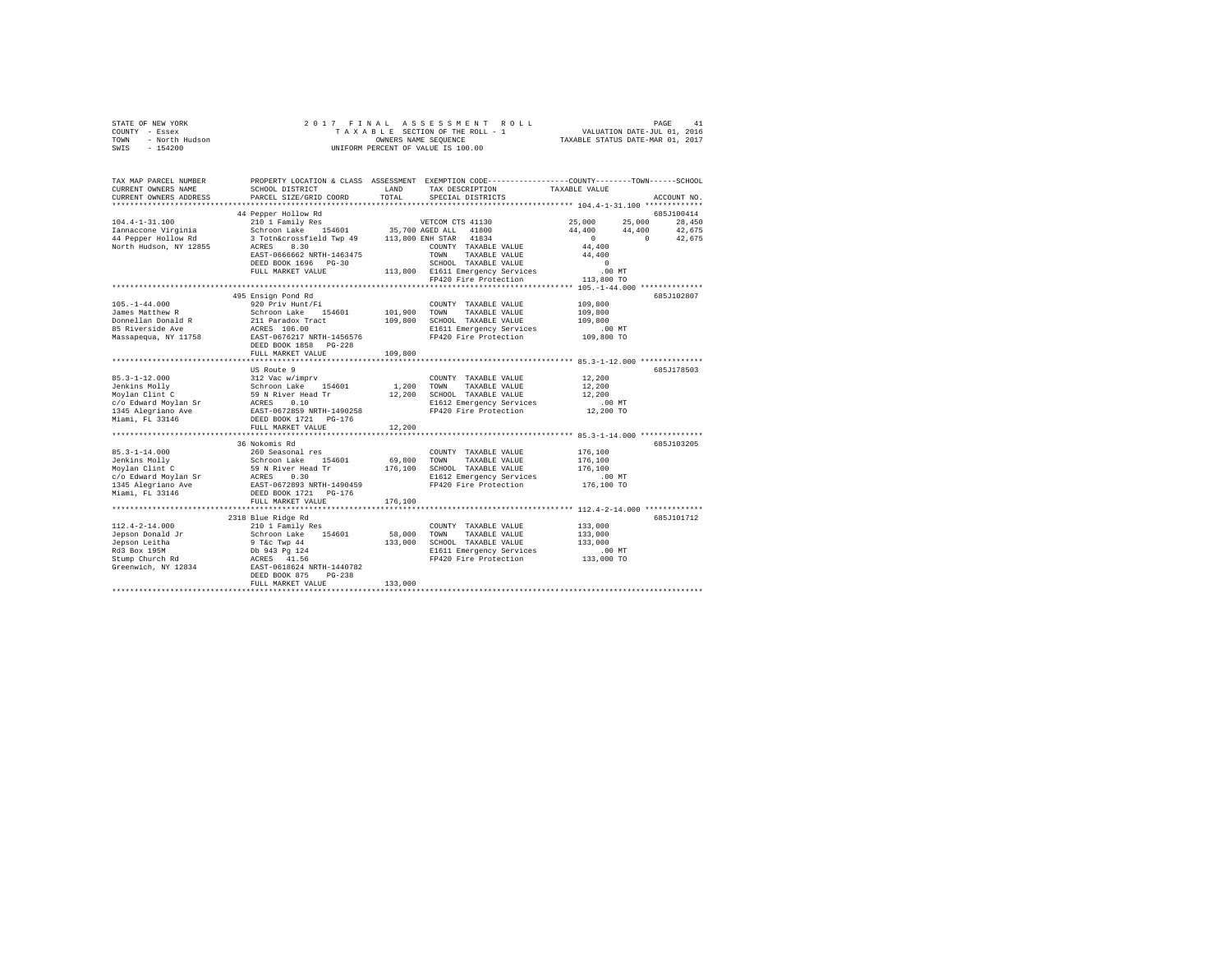| OF NEW YORK<br>Y - Essex<br>- North Hudson<br>- 154200<br>STATE OF NEW YORK<br>COUNTY - Essex<br>TOWN<br>SWIS | 2017 FINAL                                                                                                                                                                                                          |                               | TAXABLE SECTION OF THE ROLL - 1<br>OWNERS NAME SEQUENCE<br>UNIFORM PERCENT OF VALUE IS 100.00                                                    |                                                                                                                                 |  |
|---------------------------------------------------------------------------------------------------------------|---------------------------------------------------------------------------------------------------------------------------------------------------------------------------------------------------------------------|-------------------------------|--------------------------------------------------------------------------------------------------------------------------------------------------|---------------------------------------------------------------------------------------------------------------------------------|--|
| TAX MAP PARCEL NUMBER<br>CURRENT OWNERS NAME<br>CURRENT OWNERS ADDRESS                                        | SCHOOL DISTRICT<br>PARCEL SIZE/GRID COORD                                                                                                                                                                           | LAND<br>TOTAL                 | TAX DESCRIPTION<br>SPECIAL DISTRICTS                                                                                                             | PROPERTY LOCATION & CLASS ASSESSMENT EXEMPTION CODE---------------COUNTY-------TOWN------SCHOOL<br>TAXABLE VALUE<br>ACCOUNT NO. |  |
| $85.3 - 1 - 23.000$<br>Johnson Family Camp<br>c/o Helen J Williamson<br>1983 Cedarwood Pl<br>Erie, CO 80516   | 82 Nokomis Rd<br>260 Seasonal res<br>Schroon Lake 154601<br>59 N River Head Tr<br>ACRES 1.00<br>EAST-0672708 NRTH-1491593<br>DEED BOOK 1773 PG-54<br>FULL MARKET VALUE                                              | 144,000<br>250,000<br>250,000 | COUNTY TAXABLE VALUE<br>TOWN<br>TAXABLE VALUE<br>SCHOOL TAXABLE VALUE<br>E1612 Emergency Services<br>FP420 Fire Protection                       | 685J103202<br>250,000<br>250,000<br>250,000<br>$.00$ MT<br>250,000 TO                                                           |  |
|                                                                                                               |                                                                                                                                                                                                                     |                               |                                                                                                                                                  |                                                                                                                                 |  |
| $114.2 - 1 - 3.000$<br>Johnson Helen<br>Caza Joseph Jr<br>460 Glen Abbey Way<br>Melbourne, FL 32940           | 28 Caza Turn Rd<br>210 1 Family Res<br>Schroon Lake 154601<br>26 Platt Rogers&co Rd Pat<br>00002.00<br>ACRES 2.85<br>EAST-0663248 NRTH-1453289<br>DEED BOOK 320 PG-148                                              | 60,000                        | BAS STAR 41854<br>30,800 COUNTY TAXABLE VALUE<br>TOWN TAXABLE VALUE<br>SCHOOL TAXABLE VALUE<br>E1611 Emergency Services<br>FP420 Fire Protection | 685J100412<br>$\sim$ 0<br>$0 \t 30,060$<br>60,000<br>60,000<br>29,940<br>$.00$ MT<br>60,000 TO                                  |  |
|                                                                                                               | FULL MARKET VALUE                                                                                                                                                                                                   | 60,000                        |                                                                                                                                                  |                                                                                                                                 |  |
|                                                                                                               |                                                                                                                                                                                                                     |                               |                                                                                                                                                  |                                                                                                                                 |  |
| $104.4 - 2 - 4.000$<br>Johnston Violet M<br>151 Pepper Holw<br>North Hudson, NY 12855                         | 3647 US Route 9<br>210 1 Family Res<br>Schroon Lake 154601<br>29 Platt Rogers&co Rd Pat 22,600<br>ACRES 0.50<br>EAST-0665063 NRTH-1457880<br>DEED BOOK 1325 PG-53<br>FULL MARKET VALUE                              | 14,800<br>22,600              | COUNTY TAXABLE VALUE<br>TOWN<br>TAXABLE VALUE<br>SCHOOL TAXABLE VALUE<br>E1611 Emergency Services<br>FP420 Fire Protection                       | 685J186001<br>22,600<br>22,600<br>22,600<br>$.00$ MT<br>22,600 TO                                                               |  |
|                                                                                                               |                                                                                                                                                                                                                     |                               |                                                                                                                                                  |                                                                                                                                 |  |
| $112.4 - 2 - 2.000$<br>Jolly Penny H<br>Jolly Joseph H<br>35 Pinewood Ave<br>Saratoga Springs, NY             | Blue Ridge Rd<br>322 Rural vac>10<br>Schroon Lake 154601<br>16 T&c Twp 44<br>1286/110<br>ACRES 12.60<br>12866-2622 EAST-0611618 NRTH-1441034<br>DEED BOOK 1315 PG-248<br>FULL MARKET VALUE                          | 11,000<br>11,000              | COUNTY TAXABLE VALUE<br>TOWN<br>TAXABLE VALUE<br>11,000 SCHOOL TAXABLE VALUE<br>E1611 Emergency Services<br>FP420 Fire Protection                | 685J103415<br>11,000<br>11,000<br>11,000<br>.00MT<br>11,000 TO                                                                  |  |
|                                                                                                               |                                                                                                                                                                                                                     |                               |                                                                                                                                                  |                                                                                                                                 |  |
| $112.4 - 2 - 3.000$<br>Jolly Penny H<br>Jolly Joseph H<br>35 Pinewood Ave<br>Saratoga Springs, NY             | Blue Ridge Rd<br>322 Rural vac>10<br>Schroon Lake 154601 19,200<br>9 Totn&crossfield Twp 44 19,200<br>1286/110<br>ACRES 25.20<br>12866-2622 EAST-0612275 NRTH-1440377<br>DEED BOOK 1315 PG-248<br>FULL MARKET VALUE | 19,200                        | COUNTY TAXABLE VALUE<br>TOWN<br>TAXABLE VALUE<br>19,200 SCHOOL TAXABLE VALUE<br>E1611 Emergency Services<br>FP420 Fire Protection                | 685J103413<br>19,200<br>19,200<br>19,200<br>$.00$ MT<br>19,200 TO                                                               |  |
|                                                                                                               |                                                                                                                                                                                                                     |                               |                                                                                                                                                  |                                                                                                                                 |  |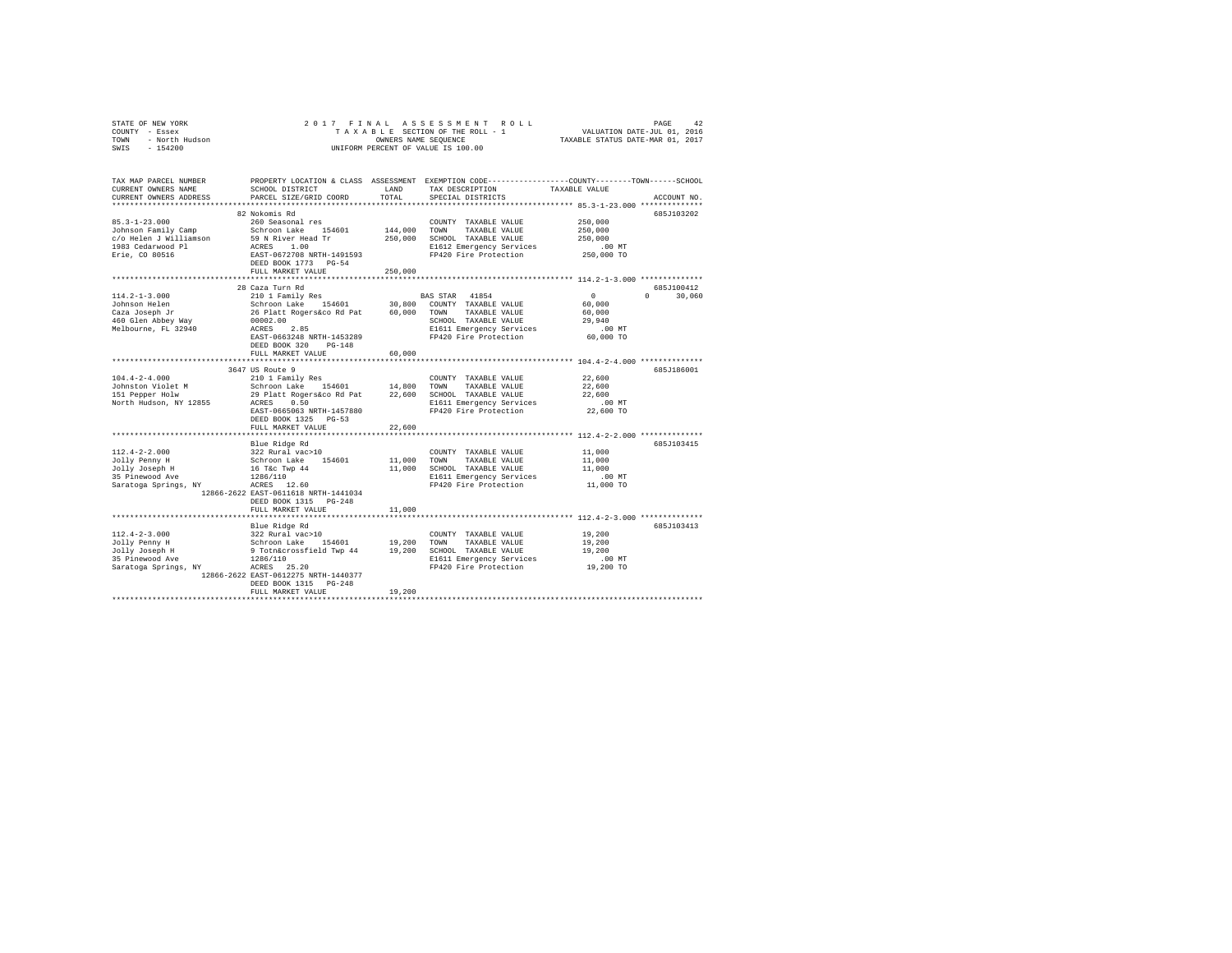| STATE OF NEW YORK<br>COUNTY - Essex<br>TOWN - North Hudson<br>SWIS - 154200                                                                                                                                                                                                                                                                                                                               |                                                                                                                                    |               | 2017 FINAL ASSESSMENT ROLL<br>UNIFORM PERCENT OF VALUE IS 100.00                                                                                                                                                                                               |                                                                                                                |
|-----------------------------------------------------------------------------------------------------------------------------------------------------------------------------------------------------------------------------------------------------------------------------------------------------------------------------------------------------------------------------------------------------------|------------------------------------------------------------------------------------------------------------------------------------|---------------|----------------------------------------------------------------------------------------------------------------------------------------------------------------------------------------------------------------------------------------------------------------|----------------------------------------------------------------------------------------------------------------|
| TAX MAP PARCEL NUMBER<br>CURRENT OWNERS NAME<br>CURRENT OWNERS ADDRESS                                                                                                                                                                                                                                                                                                                                    | SCHOOL DISTRICT<br>PARCEL SIZE/GRID COORD                                                                                          | LAND<br>TOTAL | TAX DESCRIPTION TAXABLE VALUE<br>SPECIAL DISTRICTS                                                                                                                                                                                                             | PROPERTY LOCATION & CLASS ASSESSMENT EXEMPTION CODE---------------COUNTY-------TOWN------SCHOOL<br>ACCOUNT NO. |
| $112.4 - 2 - 5.000$                                                                                                                                                                                                                                                                                                                                                                                       | Blue Ridge Rd<br>910 Priv forest<br>12866-2622 EAST-0613785 NRTH-1440156<br>DEED BOOK 1315 PG-248<br>FULL MARKET VALUE             | 58,300        | COUNTY TAXABLE VALUE<br>58,300 TOWN TAXABLE VALUE<br>COUNTY TAXABLE VALUE 58,300                                                                                                                                                                               | 685J103502<br>58,300<br>58,300<br>00 MT.<br>58,300 TO                                                          |
|                                                                                                                                                                                                                                                                                                                                                                                                           |                                                                                                                                    |               |                                                                                                                                                                                                                                                                |                                                                                                                |
| $112.4 - 2 - 19.000$<br>Jolly Penny H<br>Jolly Joseph H                                                                                                                                                                                                                                                                                                                                                   | 2074 Blue Ridge Rd<br>240 Rural res - WTRFNT<br>12866-2622 EAST-0612412 NRTH-1439475<br>DEED BOOK 1315 PG-248<br>FULL MARKET VALUE | 580,000       | COUNTY TAXABLE VALUE<br>240 Nutari Esta - Nutari 154601 - 2000 NATABLE VALUE 580,000<br>9 Tec Twp 44 580,000 SCHOOL TAXABLE VALUE 580,000<br>1286/110 580,000 SCHOOL TAXABLE VALUE 1580,000<br>286/110 EST - 2000 NT<br>286,000 NT - 2000 NET Experience SEC - | 685J178523<br>580,000                                                                                          |
|                                                                                                                                                                                                                                                                                                                                                                                                           |                                                                                                                                    |               |                                                                                                                                                                                                                                                                |                                                                                                                |
| $512.4-2-7.000$ $310.12 \text{ family} \text{ Res}$ $51500 \text{ T/NRABLE} \text{ VALUES}$ $5210.12 \text{ family} \text{ Res}$ $532.8 \text{ and } \text{y point} \text{ Farm Rd}$ $553.8 \text{ and } \text{point} \text{ Farm Rd}$ $563.8 \text{ and } \text{point} \text{ Farm Rd}$ $573.8 \text{ A} \text{ T} \text{S} \text{ (100.10)} \text{ (11.10)} \text{ (12.11)} \text{ (13.11)} \text{ (14$ | 2185 Blue Ridge Rd<br>EAST-0614530 NRTH-1441664<br>DEED BOOK 873 PG-226                                                            |               | E1611 Emergency Services<br>FP420 Fire Protection                                                                                                                                                                                                              | 685J187004<br>193,700<br>193,700<br>193,700<br>00 MT.<br>193,700 TO                                            |
|                                                                                                                                                                                                                                                                                                                                                                                                           | FULL MARKET VALUE 193,700                                                                                                          |               |                                                                                                                                                                                                                                                                |                                                                                                                |
| $104.2 - 1 - 4.200$<br>Jorgensen Todd R<br>Jorgensen Laurie L<br>141 Big Bay Rd<br>Queensbury, NY 12804                                                                                                                                                                                                                                                                                                   | 194 Cedar Point Road Way                                                                                                           |               | 191 CEM FOURTY TREASURE VALUE<br>910 Priv forest - WTRFNT<br>4 TGC TWP 49 154601 83,200 TOWN TAXABLE VALUE<br>4 TGC TWP 49 83,200 SCHOOL TAXABLE VALUE<br>ACRES 119.95 8130 SCHOOL TAXABLE VALUE<br>RAST-06666682 NRTH-1469479 FP420 Fir                       | 685Z008007<br>83,200<br>83,200<br>83,200<br>$.00$ MT<br>83,200 TO                                              |
|                                                                                                                                                                                                                                                                                                                                                                                                           | DEED BOOK 1530 PG-40<br>FULL MARKET VALUE                                                                                          | 83,200<br>.   |                                                                                                                                                                                                                                                                | **************************** 125.12-1-8.312 *************                                                      |
|                                                                                                                                                                                                                                                                                                                                                                                                           | 623 Johnson Pond Rd                                                                                                                |               |                                                                                                                                                                                                                                                                | 685Z014001                                                                                                     |
| 125.12-1-8.312<br>Kadric Mumin<br>Kadric Doreen R<br>59 Meigs Rd<br>Vergennes, VT 05491                                                                                                                                                                                                                                                                                                                   | 311 Res vac land<br>Schroon Lake 154601 22,000 TOWN TAXABLE VALUE<br>EAST-0671096 NRTH-1434197<br>DEED BOOK 1787 PG-118            |               | COUNTY TAXABLE VALUE<br>169 Paradox Tract 22,000 SCHOOL TAXABLE VALUE 22,000<br>Lot 3 #6949 Paradox Tract 22,000 SCHOOL TAXABLE VALUE<br>22,000 Dol 3 = 1611 Emergency Services 22,000 TO<br>22,000 TO PF420 Pire Protection 22,000 TO                         | 22,000<br>22,000                                                                                               |
|                                                                                                                                                                                                                                                                                                                                                                                                           | FULL MARKET VALUE                                                                                                                  | 22,000        |                                                                                                                                                                                                                                                                |                                                                                                                |
|                                                                                                                                                                                                                                                                                                                                                                                                           |                                                                                                                                    |               |                                                                                                                                                                                                                                                                |                                                                                                                |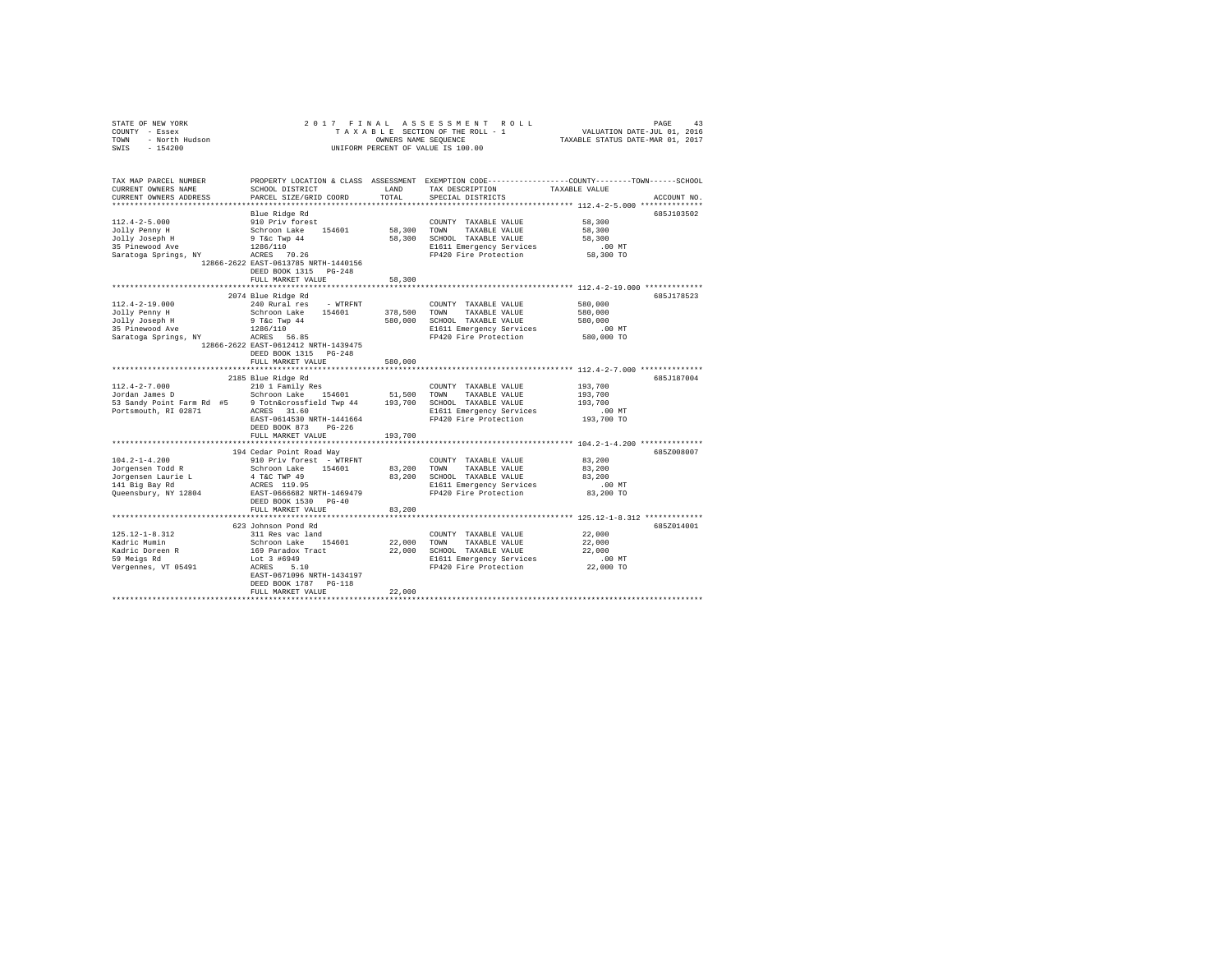|                | STATE OF NEW YORK |  | 2017 FINAL ASSESSMENT ROLL         | 44<br>PAGE                       |
|----------------|-------------------|--|------------------------------------|----------------------------------|
| COUNTY - Essex |                   |  | TAXABLE SECTION OF THE ROLL - 1    | VALUATION DATE-JUL 01, 2016      |
| TOWN           | - North Hudson    |  | OWNERS NAME SEOUENCE               | TAXABLE STATUS DATE-MAR 01, 2017 |
| SWIS           | $-154200$         |  | UNIFORM PERCENT OF VALUE IS 100.00 |                                  |

| TAX MAP PARCEL NUMBER<br>CURRENT OWNERS NAME<br>CURRENT OWNERS ADDRESS                         | SCHOOL DISTRICT<br>PARCEL SIZE/GRID COORD                                                                    | LAND<br>TOTAL        | PROPERTY LOCATION & CLASS ASSESSMENT EXEMPTION CODE---------------COUNTY-------TOWN-----SCHOOL<br>TAX DESCRIPTION<br>TAXABLE VALUE<br>SPECIAL DISTRICTS                                                                                                                                                                                                              | ACCOUNT NO.                                                                      |
|------------------------------------------------------------------------------------------------|--------------------------------------------------------------------------------------------------------------|----------------------|----------------------------------------------------------------------------------------------------------------------------------------------------------------------------------------------------------------------------------------------------------------------------------------------------------------------------------------------------------------------|----------------------------------------------------------------------------------|
| 125.12-1-8.330<br>Kadric Mumin<br>Kadric Doreen R<br>59 Meigs Rd<br>Vergennes, VT 05491        | 549 Johnson Pond Rd<br>210 1 Family Res<br>FULL MARKET VALUE                                                 | 144,300              | COUNTY TAXABLE VALUE<br>Arabic Christmas (1946)<br>Schroon Lake 154601 33,800 TOWN TAXABLE VALUE 144,300<br>169 Paradox Tract 144,300 SCHOOL TAXABLE VALUE 144,300<br>ACRES 6.15 144,300 SCHOOL TAXABLE VALUE 144,300<br>REST-0669646 NRTH-1435204 FP420 Fire<br>SCHOOL TAXABLE VALUE 144,300<br>E1611 Emergency Services .00 MT<br>FP420 Fire Protection 144,300 TO | 685Z000003<br>144,300                                                            |
| $125.12 - 1 - 8.350$<br>Kadric Mumin<br>Kadric Doreen B<br>50 Meigs Rd<br>Vergennes, VT 05491  | Johnson Pond Rd<br>314 Rural vac<10<br>DEED BOOK 1780 PG-318<br>FULL MARKET VALUE<br>*********************** | 23,000<br>********** | COUNTY TAXABLE VALUE 23,000<br>Schroon Lake 154601 23,000 TOWN TAXABLE VALUE<br>169 Paradox Tract 23,000 SCHOOL TAXABLE VALUE<br>ACRES 6.14 BI611 Emergency Services<br>EAST-0670471 NRTH-1435259 F9420 Fire Protection<br>E1611 Emergency Services .00 MT<br>FP420 Fire Protection 23,000 TO                                                                        | 685Z000008<br>23,000<br>23,000<br>**************** 125.12-1-9.000 ************** |
| Vergennes, VT 05491 EAST-0671329 NRTH-1434018                                                  | Johnson Pond Rd<br>DEED BOOK 1787 PG-118                                                                     |                      | 125.12-1-9.000 114 Rural vac<10 COUNTY TAXABLE VALUE 1,400<br>Kadric Mumin Schroon Lake 154601 1,400 TOWN TAXABLE VALUE 1,400<br>Eadric Doreen R 1,400 SCHOOL TAXABLE VALUE 1,400<br>59 Meigs Rd ortos ACRES 0.30 E1611 Emergency S<br>FP420 Fire Protection 1.400 TO                                                                                                | 685J100610<br>$.00$ MT                                                           |
|                                                                                                | FULL MARKET VALUE                                                                                            | 1,400                |                                                                                                                                                                                                                                                                                                                                                                      |                                                                                  |
| $125.12 - 1 - 11.000$<br>Kadric Mumin<br>Kadric Doreen R<br>59 Meigs Rd<br>Vergennes, VT 05491 | Johnson Pond Rd<br>EAST-0671198 NRTH-1433934<br>DEED BOOK 1787 PG-118                                        |                      | FP420 Fire Protection                                                                                                                                                                                                                                                                                                                                                | 685J101808<br>500<br>500<br>500<br>$.00$ MT<br>500 TO                            |
|                                                                                                | FULL MARKET VALUE                                                                                            | 500                  |                                                                                                                                                                                                                                                                                                                                                                      |                                                                                  |
|                                                                                                | 3421 Blue Ridge Rd                                                                                           |                      |                                                                                                                                                                                                                                                                                                                                                                      | 685J100115                                                                       |
|                                                                                                | EAST-0644025 NRTH-1442629<br>DEED BOOK 1428 PG-281<br>FULL MARKET VALUE                                      | 73,600               | FP420 Fire Protection                                                                                                                                                                                                                                                                                                                                                | 73,600 TO                                                                        |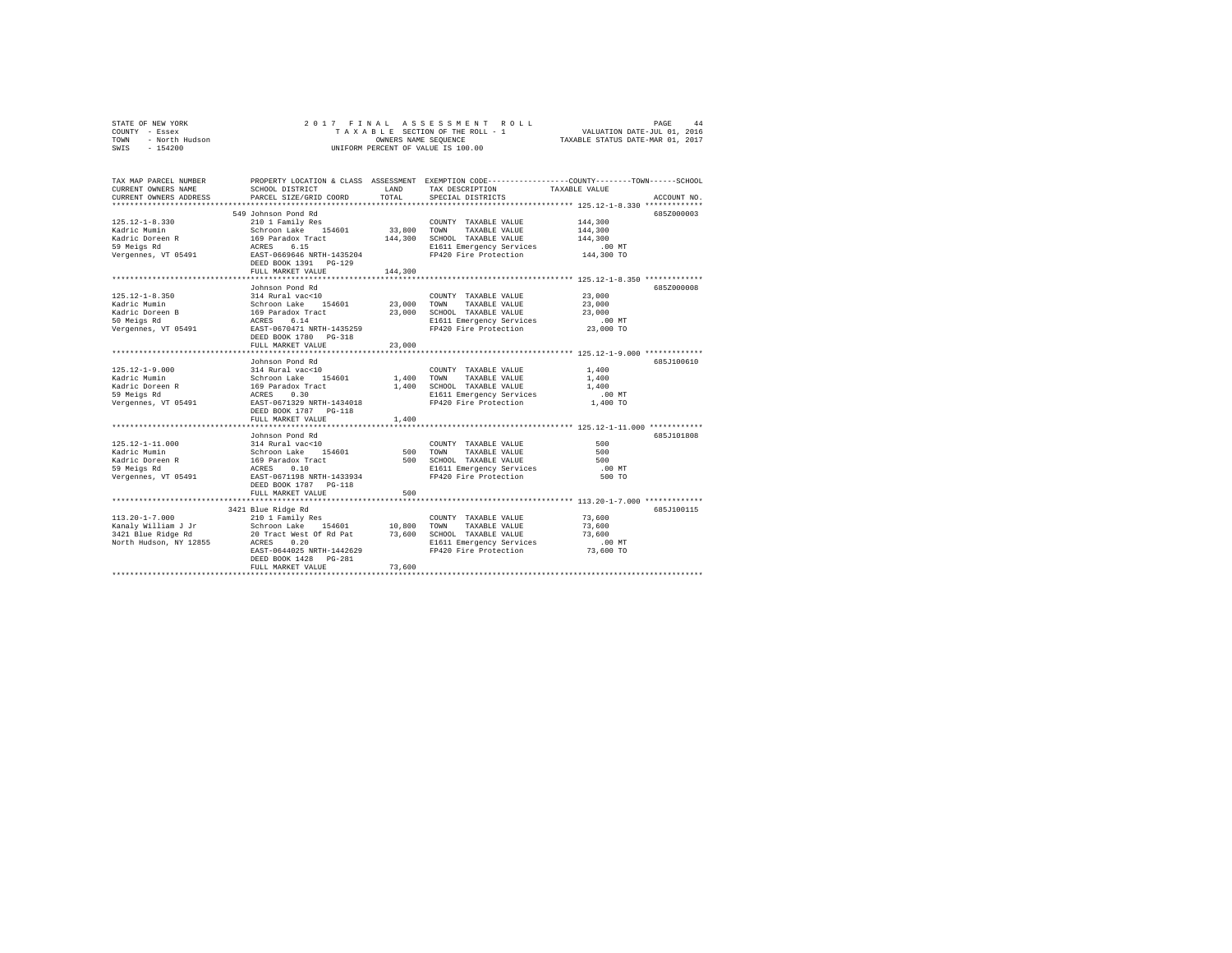| STATE OF NEW YORK      | 2017 FINAL ASSESSMENT ROLL         | 45<br>PAGE                       |
|------------------------|------------------------------------|----------------------------------|
| COUNTY<br>- Essex      | TAXABLE SECTION OF THE ROLL - 1    | VALUATION DATE-JUL 01, 2016      |
| - North Hudson<br>TOWN | OWNERS NAME SEOUENCE               | TAXABLE STATUS DATE-MAR 01, 2017 |
| $-154200$<br>SWIS      | UNIFORM PERCENT OF VALUE IS 100.00 |                                  |

| SCHOOL DISTRICT<br>PARCEL SIZE/GRID COORD                                                        | LAND<br>TOTAL.                                                                                                                                                                                                        | TAX DESCRIPTION<br>SPECIAL DISTRICTS                                                                                           |                                                                                                                                                                                                                                                                                                                                                                                           | ACCOUNT NO.                                                                                                                                                                                                                                                                                                                                                                                                                                                      |
|--------------------------------------------------------------------------------------------------|-----------------------------------------------------------------------------------------------------------------------------------------------------------------------------------------------------------------------|--------------------------------------------------------------------------------------------------------------------------------|-------------------------------------------------------------------------------------------------------------------------------------------------------------------------------------------------------------------------------------------------------------------------------------------------------------------------------------------------------------------------------------------|------------------------------------------------------------------------------------------------------------------------------------------------------------------------------------------------------------------------------------------------------------------------------------------------------------------------------------------------------------------------------------------------------------------------------------------------------------------|
| Blue Ridge Rd                                                                                    |                                                                                                                                                                                                                       |                                                                                                                                |                                                                                                                                                                                                                                                                                                                                                                                           | 685J100201                                                                                                                                                                                                                                                                                                                                                                                                                                                       |
| 311 Res vac land<br>20 Tract West Of Rd Pat<br>0.76<br>ACRES                                     |                                                                                                                                                                                                                       | COUNTY TAXABLE VALUE<br>TAXABLE VALUE                                                                                          | 1,000<br>1,000<br>1,000<br>.00 MT<br>1,000 TO                                                                                                                                                                                                                                                                                                                                             |                                                                                                                                                                                                                                                                                                                                                                                                                                                                  |
| FULL MARKET VALUE                                                                                | 1,000                                                                                                                                                                                                                 |                                                                                                                                |                                                                                                                                                                                                                                                                                                                                                                                           |                                                                                                                                                                                                                                                                                                                                                                                                                                                                  |
|                                                                                                  |                                                                                                                                                                                                                       |                                                                                                                                |                                                                                                                                                                                                                                                                                                                                                                                           | 685J101701                                                                                                                                                                                                                                                                                                                                                                                                                                                       |
| 210 1 Family Res<br>DEED BOOK 1628 PG-171<br>FULL MARKET VALUE                                   |                                                                                                                                                                                                                       | SCHOOL TAXABLE VALUE                                                                                                           | 15,000<br>15,000<br>$\Omega$<br>$\sim$ 0<br>100,700<br>100,700<br>68,285<br>$.00$ MT<br>115,700 TO                                                                                                                                                                                                                                                                                        | 17,355<br>30,060                                                                                                                                                                                                                                                                                                                                                                                                                                                 |
|                                                                                                  |                                                                                                                                                                                                                       |                                                                                                                                |                                                                                                                                                                                                                                                                                                                                                                                           | 685J180004                                                                                                                                                                                                                                                                                                                                                                                                                                                       |
| EAST-0664474 NRTH-1455933<br>DEED BOOK 1717 PG-245                                               |                                                                                                                                                                                                                       |                                                                                                                                | 78,500<br>78,500<br>78,500<br>$.00$ MT<br>78,500 TO                                                                                                                                                                                                                                                                                                                                       |                                                                                                                                                                                                                                                                                                                                                                                                                                                                  |
|                                                                                                  |                                                                                                                                                                                                                       |                                                                                                                                |                                                                                                                                                                                                                                                                                                                                                                                           |                                                                                                                                                                                                                                                                                                                                                                                                                                                                  |
| EAST-0663761 NRTH-1459027<br>DEED BOOK 944<br>$PG-218$                                           |                                                                                                                                                                                                                       | COUNTY TAXABLE VALUE<br>TAXABLE VALUE                                                                                          | 20,800<br>20,800<br>20,800<br>$.00$ MT<br>20,800 TO                                                                                                                                                                                                                                                                                                                                       | 685J100113                                                                                                                                                                                                                                                                                                                                                                                                                                                       |
|                                                                                                  |                                                                                                                                                                                                                       |                                                                                                                                |                                                                                                                                                                                                                                                                                                                                                                                           |                                                                                                                                                                                                                                                                                                                                                                                                                                                                  |
| 1.0A<br>3.30<br>ACRES<br>EAST-0664170 NRTH-1461570<br>DEED BOOK 1453 PG-297<br>FULL MARKET VALUE | 67,200                                                                                                                                                                                                                |                                                                                                                                | 67,200<br>67,200<br>67,200<br>.00 MT                                                                                                                                                                                                                                                                                                                                                      | 685J102009                                                                                                                                                                                                                                                                                                                                                                                                                                                       |
|                                                                                                  | DEED BOOK 1428 PG-281<br>3535 US Route 9<br>**************************<br>3572 US Route 9<br>FULL MARKET VALUE<br>Alsatia Dr<br>322 Rural vac>10 - WTRFNT<br>ACRES 25.10<br>FULL MARKET VALUE<br>177 Pepper Hollow Rd | EAST-0644084 NRTH-1442721<br>EAST-0663561 NRTH-1455403<br>78,500<br>Schroon Lake 154601<br>29 Platt Rogers&co Rd Pat<br>20,800 | Schroon Lake 154601 1,000 TOWN<br>1,000 SCHOOL TAXABLE VALUE<br>VETWAR CTS 41120<br>Schroon Lake 154601 30,100 BAS STAR 41854<br>115,700 FP420 Fire Protection<br>210 1 Family Res<br>Schroon Lake 154601 31,400 TOWN TAXABLE VALUE<br>27 Platt Rogers&co Rd Pat 78,500 SCHOOL TAXABLE VALUE<br>ACRES 3.50 BANK WFARGO SLIGOL TAXABLE VALUE<br>20,800 TOWN<br>20,800 SCHOOL TAXABLE VALUE | PROPERTY LOCATION & CLASS ASSESSMENT EXEMPTION CODE----------------COUNTY-------TOWN-----SCHOOL<br>TAXABLE VALUE<br>E1611 Emergency Services<br>FP420 Fire Protection<br>E1611 Emergency Services<br>************* 114.2-1-14.120 ************<br>E1611 Emergency Services<br>FP420 Fire Protection<br>E1611 Emergency Services<br>FP420 Fire Protection<br>********** 104.4-1-7.000 ************<br>E1611 Emergency Services<br>FP420 Fire Protection 67,200 TO |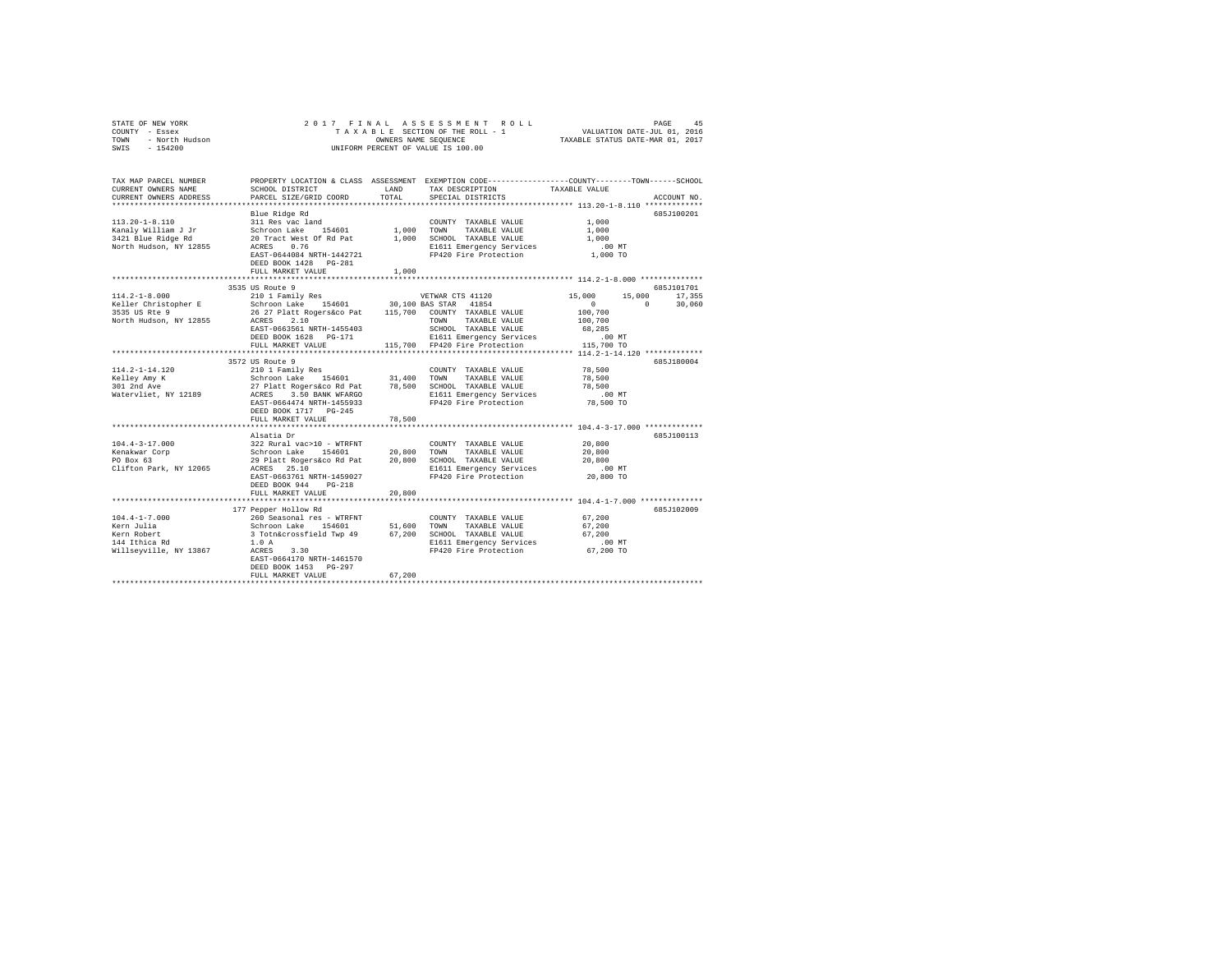|                | STATE OF NEW YORK |  |  |  |  | 2017 FINAL ASSESSMENT ROLL         |                                  | PAGE                        | 46 |
|----------------|-------------------|--|--|--|--|------------------------------------|----------------------------------|-----------------------------|----|
| COUNTY - Essex |                   |  |  |  |  | TAXABLE SECTION OF THE ROLL - 1    |                                  | VALUATION DATE-JUL 01, 2016 |    |
| TOWN           | - North Hudson    |  |  |  |  | OWNERS NAME SEOUENCE               | TAXABLE STATUS DATE-MAR 01, 2017 |                             |    |
| SWIS           | $-154200$         |  |  |  |  | UNIFORM PERCENT OF VALUE IS 100.00 |                                  |                             |    |

| TAX MAP PARCEL NUMBER<br>CURRENT OWNERS NAME<br>CURRENT OWNERS ADDRESS                                   | SCHOOL DISTRICT<br>PARCEL SIZE/GRID COORD                                                                                                                                                                          | LAND<br>TOTAL         | PROPERTY LOCATION & CLASS ASSESSMENT EXEMPTION CODE---------------COUNTY-------TOWN-----SCHOOL<br>TAX DESCRIPTION TAXABLE VALUE<br>SPECIAL DISTRICTS |                                                                           | ACCOUNT NO.                  |
|----------------------------------------------------------------------------------------------------------|--------------------------------------------------------------------------------------------------------------------------------------------------------------------------------------------------------------------|-----------------------|------------------------------------------------------------------------------------------------------------------------------------------------------|---------------------------------------------------------------------------|------------------------------|
| $104.2 - 1 - 5.300$<br>King John C Sr<br>King Martha M<br>128 Greenough Rd<br>North Hudson, NY 12855     | US Route 9<br>314 Rural vac<10<br>Schroon Lake<br>154601<br>4 T&C Purchase Twp 49<br>ACRES 0.42<br>EAST-0669487 NRTH-1466618<br>DEED BOOK 965<br>$PG-299$<br>FULL MARKET VALUE<br>******************************** | 7,200 TOWN<br>7,200   | COUNTY TAXABLE VALUE<br>TAXABLE VALUE<br>7,200 SCHOOL TAXABLE VALUE<br>E1611 Emergency Services<br>FP420 Fire Protection                             | 7.200<br>7,200<br>7.200<br>$.00$ MT<br>7,200 TO                           | 685J181004                   |
| $104.2 - 1 - 6.000$<br>King John C Sr<br>128 Greenough Rd<br>North Hudson, NY 12855                      | US Route 9<br>314 Rural vac<10<br>Schroon Lake 154601<br>4 T&c Twp 49<br>ACRES 0.19<br>EAST-0669541 NRTH-1466702<br>DEED BOOK 805<br>$PG-129$<br>FULL MARKET VALUE                                                 | 400<br>400<br>400     | COUNTY TAXABLE VALUE<br>TOWN<br>TAXABLE VALUE<br>SCHOOL TAXABLE VALUE<br>E1611 Emergency Services<br>FP420 Fire Protection                           | 400<br>400<br>400<br>$.00$ MT<br>400 TO                                   | 685J101910                   |
|                                                                                                          | 124 Greenough Rd                                                                                                                                                                                                   |                       |                                                                                                                                                      |                                                                           | 685J101911                   |
| $104.2 - 1 - 11.100$<br>King John C Sr<br>128 Greenough Rd<br>North Hudson, NY 12855                     | 281 Multiple res<br>4 Totn&crossfield Twp 49 215,800 COUNTY TAXABLE VALUE<br>ACRES 94.73<br>EAST-0671831 NRTH-1466921<br>DEED BOOK 805 PG-134                                                                      |                       | VETWAR CTS 41120<br>TAXABLE VALUE<br>TOWN<br>SCHOOL TAXABLE VALUE<br>E1611 Emergency Services                                                        | 15,000<br>15,000<br>$\Omega$<br>200,800<br>200,800<br>132,300<br>$.00$ MT | 18,000<br>$\Omega$<br>65,500 |
|                                                                                                          | FULL MARKET VALUE                                                                                                                                                                                                  |                       | 215,800 FP420 Fire Protection                                                                                                                        | 215,800 TO                                                                |                              |
| $114.2 - 2 - 30.000$<br>King John C Sr<br>128 Greenough Rd<br>North Hudson, NY 12855                     | US Route 9<br>311 Res vac land<br>Schroon Lake 154601<br>25 Platt Rogers&Co<br>4.55<br>ACRES<br>EAST-0662309 NRTH-1452557<br>DEED BOOK 1531 PG-164<br>FULL MARKET VALUE                                            | 21,500 TOWN<br>21,500 | COUNTY TAXABLE VALUE<br>TAXABLE VALUE<br>21,500 SCHOOL TAXABLE VALUE<br>SCHOOL TAXABLE VALUE<br>E1611 Emergency Services<br>FP420 Fire Protection    | 21,500<br>21,500<br>21,500<br>$.00$ MT<br>21,500 TO                       | 685Z007003                   |
|                                                                                                          |                                                                                                                                                                                                                    |                       | ********************************** 112.4-2-4.000 **************                                                                                      |                                                                           |                              |
| $112.4 - 2 - 4.000$<br>King John R Jr<br>King Melanie E<br>1158 West Mountain Rd<br>Queensbury, NY 12804 | 2101 Blue Ridge Rd<br>260 Seasonal res<br>Schroon Lake 154601 14,900<br>9 Totn&crossfield Twp 44<br>ACRES 0.40<br>EAST-0613082 NRTH-1440357<br>DEED BOOK 1653 PG-24<br>FULL MARKET VALUE                           | 35,000<br>35,000      | COUNTY TAXABLE VALUE<br>TOWN<br>TAXABLE VALUE<br>SCHOOL TAXABLE VALUE<br>E1611 Emergency Services<br>FP420 Fire Protection                           | 35,000<br>35,000<br>35,000<br>.00MT<br>35,000 TO                          | 685J102605                   |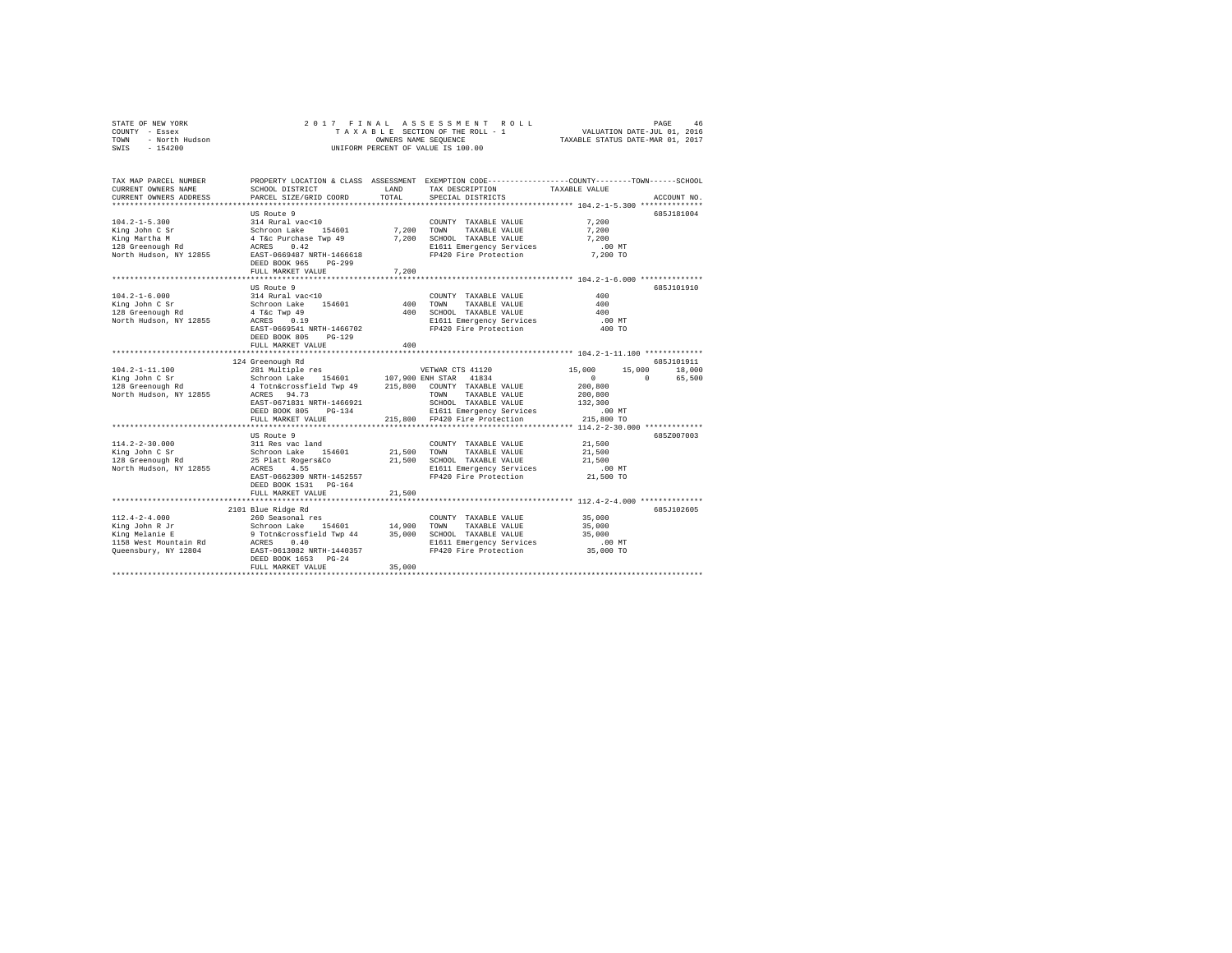|      | STATE OF NEW YORK | 2017 FINAL ASSESSMENT ROLL         | 47<br>PAGE                       |
|------|-------------------|------------------------------------|----------------------------------|
|      | COUNTY - Essex    | TAXABLE SECTION OF THE ROLL - 1    | VALUATION DATE-JUL 01, 2016      |
| TOWN | - North Hudson    | OWNERS NAME SEOUENCE               | TAXABLE STATUS DATE-MAR 01, 2017 |
| SWIS | $-154200$         | UNIFORM PERCENT OF VALUE IS 100.00 |                                  |

| TAX MAP PARCEL NUMBER<br>CURRENT OWNERS NAME<br>CURRENT OWNERS ADDRESS | SCHOOL DISTRICT<br>PARCEL SIZE/GRID COORD                              | LAND<br>TOTAL         | PROPERTY LOCATION & CLASS ASSESSMENT EXEMPTION CODE---------------COUNTY-------TOWN-----SCHOOL<br>TAX DESCRIPTION<br>SPECIAL DISTRICTS | TAXABLE VALUE              | ACCOUNT NO.        |
|------------------------------------------------------------------------|------------------------------------------------------------------------|-----------------------|----------------------------------------------------------------------------------------------------------------------------------------|----------------------------|--------------------|
| ***********************                                                |                                                                        |                       |                                                                                                                                        |                            |                    |
|                                                                        | 3765 US Route 9                                                        |                       |                                                                                                                                        |                            | 685J101606         |
| $104.4 - 1 - 5.000$<br>Koch Bruce<br>Anzovino Constance                | 312 Vac w/imprv - WTRFNT<br>Schroon Lake 154601<br>3 T&c Twp 49        | 25,600 TOWN<br>27,600 | COUNTY TAXABLE VALUE<br>TAXABLE VALUE<br>SCHOOL TAXABLE VALUE                                                                          | 27,600<br>27,600<br>27,600 |                    |
| 70 Pearl St<br>Crown Point, NY 12928                                   | ACRES 1.00<br>EAST-0663208 NRTH-1459871<br>DEED BOOK 1815 PG-317       |                       | E1611 Emergency Services<br>FP420 Fire Protection                                                                                      | $.00$ MT<br>27,600 TO      |                    |
|                                                                        | FULL MARKET VALUE                                                      | 27,600                |                                                                                                                                        |                            |                    |
|                                                                        |                                                                        |                       |                                                                                                                                        |                            |                    |
|                                                                        | Pepper Hollow Rd                                                       |                       |                                                                                                                                        |                            | 685J101709         |
| $104.2 - 1 - 2.100$                                                    | 322 Rural vac>10                                                       |                       | COUNTY TAXABLE VALUE                                                                                                                   | 27,700                     |                    |
| Koller Larry                                                           | Schroon Lake 154601                                                    | 27,700                | TOWN<br>TAXABLE VALUE                                                                                                                  | 27,700                     |                    |
| 8 Marsden Rd<br>North Hudson, NY 12855                                 | 3 T&c Twp 49<br>ACRES 11.50                                            | 27,700                | SCHOOL TAXABLE VALUE<br>E1611 Emergency Services                                                                                       | 27,700<br>.00 MT           |                    |
|                                                                        | EAST-0665893 NRTH-1463719                                              |                       | FP420 Fire Protection                                                                                                                  | 27,700 TO                  |                    |
|                                                                        | DEED BOOK 1524 PG-163                                                  |                       |                                                                                                                                        |                            |                    |
|                                                                        | FULL MARKET VALUE                                                      | 27,700                |                                                                                                                                        |                            |                    |
|                                                                        |                                                                        |                       |                                                                                                                                        |                            |                    |
|                                                                        | Pepper Hollow Rd                                                       |                       |                                                                                                                                        |                            | 685J101707         |
| $104.2 - 1 - 3.100$<br>Koller Larry                                    | 721 Sand&gravel<br>Schroon Lake 154601                                 | 109,600               | COUNTY TAXABLE VALUE<br>TOWN<br>TAXABLE VALUE                                                                                          | 109,600<br>109,600         |                    |
| 8 Marsden Rd                                                           | 3 T&c Twp 49                                                           | 109,600               | SCHOOL TAXABLE VALUE                                                                                                                   | 109,600                    |                    |
| North Hudson, NY 12855                                                 | ACRES 93.20                                                            |                       | E1611 Emergency Services                                                                                                               | $.00$ MT                   |                    |
|                                                                        | EAST-0666744 NRTH-1464854                                              |                       | FP420 Fire Protection                                                                                                                  | 109,600 TO                 |                    |
|                                                                        | DEED BOOK 1524 PG-163                                                  |                       |                                                                                                                                        |                            |                    |
|                                                                        | FULL MARKET VALUE                                                      | 109,600               |                                                                                                                                        |                            |                    |
|                                                                        | ****************************<br>86 Pepper Hollow Rd                    |                       |                                                                                                                                        |                            | 685J176106         |
| $104.4 - 1 - 20.000$                                                   | 312 Vac w/imprv                                                        |                       | COUNTY TAXABLE VALUE                                                                                                                   | 27,200                     |                    |
| Koller Larry                                                           | Schroon Lake 154601                                                    | 26,800                | TOWN<br>TAXABLE VALUE                                                                                                                  | 27,200                     |                    |
| 8 Marsden Rd                                                           | 3 Totn&crossfield Twp 49                                               | 27,200                | SCHOOL TAXABLE VALUE                                                                                                                   | 27,200                     |                    |
| North Hudson, NY 12855                                                 | ACRES 10.40                                                            |                       | E1611 Emergency Services                                                                                                               | .00 MT                     |                    |
|                                                                        | EAST-0665668 NRTH-1463293<br>DEED BOOK 1722 PG-76<br>FULL MARKET VALUE | 27,200                | FP420 Fire Protection                                                                                                                  | 27,200 TO                  |                    |
|                                                                        |                                                                        |                       |                                                                                                                                        |                            |                    |
|                                                                        | 8 Marsden Rd                                                           |                       |                                                                                                                                        |                            | 685J102001         |
| $104.4 - 1 - 42.000$                                                   | 210 1 Family Res - WTRFNT                                              |                       | BAS STAR 41854                                                                                                                         | 0                          | $\Omega$<br>30,060 |
| Koller Larry W                                                         | Schroon Lake 154601                                                    | 52,100                | COUNTY TAXABLE VALUE                                                                                                                   | 117,200                    |                    |
| 8 Marsden Rd                                                           | 31 Platt Rogers&co Rd Pat 117,200 TOWN TAXABLE VALUE                   |                       |                                                                                                                                        | 117,200                    |                    |
| North Hudson, NY 12855-2607 1274/1 Life Use                            |                                                                        |                       | SCHOOL TAXABLE VALUE                                                                                                                   | 87.140                     |                    |
|                                                                        | John P Koller 1604/12-Lea                                              |                       | E1611 Emergency Services                                                                                                               | $.00$ MT                   |                    |
|                                                                        | 3.80<br>ACRES<br>EAST-0667939 NRTH-1462113                             |                       | FP420 Fire Protection                                                                                                                  | 117,200 TO                 |                    |
|                                                                        | DEED BOOK 1274 PG-1                                                    |                       |                                                                                                                                        |                            |                    |
|                                                                        | FULL MARKET VALUE                                                      | 117,200               |                                                                                                                                        |                            |                    |
|                                                                        |                                                                        |                       |                                                                                                                                        |                            |                    |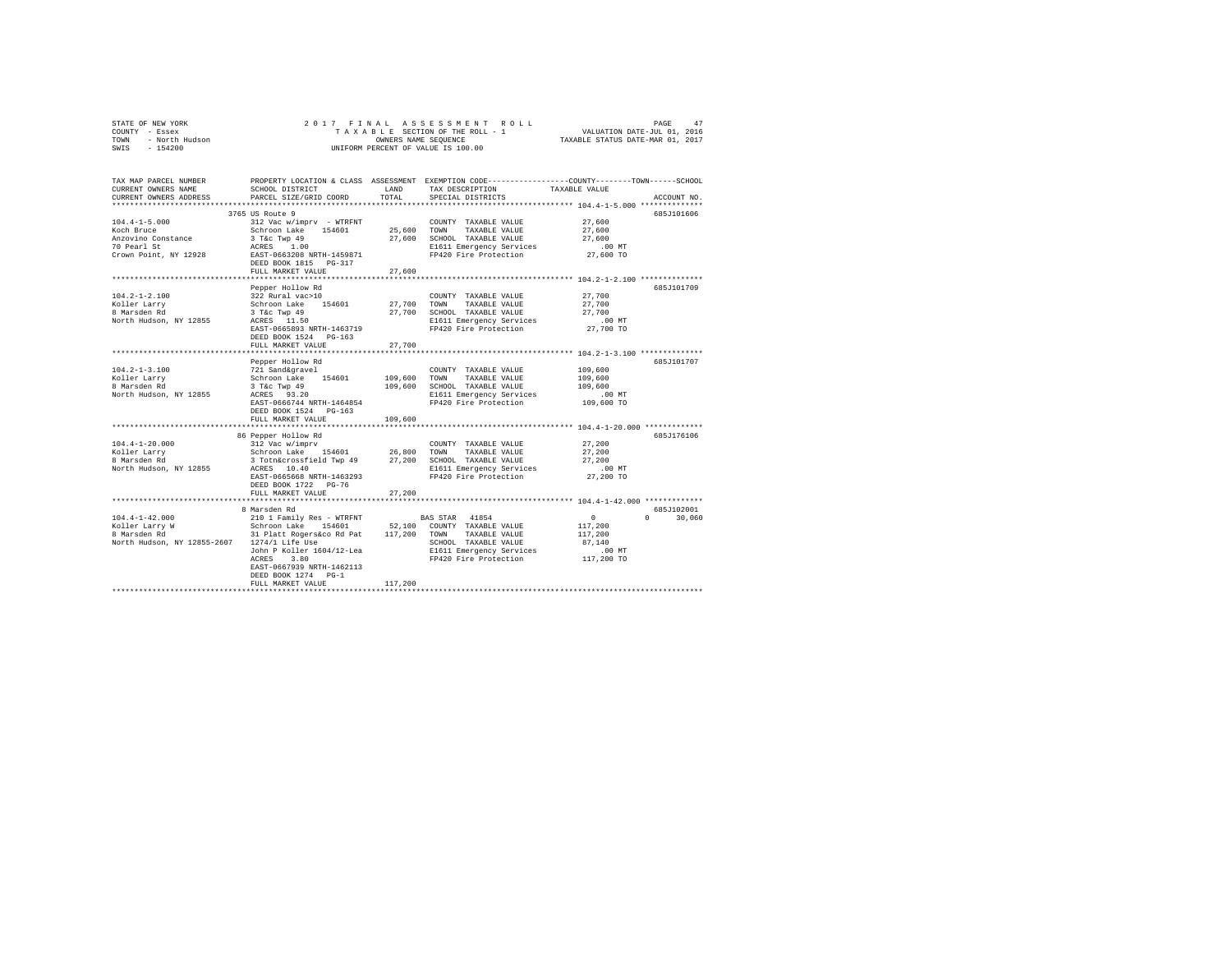| TAX MAP PARCEL NUMBER PROPERTY LOCATION & CLASS ASSESSMENT EXEMPTION CODE--------------COUNTY-------TOWN-----SCHOOL<br>TAX DESCRIPTION<br>CURRENT OWNERS NAME<br>SCHOOL DISTRICT<br>LAND<br>TAXABLE VALUE<br>CURRENT OWNERS ADDRESS<br>PARCEL SIZE/GRID COORD<br>TOTAL<br>SPECIAL DISTRICTS<br>ACCOUNT NO.<br>Pepper Hollow Rd<br>685J101810<br>$104.4 - 1 - 3.000$<br>260 Seasonal res<br>45,900<br>COUNTY TAXABLE VALUE<br>Schroon Lake 154601 23,000<br>45,900<br>Kolodzey Charles Jr<br>TOWN TAXABLE VALUE<br>45,900 SCHOOL TAXABLE VALUE<br>McKown Peter<br>4 T&C Twp 49<br>ACRES 1.00<br>45,900<br>274 Whitney St<br>E1611 Emergency Services<br>$.00$ MT<br>FP420 Fire Protection<br>Port Henry, NY 12974 EAST-0664786 NRTH-1464834<br>45,900 TO<br>DEED BOOK 657 PG-7<br>FULL MARKET VALUE<br>45,900<br>US Route 9<br>685J102110<br>314 Rural vac<10<br>$104.2 - 1 - 19.000$<br>19,900<br>COUNTY TAXABLE VALUE | 48 |
|------------------------------------------------------------------------------------------------------------------------------------------------------------------------------------------------------------------------------------------------------------------------------------------------------------------------------------------------------------------------------------------------------------------------------------------------------------------------------------------------------------------------------------------------------------------------------------------------------------------------------------------------------------------------------------------------------------------------------------------------------------------------------------------------------------------------------------------------------------------------------------------------------------------------|----|
|                                                                                                                                                                                                                                                                                                                                                                                                                                                                                                                                                                                                                                                                                                                                                                                                                                                                                                                        |    |
|                                                                                                                                                                                                                                                                                                                                                                                                                                                                                                                                                                                                                                                                                                                                                                                                                                                                                                                        |    |
|                                                                                                                                                                                                                                                                                                                                                                                                                                                                                                                                                                                                                                                                                                                                                                                                                                                                                                                        |    |
| Koziel Kenneth<br>Schroon Lake 154601<br>19,900 TOWN TAXABLE VALUE<br>19,900<br>4 T&C Twp 49<br>ACRES 2.70<br>487 Vreeland Ave<br>19,900 SCHOOL TAXABLE VALUE<br>19,900<br>Boonton, NJ 07005<br>E1611 Emergency Services<br>.00 MT<br>FP420 Fire Protection<br>EAST-0668763 NRTH-1464388<br>19,900 TO<br>DEED BOOK 1624 PG-157                                                                                                                                                                                                                                                                                                                                                                                                                                                                                                                                                                                         |    |
| 19,900<br>FULL MARKET VALUE                                                                                                                                                                                                                                                                                                                                                                                                                                                                                                                                                                                                                                                                                                                                                                                                                                                                                            |    |
|                                                                                                                                                                                                                                                                                                                                                                                                                                                                                                                                                                                                                                                                                                                                                                                                                                                                                                                        |    |
| 3949 US Route 9<br>685J102111<br>$104.2 - 1 - 22.000$<br>210 1 Family Res<br>COUNTY TAXABLE VALUE<br>120,100<br>32,100 TOWN TAXABLE VALUE<br>Koziel Kenneth<br>Schroon Lake 154601<br>120,100<br>4 T&c Twp 49<br>Bldg 2<br>487 Vreeland Ave<br>120,100 SCHOOL TAXABLE VALUE<br>120,100<br>Boonton, NJ 07005<br>Bldg 2<br>E1611 Emergency Services<br>$.00$ MT<br>$ACRES$ 4.30<br>FP420 Fire Protection<br>120,100 TO<br>EAST-0668420 NRTH-1464489<br>DEED BOOK 1624 PG-157                                                                                                                                                                                                                                                                                                                                                                                                                                             |    |
| FULL MARKET VALUE<br>120,100                                                                                                                                                                                                                                                                                                                                                                                                                                                                                                                                                                                                                                                                                                                                                                                                                                                                                           |    |
| Pepper Hollow Rd<br>685J100415<br>$104.4 - 1 - 29.000$<br>322 Rural vac>10 - WTRFNT<br>11,000<br>COUNTY TAXABLE VALUE<br>Kralik Jozef<br>Schroon Lake 154601<br>11,000 TOWN TAXABLE VALUE<br>11,000<br>11,000 SCHOOL TAXABLE VALUE<br>11,000<br>Kralik Donna M<br>31 Wygant Rd<br>3 T&C Twp 49<br>ACRES 10.00<br>$.00$ MT<br>E1611 Emergency Services<br>$11,000$ TO<br>Marlboro, NY 12542<br>EAST-0665652 NRTH-1461859<br>FP420 Fire Protection<br>DEED BOOK 1438 PG-271                                                                                                                                                                                                                                                                                                                                                                                                                                              |    |
| FULL MARKET VALUE<br>11,000                                                                                                                                                                                                                                                                                                                                                                                                                                                                                                                                                                                                                                                                                                                                                                                                                                                                                            |    |
|                                                                                                                                                                                                                                                                                                                                                                                                                                                                                                                                                                                                                                                                                                                                                                                                                                                                                                                        |    |
| 3795 US Route 9<br>685J100501<br>$104.4 - 1 - 79.000$<br>312 Vac w/imprv - WTRFNT<br>87,600<br>COUNTY TAXABLE VALUE<br>Schroon Lake 154601 80,900 TOWN TAXABLE VALUE<br>Kralik Jozef<br>87,600<br>31 Platt Rogers&co Rd Pat 87,600 SCHOOL TAXABLE VALUE<br>87.600<br>31 Wygant Rd<br>Marlboro, NY 12542<br>ACRES 44.70<br>$.00$ MT<br>E1611 Emergency Services<br>87,600 TO<br>EAST-0666650 NRTH-1461586<br>FP420 Fire Protection<br>DEED BOOK 1839 PG-147<br>87,600<br>FULL MARKET VALUE                                                                                                                                                                                                                                                                                                                                                                                                                              |    |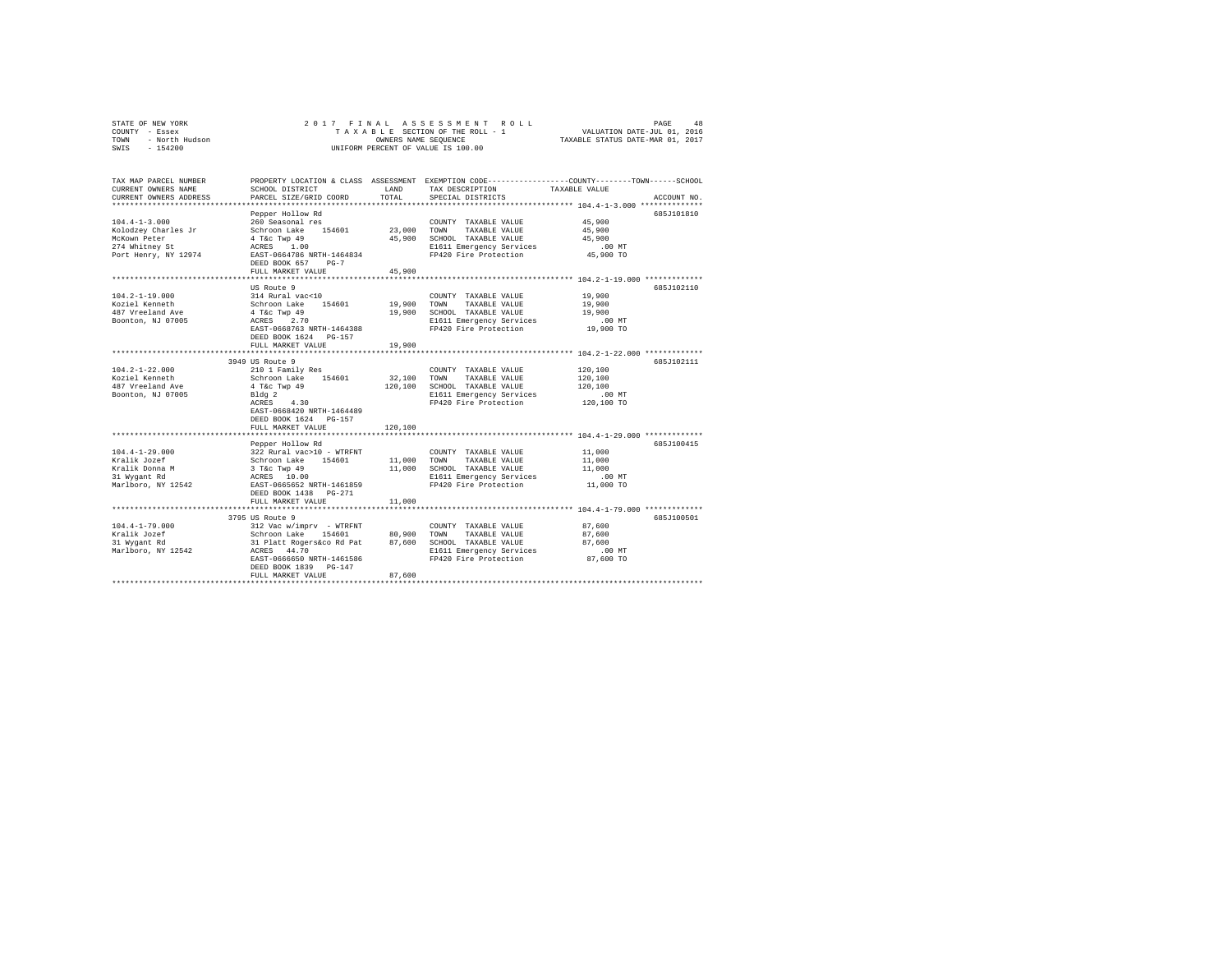| STATE OF NEW YORK<br>COUNTY - Essex<br>TOWN - North Hudson<br>SWIS - 154200                                                                                                                                                                                                                                                                                                                                                                                                                                                        |                                                    |               | 2017 FINAL ASSESSMENT ROLL<br>UNIFORM PERCENT OF VALUE IS 100.00                                                                                                                                                                 |                                                                                                                 |  |
|------------------------------------------------------------------------------------------------------------------------------------------------------------------------------------------------------------------------------------------------------------------------------------------------------------------------------------------------------------------------------------------------------------------------------------------------------------------------------------------------------------------------------------|----------------------------------------------------|---------------|----------------------------------------------------------------------------------------------------------------------------------------------------------------------------------------------------------------------------------|-----------------------------------------------------------------------------------------------------------------|--|
| TAX MAP PARCEL NUMBER<br>CURRENT OWNERS NAME<br>CURRENT OWNERS ADDRESS                                                                                                                                                                                                                                                                                                                                                                                                                                                             | SCHOOL DISTRICT<br>PARCEL SIZE/GRID COORD          | LAND<br>TOTAL | TAX DESCRIPTION TAXABLE VALUE<br>SPECIAL DISTRICTS                                                                                                                                                                               | PROPERTY LOCATION & CLASS ASSESSMENT EXEMPTION CODE----------------COUNTY-------TOWN------SCHOOL<br>ACCOUNT NO. |  |
|                                                                                                                                                                                                                                                                                                                                                                                                                                                                                                                                    | 3314 Blue Ridge Rd                                 |               |                                                                                                                                                                                                                                  | 685J100404                                                                                                      |  |
|                                                                                                                                                                                                                                                                                                                                                                                                                                                                                                                                    |                                                    |               | COUNTY TAXABLE VALUE                                                                                                                                                                                                             | 124,900<br>124,900<br>124,900                                                                                   |  |
| 10 Knoll Cir 40aca<br>South Burlington, VT 05403 ACRES 45.90                                                                                                                                                                                                                                                                                                                                                                                                                                                                       | EAST-0640996 NRTH-1443520<br>DEED BOOK 1613 PG-293 |               | COLOUL AAABLE VALUE 124,900<br>E1611 Emergency Services 100 MT<br>FP420 Fire Protection 124,900 TO                                                                                                                               |                                                                                                                 |  |
|                                                                                                                                                                                                                                                                                                                                                                                                                                                                                                                                    | FULL MARKET VALUE                                  | 124,900       |                                                                                                                                                                                                                                  |                                                                                                                 |  |
|                                                                                                                                                                                                                                                                                                                                                                                                                                                                                                                                    | Blue Ridge Rd                                      |               |                                                                                                                                                                                                                                  | 685J102313                                                                                                      |  |
| $113.4 - 2 - 8.000$                                                                                                                                                                                                                                                                                                                                                                                                                                                                                                                | 314 Rural vac<10                                   |               | COUNTY TAXABLE VALUE                                                                                                                                                                                                             | 3,600<br>3,600                                                                                                  |  |
|                                                                                                                                                                                                                                                                                                                                                                                                                                                                                                                                    |                                                    |               |                                                                                                                                                                                                                                  | 3,600                                                                                                           |  |
| $\begin{tabular}{lcccccc} Kristiansen Jane & & & & & & & & & & \\ \hline Kristiansen Jane & & & & & & & & & & & \\ \hline Kristiansen Thomas Kurt & & & & & & & & & & & & \\ \hline Kristiansen Thomas Kurt & & & & & & & & & & & & \\ \hline Kristiansen & & & & & & & & & & & & \\ \hline \end{tabular} \hspace{1.2cm} \begin{tabular}{lcccccc} Crastol & & & & & & & & & & \\ \hline R & & & & & & & & & & & \\ \hline R & & & & & & & & & & & \\ \hline R & & & & & & & & & & & \\ \hline \end{tabular} \hspace{1.2cm} \begin$ |                                                    |               |                                                                                                                                                                                                                                  | $.00$ MT                                                                                                        |  |
| South Burlington, VT 05403 EAST-0641704 NRTH-1443971                                                                                                                                                                                                                                                                                                                                                                                                                                                                               | DEED BOOK 1613 PG-293                              |               | E1611 Emergency Services<br>FP420 Fire Protection                                                                                                                                                                                | 3,600 TO                                                                                                        |  |
|                                                                                                                                                                                                                                                                                                                                                                                                                                                                                                                                    | FULL MARKET VALUE                                  | 3,600         |                                                                                                                                                                                                                                  |                                                                                                                 |  |
|                                                                                                                                                                                                                                                                                                                                                                                                                                                                                                                                    |                                                    |               |                                                                                                                                                                                                                                  |                                                                                                                 |  |
| $113.4 - 2 - 9.000$                                                                                                                                                                                                                                                                                                                                                                                                                                                                                                                | Blue Ridge Rd<br>322 Rural vac>10                  |               |                                                                                                                                                                                                                                  | 685J178526<br>51,600                                                                                            |  |
|                                                                                                                                                                                                                                                                                                                                                                                                                                                                                                                                    |                                                    |               | COUNTY TAXABLE VALUE                                                                                                                                                                                                             | 51,600                                                                                                          |  |
|                                                                                                                                                                                                                                                                                                                                                                                                                                                                                                                                    |                                                    |               |                                                                                                                                                                                                                                  | 51,600                                                                                                          |  |
|                                                                                                                                                                                                                                                                                                                                                                                                                                                                                                                                    |                                                    |               |                                                                                                                                                                                                                                  | $.00$ MT                                                                                                        |  |
|                                                                                                                                                                                                                                                                                                                                                                                                                                                                                                                                    |                                                    |               |                                                                                                                                                                                                                                  | 51,600 TO                                                                                                       |  |
|                                                                                                                                                                                                                                                                                                                                                                                                                                                                                                                                    | EAST-0642249 NRTH-1444463<br>DEED BOOK 1613 PG-293 |               |                                                                                                                                                                                                                                  |                                                                                                                 |  |
|                                                                                                                                                                                                                                                                                                                                                                                                                                                                                                                                    | FULL MARKET VALUE                                  | 51,600        |                                                                                                                                                                                                                                  |                                                                                                                 |  |
|                                                                                                                                                                                                                                                                                                                                                                                                                                                                                                                                    |                                                    |               |                                                                                                                                                                                                                                  |                                                                                                                 |  |
| 114.4-1-37.000                                                                                                                                                                                                                                                                                                                                                                                                                                                                                                                     | 20 Johnson Pond Rd<br>210 1 Family Res             |               | ENH STAR 41834                                                                                                                                                                                                                   | 685J100612<br>$\sim$ 0<br>0 65,500                                                                              |  |
|                                                                                                                                                                                                                                                                                                                                                                                                                                                                                                                                    |                                                    |               |                                                                                                                                                                                                                                  | 99,300                                                                                                          |  |
|                                                                                                                                                                                                                                                                                                                                                                                                                                                                                                                                    |                                                    |               |                                                                                                                                                                                                                                  | 99,300                                                                                                          |  |
|                                                                                                                                                                                                                                                                                                                                                                                                                                                                                                                                    |                                                    |               |                                                                                                                                                                                                                                  | 33,800                                                                                                          |  |
|                                                                                                                                                                                                                                                                                                                                                                                                                                                                                                                                    |                                                    |               |                                                                                                                                                                                                                                  | $.00$ MT                                                                                                        |  |
|                                                                                                                                                                                                                                                                                                                                                                                                                                                                                                                                    |                                                    |               |                                                                                                                                                                                                                                  | 99,300 TO                                                                                                       |  |
|                                                                                                                                                                                                                                                                                                                                                                                                                                                                                                                                    | FULL MARKET VALUE                                  | 99,300        |                                                                                                                                                                                                                                  |                                                                                                                 |  |
|                                                                                                                                                                                                                                                                                                                                                                                                                                                                                                                                    |                                                    |               |                                                                                                                                                                                                                                  |                                                                                                                 |  |
| 114.4-1-38.000                                                                                                                                                                                                                                                                                                                                                                                                                                                                                                                     | Johnson Pond Rd<br>322 Rural vac>10                |               | COUNTY TAXABLE VALUE                                                                                                                                                                                                             | 685J100711<br>16,200                                                                                            |  |
| Kugler Virginia M Trust                                                                                                                                                                                                                                                                                                                                                                                                                                                                                                            | Schroon Lake 154601 16,200 TOWN                    |               | TAXABLE VALUE                                                                                                                                                                                                                    | 16,200                                                                                                          |  |
|                                                                                                                                                                                                                                                                                                                                                                                                                                                                                                                                    |                                                    |               |                                                                                                                                                                                                                                  | 16,200                                                                                                          |  |
| Johnson Pond Rd<br>PO Box 68                                                                                                                                                                                                                                                                                                                                                                                                                                                                                                       |                                                    |               | COLORATION CONTRACT MANDEL PROPERTY SETAND CONTRACT CONTRACT CONTROL CONTRESS ON THE SALE OF SALE OF SALE OF S<br>FRAME SALE SALE SALE SALE OF SALE OF SALE OF SALE OF SALE OF SALE OF SALE OF SALE OF SALE OF SALE OF SALE OF S |                                                                                                                 |  |
| North Hudson, NY 12855-0068 ACRES 20.60                                                                                                                                                                                                                                                                                                                                                                                                                                                                                            | EAST-0660566 NRTH-1441513                          |               |                                                                                                                                                                                                                                  |                                                                                                                 |  |
|                                                                                                                                                                                                                                                                                                                                                                                                                                                                                                                                    | DEED BOOK 1238 PG-53                               |               |                                                                                                                                                                                                                                  |                                                                                                                 |  |
|                                                                                                                                                                                                                                                                                                                                                                                                                                                                                                                                    | FULL MARKET VALUE                                  | 16,200        |                                                                                                                                                                                                                                  |                                                                                                                 |  |
|                                                                                                                                                                                                                                                                                                                                                                                                                                                                                                                                    |                                                    |               |                                                                                                                                                                                                                                  |                                                                                                                 |  |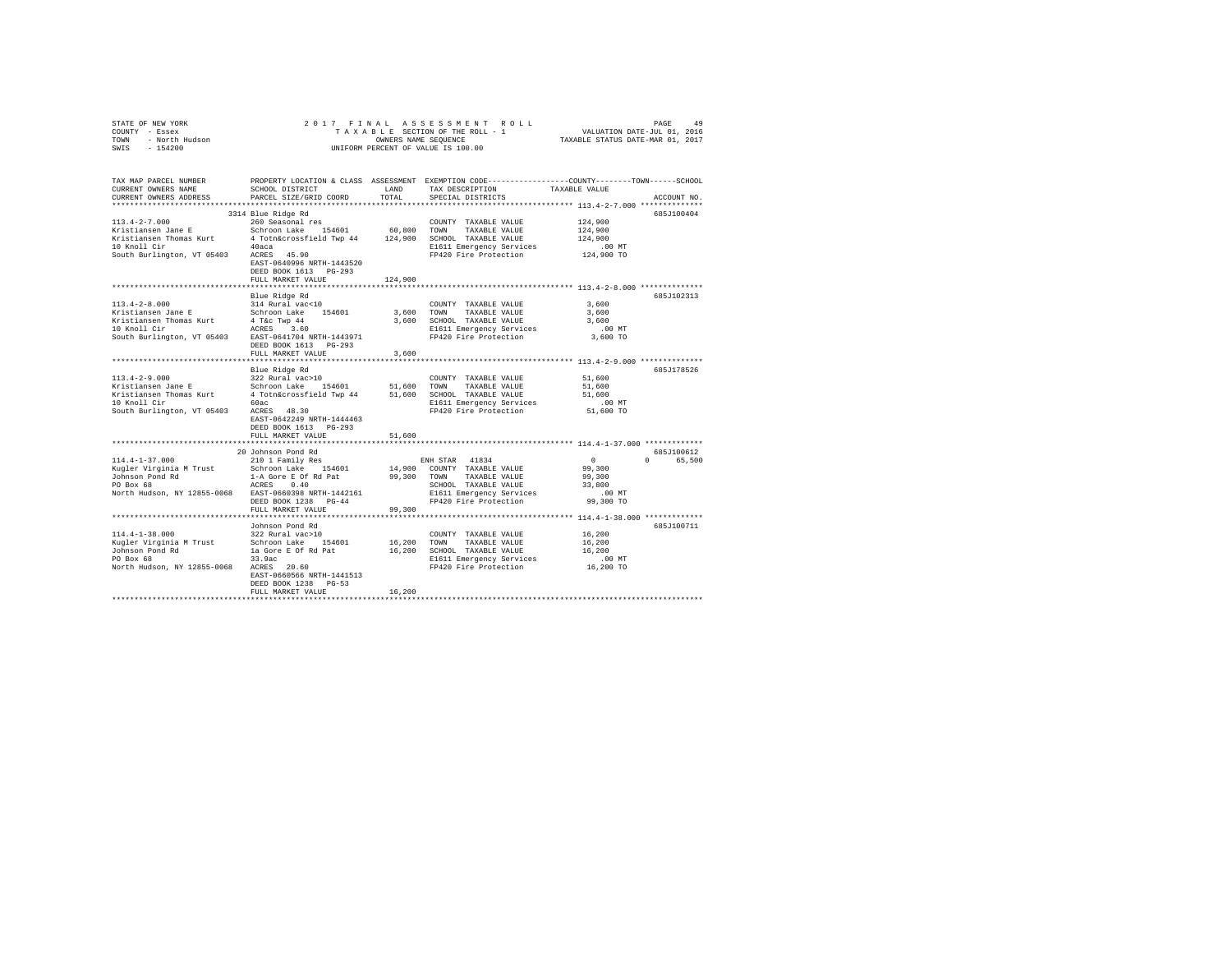|                | STATE OF NEW YORK |  |  |  |  | 2017 FINAL ASSESSMENT ROLL                                     | PAGE | 50 |
|----------------|-------------------|--|--|--|--|----------------------------------------------------------------|------|----|
| COUNTY - Essex |                   |  |  |  |  | VALUATION DATE-JUL 01, 2016<br>TAXABLE SECTION OF THE ROLL - 1 |      |    |
| TOWN           | - North Hudson    |  |  |  |  | TAXABLE STATUS DATE-MAR 01, 2017<br>OWNERS NAME SEOUENCE       |      |    |
| SWIS           | $-154200$         |  |  |  |  | UNIFORM PERCENT OF VALUE IS 100.00                             |      |    |

| TAX DESCRIPTION TAXABLE VALUE<br>TOTAL.<br>CURRENT OWNERS ADDRESS<br>PARCEL SIZE/GRID COORD<br>SPECIAL DISTRICTS<br>ACCOUNT NO.<br>US Route 9<br>685J100702<br>18,300<br>$114.18 - 3 - 1.000$<br>314 Rural vac<10<br>COUNTY TAXABLE VALUE<br>Schroon Lake 154601 18,300 TOWN<br>Kugler Virginia M Trust<br>TAXABLE VALUE<br>18,300<br>Johnson Pond Rd<br>18,300 SCHOOL TAXABLE VALUE<br>18,300<br>22 Road Patent<br>PO Box 68<br>ACRES<br>1.12<br>E1611 Emergency Services<br>$.00$ MT<br>FP420 Fire Protection 18,300 TO<br>North Hudson, NY 12855-0068<br>EAST-0659929 NRTH-1441883<br>DEED BOOK 1238 PG-50<br>18,300<br>FULL MARKET VALUE<br>6857185005<br>US Route 9<br>$114.18 - 3 - 2.200$<br>314 Rural vac<10<br>400<br>COUNTY TAXABLE VALUE<br>Kugler Virginia M Trust Schroon Lake 154601<br>400<br>400<br>TOWN<br>TAXABLE VALUE<br>Johnson Pond Rd<br>400 SCHOOL TAXABLE VALUE<br>22 Road Patent<br>400<br>E1611 Emergency Services<br>PO Box 68<br>ACRES<br>0.18<br>$.00$ MT<br>North Hudson, NY 12855-0068 EAST-0659930 NRTH-1441782<br>FP420 Fire Protection<br>400 TO<br>DEED BOOK 1238 PG-47<br>400<br>FULL MARKET VALUE<br>********** 105.-1-49.000 ***********<br>********************<br>685J102004<br>475 Ensign Pond Rd<br>$105. - 1 - 49.000$<br>270 Mfg housing<br>24,200<br>COUNTY TAXABLE VALUE<br>Schroon Lake 154601<br>24,200<br>Kurywka Michael<br>19,300 TOWN<br>TAXABLE VALUE<br>204 Paradox Tract 24,200 SCHOOL TAXABLE VALUE<br>ACRES 0.78 E1611 Emergency Services<br>285 Vliet Blvd<br>24,200<br>Cohoes, NY 12047<br>$.00$ MT<br>FP420 Fire Protection 24,200 TO<br>EAST-0674583 NRTH-1456098<br>DEED BOOK 434<br>PG-590<br>FULL MARKET VALUE<br>24,200<br>6857000006<br>US Route 9<br>$104.2 - 1 - 2.200$<br>910 Priv forest<br>113,500<br>COUNTY TAXABLE VALUE<br>Schroon Lake 154601<br>LaFlower Paul<br>113,500 TOWN<br>TAXABLE VALUE<br>113,500<br>T&C 3&4<br>R&C 3&4<br>ACRES 136.80<br>EAST-0663455 NRTH-1465650<br>Lariower<br>LaFlower Danelle<br>--- 416<br>113,500 SCHOOL TAXABLE VALUE<br>E1611 Emergency Services<br>113,500<br>$.00$ MT<br>Wales, MA 01081<br>FP420 Fire Protection<br>113,500 TO<br>DEED BOOK 1223 PG-154<br>113,500<br>FULL MARKET VALUE<br>************************************ 104.2-1-3.200 *************<br>175 Cedar Point Road Way<br>685Z000007<br>$104.2 - 1 - 3.200$<br>73,500<br>910 Priv forest<br>COUNTY TAXABLE VALUE<br>Schroon Lake 154601<br>73,500<br>LaFlower Paul<br>TAXABLE VALUE<br>73,500<br>TOWN<br>USING 2012<br>T&C 4<br>RCRES 88.60<br>EAST-0665219 NRTH-1466444<br>LaFlower Danelle<br>73.500<br>SCHOOL TAXABLE VALUE<br>73,500<br>PO Box 416<br>E1611 Emergency Services<br>$.00$ MT<br>73,500 TO<br>FP420 Fire Protection<br>Wales, MA 01081<br>DEED BOOK 1223 PG-154<br>73,500<br>FULL MARKET VALUE | TAX MAP PARCEL NUMBER |                 |      | PROPERTY LOCATION & CLASS ASSESSMENT EXEMPTION CODE---------------COUNTY-------TOWN-----SCHOOL |  |
|-----------------------------------------------------------------------------------------------------------------------------------------------------------------------------------------------------------------------------------------------------------------------------------------------------------------------------------------------------------------------------------------------------------------------------------------------------------------------------------------------------------------------------------------------------------------------------------------------------------------------------------------------------------------------------------------------------------------------------------------------------------------------------------------------------------------------------------------------------------------------------------------------------------------------------------------------------------------------------------------------------------------------------------------------------------------------------------------------------------------------------------------------------------------------------------------------------------------------------------------------------------------------------------------------------------------------------------------------------------------------------------------------------------------------------------------------------------------------------------------------------------------------------------------------------------------------------------------------------------------------------------------------------------------------------------------------------------------------------------------------------------------------------------------------------------------------------------------------------------------------------------------------------------------------------------------------------------------------------------------------------------------------------------------------------------------------------------------------------------------------------------------------------------------------------------------------------------------------------------------------------------------------------------------------------------------------------------------------------------------------------------------------------------------------------------------------------------------------------------------------------------------------------------------------------------------------------------------------------------------------------------------------------------------------------------------------------------------------------------------------------------------------------------------------------|-----------------------|-----------------|------|------------------------------------------------------------------------------------------------|--|
|                                                                                                                                                                                                                                                                                                                                                                                                                                                                                                                                                                                                                                                                                                                                                                                                                                                                                                                                                                                                                                                                                                                                                                                                                                                                                                                                                                                                                                                                                                                                                                                                                                                                                                                                                                                                                                                                                                                                                                                                                                                                                                                                                                                                                                                                                                                                                                                                                                                                                                                                                                                                                                                                                                                                                                                                     | CURRENT OWNERS NAME   | SCHOOL DISTRICT | LAND |                                                                                                |  |
|                                                                                                                                                                                                                                                                                                                                                                                                                                                                                                                                                                                                                                                                                                                                                                                                                                                                                                                                                                                                                                                                                                                                                                                                                                                                                                                                                                                                                                                                                                                                                                                                                                                                                                                                                                                                                                                                                                                                                                                                                                                                                                                                                                                                                                                                                                                                                                                                                                                                                                                                                                                                                                                                                                                                                                                                     |                       |                 |      |                                                                                                |  |
|                                                                                                                                                                                                                                                                                                                                                                                                                                                                                                                                                                                                                                                                                                                                                                                                                                                                                                                                                                                                                                                                                                                                                                                                                                                                                                                                                                                                                                                                                                                                                                                                                                                                                                                                                                                                                                                                                                                                                                                                                                                                                                                                                                                                                                                                                                                                                                                                                                                                                                                                                                                                                                                                                                                                                                                                     |                       |                 |      |                                                                                                |  |
|                                                                                                                                                                                                                                                                                                                                                                                                                                                                                                                                                                                                                                                                                                                                                                                                                                                                                                                                                                                                                                                                                                                                                                                                                                                                                                                                                                                                                                                                                                                                                                                                                                                                                                                                                                                                                                                                                                                                                                                                                                                                                                                                                                                                                                                                                                                                                                                                                                                                                                                                                                                                                                                                                                                                                                                                     |                       |                 |      |                                                                                                |  |
|                                                                                                                                                                                                                                                                                                                                                                                                                                                                                                                                                                                                                                                                                                                                                                                                                                                                                                                                                                                                                                                                                                                                                                                                                                                                                                                                                                                                                                                                                                                                                                                                                                                                                                                                                                                                                                                                                                                                                                                                                                                                                                                                                                                                                                                                                                                                                                                                                                                                                                                                                                                                                                                                                                                                                                                                     |                       |                 |      |                                                                                                |  |
|                                                                                                                                                                                                                                                                                                                                                                                                                                                                                                                                                                                                                                                                                                                                                                                                                                                                                                                                                                                                                                                                                                                                                                                                                                                                                                                                                                                                                                                                                                                                                                                                                                                                                                                                                                                                                                                                                                                                                                                                                                                                                                                                                                                                                                                                                                                                                                                                                                                                                                                                                                                                                                                                                                                                                                                                     |                       |                 |      |                                                                                                |  |
|                                                                                                                                                                                                                                                                                                                                                                                                                                                                                                                                                                                                                                                                                                                                                                                                                                                                                                                                                                                                                                                                                                                                                                                                                                                                                                                                                                                                                                                                                                                                                                                                                                                                                                                                                                                                                                                                                                                                                                                                                                                                                                                                                                                                                                                                                                                                                                                                                                                                                                                                                                                                                                                                                                                                                                                                     |                       |                 |      |                                                                                                |  |
|                                                                                                                                                                                                                                                                                                                                                                                                                                                                                                                                                                                                                                                                                                                                                                                                                                                                                                                                                                                                                                                                                                                                                                                                                                                                                                                                                                                                                                                                                                                                                                                                                                                                                                                                                                                                                                                                                                                                                                                                                                                                                                                                                                                                                                                                                                                                                                                                                                                                                                                                                                                                                                                                                                                                                                                                     |                       |                 |      |                                                                                                |  |
|                                                                                                                                                                                                                                                                                                                                                                                                                                                                                                                                                                                                                                                                                                                                                                                                                                                                                                                                                                                                                                                                                                                                                                                                                                                                                                                                                                                                                                                                                                                                                                                                                                                                                                                                                                                                                                                                                                                                                                                                                                                                                                                                                                                                                                                                                                                                                                                                                                                                                                                                                                                                                                                                                                                                                                                                     |                       |                 |      |                                                                                                |  |
|                                                                                                                                                                                                                                                                                                                                                                                                                                                                                                                                                                                                                                                                                                                                                                                                                                                                                                                                                                                                                                                                                                                                                                                                                                                                                                                                                                                                                                                                                                                                                                                                                                                                                                                                                                                                                                                                                                                                                                                                                                                                                                                                                                                                                                                                                                                                                                                                                                                                                                                                                                                                                                                                                                                                                                                                     |                       |                 |      |                                                                                                |  |
|                                                                                                                                                                                                                                                                                                                                                                                                                                                                                                                                                                                                                                                                                                                                                                                                                                                                                                                                                                                                                                                                                                                                                                                                                                                                                                                                                                                                                                                                                                                                                                                                                                                                                                                                                                                                                                                                                                                                                                                                                                                                                                                                                                                                                                                                                                                                                                                                                                                                                                                                                                                                                                                                                                                                                                                                     |                       |                 |      |                                                                                                |  |
|                                                                                                                                                                                                                                                                                                                                                                                                                                                                                                                                                                                                                                                                                                                                                                                                                                                                                                                                                                                                                                                                                                                                                                                                                                                                                                                                                                                                                                                                                                                                                                                                                                                                                                                                                                                                                                                                                                                                                                                                                                                                                                                                                                                                                                                                                                                                                                                                                                                                                                                                                                                                                                                                                                                                                                                                     |                       |                 |      |                                                                                                |  |
|                                                                                                                                                                                                                                                                                                                                                                                                                                                                                                                                                                                                                                                                                                                                                                                                                                                                                                                                                                                                                                                                                                                                                                                                                                                                                                                                                                                                                                                                                                                                                                                                                                                                                                                                                                                                                                                                                                                                                                                                                                                                                                                                                                                                                                                                                                                                                                                                                                                                                                                                                                                                                                                                                                                                                                                                     |                       |                 |      |                                                                                                |  |
|                                                                                                                                                                                                                                                                                                                                                                                                                                                                                                                                                                                                                                                                                                                                                                                                                                                                                                                                                                                                                                                                                                                                                                                                                                                                                                                                                                                                                                                                                                                                                                                                                                                                                                                                                                                                                                                                                                                                                                                                                                                                                                                                                                                                                                                                                                                                                                                                                                                                                                                                                                                                                                                                                                                                                                                                     |                       |                 |      |                                                                                                |  |
|                                                                                                                                                                                                                                                                                                                                                                                                                                                                                                                                                                                                                                                                                                                                                                                                                                                                                                                                                                                                                                                                                                                                                                                                                                                                                                                                                                                                                                                                                                                                                                                                                                                                                                                                                                                                                                                                                                                                                                                                                                                                                                                                                                                                                                                                                                                                                                                                                                                                                                                                                                                                                                                                                                                                                                                                     |                       |                 |      |                                                                                                |  |
|                                                                                                                                                                                                                                                                                                                                                                                                                                                                                                                                                                                                                                                                                                                                                                                                                                                                                                                                                                                                                                                                                                                                                                                                                                                                                                                                                                                                                                                                                                                                                                                                                                                                                                                                                                                                                                                                                                                                                                                                                                                                                                                                                                                                                                                                                                                                                                                                                                                                                                                                                                                                                                                                                                                                                                                                     |                       |                 |      |                                                                                                |  |
|                                                                                                                                                                                                                                                                                                                                                                                                                                                                                                                                                                                                                                                                                                                                                                                                                                                                                                                                                                                                                                                                                                                                                                                                                                                                                                                                                                                                                                                                                                                                                                                                                                                                                                                                                                                                                                                                                                                                                                                                                                                                                                                                                                                                                                                                                                                                                                                                                                                                                                                                                                                                                                                                                                                                                                                                     |                       |                 |      |                                                                                                |  |
|                                                                                                                                                                                                                                                                                                                                                                                                                                                                                                                                                                                                                                                                                                                                                                                                                                                                                                                                                                                                                                                                                                                                                                                                                                                                                                                                                                                                                                                                                                                                                                                                                                                                                                                                                                                                                                                                                                                                                                                                                                                                                                                                                                                                                                                                                                                                                                                                                                                                                                                                                                                                                                                                                                                                                                                                     |                       |                 |      |                                                                                                |  |
|                                                                                                                                                                                                                                                                                                                                                                                                                                                                                                                                                                                                                                                                                                                                                                                                                                                                                                                                                                                                                                                                                                                                                                                                                                                                                                                                                                                                                                                                                                                                                                                                                                                                                                                                                                                                                                                                                                                                                                                                                                                                                                                                                                                                                                                                                                                                                                                                                                                                                                                                                                                                                                                                                                                                                                                                     |                       |                 |      |                                                                                                |  |
|                                                                                                                                                                                                                                                                                                                                                                                                                                                                                                                                                                                                                                                                                                                                                                                                                                                                                                                                                                                                                                                                                                                                                                                                                                                                                                                                                                                                                                                                                                                                                                                                                                                                                                                                                                                                                                                                                                                                                                                                                                                                                                                                                                                                                                                                                                                                                                                                                                                                                                                                                                                                                                                                                                                                                                                                     |                       |                 |      |                                                                                                |  |
|                                                                                                                                                                                                                                                                                                                                                                                                                                                                                                                                                                                                                                                                                                                                                                                                                                                                                                                                                                                                                                                                                                                                                                                                                                                                                                                                                                                                                                                                                                                                                                                                                                                                                                                                                                                                                                                                                                                                                                                                                                                                                                                                                                                                                                                                                                                                                                                                                                                                                                                                                                                                                                                                                                                                                                                                     |                       |                 |      |                                                                                                |  |
|                                                                                                                                                                                                                                                                                                                                                                                                                                                                                                                                                                                                                                                                                                                                                                                                                                                                                                                                                                                                                                                                                                                                                                                                                                                                                                                                                                                                                                                                                                                                                                                                                                                                                                                                                                                                                                                                                                                                                                                                                                                                                                                                                                                                                                                                                                                                                                                                                                                                                                                                                                                                                                                                                                                                                                                                     |                       |                 |      |                                                                                                |  |
|                                                                                                                                                                                                                                                                                                                                                                                                                                                                                                                                                                                                                                                                                                                                                                                                                                                                                                                                                                                                                                                                                                                                                                                                                                                                                                                                                                                                                                                                                                                                                                                                                                                                                                                                                                                                                                                                                                                                                                                                                                                                                                                                                                                                                                                                                                                                                                                                                                                                                                                                                                                                                                                                                                                                                                                                     |                       |                 |      |                                                                                                |  |
|                                                                                                                                                                                                                                                                                                                                                                                                                                                                                                                                                                                                                                                                                                                                                                                                                                                                                                                                                                                                                                                                                                                                                                                                                                                                                                                                                                                                                                                                                                                                                                                                                                                                                                                                                                                                                                                                                                                                                                                                                                                                                                                                                                                                                                                                                                                                                                                                                                                                                                                                                                                                                                                                                                                                                                                                     |                       |                 |      |                                                                                                |  |
|                                                                                                                                                                                                                                                                                                                                                                                                                                                                                                                                                                                                                                                                                                                                                                                                                                                                                                                                                                                                                                                                                                                                                                                                                                                                                                                                                                                                                                                                                                                                                                                                                                                                                                                                                                                                                                                                                                                                                                                                                                                                                                                                                                                                                                                                                                                                                                                                                                                                                                                                                                                                                                                                                                                                                                                                     |                       |                 |      |                                                                                                |  |
|                                                                                                                                                                                                                                                                                                                                                                                                                                                                                                                                                                                                                                                                                                                                                                                                                                                                                                                                                                                                                                                                                                                                                                                                                                                                                                                                                                                                                                                                                                                                                                                                                                                                                                                                                                                                                                                                                                                                                                                                                                                                                                                                                                                                                                                                                                                                                                                                                                                                                                                                                                                                                                                                                                                                                                                                     |                       |                 |      |                                                                                                |  |
|                                                                                                                                                                                                                                                                                                                                                                                                                                                                                                                                                                                                                                                                                                                                                                                                                                                                                                                                                                                                                                                                                                                                                                                                                                                                                                                                                                                                                                                                                                                                                                                                                                                                                                                                                                                                                                                                                                                                                                                                                                                                                                                                                                                                                                                                                                                                                                                                                                                                                                                                                                                                                                                                                                                                                                                                     |                       |                 |      |                                                                                                |  |
|                                                                                                                                                                                                                                                                                                                                                                                                                                                                                                                                                                                                                                                                                                                                                                                                                                                                                                                                                                                                                                                                                                                                                                                                                                                                                                                                                                                                                                                                                                                                                                                                                                                                                                                                                                                                                                                                                                                                                                                                                                                                                                                                                                                                                                                                                                                                                                                                                                                                                                                                                                                                                                                                                                                                                                                                     |                       |                 |      |                                                                                                |  |
|                                                                                                                                                                                                                                                                                                                                                                                                                                                                                                                                                                                                                                                                                                                                                                                                                                                                                                                                                                                                                                                                                                                                                                                                                                                                                                                                                                                                                                                                                                                                                                                                                                                                                                                                                                                                                                                                                                                                                                                                                                                                                                                                                                                                                                                                                                                                                                                                                                                                                                                                                                                                                                                                                                                                                                                                     |                       |                 |      |                                                                                                |  |
|                                                                                                                                                                                                                                                                                                                                                                                                                                                                                                                                                                                                                                                                                                                                                                                                                                                                                                                                                                                                                                                                                                                                                                                                                                                                                                                                                                                                                                                                                                                                                                                                                                                                                                                                                                                                                                                                                                                                                                                                                                                                                                                                                                                                                                                                                                                                                                                                                                                                                                                                                                                                                                                                                                                                                                                                     |                       |                 |      |                                                                                                |  |
|                                                                                                                                                                                                                                                                                                                                                                                                                                                                                                                                                                                                                                                                                                                                                                                                                                                                                                                                                                                                                                                                                                                                                                                                                                                                                                                                                                                                                                                                                                                                                                                                                                                                                                                                                                                                                                                                                                                                                                                                                                                                                                                                                                                                                                                                                                                                                                                                                                                                                                                                                                                                                                                                                                                                                                                                     |                       |                 |      |                                                                                                |  |
|                                                                                                                                                                                                                                                                                                                                                                                                                                                                                                                                                                                                                                                                                                                                                                                                                                                                                                                                                                                                                                                                                                                                                                                                                                                                                                                                                                                                                                                                                                                                                                                                                                                                                                                                                                                                                                                                                                                                                                                                                                                                                                                                                                                                                                                                                                                                                                                                                                                                                                                                                                                                                                                                                                                                                                                                     |                       |                 |      |                                                                                                |  |
|                                                                                                                                                                                                                                                                                                                                                                                                                                                                                                                                                                                                                                                                                                                                                                                                                                                                                                                                                                                                                                                                                                                                                                                                                                                                                                                                                                                                                                                                                                                                                                                                                                                                                                                                                                                                                                                                                                                                                                                                                                                                                                                                                                                                                                                                                                                                                                                                                                                                                                                                                                                                                                                                                                                                                                                                     |                       |                 |      |                                                                                                |  |
|                                                                                                                                                                                                                                                                                                                                                                                                                                                                                                                                                                                                                                                                                                                                                                                                                                                                                                                                                                                                                                                                                                                                                                                                                                                                                                                                                                                                                                                                                                                                                                                                                                                                                                                                                                                                                                                                                                                                                                                                                                                                                                                                                                                                                                                                                                                                                                                                                                                                                                                                                                                                                                                                                                                                                                                                     |                       |                 |      |                                                                                                |  |
|                                                                                                                                                                                                                                                                                                                                                                                                                                                                                                                                                                                                                                                                                                                                                                                                                                                                                                                                                                                                                                                                                                                                                                                                                                                                                                                                                                                                                                                                                                                                                                                                                                                                                                                                                                                                                                                                                                                                                                                                                                                                                                                                                                                                                                                                                                                                                                                                                                                                                                                                                                                                                                                                                                                                                                                                     |                       |                 |      |                                                                                                |  |
|                                                                                                                                                                                                                                                                                                                                                                                                                                                                                                                                                                                                                                                                                                                                                                                                                                                                                                                                                                                                                                                                                                                                                                                                                                                                                                                                                                                                                                                                                                                                                                                                                                                                                                                                                                                                                                                                                                                                                                                                                                                                                                                                                                                                                                                                                                                                                                                                                                                                                                                                                                                                                                                                                                                                                                                                     |                       |                 |      |                                                                                                |  |
|                                                                                                                                                                                                                                                                                                                                                                                                                                                                                                                                                                                                                                                                                                                                                                                                                                                                                                                                                                                                                                                                                                                                                                                                                                                                                                                                                                                                                                                                                                                                                                                                                                                                                                                                                                                                                                                                                                                                                                                                                                                                                                                                                                                                                                                                                                                                                                                                                                                                                                                                                                                                                                                                                                                                                                                                     |                       |                 |      |                                                                                                |  |
|                                                                                                                                                                                                                                                                                                                                                                                                                                                                                                                                                                                                                                                                                                                                                                                                                                                                                                                                                                                                                                                                                                                                                                                                                                                                                                                                                                                                                                                                                                                                                                                                                                                                                                                                                                                                                                                                                                                                                                                                                                                                                                                                                                                                                                                                                                                                                                                                                                                                                                                                                                                                                                                                                                                                                                                                     |                       |                 |      |                                                                                                |  |
|                                                                                                                                                                                                                                                                                                                                                                                                                                                                                                                                                                                                                                                                                                                                                                                                                                                                                                                                                                                                                                                                                                                                                                                                                                                                                                                                                                                                                                                                                                                                                                                                                                                                                                                                                                                                                                                                                                                                                                                                                                                                                                                                                                                                                                                                                                                                                                                                                                                                                                                                                                                                                                                                                                                                                                                                     |                       |                 |      |                                                                                                |  |
|                                                                                                                                                                                                                                                                                                                                                                                                                                                                                                                                                                                                                                                                                                                                                                                                                                                                                                                                                                                                                                                                                                                                                                                                                                                                                                                                                                                                                                                                                                                                                                                                                                                                                                                                                                                                                                                                                                                                                                                                                                                                                                                                                                                                                                                                                                                                                                                                                                                                                                                                                                                                                                                                                                                                                                                                     |                       |                 |      |                                                                                                |  |
|                                                                                                                                                                                                                                                                                                                                                                                                                                                                                                                                                                                                                                                                                                                                                                                                                                                                                                                                                                                                                                                                                                                                                                                                                                                                                                                                                                                                                                                                                                                                                                                                                                                                                                                                                                                                                                                                                                                                                                                                                                                                                                                                                                                                                                                                                                                                                                                                                                                                                                                                                                                                                                                                                                                                                                                                     |                       |                 |      |                                                                                                |  |
|                                                                                                                                                                                                                                                                                                                                                                                                                                                                                                                                                                                                                                                                                                                                                                                                                                                                                                                                                                                                                                                                                                                                                                                                                                                                                                                                                                                                                                                                                                                                                                                                                                                                                                                                                                                                                                                                                                                                                                                                                                                                                                                                                                                                                                                                                                                                                                                                                                                                                                                                                                                                                                                                                                                                                                                                     |                       |                 |      |                                                                                                |  |
|                                                                                                                                                                                                                                                                                                                                                                                                                                                                                                                                                                                                                                                                                                                                                                                                                                                                                                                                                                                                                                                                                                                                                                                                                                                                                                                                                                                                                                                                                                                                                                                                                                                                                                                                                                                                                                                                                                                                                                                                                                                                                                                                                                                                                                                                                                                                                                                                                                                                                                                                                                                                                                                                                                                                                                                                     |                       |                 |      |                                                                                                |  |
|                                                                                                                                                                                                                                                                                                                                                                                                                                                                                                                                                                                                                                                                                                                                                                                                                                                                                                                                                                                                                                                                                                                                                                                                                                                                                                                                                                                                                                                                                                                                                                                                                                                                                                                                                                                                                                                                                                                                                                                                                                                                                                                                                                                                                                                                                                                                                                                                                                                                                                                                                                                                                                                                                                                                                                                                     |                       |                 |      |                                                                                                |  |
|                                                                                                                                                                                                                                                                                                                                                                                                                                                                                                                                                                                                                                                                                                                                                                                                                                                                                                                                                                                                                                                                                                                                                                                                                                                                                                                                                                                                                                                                                                                                                                                                                                                                                                                                                                                                                                                                                                                                                                                                                                                                                                                                                                                                                                                                                                                                                                                                                                                                                                                                                                                                                                                                                                                                                                                                     |                       |                 |      |                                                                                                |  |
|                                                                                                                                                                                                                                                                                                                                                                                                                                                                                                                                                                                                                                                                                                                                                                                                                                                                                                                                                                                                                                                                                                                                                                                                                                                                                                                                                                                                                                                                                                                                                                                                                                                                                                                                                                                                                                                                                                                                                                                                                                                                                                                                                                                                                                                                                                                                                                                                                                                                                                                                                                                                                                                                                                                                                                                                     |                       |                 |      |                                                                                                |  |
|                                                                                                                                                                                                                                                                                                                                                                                                                                                                                                                                                                                                                                                                                                                                                                                                                                                                                                                                                                                                                                                                                                                                                                                                                                                                                                                                                                                                                                                                                                                                                                                                                                                                                                                                                                                                                                                                                                                                                                                                                                                                                                                                                                                                                                                                                                                                                                                                                                                                                                                                                                                                                                                                                                                                                                                                     |                       |                 |      |                                                                                                |  |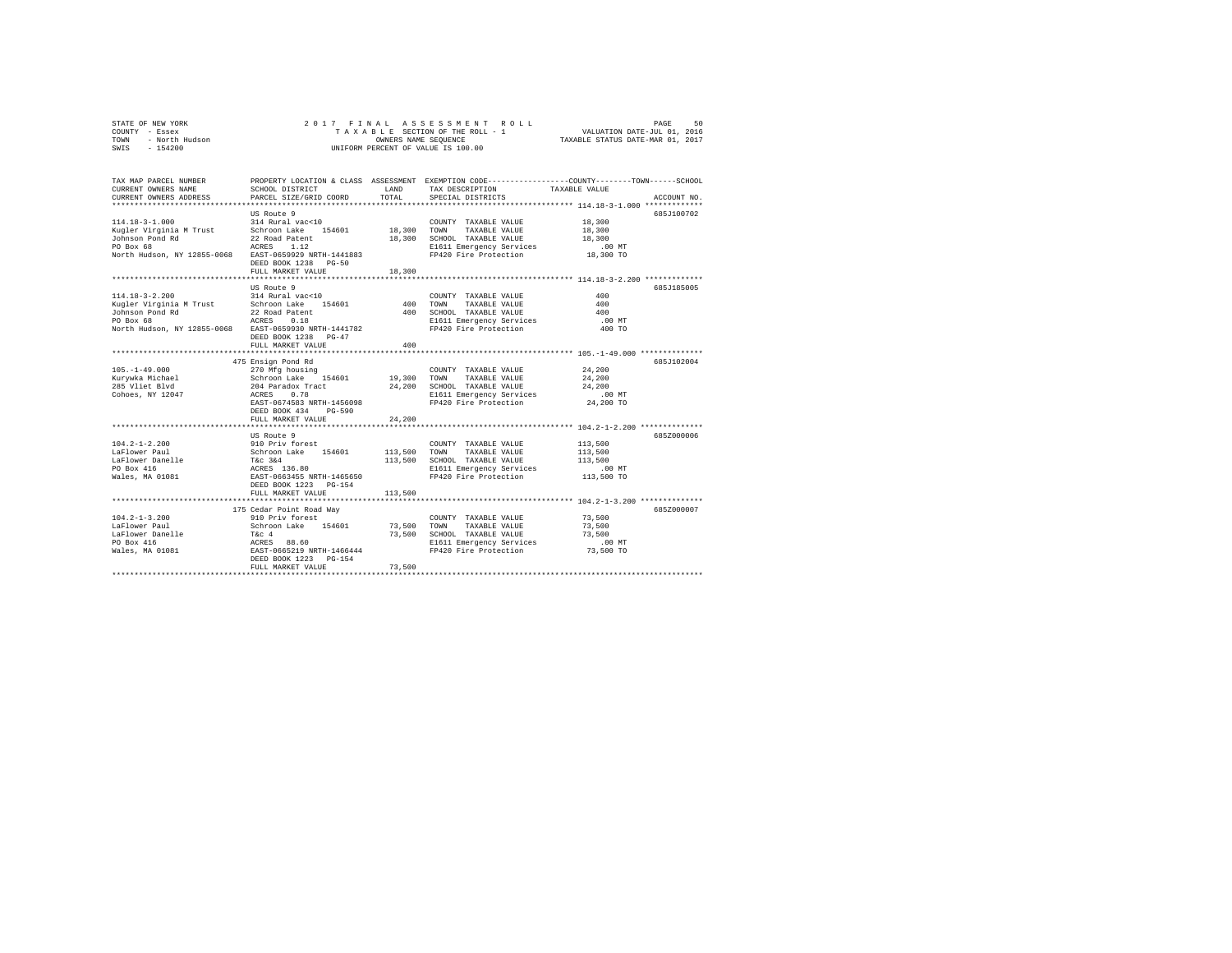| STATE OF NEW YORK<br>COUNNY - Essex<br>TOWN - North Hudson<br>SWIS - 154200 | 2017 FINAL                                                                                   |         |                                                   |                                                                                                 |
|-----------------------------------------------------------------------------|----------------------------------------------------------------------------------------------|---------|---------------------------------------------------|-------------------------------------------------------------------------------------------------|
|                                                                             |                                                                                              |         |                                                   |                                                                                                 |
|                                                                             |                                                                                              |         | OWNERS NAME SEQUENCE                              |                                                                                                 |
|                                                                             |                                                                                              |         | UNIFORM PERCENT OF VALUE IS 100.00                |                                                                                                 |
|                                                                             |                                                                                              |         |                                                   |                                                                                                 |
|                                                                             |                                                                                              |         |                                                   |                                                                                                 |
| TAX MAP PARCEL NUMBER                                                       |                                                                                              |         |                                                   | PROPERTY LOCATION & CLASS ASSESSMENT EXEMPTION CODE---------------COUNTY-------TOWN------SCHOOL |
| CURRENT OWNERS NAME                                                         | SCHOOL DISTRICT                                                                              | LAND    | TAX DESCRIPTION                                   | TAXABLE VALUE                                                                                   |
| CURRENT OWNERS ADDRESS                                                      | PARCEL SIZE/GRID COORD                                                                       | TOTAL   | SPECIAL DISTRICTS                                 | ACCOUNT NO.                                                                                     |
|                                                                             |                                                                                              |         |                                                   |                                                                                                 |
|                                                                             | Pepper Hollow Rd                                                                             |         |                                                   | 685J178557                                                                                      |
| $104.4 - 1 - 8.130$                                                         |                                                                                              |         | COUNTY TAXABLE VALUE                              | 24,100                                                                                          |
| LaFlower Paul                                                               |                                                                                              |         | 24,100 TOWN TAXABLE VALUE                         | 24,100                                                                                          |
| LaFlower Danelle                                                            |                                                                                              |         | 24,100 SCHOOL TAXABLE VALUE                       | 24,100                                                                                          |
| PO Box 416                                                                  | 910 Priv forest<br>Schroon Lake<br>3 T&C Pat Twp<br>ACRES 29.00<br>RAST-0664429 NRTH-1463519 |         | E1611 Emergency Services                          | $.00$ MT                                                                                        |
| Wales, MA 01081                                                             |                                                                                              |         | FP420 Fire Protection                             | 24,100 TO                                                                                       |
|                                                                             | DEED BOOK 1223 PG-154                                                                        |         |                                                   |                                                                                                 |
|                                                                             | FULL MARKET VALUE                                                                            | 24,100  |                                                   |                                                                                                 |
|                                                                             |                                                                                              |         |                                                   |                                                                                                 |
|                                                                             | 40 Kenakwar Ln                                                                               |         |                                                   | 685Z009005                                                                                      |
| $104.4 - 3 - 7.100$<br>LaMontain Michael                                    | 271 Mfg housings                                                                             |         | COUNTY TAXABLE VALUE<br>32,000 TOWN TAXABLE VALUE | 44,100<br>44,100                                                                                |
|                                                                             | Schroon Lake 154601                                                                          |         |                                                   |                                                                                                 |
| LaMontain Susan<br>2560 Rt 9 Lot 103                                        | 29 Platt Rogers&Co Rd Pat<br>Pt Lot 7 Kenakwar Dubd                                          |         | 44,100 SCHOOL TAXABLE VALUE                       | 44,100<br>$.00$ MT                                                                              |
| Ballston Spa, NY 12020                                                      | ACRES 4.15                                                                                   |         | E1611 Emergency Services<br>FP420 Fire Protection | 44,100 TO                                                                                       |
|                                                                             | EAST-0664679 NRTH-1459423                                                                    |         |                                                   |                                                                                                 |
|                                                                             |                                                                                              |         |                                                   |                                                                                                 |
|                                                                             | DEED BOOK 1598 PG-68<br>FULL MARKET VALUE                                                    | 44,100  |                                                   |                                                                                                 |
|                                                                             | ****************************                                                                 |         |                                                   |                                                                                                 |
|                                                                             | Kenakwar Ln                                                                                  |         |                                                   | 685Z009006                                                                                      |
| $104.4 - 3 - 7.200$                                                         | 314 Rural vac<10                                                                             |         | COUNTY TAXABLE VALUE                              | 900                                                                                             |
|                                                                             |                                                                                              |         | 900 TOWN TAXABLE VALUE                            | 900                                                                                             |
| LaMontain Michael<br>LaMontain Susan<br>2560 Rt 9 Lot 103                   | Schroon Lake 154601<br>29 Platt Rogers&Co Rd Pat<br>Pt Lot 7 Kenakwar Subd                   |         | 900 SCHOOL TAXABLE VALUE                          | 900                                                                                             |
|                                                                             |                                                                                              |         | E1611 Emergency Services                          | $.00$ MT                                                                                        |
| Ballston Spa, NY 12020                                                      | ACRES 0.65                                                                                   |         | FP420 Fire Protection                             | 900 TO                                                                                          |
|                                                                             | EAST-0664648 NRTH-1459108                                                                    |         |                                                   |                                                                                                 |
|                                                                             | DEED BOOK 1598 PG-68                                                                         |         |                                                   |                                                                                                 |
|                                                                             | FULL MARKET VALUE                                                                            | 900     |                                                   |                                                                                                 |
|                                                                             |                                                                                              |         |                                                   |                                                                                                 |
|                                                                             | Kenakwar Ln                                                                                  |         |                                                   | 685Z009007                                                                                      |
| $104.4 - 3 - 7.300$                                                         | 314 Rural vac<10                                                                             |         | COUNTY TAXABLE VALUE                              | 600                                                                                             |
| LaMontain Michael                                                           | Schroon Lake 154601                                                                          |         | 600 TOWN<br>TAXABLE VALUE                         | 600                                                                                             |
| LaMontain Susan                                                             | 29 Platt Rogers&Co Rd Pat                                                                    |         | 600 SCHOOL TAXABLE VALUE                          | 600                                                                                             |
| $2560$ Rt $9$ Lot $103$                                                     | Pt Lot 7 Kenakwar Subd                                                                       |         | E1611 Emergency Services                          | $.00$ MT                                                                                        |
| Ballston Spa, NY 12020                                                      | ACRES 0.28                                                                                   |         | FP420 Fire Protection                             | 600 TO                                                                                          |
|                                                                             | EAST-0664648 NRTH-1459108                                                                    |         |                                                   |                                                                                                 |
|                                                                             | DEED BOOK 1598 PG-68                                                                         |         |                                                   |                                                                                                 |
|                                                                             | FULL MARKET VALUE                                                                            | 600     |                                                   |                                                                                                 |
|                                                                             |                                                                                              |         |                                                   |                                                                                                 |
|                                                                             | 3623 US Route 9                                                                              |         |                                                   | 685J186005                                                                                      |
| $104.4 - 2 - 2.000$                                                         | 210 1 Family Res                                                                             |         | COUNTY TAXABLE VALUE                              | 127,000                                                                                         |
| Lang Aaron T                                                                | Schroon Lake 154601                                                                          |         | 32,600 TOWN TAXABLE VALUE                         | 127,000                                                                                         |
| PO Box 234                                                                  | 29 Platt Rogers&co Rd Pat 127,000 SCHOOL TAXABLE VALUE                                       |         |                                                   | 127,000                                                                                         |
| Crown Point, NY 12928                                                       | -<br>ACRES 4.84 BANK1STARSG<br>FAST-0664679 NRTH-1457390                                     |         | E1611 Emergency Services                          | $.00$ MT                                                                                        |
|                                                                             |                                                                                              |         | FP420 Fire Protection                             | 127,000 TO                                                                                      |
|                                                                             | DEED BOOK 1674 PG-56                                                                         |         |                                                   |                                                                                                 |
|                                                                             | FULL MARKET VALUE                                                                            | 127,000 |                                                   |                                                                                                 |
|                                                                             |                                                                                              |         |                                                   |                                                                                                 |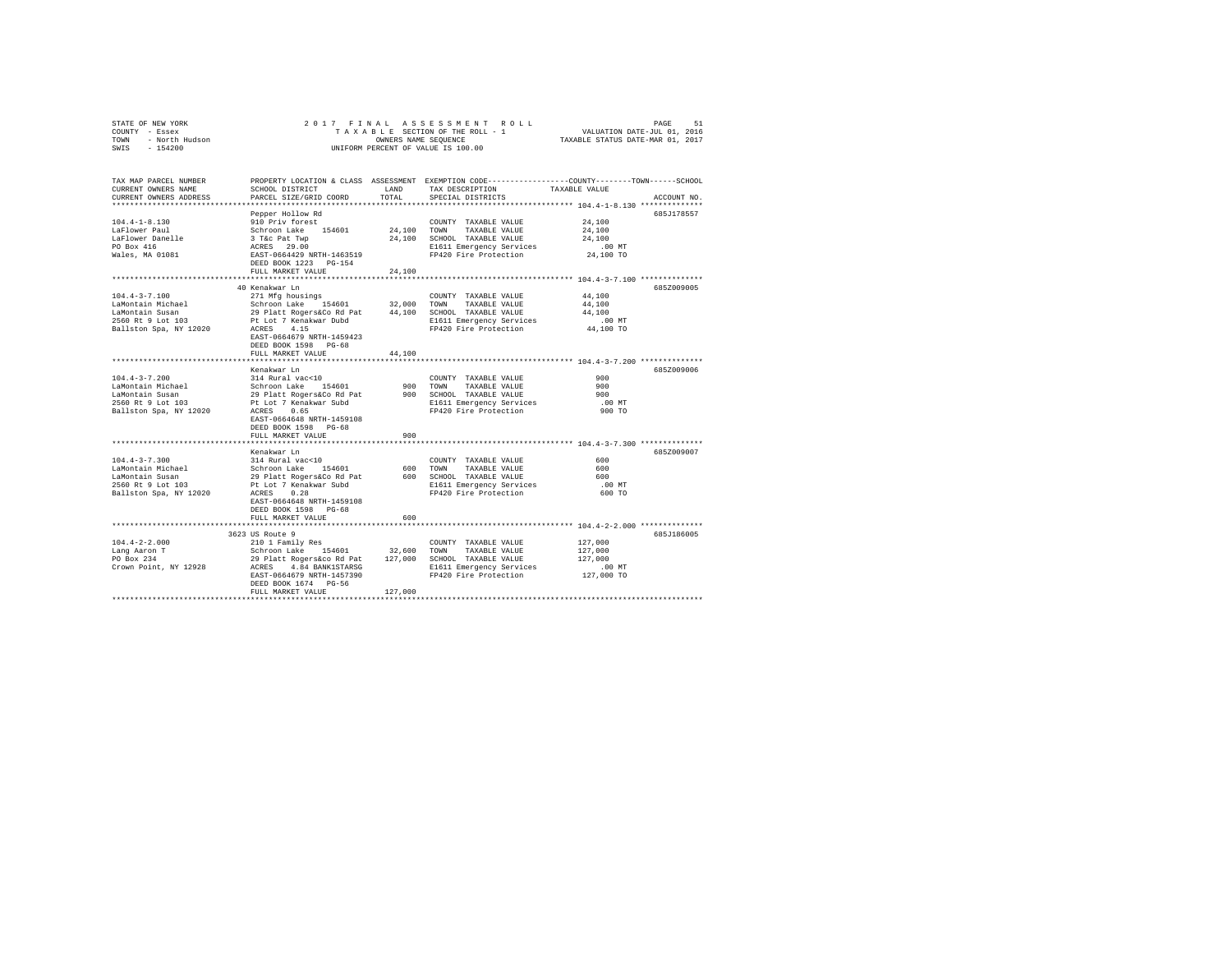| TAX MAP PARCEL NUMBER PROPERTY LOCATION & CLASS ASSESSMENT EXEMPTION CODE---------------COUNTY-------TOWN------SCHOOL<br>TAXABLE VALUE<br>SCHOOL DISTRICT LAND<br>TAX DESCRIPTION<br>CURRENT OWNERS NAME<br>TOTAL<br>CURRENT OWNERS ADDRESS<br>PARCEL SIZE/GRID COORD<br>SPECIAL DISTRICTS<br>ACCOUNT NO.<br>3764 US Route 9<br>685J178518<br>$\sim$ 0<br>$104.4 - 1 - 76.000$<br>271 Mfg housings<br>BAS STAR 41854<br>$0 \t30,060$<br>32,500<br>Lang Karen S<br>Wood Mary E<br>32,500<br>PO Box 55<br>2,440<br>North Hudson, NY 12855-0055 Theresa A Wood<br>ACRES 1.30<br>E1611 Emergency Services<br>$.00$ MT<br>FP420 Fire Protection<br>32,500 TO<br>EAST-0666593 NRTH-1460298<br>DEED BOOK 1279 PG-301<br>FULL MARKET VALUE<br>32,500<br>685J100508<br>$\begin{tabular}{lcccc} \textbf{113.3-3-5.000} & & & 2767 \text{ Blue Ridge Rd} & & & \textbf{EH STAR} & 41834 \\ & & 2767 \text{ Blue Ridge Rd} & & 210 1 \text{ Family Res} & & \textbf{EH STAR} & 41834 \\ \textbf{Lapgworth} & & 210 1 \text{ Family Res} & & 30,000 \text{ COUNT} & \textbf{TABLE VALUE} \\ \textbf{2767 Blue Ridge Rd} & & 7 \text{ Tothécrossfield Two 44} & 156,600 \text{ TOWN} & \textbf{TAXABLE VALUE} \\ \textbf{7688} & & 7$<br>$\sim$ 0<br>65,500<br>$\Omega$<br>156,600<br>156,600<br>91,100<br>$.00$ MT<br>156,600 TO<br>685J100514<br>2600 Blue Ridge Rd<br>$113.3 - 2 - 2.000$<br>312 Vac w/imprv<br>14,200<br>COUNTY TAXABLE VALUE<br>Schroon Lake 154601 13,500 COMM TAXABLE VALUE<br>7 Tothacrossfield Twp 44 14,200 SCHOOL TAXABLE VALUE<br>ACRES 0.25<br>Larsen Larry<br>14,200<br>356 Scarawan Rd<br>14,200<br>Stone Ridge, NY 12484<br>E1611 Emergency Services .00 MT<br>FP420 Fire Protection .014,200 TO<br>EAST-0625347 NRTH-1441303<br>DEED BOOK 1591    PG-130<br>14,200<br>FULL MARKET VALUE<br>2604 Blue Ridge Rd<br>685J100513<br>$113.3 - 2 - 3.000$<br>312 Vac w/imprv<br>14,000<br>COUNTY TAXABLE VALUE<br>Schroon Lake 154601 13,500<br>14,000<br>TOWN<br>TAXABLE VALUE<br>Larsen Larry<br>narsen narry<br>356 Scarawan Rd<br>7 Totn&crossfield Twp 44 14,000 SCHOOL TAXABLE VALUE<br>ACRES 0.25 114,000 SCHOOL TAXABLE VALUE<br>14,000<br>Stone Ridge, NY 12484<br>E1611 Emergency Services<br>00 MT.<br>14,000 TO<br>EAST-0625444 NRTH-1441301<br>FP420 Fire Protection<br>DEED BOOK 1591 PG-130<br>FULL MARKET VALUE<br>14,000<br>US Route 9<br>685J102213<br>$114.18 - 2 - 6.000$<br>The Same COUNTY TAXABLE VALUE<br>Schroon Lake 154601 14,900 TOWN TAXABLE VALUE<br>22 Road Patent 14,900 SCHOOL TAXABLE VALUE<br>22 ROAD PARES 0.52 E1611 Emergency Services<br>14,900<br>114.18-2-6.000<br>Lenhard Michael K<br>14,900<br>Lenhard Regina M<br>PO Box 180<br>14,900<br>PO Box 180<br>E1611 Emergency Services<br>$.00$ MT<br>North Hudson, NY 12855 EAST-0659222 NRTH-1441332<br>14,900 TO<br>FP420 Fire Protection<br>DEED BOOK 1117 PG-68<br>14,900<br>FULL MARKET VALUE | STATE OF NEW YORK 2  <br>COUNTY - Essex<br>TOWN - North Hudson<br>SWIS - 154200 | 2017 FINAL | OWNERS NAME SEQUENCE<br>UNIFORM PERCENT OF VALUE IS 100.00 |  |
|--------------------------------------------------------------------------------------------------------------------------------------------------------------------------------------------------------------------------------------------------------------------------------------------------------------------------------------------------------------------------------------------------------------------------------------------------------------------------------------------------------------------------------------------------------------------------------------------------------------------------------------------------------------------------------------------------------------------------------------------------------------------------------------------------------------------------------------------------------------------------------------------------------------------------------------------------------------------------------------------------------------------------------------------------------------------------------------------------------------------------------------------------------------------------------------------------------------------------------------------------------------------------------------------------------------------------------------------------------------------------------------------------------------------------------------------------------------------------------------------------------------------------------------------------------------------------------------------------------------------------------------------------------------------------------------------------------------------------------------------------------------------------------------------------------------------------------------------------------------------------------------------------------------------------------------------------------------------------------------------------------------------------------------------------------------------------------------------------------------------------------------------------------------------------------------------------------------------------------------------------------------------------------------------------------------------------------------------------------------------------------------------------------------------------------------------------------------------------------------------------------------------------------------------------------------------------------------------------------------------------------------------------------------------------------------------------------------------------------------------------------------------------------------------------------------------------------------------------------------------------------------------------------|---------------------------------------------------------------------------------|------------|------------------------------------------------------------|--|
|                                                                                                                                                                                                                                                                                                                                                                                                                                                                                                                                                                                                                                                                                                                                                                                                                                                                                                                                                                                                                                                                                                                                                                                                                                                                                                                                                                                                                                                                                                                                                                                                                                                                                                                                                                                                                                                                                                                                                                                                                                                                                                                                                                                                                                                                                                                                                                                                                                                                                                                                                                                                                                                                                                                                                                                                                                                                                                        |                                                                                 |            |                                                            |  |
|                                                                                                                                                                                                                                                                                                                                                                                                                                                                                                                                                                                                                                                                                                                                                                                                                                                                                                                                                                                                                                                                                                                                                                                                                                                                                                                                                                                                                                                                                                                                                                                                                                                                                                                                                                                                                                                                                                                                                                                                                                                                                                                                                                                                                                                                                                                                                                                                                                                                                                                                                                                                                                                                                                                                                                                                                                                                                                        |                                                                                 |            |                                                            |  |
|                                                                                                                                                                                                                                                                                                                                                                                                                                                                                                                                                                                                                                                                                                                                                                                                                                                                                                                                                                                                                                                                                                                                                                                                                                                                                                                                                                                                                                                                                                                                                                                                                                                                                                                                                                                                                                                                                                                                                                                                                                                                                                                                                                                                                                                                                                                                                                                                                                                                                                                                                                                                                                                                                                                                                                                                                                                                                                        |                                                                                 |            |                                                            |  |
|                                                                                                                                                                                                                                                                                                                                                                                                                                                                                                                                                                                                                                                                                                                                                                                                                                                                                                                                                                                                                                                                                                                                                                                                                                                                                                                                                                                                                                                                                                                                                                                                                                                                                                                                                                                                                                                                                                                                                                                                                                                                                                                                                                                                                                                                                                                                                                                                                                                                                                                                                                                                                                                                                                                                                                                                                                                                                                        |                                                                                 |            |                                                            |  |
|                                                                                                                                                                                                                                                                                                                                                                                                                                                                                                                                                                                                                                                                                                                                                                                                                                                                                                                                                                                                                                                                                                                                                                                                                                                                                                                                                                                                                                                                                                                                                                                                                                                                                                                                                                                                                                                                                                                                                                                                                                                                                                                                                                                                                                                                                                                                                                                                                                                                                                                                                                                                                                                                                                                                                                                                                                                                                                        |                                                                                 |            |                                                            |  |
|                                                                                                                                                                                                                                                                                                                                                                                                                                                                                                                                                                                                                                                                                                                                                                                                                                                                                                                                                                                                                                                                                                                                                                                                                                                                                                                                                                                                                                                                                                                                                                                                                                                                                                                                                                                                                                                                                                                                                                                                                                                                                                                                                                                                                                                                                                                                                                                                                                                                                                                                                                                                                                                                                                                                                                                                                                                                                                        |                                                                                 |            |                                                            |  |
|                                                                                                                                                                                                                                                                                                                                                                                                                                                                                                                                                                                                                                                                                                                                                                                                                                                                                                                                                                                                                                                                                                                                                                                                                                                                                                                                                                                                                                                                                                                                                                                                                                                                                                                                                                                                                                                                                                                                                                                                                                                                                                                                                                                                                                                                                                                                                                                                                                                                                                                                                                                                                                                                                                                                                                                                                                                                                                        |                                                                                 |            |                                                            |  |
|                                                                                                                                                                                                                                                                                                                                                                                                                                                                                                                                                                                                                                                                                                                                                                                                                                                                                                                                                                                                                                                                                                                                                                                                                                                                                                                                                                                                                                                                                                                                                                                                                                                                                                                                                                                                                                                                                                                                                                                                                                                                                                                                                                                                                                                                                                                                                                                                                                                                                                                                                                                                                                                                                                                                                                                                                                                                                                        |                                                                                 |            |                                                            |  |
|                                                                                                                                                                                                                                                                                                                                                                                                                                                                                                                                                                                                                                                                                                                                                                                                                                                                                                                                                                                                                                                                                                                                                                                                                                                                                                                                                                                                                                                                                                                                                                                                                                                                                                                                                                                                                                                                                                                                                                                                                                                                                                                                                                                                                                                                                                                                                                                                                                                                                                                                                                                                                                                                                                                                                                                                                                                                                                        |                                                                                 |            |                                                            |  |
|                                                                                                                                                                                                                                                                                                                                                                                                                                                                                                                                                                                                                                                                                                                                                                                                                                                                                                                                                                                                                                                                                                                                                                                                                                                                                                                                                                                                                                                                                                                                                                                                                                                                                                                                                                                                                                                                                                                                                                                                                                                                                                                                                                                                                                                                                                                                                                                                                                                                                                                                                                                                                                                                                                                                                                                                                                                                                                        |                                                                                 |            |                                                            |  |
|                                                                                                                                                                                                                                                                                                                                                                                                                                                                                                                                                                                                                                                                                                                                                                                                                                                                                                                                                                                                                                                                                                                                                                                                                                                                                                                                                                                                                                                                                                                                                                                                                                                                                                                                                                                                                                                                                                                                                                                                                                                                                                                                                                                                                                                                                                                                                                                                                                                                                                                                                                                                                                                                                                                                                                                                                                                                                                        |                                                                                 |            |                                                            |  |
|                                                                                                                                                                                                                                                                                                                                                                                                                                                                                                                                                                                                                                                                                                                                                                                                                                                                                                                                                                                                                                                                                                                                                                                                                                                                                                                                                                                                                                                                                                                                                                                                                                                                                                                                                                                                                                                                                                                                                                                                                                                                                                                                                                                                                                                                                                                                                                                                                                                                                                                                                                                                                                                                                                                                                                                                                                                                                                        |                                                                                 |            |                                                            |  |
|                                                                                                                                                                                                                                                                                                                                                                                                                                                                                                                                                                                                                                                                                                                                                                                                                                                                                                                                                                                                                                                                                                                                                                                                                                                                                                                                                                                                                                                                                                                                                                                                                                                                                                                                                                                                                                                                                                                                                                                                                                                                                                                                                                                                                                                                                                                                                                                                                                                                                                                                                                                                                                                                                                                                                                                                                                                                                                        |                                                                                 |            |                                                            |  |
|                                                                                                                                                                                                                                                                                                                                                                                                                                                                                                                                                                                                                                                                                                                                                                                                                                                                                                                                                                                                                                                                                                                                                                                                                                                                                                                                                                                                                                                                                                                                                                                                                                                                                                                                                                                                                                                                                                                                                                                                                                                                                                                                                                                                                                                                                                                                                                                                                                                                                                                                                                                                                                                                                                                                                                                                                                                                                                        |                                                                                 |            |                                                            |  |
|                                                                                                                                                                                                                                                                                                                                                                                                                                                                                                                                                                                                                                                                                                                                                                                                                                                                                                                                                                                                                                                                                                                                                                                                                                                                                                                                                                                                                                                                                                                                                                                                                                                                                                                                                                                                                                                                                                                                                                                                                                                                                                                                                                                                                                                                                                                                                                                                                                                                                                                                                                                                                                                                                                                                                                                                                                                                                                        |                                                                                 |            |                                                            |  |
|                                                                                                                                                                                                                                                                                                                                                                                                                                                                                                                                                                                                                                                                                                                                                                                                                                                                                                                                                                                                                                                                                                                                                                                                                                                                                                                                                                                                                                                                                                                                                                                                                                                                                                                                                                                                                                                                                                                                                                                                                                                                                                                                                                                                                                                                                                                                                                                                                                                                                                                                                                                                                                                                                                                                                                                                                                                                                                        |                                                                                 |            |                                                            |  |
|                                                                                                                                                                                                                                                                                                                                                                                                                                                                                                                                                                                                                                                                                                                                                                                                                                                                                                                                                                                                                                                                                                                                                                                                                                                                                                                                                                                                                                                                                                                                                                                                                                                                                                                                                                                                                                                                                                                                                                                                                                                                                                                                                                                                                                                                                                                                                                                                                                                                                                                                                                                                                                                                                                                                                                                                                                                                                                        |                                                                                 |            |                                                            |  |
|                                                                                                                                                                                                                                                                                                                                                                                                                                                                                                                                                                                                                                                                                                                                                                                                                                                                                                                                                                                                                                                                                                                                                                                                                                                                                                                                                                                                                                                                                                                                                                                                                                                                                                                                                                                                                                                                                                                                                                                                                                                                                                                                                                                                                                                                                                                                                                                                                                                                                                                                                                                                                                                                                                                                                                                                                                                                                                        |                                                                                 |            |                                                            |  |
|                                                                                                                                                                                                                                                                                                                                                                                                                                                                                                                                                                                                                                                                                                                                                                                                                                                                                                                                                                                                                                                                                                                                                                                                                                                                                                                                                                                                                                                                                                                                                                                                                                                                                                                                                                                                                                                                                                                                                                                                                                                                                                                                                                                                                                                                                                                                                                                                                                                                                                                                                                                                                                                                                                                                                                                                                                                                                                        |                                                                                 |            |                                                            |  |
|                                                                                                                                                                                                                                                                                                                                                                                                                                                                                                                                                                                                                                                                                                                                                                                                                                                                                                                                                                                                                                                                                                                                                                                                                                                                                                                                                                                                                                                                                                                                                                                                                                                                                                                                                                                                                                                                                                                                                                                                                                                                                                                                                                                                                                                                                                                                                                                                                                                                                                                                                                                                                                                                                                                                                                                                                                                                                                        |                                                                                 |            |                                                            |  |
|                                                                                                                                                                                                                                                                                                                                                                                                                                                                                                                                                                                                                                                                                                                                                                                                                                                                                                                                                                                                                                                                                                                                                                                                                                                                                                                                                                                                                                                                                                                                                                                                                                                                                                                                                                                                                                                                                                                                                                                                                                                                                                                                                                                                                                                                                                                                                                                                                                                                                                                                                                                                                                                                                                                                                                                                                                                                                                        |                                                                                 |            |                                                            |  |
|                                                                                                                                                                                                                                                                                                                                                                                                                                                                                                                                                                                                                                                                                                                                                                                                                                                                                                                                                                                                                                                                                                                                                                                                                                                                                                                                                                                                                                                                                                                                                                                                                                                                                                                                                                                                                                                                                                                                                                                                                                                                                                                                                                                                                                                                                                                                                                                                                                                                                                                                                                                                                                                                                                                                                                                                                                                                                                        |                                                                                 |            |                                                            |  |
|                                                                                                                                                                                                                                                                                                                                                                                                                                                                                                                                                                                                                                                                                                                                                                                                                                                                                                                                                                                                                                                                                                                                                                                                                                                                                                                                                                                                                                                                                                                                                                                                                                                                                                                                                                                                                                                                                                                                                                                                                                                                                                                                                                                                                                                                                                                                                                                                                                                                                                                                                                                                                                                                                                                                                                                                                                                                                                        |                                                                                 |            |                                                            |  |
|                                                                                                                                                                                                                                                                                                                                                                                                                                                                                                                                                                                                                                                                                                                                                                                                                                                                                                                                                                                                                                                                                                                                                                                                                                                                                                                                                                                                                                                                                                                                                                                                                                                                                                                                                                                                                                                                                                                                                                                                                                                                                                                                                                                                                                                                                                                                                                                                                                                                                                                                                                                                                                                                                                                                                                                                                                                                                                        |                                                                                 |            |                                                            |  |
|                                                                                                                                                                                                                                                                                                                                                                                                                                                                                                                                                                                                                                                                                                                                                                                                                                                                                                                                                                                                                                                                                                                                                                                                                                                                                                                                                                                                                                                                                                                                                                                                                                                                                                                                                                                                                                                                                                                                                                                                                                                                                                                                                                                                                                                                                                                                                                                                                                                                                                                                                                                                                                                                                                                                                                                                                                                                                                        |                                                                                 |            |                                                            |  |
|                                                                                                                                                                                                                                                                                                                                                                                                                                                                                                                                                                                                                                                                                                                                                                                                                                                                                                                                                                                                                                                                                                                                                                                                                                                                                                                                                                                                                                                                                                                                                                                                                                                                                                                                                                                                                                                                                                                                                                                                                                                                                                                                                                                                                                                                                                                                                                                                                                                                                                                                                                                                                                                                                                                                                                                                                                                                                                        |                                                                                 |            |                                                            |  |
|                                                                                                                                                                                                                                                                                                                                                                                                                                                                                                                                                                                                                                                                                                                                                                                                                                                                                                                                                                                                                                                                                                                                                                                                                                                                                                                                                                                                                                                                                                                                                                                                                                                                                                                                                                                                                                                                                                                                                                                                                                                                                                                                                                                                                                                                                                                                                                                                                                                                                                                                                                                                                                                                                                                                                                                                                                                                                                        |                                                                                 |            |                                                            |  |
|                                                                                                                                                                                                                                                                                                                                                                                                                                                                                                                                                                                                                                                                                                                                                                                                                                                                                                                                                                                                                                                                                                                                                                                                                                                                                                                                                                                                                                                                                                                                                                                                                                                                                                                                                                                                                                                                                                                                                                                                                                                                                                                                                                                                                                                                                                                                                                                                                                                                                                                                                                                                                                                                                                                                                                                                                                                                                                        |                                                                                 |            |                                                            |  |
|                                                                                                                                                                                                                                                                                                                                                                                                                                                                                                                                                                                                                                                                                                                                                                                                                                                                                                                                                                                                                                                                                                                                                                                                                                                                                                                                                                                                                                                                                                                                                                                                                                                                                                                                                                                                                                                                                                                                                                                                                                                                                                                                                                                                                                                                                                                                                                                                                                                                                                                                                                                                                                                                                                                                                                                                                                                                                                        |                                                                                 |            |                                                            |  |
|                                                                                                                                                                                                                                                                                                                                                                                                                                                                                                                                                                                                                                                                                                                                                                                                                                                                                                                                                                                                                                                                                                                                                                                                                                                                                                                                                                                                                                                                                                                                                                                                                                                                                                                                                                                                                                                                                                                                                                                                                                                                                                                                                                                                                                                                                                                                                                                                                                                                                                                                                                                                                                                                                                                                                                                                                                                                                                        |                                                                                 |            |                                                            |  |
|                                                                                                                                                                                                                                                                                                                                                                                                                                                                                                                                                                                                                                                                                                                                                                                                                                                                                                                                                                                                                                                                                                                                                                                                                                                                                                                                                                                                                                                                                                                                                                                                                                                                                                                                                                                                                                                                                                                                                                                                                                                                                                                                                                                                                                                                                                                                                                                                                                                                                                                                                                                                                                                                                                                                                                                                                                                                                                        |                                                                                 |            |                                                            |  |
|                                                                                                                                                                                                                                                                                                                                                                                                                                                                                                                                                                                                                                                                                                                                                                                                                                                                                                                                                                                                                                                                                                                                                                                                                                                                                                                                                                                                                                                                                                                                                                                                                                                                                                                                                                                                                                                                                                                                                                                                                                                                                                                                                                                                                                                                                                                                                                                                                                                                                                                                                                                                                                                                                                                                                                                                                                                                                                        |                                                                                 |            |                                                            |  |
|                                                                                                                                                                                                                                                                                                                                                                                                                                                                                                                                                                                                                                                                                                                                                                                                                                                                                                                                                                                                                                                                                                                                                                                                                                                                                                                                                                                                                                                                                                                                                                                                                                                                                                                                                                                                                                                                                                                                                                                                                                                                                                                                                                                                                                                                                                                                                                                                                                                                                                                                                                                                                                                                                                                                                                                                                                                                                                        |                                                                                 |            |                                                            |  |
|                                                                                                                                                                                                                                                                                                                                                                                                                                                                                                                                                                                                                                                                                                                                                                                                                                                                                                                                                                                                                                                                                                                                                                                                                                                                                                                                                                                                                                                                                                                                                                                                                                                                                                                                                                                                                                                                                                                                                                                                                                                                                                                                                                                                                                                                                                                                                                                                                                                                                                                                                                                                                                                                                                                                                                                                                                                                                                        |                                                                                 |            |                                                            |  |
|                                                                                                                                                                                                                                                                                                                                                                                                                                                                                                                                                                                                                                                                                                                                                                                                                                                                                                                                                                                                                                                                                                                                                                                                                                                                                                                                                                                                                                                                                                                                                                                                                                                                                                                                                                                                                                                                                                                                                                                                                                                                                                                                                                                                                                                                                                                                                                                                                                                                                                                                                                                                                                                                                                                                                                                                                                                                                                        |                                                                                 |            |                                                            |  |
|                                                                                                                                                                                                                                                                                                                                                                                                                                                                                                                                                                                                                                                                                                                                                                                                                                                                                                                                                                                                                                                                                                                                                                                                                                                                                                                                                                                                                                                                                                                                                                                                                                                                                                                                                                                                                                                                                                                                                                                                                                                                                                                                                                                                                                                                                                                                                                                                                                                                                                                                                                                                                                                                                                                                                                                                                                                                                                        |                                                                                 |            |                                                            |  |
|                                                                                                                                                                                                                                                                                                                                                                                                                                                                                                                                                                                                                                                                                                                                                                                                                                                                                                                                                                                                                                                                                                                                                                                                                                                                                                                                                                                                                                                                                                                                                                                                                                                                                                                                                                                                                                                                                                                                                                                                                                                                                                                                                                                                                                                                                                                                                                                                                                                                                                                                                                                                                                                                                                                                                                                                                                                                                                        |                                                                                 |            |                                                            |  |
|                                                                                                                                                                                                                                                                                                                                                                                                                                                                                                                                                                                                                                                                                                                                                                                                                                                                                                                                                                                                                                                                                                                                                                                                                                                                                                                                                                                                                                                                                                                                                                                                                                                                                                                                                                                                                                                                                                                                                                                                                                                                                                                                                                                                                                                                                                                                                                                                                                                                                                                                                                                                                                                                                                                                                                                                                                                                                                        |                                                                                 |            |                                                            |  |
|                                                                                                                                                                                                                                                                                                                                                                                                                                                                                                                                                                                                                                                                                                                                                                                                                                                                                                                                                                                                                                                                                                                                                                                                                                                                                                                                                                                                                                                                                                                                                                                                                                                                                                                                                                                                                                                                                                                                                                                                                                                                                                                                                                                                                                                                                                                                                                                                                                                                                                                                                                                                                                                                                                                                                                                                                                                                                                        |                                                                                 |            |                                                            |  |
|                                                                                                                                                                                                                                                                                                                                                                                                                                                                                                                                                                                                                                                                                                                                                                                                                                                                                                                                                                                                                                                                                                                                                                                                                                                                                                                                                                                                                                                                                                                                                                                                                                                                                                                                                                                                                                                                                                                                                                                                                                                                                                                                                                                                                                                                                                                                                                                                                                                                                                                                                                                                                                                                                                                                                                                                                                                                                                        |                                                                                 |            |                                                            |  |
|                                                                                                                                                                                                                                                                                                                                                                                                                                                                                                                                                                                                                                                                                                                                                                                                                                                                                                                                                                                                                                                                                                                                                                                                                                                                                                                                                                                                                                                                                                                                                                                                                                                                                                                                                                                                                                                                                                                                                                                                                                                                                                                                                                                                                                                                                                                                                                                                                                                                                                                                                                                                                                                                                                                                                                                                                                                                                                        |                                                                                 |            |                                                            |  |
|                                                                                                                                                                                                                                                                                                                                                                                                                                                                                                                                                                                                                                                                                                                                                                                                                                                                                                                                                                                                                                                                                                                                                                                                                                                                                                                                                                                                                                                                                                                                                                                                                                                                                                                                                                                                                                                                                                                                                                                                                                                                                                                                                                                                                                                                                                                                                                                                                                                                                                                                                                                                                                                                                                                                                                                                                                                                                                        |                                                                                 |            |                                                            |  |
|                                                                                                                                                                                                                                                                                                                                                                                                                                                                                                                                                                                                                                                                                                                                                                                                                                                                                                                                                                                                                                                                                                                                                                                                                                                                                                                                                                                                                                                                                                                                                                                                                                                                                                                                                                                                                                                                                                                                                                                                                                                                                                                                                                                                                                                                                                                                                                                                                                                                                                                                                                                                                                                                                                                                                                                                                                                                                                        |                                                                                 |            |                                                            |  |
|                                                                                                                                                                                                                                                                                                                                                                                                                                                                                                                                                                                                                                                                                                                                                                                                                                                                                                                                                                                                                                                                                                                                                                                                                                                                                                                                                                                                                                                                                                                                                                                                                                                                                                                                                                                                                                                                                                                                                                                                                                                                                                                                                                                                                                                                                                                                                                                                                                                                                                                                                                                                                                                                                                                                                                                                                                                                                                        |                                                                                 |            |                                                            |  |
|                                                                                                                                                                                                                                                                                                                                                                                                                                                                                                                                                                                                                                                                                                                                                                                                                                                                                                                                                                                                                                                                                                                                                                                                                                                                                                                                                                                                                                                                                                                                                                                                                                                                                                                                                                                                                                                                                                                                                                                                                                                                                                                                                                                                                                                                                                                                                                                                                                                                                                                                                                                                                                                                                                                                                                                                                                                                                                        |                                                                                 |            |                                                            |  |
|                                                                                                                                                                                                                                                                                                                                                                                                                                                                                                                                                                                                                                                                                                                                                                                                                                                                                                                                                                                                                                                                                                                                                                                                                                                                                                                                                                                                                                                                                                                                                                                                                                                                                                                                                                                                                                                                                                                                                                                                                                                                                                                                                                                                                                                                                                                                                                                                                                                                                                                                                                                                                                                                                                                                                                                                                                                                                                        |                                                                                 |            |                                                            |  |
|                                                                                                                                                                                                                                                                                                                                                                                                                                                                                                                                                                                                                                                                                                                                                                                                                                                                                                                                                                                                                                                                                                                                                                                                                                                                                                                                                                                                                                                                                                                                                                                                                                                                                                                                                                                                                                                                                                                                                                                                                                                                                                                                                                                                                                                                                                                                                                                                                                                                                                                                                                                                                                                                                                                                                                                                                                                                                                        |                                                                                 |            |                                                            |  |
|                                                                                                                                                                                                                                                                                                                                                                                                                                                                                                                                                                                                                                                                                                                                                                                                                                                                                                                                                                                                                                                                                                                                                                                                                                                                                                                                                                                                                                                                                                                                                                                                                                                                                                                                                                                                                                                                                                                                                                                                                                                                                                                                                                                                                                                                                                                                                                                                                                                                                                                                                                                                                                                                                                                                                                                                                                                                                                        |                                                                                 |            |                                                            |  |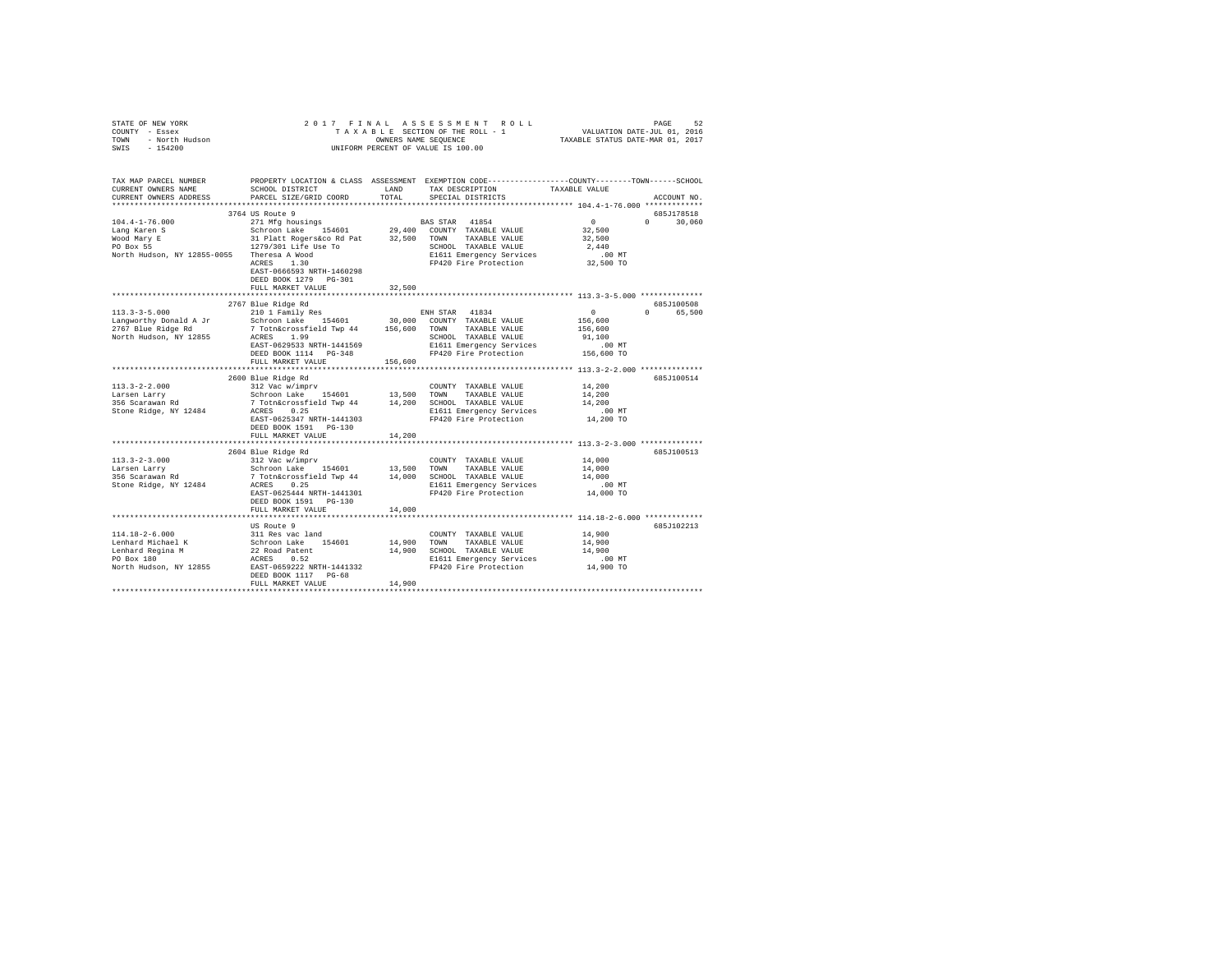|      | STATE OF NEW YORK | 2017 FINAL ASSESSMENT ROLL         | 53<br>PAGE                       |
|------|-------------------|------------------------------------|----------------------------------|
|      | COUNTY - Essex    | TAXABLE SECTION OF THE ROLL - 1    | VALUATION DATE-JUL 01, 2016      |
| TOWN | - North Hudson    | OWNERS NAME SEOUENCE               | TAXABLE STATUS DATE-MAR 01, 2017 |
| SWIS | $-154200$         | UNIFORM PERCENT OF VALUE IS 100.00 |                                  |

| TAX MAP PARCEL NUMBER<br>CURRENT OWNERS NAME<br>CURRENT OWNERS ADDRESS                                                           | SCHOOL DISTRICT<br>PARCEL SIZE/GRID COORD                                                                                                                                                                                    | LAND<br>TOTAL                             | TAX DESCRIPTION<br>SPECIAL DISTRICTS                                                                                                                                                             | PROPERTY LOCATION & CLASS ASSESSMENT EXEMPTION CODE----------------COUNTY-------TOWN------SCHOOL<br>TAXABLE VALUE<br>ACCOUNT NO.                                 |
|----------------------------------------------------------------------------------------------------------------------------------|------------------------------------------------------------------------------------------------------------------------------------------------------------------------------------------------------------------------------|-------------------------------------------|--------------------------------------------------------------------------------------------------------------------------------------------------------------------------------------------------|------------------------------------------------------------------------------------------------------------------------------------------------------------------|
| ***********************<br>$114.18 - 2 - 7.110$<br>Lenhard Regina M<br>Lenhard Michael K<br>PO Box 180<br>North Hudson, NY 12855 | 4035 Blue Ridge Rd<br>582 Camping park - WTRFNT<br>Schroon Lake 154601<br>22 Platt Rogers&co Rd Pat<br>ACRES 20.42<br>EAST-0658654 NRTH-1441227<br>DEED BOOK 1012 PG-51<br>FULL MARKET VALUE                                 | 207,400<br>1206,900<br>1206,900           | COUNTY TAXABLE VALUE<br>TOWN<br>TAXABLE VALUE<br>SCHOOL TAXABLE VALUE<br>E1611 Emergency Services<br>FP420 Fire Protection                                                                       | 685J199002<br>1206,900<br>1206,900<br>1206,900<br>.00 MT<br>1206,900 TO                                                                                          |
| $114.2 - 1 - 1.200$<br>Levy Mark W<br>Lipsitt Martin<br>85 Caza Turn Rd<br>North Hudson, NY 12855                                | 85 Caza Turn Rd<br>210 1 Family Res<br>Schroon Lake 154601<br>26 Platt Rogers&co Rd Pat<br>ACRES 17.00<br>EAST-0662967 NRTH-1453735<br>DEED BOOK 969<br>$PG-233$<br>FULL MARKET VALUE                                        | 42,000<br>200,800<br>200,800              | COUNTY TAXABLE VALUE<br>TOWN<br>TAXABLE VALUE<br>SCHOOL TAXABLE VALUE<br>E1611 Emergency Services<br>FP420 Fire Protection                                                                       | 685J186013<br>200,800<br>200,800<br>200,800<br>$.00$ MT<br>200,800 TO                                                                                            |
| $114.2 - 2 - 7.000$<br>Liberty James B<br>Liberty Marilyn M<br>PO Box 112<br>North Hudson, NY 12855                              | ****************************<br>16 Liberty Rd<br>312 Vac w/imprv<br>Schroon Lake 154601<br>25 Platt Rogers & Co<br>1.84<br>ACRES<br>EAST-0662164 NRTH-1450165<br>DEED BOOK 1141 PG-95<br>FULL MARKET VALUE                   | ***********<br>19,100<br>40,100<br>40,100 | COUNTY TAXABLE VALUE<br>TOWN<br>TAXABLE VALUE<br>SCHOOL TAXABLE VALUE<br>E1611 Emergency Services<br>FP420 Fire Protection                                                                       | *********************************** 114.2-2-7.000 ****************<br>685J198002<br>40,100<br>40,100<br>40,100<br>$.00$ MT<br>40,100 TO                          |
| $114.2 - 2 - 8.000$<br>Liberty James B<br>Liberty Marilyn<br>PO Box 112<br>North Hudson, NY 12855                                | 13 Liberty Rd<br>210 1 Family Res<br>Schroon Lake<br>154601<br>24 Platt Rogers&co Rd Pat<br>2.5ac<br>ACRES<br>1.90<br>EAST-0661919 NRTH-1450301<br>DEED BOOK 913<br>$PG-305$<br>FULL MARKET VALUE                            | 29,900<br>77,700<br>77,700                | BAS STAR 41854<br>COUNTY TAXABLE VALUE<br>TOWN<br>TAXABLE VALUE<br>SCHOOL TAXABLE VALUE<br>E1611 Emergency Services<br>FP420 Fire Protection                                                     | 685J102013<br>$\circ$<br>$\Omega$<br>30,060<br>77,700<br>77,700<br>47.640<br>.00 MT<br>77,700 TO                                                                 |
| $125.1 - 1 - 26.000$<br>Liberty James B<br>c/o Dorothy Liberty<br>2867 Us Rte 9<br>North Hudson, NY 12855                        | 2867 US Route 9<br>210 1 Family Res<br>Schroon Lake<br>154601<br>141 Paradox Tr<br>Life Use Dorothy Liberty<br>By Db 878 Pg 330<br>ACRES 0.36<br>EAST-0659270 NRTH-1439920<br>$PG-330$<br>DEED BOOK 878<br>FULL MARKET VALUE | 63,300                                    | VETCOM CTS 41130<br>14,500 AGED ALL 41800<br>63,300 ENH STAR 41834<br>COUNTY TAXABLE VALUE<br>TAXABLE VALUE<br>TOWN<br>SCHOOL TAXABLE VALUE<br>E1611 Emergency Services<br>FP420 Fire Protection | 685J102012<br>15,825<br>15,825<br>15,825<br>23,738<br>23,738<br>23,738<br>$\circ$<br>$\Omega$<br>23,737<br>23,737<br>23,737<br>$\Omega$<br>$.00$ MT<br>63,300 TO |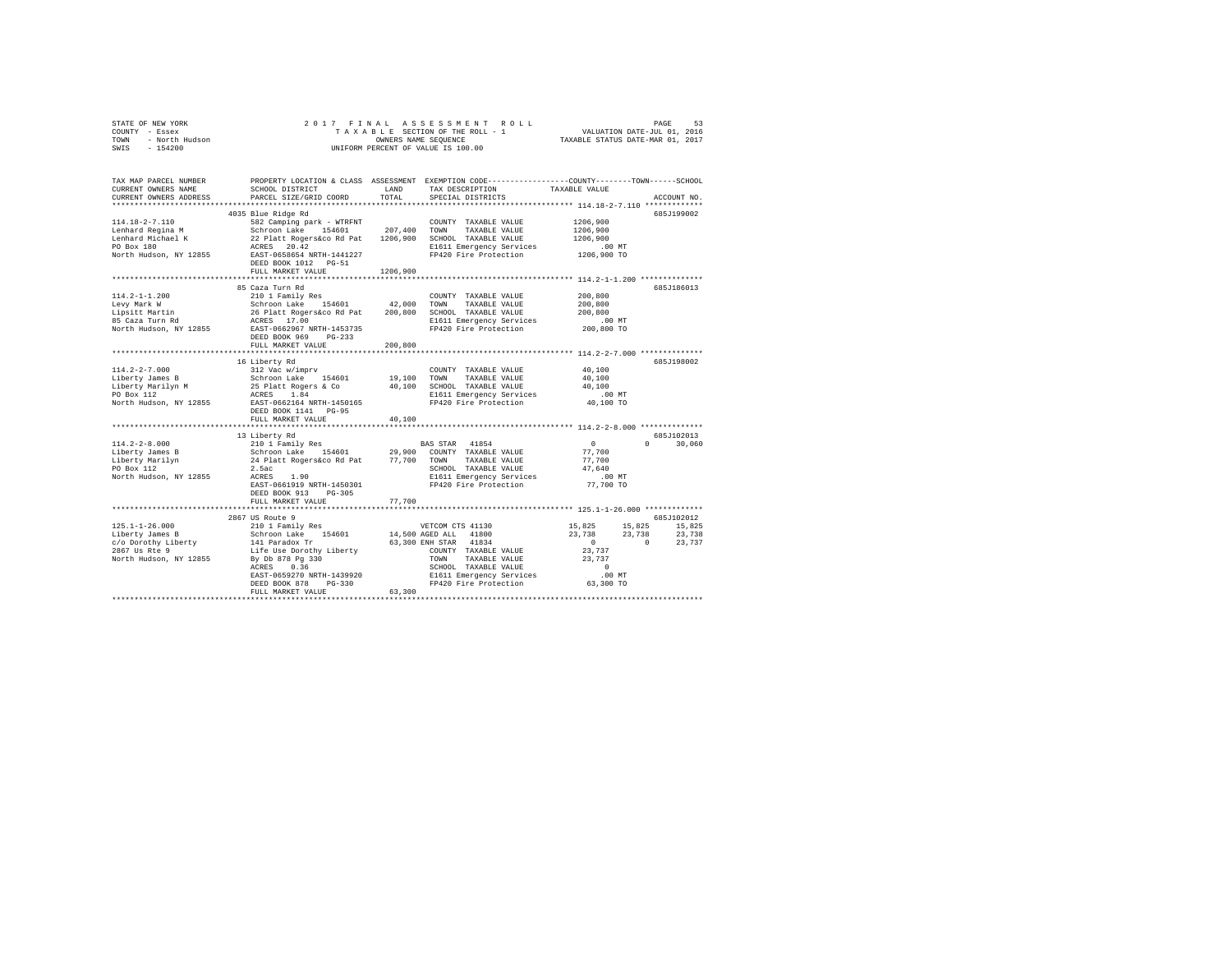| CURRENT OWNERS ADDRESS | PARCEL SIZE/GRID COORD                                                  | TOTAL  | SCHOOL DISTRICT LAND TAX DESCRIPTION TAXABLE VALUE<br>SPECIAL DISTRICTS                                                                                                                                                                                                   | TAX MAP PARCEL NUMBER PROPERTY LOCATION & CLASS ASSESSMENT EXEMPTION CODE---------------COUNTY-------TOWN------SCHOOL<br>CURRENT OWNERS NAME SCHOOL DISTRICT LAND TAX DESCRIPTION TAXABLE VALUE<br>ACCOUNT NO. |
|------------------------|-------------------------------------------------------------------------|--------|---------------------------------------------------------------------------------------------------------------------------------------------------------------------------------------------------------------------------------------------------------------------------|----------------------------------------------------------------------------------------------------------------------------------------------------------------------------------------------------------------|
|                        | 3260 US Route 9                                                         |        |                                                                                                                                                                                                                                                                           | 685Z005002                                                                                                                                                                                                     |
|                        |                                                                         |        |                                                                                                                                                                                                                                                                           |                                                                                                                                                                                                                |
|                        |                                                                         |        |                                                                                                                                                                                                                                                                           |                                                                                                                                                                                                                |
|                        |                                                                         |        |                                                                                                                                                                                                                                                                           |                                                                                                                                                                                                                |
|                        |                                                                         |        |                                                                                                                                                                                                                                                                           |                                                                                                                                                                                                                |
|                        | EAST-0662115 NRTH-1449014<br>DEED BOOK 1779 PG-292<br>FULL MARKET VALUE |        |                                                                                                                                                                                                                                                                           |                                                                                                                                                                                                                |
|                        |                                                                         | 97,400 |                                                                                                                                                                                                                                                                           |                                                                                                                                                                                                                |
|                        | 3399 Blue Ridge Rd                                                      |        |                                                                                                                                                                                                                                                                           | 685J101815                                                                                                                                                                                                     |
|                        |                                                                         |        |                                                                                                                                                                                                                                                                           | $\begin{array}{c} 400 \\ 400 \\ 400 \end{array}$                                                                                                                                                               |
|                        |                                                                         |        |                                                                                                                                                                                                                                                                           |                                                                                                                                                                                                                |
|                        |                                                                         |        |                                                                                                                                                                                                                                                                           |                                                                                                                                                                                                                |
|                        |                                                                         |        |                                                                                                                                                                                                                                                                           | $.00$ MT                                                                                                                                                                                                       |
|                        | DEED BOOK 1560 PG-133                                                   |        |                                                                                                                                                                                                                                                                           | 400 TO                                                                                                                                                                                                         |
|                        | FULL MARKET VALUE                                                       | 400    |                                                                                                                                                                                                                                                                           |                                                                                                                                                                                                                |
|                        |                                                                         |        |                                                                                                                                                                                                                                                                           |                                                                                                                                                                                                                |
|                        | 3411 Blue Ridge Rd                                                      |        |                                                                                                                                                                                                                                                                           | 685J102904                                                                                                                                                                                                     |
|                        |                                                                         |        | $\begin{tabular}{lllllllllll} \multicolumn{2}{c}{\textbf{COUNTY}} & \textbf{TAXABLE VALUE} & & & 28\,,700 \\ \multicolumn{2}{c}{\textbf{TOWN}} & \textbf{TAXABLE VALUE} & & & 28\,,700 \\ \multicolumn{2}{c}{\textbf{TOWN}} & \textbf{TAXABLE VALUE} & & & \end{tabular}$ |                                                                                                                                                                                                                |
|                        |                                                                         |        |                                                                                                                                                                                                                                                                           |                                                                                                                                                                                                                |
|                        |                                                                         |        |                                                                                                                                                                                                                                                                           | 28,700                                                                                                                                                                                                         |
|                        |                                                                         |        |                                                                                                                                                                                                                                                                           | 00 MT.<br>28,700 TO                                                                                                                                                                                            |
|                        | DEED BOOK 444 PG-150                                                    |        |                                                                                                                                                                                                                                                                           |                                                                                                                                                                                                                |
|                        | FULL MARKET VALUE                                                       | 28,700 |                                                                                                                                                                                                                                                                           |                                                                                                                                                                                                                |
|                        |                                                                         |        |                                                                                                                                                                                                                                                                           |                                                                                                                                                                                                                |
|                        |                                                                         |        |                                                                                                                                                                                                                                                                           | 685J189008                                                                                                                                                                                                     |
|                        |                                                                         |        |                                                                                                                                                                                                                                                                           | $700$<br>$700$                                                                                                                                                                                                 |
|                        |                                                                         |        |                                                                                                                                                                                                                                                                           |                                                                                                                                                                                                                |
|                        |                                                                         |        |                                                                                                                                                                                                                                                                           | 700                                                                                                                                                                                                            |
|                        |                                                                         |        | E1611 Emergency Services<br>FP420 Fire Protection                                                                                                                                                                                                                         | $.00$ MT                                                                                                                                                                                                       |
|                        |                                                                         |        |                                                                                                                                                                                                                                                                           | 700 TO                                                                                                                                                                                                         |
|                        | DEED BOOK 1560 PG-133                                                   |        |                                                                                                                                                                                                                                                                           |                                                                                                                                                                                                                |
|                        | FULL MARKET VALUE                                                       | 700    |                                                                                                                                                                                                                                                                           |                                                                                                                                                                                                                |
|                        | 3355 US Route 9                                                         |        |                                                                                                                                                                                                                                                                           | 685J199001                                                                                                                                                                                                     |
|                        |                                                                         |        |                                                                                                                                                                                                                                                                           |                                                                                                                                                                                                                |
|                        |                                                                         |        |                                                                                                                                                                                                                                                                           |                                                                                                                                                                                                                |
|                        |                                                                         |        |                                                                                                                                                                                                                                                                           |                                                                                                                                                                                                                |
|                        |                                                                         |        |                                                                                                                                                                                                                                                                           |                                                                                                                                                                                                                |
|                        |                                                                         |        |                                                                                                                                                                                                                                                                           |                                                                                                                                                                                                                |
|                        |                                                                         |        |                                                                                                                                                                                                                                                                           |                                                                                                                                                                                                                |
|                        | FULL MARKET VALUE                                                       | 75,100 |                                                                                                                                                                                                                                                                           |                                                                                                                                                                                                                |
|                        |                                                                         |        |                                                                                                                                                                                                                                                                           |                                                                                                                                                                                                                |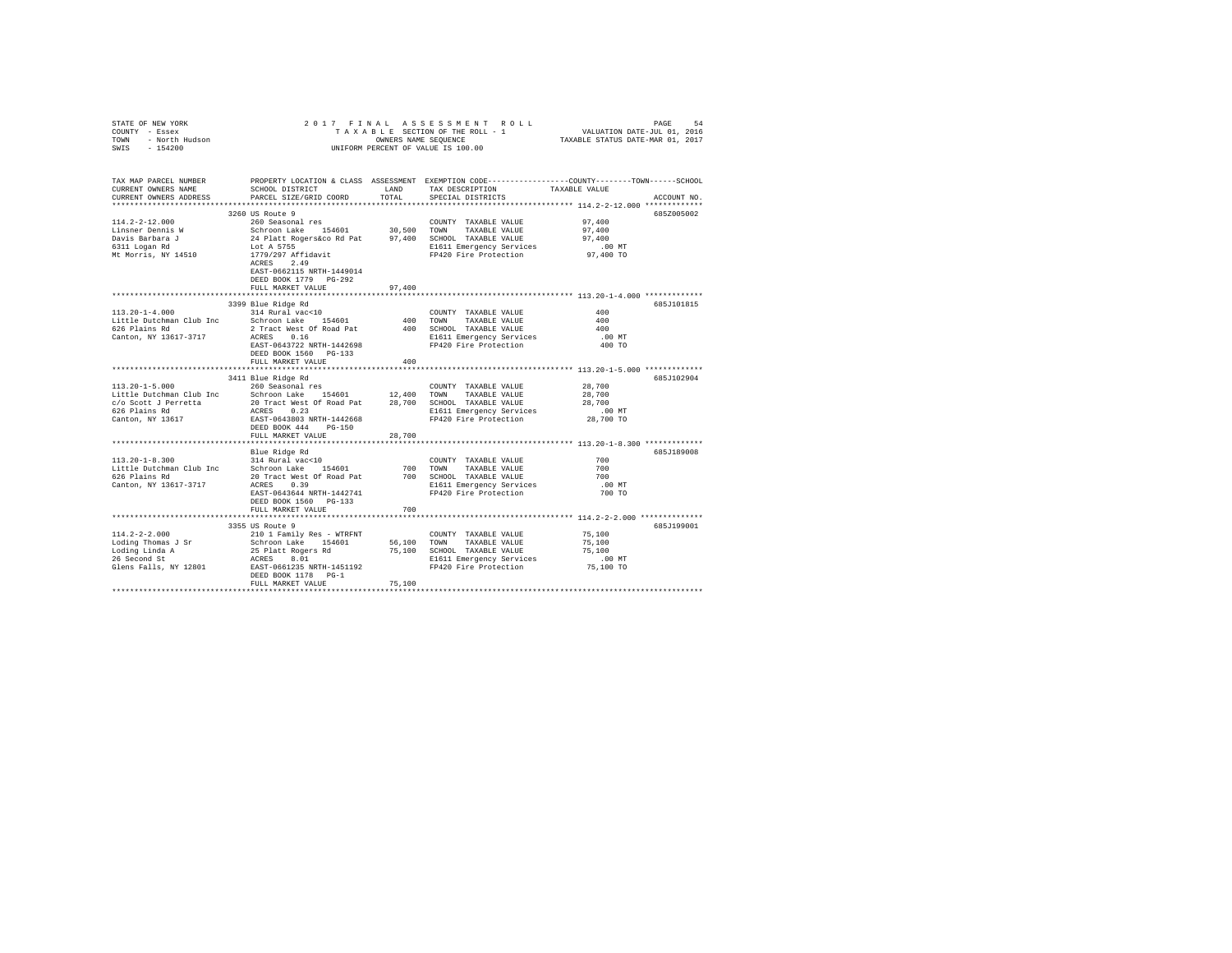| STATE OF NEW YORK<br>COUNTY - Essex<br>$I =$ ESSex<br>- North Hudson<br>- $154200$<br>TOWN<br>SWIS - 154200 | 2017 FINAL                                            | ASSESSMENT ROLL<br>TAXABLE SECTION OF THE ROLL - 1<br>OWNERS NAME SEQUENCE<br>UNIFORM PERCENT OF VALUE IS 100.00 | PAGE<br>VALUATION DATE-JUL 01, 2016<br>TAXABLE STATUS DATE-MAR 01, 2017                                                                                  | 55 |
|-------------------------------------------------------------------------------------------------------------|-------------------------------------------------------|------------------------------------------------------------------------------------------------------------------|----------------------------------------------------------------------------------------------------------------------------------------------------------|----|
|                                                                                                             |                                                       |                                                                                                                  |                                                                                                                                                          |    |
| TAX MAP PARCEL NUMBER                                                                                       |                                                       | PROPERTY LOCATION & CLASS ASSESSMENT EXEMPTION CODE---------------COUNTY-------TOWN------SCHOOL                  |                                                                                                                                                          |    |
| CURRENT OWNERS NAME                                                                                         | SCHOOL DISTRICT                                       | LAND<br>TAX DESCRIPTION<br>TOTAL                                                                                 | TAXABLE VALUE                                                                                                                                            |    |
| CURRENT OWNERS ADDRESS                                                                                      | PARCEL SIZE/GRID COORD                                | SPECIAL DISTRICTS                                                                                                | ACCOUNT NO.                                                                                                                                              |    |
|                                                                                                             | 3423 Blue Ridge Rd                                    |                                                                                                                  | 685J190004                                                                                                                                               |    |
| $113.20 - 1 - 8.120$                                                                                        | 210 1 Family Res                                      | COUNTY TAXABLE VALUE                                                                                             | 159,100                                                                                                                                                  |    |
| Lohn Henry J                                                                                                |                                                       |                                                                                                                  | 159,100                                                                                                                                                  |    |
| Lohn Hollie M                                                                                               |                                                       | Schroon Lake 154601 29,100 TOWN TAXABLE VALUE<br>20 Tract W Of Road Pat 159,100 SCHOOL TAXABLE VALUE             | 159,100                                                                                                                                                  |    |
|                                                                                                             |                                                       | E1611 Emergency Services                                                                                         | $.00$ MT                                                                                                                                                 |    |
| 67 McCleary Ave<br>Amsterdam, NY 12010                                                                      | ACRES 1.14<br>EAST-0644205 NRTH-1442679               | FP420 Fire Protection                                                                                            | 159,100 TO                                                                                                                                               |    |
|                                                                                                             | DEED BOOK 1580 PG-189                                 |                                                                                                                  |                                                                                                                                                          |    |
|                                                                                                             | FULL MARKET VALUE                                     | 159,100                                                                                                          |                                                                                                                                                          |    |
|                                                                                                             |                                                       |                                                                                                                  |                                                                                                                                                          |    |
|                                                                                                             | 27 Wonder View Rd                                     |                                                                                                                  | 685J178508                                                                                                                                               |    |
| $104.4 - 1 - 63.000$                                                                                        | 210 1 Family Res                                      | ENH STAR 41834                                                                                                   | $\sim$<br>0 65,500                                                                                                                                       |    |
| Long Jamie E                                                                                                |                                                       |                                                                                                                  | 80,100                                                                                                                                                   |    |
| Whitty Tracey A<br>27 Wonder View Rd                                                                        |                                                       |                                                                                                                  | 80,100<br>14,600                                                                                                                                         |    |
| Schroon Lake, NY 12870                                                                                      | Franklin T & Linda A Anau                             |                                                                                                                  | $.00$ MT                                                                                                                                                 |    |
|                                                                                                             | ACRES 1.10                                            | E1611 Emergency Services<br>FP420 Fire Protection                                                                | 80,100 TO                                                                                                                                                |    |
|                                                                                                             | EAST-0666847 NRTH-1460240                             |                                                                                                                  |                                                                                                                                                          |    |
|                                                                                                             | DEED BOOK 1858 PG-103                                 |                                                                                                                  |                                                                                                                                                          |    |
|                                                                                                             | FULL MARKET VALUE                                     | 80,100                                                                                                           |                                                                                                                                                          |    |
|                                                                                                             |                                                       |                                                                                                                  |                                                                                                                                                          |    |
|                                                                                                             | 445 Ensign Pond Rd                                    |                                                                                                                  | 685.7196003                                                                                                                                              |    |
| $105. - 1 - 53.200$                                                                                         | 240 Rural res                                         | BAS STAR 41854                                                                                                   | $\sim$ 0<br>$0 \t 30,060$                                                                                                                                |    |
| Lowe Arthur A Jr                                                                                            | Schroon Lake 154601                                   | 44,700 COUNTY TAXABLE VALUE                                                                                      | 282,400                                                                                                                                                  |    |
| Lowe Linda K                                                                                                | 204 Paradox Tr                                        | 282.400 TOWN TAXABLE VALUE                                                                                       | 282,400                                                                                                                                                  |    |
| 445 Black Brook Rd                                                                                          | ACRES 35.00                                           | SCHOOL TAXABLE VALUE                                                                                             | 252,340                                                                                                                                                  |    |
| North Hudson, NY 12855                                                                                      | EAST-0673077 NRTH-1456891                             | E1611 Emergency Services                                                                                         | . 00 MT                                                                                                                                                  |    |
|                                                                                                             | DEED BOOK 1100 PG-312                                 | FP420 Fire Protection 282,400 TO                                                                                 |                                                                                                                                                          |    |
|                                                                                                             | FULL MARKET VALUE                                     | 282,400                                                                                                          |                                                                                                                                                          |    |
|                                                                                                             |                                                       |                                                                                                                  | 6857103212                                                                                                                                               |    |
| $105. - 1 - 52.000$                                                                                         | 459 Ensign Pond Rd                                    |                                                                                                                  |                                                                                                                                                          |    |
| Lozito Ronald                                                                                               |                                                       | 240 Rural res<br>240 Rural res<br>5chroon Lake 154601 98,600 VETDIS CTS 41140                                    |                                                                                                                                                          |    |
|                                                                                                             | 204 Paradox Tract 209,300 BAS STAR 41854              |                                                                                                                  | $\begin{array}{cccc} 25,000 & \quad & 25,000 & \quad & 30,000 \\ 50,000 & \quad & 50,000 & \quad & 60,000 \\ 0 & \quad & 0 & \quad & 30,060 \end{array}$ |    |
|                                                                                                             |                                                       | COUNTY TAXABLE VALUE                                                                                             | 134,300                                                                                                                                                  |    |
|                                                                                                             | North Hudson, NY 12855-0034 EAST-0674685 NRTH-1456487 | TOWN TAXABLE VALUE                                                                                               | 134,300                                                                                                                                                  |    |
|                                                                                                             | DEED BOOK 827 PG-149                                  | SCHOOL TAXABLE VALUE                                                                                             | 89,240                                                                                                                                                   |    |
|                                                                                                             |                                                       | FULL MARKET VALUE 209,300 E1611 Emergency Services                                                               |                                                                                                                                                          |    |
|                                                                                                             |                                                       | FP420 Fire Protection                                                                                            | S .00 MT<br>209,300 TO                                                                                                                                   |    |
|                                                                                                             |                                                       |                                                                                                                  |                                                                                                                                                          |    |

542 Johnson Pond Rd 685J190008 125.12-1-8.500 260 Seasonal res - WTRFNT COUNTY TAXABLE VALUE 205,100 Mahoney Edward J Schroon Lake 154601 142,700 TOWN TAXABLE VALUE 205,100 Mahoney Shirley 169 Paradox Tract 205,100 SCHOOL TAXABLE VALUE 205,100 3 Sherwood Pl ACRES 1.48 E1611 Emergency Services .00 MT Hyde Park, NY 12538 EAST-0669275 NRTH-1434757 FP420 Fire Protection 205,100 TO DEED BOOK 1626 PG-123 FULL MARKET VALUE 205,100 \*\*\*\*\*\*\*\*\*\*\*\*\*\*\*\*\*\*\*\*\*\*\*\*\*\*\*\*\*\*\*\*\*\*\*\*\*\*\*\*\*\*\*\*\*\*\*\*\*\*\*\*\*\*\*\*\*\*\*\*\*\*\*\*\*\*\*\*\*\*\*\*\*\*\*\*\*\*\*\*\*\*\*\*\*\*\*\*\*\*\*\*\*\*\*\*\*\*\*\*\*\*\*\*\*\*\*\*\*\*\*\*\*\*\*\*\*\*\*\*\*\*\*\*\*\*\*\*\*\*\*\*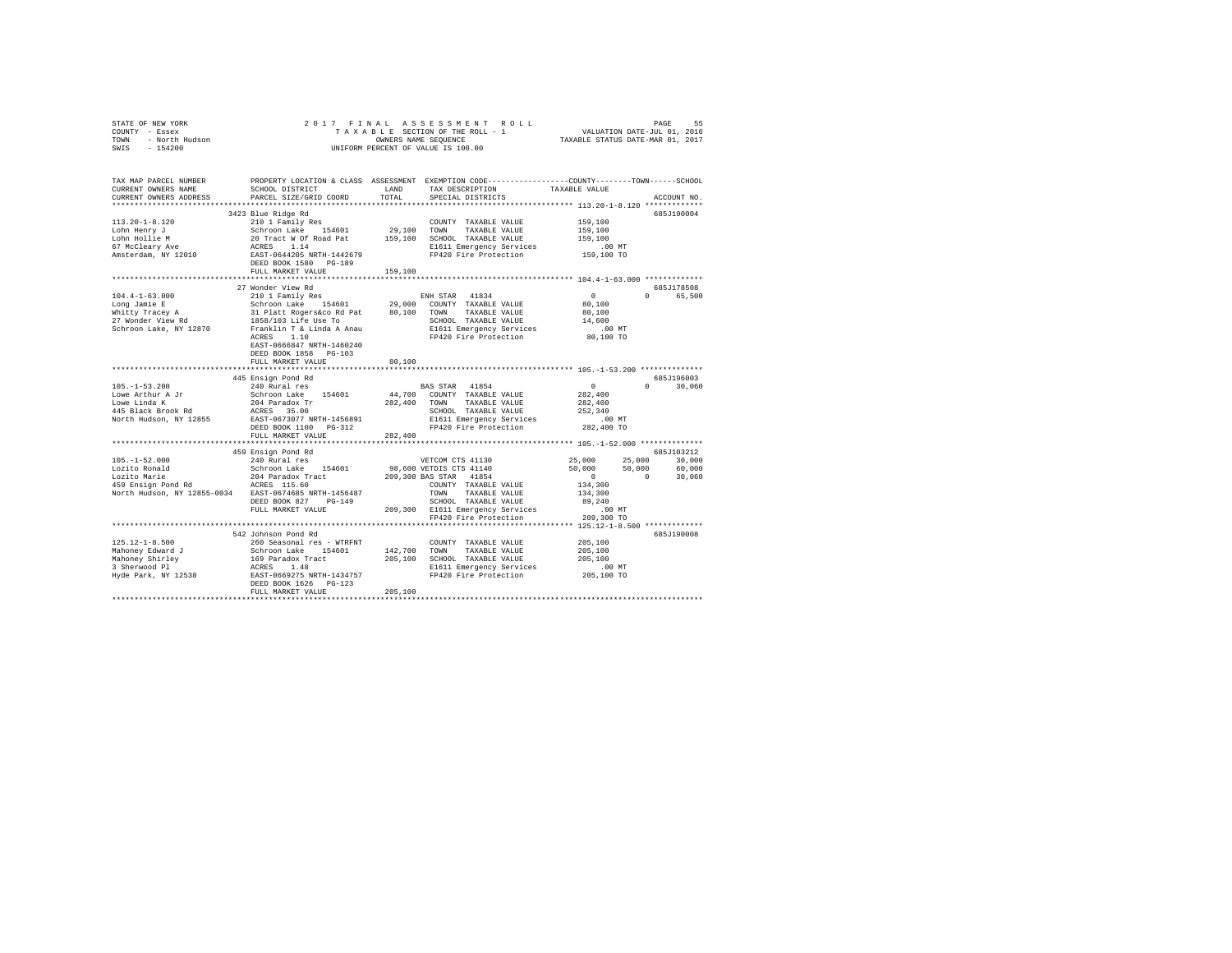| OF NEW YORK<br>Y - Essex<br>- North Hudson<br>- 154200<br>STATE OF NEW YORK<br>COUNTY - Essex<br>TOWN<br>SWIS | 2017 FINAL                                           |               | A S S E S S M E N T R O L L<br>SECTION OF THE ROLL - 1 VALUATION DATE-JUL 01, 2016<br>SI NAME SEQUENCE COLL - 1 TAXABLE STATUS DATE-MAR 01, 2017<br>TAXABLE SECTION OF THE ROLL - 1<br>OWNERS NAME SEQUENCE<br>UNIFORM PERCENT OF VALUE IS 100.00 |                       |               |
|---------------------------------------------------------------------------------------------------------------|------------------------------------------------------|---------------|---------------------------------------------------------------------------------------------------------------------------------------------------------------------------------------------------------------------------------------------------|-----------------------|---------------|
| TAX MAP PARCEL NUMBER<br>CURRENT OWNERS NAME<br>CURRENT OWNERS ADDRESS                                        | SCHOOL DISTRICT<br>PARCEL SIZE/GRID COORD            | LAND<br>TOTAL | PROPERTY LOCATION & CLASS ASSESSMENT EXEMPTION CODE---------------COUNTY-------TOWN-----SCHOOL<br>TAX DESCRIPTION<br>SPECIAL DISTRICTS                                                                                                            | TAXABLE VALUE         | ACCOUNT NO.   |
|                                                                                                               |                                                      |               |                                                                                                                                                                                                                                                   |                       |               |
| $104.4 - 1 - 27.000$                                                                                          | 123 Pepper Hollow Rd<br>260 Seasonal res - WTRFNT    |               | COUNTY TAXABLE VALUE                                                                                                                                                                                                                              | 76,700                | 685J102015    |
| Manchester Hunt Club Inc                                                                                      | Schroon Lake 154601                                  | 48,300 TOWN   | TAXABLE VALUE                                                                                                                                                                                                                                     | 76,700                |               |
| PO Box 3363                                                                                                   | 3 Totn&crossfield Twp 49 76,700 SCHOOL TAXABLE VALUE |               |                                                                                                                                                                                                                                                   | 76,700                |               |
| Poughkeepsie, NY 12603                                                                                        | ACRES 1.10                                           |               | E1611 Emergency Services                                                                                                                                                                                                                          | .00 MT                |               |
|                                                                                                               | EAST-0665295 NRTH-1462201                            |               | FP420 Fire Protection                                                                                                                                                                                                                             | 76,700 TO             |               |
|                                                                                                               | DEED BOOK 463 PG-277                                 |               |                                                                                                                                                                                                                                                   |                       |               |
|                                                                                                               | FULL MARKET VALUE                                    | 76,700        |                                                                                                                                                                                                                                                   |                       |               |
|                                                                                                               | 56 Greenough Rd                                      |               |                                                                                                                                                                                                                                                   |                       | 685J103408    |
| $105. - 1 - 22.000$                                                                                           | 910 Priv forest                                      |               | COUNTY TAXABLE VALUE                                                                                                                                                                                                                              | 145,300               |               |
|                                                                                                               | Schroon Lake 154601                                  | 145,300 TOWN  | TAXABLE VALUE                                                                                                                                                                                                                                     | 145,300               |               |
| Marsden Michael<br>3948 US Rte 9                                                                              | 208 Paradox Tract                                    |               | 145,300 SCHOOL TAXABLE VALUE                                                                                                                                                                                                                      | 145,300               |               |
| North Hudson, NY 12855                                                                                        | ACRES 199.77                                         |               | E1611 Emergency Services                                                                                                                                                                                                                          | $.00$ MT              |               |
|                                                                                                               | EAST-0674656 NRTH-1464319                            |               | FP420 Fire Protection                                                                                                                                                                                                                             | 145,300 TO            |               |
|                                                                                                               | DEED BOOK 894 PG-282<br>FULL MARKET VALUE            | 145,300       |                                                                                                                                                                                                                                                   |                       |               |
|                                                                                                               |                                                      |               |                                                                                                                                                                                                                                                   |                       |               |
|                                                                                                               | 3948 US Route 9                                      |               |                                                                                                                                                                                                                                                   |                       | 685J102106    |
| $104.2 - 1 - 16.000$                                                                                          | 210 1 Family Res                                     |               | BAS STAR 41854                                                                                                                                                                                                                                    | $\sim$ 0              | $0 \t 30.060$ |
| Marsden Michael A                                                                                             | Schroon Lake 154601                                  |               | 23,500 COUNTY TAXABLE VALUE                                                                                                                                                                                                                       | 56,400                |               |
| Marsden Maureen M                                                                                             | 4 T&c Twp                                            | 56,400 TOWN   | TAXABLE VALUE                                                                                                                                                                                                                                     | 56,400                |               |
| Route 9                                                                                                       | 4 T&C TWP<br>ACRES 2.75 BANK DFCU                    |               | SCHOOL TAXABLE VALUE                                                                                                                                                                                                                              | 26,340                |               |
| North Hudson, NY 12855                                                                                        | EAST-0669078 NRTH-1464187<br>DEED BOOK 1035 PG-50    |               | E1611 Emergency Services .00 MT<br>FP420 Fire Protection 56,400 TO                                                                                                                                                                                |                       |               |
|                                                                                                               | FULL MARKET VALUE                                    | 56,400        |                                                                                                                                                                                                                                                   |                       |               |
|                                                                                                               |                                                      |               |                                                                                                                                                                                                                                                   |                       |               |
|                                                                                                               | 3943 US Route 9                                      |               |                                                                                                                                                                                                                                                   |                       | 685J102105    |
| $104.2 - 1 - 20.000$                                                                                          | 260 Seasonal res                                     |               | COUNTY TAXABLE VALUE                                                                                                                                                                                                                              | 53,500                |               |
| Marsden Michael A                                                                                             | Schroon Lake 154601                                  | 31,700        | TOWN<br>TAXABLE VALUE                                                                                                                                                                                                                             | 53,500                |               |
| Rte 9                                                                                                         | 4 T&C Twp 49<br>ACRES 3.85                           |               | 53,500 SCHOOL TAXABLE VALUE                                                                                                                                                                                                                       | 53,500                |               |
| North Hudson, NY 12855                                                                                        | EAST-0668793 NRTH-1464078                            |               | E1611 Emergency Services<br>FP420 Fire Protection                                                                                                                                                                                                 | $.00$ MT<br>53,500 TO |               |
|                                                                                                               | DEED BOOK 1057 PG-335                                |               |                                                                                                                                                                                                                                                   |                       |               |
|                                                                                                               | FULL MARKET VALUE                                    | 53,500        |                                                                                                                                                                                                                                                   |                       |               |
|                                                                                                               |                                                      |               |                                                                                                                                                                                                                                                   |                       |               |
|                                                                                                               | US Route 9                                           |               |                                                                                                                                                                                                                                                   |                       | 685J193005    |
| $104.4 - 1 - 32.120$                                                                                          | 721 Sand&gravel                                      |               | COUNTY TAXABLE VALUE                                                                                                                                                                                                                              | 66,000                |               |
| Marsden Michael A                                                                                             | Schroon Lake 154601<br>4 T&c Purchase                | 66,000        | TOWN<br>TAXABLE VALUE                                                                                                                                                                                                                             | 66,000                |               |
| Marsden Maureen M                                                                                             |                                                      | 66,000        | SCHOOL TAXABLE VALUE                                                                                                                                                                                                                              | 66,000                |               |
| 3948 US Rte 9<br>North Hudson, NY 12855                                                                       | ACRES 16.20<br>EAST-0668142 NRTH-1463900             |               | E1611 Emergency Services                                                                                                                                                                                                                          | .00 MT                |               |
|                                                                                                               | DEED BOOK 1035 PG-53                                 |               |                                                                                                                                                                                                                                                   |                       |               |
|                                                                                                               | FULL MARKET VALUE                                    | 66,000        |                                                                                                                                                                                                                                                   |                       |               |
|                                                                                                               |                                                      |               |                                                                                                                                                                                                                                                   |                       |               |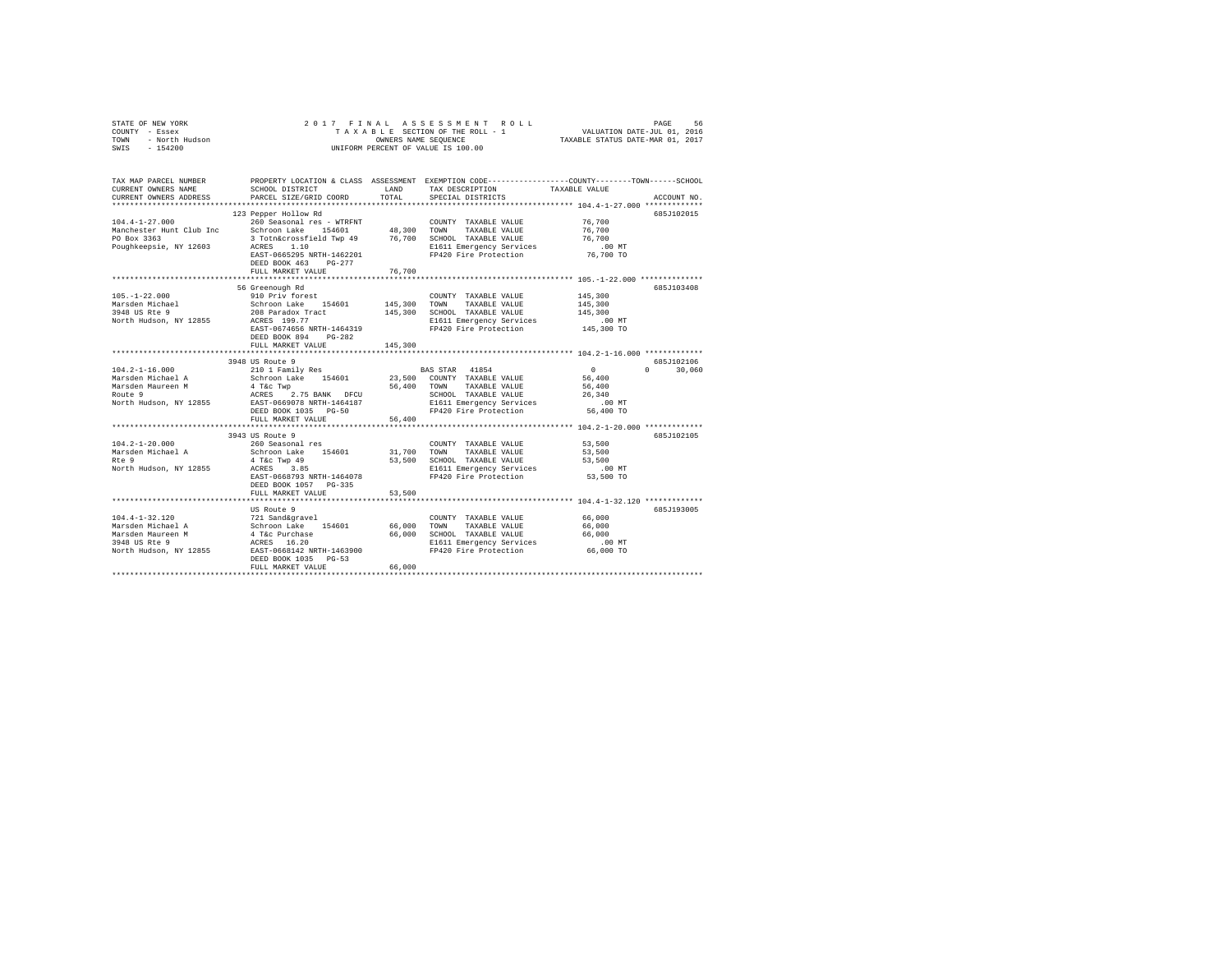| STATE OF NEW YORK<br>COUNTY - Essex<br>TOWN - North Hudson<br>SWIS - 154200                                      | T A X A D D D<br>OWNERS NAME SEQUENCE<br>UNIFORM PERCENT OF VALUE IS 100.00                                                                                                                                                                |                               | 2017 FINAL ASSESSMENT ROLL<br>7 FINAL ASSESSMENT ROLL (PAGE 57 PAGE 57 PAGE 57 PAGE 57 PAGE 57 PAGE 57 PAGE 57 PAGE 57 PAGE 57 PAGE 57 PAGE 57 PAGE 57 PAGE 57 PAGE 57 PAGE 57 PAGE 57 PAGE 57 PAGE 57 PAGE 57 PAGE 57 PAGE 57 PAGE 57 PAGE 57 PAGE 57 PAGE |                                                                   | PAGE<br>57   |
|------------------------------------------------------------------------------------------------------------------|--------------------------------------------------------------------------------------------------------------------------------------------------------------------------------------------------------------------------------------------|-------------------------------|-------------------------------------------------------------------------------------------------------------------------------------------------------------------------------------------------------------------------------------------------------------|-------------------------------------------------------------------|--------------|
| TAX MAP PARCEL NUMBER<br>CURRENT OWNERS NAME<br>CURRENT OWNERS ADDRESS                                           | SCHOOL DISTRICT<br>PARCEL SIZE/GRID COORD                                                                                                                                                                                                  | LAND<br>TOTAL                 | PROPERTY LOCATION & CLASS ASSESSMENT EXEMPTION CODE---------------COUNTY-------TOWN------SCHOOL<br>TAX DESCRIPTION TAXABLE VALUE<br>SPECIAL DISTRICTS                                                                                                       |                                                                   | ACCOUNT NO.  |
|                                                                                                                  | 3376 US Route 9                                                                                                                                                                                                                            |                               |                                                                                                                                                                                                                                                             |                                                                   | 685J102802   |
| $114.2 - 1 - 50.000$<br>Martinez Charles A<br>PO Box 271<br>Coxsackie, NY 12051                                  | 333003 AOACS<br>2101 Family Res<br>Schron Lake 154601 10,800 TOWN TAXABLE VALUE<br>25 Platt Rogersáco Rd Pat 49,500 SCHOOL TAXABLE VALUE<br>ACRES 0.20<br>25 Platt Rogersáco Rd Pat 49,500 SCHOOL TAXABLE VALUE<br>REST-0661862 NRTH-14518 |                               |                                                                                                                                                                                                                                                             | 49,500<br>49,500<br>49,500<br>.00 MT<br>49,500 TO                 |              |
|                                                                                                                  | DEED BOOK 1688 PG-48<br>FULL MARKET VALUE                                                                                                                                                                                                  | 49,500<br>******************* |                                                                                                                                                                                                                                                             | ******************* 115.-1-2.000 ****************                 |              |
|                                                                                                                  | 334 Ensign Pond Rd                                                                                                                                                                                                                         |                               |                                                                                                                                                                                                                                                             |                                                                   | 685J100802   |
| $115. - 1 - 2.000$<br>Masterson Michael J<br>Masterson Deborah A<br>334 Ensign Pond Rd<br>North Hudson, NY 12855 | 210 1 Family Res<br>Schroon Lake 154601<br>206 Paradox Tract 132,800 TOWN TAXABLE VALUE<br>4ac                                                                                                                                             |                               | BAS STAR 41854<br>31,800 COUNTY TAXABLE VALUE<br>SCHOOL TAXABLE VALUE                                                                                                                                                                                       | $\sim$ 0<br>132,800<br>132,800<br>102,740<br>.00 MT<br>132,800 TO | $0 \t30,060$ |
|                                                                                                                  | DEED BOOK 1570 PG-317<br>FULL MARKET VALUE                                                                                                                                                                                                 | 132,800                       |                                                                                                                                                                                                                                                             |                                                                   |              |
|                                                                                                                  |                                                                                                                                                                                                                                            |                               |                                                                                                                                                                                                                                                             |                                                                   |              |
| $85.3 - 1 - 5.000$<br>McAlister Sara O<br>4480 Spring Is<br>Okatie, SC 29909                                     | 22 Underwood Rd                                                                                                                                                                                                                            |                               | COUNTY TAXABLE VALUE<br>TAXABLE VALUE<br>277,200 SCHOOL TAXABLE VALUE 277,200<br>E1612 Emergency Services .00 MT<br>FP420 Fire Protection 277,200 TO                                                                                                        | 277,200<br>277,200                                                | 685J103207   |
|                                                                                                                  | EAST-0672129 NRTH-1490311<br>DEED BOOK 1841 PG-298<br>FULL MARKET VALUE                                                                                                                                                                    | 277,200                       |                                                                                                                                                                                                                                                             |                                                                   |              |
|                                                                                                                  |                                                                                                                                                                                                                                            |                               |                                                                                                                                                                                                                                                             |                                                                   |              |
|                                                                                                                  | US Route 9<br>ACRES 2.00 BANK DITECH<br>EAST-0662053 NRTH-1451657<br>DEED BOOK 1845 PG-60                                                                                                                                                  |                               |                                                                                                                                                                                                                                                             | 2,100<br>2,100<br>2,100<br>.00 MT<br>2,100 TO                     | 685J102007   |
|                                                                                                                  | FULL MARKET VALUE                                                                                                                                                                                                                          | 2,100                         |                                                                                                                                                                                                                                                             |                                                                   |              |
|                                                                                                                  |                                                                                                                                                                                                                                            |                               |                                                                                                                                                                                                                                                             |                                                                   |              |
|                                                                                                                  | 3364 US Route 9<br>DEED BOOK 1845 PG-60<br>FULL MARKET VALUE                                                                                                                                                                               | 93,900                        |                                                                                                                                                                                                                                                             | 93,900<br>93,900<br>93,900<br>MT. 00<br>93,900 TO                 | 685L102005   |
|                                                                                                                  |                                                                                                                                                                                                                                            |                               |                                                                                                                                                                                                                                                             |                                                                   |              |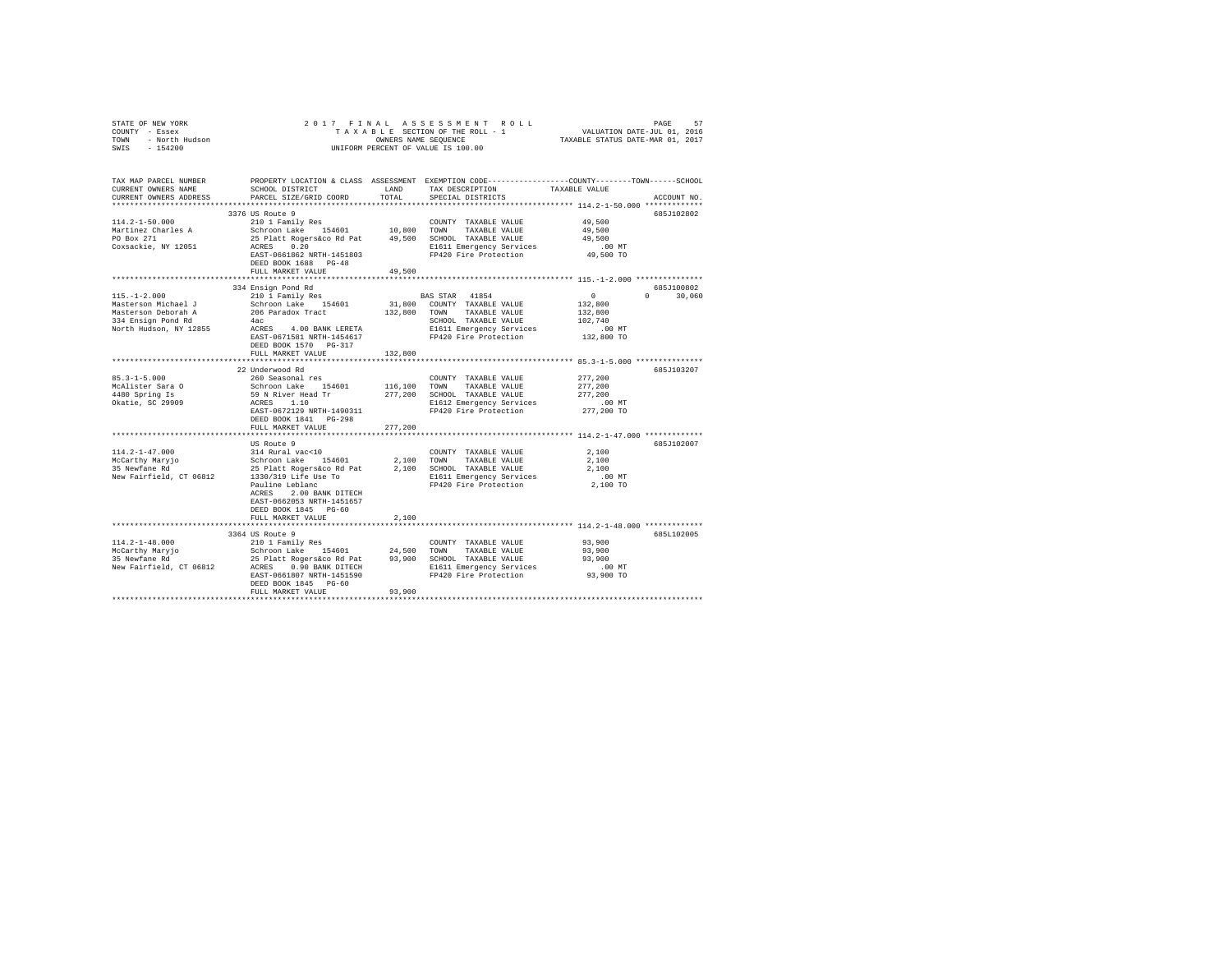| STATE OF NEW YORK<br>COUNTY - Essex<br>TOWN<br>- North Hudson<br>SWIS - 154200 |                                                        |             | 2017 FINAL ASSESSMENT ROLL<br>TAXABLE SECTION OF THE ROLL - 1<br>OWNERS NAME SEOUENCE<br>UNIFORM PERCENT OF VALUE IS 100.00 | VALUATION DATE-JUL 01, 2016<br>TAXABLE STATUS DATE-MAR 01, 2017 | PAGE<br>58  |
|--------------------------------------------------------------------------------|--------------------------------------------------------|-------------|-----------------------------------------------------------------------------------------------------------------------------|-----------------------------------------------------------------|-------------|
| TAX MAP PARCEL NUMBER                                                          |                                                        |             | PROPERTY LOCATION & CLASS ASSESSMENT EXEMPTION CODE---------------COUNTY-------TOWN------SCHOOL                             |                                                                 |             |
| CURRENT OWNERS NAME                                                            | SCHOOL DISTRICT                                        | LAND        | TAX DESCRIPTION                                                                                                             | TAXABLE VALUE                                                   |             |
| CURRENT OWNERS ADDRESS                                                         | PARCEL SIZE/GRID COORD                                 | TOTAL       | SPECIAL DISTRICTS                                                                                                           |                                                                 | ACCOUNT NO. |
|                                                                                | 43 Underwood Rd                                        |             |                                                                                                                             |                                                                 | 685J103206  |
| $85.3 - 1 - 2.000$                                                             | 260 Seasonal res                                       |             | COUNTY TAXABLE VALUE                                                                                                        | 245,700                                                         |             |
| McCov Catherine C Trust                                                        | Schroon Lake 154601                                    |             | 115,800 TOWN TAXABLE VALUE                                                                                                  | 245,700                                                         |             |
| 4312 Holly Harbor Rd                                                           | 59 N River Head Tr                                     |             | 245,700 SCHOOL TAXABLE VALUE                                                                                                | 245,700                                                         |             |
| Oxford, MD 21654                                                               | ACRES 1.06                                             |             | E1612 Emergency Services                                                                                                    | $.00$ MT                                                        |             |
|                                                                                | EAST-0672106 NRTH-1490958                              |             | FP420 Fire Protection                                                                                                       | 245,700 TO                                                      |             |
|                                                                                | DEED BOOK 1674 PG-175                                  |             |                                                                                                                             |                                                                 |             |
|                                                                                | FULL MARKET VALUE                                      | 245,700     |                                                                                                                             |                                                                 |             |
|                                                                                | 1828 Blue Ridge Rd                                     |             |                                                                                                                             |                                                                 | 685J103403  |
| $123. -2 - 7.000$                                                              | 240 Rural res                                          |             | COUNTY TAXABLE VALUE                                                                                                        | 261,200                                                         |             |
| McDonald Edward J                                                              | Schroon Lake 154601 105,300                            |             | TOWN TAXABLE VALUE                                                                                                          | 261,200                                                         |             |
| 39 Beechwood Dr                                                                | 14 Totn&crossfield Twp 30 261,200 SCHOOL TAXABLE VALUE |             |                                                                                                                             | 261,200                                                         |             |
| Clifton Park, NY 12065                                                         | ACRES 93.11                                            |             | E1611 Emergency Services                                                                                                    | $.00$ MT                                                        |             |
|                                                                                | EAST-0607547 NRTH-1438538                              |             | FP420 Fire Protection                                                                                                       | 261,200 TO                                                      |             |
|                                                                                | DEED BOOK 1764 PG-186                                  |             |                                                                                                                             |                                                                 |             |
|                                                                                | FULL MARKET VALUE                                      | 261,200     |                                                                                                                             |                                                                 |             |
|                                                                                |                                                        |             |                                                                                                                             |                                                                 |             |
|                                                                                | 1828 Blue Ridge Rd                                     |             |                                                                                                                             |                                                                 | 685J101508  |
| $123. - 2 - 6.000$<br>McDonald Karen J                                         | 260 Seasonal res<br>Schroon Lake 154601                | 14,900 TOWN | COUNTY TAXABLE VALUE<br>TAXABLE VALUE                                                                                       | 74.000<br>74,000                                                |             |
| 39 Beechwood Dr                                                                | 14 Totn&crossfield Twp 30 74,000 SCHOOL TAXABLE VALUE  |             |                                                                                                                             | 74,000                                                          |             |
| Clifton Park, NY 12065                                                         | ACRES 0.40                                             |             | E1611 Emergency Services                                                                                                    | .00 MT                                                          |             |
|                                                                                | EAST-0606763 NRTH-1438644                              |             | FP420 Fire Protection                                                                                                       | 74,000 TO                                                       |             |
|                                                                                | DEED BOOK 1642 PG-270                                  |             |                                                                                                                             |                                                                 |             |
|                                                                                | FULL MARKET VALUE                                      | 74,000      |                                                                                                                             |                                                                 |             |
|                                                                                | *************************                              |             |                                                                                                                             |                                                                 |             |
|                                                                                | 2733 Blue Ridge Rd                                     |             |                                                                                                                             |                                                                 | 6857101905  |
| $113.3 - 3 - 2.000$                                                            | 210 1 Family Res                                       |             | COUNTY TAXABLE VALUE                                                                                                        | 132,000                                                         |             |
| McDonald Thomas                                                                | Schroon Lake 154601                                    | 12,400 TOWN | TAXABLE VALUE                                                                                                               | 132,000                                                         |             |
| McDonald Carol J                                                               | 7 Totn&crossfield Twp 44                               |             | 132,000 SCHOOL TAXABLE VALUE                                                                                                | 132,000                                                         |             |
| 3160 Broad St<br>Port Henry, NY 12974                                          | 1261/72<br>ACRES 0.47                                  |             | E1611 Emergency Services<br>FP420 Fire Protection                                                                           | $.00$ MT<br>132,000 TO                                          |             |
|                                                                                | EAST-0628738 NRTH-1441627                              |             |                                                                                                                             |                                                                 |             |
|                                                                                | DEED BOOK 1252 PG-9                                    |             |                                                                                                                             |                                                                 |             |
|                                                                                | FULL MARKET VALUE                                      | 132,000     |                                                                                                                             |                                                                 |             |
|                                                                                |                                                        |             |                                                                                                                             |                                                                 |             |
|                                                                                | Pepper Hollow Rd                                       |             |                                                                                                                             |                                                                 | 685J102210  |
| $104.4 - 1 - 25.000$                                                           | 311 Res vac land - WTRFNT                              |             | COUNTY TAXABLE VALUE                                                                                                        | 36,900                                                          |             |
| McDonough Dorothy                                                              | Schroon Lake 154601                                    | 36,900 TOWN | TAXABLE VALUE                                                                                                               | 36,900                                                          |             |
| Christner Joanne                                                               | 3 T&c Twp 49                                           |             | 36,900 SCHOOL TAXABLE VALUE                                                                                                 | 36,900                                                          |             |
| 579 Barry Rd                                                                   | ACRES 4.60                                             |             | E1611 Emergency Services<br>FP420 Fire Protection                                                                           | $.00$ MT<br>36,900 TO                                           |             |
| Rochester, NY 14617                                                            | EAST-0665853 NRTH-1462528<br>DEED BOOK 1537 PG-114     |             |                                                                                                                             |                                                                 |             |
|                                                                                | FULL MARKET VALUE                                      | 36,900      |                                                                                                                             |                                                                 |             |
|                                                                                |                                                        |             |                                                                                                                             |                                                                 |             |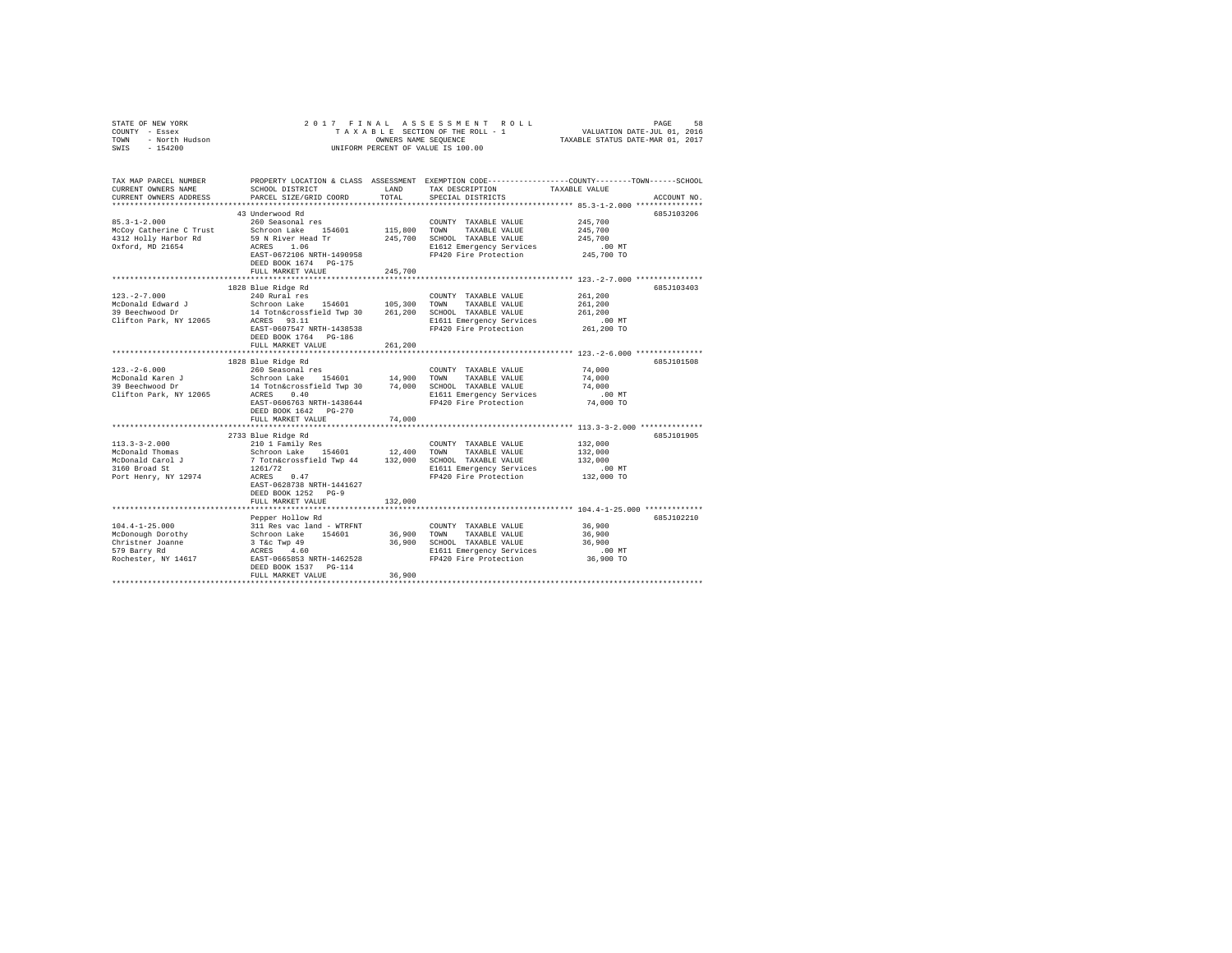|                | STATE OF NEW YORK |  |  |  |  | 2017 FINAL ASSESSMENT ROLL         | PAGE                             | 59 |
|----------------|-------------------|--|--|--|--|------------------------------------|----------------------------------|----|
| COUNTY - Essex |                   |  |  |  |  | TAXABLE SECTION OF THE ROLL - 1    | VALUATION DATE-JUL 01, 2016      |    |
| TOWN           | - North Hudson    |  |  |  |  | OWNERS NAME SEOUENCE               | TAXABLE STATUS DATE-MAR 01, 2017 |    |
| SWIS           | $-154200$         |  |  |  |  | UNIFORM PERCENT OF VALUE IS 100.00 |                                  |    |

| TAX MAP PARCEL NUMBER<br>CURRENT OWNERS NAME<br>CURRENT OWNERS ADDRESS                        | SCHOOL DISTRICT<br>PARCEL SIZE/GRID COORD                                                                                                                                                                                        | LAND<br>TOTAL | PROPERTY LOCATION & CLASS ASSESSMENT EXEMPTION CODE---------------COUNTY-------TOWN------SCHOOL<br>TAX DESCRIPTION<br>SPECIAL DISTRICTS | TAXABLE VALUE                                                                                            | ACCOUNT NO.                                |
|-----------------------------------------------------------------------------------------------|----------------------------------------------------------------------------------------------------------------------------------------------------------------------------------------------------------------------------------|---------------|-----------------------------------------------------------------------------------------------------------------------------------------|----------------------------------------------------------------------------------------------------------|--------------------------------------------|
| **********************                                                                        |                                                                                                                                                                                                                                  |               |                                                                                                                                         |                                                                                                          |                                            |
| $104.4 - 1 - 37.000$<br>McKee James T<br>McKee Jean A<br>PO Box 46                            | 3800 US Route 9<br>210 1 Family Res - WTRFNT WETCOM CTS 41130<br>Schroon Lake 154601 56,600 ENH STAR 41834<br>31 Platt Rogers&co Rd Pat 126,000 COUNTY TAXABLE VALUE<br>ACRES 8.50                                               |               | TAXABLE VALUE<br>TOWN                                                                                                                   | 25,000<br>25,000<br>$\circ$<br>101,000<br>101,000                                                        | 685J102207<br>30,000<br>$\Omega$<br>65,500 |
| North Hudson, NY 12855                                                                        | EAST-0667202 NRTH-1461306<br>FULL MARKET VALUE                                                                                                                                                                                   |               | SCHOOL TAXABLE VALUE<br>E1611 Emergency Services<br>126,000 FP420 Fire Protection                                                       | 30,500<br>$.00$ MT<br>126,000 TO                                                                         |                                            |
|                                                                                               |                                                                                                                                                                                                                                  |               |                                                                                                                                         |                                                                                                          |                                            |
| $104.4 - 1 - 38.200$<br>McKee Jean<br>PO Box 46<br>North Hudson, NY 12855                     | 45 Duntley Rd<br>210 1 Family Res - WTRFNT<br>Schroon Lake 154601<br>31 Platt Rogers&co Rd Pat 88,100 SCHOOL TAXABLE VALUE<br>ACRES 3.50 E1611 Emergency Services<br>EAST-0667714 NRTH-1461475<br>DEED BOOK 1697 PG-224          | 51,800 TOWN   | COUNTY TAXABLE VALUE<br>TAXABLE VALUE<br>E1611 Emergency Services<br>FP420 Fire Protection                                              | 88,100<br>88,100<br>88,100<br>.00 MT<br>88,100 TO                                                        | 685J194001                                 |
|                                                                                               | FULL MARKET VALUE                                                                                                                                                                                                                | 88,100        |                                                                                                                                         |                                                                                                          |                                            |
|                                                                                               |                                                                                                                                                                                                                                  |               |                                                                                                                                         | *************** 114.4-1-47.003 ************                                                              |                                            |
| $114.4 - 1 - 47.003$                                                                          | 3047 US Route 9<br>240 Rural res - WTRFNT<br>Schroon Lake 154601 55,900 TOWN                                                                                                                                                     |               | COUNTY TAXABLE VALUE                                                                                                                    | 134,000                                                                                                  | 685J102810                                 |
| McLean Kathleen<br>12 W Dillenbeck Dr<br>Guilderland, NY 12203                                | 23 Platt Rogers&co Rd Pat 134,000 SCHOOL TAXABLE VALUE<br>ACRES 15.90<br>EAST-0659788 NRTH-1444263<br>DEED BOOK 1691 PG-93                                                                                                       |               | TAXABLE VALUE<br>E1611 Emergency Services<br>FP420 Fire Protection                                                                      | 134,000<br>134,000<br>$.00$ MT<br>134,000 TO                                                             |                                            |
|                                                                                               | FULL MARKET VALUE                                                                                                                                                                                                                | 134,000       |                                                                                                                                         |                                                                                                          |                                            |
|                                                                                               | 3836 US Route 9                                                                                                                                                                                                                  |               |                                                                                                                                         | *************** 104.4-1-39.100 **********                                                                | 685J102107                                 |
| $104.4 - 1 - 39.100$<br>Meehan Thomas J<br>41 Union Ave<br>Ronkonkoma, NY 11779               | 270 Mfg housing - WTRFNT<br>Schroon Lake 154601<br>31 Platt Rogers&co Rd Pat 59,200 SCHOOL TAXABLE VALUE<br>1582/114 Life Estate<br>George & Linda Meehan<br>ACRES<br>6.30<br>EAST-0667517 NRTH-1461792<br>DEED BOOK 1582 PG-114 | 54,500 TOWN   | COUNTY TAXABLE VALUE<br>TAXABLE VALUE<br>E1611 Emergency Services<br>FP420 Fire Protection                                              | 59,200<br>59,200<br>59,200<br>.00 MT<br>59,200 TO                                                        |                                            |
|                                                                                               | FULL MARKET VALUE<br>*********************                                                                                                                                                                                       | 59,200        |                                                                                                                                         |                                                                                                          |                                            |
| $104.2 - 1 - 14.000$<br>Mengay Donald<br>Slovenc Hrvoje<br>19 W Willow St<br>Beacon, NY 12508 | 49 Greenough Rd<br>210 1 Family Res<br>Schroon Lake 154601<br>4 Totn&crossfield Twp 49<br>ACRES 2.20 BANK CORE<br>EAST-0669827 NRTH-1464977<br>2008 POOK 1867 PG-136<br>154601                                                   |               | COUNTY TAXABLE VALUE<br>50,600 TOWN TAXABLE VALUE<br>118,600 SCHOOL TAXABLE VALUE<br>E1611 Emergency Services<br>FP420 Fire Protection  | ***************** 104.2-1-14.000 ************<br>118,600<br>118,600<br>118,600<br>$.00$ MT<br>118,600 TO | 685J102703                                 |
| PRIOR OWNER ON 3/01/2017 FULL MARKET VALUE<br>Mengay Donald                                   |                                                                                                                                                                                                                                  | 118,600       |                                                                                                                                         |                                                                                                          |                                            |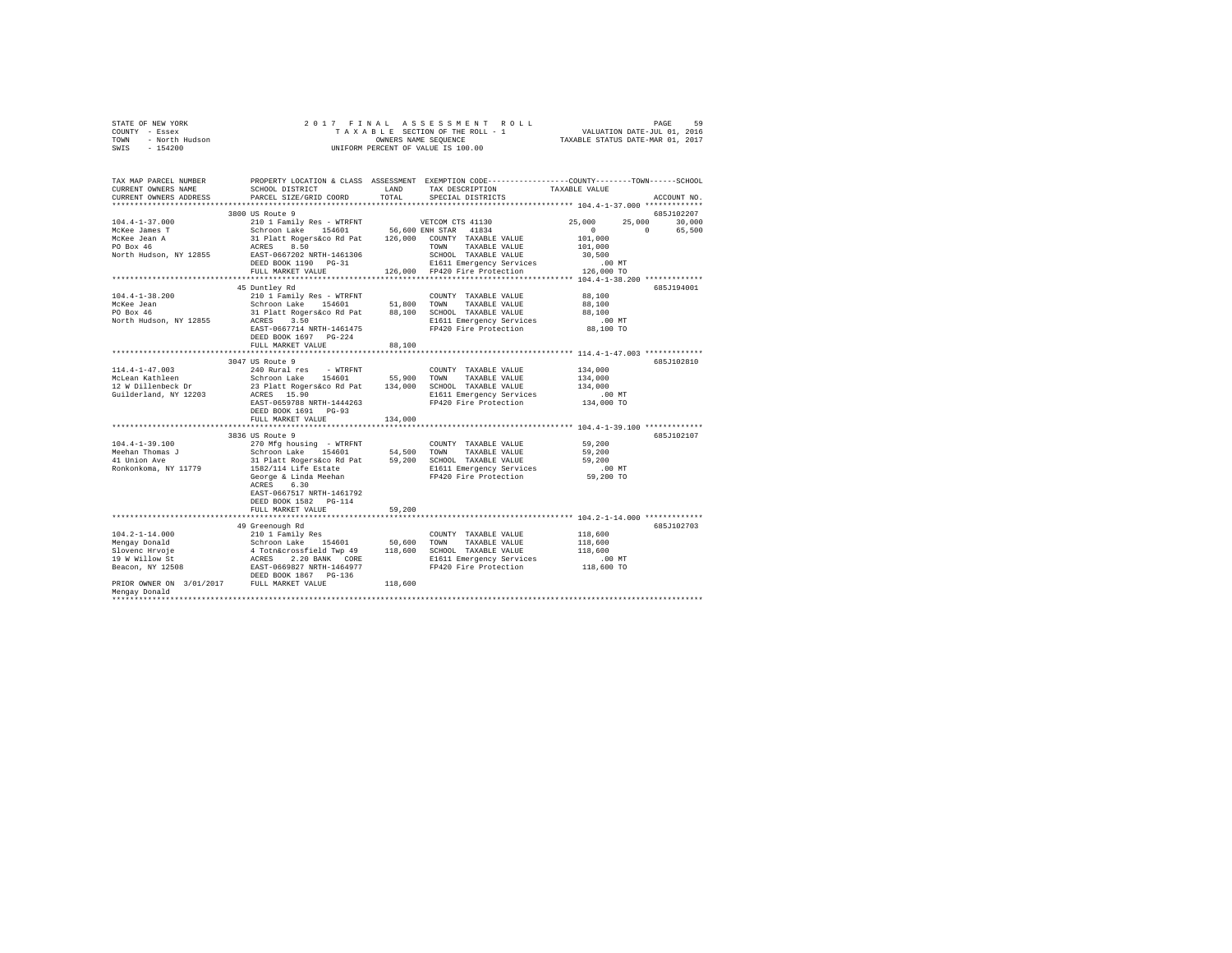|                | STATE OF NEW YORK |  |  |  |  | 2017 FINAL ASSESSMENT ROLL         |                                  | PAGE | 60 |
|----------------|-------------------|--|--|--|--|------------------------------------|----------------------------------|------|----|
| COUNTY - Essex |                   |  |  |  |  | TAXABLE SECTION OF THE ROLL - 1    | VALUATION DATE-JUL 01, 2016      |      |    |
| TOWN           | - North Hudson    |  |  |  |  | OWNERS NAME SEOUENCE               | TAXABLE STATUS DATE-MAR 01, 2017 |      |    |
| SWIS           | - 154200          |  |  |  |  | UNIFORM PERCENT OF VALUE IS 100.00 |                                  |      |    |

| TAX MAP PARCEL NUMBER<br>CURRENT OWNERS NAME<br>CURRENT OWNERS ADDRESS<br>*********************** | PROPERTY LOCATION & CLASS ASSESSMENT EXEMPTION CODE---------------COUNTY-------TOWN-----SCHOOL<br>SCHOOL DISTRICT<br>PARCEL SIZE/GRID COORD | LAND<br>TOTAL | TAX DESCRIPTION<br>SPECIAL DISTRICTS | TAXABLE VALUE                                                     | ACCOUNT NO.        |
|---------------------------------------------------------------------------------------------------|---------------------------------------------------------------------------------------------------------------------------------------------|---------------|--------------------------------------|-------------------------------------------------------------------|--------------------|
|                                                                                                   | 3563 US Route 9                                                                                                                             |               |                                      |                                                                   | 685J192003         |
| $114.2 - 1 - 13.214$                                                                              | 240 Rural res                                                                                                                               |               | BAS STAR 41854                       | $^{\circ}$                                                        | 30,060<br>$\Omega$ |
| Merlino Philip J                                                                                  | 154601<br>Schroon Lake                                                                                                                      | 38,000        | COUNTY TAXABLE VALUE                 | 194,300                                                           |                    |
| Merlino Grace K                                                                                   | 26,27 Platt Rogers&co Pat                                                                                                                   | 194,300       | TOWN<br>TAXABLE VALUE                | 194,300                                                           |                    |
| 3563 US Rt 9                                                                                      | ACRES 10.90                                                                                                                                 |               | SCHOOL TAXABLE VALUE                 | 164,240                                                           |                    |
| North Hudson, NY 12855                                                                            | EAST-0663695 NRTH-1456024                                                                                                                   |               | E1611 Emergency Services             | .00MT                                                             |                    |
|                                                                                                   | DEED BOOK 1277 PG-204<br>FULL MARKET VALUE                                                                                                  | 194,300       | FP420 Fire Protection                | 194,300 TO                                                        |                    |
|                                                                                                   | ************************                                                                                                                    |               |                                      | ***************************** 114.2-2-13.000 ************         |                    |
|                                                                                                   | US Route 9                                                                                                                                  |               |                                      |                                                                   | 685J183004         |
| $114.2 - 2 - 13.000$                                                                              | 314 Rural vac<10 - WTRFNT                                                                                                                   |               | COUNTY TAXABLE VALUE                 | 38,100                                                            |                    |
| Meyer Joseph A                                                                                    | Schroon Lake<br>154601                                                                                                                      | 38,100        | TOWN<br>TAXABLE VALUE                | 38,100                                                            |                    |
| Meyer Patricia A                                                                                  | 24 Platt Rogers&co Rd Pat                                                                                                                   | 38,100        | SCHOOL TAXABLE VALUE                 | 38,100                                                            |                    |
| 16 Raylinsky Ln                                                                                   | ACRES<br>5.91                                                                                                                               |               | E1611 Emergency Services             | .00MT                                                             |                    |
| Mechanicville, NY 12118                                                                           | EAST-0661551 NRTH-1448535                                                                                                                   |               | FP420 Fire Protection                | 38,100 TO                                                         |                    |
|                                                                                                   | DEED BOOK 1766 PG-4                                                                                                                         |               |                                      |                                                                   |                    |
|                                                                                                   | FULL MARKET VALUE                                                                                                                           | 38,100        |                                      |                                                                   |                    |
|                                                                                                   | .                                                                                                                                           |               |                                      | *********************** 114.2-2-27.000 *************              |                    |
|                                                                                                   | US Route 9                                                                                                                                  |               |                                      |                                                                   | 685J102010         |
| $114.2 - 2 - 27.000$                                                                              | 910 Priv forest - WTRFNT                                                                                                                    |               | COUNTY TAXABLE VALUE                 | 86,800                                                            |                    |
| Meyer Joseph A                                                                                    | Schroon Lake<br>154601                                                                                                                      | 86,800        | TOWN<br>TAXABLE VALUE                | 86,800                                                            |                    |
| Kruegler Gerald F                                                                                 | 24 Platt Rogers&co Rd Pat                                                                                                                   | 86,800        | SCHOOL TAXABLE VALUE                 | 86,800                                                            |                    |
| 16 Ravlinsky Ln                                                                                   | ACRES 104.52                                                                                                                                |               | E1611 Emergency Services             | .00MT                                                             |                    |
| Mechanicsville, NY 12118                                                                          | EAST-0660656 NRTH-1449281                                                                                                                   |               | FP420 Fire Protection                | 86,800 TO                                                         |                    |
|                                                                                                   | DEED BOOK 1273 PG-347                                                                                                                       |               |                                      |                                                                   |                    |
|                                                                                                   | FULL MARKET VALUE                                                                                                                           | 86,800        |                                      |                                                                   |                    |
|                                                                                                   |                                                                                                                                             |               |                                      |                                                                   |                    |
|                                                                                                   | 13 Pepper Hollow Rd                                                                                                                         |               |                                      |                                                                   | 685J102902         |
| $104.4 - 1 - 35.000$                                                                              | 210 1 Family Res - WTRFNT                                                                                                                   |               | COUNTY TAXABLE VALUE                 | 109,200                                                           |                    |
| Millman Robert L                                                                                  | Schroon Lake<br>154601                                                                                                                      | 51,400        | TOWN<br>TAXABLE VALUE                | 109,200                                                           |                    |
| Fucillo Joan M                                                                                    | 31 Platt Rogers&co Rd Pat                                                                                                                   | 109,200       | SCHOOL TAXABLE VALUE                 | 109,200                                                           |                    |
| 508 Lindsay Ave                                                                                   | 3.00<br>ACRES                                                                                                                               |               | E1611 Emergency Services             | $.00$ MT                                                          |                    |
| Glenville, NY 12302                                                                               | EAST-0667357 NRTH-1462641                                                                                                                   |               | FP420 Fire Protection                | 109,200 TO                                                        |                    |
|                                                                                                   | DEED BOOK 1360 PG-223                                                                                                                       |               |                                      |                                                                   |                    |
|                                                                                                   | FULL MARKET VALUE                                                                                                                           | 109,200       |                                      |                                                                   |                    |
|                                                                                                   |                                                                                                                                             |               |                                      | *********************************** 104.4-2-14.000 ************** |                    |
|                                                                                                   | 3616 US Route 9                                                                                                                             |               |                                      |                                                                   | 685J102201         |
| $104.4 - 2 - 14.000$                                                                              | 260 Seasonal res                                                                                                                            |               | COUNTY TAXABLE VALUE                 | 42,500                                                            |                    |
| Minch Jason                                                                                       | Schroon Lake<br>154601                                                                                                                      | 23,200        | TOWN<br>TAXABLE VALUE                | 42,500                                                            |                    |
| Minch Ronald                                                                                      | 29 Platt Rogers&co Rd Pat                                                                                                                   | 42,500        | SCHOOL TAXABLE VALUE                 | 42,500                                                            |                    |
| 144 Pound Ridge Rd                                                                                | 6.38<br>ACRES                                                                                                                               |               | E1611 Emergency Services             | $.00$ MT                                                          |                    |
| Bedford, NY 10506                                                                                 | EAST-0664882 NRTH-1456712                                                                                                                   |               | FP420 Fire Protection                | 42,500 TO                                                         |                    |
|                                                                                                   | DEED BOOK 685<br>$PG-218$                                                                                                                   |               |                                      |                                                                   |                    |
|                                                                                                   | FULL MARKET VALUE                                                                                                                           | 42,500        |                                      |                                                                   |                    |
|                                                                                                   |                                                                                                                                             |               |                                      |                                                                   |                    |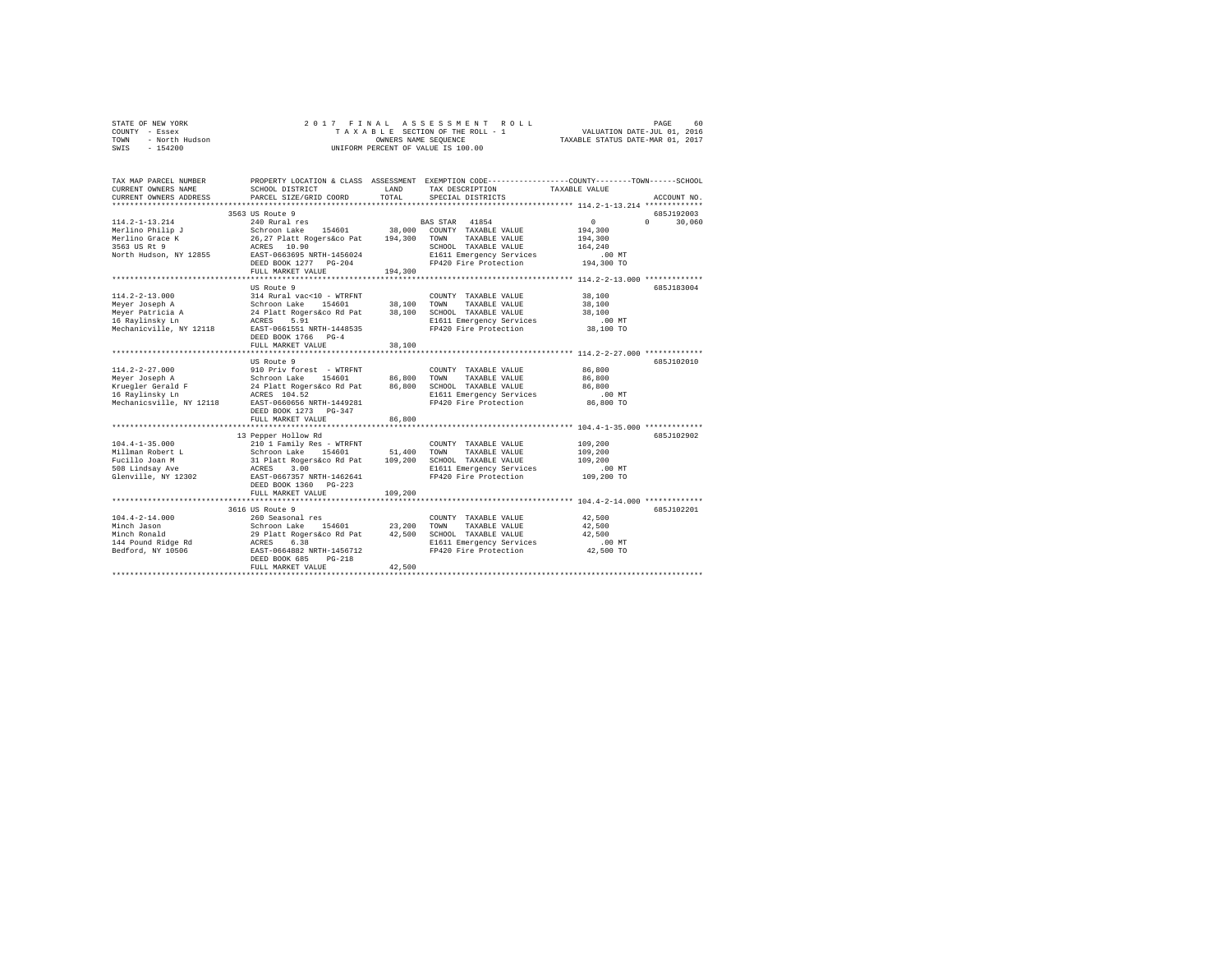| STATE OF NEW YORK<br>COUNTY - Essex<br>TOWN - North Hudson<br>SWIS - 154200                                                                                                                                                                                                                                                                                                                                                                                                                                                                                                                                                                                                                 |                                                                                                  |             | 2017 FINAL ASSESSMENT ROLL                                                                              |                               | PAGE<br>61                                                                                                                                |
|---------------------------------------------------------------------------------------------------------------------------------------------------------------------------------------------------------------------------------------------------------------------------------------------------------------------------------------------------------------------------------------------------------------------------------------------------------------------------------------------------------------------------------------------------------------------------------------------------------------------------------------------------------------------------------------------|--------------------------------------------------------------------------------------------------|-------------|---------------------------------------------------------------------------------------------------------|-------------------------------|-------------------------------------------------------------------------------------------------------------------------------------------|
| TAX MAP PARCEL NUMBER<br>CURRENT OWNERS NAME<br>CURRENT OWNERS ADDRESS                                                                                                                                                                                                                                                                                                                                                                                                                                                                                                                                                                                                                      | PROPERTY LOCATION & CLASS ASSESSMENT EXEMPTION CODE----------------COUNTY-------TOWN------SCHOOL |             | TAX DESCRIPTION TAXABLE VALUE<br>SPECIAL DISTRICTS                                                      |                               | ACCOUNT NO.                                                                                                                               |
|                                                                                                                                                                                                                                                                                                                                                                                                                                                                                                                                                                                                                                                                                             | 4010 Blue Ridge Rd                                                                               |             |                                                                                                         |                               | 685J101512                                                                                                                                |
| $\texttt{125.1--1--22.000}\begin{minipage}{0.9\textwidth} \begin{tabular}{l} \bf 125.1--1--22.000\\ \bf 421\textwidth} \end{tabular} \end{minipage} \begin{minipage}{0.9\textwidth} \begin{tabular}{l} \bf 125.1--1--22.000\\ \bf 124.600\textwidth} \end{tabular} \end{minipage} \begin{minipage}{0.9\textwidth} \begin{tabular}{l} \bf 124.601\\ \bf 124.600\textwidth} \end{tabular} \end{minipage} \begin{minipage}{0.9\text$<br>PO Box 385<br>PO Box 385<br>PO Box 385<br>PO Box 385<br>PO Box 385<br>21 Platt Rogers & Deal and 275,000<br>SCHOOL TAXABLE VALUE<br>275,000<br>EVELUE POTERTIES (NET BIG 2019)<br>DEALL BORRES SOLUE POTER PRESS<br>215,000 TO<br>275,000 TO<br>PEP 20 |                                                                                                  |             | COUNTY TAXABLE VALUE 275,000                                                                            | 275,000                       |                                                                                                                                           |
|                                                                                                                                                                                                                                                                                                                                                                                                                                                                                                                                                                                                                                                                                             | EAST-0657683 NRTH-1439595<br>DEED BOOK 1792 PG-46<br>FULL MARKET VALUE                           | 275,000     |                                                                                                         |                               |                                                                                                                                           |
|                                                                                                                                                                                                                                                                                                                                                                                                                                                                                                                                                                                                                                                                                             |                                                                                                  |             |                                                                                                         |                               |                                                                                                                                           |
| $104.4 - 1 - 22.000$<br>Moore Louise 16,700 Schroon Lake 154601 16,700 TOWN TAXABLE VALUE 45,700<br>C/O JOhn Richard Whyte 3 Take Twp 49 45,700 SCHOOL TAXABLE VALUE 45,700<br>Box 61 11 Emergency Services 16,000 16,000 ECLO 20120 20120                                                                                                                                                                                                                                                                                                                                                                                                                                                  | 77 Pepper Hollow Rd<br>260 Seasonal res                                                          |             | COUNTY TAXABLE VALUE                                                                                    | 45,700<br>.00 MT<br>45,700 TO | 685J102203                                                                                                                                |
|                                                                                                                                                                                                                                                                                                                                                                                                                                                                                                                                                                                                                                                                                             | DEED BOOK 427 PG-010                                                                             |             |                                                                                                         |                               |                                                                                                                                           |
|                                                                                                                                                                                                                                                                                                                                                                                                                                                                                                                                                                                                                                                                                             | FULL MARKET VALUE                                                                                | 45,700      |                                                                                                         |                               |                                                                                                                                           |
|                                                                                                                                                                                                                                                                                                                                                                                                                                                                                                                                                                                                                                                                                             |                                                                                                  |             |                                                                                                         |                               | 685J183002                                                                                                                                |
|                                                                                                                                                                                                                                                                                                                                                                                                                                                                                                                                                                                                                                                                                             |                                                                                                  |             |                                                                                                         |                               |                                                                                                                                           |
|                                                                                                                                                                                                                                                                                                                                                                                                                                                                                                                                                                                                                                                                                             |                                                                                                  |             |                                                                                                         |                               | $\begin{array}{cccc} 15\, ,000 & & 15\, ,000 & & 18\, ,000 \\ 39\, ,725 & & 39\, ,725 & & 39\, ,725 \\ 0 & & 0 & & 30\, ,060 \end{array}$ |
|                                                                                                                                                                                                                                                                                                                                                                                                                                                                                                                                                                                                                                                                                             |                                                                                                  |             |                                                                                                         |                               |                                                                                                                                           |
|                                                                                                                                                                                                                                                                                                                                                                                                                                                                                                                                                                                                                                                                                             | ACRES $1.\overline{0}0$ COUNTY TAXABLE VALUE                                                     |             |                                                                                                         | 104,175                       |                                                                                                                                           |
| North Hudson, NY 12855                                                                                                                                                                                                                                                                                                                                                                                                                                                                                                                                                                                                                                                                      | EAST-0665351 NRTH-1457958<br>DEED BOOK 1034 PG-230                                               |             |                                                                                                         | 104,175<br>71,115             |                                                                                                                                           |
|                                                                                                                                                                                                                                                                                                                                                                                                                                                                                                                                                                                                                                                                                             | FULL MARKET VALUE                                                                                |             |                                                                                                         | .00 MT                        |                                                                                                                                           |
|                                                                                                                                                                                                                                                                                                                                                                                                                                                                                                                                                                                                                                                                                             |                                                                                                  |             | TOWN TAXABLE VALUE<br>SCHOOL TAXABLE VALUE<br>158,900 E1611 Emergency Services<br>FP420 Fire Protection | 158,900 TO                    |                                                                                                                                           |
|                                                                                                                                                                                                                                                                                                                                                                                                                                                                                                                                                                                                                                                                                             |                                                                                                  |             |                                                                                                         |                               |                                                                                                                                           |
|                                                                                                                                                                                                                                                                                                                                                                                                                                                                                                                                                                                                                                                                                             | 30 Nokomis Rd                                                                                    |             |                                                                                                         |                               | 685J103113                                                                                                                                |
|                                                                                                                                                                                                                                                                                                                                                                                                                                                                                                                                                                                                                                                                                             |                                                                                                  |             | COUNTY TAXABLE VALUE                                                                                    | 241,900<br>241,900            |                                                                                                                                           |
|                                                                                                                                                                                                                                                                                                                                                                                                                                                                                                                                                                                                                                                                                             |                                                                                                  |             | 241,900 SCHOOL TAXABLE VALUE                                                                            | 241,900                       |                                                                                                                                           |
|                                                                                                                                                                                                                                                                                                                                                                                                                                                                                                                                                                                                                                                                                             |                                                                                                  |             | E1612 Emergency Services 6.00 MT<br>FP420 Fire Protection 241,900 TO                                    |                               |                                                                                                                                           |
|                                                                                                                                                                                                                                                                                                                                                                                                                                                                                                                                                                                                                                                                                             |                                                                                                  |             |                                                                                                         |                               |                                                                                                                                           |
|                                                                                                                                                                                                                                                                                                                                                                                                                                                                                                                                                                                                                                                                                             | EAST-0672987 NRTH-1490129                                                                        |             |                                                                                                         |                               |                                                                                                                                           |
|                                                                                                                                                                                                                                                                                                                                                                                                                                                                                                                                                                                                                                                                                             | DEED BOOK 1347 PG-49<br>FULL MARKET VALUE                                                        | 241,900     |                                                                                                         |                               |                                                                                                                                           |
|                                                                                                                                                                                                                                                                                                                                                                                                                                                                                                                                                                                                                                                                                             |                                                                                                  |             |                                                                                                         |                               | ************** 105.-1-53.100 ***************                                                                                              |
|                                                                                                                                                                                                                                                                                                                                                                                                                                                                                                                                                                                                                                                                                             | Ensign Pond Rd                                                                                   |             |                                                                                                         |                               | 6857102204                                                                                                                                |
| $105. - 1 - 53.100$                                                                                                                                                                                                                                                                                                                                                                                                                                                                                                                                                                                                                                                                         | 322 Rural vac>10                                                                                 |             | COUNTY TAXABLE VALUE                                                                                    | 49,400                        |                                                                                                                                           |
|                                                                                                                                                                                                                                                                                                                                                                                                                                                                                                                                                                                                                                                                                             |                                                                                                  | 49,400 TOWN |                                                                                                         |                               |                                                                                                                                           |
|                                                                                                                                                                                                                                                                                                                                                                                                                                                                                                                                                                                                                                                                                             |                                                                                                  |             |                                                                                                         |                               |                                                                                                                                           |
|                                                                                                                                                                                                                                                                                                                                                                                                                                                                                                                                                                                                                                                                                             |                                                                                                  |             |                                                                                                         |                               |                                                                                                                                           |
|                                                                                                                                                                                                                                                                                                                                                                                                                                                                                                                                                                                                                                                                                             |                                                                                                  |             |                                                                                                         |                               |                                                                                                                                           |
|                                                                                                                                                                                                                                                                                                                                                                                                                                                                                                                                                                                                                                                                                             |                                                                                                  |             |                                                                                                         |                               |                                                                                                                                           |
|                                                                                                                                                                                                                                                                                                                                                                                                                                                                                                                                                                                                                                                                                             |                                                                                                  |             |                                                                                                         |                               |                                                                                                                                           |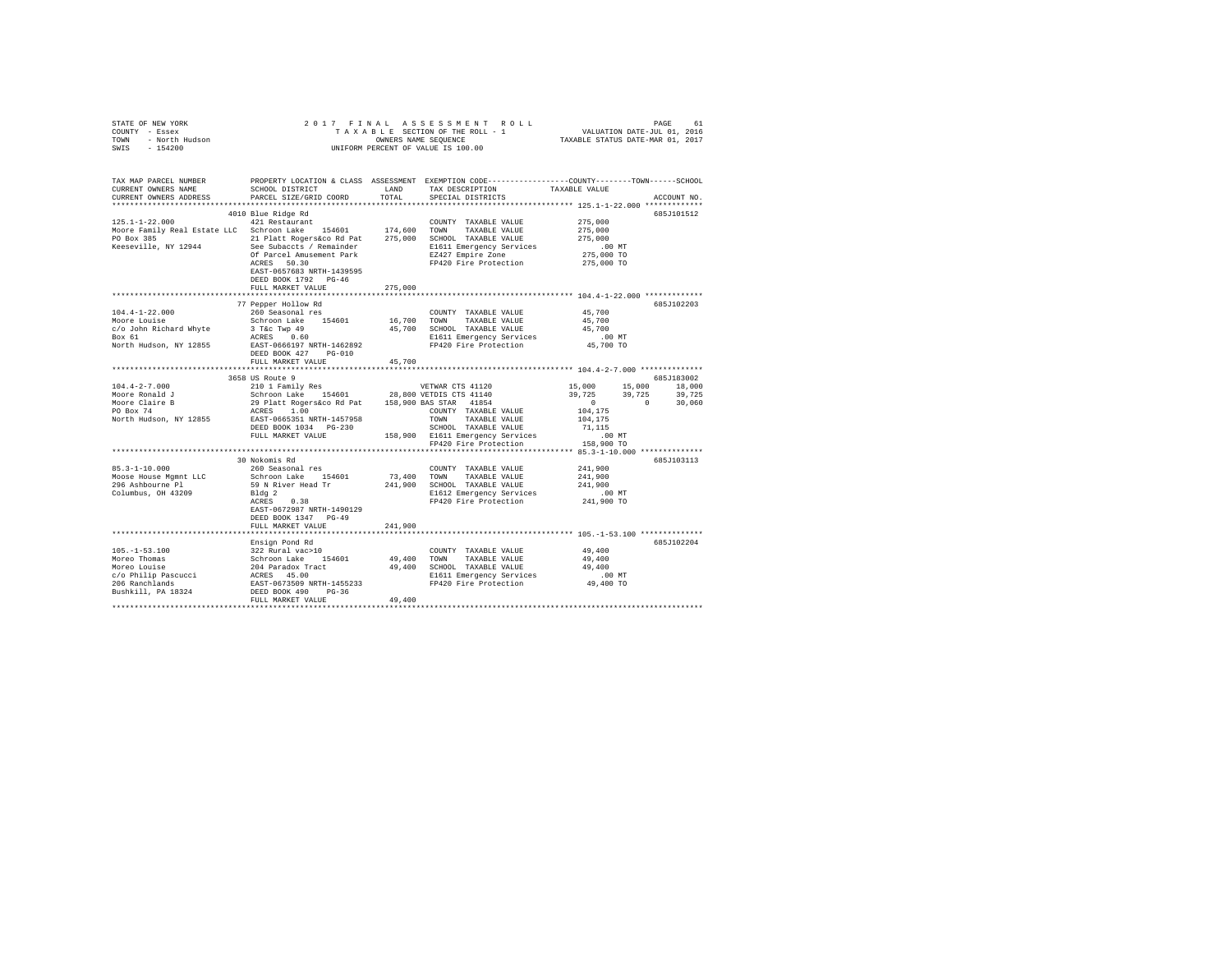|      | STATE OF NEW YORK | 2017 FINAL ASSESSMENT ROLL         | 62<br>PAGE                       |
|------|-------------------|------------------------------------|----------------------------------|
|      | COUNTY - Essex    | TAXABLE SECTION OF THE ROLL - 1    | VALUATION DATE-JUL 01, 2016      |
| TOWN | - North Hudson    | OWNERS NAME SEOUENCE               | TAXABLE STATUS DATE-MAR 01, 2017 |
| SWIS | - 154200          | UNIFORM PERCENT OF VALUE IS 100.00 |                                  |

| TAX MAP PARCEL NUMBER<br>CURRENT OWNERS NAME       | SCHOOL DISTRICT                                                                     | LAND       | TAX DESCRIPTION                                   | PROPERTY LOCATION & CLASS ASSESSMENT EXEMPTION CODE----------------COUNTY-------TOWN------SCHOOL<br>TAXABLE VALUE |
|----------------------------------------------------|-------------------------------------------------------------------------------------|------------|---------------------------------------------------|-------------------------------------------------------------------------------------------------------------------|
| CURRENT OWNERS ADDRESS                             | PARCEL SIZE/GRID COORD                                                              | TOTAL      | SPECIAL DISTRICTS                                 | ACCOUNT NO.                                                                                                       |
|                                                    | 3403 US Route 9                                                                     |            |                                                   | 685L101613                                                                                                        |
| $114.2 - 1 - 36.000$                               | 210 1 Family Res - WTRFNT                                                           |            | COUNTY TAXABLE VALUE<br>TAXABLE VALUE             | 127,700<br>127,700<br>127,700                                                                                     |
| 1130 F Morden Blush Ln ACRES<br>Webster, NY 14580  | 2.35<br>EAST-0661832 NRTH-1452572<br>DEED BOOK 807<br>$PG-148$<br>FULL MARKET VALUE | 127,700    | E1611 Emergency Services<br>FP420 Fire Protection | 00 MT.<br>127,700 TO                                                                                              |
|                                                    |                                                                                     |            |                                                   |                                                                                                                   |
|                                                    | US Route 9                                                                          |            |                                                   | 685J102513                                                                                                        |
| $104.4 - 1 - 6.000$                                | 910 Priv forest - WTRFNT                                                            |            | COUNTY TAXABLE VALUE                              | 83,900                                                                                                            |
| Morissey Patrick C                                 | Schroon Lake 154601                                                                 |            | 83,900 TOWN TAXABLE VALUE                         | 83,900<br>83,900                                                                                                  |
| 3763 US Rt 9<br>North Hudson, NY 12855 ACRES 63.48 | 3 T&C Twp 49                                                                        |            | 83,900 SCHOOL TAXABLE VALUE                       |                                                                                                                   |
|                                                    | EAST-0663851 NRTH-1460668                                                           |            | E1611 Emergency Services<br>FP420 Fire Protection | $.00$ MT<br>$83,900$ TO                                                                                           |
|                                                    | DEED BOOK 1697 PG-217<br>FULL MARKET VALUE                                          | 83,900     |                                                   |                                                                                                                   |
|                                                    | *************************                                                           | ********** |                                                   | ************* 104.4-1-81.002 **************                                                                       |
|                                                    | 3763 US Route 9                                                                     |            |                                                   | 685J102512                                                                                                        |
| $104.4 - 1 - 81.002$                               | 240 Rural res                                                                       |            | BAS STAR 41854                                    | $\sim$ 0<br>30,060<br>$\Omega$                                                                                    |
| Morissey Patrick C<br>3763 US Rt 9                 | Schroon Lake 154601 83,200 COUNTY TAXABLE VALUE                                     |            |                                                   | 131,900                                                                                                           |
|                                                    | 30 31 Platt Rogers&co Pat 131,900 TOWN                                              |            | TAXABLE VALUE                                     | 131,900                                                                                                           |
| North Hudson, NY 12855                             | ACRES 66.60                                                                         |            | SCHOOL TAXABLE VALUE                              | 101,840                                                                                                           |
|                                                    | EAST-0665340 NRTH-1460357                                                           |            | E1611 Emergency Services                          | .00 MT                                                                                                            |
|                                                    | DEED BOOK 1697 PG-217                                                               |            | FP420 Fire Protection                             | 131,900 TO                                                                                                        |
|                                                    | FULL MARKET VALUE                                                                   | 131,900    |                                                   |                                                                                                                   |
|                                                    | 2809 Blue Ridge Rd                                                                  |            |                                                   | 685J102109                                                                                                        |
| $113.3 - 4 - 1.000$                                |                                                                                     |            | COUNTY TAXABLE VALUE                              | 115,500                                                                                                           |
| Morris Wallace                                     |                                                                                     |            | TAXABLE VALUE                                     | 115,500                                                                                                           |
| Jordan Nicole                                      |                                                                                     |            |                                                   | 115,500                                                                                                           |
| 22 Brendon Ct                                      |                                                                                     |            | E1611 Emergency Services                          | $.00$ MT                                                                                                          |
| Clifton Park, NY 12065                             | EAST-0630399 NRTH-1441475                                                           |            | FP420 Fire Protection                             | 115,500 TO                                                                                                        |
|                                                    | DEED BOOK 1582 PG-37                                                                |            |                                                   |                                                                                                                   |
|                                                    | FULL MARKET VALUE                                                                   | 115,500    |                                                   |                                                                                                                   |
|                                                    |                                                                                     |            |                                                   |                                                                                                                   |
|                                                    |                                                                                     |            |                                                   | 685Z008004                                                                                                        |
|                                                    |                                                                                     |            |                                                   | 197,700                                                                                                           |
|                                                    |                                                                                     |            |                                                   | 197,700                                                                                                           |
|                                                    |                                                                                     |            | SCHOOL TAXABLE VALUE<br>E1611 Emergency Services  | 197,700                                                                                                           |
|                                                    |                                                                                     |            | FP420 Fire Protection                             | .00 MT<br>197,700 TO                                                                                              |
|                                                    |                                                                                     |            |                                                   |                                                                                                                   |
|                                                    |                                                                                     |            |                                                   |                                                                                                                   |
|                                                    |                                                                                     |            |                                                   |                                                                                                                   |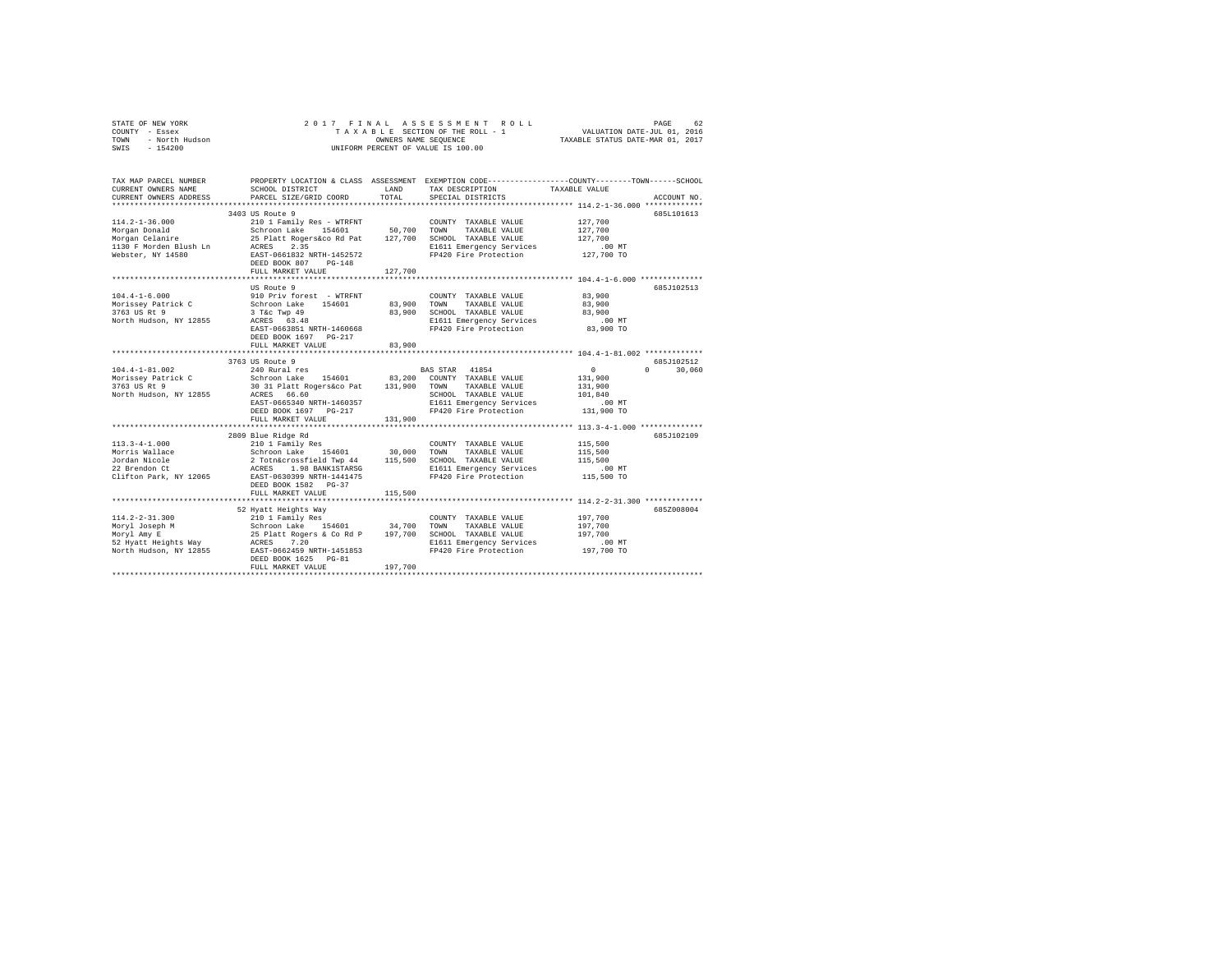|                | STATE OF NEW YORK |  |  |  |  | 2017 FINAL ASSESSMENT ROLL         | PAGE                             | 63 |
|----------------|-------------------|--|--|--|--|------------------------------------|----------------------------------|----|
| COUNTY - Essex |                   |  |  |  |  | TAXABLE SECTION OF THE ROLL - 1    | VALUATION DATE-JUL 01, 2016      |    |
| TOWN           | - North Hudson    |  |  |  |  | OWNERS NAME SEOUENCE               | TAXABLE STATUS DATE-MAR 01, 2017 |    |
| SWIS           | $-154200$         |  |  |  |  | UNIFORM PERCENT OF VALUE IS 100.00 |                                  |    |

| TAX MAP PARCEL NUMBER<br>CURRENT OWNERS NAME<br>CURRENT OWNERS ADDRESS                                                              | SCHOOL DISTRICT<br>PARCEL SIZE/GRID COORD                                                                                                                                                                      | LAND<br>TOTAL                | PROPERTY LOCATION & CLASS ASSESSMENT EXEMPTION CODE---------------COUNTY-------TOWN-----SCHOOL<br>TAX DESCRIPTION<br>SPECIAL DISTRICTS                                | TAXABLE VALUE                                                                                  | ACCOUNT NO.      |
|-------------------------------------------------------------------------------------------------------------------------------------|----------------------------------------------------------------------------------------------------------------------------------------------------------------------------------------------------------------|------------------------------|-----------------------------------------------------------------------------------------------------------------------------------------------------------------------|------------------------------------------------------------------------------------------------|------------------|
| *******************                                                                                                                 | 6 Ensign Pond Rd                                                                                                                                                                                               |                              |                                                                                                                                                                       |                                                                                                | 685J101609       |
| $114.2 - 1 - 6.000$<br>Moses Catherine L<br>DeZalia H Marc<br>c/o Horace DeZalia<br>PO Box 124<br>North Hudson, NY 12855-0124 ACRES | 210 1 Family Res<br>Schroon Lake 154601<br>27 Platt Rogers&co Rd Pat<br>1434/6 Life Use To<br>Horace & Lucille DeZalia<br>1.20<br>EAST-0663595 NRTH-1453671<br>DEED BOOK 1434 PG-6<br>FULL MARKET VALUE        | 75,500<br>75,500             | AGED ALL 41800<br>29,300 ENH STAR 41834<br>COUNTY TAXABLE VALUE<br>TOWN<br>TAXABLE VALUE<br>SCHOOL TAXABLE VALUE<br>E1611 Emergency Services<br>FP420 Fire Protection | 37.750<br>37,750<br>$\Omega$<br>$\Omega$<br>37,750<br>37,750<br>$\Omega$<br>.00MT<br>75,500 TO | 37,750<br>37,750 |
|                                                                                                                                     | 2985 US Route 9                                                                                                                                                                                                |                              |                                                                                                                                                                       |                                                                                                | 685J102208       |
| $114.4 - 1 - 40.000$<br>Moses Kevin T<br>Moses Donna M<br>2985 Us Rte 9<br>North Hudson, NY 12855                                   | 210 1 Family Res - WTRFNT<br>Schroon Lake 154601<br>1-A Gore E Of Road Pat<br>ACRES 4.00<br>EAST-0659852 NRTH-1442697<br>DEED BOOK 1127 PG-262<br>FULL MARKET VALUE                                            | 52,300<br>128,800<br>128,800 | BAS STAR 41854<br>COUNTY TAXABLE VALUE<br>TAXABLE VALUE<br>TOWN<br>SCHOOL TAXABLE VALUE<br>E1611 Emergency Services<br>FP420 Fire Protection                          | $\circ$<br>$\Omega$<br>128,800<br>128,800<br>98,740<br>.00MT<br>128,800 TO                     | 30,060           |
|                                                                                                                                     |                                                                                                                                                                                                                |                              |                                                                                                                                                                       |                                                                                                |                  |
| $104.2 - 1 - 4.111$<br>Mountain Forest Products<br>c/o Kevin C Mero<br>3281 NYS Route 9<br>Crown Point, NY 12928                    | 92 Cedar Point Road Way<br>721 Sand&gravel<br>Schroon Lake 154601<br>4 T&c Twp 49<br>Also 1381/193<br>ACRES 108.30<br>EAST-0668205 NRTH-1466076<br>DEED BOOK 1530 PG-34                                        | 125,400<br>125,400           | COUNTY TAXABLE VALUE<br>TOWN<br>TAXABLE VALUE<br>SCHOOL TAXABLE VALUE<br>E1611 Emergency Services<br>FP420 Fire Protection                                            | 125,400<br>125,400<br>125,400<br>$.00$ MT<br>125,400 TO                                        | 685J100313       |
|                                                                                                                                     | FULL MARKET VALUE                                                                                                                                                                                              | 125,400                      |                                                                                                                                                                       |                                                                                                |                  |
| $104.2 - 1 - 11.220$<br>Mower Edwin L<br>Mower Nancy J<br>18 Churchland Rd                                                          | Greenough Rd<br>314 Rural vac<10<br>Schroon Lake 154601<br>4 Twp 49 T&c Pur<br>ACRES 2.94                                                                                                                      | 4,200<br>4.200               | COUNTY TAXABLE VALUE<br>TOWN<br>TAXABLE VALUE<br>SCHOOL TAXABLE VALUE<br>E1611 Emergency Services<br>FP420 Fire Protection                                            | 4,200<br>4,200<br>4.200<br>$.00$ MT                                                            | 685J189002       |
| Saugerties, NY 12477-4611                                                                                                           | EAST-0670439 NRTH-1466053<br>DEED BOOK 918<br>$PG-116$<br>FULL MARKET VALUE                                                                                                                                    | 4.200                        |                                                                                                                                                                       | 4,200 TO                                                                                       |                  |
|                                                                                                                                     | *******************************                                                                                                                                                                                |                              |                                                                                                                                                                       | *********************************** 104.2-1-11.320 *************                               |                  |
| $104.2 - 1 - 11.320$<br>Mower Edwin L<br>Mower Nancy J<br>$18$ Churchland Rd                                                        | 100 Greenough Rd<br>210 1 Family Res<br>Schroon Lake 154601<br>4 Twp 49 T&c Purchase<br>3.20<br>ACRES<br>Saugerties, NY 12477-4611 EAST-0670704 NRTH-1465694<br>DEED BOOK 918<br>$PG-116$<br>FULL MARKET VALUE | 31,100<br>103,200<br>103,200 | COUNTY TAXABLE VALUE<br>TOWN<br>TAXABLE VALUE<br>SCHOOL TAXABLE VALUE<br>E1611 Emergency Services<br>FP420 Fire Protection                                            | 103,200<br>103,200<br>103,200<br>.00MT<br>103,200 TO                                           | 685J189003       |
|                                                                                                                                     |                                                                                                                                                                                                                |                              |                                                                                                                                                                       |                                                                                                |                  |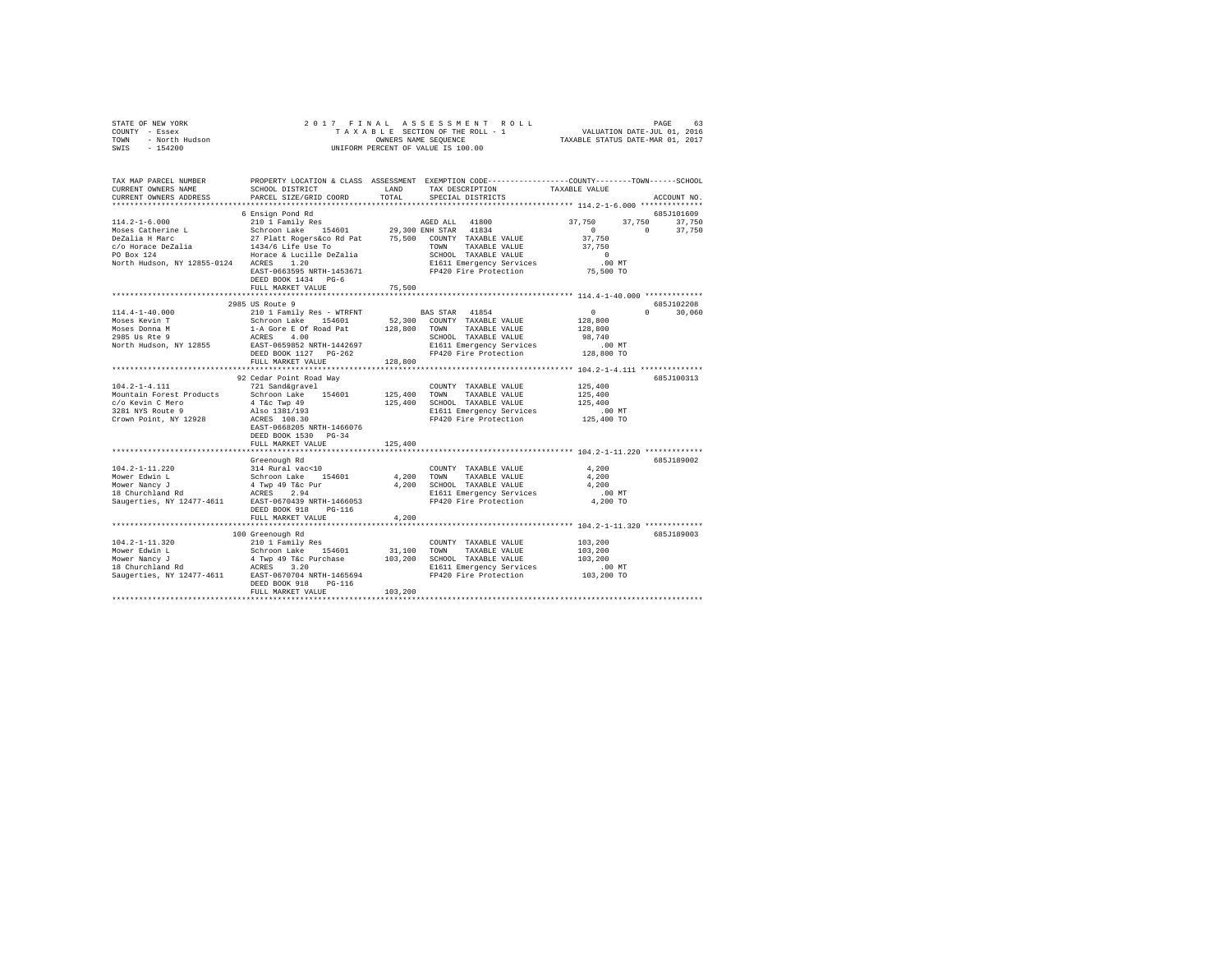| STATE OF NEW YORK<br>COUNTY - Essex<br>TOWN - North Hudson<br>SWIS - 154200                                                                                                                                                                                                                                                                                                                                           |                                                                                                                                                                                                                                          |               | 2017 FINAL ASSESSMENT ROLL<br>7 FINAL ASSESSMENT ROLL (PAGE 64 PAGE 64 PAGE 64 PAGE 64 PAGE 64 PAGE 64 PAGE 64 PAGE 64 PAGE 64 PAGE 64 PAGE 64 PAGE 64 PAGE 64 PAGE 64 PAGE 64 PAGE 64 PAGE 64 PAGE 64 PAGE 64 PAGE 64 PAGE 64 PAGE 65 PATT 65 PAGE 64 PAGE<br>UNIFORM PERCENT OF VALUE IS 100.00 |                                                                | PAGE<br>64    |
|-----------------------------------------------------------------------------------------------------------------------------------------------------------------------------------------------------------------------------------------------------------------------------------------------------------------------------------------------------------------------------------------------------------------------|------------------------------------------------------------------------------------------------------------------------------------------------------------------------------------------------------------------------------------------|---------------|---------------------------------------------------------------------------------------------------------------------------------------------------------------------------------------------------------------------------------------------------------------------------------------------------|----------------------------------------------------------------|---------------|
| TAX MAP PARCEL NUMBER<br>CURRENT OWNERS NAME<br>CURRENT OWNERS ADDRESS                                                                                                                                                                                                                                                                                                                                                | SCHOOL DISTRICT<br>PARCEL SIZE/GRID COORD                                                                                                                                                                                                | LAND<br>TOTAL | PROPERTY LOCATION & CLASS ASSESSMENT EXEMPTION CODE----------------COUNTY-------TOWN------SCHOOL<br>TAX DESCRIPTION TAXABLE VALUE<br>SPECIAL DISTRICTS                                                                                                                                            |                                                                | ACCOUNT NO.   |
|                                                                                                                                                                                                                                                                                                                                                                                                                       |                                                                                                                                                                                                                                          |               |                                                                                                                                                                                                                                                                                                   |                                                                | 685J196002    |
| $125.1 - 1 - 30.200$                                                                                                                                                                                                                                                                                                                                                                                                  |                                                                                                                                                                                                                                          |               |                                                                                                                                                                                                                                                                                                   | $\begin{smallmatrix}&&0\\&&4\,8\: ,\,3\,0\,0\end{smallmatrix}$ | $0 \t 30.060$ |
| Mullis Maria K                                                                                                                                                                                                                                                                                                                                                                                                        |                                                                                                                                                                                                                                          |               |                                                                                                                                                                                                                                                                                                   |                                                                |               |
| Mullis Shawn<br>C/O Shawn Mullis<br>PO Box 872                                                                                                                                                                                                                                                                                                                                                                        |                                                                                                                                                                                                                                          |               |                                                                                                                                                                                                                                                                                                   | 48,300                                                         |               |
|                                                                                                                                                                                                                                                                                                                                                                                                                       |                                                                                                                                                                                                                                          |               |                                                                                                                                                                                                                                                                                                   | 18,240                                                         |               |
|                                                                                                                                                                                                                                                                                                                                                                                                                       |                                                                                                                                                                                                                                          |               | SCHOOL TAXABLE VALUE<br>E1611 Emergency Services<br>FP420 Fire Protection                                                                                                                                                                                                                         |                                                                |               |
| Edgewater, FL 32132                                                                                                                                                                                                                                                                                                                                                                                                   |                                                                                                                                                                                                                                          |               |                                                                                                                                                                                                                                                                                                   | 00 MT.<br>48,300 TO                                            |               |
|                                                                                                                                                                                                                                                                                                                                                                                                                       | EAST-0659271 NRTH-1439352                                                                                                                                                                                                                |               |                                                                                                                                                                                                                                                                                                   |                                                                |               |
|                                                                                                                                                                                                                                                                                                                                                                                                                       | DEED BOOK 1740 PG-285                                                                                                                                                                                                                    |               |                                                                                                                                                                                                                                                                                                   |                                                                |               |
|                                                                                                                                                                                                                                                                                                                                                                                                                       | FULL MARKET VALUE                                                                                                                                                                                                                        | 48,300        |                                                                                                                                                                                                                                                                                                   |                                                                |               |
|                                                                                                                                                                                                                                                                                                                                                                                                                       | ****************************                                                                                                                                                                                                             |               | *************************** 104.4-1-75.000 *************                                                                                                                                                                                                                                          |                                                                |               |
|                                                                                                                                                                                                                                                                                                                                                                                                                       | 34 Wonder View Rd                                                                                                                                                                                                                        |               |                                                                                                                                                                                                                                                                                                   |                                                                | 685J178517    |
|                                                                                                                                                                                                                                                                                                                                                                                                                       |                                                                                                                                                                                                                                          |               |                                                                                                                                                                                                                                                                                                   |                                                                |               |
|                                                                                                                                                                                                                                                                                                                                                                                                                       |                                                                                                                                                                                                                                          |               |                                                                                                                                                                                                                                                                                                   |                                                                |               |
|                                                                                                                                                                                                                                                                                                                                                                                                                       |                                                                                                                                                                                                                                          |               |                                                                                                                                                                                                                                                                                                   |                                                                |               |
|                                                                                                                                                                                                                                                                                                                                                                                                                       |                                                                                                                                                                                                                                          |               |                                                                                                                                                                                                                                                                                                   |                                                                |               |
| $M = 104.4-1-75.000$ $M = 104.71-75.000$ $M = 104.74-10.000$ $M = 104.74-10.000$ $M = 104.74-10.000$ $M = 104.74-10.000$ $M = 104.74-10.000$ $M = 104.74-10.000$ $M = 104.74-10.000$ $M = 104.74-10.000$ $M = 104.74-10.000$ $M = 104.74-$                                                                                                                                                                            |                                                                                                                                                                                                                                          |               |                                                                                                                                                                                                                                                                                                   |                                                                |               |
|                                                                                                                                                                                                                                                                                                                                                                                                                       | DEED BOOK 1844 PG-277                                                                                                                                                                                                                    |               |                                                                                                                                                                                                                                                                                                   |                                                                |               |
|                                                                                                                                                                                                                                                                                                                                                                                                                       | FULL MARKET VALUE                                                                                                                                                                                                                        | 149,400       |                                                                                                                                                                                                                                                                                                   |                                                                |               |
|                                                                                                                                                                                                                                                                                                                                                                                                                       |                                                                                                                                                                                                                                          |               |                                                                                                                                                                                                                                                                                                   |                                                                |               |
|                                                                                                                                                                                                                                                                                                                                                                                                                       | 3373 US Route 9                                                                                                                                                                                                                          |               |                                                                                                                                                                                                                                                                                                   |                                                                | 685J102707    |
| $114.2 - 1 - 54.000$                                                                                                                                                                                                                                                                                                                                                                                                  |                                                                                                                                                                                                                                          |               |                                                                                                                                                                                                                                                                                                   | $\sim$ 0                                                       | $0 \t30.060$  |
| Myrtle Hugh T                                                                                                                                                                                                                                                                                                                                                                                                         |                                                                                                                                                                                                                                          |               |                                                                                                                                                                                                                                                                                                   | 228,600                                                        |               |
| Myrtle Carol J<br>PO Box 111                                                                                                                                                                                                                                                                                                                                                                                          |                                                                                                                                                                                                                                          |               | SCHOOL TAXABLE VALUE 198,540                                                                                                                                                                                                                                                                      | 228,600                                                        |               |
|                                                                                                                                                                                                                                                                                                                                                                                                                       |                                                                                                                                                                                                                                          |               |                                                                                                                                                                                                                                                                                                   |                                                                |               |
| North Hudson, NY 12855                                                                                                                                                                                                                                                                                                                                                                                                |                                                                                                                                                                                                                                          |               |                                                                                                                                                                                                                                                                                                   | .00 MT                                                         |               |
|                                                                                                                                                                                                                                                                                                                                                                                                                       | 33/3 Government 2018<br>2010 Family Res - WTRFNT BAS STAR 41854<br>School Lake 154601 228,600 COUNTY TAXABLE VALUE<br>25 Platt Rogers & 228,600 TONN TAXABLE VALUE<br>4.6 GET 4.60 BANK WFARGO SCHOOL TAXABLE VALUE<br>ACRES 4.60 BANK W |               |                                                                                                                                                                                                                                                                                                   | 228,600 TO                                                     |               |
|                                                                                                                                                                                                                                                                                                                                                                                                                       | DEED BOOK 1303 PG-128<br>FULL MARKET VALUE                                                                                                                                                                                               | 228,600       |                                                                                                                                                                                                                                                                                                   |                                                                |               |
|                                                                                                                                                                                                                                                                                                                                                                                                                       |                                                                                                                                                                                                                                          |               |                                                                                                                                                                                                                                                                                                   |                                                                |               |
|                                                                                                                                                                                                                                                                                                                                                                                                                       | Blue Ridge Rd                                                                                                                                                                                                                            |               |                                                                                                                                                                                                                                                                                                   |                                                                | 685J190002    |
| $\begin{tabular}{lcccc} \bf 112.4-2-10.001 & \tt{Blue Ridge Rd} & \tt{Blue Ridge Red} & \tt{S00NITY TAXABLE VALUE} & \tt{9,700} \\ \hline NL\texttt{Industries Inc} & \tt{882~ReC Transes Two} & \tt{True\texttt{H400} & \tt{54601} & \tt{9,700} & \tt{T0WN} & \tt{TAXABLE VALUE} & \tt{9,700} \\ \hline \end{tabular} \vspace{-.5cm} \begin{tabular}{lcccc} \bf 882~ReC Transes Two} & \tt{154601} & \tt{9,700} & \$ |                                                                                                                                                                                                                                          |               |                                                                                                                                                                                                                                                                                                   |                                                                |               |
|                                                                                                                                                                                                                                                                                                                                                                                                                       |                                                                                                                                                                                                                                          |               |                                                                                                                                                                                                                                                                                                   |                                                                |               |
|                                                                                                                                                                                                                                                                                                                                                                                                                       |                                                                                                                                                                                                                                          |               |                                                                                                                                                                                                                                                                                                   |                                                                |               |
|                                                                                                                                                                                                                                                                                                                                                                                                                       |                                                                                                                                                                                                                                          |               |                                                                                                                                                                                                                                                                                                   |                                                                |               |
|                                                                                                                                                                                                                                                                                                                                                                                                                       |                                                                                                                                                                                                                                          |               |                                                                                                                                                                                                                                                                                                   |                                                                |               |
|                                                                                                                                                                                                                                                                                                                                                                                                                       | DEED BOOK 234 PG-201                                                                                                                                                                                                                     |               |                                                                                                                                                                                                                                                                                                   |                                                                |               |
|                                                                                                                                                                                                                                                                                                                                                                                                                       | FULL MARKET VALUE                                                                                                                                                                                                                        | 9,700         |                                                                                                                                                                                                                                                                                                   |                                                                |               |
|                                                                                                                                                                                                                                                                                                                                                                                                                       |                                                                                                                                                                                                                                          |               |                                                                                                                                                                                                                                                                                                   |                                                                |               |
|                                                                                                                                                                                                                                                                                                                                                                                                                       | Blue Ridge Rd                                                                                                                                                                                                                            |               |                                                                                                                                                                                                                                                                                                   |                                                                | 685J102404    |
|                                                                                                                                                                                                                                                                                                                                                                                                                       |                                                                                                                                                                                                                                          |               |                                                                                                                                                                                                                                                                                                   | 12,300                                                         |               |
|                                                                                                                                                                                                                                                                                                                                                                                                                       |                                                                                                                                                                                                                                          |               |                                                                                                                                                                                                                                                                                                   | 12,300                                                         |               |
|                                                                                                                                                                                                                                                                                                                                                                                                                       |                                                                                                                                                                                                                                          |               |                                                                                                                                                                                                                                                                                                   | 12,300                                                         |               |
|                                                                                                                                                                                                                                                                                                                                                                                                                       |                                                                                                                                                                                                                                          |               |                                                                                                                                                                                                                                                                                                   | .00 MT.<br>12,300 TO                                           |               |
|                                                                                                                                                                                                                                                                                                                                                                                                                       |                                                                                                                                                                                                                                          |               |                                                                                                                                                                                                                                                                                                   |                                                                |               |
|                                                                                                                                                                                                                                                                                                                                                                                                                       | DEED BOOK 234 PG-201                                                                                                                                                                                                                     |               |                                                                                                                                                                                                                                                                                                   |                                                                |               |
|                                                                                                                                                                                                                                                                                                                                                                                                                       | FULL MARKET VALUE                                                                                                                                                                                                                        | 12,300        |                                                                                                                                                                                                                                                                                                   |                                                                |               |
|                                                                                                                                                                                                                                                                                                                                                                                                                       |                                                                                                                                                                                                                                          |               |                                                                                                                                                                                                                                                                                                   |                                                                |               |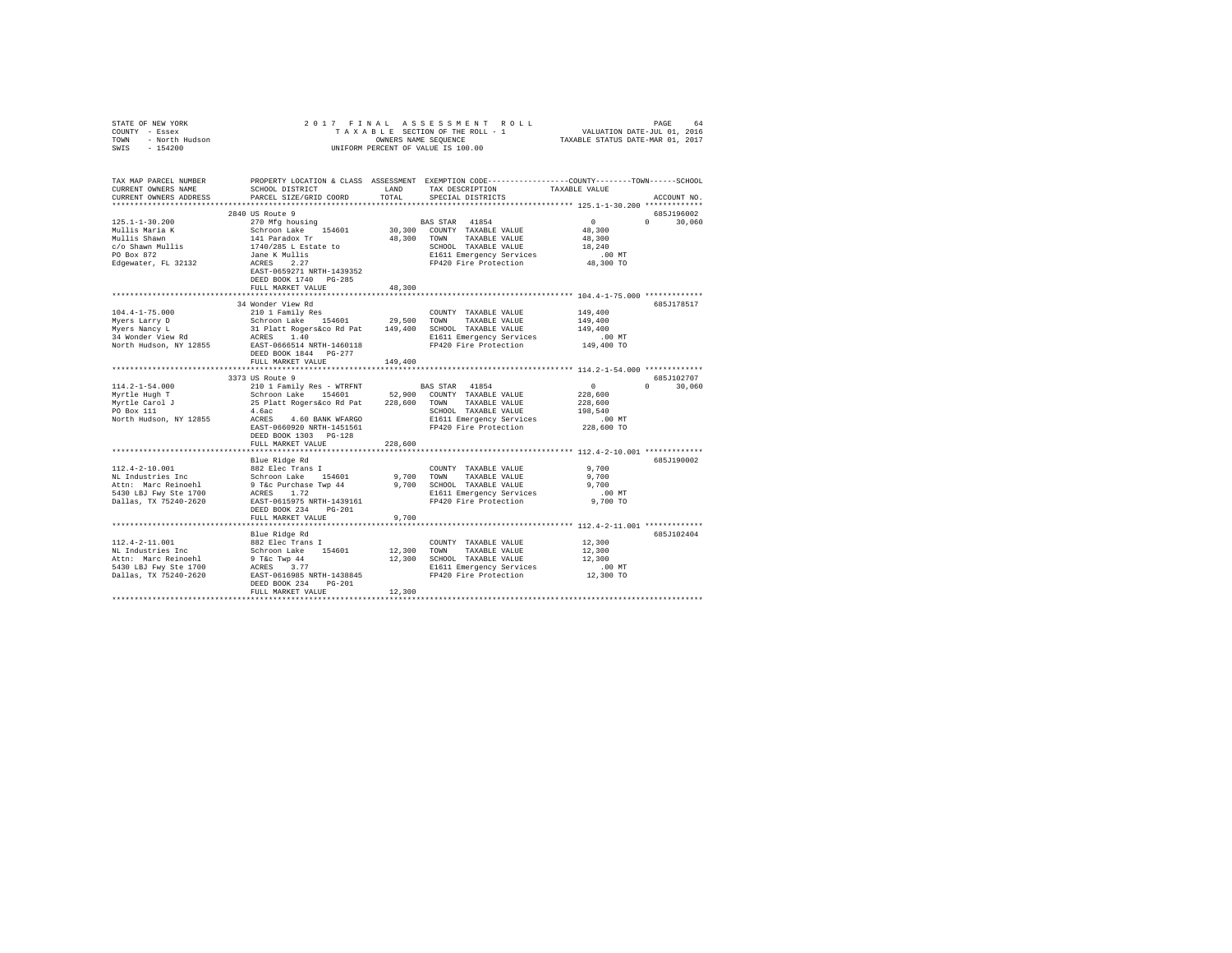| STATE OF NEW YORK<br>COUNTY - Essex<br>- North Hudson<br>TOWN<br>SWIS<br>$-154200$                                  | ASSESSMENT ROLL<br>2017 FINAL<br>PAGE<br>TAXABLE SECTION OF THE ROLL - 1<br>VALUATION DATE-JUL 01, 2016<br>TAXABLE STATUS DATE-MAR 01, 2017<br>OWNERS NAME SEQUENCE<br>UNIFORM PERCENT OF VALUE IS 100.00 |                            |                                                                                                                                        |                                                      |             |  |  |  |
|---------------------------------------------------------------------------------------------------------------------|-----------------------------------------------------------------------------------------------------------------------------------------------------------------------------------------------------------|----------------------------|----------------------------------------------------------------------------------------------------------------------------------------|------------------------------------------------------|-------------|--|--|--|
| TAX MAP PARCEL NUMBER<br>CURRENT OWNERS NAME<br>CURRENT OWNERS ADDRESS                                              | SCHOOL DISTRICT<br>PARCEL SIZE/GRID COORD                                                                                                                                                                 | LAND<br>TOTAL              | PROPERTY LOCATION & CLASS ASSESSMENT EXEMPTION CODE---------------COUNTY-------TOWN-----SCHOOL<br>TAX DESCRIPTION<br>SPECIAL DISTRICTS | TAXABLE VALUE                                        | ACCOUNT NO. |  |  |  |
| $112.4 - 2 - 26.000$<br>NL Industries Inc<br>Attn: Marc Reinoehl<br>5430 LBJ Fwy Ste 1700<br>Dallas, TX 75240-2620  | Blue Ridge Rd<br>882 Elec Trans I<br>Schroon Lake 154601<br>9 T&c Twp 44<br>ACRES 6.10<br>EAST-0617938 NRTH-1439567<br>DEED BOOK 234<br>$PG-201$<br>FULL MARKET VALUE                                     | 15,200<br>15,200<br>15,200 | COUNTY TAXABLE VALUE<br>TOWN<br>TAXABLE VALUE<br>SCHOOL TAXABLE VALUE<br>E1611 Emergency Services<br>FP420 Fire Protection             | 15,200<br>15,200<br>15,200<br>$.00$ MT<br>15,200 TO  | 685J102403  |  |  |  |
|                                                                                                                     | **********************                                                                                                                                                                                    |                            |                                                                                                                                        | *********************** 113.3-2-14.000 ************* |             |  |  |  |
| $113.3 - 2 - 14.000$<br>NL Industries Inc<br>Attn: Marc Reinoehl<br>5430 LBJ Fwy Ste 1700<br>Dallas, TX 75240-2620  | Blue Ridge Rd<br>882 Elec Trans I<br>Schroon Lake 154601<br>7 10 T&c Twp 44<br>ACRES 12.10<br>EAST-0623958 NRTH-1442702<br>DEED BOOK 234<br>$PG-201$<br>FULL MARKET VALUE                                 | 22,700<br>22,700<br>22,700 | COUNTY TAXABLE VALUE<br>TOWN<br>TAXABLE VALUE<br>SCHOOL TAXABLE VALUE<br>E1611 Emergency Services<br>FP420 Fire Protection             | 22,700<br>22,700<br>22,700<br>$.00$ MT<br>22,700 TO  | 685J102401  |  |  |  |
|                                                                                                                     | *****************************                                                                                                                                                                             |                            |                                                                                                                                        |                                                      |             |  |  |  |
| $113.4 - 2 - 14.000$<br>NL Industries Inc<br>Attn: Marc Reinoehl<br>5430 LBJ Fwy Ste 1700<br>Dallas, TX 75240-2620  | Blue Ridge Rd<br>882 Elec Trans I<br>Schroon Lake<br>154601<br>17 Tract West Of Road Pat<br>2.4ac<br>ACRES 1.90<br>EAST-0642589 NRTH-1443194<br>DEED BOOK 234<br>$PG-201$                                 | 9,900<br>9.900             | COUNTY TAXABLE VALUE<br>TOWN<br>TAXABLE VALUE<br>SCHOOL TAXABLE VALUE<br>E1611 Emergency Services<br>FP420 Fire Protection             | 9,900<br>9,900<br>9,900<br>$.00$ MT<br>9,900 TO      | 685J102312  |  |  |  |
|                                                                                                                     | FULL MARKET VALUE                                                                                                                                                                                         | 9.900                      |                                                                                                                                        |                                                      |             |  |  |  |
| $113.4 - 3 - 1.000$<br>NL Industries Inc<br>Attn: Marc Reinoehl<br>5430 LBJ Fwy Ste 1700<br>Dallas, TX 75240-2620   | Blue Ridge Rd<br>882 Elec Trans I<br>Schroon Lake 154601<br>21 Tract West Of Road Pat 15,300<br>ACRES 6.20<br>EAST-0647583 NRTH-1441554<br>DEED BOOK 234<br>$PG-201$<br>FULL MARKET VALUE                 | 15,300<br>15,300           | COUNTY TAXABLE VALUE<br>TAXABLE VALUE<br>TOWN<br>SCHOOL TAXABLE VALUE<br>E1611 Emergency Services<br>FP420 Fire Protection             | 15,300<br>15,300<br>15,300<br>$.00$ MT<br>15,300 TO  | 685J102310  |  |  |  |
|                                                                                                                     |                                                                                                                                                                                                           |                            |                                                                                                                                        |                                                      |             |  |  |  |
| $113.20 - 1 - 18.000$<br>NL Industries Inc<br>Attn: Marc Reinoehl<br>5430 LBJ Fwy Ste 1700<br>Dallas, TX 75240-2620 | Blue Ridge Rd<br>882 Elec Trans I<br>Schroon Lake<br>154601 13,600<br>20 Tract West Of Road Pat<br>ACRES 4.80<br>EAST-0645518 NRTH-1441519<br>DEED BOOK 347<br>$PG-302$<br>FULL MARKET VALUE              | 13,600<br>13,600           | COUNTY TAXABLE VALUE<br>TOWN<br>TAXABLE VALUE<br>SCHOOL TAXABLE VALUE<br>E1611 Emergency Services<br>FP420 Fire Protection             | 13,600<br>13,600<br>13,600<br>$.00$ MT<br>13,600 TO  | 685J102413  |  |  |  |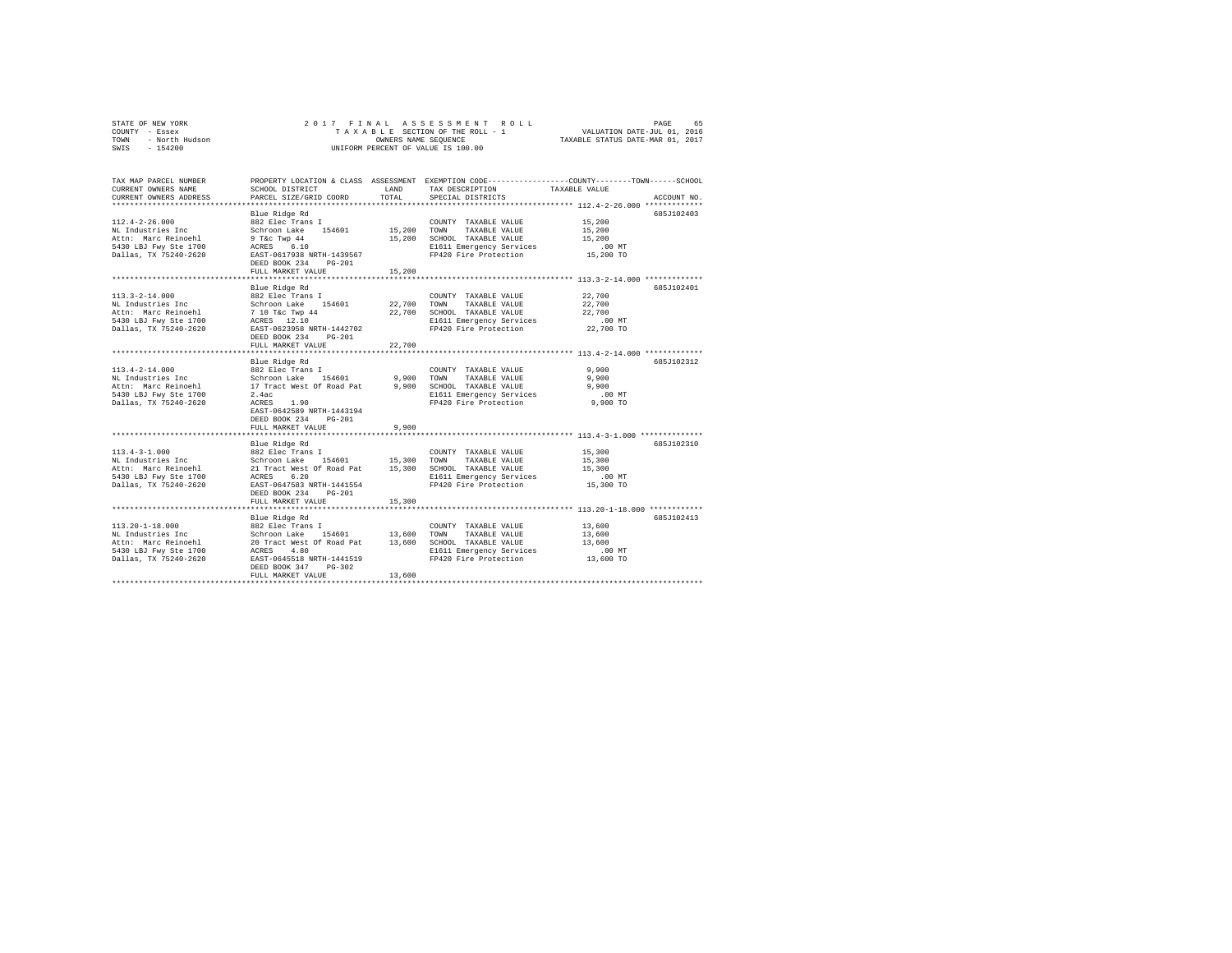| STATE OF NEW YORK<br>COUNTY - Essex<br>- North Hudson<br>TOWN<br>$-154200$<br>SWIS |                           |                                       | 2017 FINAL ASSESSMENT ROLL<br>TAXABLE SECTION OF THE ROLL - 1 VALUATION DATE-JUL 01, 2016<br>OWNERS NAME SEQUENCE TAXABLE STATUS DATE-MAR 01, 2017<br>UNIFORM PERCENT OF VALUE IS 100.00 |        | 66<br>PAGE  |
|------------------------------------------------------------------------------------|---------------------------|---------------------------------------|------------------------------------------------------------------------------------------------------------------------------------------------------------------------------------------|--------|-------------|
| TAX MAP PARCEL NUMBER                                                              |                           |                                       | PROPERTY LOCATION & CLASS ASSESSMENT EXEMPTION CODE---------------COUNTY-------TOWN------SCHOOL                                                                                          |        |             |
| CURRENT OWNERS NAME                                                                | SCHOOL DISTRICT LAND      |                                       | TAX DESCRIPTION TAXABLE VALUE                                                                                                                                                            |        |             |
| CURRENT OWNERS ADDRESS PARCEL SIZE/GRID COORD TOTAL SPECIAL DISTRICTS              |                           |                                       |                                                                                                                                                                                          |        | ACCOUNT NO. |
|                                                                                    |                           |                                       |                                                                                                                                                                                          |        |             |
|                                                                                    | Blue Ridge Rd             |                                       |                                                                                                                                                                                          |        | 685J102502  |
| $113.20 - 1 - 21.000$                                                              | 882 Elec Trans I          |                                       | COUNTY TAXABLE VALUE                                                                                                                                                                     | 13,200 |             |
| NL Industries Inc . Schroon Lake 154601 13,200 TOWN                                |                           |                                       | TAXABLE VALUE                                                                                                                                                                            | 13,200 |             |
| Attn: Marc Reinoehl 20 Tract West Of Road Pat 13,200                               |                           |                                       | SCHOOL TAXABLE VALUE 13,200                                                                                                                                                              |        |             |
| 5430 LBJ Fwy Ste 1700 ACRES 4.50                                                   |                           | and the control of the control of the | E1611 Emergency Services .00 MT                                                                                                                                                          |        |             |
| Dallas, TX 75240-2620 EAST-0645236 NRTH-1440402 FP420 Fire Protection 13,200 TO    |                           |                                       |                                                                                                                                                                                          |        |             |
|                                                                                    | FULL MARKET VALUE 13,200  |                                       |                                                                                                                                                                                          |        |             |
|                                                                                    |                           |                                       |                                                                                                                                                                                          |        |             |
|                                                                                    | Blue Ridge Rd             |                                       |                                                                                                                                                                                          |        | 685J102409  |
| $113.20 - 1 - 24.000$                                                              | 882 Elec Trans I          |                                       | COUNTY TAXABLE VALUE                                                                                                                                                                     | 9,900  |             |
| NL Industries Inc                                                                  | Schroon Lake 154601 9,900 |                                       | TOWN<br>TAXABLE VALUE                                                                                                                                                                    | 9,900  |             |
| Attn: Marc Reinoehl 20 Tract West Of Road Pat                                      |                           | 9,900                                 | SCHOOL<br>TAXABLE VALUE                                                                                                                                                                  | 9,900  |             |
| 5430 LBJ Fwy Ste 1700                                                              | ACRES 1.90                |                                       | E1611 Emergency Services .00 MT                                                                                                                                                          |        |             |

| Attn: Marc Reinoeni<br>5430 LBJ Fwy Ste 1700<br>Dallas, TX 75240-2620                                               | 20 iract west Of Road Pat<br>1.90<br>ACRES<br>EAST-0643895 NRTH-1440236<br>DEED BOOK 231<br>$PG-489$<br>FULL MARKET VALUE                                                             | 9.900<br>9,900          | SURUUL TAAABLE VALUE<br>E1611 Emergency Services<br>FP420 Fire Protection                                                  | <b>9.900</b><br>$.00$ MT<br>9,900 TO            |             |
|---------------------------------------------------------------------------------------------------------------------|---------------------------------------------------------------------------------------------------------------------------------------------------------------------------------------|-------------------------|----------------------------------------------------------------------------------------------------------------------------|-------------------------------------------------|-------------|
| $113.20 - 1 - 26.000$<br>NL Industries Inc<br>Attn: Marc Reinoehl<br>5430 LBJ Fwy Ste 1700<br>Dallas, TX 75240-2620 | Blue Ridge Rd<br>882 Elec Trans I<br>Schroon Lake<br>154601<br>20 Tract West Of Road Pat 9,100 SCHOOL TAXABLE VALUE<br>ACRES 1.20<br>EAST-0644773 NRTH-1441730<br>FULL MARKET VALUE   | 9.100<br>9.100          | COUNTY TAXABLE VALUE<br>TAXABLE VALUE<br>TOWN<br>E1611 Emergency Services<br>FP420 Fire Protection                         | 9.100<br>9,100<br>9.100<br>$.00$ MT<br>9,100 TO | 685J102503  |
| $113.20 - 1 - 29.000$<br>NL Industries Inc<br>Attn: Marc Reinoehl<br>5430 LBJ Fwy Ste 1700<br>Dallas, TX 75240-2620 | Blue Ridge Rd<br>882 Elec Trans I<br>Schroon Lake<br>154601<br>20 Tract West Of Road Pat<br>ACRES 1.40<br>EAST-0644419 NRTH-1441930<br>DEED BOOK 355<br>$PG-509$<br>FULL MARKET VALUE | 9.300<br>9,300<br>9,300 | COUNTY TAXABLE VALUE<br>TAXABLE VALUE<br>TOWN<br>SCHOOL TAXABLE VALUE<br>E1611 Emergency Services<br>FP420 Fire Protection | 9,300<br>9,300<br>9,300<br>$.00$ MT<br>9,300 TO | 685J102307  |
| $113.20 - 1 - 37.040$<br>NL Industries Inc<br>Attn: Marc Reinoehl<br>5430 LBJ Fwy Ste 1700<br>Dallas, TX 75240-2620 | Blue Ridge Rd<br>882 Elec Trans I<br>Schroon Lake 154601<br>20 Tract West Of Road Pat<br>ACRES 1.75<br>EAST-0643599 NRTH-1442358<br>DEED BOOK 385<br>$PG-99$                          | 9,800<br>9,800          | COUNTY TAXABLE VALUE<br>TOWN<br>TAXABLE VALUE<br>SCHOOL TAXABLE VALUE<br>E1611 Emergency Services<br>FP420 Fire Protection | 9,800<br>9,800<br>9,800<br>$.00$ MT<br>9,800 TO | 685.7102415 |
|                                                                                                                     | FULL MARKET VALUE                                                                                                                                                                     | 9,800                   |                                                                                                                            |                                                 |             |
|                                                                                                                     |                                                                                                                                                                                       |                         |                                                                                                                            |                                                 |             |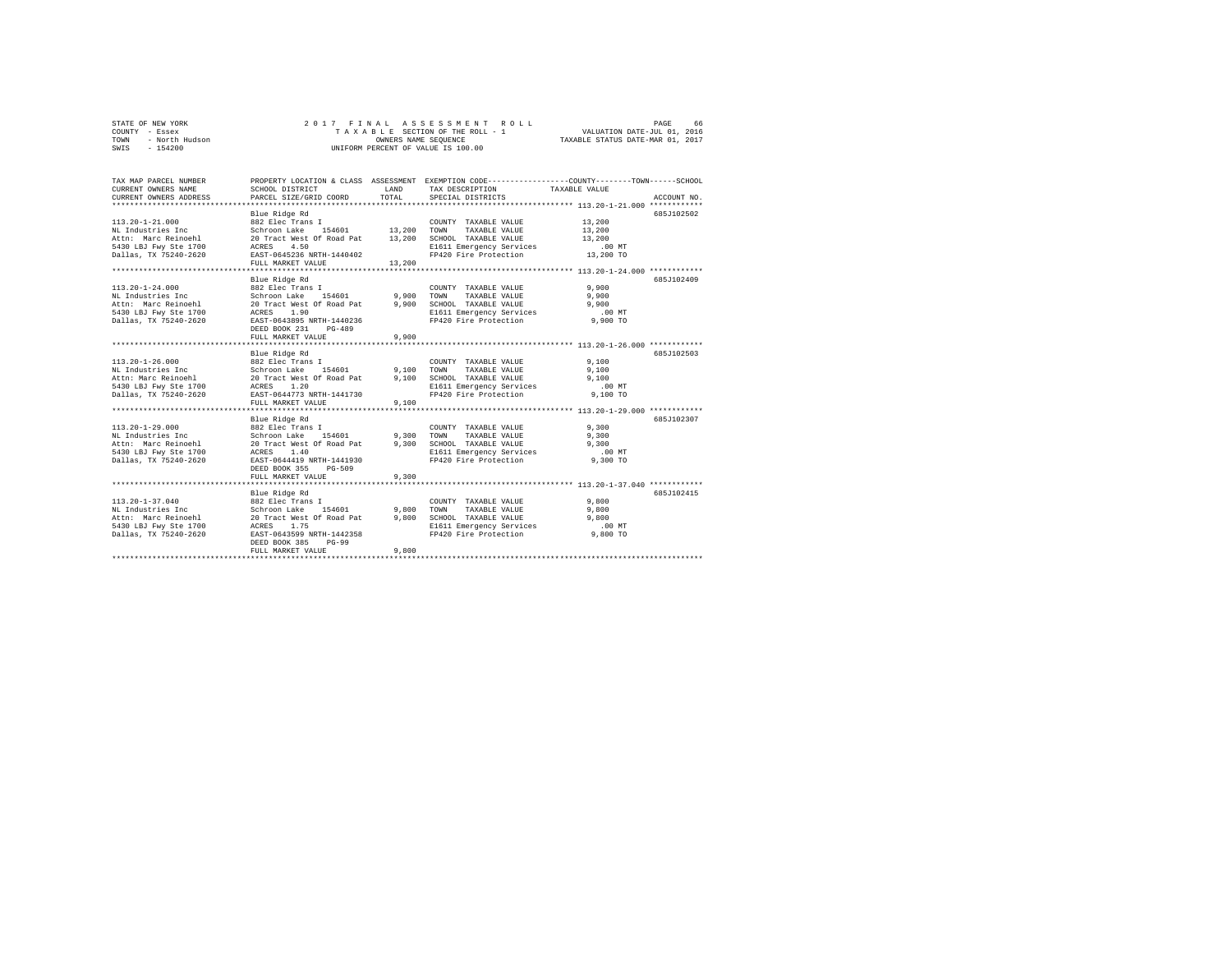|        | STATE OF NEW YORK      |                           |            | 2017 FINAL ASSESSMENT ROLL         |                                                              | PAGE                   | 67                                                   |
|--------|------------------------|---------------------------|------------|------------------------------------|--------------------------------------------------------------|------------------------|------------------------------------------------------|
| COUNTY | - Essex                |                           |            | TAXABLE SECTION OF THE ROLL - 1    |                                                              | VALUATION DATE-JUL 01. | 2016                                                 |
| TOWN   | - North Hudson         |                           |            | OWNERS NAME SEOUENCE               | TAXABLE STATUS DATE-MAR 01, 2017                             |                        |                                                      |
| SWIS   | $-154200$              |                           |            | UNIFORM PERCENT OF VALUE IS 100.00 |                                                              |                        |                                                      |
|        |                        |                           |            |                                    |                                                              |                        |                                                      |
|        |                        |                           |            |                                    |                                                              |                        |                                                      |
|        |                        |                           |            |                                    |                                                              |                        |                                                      |
|        | TAX MAP PARCEL NUMBER  | PROPERTY LOCATION & CLASS | ASSESSMENT |                                    | EXEMPTION CODE-----------------COUNTY-------TOWN------SCHOOL |                        |                                                      |
|        | CURRENT OWNERS NAME    | SCHOOL DISTRICT           | LAND       | TAX DESCRIPTION                    | TAXABLE VALUE                                                |                        |                                                      |
|        | CURRENT OWNERS ADDRESS | PARCEL SIZE/GRID COORD    | TOTAL      | SPECIAL DISTRICTS                  |                                                              |                        | ACCOUNT NO.                                          |
|        |                        |                           |            |                                    |                                                              |                        |                                                      |
|        |                        |                           |            |                                    |                                                              |                        | $\epsilon$ of $\epsilon$ of $\epsilon$ of $\epsilon$ |

| $113.20 - 1 - 38.001$<br>NL Industries Inc<br>Attn: Marc Reinoehl<br>5430 LBJ Fwy Ste 1700<br>Dallas, TX 75240-2620 | Lazy St<br>882 Elec Trans I<br>154601<br>Schroon Lake<br>20 Tr W Of Rd Pat<br>0.01<br>ACRES<br>EAST-0643871 NRTH-1442139<br>DEED BOOK 361<br>$PG-520$<br>FULL MARKET VALUE             | 300<br>300              | COUNTY TAXABLE VALUE<br>TOWN<br>TAXABLE VALUE<br>300 SCHOOL TAXABLE VALUE<br>E1611 Emergency Services<br>FP420 Fire Protection    | 300<br>300<br>300<br>.00MT<br>300 TO                | 685J196001 |
|---------------------------------------------------------------------------------------------------------------------|----------------------------------------------------------------------------------------------------------------------------------------------------------------------------------------|-------------------------|-----------------------------------------------------------------------------------------------------------------------------------|-----------------------------------------------------|------------|
| $114.3 - 3 - 1.000$<br>NL Industries Inc<br>Attn: Marc Reinoehl<br>5430 LBJ Fwy Ste 1700<br>Dallas, TX 75240-2620   | Blue Ridge Rd<br>882 Elec Trans I<br>154601<br>Schroon Lake<br>23 Tract W Of Rd Patent<br>ACRES<br>0.90<br>EAST-0651853 NRTH-1441101<br>DEED BOOK 234<br>$PG-201$<br>FULL MARKET VALUE | 1,100<br>1,100          | COUNTY TAXABLE VALUE<br>TOWN<br>TAXABLE VALUE<br>1,100 SCHOOL TAXABLE VALUE<br>E1611 Emergency Services<br>FP420 Fire Protection  | 1,100<br>1,100<br>1,100<br>$.00$ MT<br>1,100 TO     | 685J102311 |
| $125.1 - 1 - 5.000$<br>NL Industries Inc<br>c/o Marc Reinoehl<br>5430 LBJ Fwy Ste 1700<br>Dallas, TX 75240-2620     | Blue Ridge Rd<br>882 Elec Trans I<br>154601<br>Schroon Lake<br>25 26 Tract West Rd Pat<br>9.60<br>ACRES<br>EAST-0653872 NRTH-1440261<br>DEED BOOK 234<br>$PG-201$<br>FULL MARKET VALUE | 19,600<br>19,600        | COUNTY TAXABLE VALUE<br>TOWN<br>TAXABLE VALUE<br>19,600 SCHOOL TAXABLE VALUE<br>E1611 Emergency Services<br>FP420 Fire Protection | 19,600<br>19,600<br>19,600<br>$.00$ MT<br>19,600 TO | 685J102305 |
| $125.1 - 1 - 11.000$<br>NL Industries Inc<br>Attn: Marc Reinoehl<br>5430 LBJ Fwy Ste 1700<br>Dallas, TX 75240-2620  | Blue Ridge Rd<br>882 Elec Trans I<br>154601<br>Schroon Lake<br>21 Road Patent<br>ACRES<br>1.60<br>EAST-0655607 NRTH-1439524<br>DEED BOOK 234<br>$PG-201$<br>FULL MARKET VALUE          | 9,600<br>9,600<br>9,600 | COUNTY TAXABLE VALUE<br>TAXABLE VALUE<br>TOWN<br>SCHOOL TAXABLE VALUE<br>E1611 Emergency Services<br>FP420 Fire Protection        | 9,600<br>9,600<br>9,600<br>$.00$ MT<br>9,600 TO     | 685J102303 |
| $125.1 - 1 - 16.000$<br>NL Industries Inc<br>Attn: Marc Reinoehl<br>5430 LBJ Fwy Ste 1700<br>Dallas, TX 75240-2620  | Frontier Town Rd<br>882 Elec Trans I<br>154601<br>Schroon Lake<br>21 Road Patent<br>0.10<br>ACRES<br>EAST-0655881 NRTH-1438643<br>DEED BOOK 234<br>$PG-201$<br>FULL MARKET VALUE       | 1,600<br>1,600<br>1,600 | COUNTY TAXABLE VALUE<br>TOWN<br>TAXABLE VALUE<br>SCHOOL TAXABLE VALUE<br>E1611 Emergency Services<br>FP420 Fire Protection        | 1,600<br>1,600<br>1,600<br>$.00$ MT<br>1,600 TO     | 685J178536 |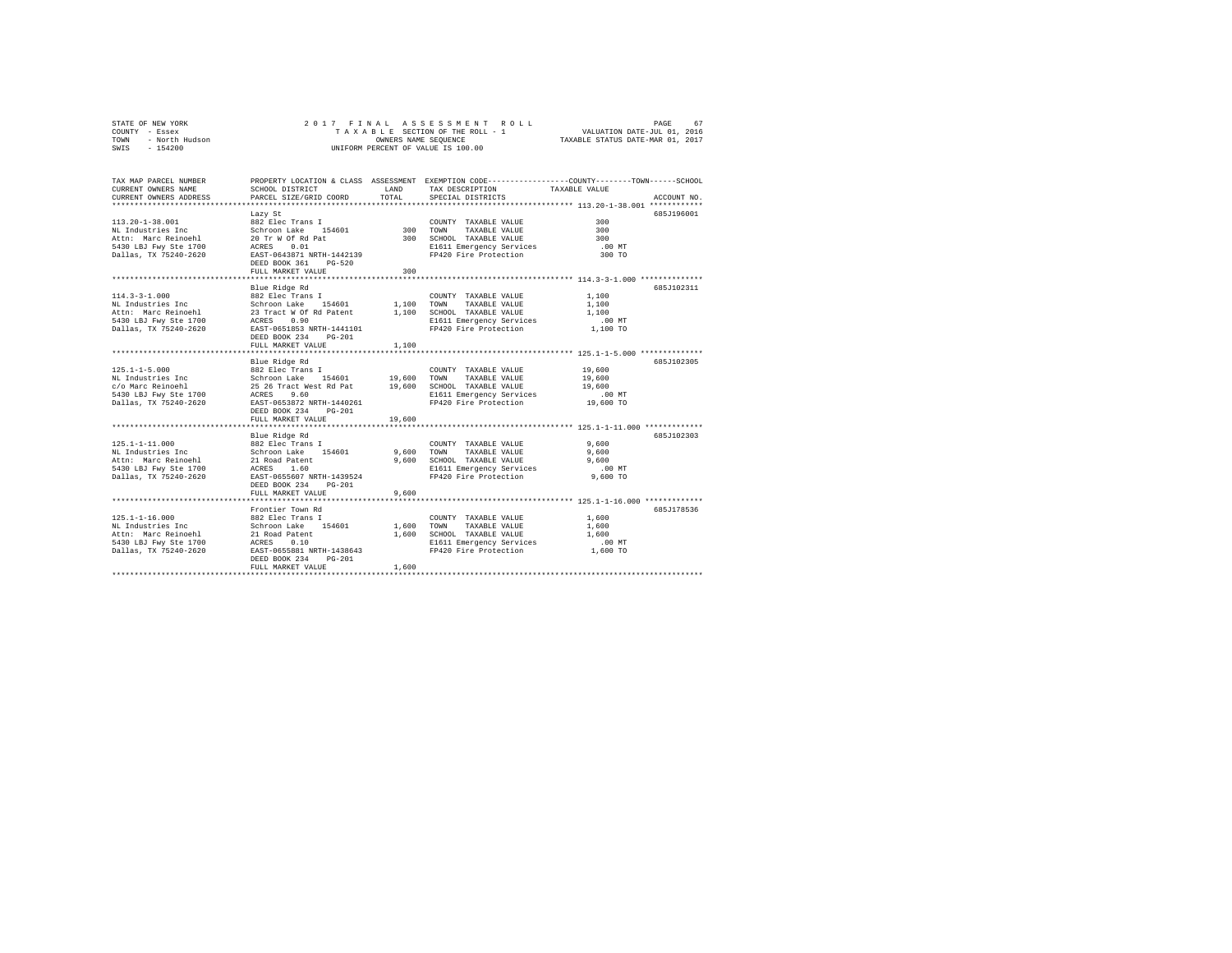| COUNTY - Essex                                     |                                                            |             | TAXABLE SECTION OF THE ROLL - 1 VALUATION DATE-JUL 01, 2016                                     |                                  |             |
|----------------------------------------------------|------------------------------------------------------------|-------------|-------------------------------------------------------------------------------------------------|----------------------------------|-------------|
| - North Hudson<br>TOWN                             | OWNERS NAME SEQUENCE<br>UNIFORM PERCENT OF VALUE IS 100.00 |             | OWNERS NAME SEOUENCE                                                                            | TAXABLE STATUS DATE-MAR 01, 2017 |             |
| SWIS - 154200                                      |                                                            |             |                                                                                                 |                                  |             |
|                                                    |                                                            |             |                                                                                                 |                                  |             |
|                                                    |                                                            |             |                                                                                                 |                                  |             |
| TAX MAP PARCEL NUMBER                              |                                                            |             | PROPERTY LOCATION & CLASS ASSESSMENT EXEMPTION CODE---------------COUNTY-------TOWN------SCHOOL |                                  |             |
| CURRENT OWNERS NAME                                | SCHOOL DISTRICT                                            | <b>LAND</b> | TAX DESCRIPTION TAXABLE VALUE                                                                   |                                  |             |
| CURRENT OWNERS ADDRESS                             |                                                            |             | PARCEL SIZE/GRID COORD TOTAL SPECIAL DISTRICTS                                                  |                                  | ACCOUNT NO. |
|                                                    |                                                            |             |                                                                                                 |                                  |             |
|                                                    | Frontier Town Rd                                           |             |                                                                                                 |                                  | 685J102304  |
| $125.1 - 1 - 18.000$                               | 882 Elec Trans I                                           |             | COUNTY TAXABLE VALUE 12,300                                                                     |                                  |             |
| NL Industries Inc                                  | Schroon Lake 154601 12,300 TOWN                            |             | TAXABLE VALUE 12,300                                                                            |                                  |             |
| Attn: Marc Reinoehl 21 Road Patent                 |                                                            |             | 12.300 SCHOOL TAXABLE VALUE 12.300                                                              |                                  |             |
| 5430 LBJ Fwy Ste 1700                              | ACRES 3.80                                                 |             | E1611 Emergency Services                                                                        | $.00$ MT                         |             |
| Dallas, TX 75240-2620                              | EAST-0655702 NRTH-1437883                                  |             | FP420 Fire Protection 12,300 TO                                                                 |                                  |             |
|                                                    | DEED BOOK 234 PG-201                                       |             |                                                                                                 |                                  |             |
|                                                    | FULL MARKET VALUE 12,300                                   |             |                                                                                                 |                                  |             |
|                                                    |                                                            |             |                                                                                                 |                                  |             |
|                                                    | US Route 9                                                 |             |                                                                                                 |                                  | 685J179008  |
| 114.2-1-53.000                                     | 314 Rural vac<10                                           |             | COUNTY TAXABLE VALUE                                                                            | 800                              |             |
| Nolette Fred<br>Schroon Lake                       | 154601 800                                                 |             | TAXABLE VALUE 800<br>TOWN                                                                       |                                  |             |
| c/o Marvin Nolette 25 Platt Rogers&co Rd Pat 800   | ACRES 0.60                                                 |             | SCHOOL TAXABLE VALUE 600                                                                        |                                  |             |
| PO Box 22                                          |                                                            |             | E1611 Emergency Services .00 MT                                                                 |                                  |             |
| North Hudson, NY 12855                             | EAST-0661299 NRTH-1451578                                  |             | FP420 Fire Protection                                                                           | 800 TO                           |             |
|                                                    | DEED BOOK 278 PG-44                                        | 800         |                                                                                                 |                                  |             |
|                                                    | FULL MARKET VALUE                                          |             |                                                                                                 |                                  |             |
|                                                    | 3371 US Route 9                                            |             |                                                                                                 |                                  | 685J102509  |
| $114.2 - 1 - 52.000$                               | 210 1 Family Res                                           |             | COUNTY TAXABLE VALUE 54,600                                                                     |                                  |             |
| Nolette Marvin A Estate Schroon Lake 154601 29,500 |                                                            |             | TAXABLE VALUE 54,600<br>TOWN                                                                    |                                  |             |
| c/o Tena Muira                                     | 25 Platt Rogers&co Rd Pat 54,600                           |             | SCHOOL TAXABLE VALUE 54,600                                                                     |                                  |             |
| 1514 Pine Log Rd NE Apt N ACRES 1.40               |                                                            |             | E1611 Emergency Services .00 MT                                                                 |                                  |             |
| Conyers, GA 30012-4857                             | EAST-0661449 NRTH-1451608                                  |             | FP420 Fire Protection                                                                           |                                  |             |

STATE OF NEW YORK **2017 FINAL ASSESSMENT ROLL** PAGE 68

|                        | DEED BOOK 607<br>$PG-28$<br>FULL MARKET VALUE | 54,600 |                          |           |            |
|------------------------|-----------------------------------------------|--------|--------------------------|-----------|------------|
|                        |                                               |        |                          |           |            |
|                        | 3750 US Route 9                               |        |                          |           | 685J178516 |
| $104.4 - 1 - 74.000$   | 210 1 Family Res                              |        | TAXABLE VALUE<br>COUNTY  | 89,900    |            |
| Ordway Mary            | Schroon Lake<br>154601                        | 29,600 | TOWN<br>TAXABLE VALUE    | 89,900    |            |
| 18 Beech St            | 30 31 Platt Rogers&co Pat                     | 89,900 | SCHOOL<br>TAXABLE VALUE  | 89,900    |            |
| Hudson Falls, NY 12839 | 1.60<br>ACRES                                 |        | E1611 Emergency Services | $.00$ MT  |            |
|                        | EAST-0666436 NRTH-1459947                     |        | FP420 Fire Protection    | 89,900 TO |            |
|                        | DEED BOOK 1597 PG-139                         |        |                          |           |            |
|                        | FULL MARKET VALUE                             | 89,900 |                          |           |            |
|                        |                                               |        |                          |           |            |
|                        | 3253 Blue Ridge Rd                            |        |                          |           | 685J102412 |
| $113.4 - 2 - 6.000$    | 312 Vac w/imprv                               |        | COUNTY<br>TAXABLE VALUE  | 19,700    |            |
| Ossenkop Stephen       | Schroon Lake<br>154601                        | 17,200 | TOWN<br>TAXABLE VALUE    | 19,700    |            |
| Ossenkop Dorreen       | $4$ T&c Twp $44$                              | 19,700 | SCHOOL<br>TAXABLE VALUE  | 19,700    |            |
| 3187 Blue Ridge Rd     | 2.3ac                                         |        | E1611 Emergency Services | $.00$ MT  |            |
| North Hudson, NY 12855 | 1.90<br>ACRES                                 |        | FP420 Fire Protection    | 19,700 TO |            |
|                        | EAST-0640638 NRTH-1444762                     |        |                          |           |            |
|                        | DEED BOOK 1338<br>PG-180                      |        |                          |           |            |
|                        |                                               |        |                          |           |            |
|                        | FULL MARKET VALUE                             | 19,700 |                          |           |            |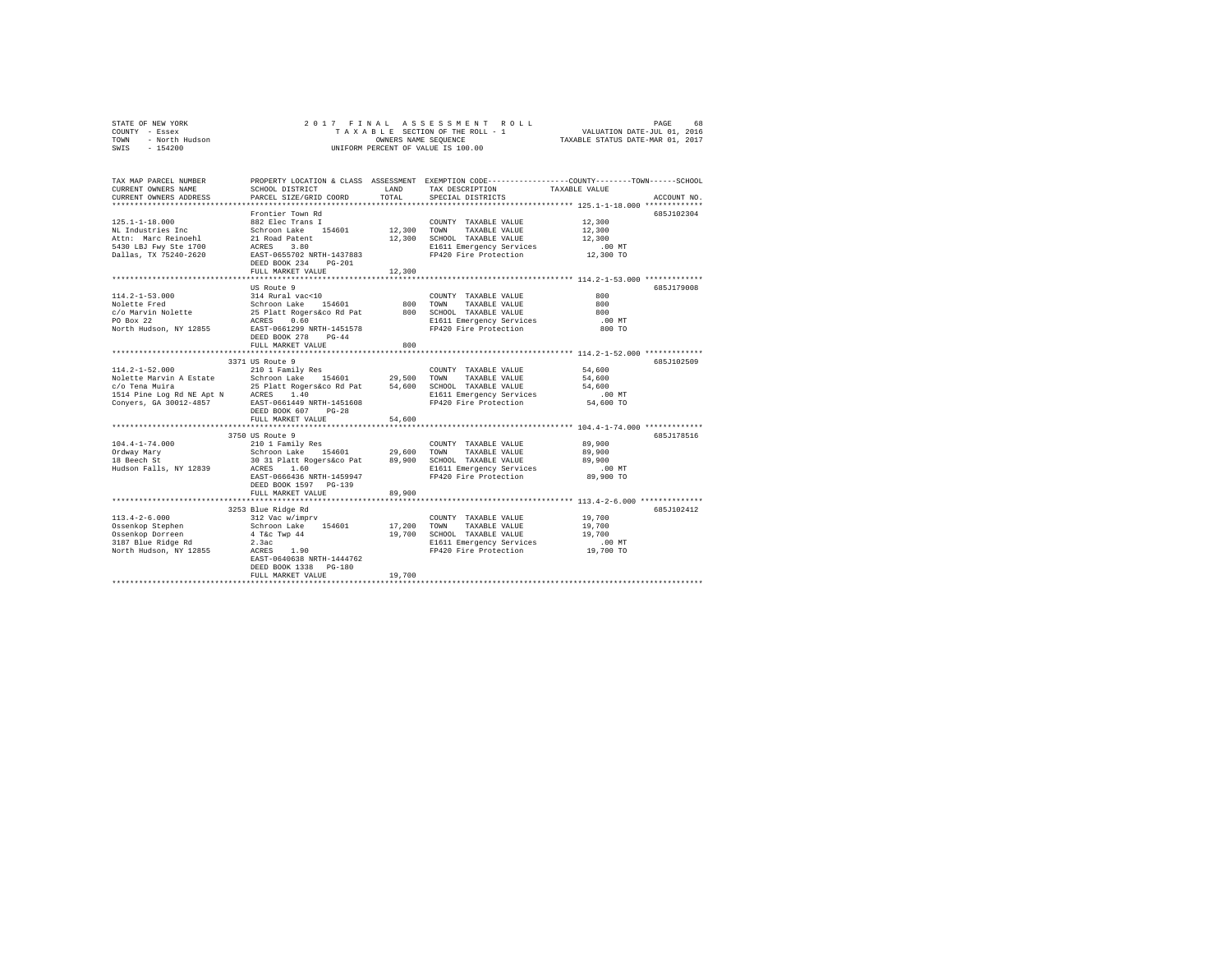|                | STATE OF NEW YORK |  |  |  |  | 2017 FINAL ASSESSMENT ROLL         |                                  | PAGE | 69 |
|----------------|-------------------|--|--|--|--|------------------------------------|----------------------------------|------|----|
| COUNTY - Essex |                   |  |  |  |  | TAXABLE SECTION OF THE ROLL - 1    | VALUATION DATE-JUL 01, 2016      |      |    |
| TOWN           | - North Hudson    |  |  |  |  | OWNERS NAME SEOUENCE               | TAXABLE STATUS DATE-MAR 01, 2017 |      |    |
| SWIS           | - 154200          |  |  |  |  | UNIFORM PERCENT OF VALUE IS 100.00 |                                  |      |    |

| TAX MAP PARCEL NUMBER<br>CURRENT OWNERS NAME                                                                                                                                                                                                                                                                                                                             | PROPERTY LOCATION & CLASS ASSESSMENT EXEMPTION CODE---------------COUNTY-------TOWN-----SCHOOL<br>SCHOOL DISTRICT      | <b>LAND</b> | TAX DESCRIPTION                                                 | TAXABLE VALUE |                    |
|--------------------------------------------------------------------------------------------------------------------------------------------------------------------------------------------------------------------------------------------------------------------------------------------------------------------------------------------------------------------------|------------------------------------------------------------------------------------------------------------------------|-------------|-----------------------------------------------------------------|---------------|--------------------|
| CURRENT OWNERS ADDRESS                                                                                                                                                                                                                                                                                                                                                   | PARCEL SIZE/GRID COORD TOTAL                                                                                           |             | SPECIAL DISTRICTS                                               |               | ACCOUNT NO.        |
|                                                                                                                                                                                                                                                                                                                                                                          |                                                                                                                        |             |                                                                 |               | 685J186009         |
|                                                                                                                                                                                                                                                                                                                                                                          |                                                                                                                        |             |                                                                 | 25,000 25,000 | 30,000             |
|                                                                                                                                                                                                                                                                                                                                                                          |                                                                                                                        |             |                                                                 | $\sim$ 0      | $\sim$ 0<br>65,500 |
|                                                                                                                                                                                                                                                                                                                                                                          |                                                                                                                        |             |                                                                 | 394,600       |                    |
|                                                                                                                                                                                                                                                                                                                                                                          |                                                                                                                        |             |                                                                 | 394,600       |                    |
|                                                                                                                                                                                                                                                                                                                                                                          |                                                                                                                        |             |                                                                 | 324,100       |                    |
|                                                                                                                                                                                                                                                                                                                                                                          | DEED BOOK 843                                                                                                          |             |                                                                 |               |                    |
|                                                                                                                                                                                                                                                                                                                                                                          | FULL MARKET VALUE                                                                                                      |             |                                                                 |               |                    |
|                                                                                                                                                                                                                                                                                                                                                                          | ***********************                                                                                                |             |                                                                 |               |                    |
|                                                                                                                                                                                                                                                                                                                                                                          | Wonder View Rd                                                                                                         |             |                                                                 |               | 685J178509         |
| $104.4 - 1 - 65.000$                                                                                                                                                                                                                                                                                                                                                     | 314 Rural vac<10                                                                                                       |             | COUNTY TAXABLE VALUE 18,200                                     |               |                    |
| OSullivan John James                                                                                                                                                                                                                                                                                                                                                     | ames Schroon Lake 154601 18,200 TOWN TAXABLE VALUE 18,200 31 Platt Rogers&co Rd Pat 18,200 SCHOOL TAXABLE VALUE 18,200 |             |                                                                 |               |                    |
| Fintra Rd                                                                                                                                                                                                                                                                                                                                                                |                                                                                                                        |             |                                                                 |               |                    |
| Killybegs County DoneIreland ACRES 1.10                                                                                                                                                                                                                                                                                                                                  |                                                                                                                        |             | E1611 Emergency Services .00 MT<br>FP420 Fire Protection .00 MT |               |                    |
|                                                                                                                                                                                                                                                                                                                                                                          | EAST-0666605 NRTH-1459609                                                                                              |             |                                                                 |               |                    |
|                                                                                                                                                                                                                                                                                                                                                                          | DEED BOOK 1721    PG-242                                                                                               |             |                                                                 |               |                    |
|                                                                                                                                                                                                                                                                                                                                                                          | FULL MARKET VALUE                                                                                                      | 18,200      |                                                                 |               |                    |
|                                                                                                                                                                                                                                                                                                                                                                          |                                                                                                                        |             |                                                                 |               | 685J178510         |
|                                                                                                                                                                                                                                                                                                                                                                          |                                                                                                                        |             |                                                                 |               |                    |
|                                                                                                                                                                                                                                                                                                                                                                          |                                                                                                                        |             |                                                                 |               |                    |
|                                                                                                                                                                                                                                                                                                                                                                          |                                                                                                                        |             |                                                                 |               |                    |
| $\begin{tabular}{l cccc} \texttt{104.4--1-66.000} & \texttt{Wonder view ku} \\ 104.4--1-66.000 & 314 \texttt{Real vac} & 154601 & 18,200 \texttt{ TOWTY TAXABLE VALUE} & 18,200 \\ 14.4--1-66.000 & 14.8200 \texttt{Schroon Lake} & 154601 & 18,200 \texttt{TOWN} & TAXABLE VALUE & 18,200 \\ 18,200 & 18,200 \texttt{SCHOOL TAXABLE VALUE} & 10.00 \texttt{NIT} & 18,2$ |                                                                                                                        |             |                                                                 |               |                    |
|                                                                                                                                                                                                                                                                                                                                                                          | EAST-0666477 NRTH-1459261                                                                                              |             | FP420 Fire Protection 18,200 TO                                 |               |                    |
|                                                                                                                                                                                                                                                                                                                                                                          | DEED BOOK 1721    PG-242                                                                                               |             |                                                                 |               |                    |
|                                                                                                                                                                                                                                                                                                                                                                          | FULL MARKET VALUE                                                                                                      | 18,200      |                                                                 |               |                    |
|                                                                                                                                                                                                                                                                                                                                                                          |                                                                                                                        |             |                                                                 |               |                    |
|                                                                                                                                                                                                                                                                                                                                                                          | 3232 US Route 9                                                                                                        |             |                                                                 |               | 685J100305         |
|                                                                                                                                                                                                                                                                                                                                                                          |                                                                                                                        |             |                                                                 |               |                    |
|                                                                                                                                                                                                                                                                                                                                                                          |                                                                                                                        |             |                                                                 |               |                    |
|                                                                                                                                                                                                                                                                                                                                                                          |                                                                                                                        |             |                                                                 |               |                    |
|                                                                                                                                                                                                                                                                                                                                                                          |                                                                                                                        |             |                                                                 |               |                    |
|                                                                                                                                                                                                                                                                                                                                                                          |                                                                                                                        |             |                                                                 |               |                    |
|                                                                                                                                                                                                                                                                                                                                                                          |                                                                                                                        |             |                                                                 |               |                    |
|                                                                                                                                                                                                                                                                                                                                                                          | FULL MARKET VALUE                                                                                                      | 84,900      |                                                                 |               |                    |
|                                                                                                                                                                                                                                                                                                                                                                          |                                                                                                                        |             |                                                                 |               |                    |
|                                                                                                                                                                                                                                                                                                                                                                          | US Route 9                                                                                                             |             |                                                                 |               | 685J100307         |
|                                                                                                                                                                                                                                                                                                                                                                          |                                                                                                                        |             | COUNTY TAXABLE VALUE                                            | 3,900         |                    |
|                                                                                                                                                                                                                                                                                                                                                                          |                                                                                                                        |             |                                                                 | 3,900         |                    |
|                                                                                                                                                                                                                                                                                                                                                                          |                                                                                                                        |             |                                                                 | 3,900         |                    |
|                                                                                                                                                                                                                                                                                                                                                                          |                                                                                                                        |             | E1611 Emergency Services<br>FP420 Fire Protection               | .00MT         |                    |
|                                                                                                                                                                                                                                                                                                                                                                          |                                                                                                                        |             |                                                                 | 3,900 TO      |                    |
|                                                                                                                                                                                                                                                                                                                                                                          | DEED BOOK 1380 PG-31<br>FULL MARKET VALUE                                                                              | 3,900       |                                                                 |               |                    |
|                                                                                                                                                                                                                                                                                                                                                                          |                                                                                                                        |             |                                                                 |               |                    |
|                                                                                                                                                                                                                                                                                                                                                                          |                                                                                                                        |             |                                                                 |               |                    |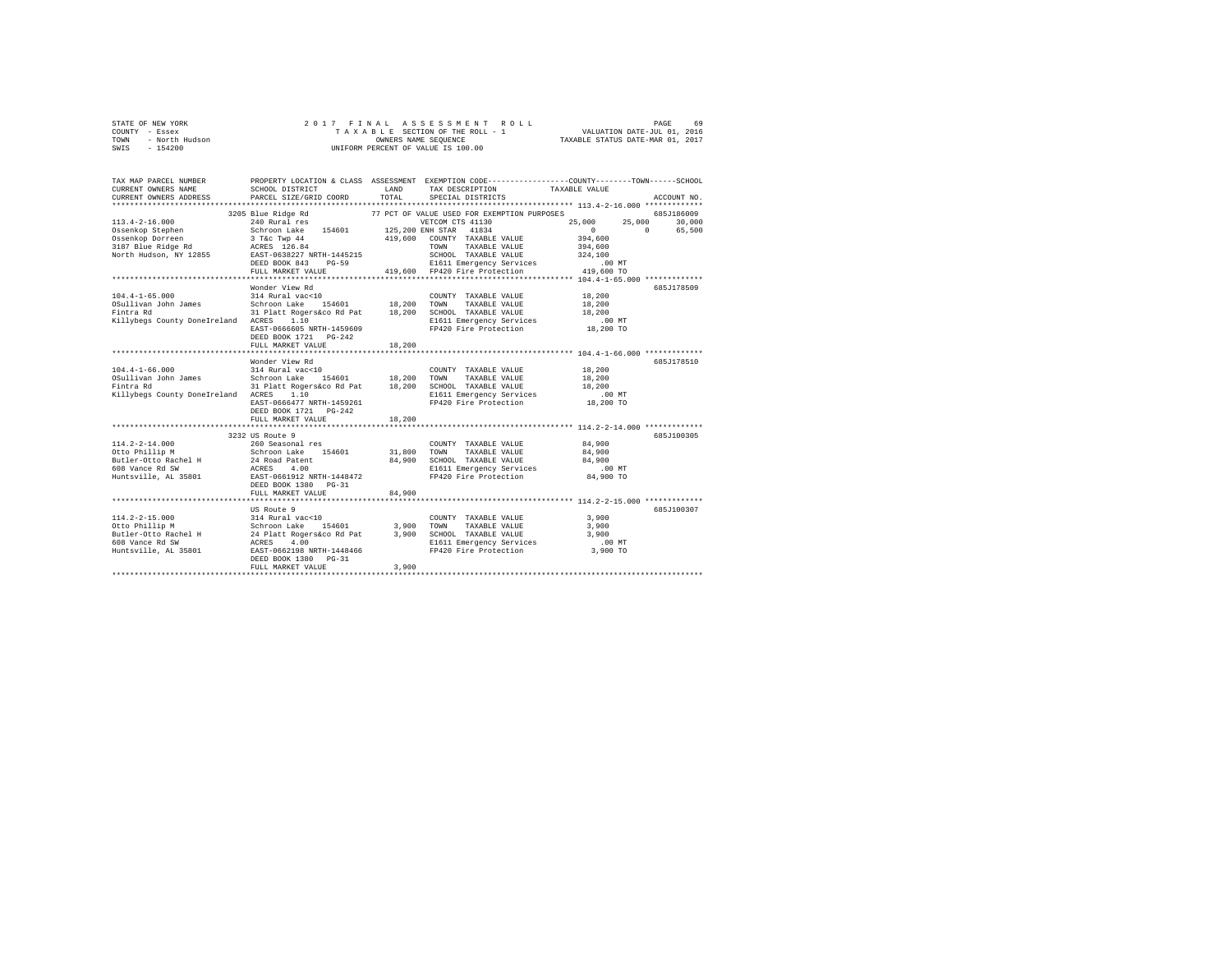| STATE OF NEW YORK $\begin{array}{rcl} \multicolumn{3}{l}{{\color{red}C}\begin{array}{ll}{{\color{red}S}}{\color{red}T}\\\text{COUNTYY} & = & \text{Eases}\\ {\color{red}T}\begin{array}{ll}{{\color{red}S}}&\\{\color{red}T}\end{array}&\\ & = & \text{Norti}\begin{array}{ll}{{\color{red}N}}\\\text{Hulson}\\ & {\color{red}I}&\\ {\color{red}I}&{\color{red}I}&\\ {\color{red}I}&{\color{red}I}&\\ {\color{red}I}&{\color{red}I}&\\ \end{array}} \end{array}$ |                                                                                                                                                                                                                                       |               | 2017 FINAL ASSESSMENT ROLL<br>70 PAGE 70 PAGE 70 PAGE 70 PAGE 70 PAGE 71 PAGE 710 PAGE 71 PAGE 710 PAGE 710 PAGE 710 PAGE 710 PAGE 710 PAGE<br>TA X A B L E SECTION OF THE ROLL – 1 PAXABLE STATUS DATE–WAR 01, 2017<br>UNIFORM PERCENT OF VALUE IS 100.00 |                                              | PAGE<br>70                 |
|------------------------------------------------------------------------------------------------------------------------------------------------------------------------------------------------------------------------------------------------------------------------------------------------------------------------------------------------------------------------------------------------------------------------------------------------------------------|---------------------------------------------------------------------------------------------------------------------------------------------------------------------------------------------------------------------------------------|---------------|------------------------------------------------------------------------------------------------------------------------------------------------------------------------------------------------------------------------------------------------------------|----------------------------------------------|----------------------------|
| TAX MAP PARCEL NUMBER<br>CURRENT OWNERS NAME<br>CURRENT OWNERS ADDRESS                                                                                                                                                                                                                                                                                                                                                                                           | SCHOOL DISTRICT<br>PARCEL SIZE/GRID COORD                                                                                                                                                                                             | LAND<br>TOTAL | PROPERTY LOCATION & CLASS ASSESSMENT EXEMPTION CODE---------------COUNTY-------TOWN------SCHOOL<br>TAX DESCRIPTION TAXABLE VALUE<br>SPECIAL DISTRICTS                                                                                                      |                                              | ACCOUNT NO.                |
|                                                                                                                                                                                                                                                                                                                                                                                                                                                                  | 7 Bessey Rd                                                                                                                                                                                                                           |               |                                                                                                                                                                                                                                                            |                                              | 685J102602                 |
| $114.18 - 1 - 4.000$                                                                                                                                                                                                                                                                                                                                                                                                                                             | 260 Seasonal res                                                                                                                                                                                                                      |               | COUNTY TAXABLE VALUE                                                                                                                                                                                                                                       | 41,400                                       |                            |
|                                                                                                                                                                                                                                                                                                                                                                                                                                                                  | Schroon Lake 154601 16,700 TOWN TAXABLE VALUE 25 Tr W Of Rd Pat 41,400 SCHOOL TAXABLE VALUE<br>150 X 198 Xirr 41,400 SCHOOL TAXABLE VALUE                                                                                             |               |                                                                                                                                                                                                                                                            | 41,400                                       |                            |
| Palmer Ralph H<br>26 Mallory Ave                                                                                                                                                                                                                                                                                                                                                                                                                                 |                                                                                                                                                                                                                                       |               |                                                                                                                                                                                                                                                            | 41,400                                       |                            |
| Queensbury, NY 12804                                                                                                                                                                                                                                                                                                                                                                                                                                             |                                                                                                                                                                                                                                       |               | E1611 Emergency Services<br>FP420 Fire Protection                                                                                                                                                                                                          | .00 MT                                       |                            |
|                                                                                                                                                                                                                                                                                                                                                                                                                                                                  | ACRES 0.60                                                                                                                                                                                                                            |               |                                                                                                                                                                                                                                                            | 41,400 TO                                    |                            |
|                                                                                                                                                                                                                                                                                                                                                                                                                                                                  | EAST-0655186 NRTH-1441381                                                                                                                                                                                                             |               |                                                                                                                                                                                                                                                            |                                              |                            |
|                                                                                                                                                                                                                                                                                                                                                                                                                                                                  | DEED BOOK 594 PG-176                                                                                                                                                                                                                  |               |                                                                                                                                                                                                                                                            |                                              |                            |
|                                                                                                                                                                                                                                                                                                                                                                                                                                                                  | FULL MARKET VALUE                                                                                                                                                                                                                     | 41,400        |                                                                                                                                                                                                                                                            |                                              |                            |
|                                                                                                                                                                                                                                                                                                                                                                                                                                                                  |                                                                                                                                                                                                                                       |               |                                                                                                                                                                                                                                                            |                                              | 685J102508                 |
| 112.4-2-17.000                                                                                                                                                                                                                                                                                                                                                                                                                                                   | 2186 Blue Ridge Rd<br>240 Rural res - WTRFNT                                                                                                                                                                                          |               |                                                                                                                                                                                                                                                            | 249,000                                      |                            |
| Palmer Roy K                                                                                                                                                                                                                                                                                                                                                                                                                                                     |                                                                                                                                                                                                                                       |               | COUNTY TAXABLE VALUE                                                                                                                                                                                                                                       | 249,000                                      |                            |
|                                                                                                                                                                                                                                                                                                                                                                                                                                                                  | Schroon Lake 154601 89,400 TOWN TAXABLE VALUE<br>9 Toth&crossfield Twp 44 249,000 SCHOOL TAXABLE VALUE<br>66.15 Acres Survey 81611 Emergency Services<br>ACRES 69.21 7940 F1420 Fire Protection                                       |               |                                                                                                                                                                                                                                                            | 249,000                                      |                            |
| Palmer Ellen A<br>21 Brainerd Dr<br>Cranbury, NJ 08512                                                                                                                                                                                                                                                                                                                                                                                                           |                                                                                                                                                                                                                                       |               |                                                                                                                                                                                                                                                            |                                              |                            |
|                                                                                                                                                                                                                                                                                                                                                                                                                                                                  |                                                                                                                                                                                                                                       |               |                                                                                                                                                                                                                                                            | 00 MT.<br>249,000 TO                         |                            |
|                                                                                                                                                                                                                                                                                                                                                                                                                                                                  | EAST-0615740 NRTH-1440036                                                                                                                                                                                                             |               |                                                                                                                                                                                                                                                            |                                              |                            |
|                                                                                                                                                                                                                                                                                                                                                                                                                                                                  | DEED BOOK 1524 PG-154                                                                                                                                                                                                                 |               |                                                                                                                                                                                                                                                            |                                              |                            |
|                                                                                                                                                                                                                                                                                                                                                                                                                                                                  | FULL MARKET VALUE                                                                                                                                                                                                                     | 249,000       |                                                                                                                                                                                                                                                            |                                              |                            |
|                                                                                                                                                                                                                                                                                                                                                                                                                                                                  |                                                                                                                                                                                                                                       |               |                                                                                                                                                                                                                                                            | *************** 114.2-1-45.000 ************* |                            |
|                                                                                                                                                                                                                                                                                                                                                                                                                                                                  | 3378 US Route 9                                                                                                                                                                                                                       |               |                                                                                                                                                                                                                                                            |                                              | 685J102603                 |
| $114.2 - 1 - 45.000$                                                                                                                                                                                                                                                                                                                                                                                                                                             | 260 Seasonal res                                                                                                                                                                                                                      |               | COUNTY TAXABLE VALUE                                                                                                                                                                                                                                       | 48,300                                       |                            |
| Pannitti Edward W                                                                                                                                                                                                                                                                                                                                                                                                                                                |                                                                                                                                                                                                                                       |               |                                                                                                                                                                                                                                                            | 48,300                                       |                            |
| Pannitti Viola<br>32 Linden Ave                                                                                                                                                                                                                                                                                                                                                                                                                                  | NU Seasonal res<br>Schroon Lake 154601 15,800 TOWN TAXABLE VALUE<br>25 Platt Rogerskoo Rd Pat 48,300 SCHOOL TAXABLE VALUE<br>ACRES<br>ACRES 0.50 1 15,800 11611 Emergency Services<br>EAST-0661917 NRTH-1451869 19420 Fire Protection |               |                                                                                                                                                                                                                                                            | 48,300                                       |                            |
|                                                                                                                                                                                                                                                                                                                                                                                                                                                                  |                                                                                                                                                                                                                                       |               |                                                                                                                                                                                                                                                            | $.00$ MT                                     |                            |
| Rensselaer, NY 12144                                                                                                                                                                                                                                                                                                                                                                                                                                             |                                                                                                                                                                                                                                       |               |                                                                                                                                                                                                                                                            | 48,300 TO                                    |                            |
|                                                                                                                                                                                                                                                                                                                                                                                                                                                                  | DEED BOOK 832 PG-107                                                                                                                                                                                                                  |               |                                                                                                                                                                                                                                                            |                                              |                            |
|                                                                                                                                                                                                                                                                                                                                                                                                                                                                  | FULL MARKET VALUE                                                                                                                                                                                                                     | 48,300        |                                                                                                                                                                                                                                                            |                                              |                            |
|                                                                                                                                                                                                                                                                                                                                                                                                                                                                  |                                                                                                                                                                                                                                       |               |                                                                                                                                                                                                                                                            |                                              |                            |
| 114.4-1-44.002                                                                                                                                                                                                                                                                                                                                                                                                                                                   | 3017 US Route 9<br>210 1 Family Res                                                                                                                                                                                                   |               |                                                                                                                                                                                                                                                            | $\sim$ 0                                     | 685L103210<br>$0 \t30,060$ |
|                                                                                                                                                                                                                                                                                                                                                                                                                                                                  |                                                                                                                                                                                                                                       |               | <b>BAS STAR 41854</b>                                                                                                                                                                                                                                      | 65,900                                       |                            |
| $\begin{tabular}{lcccccc} Parent William R & & & Schroon Lake & 154601 & 17,100 & COUNTY TAXABLE VALUE \\ Peters-Parent Trace & A & 1-A Gore & E Of Rd Pat & 65,900 & TOWN & TAXABLE VALUE \\ \end{tabular}$                                                                                                                                                                                                                                                     |                                                                                                                                                                                                                                       |               |                                                                                                                                                                                                                                                            | 65,900                                       |                            |
| 3017 Route 9                                                                                                                                                                                                                                                                                                                                                                                                                                                     |                                                                                                                                                                                                                                       |               |                                                                                                                                                                                                                                                            | 35,840                                       |                            |
| North Hudson, NY 12855                                                                                                                                                                                                                                                                                                                                                                                                                                           | EAST-0660200 NRTH-1443502                                                                                                                                                                                                             |               |                                                                                                                                                                                                                                                            | $.00$ MT                                     |                            |
|                                                                                                                                                                                                                                                                                                                                                                                                                                                                  |                                                                                                                                                                                                                                       |               |                                                                                                                                                                                                                                                            | 65,900 TO                                    |                            |
|                                                                                                                                                                                                                                                                                                                                                                                                                                                                  |                                                                                                                                                                                                                                       |               |                                                                                                                                                                                                                                                            |                                              |                            |
|                                                                                                                                                                                                                                                                                                                                                                                                                                                                  |                                                                                                                                                                                                                                       |               |                                                                                                                                                                                                                                                            |                                              |                            |
|                                                                                                                                                                                                                                                                                                                                                                                                                                                                  |                                                                                                                                                                                                                                       |               |                                                                                                                                                                                                                                                            |                                              | 685Z006002                 |
|                                                                                                                                                                                                                                                                                                                                                                                                                                                                  |                                                                                                                                                                                                                                       |               |                                                                                                                                                                                                                                                            | 124,000                                      |                            |
|                                                                                                                                                                                                                                                                                                                                                                                                                                                                  |                                                                                                                                                                                                                                       |               |                                                                                                                                                                                                                                                            | 124,000                                      |                            |
|                                                                                                                                                                                                                                                                                                                                                                                                                                                                  |                                                                                                                                                                                                                                       |               |                                                                                                                                                                                                                                                            | 124,000                                      |                            |
|                                                                                                                                                                                                                                                                                                                                                                                                                                                                  |                                                                                                                                                                                                                                       |               | E1611 Emergency Services<br>FP420 Fire Protection                                                                                                                                                                                                          | .00 MT.<br>124,000 TO                        |                            |
|                                                                                                                                                                                                                                                                                                                                                                                                                                                                  | EAST-0661797 NRTH-1451369                                                                                                                                                                                                             |               |                                                                                                                                                                                                                                                            |                                              |                            |
|                                                                                                                                                                                                                                                                                                                                                                                                                                                                  | DEED BOOK 1800 PG-313                                                                                                                                                                                                                 |               |                                                                                                                                                                                                                                                            |                                              |                            |
|                                                                                                                                                                                                                                                                                                                                                                                                                                                                  | FULL MARKET VALUE                                                                                                                                                                                                                     | 124,000       |                                                                                                                                                                                                                                                            |                                              |                            |
|                                                                                                                                                                                                                                                                                                                                                                                                                                                                  |                                                                                                                                                                                                                                       |               |                                                                                                                                                                                                                                                            |                                              |                            |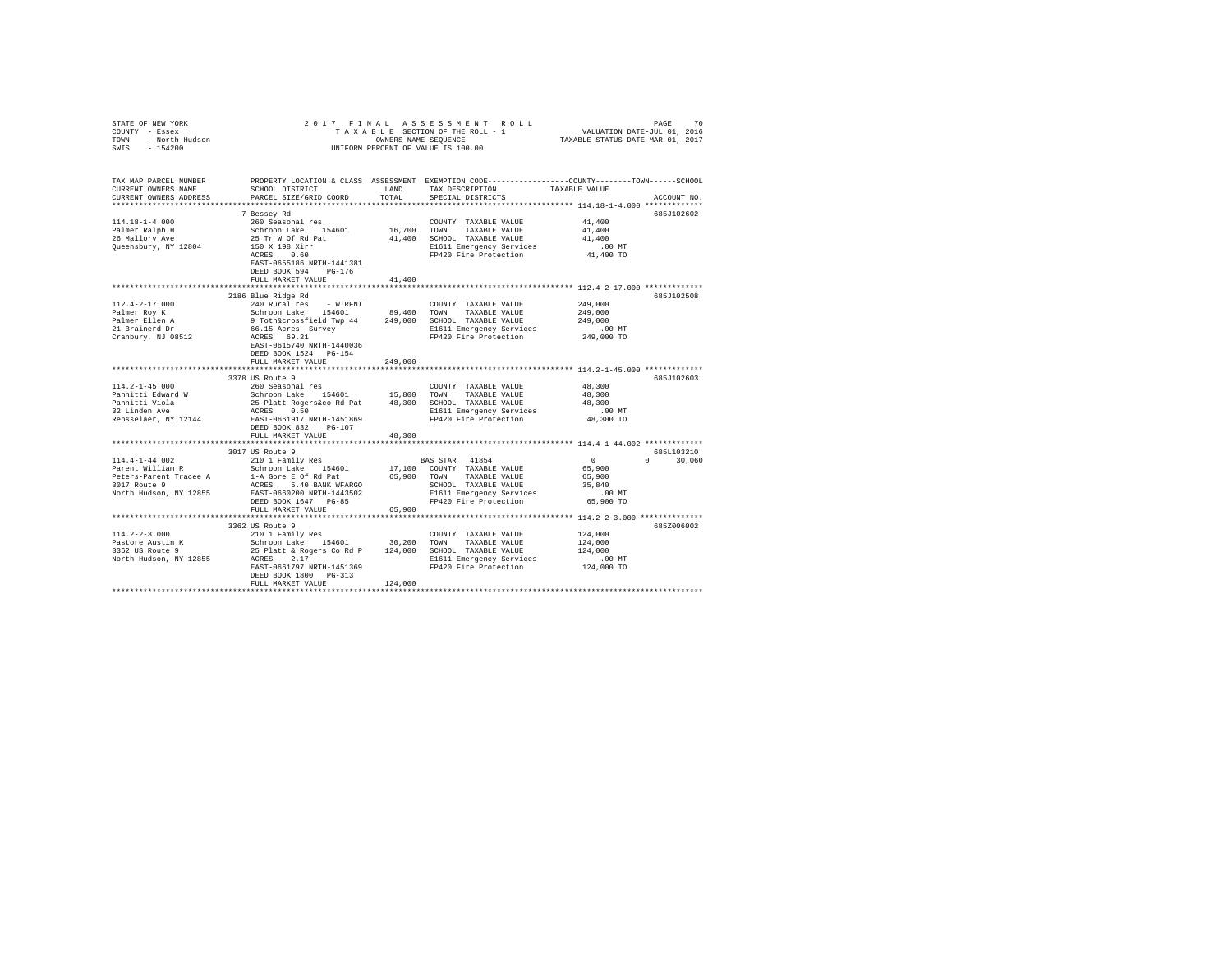| PROPERTY LOCATION & CLASS ASSESSMENT EXEMPTION CODE---------------COUNTY-------TOWN------SCHOOL<br>SCHOOL DISTRICT<br>TAX DESCRIPTION<br>CURRENT OWNERS NAME<br>LAND<br>TAXABLE VALUE<br>PARCEL SIZE/GRID COORD<br>TOTAL<br>CURRENT OWNERS ADDRESS<br>SPECIAL DISTRICTS<br>ACCOUNT NO.<br>2942 US Route 9<br>685J103312<br>$114.18 - 3 - 5.000$<br>72,600<br>210 1 Family Res<br>COUNTY TAXABLE VALUE<br>Schroon Lake 154601<br>9.200 TOWN<br>72,600<br>Patrick James A Sr<br>TAXABLE VALUE<br>c/o Shirley Joann Jones 22 Platt Rogers&co Rd Pat 72,600 SCHOOL TAXABLE VALUE<br>72,600<br>Life Use To R Ward<br>By Db 1021 Pg 64<br>E1611 Emergency Services<br>$.00$ MT<br>72,600 TO<br>FP420 Fire Protection<br>ACRES 0.17 BANKBACTAXS<br>EAST-0659638 NRTH-1441586<br>DEED BOOK 1355 PG-309<br>FULL MARKET VALUE<br>72,600<br>685J101915<br>Pepper Hollow Rd<br>$104.4 - 1 - 8.110$<br>314 Rural vac<10 - WTRFNT<br>COUNTY TAXABLE VALUE<br>36,400<br>Schroon Lake 154601<br>3 T&c Twp 49<br>36,400<br>36,400<br>Paustian Walter H<br>TOWN<br>TAXABLE VALUE<br>36,400 SCHOOL TAXABLE VALUE<br>36,400<br>5ac<br>.00MT<br>E1611 Emergency Services<br>North Hudson, NY 12855-2614 ACRES 4.11<br>FP420 Fire Protection 36,400 TO<br>EAST-0664415 NRTH-1461601<br>DEED BOOK 635 PG-93<br>36,400<br>FULL MARKET VALUE<br>***************************** 104.4-1-8.120 **************<br>****************************<br>***********<br>170 Pepper Hollow Rd<br>685J178500<br>210 1 Family Res<br>114,800<br>COUNTY TAXABLE VALUE<br>Schroon Lake 154601 33,100 TOWN TAXABLE VALUE<br>TOthácrossfield Lot 3 Twp 114,800 SCHOOL TAXABLE VALUE<br>ACRES 5.40 SCHOL E1611 Emergency Services<br>114,800<br>Paustian Lucille<br>114,800<br>170 Pepper Hollow Rd<br>E1611 Emergency Services .00 MT<br>FP420 Fire Protection .01 114,800 TO<br>North Hudson, NY 12855-2614 EAST-0664405 NRTH-1462131<br>DEED BOOK 647 PG-181<br>114,800<br>FULL MARKET VALUE<br>685J178558<br>Pepper Hollow Rd<br>314 Rural vac<10 - WTRFNT<br>9,400<br>COUNTY TAXABLE VALUE<br>Schroon Lake 154601<br>9,400 TOWN<br>9,400<br>TAXABLE VALUE<br>Paustian Lucille 3 T&C Twp 49<br>170 Pepper Hollow Rd ACRES 8.00<br>9,400 SCHOOL TAXABLE VALUE<br>9.400<br>E1611 Emergency Services<br>.00MT<br>North Hudson, NY 12855-2614 EAST-0663616 NRTH-1461519<br>FP420 Fire Protection<br>9,400 TO<br>DEED BOOK 635 PG-91<br>FULL MARKET VALUE<br>9,400<br>685J100405<br>18 Bogle Rd<br>260 Seasonal res 400 1 28,800 COUNTY TAXABLE VALUE<br>Schroon Lake 154601 38,800 TOWN TAXABLE VALUE<br>3 TothAcrossField Twp 44 63,400 SCHOOL TAXABLE VALUE<br>63,400<br>63,400<br>63,400<br>Petor Alexandr E<br>Petor Joann E<br>ACRES 12.00<br>E1611 Emergency Services<br>$.00$ MT<br>Elizabethtown, NY 12932 EAST-0631343 NRTH-1441946<br>63,400 TO<br>FP420 Fire Protection | COUNTY - Essex<br>TOWN<br>- North Hudson |                                    |  |  |  |  |  |  |  |
|----------------------------------------------------------------------------------------------------------------------------------------------------------------------------------------------------------------------------------------------------------------------------------------------------------------------------------------------------------------------------------------------------------------------------------------------------------------------------------------------------------------------------------------------------------------------------------------------------------------------------------------------------------------------------------------------------------------------------------------------------------------------------------------------------------------------------------------------------------------------------------------------------------------------------------------------------------------------------------------------------------------------------------------------------------------------------------------------------------------------------------------------------------------------------------------------------------------------------------------------------------------------------------------------------------------------------------------------------------------------------------------------------------------------------------------------------------------------------------------------------------------------------------------------------------------------------------------------------------------------------------------------------------------------------------------------------------------------------------------------------------------------------------------------------------------------------------------------------------------------------------------------------------------------------------------------------------------------------------------------------------------------------------------------------------------------------------------------------------------------------------------------------------------------------------------------------------------------------------------------------------------------------------------------------------------------------------------------------------------------------------------------------------------------------------------------------------------------------------------------------------------------------------------------------------------------------------------------------------------------------------------------------------------------------------------------------------------------------------------------------------------------------------------------------------------------------------------|------------------------------------------|------------------------------------|--|--|--|--|--|--|--|
|                                                                                                                                                                                                                                                                                                                                                                                                                                                                                                                                                                                                                                                                                                                                                                                                                                                                                                                                                                                                                                                                                                                                                                                                                                                                                                                                                                                                                                                                                                                                                                                                                                                                                                                                                                                                                                                                                                                                                                                                                                                                                                                                                                                                                                                                                                                                                                                                                                                                                                                                                                                                                                                                                                                                                                                                                                        | SWIS - 154200                            | UNIFORM PERCENT OF VALUE IS 100.00 |  |  |  |  |  |  |  |
|                                                                                                                                                                                                                                                                                                                                                                                                                                                                                                                                                                                                                                                                                                                                                                                                                                                                                                                                                                                                                                                                                                                                                                                                                                                                                                                                                                                                                                                                                                                                                                                                                                                                                                                                                                                                                                                                                                                                                                                                                                                                                                                                                                                                                                                                                                                                                                                                                                                                                                                                                                                                                                                                                                                                                                                                                                        |                                          |                                    |  |  |  |  |  |  |  |
|                                                                                                                                                                                                                                                                                                                                                                                                                                                                                                                                                                                                                                                                                                                                                                                                                                                                                                                                                                                                                                                                                                                                                                                                                                                                                                                                                                                                                                                                                                                                                                                                                                                                                                                                                                                                                                                                                                                                                                                                                                                                                                                                                                                                                                                                                                                                                                                                                                                                                                                                                                                                                                                                                                                                                                                                                                        | TAX MAP PARCEL NUMBER                    |                                    |  |  |  |  |  |  |  |
|                                                                                                                                                                                                                                                                                                                                                                                                                                                                                                                                                                                                                                                                                                                                                                                                                                                                                                                                                                                                                                                                                                                                                                                                                                                                                                                                                                                                                                                                                                                                                                                                                                                                                                                                                                                                                                                                                                                                                                                                                                                                                                                                                                                                                                                                                                                                                                                                                                                                                                                                                                                                                                                                                                                                                                                                                                        |                                          |                                    |  |  |  |  |  |  |  |
|                                                                                                                                                                                                                                                                                                                                                                                                                                                                                                                                                                                                                                                                                                                                                                                                                                                                                                                                                                                                                                                                                                                                                                                                                                                                                                                                                                                                                                                                                                                                                                                                                                                                                                                                                                                                                                                                                                                                                                                                                                                                                                                                                                                                                                                                                                                                                                                                                                                                                                                                                                                                                                                                                                                                                                                                                                        |                                          |                                    |  |  |  |  |  |  |  |
|                                                                                                                                                                                                                                                                                                                                                                                                                                                                                                                                                                                                                                                                                                                                                                                                                                                                                                                                                                                                                                                                                                                                                                                                                                                                                                                                                                                                                                                                                                                                                                                                                                                                                                                                                                                                                                                                                                                                                                                                                                                                                                                                                                                                                                                                                                                                                                                                                                                                                                                                                                                                                                                                                                                                                                                                                                        |                                          |                                    |  |  |  |  |  |  |  |
|                                                                                                                                                                                                                                                                                                                                                                                                                                                                                                                                                                                                                                                                                                                                                                                                                                                                                                                                                                                                                                                                                                                                                                                                                                                                                                                                                                                                                                                                                                                                                                                                                                                                                                                                                                                                                                                                                                                                                                                                                                                                                                                                                                                                                                                                                                                                                                                                                                                                                                                                                                                                                                                                                                                                                                                                                                        |                                          |                                    |  |  |  |  |  |  |  |
|                                                                                                                                                                                                                                                                                                                                                                                                                                                                                                                                                                                                                                                                                                                                                                                                                                                                                                                                                                                                                                                                                                                                                                                                                                                                                                                                                                                                                                                                                                                                                                                                                                                                                                                                                                                                                                                                                                                                                                                                                                                                                                                                                                                                                                                                                                                                                                                                                                                                                                                                                                                                                                                                                                                                                                                                                                        |                                          |                                    |  |  |  |  |  |  |  |
|                                                                                                                                                                                                                                                                                                                                                                                                                                                                                                                                                                                                                                                                                                                                                                                                                                                                                                                                                                                                                                                                                                                                                                                                                                                                                                                                                                                                                                                                                                                                                                                                                                                                                                                                                                                                                                                                                                                                                                                                                                                                                                                                                                                                                                                                                                                                                                                                                                                                                                                                                                                                                                                                                                                                                                                                                                        |                                          |                                    |  |  |  |  |  |  |  |
|                                                                                                                                                                                                                                                                                                                                                                                                                                                                                                                                                                                                                                                                                                                                                                                                                                                                                                                                                                                                                                                                                                                                                                                                                                                                                                                                                                                                                                                                                                                                                                                                                                                                                                                                                                                                                                                                                                                                                                                                                                                                                                                                                                                                                                                                                                                                                                                                                                                                                                                                                                                                                                                                                                                                                                                                                                        | 1188 Fawn Ridge Rd                       |                                    |  |  |  |  |  |  |  |
|                                                                                                                                                                                                                                                                                                                                                                                                                                                                                                                                                                                                                                                                                                                                                                                                                                                                                                                                                                                                                                                                                                                                                                                                                                                                                                                                                                                                                                                                                                                                                                                                                                                                                                                                                                                                                                                                                                                                                                                                                                                                                                                                                                                                                                                                                                                                                                                                                                                                                                                                                                                                                                                                                                                                                                                                                                        | Concord, NC 28027                        |                                    |  |  |  |  |  |  |  |
|                                                                                                                                                                                                                                                                                                                                                                                                                                                                                                                                                                                                                                                                                                                                                                                                                                                                                                                                                                                                                                                                                                                                                                                                                                                                                                                                                                                                                                                                                                                                                                                                                                                                                                                                                                                                                                                                                                                                                                                                                                                                                                                                                                                                                                                                                                                                                                                                                                                                                                                                                                                                                                                                                                                                                                                                                                        |                                          |                                    |  |  |  |  |  |  |  |
|                                                                                                                                                                                                                                                                                                                                                                                                                                                                                                                                                                                                                                                                                                                                                                                                                                                                                                                                                                                                                                                                                                                                                                                                                                                                                                                                                                                                                                                                                                                                                                                                                                                                                                                                                                                                                                                                                                                                                                                                                                                                                                                                                                                                                                                                                                                                                                                                                                                                                                                                                                                                                                                                                                                                                                                                                                        |                                          |                                    |  |  |  |  |  |  |  |
|                                                                                                                                                                                                                                                                                                                                                                                                                                                                                                                                                                                                                                                                                                                                                                                                                                                                                                                                                                                                                                                                                                                                                                                                                                                                                                                                                                                                                                                                                                                                                                                                                                                                                                                                                                                                                                                                                                                                                                                                                                                                                                                                                                                                                                                                                                                                                                                                                                                                                                                                                                                                                                                                                                                                                                                                                                        |                                          |                                    |  |  |  |  |  |  |  |
|                                                                                                                                                                                                                                                                                                                                                                                                                                                                                                                                                                                                                                                                                                                                                                                                                                                                                                                                                                                                                                                                                                                                                                                                                                                                                                                                                                                                                                                                                                                                                                                                                                                                                                                                                                                                                                                                                                                                                                                                                                                                                                                                                                                                                                                                                                                                                                                                                                                                                                                                                                                                                                                                                                                                                                                                                                        |                                          |                                    |  |  |  |  |  |  |  |
|                                                                                                                                                                                                                                                                                                                                                                                                                                                                                                                                                                                                                                                                                                                                                                                                                                                                                                                                                                                                                                                                                                                                                                                                                                                                                                                                                                                                                                                                                                                                                                                                                                                                                                                                                                                                                                                                                                                                                                                                                                                                                                                                                                                                                                                                                                                                                                                                                                                                                                                                                                                                                                                                                                                                                                                                                                        |                                          |                                    |  |  |  |  |  |  |  |
|                                                                                                                                                                                                                                                                                                                                                                                                                                                                                                                                                                                                                                                                                                                                                                                                                                                                                                                                                                                                                                                                                                                                                                                                                                                                                                                                                                                                                                                                                                                                                                                                                                                                                                                                                                                                                                                                                                                                                                                                                                                                                                                                                                                                                                                                                                                                                                                                                                                                                                                                                                                                                                                                                                                                                                                                                                        |                                          |                                    |  |  |  |  |  |  |  |
|                                                                                                                                                                                                                                                                                                                                                                                                                                                                                                                                                                                                                                                                                                                                                                                                                                                                                                                                                                                                                                                                                                                                                                                                                                                                                                                                                                                                                                                                                                                                                                                                                                                                                                                                                                                                                                                                                                                                                                                                                                                                                                                                                                                                                                                                                                                                                                                                                                                                                                                                                                                                                                                                                                                                                                                                                                        |                                          |                                    |  |  |  |  |  |  |  |
|                                                                                                                                                                                                                                                                                                                                                                                                                                                                                                                                                                                                                                                                                                                                                                                                                                                                                                                                                                                                                                                                                                                                                                                                                                                                                                                                                                                                                                                                                                                                                                                                                                                                                                                                                                                                                                                                                                                                                                                                                                                                                                                                                                                                                                                                                                                                                                                                                                                                                                                                                                                                                                                                                                                                                                                                                                        | Paustian Lucille                         |                                    |  |  |  |  |  |  |  |
|                                                                                                                                                                                                                                                                                                                                                                                                                                                                                                                                                                                                                                                                                                                                                                                                                                                                                                                                                                                                                                                                                                                                                                                                                                                                                                                                                                                                                                                                                                                                                                                                                                                                                                                                                                                                                                                                                                                                                                                                                                                                                                                                                                                                                                                                                                                                                                                                                                                                                                                                                                                                                                                                                                                                                                                                                                        | 170 Pepper Hollow Rd                     |                                    |  |  |  |  |  |  |  |
|                                                                                                                                                                                                                                                                                                                                                                                                                                                                                                                                                                                                                                                                                                                                                                                                                                                                                                                                                                                                                                                                                                                                                                                                                                                                                                                                                                                                                                                                                                                                                                                                                                                                                                                                                                                                                                                                                                                                                                                                                                                                                                                                                                                                                                                                                                                                                                                                                                                                                                                                                                                                                                                                                                                                                                                                                                        |                                          |                                    |  |  |  |  |  |  |  |
|                                                                                                                                                                                                                                                                                                                                                                                                                                                                                                                                                                                                                                                                                                                                                                                                                                                                                                                                                                                                                                                                                                                                                                                                                                                                                                                                                                                                                                                                                                                                                                                                                                                                                                                                                                                                                                                                                                                                                                                                                                                                                                                                                                                                                                                                                                                                                                                                                                                                                                                                                                                                                                                                                                                                                                                                                                        |                                          |                                    |  |  |  |  |  |  |  |
|                                                                                                                                                                                                                                                                                                                                                                                                                                                                                                                                                                                                                                                                                                                                                                                                                                                                                                                                                                                                                                                                                                                                                                                                                                                                                                                                                                                                                                                                                                                                                                                                                                                                                                                                                                                                                                                                                                                                                                                                                                                                                                                                                                                                                                                                                                                                                                                                                                                                                                                                                                                                                                                                                                                                                                                                                                        |                                          |                                    |  |  |  |  |  |  |  |
|                                                                                                                                                                                                                                                                                                                                                                                                                                                                                                                                                                                                                                                                                                                                                                                                                                                                                                                                                                                                                                                                                                                                                                                                                                                                                                                                                                                                                                                                                                                                                                                                                                                                                                                                                                                                                                                                                                                                                                                                                                                                                                                                                                                                                                                                                                                                                                                                                                                                                                                                                                                                                                                                                                                                                                                                                                        |                                          |                                    |  |  |  |  |  |  |  |
|                                                                                                                                                                                                                                                                                                                                                                                                                                                                                                                                                                                                                                                                                                                                                                                                                                                                                                                                                                                                                                                                                                                                                                                                                                                                                                                                                                                                                                                                                                                                                                                                                                                                                                                                                                                                                                                                                                                                                                                                                                                                                                                                                                                                                                                                                                                                                                                                                                                                                                                                                                                                                                                                                                                                                                                                                                        |                                          |                                    |  |  |  |  |  |  |  |
|                                                                                                                                                                                                                                                                                                                                                                                                                                                                                                                                                                                                                                                                                                                                                                                                                                                                                                                                                                                                                                                                                                                                                                                                                                                                                                                                                                                                                                                                                                                                                                                                                                                                                                                                                                                                                                                                                                                                                                                                                                                                                                                                                                                                                                                                                                                                                                                                                                                                                                                                                                                                                                                                                                                                                                                                                                        | $104.4 - 1 - 8.120$                      |                                    |  |  |  |  |  |  |  |
|                                                                                                                                                                                                                                                                                                                                                                                                                                                                                                                                                                                                                                                                                                                                                                                                                                                                                                                                                                                                                                                                                                                                                                                                                                                                                                                                                                                                                                                                                                                                                                                                                                                                                                                                                                                                                                                                                                                                                                                                                                                                                                                                                                                                                                                                                                                                                                                                                                                                                                                                                                                                                                                                                                                                                                                                                                        | Paustian Walter H                        |                                    |  |  |  |  |  |  |  |
|                                                                                                                                                                                                                                                                                                                                                                                                                                                                                                                                                                                                                                                                                                                                                                                                                                                                                                                                                                                                                                                                                                                                                                                                                                                                                                                                                                                                                                                                                                                                                                                                                                                                                                                                                                                                                                                                                                                                                                                                                                                                                                                                                                                                                                                                                                                                                                                                                                                                                                                                                                                                                                                                                                                                                                                                                                        |                                          |                                    |  |  |  |  |  |  |  |
|                                                                                                                                                                                                                                                                                                                                                                                                                                                                                                                                                                                                                                                                                                                                                                                                                                                                                                                                                                                                                                                                                                                                                                                                                                                                                                                                                                                                                                                                                                                                                                                                                                                                                                                                                                                                                                                                                                                                                                                                                                                                                                                                                                                                                                                                                                                                                                                                                                                                                                                                                                                                                                                                                                                                                                                                                                        |                                          |                                    |  |  |  |  |  |  |  |
|                                                                                                                                                                                                                                                                                                                                                                                                                                                                                                                                                                                                                                                                                                                                                                                                                                                                                                                                                                                                                                                                                                                                                                                                                                                                                                                                                                                                                                                                                                                                                                                                                                                                                                                                                                                                                                                                                                                                                                                                                                                                                                                                                                                                                                                                                                                                                                                                                                                                                                                                                                                                                                                                                                                                                                                                                                        |                                          |                                    |  |  |  |  |  |  |  |
|                                                                                                                                                                                                                                                                                                                                                                                                                                                                                                                                                                                                                                                                                                                                                                                                                                                                                                                                                                                                                                                                                                                                                                                                                                                                                                                                                                                                                                                                                                                                                                                                                                                                                                                                                                                                                                                                                                                                                                                                                                                                                                                                                                                                                                                                                                                                                                                                                                                                                                                                                                                                                                                                                                                                                                                                                                        |                                          |                                    |  |  |  |  |  |  |  |
|                                                                                                                                                                                                                                                                                                                                                                                                                                                                                                                                                                                                                                                                                                                                                                                                                                                                                                                                                                                                                                                                                                                                                                                                                                                                                                                                                                                                                                                                                                                                                                                                                                                                                                                                                                                                                                                                                                                                                                                                                                                                                                                                                                                                                                                                                                                                                                                                                                                                                                                                                                                                                                                                                                                                                                                                                                        |                                          |                                    |  |  |  |  |  |  |  |
|                                                                                                                                                                                                                                                                                                                                                                                                                                                                                                                                                                                                                                                                                                                                                                                                                                                                                                                                                                                                                                                                                                                                                                                                                                                                                                                                                                                                                                                                                                                                                                                                                                                                                                                                                                                                                                                                                                                                                                                                                                                                                                                                                                                                                                                                                                                                                                                                                                                                                                                                                                                                                                                                                                                                                                                                                                        |                                          |                                    |  |  |  |  |  |  |  |
|                                                                                                                                                                                                                                                                                                                                                                                                                                                                                                                                                                                                                                                                                                                                                                                                                                                                                                                                                                                                                                                                                                                                                                                                                                                                                                                                                                                                                                                                                                                                                                                                                                                                                                                                                                                                                                                                                                                                                                                                                                                                                                                                                                                                                                                                                                                                                                                                                                                                                                                                                                                                                                                                                                                                                                                                                                        | $104.4 - 1 - 8.200$                      |                                    |  |  |  |  |  |  |  |
|                                                                                                                                                                                                                                                                                                                                                                                                                                                                                                                                                                                                                                                                                                                                                                                                                                                                                                                                                                                                                                                                                                                                                                                                                                                                                                                                                                                                                                                                                                                                                                                                                                                                                                                                                                                                                                                                                                                                                                                                                                                                                                                                                                                                                                                                                                                                                                                                                                                                                                                                                                                                                                                                                                                                                                                                                                        | Paustian Walter H                        |                                    |  |  |  |  |  |  |  |
|                                                                                                                                                                                                                                                                                                                                                                                                                                                                                                                                                                                                                                                                                                                                                                                                                                                                                                                                                                                                                                                                                                                                                                                                                                                                                                                                                                                                                                                                                                                                                                                                                                                                                                                                                                                                                                                                                                                                                                                                                                                                                                                                                                                                                                                                                                                                                                                                                                                                                                                                                                                                                                                                                                                                                                                                                                        |                                          |                                    |  |  |  |  |  |  |  |
|                                                                                                                                                                                                                                                                                                                                                                                                                                                                                                                                                                                                                                                                                                                                                                                                                                                                                                                                                                                                                                                                                                                                                                                                                                                                                                                                                                                                                                                                                                                                                                                                                                                                                                                                                                                                                                                                                                                                                                                                                                                                                                                                                                                                                                                                                                                                                                                                                                                                                                                                                                                                                                                                                                                                                                                                                                        |                                          |                                    |  |  |  |  |  |  |  |
|                                                                                                                                                                                                                                                                                                                                                                                                                                                                                                                                                                                                                                                                                                                                                                                                                                                                                                                                                                                                                                                                                                                                                                                                                                                                                                                                                                                                                                                                                                                                                                                                                                                                                                                                                                                                                                                                                                                                                                                                                                                                                                                                                                                                                                                                                                                                                                                                                                                                                                                                                                                                                                                                                                                                                                                                                                        |                                          |                                    |  |  |  |  |  |  |  |
|                                                                                                                                                                                                                                                                                                                                                                                                                                                                                                                                                                                                                                                                                                                                                                                                                                                                                                                                                                                                                                                                                                                                                                                                                                                                                                                                                                                                                                                                                                                                                                                                                                                                                                                                                                                                                                                                                                                                                                                                                                                                                                                                                                                                                                                                                                                                                                                                                                                                                                                                                                                                                                                                                                                                                                                                                                        |                                          |                                    |  |  |  |  |  |  |  |
|                                                                                                                                                                                                                                                                                                                                                                                                                                                                                                                                                                                                                                                                                                                                                                                                                                                                                                                                                                                                                                                                                                                                                                                                                                                                                                                                                                                                                                                                                                                                                                                                                                                                                                                                                                                                                                                                                                                                                                                                                                                                                                                                                                                                                                                                                                                                                                                                                                                                                                                                                                                                                                                                                                                                                                                                                                        |                                          |                                    |  |  |  |  |  |  |  |
|                                                                                                                                                                                                                                                                                                                                                                                                                                                                                                                                                                                                                                                                                                                                                                                                                                                                                                                                                                                                                                                                                                                                                                                                                                                                                                                                                                                                                                                                                                                                                                                                                                                                                                                                                                                                                                                                                                                                                                                                                                                                                                                                                                                                                                                                                                                                                                                                                                                                                                                                                                                                                                                                                                                                                                                                                                        |                                          |                                    |  |  |  |  |  |  |  |
|                                                                                                                                                                                                                                                                                                                                                                                                                                                                                                                                                                                                                                                                                                                                                                                                                                                                                                                                                                                                                                                                                                                                                                                                                                                                                                                                                                                                                                                                                                                                                                                                                                                                                                                                                                                                                                                                                                                                                                                                                                                                                                                                                                                                                                                                                                                                                                                                                                                                                                                                                                                                                                                                                                                                                                                                                                        | $113.3 - 5 - 1.000$                      |                                    |  |  |  |  |  |  |  |
|                                                                                                                                                                                                                                                                                                                                                                                                                                                                                                                                                                                                                                                                                                                                                                                                                                                                                                                                                                                                                                                                                                                                                                                                                                                                                                                                                                                                                                                                                                                                                                                                                                                                                                                                                                                                                                                                                                                                                                                                                                                                                                                                                                                                                                                                                                                                                                                                                                                                                                                                                                                                                                                                                                                                                                                                                                        | Pecor Richard L                          |                                    |  |  |  |  |  |  |  |
|                                                                                                                                                                                                                                                                                                                                                                                                                                                                                                                                                                                                                                                                                                                                                                                                                                                                                                                                                                                                                                                                                                                                                                                                                                                                                                                                                                                                                                                                                                                                                                                                                                                                                                                                                                                                                                                                                                                                                                                                                                                                                                                                                                                                                                                                                                                                                                                                                                                                                                                                                                                                                                                                                                                                                                                                                                        |                                          |                                    |  |  |  |  |  |  |  |
|                                                                                                                                                                                                                                                                                                                                                                                                                                                                                                                                                                                                                                                                                                                                                                                                                                                                                                                                                                                                                                                                                                                                                                                                                                                                                                                                                                                                                                                                                                                                                                                                                                                                                                                                                                                                                                                                                                                                                                                                                                                                                                                                                                                                                                                                                                                                                                                                                                                                                                                                                                                                                                                                                                                                                                                                                                        |                                          |                                    |  |  |  |  |  |  |  |
|                                                                                                                                                                                                                                                                                                                                                                                                                                                                                                                                                                                                                                                                                                                                                                                                                                                                                                                                                                                                                                                                                                                                                                                                                                                                                                                                                                                                                                                                                                                                                                                                                                                                                                                                                                                                                                                                                                                                                                                                                                                                                                                                                                                                                                                                                                                                                                                                                                                                                                                                                                                                                                                                                                                                                                                                                                        |                                          |                                    |  |  |  |  |  |  |  |
| 63,400<br>FULL MARKET VALUE                                                                                                                                                                                                                                                                                                                                                                                                                                                                                                                                                                                                                                                                                                                                                                                                                                                                                                                                                                                                                                                                                                                                                                                                                                                                                                                                                                                                                                                                                                                                                                                                                                                                                                                                                                                                                                                                                                                                                                                                                                                                                                                                                                                                                                                                                                                                                                                                                                                                                                                                                                                                                                                                                                                                                                                                            |                                          | DEED BOOK 1073 PG-22               |  |  |  |  |  |  |  |
|                                                                                                                                                                                                                                                                                                                                                                                                                                                                                                                                                                                                                                                                                                                                                                                                                                                                                                                                                                                                                                                                                                                                                                                                                                                                                                                                                                                                                                                                                                                                                                                                                                                                                                                                                                                                                                                                                                                                                                                                                                                                                                                                                                                                                                                                                                                                                                                                                                                                                                                                                                                                                                                                                                                                                                                                                                        |                                          |                                    |  |  |  |  |  |  |  |

STATE OF NEW YORK 2 0 1 7 F I N A L A S S E S S M E N T R O L L PAGE 71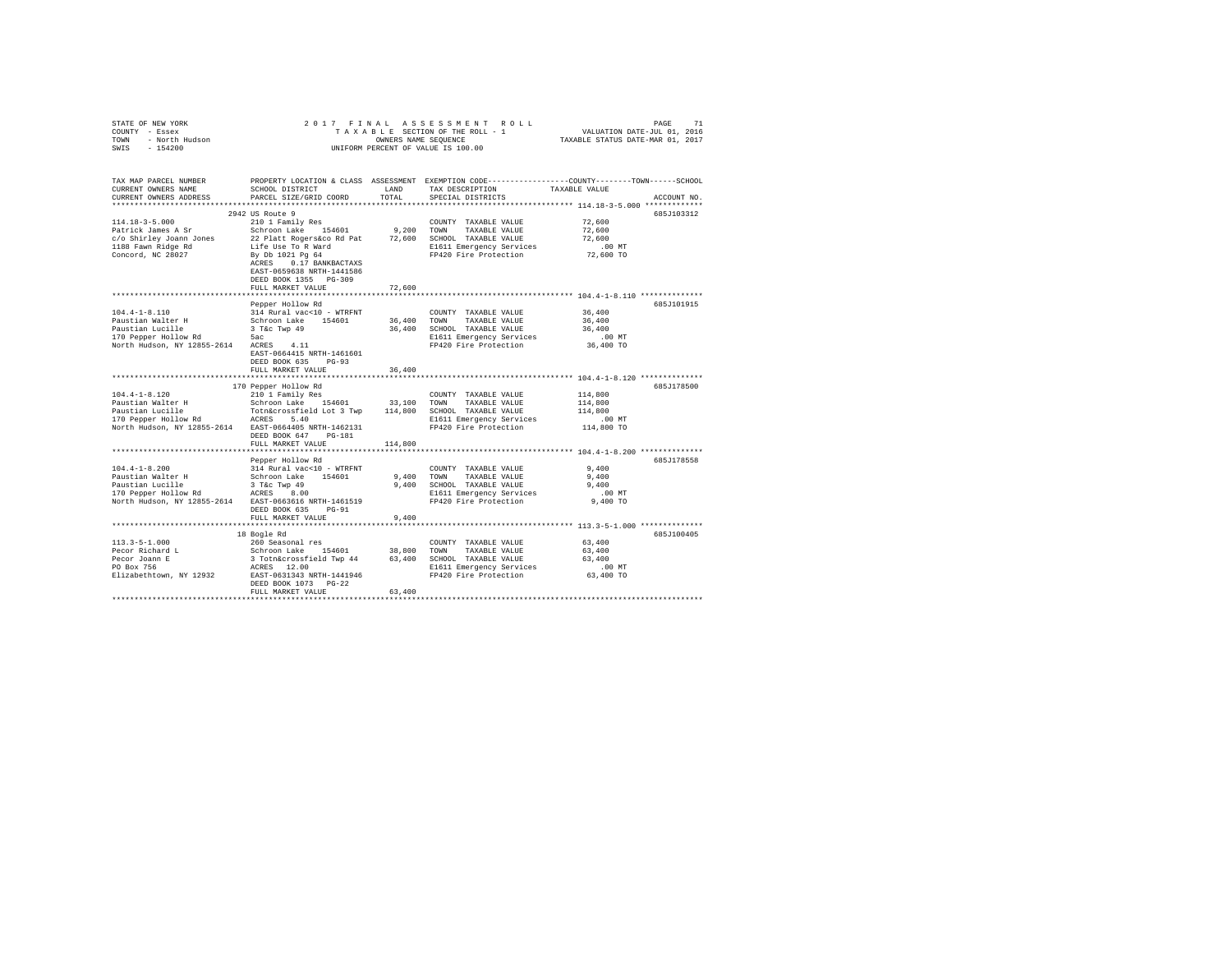|                | STATE OF NEW YORK |                      |  |  |  |  |  |  | 2017 FINAL ASSESSMENT ROLL                                     | PAGE | 72 |
|----------------|-------------------|----------------------|--|--|--|--|--|--|----------------------------------------------------------------|------|----|
| COUNTY - Essex |                   |                      |  |  |  |  |  |  | VALUATION DATE-JUL 01, 2016<br>TAXABLE SECTION OF THE ROLL - 1 |      |    |
| TOWN           | - North Hudson    | OWNERS NAME SEOUENCE |  |  |  |  |  |  | TAXABLE STATUS DATE-MAR 01, 2017                               |      |    |
| SWIS           | $-154200$         |                      |  |  |  |  |  |  | UNIFORM PERCENT OF VALUE IS 100.00                             |      |    |

| TAX MAP PARCEL NUMBER<br>CURRENT OWNERS NAME<br>CURRENT OWNERS ADDRESS                                                                                                                               | SCHOOL DISTRICT<br>PARCEL SIZE/GRID COORD          | LAND<br>TOTAL | TAX DESCRIPTION<br>SPECIAL DISTRICTS              | PROPERTY LOCATION & CLASS ASSESSMENT EXEMPTION CODE---------------COUNTY-------TOWN-----SCHOOL<br>TAXABLE VALUE<br>ACCOUNT NO. |
|------------------------------------------------------------------------------------------------------------------------------------------------------------------------------------------------------|----------------------------------------------------|---------------|---------------------------------------------------|--------------------------------------------------------------------------------------------------------------------------------|
|                                                                                                                                                                                                      |                                                    |               |                                                   |                                                                                                                                |
|                                                                                                                                                                                                      | 9 Ensign Pond Rd                                   |               |                                                   | 685J101702                                                                                                                     |
| $114.2 - 1 - 7.000$                                                                                                                                                                                  |                                                    |               |                                                   | $\sim$ 0<br>0 65,500                                                                                                           |
| Peer Howard                                                                                                                                                                                          |                                                    |               |                                                   | 78,300                                                                                                                         |
| Peer Thelma D                                                                                                                                                                                        |                                                    |               |                                                   | 78,300                                                                                                                         |
| PO Box 6                                                                                                                                                                                             |                                                    |               | SCHOOL TAXABLE VALUE                              | 12,800                                                                                                                         |
| North Hudson, NY 12855-0006 EAST-0663710 NRTH-1453964                                                                                                                                                |                                                    |               | E1611 Emergency Services                          | $.00$ MT                                                                                                                       |
|                                                                                                                                                                                                      | PG-254<br>DEED BOOK 876                            |               | FP420 Fire Protection                             | 78,300 TO                                                                                                                      |
|                                                                                                                                                                                                      | FULL MARKET VALUE                                  | 78,300        |                                                   |                                                                                                                                |
|                                                                                                                                                                                                      |                                                    |               |                                                   | 685.T187005                                                                                                                    |
| 114.2-1-14.113                                                                                                                                                                                       | Ensign Pond Rd                                     |               |                                                   | 2,600                                                                                                                          |
| Peer Howard                                                                                                                                                                                          | 314 Rural vac<10<br>Schroon Lake 154601 2,600 TOWN |               | COUNTY TAXABLE VALUE<br>TAXABLE VALUE             |                                                                                                                                |
|                                                                                                                                                                                                      |                                                    |               |                                                   | 2,600                                                                                                                          |
| Peer Thelma D                                                                                                                                                                                        |                                                    |               |                                                   | 2,600                                                                                                                          |
| PO Box 6                                                                                                                                                                                             |                                                    |               | FP420 Fire Protection                             | .00 MT<br>2,600 TO                                                                                                             |
| North Hudson, NY 12855-0006 EAST-0663787 NRTH-1454242                                                                                                                                                | DEED BOOK 876<br>$PG-257$                          |               |                                                   |                                                                                                                                |
|                                                                                                                                                                                                      | FULL MARKET VALUE                                  | 2,600         |                                                   |                                                                                                                                |
|                                                                                                                                                                                                      |                                                    |               |                                                   |                                                                                                                                |
|                                                                                                                                                                                                      | 3209 US Route 9                                    |               |                                                   | 685J183003                                                                                                                     |
| $114.2 - 2 - 19.000$                                                                                                                                                                                 | 415 Motel<br>- WTRFNT                              |               | COUNTY TAXABLE VALUE                              | 170,000                                                                                                                        |
|                                                                                                                                                                                                      |                                                    |               | TAXABLE VALUE                                     | 170,000                                                                                                                        |
|                                                                                                                                                                                                      |                                                    |               | SCHOOL TAXABLE VALUE                              | 170,000                                                                                                                        |
| Spotswood, NJ 08884                                                                                                                                                                                  | ACRES<br>8.95                                      |               |                                                   | $.00$ MT                                                                                                                       |
|                                                                                                                                                                                                      | EAST-0661238 NRTH-1447959                          |               | E1611 Emergency Services<br>FP420 Fire Protection | 170,000 TO                                                                                                                     |
|                                                                                                                                                                                                      | DEED BOOK 1409 PG-147                              |               |                                                   |                                                                                                                                |
|                                                                                                                                                                                                      | FULL MARKET VALUE                                  | 170,000       |                                                   |                                                                                                                                |
|                                                                                                                                                                                                      |                                                    |               |                                                   |                                                                                                                                |
|                                                                                                                                                                                                      | 2653 US Route 9                                    |               |                                                   | 685J101903                                                                                                                     |
| $125.1 - 1 - 38.000$                                                                                                                                                                                 | 210 1 Family Res                                   |               | ENH STAR 41834                                    | $\Omega$ and $\Omega$<br>$\sim$ 0<br>65,500                                                                                    |
|                                                                                                                                                                                                      |                                                    |               |                                                   | 179,900                                                                                                                        |
|                                                                                                                                                                                                      |                                                    |               |                                                   | 179,900                                                                                                                        |
| North Hudson, NY 12855 Db 887 Pq 100                                                                                                                                                                 |                                                    |               | SCHOOL TAXABLE VALUE                              | 114,400                                                                                                                        |
|                                                                                                                                                                                                      | ACRES 10.00                                        |               | E1611 Emergency Services                          | .00MT                                                                                                                          |
|                                                                                                                                                                                                      | EAST-0657433 NRTH-1435118                          |               | FP420 Fire Protection                             | 179,900 TO                                                                                                                     |
|                                                                                                                                                                                                      | DEED BOOK 1696 PG-98                               |               |                                                   |                                                                                                                                |
|                                                                                                                                                                                                      | FULL MARKET VALUE<br>***************************   | 179,900       |                                                   |                                                                                                                                |
|                                                                                                                                                                                                      | 30 Underwood Rd                                    |               |                                                   | 685J103107                                                                                                                     |
|                                                                                                                                                                                                      |                                                    |               | COUNTY TAXABLE VALUE                              | 223,500                                                                                                                        |
|                                                                                                                                                                                                      |                                                    | 115,800       | TOWN<br>TAXABLE VALUE                             | 223,500                                                                                                                        |
|                                                                                                                                                                                                      |                                                    | 223,500       | SCHOOL TAXABLE VALUE                              | 223,500                                                                                                                        |
|                                                                                                                                                                                                      |                                                    |               | E1612 Emergency Services                          | $.00$ MT                                                                                                                       |
| 85.3-1-4.000<br>Peterson Karl A II School Lake 154601<br>Peterson Shelly L<br>1415 Hwy 85N Style Read Tr<br>1415 Hwy 85N Steel 100 24 ACRES 1.06<br>Fayetteville, GA 30214 EAST-0672124 NRTH-1490537 |                                                    |               | FP420 Fire Protection                             | 223,500 TO                                                                                                                     |
|                                                                                                                                                                                                      | DEED BOOK 1838<br>$PG-285$                         |               |                                                   |                                                                                                                                |
|                                                                                                                                                                                                      | FULL MARKET VALUE                                  | 223,500       |                                                   |                                                                                                                                |
|                                                                                                                                                                                                      |                                                    |               |                                                   |                                                                                                                                |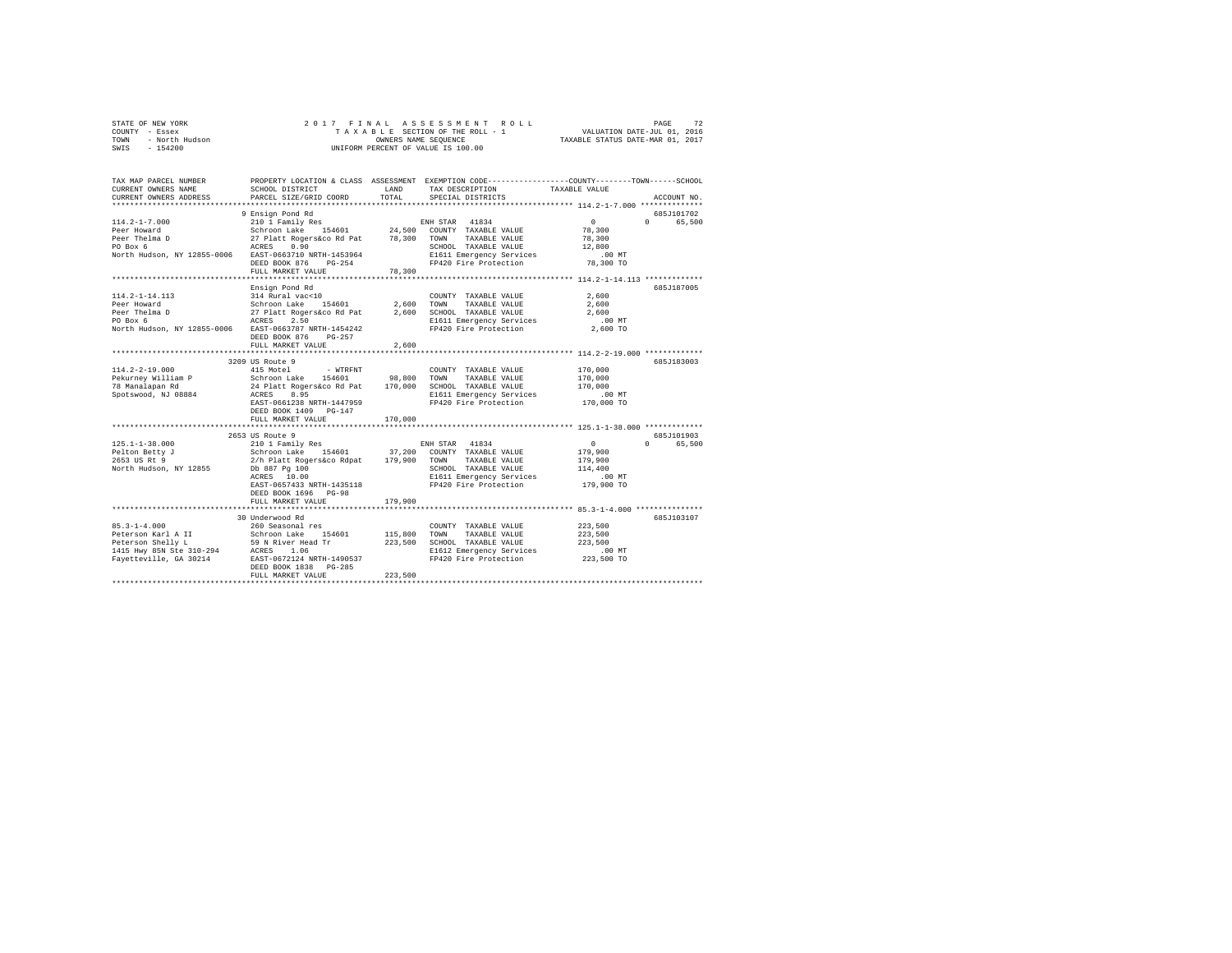| STATE OF NEW YORK<br>COUNTY - Essex<br>- North Hudson<br>TOWN<br>SWIS - 154200                                                    |                                                                                                         |               | 2017 FINAL ASSESSMENT ROLL<br>TAXABLE SECTION OF THE ROLL - 1 VALUATION DATE-JUL 01, 2016<br>OWNERS NAME SEOUENCE<br>UNIFORM PERCENT OF VALUE IS 100.00 | TAXABLE STATUS DATE-MAR 01, 2017                   | PAGE<br>73    |
|-----------------------------------------------------------------------------------------------------------------------------------|---------------------------------------------------------------------------------------------------------|---------------|---------------------------------------------------------------------------------------------------------------------------------------------------------|----------------------------------------------------|---------------|
| TAX MAP PARCEL NUMBER<br>CURRENT OWNERS NAME<br>CURRENT OWNERS ADDRESS                                                            | SCHOOL DISTRICT<br>PARCEL SIZE/GRID COORD                                                               | LAND<br>TOTAL | PROPERTY LOCATION & CLASS ASSESSMENT EXEMPTION CODE----------------COUNTY-------TOWN------SCHOOL<br>TAX DESCRIPTION TAXABLE VALUE<br>SPECIAL DISTRICTS  |                                                    | ACCOUNT NO.   |
|                                                                                                                                   |                                                                                                         |               |                                                                                                                                                         |                                                    |               |
|                                                                                                                                   | 621 Johnson Pond Rd                                                                                     |               |                                                                                                                                                         |                                                    | 685Z014002    |
| $125.12 - 1 - 8.313$                                                                                                              | 260 Seasonal res                                                                                        |               | COUNTY TAXABLE VALUE                                                                                                                                    | 93,300                                             |               |
| Pilavdzic Jim I                                                                                                                   | Schroon Lake 154601                                                                                     | 39,400 TOWN   | TAXABLE VALUE                                                                                                                                           | 93,300                                             |               |
| 621 Johnson Pond Rd<br>PO Box 12                                                                                                  | 169 Paradox                                                                                             |               | 93,300 SCHOOL TAXABLE VALUE                                                                                                                             | 93,300                                             |               |
|                                                                                                                                   | Lot 2 #6949<br>ACRES 13.00                                                                              |               | E1611 Emergency Services                                                                                                                                | $.00$ MT                                           |               |
| North Hudson, NY 12855                                                                                                            | EAST-0671038 NRTH-1434798<br>DEED BOOK 1753 PG-112                                                      |               | FP420 Fire Protection                                                                                                                                   | 93,300 TO                                          |               |
|                                                                                                                                   | FULL MARKET VALUE                                                                                       | 93,300        |                                                                                                                                                         |                                                    |               |
|                                                                                                                                   |                                                                                                         |               | *********************************** 104.4-1-19.000 *************                                                                                        |                                                    |               |
| $104.4 - 1 - 19.000$                                                                                                              | 102 Pepper Hollow Rd<br>210 1 Family Res                                                                |               | COUNTY TAXABLE VALUE                                                                                                                                    | 75,500                                             | 685J102606    |
| Piterniak William T                                                                                                               |                                                                                                         |               |                                                                                                                                                         | 75,500                                             |               |
| Piterniak Joanne                                                                                                                  | Schroon Lake 154601 20,200 TOWN TAXABLE VALUE<br>3 Totn&crossfield Twp 49 75,500 SCHOOL TAXABLE VALUE   |               |                                                                                                                                                         | 75,500                                             |               |
| 580 Saratoga St                                                                                                                   | ACRES 0.80                                                                                              |               | E1611 Emergency Services                                                                                                                                | .00MT                                              |               |
| Cohoes, NY 12047                                                                                                                  | EAST-0665542 NRTH-1462884                                                                               |               | FP420 Fire Protection                                                                                                                                   | 75,500 TO                                          |               |
|                                                                                                                                   | DEED BOOK 1563 PG-162                                                                                   |               |                                                                                                                                                         |                                                    |               |
|                                                                                                                                   | FULL MARKET VALUE                                                                                       | 75,500        |                                                                                                                                                         |                                                    |               |
|                                                                                                                                   |                                                                                                         |               |                                                                                                                                                         |                                                    |               |
|                                                                                                                                   | 3857 US Route 9                                                                                         |               |                                                                                                                                                         |                                                    | 685J102108    |
| $104.4 - 1 - 36.100$                                                                                                              | 281 Multiple res - WTRFNT COUNT<br>Schroon Lake 154601 44,900 TOWN                                      |               | COUNTY TAXABLE VALUE                                                                                                                                    | 137,000                                            |               |
| Potter Brandon                                                                                                                    |                                                                                                         |               | TAXABLE VALUE                                                                                                                                           | 137,000                                            |               |
| Potter Kayla<br>PO Box 5                                                                                                          | 31 Platt Rogers&co Rd Pat 137,000 SCHOOL TAXABLE VALUE                                                  |               |                                                                                                                                                         | 137,000                                            |               |
|                                                                                                                                   | ACRES 3.60                                                                                              |               | E1611 Emergency Services                                                                                                                                | $.00$ MT                                           |               |
| North Hudson, NY 12855                                                                                                            | EAST-0667465 NRTH-1462334                                                                               |               | FP420 Fire Protection                                                                                                                                   | 137,000 TO                                         |               |
|                                                                                                                                   | DEED BOOK 1823 PG-263<br>FULL MARKET VALUE                                                              | 137,000       |                                                                                                                                                         |                                                    |               |
|                                                                                                                                   |                                                                                                         |               |                                                                                                                                                         |                                                    |               |
|                                                                                                                                   | 48 Duntley Rd                                                                                           |               |                                                                                                                                                         |                                                    | 685J103409    |
| $104.4 - 1 - 60.000$                                                                                                              | 210 1 Family Res                                                                                        |               | COUNTY TAXABLE VALUE                                                                                                                                    | 107,600                                            |               |
| Pratt Joseph E                                                                                                                    |                                                                                                         |               |                                                                                                                                                         | 107,600                                            |               |
| Pratt Patricia A<br>48 Duntley Rd                                                                                                 | Schroon Lake 154601 30,000 TOWN TAXABLE VALUE<br>31 Platt Rogers&co Rd Pat 107,600 SCHOOL TAXABLE VALUE |               |                                                                                                                                                         | 107,600                                            |               |
|                                                                                                                                   | ACRES 2.00 BANK1STARSG E1611 Emergency Services                                                         |               |                                                                                                                                                         | .00MT                                              |               |
| North Hudson, NY 12855                                                                                                            | EAST-0667749 NRTH-1461055                                                                               |               | FP420 Fire Protection                                                                                                                                   | 107,600 TO                                         |               |
|                                                                                                                                   | DEED BOOK 1687 PG-73                                                                                    |               |                                                                                                                                                         |                                                    |               |
|                                                                                                                                   | FULL MARKET VALUE                                                                                       | 107,600       |                                                                                                                                                         |                                                    |               |
|                                                                                                                                   | 3389 US Route 9                                                                                         |               |                                                                                                                                                         |                                                    | 685J102610    |
|                                                                                                                                   |                                                                                                         |               |                                                                                                                                                         | 15,000                                             | 15,000 18,000 |
|                                                                                                                                   |                                                                                                         |               |                                                                                                                                                         | $\begin{array}{ccccccc}\n0 & & & & 0\n\end{array}$ | 65,500        |
|                                                                                                                                   |                                                                                                         |               |                                                                                                                                                         | 148,800                                            |               |
|                                                                                                                                   |                                                                                                         |               |                                                                                                                                                         | 148,800                                            |               |
| of the shirley Provoncha 1743/184 Life Estate to TOWN TAXABLE VALUE<br>3389 US Route 9 1143/184 Life Estate to TOWN TAXABLE VALUE |                                                                                                         |               | SCHOOL TAXABLE VALUE                                                                                                                                    | 80,300                                             |               |
| North Hudson, NY 12855 ACRES 27.40                                                                                                |                                                                                                         |               | E1611 Emergency Services                                                                                                                                | $.00$ MT                                           |               |
|                                                                                                                                   | EAST-0661130 NRTH-1452132                                                                               |               | FP420 Fire Protection                                                                                                                                   | 163,800 TO                                         |               |
|                                                                                                                                   | DEED BOOK 1743 PG-184                                                                                   |               |                                                                                                                                                         |                                                    |               |
|                                                                                                                                   | FULL MARKET VALUE                                                                                       | 163,800       |                                                                                                                                                         |                                                    |               |
|                                                                                                                                   |                                                                                                         |               |                                                                                                                                                         |                                                    |               |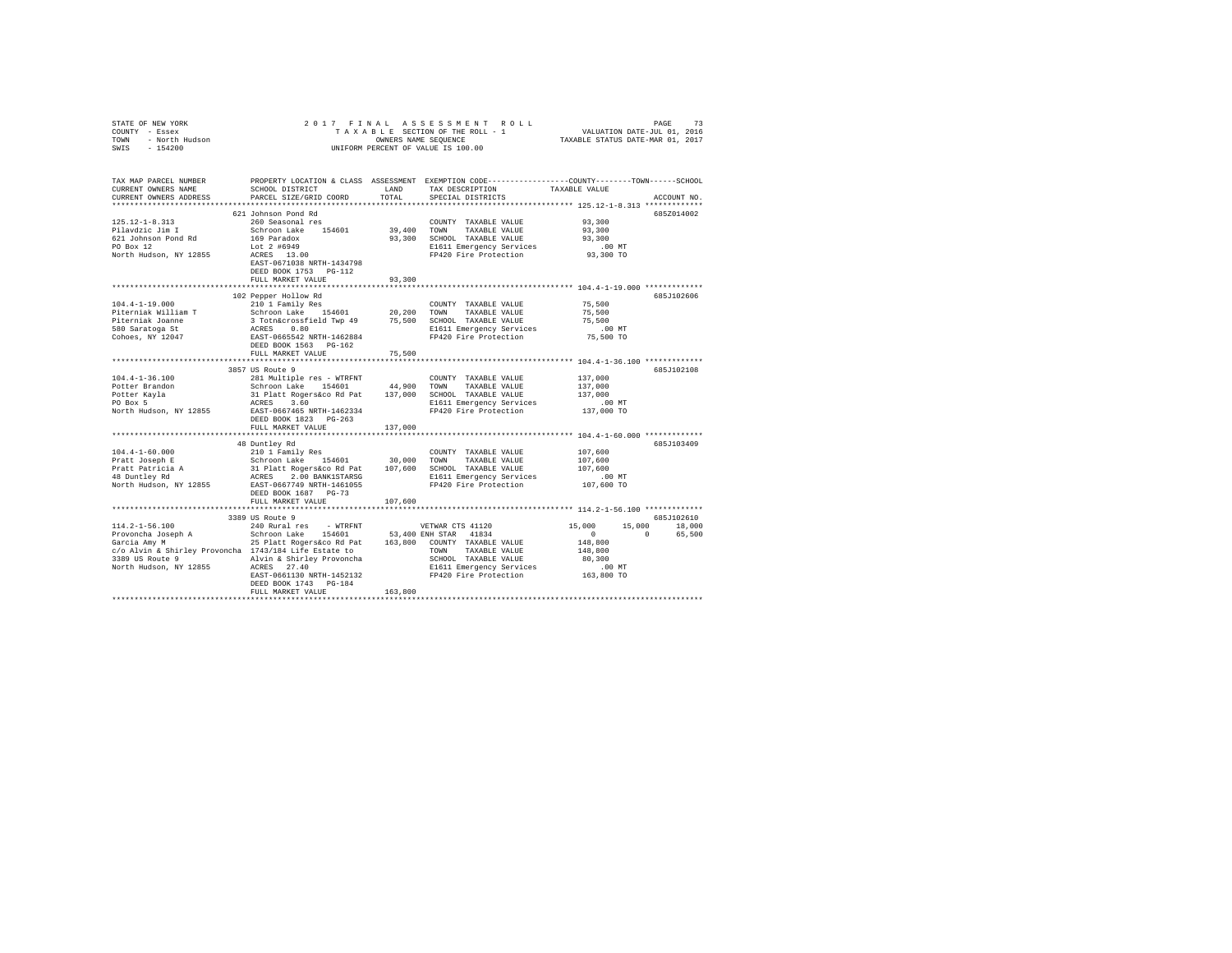| STATE OF NEW YORK<br>COUNTY - Essex<br>- North Hudson<br>TOWN<br>SWIS<br>$-154200$ | 2017 FINAL                                       | OWNERS NAME SEQUENCE | ASSESSMENT ROLL<br>TAXABLE SECTION OF THE ROLL - 1<br>UNIFORM PERCENT OF VALUE IS 100.00                                               | VALUATION DATE-JUL 01, 2016<br>TAXABLE STATUS DATE-MAR 01, 2017 | 74<br>PAGE  |
|------------------------------------------------------------------------------------|--------------------------------------------------|----------------------|----------------------------------------------------------------------------------------------------------------------------------------|-----------------------------------------------------------------|-------------|
| TAX MAP PARCEL NUMBER<br>CURRENT OWNERS NAME<br>CURRENT OWNERS ADDRESS             | SCHOOL DISTRICT<br>PARCEL SIZE/GRID COORD        | LAND<br>TOTAL        | PROPERTY LOCATION & CLASS ASSESSMENT EXEMPTION CODE---------------COUNTY-------TOWN-----SCHOOL<br>TAX DESCRIPTION<br>SPECIAL DISTRICTS | TAXABLE VALUE                                                   | ACCOUNT NO. |
|                                                                                    | 3393 US Route 9                                  |                      |                                                                                                                                        |                                                                 | 685J103410  |
| $114.2 - 1 - 57.002$                                                               | 210 1 Family Res - WTRFNT                        |                      | 41854<br>BAS STAR                                                                                                                      | $\overline{0}$<br>$\Omega$                                      | 30,060      |
| Provoncha Joseph A                                                                 | Schroon Lake 154601                              |                      | 49,800 COUNTY TAXABLE VALUE                                                                                                            | 95,300                                                          |             |
| 3389 Rte 9                                                                         | 25 Platt Rogers&co Rd Pat                        | 95,300               | TOWN<br>TAXABLE VALUE                                                                                                                  | 95,300                                                          |             |
| North Hudson, NY 12855                                                             | 1.71<br>ACRES                                    |                      | SCHOOL TAXABLE VALUE                                                                                                                   | 65,240                                                          |             |
|                                                                                    | EAST-0661581 NRTH-1452342<br>DEED BOOK 964 PG-38 |                      | E1611 Emergency Services<br>FP420 Fire Protection                                                                                      | .00MT<br>95,300 TO                                              |             |
|                                                                                    | FULL MARKET VALUE                                | 95,300               |                                                                                                                                        |                                                                 |             |
|                                                                                    | *********************                            |                      |                                                                                                                                        |                                                                 |             |
|                                                                                    | Greenough Rd                                     |                      |                                                                                                                                        |                                                                 | 685J184002  |
| $104.2 - 1 - 11.210$                                                               | 314 Rural vac<10                                 |                      | COUNTY TAXABLE VALUE                                                                                                                   | 6,900                                                           |             |
| Pulcastro Marjorie Trust                                                           | Schroon Lake<br>154601                           | 6,900                | TOWN<br>TAXABLE VALUE                                                                                                                  | 6,900                                                           |             |
| 3045 Raindance Ln                                                                  | 4 Twp 49 T&c<br>ACRES<br>5.70                    | 6,900                | SCHOOL TAXABLE VALUE                                                                                                                   | 6,900                                                           |             |
| N Fort Myers, FL 33917                                                             | EAST-0670052 NRTH-1465539                        |                      | E1611 Emergency Services<br>FP420 Fire Protection                                                                                      | .00 MT<br>6,900 TO                                              |             |
|                                                                                    | DEED BOOK 1256 PG-97                             |                      |                                                                                                                                        |                                                                 |             |
|                                                                                    | FULL MARKET VALUE                                | 6,900                |                                                                                                                                        |                                                                 |             |
|                                                                                    | ****************************                     |                      |                                                                                                                                        |                                                                 |             |
|                                                                                    | 64 Greenough Rd                                  |                      |                                                                                                                                        |                                                                 | 685.T184003 |
| 104.2-1-11.310                                                                     | 210 1 Family Res                                 |                      | COUNTY TAXABLE VALUE                                                                                                                   | 118,300                                                         |             |
| Pulcastro Marjorie Trust                                                           | Schroon Lake 154601                              | 34,000               | TAXABLE VALUE<br>TOWN                                                                                                                  | 118,300                                                         |             |
| 3045 Raindance Ln                                                                  | 4 Twp 49 Totn&crossfield                         | 118,300              | SCHOOL TAXABLE VALUE                                                                                                                   | 118,300                                                         |             |
| N Fort Myers, FL 33917                                                             | ACRES 6.45<br>EAST-0670303 NRTH-1465335          |                      | E1611 Emergency Services<br>FP420 Fire Protection                                                                                      | $.00$ MT<br>118,300 TO                                          |             |
|                                                                                    | DEED BOOK 1256 PG-97                             |                      |                                                                                                                                        |                                                                 |             |
|                                                                                    | FULL MARKET VALUE                                | 118,300              |                                                                                                                                        |                                                                 |             |
|                                                                                    |                                                  |                      |                                                                                                                                        | ********* 104.4-1-40.001 *************                          |             |
|                                                                                    | 64 Walker Way                                    |                      |                                                                                                                                        |                                                                 | 685J102611  |
| $104.4 - 1 - 40.001$                                                               | 260 Seasonal res                                 |                      | COUNTY TAXABLE VALUE                                                                                                                   | 28,100                                                          |             |
| Pulling Robert L                                                                   | Schroon Lake 154601                              | 15,700               | TOWN<br>TAXABLE VALUE                                                                                                                  | 28,100                                                          |             |
| Pulling Barry R                                                                    | 28 Platt Rogers&co Rd Pat                        | 28,100               | SCHOOL TAXABLE VALUE                                                                                                                   | 28,100                                                          |             |
| 16975 NYS Rte 22<br>Putnam Station, NY 12861                                       | lac<br>ACRES<br>2.40                             |                      | E1611 Emergency Services<br>FP420 Fire Protection                                                                                      | $.00$ MT<br>28,100 TO                                           |             |
|                                                                                    | EAST-0660531 NRTH-1456811                        |                      |                                                                                                                                        |                                                                 |             |
|                                                                                    | DEED BOOK 539<br>$PG-188$                        |                      |                                                                                                                                        |                                                                 |             |
|                                                                                    | FULL MARKET VALUE                                | 28,100               |                                                                                                                                        |                                                                 |             |
|                                                                                    |                                                  |                      |                                                                                                                                        |                                                                 |             |
|                                                                                    | US Route 9                                       |                      |                                                                                                                                        |                                                                 | 685J178502  |
| $85.3 - 1 - 11.000$                                                                | 312 Vac w/imprv                                  |                      | COUNTY TAXABLE VALUE                                                                                                                   | 1,300                                                           |             |
| Pyke Marie T                                                                       | Schroon Lake<br>154601                           | 1,200                | TOWN<br>TAXABLE VALUE                                                                                                                  | 1,300                                                           |             |
| c/o Mrs John Robertson<br>Green Hill Farm Rd1                                      | 59 N River Head Tr<br>ACRES 0.10                 | 1,300                | SCHOOL TAXABLE VALUE                                                                                                                   | 1,300<br>.00 MT                                                 |             |
| New Hope, PA 18938                                                                 | EAST-0672882 NRTH-1490235                        |                      | E1612 Emergency Services<br>FP420 Fire Protection                                                                                      | 1,300 TO                                                        |             |
|                                                                                    | DEED BOOK 390<br>$PG-447$                        |                      |                                                                                                                                        |                                                                 |             |
|                                                                                    | FULL MARKET VALUE                                | 1,300                |                                                                                                                                        |                                                                 |             |
|                                                                                    |                                                  |                      |                                                                                                                                        |                                                                 |             |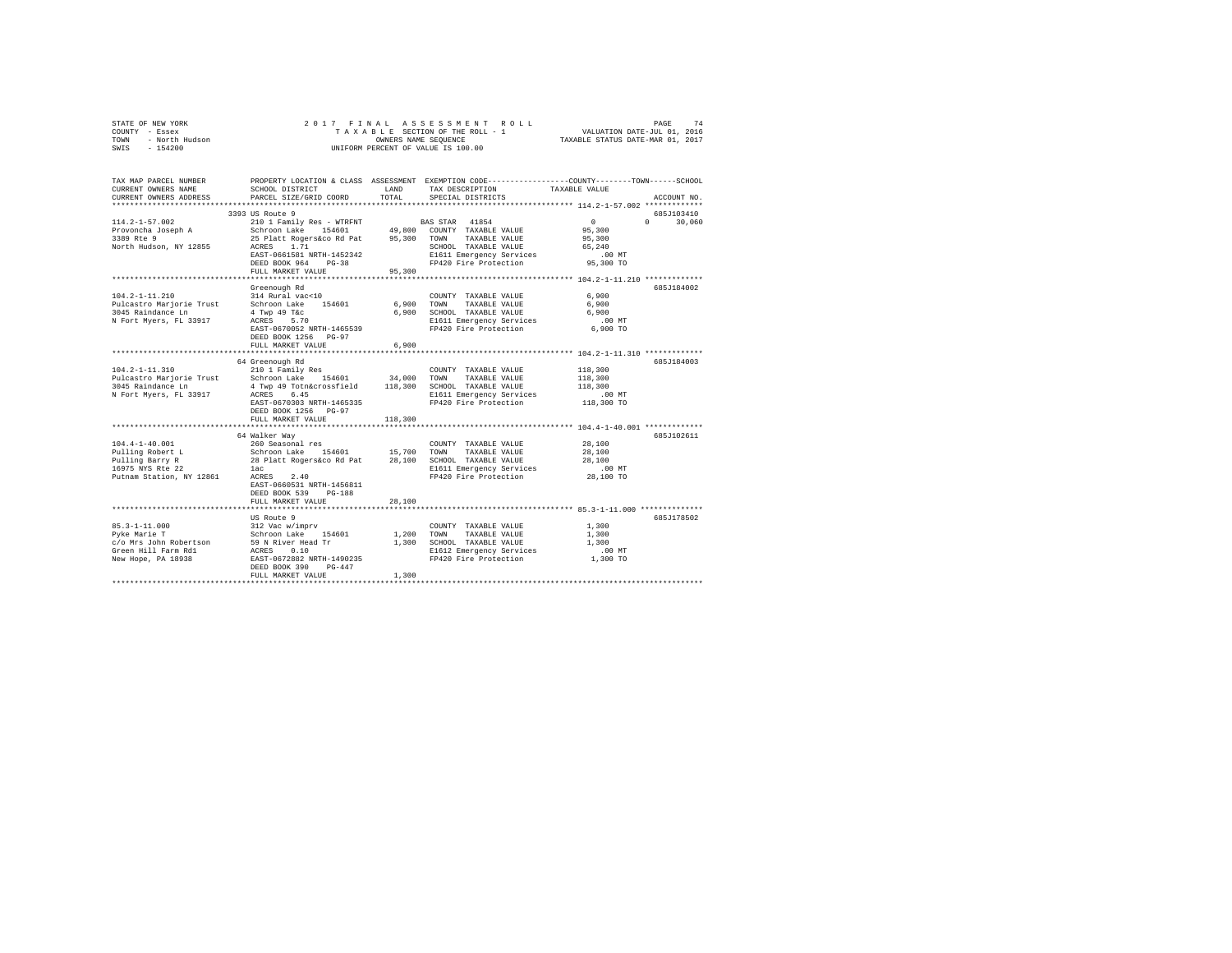|      | STATE OF NEW YORK | 2017 FINAL ASSESSMENT ROLL         | 75<br>PAGE                       |
|------|-------------------|------------------------------------|----------------------------------|
|      | COUNTY - Essex    | TAXABLE SECTION OF THE ROLL - 1    | VALUATION DATE-JUL 01, 2016      |
| TOWN | - North Hudson    | OWNERS NAME SEOUENCE               | TAXABLE STATUS DATE-MAR 01, 2017 |
| SWIS | $-154200$         | UNIFORM PERCENT OF VALUE IS 100.00 |                                  |

| TAX MAP PARCEL NUMBER<br>CURRENT OWNERS NAME<br>CURRENT OWNERS ADDRESS | SCHOOL DISTRICT<br>PARCEL SIZE/GRID COORD                                                   | LAND<br>TOTAL | TAX DESCRIPTION<br>SPECIAL DISTRICTS              | PROPERTY LOCATION & CLASS ASSESSMENT EXEMPTION CODE---------------COUNTY-------TOWN------SCHOOL<br>TAXABLE VALUE<br>ACCOUNT NO. |
|------------------------------------------------------------------------|---------------------------------------------------------------------------------------------|---------------|---------------------------------------------------|---------------------------------------------------------------------------------------------------------------------------------|
|                                                                        |                                                                                             |               |                                                   |                                                                                                                                 |
|                                                                        | Blue Ridge Rd                                                                               |               |                                                   | 685J102212                                                                                                                      |
| 113.20-1-2.041                                                         | 314 Rural vac<10                                                                            |               | COUNTY TAXABLE VALUE                              | 2,600                                                                                                                           |
| Ouist Robert                                                           |                                                                                             | 2,600 TOWN    | TAXABLE VALUE                                     | 2,600                                                                                                                           |
| Grenier Paul                                                           | Schroon Lake 154601<br>20 Tract West Of Road Pat<br>ACRES 1.16                              |               | 2,600 SCHOOL TAXABLE VALUE                        | 2,600                                                                                                                           |
| 86 Central Tree Rd                                                     |                                                                                             |               | E1611 Emergency Services                          | $.00$ MT                                                                                                                        |
| Rutland, MA 01543                                                      | EAST-0643603 NRTH-1442185                                                                   |               | FP420 Fire Protection                             | 2,600 TO                                                                                                                        |
|                                                                        | DEED BOOK 874 PG-29                                                                         |               |                                                   |                                                                                                                                 |
|                                                                        | FULL MARKET VALUE                                                                           | 2,600         |                                                   |                                                                                                                                 |
|                                                                        |                                                                                             |               |                                                   |                                                                                                                                 |
|                                                                        | 3410 Blue Ridge Rd                                                                          |               |                                                   | 685J178528                                                                                                                      |
| $113.20 - 1 - 3.000$                                                   | 210 1 Family Res                                                                            |               | COUNTY TAXABLE VALUE                              | 144,300                                                                                                                         |
| Ouist Robert                                                           | Schroon Lake 154601                                                                         | 28,900 TOWN   | TAXABLE VALUE                                     | 144,300                                                                                                                         |
| Lantiegne Lawrence B                                                   |                                                                                             | 144,300       | SCHOOL TAXABLE VALUE                              | 144,300                                                                                                                         |
| 86 Central Tree Rd                                                     | SCHEOON LAKE 194601<br>20 Tract West Of Road Pat<br>ACRES 1.05<br>EAST-0643643 NRTH-1442488 |               | E1611 Emergency Services                          | .00 MT                                                                                                                          |
| Rutland, MA 01543                                                      |                                                                                             |               | FP420 Fire Protection                             | 144,300 TO                                                                                                                      |
|                                                                        | DEED BOOK 874<br>$PG-029$                                                                   |               |                                                   |                                                                                                                                 |
|                                                                        | FULL MARKET VALUE                                                                           | 144,300       |                                                   |                                                                                                                                 |
|                                                                        |                                                                                             |               |                                                   |                                                                                                                                 |
|                                                                        | 3643 US Route 9                                                                             |               |                                                   | 685J101804                                                                                                                      |
| $104.4 - 2 - 3.000$                                                    | 210 1 Family Res                                                                            |               | COUNTY TAXABLE VALUE                              | 80,600                                                                                                                          |
| Reed Sally L                                                           | Schroon Lake 154601 22,800<br>29 Platt Rogers&co Rd Pat 80,600                              |               | TOWN<br>TAXABLE VALUE                             | 80,600                                                                                                                          |
| PO Box 15                                                              |                                                                                             |               | 80,600 SCHOOL TAXABLE VALUE                       | 80,600                                                                                                                          |
| North Hudson, NY 12855                                                 | ACRES<br>0.86                                                                               |               | E1611 Emergency Services                          | $.00$ MT                                                                                                                        |
|                                                                        | EAST-0664912 NRTH-1457681                                                                   |               | FP420 Fire Protection                             | 80,600 TO                                                                                                                       |
|                                                                        | DEED BOOK 1197 PG-303                                                                       |               |                                                   |                                                                                                                                 |
|                                                                        | FULL MARKET VALUE                                                                           | 80,600        |                                                   |                                                                                                                                 |
|                                                                        |                                                                                             |               |                                                   |                                                                                                                                 |
|                                                                        | Johnson Pond Rd                                                                             |               |                                                   | 685J102613                                                                                                                      |
| $125. - 1 - 3.000$                                                     | 322 Rural vac>10                                                                            |               | COUNTY TAXABLE VALUE                              | 21,100                                                                                                                          |
| Reese Wade                                                             | Schroon Lake 154601<br>152 Paradox Tract                                                    | 21,100 TOWN   | TAXABLE VALUE                                     | 21,100                                                                                                                          |
| 3 Dutch Hill Rd                                                        | 1621/315-Life Estate to                                                                     |               | 21,100 SCHOOL TAXABLE VALUE                       | 21,100                                                                                                                          |
| Wellsboro, PA 16901                                                    |                                                                                             |               | E1611 Emergency Services<br>FP420 Fire Protection | $.00$ MT                                                                                                                        |
|                                                                        | Gary R Reese<br>ACRES 10.00                                                                 |               |                                                   | 21,100 TO                                                                                                                       |
|                                                                        | EAST-0664021 NRTH-1439954                                                                   |               |                                                   |                                                                                                                                 |
|                                                                        | DEED BOOK 1621 PG-315                                                                       |               |                                                   |                                                                                                                                 |
|                                                                        | FULL MARKET VALUE                                                                           | 21,100        |                                                   |                                                                                                                                 |
|                                                                        |                                                                                             |               |                                                   |                                                                                                                                 |
|                                                                        | 3500 Blue Ridge Rd                                                                          |               |                                                   | 685J178530                                                                                                                      |
| $113.20 - 1 - 17.000$                                                  | 260 Seasonal res                                                                            |               | COUNTY TAXABLE VALUE                              | 105,600                                                                                                                         |
| Rensselaer Woodsclub Inc Schroon Lake 154601 36,300 TOWN               |                                                                                             |               | TAXABLE VALUE                                     | 105,600                                                                                                                         |
| PO Box 581                                                             | 20 Tract West Of Road Pat 105,600 SCHOOL TAXABLE VALUE                                      |               |                                                   | 105,600                                                                                                                         |
| Rensselaer, NY 12144                                                   | ACRES<br>9.00                                                                               |               | E1611 Emergency Services                          | .00MT                                                                                                                           |
|                                                                        | EAST-0645479 NRTH-1441844                                                                   |               | FP420 Fire Protection                             | 105,600 TO                                                                                                                      |
|                                                                        | DEED BOOK 392<br>$PG-428$                                                                   |               |                                                   |                                                                                                                                 |
|                                                                        | FULL MARKET VALUE                                                                           | 105,600       |                                                   |                                                                                                                                 |
|                                                                        |                                                                                             |               |                                                   |                                                                                                                                 |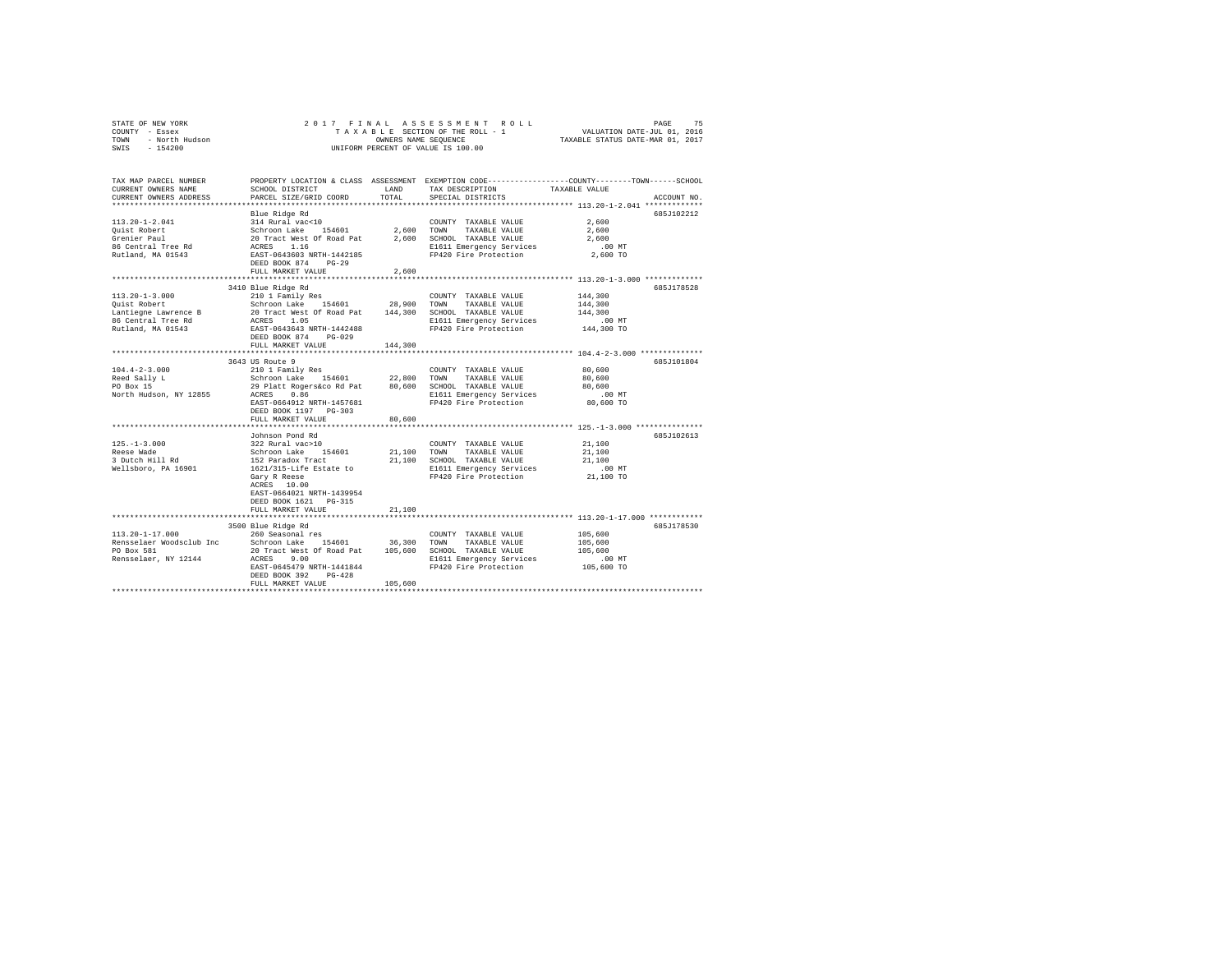| STATE OF NEW YORK<br>COUNTY - Essex<br>TOWN - North Hudson<br>SWIS - 154200 | 2017 FINAL                                           |             |                                                       | PAGE 76 PENALAS SES SMENTROLL<br>TAXABLE SECTION OF THE ROLL - 1 VALUATION DATE-JUL 01, 2016<br>OWNERS NAME SEQUENCE TRAXABLE STATUS DATE-MAR 01, 2017 |  |
|-----------------------------------------------------------------------------|------------------------------------------------------|-------------|-------------------------------------------------------|--------------------------------------------------------------------------------------------------------------------------------------------------------|--|
|                                                                             |                                                      |             |                                                       |                                                                                                                                                        |  |
|                                                                             | OWNERS NAME SEQUENCE                                 |             |                                                       |                                                                                                                                                        |  |
|                                                                             |                                                      |             | UNIFORM PERCENT OF VALUE IS 100.00                    |                                                                                                                                                        |  |
|                                                                             |                                                      |             |                                                       |                                                                                                                                                        |  |
|                                                                             |                                                      |             |                                                       |                                                                                                                                                        |  |
|                                                                             |                                                      |             |                                                       |                                                                                                                                                        |  |
| TAX MAP PARCEL NUMBER                                                       |                                                      |             |                                                       | PROPERTY LOCATION & CLASS ASSESSMENT EXEMPTION CODE---------------COUNTY-------TOWN------SCHOOL                                                        |  |
| CURRENT OWNERS NAME                                                         | SCHOOL DISTRICT                                      | LAND        | TAX DESCRIPTION                                       | TAXABLE VALUE                                                                                                                                          |  |
| CURRENT OWNERS ADDRESS                                                      | PARCEL SIZE/GRID COORD                               | TOTAL       | SPECIAL DISTRICTS                                     | ACCOUNT NO.                                                                                                                                            |  |
|                                                                             |                                                      |             |                                                       |                                                                                                                                                        |  |
|                                                                             | Blue Ridge Rd                                        |             |                                                       | 685J102614                                                                                                                                             |  |
| $113.20 - 1 - 20.000$                                                       | 322 Rural vac>10                                     |             | COUNTY TAXABLE VALUE                                  | 34,900                                                                                                                                                 |  |
| Rensselaer Woodsclub Inc Schroon Lake 154601                                |                                                      | 34,900 TOWN | TAXABLE VALUE                                         | 34,900                                                                                                                                                 |  |
| PO Box 581                                                                  |                                                      |             | 20 Tract West Of Road Pat 34,900 SCHOOL TAXABLE VALUE | 34,900                                                                                                                                                 |  |
| Rensselaer, NY 12144                                                        | ACRES 42.10                                          |             | E1611 Emergency Services                              | $.00$ MT                                                                                                                                               |  |
|                                                                             | EAST-0645245 NRTH-1440893                            |             | FP420 Fire Protection                                 | 34,900 TO                                                                                                                                              |  |
|                                                                             | DEED BOOK 392 PG-428                                 |             |                                                       |                                                                                                                                                        |  |
|                                                                             |                                                      | 34,900      |                                                       |                                                                                                                                                        |  |
|                                                                             | FULL MARKET VALUE                                    |             |                                                       |                                                                                                                                                        |  |
|                                                                             |                                                      |             |                                                       |                                                                                                                                                        |  |
|                                                                             | Blue Ridge Rd                                        |             |                                                       | 685J178532                                                                                                                                             |  |
| $113.20 - 1 - 22.000$                                                       | 314 Rural vac<10                                     |             | COUNTY TAXABLE VALUE                                  | 3,200                                                                                                                                                  |  |
| Rensselaer Woodsclub Inc Schroon Lake 154601                                |                                                      | 3,200       | TOWN TAXABLE VALUE                                    | 3,200                                                                                                                                                  |  |
| PO Box 581                                                                  | 20 Tract West Of Road Pat                            |             | 3,200 SCHOOL TAXABLE VALUE                            | 3,200                                                                                                                                                  |  |
| Rensselaer, NY 12144                                                        | ACRES 3.80                                           |             | E1611 Emergency Services                              | $.00$ MT                                                                                                                                               |  |
|                                                                             | EAST-0645252 NRTH-1440305                            |             | FP420 Fire Protection                                 | 3,200 TO                                                                                                                                               |  |
|                                                                             | DEED BOOK 392 PG-428                                 |             |                                                       |                                                                                                                                                        |  |
|                                                                             | FULL MARKET VALUE                                    | 3,200       |                                                       |                                                                                                                                                        |  |
|                                                                             |                                                      |             |                                                       |                                                                                                                                                        |  |
|                                                                             | 597 Johnson Pond Rd                                  |             |                                                       | 685J190006                                                                                                                                             |  |
| $125.12 - 1 - 8.311$                                                        | 260 Seasonal res                                     |             |                                                       | 44,300                                                                                                                                                 |  |
|                                                                             |                                                      |             | COUNTY TAXABLE VALUE                                  |                                                                                                                                                        |  |
| Rezucha Paul                                                                | Schroon Lake 154601                                  | 22,700      | TOWN<br>TAXABLE VALUE                                 | 44,300                                                                                                                                                 |  |
| 610 Pacific Ave<br>alameda, CA 94501                                        | 169 Paradox Tract                                    |             | 44,300 SCHOOL TAXABLE VALUE                           | 44,300                                                                                                                                                 |  |
|                                                                             | Lot 1 #6949                                          |             | E1611 Emergency Services                              | .00MT                                                                                                                                                  |  |
|                                                                             | ACRES 5.81                                           |             | FP420 Fire Protection                                 | 44,300 TO                                                                                                                                              |  |
|                                                                             | EAST-0670736 NRTH-1435178                            |             |                                                       |                                                                                                                                                        |  |
|                                                                             | DEED BOOK 995 PG-121                                 |             |                                                       |                                                                                                                                                        |  |
|                                                                             | FULL MARKET VALUE                                    | 44,300      |                                                       |                                                                                                                                                        |  |
|                                                                             |                                                      |             |                                                       |                                                                                                                                                        |  |
|                                                                             | 2 Liberty Rd                                         |             |                                                       | 685J102713                                                                                                                                             |  |
| $114.2 - 2 - 9.000$                                                         | 240 Rural res                                        |             | BAS STAR 41854                                        | $\sim$ 0<br>$0 \t 30.060$                                                                                                                              |  |
|                                                                             | Schroon Lake 154601                                  |             | 43,100 COUNTY TAXABLE VALUE                           | 204,800                                                                                                                                                |  |
| Rice Marie E<br>PO Box 455                                                  |                                                      |             |                                                       | 204,800                                                                                                                                                |  |
|                                                                             | 24 Platt Rogers&co Rd Pat 204,800 TOWN TAXABLE VALUE |             |                                                       |                                                                                                                                                        |  |
| Schroon Lake, NY 12870                                                      | Db 795 Pg 153<br>ACRES 18.60                         |             | SCHOOL TAXABLE VALUE                                  | 174,740                                                                                                                                                |  |
|                                                                             |                                                      |             | E1611 Emergency Services                              | $.00$ MT                                                                                                                                               |  |
|                                                                             | EAST-0662446 NRTH-1449915                            |             | FP420 Fire Protection                                 | 204,800 TO                                                                                                                                             |  |
|                                                                             | DEED BOOK 1456 PG-278                                |             |                                                       |                                                                                                                                                        |  |
|                                                                             | FULL MARKET VALUE                                    | 204,800     |                                                       |                                                                                                                                                        |  |
|                                                                             |                                                      |             |                                                       |                                                                                                                                                        |  |
|                                                                             | 5216 US Route 9                                      |             |                                                       | 685J103203                                                                                                                                             |  |
| $85.3 - 1 - 20.000$                                                         | 260 Seasonal res                                     |             | COUNTY TAXABLE VALUE                                  | 246,300                                                                                                                                                |  |
| Richardson Amy F                                                            | Schroon Lake 154601                                  | 145,200     | TOWN<br>TAXABLE VALUE                                 | 246,300                                                                                                                                                |  |
| 62 Clapboard Hill Rd                                                        | 59 N River Head Tr                                   |             | 246,300 SCHOOL TAXABLE VALUE                          | 246,300                                                                                                                                                |  |
|                                                                             |                                                      |             |                                                       | .00 MT                                                                                                                                                 |  |
| Westport, CT 06880                                                          | Bldg 1                                               |             | E1612 Emergency Services                              |                                                                                                                                                        |  |
|                                                                             | ACRES 1.10                                           |             | FP420 Fire Protection                                 | 246,300 TO                                                                                                                                             |  |
|                                                                             | EAST-0672640 NRTH-1491032                            |             |                                                       |                                                                                                                                                        |  |
|                                                                             | DEED BOOK 1800 PG-1                                  |             |                                                       |                                                                                                                                                        |  |
|                                                                             | FULL MARKET VALUE                                    | 246,300     |                                                       |                                                                                                                                                        |  |
|                                                                             |                                                      |             |                                                       |                                                                                                                                                        |  |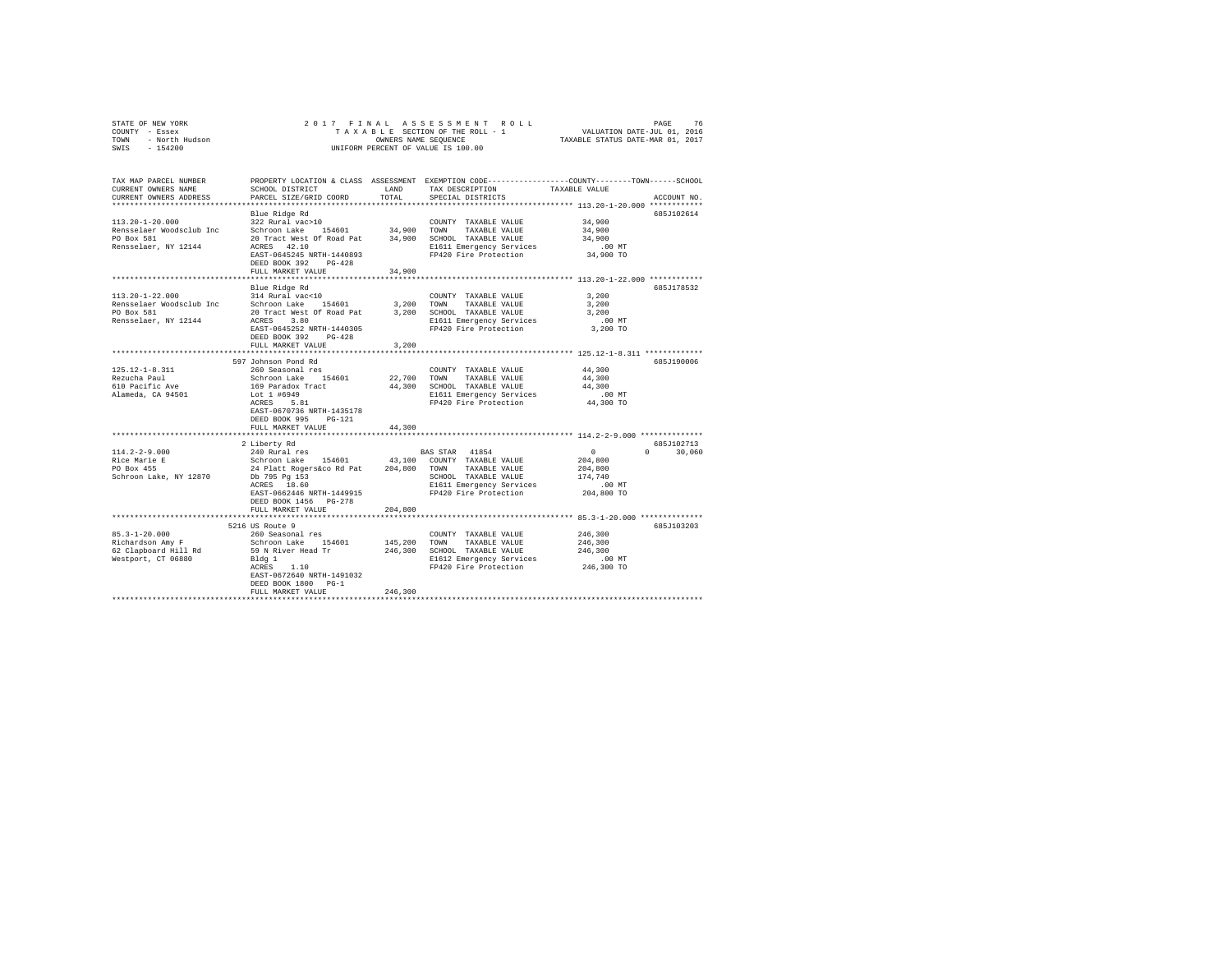| STATE OF NEW YORK                           | 2017 FINAL                                         |                      | ASSESSMENT ROLL                                   | PAGE                                                                                           | 77 |  |  |  |  |  |
|---------------------------------------------|----------------------------------------------------|----------------------|---------------------------------------------------|------------------------------------------------------------------------------------------------|----|--|--|--|--|--|
| COUNTY - Essex                              |                                                    |                      | TAXABLE SECTION OF THE ROLL - 1                   | VALUATION DATE-JUL 01, 2016                                                                    |    |  |  |  |  |  |
| - North Hudson<br>TOWN<br>SWIS<br>$-154200$ |                                                    | OWNERS NAME SEQUENCE |                                                   | TAXABLE STATUS DATE-MAR 01, 2017                                                               |    |  |  |  |  |  |
|                                             |                                                    |                      | UNIFORM PERCENT OF VALUE IS 100.00                |                                                                                                |    |  |  |  |  |  |
| TAX MAP PARCEL NUMBER                       |                                                    |                      |                                                   | PROPERTY LOCATION & CLASS ASSESSMENT EXEMPTION CODE---------------COUNTY-------TOWN-----SCHOOL |    |  |  |  |  |  |
| CURRENT OWNERS NAME                         | SCHOOL DISTRICT                                    | LAND                 | TAX DESCRIPTION                                   | TAXABLE VALUE                                                                                  |    |  |  |  |  |  |
| CURRENT OWNERS ADDRESS                      | PARCEL SIZE/GRID COORD                             | TOTAL                | SPECIAL DISTRICTS                                 | ACCOUNT NO.                                                                                    |    |  |  |  |  |  |
|                                             |                                                    |                      |                                                   |                                                                                                |    |  |  |  |  |  |
|                                             | 3417 Blue Ridge Rd                                 |                      |                                                   | 685J101812                                                                                     |    |  |  |  |  |  |
| $113.20 - 1 - 6.000$                        | 210 1 Family Res                                   |                      | COUNTY TAXABLE VALUE                              | 92,000                                                                                         |    |  |  |  |  |  |
| Ring Irene Kazachuk                         | Schroon Lake 154601                                | 15,500               | TOWN<br>TAXABLE VALUE                             | 92,000                                                                                         |    |  |  |  |  |  |
| Ring Patrick                                | 20 Tract West Of Road Pat                          | 92,000               | SCHOOL TAXABLE VALUE                              | 92,000                                                                                         |    |  |  |  |  |  |
| 3417 Blue Ridge Rd                          | ACRES<br>0.47                                      |                      | E1611 Emergency Services                          | $.00$ MT                                                                                       |    |  |  |  |  |  |
| North Hudson, NY 12855                      | EAST-0643919 NRTH-1442642                          |                      | FP420 Fire Protection                             | 92,000 TO                                                                                      |    |  |  |  |  |  |
|                                             | DEED BOOK 1759 PG-223                              |                      |                                                   |                                                                                                |    |  |  |  |  |  |
|                                             | FULL MARKET VALUE                                  | 92,000               |                                                   |                                                                                                |    |  |  |  |  |  |
|                                             | *************************                          |                      |                                                   | **************************** 113.20-1-8.200 *************                                      |    |  |  |  |  |  |
|                                             | Blue Ridge Rd                                      |                      |                                                   | 685J189007                                                                                     |    |  |  |  |  |  |
| $113.20 - 1 - 8.200$                        | 314 Rural vac<10                                   |                      | COUNTY TAXABLE VALUE                              | 600                                                                                            |    |  |  |  |  |  |
| Ring Irene Kazachuk                         | Schroon Lake<br>154601                             | 600                  | TOWN<br>TAXABLE VALUE                             | 600                                                                                            |    |  |  |  |  |  |
| Ring Patrick                                | 20 Tract West Of Road Pat                          | 600                  | SCHOOL TAXABLE VALUE                              | 600                                                                                            |    |  |  |  |  |  |
| 3417 Blue Ridge Rd                          | 0.35<br>ACRES                                      |                      | E1611 Emergency Services<br>FP420 Fire Protection | $.00$ MT<br>600 TO                                                                             |    |  |  |  |  |  |
| North Hudson, NY 12855                      | EAST-0643910 NRTH-1442748<br>DEED BOOK 1759 PG-223 |                      |                                                   |                                                                                                |    |  |  |  |  |  |
|                                             | FULL MARKET VALUE                                  | 600                  |                                                   |                                                                                                |    |  |  |  |  |  |
|                                             |                                                    |                      |                                                   |                                                                                                |    |  |  |  |  |  |
|                                             | 532 Johnson Pond Rd                                |                      |                                                   | 685J102615                                                                                     |    |  |  |  |  |  |
| $125.12 - 1 - 1.000$                        | 260 Seasonal res - WTRFNT                          |                      | COUNTY TAXABLE VALUE                              | 108,200                                                                                        |    |  |  |  |  |  |
| Ritacco Dale J Trust                        | Schroon Lake<br>154601                             | 63,400               | TAXABLE VALUE<br>TOWN                             | 108,200                                                                                        |    |  |  |  |  |  |
| Ritacco Donna M Trust                       | 169 Paradox Tract                                  | 108,200              | SCHOOL TAXABLE VALUE                              | 108,200                                                                                        |    |  |  |  |  |  |
| 106 Adams St                                | Bldg #1                                            |                      | E1611 Emergency Services                          | $.00$ MT                                                                                       |    |  |  |  |  |  |
| North Massapequa, NY 11758                  | ACRES<br>0.59                                      |                      | FP420 Fire Protection                             | 108,200 TO                                                                                     |    |  |  |  |  |  |
|                                             | EAST-0668880 NRTH-1434967                          |                      |                                                   |                                                                                                |    |  |  |  |  |  |
|                                             | DEED BOOK 1774 PG-109                              |                      |                                                   |                                                                                                |    |  |  |  |  |  |
|                                             | FULL MARKET VALUE                                  | 108,200              |                                                   |                                                                                                |    |  |  |  |  |  |
|                                             |                                                    |                      |                                                   |                                                                                                |    |  |  |  |  |  |
| $105. - 1 - 16.000$                         | 169 Duntley Rd<br>210 1 Family Res                 |                      |                                                   | 685J102704<br>70,200                                                                           |    |  |  |  |  |  |
| Roberts James S                             | Schroon Lake<br>154601                             | 29,400               | COUNTY TAXABLE VALUE<br>TAXABLE VALUE<br>TOWN     | 70,200                                                                                         |    |  |  |  |  |  |
| 10 Brandon Rd                               | 179 Paradox Tract                                  | 70,200               | SCHOOL TAXABLE VALUE                              | 70,200                                                                                         |    |  |  |  |  |  |
| Brewster, NY 10509                          | 1.30<br>ACRES                                      |                      | E1611 Emergency Services                          | $.00$ MT                                                                                       |    |  |  |  |  |  |
|                                             | EAST-0670199 NRTH-1462333                          |                      | FP420 Fire Protection                             | 70,200 TO                                                                                      |    |  |  |  |  |  |
|                                             | DEED BOOK 926<br>$PG-194$                          |                      |                                                   |                                                                                                |    |  |  |  |  |  |
|                                             | FULL MARKET VALUE                                  | 70,200               |                                                   |                                                                                                |    |  |  |  |  |  |
|                                             | ************************                           |                      |                                                   |                                                                                                |    |  |  |  |  |  |
|                                             | Duntley Rd                                         |                      |                                                   | 685J102705                                                                                     |    |  |  |  |  |  |
| $105. - 1 - 17.000$                         | 314 Rural vac<10                                   |                      | COUNTY TAXABLE VALUE                              | 1,700                                                                                          |    |  |  |  |  |  |
| Roberts James S                             | Schroon Lake<br>154601                             | 1,700                | TOWN<br>TAXABLE VALUE                             | 1,700                                                                                          |    |  |  |  |  |  |
| 10 Brandon Rd                               | 179 Paradox Tract                                  | 1,700                | SCHOOL TAXABLE VALUE                              | 1,700                                                                                          |    |  |  |  |  |  |
| Brewster, NY 10509                          | ACRES 1.50                                         |                      | E1611 Emergency Services                          | $.00$ MT                                                                                       |    |  |  |  |  |  |
|                                             | EAST-0669991 NRTH-1462236                          |                      | FP420 Fire Protection                             | 1,700 TO                                                                                       |    |  |  |  |  |  |
|                                             | $PG-194$<br>DEED BOOK 926                          | 1,700                |                                                   |                                                                                                |    |  |  |  |  |  |
|                                             | FULL MARKET VALUE                                  |                      |                                                   |                                                                                                |    |  |  |  |  |  |
|                                             |                                                    |                      |                                                   |                                                                                                |    |  |  |  |  |  |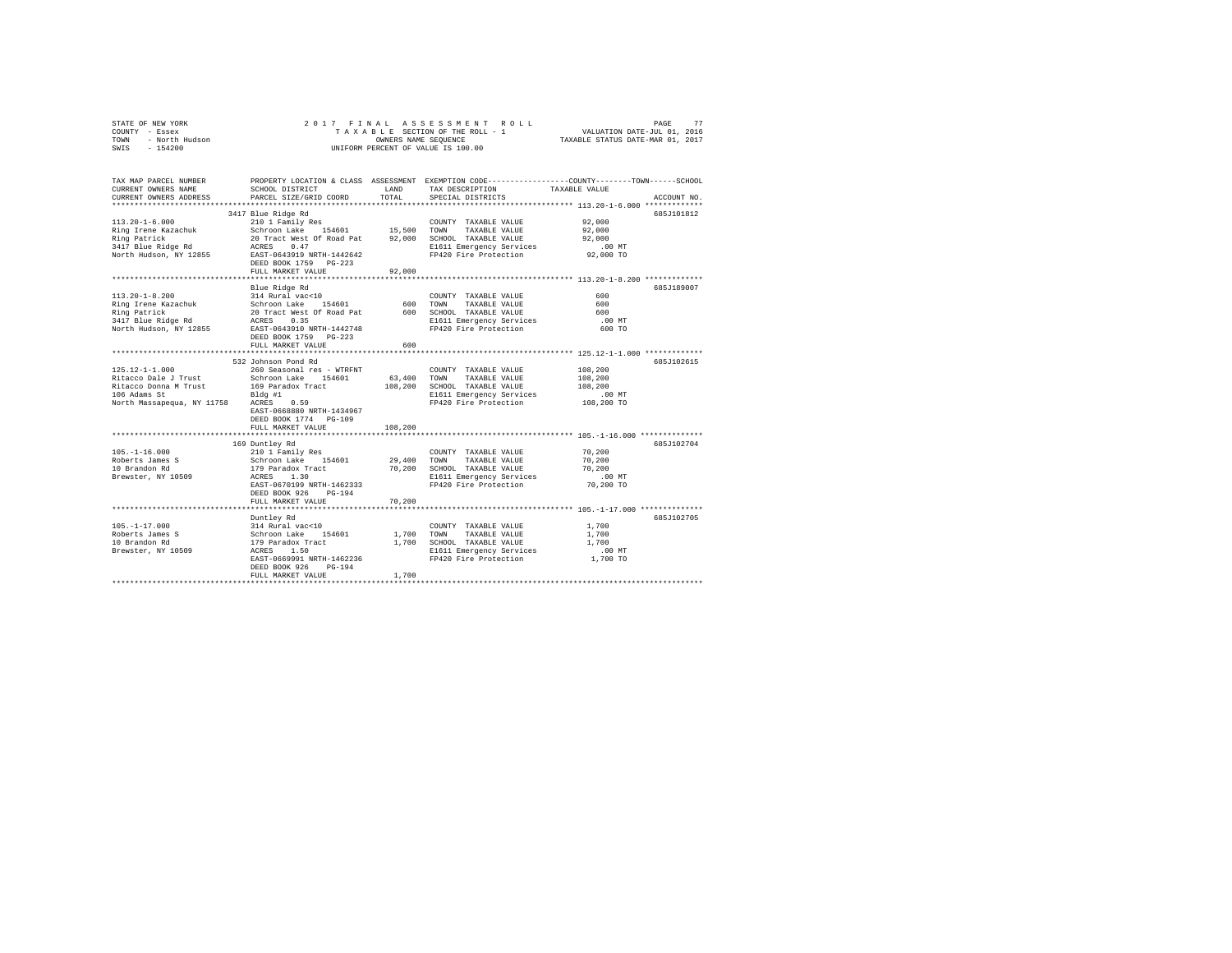| STATE OF NEW YORK<br>COUNTY - Essex<br>TOWN<br>- North Hudson<br>SWIS - 154200 |                                                                                                 |             | 2017 FINAL ASSESSMENT ROLL<br>TAXABLE SECTION OF THE ROLL - 1<br>OWNERS NAME SEQUENCE<br>UNIFORM PERCENT OF VALUE IS 100.00 | VALUATION DATE-JUL 01, 2016<br>TAXABLE STATUS DATE-MAR 01, 2017 | 78<br>PAGE    |
|--------------------------------------------------------------------------------|-------------------------------------------------------------------------------------------------|-------------|-----------------------------------------------------------------------------------------------------------------------------|-----------------------------------------------------------------|---------------|
| TAX MAP PARCEL NUMBER                                                          | PROPERTY LOCATION & CLASS ASSESSMENT EXEMPTION CODE---------------COUNTY-------TOWN------SCHOOL |             |                                                                                                                             |                                                                 |               |
| CURRENT OWNERS NAME                                                            | SCHOOL DISTRICT                                                                                 | LAND        | TAX DESCRIPTION                                                                                                             | TAXABLE VALUE                                                   |               |
| CURRENT OWNERS ADDRESS                                                         | PARCEL SIZE/GRID COORD                                                                          | TOTAL       | SPECIAL DISTRICTS                                                                                                           |                                                                 | ACCOUNT NO.   |
|                                                                                | 30 Nokomis Rd                                                                                   |             |                                                                                                                             |                                                                 | 685J103208    |
| $85.3 - 1 - 13.000$                                                            | $215$ 1 Fam Res w/                                                                              |             | COUNTY TAXABLE VALUE                                                                                                        | 295,200                                                         |               |
| Robertson Judith Pyke                                                          | Schroon Lake 154601                                                                             |             | 69,800 TOWN TAXABLE VALUE                                                                                                   | 295,200                                                         |               |
| 6365 Greenhill Rd                                                              | 59 N River Head Tr                                                                              |             | 295,200 SCHOOL TAXABLE VALUE                                                                                                | 295,200                                                         |               |
| New Hope, PA 18938                                                             | Bldg 1                                                                                          |             | E1612 Emergency Services                                                                                                    | $.00$ MT                                                        |               |
|                                                                                | ACRES 0.30                                                                                      |             | FP420 Fire Protection                                                                                                       | 295,200 TO                                                      |               |
|                                                                                | EAST-0672934 NRTH-1490329                                                                       |             |                                                                                                                             |                                                                 |               |
|                                                                                | DEED BOOK 621 PG-114                                                                            |             |                                                                                                                             |                                                                 |               |
|                                                                                | FULL MARKET VALUE                                                                               | 295,200     |                                                                                                                             |                                                                 |               |
|                                                                                |                                                                                                 |             |                                                                                                                             |                                                                 |               |
|                                                                                | 556 Johnson Pond Rd                                                                             |             |                                                                                                                             |                                                                 | 685J190007    |
| $125.12 - 1 - 8.400$                                                           | 312 Vac w/imprv - WTRFNT                                                                        |             | COUNTY TAXABLE VALUE                                                                                                        | 133,900                                                         |               |
| Ruoff Mark                                                                     | Schroon Lake 154601                                                                             |             | 106,500 TOWN TAXABLE VALUE                                                                                                  | 133,900                                                         |               |
| Ruoff Theresa                                                                  | 169 Paradox Tract                                                                               |             | 133,900 SCHOOL TAXABLE VALUE                                                                                                | 133,900                                                         |               |
| 15 Sierra Ct                                                                   | ACRES 0.60                                                                                      |             | E1611 Emergency Services                                                                                                    | $.00$ MT                                                        |               |
| Hillsdale, NJ 07642                                                            | EAST-0669653 NRTH-1434772                                                                       |             | FP420 Fire Protection                                                                                                       | 133,900 TO                                                      |               |
|                                                                                | DEED BOOK 1748    PG-192                                                                        |             |                                                                                                                             |                                                                 |               |
|                                                                                | FULL MARKET VALUE                                                                               | 133,900     |                                                                                                                             |                                                                 |               |
|                                                                                | ***********************                                                                         | *********** |                                                                                                                             |                                                                 |               |
|                                                                                | 2988 US Route 9                                                                                 |             |                                                                                                                             |                                                                 | 685J102011    |
| $114.4 - 1 - 35.002$                                                           | 210 1 Family Res                                                                                |             | BAS STAR 41854                                                                                                              | $\sim$                                                          | $0 \t 30.060$ |
| Russell Carl R                                                                 | Schroon Lake 154601                                                                             |             | 28,800 COUNTY TAXABLE VALUE                                                                                                 | 107,300                                                         |               |
| Rusell Mary Jo<br>2988 Us Rte 9                                                | la Gore E Of Rd Pat<br>ACRES 1.02                                                               |             | 107,300 TOWN TAXABLE VALUE                                                                                                  | 107,300<br>77.240                                               |               |
|                                                                                | EAST-0660292 NRTH-1442559                                                                       |             | SCHOOL TAXABLE VALUE                                                                                                        |                                                                 |               |
| North Hudson, NY 12855                                                         |                                                                                                 |             | E1611 Emergency Services                                                                                                    | .00 MT                                                          |               |
|                                                                                | DEED BOOK 842 PG-17<br>FULL MARKET VALUE                                                        | 107,300     | FP420 Fire Protection                                                                                                       | 107,300 TO                                                      |               |
|                                                                                | ******************************                                                                  |             |                                                                                                                             |                                                                 |               |
|                                                                                | 2689 Blue Ridge Rd                                                                              |             |                                                                                                                             |                                                                 | 685J186010    |
| $113.3 - 2 - 11.000$                                                           | 260 Seasonal res                                                                                |             | COUNTY TAXABLE VALUE                                                                                                        | 65,000                                                          |               |
| Rvle Bonnie L                                                                  | Schroon Lake 154601                                                                             |             | 33,800 TOWN<br>TAXABLE VALUE                                                                                                | 65,000                                                          |               |
| Gilman Robert D                                                                | 7 Totn&crossfield Twp 44                                                                        |             | 65,000 SCHOOL TAXABLE VALUE                                                                                                 | 65,000                                                          |               |
| 291 Dixon Rd                                                                   | ACRES 12.12                                                                                     |             | E1611 Emergency Services                                                                                                    | $.00$ MT                                                        |               |
| Queensbury, NY 12804                                                           | EAST-0627062 NRTH-1442029                                                                       |             | FP420 Fire Protection                                                                                                       | 65,000 TO                                                       |               |
|                                                                                | DEED BOOK 1637 PG-87                                                                            |             |                                                                                                                             |                                                                 |               |
|                                                                                | FULL MARKET VALUE                                                                               | 65,000      |                                                                                                                             |                                                                 |               |
|                                                                                |                                                                                                 |             |                                                                                                                             |                                                                 |               |
|                                                                                | 2969 US Route 9                                                                                 |             |                                                                                                                             |                                                                 | 685Z000001    |
| $114.18 - 2 - 2.200$                                                           | 210 1 Family Res                                                                                |             | BAS STAR 41854                                                                                                              | $\Omega$                                                        | $0 \t 30,060$ |
| Sabia Anna M                                                                   | Schroon Lake 154601                                                                             | 30,500      | COUNTY TAXABLE VALUE                                                                                                        | 139,000                                                         |               |
| 2969 US Route 9                                                                | 22 Platt Rogers Rd Pat                                                                          | 139,000     | TOWN TAXABLE VALUE                                                                                                          | 139,000                                                         |               |
| North Hudson, NY 12855                                                         | ACRES 2.50                                                                                      |             | SCHOOL TAXABLE VALUE                                                                                                        | 108,940                                                         |               |
|                                                                                | EAST-0659865 NRTH-1442284                                                                       |             | E1611 Emergency Services                                                                                                    | $.00$ $MT$                                                      |               |
|                                                                                | DEED BOOK 1695 PG-296                                                                           |             | FP420 Fire Protection                                                                                                       | 139,000 TO                                                      |               |
|                                                                                | FULL MARKET VALUE                                                                               | 139,000     |                                                                                                                             |                                                                 |               |
|                                                                                |                                                                                                 |             |                                                                                                                             |                                                                 |               |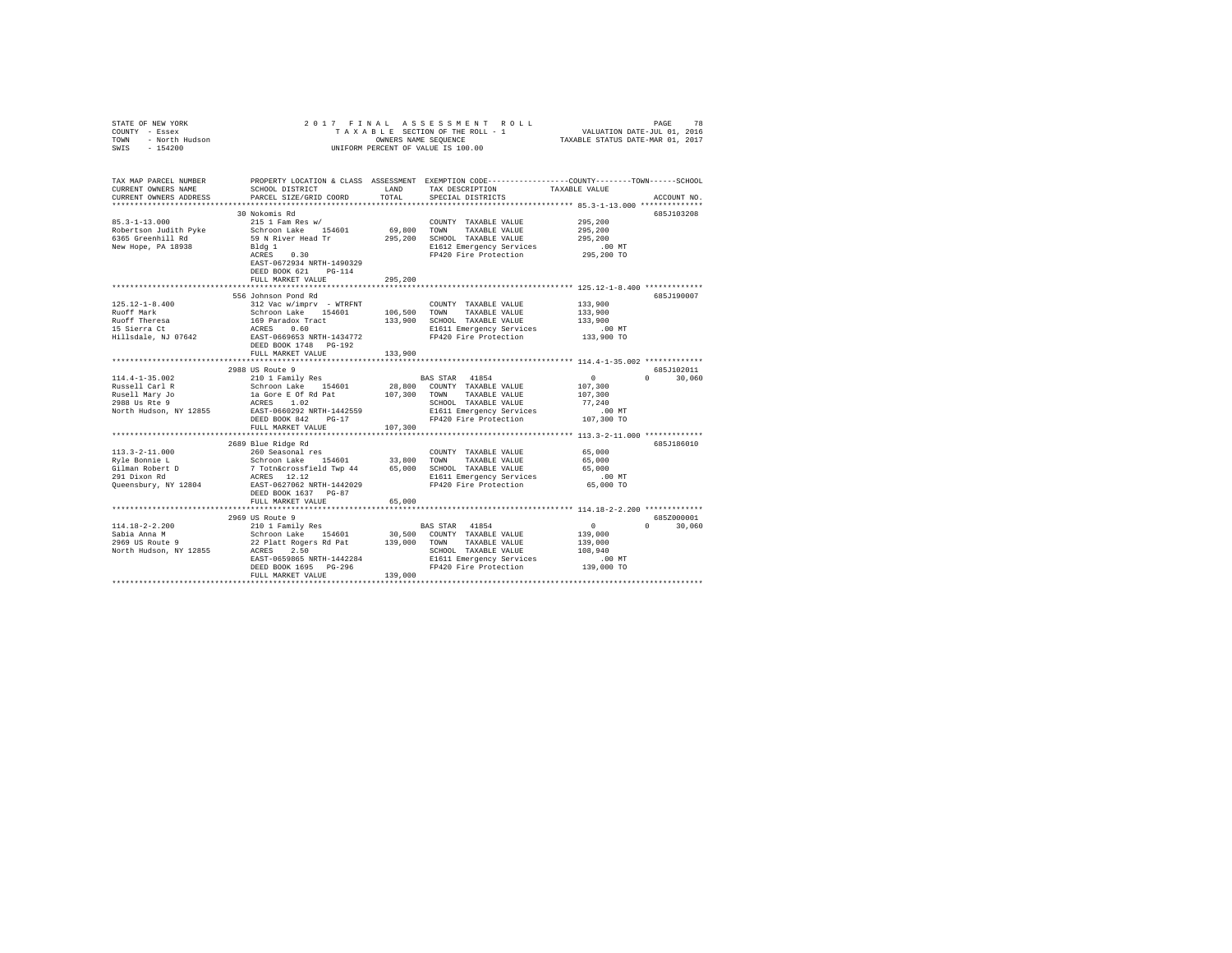|      | STATE OF NEW YORK | 2017 FINAL ASSESSMENT ROLL         | 79<br>PAGE                       |
|------|-------------------|------------------------------------|----------------------------------|
|      | COUNTY - Essex    | TAXABLE SECTION OF THE ROLL - 1    | VALUATION DATE-JUL 01, 2016      |
| TOWN | - North Hudson    | OWNERS NAME SEOUENCE               | TAXABLE STATUS DATE-MAR 01, 2017 |
| SWIS | $-154200$         | UNIFORM PERCENT OF VALUE IS 100.00 |                                  |

| TAX MAP PARCEL NUMBER<br>CURRENT OWNERS NAME | PROPERTY LOCATION & CLASS ASSESSMENT EXEMPTION CODE----------------COUNTY-------TOWN-----SCHOOL<br>SCHOOL DISTRICT | LAND          | TAX DESCRIPTION                                   | TAXABLE VALUE                                                     |                    |
|----------------------------------------------|--------------------------------------------------------------------------------------------------------------------|---------------|---------------------------------------------------|-------------------------------------------------------------------|--------------------|
| CURRENT OWNERS ADDRESS                       | PARCEL SIZE/GRID COORD                                                                                             | TOTAL         | SPECIAL DISTRICTS                                 |                                                                   | ACCOUNT NO.        |
|                                              | 81 Coyote Way                                                                                                      |               |                                                   |                                                                   | 685J102714         |
| $114.2 - 1 - 30.000$                         | 240 Rural res                                                                                                      |               | AGED ALL 41800                                    | 115,000                                                           | 115,000 115,000    |
| Sansone Cecelia Rose                         | Schroon Lake 154601                                                                                                |               | 76,800 ENH STAR 41834                             | $\circ$                                                           | $\Omega$<br>65,500 |
| 3288 US Rte 9                                | 156 Paradox Tract                                                                                                  | 230,000       | COUNTY TAXABLE VALUE                              | 115,000                                                           |                    |
| PO Box 15                                    | Db 795 Pa 153                                                                                                      |               | TAXABLE VALUE<br>TOWN                             | 115,000                                                           |                    |
| North Hudson, NY 12855                       | ACRES 58.80                                                                                                        |               | SCHOOL TAXABLE VALUE                              | 49,500                                                            |                    |
|                                              | EAST-0663682 NRTH-1449692                                                                                          |               | E1611 Emergency Services<br>FP420 Fire Protection | .00 MT                                                            |                    |
|                                              | DEED BOOK 1700 PG-64                                                                                               |               |                                                   | 230,000 TO                                                        |                    |
|                                              | FULL MARKET VALUE                                                                                                  | 230,000       |                                                   |                                                                   |                    |
|                                              |                                                                                                                    |               |                                                   |                                                                   |                    |
|                                              | 3541 US Route 9                                                                                                    |               |                                                   |                                                                   | 685J176000         |
| $114.2 - 1 - 9.000$                          | 210 1 Family Res                                                                                                   |               | COUNTY TAXABLE VALUE                              | 104,600                                                           |                    |
| Saulo Ellen                                  | Schroon Lake 154601<br>26 27 Platt Rogers&co Pat                                                                   | 31,100        | TOWN<br>TAXABLE VALUE                             | 104,600                                                           |                    |
| Fougner John                                 |                                                                                                                    | 104,600       | SCHOOL TAXABLE VALUE                              | 104,600                                                           |                    |
| c/o Elizabeth Fougner<br>34 Hawthorne Ave    | ACRES 3.20<br>EAST-0663514 NRTH-1455602                                                                            |               | E1611 Emergency Services                          | .00 MT                                                            |                    |
|                                              |                                                                                                                    |               | FP420 Fire Protection                             | 104,600 TO                                                        |                    |
|                                              | Staten Island, NY 10314 DEED BOOK 1642 PG-289                                                                      |               |                                                   |                                                                   |                    |
|                                              | FULL MARKET VALUE                                                                                                  | 104,600       |                                                   |                                                                   |                    |
|                                              |                                                                                                                    |               |                                                   |                                                                   |                    |
|                                              | US Route 9                                                                                                         |               |                                                   |                                                                   | 685J198001         |
| $114.2 - 1 - 58.001$                         | 311 Res vac land                                                                                                   |               | COUNTY TAXABLE VALUE                              | 20,300                                                            |                    |
| Saulo Ellen                                  | Schroon Lake 154601<br>26 27 Platt Rogers & Co<br>154601 20,300                                                    |               | TOWN<br>TAXABLE VALUE                             | 20,300                                                            |                    |
| Fougner John                                 |                                                                                                                    | 20,300        | SCHOOL TAXABLE VALUE                              | 20,300                                                            |                    |
| c/o Elizabeth Fougner                        | ACRES 3.20<br>ACRES 3.20<br>EAST-0663633 NRTH-1455759                                                              |               | E1611 Emergency Services                          | $.00$ MT                                                          |                    |
| 34 Hawthorne Ave                             |                                                                                                                    |               | FP420 Fire Protection                             | 20,300 TO                                                         |                    |
| Staten Island, NY 10314                      | DEED BOOK 1642 PG-294                                                                                              |               |                                                   |                                                                   |                    |
|                                              | FULL MARKET VALUE                                                                                                  | 20,300        |                                                   |                                                                   |                    |
|                                              | *******************************                                                                                    |               |                                                   | *********************************** 114.2-1-14.200 ************** |                    |
|                                              | 3558 US Route 9                                                                                                    |               |                                                   |                                                                   | 685.T179015        |
| $114.2 - 1 - 14.200$                         | 314 Rural vac<10                                                                                                   |               | COUNTY TAXABLE VALUE                              | 20,600                                                            |                    |
| Saulo George                                 | Schroon Lake 154601<br>27 Platt Rogers&co Rd Pat<br>ACRES 3.51                                                     | 20,600        | TOWN<br>TAXABLE VALUE                             | 20,600                                                            |                    |
| Saulo Ellen M                                |                                                                                                                    | 20,600        | SCHOOL TAXABLE VALUE                              | 20,600                                                            |                    |
| 808 Page Ave                                 |                                                                                                                    |               | E1611 Emergency Services                          | $.00$ MT                                                          |                    |
| Staten Island, NY 10307                      | EAST-0664309 NRTH-1455707                                                                                          |               | FP420 Fire Protection                             | 20,600 TO                                                         |                    |
|                                              | DEED BOOK 699<br>$PG-165$                                                                                          |               |                                                   |                                                                   |                    |
|                                              | FULL MARKET VALUE<br>*************************************                                                         | 20,600        |                                                   | ********************************** 104.4-1-64.000 ***********     |                    |
|                                              |                                                                                                                    |               |                                                   |                                                                   |                    |
|                                              | 37 Wonder View Rd                                                                                                  |               |                                                   |                                                                   | 685J177001         |
| $104.4 - 1 - 64.000$                         | 210 1 Family Res                                                                                                   |               | COUNTY TAXABLE VALUE                              | 60,000                                                            |                    |
| Schroon Lake LTD                             | Schroon Lake                                                                                                       | 154601 24,000 | TOWN<br>TAXABLE VALUE                             | 60,000                                                            |                    |
| PO Box 582                                   | 31 Platt Rogers&co Rd Pat                                                                                          | 60,000        | SCHOOL TAXABLE VALUE                              | 60,000                                                            |                    |
| Schroon Lake, NY 12870                       | ACRES<br>1.10<br>EAST-0666726 NRTH-1459928                                                                         |               | E1611 Emergency Services<br>FP420 Fire Protection | $.00$ MT                                                          |                    |
|                                              | DEED BOOK 1856 PG-260                                                                                              |               |                                                   | 60,000 TO                                                         |                    |
|                                              | FULL MARKET VALUE                                                                                                  | 60,000        |                                                   |                                                                   |                    |
|                                              |                                                                                                                    |               |                                                   |                                                                   |                    |
|                                              |                                                                                                                    |               |                                                   |                                                                   |                    |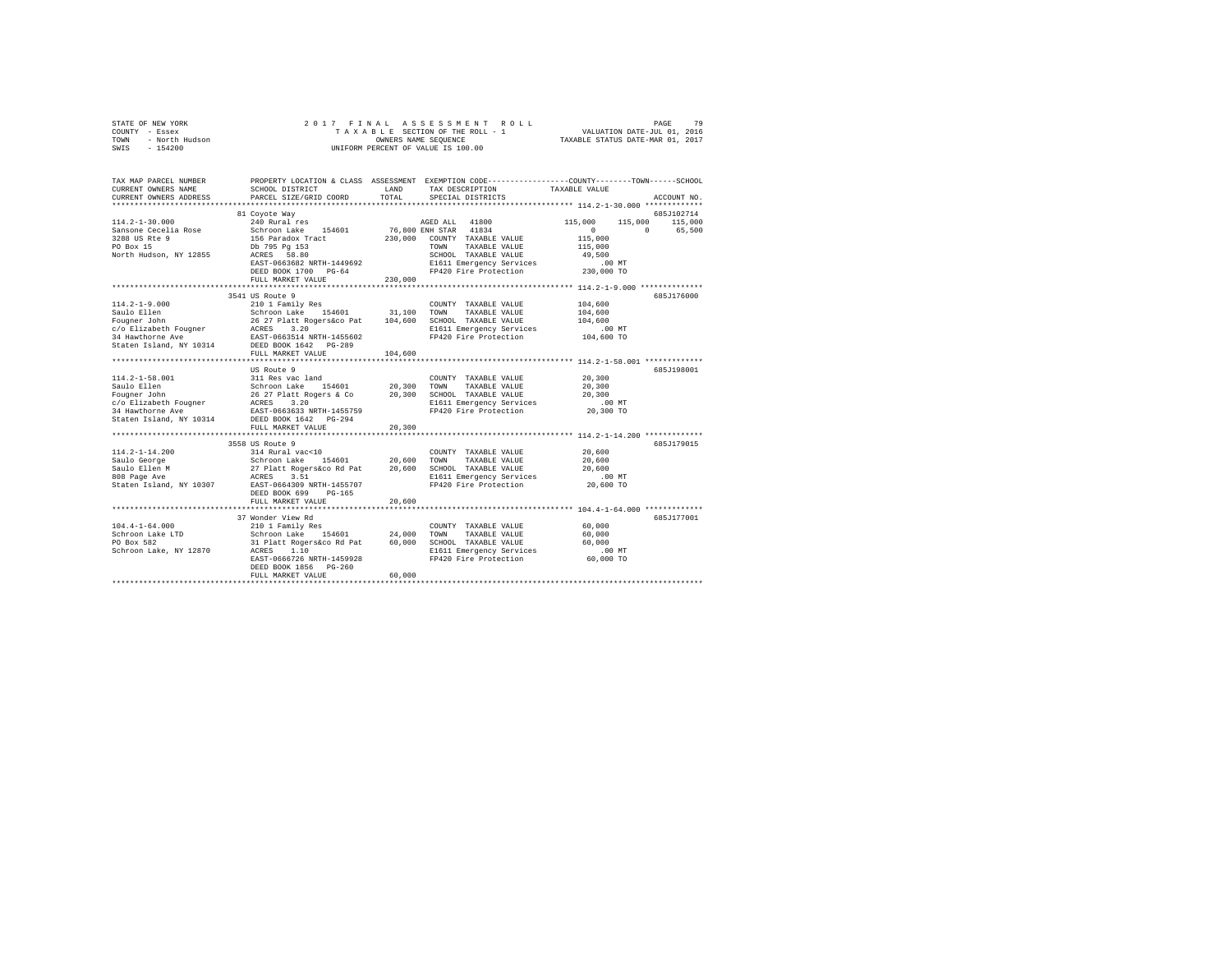| OF NEW YORK<br>- Essex<br>- North Hudson<br>- 154200<br>STATE OF NEW YORK<br>COUNTY - Essex<br>TOWN<br>SWIS                                                                     | 2017 FINAL<br>UNIFORM PERCENT OF VALUE IS 100.00        | PAGE 80 PAGE 80 PAGE 80 PAGE 80 PAGE 80 PAGE 80<br>TAXABLE SECTION OF THE ROLL - 1 VALUATION DATE-JUL 01, 2016<br>OWNERS NAME SEQUENCE 7IAXABLE STATUS DATE-MAR 01, 2017 |                                                   |                                                                                                                                 |
|---------------------------------------------------------------------------------------------------------------------------------------------------------------------------------|---------------------------------------------------------|--------------------------------------------------------------------------------------------------------------------------------------------------------------------------|---------------------------------------------------|---------------------------------------------------------------------------------------------------------------------------------|
| TAX MAP PARCEL NUMBER<br>CURRENT OWNERS NAME<br>CURRENT OWNERS ADDRESS                                                                                                          | SCHOOL DISTRICT<br>PARCEL SIZE/GRID COORD               | LAND<br>TOTAL                                                                                                                                                            | TAX DESCRIPTION<br>SPECIAL DISTRICTS              | PROPERTY LOCATION & CLASS ASSESSMENT EXEMPTION CODE---------------COUNTY-------TOWN------SCHOOL<br>TAXABLE VALUE<br>ACCOUNT NO. |
|                                                                                                                                                                                 | 3613 US Route 9                                         |                                                                                                                                                                          |                                                   | 685Z004001                                                                                                                      |
| $104.4 - 2 - 5.000$                                                                                                                                                             |                                                         |                                                                                                                                                                          | COUNTY TAXABLE VALUE                              | 47,900                                                                                                                          |
| Schroon Lake Ltd                                                                                                                                                                |                                                         |                                                                                                                                                                          | TAXABLE VALUE                                     | 47,900                                                                                                                          |
| PO Box 582                                                                                                                                                                      | 29 Platt Rogers & Co Rd P $47,900$ SCHOOL TAXABLE VALUE |                                                                                                                                                                          |                                                   | 47.900                                                                                                                          |
| Schroon Lake, NY 12870                                                                                                                                                          | ACRES 57.65                                             |                                                                                                                                                                          | E1611 Emergency Services                          | $.00$ MT                                                                                                                        |
|                                                                                                                                                                                 | EAST-0664111 NRTH-1457474                               |                                                                                                                                                                          | FP420 Fire Protection                             | 47,900 TO                                                                                                                       |
|                                                                                                                                                                                 | DEED BOOK 1357 PG-118                                   |                                                                                                                                                                          |                                                   |                                                                                                                                 |
|                                                                                                                                                                                 | FULL MARKET VALUE<br>************************           | 47.900<br>*************                                                                                                                                                  |                                                   | ***************************** 104.4-1-52.000 **************                                                                     |
|                                                                                                                                                                                 | 102 Duntley Rd                                          |                                                                                                                                                                          |                                                   | 685J103304                                                                                                                      |
| $104.4 - 1 - 52.000$                                                                                                                                                            | 210 1 Family Res                                        |                                                                                                                                                                          | COUNTY TAXABLE VALUE                              | 168,200                                                                                                                         |
| Schultz William R                                                                                                                                                               | Schroon Lake 154601                                     | 26,600                                                                                                                                                                   | TOWN<br>TAXABLE VALUE                             | 168,200                                                                                                                         |
| PO Box 7                                                                                                                                                                        | 7-G Gore E Of Road Pat                                  |                                                                                                                                                                          | 168,200 SCHOOL TAXABLE VALUE                      | 168,200                                                                                                                         |
| North Hudson, NY 12855                                                                                                                                                          | ACRES 10.20                                             |                                                                                                                                                                          | E1611 Emergency Services                          | $.00$ MT                                                                                                                        |
|                                                                                                                                                                                 | EAST-0668879 NRTH-1460639                               |                                                                                                                                                                          | FP420 Fire Protection                             | 168,200 TO                                                                                                                      |
|                                                                                                                                                                                 | DEED BOOK 975 PG-207                                    |                                                                                                                                                                          |                                                   |                                                                                                                                 |
|                                                                                                                                                                                 | FULL MARKET VALUE                                       | 168,200                                                                                                                                                                  |                                                   |                                                                                                                                 |
|                                                                                                                                                                                 |                                                         |                                                                                                                                                                          |                                                   |                                                                                                                                 |
|                                                                                                                                                                                 | 11 Bessey Rd                                            |                                                                                                                                                                          |                                                   | 685J103412                                                                                                                      |
| 114.18-1-5.000                                                                                                                                                                  | 260 Seasonal res                                        | 10,800                                                                                                                                                                   | COUNTY TAXABLE VALUE<br>TOWN<br>TAXABLE VALUE     | 36,000<br>36,000                                                                                                                |
|                                                                                                                                                                                 |                                                         | 36,000                                                                                                                                                                   | SCHOOL TAXABLE VALUE                              | 36,000                                                                                                                          |
|                                                                                                                                                                                 |                                                         |                                                                                                                                                                          |                                                   | $.00$ MT                                                                                                                        |
| 1911-1021-2000<br>2010eri Daniel Schroon Lake 154601<br>144 Veterans Rd 25 17 W 6 Rd Pat<br>25 17 W 6 Rd 201<br>144 Veterans Rd RKS 0.20<br>201<br>26 RKST-0655119 NRTH-1441166 |                                                         |                                                                                                                                                                          | E1611 Emergency Services<br>FP420 Fire Protection | 36,000 TO                                                                                                                       |
|                                                                                                                                                                                 | DEED BOOK 1739 PG-55                                    |                                                                                                                                                                          |                                                   |                                                                                                                                 |
|                                                                                                                                                                                 | FULL MARKET VALUE                                       | 36,000                                                                                                                                                                   |                                                   |                                                                                                                                 |
|                                                                                                                                                                                 |                                                         |                                                                                                                                                                          |                                                   | ************* 125.12-1-4.000 *************                                                                                      |
|                                                                                                                                                                                 | 554 Johnson Pond Rd                                     |                                                                                                                                                                          |                                                   | 685J100601                                                                                                                      |
| $125.12 - 1 - 4.000$                                                                                                                                                            | 260 Seasonal res - WTRFNT                               |                                                                                                                                                                          | COUNTY TAXABLE VALUE                              | 95,400                                                                                                                          |
|                                                                                                                                                                                 |                                                         | 69,300                                                                                                                                                                   | TAXABLE VALUE<br>TOWN                             | 95,400                                                                                                                          |
| Sears Robert J<br>Sears Deanna M<br>124 Hamilton Rd                                                                                                                             | Schroon Lake 154601<br>169 Paradox Tract<br>ACRES 0.40  | 95,400                                                                                                                                                                   | SCHOOL TAXABLE VALUE                              | 95,400<br>$.00$ MT                                                                                                              |
| Crown Point, NY 12928                                                                                                                                                           | EAST-0669508 NRTH-1434761                               |                                                                                                                                                                          | E1611 Emergency Services<br>FP420 Fire Protection | 95,400 TO                                                                                                                       |
|                                                                                                                                                                                 | DEED BOOK 879 PG-3                                      |                                                                                                                                                                          |                                                   |                                                                                                                                 |
|                                                                                                                                                                                 | FULL MARKET VALUE                                       | 95,400                                                                                                                                                                   |                                                   |                                                                                                                                 |
|                                                                                                                                                                                 |                                                         |                                                                                                                                                                          |                                                   |                                                                                                                                 |
|                                                                                                                                                                                 | 469 Ensign Pond Rd                                      |                                                                                                                                                                          |                                                   | 685J101906                                                                                                                      |
| $105. - 1 - 47.000$                                                                                                                                                             | 210 1 Family Res                                        |                                                                                                                                                                          | COUNTY TAXABLE VALUE                              | 56,000                                                                                                                          |
|                                                                                                                                                                                 |                                                         | 29,000                                                                                                                                                                   | TOWN<br>TAXABLE VALUE                             | 56,000                                                                                                                          |
| 103.1--7<br>Secretary of HUD Schroon Lake 154601<br>2401 NW 23rd St Ste 1D 204 Paradox Tract<br>Chaboma City. OK 73107 1050/60 BLA w/52                                         |                                                         | 56,000                                                                                                                                                                   | SCHOOL TAXABLE VALUE                              | 56,000                                                                                                                          |
|                                                                                                                                                                                 |                                                         |                                                                                                                                                                          | E1611 Emergency Services                          | $.00$ MT                                                                                                                        |
|                                                                                                                                                                                 | ACRES 1.10<br>EAST-0674221 NRTH-1456100                 |                                                                                                                                                                          | FP420 Fire Protection                             | 56,000 TO                                                                                                                       |
|                                                                                                                                                                                 | DEED BOOK 1852 PG-205                                   |                                                                                                                                                                          |                                                   |                                                                                                                                 |
|                                                                                                                                                                                 | FULL MARKET VALUE                                       | 56,000                                                                                                                                                                   |                                                   |                                                                                                                                 |
|                                                                                                                                                                                 |                                                         |                                                                                                                                                                          |                                                   |                                                                                                                                 |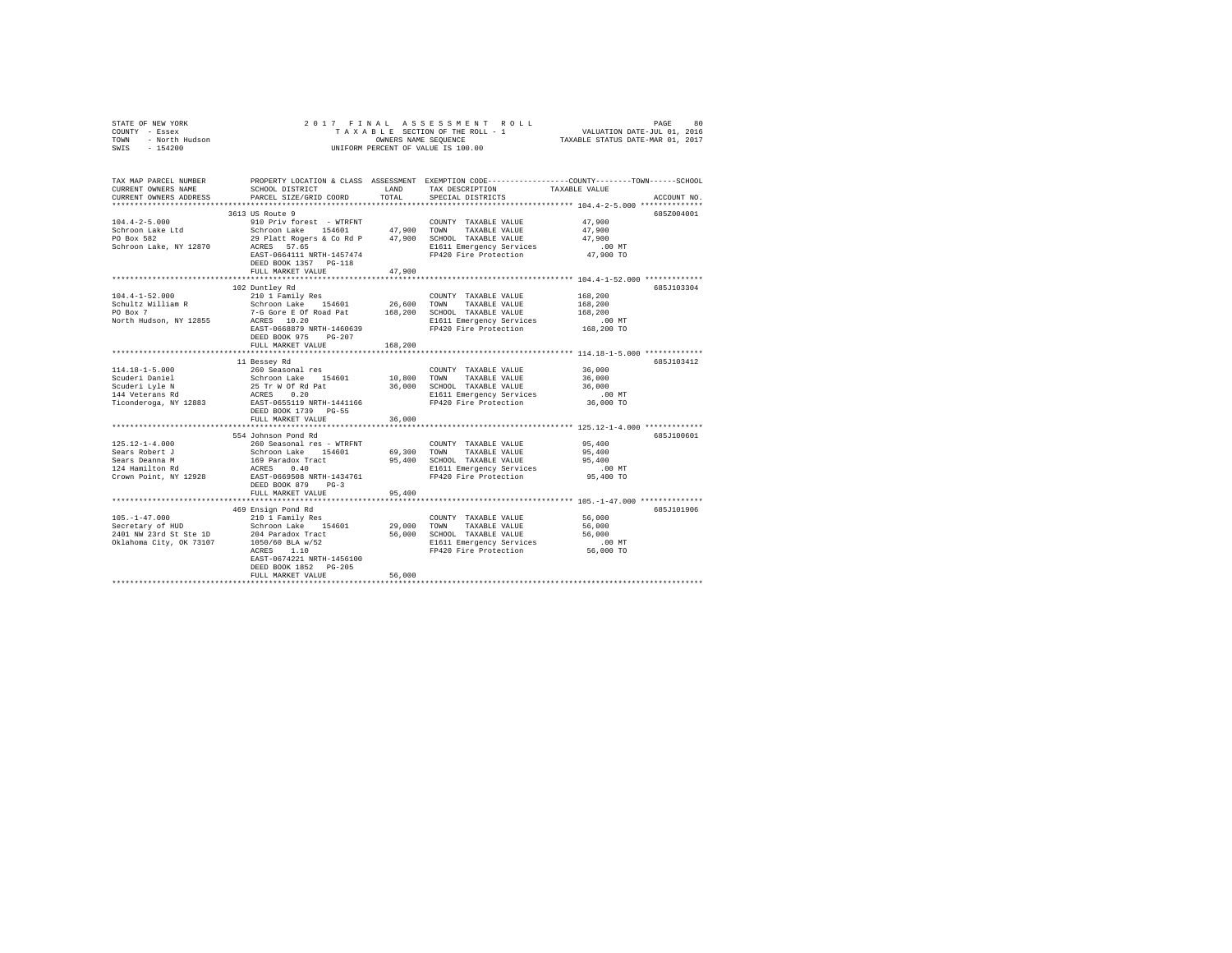| STATE OF NEW YORK<br>STATE OF NEW YORK<br>COUNTY - Essex<br>TOWN - North Hudson<br>SWIS - 154200                        |                                                                                                                       |         | 2017 FINAL ASSESSMENT ROLL<br>UNIFORM PERCENT OF VALUE IS 100.00                                                                                                                                                                                                                                                                                |                                                                                                                |  |
|-------------------------------------------------------------------------------------------------------------------------|-----------------------------------------------------------------------------------------------------------------------|---------|-------------------------------------------------------------------------------------------------------------------------------------------------------------------------------------------------------------------------------------------------------------------------------------------------------------------------------------------------|----------------------------------------------------------------------------------------------------------------|--|
| TAX MAP PARCEL NUMBER<br>CURRENT OWNERS NAME<br>CURRENT OWNERS ADDRESS . PARCEL SIZE/GRID COORD TOTAL SPECIAL DISTRICTS |                                                                                                                       |         |                                                                                                                                                                                                                                                                                                                                                 | PROPERTY LOCATION & CLASS ASSESSMENT EXEMPTION CODE----------------COUNTY-------TOWN-----SCHOOL<br>ACCOUNT NO. |  |
| $105. - 1 - 18.000$<br>Sharrow Harvey M<br>Sharrow Patrick J<br>2055 Philo Rd<br>Cherlin<br>Charlotte, VT 05445         | 158 Duntley Rd<br>260 Seasonal res<br>$00004.00$<br>ACRES $4.60$<br>EAST-0670474 NRTH-1461919<br>DEED BOOK 1570 PG-38 |         | COUNTY TAXABLE VALUE<br>${\small \begin{tabular}{lcccccc} Schroon Lake & 154601 & 32,400 & TOMN & TAXABLE VALUE \\ 179 paradox Tract & 82,700 & SCHOOL TAXABLE VALUE \\ \end{tabular}}$<br>E1611 Emergency Services<br>FP420 Fire Protection                                                                                                    | 685J103213<br>82,700<br>82,700<br>82,700<br>00 MT.<br>82,700 TO                                                |  |
|                                                                                                                         | FULL MARKET VALUE                                                                                                     | 82,700  |                                                                                                                                                                                                                                                                                                                                                 |                                                                                                                |  |
| 113.3-2-10.000                                                                                                          | 2543 Blue Ridge Rd<br>260 Seasonal res<br>DEED BOOK 1631    PG-280                                                    |         | COUNTY TAXABLE VALUE                                                                                                                                                                                                                                                                                                                            | 685J178524<br>143,300                                                                                          |  |
|                                                                                                                         | FULL MARKET VALUE 143,300                                                                                             |         |                                                                                                                                                                                                                                                                                                                                                 |                                                                                                                |  |
|                                                                                                                         |                                                                                                                       |         |                                                                                                                                                                                                                                                                                                                                                 |                                                                                                                |  |
| $113.-2-8.000$<br>Shaw Daniel B<br>Shaw Judy K<br>167 Windy Hill Rd<br>Greenwich, NY 12834                              | 138 Elk Lake Rd<br>260 Seasonal res<br>ACRES 1.00<br>EAST-0635069 NRTH-1445164<br>DEED BOOK 1578 PG-110               |         | COUNTY TAXABLE VALUE<br>Notion and the Schroom Incomery TAYABLE VAUE<br>3 T&C Twp 44 55,600 SCHOOL TAXABLE VALUE<br>1478/90 Quit Claim 55,600 SCHOOL TAXABLE VALUE<br>1478/90 Quit Claim 55,600 SCHOL TAXABLE VALUE<br>162 -                                                                                                                    | 685J100704<br>55,600<br>55,600<br>55,600<br>00 MT.<br>55,600 TO                                                |  |
|                                                                                                                         | FULL MARKET VALUE                                                                                                     | 55,600  |                                                                                                                                                                                                                                                                                                                                                 |                                                                                                                |  |
|                                                                                                                         |                                                                                                                       |         |                                                                                                                                                                                                                                                                                                                                                 |                                                                                                                |  |
| $123. -2 - 2.000$<br>Shaw Daniel B<br>Shaw Judy K<br>167 Windy Hill Rd<br>Greenwich, NY 12834                           | 1811 Blue Ridge Rd<br>240 Rural res<br>EAST-0605624 NRTH-1439983<br>DEED BOOK 1731 PG-44<br>FULL MARKET VALUE         | 67,700  | $\begin{array}{cc}\n\text{COUNTY} & \text{TAXABLE VALUE} \\ \text{TOUNY} & \text{m:MADI D} & \text{MADI E} \\ \end{array}$<br>240 Rural res<br>Schroon Lake 154601 63,500 TOWN TAXABLE VALUE<br>14 Totn&crossfield Twp 30 67,700 SCHOOL TAXABLE VALUE<br>00046.00<br>E1611 Emergency Services<br>EP420 Fire Protection<br>FP420 Fire Protection | 685J101714<br>67,700<br>67,700<br>.00 MT<br>67,700 TO                                                          |  |
|                                                                                                                         |                                                                                                                       |         |                                                                                                                                                                                                                                                                                                                                                 |                                                                                                                |  |
| $113.3 - 2 - 4.000$                                                                                                     | 2618 Blue Ridge Rd<br>312 Vac w/imprv<br>EAST-0625760 NRTH-1440883<br>DEED BOOK 1563 PG-5<br>FULL MARKET VALUE        | 186,200 | COUNTY TAXABLE VALUE                                                                                                                                                                                                                                                                                                                            | 685J179013<br>186,200<br>186,200<br>186,200<br>00 MT.<br>186,200 TO                                            |  |
|                                                                                                                         |                                                                                                                       |         |                                                                                                                                                                                                                                                                                                                                                 |                                                                                                                |  |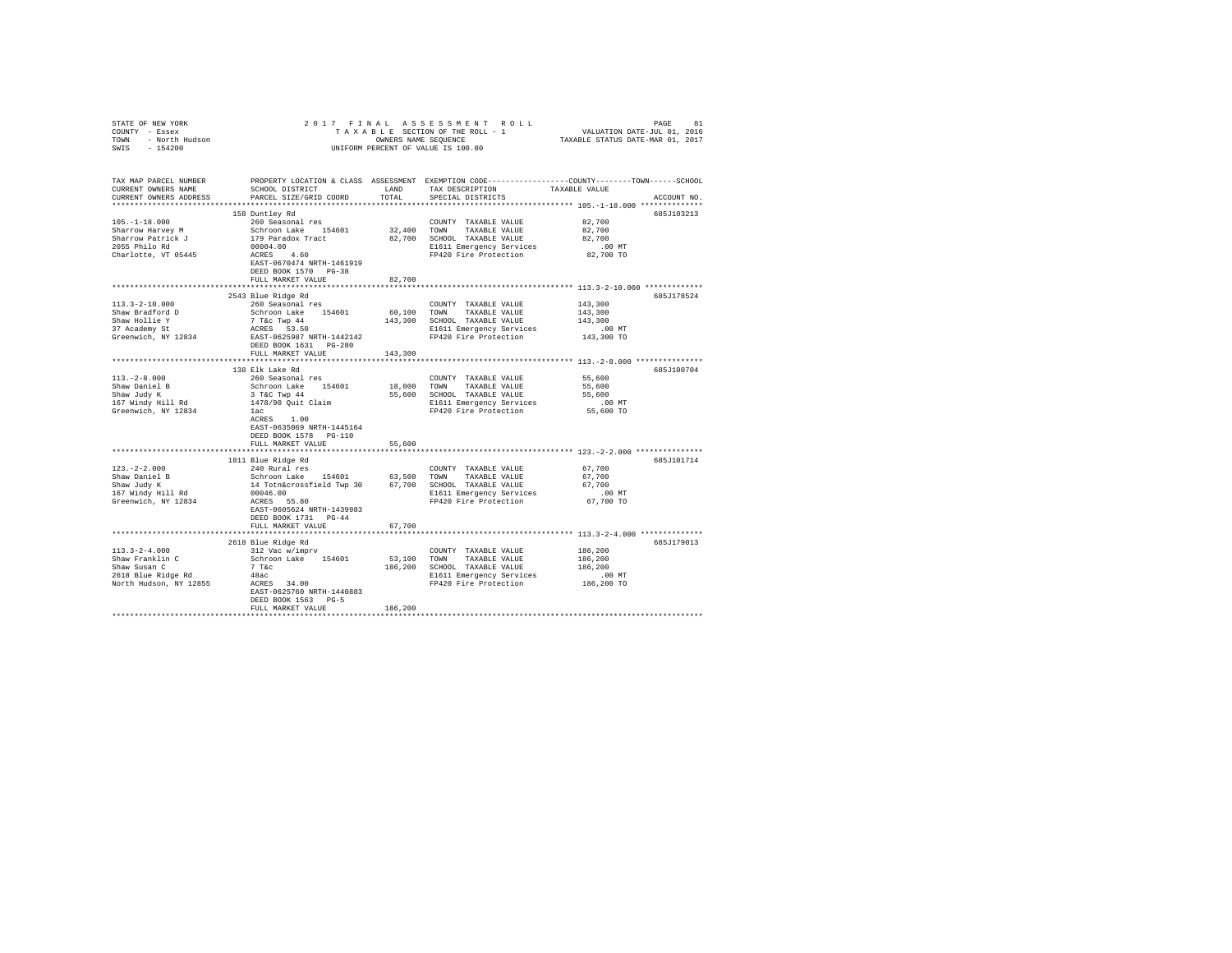|                | STATE OF NEW YORK |  |  |  |  | 2017 FINAL ASSESSMENT ROLL         | PAGE                             | 82 |
|----------------|-------------------|--|--|--|--|------------------------------------|----------------------------------|----|
| COUNTY - Essex |                   |  |  |  |  | TAXABLE SECTION OF THE ROLL - 1    | VALUATION DATE-JUL 01, 2016      |    |
| TOWN           | - North Hudson    |  |  |  |  | OWNERS NAME SEOUENCE               | TAXABLE STATUS DATE-MAR 01, 2017 |    |
|                | SWIS - 154200     |  |  |  |  | UNIFORM PERCENT OF VALUE IS 100.00 |                                  |    |

| TAX MAP PARCEL NUMBER<br>CURRENT OWNERS NAME<br>CURRENT OWNERS ADDRESS                                                                 | SCHOOL DISTRICT<br>PARCEL SIZE/GRID COORD                                                                                                                                                                                                                                                                           | LAND<br>TOTAL                                              | TAX DESCRIPTION<br>SPECIAL DISTRICTS                                                                                                                               | PROPERTY LOCATION & CLASS ASSESSMENT EXEMPTION CODE---------------COUNTY-------TOWN-----SCHOOL<br>TAXABLE VALUE<br>ACCOUNT NO.                                                                                              |
|----------------------------------------------------------------------------------------------------------------------------------------|---------------------------------------------------------------------------------------------------------------------------------------------------------------------------------------------------------------------------------------------------------------------------------------------------------------------|------------------------------------------------------------|--------------------------------------------------------------------------------------------------------------------------------------------------------------------|-----------------------------------------------------------------------------------------------------------------------------------------------------------------------------------------------------------------------------|
| ************************<br>$113.3 - 2 - 12.000$<br>Shaw Franklin C<br>Shaw Susan C<br>2618 Blue Ridge Rd                              | 2642 Blue Ridge Rd<br>260 Seasonal res<br>Schroon Lake 154601 16,700 TOWN TAXABLE VALUE<br>7 Totn&crossfield Twp 44 59,600 SCHOOL TAXABLE VALUE<br>ACRES 0.60 0.00<br>North Hudson, NY 12855 EAST-0626361 NRTH-1441183<br>DEED BOOK 1846 PG-314<br>FULL MARKET VALUE                                                | 59,600                                                     | COUNTY TAXABLE VALUE<br>FP420 Fire Protection                                                                                                                      | 685J102809<br>59,600<br>59,600<br>59,600<br>$.00$ MT<br>59,600 TO                                                                                                                                                           |
| $125.12 - 1 - 14.000$<br>Sidusky James A<br>Sidusky Judy A<br>138 Hartman Loop<br>Queensbury, NY 12804                                 | 560 Johnson Pond Rd<br>312 Vac w/imprv - WTRFNT<br>Schroon Lake 154601<br>169 Paradox Tract<br>ACRES 0.60<br>EAST-0669807 NRTH-1434761<br>DEED BOOK 713<br>$PG-231$                                                                                                                                                 | 97,000 TOWN                                                | COUNTY TAXABLE VALUE<br>TAXABLE VALUE<br>108,400 SCHOOL TAXABLE VALUE<br>E1611 Emergency Services<br>FP420 Fire Protection                                         | 685J180002<br>108,400<br>108,400<br>108,400<br>.00 MT<br>108,400 TO                                                                                                                                                         |
| $125.12 - 1 - 8.320$<br>Smalley John N<br>Smalley Lori A<br>70 Fox Ave<br>Schenectady, NY 12304<br>$114.2 - 1 - 4.000$<br>Smith Daniel | FULL MARKET VALUE<br>**************************<br>533 Johnson Pond Rd<br>312 Vac w/imprv<br>Schroon Lake 154601<br>169 Paradox Tr<br>ACRES 6.17<br>EAST-0669170 NRTH-1435257<br>DEED BOOK 1216 PG-145<br>FULL MARKET VALUE<br>Caza Turn Rd                                                                         | 108,400<br>**********<br>23,000 TOWN<br>33,100<br>600 TOWN | COUNTY TAXABLE VALUE<br>TAXABLE VALUE<br>33,100 SCHOOL TAXABLE VALUE<br>E1611 Emergency Services<br>FP420 Fire Protection<br>COUNTY TAXABLE VALUE<br>TAXABLE VALUE | ********************************** 125.12-1-8.320 **************<br>685Z000002<br>33,100<br>33,100<br>33,100<br>$.00$ MT<br>33,100 TO<br>************************ 114.2-1-4.000 ***************<br>685J100507<br>600<br>600 |
| Smith Beth A<br>141 Tannery Rd<br>Brant Lake, NY 12815                                                                                 | ---- -u<br>314 Rural vac<10<br>27 Platt&rogers Co Rd Pat<br>157 Paradox Tract<br>ACRES 0.34<br>EAST-0663743 NRTH-1453317<br>DEED BOOK 1856 PG-264<br>FULL MARKET VALUE                                                                                                                                              | 600                                                        | 600 SCHOOL TAXABLE VALUE<br>E1611 Emergency Services<br>FP420 Fire Protection                                                                                      | 600<br>$.00$ MT<br>600 TO                                                                                                                                                                                                   |
| $113.3 - 6 - 1.000$<br>Snyder Daniel D<br>Snyder Kristina L<br>PO Box 73<br>North Hudson, NY 12855 Estate Tax Lien                     | 2925 Blue Ridge Rd<br>240 Rural res<br>44 Autor - Levi 154601 58,100 TOWN TAXABLE VALUE<br>3 Totn&crossfield Twp 44 183,200 SCHOOL TAXABLE VALUE<br>1241/270 Release Of B1611 Emergency Services<br>FP420 Fire Protection<br>ACRES 55.10<br>EAST-0633557 NRTH-1441939<br>DEED BOOK 1246 PG-300<br>FULL MARKET VALUE | 183,200                                                    | COUNTY TAXABLE VALUE<br>E1611 Emergency Services<br>FP420 Fire Protection 183,200 TO                                                                               | 685J101706<br>183,200<br>183,200<br>183,200<br>.00 MT                                                                                                                                                                       |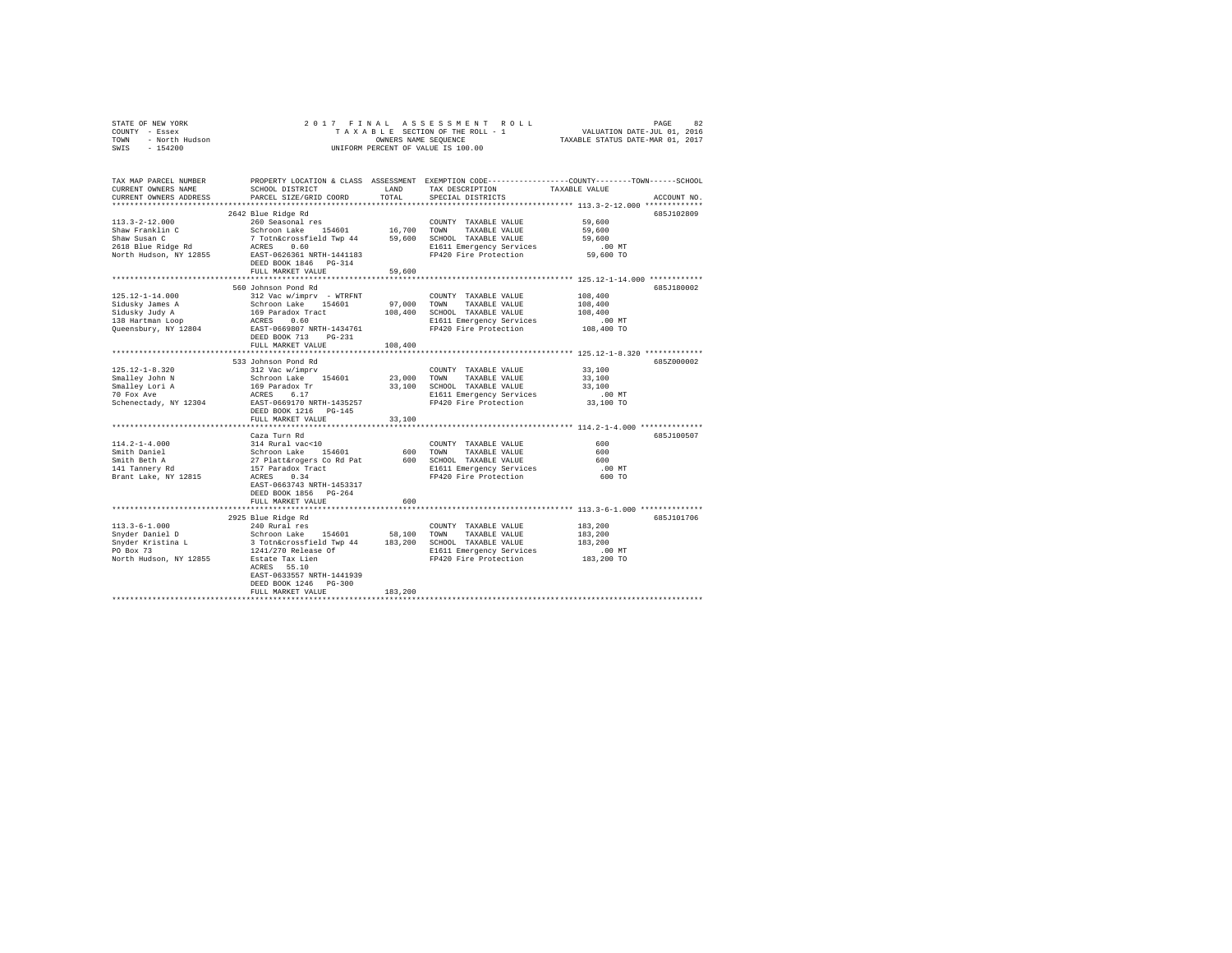| STATE OF NEW YORK<br>COUNTY - Essex                   |                                                                                        |             | 2017 FINAL ASSESSMENT ROLL                                                                                                 |                                  |              |
|-------------------------------------------------------|----------------------------------------------------------------------------------------|-------------|----------------------------------------------------------------------------------------------------------------------------|----------------------------------|--------------|
| TOWN - North Hudson<br>SWIS - 154200                  |                                                                                        |             | OWNERS NAME SEQUENCE                                                                                                       | TAXABLE STATUS DATE-MAR 01, 2017 |              |
|                                                       |                                                                                        |             | UNIFORM PERCENT OF VALUE IS 100.00                                                                                         |                                  |              |
|                                                       |                                                                                        |             |                                                                                                                            |                                  |              |
| TAX MAP PARCEL NUMBER                                 |                                                                                        |             | PROPERTY LOCATION & CLASS ASSESSMENT EXEMPTION CODE---------------COUNTY-------TOWN------SCHOOL                            |                                  |              |
| CURRENT OWNERS NAME                                   | SCHOOL DISTRICT                                                                        | LAND        | TAX DESCRIPTION                                                                                                            | TAXABLE VALUE                    |              |
| CURRENT OWNERS ADDRESS                                | PARCEL SIZE/GRID COORD                                                                 | TOTAL       | SPECIAL DISTRICTS                                                                                                          |                                  | ACCOUNT NO.  |
|                                                       |                                                                                        |             |                                                                                                                            |                                  |              |
|                                                       | 3459 Blue Ridge Rd                                                                     |             |                                                                                                                            |                                  | 685J101807   |
| $113.20 - 1 - 15.000$                                 | 210 1 Family Res                                                                       |             | COUNTY TAXABLE VALUE                                                                                                       | 79,000                           |              |
| Spiro Allen                                           | Schroon Lake 154601                                                                    | 22,300 TOWN | TAXABLE VALUE                                                                                                              | 79,000                           |              |
| Chesnick Alison                                       | 20 Tract West Of Road Pat 79,000 SCHOOL TAXABLE VALUE                                  |             |                                                                                                                            | 79,000                           |              |
| 32 N Cedar St                                         | ACRES 0.85                                                                             |             | E1611 Emergency Services                                                                                                   | $.00$ MT                         |              |
| Beacon, NY 12508                                      | EAST-0644960 NRTH-1442424                                                              |             | FP420 Fire Protection                                                                                                      | 79,000 TO                        |              |
|                                                       | DEED BOOK 1583 PG-94                                                                   |             |                                                                                                                            |                                  |              |
|                                                       | FULL MARKET VALUE                                                                      | 79,000      |                                                                                                                            |                                  |              |
|                                                       |                                                                                        |             |                                                                                                                            |                                  |              |
|                                                       | 3184 US Route 9                                                                        |             |                                                                                                                            |                                  | 685L101814   |
| $114.2 - 2 - 23.000$                                  | 270 Mfg housing                                                                        |             | BAS STAR 41854                                                                                                             | $\sim$ 0                         | $0 \t30.060$ |
| St Onge Sarah M                                       | Schroon Lake 154601 30,000 COUNTY TAXABLE VALUE                                        |             |                                                                                                                            | 64,400                           |              |
| 3184 US Route 9                                       |                                                                                        |             |                                                                                                                            | 64,400                           |              |
| North Hudson, NY 12855                                | 24 Platt Rogers&co Rd Pat 64,400 TOWN TAXABLE VALUE<br>ACRES 1.93 SCHOOL TAXABLE VALUE |             | SCHOOL TAXABLE VALUE                                                                                                       | 34,340                           |              |
|                                                       | EAST-0661535 NRTH-1447271                                                              |             | E1611 Emergency Services<br>FP420 Fire Protection                                                                          | .00MT                            |              |
|                                                       | DEED BOOK 1756 PG-136                                                                  |             |                                                                                                                            | 64,400 TO                        |              |
|                                                       | FULL MARKET VALUE                                                                      | 64,400      |                                                                                                                            |                                  |              |
|                                                       |                                                                                        |             |                                                                                                                            |                                  |              |
|                                                       | US Route 9                                                                             |             |                                                                                                                            |                                  | 685J100613   |
| $104.4 - 1 - 45.100$                                  | 312 Vac w/imprv - WTRFNT                                                               |             | COUNTY TAXABLE VALUE                                                                                                       | 37,200                           |              |
| Stearns Gordon K                                      |                                                                                        |             |                                                                                                                            | 37,200                           |              |
| Stearns Sharon L                                      |                                                                                        |             | Schroon Lake 154601 34,800 TOWN TAXABLE VALUE<br>8-H 31 Gore E of Rd pat 37,200 SCHOOL TAXABLE VALUE<br>8-H 31 Gore E ---3 | 37,200                           |              |
| 900 Pearl St                                          | Db 941 Pg 8 Corr Deed                                                                  |             | E1611 Emergency Services                                                                                                   | .00 MT                           |              |
| Brandon, VT 05733                                     | Lot 4 Dezalia Subd                                                                     |             | FP420 Fire Protection                                                                                                      | 37,200 TO                        |              |
|                                                       | ACRES 2.37                                                                             |             |                                                                                                                            |                                  |              |
|                                                       | EAST-0668604 NRTH-1463252                                                              |             |                                                                                                                            |                                  |              |
|                                                       | DEED BOOK 1652 PG-173                                                                  |             |                                                                                                                            |                                  |              |
|                                                       | FULL MARKET VALUE                                                                      | 37,200      |                                                                                                                            |                                  |              |
|                                                       |                                                                                        |             |                                                                                                                            |                                  |              |
|                                                       | 88 Walker Way                                                                          |             |                                                                                                                            |                                  | 685J102901   |
| $104.4 - 1 - 88.000$                                  | 260 Seasonal res - WTRFNT<br>Schroon Lake 154601                                       |             | COUNTY TAXABLE VALUE<br>TAXABLE VALUE                                                                                      | 56,600<br>56,600                 |              |
| Suerig Karl C                                         |                                                                                        | 29,800 TOWN |                                                                                                                            | 56,600                           |              |
| Suerig Barbara<br>$c/o$ Christian J Sueriq Bldg 1     |                                                                                        |             | 28 Platt Rogers&co Rd Pat 56,600 SCHOOL TAXABLE VALUE<br>E1611 Emergency Services                                          |                                  |              |
|                                                       |                                                                                        |             | FP420 Fire Protection                                                                                                      | $.00$ MT<br>56,600 TO            |              |
| St Augustine, FL 32080-6733 EAST-0662407 NRTH-1457078 |                                                                                        |             |                                                                                                                            |                                  |              |
|                                                       | DEED BOOK 693 PG-272                                                                   |             |                                                                                                                            |                                  |              |
|                                                       | FULL MARKET VALUE                                                                      | 56,600      |                                                                                                                            |                                  |              |
|                                                       |                                                                                        |             |                                                                                                                            |                                  |              |
|                                                       | 2242 Blue Ridge Rd                                                                     |             |                                                                                                                            |                                  | 685J184005   |
| $112.4 - 2 - 16.000$                                  | 312 Vac w/imprv                                                                        |             | COUNTY TAXABLE VALUE                                                                                                       | 46,500                           |              |
| Swift John J Trust                                    | schroon Lake 154601 40,600                                                             |             | TOWN TAXABLE VALUE                                                                                                         | 46,500                           |              |
| 1408 Bluebird Pl                                      | 9 Twp 44 Totn&crossfield 46,500                                                        |             | SCHOOL TAXABLE VALUE                                                                                                       | 46,500                           |              |
| Orlando, FL 32803                                     | ACRES 31.41                                                                            |             | E1611 Emergency Services                                                                                                   | .00MT                            |              |
|                                                       | EAST-0617227 NRTH-1439820                                                              |             | FP420 Fire Protection                                                                                                      | 46,500 TO                        |              |
|                                                       | DEED BOOK 1683 PG-155                                                                  |             |                                                                                                                            |                                  |              |
|                                                       | FULL MARKET VALUE                                                                      | 46,500      |                                                                                                                            |                                  |              |
|                                                       |                                                                                        |             |                                                                                                                            |                                  |              |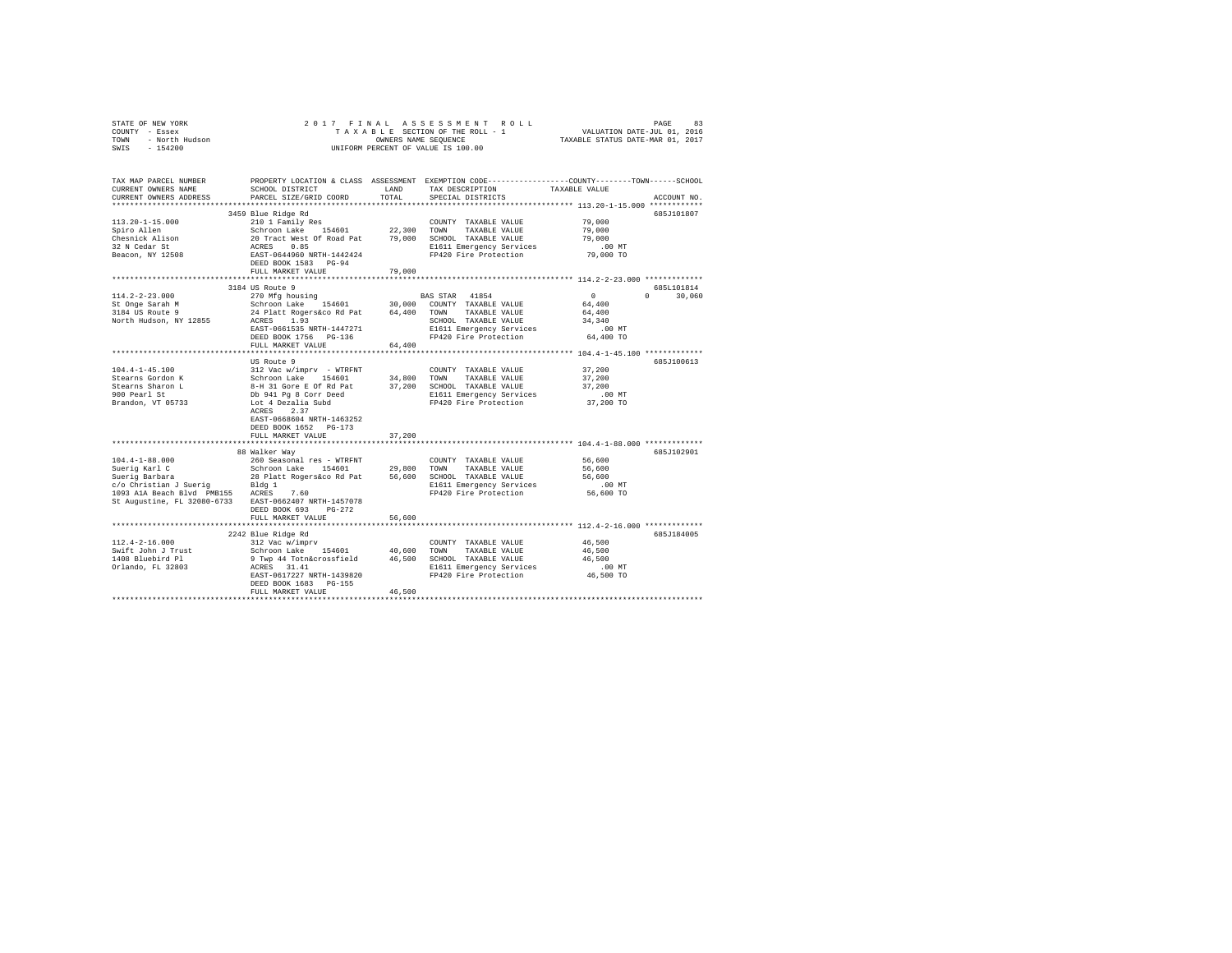| COUNTY - Essex<br>- North Hudson<br>TOWN<br>SWIS - 154200                                                                                                            |                                                                                                                                                                   |                | UNIFORM PERCENT OF VALUE IS 100.00                                                                                                                                                                              |                                                                         |                             |  |
|----------------------------------------------------------------------------------------------------------------------------------------------------------------------|-------------------------------------------------------------------------------------------------------------------------------------------------------------------|----------------|-----------------------------------------------------------------------------------------------------------------------------------------------------------------------------------------------------------------|-------------------------------------------------------------------------|-----------------------------|--|
| TAX MAP PARCEL NUMBER PROPERTY LOCATION & CLASS ASSESSMENT EXEMPTION CODE--------------COUNTY-------TOWN-----SCHOOL<br>CURRENT OWNERS NAME<br>CURRENT OWNERS ADDRESS | SCHOOL DISTRICT<br>PARCEL SIZE/GRID COORD                                                                                                                         | LAND<br>TOTAL. | TAX DESCRIPTION<br>SPECIAL DISTRICTS                                                                                                                                                                            | TAXABLE VALUE<br>************************* 112.4-2-25.000 ************* | ACCOUNT NO.                 |  |
| $112.4 - 2 - 25.000$<br>Swift John J Trust<br>1408 Bluebird Pl<br>Orlando, FL 32803                                                                                  | Blue Ridge Rd<br>314 Rural vac<10<br>Schroon Lake 154601<br>9 T&c Twp 44<br>ACRES 8.59<br>EAST-0618144 NRTH-1439383<br>DEED BOOK 1683 PG-155<br>FULL MARKET VALUE | 8,100          | COUNTY TAXABLE VALUE<br>8.100 TOWN TAXABLE VALUE<br>8,100 SCHOOL TAXABLE VALUE<br>E1611 Emergency Services<br>FP420 Fire Protection                                                                             | 8,100<br>8,100<br>8,100<br>$.00$ MT<br>00 MT.<br>8,100 TO               | 685J178521                  |  |
|                                                                                                                                                                      |                                                                                                                                                                   |                |                                                                                                                                                                                                                 |                                                                         |                             |  |
| $114.2 - 2 - 5.200$                                                                                                                                                  | 28 Liberty Rd<br>210 1 Family Res<br>DEED BOOK 1781 PG-87<br>FULL MARKET VALUE                                                                                    | 171,800        | BAS STAR 41854<br>SCHOOL TAXABLE VALUE<br>E1611 Emergency Services<br>FP420 Fire Protection 171,800 TO                                                                                                          | $\sim$ 0<br>171,800<br>171,800<br>141,740<br>.00 MT                     | 6857015001<br>$0 \t 30,060$ |  |
|                                                                                                                                                                      |                                                                                                                                                                   |                |                                                                                                                                                                                                                 |                                                                         |                             |  |
| $114.2 - 2 - 5.100$<br>Talarico Anthony J<br>Talarico Jan<br>PO Box 64<br>North Hudson, NY 12855                                                                     | 34 Liberty Rd<br>DEED BOOK 1781 PG-90<br>FULL MARKET VALUE                                                                                                        | 38,600         | SCHOOL TAXABLE VALUE<br>E1611 Emergency Services .00 MT<br>FP420 Fire Protection 38,600 TO                                                                                                                      | $\sim$ 0<br>38,600<br>38,600<br>8,540                                   | 685Z006003<br>$0 \t 30,060$ |  |
|                                                                                                                                                                      |                                                                                                                                                                   |                |                                                                                                                                                                                                                 |                                                                         |                             |  |
| $113.3 - 2 - 7.000$<br>Tart David K                                                                                                                                  | 2633 Blue Ridge Rd<br>210 1 Family Res<br>Schroon Lake 154601<br>EAST-0625896 NRTH-1441555<br>DEED BOOK 1264 PG-213<br>FULL MARKET VALUE                          | 50,800         | BAS STAR 41854<br>14,700 COUNTY TAXABLE VALUE<br>TOWN TAXABLE VALUE 700,000<br>SCHOOL TAXABLE VALUE 70,740<br>SCHOOL TAXABLE VALUE 20,740<br>E1611 Emergency Services .00 MT<br>FP420 Fire Protection 50,800 TO | $\sim$ 0<br>50,800<br>50,800                                            | 685J101612<br>$0 \t 30,060$ |  |
|                                                                                                                                                                      |                                                                                                                                                                   |                |                                                                                                                                                                                                                 |                                                                         |                             |  |
|                                                                                                                                                                      | EAST-0664412 NRTH-1458421<br>DEED BOOK 1597 PG-204<br>FULL MARKET VALUE                                                                                           | 164,100        | COUNTY TAXABLE VALUE 164,100<br>FP420 Fire Protection                                                                                                                                                           | 164,100<br>164,100<br>$.00$ MT<br>164,100 TO                            | 685Z009004                  |  |
|                                                                                                                                                                      |                                                                                                                                                                   |                |                                                                                                                                                                                                                 |                                                                         |                             |  |

STATE OF NEW YORK 2017 FINAL ASSESSMENT ROLL PAGE 84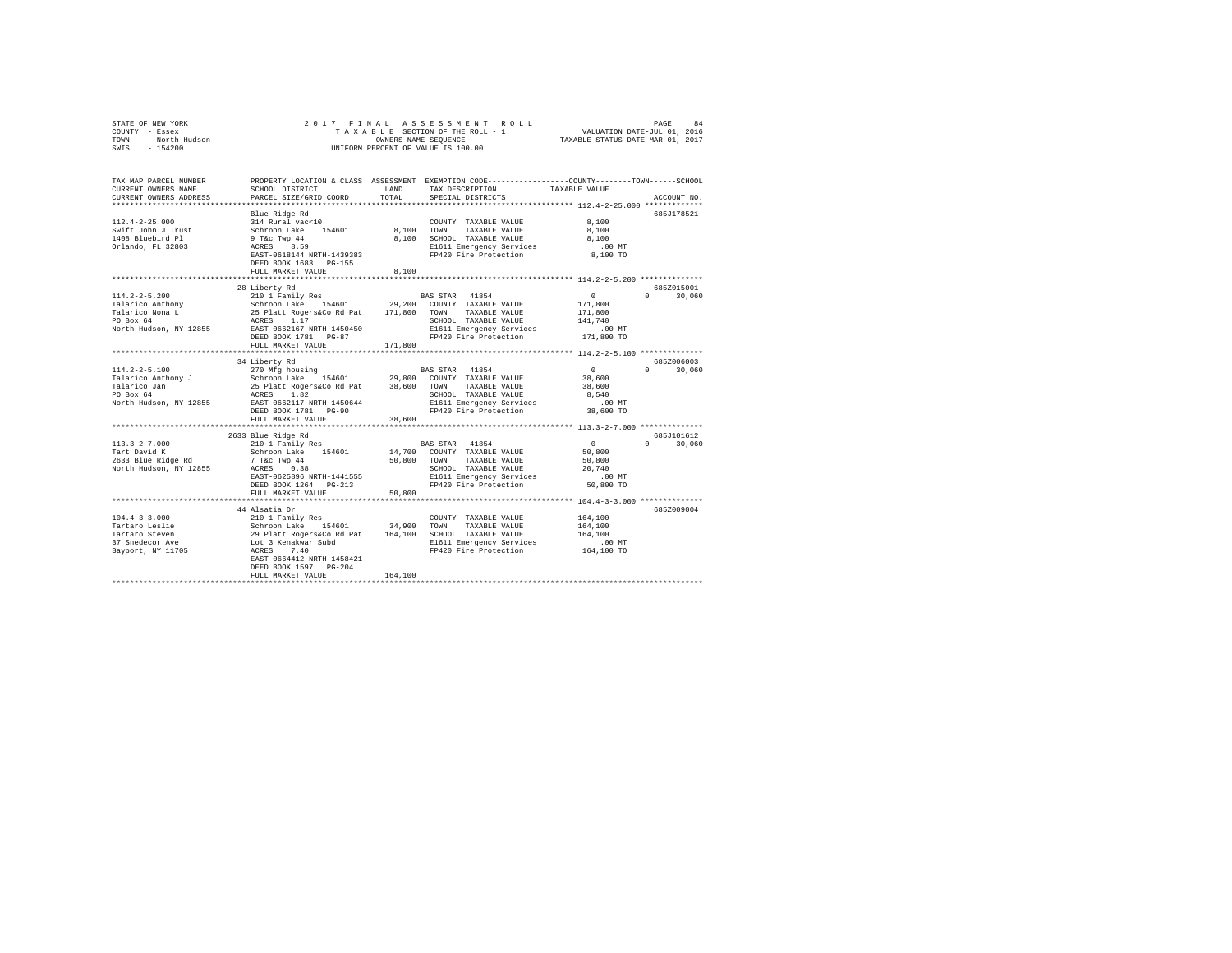| STATE OF NEW YORK<br>STATE OF NEW JORA<br>COUNTY - Essex<br>TOWN - North Hudson<br>SWIS - 154200                                                                                                                                                                                                      |                                                                                                                      |        | 2017 FINAL ASSESSMENT ROLL<br>UNIFORM PERCENT OF VALUE IS 100.00                                                                                                                                                                                                                      |                                                               |                                                                                                                                                       |  |
|-------------------------------------------------------------------------------------------------------------------------------------------------------------------------------------------------------------------------------------------------------------------------------------------------------|----------------------------------------------------------------------------------------------------------------------|--------|---------------------------------------------------------------------------------------------------------------------------------------------------------------------------------------------------------------------------------------------------------------------------------------|---------------------------------------------------------------|-------------------------------------------------------------------------------------------------------------------------------------------------------|--|
| TAX MAP PARCEL NUMBER<br>CURRENT OWNERS NAME<br>CURRENT OWNERS ADDRESS                                                                                                                                                                                                                                | PARCEL SIZE/GRID COORD                                                                                               | TOTAL  | PROPERTY LOCATION & CLASS ASSESSMENT EXEMPTION CODE---------------COUNTY-------TOWN------SCHOOL<br>SCHOOL DISTRICT $\begin{array}{ccc}\n\text{LAND} & \text{TAX} & \text{DISSCRIPTION} \\ \text{PADOPT} & \text{CTP} & \text{CODP} & \text{SOPC} \\ \end{array}$<br>SPECIAL DISTRICTS |                                                               | ACCOUNT NO.                                                                                                                                           |  |
| Thayer Debra A<br>PO Box 330<br>Argyle, NY 12809                                                                                                                                                                                                                                                      | 85 Pepper Hollow Rd<br>DEED BOOK 1054 PG-43<br>FULL MARKET VALUE                                                     | 21,400 | PORT CONTROLLER CHARGE 1.20<br>RASES 1.20<br>REST-0665980 NRTH-1462847 PP420 Fire Protection 21,400 TO                                                                                                                                                                                | 21,400<br>21,400<br>21,400                                    | 685J176001                                                                                                                                            |  |
|                                                                                                                                                                                                                                                                                                       |                                                                                                                      |        |                                                                                                                                                                                                                                                                                       |                                                               |                                                                                                                                                       |  |
| $123. - 2 - 5.000$<br>Thirteen Point Club Schroon Lake 154601 14,800<br>$c/o$ Dennis Petteys Treas $14$ Toth<br>&crossfield Twp 30 $44,800$ SCHOOL TAXABLE VALUE PO BOS AT ALL<br>S $125$ X ISO IS AT THE TREE TO PERTENT ON THE TREE TOTAL THE TREE TOTAL THE PROTECTION REPRESS OR DESCRIPTION PRES | 1826 Blue Ridge Rd<br>260 Seasonal res<br>EAST-0606359 NRTH-1439045<br>DEED BOOK 446 PG-327<br>FULL MARKET VALUE     | 44,800 | COUNTY TAXABLE VALUE<br>TOWN TAXABLE VALUE<br>E1611 Emergency Services .00 MT<br>FP420 Fire Protection  44,800 TO                                                                                                                                                                     | 44,800<br>44,800<br>44,800                                    | 685J102905                                                                                                                                            |  |
|                                                                                                                                                                                                                                                                                                       |                                                                                                                      |        |                                                                                                                                                                                                                                                                                       |                                                               |                                                                                                                                                       |  |
| 114.18-2-5.000<br>Thompson Chandler H<br>Thompson Crystal A<br>PO Box 82<br>North Hudson, NY 12855                                                                                                                                                                                                    | 2931 US Route 9<br>270 Mfg housing<br>FULL MARKET VALUE                                                              | 44,300 | BAS STAR 41854<br>Expression Lake 154601 15,800 COUNTY TAXABLE VALUE<br>2 Rd Patent 44,300 TOWN TAXABLE VALUE<br>ACRES 0.50 BANK21STMTG 44,300 TOWN TAXABLE VALUE<br>EAST-0659338 RRTH-1441446 11611 Emergency Services<br>DEED BOOK 1440 PC-97                                       | $\sim$ 0<br>44,300<br>44,300<br>14,240<br>.00 MT<br>44,300 TO | 685J176004<br>$0 \t 30,060$                                                                                                                           |  |
|                                                                                                                                                                                                                                                                                                       |                                                                                                                      |        |                                                                                                                                                                                                                                                                                       |                                                               |                                                                                                                                                       |  |
| North Hudson, NY 12855                                                                                                                                                                                                                                                                                | 20 Coyote Way<br>Lot B 5755<br>ACRES 6.32<br>EAST-0662486 NRTH-1449035<br>DEED BOOK 1420 PG-325<br>FULL MARKET VALUE | 44,900 | FP420 Fire Protection                                                                                                                                                                                                                                                                 | 44,900<br>44,900<br>44,900<br>.00 MT<br>44,900 TO             | 685Z005003                                                                                                                                            |  |
|                                                                                                                                                                                                                                                                                                       |                                                                                                                      |        |                                                                                                                                                                                                                                                                                       |                                                               |                                                                                                                                                       |  |
|                                                                                                                                                                                                                                                                                                       | 118 Walker Way                                                                                                       |        |                                                                                                                                                                                                                                                                                       |                                                               | 685J102908                                                                                                                                            |  |
| Thompson Bonnie L<br>PO Box 144<br>North Hudson, NY 12855                                                                                                                                                                                                                                             | Bldg 2<br>20ac<br>ACRES 23.87<br>Bldg 2<br>EAST-0662940 NRTH-1456889<br>DEED BOOK 1687 PG-281<br>FULL MARKET VALUE   | 53,300 | COUNTY TAXABLE VALUE<br>TOWN TAXABLE VALUE<br>SCHOOL TAXABLE VALUE<br>CONCOR TAAABLE VALUE<br>E1611 Emergency Services<br>FD400 Bisser<br>FP420 Fire Protection                                                                                                                       | 22,652<br>22,652<br>$\sim$ 0<br>.00 MT<br>53,300 TO           | $\begin{array}{cccc} 7,995 & \quad & 7,995 & \quad & 7,995 \\ 22,653 & \quad & 22,653 & \quad & 22,653 \\ 0 & \quad & 0 & \quad & 22,652 \end{array}$ |  |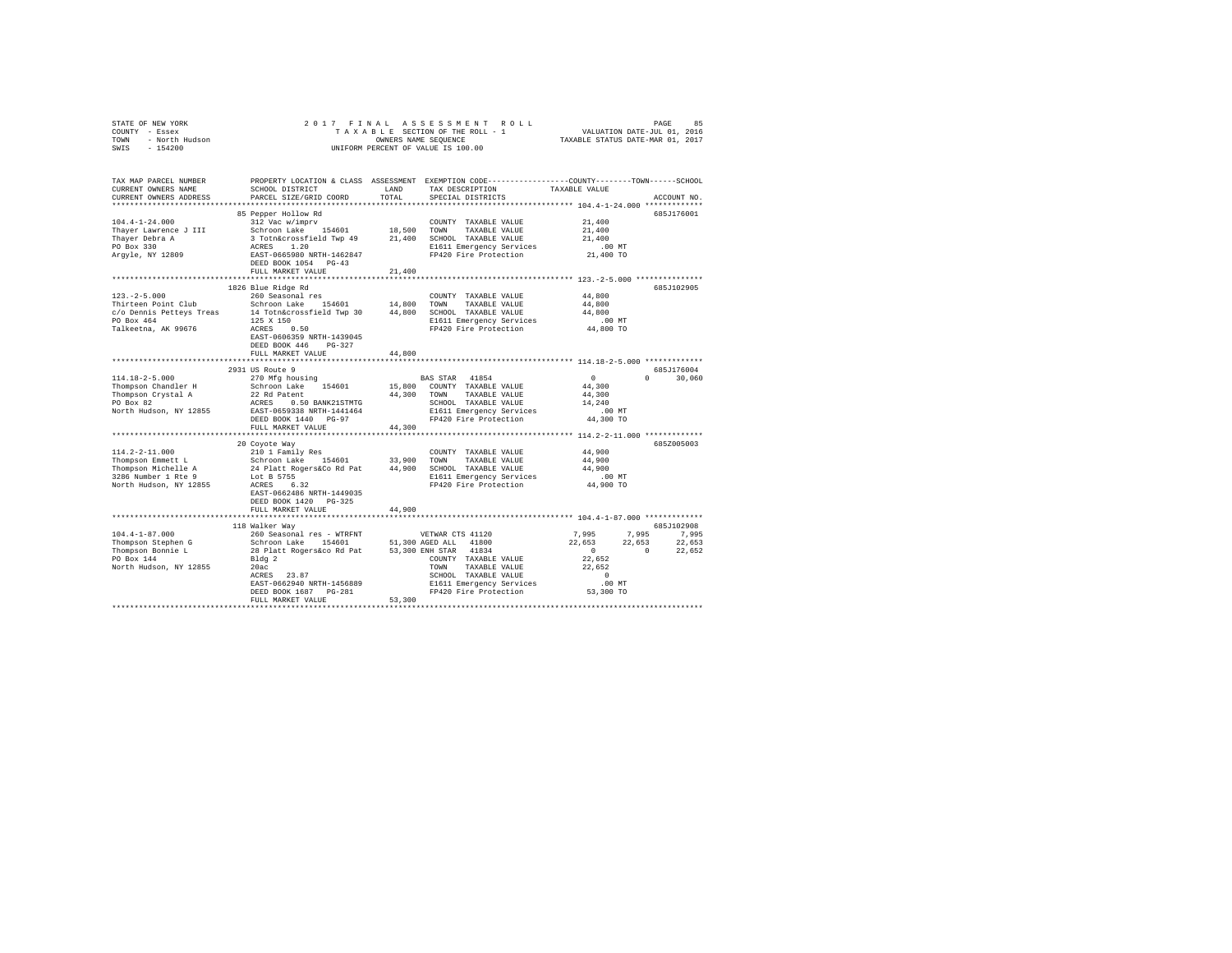| STATE OF NEW YORK<br>COUNTY - Essex<br>TOWN - North Hudson<br>SWIS - 154200            | 2017 FINAL ASSESSMENT ROLL<br>PAGE<br>86<br>TAXABLE SECTION OF THE ROLL - 1 VALUATION DATE-JUL 01, 2016<br>OWNERS NAME SEQUENCE<br>TAXABLE STATUS DATE-MAR 01, 2017<br>UNIFORM PERCENT OF VALUE IS 100.00 |               |                                                   |                                                                                                 |  |  |  |
|----------------------------------------------------------------------------------------|-----------------------------------------------------------------------------------------------------------------------------------------------------------------------------------------------------------|---------------|---------------------------------------------------|-------------------------------------------------------------------------------------------------|--|--|--|
| TAX MAP PARCEL NUMBER                                                                  |                                                                                                                                                                                                           |               |                                                   | PROPERTY LOCATION & CLASS ASSESSMENT EXEMPTION CODE---------------COUNTY-------TOWN------SCHOOL |  |  |  |
| CURRENT OWNERS NAME<br>CURRENT OWNERS ADDRESS                                          | SCHOOL DISTRICT<br>PARCEL SIZE/GRID COORD                                                                                                                                                                 | LAND<br>TOTAL | TAX DESCRIPTION<br>SPECIAL DISTRICTS              | TAXABLE VALUE<br>ACCOUNT NO.                                                                    |  |  |  |
|                                                                                        |                                                                                                                                                                                                           |               |                                                   | ************************* 113.3-2-13.000 *************                                          |  |  |  |
|                                                                                        | 2654 Blue Ridge Rd                                                                                                                                                                                        |               |                                                   | 685J102907                                                                                      |  |  |  |
| $113.3 - 2 - 13.000$                                                                   | 260 Seasonal res                                                                                                                                                                                          |               | COUNTY TAXABLE VALUE                              | 45,600                                                                                          |  |  |  |
| Tobin Family Trust                                                                     |                                                                                                                                                                                                           |               |                                                   | 45,600                                                                                          |  |  |  |
| c/o Ernest Tobin                                                                       |                                                                                                                                                                                                           |               |                                                   | 45,600                                                                                          |  |  |  |
| 983 Bush Rd                                                                            |                                                                                                                                                                                                           |               | E1611 Emergency Services                          | $.00$ MT<br>00 MT.<br>45,600 TO                                                                 |  |  |  |
| Barnesville, GA 30204                                                                  | EAST-0626627 NRTH-1441307                                                                                                                                                                                 |               | FP420 Fire Protection                             |                                                                                                 |  |  |  |
| PRIOR OWNER ON 3/01/2017 DEED BOOK 1699 PG-222<br>Tobin Family Trust FULL MARKET VALUE |                                                                                                                                                                                                           |               |                                                   |                                                                                                 |  |  |  |
|                                                                                        |                                                                                                                                                                                                           | 45,600        |                                                   | ***************************** 125.12-1-7.000 ************                                       |  |  |  |
|                                                                                        | Johnson Pond Rd                                                                                                                                                                                           |               |                                                   | 685J179009                                                                                      |  |  |  |
| $125.12 - 1 - 7.000$                                                                   | 314 Rural vac<10                                                                                                                                                                                          |               | COUNTY TAXABLE VALUE                              | 200                                                                                             |  |  |  |
| Trainor Frederick N                                                                    | Schroon Lake 154601                                                                                                                                                                                       |               | COUNTY<br>200 TOWN<br>TAXABLE VALUE               | 200                                                                                             |  |  |  |
| 535 South St                                                                           |                                                                                                                                                                                                           |               | 200 SCHOOL TAXABLE VALUE                          | 200                                                                                             |  |  |  |
| Highland, NY 12528                                                                     | Paradox Tract Lot 169<br>ACRES 0.10                                                                                                                                                                       |               | E1611 Emergency Services<br>FP420 Fire Protection | .00 MT                                                                                          |  |  |  |
|                                                                                        | EAST-0670610 NRTH-1434729                                                                                                                                                                                 |               |                                                   | 200 TO                                                                                          |  |  |  |
|                                                                                        | DEED BOOK 1669 PG-160                                                                                                                                                                                     |               |                                                   |                                                                                                 |  |  |  |
|                                                                                        | FULL MARKET VALUE                                                                                                                                                                                         | 200           |                                                   |                                                                                                 |  |  |  |
|                                                                                        |                                                                                                                                                                                                           |               |                                                   |                                                                                                 |  |  |  |
| $113.20 - 1 - 31.000$                                                                  | 7 Lazy St                                                                                                                                                                                                 |               |                                                   | 685.T102914<br>74,700                                                                           |  |  |  |
| Twetan Carol Ann                                                                       | 210 1 Family Res                                                                                                                                                                                          |               | COUNTY TAXABLE VALUE                              | 74,700                                                                                          |  |  |  |
| 243 Whipple Hill Rd                                                                    | 210 1 raming west<br>Schroon Lake 154601 10,800 TOWN TAXABLE VALUE<br>20 Tract West Of Road Pat 74,700 SCHOOL TAXABLE VALUE                                                                               |               |                                                   | 74,700                                                                                          |  |  |  |
| Richmond, NH 03470                                                                     | ACRES 0.20                                                                                                                                                                                                |               | E1611 Emergency Services                          | $.00$ MT                                                                                        |  |  |  |
|                                                                                        | EAST-0644192 NRTH-1442197                                                                                                                                                                                 |               | FP420 Fire Protection                             | 74,700 TO                                                                                       |  |  |  |
|                                                                                        | DEED BOOK 1730 PG-283                                                                                                                                                                                     |               |                                                   |                                                                                                 |  |  |  |
|                                                                                        | FULL MARKET VALUE                                                                                                                                                                                         | 74,700        |                                                   |                                                                                                 |  |  |  |
|                                                                                        |                                                                                                                                                                                                           |               |                                                   |                                                                                                 |  |  |  |
|                                                                                        | 9 Lazy St                                                                                                                                                                                                 |               |                                                   | 685J100604                                                                                      |  |  |  |
| $113.20 - 1 - 32.000$                                                                  | 314 Rural vac<10                                                                                                                                                                                          |               | COUNTY TAXABLE VALUE                              | 10,800                                                                                          |  |  |  |
| Twetan Carol Ann                                                                       | Schroon Lake 154601 10,800 TOWN TAXABLE VALUE<br>20 Tract West Of Road Pat 10,800 SCHOOL TAXABLE VALUE                                                                                                    |               |                                                   | 10,800                                                                                          |  |  |  |
| 243 Whipple Hill Rd                                                                    |                                                                                                                                                                                                           |               |                                                   | 10,800                                                                                          |  |  |  |
| Richmond, NH 03470                                                                     | ACRES 0.20<br>EAST-0644144 NRTH-1442168                                                                                                                                                                   |               | E1611 Emergency Services<br>FP420 Fire Protection | .00 MT<br>10,800 TO                                                                             |  |  |  |
|                                                                                        | DEED BOOK 1730 PG-283                                                                                                                                                                                     |               |                                                   |                                                                                                 |  |  |  |
|                                                                                        | FULL MARKET VALUE                                                                                                                                                                                         | 10,800        |                                                   |                                                                                                 |  |  |  |
|                                                                                        |                                                                                                                                                                                                           |               |                                                   |                                                                                                 |  |  |  |
|                                                                                        | 7 Underwood Rd                                                                                                                                                                                            |               |                                                   | 685J103013                                                                                      |  |  |  |
| $85.3 - 1 - 6.000$                                                                     | 210 1 Family Res                                                                                                                                                                                          |               | COUNTY TAXABLE VALUE                              | 154,400                                                                                         |  |  |  |
|                                                                                        |                                                                                                                                                                                                           |               | TAXABLE VALUE                                     | 154,400                                                                                         |  |  |  |
|                                                                                        |                                                                                                                                                                                                           |               | 154,400 SCHOOL TAXABLE VALUE                      | 154,400                                                                                         |  |  |  |
|                                                                                        |                                                                                                                                                                                                           |               | E1612 Emergency Services                          | .00MT                                                                                           |  |  |  |
|                                                                                        |                                                                                                                                                                                                           |               | FP420 Fire Protection                             | 154,400 TO                                                                                      |  |  |  |
|                                                                                        | DEED BOOK 253 PG-235                                                                                                                                                                                      |               |                                                   |                                                                                                 |  |  |  |
|                                                                                        | FULL MARKET VALUE                                                                                                                                                                                         | 154,400       |                                                   |                                                                                                 |  |  |  |
|                                                                                        |                                                                                                                                                                                                           |               |                                                   |                                                                                                 |  |  |  |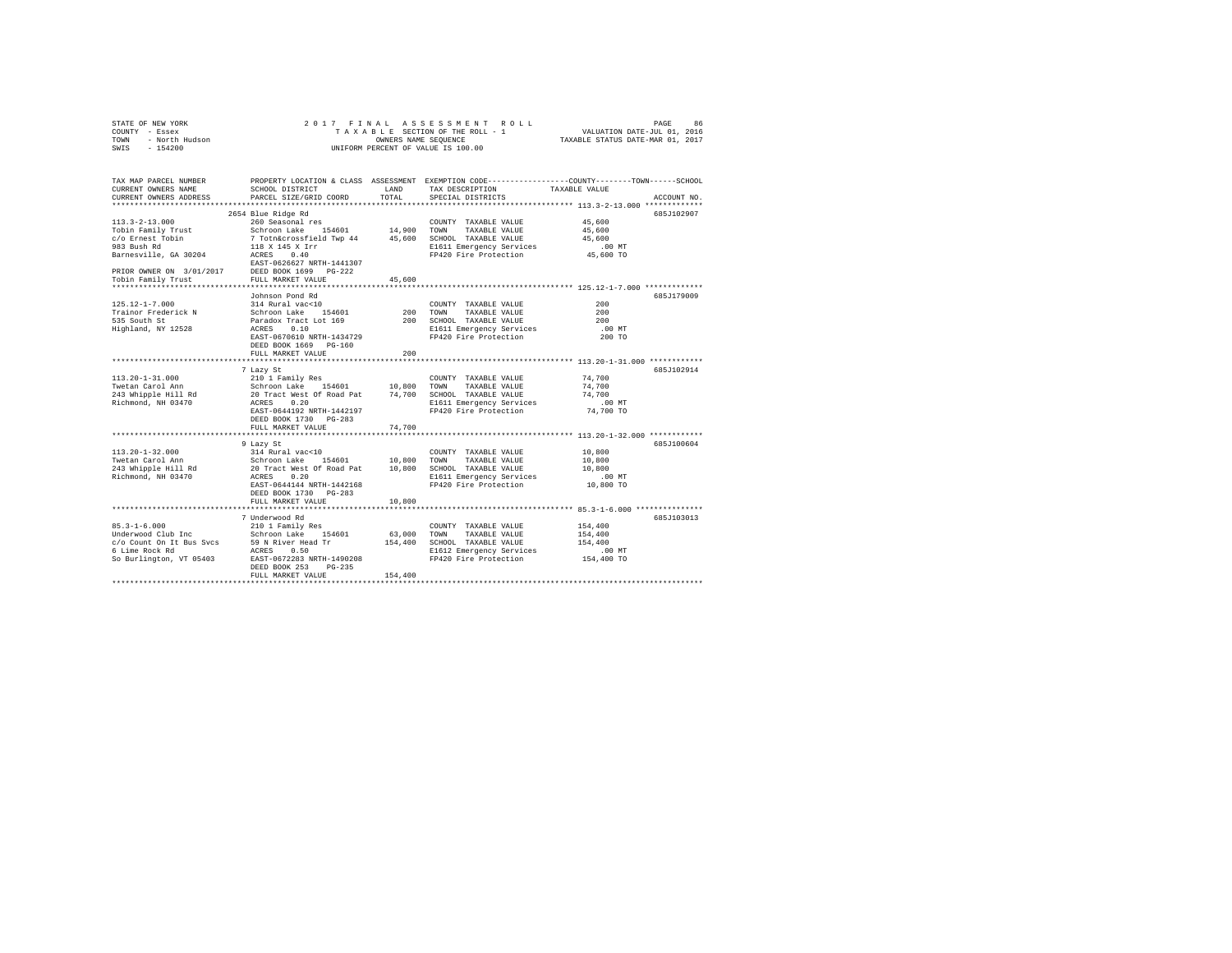| STATE OF NEW YORK<br>Y - Essex<br>- North Hudson<br>COUNTY - Essex<br>TOWN<br>SWIS - 154200                                                                                                                                                                       | 2017 FINAL ASSESSMENT ROLL<br>PAGE<br>87<br>UNIFORM PERCENT OF VALUE IS 100.00                                                                                  |                                  |                                                                                                                                                       |                                                           |          |             |  |  |
|-------------------------------------------------------------------------------------------------------------------------------------------------------------------------------------------------------------------------------------------------------------------|-----------------------------------------------------------------------------------------------------------------------------------------------------------------|----------------------------------|-------------------------------------------------------------------------------------------------------------------------------------------------------|-----------------------------------------------------------|----------|-------------|--|--|
| TAX MAP PARCEL NUMBER<br>CURRENT OWNERS NAME<br>CURRENT OWNERS ADDRESS                                                                                                                                                                                            | SCHOOL DISTRICT<br>PARCEL SIZE/GRID COORD                                                                                                                       | LAND<br>TOTAL                    | PROPERTY LOCATION & CLASS ASSESSMENT EXEMPTION CODE---------------COUNTY-------TOWN------SCHOOL<br>TAX DESCRIPTION TAXABLE VALUE<br>SPECIAL DISTRICTS |                                                           |          | ACCOUNT NO. |  |  |
| $85.3 - 1 - 24.000$<br>Underwood Club Inc<br>6 Lime Rock Rd<br>South Burlington, VT 05403 ACRES 1446.80                                                                                                                                                           | 18 Nokomis Rd<br>240 Rural res - WTRFNT<br>Schroon Lake 154601<br>59 N River Head Tr<br>EAST-0676482 NRTH-1492044<br>DEED BOOK 1865 PG-202<br>FULL MARKET VALUE | 2620,800<br>2778,300<br>2778,300 | COUNTY TAXABLE VALUE<br>TOWN<br>TAXABLE VALUE<br>SCHOOL TAXABLE VALUE<br>E1612 Emergency Services<br>FP420 Fire Protection                            | 2778,300<br>2778,300<br>2778.300<br>00 MT.<br>2778,300 TO |          | 685J103006  |  |  |
|                                                                                                                                                                                                                                                                   |                                                                                                                                                                 |                                  |                                                                                                                                                       |                                                           |          |             |  |  |
| $125.1 - 1 - 4.000$<br>Upper Hudson Woodlands ATP LP Schroon Lake 154601<br>c/o F&W Forestry Services Inc 26 Tr W Of Rd Pat<br>ATP Client Service MYS Cons Ease 7001901<br>PO Box 3610<br>Albany, GA 31706-3610                                                   | Blue Ridge Rd<br>910 Priv forest<br>ACRES 134.40<br>EAST-0653023 NRTH-1439602<br>DEED BOOK 1658 PG-17                                                           | 44,640<br>44,640                 | COUNTY TAXABLE VALUE<br>TOWN<br>TAXABLE VALUE<br>SCHOOL TAXABLE VALUE<br>E1611 Emergency Services<br>FP420 Fire Protection                            | 44,640<br>44,640<br>44,640<br>.00MT<br>44,640 TO          |          | 685J101004  |  |  |
|                                                                                                                                                                                                                                                                   | CONSERVATION ESMT % 60.00<br>FULL MARKET VALUE                                                                                                                  | 44,640                           |                                                                                                                                                       |                                                           |          |             |  |  |
|                                                                                                                                                                                                                                                                   | 3043 US Route 9                                                                                                                                                 |                                  |                                                                                                                                                       |                                                           |          | 685J100403  |  |  |
| $114.4 - 1 - 46.000$                                                                                                                                                                                                                                              | 210 1 Family Res                                                                                                                                                |                                  | VETWAR CTS 41120                                                                                                                                      | 11,460 11,460<br>32,470 32,470 32,470                     |          | 11,460      |  |  |
| Villmore Constance Mark and Schroon Lake 154601 26,600 AGED ALL 41800<br>McLean Kathleen 23 Platt Rogers & Core and 23 Platt 21804<br>McLean Kathleen 23 Platt Rogers & To Elaine Card 23 Platt 2004<br>3043 US Route 9 Elaine Card TOW<br>North Hudson, NY 12855 | ACRES 0.95<br>EAST-0660233 NRTH-1443927<br>DEED BOOK 1691 PG-205<br>FULL MARKET VALUE                                                                           | 76,400                           | COUNTY TAXABLE VALUE<br>TAXABLE VALUE<br>SCHOOL TAXABLE VALUE<br>E1611 Emergency Services<br>FP420 Fire Protection 76,400 TO                          | $\sim$ 0<br>32,470<br>32,470<br>$\sim$ 0<br>$.00$ MT      | $\sim$ 0 | 32,470      |  |  |
|                                                                                                                                                                                                                                                                   |                                                                                                                                                                 |                                  |                                                                                                                                                       |                                                           |          |             |  |  |
| $104.4 - 1 - 59.200$<br>Vincent Ronald A Sr Schroon Lake 154601 19,200 TOWN TAXABLE VALUE<br>Vincent Jacqueline M 31 Platt Rogerskoo Rd Pat 32,000 SCHOOL TAXABLE VALUE<br>218 13 ACRES 2.00 SCHOOL TAXABLE VALUE<br>218 1611 Energency Service 1 ACRES 2.00      | 64 Duntley Rd<br>312 Vac w/imprv<br>DEED BOOK 1663 PG-316<br>FULL MARKET VALUE                                                                                  | 32,000                           | COUNTY TAXABLE VALUE<br>E1611 Emergency Services<br>FP420 Fire Protection                                                                             | 32,000<br>32,000<br>32,000<br>.00MT<br>32,000 TO          |          | 685J192001  |  |  |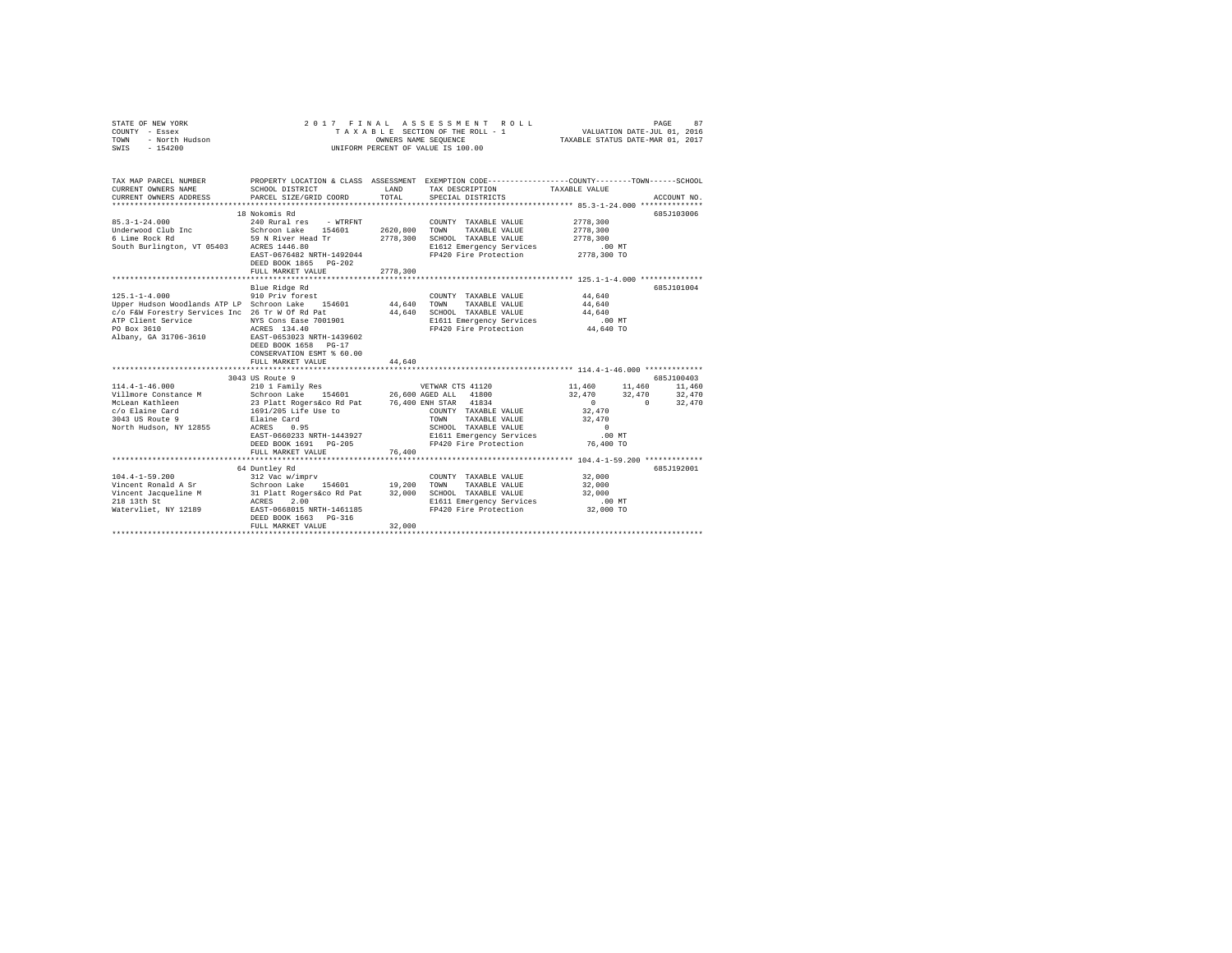|      | STATE OF NEW YORK |  |  | 2017 FINAL ASSESSMENT ROLL         | PAGE                             | 88 |
|------|-------------------|--|--|------------------------------------|----------------------------------|----|
|      | COUNTY - Essex    |  |  | TAXABLE SECTION OF THE ROLL - 1    | VALUATION DATE-JUL 01, 2016      |    |
| TOWN | - North Hudson    |  |  | OWNERS NAME SEOUENCE               | TAXABLE STATUS DATE-MAR 01, 2017 |    |
| SWIS | $-154200$         |  |  | UNIFORM PERCENT OF VALUE IS 100.00 |                                  |    |

| TAX MAP PARCEL NUMBER<br>CURRENT OWNERS NAME<br>CURRENT OWNERS ADDRESS                                                                  | PROPERTY LOCATION & CLASS ASSESSMENT EXEMPTION CODE----------------COUNTY-------TOWN------SCHOOL<br>SCHOOL DISTRICT<br>PARCEL SIZE/GRID COORD                                                                                                                                                                                | LAND<br>TOTAL | TAX DESCRIPTION<br>SPECIAL DISTRICTS                                                                                                             | TAXABLE VALUE                                                                                                      | ACCOUNT NO.                    |
|-----------------------------------------------------------------------------------------------------------------------------------------|------------------------------------------------------------------------------------------------------------------------------------------------------------------------------------------------------------------------------------------------------------------------------------------------------------------------------|---------------|--------------------------------------------------------------------------------------------------------------------------------------------------|--------------------------------------------------------------------------------------------------------------------|--------------------------------|
| **********************<br>$113.20 - 1 - 11.000$<br>Vinskus Vincent J<br>Vinskus Sarah A<br>3435 Blue Ridge Rd<br>North Hudson, NY 12855 | 3435 Blue Ridge Rd<br>231 Multiple res<br>Schroon Lake 154601 31,100<br>20 Tract West Of Road Pat 145,700<br>ACRES 3.18<br>EAST-0644466 NRTH-1442703<br>DEED BOOK 652<br>$PG-283$<br>FULL MARKET VALUE                                                                                                                       | 145,700       | ENH STAR 41834<br>31,100 COUNTY TAXABLE VALUE<br>TOWN TAXABLE VALUE<br>SCHOOL TAXABLE VALUE<br>E1611 Emergency Services<br>FP420 Fire Protection | $\sim$<br>$\Omega$<br>145,700<br>145,700<br>80,200<br>$.00$ MT<br>145,700 TO                                       | 685J101904<br>65,500           |
| $113.20 - 1 - 1.242$<br>Wachmann Eric J<br>315 Third Ave SE<br>Waverly, IA 50677<br>Waverly, IA 50677                                   | 3392 Blue Ridge Rd<br>260 Seasonal res<br>Schroon Lake 154601 29,500 TOWN TAXABLE VALUE<br>20 Tract West Of Road Pat 15,400 SCHOOL TAXABLE VALUE<br>1195/95-Life Use Brenda 15,400 SCHOOL TAXABLE VALUE<br>Wachmann 1626/215-Death C<br>ACRES 1.38<br>EAST-0643260 NRTH-1442563<br>DEED BOOK 1195 PG-95<br>FULL MARKET VALUE | 75,400        | COUNTY TAXABLE VALUE<br>FP420 Fire Protection                                                                                                    | ********************************* 113.20-1-1.242 ************<br>75,400<br>75,400<br>75,400<br>.00 MT<br>75,400 TO | 685J103305                     |
| $104.4 - 1 - 9.000$                                                                                                                     | 151 Pepper Hollow Rd<br>210 1 Family Res - WTRFNT<br>U<br>virity-ity.com and the main of the scheme of the scheme of the scheme of<br>accompact of the scheme of the scheme of the scheme of the<br>scheme of the scheme of the scheme of the scheme of the<br>scheme of the sc<br>DEED BOOK 1560 PG-88<br>FULL MARKET VALUE |               | VETWAR CTS 41120<br>E1611 Emergency Services<br>169,800 FP420 Fire Protection                                                                    | 15,000<br>15,000<br>$\Omega$<br>$\sim$<br>154,800<br>154,800<br>121,740<br>$.00$ MT<br>169,800 TO                  | 685J176007<br>18,000<br>30,060 |
|                                                                                                                                         | **************************<br>3653 US Route 9<br>DEED BOOK 1361 PG-114<br>FULL MARKET VALUE                                                                                                                                                                                                                                  | 40,600        | E1611 Emergency Services<br>FP420 Fire Protection                                                                                                | 40,600<br>40,600<br>40,600<br>00 MT.<br>40,600 TO                                                                  | 685J100503                     |
|                                                                                                                                         | ********************************<br>3858 US Route 9<br>FULL MARKET VALUE                                                                                                                                                                                                                                                     | 106,300       | COUNTY TAXABLE VALUE<br>E1611 Emergency Services<br>FP420 Fire Protection                                                                        | 106,300<br>106,300<br>106,300<br>$.00$ MT<br>106,300 TO                                                            | 685J102114                     |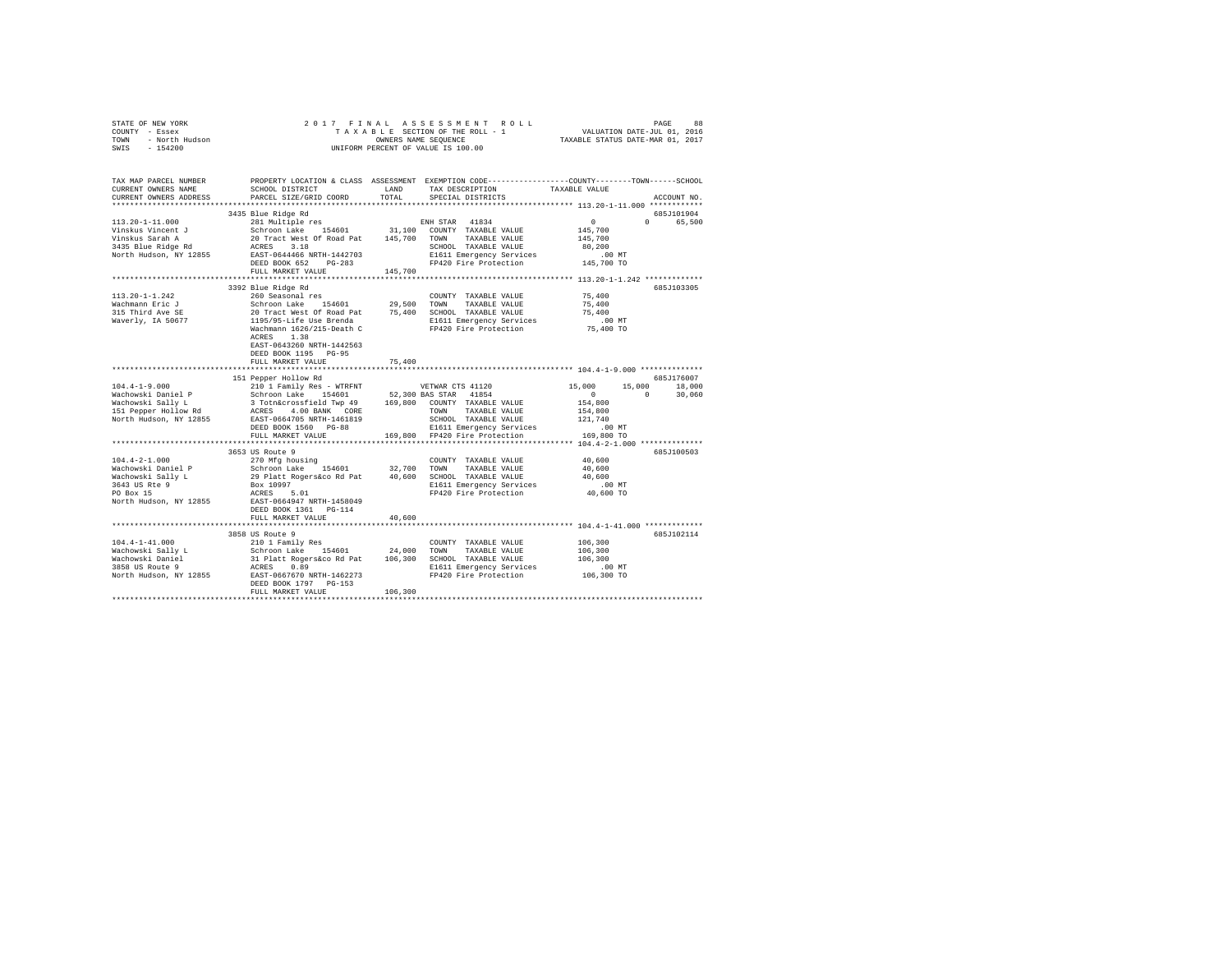| STATE OF NEW YORK $\begin{array}{rcl} \angle&\cup\;\bot\\ \text{COUNTY} &-&\text{Eases}\\ \text{TONN} &-&\text{North Hudson}\\ &\uparrow\;\epsilon\;\leftrightarrow\;\alpha\;\alpha\\ \end{array}$ |                                                                                                                                                                                                                                       |         | 2017 FINAL ASSESSMENT ROLL<br>UNIFORM PERCENT OF VALUE IS 100.00                            |                                                                                                                |
|----------------------------------------------------------------------------------------------------------------------------------------------------------------------------------------------------|---------------------------------------------------------------------------------------------------------------------------------------------------------------------------------------------------------------------------------------|---------|---------------------------------------------------------------------------------------------|----------------------------------------------------------------------------------------------------------------|
| TAX MAP PARCEL NUMBER<br>CURRENT OWNERS NAME<br>CURRENT OWNERS ADDRESS                                                                                                                             | SCHOOL DISTRICT<br>PARCEL SIZE/GRID COORD                                                                                                                                                                                             | TOTAL   | LAND TAX DESCRIPTION TAXABLE VALUE<br>SPECIAL DISTRICTS                                     | PROPERTY LOCATION & CLASS ASSESSMENT EXEMPTION CODE---------------COUNTY-------TOWN------SCHOOL<br>ACCOUNT NO. |
|                                                                                                                                                                                                    | 61 Johnson Pond Rd                                                                                                                                                                                                                    |         |                                                                                             | 685J102812                                                                                                     |
| 114.4-1-20.100<br>Ward Brian P<br>ward Lissa<br>220 Long Rd<br>Tully, NY 13159                                                                                                                     | 210 1 Family Res<br>2.10 Family Res<br>Schroon Lake 154601 60,100 TOWN TAXABLE VALUE<br>1a Gore E Of Rel and 146,900 SCHOOL TAXABLE VALUE<br>142 Paradox Tract<br>142 Paradox Tract<br>RCRES 244.76<br>EAST-0661646 NRTH-1442426      |         | COUNTY TAXABLE VALUE                                                                        | 146,900<br>146,900<br>146,900<br>.00MT<br>146,900 TO                                                           |
|                                                                                                                                                                                                    | DEED BOOK 855 PG-183                                                                                                                                                                                                                  |         |                                                                                             |                                                                                                                |
|                                                                                                                                                                                                    | FULL MARKET VALUE                                                                                                                                                                                                                     | 146,900 |                                                                                             |                                                                                                                |
| $112. - 2 - 3.000$                                                                                                                                                                                 | 1889 Blue Ridge Rd<br>240 Rural res                                                                                                                                                                                                   |         | COUNTY TAXABLE VALUE 214,600                                                                | 6879905914<br>214,600                                                                                          |
|                                                                                                                                                                                                    | Waryha Charles V III Schroon Lake 154601 99,000 TOWN TAXABLE VALUE<br>3244 Tamerac St 14 Totn&crossfield Twp 30 214,600 SCHOOL TAXABLE VALUE<br>Mohegan Lake, NY 10547 00075.00<br>ACRES 98.60 BANK CORE<br>EAST-0606776 NRTH-1440747 |         | FP420 Fire Protection                                                                       | 214,600<br>00 MT.<br>214,600 TO                                                                                |
|                                                                                                                                                                                                    | DEED BOOK 772 PG-038<br>FULL MARKET VALUE                                                                                                                                                                                             | 214,600 |                                                                                             |                                                                                                                |
|                                                                                                                                                                                                    |                                                                                                                                                                                                                                       |         |                                                                                             | **************** 104.4-1-21.000 *************                                                                  |
| $104.4 - 1 - 21.000$                                                                                                                                                                               | 84 Pepper Hollow Rd<br>260 Seasonal res                                                                                                                                                                                               |         | COUNTY TAXABLE VALUE                                                                        | 685J101912<br>71,900<br>71,900<br>71,900<br>$.00$ MT<br>71,900 TO                                              |
|                                                                                                                                                                                                    | DEED BOOK 1428 PG-321<br>FULL MARKET VALUE                                                                                                                                                                                            | 71,900  |                                                                                             |                                                                                                                |
| ***************************                                                                                                                                                                        | 83 Pepper Hollow Rd                                                                                                                                                                                                                   |         |                                                                                             | ***************************** 104.4-1-23.000 *************<br>685J103313                                       |
| $104.4 - 1 - 23.000$                                                                                                                                                                               | 260 Seasonal res<br>PO Box 652<br>Putnam Valley, NY 10579<br>EAST-0666112 NRTH-1462866<br>DEED BOOK 1374 PG-193<br>FULL MARKET VALUE                                                                                                  | 47,900  | COUNTY TAXABLE VALUE<br>E1611 Emergency Services 6.00 MT<br>FP420 Fire Protection 47,900 TO | 47,900<br>47,900<br>47,900                                                                                     |
|                                                                                                                                                                                                    |                                                                                                                                                                                                                                       |         |                                                                                             |                                                                                                                |
|                                                                                                                                                                                                    | 72 Hyatt Heights Way<br>DEED BOOK 1539 PG-103<br>FULL MARKET VALUE                                                                                                                                                                    | 62,800  |                                                                                             | 685Z008002                                                                                                     |
| *************************************                                                                                                                                                              |                                                                                                                                                                                                                                       |         |                                                                                             |                                                                                                                |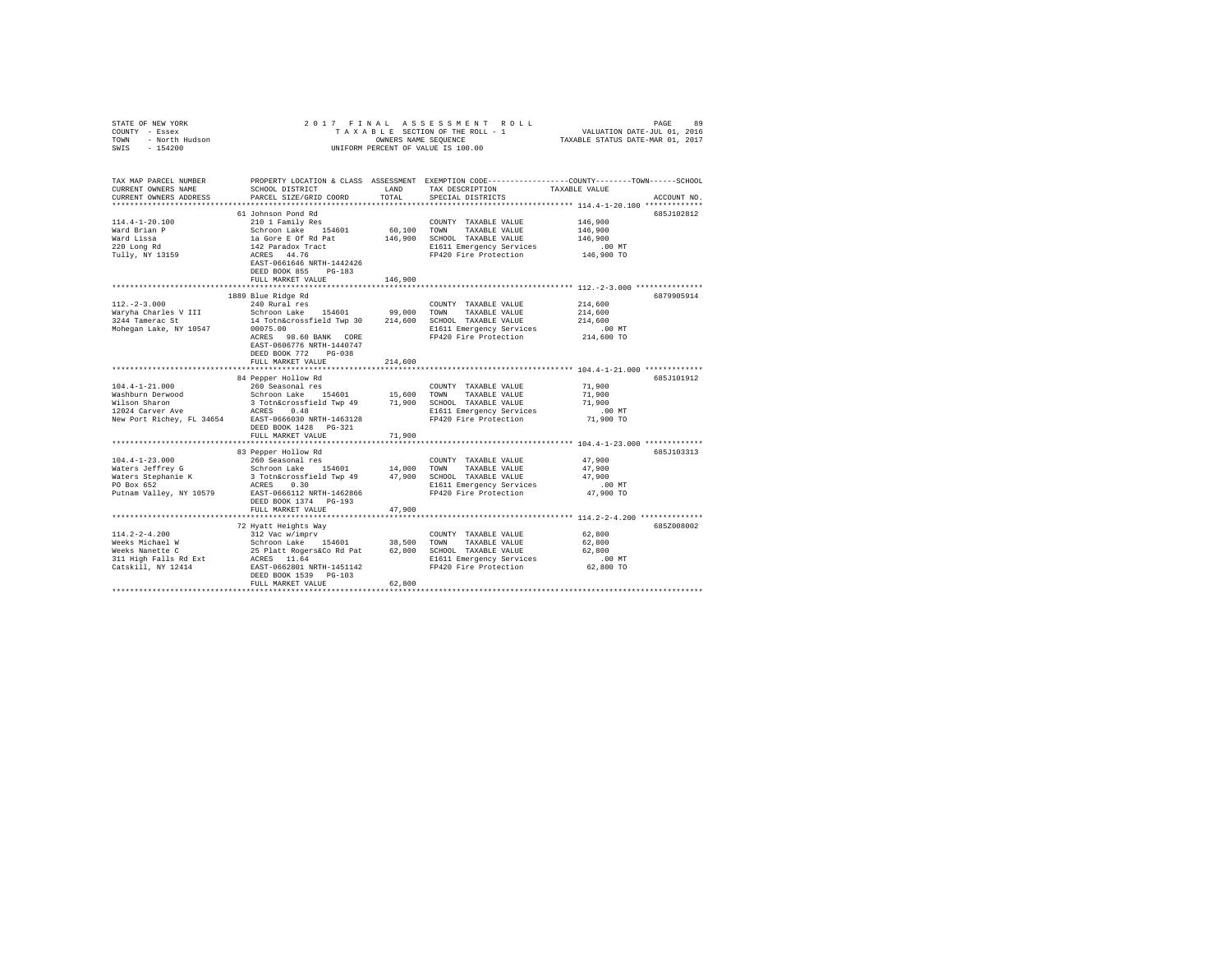|      | STATE OF NEW YORK | 2017 FINAL ASSESSMENT ROLL         | 90<br>PAGE                       |
|------|-------------------|------------------------------------|----------------------------------|
|      | COUNTY - Essex    | TAXABLE SECTION OF THE ROLL - 1    | VALUATION DATE-JUL 01, 2016      |
| TOWN | - North Hudson    | OWNERS NAME SEOUENCE               | TAXABLE STATUS DATE-MAR 01, 2017 |
| SWIS | - 154200          | UNIFORM PERCENT OF VALUE IS 100.00 |                                  |

| TAX MAP PARCEL NUMBER<br>CURRENT OWNERS NAME<br>CURRENT OWNERS ADDRESS   | SCHOOL DISTRICT<br>PARCEL SIZE/GRID COORD                                                                                                                                                                                      | LAND<br>TOTAL. | TAX DESCRIPTION<br>SPECIAL DISTRICTS                               | PROPERTY LOCATION & CLASS ASSESSMENT EXEMPTION CODE----------------COUNTY-------TOWN-----SCHOOL<br>TAXABLE VALUE<br>ACCOUNT NO. |
|--------------------------------------------------------------------------|--------------------------------------------------------------------------------------------------------------------------------------------------------------------------------------------------------------------------------|----------------|--------------------------------------------------------------------|---------------------------------------------------------------------------------------------------------------------------------|
|                                                                          |                                                                                                                                                                                                                                |                |                                                                    |                                                                                                                                 |
|                                                                          | Wonder View Rd                                                                                                                                                                                                                 |                |                                                                    | 685J178515                                                                                                                      |
| $104.4 - 1 - 73.000$                                                     | 314 Rural vac<10                                                                                                                                                                                                               |                | COUNTY TAXABLE VALUE                                               | 18,900                                                                                                                          |
| Wharton John E Sr                                                        |                                                                                                                                                                                                                                |                |                                                                    | 18,900                                                                                                                          |
| Wharton Mary E                                                           |                                                                                                                                                                                                                                |                | 18,900 SCHOOL TAXABLE VALUE                                        | 18,900                                                                                                                          |
| 422 Pine St                                                              | Schroon Lake 154601 18,900 TOWN TAXABLE VALUE 30 31 Platt Rogers (company of the set of the set of the set of the set of the set of the set of the set of the set of the set of the set of the set of the set of the set of th |                | E1611 Emergency Services                                           | .00 MT                                                                                                                          |
| Lakehurst, NJ 08733                                                      | DEED BOOK 917<br>PG-55                                                                                                                                                                                                         |                | FP420 Fire Protection                                              | 18,900 TO                                                                                                                       |
|                                                                          | FULL MARKET VALUE                                                                                                                                                                                                              | 18,900         |                                                                    |                                                                                                                                 |
|                                                                          |                                                                                                                                                                                                                                |                |                                                                    |                                                                                                                                 |
|                                                                          | Wonder View Rd                                                                                                                                                                                                                 |                |                                                                    | 685J178519<br>18,200                                                                                                            |
| $104.4 - 1 - 77.000$<br>Wharton John E Sr                                | 314 Rural vac<10<br>Schroon Lake 154601 18,200 TOWN                                                                                                                                                                            |                | COUNTY TAXABLE VALUE<br>TAXABLE VALUE                              | 18,200                                                                                                                          |
| Wharton Mary E                                                           |                                                                                                                                                                                                                                |                |                                                                    | 18,200                                                                                                                          |
| 422 Pine St                                                              | 31 Platt Rogers&co Rd Pat 18,200 SCHOOL TAXABLE VALUE<br>ACRES 1.10 B1611 Emergency Services                                                                                                                                   |                |                                                                    | $.00$ MT                                                                                                                        |
| Lakehurst, NJ 08733                                                      | EAST-0666663 NRTH-1460494                                                                                                                                                                                                      |                | FP420 Fire Protection                                              | 18,200 TO                                                                                                                       |
|                                                                          | DEED BOOK 893 PG-218                                                                                                                                                                                                           |                |                                                                    |                                                                                                                                 |
|                                                                          | FULL MARKET VALUE                                                                                                                                                                                                              | 18,200         |                                                                    |                                                                                                                                 |
|                                                                          |                                                                                                                                                                                                                                |                |                                                                    |                                                                                                                                 |
|                                                                          | Wonder View Rd                                                                                                                                                                                                                 |                |                                                                    | 685J101509                                                                                                                      |
| $104.4 - 1 - 78.000$                                                     | 314 Rural vac<10                                                                                                                                                                                                               |                | COUNTY TAXABLE VALUE                                               | 18,200                                                                                                                          |
| Wharton John E Sr                                                        | Schroon Lake 154601 18,200 TOWN<br>31 Platt Rogers&co Rd Pat 18,200 SCHOO<br>1.3ac 1611                                                                                                                                        |                | TAXABLE VALUE                                                      | 18,200                                                                                                                          |
| Wharton Mary E                                                           |                                                                                                                                                                                                                                |                | SCHOOL TAXABLE VALUE                                               | 18,200                                                                                                                          |
| 422 Pine St                                                              |                                                                                                                                                                                                                                |                | E1611 Emergency Services .00 MT<br>FP420 Fire Protection 18,200 TO |                                                                                                                                 |
| Lakehurst, NJ 08733                                                      | ACRES<br>EAST-0<br>1.10                                                                                                                                                                                                        |                |                                                                    |                                                                                                                                 |
|                                                                          | EAST-0666765 NRTH-1460683                                                                                                                                                                                                      |                |                                                                    |                                                                                                                                 |
|                                                                          | DEED BOOK 892<br>$PG-64$<br>FULL MARKET VALUE                                                                                                                                                                                  | 18,200         |                                                                    |                                                                                                                                 |
|                                                                          |                                                                                                                                                                                                                                |                |                                                                    | ******************************* 113.3-3-4.000 **************                                                                    |
|                                                                          | 2757 Blue Ridge Rd                                                                                                                                                                                                             |                |                                                                    | 6857100502                                                                                                                      |
| $113.3 - 3 - 4.000$                                                      | 260 Seasonal res                                                                                                                                                                                                               |                | COUNTY TAXABLE VALUE                                               | 33,100                                                                                                                          |
| Wilcox John A                                                            |                                                                                                                                                                                                                                |                |                                                                    | 33,100                                                                                                                          |
| 5708 E Old State Rd 7 Totn&crossfield Twp 44 33,100 SCHOOL TAXABLE VALUE |                                                                                                                                                                                                                                |                |                                                                    | 33,100                                                                                                                          |
| Schenectady, NY 12303                                                    | ACRES<br>0.22                                                                                                                                                                                                                  |                | E1611 Emergency Services                                           | $.00$ MT                                                                                                                        |
|                                                                          | EAST-0629342 NRTH-1441559                                                                                                                                                                                                      |                | FP420 Fire Protection                                              | 33,100 TO                                                                                                                       |
|                                                                          | DEED BOOK 852<br>PG-065                                                                                                                                                                                                        |                |                                                                    |                                                                                                                                 |
|                                                                          | FULL MARKET VALUE                                                                                                                                                                                                              | 33,100         |                                                                    |                                                                                                                                 |
|                                                                          |                                                                                                                                                                                                                                |                |                                                                    |                                                                                                                                 |
|                                                                          | 4117 US Route 9 Way                                                                                                                                                                                                            |                |                                                                    | 685J179002                                                                                                                      |
| $104.2 - 1 - 7.200$                                                      | 240 Rural res                                                                                                                                                                                                                  | 136,600        | COUNTY TAXABLE VALUE<br>TOWN<br>TAXABLE VALUE                      | 142,000<br>142,000                                                                                                              |
| Williford Timothy R Schroon Lake 154601<br>3709 Shenango Pl 4 T&c Twp 49 |                                                                                                                                                                                                                                | 142,000        | SCHOOL TAXABLE VALUE                                               | 142,000                                                                                                                         |
| Melburne, FL 32934 ACRES 143.90                                          |                                                                                                                                                                                                                                |                | E1611 Emergency Services                                           | .00 MT                                                                                                                          |
|                                                                          | EAST-0668351 NRTH-1467781                                                                                                                                                                                                      |                | FP420 Fire Protection                                              | 142,000 TO                                                                                                                      |
|                                                                          | DEED BOOK 1599 PG-70                                                                                                                                                                                                           |                |                                                                    |                                                                                                                                 |
|                                                                          | FULL MARKET VALUE                                                                                                                                                                                                              | 142,000        |                                                                    |                                                                                                                                 |
|                                                                          |                                                                                                                                                                                                                                |                |                                                                    |                                                                                                                                 |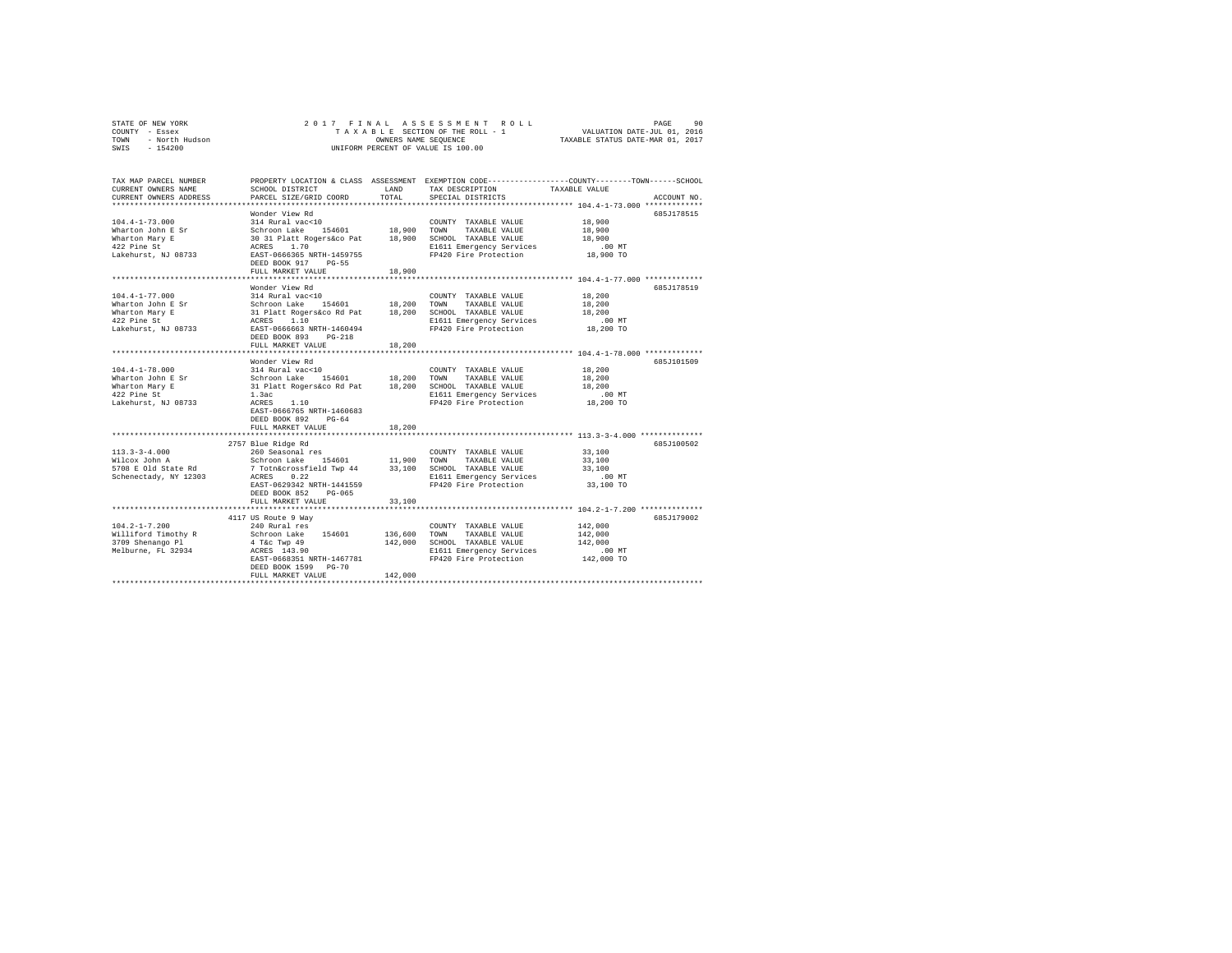| STATE OF NEW YORK<br>COUNTY - Essex<br>TOWN - North Hudson<br>SWIS - 154200 | 2017 FINAL<br>UNIFORM PERCENT OF VALUE IS 100.00                                                                                  |             |                                                                                                                    |                      |                     |
|-----------------------------------------------------------------------------|-----------------------------------------------------------------------------------------------------------------------------------|-------------|--------------------------------------------------------------------------------------------------------------------|----------------------|---------------------|
| TAX MAP PARCEL NUMBER<br>CURRENT OWNERS NAME                                | SCHOOL DISTRICT                                                                                                                   | LAND        | PROPERTY LOCATION & CLASS ASSESSMENT EXEMPTION CODE---------------COUNTY-------TOWN------SCHOOL<br>TAX DESCRIPTION | TAXABLE VALUE        |                     |
| CURRENT OWNERS ADDRESS                                                      | PARCEL SIZE/GRID COORD                                                                                                            | TOTAL       | SPECIAL DISTRICTS                                                                                                  |                      | ACCOUNT NO.         |
| ************************                                                    |                                                                                                                                   |             |                                                                                                                    |                      |                     |
| $104.4 - 1 - 45.200$                                                        | 3920 US Route 9                                                                                                                   |             | BAS STAR 41854                                                                                                     | $\sim$ 0             | 685J187001          |
| Wilson Cynthia J                                                            | 210 1 Family Res - WTRFNT                                                                                                         |             |                                                                                                                    | 153,300              | $0 \t 30,060$       |
| Wilson John K                                                               |                                                                                                                                   |             |                                                                                                                    | 153,300              |                     |
| 3920 US Rte 9                                                               | Schroon Lake 154601 56,100 COUNTY TAXABLE VALUE<br>8 H Gore E Of Road Patent 153,300 TOWN TAXABLE VALUE<br>Db 941 Pg 19 Corr Deed |             | SCHOOL TAXABLE VALUE                                                                                               | 123,240              |                     |
| North Hudson, NY 12855 Lot 1,2 & 3 Dezalia Subd                             |                                                                                                                                   |             | E1611 Emergency Services                                                                                           | $.00$ MT             |                     |
|                                                                             | ACRES 7.97<br>EAST-0668842 NRTH-1463421<br>DEED BOOK 1780 PG-84                                                                   |             | FP420 Fire Protection                                                                                              | 153,300 TO           |                     |
|                                                                             | FULL MARKET VALUE                                                                                                                 | 153,300     |                                                                                                                    |                      |                     |
|                                                                             |                                                                                                                                   |             |                                                                                                                    |                      |                     |
|                                                                             | US Route 9                                                                                                                        |             |                                                                                                                    |                      | 685J178562          |
| $114.2 - 2 - 17.000$                                                        | 314 Rural vac<10                                                                                                                  |             | COUNTY TAXABLE VALUE                                                                                               | 3,300                |                     |
| Witherbee Angela M<br>3218 Us Rte 9                                         | 314 kurai vacsio<br>Schroon Lake    154601<br>24 Platt Rogers&co Rd Pat                                                           |             | 3,300 TOWN<br>TAXABLE VALUE<br>3,300 SCHOOL TAXABLE VALUE                                                          | 3,300<br>3,300       |                     |
| North Hudson, NY 12855                                                      | ACRES 3.25                                                                                                                        |             |                                                                                                                    | $.00$ MT             |                     |
|                                                                             | EAST-0662137 NRTH-1448031<br>DEED BOOK 1282 PG-96                                                                                 |             | E1611 Emergency Services<br>FP420 Fire Protection                                                                  | 3,300 TO             |                     |
|                                                                             | FULL MARKET VALUE                                                                                                                 | 3,300       |                                                                                                                    |                      |                     |
|                                                                             | **************************                                                                                                        | *********** |                                                                                                                    |                      |                     |
| $114.2 - 2 - 18.000$                                                        | 3218 US Route 9                                                                                                                   |             |                                                                                                                    | 6,150                | 685J100306<br>6.150 |
| Witherbee Angela M                                                          | 270 Mfg housing<br>Schroon Lake 154601                                                                                            |             | VETWAR CTS 41120<br>29,400 BAS STAR 41854                                                                          | $\sim$ 0<br>$\sim$ 0 | 6,150<br>30,060     |
| 3218 Us Rte 9                                                               |                                                                                                                                   |             | 41,000 COUNTY TAXABLE VALUE                                                                                        | 34,850               |                     |
| North Hudson, NY 12855                                                      | 24 Road Patent<br>ACRES 1.35<br>ACRES 1.35                                                                                        |             | TOWN TAXABLE VALUE                                                                                                 | 34,850               |                     |
|                                                                             | EAST-0661781 NRTH-1448036                                                                                                         |             | SCHOOL TAXABLE VALUE                                                                                               | 4,790                |                     |
|                                                                             | DEED BOOK 1282 PG-96                                                                                                              |             | E1611 Emergency Services                                                                                           | $.00$ MT             |                     |
|                                                                             | FULL MARKET VALUE                                                                                                                 |             | 41,000 FP420 Fire Protection                                                                                       | 41,000 TO            |                     |
|                                                                             | 3055 US Route 9                                                                                                                   |             |                                                                                                                    |                      | 685J102715          |
| $114.4 - 1 - 48.000$                                                        | 483 Converted Re - WTRFNT                                                                                                         |             | COUNTY TAXABLE VALUE                                                                                               | 85,000               |                     |
| Wrex, Tucker & Caffrey LLC                                                  | Schroon Lake 154601                                                                                                               | 53,500 TOWN | TAXABLE VALUE                                                                                                      | 85,000               |                     |
| 395 South Dexter Ave 23 Platt Rogers&co Rd Pat 85,000 SCHOOL TAXABLE VALUE  |                                                                                                                                   |             |                                                                                                                    | 85,000               |                     |
| Deland, FL 32720                                                            | ACRES 1.85                                                                                                                        |             | E1611 Emergency Services                                                                                           | $.00$ MT             |                     |
|                                                                             | EAST-0660240 NRTH-1444372<br>DEED BOOK 1615 PG-24                                                                                 |             | FP420 Fire Protection                                                                                              | 85,000 TO            |                     |
|                                                                             | FULL MARKET VALUE                                                                                                                 | 85,000      |                                                                                                                    |                      |                     |
|                                                                             | Pepper Hollow Rd                                                                                                                  |             |                                                                                                                    |                      | 685J192004          |
| $104.4 - 1 - 31.200$                                                        | 314 Rural vac<10                                                                                                                  |             | COUNTY TAXABLE VALUE                                                                                               | 21,200               |                     |
| Yellott Charles                                                             | 314 Rurai vac<10<br>Schroon Lake 154601                                                                                           | 21,200 TOWN | TAXABLE VALUE                                                                                                      | 21,200               |                     |
| PO Box 129                                                                  | 4 Twp 49 T&c Purchase                                                                                                             |             | 21,200 SCHOOL TAXABLE VALUE                                                                                        | 21,200               |                     |
| North Hudson, NY 12855                                                      | ACRES 4.15                                                                                                                        |             | E1611 Emergency Services                                                                                           | $.00$ MT             |                     |
|                                                                             | EAST-0667210 NRTH-1463263<br>DEED BOOK 1067 PG-151                                                                                |             | FP420 Fire Protection                                                                                              | 21,200 TO            |                     |
|                                                                             | FULL MARKET VALUE                                                                                                                 | 21,200      |                                                                                                                    |                      |                     |
|                                                                             |                                                                                                                                   |             |                                                                                                                    |                      |                     |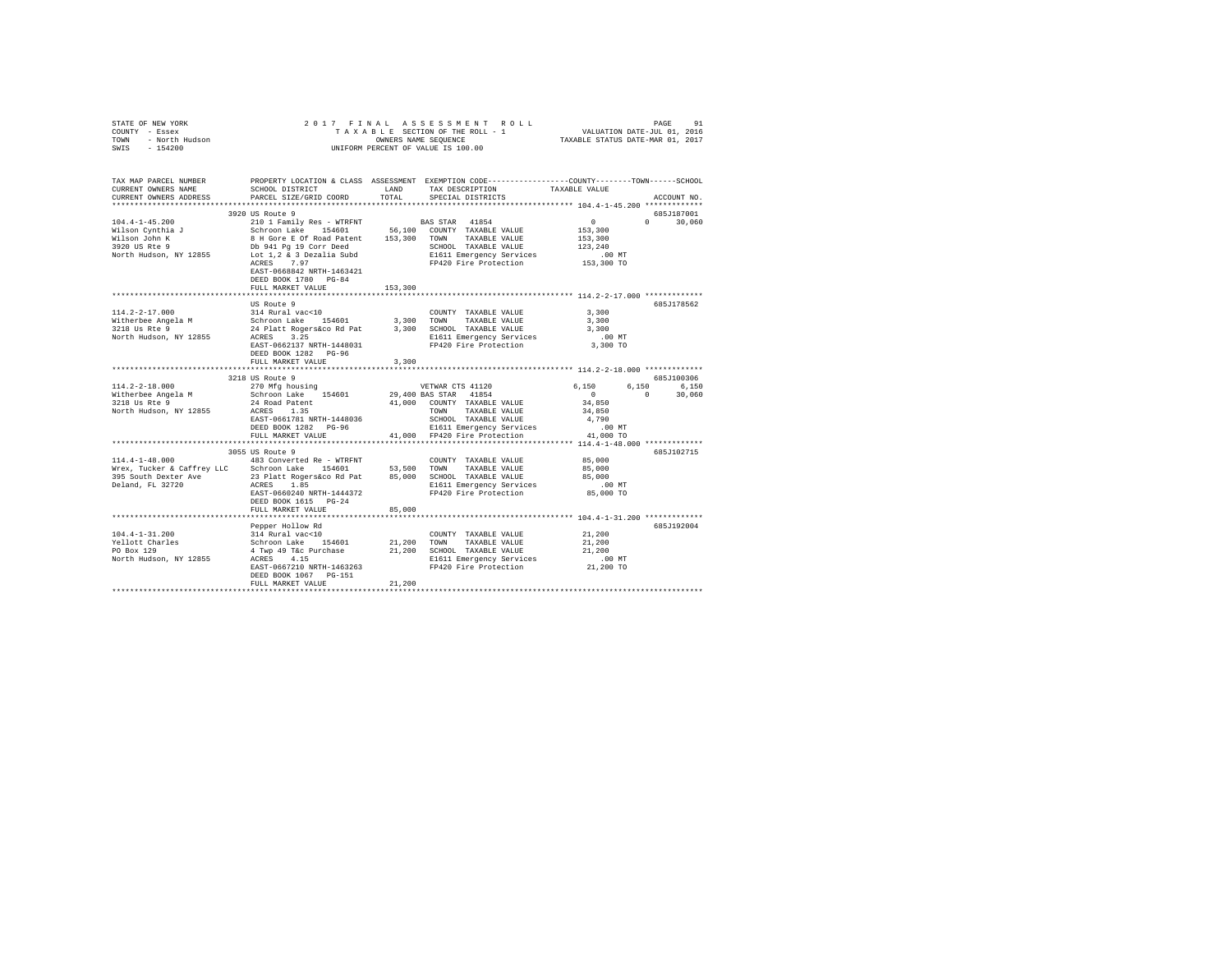|                | STATE OF NEW YORK |  |  |  |  | 2017 FINAL ASSESSMENT ROLL         | PAGE                             | 92 |
|----------------|-------------------|--|--|--|--|------------------------------------|----------------------------------|----|
| COUNTY - Essex |                   |  |  |  |  | TAXABLE SECTION OF THE ROLL - 1    | VALUATION DATE-JUL 01, 2016      |    |
| TOWN           | - North Hudson    |  |  |  |  | OWNERS NAME SEOUENCE               | TAXABLE STATUS DATE-MAR 01, 2017 |    |
| SWIS           | - 154200          |  |  |  |  | UNIFORM PERCENT OF VALUE IS 100.00 |                                  |    |

| TAX MAP PARCEL NUMBER<br>CURRENT OWNERS NAME<br>CURRENT OWNERS ADDRESS                      | SCHOOL DISTRICT<br>PARCEL SIZE/GRID COORD                                                                                                                                                                 | LAND<br>TOTAL              | PROPERTY LOCATION & CLASS ASSESSMENT EXEMPTION CODE---------------COUNTY-------TOWN-----SCHOOL<br>TAX DESCRIPTION<br>SPECIAL DISTRICTS                                                        | TAXABLE VALUE                                                | ACCOUNT NO.                    |
|---------------------------------------------------------------------------------------------|-----------------------------------------------------------------------------------------------------------------------------------------------------------------------------------------------------------|----------------------------|-----------------------------------------------------------------------------------------------------------------------------------------------------------------------------------------------|--------------------------------------------------------------|--------------------------------|
| $104.4 - 1 - 32.110$<br>Yellott Charles<br>PO Box 129<br>North Hudson, NY 12855             | US Route 9<br>322 Rural vac>10<br>Schroon Lake<br>154601<br>8-H 4 Gore E Of Rd Pat<br>ACRES 18.10<br>EAST-0667649 NRTH-1463385<br>DEED BOOK 1067 PG-151<br>FULL MARKET VALUE<br>************************* | 31,900<br>31,900<br>31,900 | COUNTY TAXABLE VALUE<br>TOWN<br>TAXABLE VALUE<br>SCHOOL TAXABLE VALUE<br>E1611 Emergency Services<br>FP420 Fire Protection                                                                    | 31,900<br>31,900<br>31,900<br>$.00$ MT<br>31,900 TO          | 685J101913                     |
| $104.4 - 1 - 16.000$<br>Yellott Charles D<br>106 Pepper Hollow Rd<br>North Hudson, NY 12884 | Pepper Hollow Rd<br>314 Rural vac<10<br>Schroon Lake 154601<br>3 T&c Twp 49<br>ACRES<br>0.16<br>EAST-0665377 NRTH-1462705<br>DEED BOOK 1835 PG-162<br>FULL MARKET VALUE<br>                               | 400<br>400<br>400          | COUNTY TAXABLE VALUE<br>TOWN<br>TAXABLE VALUE<br>SCHOOL TAXABLE VALUE<br>E1611 Emergency Services<br>FP420 Fire Protection<br>******************************** 104.4-1-17.000 *************** | 400<br>400<br>400<br>$.00$ MT<br>400 TO                      | 685J100207                     |
| $104.4 - 1 - 17.000$<br>Yellott Charles D<br>PO Box 129<br>North Hudson, NY 12855           | Pepper Hollow Rd<br>314 Rural vac<10<br>Schroon Lake<br>154601<br>3 T&c Twp 49<br>ACRES 0.16<br>EAST-0665428 NRTH-1462743<br>DEED BOOK 1263 PG-132<br>FULL MARKET VALUE                                   | 400<br>400<br>400          | COUNTY TAXABLE VALUE<br>TOWN<br>TAXABLE VALUE<br>SCHOOL TAXABLE VALUE<br>E1611 Emergency Services<br>FP420 Fire Protection                                                                    | 400<br>400<br>400<br>$.00$ MT<br>400 TO                      | 685J178505                     |
| $104.4 - 1 - 18.000$<br>Yellott Charles D<br>PO Box 129<br>North Hudson, NY 12855           | 106 Pepper Hollow Rd<br>210 1 Family Res<br>Schroon Lake 154601<br>3 Twp 49 Totn&crossfield<br>0.64<br>ACRES<br>EAST-0665477 NRTH-1462779<br>DEED BOOK 1263 PG-132<br>FULL MARKET VALUE                   | 17,000<br>75,400<br>75,400 | BAS STAR 41854<br>COUNTY TAXABLE VALUE<br>TOWN<br>TAXABLE VALUE<br>SCHOOL TAXABLE VALUE<br>E1611 Emergency Services<br>FP420 Fire Protection                                                  | $\circ$<br>75,400<br>75,400<br>45,340<br>.00 MT<br>75,400 TO | 685J100208<br>$\cap$<br>30,060 |
| $104.4 - 1 - 26.000$<br>Yellott Charles D<br>106 Pepper Hollow Rd<br>North Hudson, NY 12884 | 110 Pepper Hollow Rd<br>210 1 Family Res - WTRFNT<br>Schroon Lake 154601<br>3 Totn&crossfield Twp 49<br>ACRES 1.18<br>EAST-0665613 NRTH-1462477<br>DEED BOOK 1835 PG-162<br>FULL MARKET VALUE             | 36,500<br>47,300<br>47,300 | COUNTY TAXABLE VALUE<br>TOWN<br>TAXABLE VALUE<br>SCHOOL TAXABLE VALUE<br>E1611 Emergency Services<br>FP420 Fire Protection                                                                    | 47,300<br>47,300<br>47,300<br>$.00$ MT<br>47,300 TO          | 685J100209                     |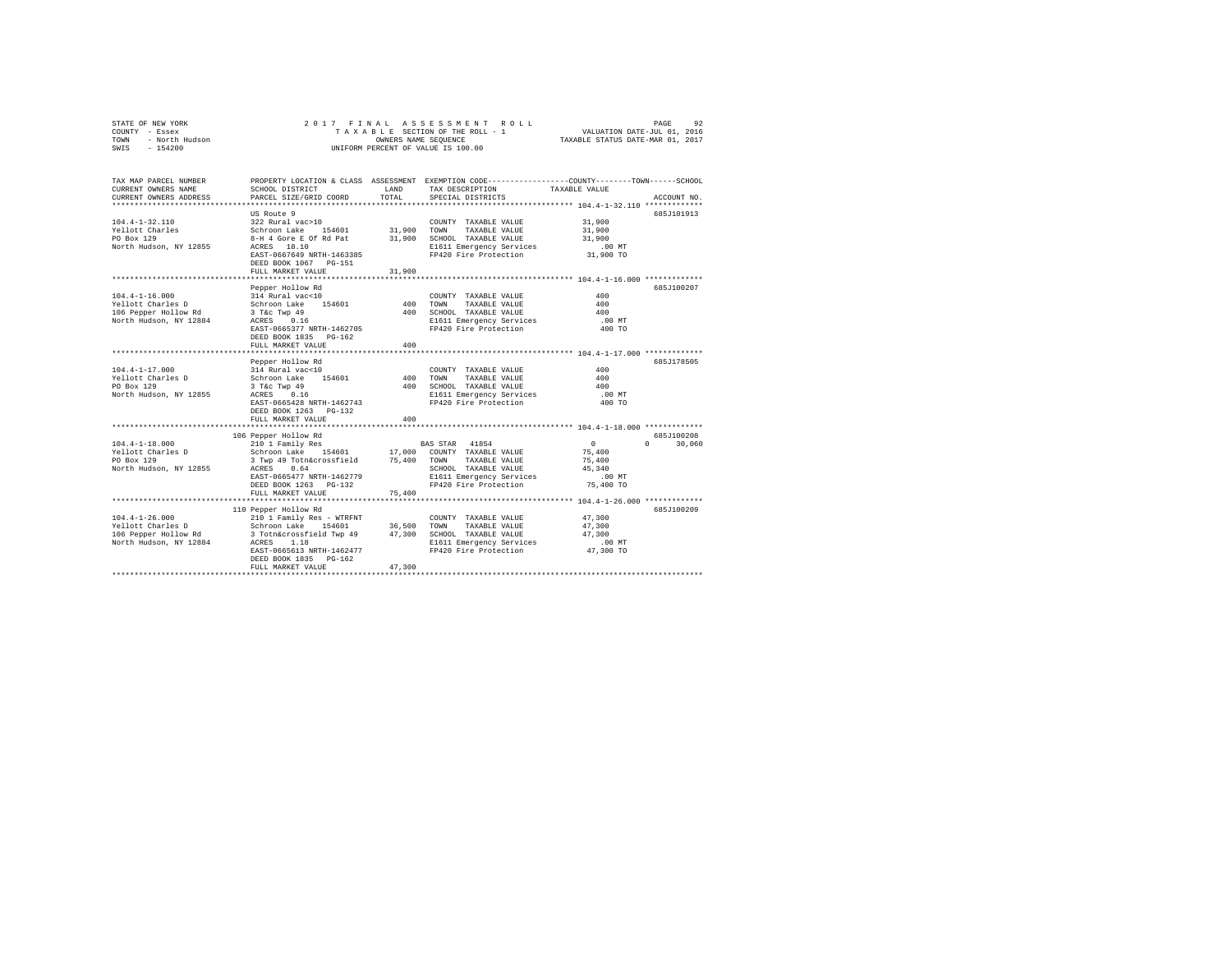|      | STATE OF NEW YORK | 2017 FINAL ASSESSMENT ROLL         | 93<br>PAGE                       |
|------|-------------------|------------------------------------|----------------------------------|
|      | COUNTY - Essex    | TAXABLE SECTION OF THE ROLL - 1    | VALUATION DATE-JUL 01, 2016      |
| TOWN | - North Hudson    | OWNERS NAME SEOUENCE               | TAXABLE STATUS DATE-MAR 01, 2017 |
| SWIS | $-154200$         | UNIFORM PERCENT OF VALUE IS 100.00 |                                  |

| TAX MAP PARCEL NUMBER<br>CURRENT OWNERS NAME<br>CURRENT OWNERS ADDRESS                            | SCHOOL DISTRICT<br>PARCEL SIZE/GRID COORD                                                                                                                                                                 | LAND<br>TOTAL           | PROPERTY LOCATION & CLASS ASSESSMENT EXEMPTION CODE----------------COUNTY-------TOWN------SCHOOL<br>TAX DESCRIPTION<br>SPECIAL DISTRICTS | TAXABLE VALUE                                           | ACCOUNT NO. |
|---------------------------------------------------------------------------------------------------|-----------------------------------------------------------------------------------------------------------------------------------------------------------------------------------------------------------|-------------------------|------------------------------------------------------------------------------------------------------------------------------------------|---------------------------------------------------------|-------------|
| $104.4 - 1 - 13.000$<br>Yellott Marie<br>Pepper Hollow Rd<br>PO Box 129<br>North Hudson, NY 12855 | Pepper Hollow Rd<br>314 Rural vac<10<br>154601<br>Schroon Lake<br>3 T&c Twp 49<br>0.50<br>ACRES<br>EAST-0665026 NRTH-1462602<br>DEED BOOK 490<br>$PG-525$<br>FULL MARKET VALUE                            | 800<br>800<br>800       | COUNTY TAXABLE VALUE<br>TOWN<br>TAXABLE VALUE<br>SCHOOL TAXABLE VALUE<br>E1611 Emergency Services<br>FP420 Fire Protection               | 800<br>800<br>800<br>$.00$ MT<br>800 TO                 | 685.7103504 |
| $104.4 - 1 - 14.000$<br>Yellott Marie<br>Pepper Hollow Rd<br>PO Box 129<br>North Hudson, NY 12855 | Pepper Hollow Rd<br>314 Rural vac<10<br>Schroon Lake<br>154601<br>3 T&C Twp 49<br>ACRES 0.80<br>EAST-0665241 NRTH-1462625<br>DEED BOOK 443<br>$PG-27$<br>FULL MARKET VALUE                                | 1,000<br>1,000<br>1,000 | COUNTY TAXABLE VALUE<br>TOWN<br>TAXABLE VALUE<br>SCHOOL TAXABLE VALUE<br>E1611 Emergency Services<br>FP420 Fire Protection               | 1,000<br>1,000<br>1,000<br>$.00$ MT<br>1,000 TO         | 685J103505  |
| $104.4 - 1 - 15.000$<br>Yellott Marie<br>Pepper Hollow Rd<br>PO Box 129<br>North Hudson, NY 12855 | 112 Pepper Hollow Rd<br>260 Seasonal res<br>Schroom Lake 154601 14,000<br>3 Totn&crossfield Twp 49 42,000<br>ACRES<br>0.30<br>EAST-0665362 NRTH-1462547<br>DEED BOOK 402<br>$PG-446$<br>FULL MARKET VALUE | 42,000                  | COUNTY TAXABLE VALUE<br>TOWN<br>TAXABLE VALUE<br>SCHOOL TAXABLE VALUE<br>E1611 Emergency Services<br>FP420 Fire Protection               | 42,000<br>42,000<br>42,000<br>$.00$ MT<br>42,000 TO     | 685J103503  |
| $85.3 - 1 - 15.000$<br>Zinckgraf Thomas P<br>16 Washington St #302<br>Morristown, NJ 07960        | 17 Nokomis Rd<br>215 1 Fam Res w/<br>Schroon Lake 154601 82.400<br>59 N River Head Tr<br>BLA 1418/85<br>0.58<br>ACRES<br>EAST-0672745 NRTH-1490440<br>DEED BOOK 1683 PG-313<br>FULL MARKET VALUE          | 301,100<br>301,100      | COUNTY TAXABLE VALUE<br>TOWN<br>TAXABLE VALUE<br>SCHOOL TAXABLE VALUE<br>E1612 Emergency Services<br>FP420 Fire Protection               | 301,100<br>301,100<br>301,100<br>$.00$ MT<br>301,100 TO | 685J103110  |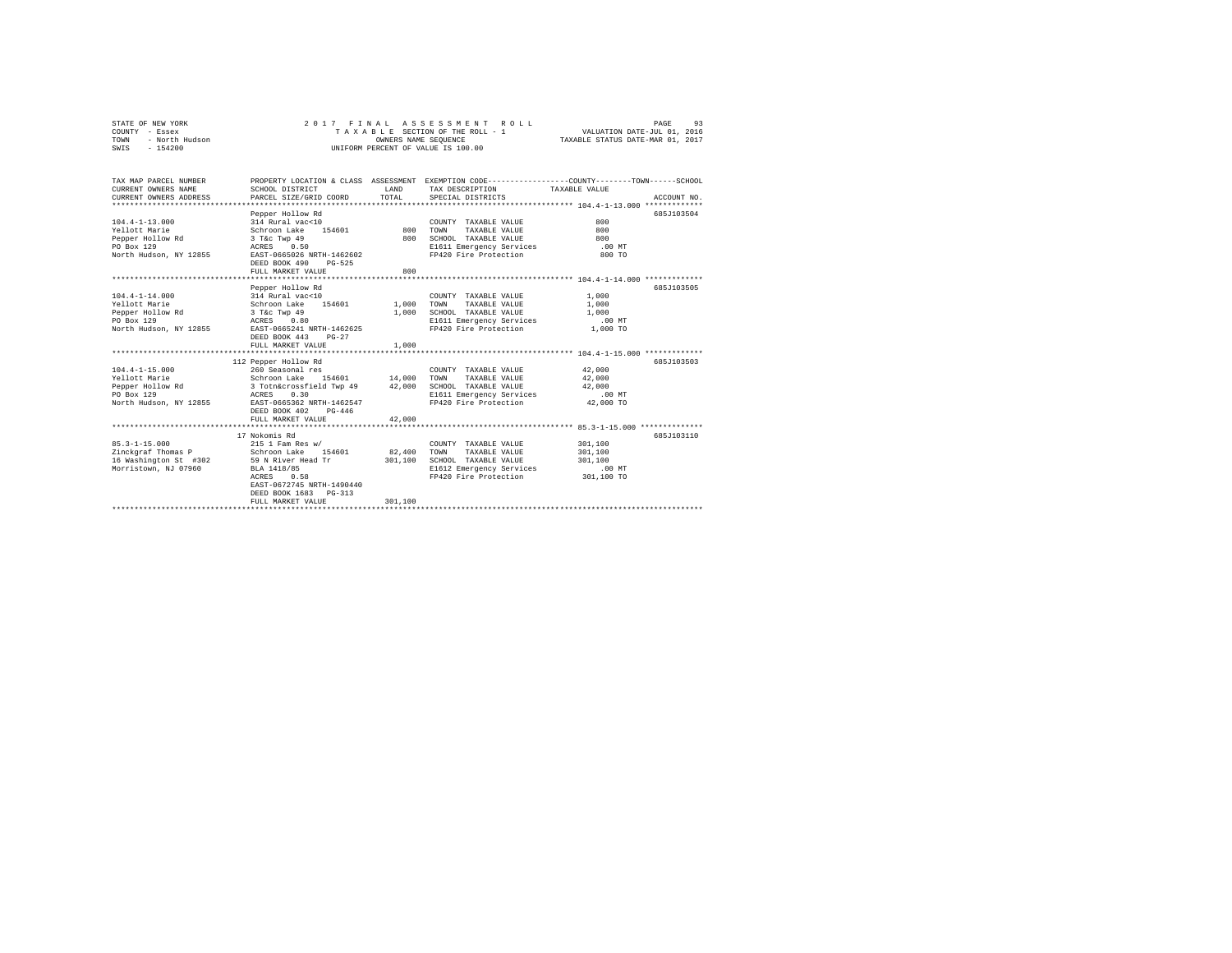| STATE OF NEW YORK      | 2017 FINAL ASSESSMENT ROLL         | 94<br>PAGE                       |
|------------------------|------------------------------------|----------------------------------|
| COUNTY - Essex         | TAXABLE SECTION OF THE ROLL - 1    | VALUATION DATE-JUL 01, 2016      |
| - North Hudson<br>TOWN |                                    | TAXABLE STATUS DATE-MAR 01, 2017 |
| SWIS<br>- 154200       |                                    | RPS150/V04/L015                  |
|                        | UNIFORM PERCENT OF VALUE IS 100.00 | CURRENT DATE 6/28/2017           |
|                        |                                    |                                  |
|                        | ROLL SUB SECTION- - TOTALS         |                                  |

## \*\*\* S P E C I A L D I S T R I C T S U M M A R Y \*\*\*

|      |                      | TOTAL   | EXTENSION  | <b>EXTENSION</b> | AD VALOREM | EXEMPT  | TAXABLE   |
|------|----------------------|---------|------------|------------------|------------|---------|-----------|
| CODE | DISTRICT NAME        | PARCELS | TYPE       | VALUE            | VALUE      | AMOUNT  | VALUE     |
|      |                      |         |            |                  |            |         |           |
|      | E1611 Emergency Serv |         | 431 MOVTAX |                  |            |         |           |
|      | E1612 Emergency Serv |         | 29 MOVTAX  |                  |            |         |           |
|      | EZ427 Empire Zone    |         | 3 TOTAL    |                  | 695,000    | 210,000 | 485,000   |
|      | FP420 Fire Protectio |         | 460 TOTAL  |                  | 45507.049  | 506,900 | 45000.149 |

#### \*\*\* S C H O O L D I S T R I C T S U M M A R Y \*\*\*

| CODE   | DISTRICT NAME | TOTAL<br>PARCELS | ASSESSED<br>LAND | ASSESSED<br>TOTAL | EXEMPT<br>AMOUNT | TOTAL<br>TAXABLE | STAR<br>AMOUNT | <b>STAR</b><br>TAXABLE |
|--------|---------------|------------------|------------------|-------------------|------------------|------------------|----------------|------------------------|
| 154601 | Schroon Lake  | 460              | 21442.549        | 45507.049         | 1019,281         | 44487.768        | 2909,429       | 41578.339              |
|        | SUB-TOTAL     | 460              | 21442.549        | 45507.049         | 1019,281         | 44487.768        | 2909,429       | 41578.339              |
|        | TOTAL         | 460              | 21442.549        | 45507.049         | 1019.281         | 44487.768        | 2909.429       | 41578.339              |

## \*\*\* S Y S T E M C O D E S S U M M A R Y \*\*\*

## NO SYSTEM EXEMPTIONS AT THIS LEVEL

## \*\*\* E X E M P T I O N S U M M A R Y \*\*\*

| CODE  | DESCRIPTION     | TOTAL<br>PARCELS | COUNTY   | TOWN     | SCHOOL   |
|-------|-----------------|------------------|----------|----------|----------|
| 33201 | C TAX SALE      | 8                | 506,900  | 506,900  |          |
| 41003 | PRO VETS T      |                  |          | 61,337   |          |
| 41102 | VETERANS C      |                  | 5,000    |          |          |
| 41120 | VETWAR CTS      | 9                | 115,605  | 115,605  | 130,620  |
| 41130 | VETCOM CTS      | 9                | 206.225  | 206.225  | 232,450  |
| 41140 | VETDIS CTS      | 6                | 261,405  | 261,405  | 285.855  |
| 41800 | AGED ALL        | 8                | 369,911  | 341,743  | 370,356  |
| 41834 | ENH STAR        | 24               |          |          | 1289.024 |
| 41854 | <b>BAS STAR</b> | 54               |          |          | 1620.405 |
|       | TOTAL           | 120              | 1465.046 | 1493.215 | 3928,710 |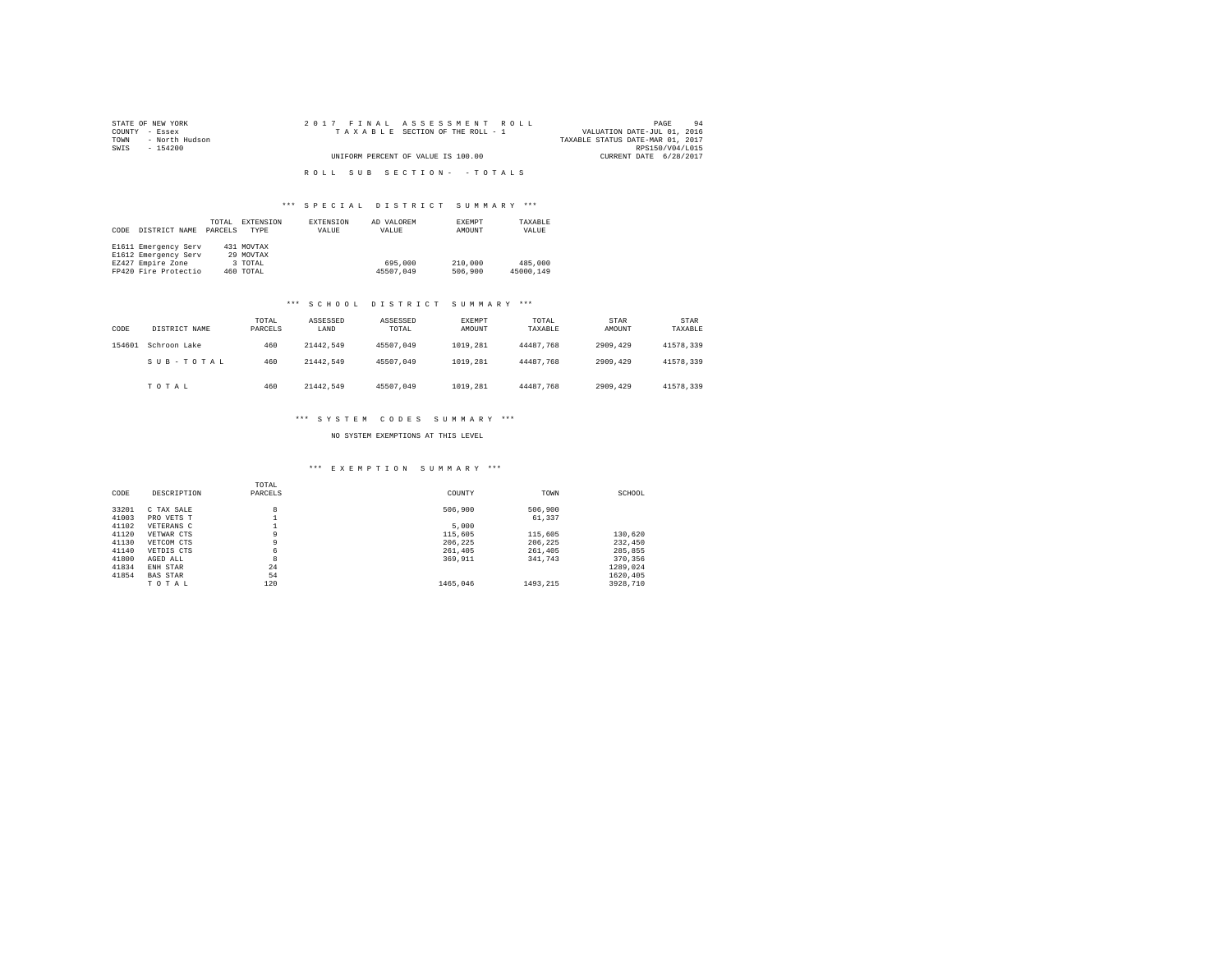| STATE OF NEW YORK<br>COUNTY<br>- Essex | 2017 FINAL ASSESSMENT ROLL<br>TAXABLE SECTION OF THE ROLL - 1    | 95<br>PAGE<br>VALUATION DATE-JUL 01, 2016 |
|----------------------------------------|------------------------------------------------------------------|-------------------------------------------|
| - North Hudson                         |                                                                  | TAXABLE STATUS DATE-MAR 01, 2017          |
|                                        |                                                                  |                                           |
|                                        |                                                                  |                                           |
|                                        |                                                                  |                                           |
|                                        |                                                                  |                                           |
| $-154200$                              | UNIFORM PERCENT OF VALUE IS 100.00<br>ROLL SUB SECTION- - TOTALS | RPS150/V04/L015<br>CURRENT DATE 6/28/2017 |

| ROLL       | DESCRIPTION | TOTAL   | ASSESSED  | ASSESSED  | TAXABLE   | TAXABLE   | TAXABLE   | STAR      |
|------------|-------------|---------|-----------|-----------|-----------|-----------|-----------|-----------|
| <b>SEC</b> |             | PARCELS | LAND      | TOTAL     | COUNTY    | TOWN      | SCHOOL    | TAXABLE   |
|            | TAXABLE     | 460     | 21442.549 | 45507.049 | 44042.003 | 44013.834 | 44487.768 | 41578.339 |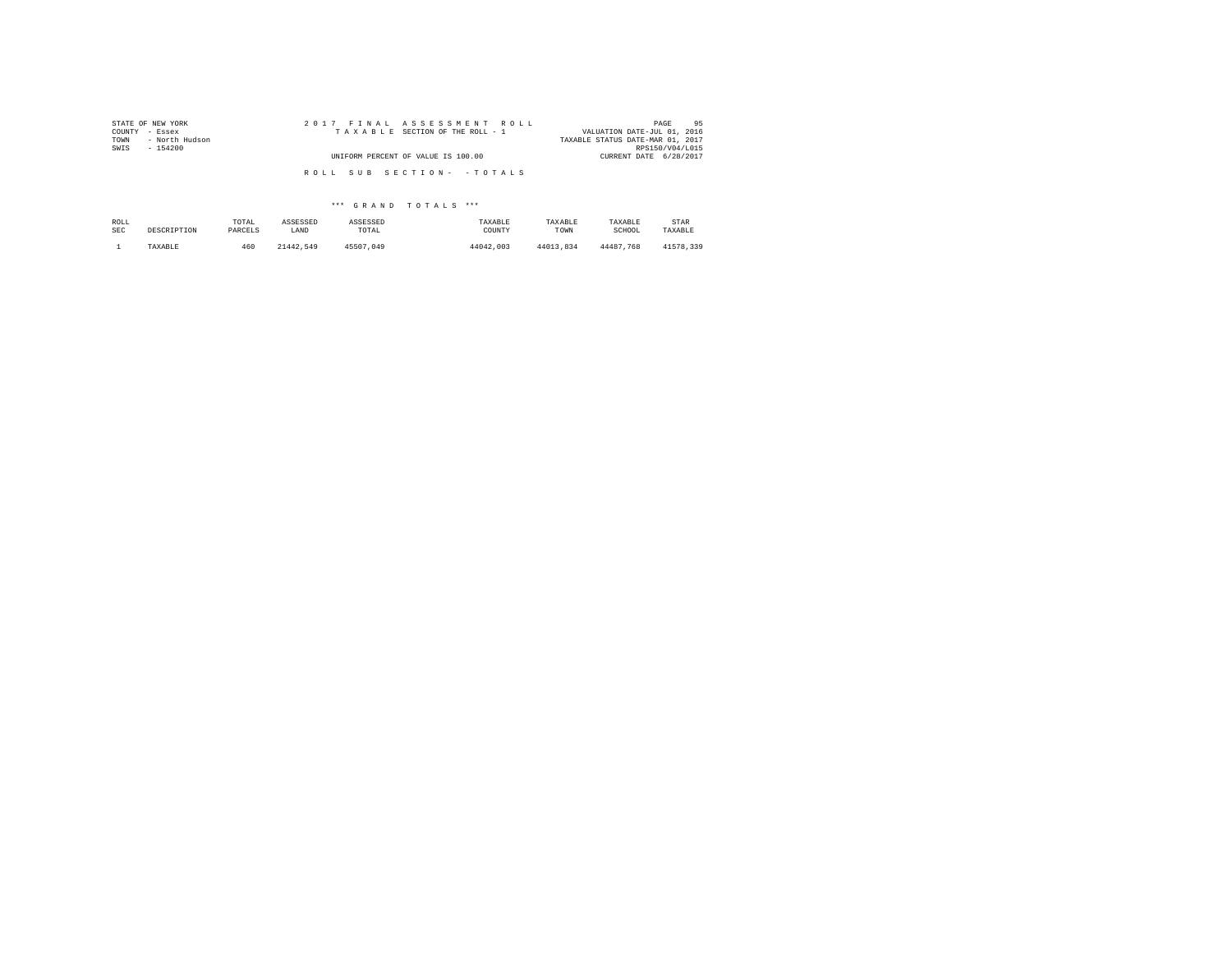| STATE OF NEW YORK<br>COUNTY - Essex<br>TOWN - North Hudson<br>SWIS - 154200                                                                                                                                                                              | 2017 FINAL                |         | ASSESSMENT ROLL                                                                                                                   |                       | 96<br>PAGE         |
|----------------------------------------------------------------------------------------------------------------------------------------------------------------------------------------------------------------------------------------------------------|---------------------------|---------|-----------------------------------------------------------------------------------------------------------------------------------|-----------------------|--------------------|
|                                                                                                                                                                                                                                                          |                           |         | TAXABLE SECTION OF THE ROLL - 1 SUB-SECT - A VALUATION DATE-JUL 01, 2016<br>OWNERS NAME SEQUENCE TAXABLE STATUS DATE-MAR 01, 2017 |                       |                    |
|                                                                                                                                                                                                                                                          |                           |         | UNIFORM PERCENT OF VALUE IS 100.00                                                                                                |                       |                    |
|                                                                                                                                                                                                                                                          |                           |         |                                                                                                                                   |                       |                    |
|                                                                                                                                                                                                                                                          |                           |         |                                                                                                                                   |                       |                    |
| TAX MAP PARCEL NUMBER                                                                                                                                                                                                                                    |                           |         | PROPERTY LOCATION & CLASS ASSESSMENT EXEMPTION CODE----------------COUNTY-------TOWN------SCHOOL                                  |                       |                    |
| CURRENT OWNERS NAME                                                                                                                                                                                                                                      | SCHOOL DISTRICT           | LAND    | TAX DESCRIPTION                                                                                                                   | TAXABLE VALUE         |                    |
| CURRENT OWNERS ADDRESS                                                                                                                                                                                                                                   | PARCEL SIZE/GRID COORD    | TOTAL   | SPECIAL DISTRICTS                                                                                                                 |                       | ACCOUNT NO.        |
|                                                                                                                                                                                                                                                          |                           |         |                                                                                                                                   |                       |                    |
|                                                                                                                                                                                                                                                          | Elk Lake Rd               |         |                                                                                                                                   |                       | 685J100903         |
| $92. - 3 - 8.100$                                                                                                                                                                                                                                        | 911 Forest s480           |         | FISCHER<br>47450                                                                                                                  | 90,547                | 90,547<br>90,547   |
| Elk Lake Land Inc                                                                                                                                                                                                                                        | Schroon Lake 154601       |         | 131,840 COUNTY TAXABLE VALUE                                                                                                      | 41,293                |                    |
| c/o John L Ernst                                                                                                                                                                                                                                         | 6 7 Pt T&c Twp            |         | 131,840 TOWN TAXABLE VALUE                                                                                                        | 41,293                |                    |
| 641 Lexington Ave 29thF1 1720/1 SNY Cons Ease                                                                                                                                                                                                            |                           |         | SCHOOL TAXABLE VALUE                                                                                                              | 41,293                |                    |
| New York, NY 10022-4559                                                                                                                                                                                                                                  | 248.2 AC Under 480 RPTL   |         | E1612 Emergency Services                                                                                                          | $.00$ MT              |                    |
|                                                                                                                                                                                                                                                          | ACRES 248.20              |         | FP420 Fire Protection                                                                                                             | 131,840 TO            |                    |
|                                                                                                                                                                                                                                                          | EAST-0623063 NRTH-1474950 |         |                                                                                                                                   |                       |                    |
|                                                                                                                                                                                                                                                          | DEED BOOK 1720 PG-1       |         |                                                                                                                                   |                       |                    |
|                                                                                                                                                                                                                                                          | CONSERVATION ESMT % 36.00 |         |                                                                                                                                   |                       |                    |
|                                                                                                                                                                                                                                                          | FULL MARKET VALUE         | 131,840 |                                                                                                                                   |                       |                    |
|                                                                                                                                                                                                                                                          |                           |         |                                                                                                                                   |                       |                    |
|                                                                                                                                                                                                                                                          | Elk Lake Rd               |         |                                                                                                                                   |                       | 685J192010         |
| $93. -1 - 3.100$                                                                                                                                                                                                                                         | 911 Forest s480           |         | FISCHER 47450                                                                                                                     | 59,514                | 59,514 59,514      |
| Elk Lake Land Inc<br>c/o John L Ernst                                                                                                                                                                                                                    | Schroon Lake 154601       |         | 83,840 COUNTY TAXABLE VALUE                                                                                                       | 24,326                |                    |
|                                                                                                                                                                                                                                                          |                           |         | 83,840 TOWN TAXABLE VALUE                                                                                                         | 24,326                |                    |
|                                                                                                                                                                                                                                                          |                           |         | SCHOOL TAXABLE VALUE                                                                                                              | 24,326                |                    |
|                                                                                                                                                                                                                                                          | ACRES 157.80              |         | E1612 Emergency Services                                                                                                          | $.00$ MT<br>83,840 TO |                    |
|                                                                                                                                                                                                                                                          | EAST-0627481 NRTH-1475317 |         | FP420 Fire Protection                                                                                                             |                       |                    |
|                                                                                                                                                                                                                                                          | DEED BOOK 1720 PG-1       |         |                                                                                                                                   |                       |                    |
|                                                                                                                                                                                                                                                          | CONSERVATION ESMT % 36.00 |         |                                                                                                                                   |                       |                    |
|                                                                                                                                                                                                                                                          | FULL MARKET VALUE         | 83,840  |                                                                                                                                   |                       |                    |
|                                                                                                                                                                                                                                                          |                           |         |                                                                                                                                   |                       |                    |
|                                                                                                                                                                                                                                                          | Elk Lake Rd               |         |                                                                                                                                   |                       | 685J100812         |
| $93. -1 - 7.100$                                                                                                                                                                                                                                         |                           |         | 47450<br>FISCHER                                                                                                                  | 204,198 204,198       | 204,198            |
| 91.-1-7.100<br>Elk Lake Land Inc Schroon Lake 154601<br>$c/o$ John L Ernst 24 T&C Twp 44<br>641 Lexington Ave 29thFl 1720/1 SNY Cons Ease<br>New York, NY 10022-4559 550AC Under 480 RPTL                                                                |                           |         | 297,600 COUNTY TAXABLE VALUE                                                                                                      | 93,402                |                    |
|                                                                                                                                                                                                                                                          |                           |         | 297,600 TOWN<br>TAXABLE VALUE                                                                                                     | 93,402                |                    |
|                                                                                                                                                                                                                                                          |                           |         | SCHOOL TAXABLE VALUE<br>E1612 Emergency Servic                                                                                    | 93,402                |                    |
|                                                                                                                                                                                                                                                          |                           |         | E1612 Emergency Services                                                                                                          | $.00$ MT              |                    |
|                                                                                                                                                                                                                                                          | ACRES 560.30              |         | FP420 Fire Protection                                                                                                             | 297,600 TO            |                    |
|                                                                                                                                                                                                                                                          | EAST-0632859 NRTH-1476085 |         |                                                                                                                                   |                       |                    |
|                                                                                                                                                                                                                                                          | DEED BOOK 1720 PG-1       |         |                                                                                                                                   |                       |                    |
|                                                                                                                                                                                                                                                          | CONSERVATION ESMT % 36.00 |         |                                                                                                                                   |                       |                    |
|                                                                                                                                                                                                                                                          | FULL MARKET VALUE         | 297,600 |                                                                                                                                   |                       |                    |
|                                                                                                                                                                                                                                                          |                           |         |                                                                                                                                   |                       |                    |
|                                                                                                                                                                                                                                                          | Elk Lake Rd               |         |                                                                                                                                   |                       | 685J191011         |
| $93. -1 - 7.200$                                                                                                                                                                                                                                         | 911 Forest s480 - WTRFNT  |         | FISCHER<br>47450                                                                                                                  | 645,988               | 645,988<br>645,988 |
| Elk Lake Land Inc<br>$c$ /o John L Ernst<br>$c$ /o John L Ernst<br>$c$ /o John L Ernst<br>$c$ /o John L Ernst<br>$c$ /o John L Ernst<br>$c$ /o John L Ernst<br>$c$ /on Ease 700031 7000401<br>$c$ /on Ease 700031 7000401<br>$c$ /on Ease 700031 7000401 |                           |         | 776,688 COUNTY TAXABLE VALUE                                                                                                      | 130,700               |                    |
|                                                                                                                                                                                                                                                          |                           |         | 776,688 TOWN<br>TAXABLE VALUE<br>SCHOOL TAXABLE VALUE                                                                             | 130,700<br>130,700    |                    |
| New York, NY 10022-4599                                                                                                                                                                                                                                  | 325AC Under 480 RPTL      |         | E1612 Emergency Services                                                                                                          | .00 MT                |                    |
|                                                                                                                                                                                                                                                          | ACRES 443.00              |         | FP420 Fire Protection                                                                                                             | 776,688 TO            |                    |
|                                                                                                                                                                                                                                                          | EAST-0629679 NRTH-1474601 |         |                                                                                                                                   |                       |                    |
|                                                                                                                                                                                                                                                          | DEED BOOK 843<br>$PG-119$ |         |                                                                                                                                   |                       |                    |
|                                                                                                                                                                                                                                                          | CONSERVATION ESMT % 67.00 |         |                                                                                                                                   |                       |                    |
|                                                                                                                                                                                                                                                          | FULL MARKET VALUE         | 776,688 |                                                                                                                                   |                       |                    |
|                                                                                                                                                                                                                                                          |                           |         |                                                                                                                                   |                       |                    |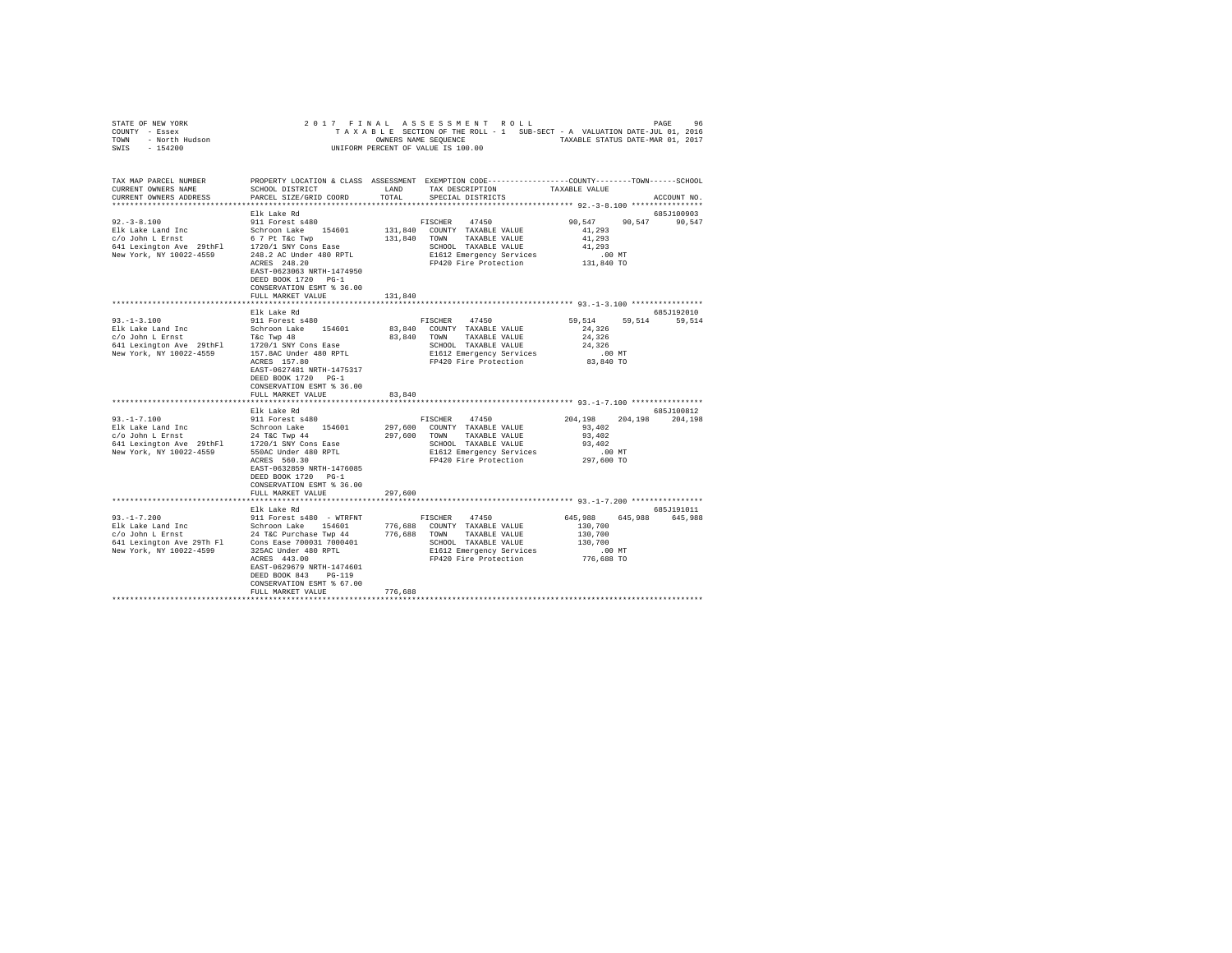| STATE OF NEW YORK<br>COUNTY - Essex<br>TOWN - North Hudson<br>SWIS - 154200                                                                                                                                 | 2017 FINAL                                                                                                                                             |         | ASSESSMENT ROLL<br>TAXABLE SECTION OF THE ROLL - 1 SUB-SECT - A VALUATION DATE-JUL 01, 2016<br>OWNERS NAME SEQUENCE TAXABLE STATUS DATE-MAR 01, 2017<br>UNIFORM PERCENT OF VALUE IS 100.00 |                                                                    | 97<br>PAGE            |
|-------------------------------------------------------------------------------------------------------------------------------------------------------------------------------------------------------------|--------------------------------------------------------------------------------------------------------------------------------------------------------|---------|--------------------------------------------------------------------------------------------------------------------------------------------------------------------------------------------|--------------------------------------------------------------------|-----------------------|
| TAX MAP PARCEL NUMBER<br>CURRENT OWNERS NAME<br>CURRENT OWNERS ADDRESS                                                                                                                                      | SCHOOL DISTRICT LAND<br>PARCEL SIZE/GRID COORD                                                                                                         | TOTAL   | PROPERTY LOCATION & CLASS ASSESSMENT EXEMPTION CODE-----------------COUNTY-------TOWN-----SCHOOL<br>TAX DESCRIPTION<br>SPECIAL DISTRICTS                                                   | TAXABLE VALUE                                                      | ACCOUNT NO.           |
|                                                                                                                                                                                                             |                                                                                                                                                        |         |                                                                                                                                                                                            |                                                                    |                       |
|                                                                                                                                                                                                             | Elk Lake Rd                                                                                                                                            |         |                                                                                                                                                                                            |                                                                    | 685J100908            |
| $102. -2 - 3.100$                                                                                                                                                                                           | 911 Forest s480<br>ACRES 1269.71<br>EAST-0622322 NRTH-1460776                                                                                          |         | FISCHER 47450<br>600,000 COUNTY TAXABLE VALUE<br>600,000 TOWN TAXABLE VALUE<br>SCHOOL TAXABLE VALUE<br>E1611 Emergency Services<br>FP420 Fire Protection                                   | 370,276<br>229,724<br>229,724<br>229,724<br>$.00$ MT<br>600,000 TO | 370.276 370.276       |
|                                                                                                                                                                                                             | DEED BOOK 1720 PG-1<br>CONSERVATION ESMT % 36.00<br>FULL MARKET VALUE                                                                                  | 600,000 |                                                                                                                                                                                            |                                                                    |                       |
|                                                                                                                                                                                                             |                                                                                                                                                        |         |                                                                                                                                                                                            |                                                                    |                       |
|                                                                                                                                                                                                             | Elk Lake Rd                                                                                                                                            |         |                                                                                                                                                                                            |                                                                    | 685J191009            |
| $103. -1 - 1.210$<br>Elk Lake Land Inc Schroon Lake 154601<br>c/o John L Ernst 21 T&C Twp 44<br>641 Lexington Ave 29Th F1 Ease 7000601 7000501 7000<br>Ease 7000601 7000501 7000<br>New York, NY 10022-4599 | 911 Forest s480 - WTRFNT<br>606.24AC Under 480 RPTL<br>ACRES 1002.90<br>EAST-0632505 NRTH-1469199<br>DEED BOOK 843 PG-119<br>CONSERVATION ESMT % 67.00 |         | 47450<br>FISCHER<br>929,346 COUNTY TAXABLE VALUE<br>929,346 TOWN TAXABLE VALUE<br>SCHOOL TAXABLE VALUE<br>E1611 Emergency Services<br>FP420 Fire Protection                                | 633,446<br>295,900<br>295,900<br>295,900<br>.00 MT<br>929,346 TO   | 633, 446 633, 446     |
|                                                                                                                                                                                                             | FULL MARKET VALUE                                                                                                                                      | 929.346 |                                                                                                                                                                                            |                                                                    |                       |
|                                                                                                                                                                                                             | Elk Lake Rd                                                                                                                                            |         |                                                                                                                                                                                            |                                                                    | 685Z013003            |
| $103. -1 - 1.220$                                                                                                                                                                                           | 911 Forest s480 - WTRFNT<br>ACRES 79.90<br>EAST-0633506 NRTH-1466758<br>DEED BOOK 843 PG-119<br>FULL MARKET VALUE                                      | 199,300 | FISCHER<br>47450<br>199,300 COUNTY TAXABLE VALUE<br>199,300 TOWN TAXABLE VALUE<br>SCHOOL TAXABLE VALUE<br>E1611 Emergency Services<br>FP420 Fire Protection                                | 180.054<br>19,246<br>19,246<br>19,246<br>$.00$ MT<br>199,300 TO    | 180,054 180,054       |
|                                                                                                                                                                                                             | ***********************                                                                                                                                |         |                                                                                                                                                                                            | ********************************** 103.-1-7.100 ****************   |                       |
| $103. - 1 - 7.100$                                                                                                                                                                                          | Elk Lake Rd<br>911 Forest s480 - WTRFNT                                                                                                                |         | FISCHER<br>47450                                                                                                                                                                           | 676,168<br>676.168                                                 | 685J100808<br>676,168 |
| 101.-1-7.1.1.00<br>Elk Lake Land Inc Schroon Lake 154601<br>C/O John L Ernst 12 13 T&C Twp 44<br>641 Lexington Ave 29thF1 1720/1 SNY Cons Ease<br>New York, NY 10022-4559 864.67AC Under 480 RPTL           | 864.67AC Under 480 RPTL<br>ACRES 1041.67<br>EAST-0635570 NRTH-1458150<br>DEED BOOK 1720 PG-1<br>CONSERVATION ESMT % 36.00<br>FULL MARKET VALUE         | 983,168 | 983,168 COUNTY TAXABLE VALUE<br>983,168 TOWN<br>TAXABLE VALUE<br>SCHOOL TAXABLE VALUE<br>E1611 Emergency Services<br>FP420 Fire Protection                                                 | 307,000<br>307,000<br>307,000<br>.00 MT<br>983,168 TO              |                       |
|                                                                                                                                                                                                             |                                                                                                                                                        |         |                                                                                                                                                                                            |                                                                    |                       |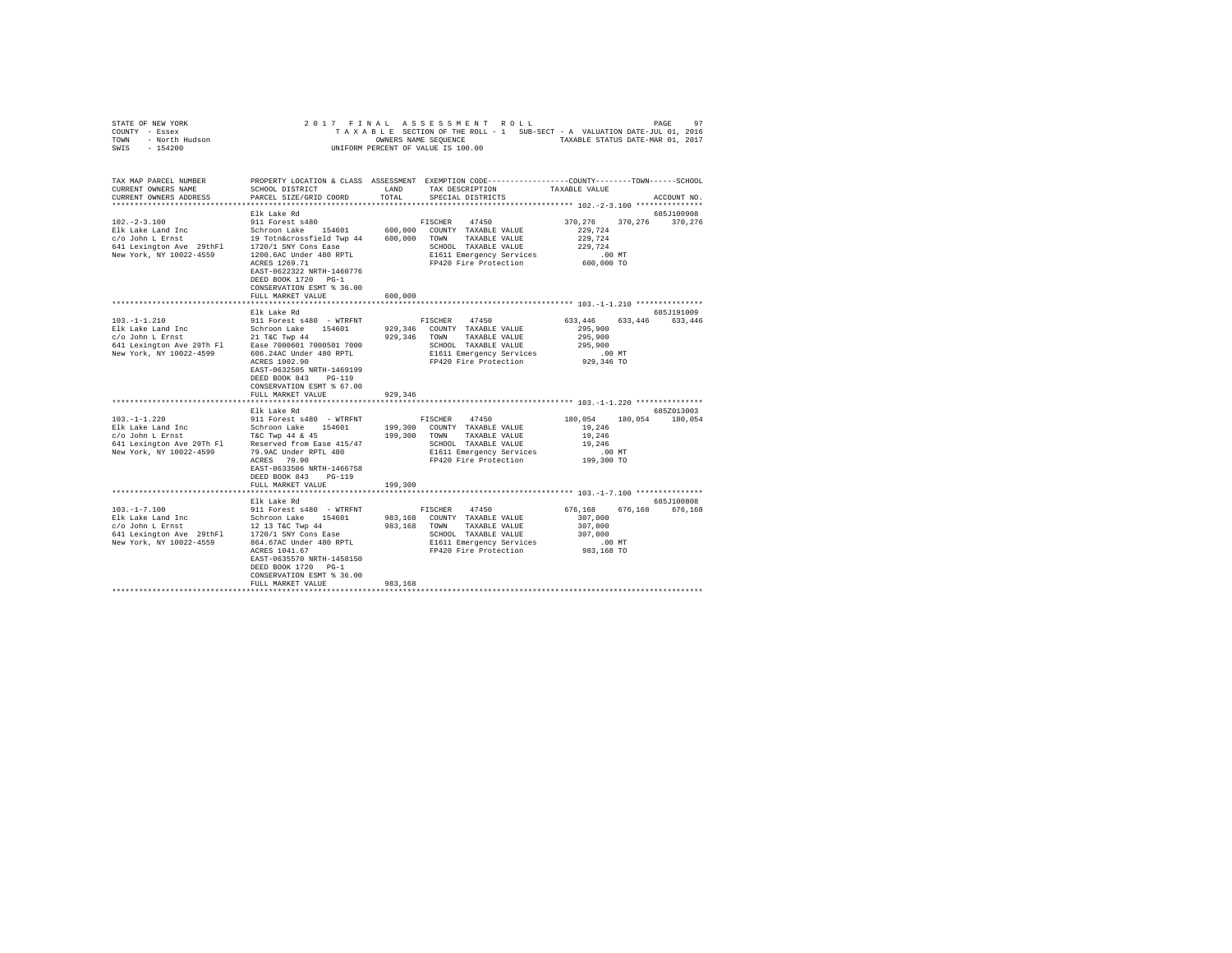| STATE OF REW YORK STATES OF A LASSES SMERIC POLL OUTLET A VALUATION DATE-JUL 01, 2015<br>TAXABLE SECTION OF THE ROLL - 1 SUB-SECT - A VALUATION DATE-JUL 01, 2016<br>TAXABLE STATUS DATE-MAR 01, 2017<br>SWIS - 154200 |                                                                                                                                                                            |               |                                                                                                                                                                |                                                                     |                               |
|------------------------------------------------------------------------------------------------------------------------------------------------------------------------------------------------------------------------|----------------------------------------------------------------------------------------------------------------------------------------------------------------------------|---------------|----------------------------------------------------------------------------------------------------------------------------------------------------------------|---------------------------------------------------------------------|-------------------------------|
|                                                                                                                                                                                                                        |                                                                                                                                                                            |               |                                                                                                                                                                |                                                                     |                               |
| TAX MAP PARCEL NUMBER<br>CURRENT OWNERS NAME<br>CURRENT OWNERS ADDRESS                                                                                                                                                 | SCHOOL DISTRICT<br>PARCEL SIZE/GRID COORD                                                                                                                                  | LAND<br>TOTAL | PROPERTY LOCATION & CLASS ASSESSMENT EXEMPTION CODE-----------------COUNTY-------TOWN------SCHOOL<br>TAX DESCRIPTION<br>SPECIAL DISTRICTS                      | TAXABLE VALUE                                                       | ACCOUNT NO.                   |
|                                                                                                                                                                                                                        |                                                                                                                                                                            |               |                                                                                                                                                                |                                                                     |                               |
| $103. -1 - 8.100$<br>Elk Lake Land Inc<br>c/o John L Ernst<br>641 Lexington Ave 29thFl<br>New York, NY 10022-4559                                                                                                      | Elk Lake Rd<br>911 Forest s480<br>Schroon Lake 154601<br>T&C Twp 44 & 45<br>1720/1 SNY Cons Ease<br>4124.43AC Under 480 RPTL<br>ACRES 4124.43<br>EAST-0633429 NRTH-1462567 |               | FISCHER<br>47450<br>1330,752 COUNTY TAXABLE VALUE<br>1330, 752 TOWN TAXABLE VALUE<br>SCHOOL TAXABLE VALUE<br>E1611 Emergency Services<br>FP420 Fire Protection | 644,300<br>686,452<br>686.452<br>686,452<br>$.00$ MT<br>1330,752 TO | 685J100905<br>644,300 644,300 |
|                                                                                                                                                                                                                        | DEED BOOK 1720 PG-1<br>CONSERVATION ESMT % 36.00                                                                                                                           |               |                                                                                                                                                                |                                                                     |                               |
|                                                                                                                                                                                                                        | FULL MARKET VALUE                                                                                                                                                          | 1330,752      |                                                                                                                                                                |                                                                     |                               |
|                                                                                                                                                                                                                        | Elk Lake Rd                                                                                                                                                                |               |                                                                                                                                                                |                                                                     | 685Z013002                    |
| $103. -1 - 8.300$                                                                                                                                                                                                      | 911 Forest s480                                                                                                                                                            |               | FISCHER 47450<br>44,160 COUNTY TAXABLE VALUE                                                                                                                   | 30.329<br>13,831                                                    | 30,329 30,329                 |
| Elk Lake Land Inc<br>c/o John L Ernst                                                                                                                                                                                  | Schroon Lake 154601<br>T&C Twp                                                                                                                                             |               | 44,160 TOWN TAXABLE VALUE                                                                                                                                      | 13,831                                                              |                               |
| 641 Lexington Ave Fl 29                                                                                                                                                                                                | 1720/1 SNY Cons Ease                                                                                                                                                       |               | SCHOOL TAXABLE VALUE                                                                                                                                           | 13,831                                                              |                               |
| New York, NY 10022-4559                                                                                                                                                                                                | 83.1AC Under 480 RPTL<br>ACRES 83.10                                                                                                                                       |               | E1611 Emergency Services                                                                                                                                       | $.00$ MT                                                            |                               |
|                                                                                                                                                                                                                        | EAST-0633954 NRTH-1465577<br>DEED BOOK 1720 PG-1<br>CONSERVATION ESMT % 36.00                                                                                              |               | FP420 Fire Protection                                                                                                                                          | 44,160 TO                                                           |                               |
|                                                                                                                                                                                                                        | FULL MARKET VALUE<br>************************                                                                                                                              | 44,160        |                                                                                                                                                                |                                                                     |                               |
|                                                                                                                                                                                                                        | Elk Lake Rd                                                                                                                                                                |               |                                                                                                                                                                |                                                                     | 685J100907                    |
| $112. - 3 - 2.000$                                                                                                                                                                                                     | 911 Forest s480                                                                                                                                                            |               | FISCHER<br>47450                                                                                                                                               | 318,812<br>318,812                                                  | 318,812                       |
| Elk Lake Land Inc<br>641 Lexington Ave 29thF1 15 T&c Twp 44<br>New York, NY 10022-4559 1720/1 SNY Cons Ease                                                                                                            | Schroon Lake 154601<br>845.5AC Under 480 RPTL                                                                                                                              |               | 449.152 COUNTY TAXABLE VALUE<br>449,152 TOWN TAXABLE VALUE<br>SCHOOL TAXABLE VALUE<br>E1611 Emergency Services<br>E1611 Emergency Services                     | 130,340<br>130,340<br>130.340<br>$.00$ MT                           |                               |
|                                                                                                                                                                                                                        | ACRES 845.50<br>EAST-0620602 NRTH-1451617<br>DEED BOOK 1720 PG-1<br>CONSERVATION ESMT % 36.00<br>FULL MARKET VALUE                                                         | 449,152       | FP420 Fire Protection                                                                                                                                          | 449,152 TO                                                          |                               |
|                                                                                                                                                                                                                        |                                                                                                                                                                            |               |                                                                                                                                                                |                                                                     |                               |
|                                                                                                                                                                                                                        | Elk Lake Rd                                                                                                                                                                |               |                                                                                                                                                                |                                                                     | 685J100811                    |
| $113. -1 - 1.000$<br>Elk Lake Land Inc<br>$C/O$ John L Ernst<br>$14$ T&c Twp 44<br>$641$ Lexington Ave 29thF1<br>$120/15$ SNT CONS Ease<br>$120/15$ NT2001 SNT CONS TRACHER<br>New York, NY 10022-4559                 | 911 Forest s480<br>1050AC Under 480 RPTL<br>ACRES 1113.80<br>EAST-0625964 NRTH-1453840<br>DEED BOOK 1720 PG-1<br>CONSERVATION ESMT % 36.00                                 |               | FISCHER 47450<br>560,064 COUNTY TAXABLE VALUE<br>560,064 TOWN TAXABLE VALUE<br>SCHOOL TAXABLE VALUE<br>E1611 Emergency Services<br>FP420 Fire Protection       | 350,403<br>209,661<br>209,661<br>209,661<br>.00 MT<br>560,064 TO    | 350,403 350,403               |
|                                                                                                                                                                                                                        | FULL MARKET VALUE                                                                                                                                                          | 560,064       |                                                                                                                                                                |                                                                     |                               |
|                                                                                                                                                                                                                        |                                                                                                                                                                            |               |                                                                                                                                                                |                                                                     |                               |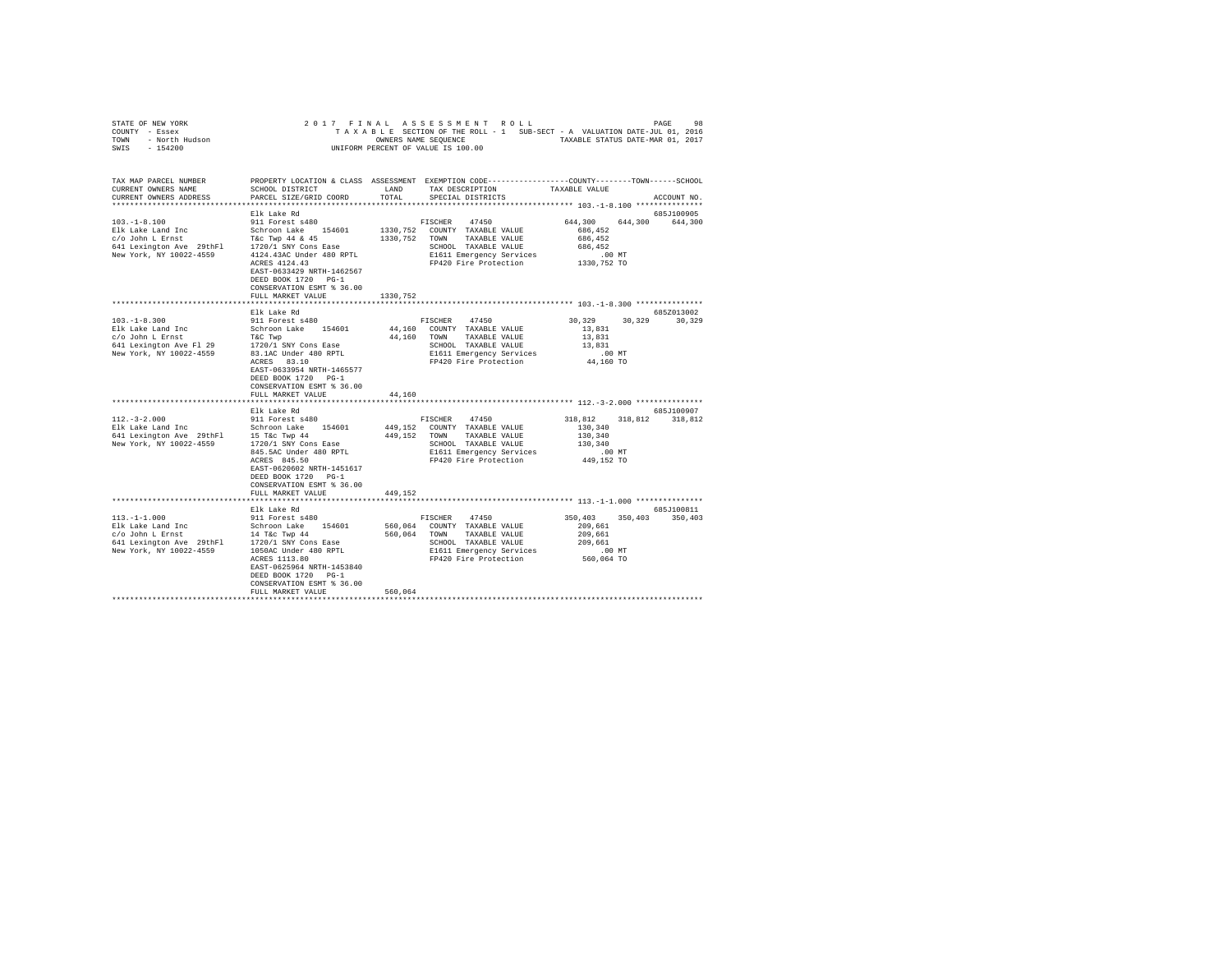| STATE OF NEW YORK<br>COUNTY - Essex<br>- North Hudson<br>- 154200<br>TOWN<br>SWIS                                                                                                                                                                        | 2017 FINAL                                                                                                                                                                                                                                                                                                                         |                            | ASSESSMENT ROLL<br>TAXABLE SECTION OF THE ROLL - 1 SUB-SECT - A VALUATION DATE-JUL 01, 2016<br>OWNERS NAME SEQUENCE TAXABLE STATUS DATE-MAR 01, 2017<br>UNIFORM PERCENT OF VALUE IS 100.00                                                                                                    |                                                                                                                          | 99<br>PAGE                      |
|----------------------------------------------------------------------------------------------------------------------------------------------------------------------------------------------------------------------------------------------------------|------------------------------------------------------------------------------------------------------------------------------------------------------------------------------------------------------------------------------------------------------------------------------------------------------------------------------------|----------------------------|-----------------------------------------------------------------------------------------------------------------------------------------------------------------------------------------------------------------------------------------------------------------------------------------------|--------------------------------------------------------------------------------------------------------------------------|---------------------------------|
| TAX MAP PARCEL NUMBER<br>CURRENT OWNERS NAME<br>CURRENT OWNERS ADDRESS<br>*************************                                                                                                                                                      | SCHOOL DISTRICT<br>PARCEL SIZE/GRID COORD                                                                                                                                                                                                                                                                                          | LAND<br>TOTAL              | PROPERTY LOCATION & CLASS ASSESSMENT EXEMPTION CODE----------------COUNTY-------TOWN-----SCHOOL<br>TAX DESCRIPTION<br>SPECIAL DISTRICTS                                                                                                                                                       | TAXABLE VALUE                                                                                                            | ACCOUNT NO.                     |
|                                                                                                                                                                                                                                                          | 3010 Blue Ridge Rd                                                                                                                                                                                                                                                                                                                 |                            |                                                                                                                                                                                                                                                                                               |                                                                                                                          | 685J101202                      |
| $113. -2 - 1.004$<br>Elk Lake Land Inc<br>641 Lexington Ave<br>New York, NY 10022                                                                                                                                                                        | 911 Forest s480 - WTRFNT<br>Schroon Lake 154601<br>5 T&C Twp 44<br>SNY Cons Ease<br>1690.5AC Under 480 RPTL<br>ACRES 1691.50<br>EAST-0639072 NRTH-1451475<br>DEED BOOK 1719 PG-1<br>CONSERVATION ESMT % 28.00                                                                                                                      |                            | 47450<br>FISCHER<br>810,936 COUNTY TAXABLE VALUE<br>814,836 TOWN TAXABLE VALUE<br>SCHOOL TAXABLE VALUE<br>E1611 Emergency Services<br>FP420 Fire Protection                                                                                                                                   | 792.847<br>21,989<br>21,989<br>21,989<br>.00MT<br>814,836 TO                                                             | 792.847 792.847                 |
|                                                                                                                                                                                                                                                          | FULL MARKET VALUE                                                                                                                                                                                                                                                                                                                  | 814,836                    |                                                                                                                                                                                                                                                                                               |                                                                                                                          |                                 |
| $113.-3-1.000$<br>New York, NY 10022-4559<br>$112.4 - 2 - 20.000$<br>Upper Hudson Woodlands ATP LP Schroon Lake 154601<br>c/o F&W Forestry Services Inc 9 T&c Twp 44<br>ATP Client Service SNY Cons Ease 7001201<br>PO Box 3610<br>Albany, GA 31706-3610 | Elk Lake Rd<br>240 Rural res<br>ACRES 99.80<br>EAST-0631498 NRTH-1456494<br>DEED BOOK 1720 PG-1<br>CONSERVATION ESMT % 36.00<br>FULL MARKET VALUE<br>Blue Ridge Rd<br>911 Forest s480<br>5.8AC Under 480 RPTL<br>ACRES 5.80<br>EAST-0617034 NRTH-1439141<br>DEED BOOK 1658 PG-17<br>CONSERVATION ESMT % 60.00<br>FULL MARKET VALUE | 70,912<br>184,912<br>1,920 | COUNTY TAXABLE VALUE<br>TOWN<br>TAXABLE VALUE<br>184.912 SCHOOL TAXABLE VALUE<br>E1611 Emergency Services<br>FP420 Fire Protection<br>FISCHER 47450<br>1,920 COUNTY TAXABLE VALUE<br>1,920 TOWN<br>TAXABLE VALUE<br>SCHOOL TAXABLE VALUE<br>E1611 Emergency Services<br>FP420 Fire Protection | 184,912<br>184.912<br>184,912<br>$.00$ MT<br>184,912 TO<br>616<br>616<br>1,304<br>1,304<br>1,304<br>$.00$ MT<br>1,920 TO | 685J100810<br>685J178551<br>616 |
|                                                                                                                                                                                                                                                          | **********************                                                                                                                                                                                                                                                                                                             |                            | **************************** 112.4-2-22.000 *************                                                                                                                                                                                                                                     |                                                                                                                          |                                 |
| $112.4 - 2 - 22.000$<br>Upper Hudson Woodlands ATP LP Schroon Lake 154601<br>c/o F&W Forestry Services Inc 9 T&c Twp 44<br>ATP Client Service 58 58 68 68 68 68 7001301<br>PO Box 3610 50 68 68 68 68 68 701<br>Albany, GA 31706-3610 58 68 68 681       | Blue Ridge Rd<br>911 Forest s480<br>EAST-0616000 NRTH-1439269<br>DEED BOOK 1658 PG-17<br>CONSERVATION ESMT % 60.00<br>FULL MARKET VALUE                                                                                                                                                                                            | 160                        | 47450<br>FISCHER<br>160 COUNTY TAXABLE VALUE<br>160 TOWN<br>TAXABLE VALUE<br>SCHOOL TAXABLE VALUE<br>E1611 Emergency Services<br>FP420 Fire Protection                                                                                                                                        | 45<br>115<br>115<br>115<br>$.00$ MT<br>160 TO                                                                            | 685J178552<br>45 45             |
|                                                                                                                                                                                                                                                          |                                                                                                                                                                                                                                                                                                                                    |                            |                                                                                                                                                                                                                                                                                               |                                                                                                                          |                                 |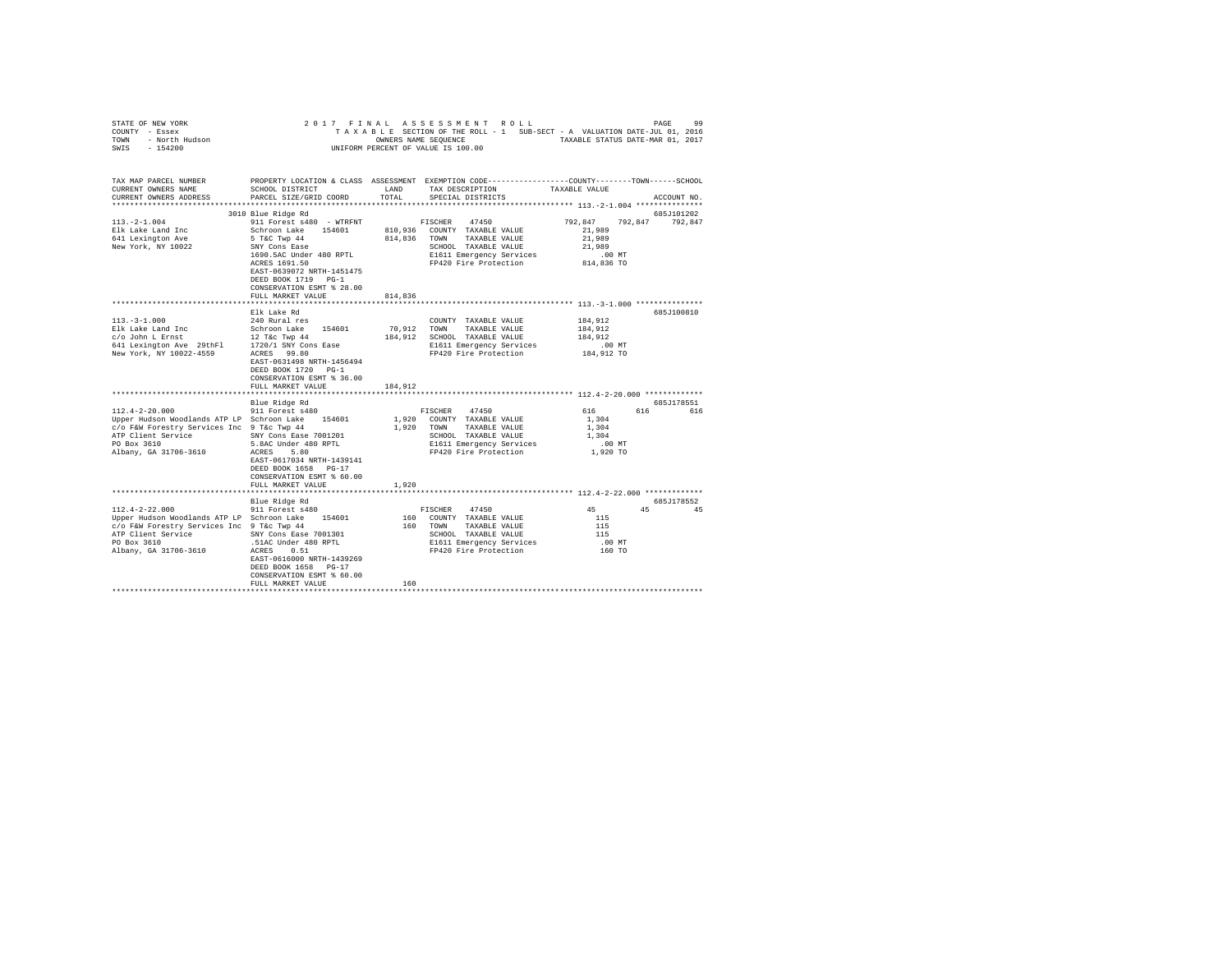| PROPERTY LOCATION & CLASS ASSESSMENT EXEMPTION CODE---------------COUNTY-------TOWN------SCHOOL<br>CURRENT OWNERS NAME<br>SCHOOL DISTRICT<br>LAND<br>TAX DESCRIPTION<br>TAXABLE VALUE<br>TOTAL<br>CURRENT OWNERS ADDRESS<br>PARCEL SIZE/GRID COORD<br>SPECIAL DISTRICTS<br>ACCOUNT NO.<br>3217 Blue Ridge Rd<br>685J100912<br>$113.4 - 2 - 11.000$<br>911 Forest s480<br>16,534<br>16,534<br>FISCHER<br>47450<br>16,534<br>Upper Hudson Woodlands ATP LP Schroon Lake 154601<br>51,200 COUNTY TAXABLE VALUE<br>34,666<br>c/o F&W Forestry Services Inc 17 Tract West Road Pat<br>51,200<br>TOWN<br>34,666<br>TAXABLE VALUE<br>SNY Cons Ease 7001501<br>SCHOOL TAXABLE VALUE<br>34,666<br>154.2AC Under 480 RPTL<br>E1611 Emergency Services<br>$.00$ MT<br>Albany, GA 31706-3610<br>FP420 Fire Protection<br>ACRES 154.20<br>51,200 TO<br>EAST-0644452 NRTH-1443995<br>DEED BOOK 1658 PG-17<br>CONSERVATION ESMT % 60.00<br>FULL MARKET VALUE<br>51,200<br>Blue Ridge Rd<br>685J100915<br>911 Forest s480<br>1,480<br>COUNTY TAXABLE VALUE<br>Upper Hudson Woodlands ATP LP Schroon Lake 154601<br>1,480<br>1,480<br>TOWN<br>TAXABLE VALUE<br>c/o F&W Forestry Services Inc 20 Tract West Of Road Pat<br>1,480 SCHOOL TAXABLE VALUE<br>1,480<br>ATP Client Service SNY Cons Ease 7001401<br>E1611 Emergency Services<br>$.00$ MT<br>PO Box 3610<br>4.4AC Under 480 RPTL<br>FP420 Fire Protection<br>1,480 TO<br>Albany, GA 31706-3610<br>ACRES 4.40<br>EAST-0644775 NRTH-1442073<br>DEED BOOK 1658 PG-17<br>CONSERVATION ESMT % 60.00<br>1,480<br>FULL MARKET VALUE<br>************************<br>685J101003<br>Blue Ridge Rd<br>$114.3 - 2 - 8.003$<br>12,102<br>12,102<br>911 Forest s480 - WTRFNT<br>FISCHER<br>47450<br>12,102<br>Upper Hudson Woodlands ATP LP Schroon Lake 154601<br>178,520 COUNTY TAXABLE VALUE<br>166,418<br>c/o F&W Forestry Services Inc 23 Tract W Of Rd Patent<br>178.520<br>TOWN<br>TAXABLE VALUE<br>166,418<br>SNY C Ease 7001701 & 1601<br>166,418<br>SCHOOL TAXABLE VALUE<br>PO Box 3610<br>306.7AC Under 480 RPTL<br>E1611 Emergency Services<br>$.00$ MT<br>Albany, GA 31706-3610<br>ACRES 523.70<br>FP420 Fire Protection<br>178,520 TO<br>EAST-0651123 NRTH-1442716<br>DEED BOOK 1658 PG-17<br>CONSERVATION ESMT % 60.00<br>FULL MARKET VALUE<br>178,520<br>685J101011<br>Blue Ridge Rd<br>$124. -2 - 1.025$<br>911 Forest s480 - WTRFNT<br>16,668<br>16,668<br>FISCHER<br>47450<br>16,668<br>814,800 COUNTY TAXABLE VALUE<br>Upper Hudson Woodlands ATP LP Schroon Lake 154601<br>843.132<br>c/o F&W Forestry Services Inc 2 T&c Twp 44<br>859,800<br>TOWN<br>TAXABLE VALUE<br>843,132<br>SCHOOL TAXABLE VALUE<br>ATP Client Service 5NY Cons Ease 7001801<br>843,132<br>431.11AC Under 480 RPTL<br>E1611 Emergency Services<br>$.00$ MT<br>ACRES 2582.39<br>FP420 Fire Protection<br>859,800 TO<br>EAST-0629127 NRTH-1438814<br>DEED BOOK 1658 PG-17<br>CONSERVATION ESMT % 60.00<br>859,800<br>FULL MARKET VALUE | OF NEW YORK<br>? - Essex<br>- North Hudson<br>- 154200<br>STATE OF NEW YORK<br>COUNTY - Essex<br><b>TOWN</b><br>$-154200$<br>SWIS | 2017 FINAL | ASSESSMENT ROLL<br>TAXABLE SECTION OF THE ROLL - 1 SUB-SECT - A VALUATION DATE-JUL 01, 2016<br>OWNERS NAME SEQUENCE TAXABLE STATUS DATE-MAR 01, 2017<br>UNIFORM PERCENT OF VALUE IS 100.00 | 100<br>PAGE |
|-----------------------------------------------------------------------------------------------------------------------------------------------------------------------------------------------------------------------------------------------------------------------------------------------------------------------------------------------------------------------------------------------------------------------------------------------------------------------------------------------------------------------------------------------------------------------------------------------------------------------------------------------------------------------------------------------------------------------------------------------------------------------------------------------------------------------------------------------------------------------------------------------------------------------------------------------------------------------------------------------------------------------------------------------------------------------------------------------------------------------------------------------------------------------------------------------------------------------------------------------------------------------------------------------------------------------------------------------------------------------------------------------------------------------------------------------------------------------------------------------------------------------------------------------------------------------------------------------------------------------------------------------------------------------------------------------------------------------------------------------------------------------------------------------------------------------------------------------------------------------------------------------------------------------------------------------------------------------------------------------------------------------------------------------------------------------------------------------------------------------------------------------------------------------------------------------------------------------------------------------------------------------------------------------------------------------------------------------------------------------------------------------------------------------------------------------------------------------------------------------------------------------------------------------------------------------------------------------------------------------------------------------------------------------------------------------------------------------------------------------------------------------------------------------------------------------------------------------------------------------------------------------------------------------------------------------------------|-----------------------------------------------------------------------------------------------------------------------------------|------------|--------------------------------------------------------------------------------------------------------------------------------------------------------------------------------------------|-------------|
|                                                                                                                                                                                                                                                                                                                                                                                                                                                                                                                                                                                                                                                                                                                                                                                                                                                                                                                                                                                                                                                                                                                                                                                                                                                                                                                                                                                                                                                                                                                                                                                                                                                                                                                                                                                                                                                                                                                                                                                                                                                                                                                                                                                                                                                                                                                                                                                                                                                                                                                                                                                                                                                                                                                                                                                                                                                                                                                                                           |                                                                                                                                   |            |                                                                                                                                                                                            |             |
|                                                                                                                                                                                                                                                                                                                                                                                                                                                                                                                                                                                                                                                                                                                                                                                                                                                                                                                                                                                                                                                                                                                                                                                                                                                                                                                                                                                                                                                                                                                                                                                                                                                                                                                                                                                                                                                                                                                                                                                                                                                                                                                                                                                                                                                                                                                                                                                                                                                                                                                                                                                                                                                                                                                                                                                                                                                                                                                                                           | TAX MAP PARCEL NUMBER                                                                                                             |            |                                                                                                                                                                                            |             |
|                                                                                                                                                                                                                                                                                                                                                                                                                                                                                                                                                                                                                                                                                                                                                                                                                                                                                                                                                                                                                                                                                                                                                                                                                                                                                                                                                                                                                                                                                                                                                                                                                                                                                                                                                                                                                                                                                                                                                                                                                                                                                                                                                                                                                                                                                                                                                                                                                                                                                                                                                                                                                                                                                                                                                                                                                                                                                                                                                           |                                                                                                                                   |            |                                                                                                                                                                                            |             |
|                                                                                                                                                                                                                                                                                                                                                                                                                                                                                                                                                                                                                                                                                                                                                                                                                                                                                                                                                                                                                                                                                                                                                                                                                                                                                                                                                                                                                                                                                                                                                                                                                                                                                                                                                                                                                                                                                                                                                                                                                                                                                                                                                                                                                                                                                                                                                                                                                                                                                                                                                                                                                                                                                                                                                                                                                                                                                                                                                           |                                                                                                                                   |            |                                                                                                                                                                                            |             |
|                                                                                                                                                                                                                                                                                                                                                                                                                                                                                                                                                                                                                                                                                                                                                                                                                                                                                                                                                                                                                                                                                                                                                                                                                                                                                                                                                                                                                                                                                                                                                                                                                                                                                                                                                                                                                                                                                                                                                                                                                                                                                                                                                                                                                                                                                                                                                                                                                                                                                                                                                                                                                                                                                                                                                                                                                                                                                                                                                           |                                                                                                                                   |            |                                                                                                                                                                                            |             |
|                                                                                                                                                                                                                                                                                                                                                                                                                                                                                                                                                                                                                                                                                                                                                                                                                                                                                                                                                                                                                                                                                                                                                                                                                                                                                                                                                                                                                                                                                                                                                                                                                                                                                                                                                                                                                                                                                                                                                                                                                                                                                                                                                                                                                                                                                                                                                                                                                                                                                                                                                                                                                                                                                                                                                                                                                                                                                                                                                           |                                                                                                                                   |            |                                                                                                                                                                                            |             |
|                                                                                                                                                                                                                                                                                                                                                                                                                                                                                                                                                                                                                                                                                                                                                                                                                                                                                                                                                                                                                                                                                                                                                                                                                                                                                                                                                                                                                                                                                                                                                                                                                                                                                                                                                                                                                                                                                                                                                                                                                                                                                                                                                                                                                                                                                                                                                                                                                                                                                                                                                                                                                                                                                                                                                                                                                                                                                                                                                           |                                                                                                                                   |            |                                                                                                                                                                                            |             |
|                                                                                                                                                                                                                                                                                                                                                                                                                                                                                                                                                                                                                                                                                                                                                                                                                                                                                                                                                                                                                                                                                                                                                                                                                                                                                                                                                                                                                                                                                                                                                                                                                                                                                                                                                                                                                                                                                                                                                                                                                                                                                                                                                                                                                                                                                                                                                                                                                                                                                                                                                                                                                                                                                                                                                                                                                                                                                                                                                           | ATP Client Service                                                                                                                |            |                                                                                                                                                                                            |             |
|                                                                                                                                                                                                                                                                                                                                                                                                                                                                                                                                                                                                                                                                                                                                                                                                                                                                                                                                                                                                                                                                                                                                                                                                                                                                                                                                                                                                                                                                                                                                                                                                                                                                                                                                                                                                                                                                                                                                                                                                                                                                                                                                                                                                                                                                                                                                                                                                                                                                                                                                                                                                                                                                                                                                                                                                                                                                                                                                                           | PO Box 3610                                                                                                                       |            |                                                                                                                                                                                            |             |
|                                                                                                                                                                                                                                                                                                                                                                                                                                                                                                                                                                                                                                                                                                                                                                                                                                                                                                                                                                                                                                                                                                                                                                                                                                                                                                                                                                                                                                                                                                                                                                                                                                                                                                                                                                                                                                                                                                                                                                                                                                                                                                                                                                                                                                                                                                                                                                                                                                                                                                                                                                                                                                                                                                                                                                                                                                                                                                                                                           |                                                                                                                                   |            |                                                                                                                                                                                            |             |
|                                                                                                                                                                                                                                                                                                                                                                                                                                                                                                                                                                                                                                                                                                                                                                                                                                                                                                                                                                                                                                                                                                                                                                                                                                                                                                                                                                                                                                                                                                                                                                                                                                                                                                                                                                                                                                                                                                                                                                                                                                                                                                                                                                                                                                                                                                                                                                                                                                                                                                                                                                                                                                                                                                                                                                                                                                                                                                                                                           |                                                                                                                                   |            |                                                                                                                                                                                            |             |
|                                                                                                                                                                                                                                                                                                                                                                                                                                                                                                                                                                                                                                                                                                                                                                                                                                                                                                                                                                                                                                                                                                                                                                                                                                                                                                                                                                                                                                                                                                                                                                                                                                                                                                                                                                                                                                                                                                                                                                                                                                                                                                                                                                                                                                                                                                                                                                                                                                                                                                                                                                                                                                                                                                                                                                                                                                                                                                                                                           |                                                                                                                                   |            |                                                                                                                                                                                            |             |
|                                                                                                                                                                                                                                                                                                                                                                                                                                                                                                                                                                                                                                                                                                                                                                                                                                                                                                                                                                                                                                                                                                                                                                                                                                                                                                                                                                                                                                                                                                                                                                                                                                                                                                                                                                                                                                                                                                                                                                                                                                                                                                                                                                                                                                                                                                                                                                                                                                                                                                                                                                                                                                                                                                                                                                                                                                                                                                                                                           |                                                                                                                                   |            |                                                                                                                                                                                            |             |
|                                                                                                                                                                                                                                                                                                                                                                                                                                                                                                                                                                                                                                                                                                                                                                                                                                                                                                                                                                                                                                                                                                                                                                                                                                                                                                                                                                                                                                                                                                                                                                                                                                                                                                                                                                                                                                                                                                                                                                                                                                                                                                                                                                                                                                                                                                                                                                                                                                                                                                                                                                                                                                                                                                                                                                                                                                                                                                                                                           |                                                                                                                                   |            |                                                                                                                                                                                            |             |
|                                                                                                                                                                                                                                                                                                                                                                                                                                                                                                                                                                                                                                                                                                                                                                                                                                                                                                                                                                                                                                                                                                                                                                                                                                                                                                                                                                                                                                                                                                                                                                                                                                                                                                                                                                                                                                                                                                                                                                                                                                                                                                                                                                                                                                                                                                                                                                                                                                                                                                                                                                                                                                                                                                                                                                                                                                                                                                                                                           |                                                                                                                                   |            |                                                                                                                                                                                            |             |
|                                                                                                                                                                                                                                                                                                                                                                                                                                                                                                                                                                                                                                                                                                                                                                                                                                                                                                                                                                                                                                                                                                                                                                                                                                                                                                                                                                                                                                                                                                                                                                                                                                                                                                                                                                                                                                                                                                                                                                                                                                                                                                                                                                                                                                                                                                                                                                                                                                                                                                                                                                                                                                                                                                                                                                                                                                                                                                                                                           | $113.20 - 1 - 27.000$                                                                                                             |            |                                                                                                                                                                                            |             |
|                                                                                                                                                                                                                                                                                                                                                                                                                                                                                                                                                                                                                                                                                                                                                                                                                                                                                                                                                                                                                                                                                                                                                                                                                                                                                                                                                                                                                                                                                                                                                                                                                                                                                                                                                                                                                                                                                                                                                                                                                                                                                                                                                                                                                                                                                                                                                                                                                                                                                                                                                                                                                                                                                                                                                                                                                                                                                                                                                           |                                                                                                                                   |            |                                                                                                                                                                                            |             |
|                                                                                                                                                                                                                                                                                                                                                                                                                                                                                                                                                                                                                                                                                                                                                                                                                                                                                                                                                                                                                                                                                                                                                                                                                                                                                                                                                                                                                                                                                                                                                                                                                                                                                                                                                                                                                                                                                                                                                                                                                                                                                                                                                                                                                                                                                                                                                                                                                                                                                                                                                                                                                                                                                                                                                                                                                                                                                                                                                           |                                                                                                                                   |            |                                                                                                                                                                                            |             |
|                                                                                                                                                                                                                                                                                                                                                                                                                                                                                                                                                                                                                                                                                                                                                                                                                                                                                                                                                                                                                                                                                                                                                                                                                                                                                                                                                                                                                                                                                                                                                                                                                                                                                                                                                                                                                                                                                                                                                                                                                                                                                                                                                                                                                                                                                                                                                                                                                                                                                                                                                                                                                                                                                                                                                                                                                                                                                                                                                           |                                                                                                                                   |            |                                                                                                                                                                                            |             |
|                                                                                                                                                                                                                                                                                                                                                                                                                                                                                                                                                                                                                                                                                                                                                                                                                                                                                                                                                                                                                                                                                                                                                                                                                                                                                                                                                                                                                                                                                                                                                                                                                                                                                                                                                                                                                                                                                                                                                                                                                                                                                                                                                                                                                                                                                                                                                                                                                                                                                                                                                                                                                                                                                                                                                                                                                                                                                                                                                           |                                                                                                                                   |            |                                                                                                                                                                                            |             |
|                                                                                                                                                                                                                                                                                                                                                                                                                                                                                                                                                                                                                                                                                                                                                                                                                                                                                                                                                                                                                                                                                                                                                                                                                                                                                                                                                                                                                                                                                                                                                                                                                                                                                                                                                                                                                                                                                                                                                                                                                                                                                                                                                                                                                                                                                                                                                                                                                                                                                                                                                                                                                                                                                                                                                                                                                                                                                                                                                           |                                                                                                                                   |            |                                                                                                                                                                                            |             |
|                                                                                                                                                                                                                                                                                                                                                                                                                                                                                                                                                                                                                                                                                                                                                                                                                                                                                                                                                                                                                                                                                                                                                                                                                                                                                                                                                                                                                                                                                                                                                                                                                                                                                                                                                                                                                                                                                                                                                                                                                                                                                                                                                                                                                                                                                                                                                                                                                                                                                                                                                                                                                                                                                                                                                                                                                                                                                                                                                           |                                                                                                                                   |            |                                                                                                                                                                                            |             |
|                                                                                                                                                                                                                                                                                                                                                                                                                                                                                                                                                                                                                                                                                                                                                                                                                                                                                                                                                                                                                                                                                                                                                                                                                                                                                                                                                                                                                                                                                                                                                                                                                                                                                                                                                                                                                                                                                                                                                                                                                                                                                                                                                                                                                                                                                                                                                                                                                                                                                                                                                                                                                                                                                                                                                                                                                                                                                                                                                           |                                                                                                                                   |            |                                                                                                                                                                                            |             |
|                                                                                                                                                                                                                                                                                                                                                                                                                                                                                                                                                                                                                                                                                                                                                                                                                                                                                                                                                                                                                                                                                                                                                                                                                                                                                                                                                                                                                                                                                                                                                                                                                                                                                                                                                                                                                                                                                                                                                                                                                                                                                                                                                                                                                                                                                                                                                                                                                                                                                                                                                                                                                                                                                                                                                                                                                                                                                                                                                           |                                                                                                                                   |            |                                                                                                                                                                                            |             |
|                                                                                                                                                                                                                                                                                                                                                                                                                                                                                                                                                                                                                                                                                                                                                                                                                                                                                                                                                                                                                                                                                                                                                                                                                                                                                                                                                                                                                                                                                                                                                                                                                                                                                                                                                                                                                                                                                                                                                                                                                                                                                                                                                                                                                                                                                                                                                                                                                                                                                                                                                                                                                                                                                                                                                                                                                                                                                                                                                           |                                                                                                                                   |            |                                                                                                                                                                                            |             |
|                                                                                                                                                                                                                                                                                                                                                                                                                                                                                                                                                                                                                                                                                                                                                                                                                                                                                                                                                                                                                                                                                                                                                                                                                                                                                                                                                                                                                                                                                                                                                                                                                                                                                                                                                                                                                                                                                                                                                                                                                                                                                                                                                                                                                                                                                                                                                                                                                                                                                                                                                                                                                                                                                                                                                                                                                                                                                                                                                           |                                                                                                                                   |            |                                                                                                                                                                                            |             |
|                                                                                                                                                                                                                                                                                                                                                                                                                                                                                                                                                                                                                                                                                                                                                                                                                                                                                                                                                                                                                                                                                                                                                                                                                                                                                                                                                                                                                                                                                                                                                                                                                                                                                                                                                                                                                                                                                                                                                                                                                                                                                                                                                                                                                                                                                                                                                                                                                                                                                                                                                                                                                                                                                                                                                                                                                                                                                                                                                           |                                                                                                                                   |            |                                                                                                                                                                                            |             |
|                                                                                                                                                                                                                                                                                                                                                                                                                                                                                                                                                                                                                                                                                                                                                                                                                                                                                                                                                                                                                                                                                                                                                                                                                                                                                                                                                                                                                                                                                                                                                                                                                                                                                                                                                                                                                                                                                                                                                                                                                                                                                                                                                                                                                                                                                                                                                                                                                                                                                                                                                                                                                                                                                                                                                                                                                                                                                                                                                           |                                                                                                                                   |            |                                                                                                                                                                                            |             |
|                                                                                                                                                                                                                                                                                                                                                                                                                                                                                                                                                                                                                                                                                                                                                                                                                                                                                                                                                                                                                                                                                                                                                                                                                                                                                                                                                                                                                                                                                                                                                                                                                                                                                                                                                                                                                                                                                                                                                                                                                                                                                                                                                                                                                                                                                                                                                                                                                                                                                                                                                                                                                                                                                                                                                                                                                                                                                                                                                           | ATP Client Service                                                                                                                |            |                                                                                                                                                                                            |             |
|                                                                                                                                                                                                                                                                                                                                                                                                                                                                                                                                                                                                                                                                                                                                                                                                                                                                                                                                                                                                                                                                                                                                                                                                                                                                                                                                                                                                                                                                                                                                                                                                                                                                                                                                                                                                                                                                                                                                                                                                                                                                                                                                                                                                                                                                                                                                                                                                                                                                                                                                                                                                                                                                                                                                                                                                                                                                                                                                                           |                                                                                                                                   |            |                                                                                                                                                                                            |             |
|                                                                                                                                                                                                                                                                                                                                                                                                                                                                                                                                                                                                                                                                                                                                                                                                                                                                                                                                                                                                                                                                                                                                                                                                                                                                                                                                                                                                                                                                                                                                                                                                                                                                                                                                                                                                                                                                                                                                                                                                                                                                                                                                                                                                                                                                                                                                                                                                                                                                                                                                                                                                                                                                                                                                                                                                                                                                                                                                                           |                                                                                                                                   |            |                                                                                                                                                                                            |             |
|                                                                                                                                                                                                                                                                                                                                                                                                                                                                                                                                                                                                                                                                                                                                                                                                                                                                                                                                                                                                                                                                                                                                                                                                                                                                                                                                                                                                                                                                                                                                                                                                                                                                                                                                                                                                                                                                                                                                                                                                                                                                                                                                                                                                                                                                                                                                                                                                                                                                                                                                                                                                                                                                                                                                                                                                                                                                                                                                                           |                                                                                                                                   |            |                                                                                                                                                                                            |             |
|                                                                                                                                                                                                                                                                                                                                                                                                                                                                                                                                                                                                                                                                                                                                                                                                                                                                                                                                                                                                                                                                                                                                                                                                                                                                                                                                                                                                                                                                                                                                                                                                                                                                                                                                                                                                                                                                                                                                                                                                                                                                                                                                                                                                                                                                                                                                                                                                                                                                                                                                                                                                                                                                                                                                                                                                                                                                                                                                                           |                                                                                                                                   |            |                                                                                                                                                                                            |             |
|                                                                                                                                                                                                                                                                                                                                                                                                                                                                                                                                                                                                                                                                                                                                                                                                                                                                                                                                                                                                                                                                                                                                                                                                                                                                                                                                                                                                                                                                                                                                                                                                                                                                                                                                                                                                                                                                                                                                                                                                                                                                                                                                                                                                                                                                                                                                                                                                                                                                                                                                                                                                                                                                                                                                                                                                                                                                                                                                                           |                                                                                                                                   |            |                                                                                                                                                                                            |             |
|                                                                                                                                                                                                                                                                                                                                                                                                                                                                                                                                                                                                                                                                                                                                                                                                                                                                                                                                                                                                                                                                                                                                                                                                                                                                                                                                                                                                                                                                                                                                                                                                                                                                                                                                                                                                                                                                                                                                                                                                                                                                                                                                                                                                                                                                                                                                                                                                                                                                                                                                                                                                                                                                                                                                                                                                                                                                                                                                                           |                                                                                                                                   |            |                                                                                                                                                                                            |             |
|                                                                                                                                                                                                                                                                                                                                                                                                                                                                                                                                                                                                                                                                                                                                                                                                                                                                                                                                                                                                                                                                                                                                                                                                                                                                                                                                                                                                                                                                                                                                                                                                                                                                                                                                                                                                                                                                                                                                                                                                                                                                                                                                                                                                                                                                                                                                                                                                                                                                                                                                                                                                                                                                                                                                                                                                                                                                                                                                                           |                                                                                                                                   |            |                                                                                                                                                                                            |             |
|                                                                                                                                                                                                                                                                                                                                                                                                                                                                                                                                                                                                                                                                                                                                                                                                                                                                                                                                                                                                                                                                                                                                                                                                                                                                                                                                                                                                                                                                                                                                                                                                                                                                                                                                                                                                                                                                                                                                                                                                                                                                                                                                                                                                                                                                                                                                                                                                                                                                                                                                                                                                                                                                                                                                                                                                                                                                                                                                                           |                                                                                                                                   |            |                                                                                                                                                                                            |             |
|                                                                                                                                                                                                                                                                                                                                                                                                                                                                                                                                                                                                                                                                                                                                                                                                                                                                                                                                                                                                                                                                                                                                                                                                                                                                                                                                                                                                                                                                                                                                                                                                                                                                                                                                                                                                                                                                                                                                                                                                                                                                                                                                                                                                                                                                                                                                                                                                                                                                                                                                                                                                                                                                                                                                                                                                                                                                                                                                                           |                                                                                                                                   |            |                                                                                                                                                                                            |             |
|                                                                                                                                                                                                                                                                                                                                                                                                                                                                                                                                                                                                                                                                                                                                                                                                                                                                                                                                                                                                                                                                                                                                                                                                                                                                                                                                                                                                                                                                                                                                                                                                                                                                                                                                                                                                                                                                                                                                                                                                                                                                                                                                                                                                                                                                                                                                                                                                                                                                                                                                                                                                                                                                                                                                                                                                                                                                                                                                                           |                                                                                                                                   |            |                                                                                                                                                                                            |             |
|                                                                                                                                                                                                                                                                                                                                                                                                                                                                                                                                                                                                                                                                                                                                                                                                                                                                                                                                                                                                                                                                                                                                                                                                                                                                                                                                                                                                                                                                                                                                                                                                                                                                                                                                                                                                                                                                                                                                                                                                                                                                                                                                                                                                                                                                                                                                                                                                                                                                                                                                                                                                                                                                                                                                                                                                                                                                                                                                                           | PO Box 3610                                                                                                                       |            |                                                                                                                                                                                            |             |
|                                                                                                                                                                                                                                                                                                                                                                                                                                                                                                                                                                                                                                                                                                                                                                                                                                                                                                                                                                                                                                                                                                                                                                                                                                                                                                                                                                                                                                                                                                                                                                                                                                                                                                                                                                                                                                                                                                                                                                                                                                                                                                                                                                                                                                                                                                                                                                                                                                                                                                                                                                                                                                                                                                                                                                                                                                                                                                                                                           | Albany, GA 31706-3610                                                                                                             |            |                                                                                                                                                                                            |             |
|                                                                                                                                                                                                                                                                                                                                                                                                                                                                                                                                                                                                                                                                                                                                                                                                                                                                                                                                                                                                                                                                                                                                                                                                                                                                                                                                                                                                                                                                                                                                                                                                                                                                                                                                                                                                                                                                                                                                                                                                                                                                                                                                                                                                                                                                                                                                                                                                                                                                                                                                                                                                                                                                                                                                                                                                                                                                                                                                                           |                                                                                                                                   |            |                                                                                                                                                                                            |             |
|                                                                                                                                                                                                                                                                                                                                                                                                                                                                                                                                                                                                                                                                                                                                                                                                                                                                                                                                                                                                                                                                                                                                                                                                                                                                                                                                                                                                                                                                                                                                                                                                                                                                                                                                                                                                                                                                                                                                                                                                                                                                                                                                                                                                                                                                                                                                                                                                                                                                                                                                                                                                                                                                                                                                                                                                                                                                                                                                                           |                                                                                                                                   |            |                                                                                                                                                                                            |             |
|                                                                                                                                                                                                                                                                                                                                                                                                                                                                                                                                                                                                                                                                                                                                                                                                                                                                                                                                                                                                                                                                                                                                                                                                                                                                                                                                                                                                                                                                                                                                                                                                                                                                                                                                                                                                                                                                                                                                                                                                                                                                                                                                                                                                                                                                                                                                                                                                                                                                                                                                                                                                                                                                                                                                                                                                                                                                                                                                                           |                                                                                                                                   |            |                                                                                                                                                                                            |             |
|                                                                                                                                                                                                                                                                                                                                                                                                                                                                                                                                                                                                                                                                                                                                                                                                                                                                                                                                                                                                                                                                                                                                                                                                                                                                                                                                                                                                                                                                                                                                                                                                                                                                                                                                                                                                                                                                                                                                                                                                                                                                                                                                                                                                                                                                                                                                                                                                                                                                                                                                                                                                                                                                                                                                                                                                                                                                                                                                                           |                                                                                                                                   |            |                                                                                                                                                                                            |             |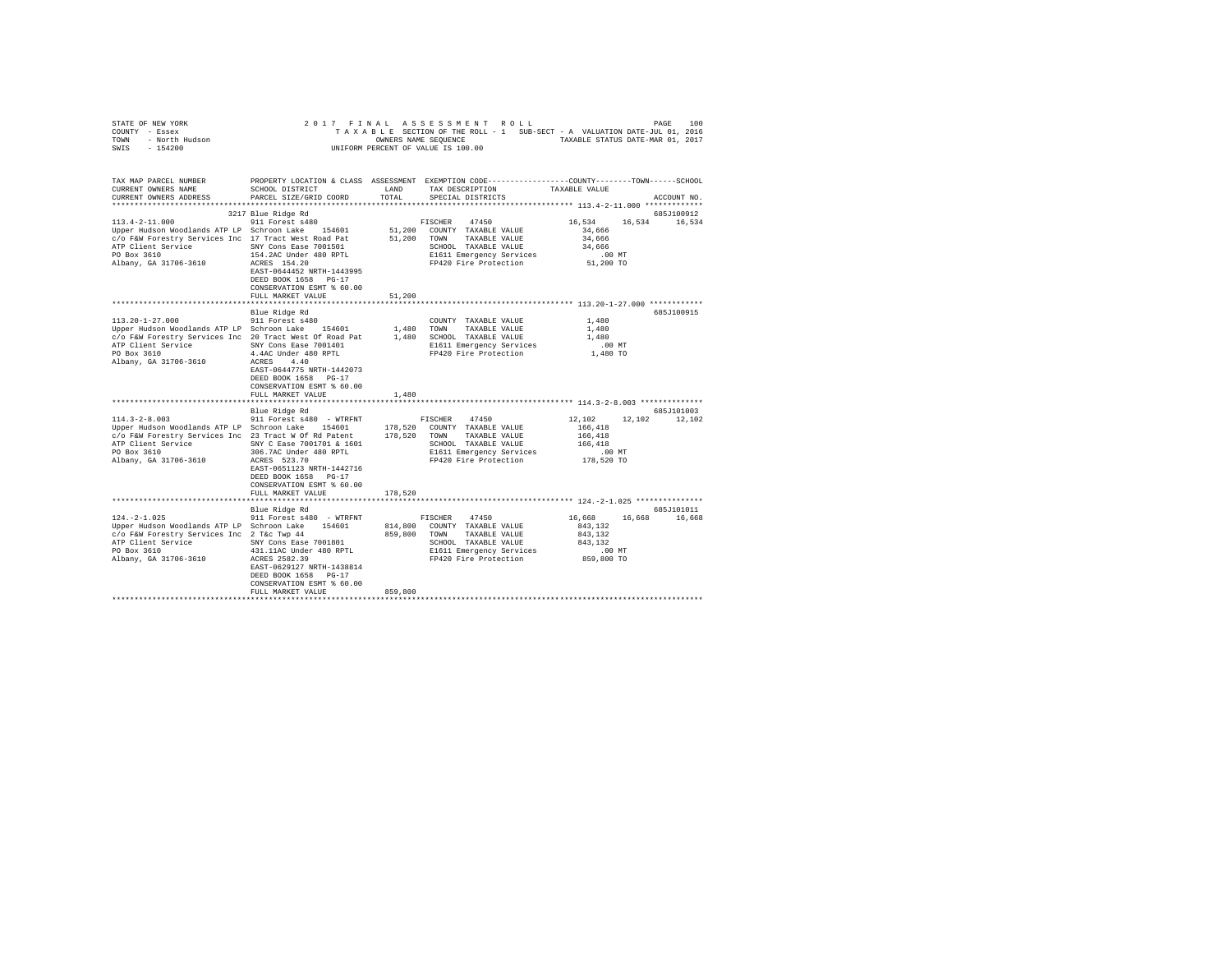| STATE OF NEW YORK      | 2017 FINAL ASSESSMENT ROLL                                               | 101<br>PAGE                      |
|------------------------|--------------------------------------------------------------------------|----------------------------------|
| COUNTY - Essex         | TAXABLE SECTION OF THE ROLL - 1 SUB-SECT - A VALUATION DATE-JUL 01, 2016 |                                  |
| - North Hudson<br>TOWN |                                                                          | TAXABLE STATUS DATE-MAR 01, 2017 |
| SWIS<br>- 154200       |                                                                          | RPS150/V04/L015                  |
|                        | UNIFORM PERCENT OF VALUE IS 100.00                                       | CURRENT DATE 6/28/2017           |
|                        |                                                                          |                                  |
|                        | ROLL SUB SECTION-A-TOTALS                                                |                                  |

#### \*\*\* S P E C I A L D I S T R I C T S U M M A R Y \*\*\*

| CODE | DISTRICT NAME        | TOTAL<br>PARCELS | EXTENSION<br><b>TYPE</b> | EXTENSION<br>VALUE | AD VALOREM<br>VALUE | <b>EXEMPT</b><br>AMOUNT | TAXABLE<br>VALUE |
|------|----------------------|------------------|--------------------------|--------------------|---------------------|-------------------------|------------------|
|      | E1611 Emergency Serv |                  | 16 MOVTAX                |                    |                     |                         |                  |
|      | E1612 Emergency Serv |                  | 4 MOVTAX                 |                    |                     |                         |                  |
|      | FP420 Fire Protectio |                  | 20 TOTAL                 |                    | 8478,738            |                         | 8478.738         |

#### \*\*\* S C H O O L D I S T R I C T S U M M A R Y \*\*\*

| CODE   | DISTRICT NAME | TOTAL<br>PARCELS | ASSESSED<br>LAND | ASSESSED<br>TOTAL | <b>EXEMPT</b><br>AMOUNT | TOTAL<br>TAXABLE | STAR<br>AMOUNT | <b>STAR</b><br>TAXABLE |
|--------|---------------|------------------|------------------|-------------------|-------------------------|------------------|----------------|------------------------|
| 154601 | Schroon Lake  | 20               | 8315,838         | 8478.738          | 5042.847                | 3435,891         |                | 3435,891               |
|        | SUB-TOTAL     | 20               | 8315,838         | 8478.738          | 5042.847                | 3435,891         |                | 3435,891               |
|        | TOTAL         | 20               | 8315,838         | 8478.738          | 5042.847                | 3435,891         |                | 3435,891               |

#### \*\*\* S Y S T E M C O D E S S U M M A R Y \*\*\*

NO SYSTEM EXEMPTIONS AT THIS LEVEL

#### \*\*\* E X E M P T I O N S U M M A R Y \*\*\*

| CODE  | DESCRIPTION    | TOTAL<br>PARCELS | COUNTY   | TOWN     | SCHOOL   |
|-------|----------------|------------------|----------|----------|----------|
| 47450 | <b>FISCHER</b> | 18               | 5042.847 | 5042.847 | 5042.847 |
|       | TOTAL          | 18               | 5042.847 | 5042.847 | 5042.847 |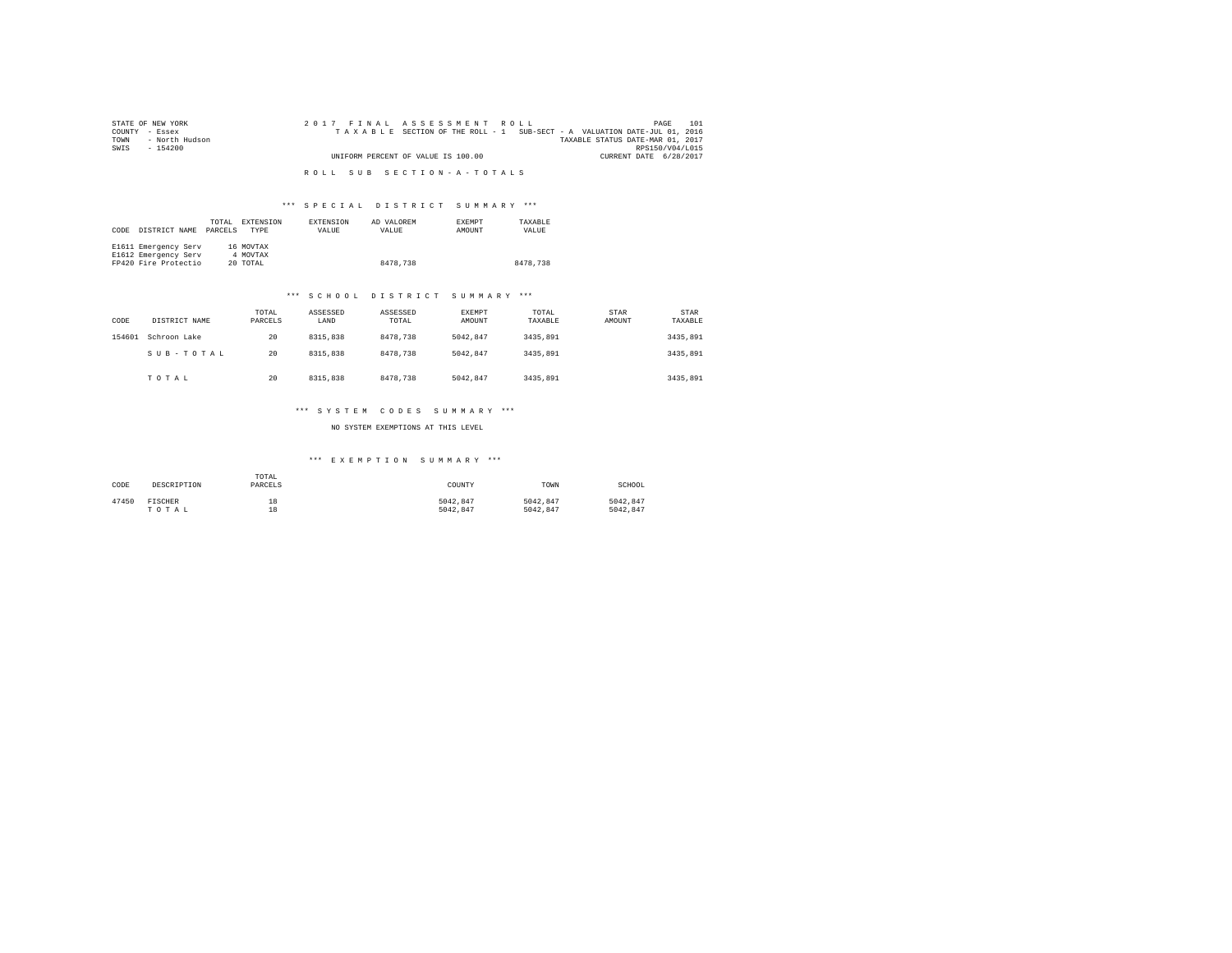| STATE OF NEW YORK<br>COUNTY - Essex<br>- North Hudson<br>TOWN | 2017 FINAL ASSESSMENT ROLL<br>TAXABLE SECTION OF THE ROLL - 1 SUB-SECT - A VALUATION DATE-JUL 01, 2016 | 102<br>PAGE<br>TAXABLE STATUS DATE-MAR 01, 2017 |
|---------------------------------------------------------------|--------------------------------------------------------------------------------------------------------|-------------------------------------------------|
| SWIS<br>- 154200                                              | UNIFORM PERCENT OF VALUE IS 100.00                                                                     | RPS150/V04/L015<br>CURRENT DATE 6/28/2017       |
|                                                               | ROLL SUB SECTION-A-TOTALS                                                                              |                                                 |

| ROLL       | DESCRIPTION | TOTAL   | ASSESSED | ASSESSED | TAXABLE  | TAXABLE  | TAXABLE  | STAR     |
|------------|-------------|---------|----------|----------|----------|----------|----------|----------|
| <b>SEC</b> |             | PARCELS | LAND     | TOTAL    | COUNTY   | TOWN     | SCHOOL   | TAXABLE  |
|            | TAXABLE     | 20      | 8315,838 | 8478.738 | 3435,891 | 3435.891 | 3435.891 | 3435,891 |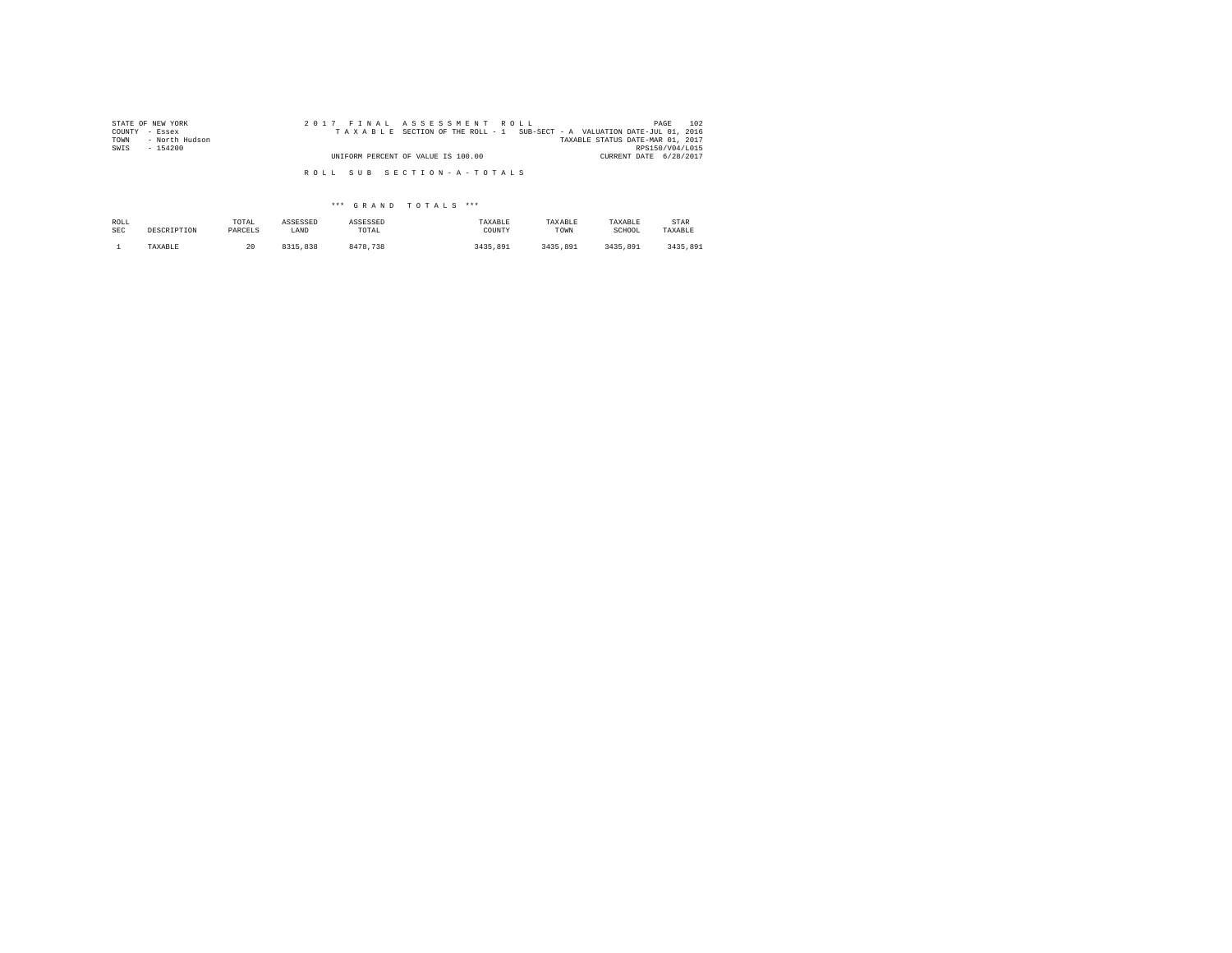|      | STATE OF NEW YORK |  |  |  |                                    |  |  |  |  | 2017 FINAL ASSESSMENT ROLL |                                                                          | PAGE | 103 |
|------|-------------------|--|--|--|------------------------------------|--|--|--|--|----------------------------|--------------------------------------------------------------------------|------|-----|
|      | COUNTY - Essex    |  |  |  |                                    |  |  |  |  |                            | TAXABLE SECTION OF THE ROLL - 1 SUB-SECT - B VALUATION DATE-JUL 01, 2016 |      |     |
| TOWN | - North Hudson    |  |  |  | OWNERS NAME SEOUENCE               |  |  |  |  |                            | TAXABLE STATUS DATE-MAR 01, 2017                                         |      |     |
| SWIS | $-154200$         |  |  |  | UNIFORM PERCENT OF VALUE IS 100.00 |  |  |  |  |                            |                                                                          |      |     |

| TAX MAP PARCEL NUMBER PROPERTY LOCATION & CLASS ASSESSMENT EXEMPTION CODE--------------COUNTY-------TOWN-----SCHOOL<br>CURRENT OWNERS NAME SCHOOL DISTRICT<br>CURRENT OWNERS ADDRESS PARCEL SIZE/GRID COORD                            |                    | LAND<br>TOTAL | TAX DESCRIPTION TAXABLE VALUE<br>SPECIAL DISTRICTS                |                       | ACCOUNT NO.   |
|----------------------------------------------------------------------------------------------------------------------------------------------------------------------------------------------------------------------------------------|--------------------|---------------|-------------------------------------------------------------------|-----------------------|---------------|
|                                                                                                                                                                                                                                        | 2327 Blue Ridge Rd |               |                                                                   |                       | 685J181002    |
| $112.4 - 2 - 9.100$<br>Mara Joint Trust                                                                                                                                                                                                |                    |               |                                                                   | 51,160<br>124,740     | 51,160 51,160 |
|                                                                                                                                                                                                                                        |                    |               |                                                                   | TAXABLE VALUE 124.740 |               |
|                                                                                                                                                                                                                                        |                    |               |                                                                   |                       |               |
| c/o Joseph & Lorraine Mara همه المستحدث المستحدث المستحدث المستحدث و 100000777<br>56 Euclid Ave 9 77A under 480A RPTL<br>2007, NY 12180 202001 202025 22.90 21611 E                                                                    |                    |               |                                                                   |                       |               |
|                                                                                                                                                                                                                                        |                    |               |                                                                   |                       |               |
|                                                                                                                                                                                                                                        |                    |               |                                                                   |                       |               |
|                                                                                                                                                                                                                                        |                    |               |                                                                   |                       |               |
|                                                                                                                                                                                                                                        |                    |               |                                                                   |                       |               |
| 1990 - 1991 - 1991 - 1992<br>1997 - 1997 - 1998 - 1998 - 1999 - 1999 - 1999 - 1999 - 1999 - 1999 - 1999 - 1999 - 1999 - 1999 - 1999 - 1999<br>1997 - 1998 - 1999 - 1999 - 1999 - 1999 - 1999 - 1999 - 1999 - 1999 - 1999 - 1999 -      |                    |               |                                                                   |                       |               |
|                                                                                                                                                                                                                                        | Duntlev Rd         |               |                                                                   |                       | 685J191005    |
|                                                                                                                                                                                                                                        |                    |               |                                                                   | 2,080 2,080 2,080     |               |
|                                                                                                                                                                                                                                        |                    |               |                                                                   |                       |               |
|                                                                                                                                                                                                                                        |                    |               |                                                                   |                       |               |
|                                                                                                                                                                                                                                        |                    |               |                                                                   |                       |               |
|                                                                                                                                                                                                                                        |                    |               |                                                                   |                       |               |
|                                                                                                                                                                                                                                        |                    |               |                                                                   |                       |               |
|                                                                                                                                                                                                                                        |                    |               |                                                                   |                       |               |
| UNDER RPTL480A UNTIL 2026 DEED BOOK 975 PG-207                                                                                                                                                                                         | FULL MARKET VALUE  | 2,600         |                                                                   |                       |               |
|                                                                                                                                                                                                                                        |                    |               |                                                                   |                       |               |
|                                                                                                                                                                                                                                        |                    |               |                                                                   |                       |               |
|                                                                                                                                                                                                                                        | US Route 9         |               |                                                                   |                       | 685J103214    |
| 104.4-1-53.000 5012 Forest s480a PRIV FOR 47460 41,367 41,367 41,367 41,367<br>Schroon Lake 154601 58,900 COUNTY TAXABLE VALUE 17,533                                                                                                  |                    |               |                                                                   |                       |               |
|                                                                                                                                                                                                                                        |                    |               |                                                                   |                       |               |
| CONSIDER THE TRANSFORM ON THE SECTION TRANSLE VALUE 17,533<br>FO BOX 7 181 Paradox Tract 190 58,900 TOWN TAXABLE VALUE 17,533<br>North Hudson, NY 12855 6.3.2 ACRES 71.00 TL ESSENGE TRANSLE VERTICLES                                 |                    |               | TAXABLE VALUE                                                     |                       |               |
|                                                                                                                                                                                                                                        |                    |               |                                                                   |                       |               |
|                                                                                                                                                                                                                                        |                    |               |                                                                   |                       |               |
|                                                                                                                                                                                                                                        |                    |               |                                                                   |                       |               |
|                                                                                                                                                                                                                                        |                    |               |                                                                   |                       |               |
|                                                                                                                                                                                                                                        | FULL MARKET VALUE  | 58,900        |                                                                   |                       |               |
|                                                                                                                                                                                                                                        |                    |               |                                                                   |                       |               |
|                                                                                                                                                                                                                                        | US Route 9         |               |                                                                   |                       | 685J103301    |
|                                                                                                                                                                                                                                        |                    |               |                                                                   |                       |               |
| 1991.1-12<br>Schroom Lake 154601 81,900 COUNTY TAXABLE VALUE 16,380<br>PO Box 7 182 Paradox Track 81,900 TOWN TAXABLE VALUE 16,380<br>PO Box 7 1825 98.7AC Under 480A RPTL SCHOOL TAXABLE VALUE 16,380<br>North Hudson, NY 12855 98.70 |                    |               |                                                                   |                       |               |
|                                                                                                                                                                                                                                        |                    |               |                                                                   |                       |               |
|                                                                                                                                                                                                                                        |                    |               |                                                                   |                       |               |
|                                                                                                                                                                                                                                        |                    |               |                                                                   |                       |               |
|                                                                                                                                                                                                                                        |                    |               | E1611 Emergency Services 00 MT<br>FP420 Fire Protection 81,900 TO |                       |               |
| MAY BE SUBJECT TO PAYMENT EAST-0668759 NRTH-1458116<br>UNDER RPTL480A UNTIL 2026 DEED BOOK 975 PG-207                                                                                                                                  |                    |               |                                                                   |                       |               |
|                                                                                                                                                                                                                                        |                    |               |                                                                   |                       |               |
|                                                                                                                                                                                                                                        | FULL MARKET VALUE  | 81,900        |                                                                   |                       |               |
|                                                                                                                                                                                                                                        |                    |               |                                                                   |                       |               |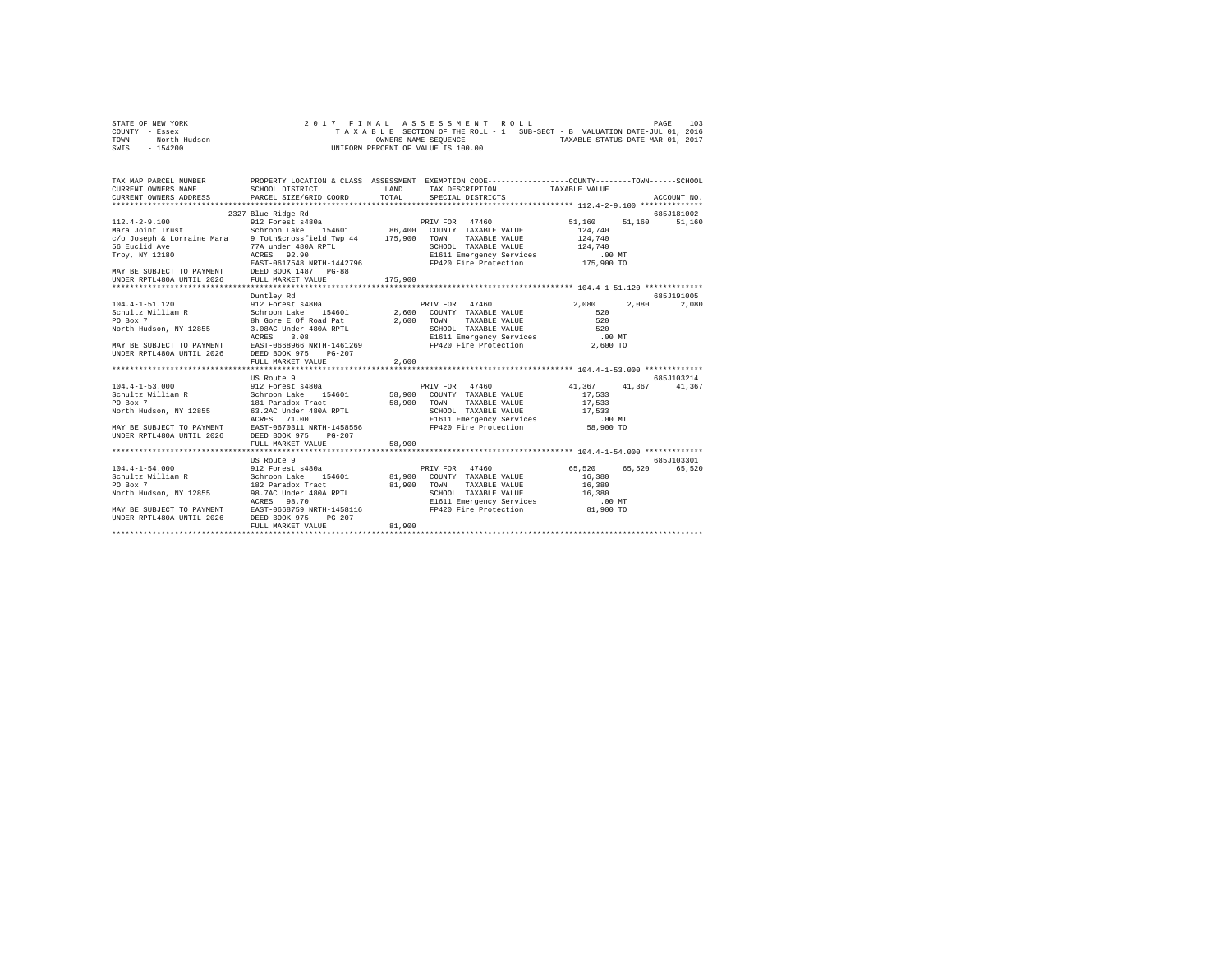|                | STATE OF NEW YORK |  |  |  |                                    |  |  |  |  |  | 2017 FINAL ASSESSMENT ROLL                                               |  |                                  |  | PAGE | 104 |
|----------------|-------------------|--|--|--|------------------------------------|--|--|--|--|--|--------------------------------------------------------------------------|--|----------------------------------|--|------|-----|
| COUNTY - Essex |                   |  |  |  |                                    |  |  |  |  |  | TAXABLE SECTION OF THE ROLL - 1 SUB-SECT - B VALUATION DATE-JUL 01, 2016 |  |                                  |  |      |     |
| TOWN           | - North Hudson    |  |  |  | OWNERS NAME SEOUENCE               |  |  |  |  |  |                                                                          |  | TAXABLE STATUS DATE-MAR 01, 2017 |  |      |     |
| SWIS           | $-154200$         |  |  |  | UNIFORM PERCENT OF VALUE IS 100.00 |  |  |  |  |  |                                                                          |  |                                  |  |      |     |

| TAX MAP PARCEL NUMBER                                                                                                                                                                                                                       | PROPERTY LOCATION & CLASS ASSESSMENT EXEMPTION CODE----------------COUNTY-------TOWN------SCHOOL |         |  |               |
|---------------------------------------------------------------------------------------------------------------------------------------------------------------------------------------------------------------------------------------------|--------------------------------------------------------------------------------------------------|---------|--|---------------|
|                                                                                                                                                                                                                                             |                                                                                                  |         |  |               |
|                                                                                                                                                                                                                                             | US Route 9                                                                                       |         |  | 685J103215    |
|                                                                                                                                                                                                                                             |                                                                                                  |         |  | 21,760 21,760 |
|                                                                                                                                                                                                                                             |                                                                                                  |         |  |               |
|                                                                                                                                                                                                                                             |                                                                                                  |         |  |               |
|                                                                                                                                                                                                                                             |                                                                                                  |         |  |               |
|                                                                                                                                                                                                                                             |                                                                                                  |         |  |               |
|                                                                                                                                                                                                                                             |                                                                                                  |         |  |               |
|                                                                                                                                                                                                                                             |                                                                                                  |         |  |               |
|                                                                                                                                                                                                                                             | FULL MARKET VALUE                                                                                | 27,200  |  |               |
|                                                                                                                                                                                                                                             |                                                                                                  |         |  |               |
|                                                                                                                                                                                                                                             | Duntlev Rd                                                                                       |         |  | 685.7103302   |
| 104.4-1-59.100<br>2011 Excess 1480a<br>Schultz William R Schroon Lake 154601 86,500 COUNTY TAXABLE VALUE 17,300<br>2012 Forest 480a<br>2012 Part Regers Access 144601 86,500 TONN TAXABLE VALUE 17,300<br>2012 104.2AC Under 480A RPTL<br>  |                                                                                                  |         |  |               |
|                                                                                                                                                                                                                                             |                                                                                                  |         |  |               |
|                                                                                                                                                                                                                                             |                                                                                                  |         |  |               |
|                                                                                                                                                                                                                                             |                                                                                                  |         |  |               |
|                                                                                                                                                                                                                                             |                                                                                                  |         |  |               |
|                                                                                                                                                                                                                                             |                                                                                                  |         |  |               |
|                                                                                                                                                                                                                                             |                                                                                                  |         |  |               |
|                                                                                                                                                                                                                                             | FULL MARKET VALUE 86,500                                                                         |         |  |               |
|                                                                                                                                                                                                                                             |                                                                                                  |         |  |               |
|                                                                                                                                                                                                                                             | Johnson Pond Rd                                                                                  |         |  | 685J102910    |
| 125.-1-10.000<br>125.-1-10.000<br>126.700 COUNTY TAXABLE VALUE 100,640 100,640 100,640<br>126.700 COUNTY TAXABLE VALUE 26,060<br>126.700 TAXABLE VALUE 26,060<br>126.700 TAXABLE VALUE 26,060 2600<br>126.700 TAXABLE VALUE 26,060 2600<br> |                                                                                                  |         |  |               |
|                                                                                                                                                                                                                                             |                                                                                                  |         |  |               |
|                                                                                                                                                                                                                                             |                                                                                                  |         |  |               |
|                                                                                                                                                                                                                                             |                                                                                                  |         |  |               |
|                                                                                                                                                                                                                                             |                                                                                                  |         |  |               |
|                                                                                                                                                                                                                                             |                                                                                                  |         |  |               |
|                                                                                                                                                                                                                                             |                                                                                                  |         |  |               |
|                                                                                                                                                                                                                                             |                                                                                                  |         |  |               |
|                                                                                                                                                                                                                                             |                                                                                                  |         |  |               |
|                                                                                                                                                                                                                                             | Johnson Pond Rd                                                                                  |         |  | 685J102912    |
|                                                                                                                                                                                                                                             |                                                                                                  |         |  | 506,648       |
| 125.12-1-13.000 912 Forest s480a - WTRFNT PRIV FOR 47460 506,648 506,648 506,648                                                                                                                                                            |                                                                                                  |         |  |               |
|                                                                                                                                                                                                                                             |                                                                                                  |         |  |               |
|                                                                                                                                                                                                                                             |                                                                                                  |         |  |               |
|                                                                                                                                                                                                                                             |                                                                                                  |         |  |               |
|                                                                                                                                                                                                                                             |                                                                                                  |         |  |               |
| 125.14-1-113.1000 NATE (1990)<br>Trainor Frederick N Schroon Lake 154601 639,200 COUNTY TAXABLE VALUE 132,552<br>S15 South St 125.52 169 Natalox Track 639,200 COUNTY TAXABLE VALUE 132,552<br>Highland, NY 12528 275.9AC Under 4600, R     |                                                                                                  |         |  |               |
|                                                                                                                                                                                                                                             |                                                                                                  |         |  |               |
|                                                                                                                                                                                                                                             | FULL MARKET VALUE                                                                                | 639,200 |  |               |
|                                                                                                                                                                                                                                             |                                                                                                  |         |  |               |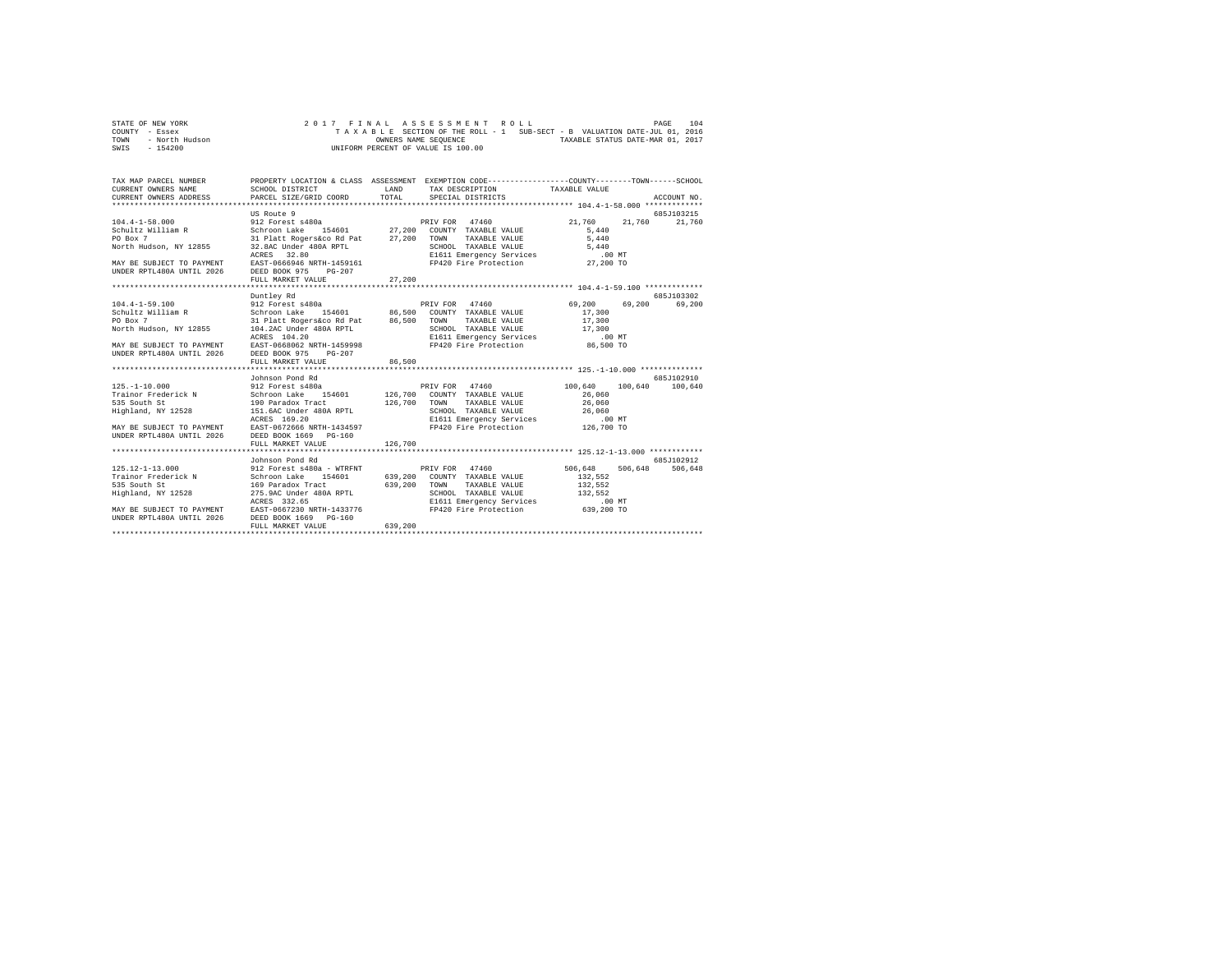| STATE OF NEW YORK      | 2017 FINAL ASSESSMENT ROLL                                               | 105<br>PAGE                      |  |
|------------------------|--------------------------------------------------------------------------|----------------------------------|--|
| COUNTY - Essex         | TAXABLE SECTION OF THE ROLL - 1 SUB-SECT - B VALUATION DATE-JUL 01, 2016 |                                  |  |
| - North Hudson<br>TOWN |                                                                          | TAXABLE STATUS DATE-MAR 01, 2017 |  |
| SWIS<br>- 154200       |                                                                          | RPS150/V04/L015                  |  |
|                        | UNIFORM PERCENT OF VALUE IS 100.00                                       | CURRENT DATE 6/28/2017           |  |
|                        |                                                                          |                                  |  |
|                        | ROLL SUB SECTION-B-TOTALS                                                |                                  |  |

#### \*\*\* S P E C I A L D I S T R I C T S U M M A R Y \*\*\*

|      |                      | TOTAL.  | EXTENSION   | <b>EXTENSION</b> | AD VALOREM | <b>EXEMPT</b> | TAXARLE  |
|------|----------------------|---------|-------------|------------------|------------|---------------|----------|
| CODE | DISTRICT NAME        | PARCELS | <b>TYPE</b> | <b>VALUE</b>     | VALUE.     | <b>AMOUNT</b> | VALUE    |
|      |                      |         |             |                  |            |               |          |
|      | E1611 Emergency Serv |         | 8 MOVTAX    |                  |            |               |          |
|      | FP420 Fire Protectio |         | 8 TOTAL     |                  | 1198,900   |               | 1198,900 |

#### \*\*\* S C H O O L D I S T R I C T S U M M A R Y \*\*\*

| CODE   | DISTRICT NAME | TOTAL<br>PARCELS | ASSESSED<br>LAND | ASSESSED<br>TOTAL | EXEMPT<br>AMOUNT | TOTAL<br>TAXABLE | <b>STAR</b><br>AMOUNT | <b>STAR</b><br>TAXABLE |
|--------|---------------|------------------|------------------|-------------------|------------------|------------------|-----------------------|------------------------|
| 154601 | Schroon Lake  | 8                | 1109,400         | 1198,900          | 858,375          | 340.525          |                       | 340,525                |
|        | SUB-TOTAL     | 8                | 1109,400         | 1198,900          | 858,375          | 340.525          |                       | 340,525                |
|        | TOTAL         | 8                | 1109,400         | 1198,900          | 858,375          | 340.525          |                       | 340.525                |

#### \*\*\* S Y S T E M C O D E S S U M M A R Y \*\*\*

NO SYSTEM EXEMPTIONS AT THIS LEVEL

#### \*\*\* E X E M P T I O N S U M M A R Y \*\*\*

| CODE  | DESCRIPTION       | TOTAL<br>PARCELS | COUNTY             | TOWN               | SCHOOL             |
|-------|-------------------|------------------|--------------------|--------------------|--------------------|
| 47460 | PRIV FOR<br>TOTAL |                  | 858,375<br>858,375 | 858.375<br>858,375 | 858,375<br>858,375 |

| ROLL | DESCRIPTION | TOTAL   | ASSESSED | ASSESSED | TAXABLE | TAXABLE | TAXABLE | STAR    |
|------|-------------|---------|----------|----------|---------|---------|---------|---------|
| SEC  |             | PARCELS | LAND     | TOTAL    | COUNTY  | TOWN    | SCHOOL  | TAXABLE |
|      | TAXABLE     |         | 1109,400 | 1198,900 | 340.525 | 340.525 | 340.525 | 340.525 |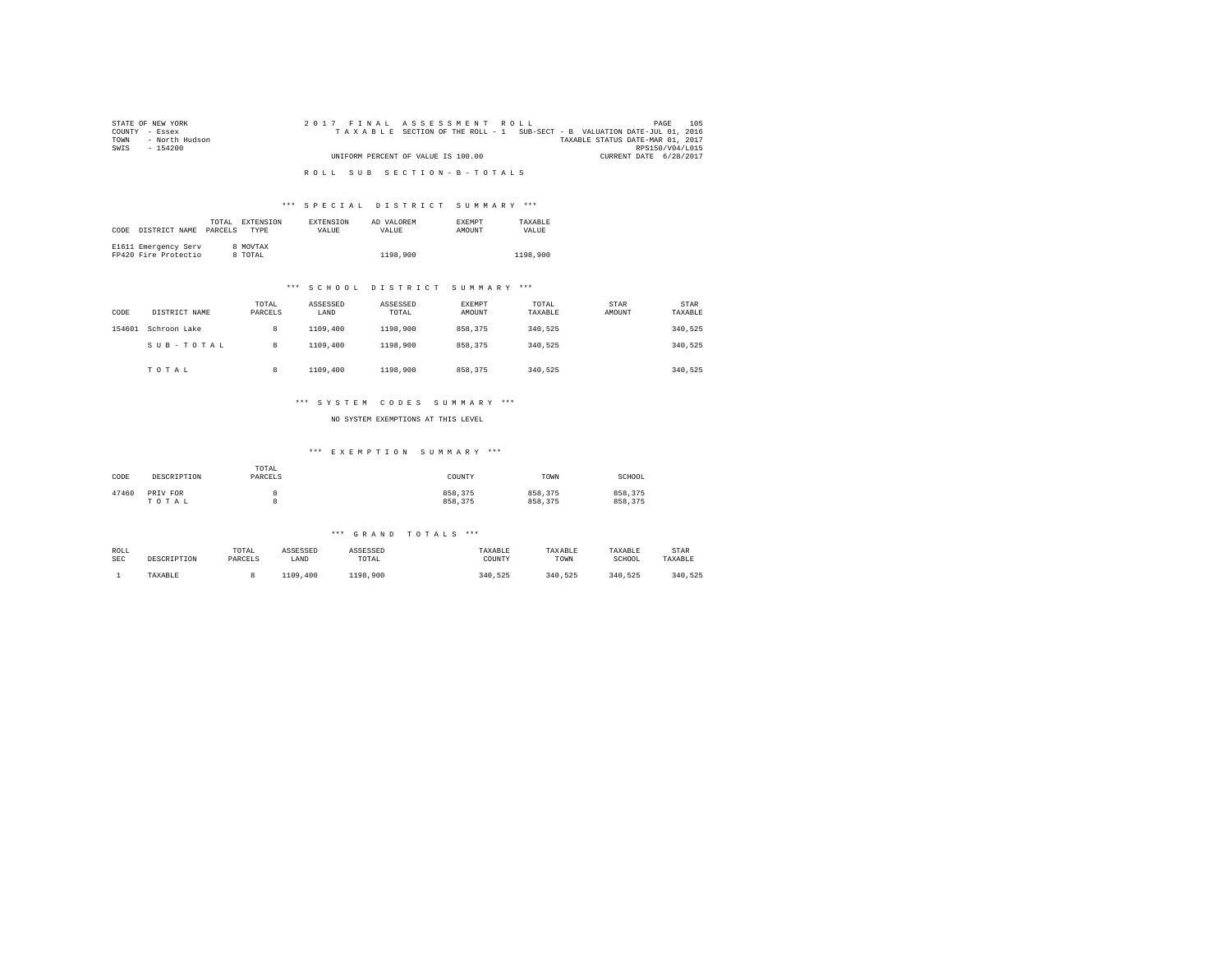| STATE OF NEW YORK |                |  |  |  | 2017 FINAL ASSESSMENT ROLL         |                                  |                 | PAGE | 106 |
|-------------------|----------------|--|--|--|------------------------------------|----------------------------------|-----------------|------|-----|
| COUNTY - Essex    |                |  |  |  | TAXABLE SECTION OF THE ROLL - 1    | VALUATION DATE-JUL 01, 2016      |                 |      |     |
| TOWN              | - North Hudson |  |  |  |                                    | TAXABLE STATUS DATE-MAR 01, 2017 |                 |      |     |
| SWIS              | $-154200$      |  |  |  | UNIFORM PERCENT OF VALUE IS 100.00 |                                  | RPS150/V04/L015 |      |     |
|                   |                |  |  |  |                                    | CURRENT DATE 6/28/2017           |                 |      |     |

## R O L L S E C T I O N T O T A L S

# \*\*\* S P E C I A L D I S T R I C T S U M M A R Y \*\*\*

| CODE | DISTRICT NAME        | TOTAL<br>PARCELS | EXTENSION<br>TYPE | EXTENSION<br>VALUE | AD VALOREM<br>VALUE | EXEMPT<br>AMOUNT | TAXABLE<br>VALUE |
|------|----------------------|------------------|-------------------|--------------------|---------------------|------------------|------------------|
|      | E1611 Emergency Serv |                  | 455 MOVTAX        |                    |                     |                  |                  |
|      | E1612 Emergency Serv |                  | 33 MOVTAX         |                    |                     |                  |                  |
|      | EZ427 Empire Zone    |                  | 3 TOTAL           |                    | 695,000             | 210,000          | 485,000          |
|      | FP420 Fire Protectio |                  | 488 TOTAL         |                    | 55184.687           | 506,900          | 54677.787        |

## \*\*\* S C H O O L D I S T R I C T S U M M A R Y \*\*\*

| CODE   | DISTRICT NAME | TOTAL<br>PARCELS | ASSESSED<br>LAND | ASSESSED<br>TOTAL | EXEMPT<br>AMOUNT | TOTAL<br>TAXABLE | STAR<br>AMOUNT | <b>STAR</b><br>TAXABLE |
|--------|---------------|------------------|------------------|-------------------|------------------|------------------|----------------|------------------------|
| 154601 | Schroon Lake  | 488              | 30867.787        | 55184,687         | 6920.503         | 48264.184        | 2909.429       | 45354.755              |
|        | SUB-TOTAL     | 488              | 30867.787        | 55184,687         | 6920.503         | 48264.184        | 2909.429       | 45354.755              |
|        | TOTAL         | 488              | 30867.787        | 55184,687         | 6920.503         | 48264.184        | 2909.429       | 45354.755              |

# \*\*\* S Y S T E M C O D E S S U M M A R Y \*\*\*

## NO SYSTEM EXEMPTIONS AT THIS LEVEL

## \*\*\* E X E M P T I O N S U M M A R Y \*\*\*

| CODE  | DESCRIPTION     | TOTAL<br>PARCELS | COUNTY   | TOWN     | SCHOOL   |
|-------|-----------------|------------------|----------|----------|----------|
| 33201 | C TAX SALE      | 8                | 506,900  | 506,900  |          |
| 41003 | PRO VETS T      |                  |          | 61,337   |          |
| 41102 | VETERANS C      |                  | 5,000    |          |          |
| 41120 | VETWAR CTS      | 9                | 115,605  | 115,605  | 130,620  |
| 41130 | VETCOM CTS      | 9                | 206.225  | 206.225  | 232,450  |
| 41140 | VETDIS CTS      | 6                | 261,405  | 261,405  | 285.855  |
| 41800 | AGED ALL        | 8                | 369.911  | 341,743  | 370,356  |
| 41834 | ENH STAR        | 24               |          |          | 1289.024 |
| 41854 | <b>BAS STAR</b> | 54               |          |          | 1620.405 |
| 47450 | FISCHER         | 18               | 5042.847 | 5042.847 | 5042.847 |
| 47460 | PRIV FOR        | 8                | 858.375  | 858,375  | 858,375  |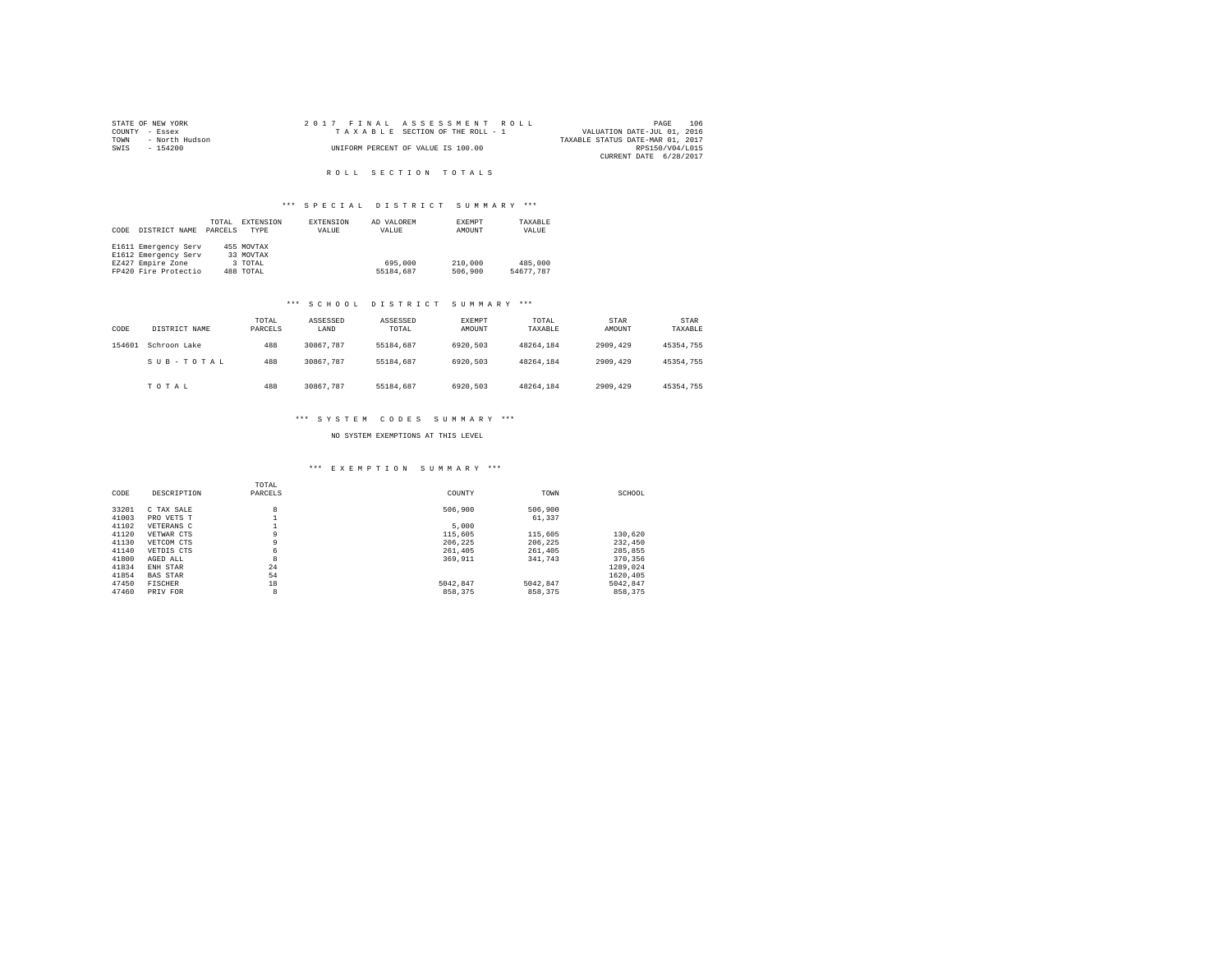| STATE OF NEW YORK      | 2017 FINAL ASSESSMENT ROLL         | 107<br>PAGE                      |
|------------------------|------------------------------------|----------------------------------|
| COUNTY - Essex         | TAXABLE SECTION OF THE ROLL - 1    | VALUATION DATE-JUL 01, 2016      |
| TOWN<br>- North Hudson |                                    | TAXABLE STATUS DATE-MAR 01, 2017 |
| SWIS<br>$-154200$      | UNIFORM PERCENT OF VALUE IS 100.00 | RPS150/V04/L015                  |
|                        |                                    | CURRENT DATE 6/28/2017           |
|                        | ROLL SECTION TOTALS                |                                  |

# \*\*\* E X E M P T I O N S U M M A R Y \*\*\*

| CODE | DESCRIPTION | TOTAL<br>PARCELS | COUNTY   | TOWN     | SCHOOL   |  |
|------|-------------|------------------|----------|----------|----------|--|
|      | TOTAL       | 146              | 7366.268 | 7394.437 | 9829,932 |  |

| ROLL<br><b>SEC</b> | DESCRIPTION | TOTAL<br>ASSESSED<br>PARCELS<br>LAND |           | ASSESSED<br>TOTAL | TAXABLE<br>COUNTY | TAXABLE<br>TOWN | TAXABLE<br>SCHOOL | STAR<br>TAXABLE |
|--------------------|-------------|--------------------------------------|-----------|-------------------|-------------------|-----------------|-------------------|-----------------|
|                    | TAXABLE     | 488                                  | 30867.787 | 55184.687         | 47818,419         | 47790.250       | 48264.184         | 45354.755       |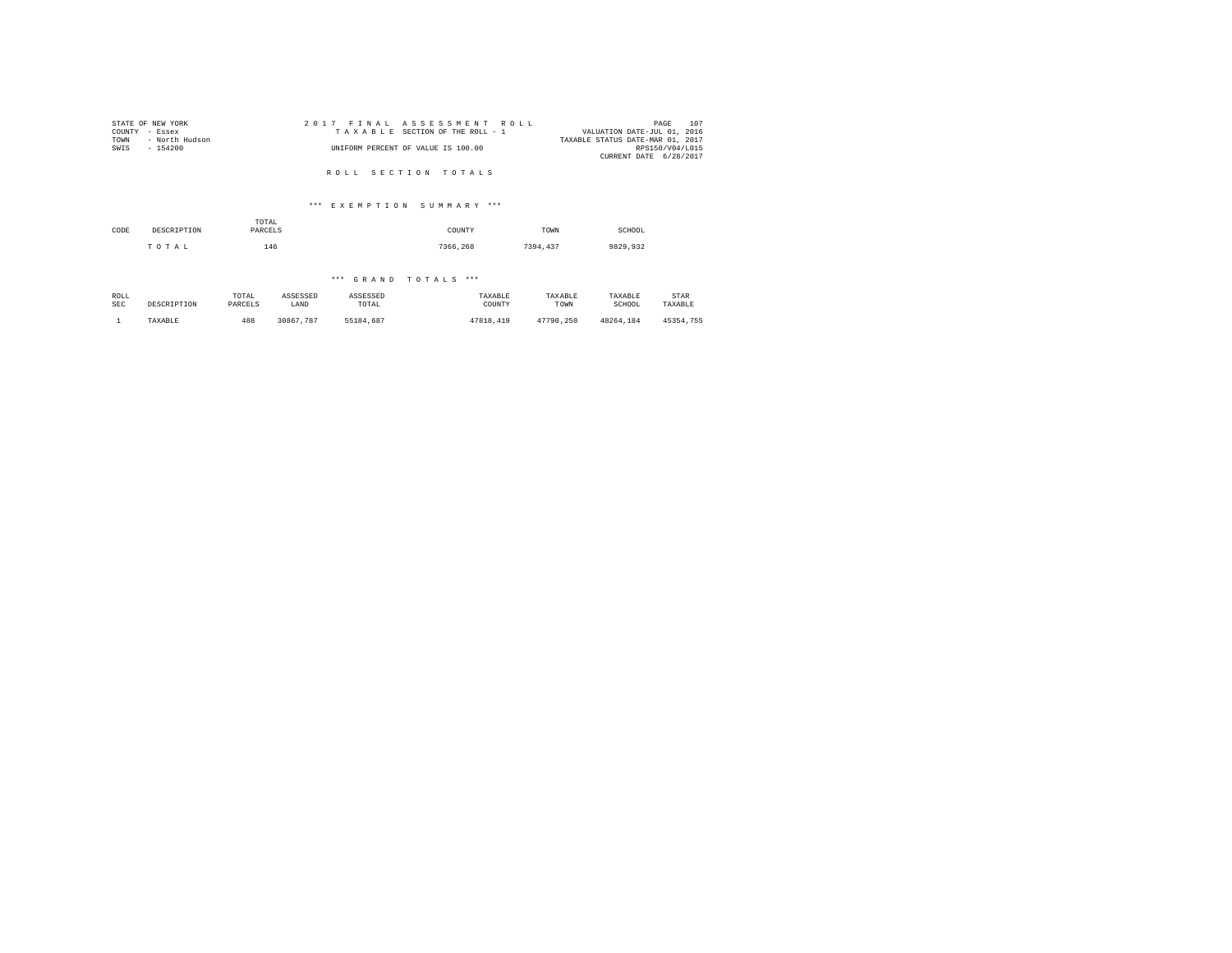|                | STATE OF NEW YORK |  |  |  | 2017 FINAL ASSESSMENT ROLL               |  |  |                                  | PAGE | 108 |
|----------------|-------------------|--|--|--|------------------------------------------|--|--|----------------------------------|------|-----|
| COUNTY - Essex |                   |  |  |  | STATE OWNED LAND SECTION OF THE ROLL - 3 |  |  | VALUATION DATE-JUL 01, 2016      |      |     |
| TOWN           | - North Hudson    |  |  |  | OWNERS NAME SEOUENCE                     |  |  | TAXABLE STATUS DATE-MAR 01, 2017 |      |     |
| SWIS           | $-154200$         |  |  |  | UNIFORM PERCENT OF VALUE IS 100.00       |  |  |                                  |      |     |

| TAX MAP PARCEL NUMBER<br>CURRENT OWNERS NAME                                                                                                                                                                                                                                                                                 | SCHOOL DISTRICT     |         | LAND TAX DESCRIPTION TAXABLE VALUE                                  | PROPERTY LOCATION & CLASS ASSESSMENT EXEMPTION CODE---------------COUNTY-------TOWN-----SCHOOL |  |
|------------------------------------------------------------------------------------------------------------------------------------------------------------------------------------------------------------------------------------------------------------------------------------------------------------------------------|---------------------|---------|---------------------------------------------------------------------|------------------------------------------------------------------------------------------------|--|
| CURRENT OWNERS ADDRESS PARCEL SIZE/GRID COORD                                                                                                                                                                                                                                                                                |                     | TOTAL   | SPECIAL DISTRICTS                                                   | ACCOUNT NO.                                                                                    |  |
|                                                                                                                                                                                                                                                                                                                              | US Route 9          |         |                                                                     | 685M403715                                                                                     |  |
| US ROULE Y<br>1991 - Part S532<br>2015 - Schroon Lake 154601 90,400 TOWN TAXABLE VALUE<br>1991 - State of New York 23 N River Head Tract 90,400 TOWN TAXABLE VALUE                                                                                                                                                           |                     |         | COUNTY TAXABLE VALUE 90.400                                         |                                                                                                |  |
|                                                                                                                                                                                                                                                                                                                              |                     |         |                                                                     | 90,400                                                                                         |  |
|                                                                                                                                                                                                                                                                                                                              |                     |         |                                                                     | 90,400                                                                                         |  |
|                                                                                                                                                                                                                                                                                                                              |                     |         |                                                                     |                                                                                                |  |
| NYS Office State Comptroller 108.3ac Sll<br>Finance Office-Fixed Cost Unit ACRES 108.93                                                                                                                                                                                                                                      |                     |         | E1611 Emergency Services 6.00 MT<br>FP420 Fire Protection 90,400 TO |                                                                                                |  |
|                                                                                                                                                                                                                                                                                                                              |                     |         |                                                                     |                                                                                                |  |
|                                                                                                                                                                                                                                                                                                                              |                     |         |                                                                     |                                                                                                |  |
|                                                                                                                                                                                                                                                                                                                              | FULL MARKET VALUE   | 90,400  |                                                                     |                                                                                                |  |
|                                                                                                                                                                                                                                                                                                                              |                     |         |                                                                     |                                                                                                |  |
|                                                                                                                                                                                                                                                                                                                              | US Route 9          |         |                                                                     | 685M403815                                                                                     |  |
| $85.3 - 1 - 33.000$                                                                                                                                                                                                                                                                                                          | 931 Forest s532a    |         | COUNTY TAXABLE VALUE                                                | 71,200                                                                                         |  |
|                                                                                                                                                                                                                                                                                                                              |                     |         |                                                                     | 71,200                                                                                         |  |
|                                                                                                                                                                                                                                                                                                                              |                     |         |                                                                     | 71,200                                                                                         |  |
| NYS Office State Comptroller ACRES 85.80                                                                                                                                                                                                                                                                                     |                     |         | E1612 Emergency Services<br>FP420 Fire Protection                   | $.00$ MT<br>71,200 TO                                                                          |  |
| Finance Office-Fixed Cost Unit EAST-0683981 NRTH-1491921                                                                                                                                                                                                                                                                     |                     |         |                                                                     |                                                                                                |  |
|                                                                                                                                                                                                                                                                                                                              |                     |         |                                                                     |                                                                                                |  |
|                                                                                                                                                                                                                                                                                                                              |                     | 71,200  |                                                                     |                                                                                                |  |
|                                                                                                                                                                                                                                                                                                                              | Johnson Pond Rd     |         |                                                                     | 685M491006                                                                                     |  |
|                                                                                                                                                                                                                                                                                                                              |                     |         |                                                                     | 72,000                                                                                         |  |
|                                                                                                                                                                                                                                                                                                                              |                     |         |                                                                     | 72,000                                                                                         |  |
|                                                                                                                                                                                                                                                                                                                              |                     |         |                                                                     | 72,000                                                                                         |  |
|                                                                                                                                                                                                                                                                                                                              |                     |         |                                                                     |                                                                                                |  |
|                                                                                                                                                                                                                                                                                                                              |                     |         | E1611 Emergency Services .00 MT<br>FP420 Fire Protection  72,000 TO |                                                                                                |  |
| 110 State St                                                                                                                                                                                                                                                                                                                 | DEED BOOK 982 PG-85 |         |                                                                     |                                                                                                |  |
| Albany, NY 12236                                                                                                                                                                                                                                                                                                             | FULL MARKET VALUE   | 72,000  |                                                                     |                                                                                                |  |
|                                                                                                                                                                                                                                                                                                                              |                     |         |                                                                     |                                                                                                |  |
|                                                                                                                                                                                                                                                                                                                              | Ensign Pond Rd      |         |                                                                     | 685M403103                                                                                     |  |
|                                                                                                                                                                                                                                                                                                                              |                     |         | COUNTY TAXABLE VALUE 122,600                                        |                                                                                                |  |
|                                                                                                                                                                                                                                                                                                                              |                     |         |                                                                     |                                                                                                |  |
|                                                                                                                                                                                                                                                                                                                              |                     |         |                                                                     | .00 MT                                                                                         |  |
| $0.02000$ 2114.2-1-22.000<br>22,600 DRINTOOD LARELE VALUE CONNOTING 122,600 TOWN TAXABLE VALUE CONNOTING 122,600<br>22,600 SCHOOL TAXABLE VALUE ELECTRON PRESS 122,600 DRINGER<br>22,600 DRINT 147.7ac<br>22,600 DRINT PRESS CONNOTIN<br>NYS Office State Comptroller 147.7ac<br>Finance Office-Fixed Cost Unit ACRES 147.70 |                     |         | FP420 Fire Protection 122,600 TO                                    |                                                                                                |  |
| 110 State St EAST-0670245 NRTH-1452859                                                                                                                                                                                                                                                                                       |                     |         |                                                                     |                                                                                                |  |
| Albany, NY 12236                                                                                                                                                                                                                                                                                                             | DEED BOOK 578 PG-27 |         |                                                                     |                                                                                                |  |
|                                                                                                                                                                                                                                                                                                                              | FULL MARKET VALUE   | 122,600 |                                                                     |                                                                                                |  |
|                                                                                                                                                                                                                                                                                                                              |                     |         |                                                                     |                                                                                                |  |
|                                                                                                                                                                                                                                                                                                                              |                     |         |                                                                     | 685J100615                                                                                     |  |
|                                                                                                                                                                                                                                                                                                                              |                     |         |                                                                     | 130,300                                                                                        |  |
|                                                                                                                                                                                                                                                                                                                              |                     |         |                                                                     | 130,300<br>130,300                                                                             |  |
|                                                                                                                                                                                                                                                                                                                              |                     |         |                                                                     |                                                                                                |  |
|                                                                                                                                                                                                                                                                                                                              |                     |         | E1611 Emergency Services<br>FP420 Fire Protection                   | $.00$ MT                                                                                       |  |
|                                                                                                                                                                                                                                                                                                                              |                     |         |                                                                     | 130,300 TO                                                                                     |  |
|                                                                                                                                                                                                                                                                                                                              |                     |         |                                                                     |                                                                                                |  |
|                                                                                                                                                                                                                                                                                                                              |                     |         |                                                                     |                                                                                                |  |
|                                                                                                                                                                                                                                                                                                                              | FULL MARKET VALUE   | 130,300 |                                                                     |                                                                                                |  |
|                                                                                                                                                                                                                                                                                                                              |                     |         |                                                                     |                                                                                                |  |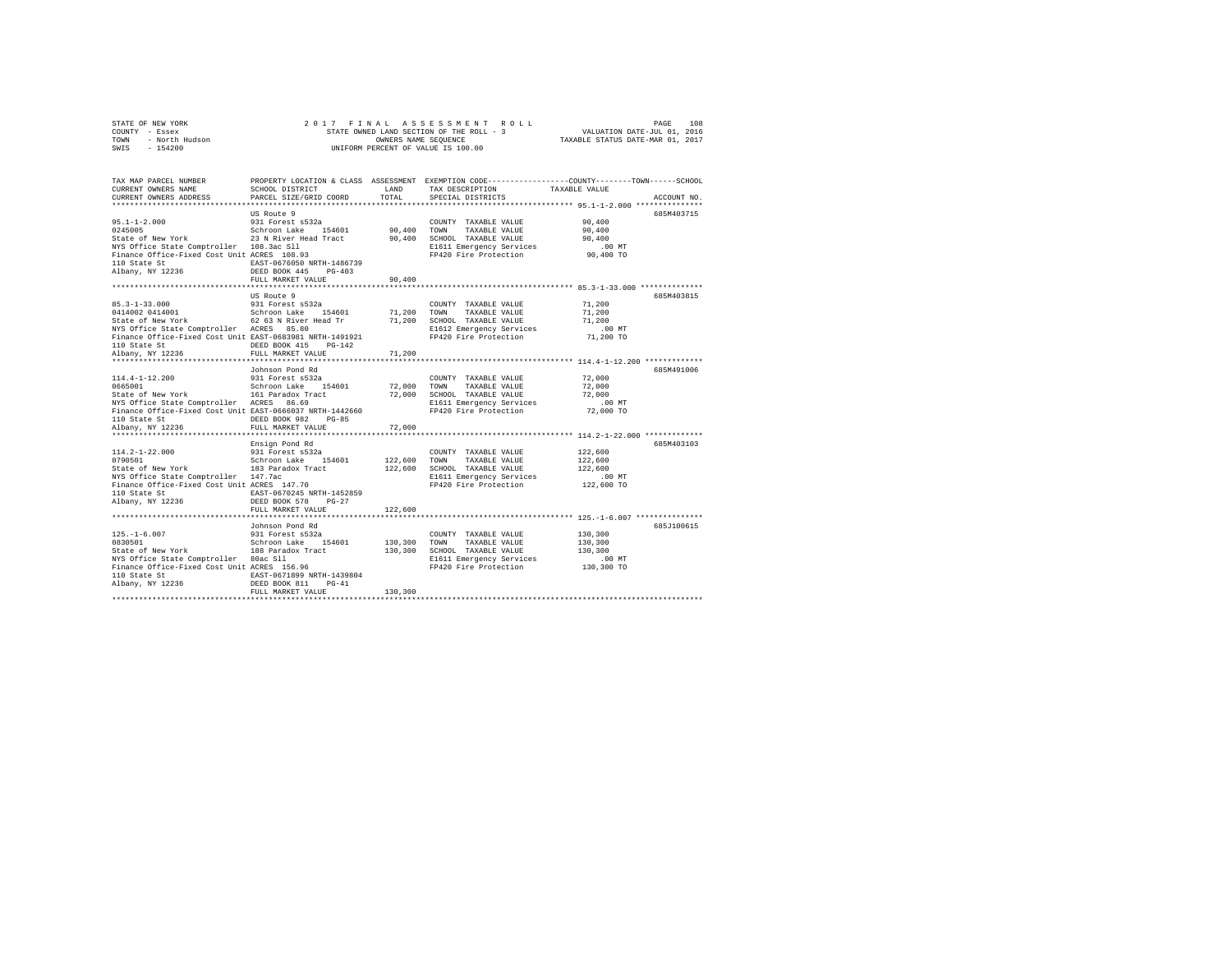| STATE OF NEW YORK      | 2017 FINAL ASSESSMENT ROLL               | 109<br>PAGE                      |
|------------------------|------------------------------------------|----------------------------------|
| COUNTY - Essex         | STATE OWNED LAND SECTION OF THE ROLL - 3 | VALUATION DATE-JUL 01, 2016      |
| TOWN<br>- North Hudson | OWNERS NAME SEOUENCE                     | TAXABLE STATUS DATE-MAR 01, 2017 |
| $-154200$<br>SWIS      | UNIFORM PERCENT OF VALUE IS 100.00       |                                  |

| TAX MAP PARCEL NUMBER<br>CURRENT OWNERS NAME                                                                                                                                                                                            | SCHOOL DISTRICT                         |         | LAND TAX DESCRIPTION                                                               | PROPERTY LOCATION & CLASS ASSESSMENT EXEMPTION CODE---------------COUNTY-------TOWN------SCHOOL<br>TAXABLE VALUE |
|-----------------------------------------------------------------------------------------------------------------------------------------------------------------------------------------------------------------------------------------|-----------------------------------------|---------|------------------------------------------------------------------------------------|------------------------------------------------------------------------------------------------------------------|
| CURRENT OWNERS ADDRESS PARCEL SIZE/GRID COORD TOTAL SPECIAL DISTRICTS                                                                                                                                                                   |                                         |         |                                                                                    | ACCOUNT NO.                                                                                                      |
|                                                                                                                                                                                                                                         |                                         |         |                                                                                    |                                                                                                                  |
|                                                                                                                                                                                                                                         | Ensign Pond Rd                          |         |                                                                                    | 685M404106                                                                                                       |
|                                                                                                                                                                                                                                         |                                         |         | COUNTY TAXABLE VALUE<br>130,800 TOWN TAXABLE VALUE<br>COUNTY TAXABLE VALUE 130,800 |                                                                                                                  |
|                                                                                                                                                                                                                                         |                                         |         |                                                                                    | 130,800                                                                                                          |
|                                                                                                                                                                                                                                         |                                         |         | 130,800 SCHOOL TAXABLE VALUE                                                       | 130,800<br>130,800                                                                                               |
| NYS Office State Comptroller ACRES 157.60                                                                                                                                                                                               |                                         |         | E1611 Emergency Services                                                           | $.00$ MT                                                                                                         |
| Finance Office-Fixed Cost Unit EAST-0675353 NRTH-1459022 FP420 Fire Protection 130,800 TO                                                                                                                                               |                                         |         |                                                                                    |                                                                                                                  |
|                                                                                                                                                                                                                                         |                                         |         |                                                                                    |                                                                                                                  |
|                                                                                                                                                                                                                                         |                                         |         |                                                                                    |                                                                                                                  |
|                                                                                                                                                                                                                                         |                                         |         |                                                                                    |                                                                                                                  |
|                                                                                                                                                                                                                                         | US Route 9                              |         |                                                                                    | 685M404615                                                                                                       |
|                                                                                                                                                                                                                                         |                                         |         |                                                                                    | 111,200                                                                                                          |
|                                                                                                                                                                                                                                         |                                         |         |                                                                                    | 111,200                                                                                                          |
|                                                                                                                                                                                                                                         |                                         |         |                                                                                    | 111,200                                                                                                          |
|                                                                                                                                                                                                                                         |                                         |         | E1611 Emergency Services<br>FP420 Fire Protection                                  | 00 MT.<br>111,200 TO                                                                                             |
| Finance Office-Fixed Cost Unit EAST-0676697 NRTH-1478407                                                                                                                                                                                |                                         |         |                                                                                    |                                                                                                                  |
| 110 State St                                                                                                                                                                                                                            | DEED BOOK 416 PG-16                     |         |                                                                                    |                                                                                                                  |
|                                                                                                                                                                                                                                         |                                         | 111,200 |                                                                                    |                                                                                                                  |
|                                                                                                                                                                                                                                         | US Route 9                              |         |                                                                                    | 685M404603                                                                                                       |
| 125.1-1-15.000                                                                                                                                                                                                                          | 931 Forest s532a                        |         | COUNTY TAXABLE VALUE                                                               | 15,400                                                                                                           |
|                                                                                                                                                                                                                                         |                                         |         |                                                                                    | 15,400                                                                                                           |
| 1715211   Schroon Lake   154601   15,400 TOWN TAXABLE_VALUE<br>State of New York   21 Road Patent   15,400   SCHOOL TAXABLE_VALUE                                                                                                       |                                         |         |                                                                                    | 15,400                                                                                                           |
| NYS Office State Comptroller E Of Hwy N Of Trans Line                                                                                                                                                                                   |                                         |         |                                                                                    |                                                                                                                  |
| Finance Office-Fixed Cost Unit ACRES 18.60                                                                                                                                                                                              |                                         |         | E1611 Emergency Services<br>FP420 Fire Protection                                  | 00 MT.<br>15,400 TO                                                                                              |
|                                                                                                                                                                                                                                         |                                         |         |                                                                                    |                                                                                                                  |
|                                                                                                                                                                                                                                         |                                         | 15,400  |                                                                                    |                                                                                                                  |
|                                                                                                                                                                                                                                         |                                         |         |                                                                                    |                                                                                                                  |
|                                                                                                                                                                                                                                         | Frontier Town Rd                        |         |                                                                                    | 685M478533                                                                                                       |
|                                                                                                                                                                                                                                         |                                         |         |                                                                                    | 400                                                                                                              |
| $[125.1-1-17.000$ $[125.1-1-17.000$ $[125.12-10.000]$ $[125.12-10.000]$ $[125.12-10.000]$ $[125.12-10.000]$ $[125.12-10.000]$ $[125.12-10.000]$ $[125.12-10.000]$ $[125.12-10.000]$ $[125.12-10.000]$ $[125.12-10.000]$ $[125$          |                                         |         |                                                                                    | 400                                                                                                              |
|                                                                                                                                                                                                                                         |                                         |         |                                                                                    | 400                                                                                                              |
|                                                                                                                                                                                                                                         |                                         |         | E1611 Emergency Services                                                           | $.00$ MT                                                                                                         |
| Finance Office-Fixed Cost Unit West Of Trans Line                                                                                                                                                                                       |                                         |         | FP420 Fire Protection                                                              | 400 TO                                                                                                           |
| 110 State St<br>Albany, NY 12236                                                                                                                                                                                                        | ACRES 0.48<br>EAST-0655687 NRTH-1438365 |         |                                                                                    |                                                                                                                  |
|                                                                                                                                                                                                                                         |                                         |         |                                                                                    |                                                                                                                  |
|                                                                                                                                                                                                                                         | FULL MARKET VALUE                       | 400     |                                                                                    |                                                                                                                  |
|                                                                                                                                                                                                                                         |                                         |         |                                                                                    |                                                                                                                  |
|                                                                                                                                                                                                                                         | US Route 9                              |         |                                                                                    | 685M489004                                                                                                       |
|                                                                                                                                                                                                                                         |                                         |         | COUNTY TAXABLE VALUE                                                               | 1,800                                                                                                            |
| US.1-1-46.000 – US KOULE 9<br>1715213 – Schroon Lake 154601 – 1,800 TOWN TAXABLE VALUE<br>State of New York – Schroon Lake 1,800 – 1,800 – 21 Mars (USE)<br>State of New York – 21 Platt Rogersáco Rd Pat – 1,800 – SCHOOL TAXABLE VALU |                                         |         |                                                                                    | 1,800                                                                                                            |
|                                                                                                                                                                                                                                         |                                         |         |                                                                                    | 1,800                                                                                                            |
| NYS Office State Comptroller Bly Of Highway (B1611 Emergency Services (100 MT)<br>Finance Office-Fixed Cost Unit E&w Of Trans Line (PP420 Fire Protection (1,800 TO                                                                     |                                         |         |                                                                                    |                                                                                                                  |
|                                                                                                                                                                                                                                         |                                         |         |                                                                                    |                                                                                                                  |
|                                                                                                                                                                                                                                         |                                         |         |                                                                                    |                                                                                                                  |
|                                                                                                                                                                                                                                         | FULL MARKET VALUE                       | 1,800   |                                                                                    |                                                                                                                  |
|                                                                                                                                                                                                                                         |                                         |         |                                                                                    |                                                                                                                  |
|                                                                                                                                                                                                                                         |                                         |         |                                                                                    |                                                                                                                  |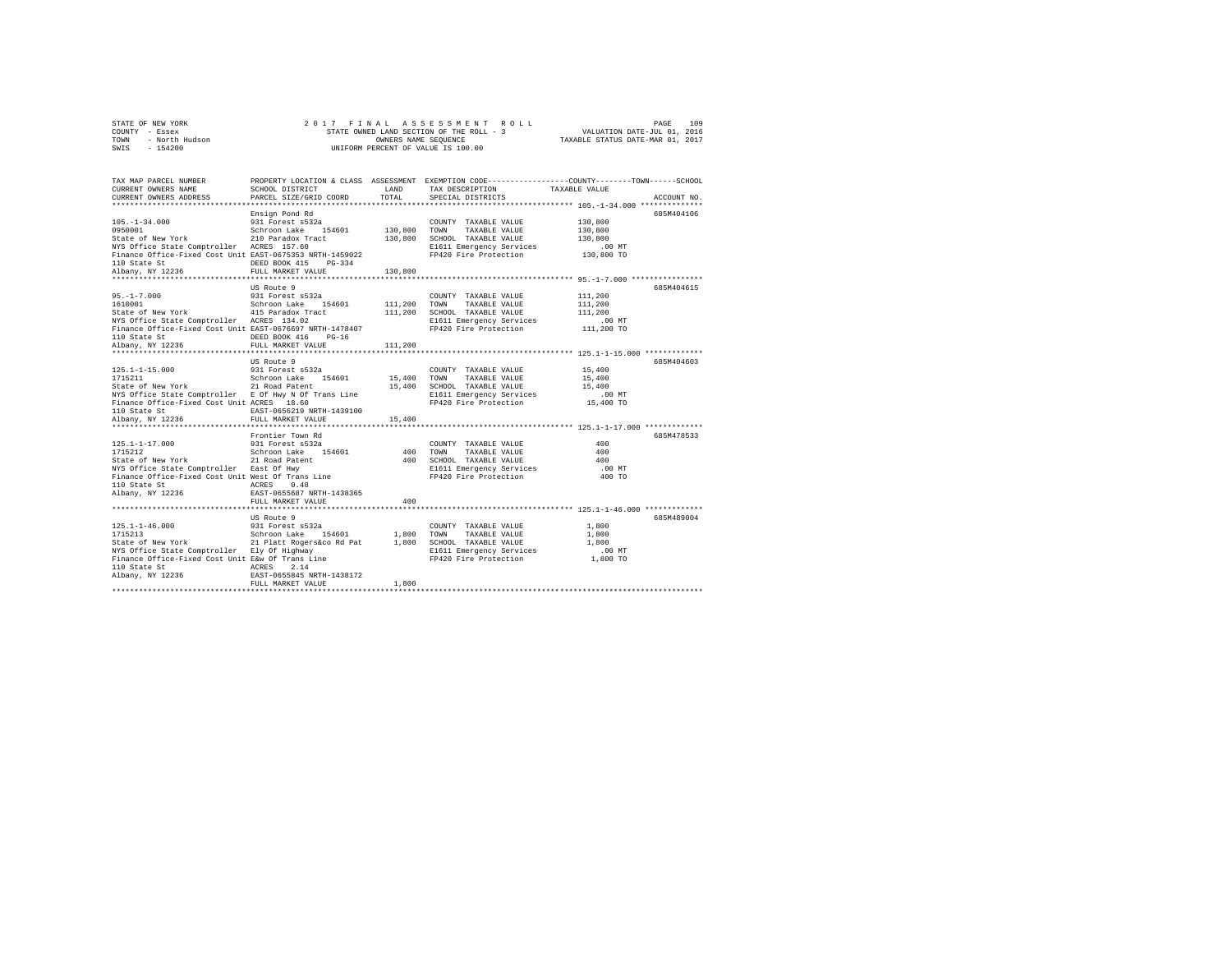|                | STATE OF NEW YORK |  | 2017 FINAL ASSESSMENT ROLL               |                                  | PAGE                        | 110 |
|----------------|-------------------|--|------------------------------------------|----------------------------------|-----------------------------|-----|
| COUNTY - Essex |                   |  | STATE OWNED LAND SECTION OF THE ROLL - 3 |                                  | VALUATION DATE-JUL 01, 2016 |     |
| TOWN           | - North Hudson    |  | OWNERS NAME SEOUENCE                     | TAXABLE STATUS DATE-MAR 01, 2017 |                             |     |
| SWIS           | $-154200$         |  | UNIFORM PERCENT OF VALUE IS 100.00       |                                  |                             |     |

| TAX MAP PARCEL NUMBER<br>CURRENT OWNERS NAME<br>CURRENT OWNERS ADDRESS                                                                     | PROPERTY LOCATION & CLASS ASSESSMENT EXEMPTION CODE---------------COUNTY------TOWN-----SCHOOL<br>SCHOOL DISTRICT<br>PARCEL SIZE/GRID COORD | LAND<br>TOTAL         | TAX DESCRIPTION TAXABLE VALUE<br>SPECIAL DISTRICTS |                                                                 | ACCOUNT NO. |
|--------------------------------------------------------------------------------------------------------------------------------------------|--------------------------------------------------------------------------------------------------------------------------------------------|-----------------------|----------------------------------------------------|-----------------------------------------------------------------|-------------|
|                                                                                                                                            |                                                                                                                                            |                       |                                                    |                                                                 |             |
|                                                                                                                                            | US Route 9                                                                                                                                 |                       |                                                    |                                                                 | 685M489005  |
| 125.1-1-13.019                                                                                                                             | 2a COUNT<br>154601 700 TOWN<br>931 Forest s532a                                                                                            |                       | COUNTY TAXABLE VALUE                               | 700                                                             |             |
|                                                                                                                                            |                                                                                                                                            |                       | TAXABLE VALUE                                      | 700                                                             |             |
|                                                                                                                                            |                                                                                                                                            |                       | 700 SCHOOL TAXABLE VALUE                           | 700                                                             |             |
| NYS Office State Comptroller East & West Of Trans Line                                                                                     |                                                                                                                                            |                       | E1611 Emergency Services                           | $.00$ MT                                                        |             |
| Finance Office-Fixed Cost Unit ACRES 0.83                                                                                                  |                                                                                                                                            |                       | FP420 Fire Protection                              | 700 TO                                                          |             |
| 110 State St                                                                                                                               | EAST-0655927 NRTH-1437279                                                                                                                  |                       |                                                    |                                                                 |             |
| Albany, NY 12236                                                                                                                           | FULL MARKET VALUE                                                                                                                          | 700                   |                                                    |                                                                 |             |
|                                                                                                                                            |                                                                                                                                            | ************          |                                                    | ********************************* 125.1-1-14.019 ************** |             |
|                                                                                                                                            | US Route 9                                                                                                                                 |                       |                                                    |                                                                 | 685M489006  |
| 125.1-1-14.019                                                                                                                             | 931 Forest s532a                                                                                                                           |                       | COUNTY TAXABLE VALUE                               | 16,200                                                          |             |
| 1715215                                                                                                                                    |                                                                                                                                            |                       |                                                    | 16,200                                                          |             |
| State of New York 21 Platt Rogers&co Rd Pat 16,200 SCHOOL TAXABLE VALUE                                                                    |                                                                                                                                            |                       |                                                    | 16,200                                                          |             |
| NYS Office State Comptroller Ely Of Trans Line                                                                                             |                                                                                                                                            |                       | E1611 Emergency Services                           | .00 MT                                                          |             |
| Finance Office-Fixed Cost Unit ACRES 0.55                                                                                                  |                                                                                                                                            |                       | FP420 Fire Protection 16,200 TO                    |                                                                 |             |
|                                                                                                                                            |                                                                                                                                            |                       |                                                    |                                                                 |             |
|                                                                                                                                            |                                                                                                                                            |                       |                                                    |                                                                 |             |
|                                                                                                                                            |                                                                                                                                            |                       |                                                    |                                                                 |             |
|                                                                                                                                            | 3920 Blue Ridge Rd                                                                                                                         |                       |                                                    |                                                                 | 685M478537  |
| 125.1-1-12.134                                                                                                                             | 931 Forest s532a - WTRFNT                                                                                                                  |                       | COUNTY TAXABLE VALUE<br>TAXABLE VALUE              | 81,900<br>81,900                                                |             |
|                                                                                                                                            |                                                                                                                                            | 81,900 TOWN<br>81,900 | SCHOOL TAXABLE VALUE                               | 81,900                                                          |             |
| NEXT OF THE STATE COMPLETED MEST OF HWY Trans Line                                                                                         |                                                                                                                                            |                       |                                                    | $.00$ MT                                                        |             |
| Finance Office-Fixed Cost Unit 10.54ac Sll                                                                                                 |                                                                                                                                            |                       | E1611 Emergency Services<br>FP420 Fire Protection  | 81,900 TO                                                       |             |
| 110 State St                                                                                                                               | ACRES 10.54                                                                                                                                |                       |                                                    |                                                                 |             |
| Albany, NY 12236                                                                                                                           | EAST-0655752 NRTH-1439690                                                                                                                  |                       |                                                    |                                                                 |             |
|                                                                                                                                            | FULL MARKET VALUE                                                                                                                          | 81,900                |                                                    |                                                                 |             |
|                                                                                                                                            |                                                                                                                                            |                       |                                                    |                                                                 |             |
|                                                                                                                                            | Blue Ridge Rd                                                                                                                              |                       |                                                    |                                                                 | 685M478539  |
| 125.1-1-10.000                                                                                                                             | 931 Forest s532a                                                                                                                           |                       | COUNTY TAXABLE VALUE 1,300                         |                                                                 |             |
| 1715501                                                                                                                                    | Schroon Lake 154601                                                                                                                        |                       | 1,300 TOWN TAXABLE VALUE                           | 1,300                                                           |             |
| State of New York                                                                                                                          | 21 Road Patent                                                                                                                             |                       | 1,300 SCHOOL TAXABLE VALUE                         | 1,300                                                           |             |
|                                                                                                                                            |                                                                                                                                            |                       | E1611 Emergency Services                           | $.00$ MT                                                        |             |
| NYS Office State Comptroller South Of Trans Line<br>Finance Office-Fixed Cost Unit ACRES 1.56<br>Finance Office-Fixed Cost Unit ACRES 1.56 |                                                                                                                                            |                       | FP420 Fire Protection                              | 1,300 TO                                                        |             |
| 110 State St                                                                                                                               | EAST-0655559 NRTH-1439276                                                                                                                  |                       |                                                    |                                                                 |             |
|                                                                                                                                            |                                                                                                                                            |                       |                                                    |                                                                 |             |
|                                                                                                                                            |                                                                                                                                            |                       |                                                    |                                                                 |             |
|                                                                                                                                            | Blue Ridge Rd                                                                                                                              |                       |                                                    |                                                                 | 685M404602  |
|                                                                                                                                            |                                                                                                                                            |                       | COUNTY TAXABLE VALUE                               | 68,400                                                          |             |
|                                                                                                                                            |                                                                                                                                            | 68,400                | TOWN<br>TAXABLE VALUE                              | 68,400                                                          |             |
|                                                                                                                                            |                                                                                                                                            |                       | 68,400 SCHOOL TAXABLE VALUE                        | 68,400                                                          |             |
|                                                                                                                                            |                                                                                                                                            |                       | E1611 Emergency Services                           | .00 MT                                                          |             |
| Finance Office-Fixed Cost Unit EAST-0657656 NRTH-1442440                                                                                   |                                                                                                                                            |                       | FP420 Fire Protection                              | 68,400 TO                                                       |             |
| 110 State St                                                                                                                               | FULL MARKET VALUE 68,400                                                                                                                   |                       |                                                    |                                                                 |             |
| Albanv, NY 12236                                                                                                                           |                                                                                                                                            |                       |                                                    |                                                                 |             |
|                                                                                                                                            |                                                                                                                                            |                       |                                                    |                                                                 |             |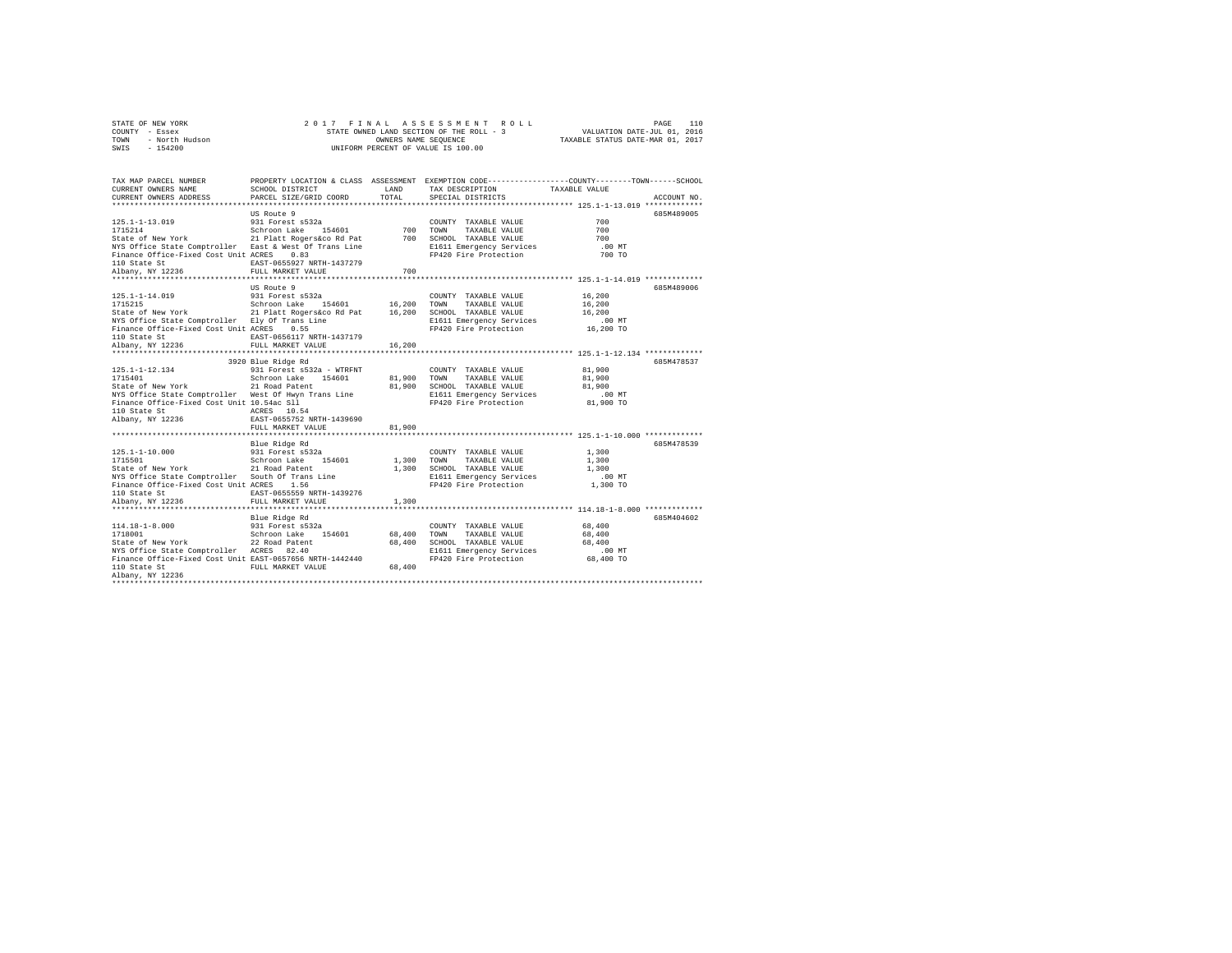| STATE OF NEW YORK      | 2017 FINAL ASSESSMENT ROLL               | PAGE                             |
|------------------------|------------------------------------------|----------------------------------|
| COUNTY - Essex         | STATE OWNED LAND SECTION OF THE ROLL - 3 | VALUATION DATE-JUL 01, 2016      |
| TOWN<br>- North Hudson | OWNERS NAME SEOUENCE                     | TAXABLE STATUS DATE-MAR 01, 2017 |
| - 154200<br>SWIS       | UNIFORM PERCENT OF VALUE IS 100.00       |                                  |

| TAX MAP PARCEL NUMBER<br>CURRENT OWNERS NAME<br>CURRENT OWNERS ADDRESS                                                                                                                                                                                                                                     | SCHOOL DISTRICT<br>PARCEL SIZE/GRID COORD                                                          | LAND<br>TOTAL    | TAX DESCRIPTION<br>SPECIAL DISTRICTS                                                                               | PROPERTY LOCATION & CLASS ASSESSMENT EXEMPTION CODE---------------COUNTY-------TOWN-----SCHOOL<br>TAXABLE VALUE<br>ACCOUNT NO. |
|------------------------------------------------------------------------------------------------------------------------------------------------------------------------------------------------------------------------------------------------------------------------------------------------------------|----------------------------------------------------------------------------------------------------|------------------|--------------------------------------------------------------------------------------------------------------------|--------------------------------------------------------------------------------------------------------------------------------|
| $114.18 - 2 - 1.000$<br>1718201<br>-rrow-<br>State of New York<br>NYS Office State Comptroller 24.4ac S11<br>Finance Office-Fixed Cost Unit ACRES 24.40                                                                                                                                                    | Blue Ridge Rd<br>931 Forest s532a<br>Schroon Lake<br>154601 20,300 TOWN                            | 20,300<br>20,300 | COUNTY TAXABLE VALUE<br>TAXABLE VALUE<br>SCHOOL TAXABLE VALUE<br>E1611 Emergency Services<br>FP420 Fire Protection | 685M404601<br>20,300<br>20,300<br>20,300<br>$.00$ MT<br>20,300 TO                                                              |
| $114.3 - 2 - 6.100$<br>$\frac{1720201}{12,800}$ TOWN TAXABLE VALUE<br>State of New York 23 Platt Rogers&co Rd Pat $\frac{12,800}{12,800}$ SCHOOL TAXABLE VALUE<br>NYS Office State Comptroller ACRES 15.47<br>Finance Office-Fixed Cost Unit EAST-0658846 NRTH-1444402<br>110 State St<br>Albany, NY 12236 | Interstate 87<br>931 Forest s532a<br>DEED BOOK 1571 PG-166<br>FULL MARKET VALUE                    | 12,800           | COUNTY TAXABLE VALUE<br>E1611 Emergency Services<br>FP420 Fire Protection                                          | 6857100707<br>12,800<br>12,800<br>12,800<br>$.00$ MT<br>12,800 TO                                                              |
| $114.2 - 2 - 1.000$<br>1720501<br>NYS Office State Comptroller ACRES 0.75<br>Finance Office-Fixed Cost Unit EAST-0660171 NRTH-1451145<br>110 State St<br>Albany, NY 12236                                                                                                                                  | US Route 9<br>931 Forest s532a<br>Schroon Lake 154601<br>DEED BOOK 814 PG-267<br>FULL MARKET VALUE | 600 TOWN<br>600  | COUNTY TAXABLE VALUE<br>TAXABLE VALUE<br>E1611 Emergency Services<br>FP420 Fire Protection                         | 685M485002<br>600<br>600<br>600<br>$.00$ MT<br>600 TO                                                                          |
| $114.2 - 2 - 26.000$<br>1720601<br>State of New York 24 Platt Rogers&co Rd Pat 16,500 SCHOOL TAXABLE VALUE<br>NYS Office State Comptroller ACRES 19.90<br>Finance Office-Fixed Cost Unit EAST-0659388 NRTH-1449196<br>110 State St<br>Albany, NY 12236                                                     | US Route 9<br>DEED BOOK 814 PG-267<br>FULL MARKET VALUE                                            | 16,500           | COUNTY TAXABLE VALUE<br>TAXABLE VALUE<br>E1611 Emergency Services<br>FP420 Fire Protection                         | 685M485001<br>16,500<br>16,500<br>16,500<br>$.00$ MT<br>16,500 TO                                                              |
| $114.2 - 2 - 25.000$<br>NYS Office State Comptroller ACRES 15.20<br>Finance Office-Fixed Cost Unit EAST-0659438 NRTH-1447850<br>110 State St<br>Albany, NY 12236                                                                                                                                           | US Route 9<br>931 Forest s532a<br>DEED BOOK 867<br>$PG-112$<br>FULL MARKET VALUE                   | 12,600           | COUNTY TAXABLE VALUE<br>E1611 Emergency Services<br>FP420 Fire Protection                                          | 685M486014<br>12,600<br>12,600<br>12,600<br>$.00$ MT<br>12,600 TO                                                              |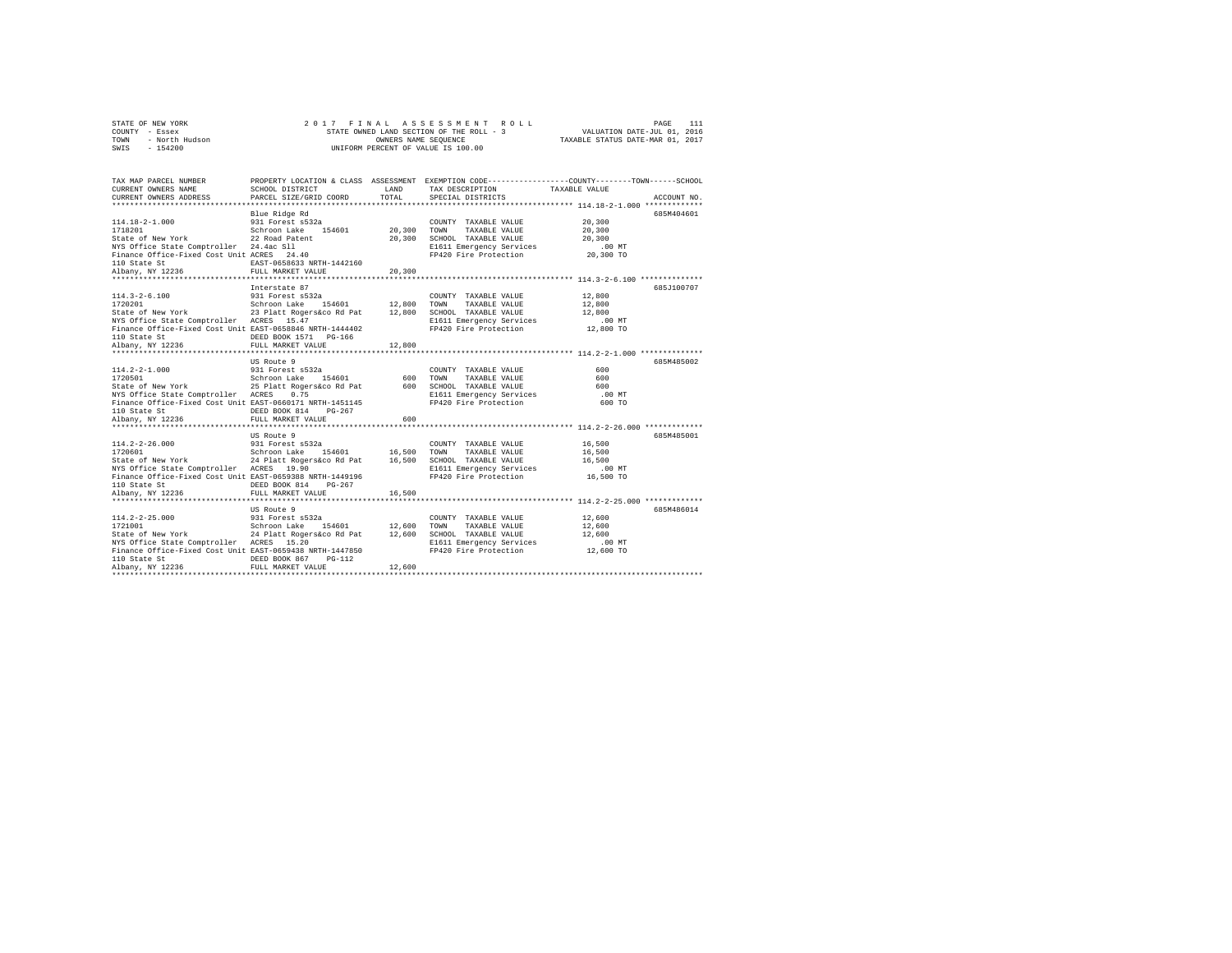|                | STATE OF NEW YORK |  |  |  |  | 2017 FINAL ASSESSMENT ROLL               |  |  |  |                                  | PAGE | 112 |
|----------------|-------------------|--|--|--|--|------------------------------------------|--|--|--|----------------------------------|------|-----|
| COUNTY - Essex |                   |  |  |  |  | STATE OWNED LAND SECTION OF THE ROLL - 3 |  |  |  | VALUATION DATE-JUL 01, 2016      |      |     |
| TOWN           | - North Hudson    |  |  |  |  | OWNERS NAME SEOUENCE                     |  |  |  | TAXABLE STATUS DATE-MAR 01, 2017 |      |     |
| SWIS           | - 154200          |  |  |  |  | UNIFORM PERCENT OF VALUE IS 100.00       |  |  |  |                                  |      |     |

| TAX MAP PARCEL NUMBER<br>CURRENT OWNERS NAME<br>CURRENT OWNERS ADDRESS                                                                                                                                    | SCHOOL DISTRICT<br>PARCEL SIZE/GRID COORD                                                                                                                                                                      | LAND<br>TOTAL                 | PROPERTY LOCATION & CLASS ASSESSMENT EXEMPTION CODE----------------COUNTY-------TOWN-----SCHOOL<br>TAX DESCRIPTION<br>SPECIAL DISTRICTS | TAXABLE VALUE                                                                                       | ACCOUNT NO |
|-----------------------------------------------------------------------------------------------------------------------------------------------------------------------------------------------------------|----------------------------------------------------------------------------------------------------------------------------------------------------------------------------------------------------------------|-------------------------------|-----------------------------------------------------------------------------------------------------------------------------------------|-----------------------------------------------------------------------------------------------------|------------|
| $123. -2 - 12.000$<br>1970001<br>State of New York<br>NYS Office State Comptroller 1050ac Sll<br>Finance Office-Fixed Cost Unit ACRES 2426.40<br>110 State St<br>Albany, NY 12236                         | Blue Ridge Rd<br>931 Forest s532a<br>Schroon Lake 154601<br>$1$ T&c Twp $44$<br>EAST-0621939 NRTH-1433996<br>DEED BOOK 406<br>$PG-171$<br>FULL MARKET VALUE                                                    | 1400,560 TOWN<br>1400,560     | COUNTY TAXABLE VALUE<br>TAXABLE VALUE<br>1400,560 SCHOOL TAXABLE VALUE<br>E1611 Emergency Services<br>FP420 Fire Protection             | 1400,560<br>1400,560<br>1400,560<br>.00 MT<br>1400,560 TO                                           | 6879905910 |
| $113.4 - 2 - 5.000$<br>2011001<br>State of New York<br>625 Broadway<br>Albany, NY 12233                                                                                                                   | Blue Ridge Rd<br>932 Forest s532b<br>Schroon Lake 154601<br>4 T&C Twp 44<br>Parcel (G)<br>ACRES 77.50<br>EAST-0640984 NRTH-1445154<br>DEED BOOK 1761 PG-101<br>FULL MARKET VALUE                               | 64.300 TOWN<br>64,300         | COUNTY TAXABLE VALUE<br>TAXABLE VALUE<br>64,300 SCHOOL TAXABLE VALUE<br>E1611 Emergency Services<br>FP420 Fire Protection               | 64,300<br>64,300<br>64,300<br>.00 MT<br>64,300 TO                                                   | 685J101115 |
| $92. - 3 - 7.200$<br>2060502<br>State of New York Twp 48 T&c<br>NYS Office State Comptroller ACRES 684.00<br>Finance Office-Fixed Cost Unit EAST-0622922 NRTH-1481548<br>110 State St<br>Albany, NY 12236 | Elk Lake Rd<br>931 Forest s532a<br>Schroon Lake 154601<br>DEED BOOK 660<br>PG-153<br>FULL MARKET VALUE                                                                                                         | 567,700<br>567,700            | COUNTY TAXABLE VALUE<br>TOWN<br>TAXABLE VALUE<br>567,700 SCHOOL TAXABLE VALUE<br>E1612 Emergency Services<br>FP420 Fire Protection      | 567,700<br>567,700<br>567,700<br>.00 MT<br>567,700 TO                                               | 685M479005 |
| $92. - 3 - 6.200$<br>2060603<br>State of New York<br>NYS Office State Comptroller 496ac<br>Finance Office-Fixed Cost Unit ACRES 487.00<br>110 State St<br>Albany, NY 12236                                | **********************<br>Elk Lake Rd<br>931 Forest s532a<br>Schroon Lake 154601<br>9 20 21 T&c Twp 45<br>EAST-0612010 NRTH-1480001<br>DEED BOOK 660<br>PG-153<br>FULL MARKET VALUE<br>*********************** | 404,200<br>404,200<br>404,200 | COUNTY TAXABLE VALUE<br>TOWN<br>TAXABLE VALUE<br>SCHOOL TAXABLE VALUE<br>E1612 Emergency Services<br>FP420 Fire Protection              | ************ 92. -3-6.200 **************<br>404,200<br>404,200<br>404,200<br>$.00$ MT<br>404,200 TO | 685M479004 |
| $92. -3 - 9.000$<br>2111001<br>State of New York<br>625 Broadway<br>Albany, NY 12233                                                                                                                      | Elk Lake Rd<br>931 Forest s532a<br>Schroon Lake<br>154601<br>31 T&c Twp 45<br>Parcel (F)<br>ACRES 28.20<br>EAST-0597838 NRTH-1478803<br>DEED BOOK 1799 PG-74<br>FULL MARKET VALUE                              | 23,400 TOWN<br>23,400         | COUNTY TAXABLE VALUE<br>TAXABLE VALUE<br>23,400 SCHOOL TAXABLE VALUE<br>E1612 Emergency Services<br>FP420 Fire Protection               | 23,400<br>23,400<br>23,400<br>$.00$ MT<br>23,400 TO                                                 | 685J101410 |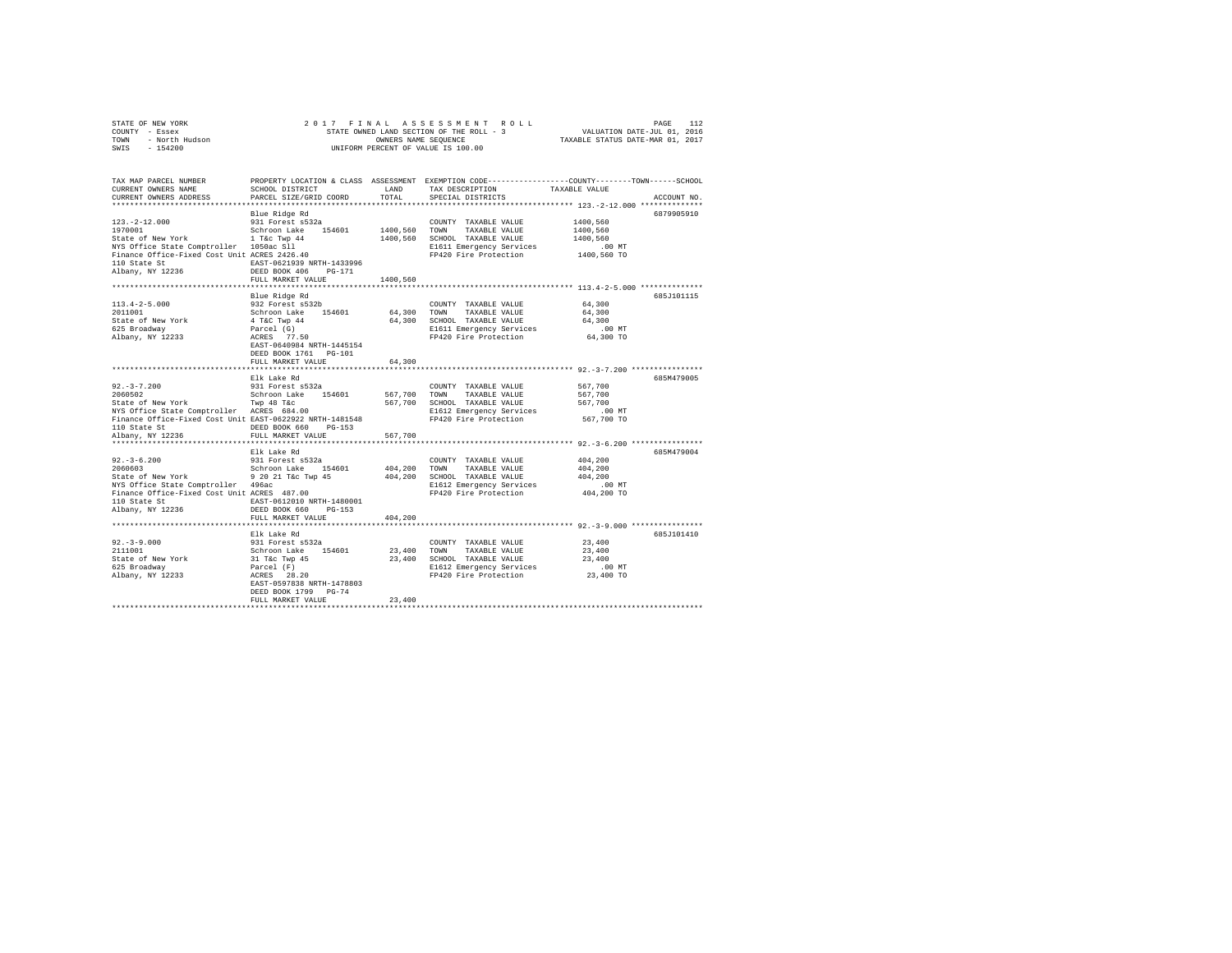| STATE OF NEW YORK      | 2017 FINAL ASSESSMENT ROLL               | 113<br>PAGE                      |
|------------------------|------------------------------------------|----------------------------------|
| COUNTY - Essex         | STATE OWNED LAND SECTION OF THE ROLL - 3 | VALUATION DATE-JUL 01, 2016      |
| TOWN<br>- North Hudson | OWNERS NAME SEOUENCE                     | TAXABLE STATUS DATE-MAR 01, 2017 |
| $-154200$<br>SWIS      | UNIFORM PERCENT OF VALUE IS 100.00       |                                  |

| TAX MAP PARCEL NUMBER                                                                                                                                                                                                                                                                                                                                                                                                                                                                                                    |                                       |         | PROPERTY LOCATION & CLASS ASSESSMENT EXEMPTION CODE---------------COUNTY-------TOWN-----SCHOOL |                                                                     | ACCOUNT NO. |
|--------------------------------------------------------------------------------------------------------------------------------------------------------------------------------------------------------------------------------------------------------------------------------------------------------------------------------------------------------------------------------------------------------------------------------------------------------------------------------------------------------------------------|---------------------------------------|---------|------------------------------------------------------------------------------------------------|---------------------------------------------------------------------|-------------|
| 92.-3-8.200<br>2140001<br>2140001<br>2161025,200<br>2161025,200<br>216121<br>216121<br>216121<br>216121<br>216121<br>216121<br>216121<br>216121<br>216121<br>216121<br>216121<br>216121<br>216121<br>216121<br>216121<br>216121<br>216121<br>216121<br>*************************                                                                                                                                                                                                                                         | Elk Lake Trl                          |         |                                                                                                | ************************************ 104.4-1-2.000 **************** | 685Z013001  |
| $104.4 - 1 - 2.000$<br>2191001<br>2121001 Media 2011001 Max 2131001 MARIE VALUE 1.10001 MARIE VALUE 6.<br>The Section of Marie 2011 Max 21111 Max 21611 Max 21611 MARIE VALUE 36,800<br>Finance Office-Fixed Cost Unit ACRES 6.96 Max 21611 Max 21611 Max 21611 Max 21                                                                                                                                                                                                                                                   | Pepper Hollow Rd<br>FULL MARKET VALUE | 5,800   |                                                                                                |                                                                     | 685M405011  |
| Pepper Hollow Rd<br>21.1-1-1.000 Pepper Hollow Rd<br>21.92001 Pepper Hollow Rd<br>21.92001 State of New York Schroon Lake 154601 22,300 TOWN TAXABLE VALUE 22,300<br>State of New York 3 Tac Twp 49<br>NYS Office State Comptroller ACRE<br>110 State St<br>2236 DEED BOOK 519 DG-96<br>241 PULL MARKET VALUE                                                                                                                                                                                                            | FULL MARKET VALUE                     | 22,300  |                                                                                                |                                                                     | 685M405010  |
| 0000011 UNIVE 3532a<br>USA COUNTY TAXABLE VALUE<br>School School Data 154601 150,300 TOWN TAXABLE VALUE<br>SCHOOL TAXABLE VALUE 150,300<br>STARE STARE STARE VALUE 150,300<br>NYS Office State Comptroller ACRES 181.14<br>NYS Office Stat<br>Finance Office-Fixed Cost Unit EAST-0671066 NRTH-1468352 FP420 Fire Protection 150,300 TO<br>110 State St<br>Albany, NY 12236 PUL MARKET VALUE<br>FULL MARKET VALUE (1990) 110 State St<br>FULL MARKET VALUE (1990) 120 STATE (1990) 2000<br>FULL MARKET VALUE (1990) 2000 | US Route 9                            |         |                                                                                                |                                                                     | 685M405008  |
|                                                                                                                                                                                                                                                                                                                                                                                                                                                                                                                          | US Route 9                            | 102,100 |                                                                                                |                                                                     | 685J101414  |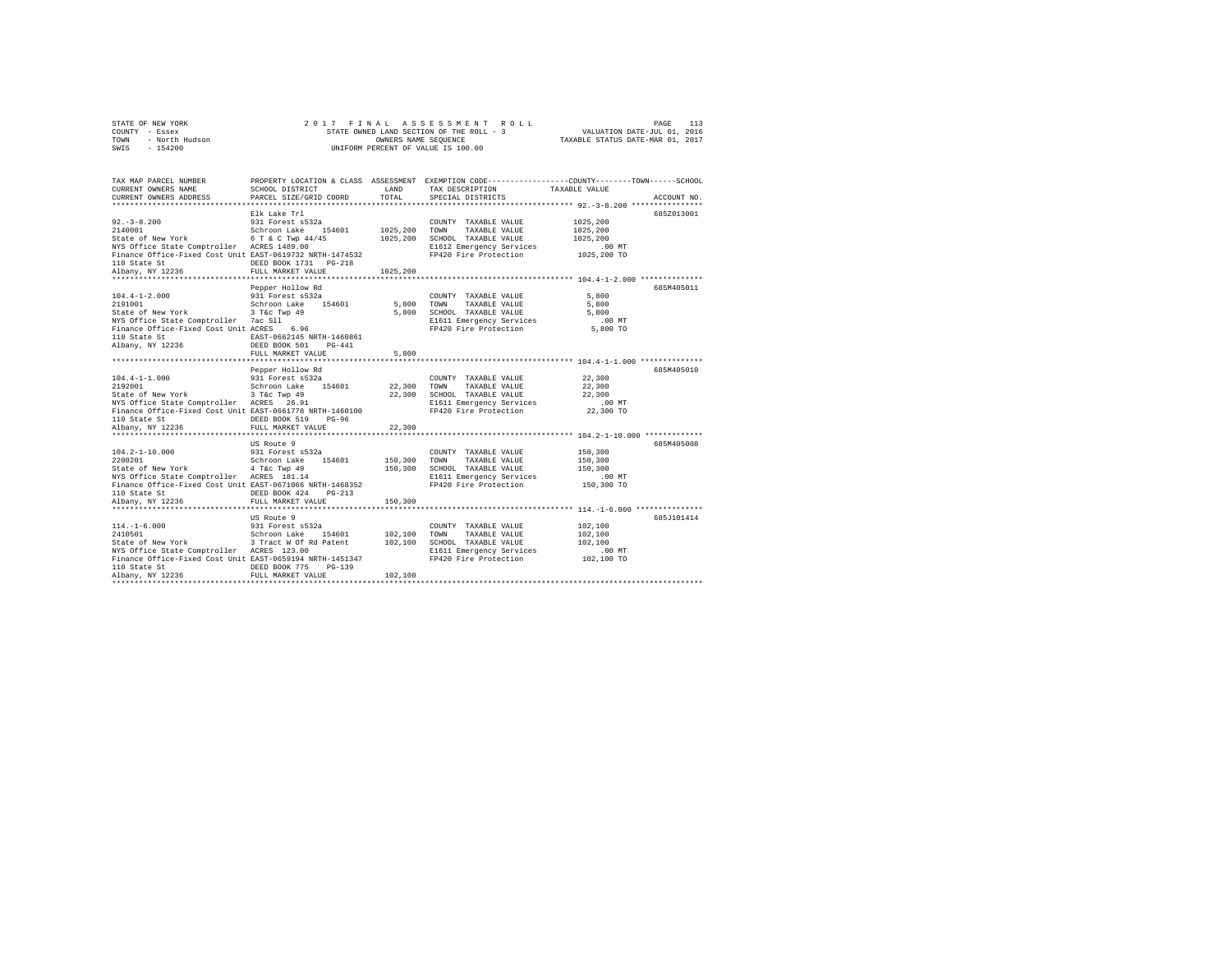|      | STATE OF NEW YORK | 2017 FINAL ASSESSMENT ROLL               | 114<br>PAGE                      |
|------|-------------------|------------------------------------------|----------------------------------|
|      | COUNTY - Essex    | STATE OWNED LAND SECTION OF THE ROLL - 3 | VALUATION DATE-JUL 01, 2016      |
| TOWN | - North Hudson    | OWNERS NAME SEOUENCE                     | TAXABLE STATUS DATE-MAR 01, 2017 |
| SWIS | - 154200          | UNIFORM PERCENT OF VALUE IS 100.00       |                                  |

| TAX MAP PARCEL NUMBER<br>CURRENT OWNERS NAME<br>CURRENT OWNERS ADDRESS                                                                                         | SCHOOL DISTRICT<br>PARCEL SIZE/GRID COORD      | T.AND<br>TOTAL | TAX DESCRIPTION TAXABLE VALUE<br>SPECIAL DISTRICTS     | PROPERTY LOCATION & CLASS ASSESSMENT EXEMPTION CODE---------------COUNTY-------TOWN-----SCHOOL<br>ACCOUNT NO. |
|----------------------------------------------------------------------------------------------------------------------------------------------------------------|------------------------------------------------|----------------|--------------------------------------------------------|---------------------------------------------------------------------------------------------------------------|
|                                                                                                                                                                |                                                |                |                                                        |                                                                                                               |
|                                                                                                                                                                | Blue Ridge Rd                                  |                |                                                        | 685M405204<br>34,800                                                                                          |
| NYS Office State Comptroller ACRES 41.91                                                                                                                       |                                                |                | E1611 Emergency Services                               | .00 MT.<br>34,800 TO                                                                                          |
| Finance Office-Fixed Cost Unit EAST-0656162 NRTH-1441078<br>110 State St<br>and the company<br>Albany, NY 12236                                                | FULL MARKET VALUE                              | 34,800         | FP420 Fire Protection                                  |                                                                                                               |
| *************************                                                                                                                                      |                                                |                |                                                        | 685M478544                                                                                                    |
| $125.1 - 1 - 6.000$                                                                                                                                            | Blue Ridge Rd                                  |                | COUNTY TAXABLE VALUE                                   | 108,400                                                                                                       |
| 2545211                                                                                                                                                        |                                                |                |                                                        | 108,400                                                                                                       |
| State of New York 25 Tract West Of Rd Pat 108,400 SCHOOL TAXABLE VALUE                                                                                         |                                                |                |                                                        |                                                                                                               |
| NYS Office State Comptroller  North Of Trans Line                                                                                                              |                                                |                | E1611 Emergency Services                               | 108,400<br>.00 MT                                                                                             |
| Finance Office-Fixed Cost Unit South Of Lake<br>iiu State St<br>Albany, NY 12236                                                                               | ACRES 21.35                                    |                | FP420 Fire Protection 108,400 TO                       |                                                                                                               |
|                                                                                                                                                                | EAST-0654828 NRTH-1440552<br>FULL MARKET VALUE | 108,400        |                                                        |                                                                                                               |
|                                                                                                                                                                |                                                |                |                                                        |                                                                                                               |
|                                                                                                                                                                | Blue Ridge Rd                                  |                |                                                        | 685M405203                                                                                                    |
|                                                                                                                                                                |                                                |                |                                                        | 5,600                                                                                                         |
|                                                                                                                                                                |                                                |                |                                                        | 5,600                                                                                                         |
|                                                                                                                                                                |                                                |                | 5,600 SCHOOL TAXABLE VALUE<br>E1611 Emergency Services | 5,600                                                                                                         |
| NYS Office State Comptroller Worth&south Of Trans Line                                                                                                         |                                                |                |                                                        | $.00$ MT                                                                                                      |
| Finance Office-Fixed Cost Unit ACRES 6.75                                                                                                                      |                                                |                | FP420 Fire Protection                                  | 5,600 TO                                                                                                      |
| 110 State St                                                                                                                                                   | EAST-0655132 NRTH-1439462                      |                |                                                        |                                                                                                               |
| Albany, NY 12236                                                                                                                                               | FULL MARKET VALUE                              | 5,600          |                                                        |                                                                                                               |
|                                                                                                                                                                | Blue Ridge Rd                                  |                |                                                        | 685M478542                                                                                                    |
| 215.1-1-9.000 – 21-10 MAR (ASS)<br>2545231 – 2010 Schroon Lake 154601 – 7,500 TOMN TAXABLE VALUE<br>251 – 25 Tract West Of Rd Pat – 7,500 SCHOOL TAXABLE VALUE |                                                |                | COUNTY TAXABLE VALUE 7,500                             |                                                                                                               |
|                                                                                                                                                                |                                                |                |                                                        | 7.500                                                                                                         |
|                                                                                                                                                                |                                                |                |                                                        | 7.500                                                                                                         |
| -----<br>NYS Office State Comptroller – South Of Trans Line<br>Finance Office-Fixed Cost Unit ACRES – 8.98                                                     |                                                |                | E1611 Emergency Services                               | $.00$ MT                                                                                                      |
|                                                                                                                                                                |                                                |                | FP420 Fire Protection                                  | 7,500 TO                                                                                                      |
| 110 State St                                                                                                                                                   | EAST-0655020 NRTH-1438999                      |                |                                                        |                                                                                                               |
| Albany, NY 12236                                                                                                                                               | FULL MARKET VALUE                              | 7,500          |                                                        |                                                                                                               |
|                                                                                                                                                                |                                                |                |                                                        |                                                                                                               |
|                                                                                                                                                                |                                                |                | COUNTY TAXABLE VALUE                                   | 685M401602<br>5,300                                                                                           |
|                                                                                                                                                                |                                                |                | TOWN<br>TAXABLE VALUE                                  | 5,300                                                                                                         |
|                                                                                                                                                                |                                                |                | 5,300 SCHOOL TAXABLE VALUE                             | 5,300                                                                                                         |
|                                                                                                                                                                |                                                |                |                                                        |                                                                                                               |
| NYS Office State Comptroller - N Of Palmers Pond<br>Finance Office-Fixed Cost Unit ACRES - 0.22                                                                |                                                |                |                                                        |                                                                                                               |
| 110 State St                                                                                                                                                   | EAST-0654475 NRTH-1441262                      |                |                                                        |                                                                                                               |
| Albany, NY 12236                                                                                                                                               | FULL MARKET VALUE                              | 5,300          |                                                        |                                                                                                               |
|                                                                                                                                                                |                                                |                |                                                        |                                                                                                               |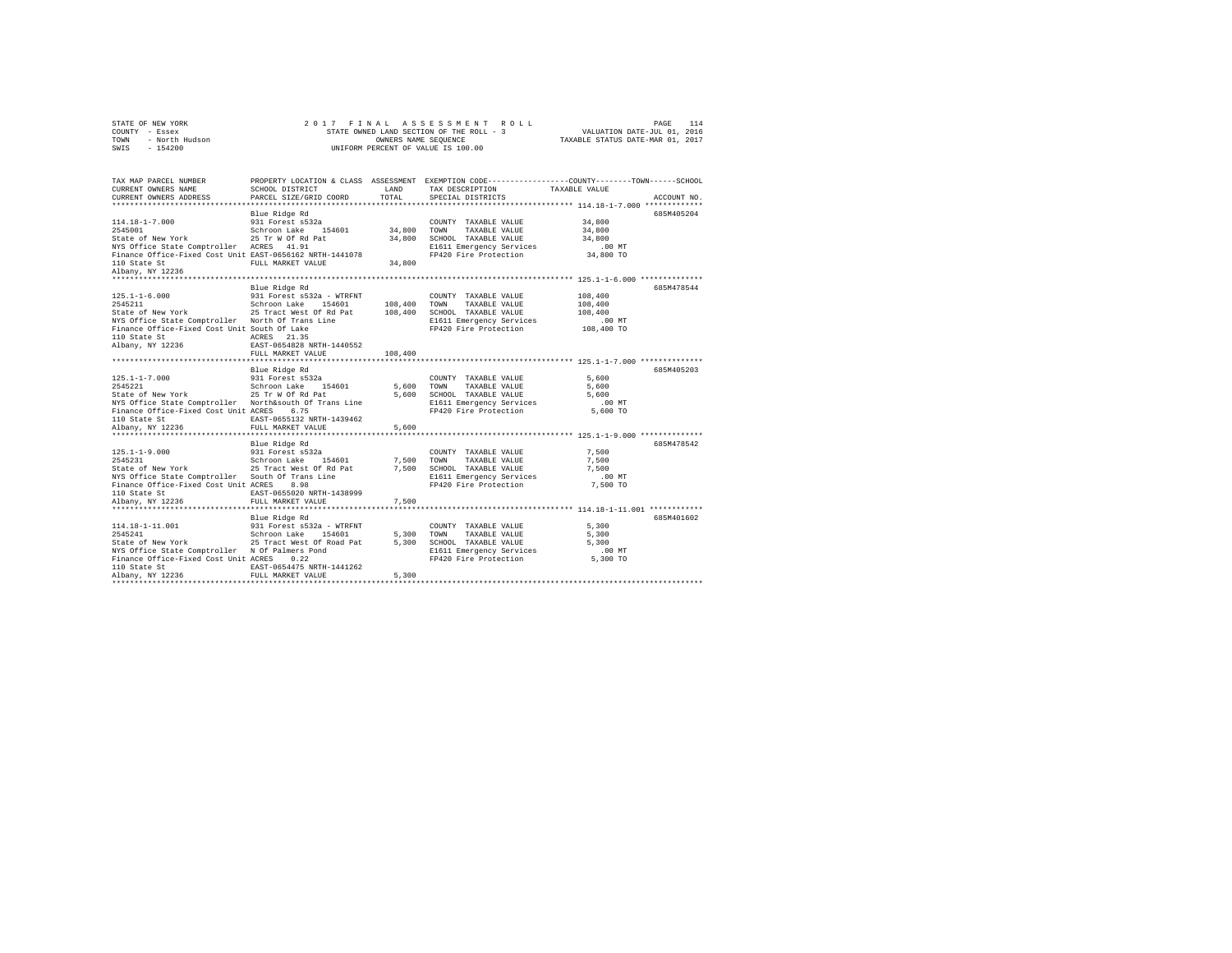| STATE OF NEW YORK                                                                                                       |                                                |                                    |  | 2017 FINAL ASSESSMENT ROLL |                                        |          | 115<br>PAGE |
|-------------------------------------------------------------------------------------------------------------------------|------------------------------------------------|------------------------------------|--|----------------------------|----------------------------------------|----------|-------------|
| COUNTY - Essex                                                                                                          |                                                |                                    |  |                            |                                        |          |             |
| - North Hudson<br>TOWN                                                                                                  |                                                |                                    |  |                            |                                        |          |             |
| $-154200$<br>SWIS                                                                                                       |                                                | UNIFORM PERCENT OF VALUE IS 100.00 |  |                            |                                        |          |             |
|                                                                                                                         |                                                |                                    |  |                            |                                        |          |             |
|                                                                                                                         |                                                |                                    |  |                            |                                        |          |             |
|                                                                                                                         |                                                |                                    |  |                            |                                        |          |             |
| TAX MAP PARCEL NUMBER THE PROPERTY LOCATION & CLASS ASSESSMENT EXEMPTION CODE-------------COUNTY-------TOWN------SCHOOL |                                                |                                    |  |                            |                                        |          |             |
| CURRENT OWNERS NAME                                                                                                     | SCHOOL DISTRICT                                | <b>T.AND</b>                       |  |                            | TAX DESCRIPTION TAXABLE VALUE          |          |             |
|                                                                                                                         |                                                |                                    |  |                            |                                        |          |             |
|                                                                                                                         |                                                |                                    |  |                            |                                        |          |             |
|                                                                                                                         | Errata                                         |                                    |  |                            |                                        |          | 685Z012004  |
| 999.99-1-15.000 993 Transition t                                                                                        |                                                |                                    |  |                            | CNTY TAXBL 50006 0 12183,780 12183,780 |          |             |
| 7777777                                                                                                                 | Schroon Lake 154601                            |                                    |  |                            | 0 COUNTY TAXABLE VALUE 12183.780       |          |             |
| NYS Office State Comptroller 2017 Transition Assessmen 12183,780 TOWN                                                   |                                                |                                    |  | TAXABLE VALUE              |                                        | $\Omega$ |             |
|                                                                                                                         |                                                |                                    |  | SCHOOL TAXABLE VALUE       |                                        | $\Omega$ |             |
|                                                                                                                         |                                                |                                    |  |                            |                                        |          |             |
| Albany, NY 12236                                                                                                        |                                                |                                    |  |                            |                                        |          |             |
| ***************************                                                                                             |                                                |                                    |  |                            |                                        |          |             |
|                                                                                                                         | Errata                                         |                                    |  |                            |                                        |          | 685Z012005  |
| 999.99-1-16.000 993 Transition t                                                                                        |                                                |                                    |  |                            | 12256,370                              |          | 0 12256,370 |
| $7777777$                                                                                                               | Schl Apportion 999999 9 0 COUNTY TAXABLE VALUE |                                    |  | TOWN TAXBL 50005           |                                        | $\Omega$ |             |
| NYS Office State Comptroller 2017 Transition Assessmen 12256,370 TOWN TAXABLE VALUE 12256,370                           |                                                |                                    |  |                            |                                        |          |             |
|                                                                                                                         |                                                |                                    |  |                            |                                        |          |             |
| Finance Office-Fixed Cost Unit For Town & Special Distri                                                                |                                                |                                    |  | SCHOOL TAXABLE VALUE       |                                        | $\Omega$ |             |
| 110 State St                                                                                                            | Purposes Only                                  |                                    |  |                            | FP420 Fire Protection 8523,050 TO      |          |             |
| Albany, NY 12236                                                                                                        | FULL MARKET VALUE 12256,370                    |                                    |  |                            |                                        |          |             |
|                                                                                                                         |                                                |                                    |  |                            |                                        |          |             |
|                                                                                                                         | Errata                                         |                                    |  |                            |                                        |          | 6857012006  |
| 999.99-1-17.000                                                                                                         | 993 Transition t                               |                                    |  |                            | SCHL TAXBL 50001 11563.270 11563.270   |          | $\sim$ 0    |
| 7777777                                                                                                                 | Schroon Lake 154601 0 COUNTY TAXABLE VALUE     |                                    |  |                            |                                        | $\Omega$ |             |
| NYS Office State Comptroller 2017 Transition Assessmen 11563.270 TOWN                                                   |                                                |                                    |  | TAXABLE VALUE              |                                        | $\cap$   |             |
| Finance Office-Fixed Cost Unit For School Purpose Only                                                                  |                                                |                                    |  |                            | SCHOOL TAXABLE VALUE 11563.270         |          |             |
| 110 State St                                                                                                            | FULL MARKET VALUE 11563.270                    |                                    |  |                            |                                        |          |             |
| Albany, NY 12236                                                                                                        |                                                |                                    |  |                            |                                        |          |             |
|                                                                                                                         |                                                |                                    |  |                            |                                        |          |             |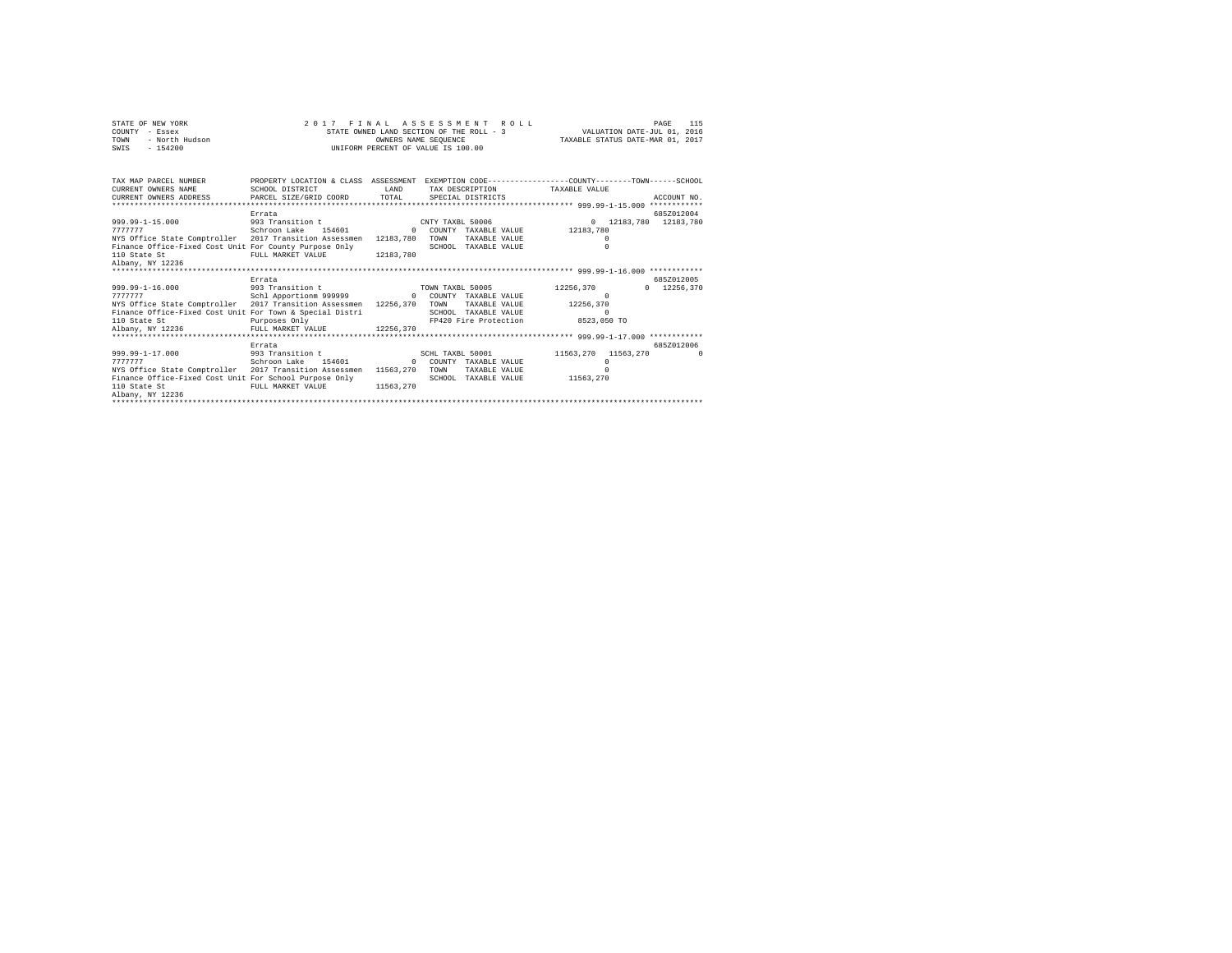| STATE OF NEW YORK      | 2017 FINAL ASSESSMENT ROLL               | 116<br>PAGE                      |
|------------------------|------------------------------------------|----------------------------------|
| COUNTY - Essex         | STATE OWNED LAND SECTION OF THE ROLL - 3 | VALUATION DATE-JUL 01, 2016      |
| - North Hudson<br>TOWN |                                          | TAXABLE STATUS DATE-MAR 01, 2017 |
| SWIS<br>- 154200       |                                          | RPS150/V04/L015                  |
|                        | UNIFORM PERCENT OF VALUE IS 100.00       | CURRENT DATE 6/28/2017           |
|                        |                                          |                                  |
|                        | ROLL SUB SECTION- - TOTALS               |                                  |

## \*\*\* S P E C I A L D I S T R I C T S U M M A R Y \*\*\*

| CODE | DISTRICT NAME        | TOTAL<br>PARCELS | EXTENSION<br><b>TYPE</b> | <b>EXTENSION</b><br>VALUE | AD VALOREM<br>VALUE | <b>EXEMPT</b><br>AMOUNT | TAXARLE<br>VALUE |
|------|----------------------|------------------|--------------------------|---------------------------|---------------------|-------------------------|------------------|
|      | E1611 Emergency Serv |                  | 30 MOVTAX                |                           |                     |                         |                  |
|      | E1612 Emergency Serv |                  | 5 MOVTAX                 |                           |                     |                         |                  |
|      | FP420 Fire Protectio |                  | 36 TOTAL                 |                           | 13427.910           |                         | 13427.910        |

#### \*\*\* S C H O O L D I S T R I C T S U M M A R Y \*\*\*

| CODE             | DISTRICT NAME                      | TOTAL<br>PARCELS | ASSESSED<br>LAND | ASSESSED<br>TOTAL      | EXEMPT<br>AMOUNT       | TOTAL<br>TAXABLE | <b>STAR</b><br>AMOUNT | STAR<br>TAXABLE |
|------------------|------------------------------------|------------------|------------------|------------------------|------------------------|------------------|-----------------------|-----------------|
| 154601<br>999999 | Schroon Lake<br>Schl Apportionment | 37<br>۰          | 4904,860         | 28651.910<br>12256.370 | 12183.780<br>12256.370 | 16468.130        |                       | 16468,130       |
|                  | SUB-TOTAL                          | 38               | 4904,860         | 40908,280              | 24440.150              | 16468.130        |                       | 16468.130       |
|                  | TOTAL                              | 38               | 4904,860         | 40908,280              | 24440.150              | 16468.130        |                       | 16468,130       |

# \*\*\* S Y S T E M C O D E S S U M M A R Y \*\*\*

| CODE  | DESCRIPTION | TOTAL<br>PARCELS | COUNTY    | TOWN      | SCHOOL    |
|-------|-------------|------------------|-----------|-----------|-----------|
| 50001 | SCHL TAXBL  |                  | 11563.270 | 11563.270 |           |
| 50005 | TOWN TAXBL  |                  | 12256.370 |           | 12256.370 |
| 50006 | CNTY TAXBL  |                  |           | 12183.780 | 12183.780 |
|       | TOTAL       |                  | 23819.640 | 23747.050 | 24440.150 |

## \*\*\* E X E M P T I O N S U M M A R Y \*\*\*

NO EXEMPTIONS AT THIS LEVEL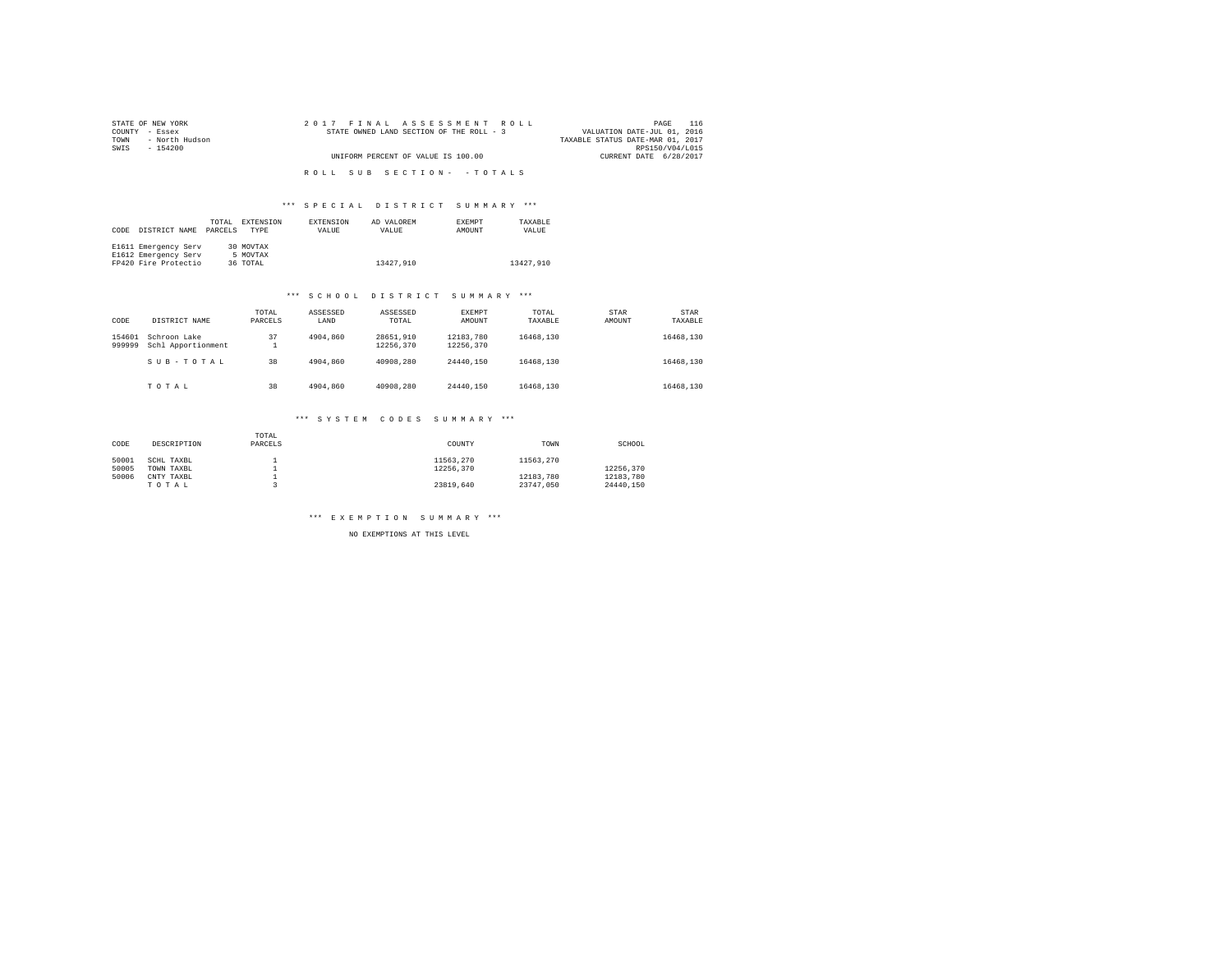| STATE OF NEW YORK<br>COUNTY - Essex<br>TOWN<br>- North Hudson | 2017 FINAL ASSESSMENT ROLL<br>STATE OWNED LAND SECTION OF THE ROLL - 3 | 117<br>PAGE<br>VALUATION DATE-JUL 01, 2016<br>TAXABLE STATUS DATE-MAR 01, 2017 |
|---------------------------------------------------------------|------------------------------------------------------------------------|--------------------------------------------------------------------------------|
| SWIS<br>$-154200$                                             | UNIFORM PERCENT OF VALUE IS 100.00                                     | RPS150/V04/L015<br>CURRENT DATE 6/28/2017                                      |
|                                                               | ROLL SUB SECTION- - TOTALS                                             |                                                                                |

# \*\*\* G R A N D T O T A L S \*\*\*

| ROLL       | DESCRIPTION      | TOTAL   | ASSESSED | ASSESSED  | TAXABLE   | TAXABLE   | TAXABLE   | STAR      |
|------------|------------------|---------|----------|-----------|-----------|-----------|-----------|-----------|
| <b>SEC</b> |                  | PARCELS | LAND     | TOTAL     | COUNTY    | TOWN      | SCHOOL    | TAXABLE   |
|            | STATE OWNED LAND | 38      | 4904,860 | 40908.280 | 17088.640 | 17161.230 | 16468.130 | 16468.130 |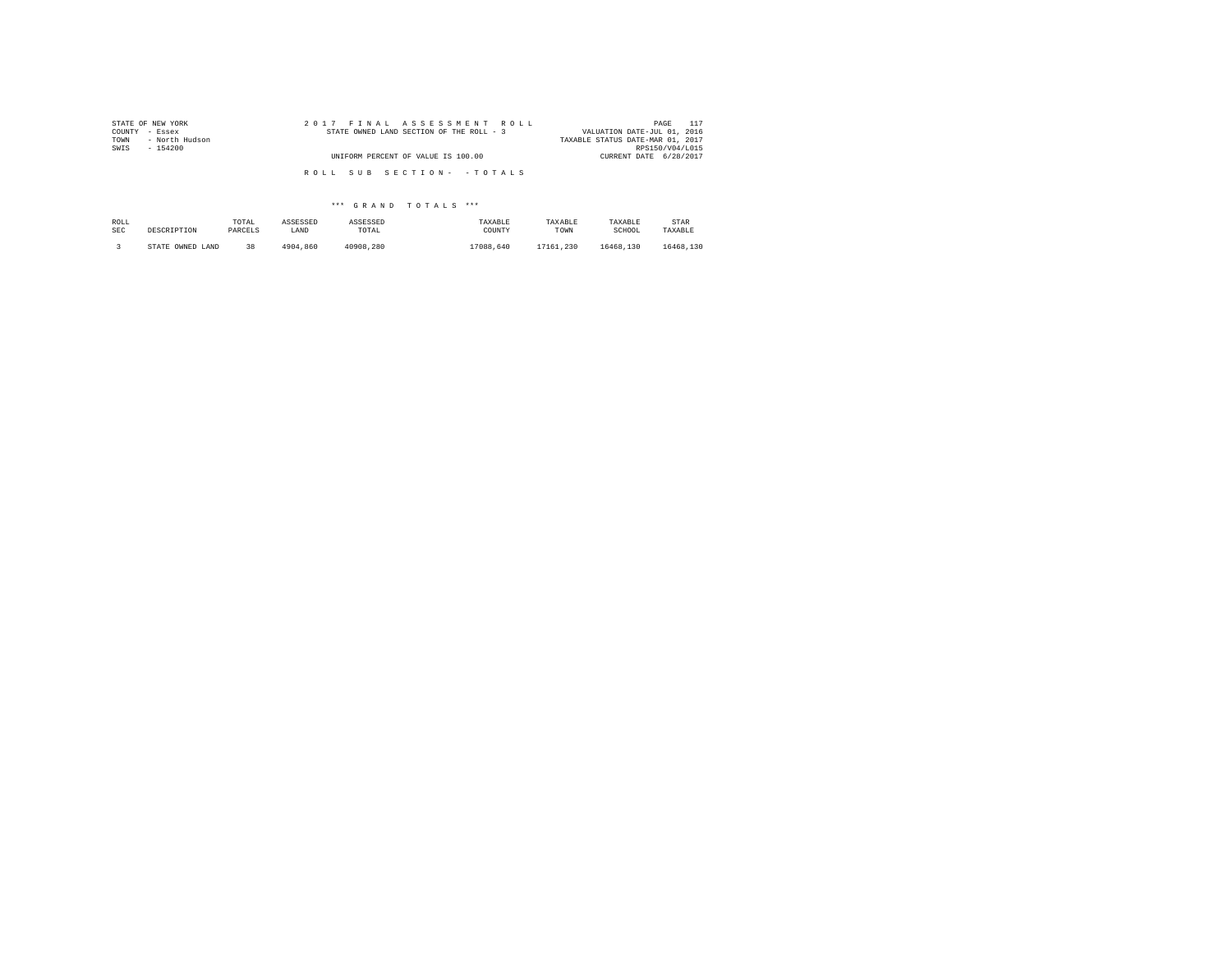| COUNTY - Essex<br>TOWN<br>SWIS<br>$-154200$                                                                                                                                                                                 |                                                                                                                                    | OWNERS NAME SEQUENCE          | UNIFORM PERCENT OF VALUE IS 100.00                                                                                         | STATE OWNED LAND SECTION OF THE ROLL - 3 SUB-SECT - A VALUATION DATE-JUL 01, 2016<br>- North Hudson ROLL SUB-SECT - A- SECTION 532-A RPTL WILD OR FOREST LANDS TAXABLE STATUS DATE-MAR 01, 2017 |
|-----------------------------------------------------------------------------------------------------------------------------------------------------------------------------------------------------------------------------|------------------------------------------------------------------------------------------------------------------------------------|-------------------------------|----------------------------------------------------------------------------------------------------------------------------|-------------------------------------------------------------------------------------------------------------------------------------------------------------------------------------------------|
| TAX MAP PARCEL NUMBER<br>CURRENT OWNERS NAME<br>CURRENT OWNERS ADDRESS                                                                                                                                                      | SCHOOL DISTRICT<br>PARCEL SIZE/GRID COORD                                                                                          | LAND<br>TOTAL                 | TAX DESCRIPTION<br>SPECIAL DISTRICTS                                                                                       | PROPERTY LOCATION & CLASS ASSESSMENT EXEMPTION CODE---------------COUNTY-------TOWN------SCHOOL<br>TAXABLE VALUE<br>ACCOUNT NO.                                                                 |
| $95.1 - 1 - 6.000$<br>0110001<br>State of New York 9 N River Head Tract<br>NYS Office State Comptroller ACRES 160.00<br>Finance Office-Fixed Cost Unit EAST-0684059 NRTH-1484485<br>236<br>110 State St<br>Albany, NY 12236 | Tracy Rd<br>931 Forest s532a<br>Schroon Lake 154601<br>DEED BOOK 132<br>$PG-385$<br>FULL MARKET VALUE                              | 132,800<br>132,800<br>132,800 | COUNTY TAXABLE VALUE<br>TOWN<br>TAXABLE VALUE<br>SCHOOL TAXABLE VALUE<br>E1611 Emergency Services<br>FP420 Fire Protection | 685M403615<br>132,800<br>132,800<br>132,800<br>$.00$ MT<br>132,800 TO                                                                                                                           |
| $95.1 - 1 - 7.000$<br>0120001<br>State of New York<br>NYS Office State Comptroller ACRES 160.00<br>Finance Office-Fixed Cost Unit EAST-0681479 NRTH-1484252<br>110 State St<br>Albany, NY 12236                             | US Route 9<br>931 Forest s532a<br>Schroon Lake 154601<br>10 N River Head Tract<br>DEED BOOK 132 PG-385<br>FULL MARKET VALUE        | 132,800<br>132,800<br>132,800 | COUNTY TAXABLE VALUE<br>TAXABLE VALUE<br>TOWN<br>SCHOOL TAXABLE VALUE<br>E1611 Emergency Services<br>FP420 Fire Protection | 685M403614<br>132,800<br>132,800<br>132,800<br>$.00$ MT<br>132,800 TO                                                                                                                           |
| $95.1 - 1 - 9.000$<br>0130001<br>State of New York<br>NYS Office State Comptroller ACRES 160.00<br>Finance Office-Fixed Cost Unit EAST-0678811 NRTH-1483909<br>110 State St                                                 | US Route 9<br>931 Forest s532a<br>Schroon Lake 154601<br>11 N River Head Tract<br>DEED BOOK 132 PG-385                             | 132,800<br>132,800            | COUNTY TAXABLE VALUE<br>TOWN<br>TAXABLE VALUE<br>SCHOOL TAXABLE VALUE<br>E1611 Emergency Services<br>FP420 Fire Protection | 685M403613<br>132,800<br>132,800<br>132,800<br>$.00$ MT<br>132,800 TO                                                                                                                           |
| Albany, NY 12236                                                                                                                                                                                                            | FULL MARKET VALUE                                                                                                                  | 132,800                       |                                                                                                                            |                                                                                                                                                                                                 |
| $95.1 - 1 - 10.000$<br>0140101<br>State of New York<br>NYS Office State Comptroller 156.9ac Sll<br>Finance Office-Fixed Cost Unit ACRES 156.91<br>110 State St<br>Albany, NY 12236                                          | 4907 US Route 9<br>931 Forest s532a<br>Schroon Lake 154601<br>12 N River Head Tr<br>EAST-0676057 NRTH-1483601<br>FULL MARKET VALUE | 130,200<br>130,200<br>130,200 | COUNTY TAXABLE VALUE<br>TOWN<br>TAXABLE VALUE<br>SCHOOL TAXABLE VALUE<br>E1611 Emergency Services<br>FP420 Fire Protection | 685M403612<br>130,200<br>130,200<br>130,200<br>$.00$ MT<br>130,200 TO                                                                                                                           |
| $95.1 - 1 - 14.000$<br>0150101<br>State of New York<br>NYS Office State Comptroller ACRES 151.55<br>Finance Office-Fixed Cost Unit EAST-0673547 NRTH-1483261<br>110 State St<br>Albany, NY 12236                            | US Route 9<br>931 Forest s532a<br>Schroon Lake 154601<br>13 N River Head Tr<br>DEED BOOK 193<br>$PG-541$<br>FULL MARKET VALUE      | 125,800<br>125,800<br>125,800 | COUNTY TAXABLE VALUE<br>TOWN<br>TAXABLE VALUE<br>SCHOOL TAXABLE VALUE<br>E1611 Emergency Services<br>FP420 Fire Protection | 685M403611<br>125,800<br>125,800<br>125,800<br>$.00$ MT<br>125,800 TO                                                                                                                           |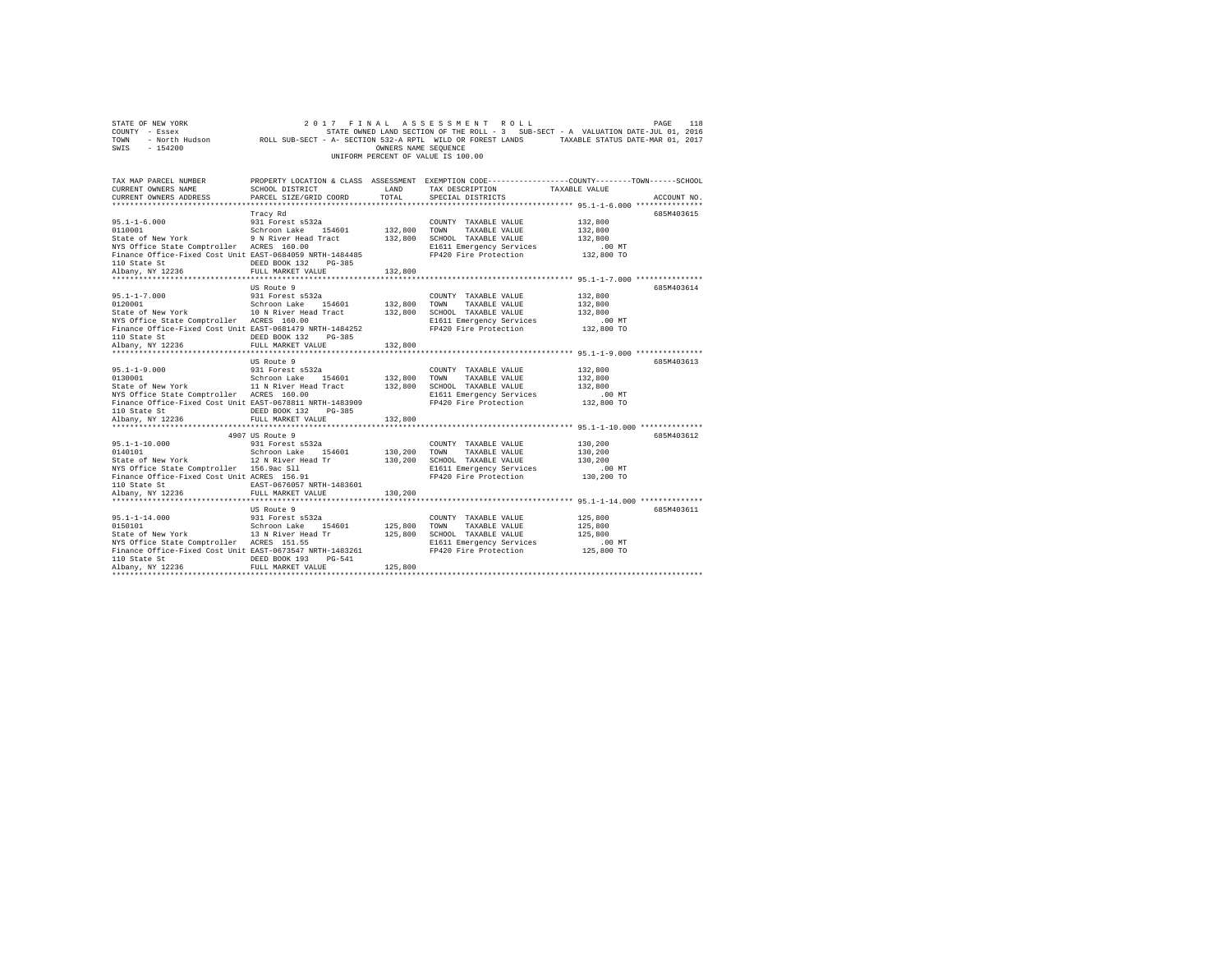| SWIS - 154200                                                                                                                                                                                                                                                                   |                                                                                                                                             | OWNERS NAME SEQUENCE | UNIFORM PERCENT OF VALUE IS 100.00                 |                                  |             |
|---------------------------------------------------------------------------------------------------------------------------------------------------------------------------------------------------------------------------------------------------------------------------------|---------------------------------------------------------------------------------------------------------------------------------------------|----------------------|----------------------------------------------------|----------------------------------|-------------|
| TAX MAP PARCEL NUMBER<br>CURRENT OWNERS NAME<br>CURRENT OWNERS ADDRESS                                                                                                                                                                                                          | PROPERTY LOCATION & CLASS ASSESSMENT EXEMPTION CODE---------------COUNTY-------TOWN-----SCHOOL<br>SCHOOL DISTRICT<br>PARCEL SIZE/GRID COORD | LAND<br>TOTAL        | TAX DESCRIPTION TAXABLE VALUE<br>SPECIAL DISTRICTS |                                  | ACCOUNT NO. |
|                                                                                                                                                                                                                                                                                 | US Route 9                                                                                                                                  |                      |                                                    |                                  | 685M403610  |
|                                                                                                                                                                                                                                                                                 |                                                                                                                                             |                      |                                                    |                                  |             |
|                                                                                                                                                                                                                                                                                 |                                                                                                                                             |                      |                                                    |                                  |             |
|                                                                                                                                                                                                                                                                                 |                                                                                                                                             |                      |                                                    |                                  |             |
|                                                                                                                                                                                                                                                                                 |                                                                                                                                             |                      |                                                    |                                  |             |
| $\begin{tabular}{lllllllllllll} \hline 94.2-1-6.000 & 931 Forest & 5522a & 0.001811 & 1000111 & 1000111 & 1001111 & 1001111 & 1011111 & 1011111 & 1011111 & 1011111 & 1011111 & 101111 & 101111 & 101111 & 101111 & 101111 & 101111 & 101111 & 101111 & 101111 & 101111 & 1011$ |                                                                                                                                             |                      |                                                    |                                  |             |
| 110 State St<br>Albany, NY 12236                                                                                                                                                                                                                                                | EAST-0671179 NRTH-1482991                                                                                                                   |                      |                                                    |                                  |             |
|                                                                                                                                                                                                                                                                                 | DEED BOOK 193 PG-541<br>FULL MARKET VALUE                                                                                                   |                      |                                                    |                                  |             |
|                                                                                                                                                                                                                                                                                 |                                                                                                                                             | 122,700              |                                                    |                                  |             |
|                                                                                                                                                                                                                                                                                 | US Route 9                                                                                                                                  |                      |                                                    |                                  | 685M403609  |
|                                                                                                                                                                                                                                                                                 |                                                                                                                                             |                      |                                                    | 132,800                          |             |
|                                                                                                                                                                                                                                                                                 |                                                                                                                                             |                      |                                                    | 132,800                          |             |
|                                                                                                                                                                                                                                                                                 |                                                                                                                                             |                      |                                                    | 132,800                          |             |
|                                                                                                                                                                                                                                                                                 |                                                                                                                                             |                      | E1612 Emergency Services                           | .00 MT                           |             |
| Finance Office-Fixed Cost Unit EAST-0668965 NRTH-1482531                                                                                                                                                                                                                        |                                                                                                                                             |                      |                                                    | FP420 Fire Protection 132,800 TO |             |
| 110 State St<br>Albany, NY 12236                                                                                                                                                                                                                                                | DEED BOOK 194 PG-101                                                                                                                        |                      |                                                    |                                  |             |
|                                                                                                                                                                                                                                                                                 | FULL MARKET VALUE                                                                                                                           | 132,800              |                                                    |                                  |             |
|                                                                                                                                                                                                                                                                                 |                                                                                                                                             |                      |                                                    |                                  | 685M403608  |
|                                                                                                                                                                                                                                                                                 |                                                                                                                                             |                      |                                                    | 132,800                          |             |
|                                                                                                                                                                                                                                                                                 |                                                                                                                                             |                      |                                                    | 132,800                          |             |
|                                                                                                                                                                                                                                                                                 |                                                                                                                                             |                      |                                                    | 132,800                          |             |
|                                                                                                                                                                                                                                                                                 |                                                                                                                                             |                      |                                                    | .00 MT                           |             |
|                                                                                                                                                                                                                                                                                 |                                                                                                                                             |                      |                                                    | 132,800 TO                       |             |
| 110 State St                                                                                                                                                                                                                                                                    | FULL MARKET VALUE                                                                                                                           | 132,800              |                                                    |                                  |             |
| Albany, NY 12236                                                                                                                                                                                                                                                                |                                                                                                                                             |                      |                                                    |                                  |             |
|                                                                                                                                                                                                                                                                                 |                                                                                                                                             |                      |                                                    |                                  |             |
|                                                                                                                                                                                                                                                                                 | US Route 9                                                                                                                                  |                      |                                                    |                                  | 685M403607  |
| $94.2 - 1 - 10.000$<br>0190001                                                                                                                                                                                                                                                  | 931 Forest s532a<br>Schroon Lake 154601 68,900 TOWN TAXABLE VALUE                                                                           |                      | COUNTY TAXABLE VALUE                               | 68,900<br>68,900                 |             |
| State of New York 17 North Riverhead Tract 68,900 SCHOOL TAXABLE VALUE                                                                                                                                                                                                          |                                                                                                                                             |                      |                                                    | 68,900                           |             |
|                                                                                                                                                                                                                                                                                 |                                                                                                                                             |                      | E1612 Emergency Services                           |                                  |             |
| NYS Office State Comptroller 83ac S11<br>Finance Office-Fixed Cost Unit ACRES 83.00                                                                                                                                                                                             |                                                                                                                                             |                      | FP420 Fire Protection                              | MT. 00<br>68,900 TO              |             |
| 110 State St  EAST-0663904 NRTH-1481895                                                                                                                                                                                                                                         |                                                                                                                                             |                      |                                                    |                                  |             |
| Albany, NY 12236                                                                                                                                                                                                                                                                | DEED BOOK 193 PG-548                                                                                                                        |                      |                                                    |                                  |             |
|                                                                                                                                                                                                                                                                                 | FULL MARKET VALUE                                                                                                                           | 68,900               |                                                    |                                  |             |
|                                                                                                                                                                                                                                                                                 |                                                                                                                                             |                      |                                                    |                                  |             |
|                                                                                                                                                                                                                                                                                 | US Route 9                                                                                                                                  |                      |                                                    |                                  | 685M403606  |
|                                                                                                                                                                                                                                                                                 |                                                                                                                                             |                      |                                                    |                                  |             |
|                                                                                                                                                                                                                                                                                 |                                                                                                                                             |                      |                                                    |                                  |             |
|                                                                                                                                                                                                                                                                                 |                                                                                                                                             |                      |                                                    |                                  |             |
|                                                                                                                                                                                                                                                                                 |                                                                                                                                             |                      |                                                    |                                  |             |
|                                                                                                                                                                                                                                                                                 |                                                                                                                                             |                      |                                                    |                                  |             |
| ${\small \begin{tabular}{lcl} 110 State St & & & \tt EAST-0663019 NRTH-1484403 \\ \tt Albany, NY & 12236 & & & \tt DEED BOOK 191 & PG-47 \\ \end{tabular}}$                                                                                                                     |                                                                                                                                             |                      |                                                    |                                  |             |
|                                                                                                                                                                                                                                                                                 | FULL MARKET VALUE                                                                                                                           | 148,600              |                                                    |                                  |             |
|                                                                                                                                                                                                                                                                                 |                                                                                                                                             |                      |                                                    |                                  |             |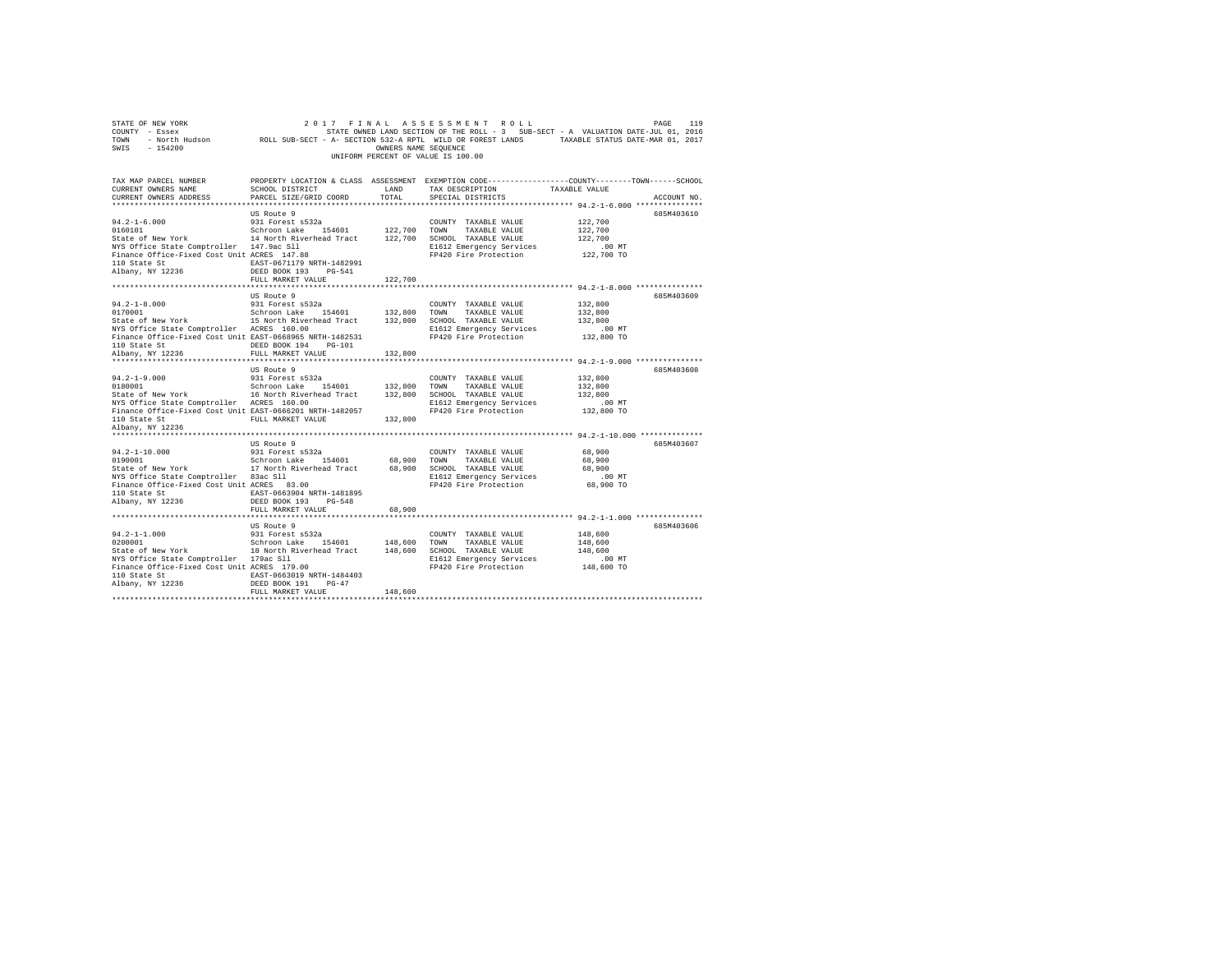| STATE OF NEW YORK<br>COUNTY - Essex<br>TOWN - NOrth Hudson         ROLL SUB-SECT - A- SECTION 522-A RPTL WILD OR FOREST LANDS   TAXABLE STATUS DATE-MAR 01, 2016<br>SWIS - 154200                                                                                                                                                                                                                                                                                                                                                 |                                                                                                                                                           | OWNERS NAME SEOUENCE    | 2017 FINAL ASSESSMENT ROLL<br>UNIFORM PERCENT OF VALUE IS 100.00                                                                        |                                                            | 120<br>PAGE |
|-----------------------------------------------------------------------------------------------------------------------------------------------------------------------------------------------------------------------------------------------------------------------------------------------------------------------------------------------------------------------------------------------------------------------------------------------------------------------------------------------------------------------------------|-----------------------------------------------------------------------------------------------------------------------------------------------------------|-------------------------|-----------------------------------------------------------------------------------------------------------------------------------------|------------------------------------------------------------|-------------|
| TAX MAP PARCEL NUMBER PROPERTY LOCATION & CLASS ASSESSMENT EXEMPTION CODE---------------COUNTY-------TOWN------SCHOOL<br>CURRENT OWNERS NAME<br>CURRENT OWNERS ADDRESS                                                                                                                                                                                                                                                                                                                                                            | SCHOOL DISTRICT<br>PARCEL SIZE/GRID COORD                                                                                                                 | LAND<br>TOTAL           | TAX DESCRIPTION<br>SPECIAL DISTRICTS                                                                                                    | TAXABLE VALUE<br>************ 94.2-1-2.000 *************** | ACCOUNT NO. |
| $94.2 - 1 - 2.000$<br>$\begin{array}{cccc} \texttt{0210001} & \texttt{Schron Lake} & \texttt{154601} & \texttt{132,800} & \texttt{TOWN} & \texttt{TAXABLE VALUE} \\ \texttt{State of New York} & \texttt{19 North Riverhead Tract} & \texttt{132,800} & \texttt{SCHOOL TAXABLE VALUE} \end{array}$<br>NYS Office State Comptroller ACRES 160.00<br>Finance Office-Fixed Cost Unit EAST-0666096 NRTH-1484805<br>110 State St                                                                                                       | US Route 9<br>931 Forest s532a<br>FULL MARKET VALUE                                                                                                       | 132,800                 | COUNTY TAXABLE VALUE<br>E1612 Emergency Services<br>FP420 Fire Protection                                                               | 132,800<br>132,800<br>132,800<br>$.00$ MT<br>132,800 TO    | 685M403605  |
| Albany, NY 12236<br>$94.2 - 1 - 3.000$<br>0220001<br>State of New York<br>NYS Office State Comptroller ACRES 142.50<br>Finance Office-Fixed Cost Unit EAST-0668613 NRTH-1485051<br>110 State St<br>Albany, NY 12236                                                                                                                                                                                                                                                                                                               | US Route 9<br>931 Forest s532a<br>Schroon Lake 154601 118,300 TOWN TAXABLE VALUE<br>20 North Riverhead Tract<br>DEED BOOK 204 PG-215<br>FULL MARKET VALUE | 118,300                 | COUNTY TAXABLE VALUE<br>118,300 SCHOOL TAXABLE VALUE<br>E1612 Emergency Services<br>FP420 Fire Protection                               | 118,300<br>118,300<br>118.300<br>.00 MT<br>118,300 TO      | 685M403604  |
| ************************<br>$94.2 - 1 - 5.000$<br>$\begin{array}{cccccc} 0230001 & & & & \\ \text{State of New York} & & & & \\ \end{array} \hspace{2.5cm} \begin{array}{cccccc} \text{Schroon Lake} & & 154601 & & 132,800 & \text{TOMN} & & \text{TAXABLE VALUE} \\ 21 & \text{North Riverhead Tract} & & 132,800 & \text{SCHOOL} & \text{TAXABLE VALUE} \\ \end{array}$<br>NYS Office State Comptroller 160ac Sll<br>Finance Office-Fixed Cost Unit ACRES 160.00<br>110 State St EAST-0670971 NRTH-1485380<br>Albany, NY 12236 | **************************<br>US Route 9<br>931 Forest s532a<br>DEED BOOK 193 PG-546<br>FULL MARKET VALUE                                                 | 132,800                 | **************************** 94.2-1-5.000 ***************<br>COUNTY TAXABLE VALUE<br>E1612 Emergency Services<br>FP420 Fire Protection  | 132,800<br>132,800<br>132,800<br>$.00$ MT<br>132,800 TO    | 685M403603  |
| $95.1 - 1 - 1.000$<br>0240101<br>State of New York 22 N River Head Tract 125,000 SCHOOL TAXABLE VALUE<br>NYS Office State Comptroller 150.6ac Sll<br>Finance Office-Fixed Cost Unit ACRES 150.56<br>110 State St<br>Albany, NY 12236                                                                                                                                                                                                                                                                                              | US Route 9<br>931 Forest s532a<br>Schroon Lake 154601<br>EAST-0673437 NRTH-1485858<br>DEED BOOK 196 PG-51<br>FULL MARKET VALUE                            | 125,000 TOWN<br>125,000 | COUNTY TAXABLE VALUE<br>TAXABLE VALUE<br>E1611 Emergency Services<br>FP420 Fire Protection                                              | 125,000<br>125,000<br>125,000<br>.00 MT<br>125,000 TO      | 685M403602  |
| $95.1 - 1 - 3.000$<br>0250101<br>State of New York<br>NYS Office State Comptroller ACRES 145.95<br>Finance Office-Fixed Cost Unit EAST-0678513 NRTH-1486508<br>110 State St CDEED BOOK 190 PG-113<br>Albany, NY 12236                                                                                                                                                                                                                                                                                                             | Tracy Rd<br>931 Forest s532a<br>Schroon Lake 154601<br>24 N River Head Tract<br>FULL MARKET VALUE                                                         | 121,100                 | COUNTY TAXABLE VALUE<br>121,100 TOWN TAXABLE VALUE<br>121,100 SCHOOL TAXABLE VALUE<br>E1611 Emergency Services<br>FP420 Fire Protection | 121,100<br>121,100<br>121.100<br>$.00$ MT<br>121,100 TO    | 685M403714  |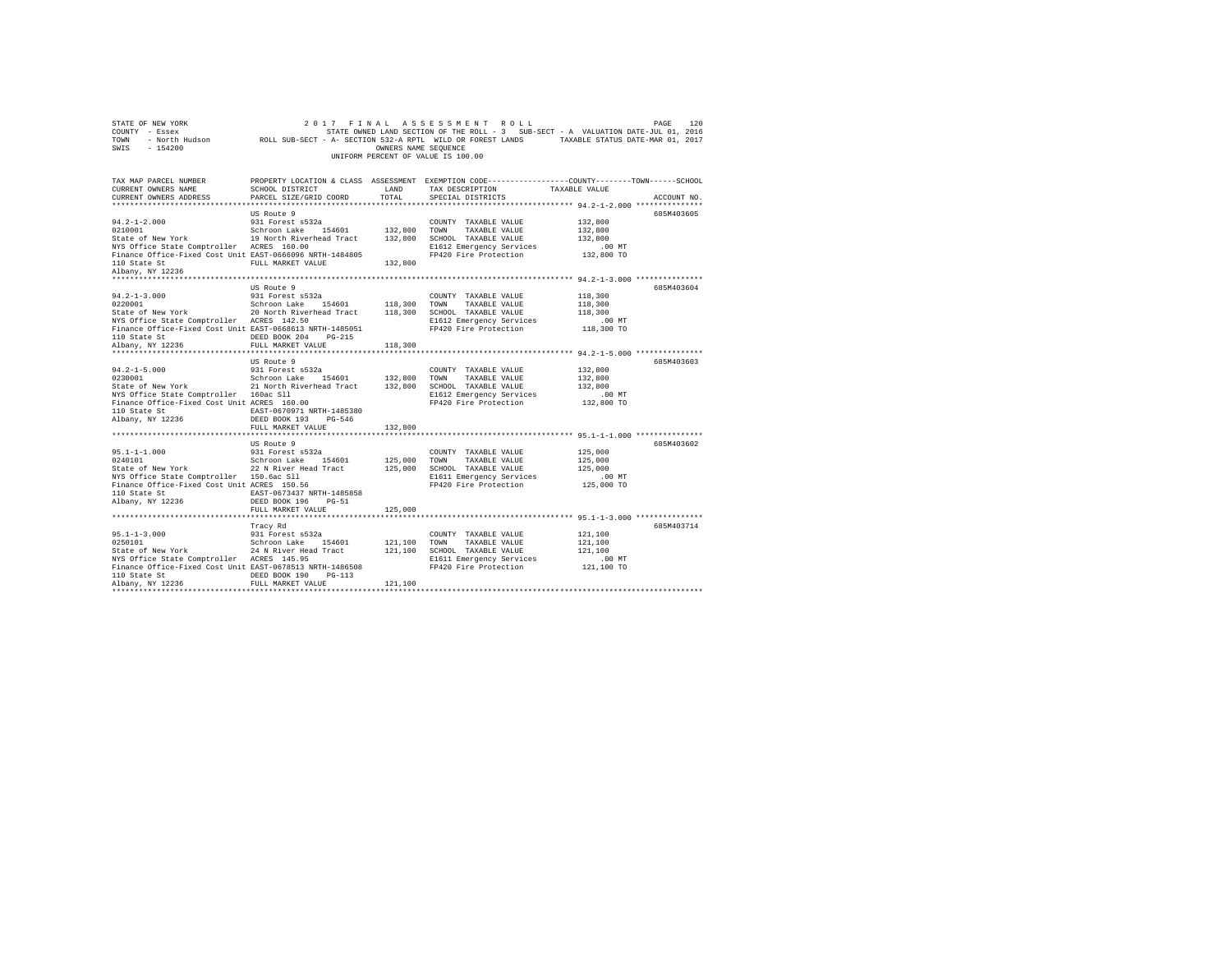| STATE OF NEW YORK<br>COUNTY - Essex<br>TOWN<br>$-154200$<br>SWIS                                                                                                                                           |                                                                                                                                                | OWNERS NAME SEQUENCE          | 2017 FINAL ASSESSMENT ROLL<br>UNIFORM PERCENT OF VALUE IS 100.00                                                           | PAGE<br>121<br>STATE OWNED LAND SECTION OF THE ROLL - 3 SUB-SECT - A VALUATION DATE-JUL 01, 2016                               |  |
|------------------------------------------------------------------------------------------------------------------------------------------------------------------------------------------------------------|------------------------------------------------------------------------------------------------------------------------------------------------|-------------------------------|----------------------------------------------------------------------------------------------------------------------------|--------------------------------------------------------------------------------------------------------------------------------|--|
| TAX MAP PARCEL NUMBER<br>CURRENT OWNERS NAME<br>CURRENT OWNERS ADDRESS                                                                                                                                     | SCHOOL DISTRICT<br>PARCEL SIZE/GRID COORD                                                                                                      | LAND<br>TOTAL                 | TAX DESCRIPTION<br>SPECIAL DISTRICTS                                                                                       | PROPERTY LOCATION & CLASS ASSESSMENT EXEMPTION CODE---------------COUNTY-------TOWN-----SCHOOL<br>TAXABLE VALUE<br>ACCOUNT NO. |  |
| $95.1 - 1 - 4.000$<br>0260001<br>ozooooi<br>State of New York<br>NYS Office State Comptroller ACRES 160.00<br>Finance Office-Fixed Cost Unit EAST-0681291 NRTH-1486792<br>110 State St<br>Albany, NY 12236 | Tracy Rd<br>931 Forest s532a<br>Schroon Lake 154601<br>25 N River Head Tr<br>FULL MARKET VALUE                                                 | 132,800<br>132,800<br>132,800 | COUNTY TAXABLE VALUE<br>TOWN<br>TAXABLE VALUE<br>SCHOOL TAXABLE VALUE<br>E1611 Emergency Services<br>FP420 Fire Protection | 685M403713<br>132,800<br>132,800<br>132,800<br>$.00$ MT<br>132,800 TO                                                          |  |
| $95.1 - 1 - 5.000$<br>0270001<br>State of New York<br>NYS Office State Comptroller ACRES 160.00<br>Finance Office-Fixed Cost Unit EAST-0683890 NRTH-1487191<br>110 State St<br>Albany, NY 12236            | Tracy Rd<br>931 Forest s532a<br>Schroon Lake 154601<br>26 N River Head Tr<br>DEED BOOK 230 PG-554<br>FULL MARKET VALUE                         | 132,800<br>132,800<br>132,800 | COUNTY TAXABLE VALUE<br>TOWN<br>TAXABLE VALUE<br>SCHOOL TAXABLE VALUE<br>E1611 Emergency Services<br>FP420 Fire Protection | 685M403712<br>132,800<br>132,800<br>132,800<br>.00 MT<br>132,800 TO                                                            |  |
| $85.3 - 1 - 34.000$<br>0280001<br>State of New York<br>NYS Office State Comptroller ACRES 160.00<br>Finance Office-Fixed Cost Unit EAST-0683736 NRTH-1489894<br>110 State St                               | US Route 9<br>931 Forest s532a<br>Schroon Lake 154601<br>43 N River Head Tr<br>DEED BOOK 138 PG-362                                            | 132,800<br>132,800            | COUNTY TAXABLE VALUE<br>TOWN<br>TAXABLE VALUE<br>SCHOOL TAXABLE VALUE<br>E1612 Emergency Services<br>FP420 Fire Protection | 685M403711<br>132,800<br>132,800<br>132,800<br>$.00$ MT<br>132,800 TO                                                          |  |
| Albany, NY 12236<br>$85.3 - 1 - 35.000$<br>0290101<br>State of New York                                                                                                                                    | FULL MARKET VALUE<br>US Route 9<br>931 Forest s532a<br>Schroon Lake 154601<br>44 N River Head Tr                                               | 132,800<br>117,200<br>117,200 | COUNTY TAXABLE VALUE<br>TOWN<br>TAXABLE VALUE<br>SCHOOL TAXABLE VALUE                                                      | 685M403710<br>117,200<br>117,200<br>117,200                                                                                    |  |
| NYS Office State Comptroller 141.2ac Sll<br>Finance Office-Fixed Cost Unit ACRES 141.18<br>110 State St<br>Albany, NY 12236<br>***********************                                                     | EAST-0681138 NRTH-1489494<br>FULL MARKET VALUE<br>**********************<br>US Route 9                                                         | 117,200                       | E1612 Emergency Services<br>FP420 Fire Protection                                                                          | $.00$ MT<br>117,200 TO<br>************ 85.3-1-36.000 **************<br>685M403709                                              |  |
| $85.3 - 1 - 36.000$<br>0300101<br>State of New York<br>NYS Office State Comptroller 151.8ac Sll<br>Finance Office-Fixed Cost Unit ACRES 151.84<br>110 State St<br>Albany, NY 12236                         | 931 Forest s532a<br>Schroon Lake 154601<br>45 N River Head Tr<br>EAST-0678419 NRTH-1489347<br>DEED BOOK 230<br>$PG - 554$<br>FULL MARKET VALUE | 126,000<br>126,000<br>126,000 | COUNTY TAXABLE VALUE<br>TOWN<br>TAXABLE VALUE<br>SCHOOL TAXABLE VALUE<br>E1612 Emergency Services<br>FP420 Fire Protection | 126,000<br>126,000<br>126,000<br>$.00$ MT<br>126,000 TO                                                                        |  |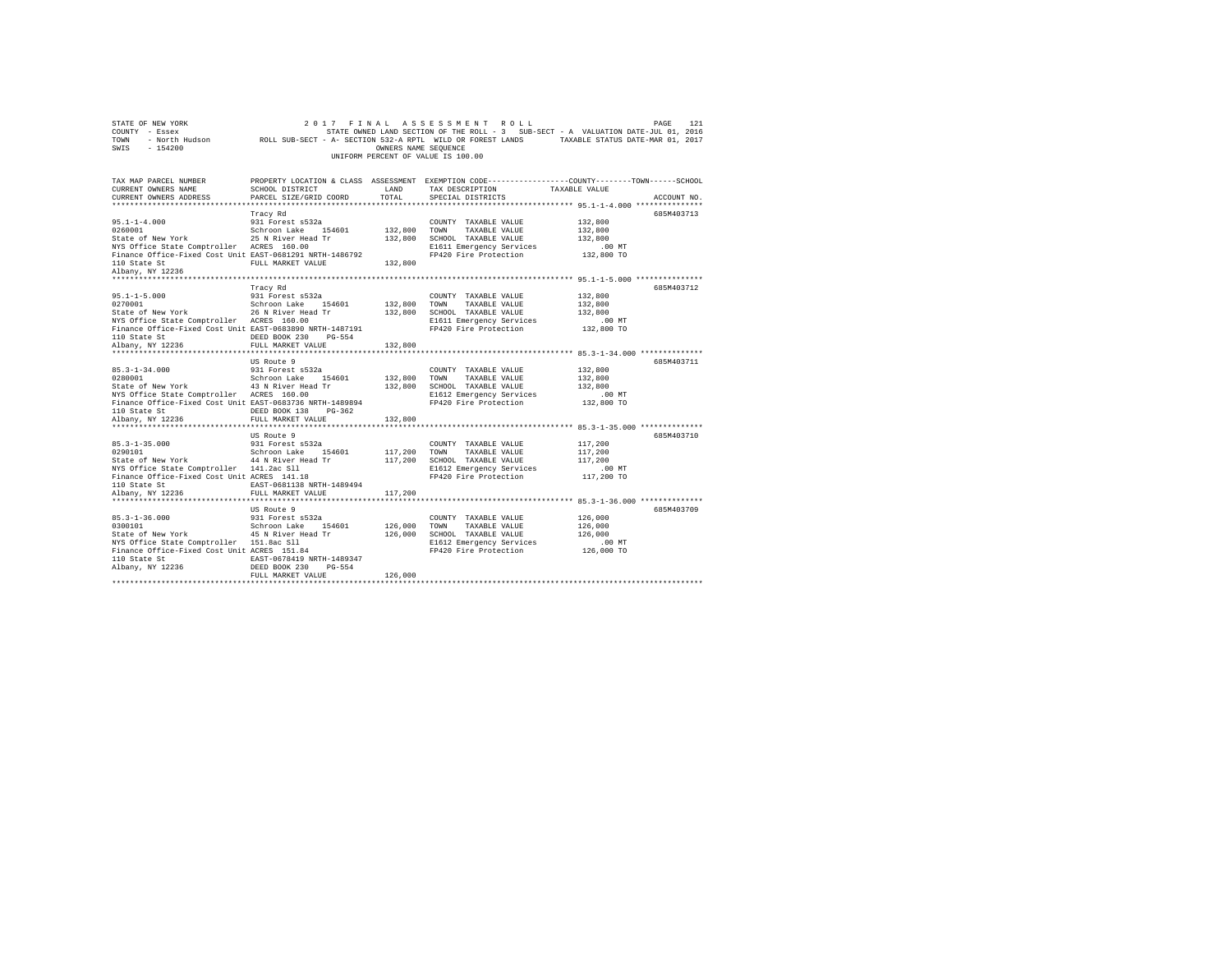| STATE OF NEW YORK<br>COUNTY - Essex<br>TOWN<br>$-154200$<br>SWIS                                        | 2017 FINAL<br>- North Hudson MOLL SUB-SECT - A- SECTION 532-A RPTL WILD OR FOREST LANDS TAXABLE STATUS DATE-MAR 01, 2017 | OWNERS NAME SEQUENCE | ASSESSMENT ROLL<br>STATE OWNED LAND SECTION OF THE ROLL - 3 SUB-SECT - A VALUATION DATE-JUL 01, 2016              |                    | 122<br>PAGE |
|---------------------------------------------------------------------------------------------------------|--------------------------------------------------------------------------------------------------------------------------|----------------------|-------------------------------------------------------------------------------------------------------------------|--------------------|-------------|
|                                                                                                         |                                                                                                                          |                      | UNIFORM PERCENT OF VALUE IS 100.00                                                                                |                    |             |
| TAX MAP PARCEL NUMBER<br>CURRENT OWNERS NAME                                                            | SCHOOL DISTRICT                                                                                                          | LAND                 | PROPERTY LOCATION & CLASS ASSESSMENT EXEMPTION CODE---------------COUNTY-------TOWN-----SCHOOL<br>TAX DESCRIPTION | TAXABLE VALUE      |             |
| CURRENT OWNERS ADDRESS                                                                                  | PARCEL SIZE/GRID COORD                                                                                                   | TOTAL                | SPECIAL DISTRICTS                                                                                                 |                    | ACCOUNT NO. |
|                                                                                                         |                                                                                                                          |                      |                                                                                                                   |                    |             |
|                                                                                                         | US Route 9                                                                                                               |                      |                                                                                                                   |                    | 685M403708  |
| $85.3 - 1 - 37.000$                                                                                     | 931 Forest s532a                                                                                                         |                      | COUNTY TAXABLE VALUE                                                                                              | 132,800            |             |
| 0310001<br>State of New York                                                                            | Schroon Lake 154601<br>46 N River Head Tr                                                                                | 132,800 TOWN         | TAXABLE VALUE<br>132,800 SCHOOL TAXABLE VALUE                                                                     | 132,800<br>132,800 |             |
|                                                                                                         |                                                                                                                          |                      | E1612 Emergency Services                                                                                          | $.00$ MT           |             |
| NYS Office State Comptroller 160ac Sll<br>Finance Office-Fixed Cost Unit ACRES 160.00                   |                                                                                                                          |                      | FP420 Fire Protection                                                                                             | 132,800 TO         |             |
| 110 State St                                                                                            | EAST-0675824 NRTH-1489061                                                                                                |                      |                                                                                                                   |                    |             |
| Albany, NY 12236                                                                                        | FULL MARKET VALUE                                                                                                        | 132,800              |                                                                                                                   |                    |             |
|                                                                                                         |                                                                                                                          |                      |                                                                                                                   |                    |             |
|                                                                                                         | US Route 9                                                                                                               |                      |                                                                                                                   |                    | 685M403707  |
| $84. - 3 - 11.000$<br>0320001                                                                           | 931 Forest s532a - WTRFNT<br>Schroon Lake 154601                                                                         | 61,800               | COUNTY TAXABLE VALUE<br>TOWN<br>TAXABLE VALUE                                                                     | 61,800<br>61,800   |             |
| State of New York                                                                                       | 49 N Riverhead Tract                                                                                                     |                      | 61,800 SCHOOL TAXABLE VALUE                                                                                       | 61,800             |             |
| NYS Office State Comptroller 71.3ac Sll                                                                 |                                                                                                                          |                      | E1612 Emergency Services                                                                                          | $.00$ MT           |             |
| Finance Office-Fixed Cost Unit ACRES 71.31                                                              |                                                                                                                          |                      | FP420 Fire Protection                                                                                             | 61,800 TO          |             |
| 110 State St                                                                                            | EAST-0667319 NRTH-1488069                                                                                                |                      |                                                                                                                   |                    |             |
| Albany, NY 12236                                                                                        | DEED BOOK 204 PG-215                                                                                                     |                      |                                                                                                                   |                    |             |
|                                                                                                         | FULL MARKET VALUE                                                                                                        | 61,800               |                                                                                                                   |                    |             |
|                                                                                                         |                                                                                                                          |                      |                                                                                                                   |                    |             |
| $84. - 3 - 14.000$                                                                                      | US Route 9<br>931 Forest s532a                                                                                           |                      | COUNTY TAXABLE VALUE                                                                                              | 132,800            | 685M403706  |
| 0330001                                                                                                 | Schroon Lake 154601                                                                                                      | 132,800              | TOWN<br>TAXABLE VALUE                                                                                             | 132,800            |             |
| State of New York                                                                                       | 50 N River Head Tr                                                                                                       | 132,800              | SCHOOL TAXABLE VALUE                                                                                              | 132,800            |             |
| NYS Office State Comptroller 160ac Sll                                                                  |                                                                                                                          |                      | E1612 Emergency Services                                                                                          | .00 MT             |             |
| Finance Office-Fixed Cost Unit ACRES 160.00                                                             |                                                                                                                          |                      | FP420 Fire Protection                                                                                             | 132,800 TO         |             |
| 110 State St                                                                                            | EAST-0665688 NRTH-1487725                                                                                                |                      |                                                                                                                   |                    |             |
| Albany, NY 12236                                                                                        | FULL MARKET VALUE                                                                                                        | 132,800              |                                                                                                                   |                    |             |
|                                                                                                         | US Route 9                                                                                                               |                      |                                                                                                                   |                    | 685M403705  |
| $84. - 3 - 15.000$                                                                                      | 931 Forest s532a                                                                                                         |                      | COUNTY TAXABLE VALUE                                                                                              | 132,800            |             |
| 0340001                                                                                                 | Schroon Lake 154601                                                                                                      | 132,800              | TOWN<br>TAXABLE VALUE                                                                                             | 132,800            |             |
| State of New York                                                                                       | 51 N Riverhead Tract                                                                                                     | 132,800              | SCHOOL TAXABLE VALUE                                                                                              | 132,800            |             |
| wis office state Comptroller 160ac Sll<br>Finance Office-Fixed Cost Unit ACRES 160.00<br>110 State Ct   |                                                                                                                          |                      | E1612 Emergency Services                                                                                          | $.00$ MT           |             |
|                                                                                                         |                                                                                                                          |                      | FP420 Fire Protection                                                                                             | 132,800 TO         |             |
| 110 State St<br>Albany, NY 12236                                                                        | EAST-0663016 NRTH-1487370<br>DEED BOOK 193 PG-545                                                                        |                      |                                                                                                                   |                    |             |
|                                                                                                         | FULL MARKET VALUE                                                                                                        | 132,800              |                                                                                                                   |                    |             |
|                                                                                                         |                                                                                                                          |                      |                                                                                                                   |                    |             |
|                                                                                                         | US Route 9                                                                                                               |                      |                                                                                                                   |                    | 685M403704  |
| $84. - 3 - 18.000$                                                                                      | 931 Forest s532a                                                                                                         |                      | COUNTY TAXABLE VALUE                                                                                              | 94,500             |             |
| 0350001                                                                                                 | Schroon Lake 154601                                                                                                      | 94,500               | TOWN<br>TAXABLE VALUE                                                                                             | 94,500             |             |
| State of New York<br>State of New York 52 N Riverhead Tract<br>NYS Office State Comptroller 113.9ac Sll |                                                                                                                          |                      | 94,500 SCHOOL TAXABLE VALUE                                                                                       | 94,500             |             |
|                                                                                                         |                                                                                                                          |                      | E1612 Emergency Services                                                                                          | $.00$ MT           |             |
| Finance Office-Fixed Cost Unit ACRES 113.90                                                             | EAST-0660243 NRTH-1487054                                                                                                |                      | FP420 Fire Protection                                                                                             | 94,500 TO          |             |
| 110 State St<br>Albany, NY 12236                                                                        | DEED BOOK 193<br>$PG-544$                                                                                                |                      |                                                                                                                   |                    |             |
|                                                                                                         | FULL MARKET VALUE                                                                                                        | 94,500               |                                                                                                                   |                    |             |
|                                                                                                         |                                                                                                                          |                      |                                                                                                                   |                    |             |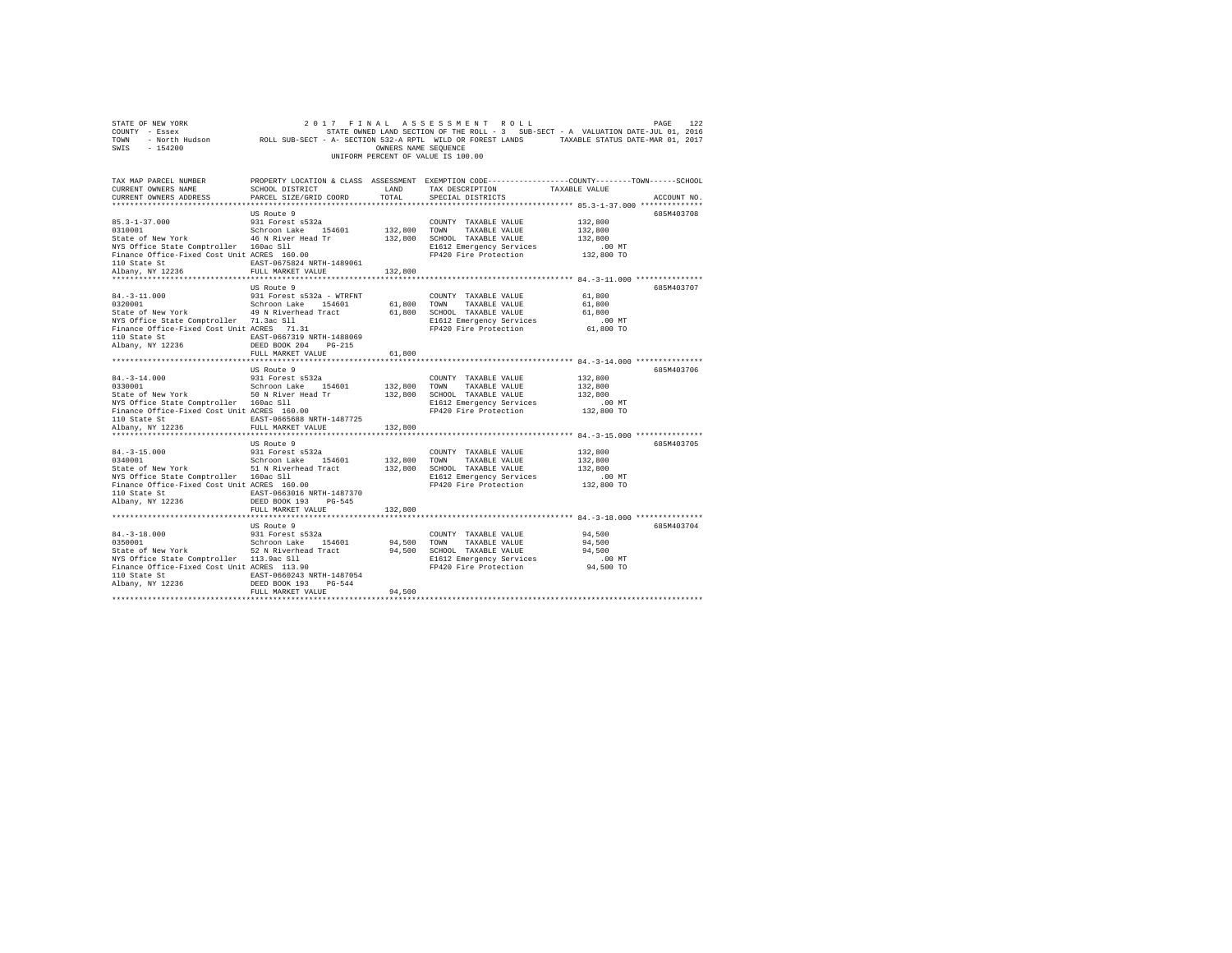| STATE OF NEW YORK<br>2017 FINAL ASSESSMENT ROLL PAGE 123<br>COUNTY - Essex - SATE ON STATE ONNED IAND SECTION OF THE ROLL -3 SUB-SECT - A VALUATION DATE-JUL 01, 2016<br>TOWN - North Hudson - ROLL SUB-SECT - A-SECTION 532-A RPTL WILD OR FOREST LANDS<br>SWIS - 154200                                         |                                                                                                                        | OWNERS NAME SEQUENCE    | 2017 FINAL ASSESSMENT ROLL<br>UNIFORM PERCENT OF VALUE IS 100.00                                                                                     |                                                         | PAGE<br>123 |
|-------------------------------------------------------------------------------------------------------------------------------------------------------------------------------------------------------------------------------------------------------------------------------------------------------------------|------------------------------------------------------------------------------------------------------------------------|-------------------------|------------------------------------------------------------------------------------------------------------------------------------------------------|---------------------------------------------------------|-------------|
| TAX MAP PARCEL NUMBER<br>CURRENT OWNERS NAME<br>CURRENT OWNERS ADDRESS                                                                                                                                                                                                                                            | SCHOOL DISTRICT<br>PARCEL SIZE/GRID COORD                                                                              | LAND<br>TOTAL           | PROPERTY LOCATION & CLASS ASSESSMENT EXEMPTION CODE---------------COUNTY-------TOWN-----SCHOOL<br>TAX DESCRIPTION TAXABLE VALUE<br>SPECIAL DISTRICTS |                                                         | ACCOUNT NO. |
| 84.-3-19.000<br>1960 - 931 Forest s512a 194601 40,700 TOWN TAXABLE VALUE<br>1960 - Schroon Lake 154601 40,700 TOWN TAXABLE VALUE<br>1961 - State of New York 1, 2008 State of New York<br>NYS Office State Comptroller 49ac Sll<br>Finance Office-Fixed Cost Unit ACRES 49.00<br>110 State St<br>Albany, NY 12236 | US Route 9<br>EAST-0657597 NRTH-1489850<br>DEED BOOK 193 PG-543                                                        |                         | E1612 Emergency Services<br>FP420 Fire Protection                                                                                                    | 40,700<br>40,700<br>40,700<br>.00MT<br>40,700 TO        | 685M404903  |
| $84. -3 - 17.000$                                                                                                                                                                                                                                                                                                 | FULL MARKET VALUE<br>US Route 9<br>931 Forest s532a                                                                    | 40,700                  | COUNTY TAXABLE VALUE                                                                                                                                 | 132,800                                                 | 685M404902  |
| 0370001<br>State of New York 54 N River Head Tract<br>wis UILICE State Comptroller 160ac S11<br>Finance Office-Fixed Cost Unit ACRES 160.00<br>110 Oktober<br>110 State St  EAST-0659891 NRTH-1489960<br>Albany, NY 12236                                                                                         | Schroon Lake 154601<br>DEED BOOK 191 PG-47<br>FULL MARKET VALUE                                                        | 132,800                 | 132,800 TOWN TAXABLE VALUE<br>132,800 SCHOOL TAXABLE VALUE<br>E1612 Emergency Services<br>FP420 Fire Protection                                      | 132,800<br>132,800<br>$.00$ MT<br>132,800 TO            |             |
|                                                                                                                                                                                                                                                                                                                   |                                                                                                                        |                         |                                                                                                                                                      |                                                         |             |
| $84.-3-16.000$<br>0380001<br>State of New York<br>State of New York<br>NYS Office State Comptroller ACRES 160.00<br>Finance Office-Fixed Cost Unit EAST-0662518 NRTH-1490123<br>110 State St CDEED BOOK 191 PG-47<br>Albany, NY 12236                                                                             | US Route 9<br>931 Forest s532a<br>Schroon Lake 154601<br>FULL MARKET VALUE                                             | 132,800 TOWN<br>132,800 | COUNTY TAXABLE VALUE<br>TAXABLE VALUE<br>132,800 SCHOOL TAXABLE VALUE<br>E1612 Emergency Services<br>FP420 Fire Protection                           | 132,800<br>132,800<br>132,800<br>$.00$ MT<br>132,800 TO | 685M404901  |
|                                                                                                                                                                                                                                                                                                                   |                                                                                                                        | **********              |                                                                                                                                                      |                                                         |             |
| $84. -3 - 13.000$<br>0390001<br>State of New York<br>NYS Office State Comptroller ACRES 160.00<br>Finance Office-Fixed Cost Unit EAST-0665240 NRTH-1490529<br>Albany, NY 12236                                                                                                                                    | US Route 9<br>931 Forest s532a<br>0.11100n Lake 154601 132,800<br>56 N Riverhead Tract 132,800<br>ACRES 160.00         | 132,800                 | COUNTY TAXABLE VALUE<br>TOWN<br>TAXABLE VALUE<br>SCHOOL TAXABLE VALUE<br>E1612 Emergency Services<br>FP420 Fire Protection                           | 132,800<br>132,800<br>132,800<br>.00 MT<br>132,800 TO   | 685M403703  |
|                                                                                                                                                                                                                                                                                                                   |                                                                                                                        |                         |                                                                                                                                                      |                                                         |             |
| $84.-3-12.000$<br>0400001<br>State of New York<br>NYS Office State Comptroller ACRES 160.00<br>Finance Office-Fixed Cost Unit EAST-0667927 NRTH-1490923<br>110 State St 6. DEED BOOK 193 PG-542<br>Albany, NY 12236                                                                                               | US Route 9<br>931 Forest s532a<br>931 Forest s532a<br>Schroon Lake 154601<br>57 N Riverhead Tract<br>FULL MARKET VALUE | 132,800 TOWN<br>132,800 | COUNTY TAXABLE VALUE<br>TAXABLE VALUE<br>132,800 SCHOOL TAXABLE VALUE<br>E1612 Emergency Services<br>FP420 Fire Protection                           | 132,800<br>132,800<br>132,800<br>$.00$ MT<br>132,800 TO | 685M403702  |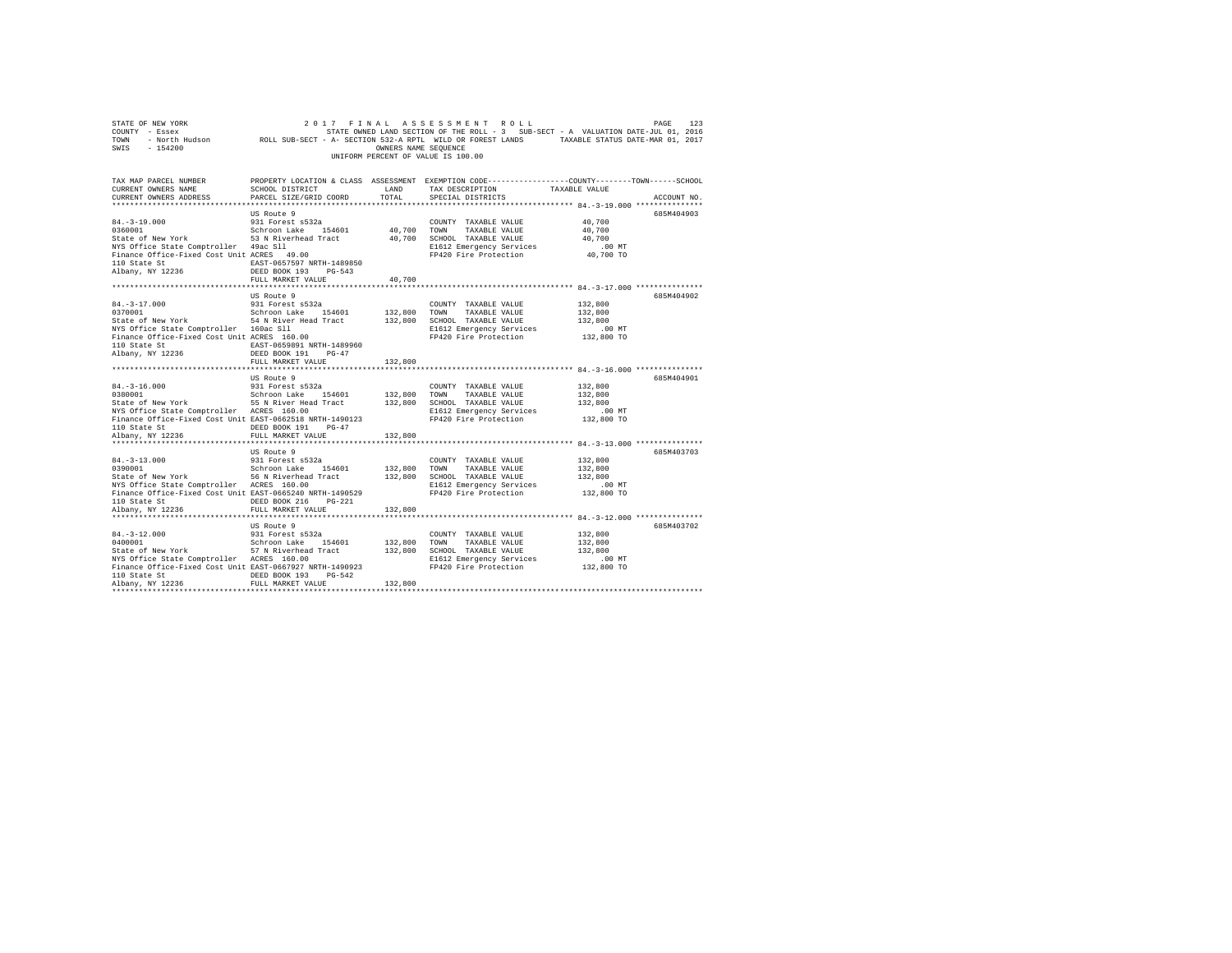| $\begin{tabular}{lllllllllllll} $\text{51.41E}\;\; \text{OF}\;\; \text{NEN}\;\; \text{NOK} & \text{PAGE} & \text{124} \\ & $\text{51.41E}\;\; \text{F} \;\; \text{NNE} & \text{124E}\;\; \text{S} \;\; \text{S} \;\; \text{S} \;\; \text{S} \;\; \text{S} \;\; \text{S} \;\; \text{S} \;\; \text{S} \;\; \text{S} \;\; \text{S} \;\; \text{S} \;\; \text{S} \;\; \text{S} \;\; \text{S} \;\; \text{S} \;\$ |                                                                                                                                                                      |                       | UNIFORM PERCENT OF VALUE IS 100.00                                                                                                                    |                                                     |             |
|------------------------------------------------------------------------------------------------------------------------------------------------------------------------------------------------------------------------------------------------------------------------------------------------------------------------------------------------------------------------------------------------------------|----------------------------------------------------------------------------------------------------------------------------------------------------------------------|-----------------------|-------------------------------------------------------------------------------------------------------------------------------------------------------|-----------------------------------------------------|-------------|
| TAX MAP PARCEL NUMBER<br>CURRENT OWNERS NAME<br>CURRENT OWNERS ADDRESS                                                                                                                                                                                                                                                                                                                                     | SCHOOL DISTRICT LAND<br>PARCEL SIZE/GRID COORD TOTAL                                                                                                                 |                       | PROPERTY LOCATION & CLASS ASSESSMENT EXEMPTION CODE---------------COUNTY-------TOWN------SCHOOL<br>TAX DESCRIPTION TAXABLE VALUE<br>SPECIAL DISTRICTS |                                                     | ACCOUNT NO. |
| $84. - 3 - 7.000$<br>0410001 Schroon Lake 154601<br>State of New York 58 N Riverhead Tract<br>NYS Office State Comptroller 104.6ac Sll<br>Finance Office-Fixed Cost Unit ACRES 104.64<br>110 State St<br>Albany, NY 12236                                                                                                                                                                                  | US Route 9<br>931 Forest s532a<br>EAST-0670306 NRTH-1491584<br>DEED BOOK 197 PG-151<br>FULL MARKET VALUE                                                             | 86,900 TOWN<br>86,900 | COUNTY TAXABLE VALUE<br>TAXABLE VALUE<br>86,900 SCHOOL TAXABLE VALUE<br>E1612 Emergency Services<br>FP420 Fire Protection                             | 86,900<br>86,900<br>86,900<br>.00MT<br>86,900 TO    | 685M403701  |
|                                                                                                                                                                                                                                                                                                                                                                                                            |                                                                                                                                                                      |                       |                                                                                                                                                       |                                                     |             |
| $84.-3-6.000$<br>0420001<br>State of New York and State of New York and State of New York and State of New York and State of New York and State of New York and State of New York and State of New York and State of New York and State Protection Fried S<br>110 State St 670388 NRTH-1492798<br>Albany, NY 12236                                                                                         | US Route 9<br>931 Forest s532a<br>Schroon Lake 154601<br>FULL MARKET VALUE                                                                                           | 44,800<br>44,800      | COUNTY TAXABLE VALUE<br>TOWN TAXABLE VALUE<br>E1612 Emergency Services<br>FP420 Fire Protection                                                       | 44,800<br>44,800<br>44,800<br>00 MT.<br>44,800 TO   | 685M403814  |
| $84. - 3 - 5.000$<br>0430001<br>State of New York<br>NIS OFFICE State Comptroller 54ac S11<br>Finance Office-Fixed Cost Unit ACRES 54.00<br>110 Oktober 1:<br>110 State St<br>Albany, NY 12236                                                                                                                                                                                                             | US Route 9<br>931 Forest s532a<br>Schroon Lake 154601 44,800<br>86 N Riverhead Tract 44,800<br>EAST-0667775 NRTH-1492463<br>DEED BOOK 191 PG-47<br>FULL MARKET VALUE | 44,800                | COUNTY TAXABLE VALUE<br>TOWN<br>TAXABLE VALUE<br>SCHOOL TAXABLE VALUE<br>E1612 Emergency Services<br>FP420 Fire Protection                            | 44,800<br>44,800<br>44,800<br>.00MT<br>$44,800$ TO  | 685M403813  |
|                                                                                                                                                                                                                                                                                                                                                                                                            |                                                                                                                                                                      |                       |                                                                                                                                                       |                                                     |             |
| $\begin{tabular}{lllllllllll} 841-3-4.000 & 931 Tocrest~s532a \\ 0440001 & 8610rcon Lake & 154601 & 44,800 \\ 524001 & 827 & 878 & 878 & 14601 & 44,800 \\ \end{tabular}$ NR of New York $\begin{tabular}{lllllllll} 67 & N & Riverhead Tract & 44,800 \\ 14,800 & 44,800 & 44,800 \\ 14,800 & 14,800 & 14,800 \\ 14$<br>110 State St<br>Albany, NY 12236                                                  | US Route 9<br>EAST-0665110 NRTH-1492184<br>DEED BOOK 191 PG-47<br>FULL MARKET VALUE                                                                                  | 44,800                | COUNTY TAXABLE VALUE<br>TOWN<br>TAXABLE VALUE<br>SCHOOL TAXABLE VALUE<br>E1612 Emergency Services<br>FP420 Fire Protection                            | 44,800<br>44,800<br>44,800<br>$.00$ MT<br>44,800 TO | 685M403812  |
|                                                                                                                                                                                                                                                                                                                                                                                                            |                                                                                                                                                                      |                       |                                                                                                                                                       |                                                     |             |
| $84. -3 - 3.000$<br>0450001<br>State of New York 08 N Riverhead Tract 44,800<br>NTS Office State Comptroller 54ac S11<br>Finance Office-Fixed Cost Unit ACRES 54.00<br>${\small \begin{tabular}{lcccccc} 110 State St & & & & & & & \texttt{EAST-0662470 NRTH-1491873} \\ Albany, NY & 12236 & & & & & & \texttt{DEED BOOK 191} & & pG-47 \end{tabular}}$                                                  | US Route 9<br>931 Forest s532a<br>Schroon Lake 154601                                                                                                                | 44,800                | COUNTY TAXABLE VALUE<br>TOWN TAXABLE VALUE<br>SCHOOL TAXABLE VALUE<br>E1612 Emergency Services<br>FP420 Fire Protection                               | 44,800<br>44,800<br>44,800<br>.00 MT<br>44,800 TO   | 685M403811  |
|                                                                                                                                                                                                                                                                                                                                                                                                            | FULL MARKET VALUE                                                                                                                                                    | 44,800                |                                                                                                                                                       |                                                     |             |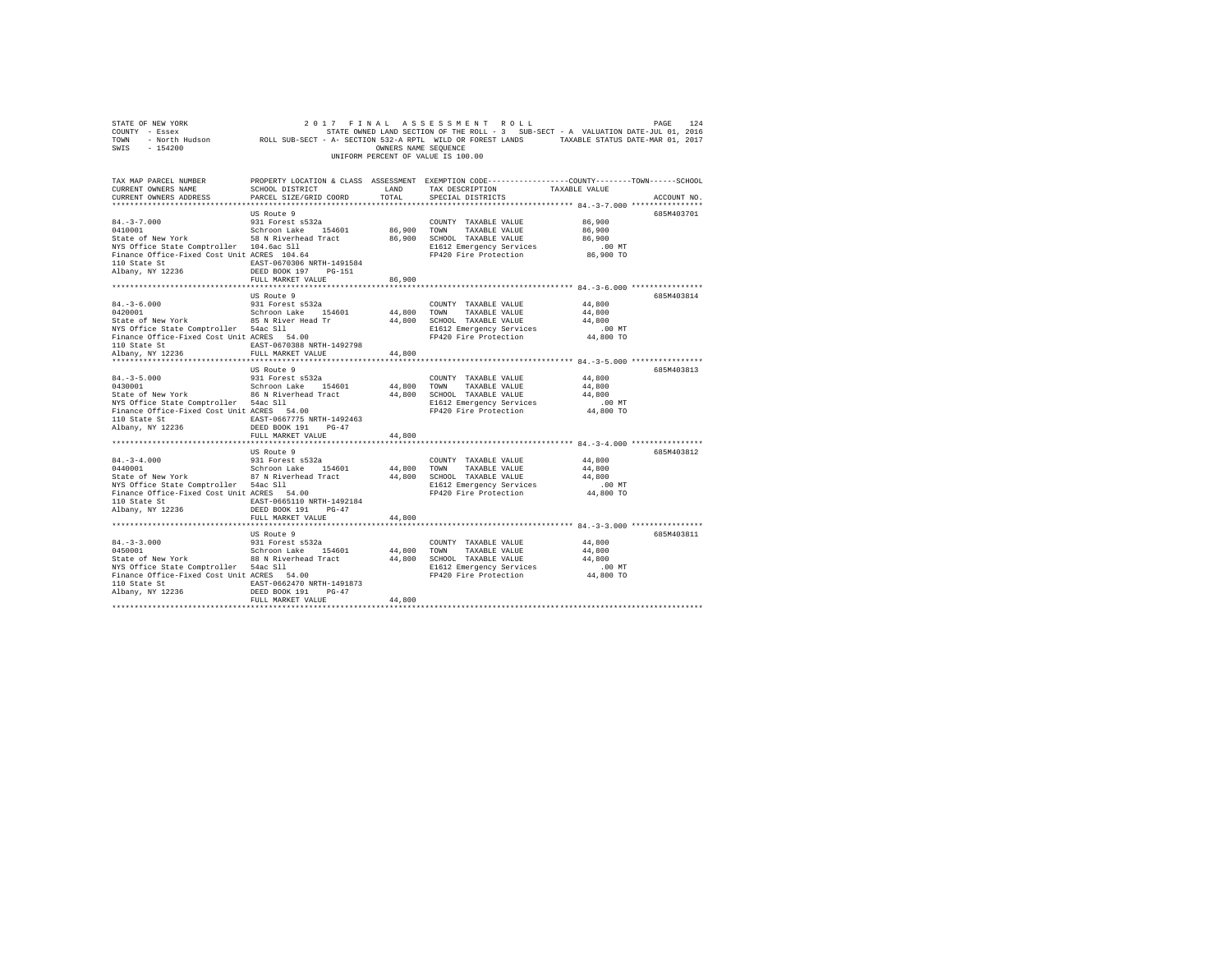| PROPERTY LOCATION & CLASS ASSESSMENT EXEMPTION CODE----------------COUNTY-------TOWN------SCHOOL<br>TAX MAP PARCEL NUMBER<br>SCHOOL DISTRICT<br>TAX DESCRIPTION<br>CURRENT OWNERS NAME<br>LAND<br>TAXABLE VALUE<br>PARCEL SIZE/GRID COORD<br>TOTAL<br>CURRENT OWNERS ADDRESS<br>SPECIAL DISTRICTS<br>ACCOUNT NO.<br>US Route 9<br>685M403810<br>931 Forest s532a<br>$84. - 3 - 2.000$<br>44,800<br>COUNTY TAXABLE VALUE<br>0460001<br>Schroon Lake 154601<br>44,800 TOWN TAXABLE VALUE<br>44,800<br>State of New York 89 N Riverhead Tract<br>44,800 SCHOOL TAXABLE VALUE<br>44,800<br>NYS Office State Comptroller 54ac Sll<br>Finance Office-Fixed Cost Unit ACRES 54.00<br>$.00$ MT<br>E1612 Emergency Services<br>FP420 Fire Protection<br>44,800 TO<br>110 State St<br>$\begin{array}{r} \text{EAST}-0659982 \text{ NRTH}-1491580 \\ \text{Albany, NY } 12236 \end{array}$<br>$\begin{array}{r} \text{EAST}-0659982 \text{ NRTH}-1491580 \\ \text{DEED } \text{ROK} \end{array}$<br>FULL MARKET VALUE<br>44,800<br>US Route 9<br>685M403809<br>$\begin{tabular}{lllllllllll} 84.-3-1.000 & 931 Forest s532a \\ 0470001 & & Schroon Lake & 154601 \\ \textbf{State of New York} & 90 N Riverhead Tract \\ \end{tabular}$<br>COUNTY TAXABLE VALUE<br>24,100<br>24,100 TOWN TAXABLE VALUE<br>24,100<br>24,100 SCHOOL TAXABLE VALUE<br>24,100<br>NYS Office State Comptroller 29ac Sll<br>Finance Office-Fixed Cost Unit ACRES 29.00<br>.00MT<br>E1612 Emergency Services<br>FP420 Fire Protection<br>24,100 TO<br>110 State St<br>EAST-0657829 NRTH-1491131<br>Albany, NY 12236<br>DEED BOOK 191 PG-47<br>FULL MARKET VALUE<br>24,100<br>685M403807<br>US Route 9<br>$125.1 - 1 - 33.000$<br>931 Forest s532a<br>71,200<br>COUNTY TAXABLE VALUE<br>Schroon Lake 154601<br>0490001<br>71,200 TOWN TAXABLE VALUE<br>71,200<br>State of New York 138 Paradox Tract<br>NYS Office State Comptroller 85.8ac S11<br>Finance Office-Fixed Cost Unit ACRES 85.80<br>71,200 SCHOOL TAXABLE VALUE<br>71,200<br>$.00$ MT<br>E1611 Emergency Services<br>FP420 Fire Protection<br>71,200 TO<br>110 State St 658385 NRTH-1433109<br>Albany, NY 12236<br>DEED BOOK 200 PG-485<br>FULL MARKET VALUE<br>71,200<br>US Route 9<br>685M403806<br>$125.1 - 1 - 32.000$<br>0500001<br>931 Forest s532a<br>COUNTY TAXABLE VALUE<br>95,000<br>Schroon Lake 154601<br>95,000<br>95,000 TOWN<br>TAXABLE VALUE<br>SCRIPTON MARK SCRIPTION MARK AND SURFAIR STATE OF NEW YORK<br>STATE of New York<br>NYS Office State Comptroller 114.4ac S11<br>Finance Office-Fixed Cost Unit ACRES 114.40<br>95,000<br>95,000 SCHOOL TAXABLE VALUE<br>E1611 Emergency Services<br>FP420 Fire Protection<br>.00MT<br>95,000 TO<br>110 State St<br>EAST-0660092 NRTH-1433188<br>Albany, NY 12236<br>FULL MARKET VALUE<br>95,000<br>685M403805<br>US Route 9<br>$125.1 - 1 - 31.000$<br>931 Forest s532a<br>92,000<br>COUNTY TAXABLE VALUE<br>0510001<br>Schroon Lake 154601<br>92,000 TOWN TAXABLE VALUE<br>92,000<br>State of New York 140 Paradox Tr<br>NYS Office State Comptroller ACRES 110.80<br>92,000 SCHOOL TAXABLE VALUE<br>92,000<br>E1611 Emergency Services<br>$.00$ MT<br>Finance Office-Fixed Cost Unit EAST-0659848 NRTH-1435830<br>FP420 Fire Protection<br>92,000 TO<br>FULL MARKET VALUE<br>92,000<br>110 State St<br>Albany, NY 12236 | SWIS - 154200 | OWNERS NAME SEOUENCE | UNIFORM PERCENT OF VALUE IS 100.00 |  |
|--------------------------------------------------------------------------------------------------------------------------------------------------------------------------------------------------------------------------------------------------------------------------------------------------------------------------------------------------------------------------------------------------------------------------------------------------------------------------------------------------------------------------------------------------------------------------------------------------------------------------------------------------------------------------------------------------------------------------------------------------------------------------------------------------------------------------------------------------------------------------------------------------------------------------------------------------------------------------------------------------------------------------------------------------------------------------------------------------------------------------------------------------------------------------------------------------------------------------------------------------------------------------------------------------------------------------------------------------------------------------------------------------------------------------------------------------------------------------------------------------------------------------------------------------------------------------------------------------------------------------------------------------------------------------------------------------------------------------------------------------------------------------------------------------------------------------------------------------------------------------------------------------------------------------------------------------------------------------------------------------------------------------------------------------------------------------------------------------------------------------------------------------------------------------------------------------------------------------------------------------------------------------------------------------------------------------------------------------------------------------------------------------------------------------------------------------------------------------------------------------------------------------------------------------------------------------------------------------------------------------------------------------------------------------------------------------------------------------------------------------------------------------------------------------------------------------------------------------------------------------------------------------------------------------------------------------------------------------------------------------------------------------------------------------------------------------------------------------------------------------------------------------------------------------------------------------------------------------------------------------------------------------------------------------------------------|---------------|----------------------|------------------------------------|--|
|                                                                                                                                                                                                                                                                                                                                                                                                                                                                                                                                                                                                                                                                                                                                                                                                                                                                                                                                                                                                                                                                                                                                                                                                                                                                                                                                                                                                                                                                                                                                                                                                                                                                                                                                                                                                                                                                                                                                                                                                                                                                                                                                                                                                                                                                                                                                                                                                                                                                                                                                                                                                                                                                                                                                                                                                                                                                                                                                                                                                                                                                                                                                                                                                                                                                                                                    |               |                      |                                    |  |
|                                                                                                                                                                                                                                                                                                                                                                                                                                                                                                                                                                                                                                                                                                                                                                                                                                                                                                                                                                                                                                                                                                                                                                                                                                                                                                                                                                                                                                                                                                                                                                                                                                                                                                                                                                                                                                                                                                                                                                                                                                                                                                                                                                                                                                                                                                                                                                                                                                                                                                                                                                                                                                                                                                                                                                                                                                                                                                                                                                                                                                                                                                                                                                                                                                                                                                                    |               |                      |                                    |  |
|                                                                                                                                                                                                                                                                                                                                                                                                                                                                                                                                                                                                                                                                                                                                                                                                                                                                                                                                                                                                                                                                                                                                                                                                                                                                                                                                                                                                                                                                                                                                                                                                                                                                                                                                                                                                                                                                                                                                                                                                                                                                                                                                                                                                                                                                                                                                                                                                                                                                                                                                                                                                                                                                                                                                                                                                                                                                                                                                                                                                                                                                                                                                                                                                                                                                                                                    |               |                      |                                    |  |
|                                                                                                                                                                                                                                                                                                                                                                                                                                                                                                                                                                                                                                                                                                                                                                                                                                                                                                                                                                                                                                                                                                                                                                                                                                                                                                                                                                                                                                                                                                                                                                                                                                                                                                                                                                                                                                                                                                                                                                                                                                                                                                                                                                                                                                                                                                                                                                                                                                                                                                                                                                                                                                                                                                                                                                                                                                                                                                                                                                                                                                                                                                                                                                                                                                                                                                                    |               |                      |                                    |  |
|                                                                                                                                                                                                                                                                                                                                                                                                                                                                                                                                                                                                                                                                                                                                                                                                                                                                                                                                                                                                                                                                                                                                                                                                                                                                                                                                                                                                                                                                                                                                                                                                                                                                                                                                                                                                                                                                                                                                                                                                                                                                                                                                                                                                                                                                                                                                                                                                                                                                                                                                                                                                                                                                                                                                                                                                                                                                                                                                                                                                                                                                                                                                                                                                                                                                                                                    |               |                      |                                    |  |
|                                                                                                                                                                                                                                                                                                                                                                                                                                                                                                                                                                                                                                                                                                                                                                                                                                                                                                                                                                                                                                                                                                                                                                                                                                                                                                                                                                                                                                                                                                                                                                                                                                                                                                                                                                                                                                                                                                                                                                                                                                                                                                                                                                                                                                                                                                                                                                                                                                                                                                                                                                                                                                                                                                                                                                                                                                                                                                                                                                                                                                                                                                                                                                                                                                                                                                                    |               |                      |                                    |  |
|                                                                                                                                                                                                                                                                                                                                                                                                                                                                                                                                                                                                                                                                                                                                                                                                                                                                                                                                                                                                                                                                                                                                                                                                                                                                                                                                                                                                                                                                                                                                                                                                                                                                                                                                                                                                                                                                                                                                                                                                                                                                                                                                                                                                                                                                                                                                                                                                                                                                                                                                                                                                                                                                                                                                                                                                                                                                                                                                                                                                                                                                                                                                                                                                                                                                                                                    |               |                      |                                    |  |
|                                                                                                                                                                                                                                                                                                                                                                                                                                                                                                                                                                                                                                                                                                                                                                                                                                                                                                                                                                                                                                                                                                                                                                                                                                                                                                                                                                                                                                                                                                                                                                                                                                                                                                                                                                                                                                                                                                                                                                                                                                                                                                                                                                                                                                                                                                                                                                                                                                                                                                                                                                                                                                                                                                                                                                                                                                                                                                                                                                                                                                                                                                                                                                                                                                                                                                                    |               |                      |                                    |  |
|                                                                                                                                                                                                                                                                                                                                                                                                                                                                                                                                                                                                                                                                                                                                                                                                                                                                                                                                                                                                                                                                                                                                                                                                                                                                                                                                                                                                                                                                                                                                                                                                                                                                                                                                                                                                                                                                                                                                                                                                                                                                                                                                                                                                                                                                                                                                                                                                                                                                                                                                                                                                                                                                                                                                                                                                                                                                                                                                                                                                                                                                                                                                                                                                                                                                                                                    |               |                      |                                    |  |
|                                                                                                                                                                                                                                                                                                                                                                                                                                                                                                                                                                                                                                                                                                                                                                                                                                                                                                                                                                                                                                                                                                                                                                                                                                                                                                                                                                                                                                                                                                                                                                                                                                                                                                                                                                                                                                                                                                                                                                                                                                                                                                                                                                                                                                                                                                                                                                                                                                                                                                                                                                                                                                                                                                                                                                                                                                                                                                                                                                                                                                                                                                                                                                                                                                                                                                                    |               |                      |                                    |  |
|                                                                                                                                                                                                                                                                                                                                                                                                                                                                                                                                                                                                                                                                                                                                                                                                                                                                                                                                                                                                                                                                                                                                                                                                                                                                                                                                                                                                                                                                                                                                                                                                                                                                                                                                                                                                                                                                                                                                                                                                                                                                                                                                                                                                                                                                                                                                                                                                                                                                                                                                                                                                                                                                                                                                                                                                                                                                                                                                                                                                                                                                                                                                                                                                                                                                                                                    |               |                      |                                    |  |
|                                                                                                                                                                                                                                                                                                                                                                                                                                                                                                                                                                                                                                                                                                                                                                                                                                                                                                                                                                                                                                                                                                                                                                                                                                                                                                                                                                                                                                                                                                                                                                                                                                                                                                                                                                                                                                                                                                                                                                                                                                                                                                                                                                                                                                                                                                                                                                                                                                                                                                                                                                                                                                                                                                                                                                                                                                                                                                                                                                                                                                                                                                                                                                                                                                                                                                                    |               |                      |                                    |  |
|                                                                                                                                                                                                                                                                                                                                                                                                                                                                                                                                                                                                                                                                                                                                                                                                                                                                                                                                                                                                                                                                                                                                                                                                                                                                                                                                                                                                                                                                                                                                                                                                                                                                                                                                                                                                                                                                                                                                                                                                                                                                                                                                                                                                                                                                                                                                                                                                                                                                                                                                                                                                                                                                                                                                                                                                                                                                                                                                                                                                                                                                                                                                                                                                                                                                                                                    |               |                      |                                    |  |
|                                                                                                                                                                                                                                                                                                                                                                                                                                                                                                                                                                                                                                                                                                                                                                                                                                                                                                                                                                                                                                                                                                                                                                                                                                                                                                                                                                                                                                                                                                                                                                                                                                                                                                                                                                                                                                                                                                                                                                                                                                                                                                                                                                                                                                                                                                                                                                                                                                                                                                                                                                                                                                                                                                                                                                                                                                                                                                                                                                                                                                                                                                                                                                                                                                                                                                                    |               |                      |                                    |  |
|                                                                                                                                                                                                                                                                                                                                                                                                                                                                                                                                                                                                                                                                                                                                                                                                                                                                                                                                                                                                                                                                                                                                                                                                                                                                                                                                                                                                                                                                                                                                                                                                                                                                                                                                                                                                                                                                                                                                                                                                                                                                                                                                                                                                                                                                                                                                                                                                                                                                                                                                                                                                                                                                                                                                                                                                                                                                                                                                                                                                                                                                                                                                                                                                                                                                                                                    |               |                      |                                    |  |
|                                                                                                                                                                                                                                                                                                                                                                                                                                                                                                                                                                                                                                                                                                                                                                                                                                                                                                                                                                                                                                                                                                                                                                                                                                                                                                                                                                                                                                                                                                                                                                                                                                                                                                                                                                                                                                                                                                                                                                                                                                                                                                                                                                                                                                                                                                                                                                                                                                                                                                                                                                                                                                                                                                                                                                                                                                                                                                                                                                                                                                                                                                                                                                                                                                                                                                                    |               |                      |                                    |  |
|                                                                                                                                                                                                                                                                                                                                                                                                                                                                                                                                                                                                                                                                                                                                                                                                                                                                                                                                                                                                                                                                                                                                                                                                                                                                                                                                                                                                                                                                                                                                                                                                                                                                                                                                                                                                                                                                                                                                                                                                                                                                                                                                                                                                                                                                                                                                                                                                                                                                                                                                                                                                                                                                                                                                                                                                                                                                                                                                                                                                                                                                                                                                                                                                                                                                                                                    |               |                      |                                    |  |
|                                                                                                                                                                                                                                                                                                                                                                                                                                                                                                                                                                                                                                                                                                                                                                                                                                                                                                                                                                                                                                                                                                                                                                                                                                                                                                                                                                                                                                                                                                                                                                                                                                                                                                                                                                                                                                                                                                                                                                                                                                                                                                                                                                                                                                                                                                                                                                                                                                                                                                                                                                                                                                                                                                                                                                                                                                                                                                                                                                                                                                                                                                                                                                                                                                                                                                                    |               |                      |                                    |  |
|                                                                                                                                                                                                                                                                                                                                                                                                                                                                                                                                                                                                                                                                                                                                                                                                                                                                                                                                                                                                                                                                                                                                                                                                                                                                                                                                                                                                                                                                                                                                                                                                                                                                                                                                                                                                                                                                                                                                                                                                                                                                                                                                                                                                                                                                                                                                                                                                                                                                                                                                                                                                                                                                                                                                                                                                                                                                                                                                                                                                                                                                                                                                                                                                                                                                                                                    |               |                      |                                    |  |
|                                                                                                                                                                                                                                                                                                                                                                                                                                                                                                                                                                                                                                                                                                                                                                                                                                                                                                                                                                                                                                                                                                                                                                                                                                                                                                                                                                                                                                                                                                                                                                                                                                                                                                                                                                                                                                                                                                                                                                                                                                                                                                                                                                                                                                                                                                                                                                                                                                                                                                                                                                                                                                                                                                                                                                                                                                                                                                                                                                                                                                                                                                                                                                                                                                                                                                                    |               |                      |                                    |  |
|                                                                                                                                                                                                                                                                                                                                                                                                                                                                                                                                                                                                                                                                                                                                                                                                                                                                                                                                                                                                                                                                                                                                                                                                                                                                                                                                                                                                                                                                                                                                                                                                                                                                                                                                                                                                                                                                                                                                                                                                                                                                                                                                                                                                                                                                                                                                                                                                                                                                                                                                                                                                                                                                                                                                                                                                                                                                                                                                                                                                                                                                                                                                                                                                                                                                                                                    |               |                      |                                    |  |
|                                                                                                                                                                                                                                                                                                                                                                                                                                                                                                                                                                                                                                                                                                                                                                                                                                                                                                                                                                                                                                                                                                                                                                                                                                                                                                                                                                                                                                                                                                                                                                                                                                                                                                                                                                                                                                                                                                                                                                                                                                                                                                                                                                                                                                                                                                                                                                                                                                                                                                                                                                                                                                                                                                                                                                                                                                                                                                                                                                                                                                                                                                                                                                                                                                                                                                                    |               |                      |                                    |  |
|                                                                                                                                                                                                                                                                                                                                                                                                                                                                                                                                                                                                                                                                                                                                                                                                                                                                                                                                                                                                                                                                                                                                                                                                                                                                                                                                                                                                                                                                                                                                                                                                                                                                                                                                                                                                                                                                                                                                                                                                                                                                                                                                                                                                                                                                                                                                                                                                                                                                                                                                                                                                                                                                                                                                                                                                                                                                                                                                                                                                                                                                                                                                                                                                                                                                                                                    |               |                      |                                    |  |
|                                                                                                                                                                                                                                                                                                                                                                                                                                                                                                                                                                                                                                                                                                                                                                                                                                                                                                                                                                                                                                                                                                                                                                                                                                                                                                                                                                                                                                                                                                                                                                                                                                                                                                                                                                                                                                                                                                                                                                                                                                                                                                                                                                                                                                                                                                                                                                                                                                                                                                                                                                                                                                                                                                                                                                                                                                                                                                                                                                                                                                                                                                                                                                                                                                                                                                                    |               |                      |                                    |  |
|                                                                                                                                                                                                                                                                                                                                                                                                                                                                                                                                                                                                                                                                                                                                                                                                                                                                                                                                                                                                                                                                                                                                                                                                                                                                                                                                                                                                                                                                                                                                                                                                                                                                                                                                                                                                                                                                                                                                                                                                                                                                                                                                                                                                                                                                                                                                                                                                                                                                                                                                                                                                                                                                                                                                                                                                                                                                                                                                                                                                                                                                                                                                                                                                                                                                                                                    |               |                      |                                    |  |
|                                                                                                                                                                                                                                                                                                                                                                                                                                                                                                                                                                                                                                                                                                                                                                                                                                                                                                                                                                                                                                                                                                                                                                                                                                                                                                                                                                                                                                                                                                                                                                                                                                                                                                                                                                                                                                                                                                                                                                                                                                                                                                                                                                                                                                                                                                                                                                                                                                                                                                                                                                                                                                                                                                                                                                                                                                                                                                                                                                                                                                                                                                                                                                                                                                                                                                                    |               |                      |                                    |  |
|                                                                                                                                                                                                                                                                                                                                                                                                                                                                                                                                                                                                                                                                                                                                                                                                                                                                                                                                                                                                                                                                                                                                                                                                                                                                                                                                                                                                                                                                                                                                                                                                                                                                                                                                                                                                                                                                                                                                                                                                                                                                                                                                                                                                                                                                                                                                                                                                                                                                                                                                                                                                                                                                                                                                                                                                                                                                                                                                                                                                                                                                                                                                                                                                                                                                                                                    |               |                      |                                    |  |
|                                                                                                                                                                                                                                                                                                                                                                                                                                                                                                                                                                                                                                                                                                                                                                                                                                                                                                                                                                                                                                                                                                                                                                                                                                                                                                                                                                                                                                                                                                                                                                                                                                                                                                                                                                                                                                                                                                                                                                                                                                                                                                                                                                                                                                                                                                                                                                                                                                                                                                                                                                                                                                                                                                                                                                                                                                                                                                                                                                                                                                                                                                                                                                                                                                                                                                                    |               |                      |                                    |  |
|                                                                                                                                                                                                                                                                                                                                                                                                                                                                                                                                                                                                                                                                                                                                                                                                                                                                                                                                                                                                                                                                                                                                                                                                                                                                                                                                                                                                                                                                                                                                                                                                                                                                                                                                                                                                                                                                                                                                                                                                                                                                                                                                                                                                                                                                                                                                                                                                                                                                                                                                                                                                                                                                                                                                                                                                                                                                                                                                                                                                                                                                                                                                                                                                                                                                                                                    |               |                      |                                    |  |
|                                                                                                                                                                                                                                                                                                                                                                                                                                                                                                                                                                                                                                                                                                                                                                                                                                                                                                                                                                                                                                                                                                                                                                                                                                                                                                                                                                                                                                                                                                                                                                                                                                                                                                                                                                                                                                                                                                                                                                                                                                                                                                                                                                                                                                                                                                                                                                                                                                                                                                                                                                                                                                                                                                                                                                                                                                                                                                                                                                                                                                                                                                                                                                                                                                                                                                                    |               |                      |                                    |  |
|                                                                                                                                                                                                                                                                                                                                                                                                                                                                                                                                                                                                                                                                                                                                                                                                                                                                                                                                                                                                                                                                                                                                                                                                                                                                                                                                                                                                                                                                                                                                                                                                                                                                                                                                                                                                                                                                                                                                                                                                                                                                                                                                                                                                                                                                                                                                                                                                                                                                                                                                                                                                                                                                                                                                                                                                                                                                                                                                                                                                                                                                                                                                                                                                                                                                                                                    |               |                      |                                    |  |
|                                                                                                                                                                                                                                                                                                                                                                                                                                                                                                                                                                                                                                                                                                                                                                                                                                                                                                                                                                                                                                                                                                                                                                                                                                                                                                                                                                                                                                                                                                                                                                                                                                                                                                                                                                                                                                                                                                                                                                                                                                                                                                                                                                                                                                                                                                                                                                                                                                                                                                                                                                                                                                                                                                                                                                                                                                                                                                                                                                                                                                                                                                                                                                                                                                                                                                                    |               |                      |                                    |  |
|                                                                                                                                                                                                                                                                                                                                                                                                                                                                                                                                                                                                                                                                                                                                                                                                                                                                                                                                                                                                                                                                                                                                                                                                                                                                                                                                                                                                                                                                                                                                                                                                                                                                                                                                                                                                                                                                                                                                                                                                                                                                                                                                                                                                                                                                                                                                                                                                                                                                                                                                                                                                                                                                                                                                                                                                                                                                                                                                                                                                                                                                                                                                                                                                                                                                                                                    |               |                      |                                    |  |
|                                                                                                                                                                                                                                                                                                                                                                                                                                                                                                                                                                                                                                                                                                                                                                                                                                                                                                                                                                                                                                                                                                                                                                                                                                                                                                                                                                                                                                                                                                                                                                                                                                                                                                                                                                                                                                                                                                                                                                                                                                                                                                                                                                                                                                                                                                                                                                                                                                                                                                                                                                                                                                                                                                                                                                                                                                                                                                                                                                                                                                                                                                                                                                                                                                                                                                                    |               |                      |                                    |  |
|                                                                                                                                                                                                                                                                                                                                                                                                                                                                                                                                                                                                                                                                                                                                                                                                                                                                                                                                                                                                                                                                                                                                                                                                                                                                                                                                                                                                                                                                                                                                                                                                                                                                                                                                                                                                                                                                                                                                                                                                                                                                                                                                                                                                                                                                                                                                                                                                                                                                                                                                                                                                                                                                                                                                                                                                                                                                                                                                                                                                                                                                                                                                                                                                                                                                                                                    |               |                      |                                    |  |
|                                                                                                                                                                                                                                                                                                                                                                                                                                                                                                                                                                                                                                                                                                                                                                                                                                                                                                                                                                                                                                                                                                                                                                                                                                                                                                                                                                                                                                                                                                                                                                                                                                                                                                                                                                                                                                                                                                                                                                                                                                                                                                                                                                                                                                                                                                                                                                                                                                                                                                                                                                                                                                                                                                                                                                                                                                                                                                                                                                                                                                                                                                                                                                                                                                                                                                                    |               |                      |                                    |  |
|                                                                                                                                                                                                                                                                                                                                                                                                                                                                                                                                                                                                                                                                                                                                                                                                                                                                                                                                                                                                                                                                                                                                                                                                                                                                                                                                                                                                                                                                                                                                                                                                                                                                                                                                                                                                                                                                                                                                                                                                                                                                                                                                                                                                                                                                                                                                                                                                                                                                                                                                                                                                                                                                                                                                                                                                                                                                                                                                                                                                                                                                                                                                                                                                                                                                                                                    |               |                      |                                    |  |
|                                                                                                                                                                                                                                                                                                                                                                                                                                                                                                                                                                                                                                                                                                                                                                                                                                                                                                                                                                                                                                                                                                                                                                                                                                                                                                                                                                                                                                                                                                                                                                                                                                                                                                                                                                                                                                                                                                                                                                                                                                                                                                                                                                                                                                                                                                                                                                                                                                                                                                                                                                                                                                                                                                                                                                                                                                                                                                                                                                                                                                                                                                                                                                                                                                                                                                                    |               |                      |                                    |  |
|                                                                                                                                                                                                                                                                                                                                                                                                                                                                                                                                                                                                                                                                                                                                                                                                                                                                                                                                                                                                                                                                                                                                                                                                                                                                                                                                                                                                                                                                                                                                                                                                                                                                                                                                                                                                                                                                                                                                                                                                                                                                                                                                                                                                                                                                                                                                                                                                                                                                                                                                                                                                                                                                                                                                                                                                                                                                                                                                                                                                                                                                                                                                                                                                                                                                                                                    |               |                      |                                    |  |
|                                                                                                                                                                                                                                                                                                                                                                                                                                                                                                                                                                                                                                                                                                                                                                                                                                                                                                                                                                                                                                                                                                                                                                                                                                                                                                                                                                                                                                                                                                                                                                                                                                                                                                                                                                                                                                                                                                                                                                                                                                                                                                                                                                                                                                                                                                                                                                                                                                                                                                                                                                                                                                                                                                                                                                                                                                                                                                                                                                                                                                                                                                                                                                                                                                                                                                                    |               |                      |                                    |  |
|                                                                                                                                                                                                                                                                                                                                                                                                                                                                                                                                                                                                                                                                                                                                                                                                                                                                                                                                                                                                                                                                                                                                                                                                                                                                                                                                                                                                                                                                                                                                                                                                                                                                                                                                                                                                                                                                                                                                                                                                                                                                                                                                                                                                                                                                                                                                                                                                                                                                                                                                                                                                                                                                                                                                                                                                                                                                                                                                                                                                                                                                                                                                                                                                                                                                                                                    |               |                      |                                    |  |
|                                                                                                                                                                                                                                                                                                                                                                                                                                                                                                                                                                                                                                                                                                                                                                                                                                                                                                                                                                                                                                                                                                                                                                                                                                                                                                                                                                                                                                                                                                                                                                                                                                                                                                                                                                                                                                                                                                                                                                                                                                                                                                                                                                                                                                                                                                                                                                                                                                                                                                                                                                                                                                                                                                                                                                                                                                                                                                                                                                                                                                                                                                                                                                                                                                                                                                                    |               |                      |                                    |  |
|                                                                                                                                                                                                                                                                                                                                                                                                                                                                                                                                                                                                                                                                                                                                                                                                                                                                                                                                                                                                                                                                                                                                                                                                                                                                                                                                                                                                                                                                                                                                                                                                                                                                                                                                                                                                                                                                                                                                                                                                                                                                                                                                                                                                                                                                                                                                                                                                                                                                                                                                                                                                                                                                                                                                                                                                                                                                                                                                                                                                                                                                                                                                                                                                                                                                                                                    |               |                      |                                    |  |
|                                                                                                                                                                                                                                                                                                                                                                                                                                                                                                                                                                                                                                                                                                                                                                                                                                                                                                                                                                                                                                                                                                                                                                                                                                                                                                                                                                                                                                                                                                                                                                                                                                                                                                                                                                                                                                                                                                                                                                                                                                                                                                                                                                                                                                                                                                                                                                                                                                                                                                                                                                                                                                                                                                                                                                                                                                                                                                                                                                                                                                                                                                                                                                                                                                                                                                                    |               |                      |                                    |  |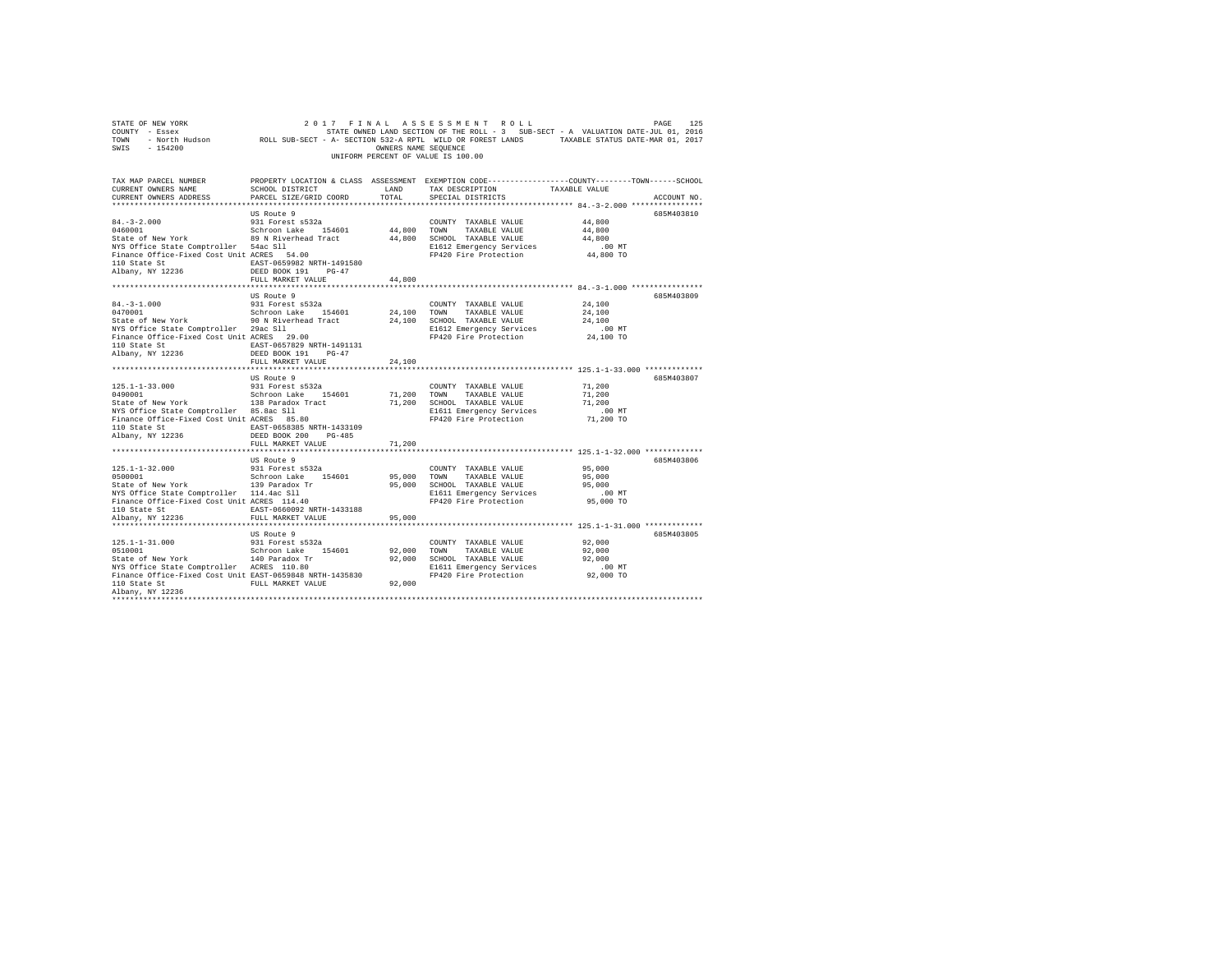| STATE OF NEW YORK<br>COUNTY - Essex<br>TOWN<br>SWIS<br>$-154200$                                                                                                                           | 2017                                                                                                                                                                          | FINAL<br>OWNERS NAME SEQUENCE | ASSESSMENT ROLL<br>UNIFORM PERCENT OF VALUE IS 100.00                                                                              | PAGE<br>STATE OWNED LAND SECTION OF THE ROLL - 3 SUB-SECT - A VALUATION DATE-JUL 01, 2016<br>- North Hudson Mac ROLL SUB-SECT - A- SECTION 532-A RPTL WILD OR FOREST LANDS TAXABLE STATUS DATE-MAR 01, 2017 | 126         |
|--------------------------------------------------------------------------------------------------------------------------------------------------------------------------------------------|-------------------------------------------------------------------------------------------------------------------------------------------------------------------------------|-------------------------------|------------------------------------------------------------------------------------------------------------------------------------|-------------------------------------------------------------------------------------------------------------------------------------------------------------------------------------------------------------|-------------|
| TAX MAP PARCEL NUMBER<br>CURRENT OWNERS NAME<br>CURRENT OWNERS ADDRESS                                                                                                                     | SCHOOL DISTRICT<br>PARCEL SIZE/GRID COORD                                                                                                                                     | LAND<br>TOTAL                 | TAX DESCRIPTION<br>SPECIAL DISTRICTS                                                                                               | PROPERTY LOCATION & CLASS ASSESSMENT EXEMPTION CODE---------------COUNTY-------TOWN-----SCHOOL<br>TAXABLE VALUE                                                                                             | ACCOUNT NO. |
| 114.4-1-18.000<br>0520001<br>State of New York<br>NYS Office State Comptroller ACRES 45.00<br>Finance Office-Fixed Cost Unit EAST-0662283 NRTH-1440834<br>110 State St<br>Albany, NY 12236 | Johnson Pond Rd<br>931 Forest s532a<br>Schroon Lake 154601<br>142 Paradox Tract<br>DEED BOOK 148 PG-424                                                                       | 37,400<br>37,400              | COUNTY TAXABLE VALUE<br>TOWN<br>TAXABLE VALUE<br>37,400 SCHOOL TAXABLE VALUE<br>E1611 Emergency Services<br>FP420 Fire Protection  | 37,400<br>37,400<br>37,400<br>.00 MT<br>37,400 TO                                                                                                                                                           | 685M403804  |
| $125. - 1 - 1.000$<br>0530001<br>State of New York<br>NYS Office State Comptroller 122ac Sll<br>Finance Office-Fixed Cost Unit ACRES 122.00<br>110 State St<br>Albany, NY 12236            | FULL MARKET VALUE<br>Johnson Pond Rd<br>931 Forest s532a<br>Schroon Lake 154601<br>143 Paradox Tract<br>EAST-0661424 NRTH-1438705<br>DEED BOOK 169 PG-93<br>FULL MARKET VALUE | 101,300<br>101,300            | COUNTY TAXABLE VALUE<br>TOWN<br>TAXABLE VALUE<br>101,300 SCHOOL TAXABLE VALUE<br>E1611 Emergency Services<br>FP420 Fire Protection | 101,300<br>101,300<br>101,300<br>$.00$ MT<br>101,300 TO                                                                                                                                                     | 685M403803  |
| $125. - 1 - 7.017$<br>0540001<br>State of New York<br>NYS Office State Comptroller 122ac Sll<br>Finance Office-Fixed Cost Unit ACRES 122.00<br>110 State St<br>Albany, NY 12236            | Johnson Pond Rd<br>931 Forest s532a<br>Schroon Lake 154601<br>144 Paradox Tract<br>EAST-0661786 NRTH-1436035<br>FULL MARKET VALUE                                             | 101,300<br>101,300<br>101,300 | COUNTY TAXABLE VALUE<br>TOWN<br>TAXABLE VALUE<br>SCHOOL TAXABLE VALUE<br>E1611 Emergency Services<br>FP420 Fire Protection         | 101,300<br>101,300<br>101,300<br>$.00$ MT<br>101,300 TO                                                                                                                                                     | 685M403802  |
| $125. - 1 - 16.000$<br>0550001<br>State of New York<br>NYS Office State Comptroller 122ac Sll<br>Finance Office-Fixed Cost Unit ACRES 122.00<br>110 State St<br>Albany, NY 12236           | Johnson Pond Rd<br>931 Forest s532a<br>Schroon Lake 154601<br>145 Paradox Tract<br>EAST-0662126 NRTH-1433473<br>FULL MARKET VALUE                                             | 101,300<br>101,300<br>101,300 | COUNTY TAXABLE VALUE<br>TOWN<br>TAXABLE VALUE<br>SCHOOL TAXABLE VALUE<br>E1611 Emergency Services<br>FP420 Fire Protection         | 101,300<br>101,300<br>101,300<br>$.00$ MT<br>101,300 TO                                                                                                                                                     | 685M403801  |
| $125. - 1 - 15.000$<br>0560001<br>State of New York<br>NYS Office State Comptroller 160ac Sll<br>Finance Office-Fixed Cost Unit ACRES 160.00<br>110 State St<br>Albany, NY 12236           | Johnson Pond Rd<br>931 Forest s532a<br>Schroon Lake 154601<br>150 Paradox Tract<br>EAST-0664395 NRTH-1433741<br>$PG-93$<br>DEED BOOK 169<br>FULL MARKET VALUE                 | 132,800 TOWN<br>132,800       | COUNTY TAXABLE VALUE<br>TAXABLE VALUE<br>132,800 SCHOOL TAXABLE VALUE<br>E1611 Emergency Services<br>FP420 Fire Protection         | 132,800<br>132,800<br>132,800<br>$.00$ MT<br>132,800 TO                                                                                                                                                     | 685M403915  |

FULL MARKET VALUE 132,800 \*\*\*\*\*\*\*\*\*\*\*\*\*\*\*\*\*\*\*\*\*\*\*\*\*\*\*\*\*\*\*\*\*\*\*\*\*\*\*\*\*\*\*\*\*\*\*\*\*\*\*\*\*\*\*\*\*\*\*\*\*\*\*\*\*\*\*\*\*\*\*\*\*\*\*\*\*\*\*\*\*\*\*\*\*\*\*\*\*\*\*\*\*\*\*\*\*\*\*\*\*\*\*\*\*\*\*\*\*\*\*\*\*\*\*\*\*\*\*\*\*\*\*\*\*\*\*\*\*\*\*\*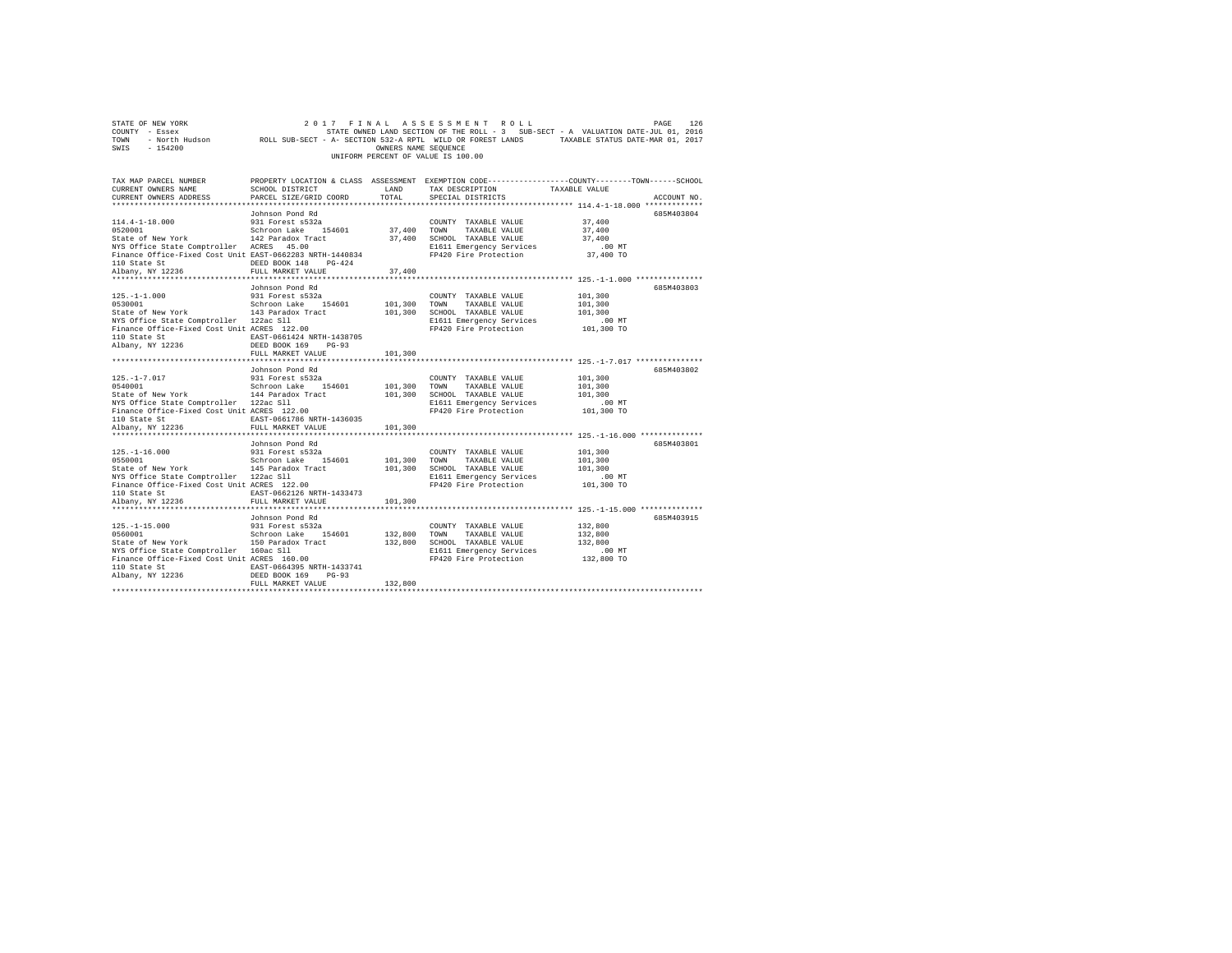| STATE OF NEW YORK<br>COUNTY - Essex<br>TOWN<br>SWIS<br>$-154200$                                                                                                                                                            | 2017<br>- North Hudson ROLL SUB-SECT - A- SECTION 532-A RPTL WILD OR FOREST LANDS                                                                                  | FINAL<br>OWNERS NAME SEQUENCE                 | ASSESSMENT ROLL<br>STATE OWNED LAND SECTION OF THE ROLL - 3 SUB-SECT - A VALUATION DATE-JUL 01, 2016<br>UNIFORM PERCENT OF VALUE IS 100.00 | TAXABLE STATUS DATE-MAR 01, 2017                                                                                    | PAGE<br>127 |
|-----------------------------------------------------------------------------------------------------------------------------------------------------------------------------------------------------------------------------|--------------------------------------------------------------------------------------------------------------------------------------------------------------------|-----------------------------------------------|--------------------------------------------------------------------------------------------------------------------------------------------|---------------------------------------------------------------------------------------------------------------------|-------------|
| TAX MAP PARCEL NUMBER<br>CURRENT OWNERS NAME<br>CURRENT OWNERS ADDRESS                                                                                                                                                      | SCHOOL DISTRICT<br>PARCEL SIZE/GRID COORD                                                                                                                          | LAND<br>TOTAL                                 | PROPERTY LOCATION & CLASS ASSESSMENT EXEMPTION CODE---------------COUNTY-------TOWN-----SCHOOL<br>TAX DESCRIPTION<br>SPECIAL DISTRICTS     | TAXABLE VALUE                                                                                                       | ACCOUNT NO. |
| $125. - 1 - 14.000$<br>0570001<br>State of New York<br>NYS Office State Comptroller ACRES 160.00<br>Finance Office-Fixed Cost Unit EAST-0664056 NRTH-1436335<br>110 State St<br>Albany, NY 12236                            | Johnson Pond Rd<br>931 Forest s532a<br>Schroon Lake<br>154601<br>151 Paradox Tract<br>DEED BOOK 167<br>$PG-501$<br>FULL MARKET VALUE                               | 132,800<br>132,800<br>132,800                 | COUNTY TAXABLE VALUE<br>TOWN<br>TAXABLE VALUE<br>SCHOOL TAXABLE VALUE<br>E1611 Emergency Services<br>FP420 Fire Protection                 | 132,800<br>132,800<br>132,800<br>.00MT<br>132,800 TO                                                                | 685M403914  |
| ************************<br>$125. - 1 - 2.000$<br>0580001<br>State of New York<br>NYS Office State Comptroller ACRES 150.00<br>Finance Office-Fixed Cost Unit EAST-0663731 NRTH-1438781<br>110 State St<br>Albany, NY 12236 | **************************<br>Johnson Pond Rd<br>931 Forest s532a<br>Schroon Lake<br>154601<br>152 Paradox Tract<br>DEED BOOK 195<br>$PG-297$<br>FULL MARKET VALUE | ************<br>124,500<br>124,500<br>124,500 | COUNTY TAXABLE VALUE<br>TOWN<br>TAXABLE VALUE<br>SCHOOL TAXABLE VALUE<br>E1611 Emergency Services<br>FP420 Fire Protection                 | ****************************** 125.-1-2.000 **************<br>124,500<br>124,500<br>124,500<br>.00 MT<br>124,500 TO | 685M403913  |
| $114.4 - 1 - 14.000$<br>0590001<br>State of New York<br>NYS Office State Comptroller 126.5ac Sll<br>Finance Office-Fixed Cost Unit ACRES 126.50<br>110 State St<br>Albany, NY 12236                                         | Johnson Pond Rd<br>931 Forest s532a<br>Schroon Lake<br>154601<br>153 Paradox Tract<br>EAST-0663891 NRTH-1441833<br>DEED BOOK 191<br>$PG-490$                       | 105,000<br>105,000                            | COUNTY TAXABLE VALUE<br>TAXABLE VALUE<br>TOWN<br>SCHOOL TAXABLE VALUE<br>E1611 Emergency Services<br>FP420 Fire Protection                 | 105,000<br>105,000<br>105,000<br>$.00$ MT<br>105,000 TO                                                             | 685M403912  |
| $114.4 - 1 - 15.000$<br>0600001                                                                                                                                                                                             | FULL MARKET VALUE<br>US Route 9<br>931 Forest s532a<br>Schroon Lake<br>154601                                                                                      | 105,000<br>96,700                             | COUNTY TAXABLE VALUE<br>TAXABLE VALUE<br>TOWN                                                                                              | 96,700<br>96,700                                                                                                    | 685M403911  |
| State of New York<br>NYS Office State Comptroller ACRES 116.50<br>Finance Office-Fixed Cost Unit EAST-0663547 NRTH-1444239<br>110 State St<br>Albany, NY 12236                                                              | 154 Paradox Tract<br>DEED BOOK 198<br>PG-541<br>FULL MARKET VALUE                                                                                                  | 96,700<br>96,700                              | SCHOOL TAXABLE VALUE<br>E1611 Emergency Services<br>FP420 Fire Protection                                                                  | 96,700<br>$.00$ MT<br>96,700 TO                                                                                     |             |
|                                                                                                                                                                                                                             | US Route 9                                                                                                                                                         |                                               |                                                                                                                                            |                                                                                                                     | 685M403910  |
| $114.4 - 1 - 3.000$<br>0610001<br>State of New York<br>NYS Office State Comptroller ACRES 96.71<br>Finance Office-Fixed Cost Unit EAST-0663286 NRTH-1446645<br>110 State St<br>Albany, NY 12236                             | 931 Forest s532a<br>Schroon Lake<br>154601<br>155 Paradox Tract<br>DEED BOOK 198<br>$PG-541$<br>FULL MARKET VALUE                                                  | 80,300<br>80,300<br>80,300                    | COUNTY TAXABLE VALUE<br>TOWN<br>TAXABLE VALUE<br>SCHOOL TAXABLE VALUE<br>E1611 Emergency Services<br>FP420 Fire Protection                 | 80,300<br>80,300<br>80,300<br>$.00$ MT<br>80,300 TO                                                                 |             |
|                                                                                                                                                                                                                             |                                                                                                                                                                    |                                               |                                                                                                                                            |                                                                                                                     |             |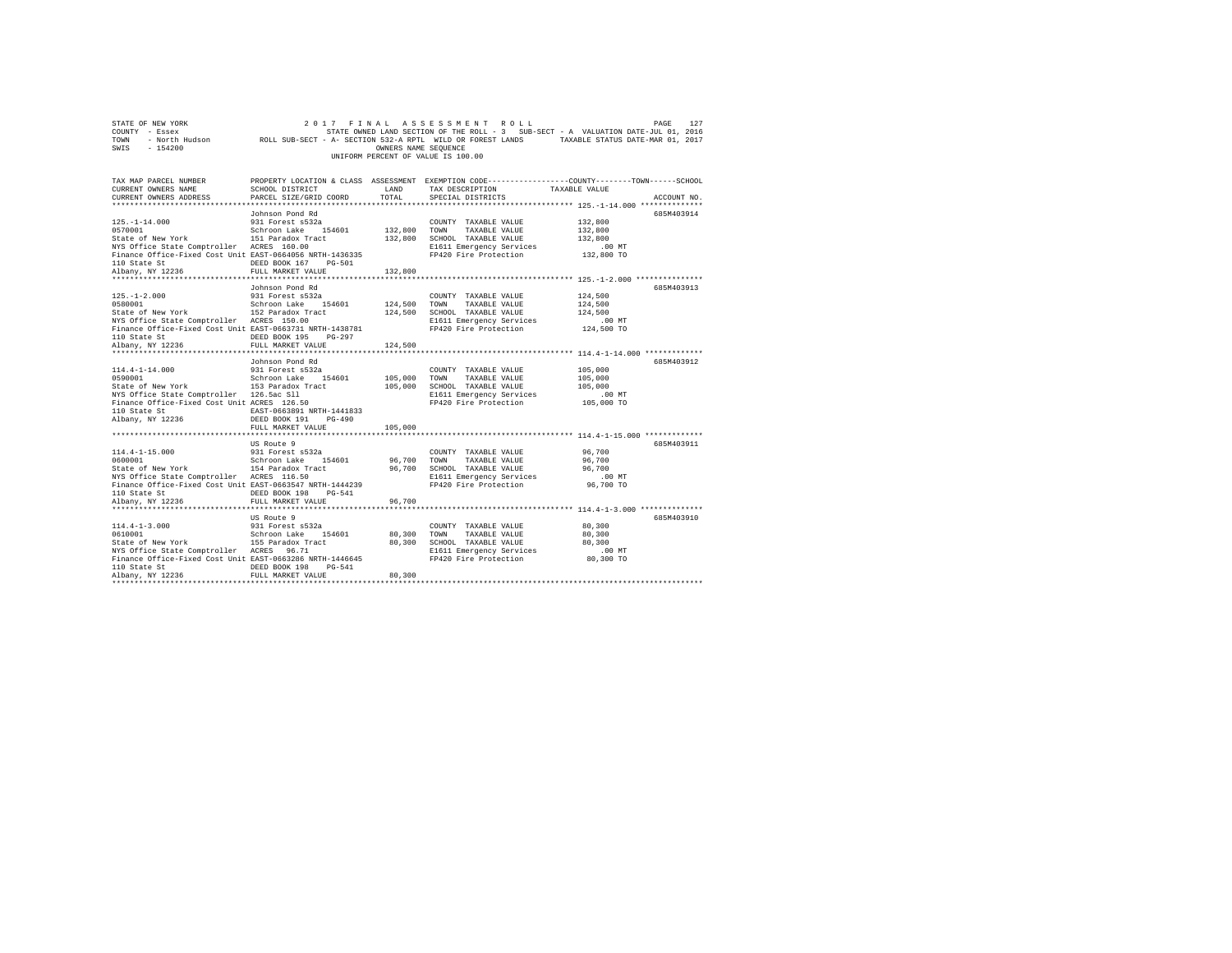| SWIS - 154200                                                                                                                                                                                                                                                                                                                                                                                                                                                                                                                                                                                   |                                           | OWNERS NAME SEQUENCE    | 2017 FINAL ASSESSMENT ROLL<br>UNIFORM PERCENT OF VALUE IS 100.00                                                                                   | 2017 FINAL ASSESSMENT ROLL PAGE PAGE 128<br>COUNTY - Essex - SATE ON STATE ONNED IAND SECTION OF THE ROLL - 3 SUB-SECT - A VALUATION DATE-JUL 01, 2016<br>TOWN - North Hudson - ROLL SUB-SECT - A-SECTION 532-A RPTL WILD OR FOREST |  |
|-------------------------------------------------------------------------------------------------------------------------------------------------------------------------------------------------------------------------------------------------------------------------------------------------------------------------------------------------------------------------------------------------------------------------------------------------------------------------------------------------------------------------------------------------------------------------------------------------|-------------------------------------------|-------------------------|----------------------------------------------------------------------------------------------------------------------------------------------------|-------------------------------------------------------------------------------------------------------------------------------------------------------------------------------------------------------------------------------------|--|
| TAX MAP PARCEL NUMBER<br>CURRENT OWNERS NAME<br>CURRENT OWNERS ADDRESS                                                                                                                                                                                                                                                                                                                                                                                                                                                                                                                          | SCHOOL DISTRICT<br>PARCEL SIZE/GRID COORD | LAND<br>TOTAL           | TAX DESCRIPTION TAXABLE VALUE<br>SPECIAL DISTRICTS                                                                                                 | PROPERTY LOCATION & CLASS ASSESSMENT EXEMPTION CODE---------------COUNTY-------TOWN-----SCHOOL<br>ACCOUNT NO.                                                                                                                       |  |
| $\begin{array}{cccc} 114.2\texttt{-}1\texttt{-}29.000 & 931\text{ Forest}\,\,8532a & \text{COMNT} & \text{TXABLE VALUE}\\ 0620001 & 1 & 1 & 1 & 1 & 1\\ 0620001 & 1 & 1 & 1 & 1 & 1\\ 0620001 & 1 & 1 & 1 & 1 & 1\\ 0620001 & 1 & 1 & 1 & 1 & 1\\ 062001 & 1 & 1 & 1 & 1 & 1\\ 062001 & 1 & 1 & 1 & 1 & 1\\ 062001 & 1 & 1 & $<br>NYS Office State Comptroller 35.5ac<br>Finance Office-Fixed Cost Unit ACRES 35.51<br>${\small \begin{tabular}{lcccccc} 110 State St & & & & & & \tt EAST-0663806 NRTH-1448731 \\ Albany, NY & 12236 & & & & & \tt DEED BOOK 198 & & PG-541 \\ \end{tabular}}$ | US Route 9                                |                         | E1611 Emergency Services<br>FP420 Fire Protection                                                                                                  | 685M403909<br>29,500<br>29,500<br>29,500<br>$.00$ MT<br>29,500 TO                                                                                                                                                                   |  |
|                                                                                                                                                                                                                                                                                                                                                                                                                                                                                                                                                                                                 | FULL MARKET VALUE                         | 29,500                  |                                                                                                                                                    |                                                                                                                                                                                                                                     |  |
| $114.2 - 1 - 26.000$<br>0630001<br>Schroon Lake 154601<br>State of New York<br>157 Paradox Tract<br>NYS Office State Comptroller ACRES 201.40<br>Finance Office-Fixed Cost Unit EAST-0665205 NRTH-1452325<br>110 State St CDEED BOOK 201 PG-262                                                                                                                                                                                                                                                                                                                                                 | Ensign Pond Rd                            |                         | E1611 Emergency Services<br>FP420 Fire Protection                                                                                                  | 685M403908<br>176,600<br>176,600<br>176,600<br>00 MT.<br>176,600 TO                                                                                                                                                                 |  |
| Albany, NY 12236                                                                                                                                                                                                                                                                                                                                                                                                                                                                                                                                                                                | FULL MARKET VALUE 176,600                 |                         |                                                                                                                                                    |                                                                                                                                                                                                                                     |  |
| NYS Office State Comptroller 60ac Sll<br>Finance Office-Fixed Cost Unit ACRES 60.00<br>${\small \begin{tabular}{lcccccc} 110 & State & St & & & \multicolumn{2}{c}{EAST-0665481 & NRTH-1450424} \\ Albany, & NY & 12236 & & & DEED & BOOK & 201 & & PG-262 \\ \end{tabular}}$                                                                                                                                                                                                                                                                                                                   | US Route 9<br>FULL MARKET VALUE           | 49,800                  | COUNTY TAXABLE VALUE<br>49,800 TOWN TAXABLE VALUE<br>49,800 SCHOOL TAXABLE VALUE<br>E1611 Emergency Services<br>FP420 Fire Protection              | 685M403907<br>49,800<br>49,800<br>49,800<br>$.00$ MT<br>49,800 TO                                                                                                                                                                   |  |
|                                                                                                                                                                                                                                                                                                                                                                                                                                                                                                                                                                                                 | US Route 9                                | **********              |                                                                                                                                                    | ***************************** 114.4-1-4.000 **************<br>685M403906                                                                                                                                                            |  |
| $114.4 - 1 - 4.000$<br>0650001<br>Volvoir State of New York State of New York State of New York State Comptroller ACRES 149.40<br>Finance Office-Fixed Cost Unit EAST-0665544 NRTH-1447117                                                                                                                                                                                                                                                                                                                                                                                                      | 931 Forest s532a<br>Schroon Lake 154601   |                         | COUNTY TAXABLE VALUE<br>124,000 TOWN TAXABLE VALUE<br>124,000 SCHOOL TAXABLE VALUE<br>E1611 Emergency Services<br>FP420 Fire Protection 124,000 TO | 124,000<br>124,000<br>124,000<br>.00 MT                                                                                                                                                                                             |  |
|                                                                                                                                                                                                                                                                                                                                                                                                                                                                                                                                                                                                 | FULL MARKET VALUE                         | 124,000                 |                                                                                                                                                    |                                                                                                                                                                                                                                     |  |
| 114.4-1-11.000 931 Forest s532a<br>0660001 931 5chroon Lake 154601<br>State of New York 160 Paradox Tract<br>NYS Office State Comptroller ACRES 152.00<br>Finance Office-Fixed Cost Unit EAST-0665797 NRTH-1444560<br>110 State St CONDERD BOOK 185 PG-272<br>Albany, NY 12236                                                                                                                                                                                                                                                                                                                  | US Route 9<br>FULL MARKET VALUE           | 126,200 TOWN<br>126,200 | COUNTY TAXABLE VALUE<br>TAXABLE VALUE<br>126,200 SCHOOL TAXABLE VALUE<br>E1611 Emergency Services<br>FP420 Fire Protection                         | 685M403905<br>126,200<br>126,200<br>126,200<br>$.00$ MT<br>126,200 TO                                                                                                                                                               |  |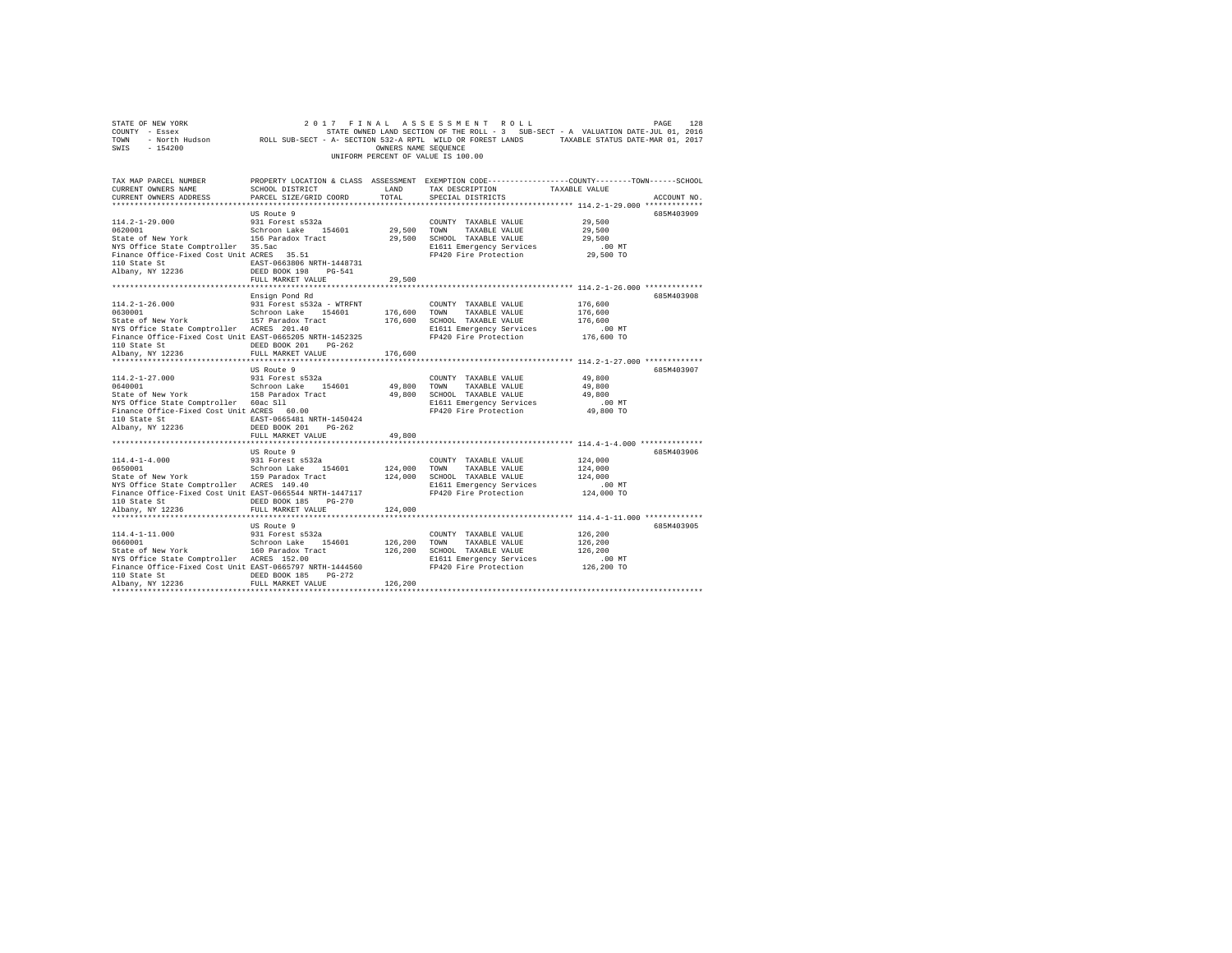|                                    | STATE OF NEW YORK |                                                            |  | 2017 FINAL ASSESSMENT ROLL |  |                      |  |  |                                                                                   |  | PAGE                             | 129 |
|------------------------------------|-------------------|------------------------------------------------------------|--|----------------------------|--|----------------------|--|--|-----------------------------------------------------------------------------------|--|----------------------------------|-----|
|                                    | COUNTY - Essex    |                                                            |  |                            |  |                      |  |  | STATE OWNED LAND SECTION OF THE ROLL - 3 SUB-SECT - A VALUATION DATE-JUL 01, 2016 |  |                                  |     |
| TOWN                               | - North Hudson    | ROLL SUB-SECT - A- SECTION 532-A RPTL WILD OR FOREST LANDS |  |                            |  |                      |  |  |                                                                                   |  | TAXABLE STATUS DATE-MAR 01, 2017 |     |
| SWIS                               | - 154200          |                                                            |  |                            |  | OWNERS NAME SEOUENCE |  |  |                                                                                   |  |                                  |     |
| UNIFORM PERCENT OF VALUE IS 100.00 |                   |                                                            |  |                            |  |                      |  |  |                                                                                   |  |                                  |     |

| TAX MAP PARCEL NUMBER<br>CURRENT OWNERS NAME SCHOOL DISTRICT                                                                                                                                                                                                                   |                                                                  |       | LAND TAX DESCRIPTION TAXABLE VALUE | PROPERTY LOCATION & CLASS ASSESSMENT EXEMPTION CODE----------------COUNTY-------TOWN-----SCHOOL |
|--------------------------------------------------------------------------------------------------------------------------------------------------------------------------------------------------------------------------------------------------------------------------------|------------------------------------------------------------------|-------|------------------------------------|-------------------------------------------------------------------------------------------------|
| CURRENT OWNERS ADDRESS PARCEL SIZE/GRID COORD                                                                                                                                                                                                                                  |                                                                  | TOTAL | SPECIAL DISTRICTS                  | ACCOUNT NO.                                                                                     |
|                                                                                                                                                                                                                                                                                |                                                                  |       |                                    | 685M403904                                                                                      |
|                                                                                                                                                                                                                                                                                |                                                                  |       |                                    |                                                                                                 |
|                                                                                                                                                                                                                                                                                |                                                                  |       |                                    |                                                                                                 |
| 125.-1-13.000<br>2011 Forest 8532<br>2011 Forest 8532<br>2012 Forest 8532<br>2012 Forest 8532<br>2012 Forest 86532<br>2012 Forest 86532<br>2012 FORES 86,400<br>2012 FINERE 2020 FINERE VALUE<br>2013 FORES 80.00<br>2013 FORES 80.00<br>2013 FINERE                           | Johnson Pond Rd                                                  |       |                                    | 685M403903                                                                                      |
|                                                                                                                                                                                                                                                                                |                                                                  |       |                                    |                                                                                                 |
| 125.12-1-5.000 931 Forest as<br>32 ASS2 COUNTY TAXABLE VALUE<br>State of New York 169 Paradox Track 154601 900 TONN TAXABLE VALUE<br>State of New York 169 Paradox Track 900 SCHOOL TAXABLE VALUE<br>STIRING STRICE State Comptroller ACRE<br>110 State St<br>Albany, NY 12236 | Johnson Pond Rd<br>DEED BOOK 187 PG-444<br>FULL MARKET VALUE 900 |       |                                    | 685M403902<br>900<br>900<br>900<br>$.00$ MT<br>900 TO                                           |
|                                                                                                                                                                                                                                                                                | FULL MARKET VALUE 154,300                                        |       | COUNTY TAXABLE VALUE 154,300       | 685M403901<br>00 MT.<br>154,300 TO                                                              |
| 125.-1-5.000<br>129.-1-5.000<br>129.-1-5.000<br>129.-1-5.000<br>129.-1-5.000<br>129.-1-5.000<br>129.-1-5.000<br>129.-1-5.000<br>129.-1-5.000<br>129.-1-5.000<br>129.-1-5.000<br>129.-1-5.000<br>129.-1-5.000<br>129.-1-5.000<br>129.-1-5.000<br>129.-1-5.000                   |                                                                  |       |                                    | 685M404015                                                                                      |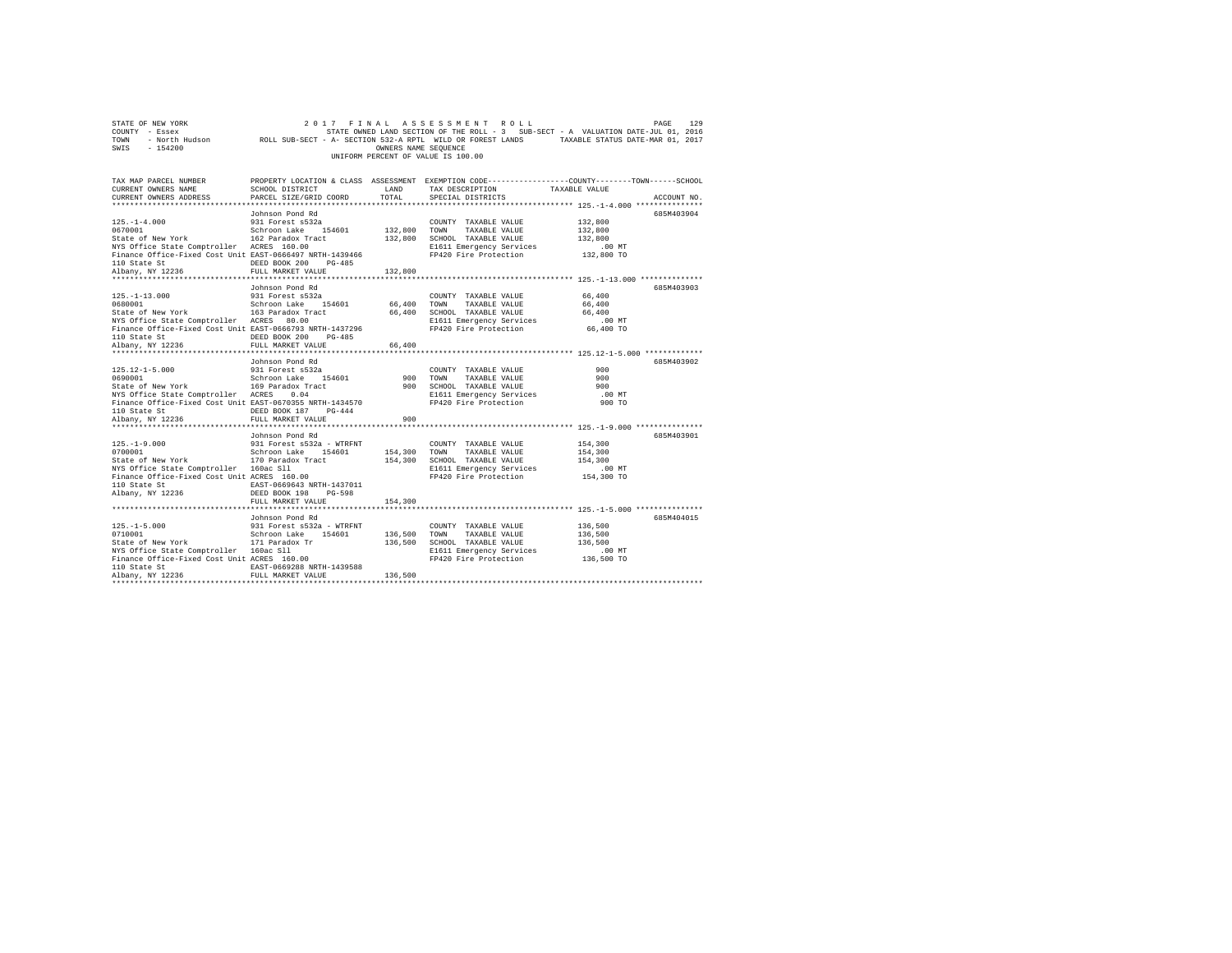| STATE OF NEW YORK                                                                                                                                                         |                                                                                                            |                      | 2017 FINAL ASSESSMENT ROLL         |                                                                                   | PAGE<br>130 |
|---------------------------------------------------------------------------------------------------------------------------------------------------------------------------|------------------------------------------------------------------------------------------------------------|----------------------|------------------------------------|-----------------------------------------------------------------------------------|-------------|
| COUNTY - Essex                                                                                                                                                            |                                                                                                            |                      |                                    | STATE OWNED LAND SECTION OF THE ROLL - 3 SUB-SECT - A VALUATION DATE-JUL 01, 2016 |             |
| TOWN                                                                                                                                                                      | - North Hudson ROLL SUB-SECT - A- SECTION 532-A RPTL WILD OR FOREST LANDS TAXABLE STATUS DATE-MAR 01, 2017 |                      |                                    |                                                                                   |             |
| $-154200$<br>SWIS                                                                                                                                                         |                                                                                                            | OWNERS NAME SEQUENCE |                                    |                                                                                   |             |
|                                                                                                                                                                           |                                                                                                            |                      | UNIFORM PERCENT OF VALUE IS 100.00 |                                                                                   |             |
|                                                                                                                                                                           |                                                                                                            |                      |                                    |                                                                                   |             |
|                                                                                                                                                                           |                                                                                                            |                      |                                    |                                                                                   |             |
| TAX MAP PARCEL NUMBER                                                                                                                                                     | PROPERTY LOCATION & CLASS ASSESSMENT EXEMPTION CODE---------------COUNTY-------TOWN------SCHOOL            |                      |                                    |                                                                                   |             |
| CURRENT OWNERS NAME                                                                                                                                                       | <b>LAND</b><br>SCHOOL DISTRICT                                                                             |                      | TAX DESCRIPTION                    | TAXABLE VALUE                                                                     |             |
| CURRENT OWNERS ADDRESS                                                                                                                                                    | PARCEL SIZE/GRID COORD                                                                                     | TOTAL                | SPECIAL DISTRICTS                  |                                                                                   | ACCOUNT NO. |
|                                                                                                                                                                           |                                                                                                            |                      |                                    |                                                                                   |             |
|                                                                                                                                                                           | Johnson Pond Rd                                                                                            |                      |                                    |                                                                                   | 685M404014  |
| $114.4 - 1 - 9.000$                                                                                                                                                       | 931 Forest s532a                                                                                           |                      | COUNTY TAXABLE VALUE               | 140,000                                                                           |             |
|                                                                                                                                                                           |                                                                                                            | 140,000 TOWN         | TAXABLE VALUE                      | 140,000                                                                           |             |
| 0720001 Schroon Lake 154601<br>State of New York $172$ Paradox Tract<br>$172$ Paradox Tract                                                                               |                                                                                                            |                      | 140,000 SCHOOL TAXABLE VALUE       | 140,000                                                                           |             |
| NYS Office State Comptroller ACRES 168.65                                                                                                                                 |                                                                                                            |                      | E1611 Emergency Services           | .00 MT                                                                            |             |
| Finance Office-Fixed Cost Unit EAST-0668887 NRTH-1442384                                                                                                                  |                                                                                                            |                      | FP420 Fire Protection              | 140,000 TO                                                                        |             |
| 110 State St<br>Albany, NY 12236                                                                                                                                          | DEED BOOK 198 PG-598                                                                                       |                      |                                    |                                                                                   |             |
|                                                                                                                                                                           | FULL MARKET VALUE                                                                                          | 140,000              |                                    |                                                                                   |             |
|                                                                                                                                                                           |                                                                                                            |                      |                                    |                                                                                   |             |
|                                                                                                                                                                           | US Route 9                                                                                                 |                      |                                    |                                                                                   | 685M404013  |
| $114.4 - 1 - 10.000$                                                                                                                                                      | 931 Forest s532a                                                                                           |                      | COUNTY TAXABLE VALUE               | 126,200                                                                           |             |
| 114:4-1-4-4-4 Schroon Lake 154601 126,200 TOWN TAXABLE VALUE<br>State of New York 173 Paradox Tract 126,200 SCHOOL TAXABLE VALUE<br>1739.001 126,200 SCHOLL TAXABLE VALUE |                                                                                                            |                      |                                    | 126,200                                                                           |             |
|                                                                                                                                                                           |                                                                                                            |                      |                                    | 126,200                                                                           |             |
| NYS Office State Comptroller ACRES 152.00                                                                                                                                 |                                                                                                            |                      | E1611 Emergency Services           | .00 MT                                                                            |             |
| Finance Office-Fixed Cost Unit EAST-0668497 NRTH-1444910                                                                                                                  |                                                                                                            |                      | FP420 Fire Protection              | 126,200 TO                                                                        |             |
|                                                                                                                                                                           | DEED BOOK 166 PG-201                                                                                       |                      |                                    |                                                                                   |             |
| 110 State St<br>Albany, NY 12236                                                                                                                                          | FULL MARKET VALUE                                                                                          | 126,200              |                                    |                                                                                   |             |
|                                                                                                                                                                           |                                                                                                            |                      |                                    |                                                                                   |             |
|                                                                                                                                                                           | US Route 9                                                                                                 |                      |                                    |                                                                                   | 685M404012  |
|                                                                                                                                                                           |                                                                                                            |                      |                                    | 129,000                                                                           |             |
|                                                                                                                                                                           |                                                                                                            |                      |                                    | 129,000                                                                           |             |
|                                                                                                                                                                           |                                                                                                            |                      |                                    | 129,000                                                                           |             |
|                                                                                                                                                                           |                                                                                                            |                      |                                    | .00 MT                                                                            |             |
|                                                                                                                                                                           |                                                                                                            |                      |                                    | 129,000 TO                                                                        |             |
| 110 State St<br>Albany, NY 12236                                                                                                                                          | EAST-0668360 NRTH-1447463                                                                                  |                      |                                    |                                                                                   |             |
|                                                                                                                                                                           | FULL MARKET VALUE                                                                                          | 129,000              |                                    |                                                                                   |             |
|                                                                                                                                                                           |                                                                                                            |                      |                                    |                                                                                   |             |
|                                                                                                                                                                           | US Route 9                                                                                                 |                      |                                    |                                                                                   | 685M404011  |
|                                                                                                                                                                           |                                                                                                            |                      | COUNTY TAXABLE VALUE               | 132,800                                                                           |             |
|                                                                                                                                                                           |                                                                                                            | 132,800 TOWN         | TAXABLE VALUE                      | 132,800                                                                           |             |
|                                                                                                                                                                           |                                                                                                            |                      | 132,800 SCHOOL TAXABLE VALUE       | 132,800                                                                           |             |
| NYS Office State Comptroller ACRES 160.00                                                                                                                                 |                                                                                                            |                      | E1611 Emergency Services           | $.00$ MT                                                                          |             |
| Finance Office-Fixed Cost Unit EAST-0667812 NRTH-1450147                                                                                                                  |                                                                                                            |                      | FP420 Fire Protection              | 132,800 TO                                                                        |             |
| 110 State St<br>Albany, NY 12236                                                                                                                                          | DEED BOOK 201 PG-262                                                                                       |                      |                                    |                                                                                   |             |
|                                                                                                                                                                           | FULL MARKET VALUE                                                                                          | 132,800              |                                    |                                                                                   |             |
|                                                                                                                                                                           |                                                                                                            |                      |                                    |                                                                                   |             |
|                                                                                                                                                                           | Ensign Pond Rd                                                                                             |                      |                                    |                                                                                   | 685M404010  |
| $114.2 - 1 - 25.000$                                                                                                                                                      | 931 Forest s532a                                                                                           |                      | COUNTY TAXABLE VALUE               | 83,700                                                                            |             |
| 114.2-1-25.000 931 Forest s532a<br>0760001 52601 5261 5261 54601<br>State of New York 176 Paradox Tract                                                                   |                                                                                                            | 83,700 TOWN          | TAXABLE VALUE                      | 83,700                                                                            |             |
|                                                                                                                                                                           |                                                                                                            |                      | 83,700 SCHOOL TAXABLE VALUE        | 83,700                                                                            |             |
| NYS Office State Comptroller ACRES 100.80<br>Finance Office-Fixed Cost Unit EAST-0667958 NRTH-1452619                                                                     |                                                                                                            |                      | E1611 Emergency Services           | .00 MT                                                                            |             |
|                                                                                                                                                                           |                                                                                                            |                      | FP420 Fire Protection 83,700 TO    |                                                                                   |             |
| 110 State St                                                                                                                                                              | $PG-262$<br>DEED BOOK 201                                                                                  |                      |                                    |                                                                                   |             |
| Albany, NY 12236                                                                                                                                                          | FULL MARKET VALUE                                                                                          | 83,700               |                                    |                                                                                   |             |
|                                                                                                                                                                           |                                                                                                            |                      |                                    |                                                                                   |             |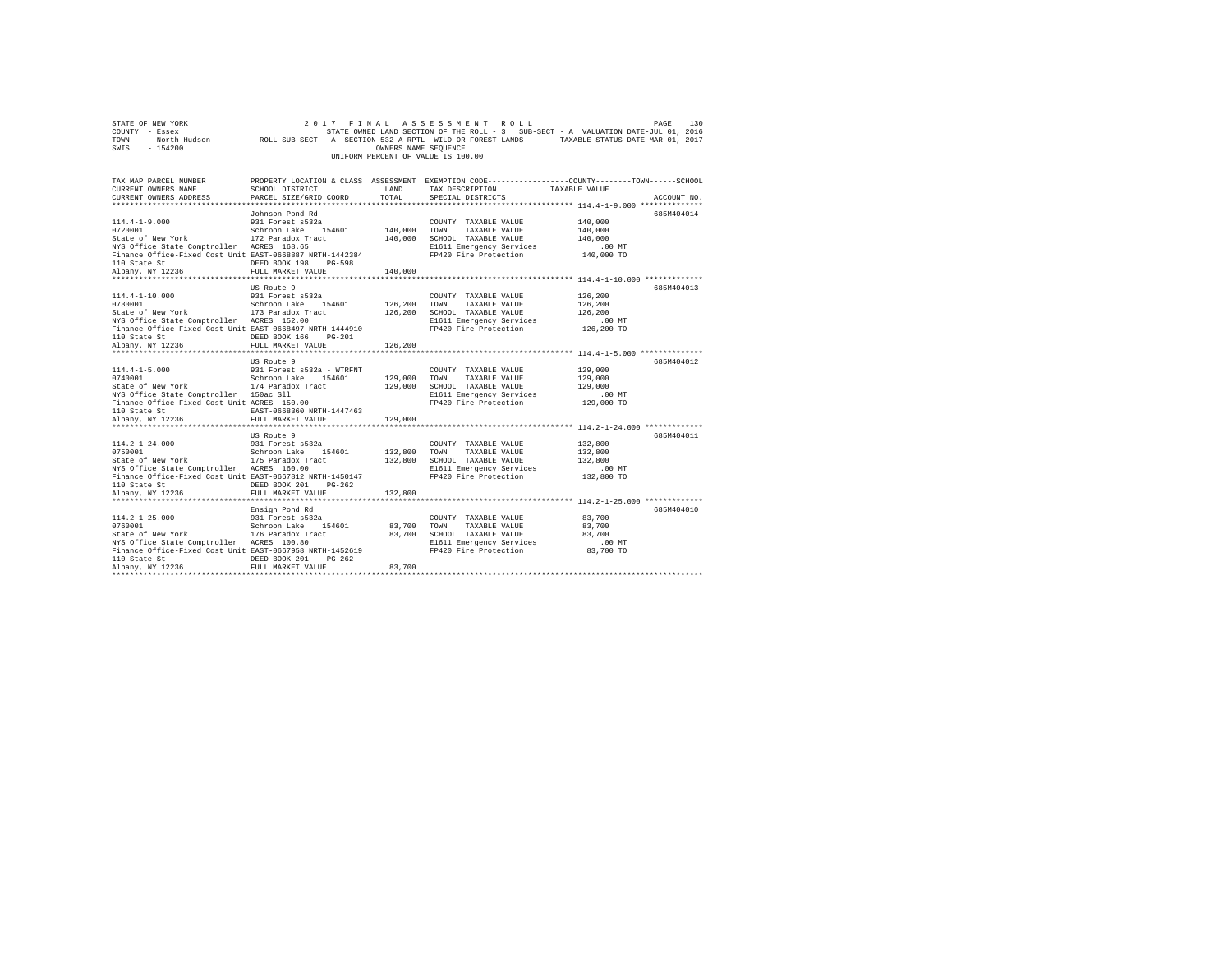| COUNTY - Essex<br>TOWN<br>SWIS<br>$-154200$                                      | - North Hudson ROLL SUB-SECT - A- SECTION 532-A RPTL WILD OR FOREST LANDS TAXABLE STATUS DATE-MAR 01, 2017 | OWNERS NAME SEOUENCE | STATE OWNED LAND SECTION OF THE ROLL - 3 SUB-SECT - A VALUATION DATE-JUL 01, 2016<br>UNIFORM PERCENT OF VALUE IS 100.00 |                                                        |             |
|----------------------------------------------------------------------------------|------------------------------------------------------------------------------------------------------------|----------------------|-------------------------------------------------------------------------------------------------------------------------|--------------------------------------------------------|-------------|
|                                                                                  |                                                                                                            |                      |                                                                                                                         |                                                        |             |
| TAX MAP PARCEL NUMBER                                                            |                                                                                                            |                      | PROPERTY LOCATION & CLASS ASSESSMENT EXEMPTION CODE---------------COUNTY-------TOWN------SCHOOL                         |                                                        |             |
| CURRENT OWNERS NAME                                                              | SCHOOL DISTRICT                                                                                            | LAND                 | TAX DESCRIPTION                                                                                                         | TAXABLE VALUE                                          |             |
| CURRENT OWNERS ADDRESS                                                           | PARCEL SIZE/GRID COORD                                                                                     | TOTAL.               | SPECIAL DISTRICTS                                                                                                       | ************************* 114.2-1-18.000 ************* | ACCOUNT NO. |
|                                                                                  | Ensign Pond Rd                                                                                             |                      |                                                                                                                         |                                                        | 685M404009  |
| $114.2 - 1 - 18.000$                                                             | 931 Forest s532a - WTRFNT                                                                                  |                      | COUNTY TAXABLE VALUE                                                                                                    | 88,300                                                 |             |
| 0770001                                                                          | Schroon Lake 154601                                                                                        | 88,300               | TOWN<br>TAXABLE VALUE                                                                                                   | 88,300                                                 |             |
| State of New York                                                                | 177 Paradox Tract                                                                                          | 88,300               | SCHOOL TAXABLE VALUE                                                                                                    | 88,300                                                 |             |
| NYS Office State Comptroller ACRES 100.00                                        |                                                                                                            |                      | E1611 Emergency Services                                                                                                | $.00$ MT                                               |             |
| Finance Office-Fixed Cost Unit EAST-0667367 NRTH-1455247                         |                                                                                                            |                      | FP420 Fire Protection                                                                                                   | 88,300 TO                                              |             |
| 110 State St                                                                     | DEED BOOK 202 PG-285                                                                                       |                      |                                                                                                                         |                                                        |             |
| Albany, NY 12236                                                                 | FULL MARKET VALUE                                                                                          | 88,300               |                                                                                                                         |                                                        |             |
|                                                                                  | Duntley Rd                                                                                                 |                      |                                                                                                                         |                                                        | 685M404008  |
| $105. - 1 - 32.000$                                                              | 931 Forest s532a                                                                                           |                      | COUNTY TAXABLE VALUE                                                                                                    | 164,300                                                |             |
| 0780001                                                                          | Schroon Lake 154601                                                                                        | 164,300              | TAXABLE VALUE<br>TOWN                                                                                                   | 164,300                                                |             |
| State of New York                                                                | 180 Paradox Tract                                                                                          | 164,300              | SCHOOL TAXABLE VALUE                                                                                                    | 164,300                                                |             |
| NYS Office State Comptroller 198ac Sll                                           |                                                                                                            |                      | E1611 Emergency Services                                                                                                | $.00$ MT                                               |             |
| Finance Office-Fixed Cost Unit ACRES 198.00                                      |                                                                                                            |                      | FP420 Fire Protection                                                                                                   | 164,300 TO                                             |             |
| 110 State St                                                                     | EAST-0671744 NRTH-1460976                                                                                  |                      |                                                                                                                         |                                                        |             |
| Albany, NY 12236                                                                 | DEED BOOK 189<br>$PG-312$                                                                                  |                      |                                                                                                                         |                                                        |             |
|                                                                                  | FULL MARKET VALUE                                                                                          | 164,300              |                                                                                                                         |                                                        |             |
|                                                                                  | Ensign Pond Rd                                                                                             |                      |                                                                                                                         |                                                        | 685M404007  |
| $114.2 - 1 - 20.000$                                                             | 931 Forest s532a                                                                                           |                      | COUNTY TAXABLE VALUE                                                                                                    | 79,500                                                 |             |
|                                                                                  |                                                                                                            |                      | TOWN<br>TAXABLE VALUE                                                                                                   | 79,500                                                 |             |
| 0790001 Schroon Lake 154601 79,500<br>State of New York 182 Paradox Tract 79,500 |                                                                                                            |                      | SCHOOL TAXABLE VALUE                                                                                                    | 79,500                                                 |             |
| NYS Office State Comptroller ACRES 95.80                                         |                                                                                                            |                      | E1611 Emergency Services                                                                                                | $.00$ MT                                               |             |
| Finance Office-Fixed Cost Unit EAST-0668813 NRTH-1455411                         |                                                                                                            |                      | FP420 Fire Protection                                                                                                   | 79,500 TO                                              |             |
| 110 State St<br>Albany, NY 12236                                                 | DEED BOOK 203 PG-231                                                                                       |                      |                                                                                                                         |                                                        |             |
|                                                                                  | FULL MARKET VALUE                                                                                          | 79,500               |                                                                                                                         |                                                        |             |
|                                                                                  | Ensign Pond Rd                                                                                             |                      |                                                                                                                         |                                                        | 685M404006  |
| $114.2 - 1 - 23.000$                                                             | 931 Forest s532a - WTRFNT                                                                                  |                      | COUNTY TAXABLE VALUE                                                                                                    | 144,300                                                |             |
| 0800001                                                                          | Schroon Lake 154601                                                                                        | 144,300              | TOWN<br>TAXABLE VALUE                                                                                                   | 144,300                                                |             |
| State of New York                                                                | 184 Paradox Tr                                                                                             | 144,300              | SCHOOL TAXABLE VALUE                                                                                                    | 144,300                                                |             |
| NYS Office State Comptroller ACRES 160.00                                        |                                                                                                            |                      | E1611 Emergency Services                                                                                                | $.00$ MT                                               |             |
| Finance Office-Fixed Cost Unit EAST-0670455 NRTH-1450429                         |                                                                                                            |                      | FP420 Fire Protection                                                                                                   | 144,300 TO                                             |             |
| 110 State St                                                                     | FULL MARKET VALUE                                                                                          | 144,300              |                                                                                                                         |                                                        |             |
| Albany, NY 12336                                                                 |                                                                                                            |                      |                                                                                                                         |                                                        |             |
|                                                                                  | US Route 9                                                                                                 |                      |                                                                                                                         |                                                        | 685M404005  |
| $114.4 - 1 - 6.000$                                                              | 931 Forest s532a - WTRFNT                                                                                  |                      | COUNTY TAXABLE VALUE                                                                                                    | 128,900                                                |             |
| 0810001                                                                          | Schroon Lake 154601                                                                                        | 128,900              | TOWN<br>TAXABLE VALUE                                                                                                   | 128,900                                                |             |
| State of New York 185 Paradox Tract                                              |                                                                                                            | 128,900              | SCHOOL TAXABLE VALUE                                                                                                    | 128,900                                                |             |
| NYS Office State Comptroller ACRES 149.30                                        |                                                                                                            |                      | E1611 Emergency Services                                                                                                | $.00$ MT                                               |             |
| Finance Office-Fixed Cost Unit EAST-0670918 NRTH-1447814                         |                                                                                                            |                      | FP420 Fire Protection                                                                                                   | 128,900 TO                                             |             |
| 110 State St                                                                     | FULL MARKET VALUE                                                                                          | 128,900              |                                                                                                                         |                                                        |             |
| Albany, NY 12236                                                                 |                                                                                                            |                      |                                                                                                                         |                                                        |             |
|                                                                                  |                                                                                                            |                      |                                                                                                                         |                                                        |             |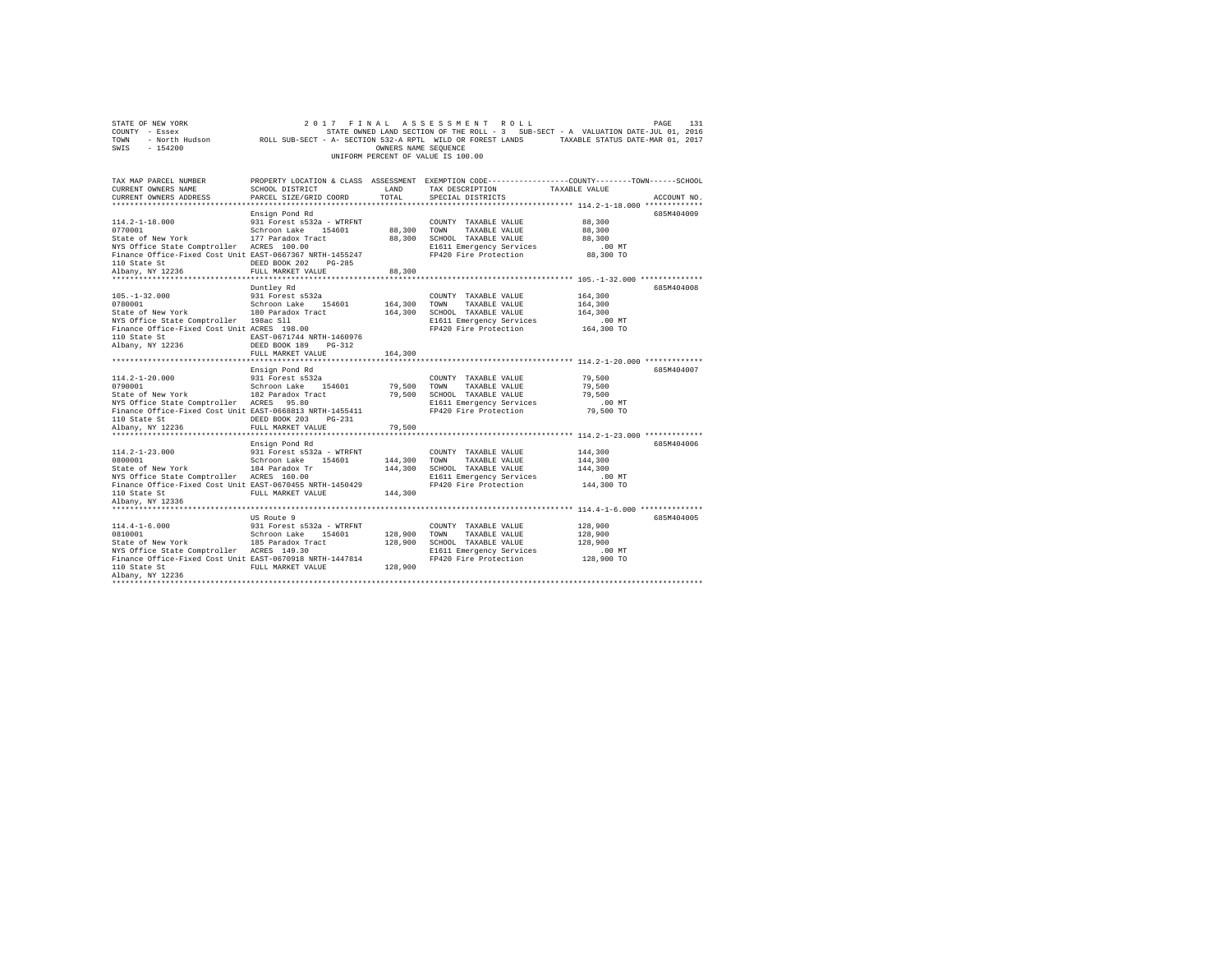|                                    | STATE OF NEW YORK |                                                            | 2017 FINAL ASSESSMENT ROLL |  |                      |  |  |                                                                                   | PAGE | 132 |
|------------------------------------|-------------------|------------------------------------------------------------|----------------------------|--|----------------------|--|--|-----------------------------------------------------------------------------------|------|-----|
|                                    | COUNTY - Essex    |                                                            |                            |  |                      |  |  | STATE OWNED LAND SECTION OF THE ROLL - 3 SUB-SECT - A VALUATION DATE-JUL 01, 2016 |      |     |
| TOWN                               | - North Hudson    | ROLL SUB-SECT - A- SECTION 532-A RPTL WILD OR FOREST LANDS |                            |  |                      |  |  | TAXABLE STATUS DATE-MAR 01, 2017                                                  |      |     |
| SWIS                               | - 154200          |                                                            |                            |  | OWNERS NAME SEOUENCE |  |  |                                                                                   |      |     |
| UNIFORM PERCENT OF VALUE IS 100.00 |                   |                                                            |                            |  |                      |  |  |                                                                                   |      |     |

| TAX MAP PARCEL NUMBER<br>CURRENT OWNERS NAME<br>CURRENT OWNERS ADDRESS PARCEL SIZE/GRID COORD TOTAL                                                                                                                                  |                              |               | SCHOOL DISTRICT                     LAND        TAX DESCRIPTION                  TAXABLE VALUE<br>SPECIAL DISTRICTS                                                                                       | PROPERTY LOCATION & CLASS ASSESSMENT EXEMPTION CODE---------------COUNTY-------TOWN-----SCHOOL<br>ACCOUNT NO. |  |
|--------------------------------------------------------------------------------------------------------------------------------------------------------------------------------------------------------------------------------------|------------------------------|---------------|-----------------------------------------------------------------------------------------------------------------------------------------------------------------------------------------------------------|---------------------------------------------------------------------------------------------------------------|--|
|                                                                                                                                                                                                                                      |                              |               |                                                                                                                                                                                                           |                                                                                                               |  |
|                                                                                                                                                                                                                                      | US Route 9                   |               |                                                                                                                                                                                                           | 685M404004                                                                                                    |  |
| 114.4-1-7.000 931 Forest s532a                                                                                                                                                                                                       |                              |               | COUNTY TAXABLE VALUE 126,200                                                                                                                                                                              |                                                                                                               |  |
|                                                                                                                                                                                                                                      |                              |               |                                                                                                                                                                                                           |                                                                                                               |  |
|                                                                                                                                                                                                                                      |                              |               |                                                                                                                                                                                                           |                                                                                                               |  |
|                                                                                                                                                                                                                                      |                              |               |                                                                                                                                                                                                           |                                                                                                               |  |
|                                                                                                                                                                                                                                      |                              |               |                                                                                                                                                                                                           |                                                                                                               |  |
|                                                                                                                                                                                                                                      |                              |               |                                                                                                                                                                                                           |                                                                                                               |  |
|                                                                                                                                                                                                                                      |                              | 126,200       |                                                                                                                                                                                                           |                                                                                                               |  |
| ***********************                                                                                                                                                                                                              | **************************** | ************* |                                                                                                                                                                                                           | ******************** 114.4-1-8.000 ***************                                                            |  |
|                                                                                                                                                                                                                                      | Johnson Pond Rd              |               |                                                                                                                                                                                                           | 685M404003                                                                                                    |  |
| $114.4 - 1 - 8.000$                                                                                                                                                                                                                  | 931 Forest s532a             |               | COUNTY TAXABLE VALUE 140,000                                                                                                                                                                              |                                                                                                               |  |
| 0830001                                                                                                                                                                                                                              |                              |               |                                                                                                                                                                                                           | 140,000                                                                                                       |  |
|                                                                                                                                                                                                                                      |                              |               |                                                                                                                                                                                                           |                                                                                                               |  |
| State of New York 187 Paradox Tract 140,000 SCHOOL TAXABLE VALUE 140,000<br>NYS Office State Comptroller ACRES 168.70 140,000 SCHOOL TAXABLE VALUE 140,000<br>Finance Office-Fixed Cost Unit EAST-0671619 NRTH-1442647 1200 F11 E161 |                              |               |                                                                                                                                                                                                           |                                                                                                               |  |
|                                                                                                                                                                                                                                      |                              |               |                                                                                                                                                                                                           |                                                                                                               |  |
|                                                                                                                                                                                                                                      |                              |               |                                                                                                                                                                                                           |                                                                                                               |  |
|                                                                                                                                                                                                                                      |                              |               |                                                                                                                                                                                                           |                                                                                                               |  |
|                                                                                                                                                                                                                                      | Johnson Pond Rd              |               |                                                                                                                                                                                                           | 685M404002                                                                                                    |  |
|                                                                                                                                                                                                                                      |                              |               |                                                                                                                                                                                                           |                                                                                                               |  |
|                                                                                                                                                                                                                                      |                              |               | COUNTY TAXABLE VALUE $137,100$<br>TOWN TAXABLE VALUE $137,100$                                                                                                                                            |                                                                                                               |  |
|                                                                                                                                                                                                                                      |                              |               |                                                                                                                                                                                                           |                                                                                                               |  |
| State of New York 195 Paradox Tract 137,100 SCHOOL TAXABLE VALUE 137,100<br>NYS Office State Comptroller ACRES 165.20 B1611 Emergency Services 137,100 NTS                                                                           |                              |               |                                                                                                                                                                                                           |                                                                                                               |  |
| Finance Office-Fixed Cost Unit EAST-0675378 NRTH-1434831 PP420 Fire Protection                                                                                                                                                       |                              |               |                                                                                                                                                                                                           | 137,100 TO                                                                                                    |  |
|                                                                                                                                                                                                                                      |                              |               |                                                                                                                                                                                                           |                                                                                                               |  |
|                                                                                                                                                                                                                                      |                              |               |                                                                                                                                                                                                           |                                                                                                               |  |
|                                                                                                                                                                                                                                      |                              |               |                                                                                                                                                                                                           |                                                                                                               |  |
|                                                                                                                                                                                                                                      | Johnson Pond Rd              |               |                                                                                                                                                                                                           | 685M404001                                                                                                    |  |
|                                                                                                                                                                                                                                      |                              |               |                                                                                                                                                                                                           |                                                                                                               |  |
|                                                                                                                                                                                                                                      |                              |               |                                                                                                                                                                                                           |                                                                                                               |  |
|                                                                                                                                                                                                                                      |                              |               |                                                                                                                                                                                                           |                                                                                                               |  |
|                                                                                                                                                                                                                                      |                              |               |                                                                                                                                                                                                           |                                                                                                               |  |
|                                                                                                                                                                                                                                      |                              |               |                                                                                                                                                                                                           |                                                                                                               |  |
|                                                                                                                                                                                                                                      |                              |               |                                                                                                                                                                                                           |                                                                                                               |  |
|                                                                                                                                                                                                                                      |                              |               |                                                                                                                                                                                                           |                                                                                                               |  |
|                                                                                                                                                                                                                                      |                              |               |                                                                                                                                                                                                           |                                                                                                               |  |
|                                                                                                                                                                                                                                      | Ensign Pond Rd               |               |                                                                                                                                                                                                           | 685M404115                                                                                                    |  |
| 115.-1-23.000 931 Forest s532a<br>0860001                                                                                                                                                                                            |                              |               | COUNTY TAXABLE VALUE 432.800                                                                                                                                                                              |                                                                                                               |  |
|                                                                                                                                                                                                                                      |                              |               | $132,800 \qquad \qquad {\tt TOWN} \qquad \qquad {\tt TAXABLE\ \hspace{0.3cm} VALUE} \qquad \qquad 132,800 \qquad \qquad {\tt SCHOOL\ \hspace{0.3cm} TAXABLE\ \hspace{0.3cm} VALUE} \qquad \qquad 132,800$ |                                                                                                               |  |
| osouvou<br>State of New York<br>NYS Office State Comptroller 197 Paradox Tract<br>NYS Office State Comptroller 160ac S11<br>Finance Office-Fixed Cost Unit ACRES 160.00                                                              |                              |               |                                                                                                                                                                                                           |                                                                                                               |  |
|                                                                                                                                                                                                                                      |                              |               | E1611 Emergency Services .00 MT<br>FP420 Fire Protection .032,800 TO                                                                                                                                      |                                                                                                               |  |
|                                                                                                                                                                                                                                      |                              |               |                                                                                                                                                                                                           |                                                                                                               |  |
| ${\small \begin{tabular}{lcl} 110 State St & & & & \tt EAST-0674843 NRTH-1440218 \\ \texttt{Albany, NY 12236} & & & & \tt FULL MARKET VALUE & & & 132,800 \\ \end{tabular}}$                                                         |                              |               |                                                                                                                                                                                                           |                                                                                                               |  |
|                                                                                                                                                                                                                                      |                              |               |                                                                                                                                                                                                           |                                                                                                               |  |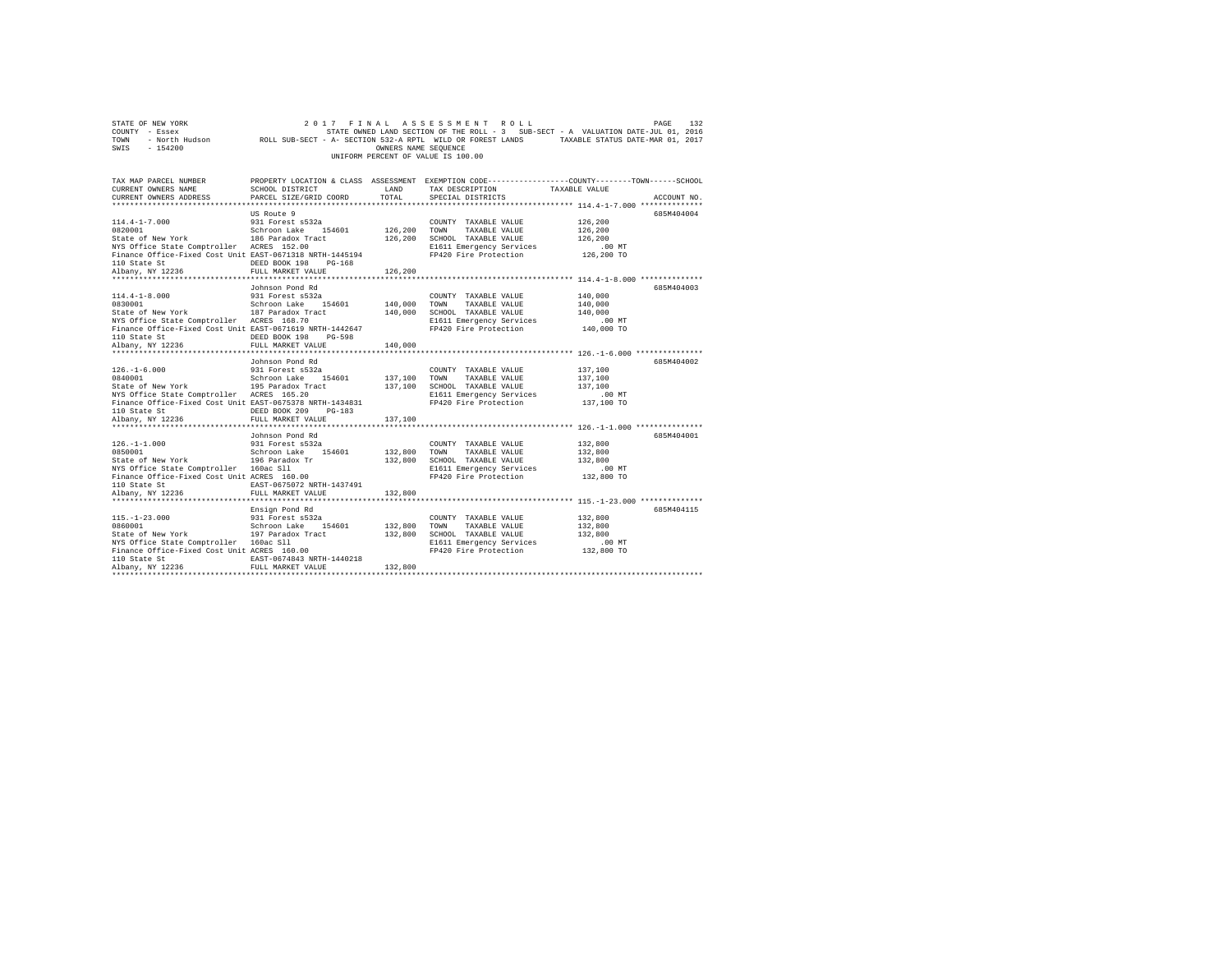| SWIS - 154200                                                                                                                                                                                                                                                                                                                                                                                                                                                                                                                                                                                                            |                                           | OWNERS NAME SEQUENCE | 2017 FINAL ASSESSMENT ROLL<br>UNIFORM PERCENT OF VALUE IS 100.00                                                                                                            | 2017 FINAL ASSESSMENT ROLL DAGE PAGE 133<br>COUNTY - Essex - SAMED STATE ONNED ISLAME TO A SUB-SECT - A VALUATION DATE-JULOI 2016<br>TOWN - North Hudson - ROLL SUB-SECT - A-SECTION 532-A RPTL WILD OR FOREST LANDS - TAXABLE STATU |
|--------------------------------------------------------------------------------------------------------------------------------------------------------------------------------------------------------------------------------------------------------------------------------------------------------------------------------------------------------------------------------------------------------------------------------------------------------------------------------------------------------------------------------------------------------------------------------------------------------------------------|-------------------------------------------|----------------------|-----------------------------------------------------------------------------------------------------------------------------------------------------------------------------|--------------------------------------------------------------------------------------------------------------------------------------------------------------------------------------------------------------------------------------|
| TAX MAP PARCEL NUMBER<br>CURRENT OWNERS NAME<br>CURRENT OWNERS ADDRESS                                                                                                                                                                                                                                                                                                                                                                                                                                                                                                                                                   | SCHOOL DISTRICT<br>PARCEL SIZE/GRID COORD | LAND<br>TOTAL        | TAX DESCRIPTION TAXABLE VALUE<br>SPECIAL DISTRICTS                                                                                                                          | PROPERTY LOCATION & CLASS ASSESSMENT EXEMPTION CODE---------------COUNTY-------TOWN------SCHOOL<br>ACCOUNT NO.                                                                                                                       |
| 115.-1-18.000<br>0870001 081 13860001 138600 1246 154601 138,600 700NY TAXABLE VALUE<br>2011 2012 139 Paradox Tract 139,600 201001 TAXABLE VALUE<br>NYS Office State Comptroller 168.7ac Sll<br>Finance Office-Fixed Cost Unit ACRES 167.00<br>110 State St<br>$\begin{array}{r} \texttt{EAST-0674514 NRTH-1442908} \\ \texttt{Albany, NY 12236} \\ \texttt{DEED BOK 199} \\ \texttt{DED 190} \\ \texttt{DSED 191} \\ \texttt{DST-193} \\ \texttt{DSED 194} \\ \texttt{DST-194} \\ \texttt{DST-195} \\ \texttt{DST-196} \\ \texttt{DST-197} \\ \texttt{DST-198} \\ \texttt{DST-199} \\ \texttt{DST-199} \\ \texttt{DST-$ | Ensign Pond Rd                            |                      | E1611 Emergency Services<br>FP420 Fire Protection                                                                                                                           | 685M404114<br>138,600<br>138,600<br>138,600<br>$.00$ MT<br>138,600 TO                                                                                                                                                                |
|                                                                                                                                                                                                                                                                                                                                                                                                                                                                                                                                                                                                                          | FULL MARKET VALUE<br>Ensign Pond Rd       | 138,600              |                                                                                                                                                                             | 685M404113                                                                                                                                                                                                                           |
| 115.-1-17.000 931 Forest s532a<br>State of New York Schroon Lake 154601<br>State of New York 199 Paradox Tract<br>NYS Office State Comptroller 152ac S11<br>Finance Office-Fixed Cost Unit ACRES 152.00<br>110 State St 674118 NRTH-1445611                                                                                                                                                                                                                                                                                                                                                                              |                                           |                      | COUNTY TAXABLE VALUE<br>126,200 TOWN TAXABLE VALUE<br>126,200 SCHOOL TAXABLE VALUE<br>E1611 Emergency Services<br>FP420 Fire Protection                                     | 126,200<br>126,200<br>126,200<br>00 MT.<br>126,200 TO                                                                                                                                                                                |
| Albany, NY 12236                                                                                                                                                                                                                                                                                                                                                                                                                                                                                                                                                                                                         | FULL MARKET VALUE 126,200                 |                      |                                                                                                                                                                             |                                                                                                                                                                                                                                      |
| NYS Office State Comptroller 149.4ac Sll<br>Finance Office-Fixed Cost Unit ACRES 149.40<br>${\small \begin{tabular}{lcccccc} 110 & State & St & & & & & \texttt{EAST-0673760 NRTH-1448035} \\ Albany, & NY & 12236 & & & & & \texttt{DEED BOOK 198} & & \texttt{PG-114} \end{tabular}} \label{tab:23}$                                                                                                                                                                                                                                                                                                                   | Ensign Pond Rd                            |                      | COUNTY TAXABLE VALUE<br>132,100 TOWN TAXABLE VALUE<br>132,100 SCHOOL TAXABLE VALUE<br>E1611 Emergency Services<br>FP420 Fire Protection<br>FP420 Fire Protection 132,100 TO | 685M404112<br>132,100<br>132,100<br>132,100<br>$.00$ MT                                                                                                                                                                              |
|                                                                                                                                                                                                                                                                                                                                                                                                                                                                                                                                                                                                                          | FULL MARKET VALUE                         | 132,100              |                                                                                                                                                                             |                                                                                                                                                                                                                                      |
| Finance Office-Fixed Cost Unit EAST-0673474 NRTH-1450581                                                                                                                                                                                                                                                                                                                                                                                                                                                                                                                                                                 | Ensign Pond Rd<br>FULL MARKET VALUE       | 137,400              | FP420 Fire Protection 137,400 TO                                                                                                                                            | 685M404111<br>137,400<br>137,400<br>137,400<br>.00 MT                                                                                                                                                                                |
| Finance Office-Fixed Cost Unit EAST-0673155 NRTH-1453100<br>110 State St CONDERD BOOK 135 PG-327<br>Albany, NY 12236                                                                                                                                                                                                                                                                                                                                                                                                                                                                                                     | Ensign Pond Rd<br>FULL MARKET VALUE       | 132,100              | E1611 Emergency Services<br>FP420 Fire Protection                                                                                                                           | 685M404110<br>132,100<br>132,100<br>132,100<br>00 MT.<br>132,100 TO                                                                                                                                                                  |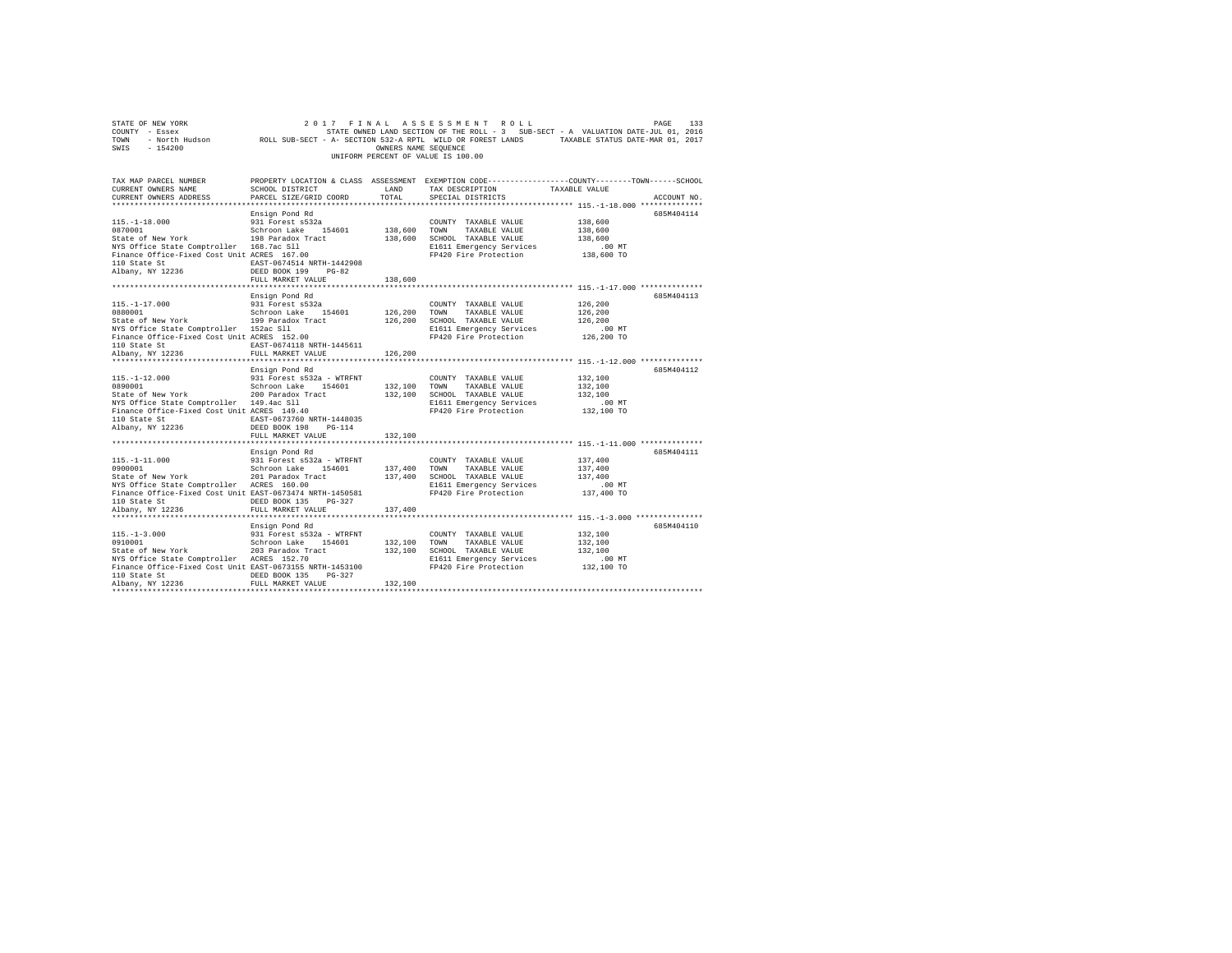| STATE OF NEW YORK<br>SWIS - 154200                                                                                                                                                                                                                                                                                                                                                                 |                                                                                                                             | OWNERS NAME SEQUENCE | 2017 FINAL ASSESSMENT ROLL<br>UNIFORM PERCENT OF VALUE IS 100.00                                                                                                                     | PAGE<br>134                                                                                                    |  |
|----------------------------------------------------------------------------------------------------------------------------------------------------------------------------------------------------------------------------------------------------------------------------------------------------------------------------------------------------------------------------------------------------|-----------------------------------------------------------------------------------------------------------------------------|----------------------|--------------------------------------------------------------------------------------------------------------------------------------------------------------------------------------|----------------------------------------------------------------------------------------------------------------|--|
| TAX MAP PARCEL NUMBER<br>CURRENT OWNERS NAME<br>CURRENT OWNERS ADDRESS                                                                                                                                                                                                                                                                                                                             | SCHOOL DISTRICT                        LAND        TAX DESCRIPTION                  TAXABLE VALUE<br>PARCEL SIZE/GRID COORD | TOTAL                | SPECIAL DISTRICTS                                                                                                                                                                    | PROPERTY LOCATION & CLASS ASSESSMENT EXEMPTION CODE---------------COUNTY-------TOWN------SCHOOL<br>ACCOUNT NO. |  |
| $105. - 1 - 33.000$<br>103.1-1-3<br>99.0001 Schroon Lake 154601 99,600 TOWN TAXABLE VALUE<br>State of New York 205 Paradox Tract 99,600 SCHOOL TAXABLE VALUE<br>NYS Office State Comptroller 120ac Sll<br>Finance Office-Fixed Cost Unit ACRES 120.00<br>110 State St EAST-0672410 NRTH-1458858<br>Albany, NY 12236                                                                                | Ensign Pond Rd<br>931 $\bar{F}$ orest s532a<br>DEED BOOK 203 PG-333<br>FULL MARKET VALUE                                    | 99,600               | COUNTY TAXABLE VALUE<br>99,600 TOWN TAXABLE VALUE<br>COUNTY TAXABLE VALUE 99,600<br>E1611 Emergency Services<br>FP420 Fire Protection                                                | 685M404109<br>99,600<br>99,600<br>$.00$ MT<br>99,600 TO                                                        |  |
| $\begin{tabular}{llllllll} 114.2-1-21.000 & 931\hbox{Forest} & 5522\hbox{C} & 0.008727\hbox{YANABLE VALUE} \\ 931\hbox{O183001} & 831\hbox{Forest} & 5522\hbox{C} & 5522\hbox{C} \\ 931\hbox{Stab} & 140\hbox{S} & 140\hbox{C} & 99,400\hbox{TANABLE VALUE} \\ 832\hbox{R4E} & 207\hbox{Paradox Trace} & 99,400\hbox{SCHOOL TAN$<br>110 State St CONGRESS DEED BOOK 202 PG-285<br>Albany, NY 12236 | Ensign Pond Rd<br>FULL MARKET VALUE                                                                                         | 99,400               |                                                                                                                                                                                      | 685M404108<br>99,400<br>99,400<br>99,400<br>$.00$ MT<br>99,400 TO                                              |  |
| $105. - 1 - 31.000$<br>0940001<br>0940001<br>State of New York 209 Paradox Tract<br>NYS Office State Comptroller 152ac Sll<br>Finance Office-Fixed Cost Unit ACRES 152.00<br>110 State St EAST-0675116 NRTH-1461383<br>Albany, NY 12236                                                                                                                                                            | Ensign Pond Rd<br>931 Forest s532a<br>Schroon Lake 154601<br>DEED BOOK 186 PG-424<br>FULL MARKET VALUE                      | 126,200              | COUNTY TAXABLE VALUE<br>126,200 TOWN TAXABLE VALUE<br>126,200 IOMN IAABLE VALUE 126,200<br>126,200 SCHOOL TAXABLE VALUE 126,200<br>E1611 Emergency Services<br>FP420 Fire Protection | 685M404107<br>126,200<br>126,200<br>.00MT<br>126,200 TO                                                        |  |
| ${\small \begin{tabular}{lcccccc} 110 & State & St & & & \texttt{EAST-0676328 NRTH-1455207} \\ Albany, & NY & 12236 & & & \texttt{DEED BOOK 202} & PG-285 \end{tabular}}$                                                                                                                                                                                                                          | Ensign Pond Rd<br>FULL MARKET VALUE                                                                                         | 16,600               | E1611 Emergency Services<br>FP420 Fire Protection                                                                                                                                    | 685M404105<br>16,600<br>16,600<br>16,600<br>$.00$ MT<br>16,600 TO                                              |  |
| 115.1-4.000<br>115.1-4.000<br>138,300<br>138,300<br>138,300<br>138,300<br>138,300<br>138,300<br>138,300<br>138,300<br>138,300<br>138,300<br>138,300<br>138,300<br>138,300<br>138,300<br>138,300<br>138,300<br>138,300<br>138,300<br>138,300<br>138,200<br>138,200<br>138,200<br>Albany, NY 12236                                                                                                   | DEED BOOK 202 PG-285<br>FULL MARKET VALUE                                                                                   | 138,300              |                                                                                                                                                                                      | 685M404104                                                                                                     |  |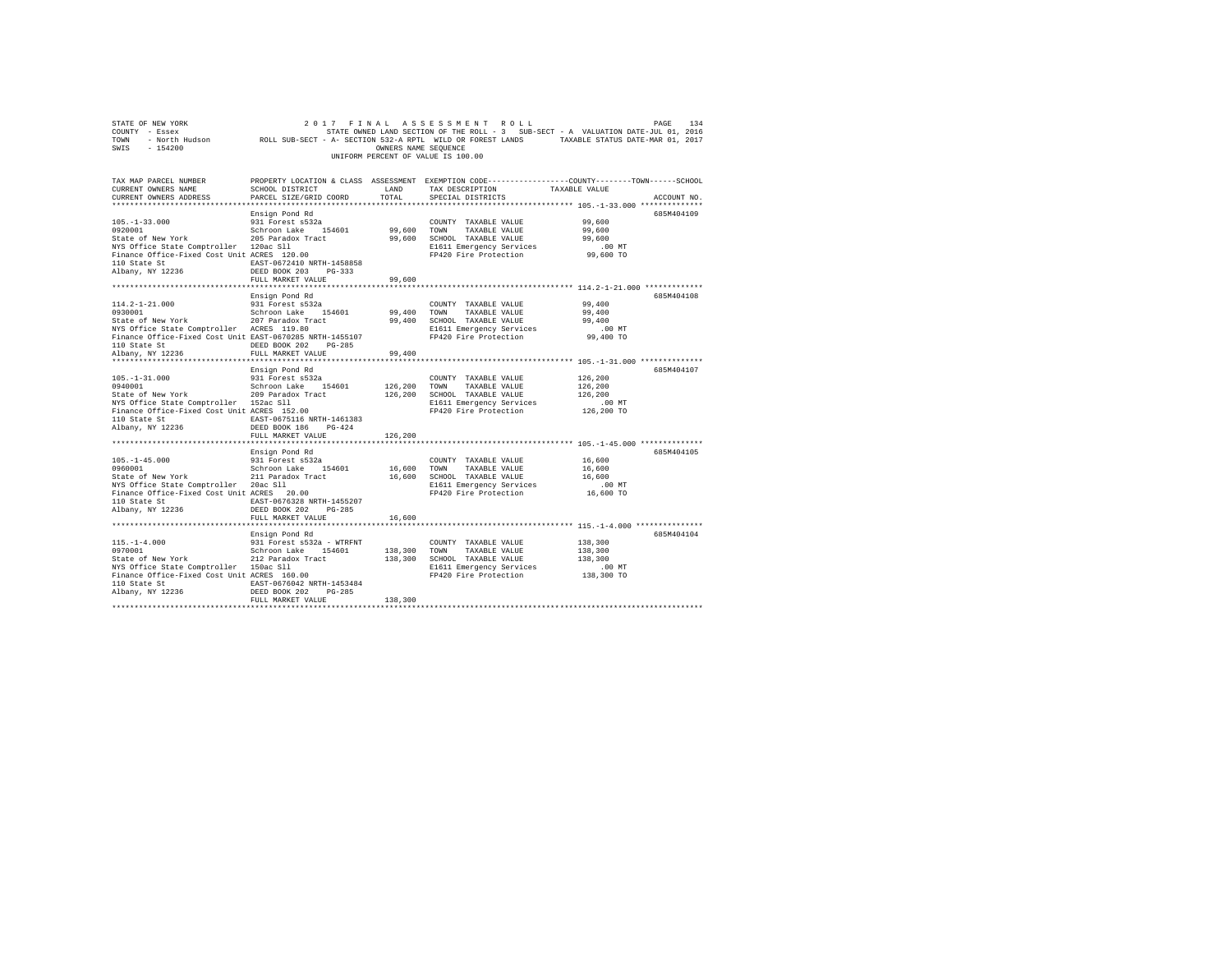|                                                                                                                                                                                                                                                                                                                                                                                                                                                                                                                                                                               |                                                             |         | UNIFORM PERCENT OF VALUE IS 100.00                                                                                                                                                                                                                                    | COUNTY - Essex - COMPRET ON STATE ON STATE ON THE ROLL - 3 SUB-SECT - A VALUATION DATE-JUL 01, 2016<br>TOWN - North Hudson - ROLL SUB-SECT - A- SECTION 532-A RPTL WILD OR FOREST LANDS - TAXABLE STATUS DATE-MAR 01, 2017<br>SWIS - |
|-------------------------------------------------------------------------------------------------------------------------------------------------------------------------------------------------------------------------------------------------------------------------------------------------------------------------------------------------------------------------------------------------------------------------------------------------------------------------------------------------------------------------------------------------------------------------------|-------------------------------------------------------------|---------|-----------------------------------------------------------------------------------------------------------------------------------------------------------------------------------------------------------------------------------------------------------------------|--------------------------------------------------------------------------------------------------------------------------------------------------------------------------------------------------------------------------------------|
| CURRENT OWNERS ADDRESS                                                                                                                                                                                                                                                                                                                                                                                                                                                                                                                                                        | PARCEL SIZE/GRID COORD                                      | TOTAL   | SPECIAL DISTRICTS                                                                                                                                                                                                                                                     | TAX MAP PARCEL NUMBER PROPERTY LOCATION & CLASS ASSESSMENT EXEMPTION CODE---------------COUNTY-------TOWN------SCHOOL<br>CURRENT OWNERS NAME SCHOOL DISTRICT LAND TAX DESCRIPTION TAXABLE VALUE<br>ACCOUNT NO.                       |
| $[115,-1-10.000 \nonumber \\ 115,-1-10.000 \nonumber \\ 115,-1-10.000 \nonumber \\ 115,-1-10.000 \nonumber \\ 115,-1-10.000 \nonumber \\ 115,-1-10.000 \nonumber \\ 115,-1-10.000 \nonumber \\ 115,-1-10.000 \nonumber \\ 115,-1-10.000 \nonumber \\ 115,-1-10.000 \nonumber \\ 115,-1-10.000 \nonumber \\ 115,-1-10.000 \nonumber \\ 115,-1-10.000 \nonumber$                                                                                                                                                                                                                | FULL MARKET VALUE                                           | 132,800 |                                                                                                                                                                                                                                                                       | 685M404103<br>*************************** 115.-1-13.000 ***************                                                                                                                                                              |
| $\begin{array}{cccc} \texttt{115,-1-13.000} & \texttt{931\ 200087001} & \texttt{532a} & \texttt{COUNT} & \texttt{MAXBLE} & \texttt{VALUE} & \texttt{124,000} \\ \texttt{0990001} & \texttt{SchC} & \texttt{SchC} & \texttt{154,000} & \texttt{521} & \texttt{124,000} \\ \texttt{State of New York} & \texttt{214\ 214 24 204} & \texttt{154,001} & \texttt{124,000} & \texttt{TCH} & \$<br>110 State St $\begin{tabular}{lllllllll} \texttt{IAST}-0676546 &\texttt{NRTH}-1448442\\ \texttt{Albany, NY} & 12236 & \texttt{DEED BOOK} & 198 & \texttt{PG}-114\\ \end{tabular}$ | Ensign Pond Rd<br>931 Forest s532a<br>FULL MARKET VALUE     | 124,000 | $\begin{tabular}{lllllllll} \multicolumn{2}{c}{\text{COUNTY}} & \text{TAXABLE VALUE} & & & 124,000 \\ \multicolumn{2}{c}{\text{TOWN}} & \text{TAXABLE VALUE} & & 124,000 \end{tabular}$                                                                               | 685M404102                                                                                                                                                                                                                           |
| 110 State St EAST-0676886 NRTH-1445916<br>Albany, NY 12236                                                                                                                                                                                                                                                                                                                                                                                                                                                                                                                    | Ensign Pond Rd<br>DEED BOOK 198 PG-114<br>FULL MARKET VALUE | 126,200 | $\begin{tabular}{lllll} \multicolumn{2}{l}{{\text{COUNTY}}} & \multicolumn{2}{l}{\text{TAXABLE VALUE}} & \multicolumn{2}{l}{\text{NALUE}} & \multicolumn{2}{l}{\text{126, 200}} \end{tabular}$<br>E1611 Emergency Services 100 MT<br>FP420 Fire Protection 126,200 TO | 685M404101<br>126,200<br>126,200                                                                                                                                                                                                     |
| 110 State St<br>$\begin{array}{ccc}\n\text{BAST} -0677221 \text{ NRTH} - 1443017 \\ \text{Albany, NY} & 12236\n\end{array}$ $\begin{array}{ccc}\n\text{BAST} -0677221 \text{ NRTH} - 1443017 \\ \text{DEED BOS, 199} & \text{PG}-82\n\end{array}$                                                                                                                                                                                                                                                                                                                             | Ensign Pond Rd<br>FULL MARKET VALUE 140,000                 |         |                                                                                                                                                                                                                                                                       | ********************************* 115.-1-19.000 ***************<br>685M404214                                                                                                                                                        |
| $[115,-1-22.000$ $[120001] \put(0,0){\line(0,0){13.5}} \put(0,0){\line(0,0){13.5}} \put(0,0){\line(0,0){13.5}} \put(0,0){\line(0,0){13.5}} \put(0,0){\line(0,0){13.5}} \put(0,0){\line(0,0){13.5}} \put(0,0){\line(0,0){13.5}} \put(0,0){\line(0,0){13.5}} \put(0,0){\line(0,0){13.5}} \put(0,0){\line(0,0){13.5}} \put(0,0$<br>110 State St EAST-0677642 NRTH-1440494<br>Albany, NY 12236                                                                                                                                                                                    | Ensign Pond Rd<br>FULL MARKET VALUE                         | 132,800 |                                                                                                                                                                                                                                                                       | 685M404213                                                                                                                                                                                                                           |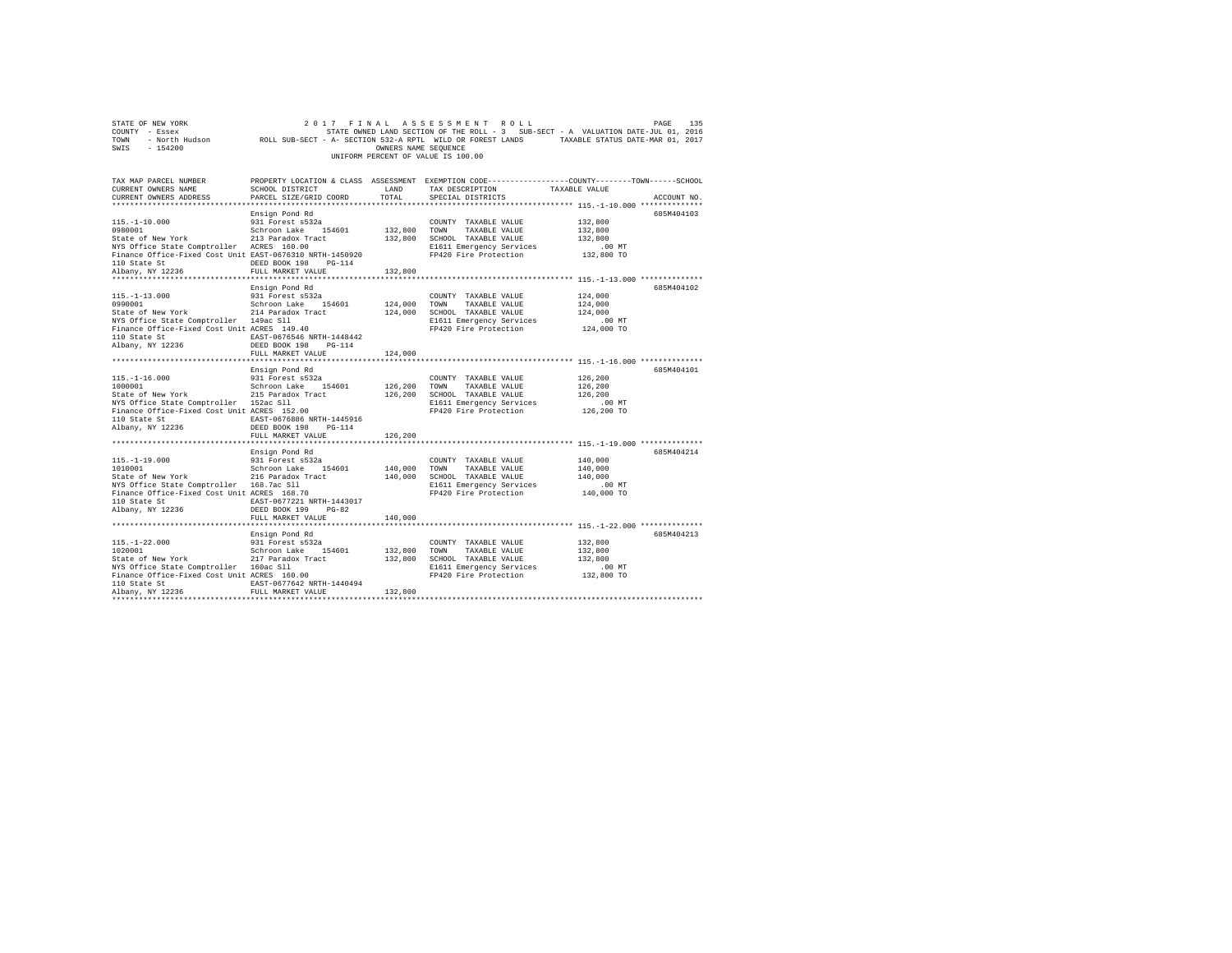| SWIS - 154200                                                                                                                                                                                                                                                           |                                                                                 | OWNERS NAME SEQUENCE | UNIFORM PERCENT OF VALUE IS 100.00                                                                                                                 | 2017 FINAL ASSESSMENT ROLL PAGE PAGE 136 PAGE 116 PAGE 116 PAGE 116<br>COUNTY - ESSEX<br>TOWN - NOTCH HUGSON ROLL SUB-SECT - A- SECTION 532-A RPTL WILD OR FOREST LANDS TAXABLE STATUS DATE-NAR 01, 201 |
|-------------------------------------------------------------------------------------------------------------------------------------------------------------------------------------------------------------------------------------------------------------------------|---------------------------------------------------------------------------------|----------------------|----------------------------------------------------------------------------------------------------------------------------------------------------|---------------------------------------------------------------------------------------------------------------------------------------------------------------------------------------------------------|
| TAX MAP PARCEL NUMBER<br>CURRENT OWNERS NAME<br>CURRENT OWNERS ADDRESS                                                                                                                                                                                                  | SCHOOL DISTRICT<br>PARCEL SIZE/GRID COORD                                       | LAND<br>TOTAL        | TAX DESCRIPTION TAXABLE VALUE<br>SPECIAL DISTRICTS                                                                                                 | PROPERTY LOCATION & CLASS ASSESSMENT EXEMPTION CODE---------------COUNTY-------TOWN------SCHOOL<br>ACCOUNT NO.                                                                                          |
| $126. -1 - 2.000$ $231$ Porest and<br>State of New York 218 Paradox T54601<br>State of New York 218 Paradox Tr<br>NYS Office State Comptroller 160ac S11<br>Finance Office-Fixed Cost Unit ACRES 160.00                                                                 | Johnson Pond Rd                                                                 |                      | COUNTY TAXABLE VALUE<br>132,800 TOWN TAXABLE VALUE<br>132,800 SCHOOL TAXABLE VALUE<br>E1611 Emergency Services<br>FP420 Fire Protection            | 685M404215<br>132,800<br>132,800<br>132,800<br>.00 MT<br>132,800 TO                                                                                                                                     |
|                                                                                                                                                                                                                                                                         | FULL MARKET VALUE<br>Johnson Pond Rd                                            | 132,800              |                                                                                                                                                    | 685M404211                                                                                                                                                                                              |
| $126. - 1 - 5.000$<br>1040001<br>State of New York<br>219 Baradox Tract<br>NYS Office State Comptroller 165.2ac<br>Finance Office-Fixed Cost Unit ACRES 165.20<br>110 State St 678124 NRTH-1434837<br>Albany, NY 12236                                                  | 931 Forest s532a<br>Schroon Lake 154601<br>DEED BOOK 198 PG-598                 | 137,100 TOWN         | COUNTY TAXABLE VALUE<br>TAXABLE VALUE<br>137.100 SCHOOL TAXABLE VALUE<br>E1611 Emergency Services<br>FP420 Fire Protection                         | 137,100<br>137,100<br>137,100<br>00 MT.<br>137,100 TO                                                                                                                                                   |
|                                                                                                                                                                                                                                                                         | FULL MARKET VALUE                                                               | 137,100              |                                                                                                                                                    | ************************************ 126.-1-4.000 ***************                                                                                                                                       |
| $126. -1 - 4.000$<br>$1050001$<br>110 State St 6. EAST-0680749 NRTH-1435053                                                                                                                                                                                             | Johnson Pond Rd<br>931 Forest s532a - WTRFNT                                    |                      | COUNTY TAXABLE VALUE<br>TAXABLE VALUE<br>151,200 SCHOOL TAXABLE VALUE<br>E1611 Emergency Services<br>FP420 Fire Protection                         | 685M404212<br>151,200<br>151,200<br>151,200<br>.00 MT<br>151,200 TO                                                                                                                                     |
| Albany, NY 12236                                                                                                                                                                                                                                                        | FULL MARKET VALUE                                                               | 151,200              |                                                                                                                                                    |                                                                                                                                                                                                         |
| $126. - 1 - 3.000$<br>1060001<br>State of New York<br>NIS Daradox Tract<br>NYS Office State Comptroller ACRES 160.00<br>Finance Office-Fixed Cost Unit EAST-0680490 NRTH-1437837                                                                                        | Johnson Pond Rd<br>931 Forest s532a<br>Schroon Lake 154601<br>FULL MARKET VALUE | 132,800              | COUNTY TAXABLE VALUE<br>132,800 TOWN TAXABLE VALUE<br>132,800 SCHOOL TAXABLE VALUE<br>E1611 Emergency Services<br>FP420 Fire Protection 132,800 TO | 685M404210<br>132,800<br>132,800<br>132,800<br>.00 MT                                                                                                                                                   |
| 115.-1-21.000 931 Forest s532a<br>1070001 Schroon Lake 154601<br>State of New York 226 Paradox Tract<br>NYS Office State Comptroller ACRES 160.00<br>Finance Office-Fixed Cost Unit EAST-0680286 NRTH-1440852<br>110 State St CDEED BOOK 198 PG-598<br>Albany, NY 12236 | Ensign Pond Rd<br>FULL MARKET VALUE                                             | 132,800              | COUNTY TAXABLE VALUE<br>132,800 TOWN TAXABLE VALUE<br>132,800 SCHOOL TAXABLE VALUE<br>E1611 Emergency Services<br>FP420 Fire Protection            | 685M404209<br>132,800<br>132,800<br>132,800<br>00 MT.<br>132,800 TO                                                                                                                                     |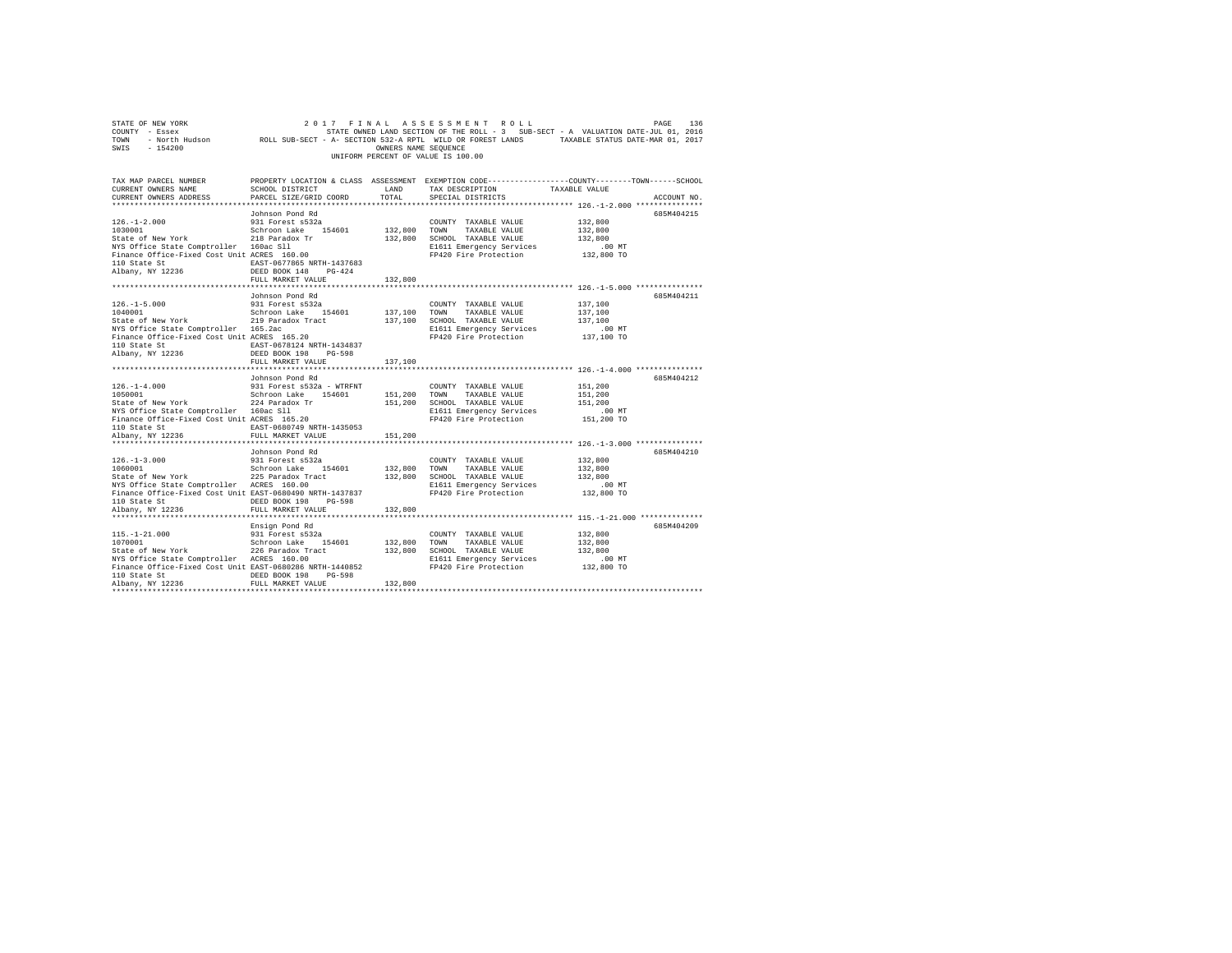| 2017 FINAL ASSESSMENT ROLL<br>137<br>STATE OF NEW YORK<br>PAGE<br>COUNTY - Essex<br>STATE OWNED LAND SECTION OF THE ROLL - 3 SUB-SECT - A VALUATION DATE-JUL 01, 2016<br>TOWN<br>- North Hudson<br>ROLL SUB-SECT - A- SECTION 532-A RPTL WILD OR FOREST LANDS<br>TAXABLE STATUS DATE-MAR 01, 2017<br>$-154200$<br>OWNERS NAME SEQUENCE<br>SWIS<br>UNIFORM PERCENT OF VALUE IS 100.00 |                                                                                                                                                             |                                     |                                                                                                                                        |                                                         |             |
|--------------------------------------------------------------------------------------------------------------------------------------------------------------------------------------------------------------------------------------------------------------------------------------------------------------------------------------------------------------------------------------|-------------------------------------------------------------------------------------------------------------------------------------------------------------|-------------------------------------|----------------------------------------------------------------------------------------------------------------------------------------|---------------------------------------------------------|-------------|
| TAX MAP PARCEL NUMBER<br>CURRENT OWNERS NAME<br>CURRENT OWNERS ADDRESS                                                                                                                                                                                                                                                                                                               | SCHOOL DISTRICT<br>PARCEL SIZE/GRID COORD                                                                                                                   | LAND<br>TOTAL                       | PROPERTY LOCATION & CLASS ASSESSMENT EXEMPTION CODE---------------COUNTY-------TOWN-----SCHOOL<br>TAX DESCRIPTION<br>SPECIAL DISTRICTS | TAXABLE VALUE                                           | ACCOUNT NO. |
| ***********************                                                                                                                                                                                                                                                                                                                                                              |                                                                                                                                                             |                                     | **************************** 115.-1-20.000 **************                                                                              |                                                         |             |
| $115. - 1 - 20.000$<br>1080001<br>State of New York<br>NYS Office State Comptroller 168.7ac Sll<br>Finance Office-Fixed Cost Unit ACRES 168.70<br>110 State St<br>Albany, NY 12236                                                                                                                                                                                                   | Ensign Pond Rd<br>931 Forest s532a - WTRFNT<br>Schroon Lake 154601<br>227 Paradox Tract<br>EAST-0680007 NRTH-1443548<br>DEED BOOK 199 PG-82                 | 144,100 TOWN                        | COUNTY TAXABLE VALUE<br>TAXABLE VALUE<br>144,100 SCHOOL TAXABLE VALUE<br>E1611 Emergency Services<br>FP420 Fire Protection             | 144,100<br>144,100<br>144,100<br>$.00$ MT<br>144,100 TO | 685M404208  |
|                                                                                                                                                                                                                                                                                                                                                                                      | FULL MARKET VALUE                                                                                                                                           | 144,100                             |                                                                                                                                        |                                                         |             |
| *************************<br>$115. - 1 - 15.000$<br>1090001<br>State of New York<br>NYS Office State Comptroller ACRES 152.00<br>Finance Office-Fixed Cost Unit EAST-0679598 NRTH-1446252<br>110 State St<br>Albany, NY 12236                                                                                                                                                        | ****************************<br>Ensign Pond Rd<br>931 Forest s532a<br>Schroon Lake 154601<br>228 Paradox Tract<br>DEED BOOK 198 PG-114<br>FULL MARKET VALUE | *************<br>126,200<br>126,200 | COUNTY TAXABLE VALUE<br>TOWN<br>TAXABLE VALUE<br>126,200 SCHOOL TAXABLE VALUE<br>E1611 Emergency Services<br>FP420 Fire Protection     | 126,200<br>126,200<br>126,200<br>$.00$ MT<br>126,200 TO | 685M404207  |
| **********************                                                                                                                                                                                                                                                                                                                                                               |                                                                                                                                                             | *********                           |                                                                                                                                        | **************** 115.-1-14.000 ***************          |             |
| $115. - 1 - 14.000$<br>1100001<br>State of New York<br>NYS Office State Comptroller ACRES 149.40<br>Finance Office-Fixed Cost Unit EAST-0679345 NRTH-1448807<br>110 State St                                                                                                                                                                                                         | Ensign Pond Rd<br>931 Forest s532a<br>Schroon Lake 154601<br>229 Paradox Tract<br>DEED BOOK 198 PG-114                                                      | 124,000                             | COUNTY TAXABLE VALUE<br>TOWN<br>TAXABLE VALUE<br>124,000 SCHOOL TAXABLE VALUE<br>E1611 Emergency Services<br>FP420 Fire Protection     | 124,000<br>124,000<br>124,000<br>$.00$ MT<br>124,000 TO | 685M404206  |
| Albany, NY 12236                                                                                                                                                                                                                                                                                                                                                                     | FULL MARKET VALUE                                                                                                                                           | 124,000                             |                                                                                                                                        |                                                         |             |
| $115. - 1 - 9.000$<br>1110001<br>State of New York<br>NYS Office State Comptroller ACRES 160.00<br>Finance Office-Fixed Cost Unit EAST-0678898 NRTH-1451391<br>110 State St                                                                                                                                                                                                          | Ensign Pond Rd<br>931 Forest s532a<br>Schroon Lake 154601<br>230 Paradox Tract<br>FULL MARKET VALUE                                                         | 132,800 TOWN<br>132,800             | COUNTY TAXABLE VALUE<br>TAXABLE VALUE<br>132,800 SCHOOL TAXABLE VALUE<br>E1611 Emergency Services<br>FP420 Fire Protection             | 132,800<br>132,800<br>132,800<br>.00 MT<br>132,800 TO   | 685M404205  |
| Albany, NY 12236                                                                                                                                                                                                                                                                                                                                                                     |                                                                                                                                                             |                                     |                                                                                                                                        |                                                         |             |
| $115. - 1 - 5.000$<br>1120001<br>State of New York<br>NYS Office State Comptroller 160ac Sll<br>Finance Office-Fixed Cost Unit ACRES 160.00<br>110 State St                                                                                                                                                                                                                          | Ensign Pond Rd<br>931 Forest s532a<br>Schroon Lake 154601<br>231 Paradox Tract<br>EAST-0678731 NRTH-1453856                                                 | 132,800 TOWN                        | COUNTY TAXABLE VALUE<br>TAXABLE VALUE<br>132,800 SCHOOL TAXABLE VALUE<br>E1611 Emergency Services<br>FP420 Fire Protection             | 132,800<br>132,800<br>132,800<br>$.00$ MT<br>132,800 TO | 685M404204  |
| Albany, NY 12236                                                                                                                                                                                                                                                                                                                                                                     | FULL MARKET VALUE                                                                                                                                           | 132,800                             |                                                                                                                                        |                                                         |             |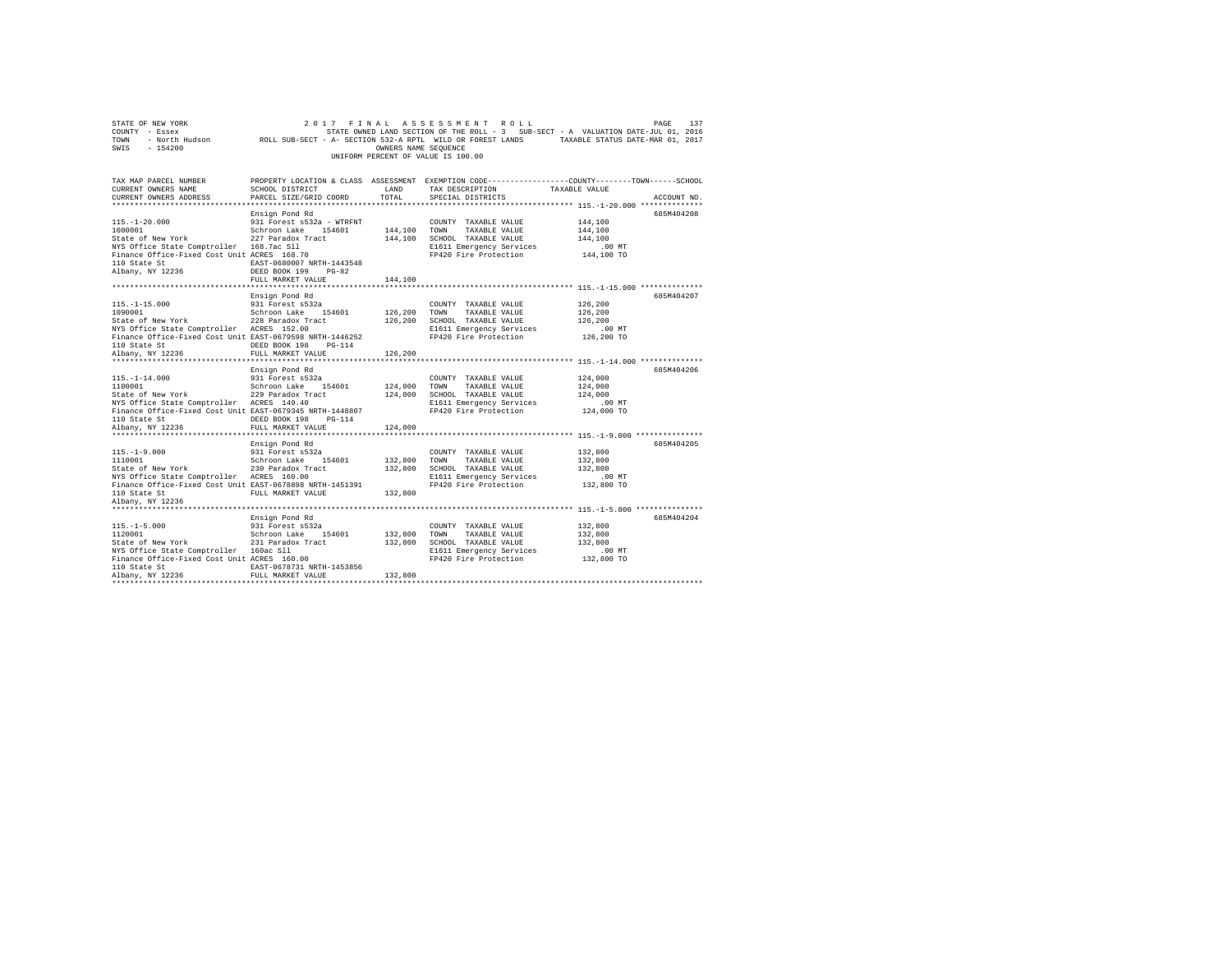| STATE OF NEW YORK<br>COUNTY - Essex<br>TOWN<br>$-154200$<br>SWIS                                                                                                                                                                        | 2017<br>- North Hudson ROLL SUB-SECT - A- SECTION 532-A RPTL WILD OR FOREST LANDS TAXABLE STATUS DATE-MAR 01, 2017                                                 | OWNERS NAME SEQUENCE               | FINAL ASSESSMENT ROLL<br>STATE OWNED LAND SECTION OF THE ROLL - 3 SUB-SECT - A VALUATION DATE-JUL 01, 2016<br>UNIFORM PERCENT OF VALUE IS 100.00 |                                                         | PAGE<br>138 |
|-----------------------------------------------------------------------------------------------------------------------------------------------------------------------------------------------------------------------------------------|--------------------------------------------------------------------------------------------------------------------------------------------------------------------|------------------------------------|--------------------------------------------------------------------------------------------------------------------------------------------------|---------------------------------------------------------|-------------|
| TAX MAP PARCEL NUMBER<br>CURRENT OWNERS NAME<br>CURRENT OWNERS ADDRESS                                                                                                                                                                  | PROPERTY LOCATION & CLASS ASSESSMENT EXEMPTION CODE---------------COUNTY-------TOWN------SCHOOL<br><b>EXAMPLE AND</b><br>SCHOOL DISTRICT<br>PARCEL SIZE/GRID COORD | TOTAL                              | TAX DESCRIPTION<br>SPECIAL DISTRICTS                                                                                                             | TAXABLE VALUE                                           | ACCOUNT NO. |
| $105. - 1 - 42.000$<br>1130001<br>State of New York 232 Paradox Tract<br>NYS Office State Comptroller ACRES 131.00<br>Finance Office-Fixed Cost Unit EAST-0678424 NRTH-1456530<br>110 State St<br>Albany, NY 12236                      | Ensign Pond Rd<br>931 Forest s532a<br>Schroon Lake 154601<br>DEED BOOK 187 PG-443<br>FULL MARKET VALUE                                                             | 108,700<br>108,700                 | COUNTY TAXABLE VALUE<br>TOWN<br>TAXABLE VALUE<br>108,700 SCHOOL TAXABLE VALUE<br>E1611 Emergency Services<br>FP420 Fire Protection               | 108,700<br>108,700<br>108,700<br>.00 MT<br>108,700 TO   | 685M404203  |
| $105. - 1 - 35.000$<br>1140001<br>State of New York 233 Paradox Tract<br>NYS Office State Comptroller ACRES 160.00<br>Finance Office-Fixed Cost Unit EAST-0677928 NRTH-1459204                                                          | Ensign Pond Rd<br>931 Forest s532a<br>Schroon Lake 154601<br>DEED BOOK 206<br>$PG-201$                                                                             | 132,800                            | COUNTY TAXABLE VALUE<br>TOWN<br>TAXABLE VALUE<br>132,800 SCHOOL TAXABLE VALUE<br>E1611 Emergency Services<br>FP420 Fire Protection               | 132,800<br>132,800<br>132,800<br>$.00$ MT<br>132,800 TO | 685M404202  |
| 110 State St<br>Albany, NY 12236<br>$105. - 1 - 30.000$<br>Finance Office-Fixed Cost Unit EAST-0677696 NRTH-1461845<br>110 State St<br>Albany, NY 12236                                                                                 | FULL MARKET VALUE<br>Ensign Pond Rd<br>931 Forest s532a - WTRFNT<br>FULL MARKET VALUE                                                                              | 132,800<br>139,600 TOWN<br>139,600 | COUNTY TAXABLE VALUE<br>TAXABLE VALUE<br>139,600 SCHOOL TAXABLE VALUE<br>E1611 Emergency Services<br>FP420 Fire Protection                       | 139,600<br>139,600<br>139,600<br>$.00$ MT<br>139,600 TO | 685M404201  |
| $105. - 1 - 23.000$<br>1160001<br>State of New York 235 Paradox Tract<br>NYS Office State Comptroller 160ac Sll<br>Finance Office-Fixed Cost Unit ACRES 160.00<br>110 State St<br>Albany, NY 12236                                      | Ensign Pond Rd<br>931 Forest s532a - WTRFNT<br>Schroon Lake 154601<br>EAST-0677429 NRTH-1464494<br>FULL MARKET VALUE                                               | $140\,, 400\quad$ TOWN<br>140,400  | COUNTY TAXABLE VALUE<br>TAXABLE VALUE<br>140,400 SCHOOL TAXABLE VALUE<br>E1611 Emergency Services<br>FP420 Fire Protection                       | 140,400<br>140,400<br>140,400<br>$.00$ MT<br>140,400 TO | 685M404315  |
| $105. - 1 - 24.000$<br>103.-1-24.000<br>11700011 15 Schroon Lake 15<br>State of New York 236 Paradox Tract<br>NYS Office State Comptroller 160ac Sll<br>Finance Office-Fixed Cost Unit ACRES 160.00<br>110 State St<br>Albany, NY 12236 | Ensign Pond Rd<br>931 Forest s532a<br>Schroon Lake 154601<br>EAST-0680053 NRTH-1464799<br>FULL MARKET VALUE                                                        | 132,800<br>132,800<br>132,800      | COUNTY TAXABLE VALUE<br>TOWN<br>TAXABLE VALUE<br>SCHOOL TAXABLE VALUE<br>E1611 Emergency Services<br>FP420 Fire Protection                       | 132,800<br>132,800<br>132,800<br>.00 MT<br>132,800 TO   | 685M404314  |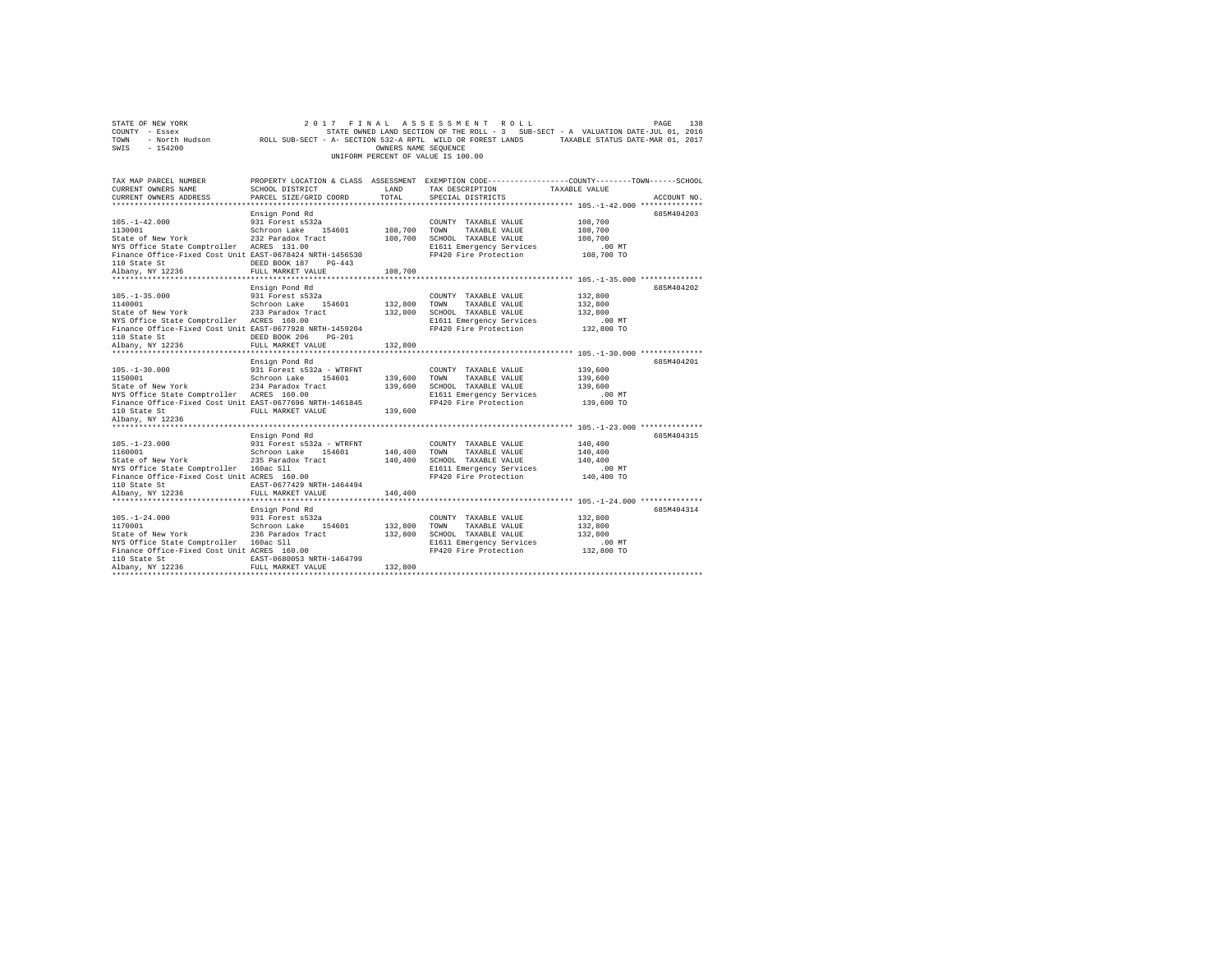| STATE OF NEW YORK<br>COUNTY - Essex<br>TOWN<br>$-154200$<br>SWIS                                      | 2017                                                                        | FINAL<br>OWNERS NAME SEOUENCE | ASSESSMENT ROLL<br>STATE OWNED LAND SECTION OF THE ROLL - 3 SUB-SECT - A VALUATION DATE-JUL 01, 2016<br>- North Hudson ROLL SUB-SECT - A- SECTION 532-A RPTL WILD OR FOREST LANDS TAXABLE STATUS DATE-MAR 01, 2017<br>UNIFORM PERCENT OF VALUE IS 100.00 |                        | PAGE<br>139 |
|-------------------------------------------------------------------------------------------------------|-----------------------------------------------------------------------------|-------------------------------|----------------------------------------------------------------------------------------------------------------------------------------------------------------------------------------------------------------------------------------------------------|------------------------|-------------|
| TAX MAP PARCEL NUMBER                                                                                 |                                                                             |                               | PROPERTY LOCATION & CLASS ASSESSMENT EXEMPTION CODE---------------COUNTY-------TOWN------SCHOOL                                                                                                                                                          |                        |             |
| CURRENT OWNERS NAME<br>CURRENT OWNERS ADDRESS                                                         | SCHOOL DISTRICT<br>PARCEL SIZE/GRID COORD                                   | LAND<br>TOTAL                 | TAX DESCRIPTION<br>SPECIAL DISTRICTS                                                                                                                                                                                                                     | TAXABLE VALUE          | ACCOUNT NO. |
|                                                                                                       |                                                                             |                               |                                                                                                                                                                                                                                                          |                        |             |
|                                                                                                       | Ensign Pond Rd                                                              |                               |                                                                                                                                                                                                                                                          |                        | 685M404313  |
| $105. - 1 - 29.000$                                                                                   | 931 Forest s532a                                                            |                               | COUNTY TAXABLE VALUE                                                                                                                                                                                                                                     | 132,800                |             |
| 1180001                                                                                               | Schroon Lake 154601                                                         | 132,800                       | TAXABLE VALUE<br>TOWN                                                                                                                                                                                                                                    | 132,800                |             |
| State of New York                                                                                     | 237 Paradox Tract                                                           | 132,800                       | SCHOOL TAXABLE VALUE                                                                                                                                                                                                                                     | 132,800                |             |
| NYS Office State Comptroller 160ac Sll                                                                |                                                                             |                               | E1611 Emergency Services                                                                                                                                                                                                                                 | $.00$ MT               |             |
| Finance Office-Fixed Cost Unit ACRES 160.00<br>110 State St<br>Albany, NY 12236                       | EAST-0680367 NRTH-1462169<br>DEED BOOK 230<br>PG-554<br>FULL MARKET VALUE   | 132,800                       | FP420 Fire Protection                                                                                                                                                                                                                                    | 132,800 TO             |             |
|                                                                                                       |                                                                             |                               |                                                                                                                                                                                                                                                          |                        |             |
|                                                                                                       | Ensign Pond Rd                                                              |                               |                                                                                                                                                                                                                                                          |                        | 685M404312  |
| $105. - 1 - 36.000$                                                                                   | 931 Forest s532a                                                            |                               | COUNTY TAXABLE VALUE                                                                                                                                                                                                                                     | 132,800                |             |
| 1190001                                                                                               | Schroon Lake 154601                                                         | 132,800                       | TOWN<br>TAXABLE VALUE                                                                                                                                                                                                                                    | 132,800                |             |
| State of New York 238 Paradox Tract                                                                   |                                                                             | 132,800                       | SCHOOL TAXABLE VALUE                                                                                                                                                                                                                                     | 132,800                |             |
| NYS Office State Comptroller 160ac Sll                                                                |                                                                             |                               | E1611 Emergency Services                                                                                                                                                                                                                                 | $.00$ MT               |             |
| Finance Office-Fixed Cost Unit ACRES 160.00                                                           |                                                                             |                               | FP420 Fire Protection                                                                                                                                                                                                                                    | 132,800 TO             |             |
| 110 State St<br>Albany, NY 12236                                                                      | EAST-0680419 NRTH-1459489<br>DEED BOOK 230<br>$PG-554$<br>FULL MARKET VALUE | 132,800                       |                                                                                                                                                                                                                                                          |                        |             |
|                                                                                                       |                                                                             | **********                    |                                                                                                                                                                                                                                                          |                        |             |
|                                                                                                       | Ensign Pond Rd                                                              |                               |                                                                                                                                                                                                                                                          |                        | 685M404310  |
| $105. - 1 - 41.000$                                                                                   | 931 Forest s532a - WTRFNT                                                   |                               | COUNTY TAXABLE VALUE                                                                                                                                                                                                                                     | 141,000                |             |
| 1200001                                                                                               | Schroon Lake 154601                                                         | 141,000                       | TOWN<br>TAXABLE VALUE                                                                                                                                                                                                                                    | 141,000                |             |
| State of New York                                                                                     | 239 Paradox Tract                                                           | 141,000                       | SCHOOL TAXABLE VALUE                                                                                                                                                                                                                                     | 141,000                |             |
| NYS Office State Comptroller 160ac Sll                                                                |                                                                             |                               | E1611 Emergency Services                                                                                                                                                                                                                                 | $.00$ MT               |             |
| Finance Office-Fixed Cost Unit ACRES 160.00<br>110 State St                                           | EAST-0680821 NRTH-1456767                                                   |                               | FP420 Fire Protection                                                                                                                                                                                                                                    | 141,000 TO             |             |
| Albany, NY 12236                                                                                      | FULL MARKET VALUE                                                           | 141,000                       |                                                                                                                                                                                                                                                          |                        |             |
|                                                                                                       |                                                                             |                               |                                                                                                                                                                                                                                                          |                        |             |
|                                                                                                       | Ensign Pond Rd                                                              |                               |                                                                                                                                                                                                                                                          |                        | 685M478547  |
| $115. - 1 - 6.000$                                                                                    | 931 Forest s532a - WTRFNT                                                   |                               | COUNTY TAXABLE VALUE                                                                                                                                                                                                                                     | 133,400                |             |
| 1201001                                                                                               | Schroon Lake 154601                                                         | 133,400                       | TOWN<br>TAXABLE VALUE                                                                                                                                                                                                                                    | 133,400                |             |
| State of New York                                                                                     | 240 Paradox Tract                                                           | 133,400                       | SCHOOL TAXABLE VALUE                                                                                                                                                                                                                                     | 133,400                |             |
| NYS Office State Comptroller ACRES 129.26<br>Finance Office-Fixed Cost Unit EAST-0681093 NRTH-1454816 |                                                                             |                               | E1611 Emergency Services<br>FP420 Fire Protection                                                                                                                                                                                                        | .00MT<br>133,400 TO    |             |
| 110 State St                                                                                          | FULL MARKET VALUE                                                           | 133,400                       |                                                                                                                                                                                                                                                          |                        |             |
| Albany, NY 12236                                                                                      |                                                                             |                               |                                                                                                                                                                                                                                                          |                        |             |
|                                                                                                       |                                                                             |                               |                                                                                                                                                                                                                                                          |                        |             |
|                                                                                                       | Ensign Pond Rd                                                              |                               |                                                                                                                                                                                                                                                          |                        | 685M478548  |
| $115. - 1 - 7.000$                                                                                    | 931 Forest s532a                                                            |                               | COUNTY TAXABLE VALUE                                                                                                                                                                                                                                     | 104,100                |             |
| 1202001                                                                                               | Schroon Lake 154601                                                         | 104,100                       | TAXABLE VALUE<br>TOWN                                                                                                                                                                                                                                    | 104,100                |             |
| State of New York                                                                                     | 259 Paradox Tract                                                           | 104,100                       | SCHOOL TAXABLE VALUE                                                                                                                                                                                                                                     | 104,100                |             |
| NYS Office State Comptroller ACRES 125.38<br>Finance Office-Fixed Cost Unit EAST-0684030 NRTH-1454954 |                                                                             |                               | E1611 Emergency Services<br>FP420 Fire Protection                                                                                                                                                                                                        | $.00$ MT<br>104,100 TO |             |
| 110 State St                                                                                          | FULL MARKET VALUE                                                           | 104,100                       |                                                                                                                                                                                                                                                          |                        |             |
| Albany, NY 12236                                                                                      |                                                                             |                               |                                                                                                                                                                                                                                                          |                        |             |
|                                                                                                       |                                                                             |                               |                                                                                                                                                                                                                                                          |                        |             |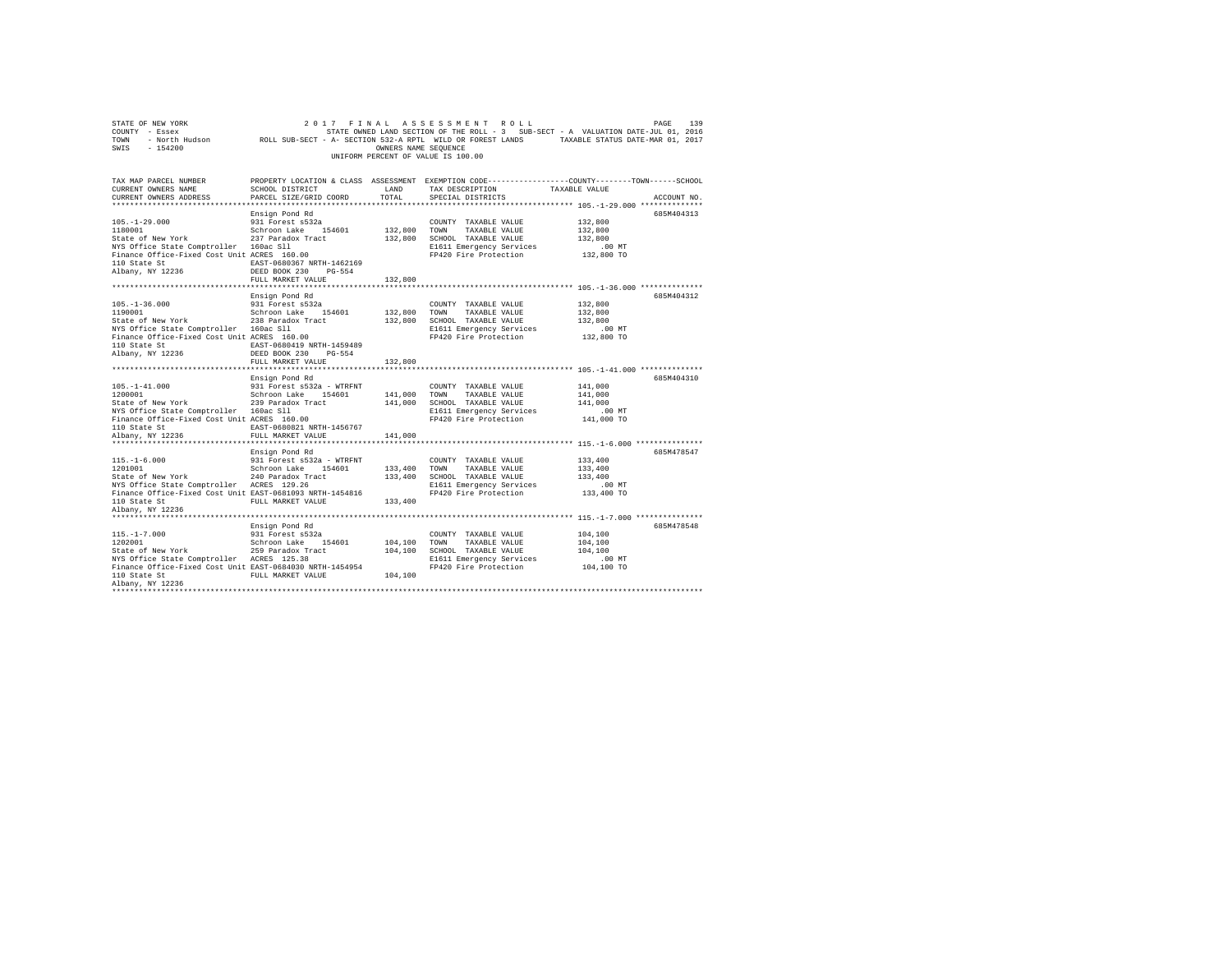|                                                                                                                                                                                                                                                                                                                                                                                                                                                                                                                                                                                                               |                                                                                                                    |              | UNIFORM PERCENT OF VALUE IS 100.00                                                                                                                            |                                                                                                                |
|---------------------------------------------------------------------------------------------------------------------------------------------------------------------------------------------------------------------------------------------------------------------------------------------------------------------------------------------------------------------------------------------------------------------------------------------------------------------------------------------------------------------------------------------------------------------------------------------------------------|--------------------------------------------------------------------------------------------------------------------|--------------|---------------------------------------------------------------------------------------------------------------------------------------------------------------|----------------------------------------------------------------------------------------------------------------|
| TAX MAP PARCEL NUMBER<br>CURRENT OWNERS NAME<br>CURRENT OWNERS ADDRESS                                                                                                                                                                                                                                                                                                                                                                                                                                                                                                                                        | SCHOOL DISTRICT LAND<br>PARCEL SIZE/GRID COORD TOTAL                                                               |              | TAX DESCRIPTION TAXABLE VALUE<br>SPECIAL DISTRICTS                                                                                                            | PROPERTY LOCATION & CLASS ASSESSMENT EXEMPTION CODE---------------COUNTY-------TOWN------SCHOOL<br>ACCOUNT NO. |
| $105.-1-40.000$<br>1210001<br>State of New York 260 Paradox Tract 148,000 SCHOOL TAXABLE VALUE<br>NTS Office State Comptroller 160ac S11<br>PIG 260 Paradox Tract 148,000 SCHOOL TAXABLE VALUE<br>PIG 20111 Reserved Cost Unit ACRES 160.00 PP420 Fire Protection                                                                                                                                                                                                                                                                                                                                             | Ensign Pond Rd<br>931 Forest s532a - WTRFNT<br>Schroon Lake 154601 148,000 TOWN TAXABLE VALUE<br>FULL MARKET VALUE | 148,000      | COUNTY TAXABLE VALUE<br>E1611 Emergency Services<br>FP420 Fire Protection                                                                                     | 685M404311<br>148,000<br>148,000<br>148,000<br>$.00$ MT<br>148,000 TO                                          |
|                                                                                                                                                                                                                                                                                                                                                                                                                                                                                                                                                                                                               |                                                                                                                    |              |                                                                                                                                                               |                                                                                                                |
| $\begin{tabular}{lllllllllll} 105.-1-37.000 & & 931 Forest s532a \\ 1220001 & & Schroon Lake & 154601 \\ State of New York & & 261 paradox Tract \end{tabular}$<br>NYS Office State Comptroller 160ac Sll<br>Finance Office-Fixed Cost Unit ACRES 160.00<br>110 State St<br>Albany, NY 12236                                                                                                                                                                                                                                                                                                                  | Ensign Pond Rd<br>EAST-0683316 NRTH-1459966<br>DEED BOOK 230 PG-554                                                | 132,800 TOWN | COUNTY TAXABLE VALUE<br>132,800 TOWN TAXABLE VALUE<br>132,800 SCHOOL TAXABLE VALUE<br>E1611 Emergency Services .00 MT<br>FP420 Fire Protection .01 132,800 TO | 685M404302<br>132,800<br>132,800<br>132,800                                                                    |
|                                                                                                                                                                                                                                                                                                                                                                                                                                                                                                                                                                                                               | FULL MARKET VALUE                                                                                                  | 132,800      |                                                                                                                                                               |                                                                                                                |
| $105. - 1 - 28.000$<br>1230001<br>Example of New York 262 Paradox Tract 20001 123,800 SCHOOL TAXABLE VALUE<br>NYS Office State Comptroller ACRES 160.00 181611 Emergency Services<br>Finance Office-Fixed Cost Unit EAST-0683006 NRTH-1462613                                                                                                                                                                                                                                                                                                                                                                 | Ensign Pond Rd<br>931 Forest s532a<br>Schroon Lake 154601                                                          |              | COUNTY TAXABLE VALUE<br>132,800 TOWN TAXABLE VALUE<br>E1611 Emergency Services<br>FP420 Fire Protection                                                       | 685M404309<br>132,800<br>132,800<br>132,800<br>00 MT.<br>132,800 TO                                            |
| 110 State St CDEED BOOK 230 PG-554                                                                                                                                                                                                                                                                                                                                                                                                                                                                                                                                                                            |                                                                                                                    |              |                                                                                                                                                               |                                                                                                                |
| Albany, NY 12236                                                                                                                                                                                                                                                                                                                                                                                                                                                                                                                                                                                              | FULL MARKET VALUE<br>Ensign Pond Rd                                                                                | 132,800      |                                                                                                                                                               | 685M404306                                                                                                     |
| ${\small \begin{tabular}{lcccccc} 110 & State & St & & & & \texttt{EAST-0682744 NRTH-1465276} \\ Albany, & NY & 12236 & & & & & \texttt{DEED BOOK 135} & & & \texttt{PG-327} \end{tabular}}$                                                                                                                                                                                                                                                                                                                                                                                                                  |                                                                                                                    |              |                                                                                                                                                               | .00 MT<br>150,900 TO                                                                                           |
|                                                                                                                                                                                                                                                                                                                                                                                                                                                                                                                                                                                                               | FULL MARKET VALUE                                                                                                  | 150,900      |                                                                                                                                                               |                                                                                                                |
| $105. - 1 - 26.000$<br>$\begin{tabular}{lcccc} \texttt{c}-\texttt{c}-\texttt{c}-\texttt{c} & \texttt{S-1} & \texttt{c}-\texttt{c} & \texttt{c}-\texttt{c} & \texttt{c}-\texttt{c} & \texttt{c}-\texttt{c} & \texttt{c}-\texttt{c} & \texttt{c}-\texttt{c} & \texttt{c}-\texttt{c} & \texttt{c}-\texttt{c} & \texttt{c}-\texttt{c} & \texttt{c}-\texttt{c} & \texttt{c}-\texttt{c} & \texttt{c}-\texttt{c} & \texttt{c}-\texttt{c} & \texttt{c}-\text$<br>NYS Office State Comptroller ACRES 160.00 E1611 Emergency Services<br>Finance Office-Fixed Cost Unit EAST-0685485 NRTH-1465701 FP420 Fire Protection | Ensign Pond Rd<br>931 Forest s532a<br>Schroon Lake 154601                                                          |              | E1611 Emergency Services                                                                                                                                      | 685M404307<br>132,800<br>132,800<br>132,800<br>00 MT.<br>132,800 TO                                            |
| 110 State St 6. DEED BOOK 183 PG-34<br>Albany, NY 12236                                                                                                                                                                                                                                                                                                                                                                                                                                                                                                                                                       | FULL MARKET VALUE                                                                                                  | 132,800      |                                                                                                                                                               |                                                                                                                |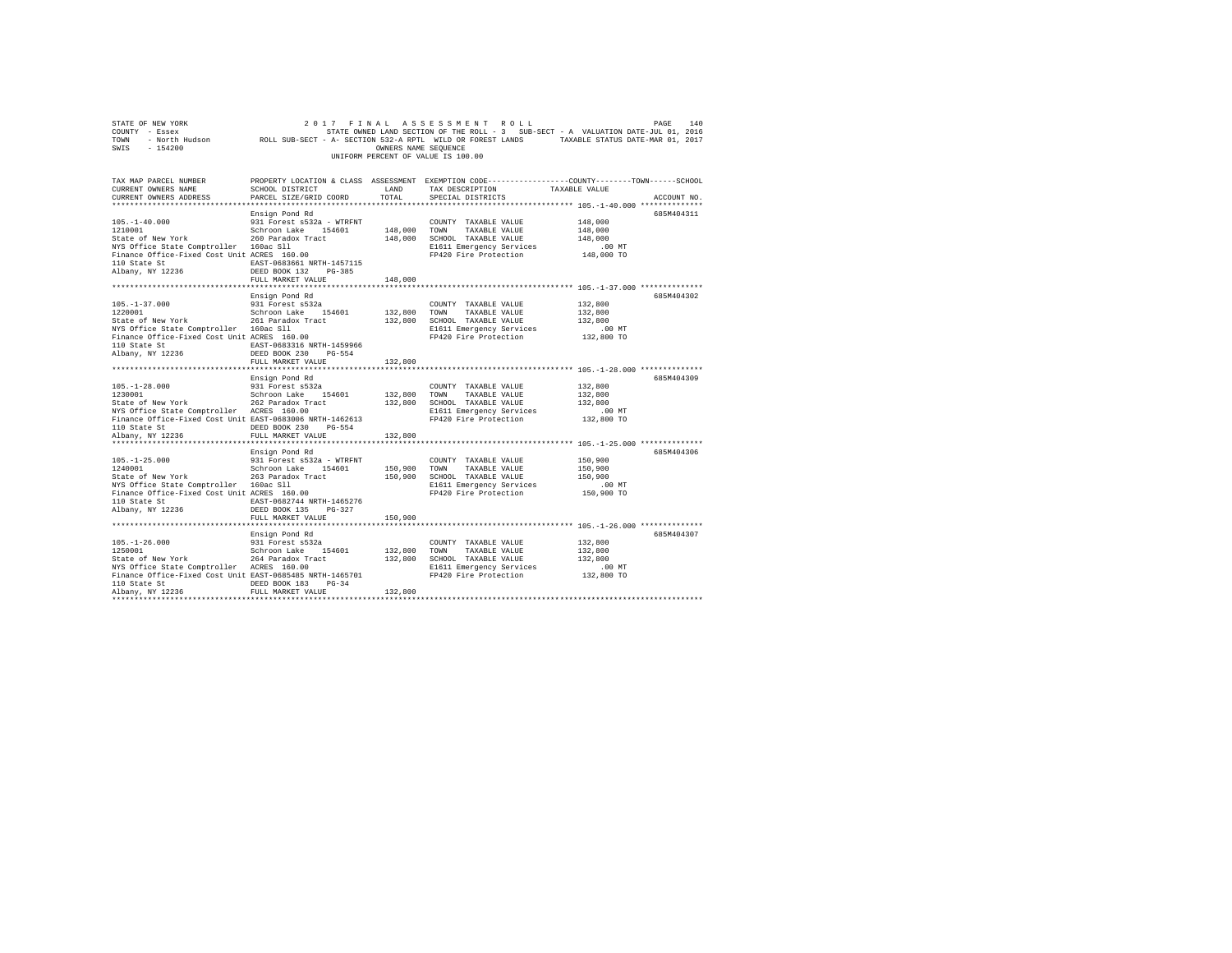| COUNTY - Essex<br>TOWN<br>SWIS<br>$-154200$                                                                                                                                     |                                                  | OWNERS NAME SEQUENCE | UNIFORM PERCENT OF VALUE IS 100.00                       | STATE OWNED LAND SECTION OF THE ROLL - 3 SUB-SECT - A VALUATION DATE-JUL 01, 2016<br>- North Hudson ROLL SUB-SECT - A- SECTION 532-A RPTL WILD OR FOREST LANDS TAXABLE STATUS DATE-MAR 01, 2017 |
|---------------------------------------------------------------------------------------------------------------------------------------------------------------------------------|--------------------------------------------------|----------------------|----------------------------------------------------------|-------------------------------------------------------------------------------------------------------------------------------------------------------------------------------------------------|
| TAX MAP PARCEL NUMBER<br>CURRENT OWNERS NAME                                                                                                                                    | SCHOOL DISTRICT                                  | LAND                 | TAX DESCRIPTION                                          | PROPERTY LOCATION & CLASS ASSESSMENT EXEMPTION CODE---------------COUNTY-------TOWN------SCHOOL<br>TAXABLE VALUE                                                                                |
| CURRENT OWNERS ADDRESS                                                                                                                                                          | PARCEL SIZE/GRID COORD                           | TOTAL                | SPECIAL DISTRICTS                                        | ACCOUNT NO.                                                                                                                                                                                     |
|                                                                                                                                                                                 |                                                  |                      |                                                          |                                                                                                                                                                                                 |
|                                                                                                                                                                                 | Ensign Pond Rd                                   |                      |                                                          | 685M404301                                                                                                                                                                                      |
| $105. - 1 - 27.000$<br>1260001                                                                                                                                                  | 931 Forest s532a - WTRFNT                        |                      | COUNTY TAXABLE VALUE<br>132,800 TOWN TAXABLE VALUE       | 132,800                                                                                                                                                                                         |
| State of New York                                                                                                                                                               | Schroon Lake 154601                              |                      | 132,800 SCHOOL TAXABLE VALUE                             | 132,800<br>132,800                                                                                                                                                                              |
| State of New York 265 Paradox Tract<br>NYS Office State Comptroller ACRES 160.00                                                                                                |                                                  |                      | E1611 Emergency Services                                 | $.00$ MT                                                                                                                                                                                        |
| Finance Office-Fixed Cost Unit EAST-0685858 NRTH-1462919                                                                                                                        |                                                  |                      | FP420 Fire Protection                                    | 132,800 TO                                                                                                                                                                                      |
| 110 State St                                                                                                                                                                    | DEED BOOK 183 PG-33                              |                      |                                                          |                                                                                                                                                                                                 |
| Albany, NY 12236                                                                                                                                                                | FULL MARKET VALUE                                | 132,800              |                                                          |                                                                                                                                                                                                 |
|                                                                                                                                                                                 |                                                  |                      |                                                          |                                                                                                                                                                                                 |
|                                                                                                                                                                                 | Ensign Pond Rd                                   |                      |                                                          | 685M404304                                                                                                                                                                                      |
| $105. - 1 - 38.000$<br>1270001                                                                                                                                                  | 931 Forest s532a - WTRFNT<br>Schroon Lake 154601 | 135,500              | COUNTY TAXABLE VALUE<br>TOWN<br>TAXABLE VALUE            | 135,500<br>135,500                                                                                                                                                                              |
| State of New York 266 Paradox Tract                                                                                                                                             |                                                  | 135,500              | SCHOOL TAXABLE VALUE                                     | 135,500                                                                                                                                                                                         |
| NYS Office State Comptroller 160ac Sll                                                                                                                                          |                                                  |                      | E1611 Emergency Services                                 | .00MT                                                                                                                                                                                           |
| Finance Office-Fixed Cost Unit ACRES 160.00                                                                                                                                     |                                                  |                      | FP420 Fire Protection                                    | 135,500 TO                                                                                                                                                                                      |
| 110 State St EAST-0686037 NRTH-1460400                                                                                                                                          |                                                  |                      |                                                          |                                                                                                                                                                                                 |
| Albany, NY 12236                                                                                                                                                                | DEED BOOK 140 PG-193                             |                      |                                                          |                                                                                                                                                                                                 |
|                                                                                                                                                                                 | FULL MARKET VALUE                                | 135,500              |                                                          |                                                                                                                                                                                                 |
|                                                                                                                                                                                 |                                                  |                      |                                                          | 685M404308                                                                                                                                                                                      |
| $105. - 1 - 39.000$                                                                                                                                                             | Ensign Pond Rd<br>931 Forest s532a - WTRFNT      |                      | COUNTY TAXABLE VALUE                                     | 149,400                                                                                                                                                                                         |
| 1280001                                                                                                                                                                         | Schroon Lake 154601                              | 149,400 TOWN         | TAXABLE VALUE                                            | 149,400                                                                                                                                                                                         |
| State of New York 267 Paradox Tract                                                                                                                                             |                                                  |                      | 149,400 SCHOOL TAXABLE VALUE                             | 149,400                                                                                                                                                                                         |
| NYS Office State Comptroller 160ac Sll<br>Finance Office-Fixed Cost Unit ACRES 160.00                                                                                           |                                                  |                      | E1611 Emergency Services                                 | $.00$ MT                                                                                                                                                                                        |
|                                                                                                                                                                                 |                                                  |                      | FP420 Fire Protection                                    | 149,400 TO                                                                                                                                                                                      |
| 110 State St<br>Albany, NY 12236                                                                                                                                                | EAST-0686383 NRTH-1457573                        |                      |                                                          |                                                                                                                                                                                                 |
|                                                                                                                                                                                 | DEED BOOK 337 PG-463<br>FULL MARKET VALUE        | 149,400              |                                                          |                                                                                                                                                                                                 |
|                                                                                                                                                                                 |                                                  |                      |                                                          |                                                                                                                                                                                                 |
|                                                                                                                                                                                 | Ensign Pond Rd                                   |                      |                                                          | 685M404305                                                                                                                                                                                      |
| $115. -1 - 8.000$                                                                                                                                                               |                                                  |                      | COUNTY TAXABLE VALUE                                     | 100,700                                                                                                                                                                                         |
| 1290001                                                                                                                                                                         | 931 Forest s532a<br>Schroon Lake 154601          | 100,700 TOWN         | TAXABLE VALUE                                            | 100,700                                                                                                                                                                                         |
| State of New York                                                                                                                                                               |                                                  |                      | 100,700 SCHOOL TAXABLE VALUE                             | 100,700                                                                                                                                                                                         |
| State of New York<br>NYS Office State Comptroller 80ac S11<br>Finance Office-Fixed Cost Unit ACRES 121.38                                                                       |                                                  |                      | E1611 Emergency Services<br>FP420 Fire Protection        | $.00$ MT<br>100,700 TO                                                                                                                                                                          |
| 110 State St 685T-0686656 NRTH-1455315                                                                                                                                          |                                                  |                      |                                                          |                                                                                                                                                                                                 |
| Albany, NY 12236                                                                                                                                                                | DEED BOOK 202 PG-316                             |                      |                                                          |                                                                                                                                                                                                 |
|                                                                                                                                                                                 | FULL MARKET VALUE                                | 100,700              |                                                          |                                                                                                                                                                                                 |
|                                                                                                                                                                                 |                                                  |                      |                                                          |                                                                                                                                                                                                 |
|                                                                                                                                                                                 | Ensign Pond Rd                                   |                      |                                                          | 685M404303                                                                                                                                                                                      |
| 105.-1-7.000 931 Forest s532a - WTRFNT                                                                                                                                          |                                                  |                      | COUNTY TAXABLE VALUE                                     | 143,700                                                                                                                                                                                         |
| 1300001 Schroon Lake 154601<br>State of New York 349 Paradox Tract                                                                                                              |                                                  | 143,700 TOWN         | TAXABLE VALUE                                            | 143,700                                                                                                                                                                                         |
| NYS Office State Comptroller 160ac S11                                                                                                                                          |                                                  |                      | 143,700 SCHOOL TAXABLE VALUE<br>E1611 Emergency Services | 143,700<br>$.00$ MT                                                                                                                                                                             |
| Finance Office-Fixed Cost Unit ACRES 160.00                                                                                                                                     |                                                  |                      | FP420 Fire Protection                                    | 143,700 TO                                                                                                                                                                                      |
|                                                                                                                                                                                 |                                                  |                      |                                                          |                                                                                                                                                                                                 |
| $\begin{tabular}{lllllllllll} \texttt{110 State St} & \texttt{EAST-0685325 NRTH-1468373} \\ \texttt{Albany, NY 12236} & \texttt{DEED BOGK 135} & \texttt{PG-327} \end{tabular}$ |                                                  |                      |                                                          |                                                                                                                                                                                                 |
|                                                                                                                                                                                 | FULL MARKET VALUE                                | 143,700              |                                                          |                                                                                                                                                                                                 |
|                                                                                                                                                                                 |                                                  |                      |                                                          |                                                                                                                                                                                                 |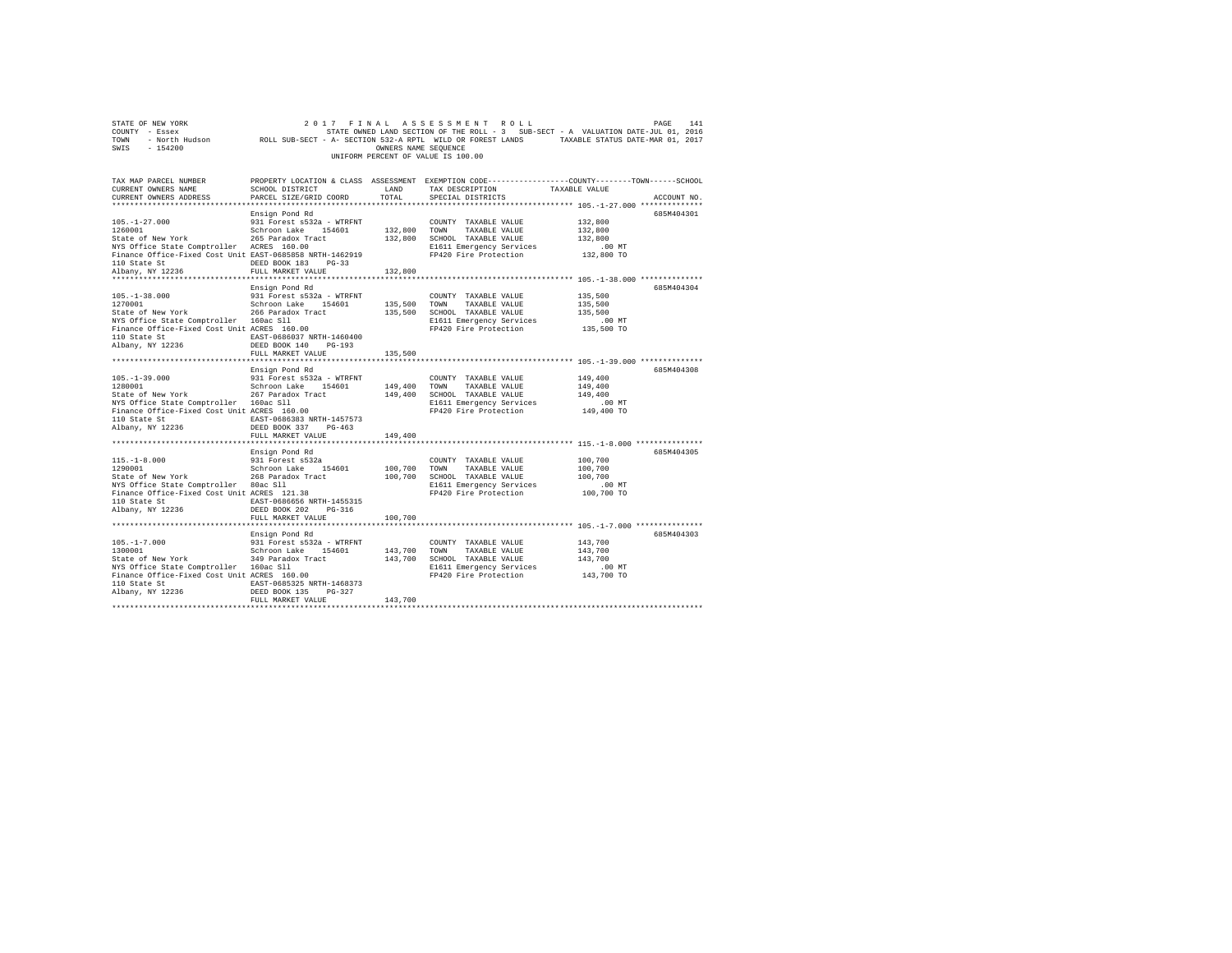|                                    | STATE OF NEW YORK |  |  | 2017 FINAL ASSESSMENT ROLL                                 | 142<br>PAGE                                                                       |
|------------------------------------|-------------------|--|--|------------------------------------------------------------|-----------------------------------------------------------------------------------|
|                                    | COUNTY - Essex    |  |  |                                                            | STATE OWNED LAND SECTION OF THE ROLL - 3 SUB-SECT - A VALUATION DATE-JUL 01, 2016 |
| TOWN                               | - North Hudson    |  |  | ROLL SUB-SECT - A- SECTION 532-A RPTL WILD OR FOREST LANDS | TAXABLE STATUS DATE-MAR 01, 2017                                                  |
| SWIS                               | - 154200          |  |  | OWNERS NAME SEOUENCE                                       |                                                                                   |
| UNIFORM PERCENT OF VALUE IS 100.00 |                   |  |  |                                                            |                                                                                   |

| TAX MAP PARCEL NUMBER<br>CURRENT OWNERS NAME<br>CURRENT OWNERS ADDRESS                                | SCHOOL DISTRICT<br>PARCEL SIZE/GRID COORD        | LAND<br>TOTAL            | TAX DESCRIPTION<br>SPECIAL DISTRICTS              | PROPERTY LOCATION & CLASS ASSESSMENT EXEMPTION CODE---------------COUNTY-------TOWN-----SCHOOL<br>TAXABLE VALUE | ACCOUNT NO. |
|-------------------------------------------------------------------------------------------------------|--------------------------------------------------|--------------------------|---------------------------------------------------|-----------------------------------------------------------------------------------------------------------------|-------------|
|                                                                                                       |                                                  |                          |                                                   |                                                                                                                 |             |
|                                                                                                       | Ensign Pond Rd                                   |                          |                                                   |                                                                                                                 | 685M404415  |
| $105. - 1 - 8.000$                                                                                    | 931 Forest s532a - WTRFNT                        |                          | COUNTY TAXABLE VALUE                              | 134,600                                                                                                         |             |
| 1310001 Schroon Lake 154601<br>State of New York 350 Paradox Tract                                    |                                                  | $134,600$ $\_{\tt TOWN}$ | TAXABLE VALUE                                     | 134,600                                                                                                         |             |
|                                                                                                       |                                                  |                          | 134,600 SCHOOL TAXABLE VALUE                      | 134,600                                                                                                         |             |
| NYS Office State Comptroller 160ac Sll                                                                |                                                  |                          | E1611 Emergency Services                          | 00 MT.<br>134,600 TO                                                                                            |             |
| Finance Office-Fixed Cost Unit ACRES 160.00<br>110 State St                                           | EAST-0682482 NRTH-1467933                        |                          | FP420 Fire Protection                             |                                                                                                                 |             |
| Albany, NY 12236                                                                                      | FULL MARKET VALUE                                | 134,600                  |                                                   |                                                                                                                 |             |
| *******************                                                                                   | ***********************                          | ************             |                                                   | ************** 105.-1-9.000 ***************                                                                     |             |
|                                                                                                       | Ensign Pond Rd                                   |                          |                                                   |                                                                                                                 | 685M404414  |
| $105. - 1 - 9.000$                                                                                    |                                                  |                          | COUNTY TAXABLE VALUE                              | 147,400                                                                                                         |             |
| 1320001                                                                                               | 931 Forest s532a - WTRFNT<br>Schroon Lake 154601 |                          | 147,400 TOWN TAXABLE VALUE                        | 147,400                                                                                                         |             |
| State of New York 351 Paradox Tract                                                                   |                                                  |                          | 147,400 SCHOOL TAXABLE VALUE                      | 147,400                                                                                                         |             |
| NYS Office State Comptroller 160ac Sll                                                                |                                                  |                          | E1611 Emergency Services                          | $.00$ MT                                                                                                        |             |
| Finance Office-Fixed Cost Unit ACRES 160.00                                                           |                                                  |                          | FP420 Fire Protection                             | 147,400 TO                                                                                                      |             |
| 110 State St<br>Albany, NY 12236                                                                      | EAST-0679561 NRTH-1467555                        |                          |                                                   |                                                                                                                 |             |
|                                                                                                       | FULL MARKET VALUE                                | 147,400                  |                                                   |                                                                                                                 |             |
|                                                                                                       |                                                  |                          |                                                   |                                                                                                                 |             |
|                                                                                                       | Ensign Pond Rd                                   |                          |                                                   |                                                                                                                 | 685M404413  |
| $105. - 1 - 10.000$                                                                                   | 931 Forest s532a<br>Schroon Lake 154601          |                          | COUNTY TAXABLE VALUE                              | 132,800                                                                                                         |             |
| 1330001                                                                                               |                                                  |                          | TAXABLE VALUE                                     | 132,800                                                                                                         |             |
| State of New York 1952 Paradox Tract<br>NYS Office State Comptroller 19CRES 160.00                    |                                                  | 132,800                  | SCHOOL TAXABLE VALUE                              | 132,800                                                                                                         |             |
| NYS Office State Comptroller ACRES 160.00<br>Finance Office-Fixed Cost Unit EAST-0677101 NRTH-1467234 |                                                  |                          | E1611 Emergency Services<br>FP420 Fire Protection | $.00$ MT                                                                                                        |             |
| 110 State St                                                                                          | FULL MARKET VALUE                                | 132,800                  |                                                   | 132,800 TO                                                                                                      |             |
| Albany, NY 12236                                                                                      |                                                  |                          |                                                   |                                                                                                                 |             |
|                                                                                                       |                                                  |                          |                                                   |                                                                                                                 |             |
|                                                                                                       | Ensign Pond Rd                                   |                          |                                                   |                                                                                                                 | 685M404412  |
| $105. - 1 - 11.000$                                                                                   | 931 Forest s532a                                 |                          | COUNTY TAXABLE VALUE                              | 138,600                                                                                                         |             |
|                                                                                                       |                                                  | 138,600 TOWN             | TAXABLE VALUE                                     | 138,600                                                                                                         |             |
| 1340001<br>1340001 - Schroon Lake 154601<br>State of New York 353 Paradox Tract                       |                                                  | 138,600                  | SCHOOL TAXABLE VALUE                              | 138,600                                                                                                         |             |
| NYS Office State Comptroller 167ac Sll                                                                |                                                  |                          | E1611 Emergency Services                          | $.00$ MT                                                                                                        |             |
| Finance Office-Fixed Cost Unit ACRES 167.00                                                           |                                                  |                          | FP420 Fire Protection                             | 138,600 TO                                                                                                      |             |
| 110 State St                                                                                          | EAST-0674488 NRTH-1466818                        |                          |                                                   |                                                                                                                 |             |
| Albany, NY 12236                                                                                      | FULL MARKET VALUE                                | 138,600                  |                                                   |                                                                                                                 |             |
|                                                                                                       |                                                  |                          |                                                   |                                                                                                                 |             |
|                                                                                                       | Ensign Pond Rd                                   |                          |                                                   |                                                                                                                 | 685M404411  |
| $105. - 1 - 1.000$                                                                                    | 931 Forest s532a<br>Schroon Lake 154601          |                          | COUNTY TAXABLE VALUE                              | 31,100                                                                                                          |             |
| 1350001                                                                                               |                                                  | 31,100 TOWN<br>31,100    | TAXABLE VALUE<br>SCHOOL TAXABLE VALUE             | 31,100                                                                                                          |             |
| NYS Office State Comptroller 37.5ac Sll                                                               |                                                  |                          |                                                   | 31,100<br>$.00$ MT                                                                                              |             |
| Finance Office-Fixed Cost Unit ACRES 37.50                                                            |                                                  |                          | E1611 Emergency Services<br>FP420 Fire Protection | 31,100 TO                                                                                                       |             |
| 110 State St                                                                                          | EAST-0672537 NRTH-1469747                        |                          |                                                   |                                                                                                                 |             |
| Albany, NY 12236                                                                                      | FULL MARKET VALUE                                | 31,100                   |                                                   |                                                                                                                 |             |
|                                                                                                       |                                                  |                          |                                                   |                                                                                                                 |             |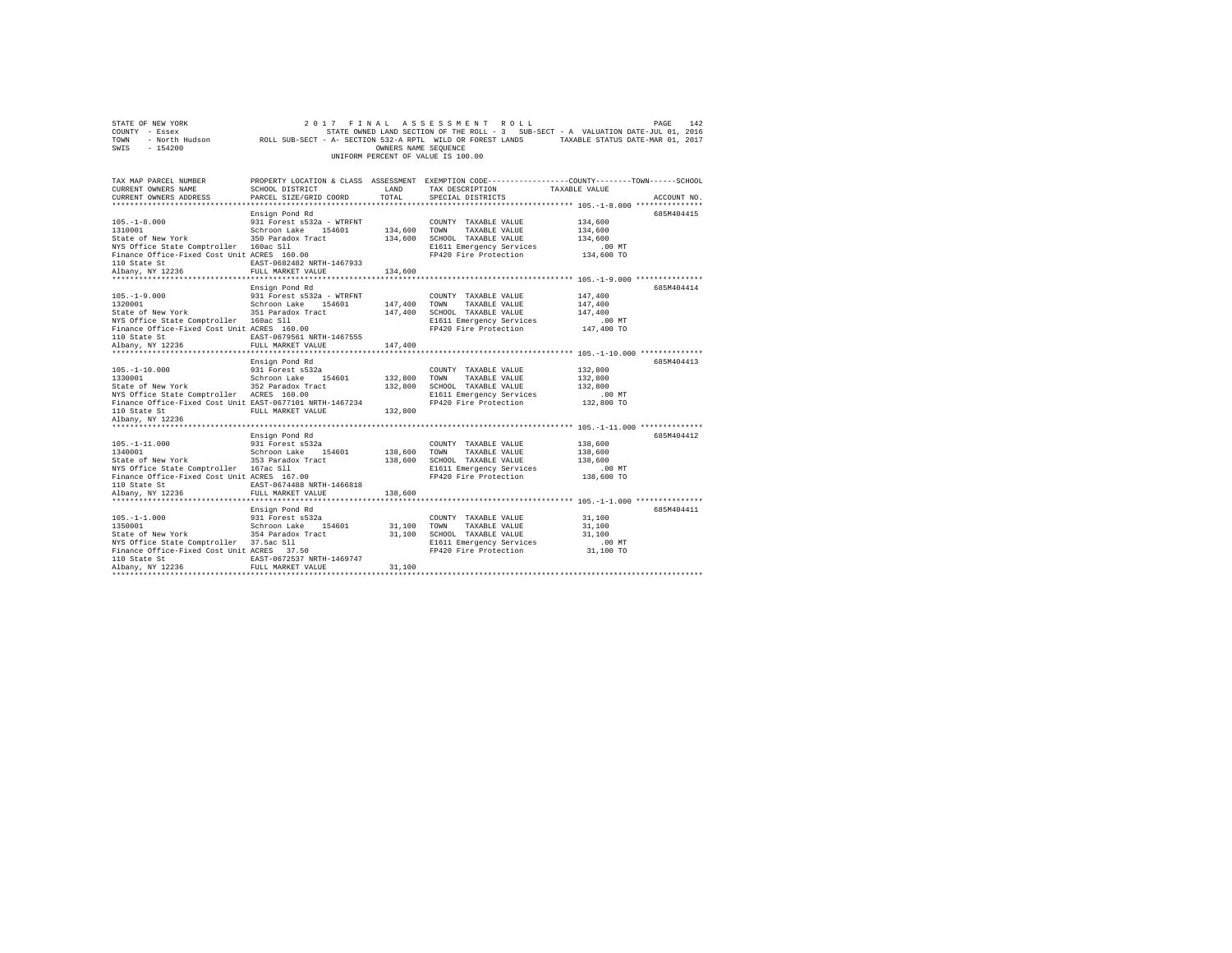| COUNTY - Essex<br>TOWN<br>SWIS - 154200                                                                                                                                                                                                                                                                                                                                       |                                                                            | OWNERS NAME SEQUENCE | UNIFORM PERCENT OF VALUE IS 100.00                                                                                                                           |                                                                                                                                                                                                                                                                                                                                                                                                                                                                                                                                                         |
|-------------------------------------------------------------------------------------------------------------------------------------------------------------------------------------------------------------------------------------------------------------------------------------------------------------------------------------------------------------------------------|----------------------------------------------------------------------------|----------------------|--------------------------------------------------------------------------------------------------------------------------------------------------------------|---------------------------------------------------------------------------------------------------------------------------------------------------------------------------------------------------------------------------------------------------------------------------------------------------------------------------------------------------------------------------------------------------------------------------------------------------------------------------------------------------------------------------------------------------------|
| TAX MAP PARCEL NUMBER                                                                                                                                                                                                                                                                                                                                                         |                                                                            |                      |                                                                                                                                                              | PROPERTY LOCATION & CLASS ASSESSMENT EXEMPTION CODE----------------COUNTY-------TOWN-----SCHOOL<br>$\begin{array}{lllll} \texttt{CURERENT} & \texttt{OMNERS} & \texttt{NANE} & \texttt{SCHOOL DISTRIBUT} & \texttt{LAND} & \texttt{TAX} & \texttt{DSECRIPTION} & \texttt{TAXABLE} & \texttt{VALUE} & \texttt{ACCOURT NO.} \\ \texttt{CURRENT} & \texttt{OMNERS} & \texttt{PARECE} & \texttt{SPECHIP COORD} & \texttt{TOTR} & \texttt{SPECHIP TION} & \texttt{ACCOURT NO.} & \texttt{ACCOURT NO.} & \texttt{ACCOURT MO.} \\ & \texttt{H1111111111111111$ |
|                                                                                                                                                                                                                                                                                                                                                                               |                                                                            |                      |                                                                                                                                                              |                                                                                                                                                                                                                                                                                                                                                                                                                                                                                                                                                         |
| 105.-1-2.000 931 Forest s532a<br>1360001<br>State of New York        355 Paradox Tract         74,300   SCHOOL TAXABLE VALUE        74,300         174,300<br>NYS Office State Comptroller   ACRES   89.50                    E1611 Emergency Services         .00 MT<br>NYS Office State Comptroller ACRES 89.50<br>Finance Office-Fixed Cost Unit EAST-0673075 NRTH-1470262 | Ensign Pond Rd<br>Schroon Lake 154601 74,300 TOWN                          |                      | COUNTY TAXABLE VALUE 74,300<br>TAXABLE VALUE 74,300<br>FP420 Fire Protection 74,300 TO                                                                       | 685M404410                                                                                                                                                                                                                                                                                                                                                                                                                                                                                                                                              |
|                                                                                                                                                                                                                                                                                                                                                                               |                                                                            |                      |                                                                                                                                                              |                                                                                                                                                                                                                                                                                                                                                                                                                                                                                                                                                         |
|                                                                                                                                                                                                                                                                                                                                                                               |                                                                            |                      |                                                                                                                                                              |                                                                                                                                                                                                                                                                                                                                                                                                                                                                                                                                                         |
| $105 - 1 - 3.000$ 931 Forest s532a<br>1370001<br>State of New York 356 Paradox Tract 138,600<br>NYS Office State Comptroller ACRES 167.00<br>Finance Office-Fixed Cost Unit EAST-0676601 NRTH-1469665<br>110 State St                                                                                                                                                         | Ensign Pond Rd<br>Schroon Lake 154601 138,600 TOWN<br>DEED BOOK 132 PG-385 |                      | COUNTY TAXABLE VALUE 138,600<br>TAXABLE VALUE 138,600<br>SCHOOL TAXABLE VALUE 138,600<br>E1611 Emergency Services .00 MT<br>FP420 Fire Protection 138,600 TO | 685M404409                                                                                                                                                                                                                                                                                                                                                                                                                                                                                                                                              |
| Albany, NY 12236                                                                                                                                                                                                                                                                                                                                                              | FULL MARKET VALUE                                                          | 138,600              |                                                                                                                                                              |                                                                                                                                                                                                                                                                                                                                                                                                                                                                                                                                                         |
| 105.-1-4.000 2011 2012-01-01-02<br>132,800 2011 2021 2021 2021 2046 154601 132,800 2010 2021 2021 203,800<br>132,800 2021 2021 2022 2021 132,800 2021 2021 2023 2030 2040 2041 2022 2030 2040 2041 2022 2030 2040 2041 202                                                                                                                                                    | Ensign Pond Rd                                                             |                      | COUNTY TAXABLE VALUE 132,800                                                                                                                                 | 685M404408                                                                                                                                                                                                                                                                                                                                                                                                                                                                                                                                              |
|                                                                                                                                                                                                                                                                                                                                                                               |                                                                            |                      |                                                                                                                                                              |                                                                                                                                                                                                                                                                                                                                                                                                                                                                                                                                                         |
|                                                                                                                                                                                                                                                                                                                                                                               |                                                                            |                      | CHOOL TAXABLE VALUE<br>E1611 Emergency Services 132,800<br>FP420 Fire Protection 132,800 TO                                                                  |                                                                                                                                                                                                                                                                                                                                                                                                                                                                                                                                                         |
| NYS Office State Comptroller ACRES 160.00                                                                                                                                                                                                                                                                                                                                     |                                                                            |                      |                                                                                                                                                              |                                                                                                                                                                                                                                                                                                                                                                                                                                                                                                                                                         |
| Finance Office-Fixed Cost Unit EAST-0679438 NRTH-1470232<br>110 State St<br>Albany, NY 12236 FULL MARKET VALUE                                                                                                                                                                                                                                                                | DEED BOOK 183 PG-37                                                        | 132,800              |                                                                                                                                                              |                                                                                                                                                                                                                                                                                                                                                                                                                                                                                                                                                         |
|                                                                                                                                                                                                                                                                                                                                                                               |                                                                            |                      |                                                                                                                                                              |                                                                                                                                                                                                                                                                                                                                                                                                                                                                                                                                                         |

Ensign Pond Rd 685M404407<br>
Pali Porest 5522<br>
Ensign Pond Rd 685M404407<br>
Schroon Lake 154601<br>
State of New York 358 Paradox Tract 132,800<br>
State of New York 358 Paradox Tract 132,800<br>
State of New York 358 Paradox Tract 132

Finance Office-Fixed Cost Unit ACRES 160.00 FP420 Fire Protection 132,800 TO 110 State St EAST-0682242 NRTH-1470488 Albany, NY 12236 FULL MARKET VALUE 132,800 \*\*\*\*\*\*\*\*\*\*\*\*\*\*\*\*\*\*\*\*\*\*\*\*\*\*\*\*\*\*\*\*\*\*\*\*\*\*\*\*\*\*\*\*\*\*\*\*\*\*\*\*\*\*\*\*\*\*\*\*\*\*\*\*\*\*\*\*\*\*\*\*\*\*\*\*\*\*\*\*\*\*\*\*\*\*\*\*\*\*\*\*\*\*\*\*\*\*\*\*\*\*\* 105.-1-6.000 \*\*\*\*\*\*\*\*\*\*\*\*\*\*\* Ensign Pond Rd 685M404406

FULL MARKET VALUE 132,800 \*\*\*\*\*\*\*\*\*\*\*\*\*\*\*\*\*\*\*\*\*\*\*\*\*\*\*\*\*\*\*\*\*\*\*\*\*\*\*\*\*\*\*\*\*\*\*\*\*\*\*\*\*\*\*\*\*\*\*\*\*\*\*\*\*\*\*\*\*\*\*\*\*\*\*\*\*\*\*\*\*\*\*\*\*\*\*\*\*\*\*\*\*\*\*\*\*\*\*\*\*\*\*\*\*\*\*\*\*\*\*\*\*\*\*\*\*\*\*\*\*\*\*\*\*\*\*\*\*\*\*\*

105.-1-5.000 931 Forest s532a COUNTY TAXABLE VALUE 132,800 1390001 Schroon Lake 154601 132,800 TOWN TAXABLE VALUE 132,800 State of New York 358 Paradox Tract 132,800 SCHOOL TAXABLE VALUE 132,800 NYS Office State Comptroller 160ac Sll E1611 Emergency Services .00 MT

105.-1-6.000 931 Forest s532a COUNTY TAXABLE VALUE 132,800 1400001 Schroon Lake 154601 132,800 TOWN TAXABLE VALUE 132,800 State of New York 359 Paradox Tract 132,800 SCHOOL TAXABLE VALUE 132,800 NYS Office State Comptroller 160ac Sll E1611 Emergency Services .00 MT Finance Office-Fixed Cost Unit ACRES 160.00 FP420 Fire Protection 132,800 TO

DEED BOOK 183 PG-38<br>FULL MARKET VALUE

Finance britice-Fixed Cost blit ACRS 100.00<br>110 State St EAST-0685003 NRTH-1470901<br>Albany, NY 12236 DEED BOOK 183 PG-38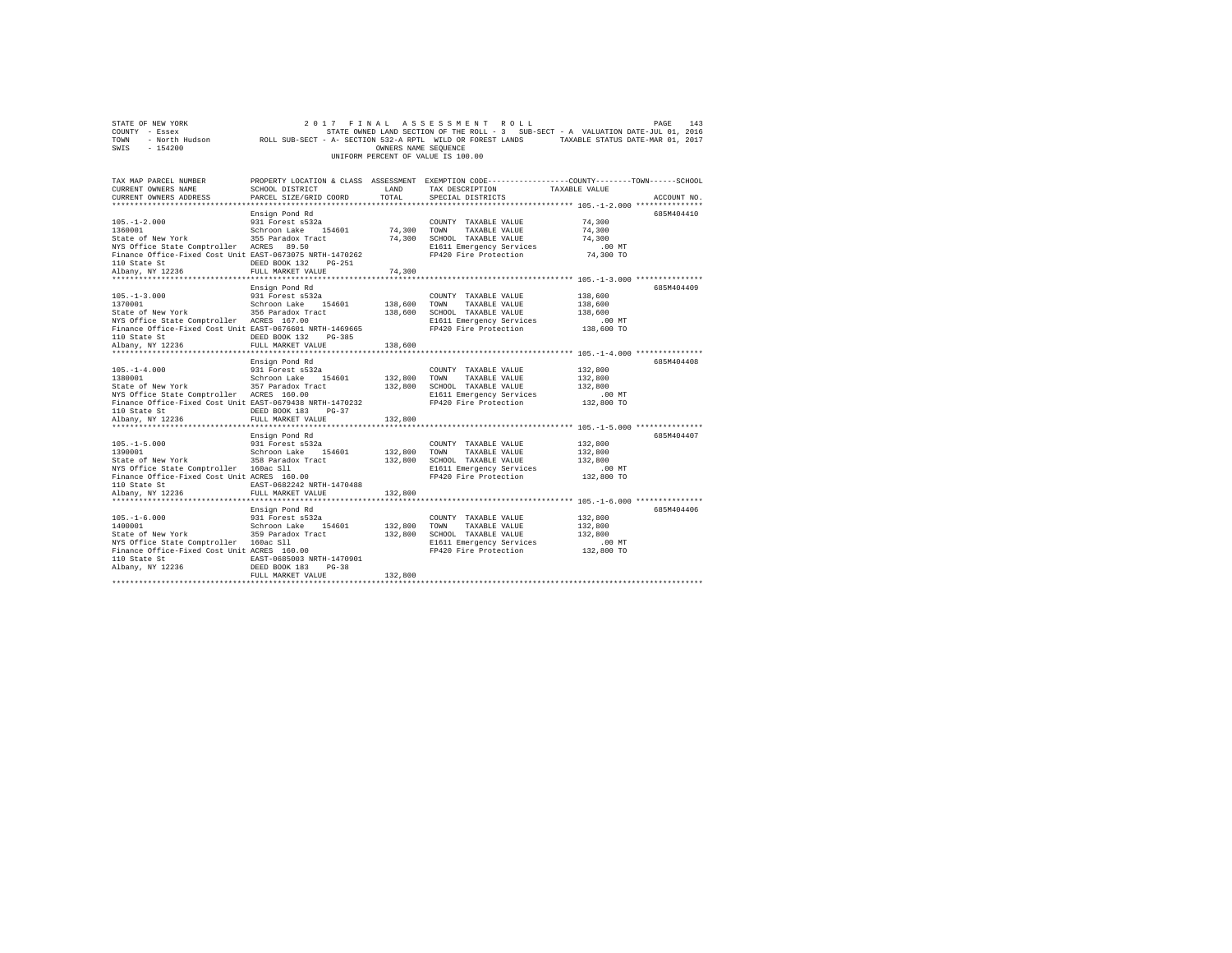| UNIFORM PERCENT OF VALUE IS 100.00                                                                                                                                                                                                                                                                             |                                                       |                                    |                                                                                                                                                                                                                                                                                                                                                |                                                                                                                    |             |
|----------------------------------------------------------------------------------------------------------------------------------------------------------------------------------------------------------------------------------------------------------------------------------------------------------------|-------------------------------------------------------|------------------------------------|------------------------------------------------------------------------------------------------------------------------------------------------------------------------------------------------------------------------------------------------------------------------------------------------------------------------------------------------|--------------------------------------------------------------------------------------------------------------------|-------------|
| TAX MAP PARCEL NUMBER PROPERTY LOCATION & CLASS ASSESSMENT EXEMPTION CODE--------------COUNTY-------TOWN-----SCHOOL<br>CURRENT OWNERS NAME                                                                                                                                                                     |                                                       |                                    | $\begin{tabular}{lllllllllll} \texttt{SCHOOL DISTRIBUT} & & & & & \texttt{LAND} & & \texttt{TAX} \texttt{DESCRIPTION} & & & \texttt{TAXABLE VALUE} \\ \texttt{PARCHS} & \texttt{SITR} / \texttt{QRTD} & \texttt{TOPD} & & \texttt{TOTAL} & & \texttt{SPRETAT} \texttt{D} \texttt{ISTR} \texttt{ICTS} & & & \end{tabular}$<br>SPECIAL DISTRICTS |                                                                                                                    | ACCOUNT NO. |
| NYS Office State Comptroller 160ac Sll<br>Finance Office-Fixed Cost Unit ACRES 160.00<br>110 State St $\begin{tabular}{lllllllll} \texttt{IBAST-0682860 NRTH-1473655} \\ \texttt{Albany, NY 12236} & & \texttt{DEED BOK 132} & \texttt{PG-385} \\ \end{tabular}$                                               | US Route 9<br>FULL MARKET VALUE                       | 132,800                            | COUNTY TAXABLE VALUE<br>TAXABLE VALUE<br>132,800 SCHOOL TAXABLE VALUE<br>E1611 Emergency Services .00 MT<br>FP420 Fire Protection 132,800 TO                                                                                                                                                                                                   | 132,800<br>132,800<br>132,800                                                                                      | 685M404405  |
|                                                                                                                                                                                                                                                                                                                |                                                       |                                    |                                                                                                                                                                                                                                                                                                                                                |                                                                                                                    |             |
| 110 State St $\begin{array}{l} \texttt{EAST-0680161 NRTH-1473322} \\ \texttt{Albany, NY 12236} \end{array}$ DEED BOOK 132 PG-385                                                                                                                                                                               | US Route 9                                            |                                    |                                                                                                                                                                                                                                                                                                                                                |                                                                                                                    | 685M404404  |
|                                                                                                                                                                                                                                                                                                                | FULL MARKET VALUE 138,900                             |                                    |                                                                                                                                                                                                                                                                                                                                                |                                                                                                                    |             |
|                                                                                                                                                                                                                                                                                                                |                                                       |                                    |                                                                                                                                                                                                                                                                                                                                                |                                                                                                                    |             |
| ${\small \begin{tabular}{lcccccc} 110 State St & & & & \tt EAST-0677393 NRTH-1472925 \\ Albany, NY & 12236 & & & & \tt DEED BOK & 195 & PG-487 \\ \end{tabular}}$                                                                                                                                              |                                                       |                                    |                                                                                                                                                                                                                                                                                                                                                | .00 MT<br>153,200 TO                                                                                               | 685M404403  |
|                                                                                                                                                                                                                                                                                                                | FULL MARKET VALUE                                     | 153,200                            |                                                                                                                                                                                                                                                                                                                                                |                                                                                                                    |             |
| ${\small \begin{tabular}{lcccccc} 110 & State & \texttt{St} & \texttt{EAST-0674295 NRTH-1471556} \\ \texttt{Albany, NY & 12236} & & & & \texttt{DEED BOOK} & 132 & PG-251 \end{tabular}}$                                                                                                                      | US Route 9                                            |                                    |                                                                                                                                                                                                                                                                                                                                                |                                                                                                                    | 685M404402  |
|                                                                                                                                                                                                                                                                                                                | FULL MARKET VALUE                                     | 156,900                            |                                                                                                                                                                                                                                                                                                                                                |                                                                                                                    |             |
| $95. - 1 - 3.000$<br>1450001<br>190001 1001 201001 201001 201001 201001 201001 201001 201001 201001 201001 201001 201001 201001 201001 201001<br>The State of New York 381 Paradox Track 101,400 5CHOOL TAXABLE VALUE<br>Eliance of fice-Fixed Cost Unit ACRES 124.6<br>110 State St EAST-0674491 NRTH-1474095 | US Route 9<br>931 Forest s532a<br>Schroon Lake 154601 | ******************<br>103,400 TOWN | COUNTY TAXABLE VALUE<br>TAXABLE VALUE                                                                                                                                                                                                                                                                                                          | **************************** 95.-1-3.000 ****************<br>103,400<br>103,400<br>103,400<br>00 MT.<br>103,400 TO | 685M404401  |
| Albany, NY 12236                                                                                                                                                                                                                                                                                               | FULL MARKET VALUE                                     | 103,400                            |                                                                                                                                                                                                                                                                                                                                                |                                                                                                                    |             |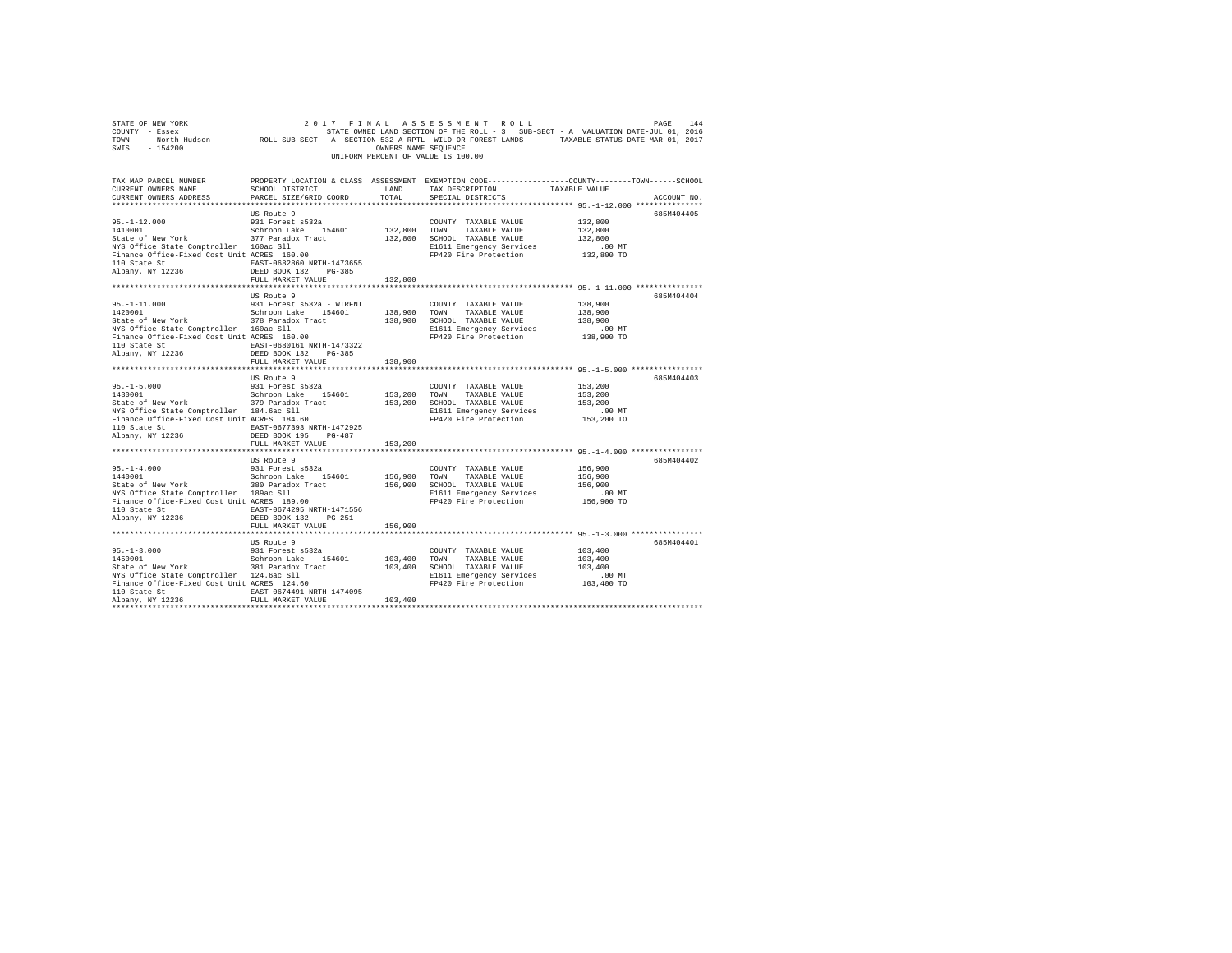| COUNTY - ESSEX UNDER-JUL 01, 2016<br>TOWN - NOYLD HUGSON DATE-JUL OI ESSEXT - A- SECTION S32-A RPTL WILD OR FOREST LANDS - TAXABLE STATUS DATE-MAR 01, 2017<br>SWIS - 154200<br>SWIS - 154200                                                                                                                                                                                                                                                                                                                         |                           |                       |                                                                                   |            |             |
|-----------------------------------------------------------------------------------------------------------------------------------------------------------------------------------------------------------------------------------------------------------------------------------------------------------------------------------------------------------------------------------------------------------------------------------------------------------------------------------------------------------------------|---------------------------|-----------------------|-----------------------------------------------------------------------------------|------------|-------------|
|                                                                                                                                                                                                                                                                                                                                                                                                                                                                                                                       |                           |                       | UNIFORM PERCENT OF VALUE IS 100.00                                                |            |             |
| TAX MAP PARCEL NUMBER     PROPERTY LOCATION & CLASS ASSESSMENT EXEMPTION CODE---------------COUNTY-------TOWN------SCHOOL DISTRICT     LAND   TAX DESCRIPTION     TAXABLE VALUE<br>CURRENT OWNERS ADDRESS                                                                                                                                                                                                                                                                                                             | PARCEL SIZE/GRID COORD    | TOTAL                 | TAX DESCRIPTION TAXABLE VALUE<br>SPECIAL DISTRICTS                                |            | ACCOUNT NO. |
|                                                                                                                                                                                                                                                                                                                                                                                                                                                                                                                       |                           |                       |                                                                                   |            |             |
|                                                                                                                                                                                                                                                                                                                                                                                                                                                                                                                       |                           |                       |                                                                                   |            | 685M404515  |
| $\begin{tabular}{l c c c c c} \hline \texttt{CURKEN} & \texttt{UDR} & \texttt{USE} & \texttt{94.4--1-5.000} & \texttt{93.801} & \texttt{16.81} & \texttt{16.81} & \texttt{16.81} & \texttt{16.81} & \texttt{16.81} & \texttt{16.81} & \texttt{16.81} & \texttt{16.81} & \texttt{16.81} & \texttt{16.81} & \texttt{16.81} & \texttt{16.81} & \texttt{16.81} &$<br>${\small \begin{tabular}{lcccccc} 110 State St & & & EAST-0671036 NRTH-1473111 \\ Albany, NY & 12236 & & & DEED BOOK 132 & PG-251 \\ \end{tabular}}$ |                           |                       |                                                                                   |            |             |
|                                                                                                                                                                                                                                                                                                                                                                                                                                                                                                                       | FULL MARKET VALUE         | 120,400               |                                                                                   |            |             |
|                                                                                                                                                                                                                                                                                                                                                                                                                                                                                                                       |                           |                       |                                                                                   |            |             |
|                                                                                                                                                                                                                                                                                                                                                                                                                                                                                                                       | US Route 9                |                       |                                                                                   |            | 685M404514  |
|                                                                                                                                                                                                                                                                                                                                                                                                                                                                                                                       |                           |                       |                                                                                   | 240,000    |             |
| $14.4-1-6.000$ 931 Forest and Schroom Lake 154601<br>1470101 Schroom Lake 154601 240,000 TOWN TAXABLE VALUE<br>State of New York 363 Paradox Tract 240,000 SCHOOL TAXABLE VALUE                                                                                                                                                                                                                                                                                                                                       |                           |                       |                                                                                   | 240,000    |             |
|                                                                                                                                                                                                                                                                                                                                                                                                                                                                                                                       |                           |                       |                                                                                   | 240,000    |             |
| NYS Office State Comptroller 41.7ac Sll<br>Finance Office-Fixed Cost Unit ACRES 41.88                                                                                                                                                                                                                                                                                                                                                                                                                                 |                           |                       | E1611 Emergency Services                                                          | .00 MT     |             |
|                                                                                                                                                                                                                                                                                                                                                                                                                                                                                                                       |                           |                       | FP420 Fire Protection                                                             | 240,000 TO |             |
| 110 State St<br>110 State St<br>110 State St<br>12236 DEED BOOK 189 PG-18                                                                                                                                                                                                                                                                                                                                                                                                                                             |                           |                       |                                                                                   |            |             |
|                                                                                                                                                                                                                                                                                                                                                                                                                                                                                                                       | FULL MARKET VALUE         | 240,000               |                                                                                   |            |             |
|                                                                                                                                                                                                                                                                                                                                                                                                                                                                                                                       |                           |                       |                                                                                   |            |             |
|                                                                                                                                                                                                                                                                                                                                                                                                                                                                                                                       | US Route 9                |                       |                                                                                   |            | 685M404513  |
|                                                                                                                                                                                                                                                                                                                                                                                                                                                                                                                       |                           |                       | COUNTY TAXABLE VALUE 60,600                                                       |            |             |
|                                                                                                                                                                                                                                                                                                                                                                                                                                                                                                                       |                           |                       |                                                                                   | 60,600     |             |
|                                                                                                                                                                                                                                                                                                                                                                                                                                                                                                                       |                           |                       |                                                                                   | 60,600     |             |
|                                                                                                                                                                                                                                                                                                                                                                                                                                                                                                                       |                           |                       |                                                                                   | $.00$ MT   |             |
| 94.4-1-7.000 9331 Forest 8532a<br>1480001 9331 Forest 8532a<br>Schroon Lake 154601 60,600 TOWN TAXABLE VALUE<br>State of New York 384 Paradox Tract 60,600 SCHOOL TAXABLE VALUE<br>STATE ACRES 73.00 E1611 Emergency Services<br>Finance                                                                                                                                                                                                                                                                              |                           |                       |                                                                                   | 60,600 TO  |             |
|                                                                                                                                                                                                                                                                                                                                                                                                                                                                                                                       | DEED BOOK 189 PG-33       |                       |                                                                                   |            |             |
| 110 State St<br>Albany, NY 12236                                                                                                                                                                                                                                                                                                                                                                                                                                                                                      | FULL MARKET VALUE         | 60,600                |                                                                                   |            |             |
|                                                                                                                                                                                                                                                                                                                                                                                                                                                                                                                       |                           |                       |                                                                                   |            |             |
|                                                                                                                                                                                                                                                                                                                                                                                                                                                                                                                       | US Route 9                |                       |                                                                                   |            | 685M404512  |
|                                                                                                                                                                                                                                                                                                                                                                                                                                                                                                                       |                           | COUNT<br>132,800 TOWN | COUNTY TAXABLE VALUE                                                              | 132,800    |             |
|                                                                                                                                                                                                                                                                                                                                                                                                                                                                                                                       |                           |                       | TAXABLE VALUE                                                                     | 132,800    |             |
|                                                                                                                                                                                                                                                                                                                                                                                                                                                                                                                       |                           |                       | 132,800 SCHOOL TAXABLE VALUE<br>E1611 Emergency Services<br>FP420 Fire Protection | 132,800    |             |
|                                                                                                                                                                                                                                                                                                                                                                                                                                                                                                                       |                           |                       |                                                                                   | $.00$ MT   |             |
|                                                                                                                                                                                                                                                                                                                                                                                                                                                                                                                       | EAST-0677023 NRTH-1475803 |                       |                                                                                   | 132,800 TO |             |
| 110 State St<br>Albany, NY 12236                                                                                                                                                                                                                                                                                                                                                                                                                                                                                      | FULL MARKET VALUE         |                       |                                                                                   |            |             |
|                                                                                                                                                                                                                                                                                                                                                                                                                                                                                                                       |                           | 132,800               |                                                                                   |            |             |
|                                                                                                                                                                                                                                                                                                                                                                                                                                                                                                                       | US Route 9                |                       |                                                                                   |            | 685M404511  |
|                                                                                                                                                                                                                                                                                                                                                                                                                                                                                                                       |                           |                       | COUNTY TAXABLE VALUE                                                              | 132,800    |             |
|                                                                                                                                                                                                                                                                                                                                                                                                                                                                                                                       |                           |                       |                                                                                   | 132,800    |             |
| 95.-1-10.000<br>931 Forest a532a<br>1500001 Scheep Scheep Scheep State of New York Scheep State 154601<br>586 Paradox Tract 154601<br>937 State of New York Scheep State Sine 2012<br>Finance Office-Fixed Cost Unit ACRES 160.00<br>Pi                                                                                                                                                                                                                                                                               |                           |                       | 132,800 TOWN TAXABLE VALUE<br>132,800 SCHOOL TAXABLE VALUE                        | 132,800    |             |
|                                                                                                                                                                                                                                                                                                                                                                                                                                                                                                                       |                           |                       | E1611 Emergency Services<br>FP420 Fire Protection 132,800 TO                      |            |             |
|                                                                                                                                                                                                                                                                                                                                                                                                                                                                                                                       |                           |                       |                                                                                   |            |             |
|                                                                                                                                                                                                                                                                                                                                                                                                                                                                                                                       |                           |                       |                                                                                   |            |             |
| 110 State St<br>235 NETH-0679785 NRTH-1476191<br>236 DEED BOOK 209 PG-332                                                                                                                                                                                                                                                                                                                                                                                                                                             |                           |                       |                                                                                   |            |             |
|                                                                                                                                                                                                                                                                                                                                                                                                                                                                                                                       | FULL MARKET VALUE         | 132,800               |                                                                                   |            |             |
|                                                                                                                                                                                                                                                                                                                                                                                                                                                                                                                       |                           |                       |                                                                                   |            |             |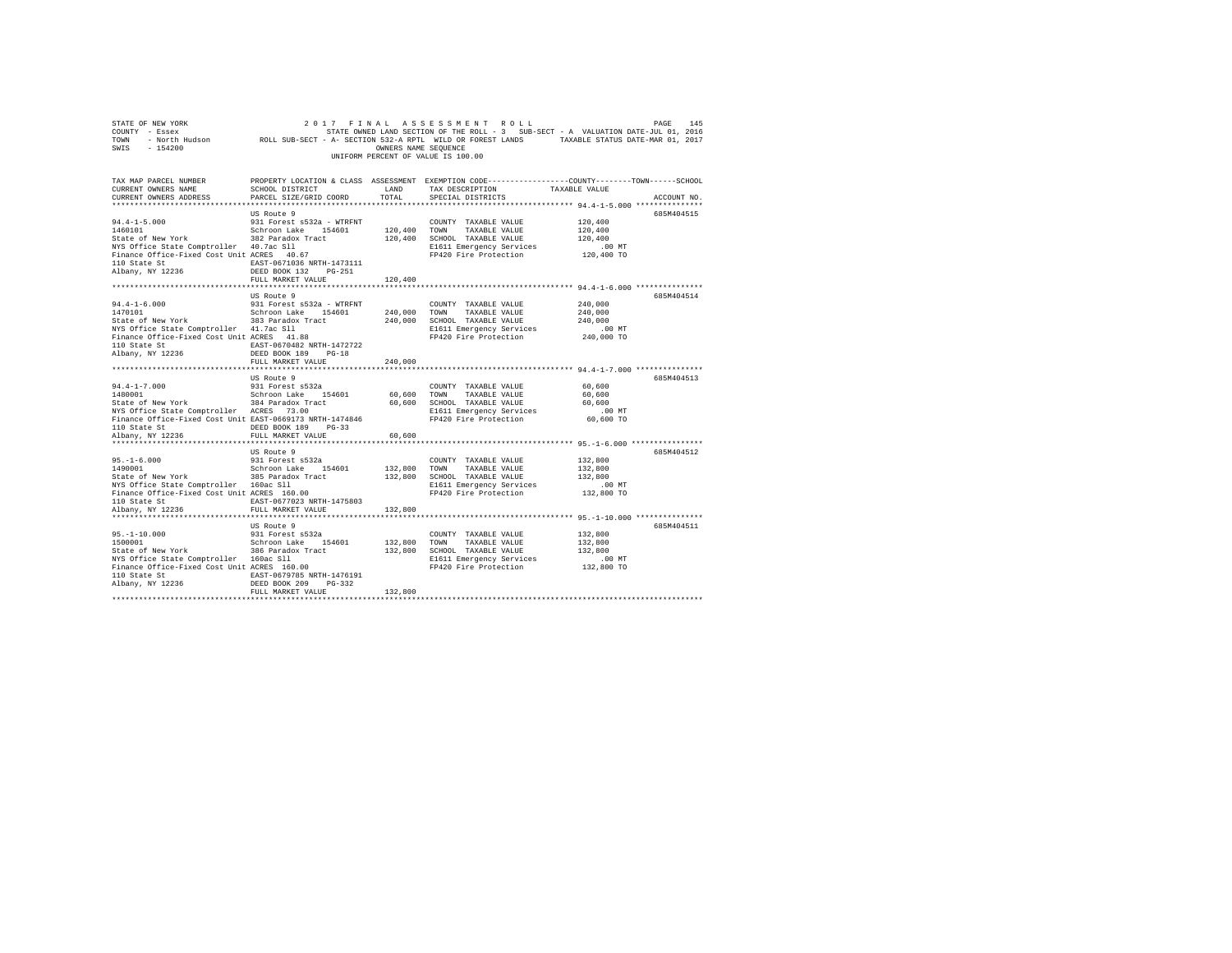| $\begin{tabular}{lllllllllll} \texttt{STATE OF NEW YORK} & \texttt{DRSE} & \texttt{146} \\ \texttt{CONT} & \texttt{2017} & \texttt{F IN AL} & \texttt{AS SE S S M EN T} & \texttt{R O LL} & \texttt{PAGE} & \texttt{146} \\ \texttt{CONT} & \texttt{SITATE} & \texttt{OMNED} & \texttt{S32-AR P TIL} & \texttt{NILD} & \texttt{R} & \texttt{SUE-SET} & - \texttt{A} & \texttt{VALUATION} & \texttt{DATE-JUL} & \texttt{01, 2016} \\ \texttt{TOMN}$ |                                                                        |               | UNIFORM PERCENT OF VALUE IS 100.00                                                                                                      |                                                                                                                                  |  |
|----------------------------------------------------------------------------------------------------------------------------------------------------------------------------------------------------------------------------------------------------------------------------------------------------------------------------------------------------------------------------------------------------------------------------------------------------|------------------------------------------------------------------------|---------------|-----------------------------------------------------------------------------------------------------------------------------------------|----------------------------------------------------------------------------------------------------------------------------------|--|
| TAX MAP PARCEL NUMBER<br>CURRENT OWNERS NAME<br>CURRENT OWNERS ADDRESS                                                                                                                                                                                                                                                                                                                                                                             | SCHOOL DISTRICT<br>PARCEL SIZE/GRID COORD                              | LAND<br>TOTAL | TAX DESCRIPTION<br>SPECIAL DISTRICTS                                                                                                    | PROPERTY LOCATION & CLASS ASSESSMENT EXEMPTION CODE----------------COUNTY-------TOWN------SCHOOL<br>TAXABLE VALUE<br>ACCOUNT NO. |  |
|                                                                                                                                                                                                                                                                                                                                                                                                                                                    | US Route 9                                                             |               |                                                                                                                                         | 685M404510                                                                                                                       |  |
| 95.-1-13.000 931 Forest a532a - WTRFNT<br>150001 08:01 08:01 0001 1 ake 154601<br>State of New York 387 Paradox Tract<br>NTS Office State Comptroller 160ac 511<br>Finance Office-Fixed Cost Unit ACRES 160.00                                                                                                                                                                                                                                     |                                                                        |               | COUNTY TAXABLE VALUE<br>142,500 TOWN TAXABLE VALUE<br>142,500 SCHOOL TAXABLE VALUE<br>E1611 Emergency Services<br>FP420 Fire Protection | 142,500<br>142,500<br>142,500<br>$.00$ MT<br>142,500 TO                                                                          |  |
|                                                                                                                                                                                                                                                                                                                                                                                                                                                    |                                                                        |               |                                                                                                                                         |                                                                                                                                  |  |
| 110 State St<br>$\text{EAST}-0682447 \text{ NRTH}-1476495$<br>$\text{DEED BOK } 132 \text{ PG}-385$<br>$\text{DEED BOK } 132 \text{ PG}-385$<br>$\text{CUT } \text{ MNNEM } \text{ TUV}$                                                                                                                                                                                                                                                           | FULL MARKET VALUE                                                      | 142,500       |                                                                                                                                         |                                                                                                                                  |  |
|                                                                                                                                                                                                                                                                                                                                                                                                                                                    |                                                                        |               |                                                                                                                                         |                                                                                                                                  |  |
|                                                                                                                                                                                                                                                                                                                                                                                                                                                    | US Route 9                                                             |               |                                                                                                                                         | 685M404509                                                                                                                       |  |
| 94.4-1-1.000 931 Forest s532a<br>1520001 Schroon Lake 154601<br>State of New York 397 Paradox Tract                                                                                                                                                                                                                                                                                                                                                |                                                                        |               | COUNTY TAXABLE VALUE<br>123,200 TOWN TAXABLE VALUE                                                                                      | 123,200<br>123,200                                                                                                               |  |
|                                                                                                                                                                                                                                                                                                                                                                                                                                                    |                                                                        |               | 123,200 SCHOOL TAXABLE VALUE                                                                                                            | 123,200                                                                                                                          |  |
| NYS Office State Comptroller 148.4ac Sll<br>Finance Office-Fixed Cost Unit ACRES 148.40<br>110 State St<br>Albany, NY 12236                                                                                                                                                                                                                                                                                                                        | EAST-0666027 NRTH-1479696<br>DEED BOOK 132 PG-385<br>FULL MARKET VALUE | 123,200       | E1611 Emergency Services<br>FP420 Fire Protection                                                                                       | .00 MT<br>123,200 TO                                                                                                             |  |
|                                                                                                                                                                                                                                                                                                                                                                                                                                                    |                                                                        |               |                                                                                                                                         |                                                                                                                                  |  |
|                                                                                                                                                                                                                                                                                                                                                                                                                                                    | US Route 9                                                             |               |                                                                                                                                         | 685M404508                                                                                                                       |  |
| $94.4 - 1 - 8.000$<br>1530001                                                                                                                                                                                                                                                                                                                                                                                                                      | 931 Forest s532a                                                       |               | COUNTY TAXABLE VALUE                                                                                                                    | 46,000                                                                                                                           |  |
| 1530001                                                                                                                                                                                                                                                                                                                                                                                                                                            | Schroon Lake 154601                                                    |               | 46,000 TOWN TAXABLE VALUE                                                                                                               | 46,000                                                                                                                           |  |
| State of New York 398 Paradox Tract<br>NYS Office State Comptroller 55.4ac Sll<br>Finance Office-Fixed Cost Unit ACRES 55.40                                                                                                                                                                                                                                                                                                                       |                                                                        |               | 46,000 SCHOOL TAXABLE VALUE                                                                                                             | 46,000                                                                                                                           |  |
|                                                                                                                                                                                                                                                                                                                                                                                                                                                    |                                                                        |               | E1611 Emergency Services<br>FP420 Fire Protection                                                                                       | $.00$ MT<br>46,000 TO                                                                                                            |  |
| 110 State St 667059 NRTH-1477140                                                                                                                                                                                                                                                                                                                                                                                                                   |                                                                        |               |                                                                                                                                         |                                                                                                                                  |  |
| Albany, NY 12236                                                                                                                                                                                                                                                                                                                                                                                                                                   | DEED BOOK 132 PG-385                                                   |               |                                                                                                                                         |                                                                                                                                  |  |
|                                                                                                                                                                                                                                                                                                                                                                                                                                                    | FULL MARKET VALUE                                                      | 46,000        |                                                                                                                                         |                                                                                                                                  |  |
|                                                                                                                                                                                                                                                                                                                                                                                                                                                    |                                                                        |               |                                                                                                                                         |                                                                                                                                  |  |
|                                                                                                                                                                                                                                                                                                                                                                                                                                                    | US Route 9                                                             |               |                                                                                                                                         | 685M404507                                                                                                                       |  |
| $\begin{array}{ccccc} 104.2\text{--}1\text{--}13.000 && 931 \text{ Forest s}532a \\ 1540001 && 8\text{chroon Lake} && 154601 \end{array}$                                                                                                                                                                                                                                                                                                          |                                                                        |               | COUNTY TAXABLE VALUE<br>10,000 TOWN TAXABLE VALUE                                                                                       | 10,000<br>10,000                                                                                                                 |  |
| 1540001 Schroon Lake 154601<br>State of New York 399 Paradox Tract<br>NYS Office State Comptroller 12ac S11<br>Finance Office-Fixed Cost Unit ACRES 12.00                                                                                                                                                                                                                                                                                          |                                                                        |               | 10,000 SCHOOL TAXABLE VALUE                                                                                                             | 10,000                                                                                                                           |  |
|                                                                                                                                                                                                                                                                                                                                                                                                                                                    |                                                                        |               |                                                                                                                                         |                                                                                                                                  |  |
|                                                                                                                                                                                                                                                                                                                                                                                                                                                    |                                                                        |               | E1611 Emergency Services .00 MT<br>FP420 Fire Protection .000 TO                                                                        |                                                                                                                                  |  |
| 110 State St EAST-0669386 NRTH-1463897                                                                                                                                                                                                                                                                                                                                                                                                             |                                                                        |               |                                                                                                                                         |                                                                                                                                  |  |
| Albany, NY 12236                                                                                                                                                                                                                                                                                                                                                                                                                                   | FULL MARKET VALUE                                                      | 10,000        |                                                                                                                                         |                                                                                                                                  |  |
|                                                                                                                                                                                                                                                                                                                                                                                                                                                    |                                                                        |               |                                                                                                                                         | 685M404506                                                                                                                       |  |
|                                                                                                                                                                                                                                                                                                                                                                                                                                                    | US Route 9<br>931 Forest s532a                                         |               | COUNTY TAXABLE VALUE                                                                                                                    | 173,100                                                                                                                          |  |
| $95. -1 - 2.000$<br>1550101<br>1550101                                                                                                                                                                                                                                                                                                                                                                                                             | Schroon Lake 154601                                                    |               | 173,100 TOWN TAXABLE VALUE                                                                                                              | 173,100                                                                                                                          |  |
| State of New York 400 Paradox Tract<br>NYS Office State Comptroller ACRES 208.56                                                                                                                                                                                                                                                                                                                                                                   |                                                                        |               | 173,100 SCHOOL TAXABLE VALUE                                                                                                            | 173,100                                                                                                                          |  |
|                                                                                                                                                                                                                                                                                                                                                                                                                                                    |                                                                        |               | E1611 Emergency Services                                                                                                                | .00 MT                                                                                                                           |  |
| Finance Office-Fixed Cost Unit EAST-0673464 NRTH-1476520                                                                                                                                                                                                                                                                                                                                                                                           |                                                                        |               | FP420 Fire Protection                                                                                                                   | 173,100 TO                                                                                                                       |  |
| 110 State St<br>Albany, NY 12236                                                                                                                                                                                                                                                                                                                                                                                                                   | FULL MARKET VALUE                                                      | 173,100       |                                                                                                                                         |                                                                                                                                  |  |
|                                                                                                                                                                                                                                                                                                                                                                                                                                                    |                                                                        |               |                                                                                                                                         |                                                                                                                                  |  |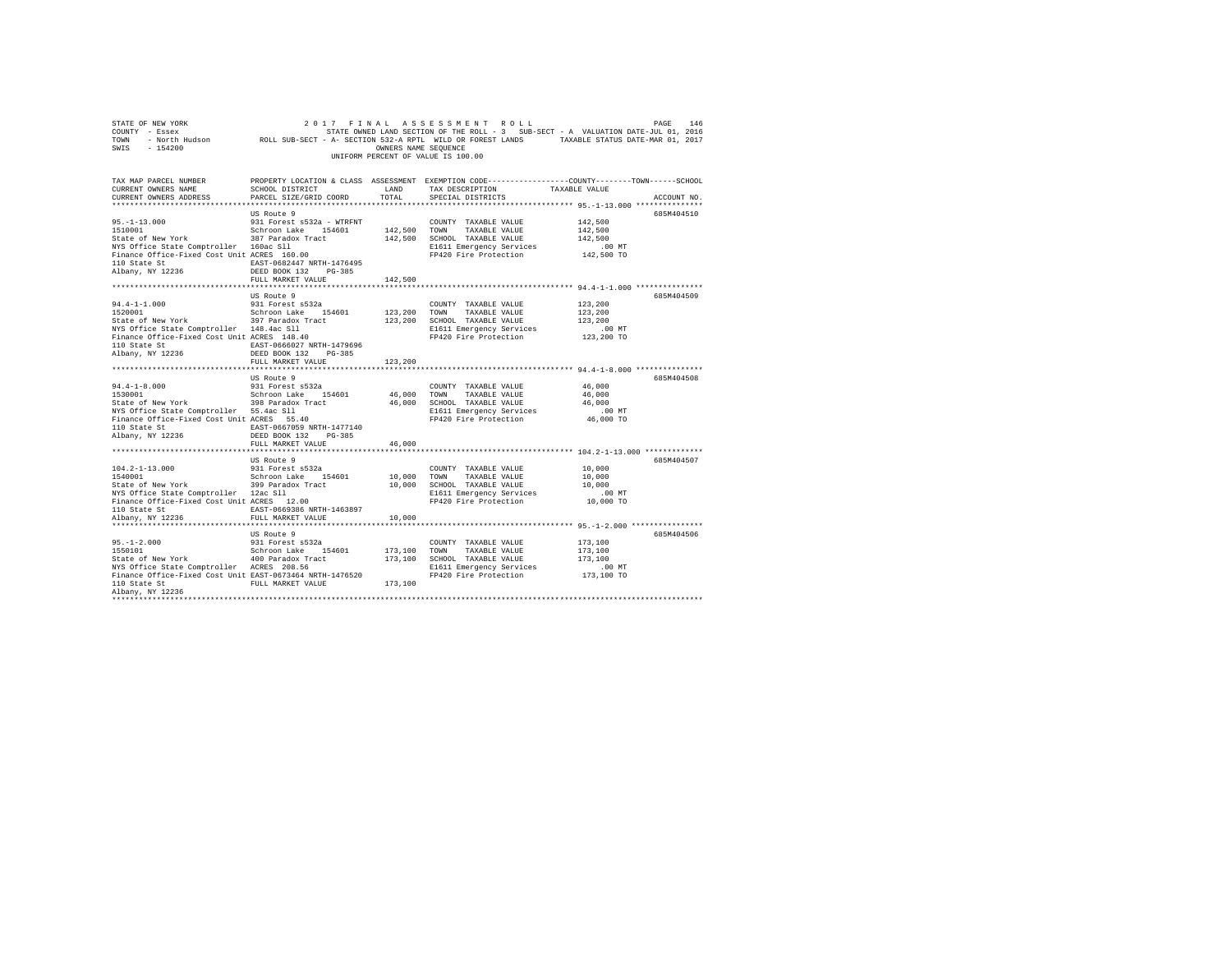| COUNTY - Essex<br>TOWN<br>SWIS<br>$-154200$              | - North Hudson ROLL SUB-SECT - A- SECTION 532-A RPTL WILD OR FOREST LANDS TAXABLE STATUS DATE-MAR 01, 2017 | OWNERS NAME SEQUENCE    | STATE OWNED LAND SECTION OF THE ROLL - 3 SUB-SECT - A VALUATION DATE-JUL 01, 2016               |                     |             |
|----------------------------------------------------------|------------------------------------------------------------------------------------------------------------|-------------------------|-------------------------------------------------------------------------------------------------|---------------------|-------------|
|                                                          |                                                                                                            |                         | UNIFORM PERCENT OF VALUE IS 100.00                                                              |                     |             |
| TAX MAP PARCEL NUMBER                                    |                                                                                                            |                         | PROPERTY LOCATION & CLASS ASSESSMENT EXEMPTION CODE---------------COUNTY-------TOWN------SCHOOL |                     |             |
| CURRENT OWNERS NAME                                      | SCHOOL DISTRICT                                                                                            | LAND                    | TAX DESCRIPTION                                                                                 | TAXABLE VALUE       |             |
| CURRENT OWNERS ADDRESS                                   | PARCEL SIZE/GRID COORD                                                                                     | TOTAL.                  | SPECIAL DISTRICTS                                                                               |                     | ACCOUNT NO. |
|                                                          |                                                                                                            |                         |                                                                                                 |                     |             |
|                                                          | US Route 9                                                                                                 |                         |                                                                                                 |                     | 685M404505  |
| $95. -1 - 1.000$<br>1560101                              | 931 Forest s532a<br>Schroon Lake 154601                                                                    | 168,700                 | COUNTY TAXABLE VALUE<br>TOWN<br>TAXABLE VALUE                                                   | 168,700<br>168,700  |             |
| State of New York                                        | 401 Paradox Tract                                                                                          | 168,700                 | SCHOOL TAXABLE VALUE                                                                            | 168,700             |             |
| NYS Office State Comptroller 203.2ac Sll                 |                                                                                                            |                         | E1611 Emergency Services                                                                        | .00 MT              |             |
| Finance Office-Fixed Cost Unit ACRES 203.24              |                                                                                                            |                         | FP420 Fire Protection                                                                           | 168,700 TO          |             |
| 110 State St                                             | EAST-0672796 NRTH-1478349                                                                                  |                         |                                                                                                 |                     |             |
| Albany, NY 12236                                         | FULL MARKET VALUE 168,700                                                                                  |                         |                                                                                                 |                     |             |
|                                                          |                                                                                                            |                         |                                                                                                 |                     |             |
|                                                          | US Route 9                                                                                                 |                         |                                                                                                 |                     | 685M404504  |
| $95.1 - 1 - 13.000$<br>1570001                           | 931 Forest s532a - WTRFNT<br>Schroon Lake 154601                                                           | 136,900                 | COUNTY TAXABLE VALUE<br>TAXABLE VALUE<br>TOWN                                                   | 136,900             |             |
| State of New York                                        | 402 Paradox Tr                                                                                             | 136,900                 | SCHOOL TAXABLE VALUE                                                                            | 136,900<br>136,900  |             |
| NYS Office State Comptroller 156.6ac Sll                 |                                                                                                            |                         | E1611 Emergency Services                                                                        | $.00$ MT            |             |
| Finance Office-Fixed Cost Unit ACRES 156.60              |                                                                                                            |                         | FP420 Fire Protection                                                                           | 136,900 TO          |             |
| 110 State St                                             | EAST-0673587 NRTH-1480579                                                                                  |                         |                                                                                                 |                     |             |
| Albany, NY 12236                                         | FULL MARKET VALUE                                                                                          | 136,900                 |                                                                                                 |                     |             |
|                                                          |                                                                                                            |                         |                                                                                                 |                     |             |
|                                                          | US Route 9                                                                                                 |                         |                                                                                                 |                     | 685M404503  |
| $94.2 - 1 - 7.000$                                       | 931 Forest s532a - WTRFNT                                                                                  |                         | COUNTY TAXABLE VALUE                                                                            | 144,700             |             |
| 1580101<br>State of New York                             | Schroon Lake 154601<br>403 Paradox Tract                                                                   | 144,700 TOWN<br>144,700 | TAXABLE VALUE<br>SCHOOL TAXABLE VALUE                                                           | 144,700<br>144,700  |             |
| NYS Office State Comptroller 156.4ac Sll                 |                                                                                                            |                         | E1612 Emergency Services                                                                        | $.00$ MT            |             |
| Finance Office-Fixed Cost Unit ACRES 156.43              |                                                                                                            |                         | FP420 Fire Protection                                                                           | 144,700 TO          |             |
| 110 State St                                             | EAST-0670257 NRTH-1480156                                                                                  |                         |                                                                                                 |                     |             |
| Albany, NY 12236                                         | DEED BOOK 132 PG-385                                                                                       |                         |                                                                                                 |                     |             |
|                                                          | FULL MARKET VALUE                                                                                          | 144,700                 |                                                                                                 |                     |             |
|                                                          |                                                                                                            |                         |                                                                                                 |                     |             |
|                                                          | US Route 9                                                                                                 |                         |                                                                                                 |                     | 685M404502  |
| $95. -1 - 14.000$<br>1590001                             | 931 Forest s532a - WTRFNT<br>Schroon Lake 154601                                                           | 139,400                 | COUNTY TAXABLE VALUE<br>TOWN<br>TAXABLE VALUE                                                   | 139,400<br>139,400  |             |
| State of New York 413 Paradox Tract                      |                                                                                                            | 139,400                 | SCHOOL TAXABLE VALUE                                                                            | 139,400             |             |
| NYS Office State Comptroller 160ac Sll                   |                                                                                                            |                         | E1611 Emergency Services                                                                        | $.00$ MT            |             |
| Finance Office-Fixed Cost Unit ACRES 160.00              |                                                                                                            |                         | FP420 Fire Protection                                                                           | 139,400 TO          |             |
| 110 State St                                             | EAST-0682127 NRTH-1479161                                                                                  |                         |                                                                                                 |                     |             |
| Albany, NY 12236                                         | FULL MARKET VALUE                                                                                          | 139,400                 |                                                                                                 |                     |             |
|                                                          |                                                                                                            |                         |                                                                                                 |                     |             |
|                                                          | US Route 9                                                                                                 |                         |                                                                                                 |                     | 685M404501  |
| $95. -1 - 9.000$                                         | 931 Forest s532a - WTRFNT                                                                                  |                         | COUNTY TAXABLE VALUE                                                                            | 136,900             |             |
| 1600001<br>State of New York 6114 Paradox Tract          | Schroon Lake 154601                                                                                        | 136,900                 | TOWN<br>TAXABLE VALUE                                                                           | 136,900             |             |
| NYS Office State Comptroller ACRES 160.00                |                                                                                                            | 136,900                 | SCHOOL TAXABLE VALUE<br>E1611 Emergency Services                                                | 136,900<br>$.00$ MT |             |
| Finance Office-Fixed Cost Unit EAST-0679341 NRTH-1478928 |                                                                                                            |                         | FP420 Fire Protection                                                                           | 136,900 TO          |             |
| 110 State St                                             | DEED BOOK 230 PG-554                                                                                       |                         |                                                                                                 |                     |             |
| Albany, NY 12236                                         | FULL MARKET VALUE                                                                                          | 136,900                 |                                                                                                 |                     |             |
|                                                          |                                                                                                            |                         |                                                                                                 |                     |             |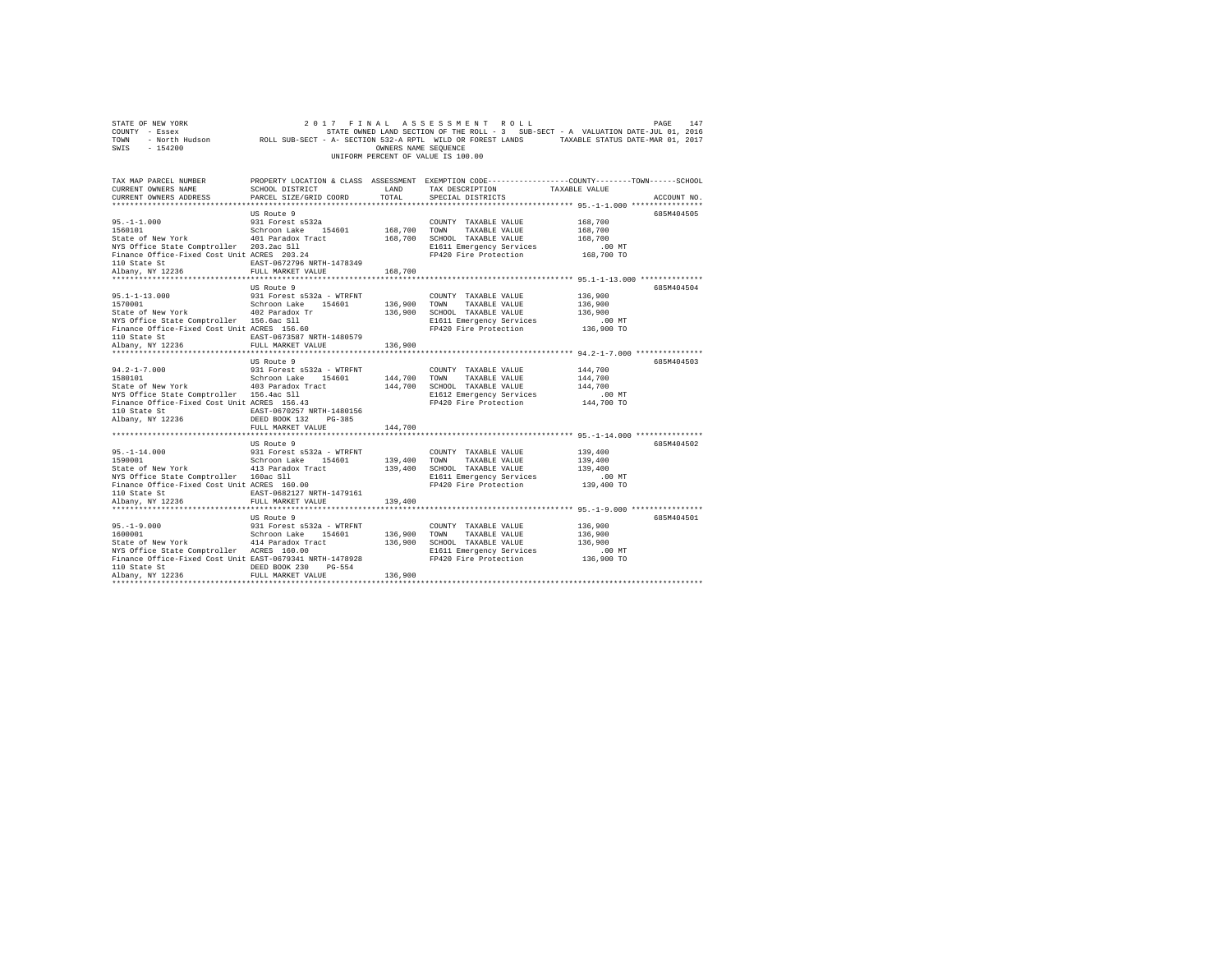| STATE OF NEW YORK                                                                                                                     |                           |                      | 2017 FINAL ASSESSMENT ROLL         | PAGE<br>148                                                                                                                          |
|---------------------------------------------------------------------------------------------------------------------------------------|---------------------------|----------------------|------------------------------------|--------------------------------------------------------------------------------------------------------------------------------------|
| COUNTY - Essex                                                                                                                        |                           |                      |                                    | STATE OWNED LAND SECTION OF THE ROLL - 3 SUB-SECT - A VALUATION DATE-JUL 01, 2016                                                    |
|                                                                                                                                       |                           |                      |                                    | TOWN - NOrth Hudson - ROLL SUB-SECT - A- SECTION S32-A RPTL WILD OR POREST LANDS - TAXABLE STATUS DATE-MAR 01, 2017<br>SWIS - 154200 |
|                                                                                                                                       |                           | OWNERS NAME SEQUENCE |                                    |                                                                                                                                      |
|                                                                                                                                       |                           |                      | UNIFORM PERCENT OF VALUE IS 100.00 |                                                                                                                                      |
|                                                                                                                                       |                           |                      |                                    |                                                                                                                                      |
|                                                                                                                                       |                           |                      |                                    |                                                                                                                                      |
| TAX MAP PARCEL NUMBER                                                                                                                 |                           |                      |                                    | PROPERTY LOCATION & CLASS ASSESSMENT EXEMPTION CODE---------------COUNTY-------TOWN------SCHOOL                                      |
| CURRENT OWNERS NAME                                                                                                                   | SCHOOL DISTRICT           | LAND                 | TAX DESCRIPTION                    | TAXABLE VALUE                                                                                                                        |
| CURRENT OWNERS ADDRESS                                                                                                                | PARCEL SIZE/GRID COORD    | TOTAL                | SPECIAL DISTRICTS                  | ACCOUNT NO.                                                                                                                          |
|                                                                                                                                       |                           |                      |                                    |                                                                                                                                      |
|                                                                                                                                       | US Route 9                |                      |                                    | 685M404614                                                                                                                           |
| $95. - 1 - 8.000$                                                                                                                     |                           |                      |                                    |                                                                                                                                      |
|                                                                                                                                       | 931 Forest s532a          |                      | COUNTY TAXABLE VALUE               | 21,300                                                                                                                               |
| 1620001                                                                                                                               | Schroon Lake 154601       | 21,300 TOWN          | TAXABLE VALUE                      | 21,300                                                                                                                               |
| State of New York and the state of New York and the state of New York and the state of New York and the State Comptroller ACRES 25.65 |                           |                      | 21,300 SCHOOL TAXABLE VALUE        | 21,300                                                                                                                               |
|                                                                                                                                       |                           |                      | E1611 Emergency Services           | $.00$ MT                                                                                                                             |
| Finance Office-Fixed Cost Unit EAST-0677655 NRTH-1479219                                                                              |                           |                      | FP420 Fire Protection              | 21,300 TO                                                                                                                            |
| 110 State St                                                                                                                          | DEED BOOK 276 PG-473      |                      |                                    |                                                                                                                                      |
| Albany, NY 12236                                                                                                                      | FULL MARKET VALUE         | 21,300               |                                    |                                                                                                                                      |
|                                                                                                                                       |                           |                      |                                    |                                                                                                                                      |
|                                                                                                                                       | US Route 9                |                      |                                    | 685M404613                                                                                                                           |
| $95.1 - 1 - 11.000$                                                                                                                   | 931 Forest s532a          |                      | COUNTY TAXABLE VALUE               | 47,300                                                                                                                               |
| 1630001                                                                                                                               | Schroon Lake 154601       |                      | 47,300 TOWN TAXABLE VALUE          | 47,300                                                                                                                               |
| State of New York 416 Paradox Tr                                                                                                      |                           |                      | 47,300 SCHOOL TAXABLE VALUE        | 47,300                                                                                                                               |
|                                                                                                                                       |                           |                      | E1611 Emergency Services           | $.00$ MT                                                                                                                             |
| NYS Office State Comptroller 57ac Sll<br>Finance Office-Fixed Cost Unit ACRES 57.00                                                   |                           |                      | FP420 Fire Protection              | 47,300 TO                                                                                                                            |
| 110 State St                                                                                                                          | EAST-0676325 NRTH-1481655 |                      |                                    |                                                                                                                                      |
| Albany, NY 12236                                                                                                                      | DEED BOOK 148 PG-424      |                      |                                    |                                                                                                                                      |
|                                                                                                                                       | FULL MARKET VALUE         | 47.300               |                                    |                                                                                                                                      |
|                                                                                                                                       |                           |                      |                                    |                                                                                                                                      |
|                                                                                                                                       | US Route 9                |                      |                                    | 685M404612                                                                                                                           |
| $95.1 - 1 - 12.000$                                                                                                                   | 931 Forest s532a          |                      | COUNTY TAXABLE VALUE               | 133,600                                                                                                                              |
| 1640001                                                                                                                               |                           |                      | TOWN TAXABLE VALUE                 | 133,600                                                                                                                              |
| State of New York 417 Paradox Tract                                                                                                   | Schroon Lake 154601       | 133,600              |                                    |                                                                                                                                      |
|                                                                                                                                       |                           |                      | 133,600 SCHOOL TAXABLE VALUE       | 133,600                                                                                                                              |
| NYS Office State Comptroller 161ac Sll<br>Finance Office-Fixed Cost Unit ACRES 161.00                                                 |                           |                      | E1611 Emergency Services           | $.00$ MT                                                                                                                             |
|                                                                                                                                       |                           |                      | FP420 Fire Protection              | 133,600 TO                                                                                                                           |
| 110 State St<br>$E = 5$<br>EAST-0677379 NRTH-1480684<br>Namy, NY 12236<br>DEED BOOK 132 PG-385                                        |                           |                      |                                    |                                                                                                                                      |
|                                                                                                                                       |                           |                      |                                    |                                                                                                                                      |
|                                                                                                                                       | FULL MARKET VALUE         | 133,600              |                                    |                                                                                                                                      |
|                                                                                                                                       |                           |                      |                                    |                                                                                                                                      |
|                                                                                                                                       | US Route 9                |                      |                                    | 685M404611                                                                                                                           |
| $95.1 - 1 - 8.000$                                                                                                                    | 931 Forest s532a          |                      | COUNTY TAXABLE VALUE               | 114,900                                                                                                                              |
| 1650001                                                                                                                               | Schroon Lake 154601       | 114,900 TOWN         | TAXABLE VALUE                      | 114,900                                                                                                                              |
| State of New York 418 Paradox Tract                                                                                                   |                           |                      | 114,900 SCHOOL TAXABLE VALUE       | 114,900                                                                                                                              |
| NYS Office State Comptroller 138.4ac Sll<br>Finance Office-Fixed Cost Unit ACRES 138.40                                               |                           |                      | E1611 Emergency Services           | $.00$ MT                                                                                                                             |
| Finance Office-Fixed Cost Unit ACRES 138.40                                                                                           |                           |                      | FP420 Fire Protection              | 114,900 TO                                                                                                                           |
| 110 State St                                                                                                                          | EAST-0680845 NRTH-1481519 |                      |                                    |                                                                                                                                      |
| Albany, NY 12236                                                                                                                      | DEED BOOK 132 PG-385      |                      |                                    |                                                                                                                                      |
|                                                                                                                                       | FULL MARKET VALUE         | 114,900              |                                    |                                                                                                                                      |
|                                                                                                                                       |                           |                      |                                    |                                                                                                                                      |
|                                                                                                                                       | US Route 9                |                      |                                    | 685M404610                                                                                                                           |
|                                                                                                                                       |                           |                      |                                    |                                                                                                                                      |
| $95. -1 - 15.000$<br>1660001                                                                                                          | 931 Forest s532a - WTRFNT |                      | COUNTY TAXABLE VALUE               | 117,600                                                                                                                              |
|                                                                                                                                       | Schroon Lake 154601       |                      | 117,600 TOWN TAXABLE VALUE         | 117,600                                                                                                                              |
|                                                                                                                                       |                           |                      | 117,600 SCHOOL TAXABLE VALUE       | 117,600                                                                                                                              |
| State of New York 419 Paradox Tract<br>NYS Office State Comptroller 138.4ac 511<br>Finance Office-Fixed Cost Unit ACRES 138.40        |                           |                      | E1611 Emergency Services           | $.00$ MT                                                                                                                             |
|                                                                                                                                       |                           |                      | FP420 Fire Protection              | 117,600 TO                                                                                                                           |
| 110 State St                                                                                                                          | EAST-0683599 NRTH-1481928 |                      |                                    |                                                                                                                                      |
| Albany, NY 12236                                                                                                                      | FULL MARKET VALUE         | 117,600              |                                    |                                                                                                                                      |
|                                                                                                                                       |                           |                      |                                    |                                                                                                                                      |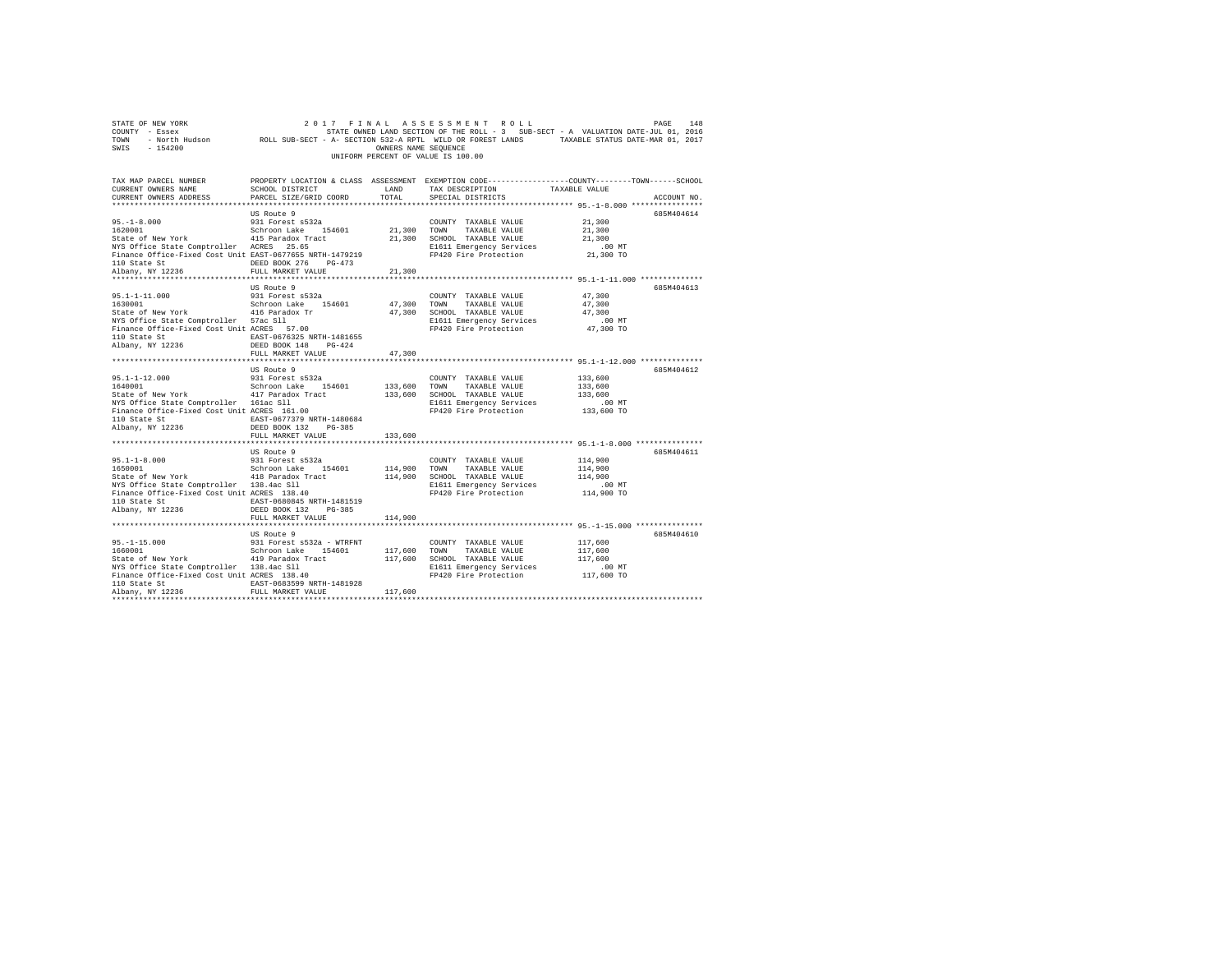| COUNTY - Essex<br>TOWN<br>SWIS<br>$-154200$                                                                                                                                                      |                                                                                                                                                                  | OWNERS NAME SEQUENCE          | UNIFORM PERCENT OF VALUE IS 100.00                                                                                                 | STATE OWNED LAND SECTION OF THE ROLL - 3 SUB-SECT - A VALUATION DATE-JUL 01, 2016<br>- North Hudson MOLL SUB-SECT - A- SECTION 532-A RPTL WILD OR FOREST LANDS TAXABLE STATUS DATE-MAR 01, 2017 |
|--------------------------------------------------------------------------------------------------------------------------------------------------------------------------------------------------|------------------------------------------------------------------------------------------------------------------------------------------------------------------|-------------------------------|------------------------------------------------------------------------------------------------------------------------------------|-------------------------------------------------------------------------------------------------------------------------------------------------------------------------------------------------|
| TAX MAP PARCEL NUMBER<br>CURRENT OWNERS NAME<br>CURRENT OWNERS ADDRESS                                                                                                                           | SCHOOL DISTRICT<br>PARCEL SIZE/GRID COORD                                                                                                                        | LAND<br>TOTAL                 | TAX DESCRIPTION<br>SPECIAL DISTRICTS                                                                                               | PROPERTY LOCATION & CLASS ASSESSMENT EXEMPTION CODE---------------COUNTY-------TOWN-----SCHOOL<br>TAXABLE VALUE<br>ACCOUNT NO.                                                                  |
| $95. -1 - 16.000$<br>1670001<br>State of New York<br>NYS Office State Comptroller ACRES 138.50<br>Finance Office-Fixed Cost Unit EAST-0686209 NRTH-1482284<br>110 State St<br>Albany, NY 12236   | US Route 9<br>931 Forest s532a<br>Schroon Lake 154601<br>420 Paradox Tract<br>DEED BOOK 138<br>$PG-362$<br>FULL MARKET VALUE                                     | 115,000<br>115,000<br>115,000 | COUNTY TAXABLE VALUE<br>TOWN<br>TAXABLE VALUE<br>SCHOOL TAXABLE VALUE<br>E1611 Emergency Services<br>FP420 Fire Protection         | 685M404609<br>115,000<br>115,000<br>115,000<br>.00MT<br>115,000 TO                                                                                                                              |
| $94.4 - 1 - 4.000$<br>1680101<br>State of New York<br>NYS Office State Comptroller 123.4ac Sll<br>Finance Office-Fixed Cost Unit ACRES 123.36<br>110 State St<br>Albany, NY 12236                | 4390 US Route 9<br>931 Forest s532a<br>Schroon Lake 154601<br>426 Paradox Tract<br>EAST-0671508 NRTH-1474814<br>FULL MARKET VALUE                                | 130,400<br>130,400<br>130,400 | COUNTY TAXABLE VALUE<br>TAXABLE VALUE<br>TOWN<br>SCHOOL TAXABLE VALUE<br>E1611 Emergency Services<br>FP420 Fire Protection         | 685M404608<br>130,400<br>130,400<br>130,400<br>$.00$ MT<br>130,400 TO                                                                                                                           |
| $94.4 - 1 - 3.000$<br>1690001<br>State of New York<br>NYS Office State Comptroller 174ac Sll<br>Finance Office-Fixed Cost Unit ACRES 174.00<br>110 State St<br>Albany, NY 12236                  | US Route 9<br>931 Forest s532a<br>Schroon Lake 154601<br>427 Paradox Tract<br>EAST-0669004 NRTH-1476823<br>FULL MARKET VALUE                                     | 144,400<br>144,400            | COUNTY TAXABLE VALUE<br>TOWN<br>TAXABLE VALUE<br>144,400 SCHOOL TAXABLE VALUE<br>E1611 Emergency Services<br>FP420 Fire Protection | 685M404607<br>144,400<br>144,400<br>144,400<br>.00 MT<br>144,400 TO                                                                                                                             |
| $94.4 - 1 - 2.000$<br>1700001<br>State of New York<br>NYS Office State Comptroller ACRES 155.40<br>Finance Office-Fixed Cost Unit EAST-0668656 NRTH-1479314<br>110 State St<br>Albany, NY 12236  | US Route 9<br>931 Forest s532a<br>Schroon Lake 154601<br>428 Paradox Tract<br>FULL MARKET VALUE                                                                  | 129,000<br>129,000<br>129,000 | COUNTY TAXABLE VALUE<br>TOWN<br>TAXABLE VALUE<br>SCHOOL TAXABLE VALUE<br>E1611 Emergency Services<br>FP420 Fire Protection         | 685M404606<br>129,000<br>129,000<br>129,000<br>$.00$ MT<br>129,000 TO                                                                                                                           |
| $114.4 - 1 - 1.000$<br>1720101<br>State of New York<br>NYS Office State Comptroller ACRES 123.89<br>Finance Office-Fixed Cost Unit EAST-0661289 NRTH-1445972<br>110 State St<br>Albany, NY 12236 | US Route 9<br>931 Forest s532a<br>Schroon Lake 154601<br>23 Platt Rogers&co Rd Pat<br>DEED BOOK 198<br>$PG-541$<br>FULL MARKET VALUE<br>************************ | 102,800 TOWN<br>102,800       | COUNTY TAXABLE VALUE<br>TAXABLE VALUE<br>102,800 SCHOOL TAXABLE VALUE<br>E1611 Emergency Services<br>FP420 Fire Protection         | 685M404715<br>102,800<br>102,800<br>102,800<br>.00MT<br>102,800 TO                                                                                                                              |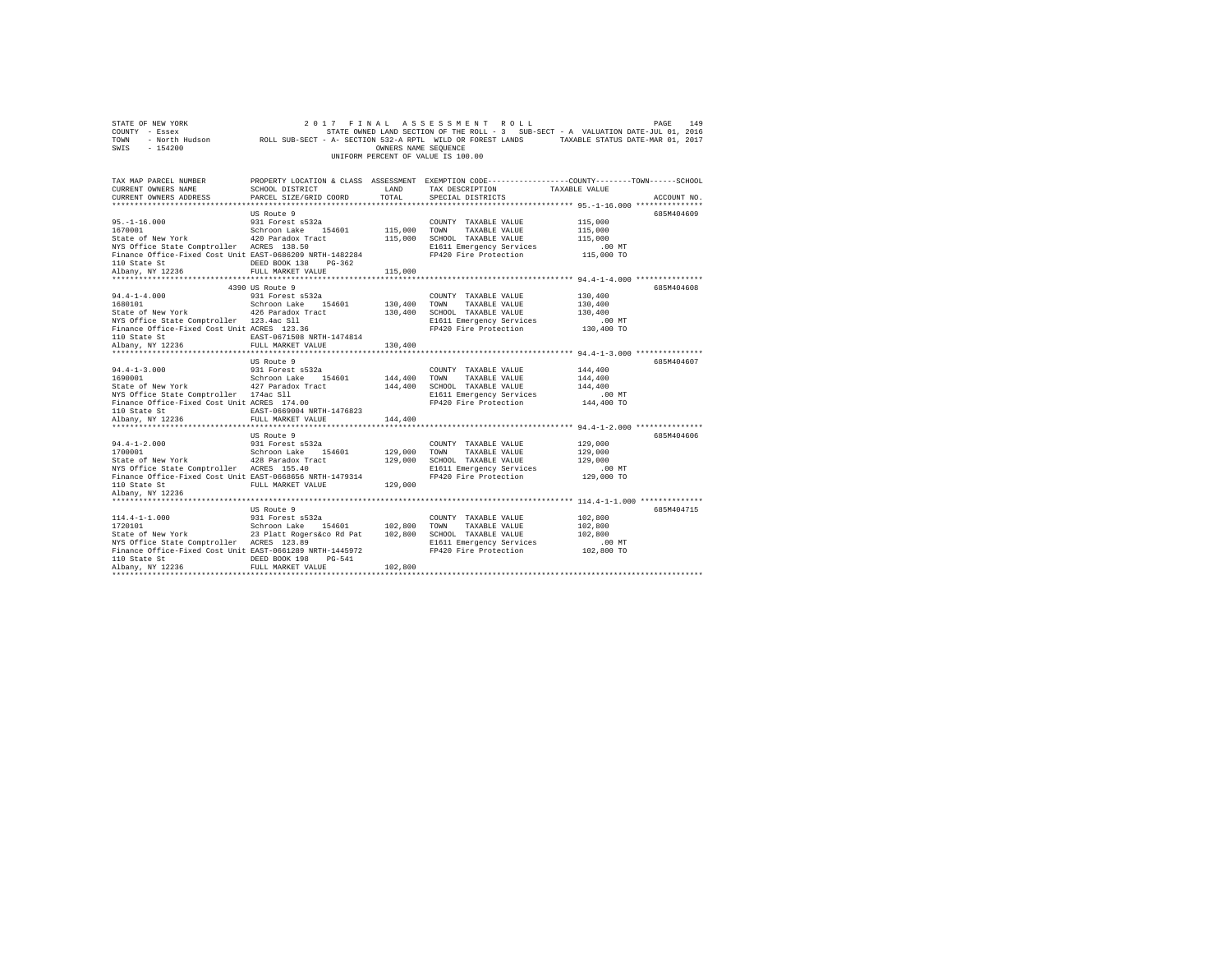| STATE OF NEW YORK<br>COUNTY - Essex<br>- North Hudson<br>TOWN<br>SWIS<br>$-154200$                                                                                                                                           | 2017<br>ROLL SUB-SECT - A- SECTION 532-A RPTL WILD OR FOREST LANDS                                                                                                              | FINAL<br>OWNERS NAME SEQUENCE         | ASSESSMENT<br>ROLL<br>UNIFORM PERCENT OF VALUE IS 100.00                                                                   | PAGE<br>STATE OWNED LAND SECTION OF THE ROLL - 3 SUB-SECT - A VALUATION DATE-JUL 01, 2016<br>TAXABLE STATUS DATE-MAR 01, 2017 | 150         |
|------------------------------------------------------------------------------------------------------------------------------------------------------------------------------------------------------------------------------|---------------------------------------------------------------------------------------------------------------------------------------------------------------------------------|---------------------------------------|----------------------------------------------------------------------------------------------------------------------------|-------------------------------------------------------------------------------------------------------------------------------|-------------|
| TAX MAP PARCEL NUMBER<br>CURRENT OWNERS NAME<br>CURRENT OWNERS ADDRESS                                                                                                                                                       | SCHOOL DISTRICT<br>PARCEL SIZE/GRID COORD                                                                                                                                       | LAND<br>TOTAL                         | TAX DESCRIPTION<br>SPECIAL DISTRICTS                                                                                       | PROPERTY LOCATION & CLASS ASSESSMENT EXEMPTION CODE---------------COUNTY-------TOWN-----SCHOOL<br>TAXABLE VALUE               | ACCOUNT NO. |
| $114.2 - 1 - 15.000$<br>1730001<br>State of New York<br>NYS Office State Comptroller ACRES<br>Finance Office-Fixed Cost Unit EAST-0664875 NRTH-1453744<br>110 State St<br>Albany, NY 12236                                   | Ensign Pond Rd<br>931 Forest s532a - WTRFNT<br>Schroon Lake<br>154601<br>27 Platt Rogers&co Rd Pat<br>48.67<br>DEED BOOK 201<br>$PG-305$<br>FULL MARKET VALUE                   | 41,900<br>41,900<br>41,900            | COUNTY TAXABLE VALUE<br>TOWN<br>TAXABLE VALUE<br>SCHOOL TAXABLE VALUE<br>E1611 Emergency Services<br>FP420 Fire Protection | 41,900<br>41,900<br>41,900<br>.00MT<br>41,900 TO                                                                              | 685M404714  |
| ***********************<br>$125.1 - 1 - 41.000$<br>1750111<br>State of New York<br>NYS Office State Comptroller ACRES 278.46<br>Finance Office-Fixed Cost Unit EAST-0655404 NRTH-1432662<br>110 State St<br>Albany, NY 12236 | ***********************<br>US Route 9<br>931 Forest s532a<br>Schroon Lake<br>154601<br>1/i Platt Rogers&co Rdpat<br>DEED BOOK 211<br>$PG-237$<br>FULL MARKET VALUE              | 231,100<br>231,100<br>231,100         | COUNTY TAXABLE VALUE<br>TOWN<br>TAXABLE VALUE<br>SCHOOL TAXABLE VALUE<br>E1611 Emergency Services<br>FP420 Fire Protection | ******************** 125.1-1-41.000 *************<br>231,100<br>231,100<br>231,100<br>$.00$ MT<br>231,100 TO                  | 685M404712  |
| $125.1 - 1 - 43.000$<br>1750121<br>State of New York<br>NYS Office State Comptroller ACRES<br>Finance Office-Fixed Cost Unit EAST-0653675 NRTH-1433304<br>110 State St<br>Albany, NY 12236                                   | US Route 9<br>931 Forest s532a<br>Schroon Lake<br>154601<br>1 Road Patent<br>9.73<br>DEED BOOK 211<br>$PG-237$<br>FULL MARKET VALUE                                             | **********<br>8,100<br>8,100<br>8,100 | COUNTY TAXABLE VALUE<br>TOWN<br>TAXABLE VALUE<br>SCHOOL TAXABLE VALUE<br>E1611 Emergency Services<br>FP420 Fire Protection | **************************** 125.1-1-43.000 *************<br>8,100<br>8,100<br>8,100<br>.00MT<br>8,100 TO                     | 685M478527  |
| <br>$114.4 - 1 - 2.000$<br>1760001<br>State of New York<br>NYS Office State Comptroller ACRES 24.90<br>Finance Office-Fixed Cost Unit EAST-0662106 NRTH-1446214<br>110 State St<br>Albany, NY 12236                          | .<br>US Route 9<br>931 Forest s532a<br>Schroon Lake<br>154601<br>2-B Gore E Or Rd Pat<br>DEED BOOK 198<br>$PG-541$<br>FULL MARKET VALUE                                         | 20,700<br>20,700<br>20,700            | COUNTY TAXABLE VALUE<br>TOWN<br>TAXABLE VALUE<br>SCHOOL TAXABLE VALUE<br>E1611 Emergency Services<br>FP420 Fire Protection | ********* 114.4-1-2.000 **************<br>20,700<br>20,700<br>20,700<br>$.00$ MT<br>20,700 TO                                 | 685M404711  |
| $125.1 - 1 - 40.000$<br>1770101<br>State of New York<br>NYS Office State Comptroller<br>Finance Office-Fixed Cost Unit ACRES 13.89<br>110 State St<br>Albany, NY 12236                                                       | US Route 9<br>931 Forest s532a<br>154601<br>Schroon Lake<br>2/h Platt Rogers&co Rdpat<br>13.89ac<br>EAST-0656098 NRTH-1434113<br>DEED BOOK 203<br>$PG-294$<br>FULL MARKET VALUE | 11,500<br>11,500<br>11,500            | COUNTY TAXABLE VALUE<br>TOWN<br>TAXABLE VALUE<br>SCHOOL TAXABLE VALUE<br>E1611 Emergency Services<br>FP420 Fire Protection | 11,500<br>11,500<br>11,500<br>$.00$ MT<br>11,500 TO                                                                           | 685M404710  |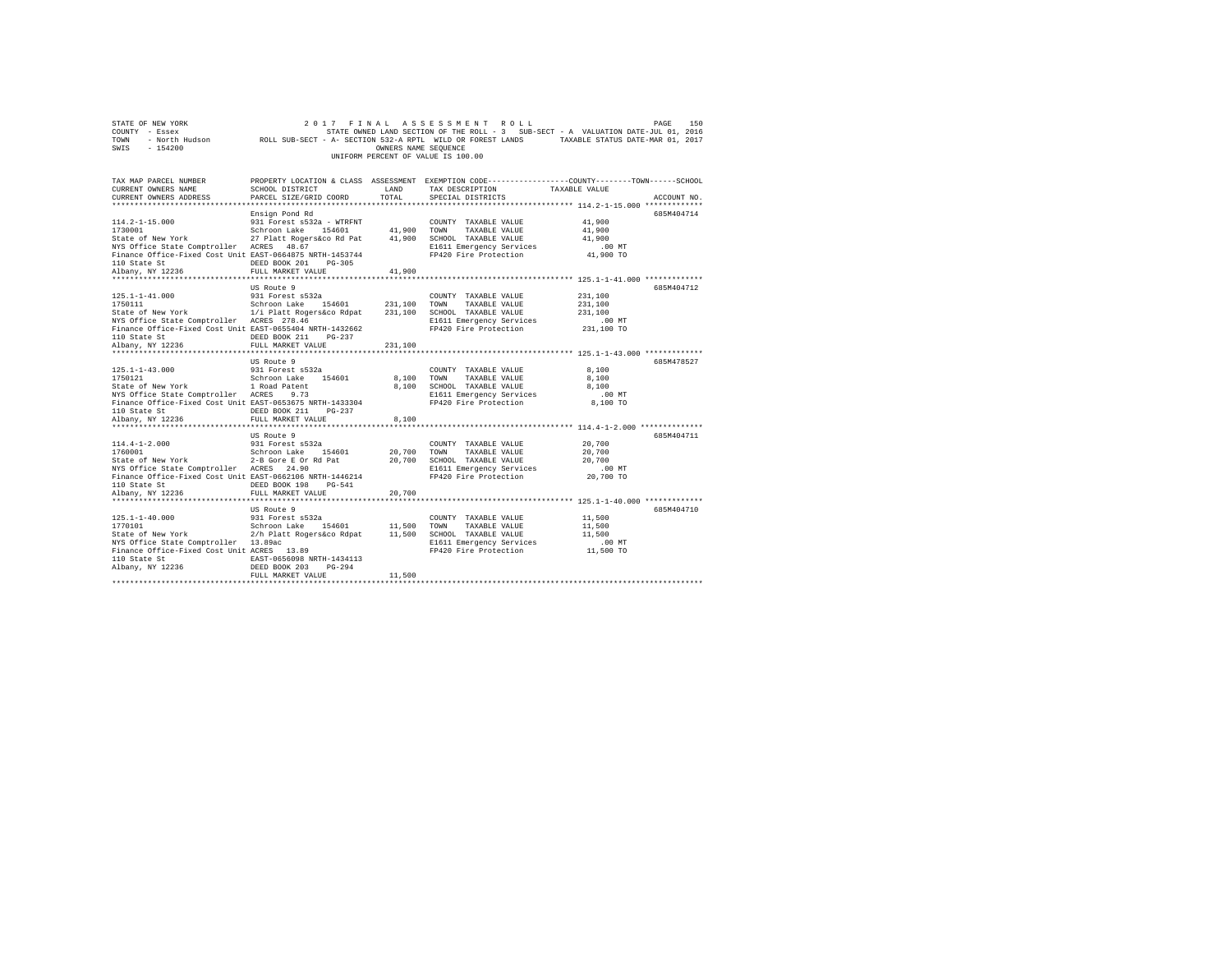| STATE OF NEW YORK<br>COUNTY - Essex COUNTY - ESSEX COULD SUB-SECT - A VALUATION DATE-JUL 01, 2016<br>2017 - TOWN - North Hudson         ROLL SUB-SECT - A- SECTION 532-A RPTL WILD OR FOREST LANDS<br>SWIS - 154200 |                                                                                                                                              | OWNERS NAME SEQUENCE | 2017 FINAL ASSESSMENT ROLL<br>UNIFORM PERCENT OF VALUE IS 100.00 |                                                           | PAGE<br>151 |
|---------------------------------------------------------------------------------------------------------------------------------------------------------------------------------------------------------------------|----------------------------------------------------------------------------------------------------------------------------------------------|----------------------|------------------------------------------------------------------|-----------------------------------------------------------|-------------|
| TAX MAP PARCEL NUMBER<br>CURRENT OWNERS NAME<br>CURRENT OWNERS ADDRESS                                                                                                                                              | PROPERTY LOCATION & CLASS ASSESSMENT EXEMPTION CODE---------------COUNTY-------TOWN------SCHOOL<br>SCHOOL DISTRICT<br>PARCEL SIZE/GRID COORD | LAND<br>TOTAL        | TAX DESCRIPTION<br>SPECIAL DISTRICTS                             | TAXABLE VALUE                                             | ACCOUNT NO. |
|                                                                                                                                                                                                                     |                                                                                                                                              |                      |                                                                  |                                                           |             |
| $125.1 - 1 - 35.000$                                                                                                                                                                                                | US Route 9<br>931 Forest s532a                                                                                                               |                      | COUNTY TAXABLE VALUE                                             | 5,000                                                     | 685M478529  |
| 1770201                                                                                                                                                                                                             | Schroon Lake 154601                                                                                                                          | 5,000 TOWN           | TAXABLE VALUE                                                    | 5,000                                                     |             |
| State of New York 2/h Platt Roger&co Rd Pat 5,000 SCHOOL TAXABLE VALUE                                                                                                                                              |                                                                                                                                              |                      |                                                                  | 5,000                                                     |             |
|                                                                                                                                                                                                                     |                                                                                                                                              |                      | E1611 Emergency Services                                         | $.00$ MT                                                  |             |
| NYS Office State Comptroller 6.04ac<br>Finance Office-Fixed Cost Unit ACRES 6.04                                                                                                                                    |                                                                                                                                              |                      | FP420 Fire Protection                                            | 5,000 TO                                                  |             |
| 110 State St<br>Albany, NY 12236                                                                                                                                                                                    | EAST-0658463 NRTH-1434366                                                                                                                    |                      |                                                                  |                                                           |             |
|                                                                                                                                                                                                                     | DEED BOOK 203 PG-294                                                                                                                         |                      |                                                                  |                                                           |             |
|                                                                                                                                                                                                                     | FULL MARKET VALUE                                                                                                                            | 5,000                |                                                                  |                                                           |             |
|                                                                                                                                                                                                                     |                                                                                                                                              |                      |                                                                  |                                                           |             |
|                                                                                                                                                                                                                     | US Route 9                                                                                                                                   |                      |                                                                  |                                                           | 685M404709  |
| $114.2 - 2 - 16.000$                                                                                                                                                                                                | 931 Forest s532a                                                                                                                             |                      | COUNTY TAXABLE VALUE                                             | 30,500                                                    |             |
| 1780001<br>State of New York 3-C Gore E Of Rd Pat                                                                                                                                                                   | Schroon Lake 154601                                                                                                                          |                      | 30,500 TOWN TAXABLE VALUE<br>30,500 SCHOOL TAXABLE VALUE         | 30,500<br>30,500                                          |             |
|                                                                                                                                                                                                                     |                                                                                                                                              |                      | E1611 Emergency Services                                         | .00MT                                                     |             |
| NYS Office State Comptroller 36.7ac Sll<br>Finance Office-Fixed Cost Unit ACRES 36.69                                                                                                                               |                                                                                                                                              |                      | FP420 Fire Protection                                            | 30,500 TO                                                 |             |
| 110 State St 600 EAST-0662653 NRTH-1448074                                                                                                                                                                          |                                                                                                                                              |                      |                                                                  |                                                           |             |
| Albany, NY 12236                                                                                                                                                                                                    | DEED BOOK 198 PG-541                                                                                                                         |                      |                                                                  |                                                           |             |
|                                                                                                                                                                                                                     | FULL MARKET VALUE                                                                                                                            | 30,500               |                                                                  |                                                           |             |
| ***********************                                                                                                                                                                                             | ***************************                                                                                                                  |                      |                                                                  | ******************** 114.2-1-17.000 *************         |             |
|                                                                                                                                                                                                                     | Ensign Pond Rd                                                                                                                               |                      |                                                                  |                                                           | 685M404708  |
| $114.2 - 1 - 17.000$                                                                                                                                                                                                | 931 Forest s532a - WTRFNT                                                                                                                    |                      | COUNTY TAXABLE VALUE                                             | 27,100                                                    |             |
| 1790001                                                                                                                                                                                                             | Schroon Lake 154601                                                                                                                          |                      | 27.100 TOWN<br>TAXABLE VALUE                                     | 27,100                                                    |             |
| State of New York                                                                                                                                                                                                   | 5-E Gore East Of Rd Pat                                                                                                                      |                      | 27,100 SCHOOL TAXABLE VALUE                                      | 27,100                                                    |             |
| NYS Office State Comptroller ACRES 30.00                                                                                                                                                                            |                                                                                                                                              |                      | E1611 Emergency Services                                         | $.00$ MT                                                  |             |
| Finance Office-Fixed Cost Unit EAST-0666353 NRTH-1455006                                                                                                                                                            |                                                                                                                                              |                      | FP420 Fire Protection                                            | 27,100 TO                                                 |             |
| 110 State St 6. DEED BOOK 201 PG-305                                                                                                                                                                                |                                                                                                                                              |                      |                                                                  |                                                           |             |
| Albany, NY 12236<br>***********************                                                                                                                                                                         | FULL MARKET VALUE<br>*************************                                                                                               | 27,100<br>*********  |                                                                  | **************************** 134.-1-4.000 *************** |             |
|                                                                                                                                                                                                                     | Blue Ridge Rd                                                                                                                                |                      |                                                                  |                                                           | 685J180005  |
| $134. - 1 - 4.000$                                                                                                                                                                                                  | 931 Forest s532a                                                                                                                             |                      | COUNTY TAXABLE VALUE                                             | 8,800                                                     |             |
| 1800001                                                                                                                                                                                                             | Schroon Lake 154601                                                                                                                          | 8,800 TOWN           | TAXABLE VALUE                                                    | 8,800                                                     |             |
|                                                                                                                                                                                                                     |                                                                                                                                              |                      | 8,800 SCHOOL TAXABLE VALUE                                       | 8,800                                                     |             |
| State of New York 5 T&C Pur Twp 30<br>NYS Office State Comptroller ACRES 10.60                                                                                                                                      |                                                                                                                                              |                      | E1611 Emergency Services                                         | $.00$ MT                                                  |             |
| Finance Office-Fixed Cost Unit EAST-0606367 NRTH-1415553                                                                                                                                                            |                                                                                                                                              |                      | FP420 Fire Protection                                            | 8,800 TO                                                  |             |
| 110 State St FULL MARKET VALUE                                                                                                                                                                                      |                                                                                                                                              | 8,800                |                                                                  |                                                           |             |
| Albany, NY 12236                                                                                                                                                                                                    |                                                                                                                                              |                      |                                                                  |                                                           |             |
|                                                                                                                                                                                                                     |                                                                                                                                              |                      |                                                                  |                                                           |             |
|                                                                                                                                                                                                                     | Blue Ridge Rd                                                                                                                                |                      |                                                                  |                                                           | 685M404706  |
| $134. -1 - 1.000$                                                                                                                                                                                                   | 931 Forest s532a                                                                                                                             |                      | COUNTY TAXABLE VALUE                                             | 183,600                                                   |             |
| 1810001<br>State of New York                                                                                                                                                                                        | Schroon Lake 154601                                                                                                                          |                      | 183,600 TOWN TAXABLE VALUE<br>183,600 SCHOOL TAXABLE VALUE       | 183,600<br>183,600                                        |             |
| NYS Office State Comptroller ACRES 221.23                                                                                                                                                                           | 6 T&c Twp 30                                                                                                                                 |                      | E1611 Emergency Services                                         | $.00$ MT                                                  |             |
| Finance Office-Fixed Cost Unit EAST-0607006 NRTH-1417696                                                                                                                                                            |                                                                                                                                              |                      | FP420 Fire Protection                                            | 183,600 TO                                                |             |
| 110 State St                                                                                                                                                                                                        | FULL MARKET VALUE                                                                                                                            | 183,600              |                                                                  |                                                           |             |
| Albany, NY 12236                                                                                                                                                                                                    |                                                                                                                                              |                      |                                                                  |                                                           |             |
|                                                                                                                                                                                                                     |                                                                                                                                              |                      |                                                                  |                                                           |             |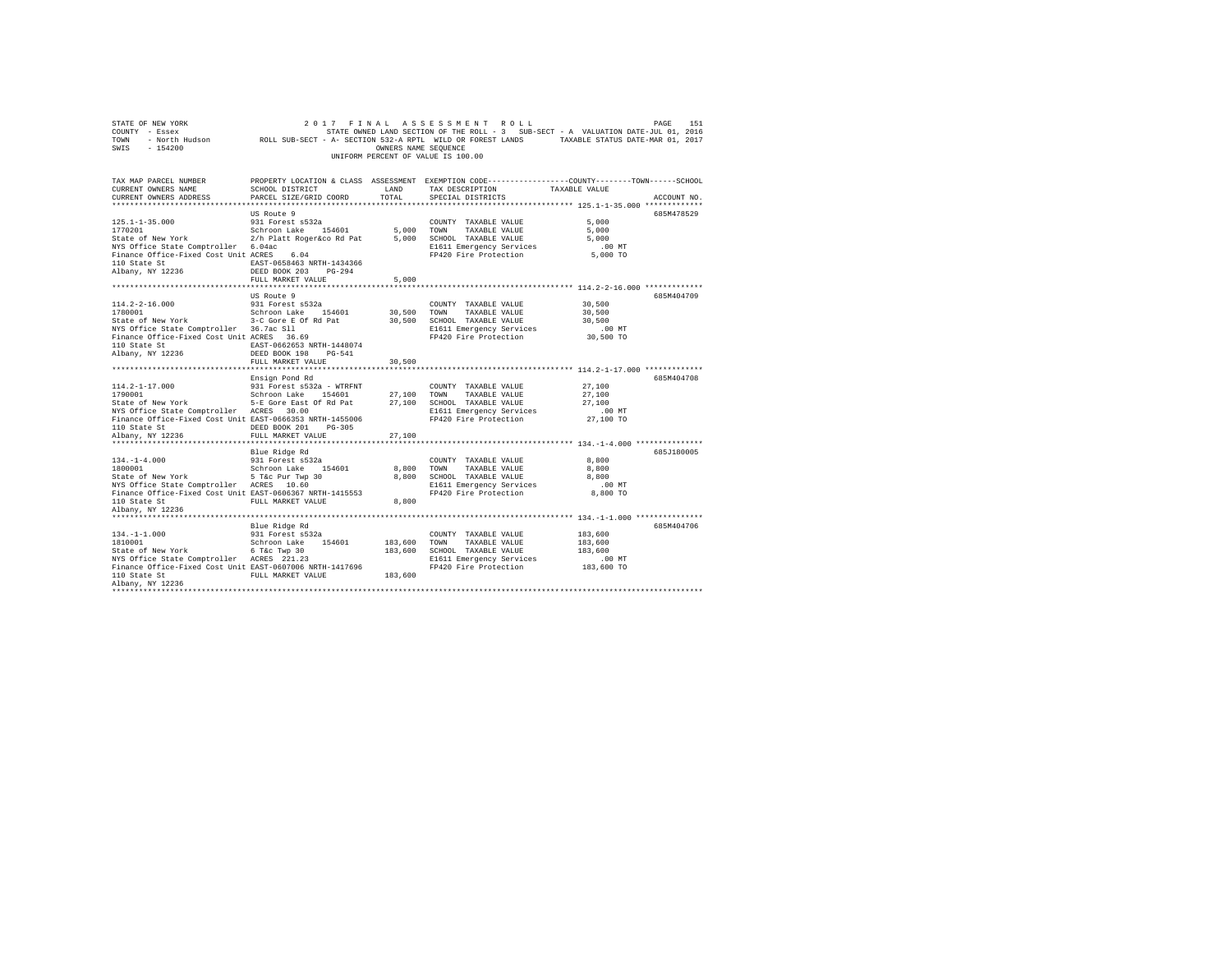| STATE OF NEW YORK<br>COUNTY - Essex<br>TOWN<br>$-154200$<br>SWIS                                               | 2017 FINAL                | OWNERS NAME SEQUENCE | ASSESSMENT ROLL<br>STATE OWNED LAND SECTION OF THE ROLL - 3 SUB-SECT - A VALUATION DATE-JUL 01, 2016<br>- North Hudson ROLL SUB-SECT - A- SECTION 532-A RPTL WILD OR FOREST LANDS TAXABLE STATUS DATE-MAR 01, 2017<br>UNIFORM PERCENT OF VALUE IS 100.00 |                    | 152<br>PAGE |
|----------------------------------------------------------------------------------------------------------------|---------------------------|----------------------|----------------------------------------------------------------------------------------------------------------------------------------------------------------------------------------------------------------------------------------------------------|--------------------|-------------|
|                                                                                                                |                           |                      |                                                                                                                                                                                                                                                          |                    |             |
| TAX MAP PARCEL NUMBER<br>CURRENT OWNERS NAME                                                                   | SCHOOL DISTRICT           | LAND                 | PROPERTY LOCATION & CLASS ASSESSMENT EXEMPTION CODE---------------COUNTY-------TOWN-----SCHOOL<br>TAX DESCRIPTION                                                                                                                                        | TAXABLE VALUE      |             |
| CURRENT OWNERS ADDRESS                                                                                         | PARCEL SIZE/GRID COORD    | TOTAL                | SPECIAL DISTRICTS                                                                                                                                                                                                                                        |                    | ACCOUNT NO. |
|                                                                                                                |                           |                      |                                                                                                                                                                                                                                                          |                    |             |
|                                                                                                                | Blue Ridge Rd             |                      |                                                                                                                                                                                                                                                          |                    | 685M404705  |
| $134. -1 - 2.000$                                                                                              | 931 Forest s532a          |                      | COUNTY TAXABLE VALUE                                                                                                                                                                                                                                     | 422,900            |             |
| 1820001                                                                                                        | Schroon Lake 154601       | 422,900              | TOWN<br>TAXABLE VALUE                                                                                                                                                                                                                                    | 422,900            |             |
| State of New York<br>The Twp 30<br>NYS Office State Comptroller ACRES 509.46                                   |                           | 422,900              | SCHOOL TAXABLE VALUE                                                                                                                                                                                                                                     | 422,900            |             |
|                                                                                                                |                           |                      | E1611 Emergency Services                                                                                                                                                                                                                                 | $.00$ MT           |             |
| Finance Office-Fixed Cost Unit EAST-0607691 NRTH-1421114                                                       |                           |                      | FP420 Fire Protection                                                                                                                                                                                                                                    | 422,900 TO         |             |
| 110 State St<br>Albany, NY 12236                                                                               | FULL MARKET VALUE         | 422,900              |                                                                                                                                                                                                                                                          |                    |             |
|                                                                                                                |                           |                      |                                                                                                                                                                                                                                                          |                    |             |
|                                                                                                                | Blue Ridge Rd             |                      |                                                                                                                                                                                                                                                          |                    | 685M404704  |
| $134. - 1 - 3.000$                                                                                             | 931 Forest s532a          |                      | COUNTY TAXABLE VALUE                                                                                                                                                                                                                                     | 654,900            |             |
| 1830001                                                                                                        | Schroon Lake 154601       | 654,900              | TOWN<br>TAXABLE VALUE                                                                                                                                                                                                                                    | 654,900            |             |
|                                                                                                                |                           | 654,900              | SCHOOL TAXABLE VALUE                                                                                                                                                                                                                                     | 654,900            |             |
| State of New York 8 T&C Twp 30<br>NYS Office State Comptroller ACRES 789.07                                    |                           |                      | E1611 Emergency Services                                                                                                                                                                                                                                 | $.00$ MT           |             |
| Finance Office-Fixed Cost Unit EAST-0610307 NRTH-1422244                                                       |                           |                      | FP420 Fire Protection                                                                                                                                                                                                                                    | 654,900 TO         |             |
| 110 State St                                                                                                   | FULL MARKET VALUE         | 654,900              |                                                                                                                                                                                                                                                          |                    |             |
| Albany, NY 12236                                                                                               |                           |                      |                                                                                                                                                                                                                                                          |                    |             |
|                                                                                                                |                           |                      |                                                                                                                                                                                                                                                          |                    |             |
|                                                                                                                | Blue Ridge Rd             |                      |                                                                                                                                                                                                                                                          |                    | 685M404703  |
| $123. -2 - 9.000$                                                                                              | 931 Forest s532a          |                      | COUNTY TAXABLE VALUE                                                                                                                                                                                                                                     | 839,600            |             |
| 1840001<br>State of New York 9 T&c Twp30                                                                       | Schroon Lake 154601       | 839,600              | TOWN<br>TAXABLE VALUE                                                                                                                                                                                                                                    | 839,600<br>839,600 |             |
| NYS Office State Comptroller 975ac Sll                                                                         |                           | 839,600              | SCHOOL TAXABLE VALUE<br>E1611 Emergency Services                                                                                                                                                                                                         | $.00$ MT           |             |
| Finance Office-Fixed Cost Unit ACRES 1025.01                                                                   |                           |                      | FP420 Fire Protection                                                                                                                                                                                                                                    | 839,600 TO         |             |
|                                                                                                                | EAST-0608931 NRTH-1428258 |                      |                                                                                                                                                                                                                                                          |                    |             |
| iio state St<br>Albany, NY 12236                                                                               | FULL MARKET VALUE         | 839,600              |                                                                                                                                                                                                                                                          |                    |             |
|                                                                                                                |                           |                      |                                                                                                                                                                                                                                                          |                    |             |
|                                                                                                                | Blue Ridge Rd             |                      |                                                                                                                                                                                                                                                          |                    | 685M404702  |
| $123. -2 - 15.000$                                                                                             | 931 Forest s532a          |                      | COUNTY TAXABLE VALUE                                                                                                                                                                                                                                     | 849,600            |             |
| $\begin{tabular}{llllll} 1850001 & & Schroon Lake & 154601 \\ & State of New York & & 10 T&c \\ \end{tabular}$ |                           | 849,600              | TOWN<br>TAXABLE VALUE                                                                                                                                                                                                                                    | 849,600            |             |
|                                                                                                                |                           | 849,600              | SCHOOL TAXABLE VALUE                                                                                                                                                                                                                                     | 849,600            |             |
| NYS Office State Comptroller 1000ac Sll                                                                        |                           |                      | E1611 Emergency Services                                                                                                                                                                                                                                 | $.00$ MT           |             |
| Finance Office-Fixed Cost Unit ACRES 1050.00                                                                   |                           |                      | FP420 Fire Protection                                                                                                                                                                                                                                    | 849,600 TO         |             |
| 110 State St<br>Albany, NY 12236                                                                               | EAST-0610912 NRTH-1430056 |                      |                                                                                                                                                                                                                                                          |                    |             |
|                                                                                                                | FULL MARKET VALUE         | 849,600              |                                                                                                                                                                                                                                                          |                    |             |
|                                                                                                                | Blue Ridge Rd             |                      |                                                                                                                                                                                                                                                          |                    | 685M404701  |
| $123. - 2 - 14.000$                                                                                            | 931 Forest s532a          |                      | COUNTY TAXABLE VALUE                                                                                                                                                                                                                                     | 849,600            |             |
| 1860001                                                                                                        | Schroon Lake 154601       | 849,600              | TOWN<br>TAXABLE VALUE                                                                                                                                                                                                                                    | 849,600            |             |
| State of New York 11 T&c Twp 30                                                                                |                           | 849,600              | SCHOOL TAXABLE VALUE                                                                                                                                                                                                                                     | 849,600            |             |
| NYS Office State Comptroller 1000ac Sll                                                                        |                           |                      | E1611 Emergency Services                                                                                                                                                                                                                                 | $.00$ MT           |             |
| Finance Office-Fixed Cost Unit ACRES 1050.00                                                                   |                           |                      | FP420 Fire Protection                                                                                                                                                                                                                                    | 849,600 TO         |             |
| 110 State St                                                                                                   | EAST-0613171 NRTH-1431416 |                      |                                                                                                                                                                                                                                                          |                    |             |
| Albany, NY 12236                                                                                               | FULL MARKET VALUE         | 849,600              |                                                                                                                                                                                                                                                          |                    |             |
|                                                                                                                |                           |                      |                                                                                                                                                                                                                                                          |                    |             |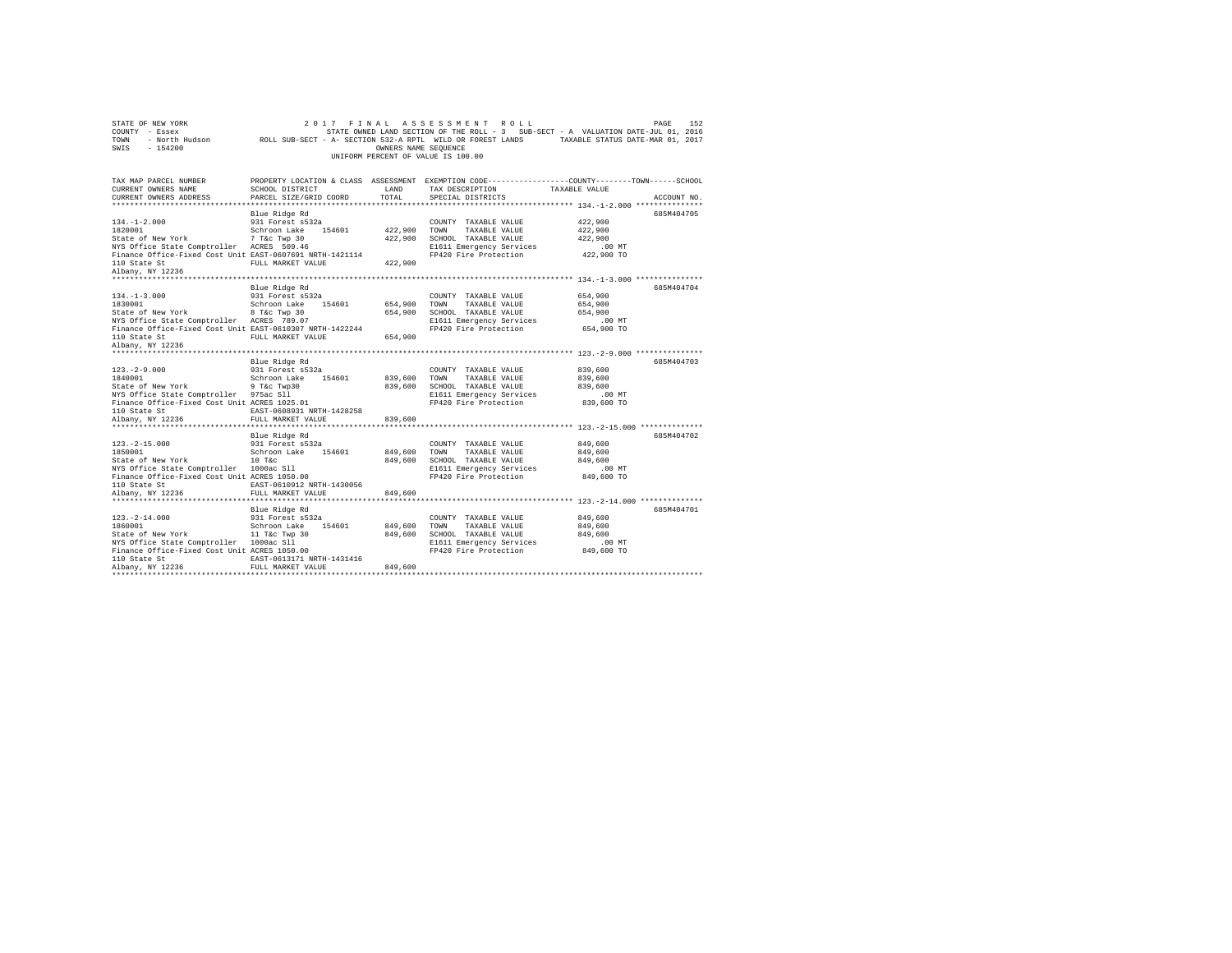| COUNTY - Essex<br>TOWN<br>- North Hudson<br>SWIS<br>$-154200$                                                                                                                                     | ROLL SUB-SECT - A- SECTION 532-A RPTL WILD OR FOREST LANDS                                                                                   | OWNERS NAME SEQUENCE             | STATE OWNED LAND SECTION OF THE ROLL - 3 SUB-SECT - A VALUATION DATE-JUL 01, 2016<br>UNIFORM PERCENT OF VALUE IS 100.00    | TAXABLE STATUS DATE-MAR 01, 2017                               |             |
|---------------------------------------------------------------------------------------------------------------------------------------------------------------------------------------------------|----------------------------------------------------------------------------------------------------------------------------------------------|----------------------------------|----------------------------------------------------------------------------------------------------------------------------|----------------------------------------------------------------|-------------|
| TAX MAP PARCEL NUMBER<br>CURRENT OWNERS NAME<br>CURRENT OWNERS ADDRESS                                                                                                                            | PROPERTY LOCATION & CLASS ASSESSMENT EXEMPTION CODE---------------COUNTY-------TOWN------SCHOOL<br>SCHOOL DISTRICT<br>PARCEL SIZE/GRID COORD | LAND<br>TOTAL                    | TAX DESCRIPTION<br>SPECIAL DISTRICTS                                                                                       | TAXABLE VALUE<br>**************** 123.-2-13.000 ************** | ACCOUNT NO. |
| $123. - 2 - 13.000$<br>1870001<br>State of New York<br>NYS Office State Comptroller ACRES 1050.00<br>Finance Office-Fixed Cost Unit EAST-0615370 NRTH-1433067<br>110 State St<br>Albany, NY 12236 | Blue Ridge Rd<br>931 Forest s532a - WTRFNT<br>Schroon Lake 154601<br>12 T&c Twp 30<br>FULL MARKET VALUE                                      | 1082,000<br>1082,000<br>1082,000 | COUNTY TAXABLE VALUE<br>TOWN<br>TAXABLE VALUE<br>SCHOOL TAXABLE VALUE<br>E1611 Emergency Services<br>FP420 Fire Protection | 1082,000<br>1082,000<br>1082,000<br>$.00$ MT<br>1082,000 TO    | 685M404815  |
| $112. -2 - 2.000$<br>1880001<br>State of New York<br>NYS Office State Comptroller 1000ac Sll<br>Finance Office-Fixed Cost Unit ACRES 1050.00<br>110 State St<br>Albany, NY 12236                  | Blue Ridge Rd<br>931 Forest s532a - WTRFNT<br>Schroon Lake 154601<br>13 T&C Twp 30<br>EAST-0605011 NRTH-1446248<br>FULL MARKET VALUE         | 881,900<br>881,900<br>881,900    | COUNTY TAXABLE VALUE<br>TOWN<br>TAXABLE VALUE<br>SCHOOL TAXABLE VALUE<br>E1611 Emergency Services<br>FP420 Fire Protection | 881,900<br>881,900<br>881,900<br>$.00$ MT<br>881,900 TO        | 685M404814  |
| $112. -2 - 1.000$<br>1890001<br>State of New York<br>NYS Office State Comptroller ACRES 850.00<br>Finance Office-Fixed Cost Unit EAST-0601401 NRTH-1446422<br>110 State St                        | Blue Ridge Rd<br>931 Forest s532a - WTRFNT<br>Schroon Lake<br>154601<br>14 T&c Twp 30<br>DEED BOOK 138<br>$PG-362$                           | 715,900<br>715,900               | COUNTY TAXABLE VALUE<br>TOWN<br>TAXABLE VALUE<br>SCHOOL TAXABLE VALUE<br>E1611 Emergency Services<br>FP420 Fire Protection | 715,900<br>715,900<br>715,900<br>$.00$ MT<br>715,900 TO        | 685M404813  |
| Albany, NY 12236                                                                                                                                                                                  | FULL MARKET VALUE                                                                                                                            | 715,900                          |                                                                                                                            |                                                                |             |
| $111. - 1 - 7.000$<br>1900101<br>State of New York<br>NYS Office State Comptroller 996.08ac Sll<br>Finance Office-Fixed Cost Unit ACRES 609.31<br>110 State St<br>Albany, NY 12236                | Blue Ridge Rd<br>931 Forest s532a<br>Schroon Lake 154601<br>15 T&c Twp 30<br>EAST-0598087 NRTH-1446698<br>FULL MARKET VALUE                  | 505,700<br>505,700<br>505,700    | COUNTY TAXABLE VALUE<br>TOWN<br>TAXABLE VALUE<br>SCHOOL TAXABLE VALUE<br>E1611 Emergency Services<br>FP420 Fire Protection | 505,700<br>505,700<br>505,700<br>.00MT<br>505,700 TO           | 685M404812  |
|                                                                                                                                                                                                   |                                                                                                                                              |                                  |                                                                                                                            |                                                                |             |
| $123. -2 - 1.000$<br>1900201<br>State of New York<br>NYS Office State Comptroller ACRES 300.30<br>Finance Office-Fixed Cost Unit EAST-0605092 NRTH-1438041<br>110 State St                        | Blue Ridge Rd<br>931 Forest s532a<br>Schroon Lake 154601<br>15 Twp 30 T&c<br>FULL MARKET VALUE                                               | 249,200<br>249,200<br>249,200    | COUNTY TAXABLE VALUE<br>TOWN<br>TAXABLE VALUE<br>SCHOOL TAXABLE VALUE<br>E1611 Emergency Services<br>FP420 Fire Protection | 249,200<br>249,200<br>249.200<br>.00MT<br>249,200 TO           | 685M478550  |
| Albany, NY 12236                                                                                                                                                                                  |                                                                                                                                              |                                  |                                                                                                                            |                                                                |             |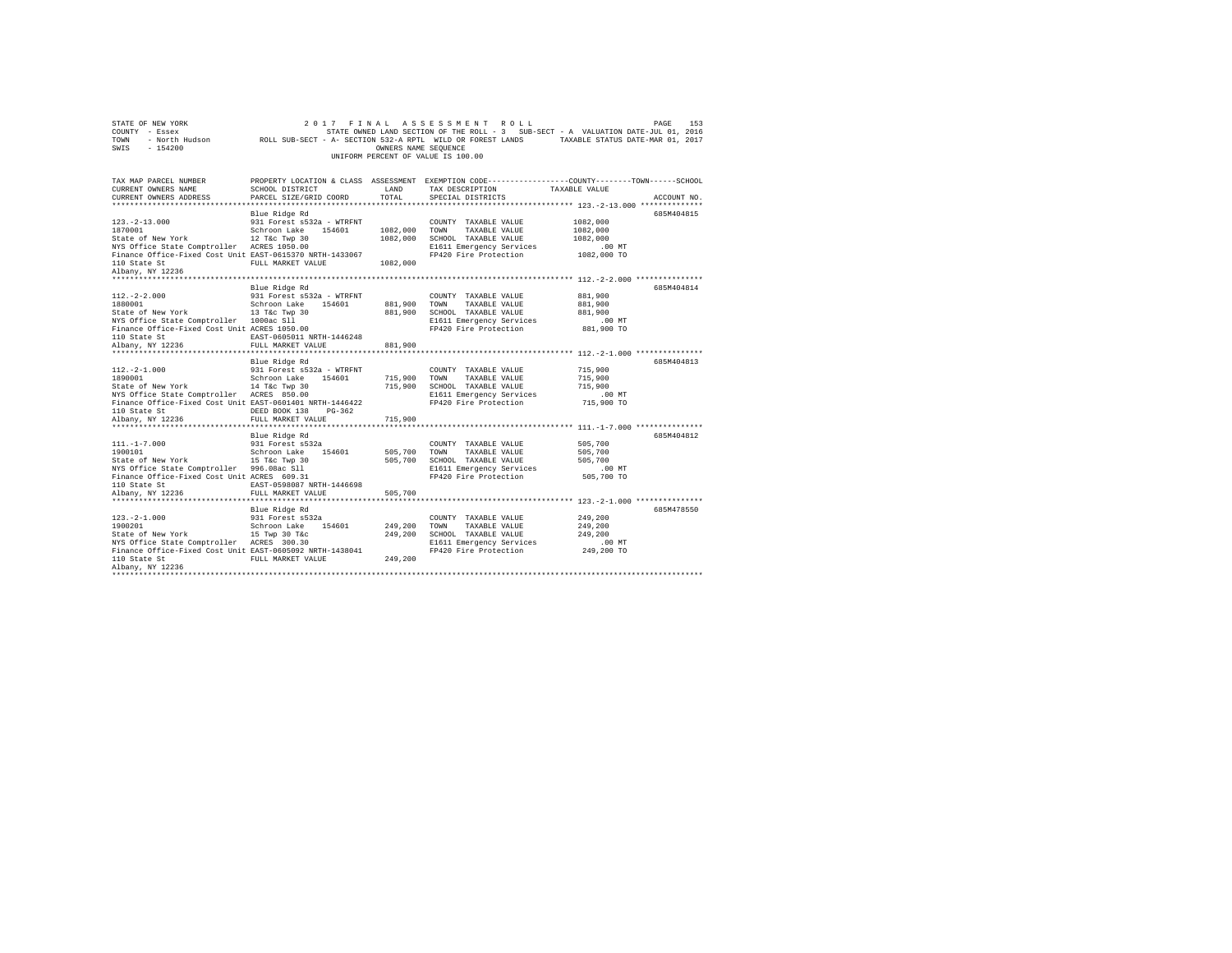| STATE OF NEW YORK<br>COUNTY - Essex<br>TOWN<br>SWIS<br>$-154200$                                                                                                                |                                                                                                                                      | OWNERS NAME SEQUENCE          | 2017 FINAL ASSESSMENT ROLL<br>UNIFORM PERCENT OF VALUE IS 100.00                                                           | PAGE<br>154<br>STATE OWNED LAND SECTION OF THE ROLL - 3 SUB-SECT - A VALUATION DATE-JUL 01, 2016<br>- North Hudson TROLL SUB-SECT - A- SECTION 532-A RPTL WILD OR FOREST LANDS TAXABLE STATUS DATE-MAR 01, 2017 |
|---------------------------------------------------------------------------------------------------------------------------------------------------------------------------------|--------------------------------------------------------------------------------------------------------------------------------------|-------------------------------|----------------------------------------------------------------------------------------------------------------------------|-----------------------------------------------------------------------------------------------------------------------------------------------------------------------------------------------------------------|
| TAX MAP PARCEL NUMBER<br>CURRENT OWNERS NAME<br>CURRENT OWNERS ADDRESS                                                                                                          | SCHOOL DISTRICT<br>PARCEL SIZE/GRID COORD                                                                                            | LAND<br>TOTAL                 | TAX DESCRIPTION<br>SPECIAL DISTRICTS                                                                                       | PROPERTY LOCATION & CLASS ASSESSMENT EXEMPTION CODE---------------COUNTY-------TOWN-----SCHOOL<br>TAXABLE VALUE<br>ACCOUNT NO.                                                                                  |
| $111. - 1 - 6.000$<br>1910101<br>State of New York<br>NYS Office State Comptroller 425ac Sll<br>Finance Office-Fixed Cost Unit ACRES 531.82<br>110 State St<br>Albany, NY 12236 | Blue Ridge Rd<br>931 Forest s532a<br>Schroon Lake 154601<br>16 T&C Twp 30<br>EAST-0595581 NRTH-1445292<br>FULL MARKET VALUE          | 441,400<br>441,400<br>441,400 | COUNTY TAXABLE VALUE<br>TOWN<br>TAXABLE VALUE<br>SCHOOL TAXABLE VALUE<br>E1611 Emergency Services<br>FP420 Fire Protection | 685M404811<br>441,400<br>441,400<br>441,400<br>$.00$ MT<br>441,400 TO                                                                                                                                           |
|                                                                                                                                                                                 |                                                                                                                                      |                               |                                                                                                                            |                                                                                                                                                                                                                 |
| $123. - 2 - 10.000$<br>1910201<br>State of New York<br>NYS Office State Comptroller ACRES 43.05<br>Finance Office-Fixed Cost Unit EAST-0604091 NRTH-1435689                     | Blue Ridge Rd<br>931 Forest s532a<br>Schroon Lake 154601<br>16 Twp 30 T&c                                                            | 35,700<br>35,700              | COUNTY TAXABLE VALUE<br>TAXABLE VALUE<br>TOWN<br>SCHOOL TAXABLE VALUE<br>E1611 Emergency Services<br>FP420 Fire Protection | 685M478549<br>35,700<br>35,700<br>35,700<br>$.00$ MT<br>35,700 TO                                                                                                                                               |
| 110 State St<br>Albany, NY 12236                                                                                                                                                | FULL MARKET VALUE                                                                                                                    | 35,700                        |                                                                                                                            |                                                                                                                                                                                                                 |
| $111. -1 - 5.000$<br>1920001<br>State of New York<br>NYS Office State Comptroller 300ac Sll<br>Finance Office-Fixed Cost Unit ACRES 430.89<br>110 State St                      | US Route 9<br>931 Forest s532a<br>Schroon Lake 154601<br>17 T&c Twp 30<br>EAST-0592957 NRTH-1444519                                  | 357.600<br>357.600            | COUNTY TAXABLE VALUE<br>TAXABLE VALUE<br>TOWN<br>SCHOOL TAXABLE VALUE<br>E1611 Emergency Services<br>FP420 Fire Protection | 685M404810<br>357,600<br>357,600<br>357,600<br>$.00$ MT<br>357,600 TO                                                                                                                                           |
| Albany, NY 12236                                                                                                                                                                | FULL MARKET VALUE                                                                                                                    | 357,600                       |                                                                                                                            |                                                                                                                                                                                                                 |
|                                                                                                                                                                                 | Blue Ridge Rd                                                                                                                        |                               |                                                                                                                            | 685M404809                                                                                                                                                                                                      |
| $111. - 1 - 4.000$<br>1930001<br>State of New York<br>NYS Office State Comptroller 250ac Sll<br>Finance Office-Fixed Cost Unit ACRES 338.93<br>110 State St<br>Albany, NY 12236 | 931 Forest s532a<br>Schroon Lake 154601<br>18 T&c Twp 30<br>EAST-0590389 NRTH-1443625<br>FULL MARKET VALUE                           | 281,300<br>281,300<br>281,300 | COUNTY TAXABLE VALUE<br>TOWN<br>TAXABLE VALUE<br>SCHOOL TAXABLE VALUE<br>E1611 Emergency Services<br>FP420 Fire Protection | 281,300<br>281,300<br>281,300<br>$.00$ MT<br>281,300 TO                                                                                                                                                         |
|                                                                                                                                                                                 |                                                                                                                                      |                               |                                                                                                                            | ************************************ 111.-1-3.000 ****************                                                                                                                                              |
| $111. -1 - 3.000$<br>1940001<br>State of New York<br>NYS Office State Comptroller 150ac Sll<br>Finance Office-Fixed Cost Unit ACRES 241.50<br>110 State St<br>Albany, NY 12236  | Blue Ridge Rd<br>931 Forest s532a - WTRFNT<br>Schroon Lake 154601<br>19 T&c Twp 30<br>EAST-0587892 NRTH-1442626<br>FULL MARKET VALUE | 212,000<br>212,000<br>212,000 | COUNTY TAXABLE VALUE<br>TOWN<br>TAXABLE VALUE<br>SCHOOL TAXABLE VALUE<br>E1611 Emergency Services<br>FP420 Fire Protection | 685M404808<br>212,000<br>212,000<br>212,000<br>$.00$ MT<br>212,000 TO                                                                                                                                           |
|                                                                                                                                                                                 |                                                                                                                                      |                               |                                                                                                                            |                                                                                                                                                                                                                 |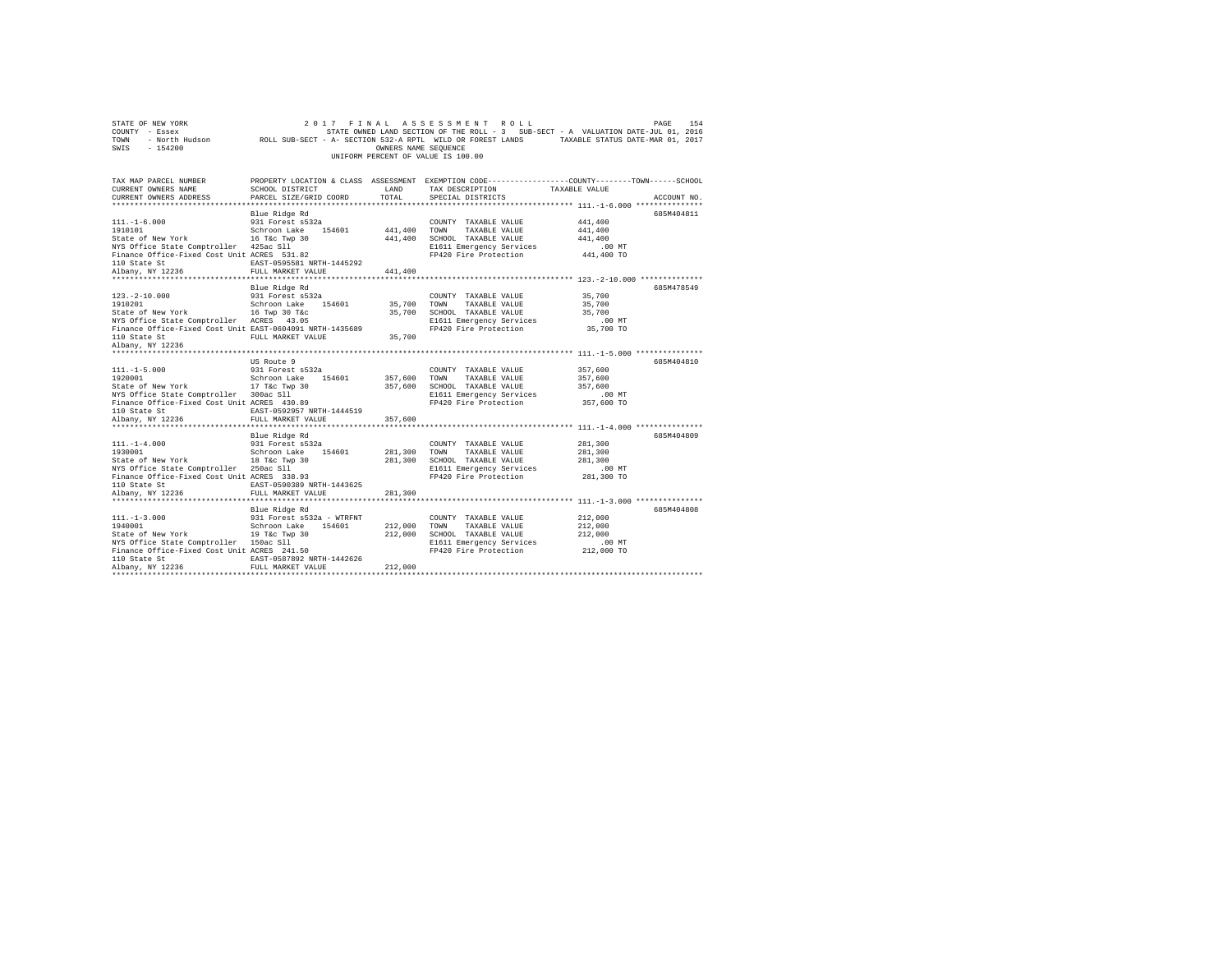| STATE OF NEW YORK<br>COUNTY - Essex<br>TOWN<br>- North Hudson<br>SWIS - 154200                                          | ROLL SUB-SECT - A- SECTION 532-A RPTL WILD OR FOREST LANDS TAXABLE STATUS DATE-MAR 01, 2017 | OWNERS NAME SEQUENCE | 2017 FINAL ASSESSMENT ROLL<br>STATE OWNED LAND SECTION OF THE ROLL - 3 SUB-SECT - A VALUATION DATE-JUL 01, 2016<br>UNIFORM PERCENT OF VALUE IS 100.00 |                                                  | 155<br>PAGE |
|-------------------------------------------------------------------------------------------------------------------------|---------------------------------------------------------------------------------------------|----------------------|-------------------------------------------------------------------------------------------------------------------------------------------------------|--------------------------------------------------|-------------|
| TAX MAP PARCEL NUMBER<br>CURRENT OWNERS NAME<br>CURRENT OWNERS ADDRESS                                                  | SCHOOL DISTRICT<br>PARCEL SIZE/GRID COORD                                                   | LAND<br>TOTAL        | PROPERTY LOCATION & CLASS ASSESSMENT EXEMPTION CODE---------------COUNTY-------TOWN-----SCHOOL<br>TAX DESCRIPTION<br>SPECIAL DISTRICTS                | TAXABLE VALUE                                    | ACCOUNT NO. |
|                                                                                                                         |                                                                                             |                      |                                                                                                                                                       | ******************* 111.-1-2.000 *************** |             |
|                                                                                                                         | Blue Ridge Rd                                                                               |                      |                                                                                                                                                       |                                                  | 685M404807  |
| $111. - 1 - 2.000$                                                                                                      | 931 Forest s532a                                                                            |                      | COUNTY TAXABLE VALUE                                                                                                                                  | 122,000                                          |             |
| 1950001                                                                                                                 | Schroon Lake 154601                                                                         | 122,000 TOWN         | TAXABLE VALUE                                                                                                                                         | 122,000                                          |             |
| State of New York                                                                                                       | 20 T&c Twp 30                                                                               |                      | 122,000 SCHOOL TAXABLE VALUE                                                                                                                          | 122,000                                          |             |
| NYS Office State Comptroller 100ac Sll                                                                                  |                                                                                             |                      | E1611 Emergency Services                                                                                                                              | $.00$ MT                                         |             |
| Finance Office-Fixed Cost Unit ACRES 147.00                                                                             |                                                                                             |                      | FP420 Fire Protection                                                                                                                                 | 122,000 TO                                       |             |
| 110 State St<br>Albany, NY 12236                                                                                        | EAST-0585213 NRTH-1441624<br>FULL MARKET VALUE                                              |                      |                                                                                                                                                       |                                                  |             |
|                                                                                                                         |                                                                                             | 122,000              |                                                                                                                                                       |                                                  |             |
|                                                                                                                         | Blue Ridge Rd                                                                               |                      |                                                                                                                                                       |                                                  | 685M404806  |
| $111. - 1 - 1.000$                                                                                                      | 931 Forest s532a                                                                            |                      | COUNTY TAXABLE VALUE                                                                                                                                  | 40,500                                           |             |
| 1960001                                                                                                                 | Schroon Lake 154601                                                                         | 40.500 TOWN          | TAXABLE VALUE                                                                                                                                         | 40.500                                           |             |
|                                                                                                                         |                                                                                             |                      | 40.500 SCHOOL TAXABLE VALUE                                                                                                                           | 40.500                                           |             |
| State of New York 21 T&C Twp 30<br>NYS Office State Comptroller ACRES 48.82                                             |                                                                                             |                      | E1611 Emergency Services                                                                                                                              | $.00$ MT                                         |             |
| Finance Office-Fixed Cost Unit EAST-0582812 NRTH-1440753                                                                |                                                                                             |                      | FP420 Fire Protection                                                                                                                                 | 40,500 TO                                        |             |
| 110 State St                                                                                                            | FULL MARKET VALUE                                                                           | 40,500               |                                                                                                                                                       |                                                  |             |
| Albany, NY 12236                                                                                                        |                                                                                             |                      |                                                                                                                                                       |                                                  |             |
|                                                                                                                         | Blue Ridge Rd                                                                               |                      |                                                                                                                                                       |                                                  | 685M404804  |
| $113.4 - 2 - 2.000$                                                                                                     | 931 Forest s532a                                                                            |                      | COUNTY TAXABLE VALUE                                                                                                                                  | 106,700                                          |             |
| 1980001                                                                                                                 | Schroon Lake 154601                                                                         | 106,700 TOWN         | TAXABLE VALUE                                                                                                                                         | 106,700                                          |             |
|                                                                                                                         |                                                                                             |                      | 106,700 SCHOOL TAXABLE VALUE                                                                                                                          | 106,700                                          |             |
| State of New York 4 T&c Twp 44<br>NYS Office State Comptroller ACRES 128.50                                             |                                                                                             |                      | E1611 Emergency Services                                                                                                                              | $.00$ MT                                         |             |
| Finance Office-Fixed Cost Unit EAST-0639098 NRTH-1447182                                                                |                                                                                             |                      | FP420 Fire Protection                                                                                                                                 | 106,700 TO                                       |             |
| 110 State St                                                                                                            | FULL MARKET VALUE                                                                           | 106,700              |                                                                                                                                                       |                                                  |             |
| Albany, NY 12236                                                                                                        |                                                                                             |                      |                                                                                                                                                       |                                                  |             |
|                                                                                                                         |                                                                                             |                      |                                                                                                                                                       |                                                  |             |
|                                                                                                                         | Blue Ridge Rd                                                                               |                      |                                                                                                                                                       |                                                  | 685M404803  |
| $113. - 2 - 6.000$<br>1990001                                                                                           | 931 Forest s532a                                                                            |                      | COUNTY TAXABLE VALUE                                                                                                                                  | 99,600                                           |             |
| State of New York                                                                                                       | Schroon Lake 154601<br>4 T&c Twp 44                                                         | 99,600 TOWN          | TAXABLE VALUE<br>99,600 SCHOOL TAXABLE VALUE                                                                                                          | 99,600<br>99,600                                 |             |
| NYS Office State Comptroller ACRES 120.00                                                                               |                                                                                             |                      | E1611 Emergency Services                                                                                                                              | $.00$ MT                                         |             |
| Finance Office-Fixed Cost Unit EAST-0641430 NRTH-1448903                                                                |                                                                                             |                      | FP420 Fire Protection                                                                                                                                 | 99,600 TO                                        |             |
| 110 State St                                                                                                            | DEED BOOK 140 PG-192                                                                        |                      |                                                                                                                                                       |                                                  |             |
| Albany, NY 12236                                                                                                        | FULL MARKET VALUE                                                                           | 99,600               |                                                                                                                                                       |                                                  |             |
| *********************                                                                                                   |                                                                                             |                      |                                                                                                                                                       | ************** 113. -2-2.000 ****************    |             |
|                                                                                                                         | Blue Ridge Rd                                                                               |                      |                                                                                                                                                       |                                                  | 685M404802  |
| $113. -2 - 2.000$                                                                                                       | 931 Forest s532a - WTRFNT                                                                   |                      | COUNTY TAXABLE VALUE                                                                                                                                  | 102,300                                          |             |
| 2000001                                                                                                                 | Schroon Lake 154601                                                                         | 102,300 TOWN         | TAXABLE VALUE                                                                                                                                         | 102,300                                          |             |
| State of New York 4 T&C Twp 44<br>NYS Office State Comptroller 120ac Sll<br>Finance Office-Fixed Cost Unit ACRES 120.00 |                                                                                             |                      | 102,300 SCHOOL TAXABLE VALUE                                                                                                                          | 102,300                                          |             |
|                                                                                                                         |                                                                                             |                      | E1611 Emergency Services<br>FP420 Fire Protection                                                                                                     | $.00$ MT<br>102,300 TO                           |             |
| 110 State St                                                                                                            | EAST-0643478 NRTH-1450443                                                                   |                      |                                                                                                                                                       |                                                  |             |
| Albany, NY 12236                                                                                                        | DEED BOOK 140 PG-192                                                                        |                      |                                                                                                                                                       |                                                  |             |
|                                                                                                                         | FULL MARKET VALUE                                                                           | 102,300              |                                                                                                                                                       |                                                  |             |
|                                                                                                                         |                                                                                             |                      |                                                                                                                                                       |                                                  |             |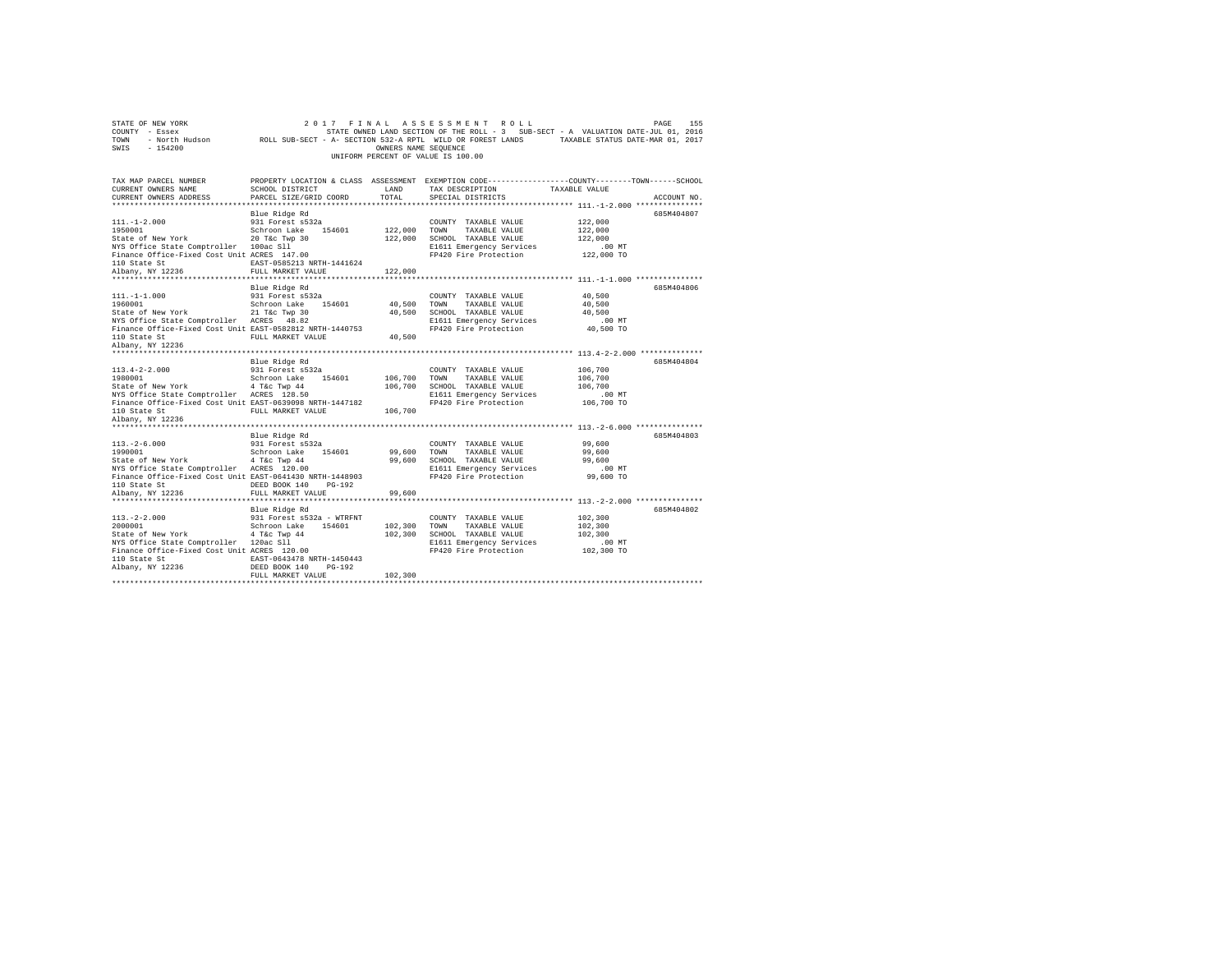|                                    | STATE OF NEW YORK | 2017 FINAL ASSESSMENT ROLL                                 |                      |  |                                                                                   |                                  | PAGE | 156 |
|------------------------------------|-------------------|------------------------------------------------------------|----------------------|--|-----------------------------------------------------------------------------------|----------------------------------|------|-----|
|                                    | COUNTY - Essex    |                                                            |                      |  | STATE OWNED LAND SECTION OF THE ROLL - 3 SUB-SECT - A VALUATION DATE-JUL 01, 2016 |                                  |      |     |
| TOWN                               | - North Hudson    | ROLL SUB-SECT - A- SECTION 532-A RPTL WILD OR FOREST LANDS |                      |  |                                                                                   | TAXABLE STATUS DATE-MAR 01, 2017 |      |     |
| SWIS                               | - 154200          |                                                            | OWNERS NAME SEOUENCE |  |                                                                                   |                                  |      |     |
| UNIFORM PERCENT OF VALUE IS 100.00 |                   |                                                            |                      |  |                                                                                   |                                  |      |     |

| TAX MAP PARCEL NUMBER<br>CURRENT OWNERS NAME<br>CURRENT OWNERS ADDRESS | SCHOOL DISTRICT<br>PARCEL SIZE/GRID COORD | <b>T.AND</b><br>TOTAL. | TAX DESCRIPTION<br>SPECIAL DISTRICTS             | PROPERTY LOCATION & CLASS ASSESSMENT EXEMPTION CODE----------------COUNTY-------TOWN------SCHOOL<br>TAXABLE VALUE<br>ACCOUNT NO. |
|------------------------------------------------------------------------|-------------------------------------------|------------------------|--------------------------------------------------|----------------------------------------------------------------------------------------------------------------------------------|
|                                                                        |                                           |                        |                                                  |                                                                                                                                  |
|                                                                        | Blue Ridge Rd                             |                        |                                                  | 685M404801                                                                                                                       |
| $113.4 - 2 - 3.000$                                                    | 931 Forest s532a                          |                        | COUNTY TAXABLE VALUE                             | 56,900                                                                                                                           |
| 2010001                                                                | 154601 56,900<br>Schroon Lake             |                        | TOWN<br>TAXABLE VALUE                            | 56,900                                                                                                                           |
| State of New York 4 Totn&crossfield Twp 44                             |                                           | 56,900                 | SCHOOL TAXABLE VALUE                             | 56,900                                                                                                                           |
| NYS Office State Comptroller 68.5ac Sll                                |                                           |                        | E1611 Emergency Services                         | .00 MT                                                                                                                           |
| Finance Office-Fixed Cost Unit ACRES 68.50                             |                                           |                        | FP420 Fire Protection                            | 56,900 TO                                                                                                                        |
| 110 State St                                                           | EAST-0640105 NRTH-1445983                 |                        |                                                  |                                                                                                                                  |
| Albany, NY 12236                                                       | FULL MARKET VALUE                         | 56,900                 |                                                  |                                                                                                                                  |
|                                                                        |                                           |                        |                                                  |                                                                                                                                  |
|                                                                        | Blue Ridge Rd                             |                        |                                                  | 685M404915                                                                                                                       |
| $113. - 2 - 5.000$<br>2020001                                          | 931 Forest s532a<br>Schroon Lake 154601   | 99,600                 | COUNTY TAXABLE VALUE<br>TOWN<br>TAXABLE VALUE    | 99,600                                                                                                                           |
| State of New York 4 T&C Twp 44                                         |                                           | 99,600                 |                                                  | 99,600<br>99,600                                                                                                                 |
| NYS Office State Comptroller ACRES 120.00                              |                                           |                        | SCHOOL TAXABLE VALUE<br>E1611 Emergency Services | $.00$ MT                                                                                                                         |
| Finance Office-Fixed Cost Unit EAST-0642469 NRTH-1447345               |                                           |                        | FP420 Fire Protection                            | 99,600 TO                                                                                                                        |
| 110 State St                                                           | DEED BOOK 140<br>$PG-192$                 |                        |                                                  |                                                                                                                                  |
| Albany, NY 12236                                                       | FULL MARKET VALUE                         | 99,600                 |                                                  |                                                                                                                                  |
|                                                                        |                                           |                        |                                                  |                                                                                                                                  |
|                                                                        | Blue Ridge Rd                             |                        |                                                  | 685M404914                                                                                                                       |
| $113. - 2 - 3.000$                                                     | 931 Forest s532a                          |                        | COUNTY TAXABLE VALUE                             | 99,600                                                                                                                           |
| 2030001                                                                | Schroon Lake 154601                       | 99,600                 | TOWN<br>TAXABLE VALUE                            | 99,600                                                                                                                           |
| State of New York 4 T&C Twp 44                                         |                                           |                        | 99.600 SCHOOL TAXABLE VALUE                      | 99,600                                                                                                                           |
| NYS Office State Comptroller ACRES 120.00                              |                                           |                        | E1611 Emergency Services                         | .00 MT                                                                                                                           |
| Finance Office-Fixed Cost Unit EAST-0644542 NRTH-1448953               |                                           |                        | FP420 Fire Protection                            | 99,600 TO                                                                                                                        |
| 110 State St                                                           | DEED BOOK 140<br>PG-192                   |                        |                                                  |                                                                                                                                  |
| Albany, NY 12236                                                       | FULL MARKET VALUE                         | 99,600                 |                                                  |                                                                                                                                  |
|                                                                        | Blue Ridge Rd                             |                        |                                                  | 685M404913                                                                                                                       |
| $113.4 - 2 - 10.000$                                                   | 931 Forest s532a                          |                        | COUNTY TAXABLE VALUE                             | 99,600                                                                                                                           |
| 2040001                                                                |                                           | 99,600                 | TOWN<br>TAXABLE VALUE                            | 99,600                                                                                                                           |
| State of New York                                                      | Schroon Lake 154601<br>4 T&c Twp 44       | 99,600                 | SCHOOL TAXABLE VALUE                             | 99,600                                                                                                                           |
| NYS Office State Comptroller ACRES 120.00                              |                                           |                        | E1611 Emergency Services                         | .00 MT                                                                                                                           |
| Finance Office-Fixed Cost Unit EAST-0643725 NRTH-1445857               |                                           |                        | FP420 Fire Protection                            | 99,600 TO                                                                                                                        |
| 110 State St                                                           | DEED BOOK 140<br>PG-192                   |                        |                                                  |                                                                                                                                  |
| Albany, NY 12236                                                       | FULL MARKET VALUE                         | 99,600                 |                                                  |                                                                                                                                  |
|                                                                        |                                           |                        |                                                  |                                                                                                                                  |
|                                                                        | Blue Ridge Rd                             |                        |                                                  | 685M404912                                                                                                                       |
| $113. - 2 - 4.000$                                                     | 931 Forest s532a                          |                        | COUNTY TAXABLE VALUE                             | 99,600                                                                                                                           |
| 2050001                                                                | 154601<br>Schroon Lake                    | 99,600                 | TOWN<br>TAXABLE VALUE                            | 99,600                                                                                                                           |
| State of New York 4 T&C Twp 44                                         |                                           | 99,600                 | SCHOOL TAXABLE VALUE                             | 99,600                                                                                                                           |
| NYS Office State Comptroller ACRES 120.00                              |                                           |                        | E1611 Emergency Services                         | $.00$ MT                                                                                                                         |
| Finance Office-Fixed Cost Unit EAST-0645737 NRTH-1447574               |                                           |                        | FP420 Fire Protection                            | 99,600 TO                                                                                                                        |
| 110 State St                                                           | DEED BOOK 140<br>$PG-192$                 |                        |                                                  |                                                                                                                                  |
| Albanv, NY 12236                                                       | FULL MARKET VALUE                         | 99,600                 |                                                  |                                                                                                                                  |
|                                                                        |                                           |                        |                                                  |                                                                                                                                  |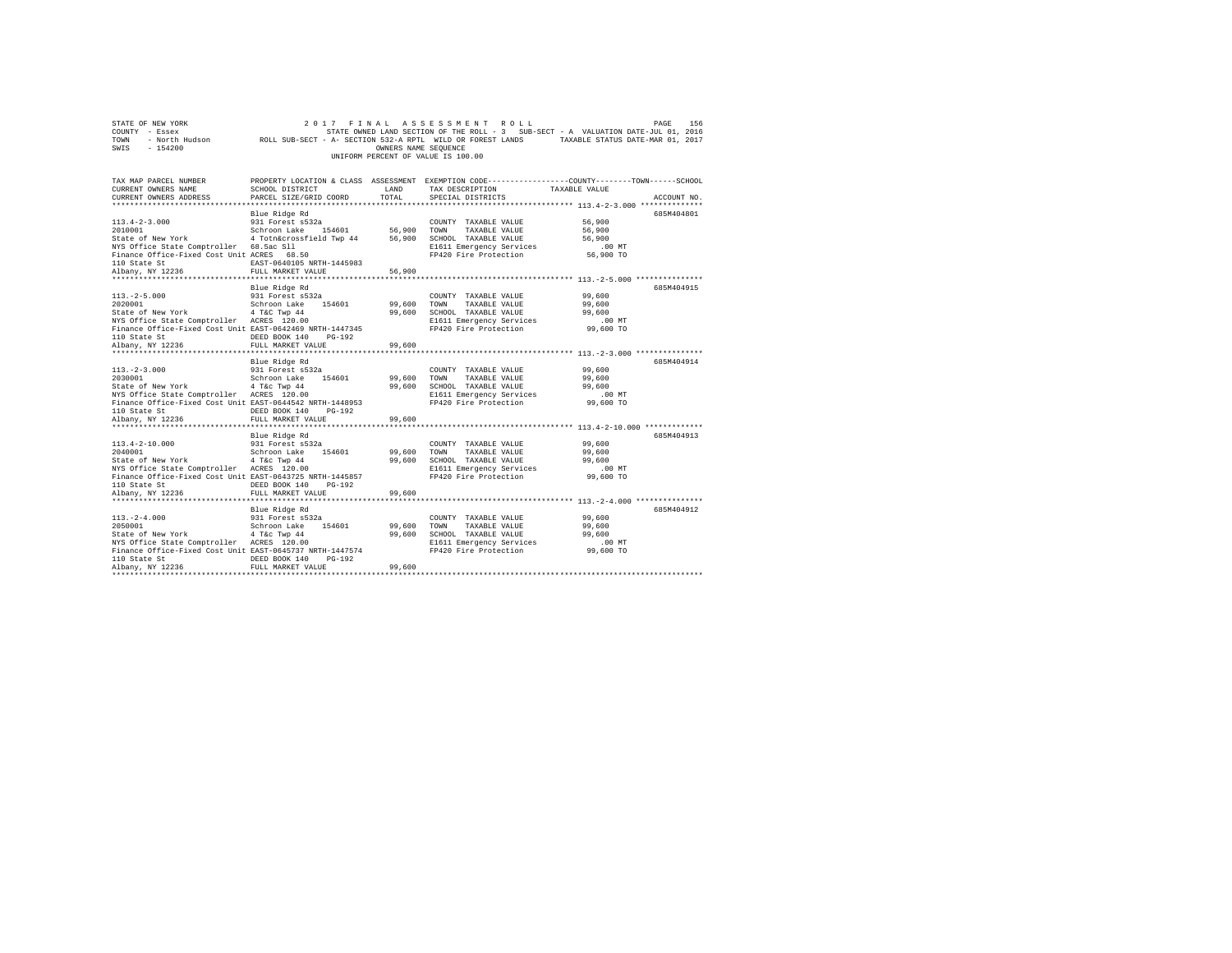| $\begin{array}{cccccccccccccc} \texttt{STATE OF NEW VOER} & \texttt{D0ER} & \texttt{D17} & \texttt{P1} & \texttt{A} & \texttt{A} & \texttt{S} & \texttt{S} & \texttt{S} & \texttt{S} & \texttt{M1} & \texttt{P1} & \texttt{D1} & \texttt{D1} & \texttt{P1} & \texttt{P1} & \texttt{P1} & \texttt{P2} & \texttt{P3} & \texttt{P4} & \texttt{P5} & \texttt{P6} & \texttt{P7} & \texttt{P7} & \texttt{P8} & \texttt{P8} & \texttt$<br>SWIS - 154200                                           |                                                                                                                   | OWNERS NAME SEQUENCE | UNIFORM PERCENT OF VALUE IS 100.00                                                                                                                                                   |                                                                                                            |             |
|--------------------------------------------------------------------------------------------------------------------------------------------------------------------------------------------------------------------------------------------------------------------------------------------------------------------------------------------------------------------------------------------------------------------------------------------------------------------------------------------|-------------------------------------------------------------------------------------------------------------------|----------------------|--------------------------------------------------------------------------------------------------------------------------------------------------------------------------------------|------------------------------------------------------------------------------------------------------------|-------------|
| TAX MAP PARCEL NUMBER<br>CURRENT OWNERS NAME<br>CURRENT OWNERS ADDRESS PARCEL SIZE/GRID COORD                                                                                                                                                                                                                                                                                                                                                                                              | PROPERTY LOCATION & CLASS ASSESSMENT EXEMPTION CODE---------------COUNTY-------TOWN-----SCHOOL<br>SCHOOL DISTRICT | LAND<br>TOTAL        | TAX DESCRIPTION TAXABLE VALUE<br>SPECIAL DISTRICTS                                                                                                                                   |                                                                                                            | ACCOUNT NO. |
| $\begin{tabular}{lllllllllll} \texttt{110 State St} & \texttt{EAST-0612392 NRTH-1484010} \\ \texttt{Albany, NY 12236} & & \texttt{DEED BOK} & \texttt{172} & \texttt{PG-271} \\ \end{tabular}$                                                                                                                                                                                                                                                                                             | Elk Lake Rd<br>FULL MARKET VALUE                                                                                  | 37,600               | $\begin{tabular}{llllll} \textbf{COUNTY} & \textbf{TAXABLE} & \textbf{VALUE} & \textbf{37,600} \end{tabular}$<br>E1612 Emergency Services 6.00 MT<br>FP420 Fire Protection 37,600 TO | 37,600<br>37,600<br>$.00$ MT                                                                               | 685M404910  |
|                                                                                                                                                                                                                                                                                                                                                                                                                                                                                            |                                                                                                                   |                      |                                                                                                                                                                                      |                                                                                                            |             |
| $92. -3 - 4.000$<br>2080001<br>State of New York<br>23 T&C Twp 45<br>NYS Office State Comptroller<br>Pinance Office-Fixed Cost Unit ACRES 291.40<br>110 State St<br>$\text{BAST}-0609403 \text{ NRTH}-1482542$<br>$\text{DBayy, NY } 12236$<br>$\text{DEED } B00K 172$<br>$\text{PGI} = 900K 172$<br>$\text{PITY} = 1482542$                                                                                                                                                               | US Route 9<br>931 Forest s532a<br>Schroon Lake 154601                                                             |                      | COUNTY TAXABLE VALUE<br>241,900 TOWN TAXABLE VALUE<br>241,900 SCHOOL TAXABLE VALUE<br>E1612 Emergency Services<br>FP420 Fire Protection                                              | 241,900<br>241,900<br>241,900<br>$.00$ MT<br>241,900 TO                                                    | 685M404909  |
|                                                                                                                                                                                                                                                                                                                                                                                                                                                                                            | FULL MARKET VALUE 241,900                                                                                         |                      |                                                                                                                                                                                      |                                                                                                            |             |
| $92.-3-3.000$<br>2090001<br>200001<br>2010001<br>2010001<br>2010001<br>2010001<br>201001<br>201001<br>201001<br>201001<br>201001<br>201001<br>201001<br>201001<br>201001<br>201001<br>201001<br>201001<br>20101<br>20101<br>20101<br>20101<br>20101<br>20101<br>20101<br>20101<br>20101<br>20101<br>20101<br>20101<br>${\small \begin{tabular}{lcccccc} 110 State St & & & & & \tt EAST-0605613 NRTH-1480650 \\ Albany, NY & 12236 & & & & & \tt DEED BOOK 191 & PG-405 \\ \end{tabular}}$ | Elk Lake Rd<br>931 Forest s532a                                                                                   |                      | COUNTY TAXABLE VALUE                                                                                                                                                                 | 417,300<br>.00 MT<br>417,300 TO                                                                            | 685M404908  |
|                                                                                                                                                                                                                                                                                                                                                                                                                                                                                            | FULL MARKET VALUE                                                                                                 | 417,300              |                                                                                                                                                                                      |                                                                                                            |             |
| $92. -3 - 11.000$<br>${\small \begin{tabular}{l} 110 State St & \small \texttt{EAST-0601974 NRTH-1477937} \\ \small \texttt{Albany, NY 12236} \end{tabular}}$                                                                                                                                                                                                                                                                                                                              | Elk Lake Rd<br>931 Forest s532a                                                                                   |                      | COUNTY TAXABLE VALUE<br>428,400 SCHOOL TAXABLE VALUE<br>E1612 Emergency Services .00 MT<br>FP420 Fire Protection 428,400 TO                                                          | 428,400<br>428,400<br>428,400                                                                              | 685M404907  |
|                                                                                                                                                                                                                                                                                                                                                                                                                                                                                            | FULL MARKET VALUE                                                                                                 | 428,400              |                                                                                                                                                                                      |                                                                                                            |             |
| ******************************<br>$92. -3 - 10.000$<br>2110001<br>State of New York<br>26 T&c Twp 45<br>NYS Office State Comptroller<br>Prinance Office-Fixed Cost Unit ACRES 261.70<br>110 State St EAST-0599025 NRTH-1475148<br>Albany, NY 12236                                                                                                                                                                                                                                         | ********************<br>Elk Lake Rd<br>931 Forest s532a<br>Schroon Lake 154601<br>FULL MARKET VALUE               | 217,200              | COUNTY TAXABLE VALUE<br>217,200 TOWN TAXABLE VALUE<br>217,200 SCHOOL TAXABLE VALUE<br>E1612 Emergency Services<br>FP420 Fire Protection                                              | ******************** 92.-3-10.000 ***************<br>217,200<br>217,200<br>217,200<br>.00 MT<br>217,200 TO | 685M404906  |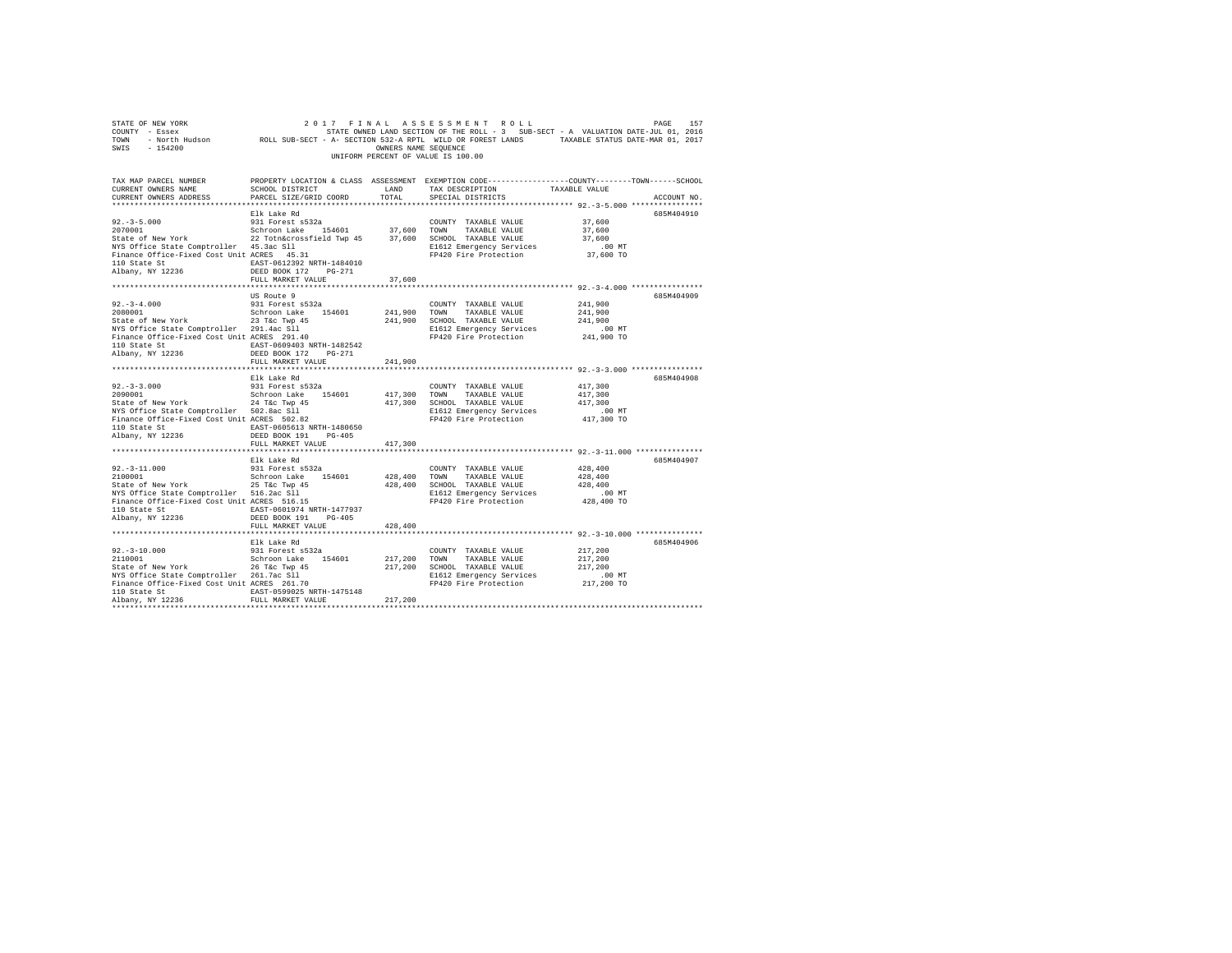| STATE OF NEW YORK<br>COUNTY - Essex<br>TOWN - North Hudson ROLL SUB-SECT - A- SECTION 532-A RPTL WILD OR FOREST LANDS TAXABLE STATUS DATE-MAR 01, 2017<br>SWIS - 154200 |                                                   | OWNERS NAME SEQUENCE | 2017 FINAL ASSESSMENT ROLL<br>STATE OWNED LAND SECTION OF THE ROLL - 3 SUB-SECT - A VALUATION DATE-JUL 01, 2016<br>UNIFORM PERCENT OF VALUE IS 100.00 |                                                            | 158<br>PAGE |
|-------------------------------------------------------------------------------------------------------------------------------------------------------------------------|---------------------------------------------------|----------------------|-------------------------------------------------------------------------------------------------------------------------------------------------------|------------------------------------------------------------|-------------|
| TAX MAP PARCEL NUMBER<br>CURRENT OWNERS NAME                                                                                                                            | SCHOOL DISTRICT                                   | LAND                 | PROPERTY LOCATION & CLASS ASSESSMENT EXEMPTION CODE---------------COUNTY-------TOWN------SCHOOL<br>TAX DESCRIPTION                                    | TAXABLE VALUE                                              |             |
| CURRENT OWNERS ADDRESS                                                                                                                                                  | PARCEL SIZE/GRID COORD                            | TOTAL                | SPECIAL DISTRICTS                                                                                                                                     |                                                            | ACCOUNT NO. |
|                                                                                                                                                                         |                                                   |                      |                                                                                                                                                       | ***************************** 92.-3-1.000 **************** |             |
|                                                                                                                                                                         | Elk Lake Rd                                       |                      |                                                                                                                                                       |                                                            | 685M404905  |
| $92. -3 - 1.000$                                                                                                                                                        | 931 Forest s532a                                  |                      | COUNTY TAXABLE VALUE                                                                                                                                  | 229,200                                                    |             |
| 2120001                                                                                                                                                                 | Schroon Lake 154601                               | 229.200 TOWN         | TAXABLE VALUE                                                                                                                                         | 229,200                                                    |             |
| State of New York                                                                                                                                                       | $32$ T&c Twp $45$                                 |                      | 229,200 SCHOOL TAXABLE VALUE                                                                                                                          | 229,200                                                    |             |
| NYS Office State Comptroller 276.1ac S11                                                                                                                                |                                                   |                      | E1612 Emergency Services                                                                                                                              | $.00$ MT                                                   |             |
| Finance Office-Fixed Cost Unit ACRES 276.10                                                                                                                             |                                                   |                      | FP420 Fire Protection                                                                                                                                 | 229,200 TO                                                 |             |
| 110 State St<br>Albany, NY 12236                                                                                                                                        | EAST-0599214 NRTH-1481194<br>DEED BOOK 191 PG-405 |                      |                                                                                                                                                       |                                                            |             |
|                                                                                                                                                                         | FULL MARKET VALUE                                 | 229,200              |                                                                                                                                                       |                                                            |             |
|                                                                                                                                                                         |                                                   |                      |                                                                                                                                                       |                                                            |             |
|                                                                                                                                                                         | Elk Lake Rd                                       |                      |                                                                                                                                                       |                                                            | 685M404904  |
| $92. -3 - 2.000$                                                                                                                                                        | 931 Forest s532a                                  |                      | COUNTY TAXABLE VALUE                                                                                                                                  | 60,300                                                     |             |
| 2130001                                                                                                                                                                 | Schroon Lake 154601                               | 60,300 TOWN          | TAXABLE VALUE                                                                                                                                         | 60,300                                                     |             |
| State of New York                                                                                                                                                       | 33 T&C Twp 45                                     |                      | 60,300 SCHOOL TAXABLE VALUE                                                                                                                           | 60,300                                                     |             |
|                                                                                                                                                                         |                                                   |                      | E1612 Emergency Services                                                                                                                              | $.00$ MT                                                   |             |
| NYS Office State Comptroller 72.7ac Sll<br>Finance Office-Fixed Cost Unit ACRES 72.70                                                                                   |                                                   |                      | FP420 Fire Protection                                                                                                                                 | 60,300 TO                                                  |             |
| 110 State St                                                                                                                                                            | EAST-0602646 NRTH-1482467                         |                      |                                                                                                                                                       |                                                            |             |
| Albany, NY 12236                                                                                                                                                        | DEED BOOK 191 PG-405                              |                      |                                                                                                                                                       |                                                            |             |
|                                                                                                                                                                         | FULL MARKET VALUE                                 | 60,300               |                                                                                                                                                       |                                                            |             |
|                                                                                                                                                                         |                                                   |                      |                                                                                                                                                       |                                                            |             |
|                                                                                                                                                                         | Elk Lake Rd                                       |                      |                                                                                                                                                       |                                                            | 685M405101  |
| $93. -1 - 1.000$<br>2150001                                                                                                                                             | 931 Forest s532a                                  |                      | COUNTY TAXABLE VALUE                                                                                                                                  | 1466,400                                                   |             |
|                                                                                                                                                                         | Schroon Lake 154601                               | 1466,400 TOWN        | TAXABLE VALUE<br>1466,400 SCHOOL TAXABLE VALUE                                                                                                        | 1466,400<br>1466,400                                       |             |
| State of New York T&C Twp 48<br>NYS Office State Comptroller ACRES 2592.00                                                                                              |                                                   |                      | E1612 Emergency Services                                                                                                                              | . 00 MT                                                    |             |
| Finance Office-Fixed Cost Unit EAST-0630174 NRTH-1481810                                                                                                                |                                                   |                      | FP420 Fire Protection                                                                                                                                 | 1466,400 TO                                                |             |
| 110 State St                                                                                                                                                            | DEED BOOK 172 PG-289                              |                      |                                                                                                                                                       |                                                            |             |
| Albany, NY 12236                                                                                                                                                        | FULL MARKET VALUE                                 | 1466,400             |                                                                                                                                                       |                                                            |             |
|                                                                                                                                                                         |                                                   |                      |                                                                                                                                                       |                                                            |             |
|                                                                                                                                                                         | US Route 9                                        |                      |                                                                                                                                                       |                                                            | 685M405014  |
| $114. - 1 - 1.000$                                                                                                                                                      | 931 Forest s532a - WTRFNT                         |                      | COUNTY TAXABLE VALUE                                                                                                                                  | 885,900                                                    |             |
| 2170001 Schroon Lake 154601<br>State of New York 1 T&c Twp 49<br>NYS Office State Comptroller ACRES 1050.00                                                             |                                                   | 885,900 TOWN         | TAXABLE VALUE                                                                                                                                         | 885,900                                                    |             |
|                                                                                                                                                                         |                                                   |                      | 885,900 SCHOOL TAXABLE VALUE                                                                                                                          | 885,900                                                    |             |
|                                                                                                                                                                         |                                                   |                      | E1611 Emergency Services                                                                                                                              | $.00$ MT                                                   |             |
| Finance Office-Fixed Cost Unit EAST-0648656 NRTH-1452515                                                                                                                |                                                   |                      | FP420 Fire Protection                                                                                                                                 | 885,900 TO                                                 |             |
| 110 State St                                                                                                                                                            | FULL MARKET VALUE 885,900                         |                      |                                                                                                                                                       |                                                            |             |
| Albany, NY 12236                                                                                                                                                        |                                                   |                      |                                                                                                                                                       |                                                            |             |
|                                                                                                                                                                         |                                                   |                      |                                                                                                                                                       |                                                            |             |
|                                                                                                                                                                         | Pepper Hollow Rd                                  |                      |                                                                                                                                                       |                                                            | 685M405013  |
| $104. -1 - 5.000$                                                                                                                                                       | 931 Forest s532a                                  |                      | COUNTY TAXABLE VALUE                                                                                                                                  | 849,600                                                    |             |
| 2180001                                                                                                                                                                 | Schroon Lake 154601                               | 849,600 TOWN         | TAXABLE VALUE                                                                                                                                         | 849,600<br>849,600                                         |             |
| State of New York<br>NYS Office State Comptroller 967.9ac Sll                                                                                                           | 2 T&c Twp 49                                      |                      | 849,600 SCHOOL TAXABLE VALUE<br>E1611 Emergency Services                                                                                              | $.00$ MT                                                   |             |
| Finance Office-Fixed Cost Unit ACRES 1050.00                                                                                                                            |                                                   |                      | FP420 Fire Protection                                                                                                                                 | 849,600 TO                                                 |             |
| 110 State St                                                                                                                                                            | EAST-0655409 NRTH-1457725                         |                      |                                                                                                                                                       |                                                            |             |
| Albany, NY 12236                                                                                                                                                        | DEED BOOK 197 PG-479                              |                      |                                                                                                                                                       |                                                            |             |
|                                                                                                                                                                         | FULL MARKET VALUE                                 | 849,600              |                                                                                                                                                       |                                                            |             |
|                                                                                                                                                                         |                                                   |                      |                                                                                                                                                       |                                                            |             |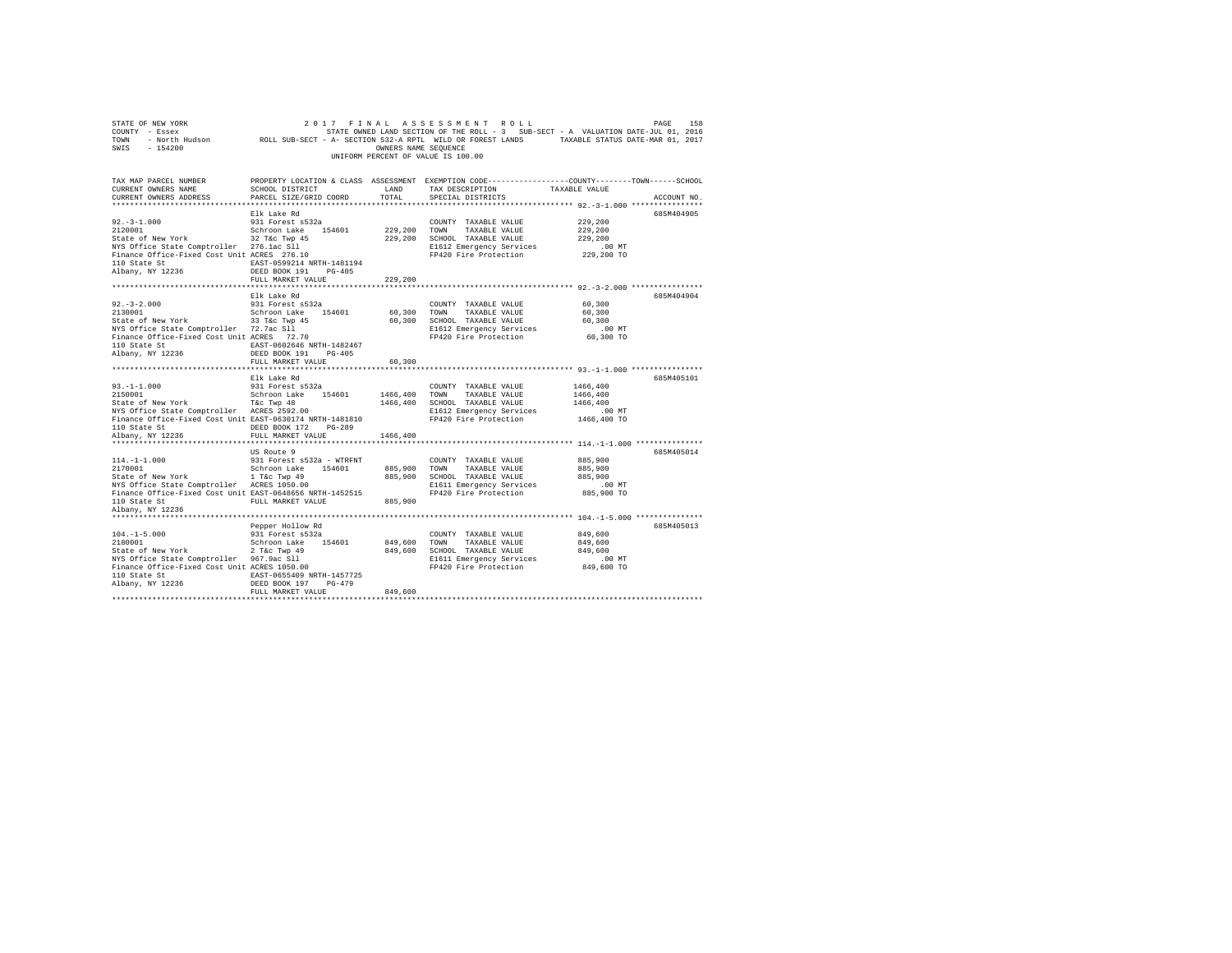| STATE OF NEW YORK<br>COUNTY - Essex<br>TOWN - North Hudson<br>SWIS<br>$-154200$                                                                                                                                                             |                                                                                                                            | OWNERS NAME SEOUENCE  | 2017 FINAL ASSESSMENT ROLL<br>UNIFORM PERCENT OF VALUE IS 100.00                                                                        | 159<br>PAGE<br>STATE OWNED LAND SECTION OF THE ROLL - 3 SUB-SECT - A VALUATION DATE-JUL 01, 2016<br>ROLL SUB-SECT - A- SECTION 532-A RPTL WILD OR FOREST LANDS TAXABLE STATUS DATE-MAR 01, 2017         |  |
|---------------------------------------------------------------------------------------------------------------------------------------------------------------------------------------------------------------------------------------------|----------------------------------------------------------------------------------------------------------------------------|-----------------------|-----------------------------------------------------------------------------------------------------------------------------------------|---------------------------------------------------------------------------------------------------------------------------------------------------------------------------------------------------------|--|
| CURRENT OWNERS NAME<br>CURRENT OWNERS ADDRESS<br>************************                                                                                                                                                                   | SCHOOL DISTRICT<br>PARCEL SIZE/GRID COORD                                                                                  | LAND<br>TOTAL         | TAX DESCRIPTION<br>SPECIAL DISTRICTS                                                                                                    | TAX MAP PARCEL NUMBER PROPERTY LOCATION & CLASS ASSESSMENT EXEMPTION CODE--------------COUNTY-------TOWN------SCHOOL<br>TAXABLE VALUE<br>ACCOUNT NO.<br>****************** 104.-1-4.000 *************** |  |
| $104. - 1 - 4.000$<br>2190101                                                                                                                                                                                                               | US Route 9<br>931 Forest s532a<br>Schroon Lake 154601                                                                      | 548,400 TOWN          | COUNTY TAXABLE VALUE<br>TAXABLE VALUE                                                                                                   | 685M405012<br>548,400<br>548,400                                                                                                                                                                        |  |
| State of New York 2 T&C Twp 49<br>NYS Office State Comptroller 660.7ac Sll<br>Finance Office-Fixed Cost Unit ACRES 660.69<br>110 State St<br>Albany, NY 12236                                                                               | EAST-0660277 NRTH-1461794<br>DEED BOOK 197 PG-478                                                                          |                       | 548,400 SCHOOL TAXABLE VALUE<br>E1611 Emergency Services<br>FP420 Fire Protection                                                       | 548,400<br>$.00$ MT<br>548,400 TO                                                                                                                                                                       |  |
|                                                                                                                                                                                                                                             | FULL MARKET VALUE                                                                                                          | 548,400               |                                                                                                                                         |                                                                                                                                                                                                         |  |
| $104.2 - 1 - 9.000$<br>2200101<br>State of New York 4 T&C Twp 49<br>NYS Office State Comptroller ACRES 14.26<br>Finance Office-Fixed Cost Unit EAST-0669812 NRTH-1471669<br>110 State St<br>Albany, NY 12236                                | US Route 9<br>931 Forest s532a<br>Schroon Lake 154601<br>FULL MARKET VALUE                                                 | 11,800 TOWN<br>11,800 | COUNTY TAXABLE VALUE<br>TAXABLE VALUE<br>11,800 SCHOOL TAXABLE VALUE<br>E1611 Emergency Services<br>FP420 Fire Protection               | 685M405009<br>11,800<br>11,800<br>11,800<br>$.00$ MT<br>11,800 TO                                                                                                                                       |  |
| $94. -1 - 5.000$<br>2210101<br>State of New York 5 T&C Twp 49<br>NYS Office State Comptroller 1047.4ac Sll<br>NYS Office State Comptroller 1047.4ac Sil<br>Finance Office-Fixed Cost Unit ACRES 1047.43<br>110 State St<br>Albany, NY 12236 | US Route 9<br>931 Forest s532a<br>Schroon Lake 154601<br>EAST-0664788 NRTH-1472825                                         | 848,500 TOWN          | COUNTY TAXABLE VALUE<br>TAXABLE VALUE<br>848,500 SCHOOL TAXABLE VALUE<br>E1612 Emergency Services<br>FP420 Fire Protection              | 685M405007<br>848,500<br>848,500<br>848,500<br>$.00$ MT<br>848,500 TO                                                                                                                                   |  |
|                                                                                                                                                                                                                                             | FULL MARKET VALUE                                                                                                          | 848,500               |                                                                                                                                         |                                                                                                                                                                                                         |  |
| $104. -1 - 3.000$<br>2220001<br>State of New York<br>NYS Office State Comptroller 1055.2ac Sll<br>Finance Office-Fixed Cost Unit ACRES 1055.20<br>110 State St<br>Albany, NY 12236                                                          | US Route 9<br>931 Forest s532a<br>Schroon Lake 154601<br>6 T&c Twp 49<br>EAST-0658284 NRTH-1466937<br>DEED BOOK 178 PG-183 | 851,700 TOWN          | COUNTY TAXABLE VALUE<br>TAXABLE VALUE<br>851,700 SCHOOL TAXABLE VALUE<br>E1611 Emergency Services<br>FP420 Fire Protection              | 685M405006<br>851,700<br>851,700<br>851,700<br>$.00$ MT<br>851,700 TO                                                                                                                                   |  |
|                                                                                                                                                                                                                                             | FULL MARKET VALUE                                                                                                          | 851,700               |                                                                                                                                         |                                                                                                                                                                                                         |  |
| $104. - 1 - 6.000$<br>2230001<br>State of New York<br>NYS Office State Comptroller ACRES 1073.29<br>Finance Office-Fixed Cost Unit EAST-0651974 NRTH-1461996<br>110 State St<br>Albany, NY 12236                                            | Pepper Hollow Rd<br>931 Forest s532a<br>Schroon Lake 154601<br>7 T&c Twp 49<br>DEED BOOK 178 PG-183<br>FULL MARKET VALUE   | 858,900               | COUNTY TAXABLE VALUE<br>858,900 TOWN TAXABLE VALUE<br>858,900 SCHOOL TAXABLE VALUE<br>E1611 Emergency Services<br>FP420 Fire Protection | 685M405005<br>858,900<br>858,900<br>858.900<br>$.00$ MT<br>858,900 TO                                                                                                                                   |  |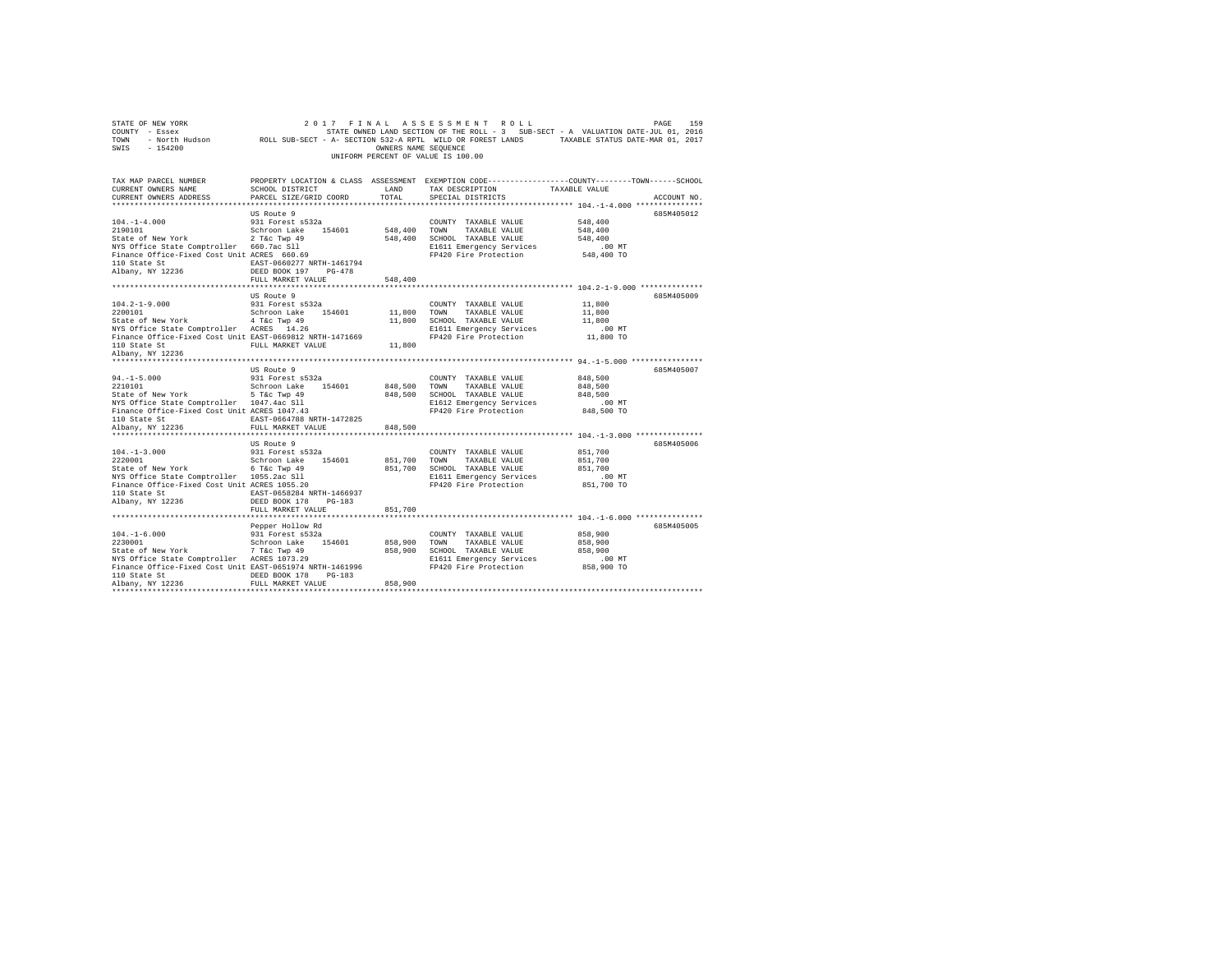| STATE OF NEW YORK<br>COUNTY - Essex<br>TOWN                                     | 2017                                  | FINAL                | ASSESSMENT ROLL<br>STATE OWNED LAND SECTION OF THE ROLL - 3 SUB-SECT - A VALUATION DATE-JUL 01, 2016<br>- North Hudson ROLL SUB-SECT - A- SECTION 532-A RPTL WILD OR FOREST LANDS TAXABLE STATUS DATE-MAR 01, 2017 |                        | PAGE<br>160 |
|---------------------------------------------------------------------------------|---------------------------------------|----------------------|--------------------------------------------------------------------------------------------------------------------------------------------------------------------------------------------------------------------|------------------------|-------------|
| $-154200$<br>SWIS                                                               |                                       | OWNERS NAME SEQUENCE | UNIFORM PERCENT OF VALUE IS 100.00                                                                                                                                                                                 |                        |             |
| TAX MAP PARCEL NUMBER<br>CURRENT OWNERS NAME                                    | <b>EXAMPLE AND</b><br>SCHOOL DISTRICT |                      | PROPERTY LOCATION & CLASS ASSESSMENT EXEMPTION CODE---------------COUNTY-------TOWN-----SCHOOL<br>TAX DESCRIPTION                                                                                                  | TAXABLE VALUE          |             |
| CURRENT OWNERS ADDRESS                                                          | PARCEL SIZE/GRID COORD                | TOTAL                | SPECIAL DISTRICTS                                                                                                                                                                                                  |                        | ACCOUNT NO. |
|                                                                                 |                                       |                      |                                                                                                                                                                                                                    |                        |             |
|                                                                                 | Elk Lake Rd                           |                      |                                                                                                                                                                                                                    |                        | 685M405004  |
| $103. - 1 - 6.000$                                                              | 931 Forest s532a - WTRFNT             |                      | COUNTY TAXABLE VALUE                                                                                                                                                                                               | 851,200                |             |
| 2240001                                                                         | Schroon Lake 154601                   | 851,200 TOWN         | TAXABLE VALUE                                                                                                                                                                                                      | 851,200                |             |
| State of New York<br>8 T&C Twp 44<br>NYS Office State Comptroller ACRES 1050.00 |                                       |                      | 851,200 SCHOOL TAXABLE VALUE                                                                                                                                                                                       | 851,200                |             |
| Finance Office-Fixed Cost Unit EAST-0645845 NRTH-1458291                        |                                       |                      | E1611 Emergency Services<br>FP420 Fire Protection                                                                                                                                                                  | $.00$ MT<br>851,200 TO |             |
| 110 State St<br>Albany, NY 12236                                                | FULL MARKET VALUE                     | 851,200              |                                                                                                                                                                                                                    |                        |             |
|                                                                                 |                                       |                      |                                                                                                                                                                                                                    |                        |             |
|                                                                                 | Elk Lake Rd                           |                      |                                                                                                                                                                                                                    |                        | 685M405003  |
| $103. -1 - 5.000$                                                               | 931 Forest s532a                      |                      | COUNTY TAXABLE VALUE                                                                                                                                                                                               | 849,600                |             |
| 2250001                                                                         | Schroon Lake 154601                   | 849,600              | TOWN<br>TAXABLE VALUE                                                                                                                                                                                              | 849,600                |             |
| State of New York 9 T&c Twp 49<br>NYS Office State Comptroller ACRES 1050.00    |                                       | 849,600              | SCHOOL TAXABLE VALUE                                                                                                                                                                                               | 849,600                |             |
|                                                                                 |                                       |                      | E1611 Emergency Services                                                                                                                                                                                           | $.00$ MT               |             |
| Finance Office-Fixed Cost Unit EAST-0641920 NRTH-1461181                        |                                       |                      | FP420 Fire Protection                                                                                                                                                                                              | 849,600 TO             |             |
| 110 State St                                                                    | FULL MARKET VALUE                     | 849,600              |                                                                                                                                                                                                                    |                        |             |
| Albany, NY 12236                                                                |                                       |                      |                                                                                                                                                                                                                    |                        |             |
|                                                                                 | Pepper Hollow Rd                      |                      |                                                                                                                                                                                                                    |                        | 685M405002  |
| $104. -1 - 1.000$                                                               | 931 Forest s532a                      |                      | COUNTY TAXABLE VALUE                                                                                                                                                                                               | 849,600                |             |
| 2260001                                                                         | Schroon Lake 154601                   | 849,600              | TOWN<br>TAXABLE VALUE                                                                                                                                                                                              | 849,600                |             |
| State of New York 10 T&C Twp 49                                                 |                                       | 849,600              | SCHOOL TAXABLE VALUE                                                                                                                                                                                               | 849,600                |             |
| NYS Offfice State Comptroller 1050ac Sll                                        |                                       |                      | E1611 Emergency Services                                                                                                                                                                                           | $.00$ MT               |             |
| Finance Office-Fixed Cost Unit ACRES 1050.00                                    |                                       |                      | FP420 Fire Protection                                                                                                                                                                                              | 849,600 TO             |             |
| 110 State St<br>Albany, NY 12236                                                | EAST-0650091 NRTH-1466964             |                      |                                                                                                                                                                                                                    |                        |             |
|                                                                                 | FULL MARKET VALUE                     | 849,600              |                                                                                                                                                                                                                    |                        |             |
|                                                                                 | US Route 9                            |                      |                                                                                                                                                                                                                    |                        | 685M405001  |
| $104. -1 - 2.000$                                                               | 931 Forest s532a                      |                      | COUNTY TAXABLE VALUE                                                                                                                                                                                               | 849,600                |             |
| 2270001                                                                         | Schroon Lake 154601                   | 849,600              | TOWN<br>TAXABLE VALUE                                                                                                                                                                                              | 849,600                |             |
| State of New York 11 T&C Twp 49                                                 |                                       | 849,600              | SCHOOL TAXABLE VALUE                                                                                                                                                                                               | 849,600                |             |
| NYS Office State Comptroller 1050ac Sll                                         |                                       |                      | E1611 Emergency Services                                                                                                                                                                                           | $.00$ MT               |             |
| Finance Office-Fixed Cost Unit ACRES 1050.00                                    |                                       |                      | FP420 Fire Protection                                                                                                                                                                                              | 849,600 TO             |             |
| 110 State St<br>Albany, NY 12236                                                | EAST-0654454 NRTH-1470220             |                      |                                                                                                                                                                                                                    |                        |             |
|                                                                                 | FULL MARKET VALUE                     | 849,600              |                                                                                                                                                                                                                    |                        |             |
|                                                                                 | US Route 9                            |                      |                                                                                                                                                                                                                    |                        | 685M405201  |
| $94. -1 - 4.000$                                                                | 931 Forest s532a                      |                      | COUNTY TAXABLE VALUE                                                                                                                                                                                               | 849,600                |             |
| 2280001                                                                         | Schroon Lake 154601                   | 849,600              | TOWN<br>TAXABLE VALUE                                                                                                                                                                                              | 849,600                |             |
| State of New York 12 T&C Twp 49                                                 |                                       | 849,600              | SCHOOL TAXABLE VALUE                                                                                                                                                                                               | 849,600                |             |
| NYS Office State Comptroller 1050ac Sll                                         |                                       |                      | E1612 Emergency Services                                                                                                                                                                                           | $.00$ MT               |             |
| Finance Office-Fixed Cost Unit ACRES 1050.00                                    |                                       |                      | FP420 Fire Protection                                                                                                                                                                                              | 849,600 TO             |             |
| 110 State St<br>Albany, NY 12236                                                | EAST-0661656 NRTH-1476618             |                      |                                                                                                                                                                                                                    |                        |             |
|                                                                                 | FULL MARKET VALUE                     | 849,600              |                                                                                                                                                                                                                    |                        |             |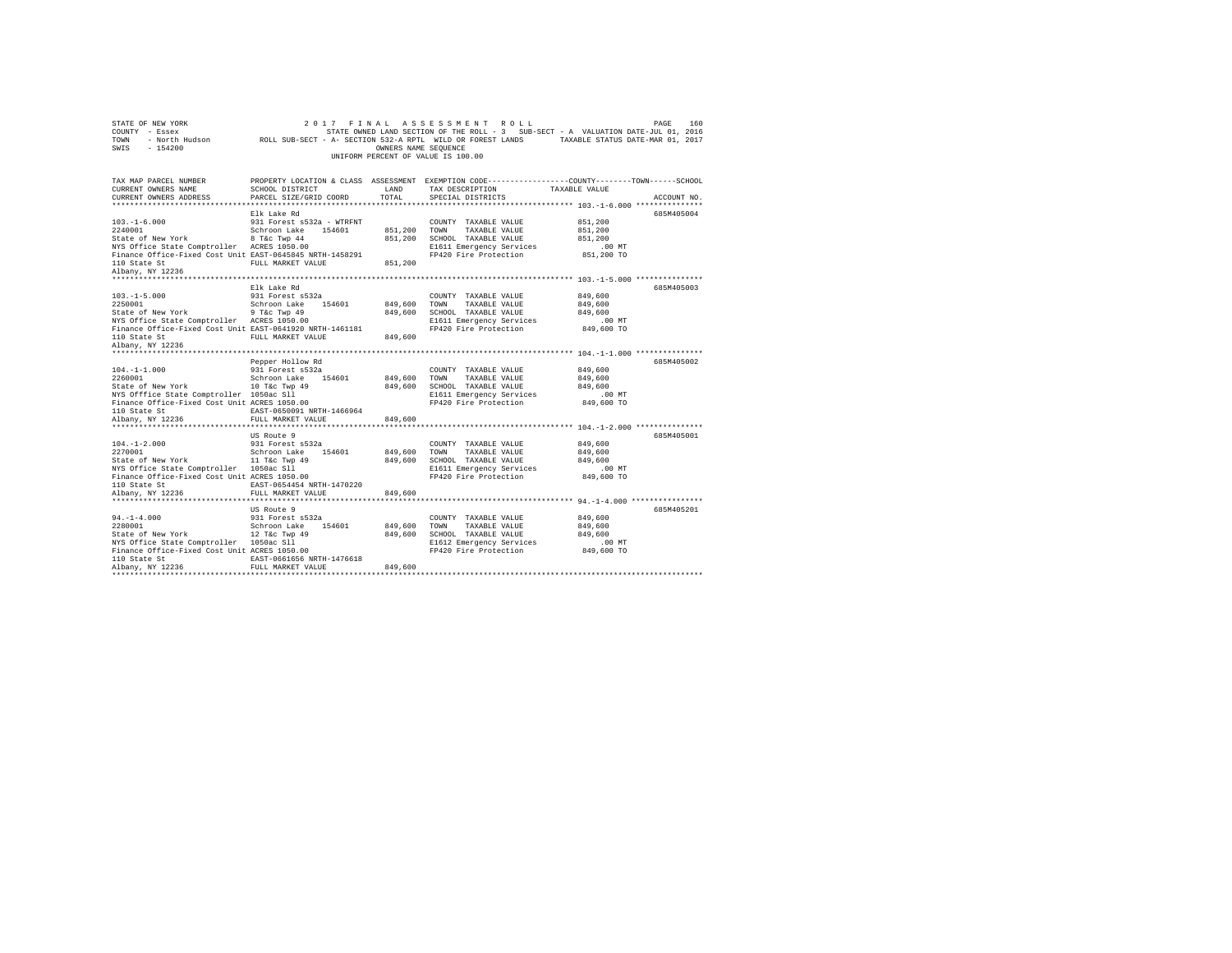| COUNTY - Essex<br>TOWN<br>SWIS<br>$-154200$                                                                                                                                                                  |                                                                                                                                  | OWNERS NAME SEQUENCE          | STATE OWNED LAND SECTION OF THE ROLL - 3 SUB-SECT - A VALUATION DATE-JUL 01, 2016<br>- North Hudson ROLL SUB-SECT - A- SECTION 532-A RPTL WILD OR FOREST LANDS TAXABLE STATUS DATE-MAR 01, 2017<br>UNIFORM PERCENT OF VALUE IS 100.00 |                                                                             |             |
|--------------------------------------------------------------------------------------------------------------------------------------------------------------------------------------------------------------|----------------------------------------------------------------------------------------------------------------------------------|-------------------------------|---------------------------------------------------------------------------------------------------------------------------------------------------------------------------------------------------------------------------------------|-----------------------------------------------------------------------------|-------------|
| TAX MAP PARCEL NUMBER<br>CURRENT OWNERS NAME<br>CURRENT OWNERS ADDRESS                                                                                                                                       | SCHOOL DISTRICT<br>PARCEL SIZE/GRID COORD                                                                                        | LAND<br>TOTAL                 | PROPERTY LOCATION & CLASS ASSESSMENT EXEMPTION CODE---------------COUNTY-------TOWN------SCHOOL<br>TAX DESCRIPTION<br>SPECIAL DISTRICTS                                                                                               | TAXABLE VALUE<br>*************************** 94. -1-3. 000 **************** | ACCOUNT NO. |
| $94. -1 - 3.000$<br>2290001<br>State of New York 13 T&c Twp 49<br>NYS Office State Comptroller 1050ac Sll<br>Finance Office-Fixed Cost Unit ACRES 1050.00<br>110 State St                                    | US Route 9<br>931 Forest s532a<br>Schroon Lake 154601<br>EAST-0657805 NRTH-1481142                                               | 849,600                       | COUNTY TAXABLE VALUE<br>TOWN<br>TAXABLE VALUE<br>849,600 SCHOOL TAXABLE VALUE<br>E1612 Emergency Services<br>FP420 Fire Protection                                                                                                    | 849,600<br>849,600<br>849,600<br>$.00$ MT<br>849,600 TO                     | 685M405115  |
| Albany, NY 12236<br>$94. -1 - 6.000$<br>2300001<br>State of New York 14 T&c Twp 49<br>NYS Office State Comptroller 1050ac Sll<br>Finance Office-Fixed Cost Unit ACRES 1050.00                                | FULL MARKET VALUE<br>Elk Lake Rd<br>931 Forest s532a<br>Schroon Lake 154601                                                      | 849,600<br>849,600            | COUNTY TAXABLE VALUE<br>TAXABLE VALUE<br>TOWN<br>849,600 SCHOOL TAXABLE VALUE<br>E1612 Emergency Services<br>FP420 Fire Protection                                                                                                    | 849,600<br>849,600<br>849,600<br>.00MT<br>849,600 TO                        | 685M405114  |
| 110 State St<br>Albany, NY 12236<br>$103. -1 - 3.000$                                                                                                                                                        | EAST-0650744 NRTH-1475609<br>DEED BOOK 167 PG-512<br>FULL MARKET VALUE<br>Elk Lake Rd<br>931 Forest s532a<br>Schroon Lake 154601 | 849,600                       | COUNTY TAXABLE VALUE                                                                                                                                                                                                                  | 849,600<br>849,600                                                          | 685M405113  |
| State of New York 15 T&C Twp 49<br>NYS Office State Comptroller ACRES 1050.00<br>Finance Office-Fixed Cost Unit EAST-0645195 NRTH-1471119<br>110 State St<br>110 State St<br>Albany, NY 12236                | DEED BOOK 167 PG-512<br>FULL MARKET VALUE                                                                                        | 849,600<br>849,600            | TOWN<br>TAXABLE VALUE<br>849,600 SCHOOL TAXABLE VALUE<br>E1611 Emergency Services<br>FP420 Fire Protection                                                                                                                            | 849,600<br>$.00$ MT<br>849,600 TO                                           |             |
| $93. -1 - 6.000$<br>2320001<br>State of New York 18 T&C Twp 49<br>NYS Office State Comptroller ACRES 1050.00<br>Finance Office-Fixed Cost Unit EAST-0641309 NRTH-1475967                                     | Elk Lake Rd<br>931 Forest s532a<br>Schroon Lake 154601                                                                           | 849,600                       | COUNTY TAXABLE VALUE<br>TOWN<br>TAXABLE VALUE<br>849,600 SCHOOL TAXABLE VALUE<br>E1612 Emergency Services<br>FP420 Fire Protection                                                                                                    | 849,600<br>849,600<br>849,600<br>$.00$ MT<br>849,600 TO                     | 685M405112  |
| 110 State St<br>Albany, NY 12236                                                                                                                                                                             | DEED BOOK 191 PG-167<br>FULL MARKET VALUE<br>Elk Lake Rd                                                                         | 849,600                       |                                                                                                                                                                                                                                       |                                                                             | 685M405111  |
| $93. -1 - 5.000$<br>2330001<br>State of New York 19 T&C Twp 49<br>NYS Office State Comptroller ACRES 1050.00<br>Finance Office-Fixed Cost Unit EAST-0645997 NRTH-1480092<br>110 State St<br>Albany, NY 12236 | 931 Forest s532a<br>Schroon Lake 154601<br>FULL MARKET VALUE                                                                     | 849,600<br>849,600<br>849,600 | COUNTY TAXABLE VALUE<br>TOWN<br>TAXABLE VALUE<br>SCHOOL TAXABLE VALUE<br>E1612 Emergency Services<br>FP420 Fire Protection                                                                                                            | 849,600<br>849,600<br>849,600<br>$.00$ MT<br>849,600 TO                     |             |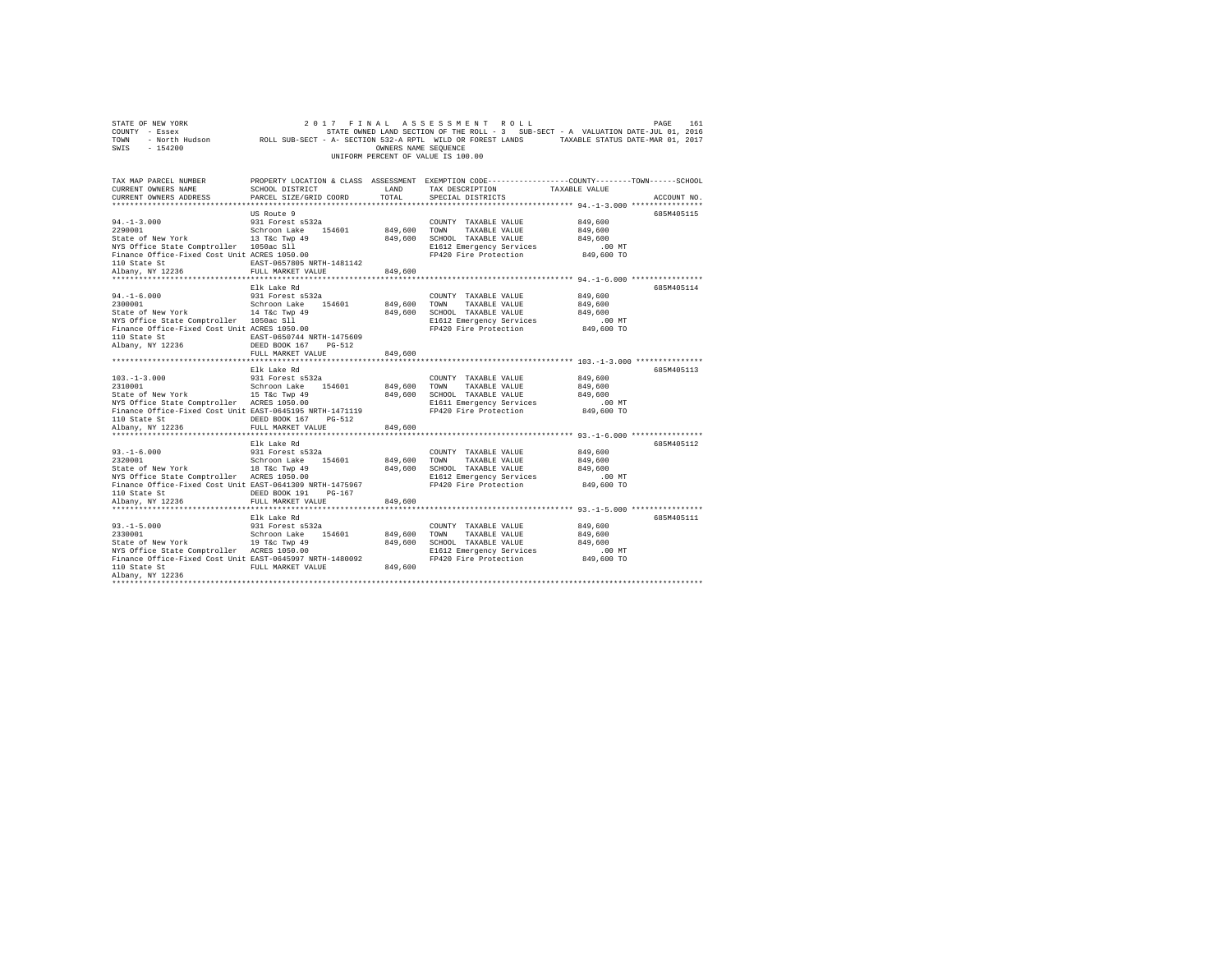| STATE OF NEW YORK<br>COUNTY - Essex<br>TOWN<br>SWIS<br>$-154200$       | 2 0 1 7<br>- North Hudson ROLL SUB-SECT - A- SECTION 532-A RPTL WILD OR FOREST LANDS TAXABLE STATUS DATE-MAR 01, 2017 | FINAL<br>OWNERS NAME SEQUENCE | ASSESSMENT ROLL<br>STATE OWNED LAND SECTION OF THE ROLL - 3 SUB-SECT - A VALUATION DATE-JUL 01, 2016<br>UNIFORM PERCENT OF VALUE IS 100.00 |                    | PAGE<br>162 |
|------------------------------------------------------------------------|-----------------------------------------------------------------------------------------------------------------------|-------------------------------|--------------------------------------------------------------------------------------------------------------------------------------------|--------------------|-------------|
| TAX MAP PARCEL NUMBER<br>CURRENT OWNERS NAME<br>CURRENT OWNERS ADDRESS | SCHOOL DISTRICT<br>PARCEL SIZE/GRID COORD                                                                             | LAND<br>TOTAL                 | PROPERTY LOCATION & CLASS ASSESSMENT EXEMPTION CODE---------------COUNTY-------TOWN-----SCHOOL<br>TAX DESCRIPTION<br>SPECIAL DISTRICTS     | TAXABLE VALUE      | ACCOUNT NO. |
|                                                                        | US Route 9                                                                                                            |                               |                                                                                                                                            |                    | 685M405110  |
| $94. -1 - 2.000$                                                       | 931 Forest s532a                                                                                                      |                               | COUNTY TAXABLE VALUE                                                                                                                       | 849,600            |             |
| 2340001                                                                | Schroon Lake 154601                                                                                                   | 849,600                       | TOWN<br>TAXABLE VALUE                                                                                                                      | 849,600            |             |
| State of New York                                                      | 20 T&c Twp 49                                                                                                         | 849,600                       | SCHOOL TAXABLE VALUE                                                                                                                       | 849,600            |             |
| NYS Office State Comptroller 1050ac Sll                                |                                                                                                                       |                               | E1612 Emergency Services                                                                                                                   | $.00$ MT           |             |
| Finance Office-Fixed Cost Unit ACRES 1050.00                           |                                                                                                                       |                               | FP420 Fire Protection                                                                                                                      | 849,600 TO         |             |
| 110 State St                                                           | EAST-0653993 NRTH-1485633                                                                                             |                               |                                                                                                                                            |                    |             |
| Albany, NY 12236                                                       | DEED BOOK 167<br>PG-512                                                                                               |                               |                                                                                                                                            |                    |             |
|                                                                        | FULL MARKET VALUE                                                                                                     | 849,600                       | *********************************** 94.-1-1.000 ****************                                                                           |                    |             |
|                                                                        | US Route 9                                                                                                            |                               |                                                                                                                                            |                    | 685M405109  |
| $94. - 1 - 1.000$                                                      | 931 Forest s532a                                                                                                      |                               | COUNTY TAXABLE VALUE                                                                                                                       | 367,300            |             |
| 2350001                                                                | Schroon Lake 154601                                                                                                   | 367,300                       | TAXABLE VALUE<br>TOWN                                                                                                                      | 367,300            |             |
| State of New York                                                      | 21 T&c Twp 49                                                                                                         | 367,300                       | SCHOOL TAXABLE VALUE                                                                                                                       | 367,300            |             |
| NYS Office State Comptroller ACRES 442.50                              |                                                                                                                       |                               | E1612 Emergency Services                                                                                                                   | $.00$ MT           |             |
| Finance Office-Fixed Cost Unit EAST-0649937 NRTH-1488140               |                                                                                                                       |                               | FP420 Fire Protection                                                                                                                      | 367,300 TO         |             |
| 110 State St                                                           | FULL MARKET VALUE                                                                                                     | 367,300                       |                                                                                                                                            |                    |             |
| Albany, NY 12236                                                       |                                                                                                                       |                               |                                                                                                                                            |                    |             |
|                                                                        |                                                                                                                       |                               |                                                                                                                                            |                    |             |
|                                                                        | Elk Lake Rd                                                                                                           |                               |                                                                                                                                            |                    | 685M405108  |
| $93. -1 - 4.000$                                                       | 931 Forest s532a                                                                                                      |                               | COUNTY TAXABLE VALUE                                                                                                                       | 839,300            |             |
| 2360001<br>State of New York                                           | Schroon Lake 154601                                                                                                   | 839,300<br>839,300            | TOWN<br>TAXABLE VALUE                                                                                                                      | 839,300<br>839,300 |             |
| NYS Office State Comptroller ACRES 1024.20                             | 22 T&c Twp 49                                                                                                         |                               | SCHOOL TAXABLE VALUE<br>E1612 Emergency Services                                                                                           | $.00$ MT           |             |
| Finance Office-Fixed Cost Unit EAST-0643987 NRTH-1485064               |                                                                                                                       |                               | FP420 Fire Protection                                                                                                                      | 839,300 TO         |             |
| 110 State St                                                           | DEED BOOK 191<br>PG-167                                                                                               |                               |                                                                                                                                            |                    |             |
| Albany, NY 12236                                                       | FULL MARKET VALUE                                                                                                     | 839,300                       |                                                                                                                                            |                    |             |
|                                                                        |                                                                                                                       |                               |                                                                                                                                            |                    |             |
|                                                                        | Elk Lake Rd                                                                                                           |                               |                                                                                                                                            |                    | 685M405107  |
| $93. -1 - 2.000$                                                       | 931 Forest s532a - WTRFNT                                                                                             |                               | COUNTY TAXABLE VALUE                                                                                                                       | 866,600            |             |
| 2370001                                                                | Schroon Lake<br>154601                                                                                                | 866,600                       | TAXABLE VALUE<br>TOWN                                                                                                                      | 866,600            |             |
| State of New York                                                      | 23 T&c Twp 49                                                                                                         | 866,600                       | SCHOOL TAXABLE VALUE                                                                                                                       | 866,600            |             |
| NYS Office State Comptroller ACRES 1050.00                             |                                                                                                                       |                               | E1612 Emergency Services                                                                                                                   | $.00$ MT           |             |
| Finance Office-Fixed Cost Unit EAST-0637600 NRTH-1479954               |                                                                                                                       |                               | FP420 Fire Protection                                                                                                                      | 866,600 TO         |             |
| 110 State St                                                           | DEED BOOK 191 PG-167                                                                                                  |                               |                                                                                                                                            |                    |             |
| Albany, NY 12236                                                       | FULL MARKET VALUE                                                                                                     | 866,600                       |                                                                                                                                            |                    |             |
|                                                                        | US Route 9                                                                                                            |                               |                                                                                                                                            |                    | 685M405105  |
| $114. -1 - 5.000$                                                      | 931 Forest s532a                                                                                                      |                               | COUNTY TAXABLE VALUE                                                                                                                       | 122,500            |             |
| 2390101                                                                | Schroon Lake 154601                                                                                                   | 122,500                       | TOWN<br>TAXABLE VALUE                                                                                                                      | 122,500            |             |
| State of New York                                                      | 1 Tract W Of Rd Patent                                                                                                | 122,500                       | SCHOOL TAXABLE VALUE                                                                                                                       | 122,500            |             |
| NYS Office State Comptroller ACRES 147.58                              |                                                                                                                       |                               | E1611 Emergency Services                                                                                                                   | $.00$ MT           |             |
| Finance Office-Fixed Cost Unit EAST-0659283 NRTH-1454703               |                                                                                                                       |                               | FP420 Fire Protection                                                                                                                      | 122,500 TO         |             |
| 110 State St                                                           | FULL MARKET VALUE                                                                                                     | 122,500                       |                                                                                                                                            |                    |             |
| Albany, NY 12236                                                       |                                                                                                                       |                               |                                                                                                                                            |                    |             |
|                                                                        |                                                                                                                       |                               |                                                                                                                                            |                    |             |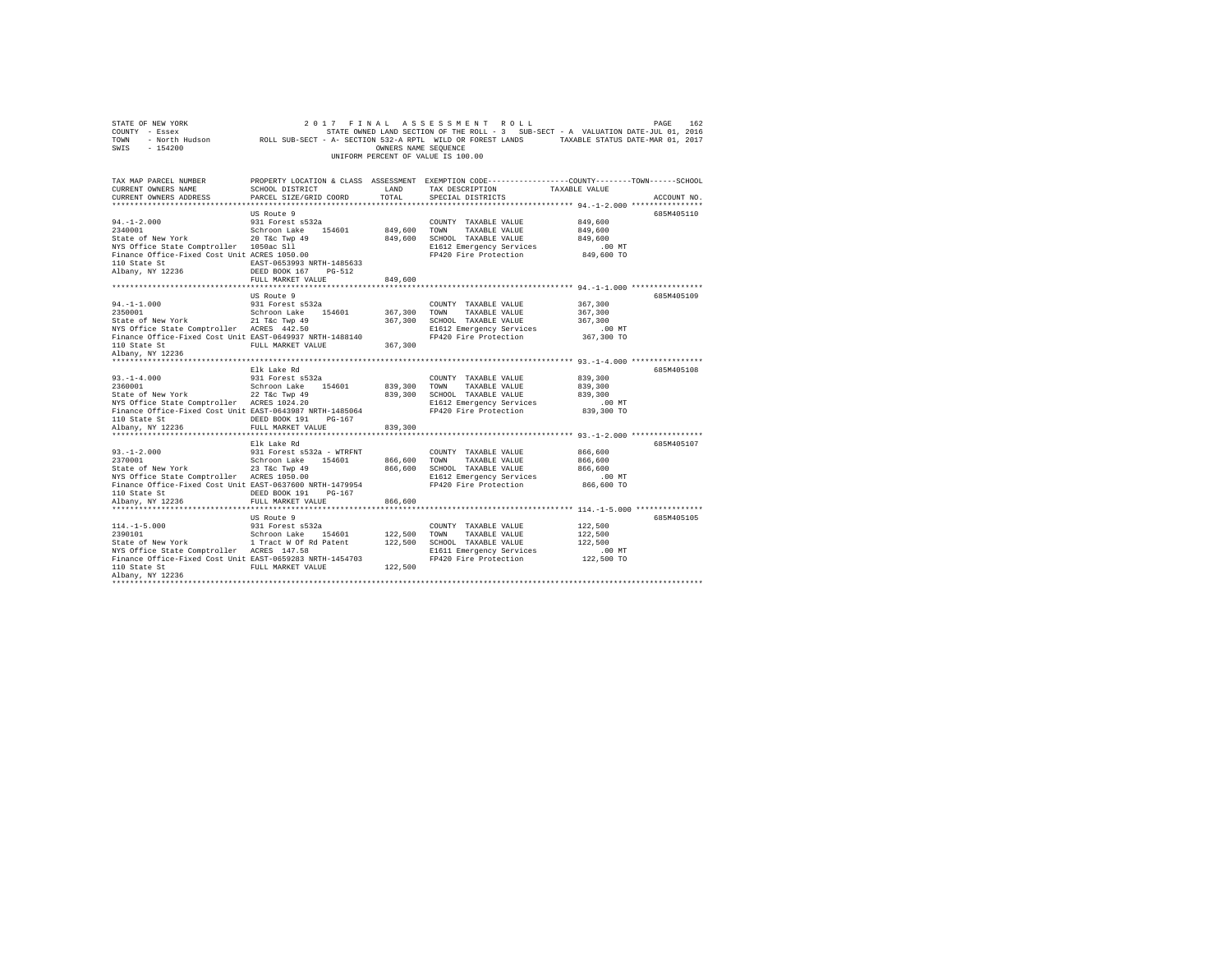| STATE OF NEW YORK<br>COUNTY - Essex<br>TOWN<br>$-154200$<br>SWIS | - North Hudson CROLL SUB-SECT - A- SECTION 532-A RPTL WILD OR FOREST LANDS TAXABLE STATUS DATE-MAR 01, 2017 | OWNERS NAME SEQUENCE | 2017 FINAL ASSESSMENT ROLL<br>STATE OWNED LAND SECTION OF THE ROLL - 3 SUB-SECT - A VALUATION DATE-JUL 01, 2016<br>UNIFORM PERCENT OF VALUE IS 100.00 |                                                     | PAGE<br>163 |
|------------------------------------------------------------------|-------------------------------------------------------------------------------------------------------------|----------------------|-------------------------------------------------------------------------------------------------------------------------------------------------------|-----------------------------------------------------|-------------|
| TAX MAP PARCEL NUMBER                                            | PROPERTY LOCATION & CLASS ASSESSMENT EXEMPTION CODE---------------COUNTY-------TOWN------SCHOOL             |                      |                                                                                                                                                       |                                                     |             |
| CURRENT OWNERS NAME                                              | SCHOOL DISTRICT                                                                                             | LAND                 | TAX DESCRIPTION                                                                                                                                       | TAXABLE VALUE                                       |             |
| CURRENT OWNERS ADDRESS                                           | PARCEL SIZE/GRID COORD                                                                                      | TOTAL.               | SPECIAL DISTRICTS                                                                                                                                     |                                                     | ACCOUNT NO. |
|                                                                  |                                                                                                             |                      |                                                                                                                                                       | ********************** 114.-1-4.000 *************** |             |
| $114. - 1 - 4.000$                                               | US Route 9                                                                                                  |                      |                                                                                                                                                       |                                                     | 685M405104  |
| 2400001                                                          | 931 Forest s532a<br>Schroon Lake 154601                                                                     | 146,100              | COUNTY TAXABLE VALUE<br>TOWN TAXABLE VALUE                                                                                                            | 146,100<br>146,100                                  |             |
| State of New York                                                | 2 Tract Of W Rd Patent                                                                                      |                      | 146,100 SCHOOL TAXABLE VALUE                                                                                                                          | 146,100                                             |             |
| NYS Office State Comptroller 176ac Sll                           |                                                                                                             |                      | E1611 Emergency Services                                                                                                                              | $.00$ MT                                            |             |
| Finance Office-Fixed Cost Unit ACRES 176.00                      |                                                                                                             |                      | FP420 Fire Protection                                                                                                                                 | 146,100 TO                                          |             |
| 110 State St                                                     | EAST-0656855 NRTH-1453644                                                                                   |                      |                                                                                                                                                       |                                                     |             |
| Albany, NY 12236                                                 | FULL MARKET VALUE                                                                                           | 146,100              |                                                                                                                                                       |                                                     |             |
|                                                                  |                                                                                                             |                      |                                                                                                                                                       |                                                     |             |
|                                                                  | US Route 9                                                                                                  |                      |                                                                                                                                                       |                                                     | 685M405103  |
| $114. - 1 - 7.000$<br>2410001                                    | 931 Forest s532a<br>Schroon Lake 154601                                                                     | 132,800              | COUNTY TAXABLE VALUE<br>TOWN<br>TAXABLE VALUE                                                                                                         | 132,800<br>132,800                                  |             |
| State of New York                                                | 4 Tract W Of Rd Patent                                                                                      | 132,800              | SCHOOL TAXABLE VALUE                                                                                                                                  | 132,800                                             |             |
| NYS Office State Comptroller ACRES 160.00                        |                                                                                                             |                      | E1611 Emergency Services                                                                                                                              | $.00$ MT                                            |             |
| Finance Office-Fixed Cost Unit EAST-0657011 NRTH-1451240         |                                                                                                             |                      | FP420 Fire Protection                                                                                                                                 | 132,800 TO                                          |             |
| 110 State St                                                     | FULL MARKET VALUE                                                                                           | 132,800              |                                                                                                                                                       |                                                     |             |
| Albany, NY 12236                                                 |                                                                                                             |                      |                                                                                                                                                       |                                                     |             |
|                                                                  |                                                                                                             |                      |                                                                                                                                                       |                                                     |             |
|                                                                  | US Route 9                                                                                                  |                      |                                                                                                                                                       |                                                     | 685M405102  |
| $114. - 1 - 3.000$<br>2420001                                    | 931 Forest s532a<br>Schroon Lake 154601                                                                     | 126,200              | COUNTY TAXABLE VALUE<br>TOWN<br>TAXABLE VALUE                                                                                                         | 126,200<br>126,200                                  |             |
| State of New York                                                | 5 Tract W Of Rd Patent                                                                                      | 126,200              | SCHOOL TAXABLE VALUE                                                                                                                                  | 126,200                                             |             |
| NYS Office State Comptroller ACRES 152.00                        |                                                                                                             |                      | E1611 Emergency Services                                                                                                                              | .00 MT                                              |             |
| Finance Office-Fixed Cost Unit EAST-0654394 NRTH-1450965         |                                                                                                             |                      | FP420 Fire Protection                                                                                                                                 | 126,200 TO                                          |             |
| 110 State St                                                     | FULL MARKET VALUE                                                                                           | 126,200              |                                                                                                                                                       |                                                     |             |
| Albany, NY 12236                                                 |                                                                                                             |                      |                                                                                                                                                       |                                                     |             |
|                                                                  |                                                                                                             |                      |                                                                                                                                                       |                                                     |             |
|                                                                  | US Route 9                                                                                                  |                      |                                                                                                                                                       |                                                     | 685M405301  |
| $114. - 1 - 2.000$<br>2430001                                    | 931 Forest s532a<br>Schroon Lake 154601                                                                     | 63,100               | COUNTY TAXABLE VALUE                                                                                                                                  | 63,100<br>63,100                                    |             |
| State of New York                                                | 6 Tract W Of Rd Patent                                                                                      |                      | TOWN<br>TAXABLE VALUE<br>63,100 SCHOOL TAXABLE VALUE                                                                                                  | 63,100                                              |             |
| NYS Office State Comptroller 76ac Sll                            |                                                                                                             |                      | E1611 Emergency Services                                                                                                                              | .00 MT                                              |             |
| Finance Office-Fixed Cost Unit ACRES 76.00                       |                                                                                                             |                      | FP420 Fire Protection                                                                                                                                 | 63,100 TO                                           |             |
| 110 State St                                                     | EAST-0651862 NRTH-1450038                                                                                   |                      |                                                                                                                                                       |                                                     |             |
| Albany, NY 12236                                                 | FULL MARKET VALUE                                                                                           | 63,100               |                                                                                                                                                       |                                                     |             |
|                                                                  |                                                                                                             |                      |                                                                                                                                                       |                                                     |             |
|                                                                  | Blue Ridge Rd                                                                                               |                      |                                                                                                                                                       |                                                     | 685M405215  |
| $113.4 - 2 - 12.000$                                             | 931 Forest s532a                                                                                            |                      | COUNTY TAXABLE VALUE                                                                                                                                  | 56,900                                              |             |
| 2440001<br>State of New York                                     | Schroon Lake 154601<br>7 Tract West Of Road Pat                                                             | 56,900               | TOWN<br>TAXABLE VALUE<br>56,900 SCHOOL TAXABLE VALUE                                                                                                  | 56,900<br>56,900                                    |             |
| NYS Office State Comptroller 68.5ac Sll                          |                                                                                                             |                      | E1611 Emergency Services                                                                                                                              | .00MT                                               |             |
| Finance Office-Fixed Cost Unit ACRES 68.50                       |                                                                                                             |                      | FP420 Fire Protection                                                                                                                                 | 56,900 TO                                           |             |
| 110 State St                                                     | EAST-0647484 NRTH-1446872                                                                                   |                      |                                                                                                                                                       |                                                     |             |
| Albany, NY 12236                                                 | FULL MARKET VALUE                                                                                           | 56,900               |                                                                                                                                                       |                                                     |             |
|                                                                  |                                                                                                             |                      |                                                                                                                                                       |                                                     |             |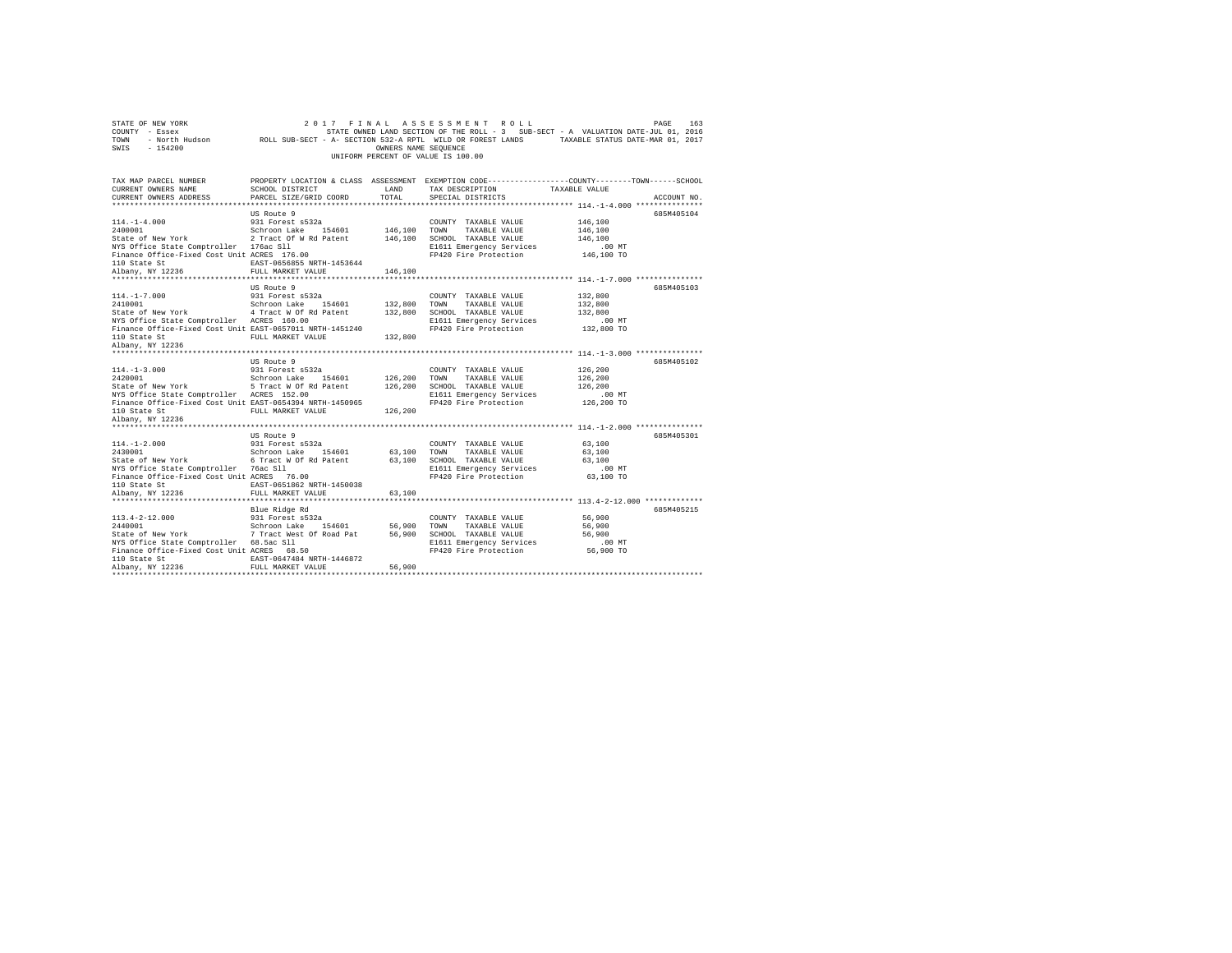| STATE OF NEW YORK<br>COUNTY - Essex<br>TOWN<br>$-154200$<br>SWIS                                                                                                                                                                                                                                                                                                                                                             | 2017<br>- North Hudson ROLL SUB-SECT - A- SECTION 532-A RPTL WILD OR FOREST LANDS TAXABLE STATUS DATE-MAR 01, 2017 | OWNERS NAME SEQUENCE | FINAL ASSESSMENT ROLL<br>STATE OWNED LAND SECTION OF THE ROLL - 3 SUB-SECT - A VALUATION DATE-JUL 01, 2016<br>UNIFORM PERCENT OF VALUE IS 100.00 |                                                         | PAGE<br>164 |
|------------------------------------------------------------------------------------------------------------------------------------------------------------------------------------------------------------------------------------------------------------------------------------------------------------------------------------------------------------------------------------------------------------------------------|--------------------------------------------------------------------------------------------------------------------|----------------------|--------------------------------------------------------------------------------------------------------------------------------------------------|---------------------------------------------------------|-------------|
| TAX MAP PARCEL NUMBER<br>CURRENT OWNERS NAME<br>CURRENT OWNERS ADDRESS                                                                                                                                                                                                                                                                                                                                                       | <b>EXAMPLE AND</b><br>SCHOOL DISTRICT<br>PARCEL SIZE/GRID COORD                                                    | TOTAL                | PROPERTY LOCATION & CLASS ASSESSMENT EXEMPTION CODE----------------COUNTY-------TOWN-----SCHOOL<br>TAX DESCRIPTION<br>SPECIAL DISTRICTS          | TAXABLE VALUE                                           | ACCOUNT NO. |
| $114.3 - 2 - 1.000$<br>2450001<br>State of New York 8 Tract W Of Rd Patent 123,800 SCHOOL TAXABLE VALUE<br>NYS Office State Comptroller ACRES 149.10<br>Finance Office-Fixed Cost Unit EAST-0649582 NRTH-1447640<br>110 State St<br>Albany, NY 12236                                                                                                                                                                         | Blue Ridge Rd<br>931 Forest s532a<br>Schroon Lake 154601<br>DEED BOOK 144 PG-440<br>FULL MARKET VALUE              | 123,800<br>123,800   | COUNTY TAXABLE VALUE<br>TOWN<br>TAXABLE VALUE<br>E1611 Emergency Services<br>FP420 Fire Protection                                               | 123,800<br>123,800<br>123,800<br>.00 MT<br>123,800 TO   | 685M405214  |
| $114.3 - 2 - 2.000$<br>2460001<br>State of New York 3 and 1990 and 1990 and 1990 and 1990 and 1990 and 1990 and 1990 and 1990 and 1990 and 1990 and 1990 and 1990 and 1990 and 1990 and 1990 and 1990 and 1990 and 1990 and 1990 and 1990 and 1990 and 1990 and<br>NYS Office State Comptroller ACRES 160.00<br>Finance Office-Fixed Cost Unit EAST-0652070 NRTH-1447903<br>110 State St<br>110 State St<br>Albany, NY 12236 | Blue Ridge Rd<br>931 Forest s532a<br>Schroon Lake 154601<br>DEED BOOK 210 PG-158                                   | 132,800              | COUNTY TAXABLE VALUE<br>TOWN<br>TAXABLE VALUE<br>E1611 Emergency Services<br>FP420 Fire Protection                                               | 132,800<br>132,800<br>132,800<br>$.00$ MT<br>132,800 TO | 685M405213  |
| $114. - 1 - 9.000$<br>$\begin{array}{cccccc} 2470001 & & & & \text{Schroon Lake} & 154601 & & 132,800 & \text{TOMN} & \text{TAXABLE VALUE} \\ \text{State of New York} & & & 10 \text{ Tract W Of Rd Patent} & & 132,800 & \text{SCHOOL TAXABLE VALUE} \end{array}$<br>NYS Office State Comptroller ACRES 160.00<br>Finance Office-Fixed Cost Unit EAST-0654894 NRTH-1448339<br>110 State St<br>Albany, NY 12236             | FULL MARKET VALUE<br>US Route 9<br>931 Forest s532a<br>FULL MARKET VALUE                                           | 132,800<br>132,800   | COUNTY TAXABLE VALUE<br>E1611 Emergency Services<br>FP420 Fire Protection                                                                        | 132,800<br>132,800<br>132,800<br>$.00$ MT<br>132,800 TO | 685M405212  |
| $114. -1 - 8.000$<br>2480001<br>2100001 State of New York 11 Dealer 1196 (1980) 2010 - 11 Tract W Of Rd Patent 136,500 SCHOOL TAXABLE VALUE<br>NYS Office State Comptroller 164.4ac Sll<br>Finance Office-Fixed Cost Unit ACRES 164.40<br>110 State St<br>Albany, NY 12236                                                                                                                                                   | US Route 9<br>931 Forest s532a<br>Schroon Lake 154601<br>EAST-0657420 NRTH-1448765<br>FULL MARKET VALUE            | 136,500<br>136,500   | COUNTY TAXABLE VALUE<br>TOWN<br>TAXABLE VALUE<br>E1611 Emergency Services<br>FP420 Fire Protection                                               | 136,500<br>136,500<br>136,500<br>$.00$ MT<br>136,500 TO | 685M405211  |
| $114.3 - 2 - 5.000$<br>114.3-2-5.000 931 Forest s532a<br>2490001 981 Schroon Lake 154601<br>State of New York 12 Tract W Of Rd Patent<br>NYS Office State Comptroller 166.6ac Sll<br>Finance Office-Fixed Cost Unit ACRES 166.60<br>110 State St<br>Albany, NY 12236                                                                                                                                                         | US Route 9<br>931 Forest s532a<br>Schroon Lake 154601 138,300<br>EAST-0657494 NRTH-1445360<br>FULL MARKET VALUE    | 138,300              | COUNTY TAXABLE VALUE<br>TOWN<br>TAXABLE VALUE<br>138,300 SCHOOL TAXABLE VALUE<br>E1611 Emergency Services<br>FP420 Fire Protection               | 138,300<br>138,300<br>138,300<br>.00 MT<br>138,300 TO   | 685M405210  |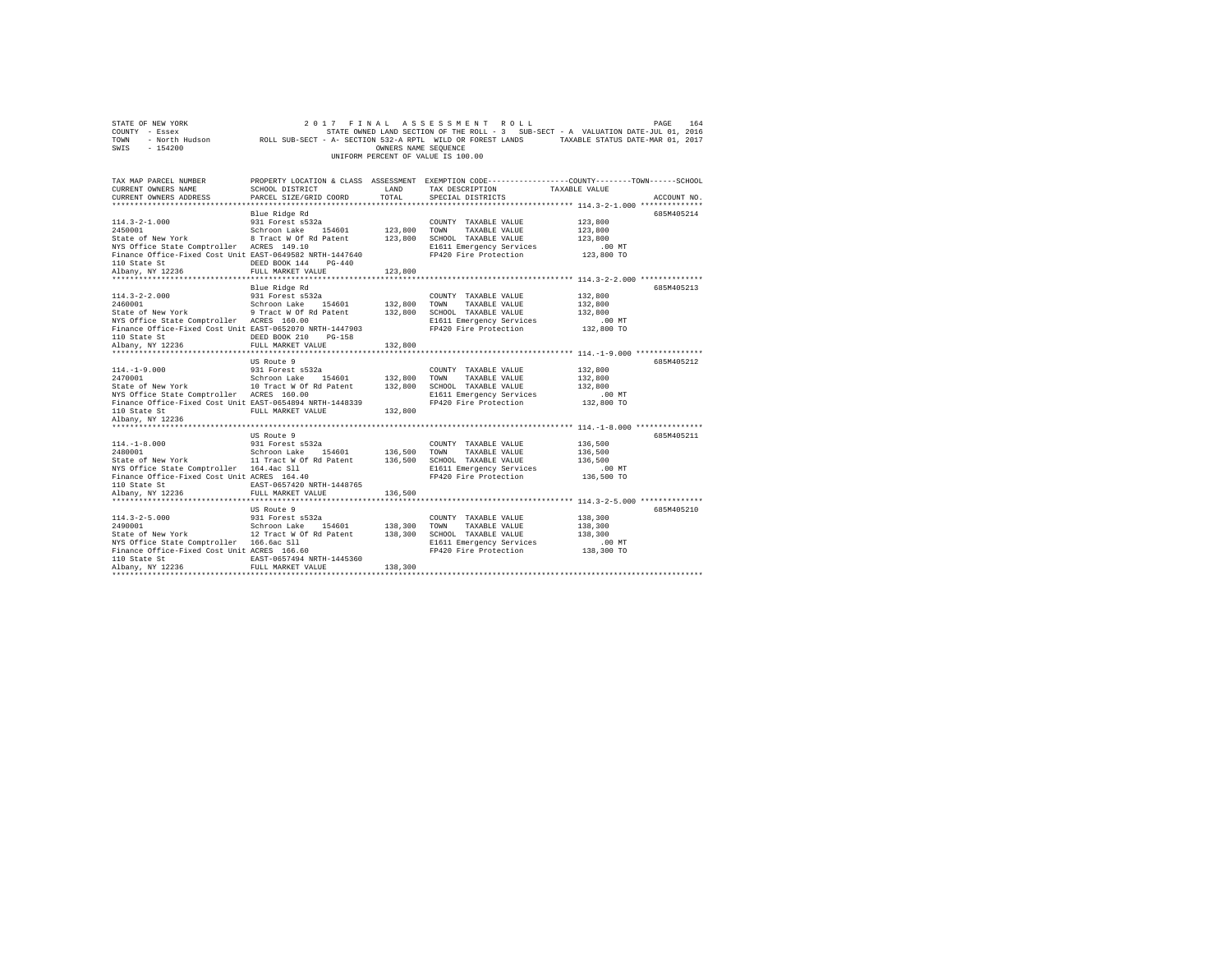| STATE OF NEW YORK<br>COUNTY - Essex<br>TOWN<br>$-154200$<br>SWIS                                                                                                                   |                                                                                                                                              | OWNERS NAME SEOUENCE          | 2017 FINAL ASSESSMENT ROLL<br>UNIFORM PERCENT OF VALUE IS 100.00                                                           | 165<br>PAGE<br>STATE OWNED LAND SECTION OF THE ROLL - 3 SUB-SECT - A VALUATION DATE-JUL 01, 2016<br>- North Hudson ROLL SUB-SECT - A- SECTION 532-A RPTL WILD OR FOREST LANDS TAXABLE STATUS DATE-MAR 01, 2017 |
|------------------------------------------------------------------------------------------------------------------------------------------------------------------------------------|----------------------------------------------------------------------------------------------------------------------------------------------|-------------------------------|----------------------------------------------------------------------------------------------------------------------------|----------------------------------------------------------------------------------------------------------------------------------------------------------------------------------------------------------------|
| TAX MAP PARCEL NUMBER<br>CURRENT OWNERS NAME<br>CURRENT OWNERS ADDRESS                                                                                                             | SCHOOL DISTRICT<br>PARCEL SIZE/GRID COORD                                                                                                    | LAND<br>TOTAL                 | TAX DESCRIPTION<br>SPECIAL DISTRICTS                                                                                       | PROPERTY LOCATION & CLASS ASSESSMENT EXEMPTION CODE---------------COUNTY-------TOWN------SCHOOL<br>TAXABLE VALUE<br>ACCOUNT NO.                                                                                |
| $114.3 - 2 - 4.000$<br>2500001<br>NYS Office State Comptroller ACRES 160.00<br>Finance Office-Fixed Cost Unit EAST-0655253 NRTH-1445577<br>110 State St<br>Albany, NY 12236        | Blue Ridge Rd<br>931 Forest s532a<br>Schroon Lake 154601<br>DEED BOOK 144 PG-440<br>FULL MARKET VALUE                                        | 132,800<br>132,800<br>132,800 | COUNTY TAXABLE VALUE<br>TOWN<br>TAXABLE VALUE<br>SCHOOL TAXABLE VALUE<br>E1611 Emergency Services<br>FP420 Fire Protection | 685M405209<br>132,800<br>132,800<br>132,800<br>$.00$ MT<br>132,800 TO                                                                                                                                          |
|                                                                                                                                                                                    | Blue Ridge Rd                                                                                                                                |                               |                                                                                                                            | 685M405208                                                                                                                                                                                                     |
| $114.3 - 2 - 3.000$<br>2510001<br>State of New York<br>NYS Office State Comptroller 160ac Sll<br>Finance Office-Fixed Cost Unit ACRES 160.00<br>110 State St<br>Albany, NY 12236   | 931 Forest s532a<br>Schroon Lake 154601<br>14 Tract W Of Rd Patent<br>EAST-0652592 NRTH-1445349<br>DEED BOOK 144 PG-440<br>FULL MARKET VALUE | 132,800<br>132,800<br>132,800 | COUNTY TAXABLE VALUE<br>TOWN<br>TAXABLE VALUE<br>SCHOOL TAXABLE VALUE<br>E1611 Emergency Services<br>FP420 Fire Protection | 132,800<br>132,800<br>132,800<br>$.00$ MT<br>132,800 TO                                                                                                                                                        |
|                                                                                                                                                                                    |                                                                                                                                              |                               |                                                                                                                            |                                                                                                                                                                                                                |
| $114.3 - 2 - 9.000$<br>2520001<br>State of New York<br>NYS Office State Comptroller ACRES 160.00<br>Finance Office-Fixed Cost Unit EAST-0649985 NRTH-1445114                       | Blue Ridge Rd<br>931 Forest s532a<br>Schroon Lake 154601<br>15 Tract W Of Rd Patent                                                          | 132,800<br>132,800            | COUNTY TAXABLE VALUE<br>TOWN<br>TAXABLE VALUE<br>SCHOOL TAXABLE VALUE<br>E1611 Emergency Services<br>FP420 Fire Protection | 685M405207<br>132,800<br>132,800<br>132,800<br>$.00$ MT<br>132,800 TO                                                                                                                                          |
| 110 State St<br>Albany, NY 12236                                                                                                                                                   | FULL MARKET VALUE                                                                                                                            | 132,800                       |                                                                                                                            |                                                                                                                                                                                                                |
| $113.4 - 2 - 13.000$<br>2530001<br>State of New York<br>NYS Office State Comptroller 160ac Sll<br>Finance Office-Fixed Cost Unit ACRES 160.00<br>110 State St<br>Albany, NY 12236  | Blue Ridge Rd<br>931 Forest s532a<br>Schroon Lake 154601<br>16 Tract West Of Road Pat<br>EAST-0647227 NRTH-1444681<br>FULL MARKET VALUE      | 132,800<br>132,800<br>132,800 | COUNTY TAXABLE VALUE<br>TOWN<br>TAXABLE VALUE<br>SCHOOL TAXABLE VALUE<br>E1611 Emergency Services<br>FP420 Fire Protection | 685M405206<br>132,800<br>132,800<br>132,800<br>$.00$ MT<br>132,800 TO                                                                                                                                          |
| $114.3 - 2 - 7.000$<br>2540001<br>State of New York<br>NYS Office State Comptroller 156.3ac Sll<br>Finance Office-Fixed Cost Unit ACRES 156.30<br>110 State St<br>Albany, NY 12236 | Blue Ridge Rd<br>931 Forest s532a<br>Schroon Lake 154601<br>24 Tract W Of Rd Patent<br>EAST-0655418 NRTH-1442979<br>FULL MARKET VALUE        | 129,700<br>129,700<br>129,700 | COUNTY TAXABLE VALUE<br>TAXABLE VALUE<br>TOWN<br>SCHOOL TAXABLE VALUE<br>E1611 Emergency Services<br>FP420 Fire Protection | 685M405205<br>129,700<br>129,700<br>129,700<br>$.00$ MT<br>129,700 TO                                                                                                                                          |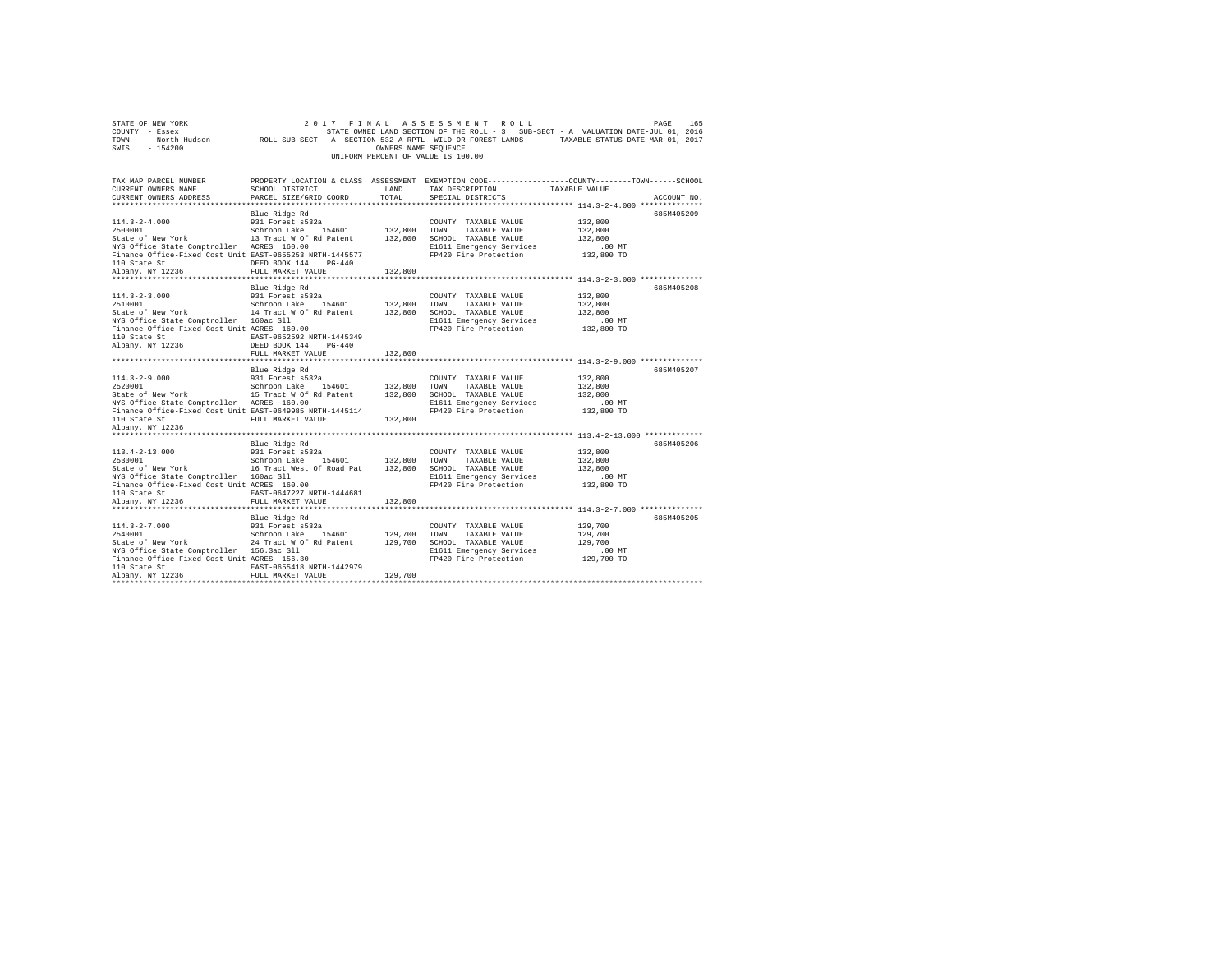| COUNTY - Essex COUNTY - Essex COUL SUB-SECT - A- SECTION DE THE ROLL - 3 SUB-SECT - A VALUATION DATE-JUL 01, 2016<br>2017 - TOWN - North Hudson         ROLL SUB-SECT - A- SECTION 532-A RPTL WILD OR FOREST LANDS<br>SWIS - 154200                                                                                                                                                                                                                                                                                                                                                                                                                                                                                                                   |                                                            | OWNERS NAME SEOUENCE | UNIFORM PERCENT OF VALUE IS 100.00                                                                                                                    |                                                      |             |
|-------------------------------------------------------------------------------------------------------------------------------------------------------------------------------------------------------------------------------------------------------------------------------------------------------------------------------------------------------------------------------------------------------------------------------------------------------------------------------------------------------------------------------------------------------------------------------------------------------------------------------------------------------------------------------------------------------------------------------------------------------|------------------------------------------------------------|----------------------|-------------------------------------------------------------------------------------------------------------------------------------------------------|------------------------------------------------------|-------------|
| CURRENT OWNERS ADDRESS                                                                                                                                                                                                                                                                                                                                                                                                                                                                                                                                                                                                                                                                                                                                | PARCEL SIZE/GRID COORD                                     | TOTAL                | LAND TAX DESCRIPTION<br>SPECIAL DISTRICTS                                                                                                             |                                                      | ACCOUNT NO. |
| State or weaver the state of the state of the state of the state of the state Comptroller ACRES 160.00<br>Finance Office-Fixed Cost Unit EAST-0650549 NRTH-1439566<br>Finance Office-Fixed Cost Unit = THE TAN TAN TAN TO 100<br>Th<br>110 State St<br>Albany, NY 12236                                                                                                                                                                                                                                                                                                                                                                                                                                                                               | Blue Ridge Rd<br>DEED BOOK 140 PG-192<br>FULL MARKET VALUE | 132,800              |                                                                                                                                                       | 132,800<br>132,800<br>132,800                        | 685M405202  |
| ${\small \begin{tabular}{lcccccc} 110 & State & St & & & \texttt{EAST-0647958 NRTH-1439035} \\ Albany, & NY & 12236 & & & \texttt{DEED BOOK 140} & PG-192 \end{tabular}}$                                                                                                                                                                                                                                                                                                                                                                                                                                                                                                                                                                             | Blue Ridge Rd<br>931 Forest s532a<br>FULL MARKET VALUE     | 132,800              | FP420 Fire Protection 132,800 TO                                                                                                                      | 132,800<br>132,800<br>132,800<br>.00MT               | 685M405401  |
| $\begin{array}{cccc} 124.-2-14.000 & 931 \; \texttt{Forest}\; \texttt{s}532a \\ 2570001 & 8 \texttt{Chrom}\; \texttt{L}4601 & 132,800 \\ 3 \; \texttt{State of New York} & 29 \; \texttt{Tr} \; \texttt{W} \; \texttt{Of} \; \texttt{Rd} \; \texttt{Pat} & 132,800 \\ \end{array}$<br>research computed it is a set of the state of the control of the state of the state of the state of the state of the state of the state of the state of the state of the state of the state of the state of the state of the s<br>110 State St<br>$\begin{array}{ccc}\n\text{EAST}-0645276 \text{ NRTH}-1438767 \\ \text{Albany, NY } 12236\n\end{array}$ $\begin{array}{ccc}\n\text{EST}-0645276 \text{ NRTH}-1438767 \\ \text{DEED } 800K & 140\n\end{array}$ | Blue Ridge Rd                                              |                      | COUNTY TAXABLE VALUE<br>TOWN TAXABLE VALUE<br>132,800 SCHOOL TAXABLE VALUE<br>E1611 Emergency Services .00 MT<br>FP420 Fire Protection .01 132,800 TO | 132,800<br>132,800<br>132,800                        | 685M405315  |
| 124.-2-13.000<br>2580001 1911 1001 1012 124601 132,800 1258001<br>25ate of New York 100 1200 1200 1200 132,800 1001 132,800 1001 132,800 12580<br>NYS Office State Comptroller 160ac Sll<br>Finance Office-Fixed Cost Unit ACRES 160.00<br>110 Observe E.<br>110 State St 642672 NRTH-1438463<br>Albany, NY 12236                                                                                                                                                                                                                                                                                                                                                                                                                                     | FULL MARKET VALUE<br>Blue Ridge Rd<br>FULL MARKET VALUE    | 132,800<br>132,800   | COUNTY TAXABLE VALUE<br>TAXABLE VALUE<br>132,800 SCHOOL TAXABLE VALUE<br>E1611 Emergency Services<br>FP420 Fire Protection                            | 132,800<br>132,800<br>132,800<br>.00MT<br>132,800 TO | 685M405314  |
| $\begin{array}{cccc} 124\,\texttt{--}\,2-12.000 \end{array} \hspace{20mm} \begin{array}{cccc} 931 \, \texttt{Forest}\, \, 532a \end{array} \hspace{20mm} \begin{array}{cccc} \texttt{COUNTY} & \texttt{TAXABLE}\, \texttt{VALUE} \\ 2500011 \end{array} \hspace{20mm} \begin{array}{cccc} \texttt{CONNY} & \texttt{TAXABLE}\, \texttt{VALUE} \\ \texttt{Stab} & \texttt{SCLE} & \texttt{SCLE} \\ \texttt{Stab} & \texttt{SCLE} & \texttt{SCLE} & \$<br>State of New York 160 and State Comptroller 160 ac S11<br>Finance Office State Comptroller 160 ac S11<br>110 State St EAST-0640065 NRTH-1438115<br>Albany, NY 12236                                                                                                                            | Blue Ridge Rd<br>FULL MARKET VALUE                         | 132,800              | E1611 Emergency Services<br>FP420 Fire Protection 132,800 TO                                                                                          | 132,800<br>132,800<br>132,800<br>$.00$ MT            | 685M405313  |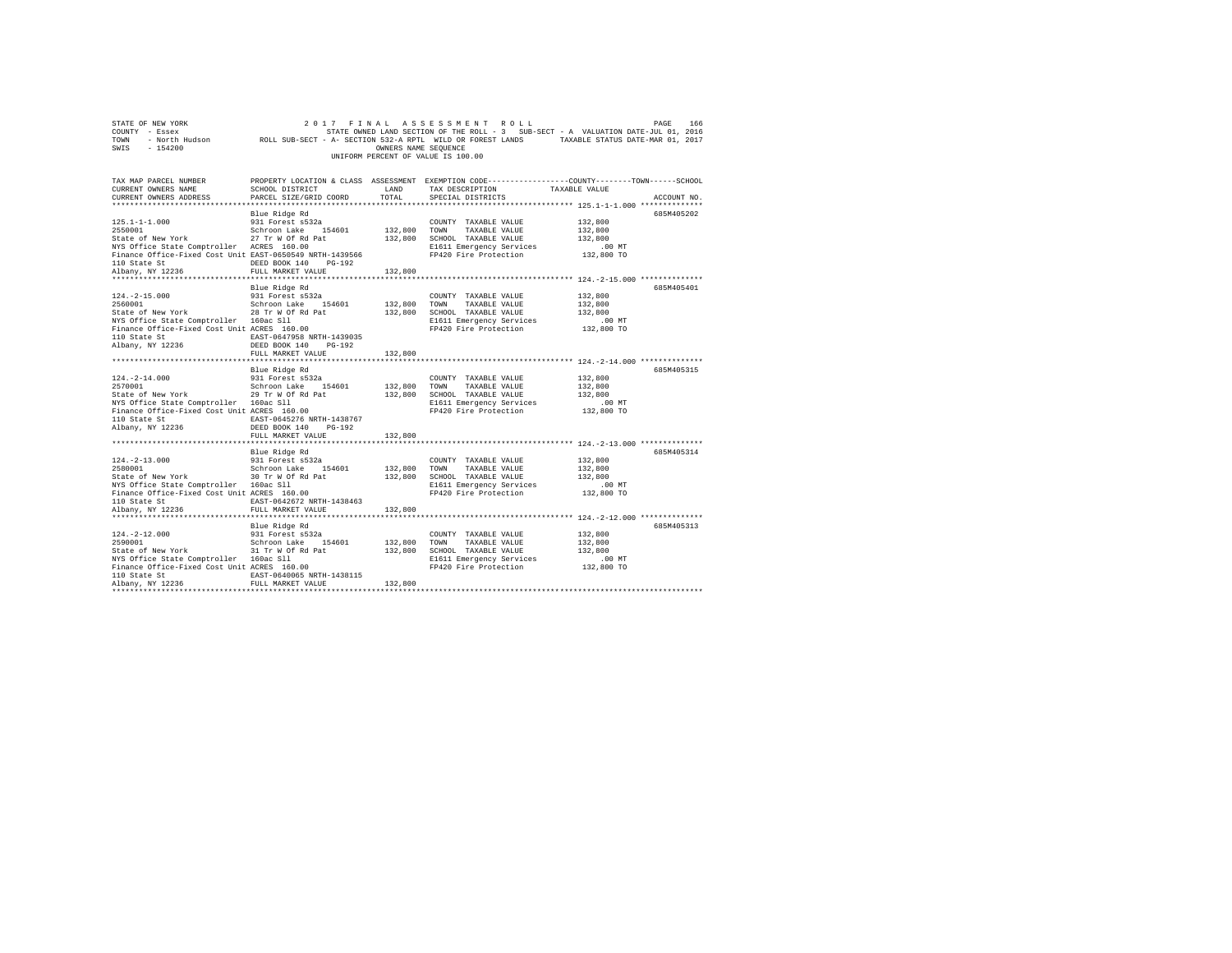| COUNTY - Essex<br>TOWN<br>SWIS<br>$-154200$                                                                                                                                                        |                                                                                                                                 | OWNERS NAME SEQUENCE          | UNIFORM PERCENT OF VALUE IS 100.00                                                                                         | STATE OWNED LAND SECTION OF THE ROLL - 3 SUB-SECT - A VALUATION DATE-JUL 01, 2016<br>- North Hudson Mark ROLL SUB-SECT - A- SECTION 532-A RPTL WILD OR FOREST LANDS TAXABLE STATUS DATE-MAR 01, 2017 |
|----------------------------------------------------------------------------------------------------------------------------------------------------------------------------------------------------|---------------------------------------------------------------------------------------------------------------------------------|-------------------------------|----------------------------------------------------------------------------------------------------------------------------|------------------------------------------------------------------------------------------------------------------------------------------------------------------------------------------------------|
| TAX MAP PARCEL NUMBER<br>CURRENT OWNERS NAME<br>CURRENT OWNERS ADDRESS                                                                                                                             | SCHOOL DISTRICT<br>PARCEL SIZE/GRID COORD                                                                                       | LAND<br>TOTAL                 | TAX DESCRIPTION<br>SPECIAL DISTRICTS                                                                                       | PROPERTY LOCATION & CLASS ASSESSMENT EXEMPTION CODE----------------COUNTY-------TOWN-----SCHOOL<br>TAXABLE VALUE<br>ACCOUNT NO.<br>******************** 124.-2-22.000 **************                 |
| $124. - 2 - 22.000$<br>2600001<br>State of New York<br>NYS Office State Comptroller 168.4ac Sll<br>Finance Office-Fixed Cost Unit ACRES 168.40<br>110 State St<br>Albany, NY 12236                 | Blue Ridge Rd<br>931 Forest s532a<br>Schroon Lake 154601<br>33 Tr W Of Rd Pat<br>EAST-0632005 NRTH-1434145<br>FULL MARKET VALUE | 139,800<br>139,800<br>139,800 | COUNTY TAXABLE VALUE<br>TOWN<br>TAXABLE VALUE<br>SCHOOL TAXABLE VALUE<br>E1611 Emergency Services<br>FP420 Fire Protection | 685M405312<br>139,800<br>139,800<br>139,800<br>$.00$ MT<br>139,800 TO                                                                                                                                |
| $124. - 2 - 21.000$<br>2610001<br>State of New York 34 Tr W Of Rd Pat<br>NYS Office State Comptroller 160ac Sll<br>Finance Office-Fixed Cost Unit ACRES 160.00<br>110 State St<br>Albany, NY 12236 | Blue Ridge Rd<br>931 Forest s532a<br>Schroon Lake 154601<br>EAST-0635141 NRTH-1434745<br>FULL MARKET VALUE                      | 132,800<br>132,800<br>132,800 | COUNTY TAXABLE VALUE<br>TOWN<br>TAXABLE VALUE<br>SCHOOL TAXABLE VALUE<br>E1611 Emergency Services<br>FP420 Fire Protection | 685M405311<br>132,800<br>132,800<br>132,800<br>$.00$ MT<br>132,800 TO                                                                                                                                |
| $124. - 2 - 20.000$<br>2620001<br>State of New York<br>NYS Office State Comptroller 160ac Sll<br>Finance Office-Fixed Cost Unit ACRES 160.00<br>110 State St<br>Albany, NY 12236                   | Blue Ridge Rd<br>931 Forest s532a<br>Schroon Lake 154601<br>35 Tr W Of Rd Pat<br>EAST-0637672 NRTH-1435098<br>FULL MARKET VALUE | 132,800<br>132,800<br>132,800 | COUNTY TAXABLE VALUE<br>TOWN<br>TAXABLE VALUE<br>SCHOOL TAXABLE VALUE<br>E1611 Emergency Services<br>FP420 Fire Protection | 685M405310<br>132,800<br>132,800<br>132,800<br>.00 MT<br>132,800 TO                                                                                                                                  |
| $124. -2 - 19.000$<br>2630001<br>State of New York<br>NYS Office State Comptroller 160ac Sll<br>Finance Office-Fixed Cost Unit ACRES 160.00<br>110 State St<br>Albany, NY 12236                    | Blue Ridge Rd<br>931 Forest s532a<br>Schroon Lake 154601<br>36 Tr W Of Rd Pat<br>EAST-0640321 NRTH-1435497<br>FULL MARKET VALUE | 132,800<br>132,800<br>132,800 | COUNTY TAXABLE VALUE<br>TOWN<br>TAXABLE VALUE<br>SCHOOL TAXABLE VALUE<br>E1611 Emergency Services<br>FP420 Fire Protection | 685M405309<br>132,800<br>132,800<br>132,800<br>$.00$ MT<br>132,800 TO                                                                                                                                |
| $124. - 2 - 18.000$<br>2640001<br>State of New York<br>NYS Office State Comptroller 160ac Sll<br>Finance Office-Fixed Cost Unit ACRES 160.00<br>110 State St<br>Albany, NY 12236                   | Blue Ridge Rd<br>931 Forest s532a<br>Schroon Lake 154601<br>37 Tr W Of Rd Pat<br>EAST-0642933 NRTH-1435782<br>FULL MARKET VALUE | 132,800<br>132,800<br>132,800 | COUNTY TAXABLE VALUE<br>TOWN<br>TAXABLE VALUE<br>SCHOOL TAXABLE VALUE<br>E1611 Emergency Services<br>FP420 Fire Protection | 685M405308<br>132,800<br>132,800<br>132,800<br>.00MT<br>132,800 TO                                                                                                                                   |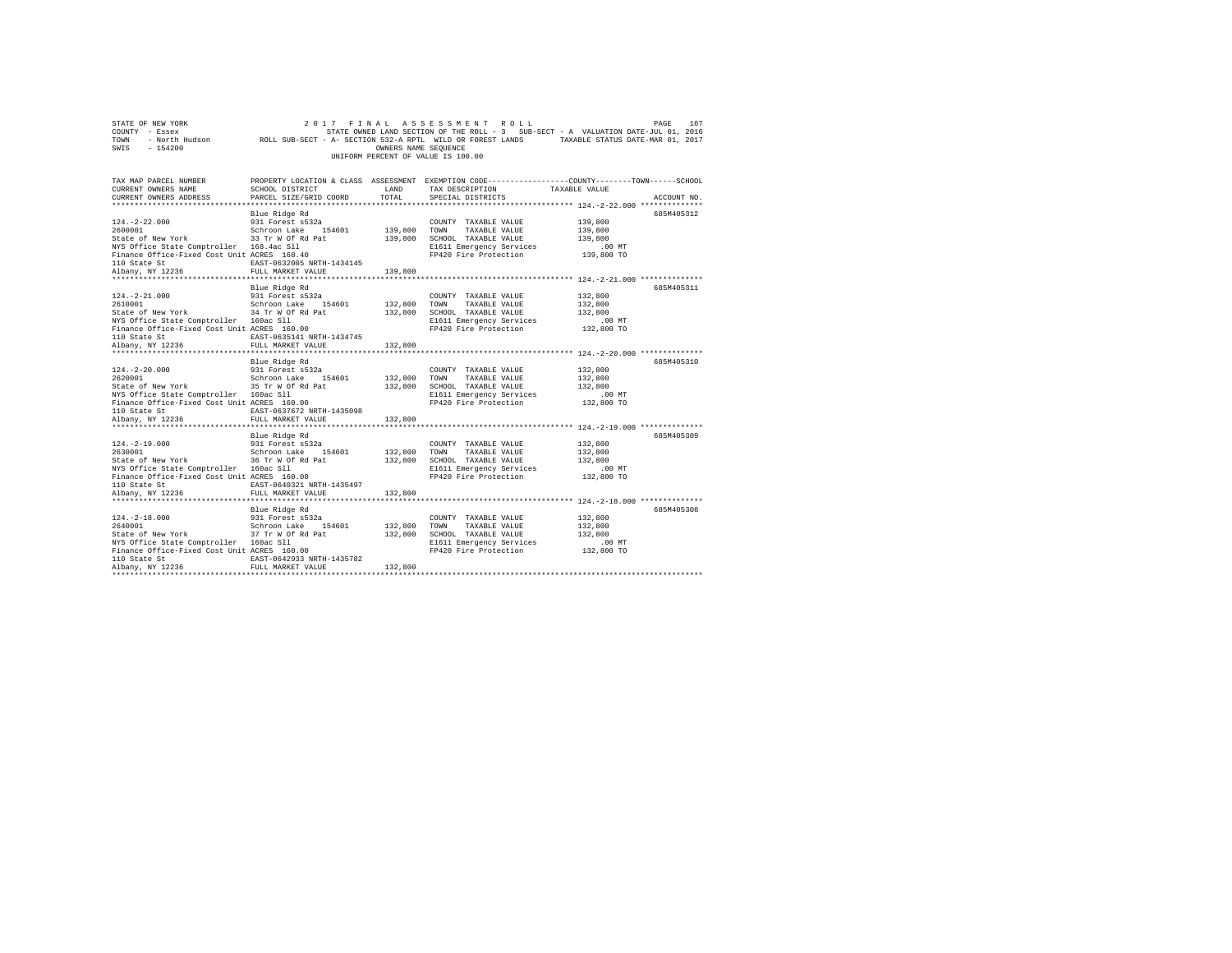| STATE OF NEW YORK<br>COUNTY - Essex                                                                                                                                                                                                                                                                                                                                                                                                      |                                                    |                      | 2017 FINAL ASSESSMENT ROLL                                 | PAGE<br>STATE OWNED LAND SECTION OF THE ROLL - 3 SUB-SECT - A VALUATION DATE-JUL 01, 2016                  | 168 |
|------------------------------------------------------------------------------------------------------------------------------------------------------------------------------------------------------------------------------------------------------------------------------------------------------------------------------------------------------------------------------------------------------------------------------------------|----------------------------------------------------|----------------------|------------------------------------------------------------|------------------------------------------------------------------------------------------------------------|-----|
| TOWN                                                                                                                                                                                                                                                                                                                                                                                                                                     |                                                    |                      |                                                            | - North Hudson ROLL SUB-SECT - A- SECTION 532-A RPTL WILD OR FOREST LANDS TAXABLE STATUS DATE-MAR 01, 2017 |     |
| SWIS<br>$-154200$                                                                                                                                                                                                                                                                                                                                                                                                                        |                                                    | OWNERS NAME SEQUENCE |                                                            |                                                                                                            |     |
|                                                                                                                                                                                                                                                                                                                                                                                                                                          |                                                    |                      | UNIFORM PERCENT OF VALUE IS 100.00                         |                                                                                                            |     |
|                                                                                                                                                                                                                                                                                                                                                                                                                                          |                                                    |                      |                                                            |                                                                                                            |     |
|                                                                                                                                                                                                                                                                                                                                                                                                                                          |                                                    |                      |                                                            |                                                                                                            |     |
| TAX MAP PARCEL NUMBER<br>CURRENT OWNERS NAME                                                                                                                                                                                                                                                                                                                                                                                             | SCHOOL DISTRICT LAND                               |                      | TAX DESCRIPTION TAXABLE VALUE                              | PROPERTY LOCATION & CLASS ASSESSMENT EXEMPTION CODE---------------COUNTY-------TOWN-----SCHOOL             |     |
| CURRENT OWNERS ADDRESS                                                                                                                                                                                                                                                                                                                                                                                                                   | PARCEL SIZE/GRID COORD                             | TOTAL                | SPECIAL DISTRICTS                                          | ACCOUNT NO.                                                                                                |     |
|                                                                                                                                                                                                                                                                                                                                                                                                                                          |                                                    |                      |                                                            |                                                                                                            |     |
|                                                                                                                                                                                                                                                                                                                                                                                                                                          | Blue Ridge Rd                                      |                      |                                                            | 685M405307                                                                                                 |     |
| $124. - 2 - 17.000$                                                                                                                                                                                                                                                                                                                                                                                                                      | 931 Forest s532a                                   |                      | COUNTY TAXABLE VALUE                                       | 132,800                                                                                                    |     |
| 2650001                                                                                                                                                                                                                                                                                                                                                                                                                                  | Schroon Lake 154601                                | 132,800 TOWN         | TAXABLE VALUE                                              | 132,800                                                                                                    |     |
| State of New York Control of Rd Pat 212,800 SCHOOL TAXABLE VALUE                                                                                                                                                                                                                                                                                                                                                                         |                                                    |                      |                                                            | 132,800                                                                                                    |     |
| NYS Office State Comptroller 160ac Sll                                                                                                                                                                                                                                                                                                                                                                                                   |                                                    |                      | E1611 Emergency Services                                   | .00 MT                                                                                                     |     |
| Finance Office-Fixed Cost Unit ACRES 160.00                                                                                                                                                                                                                                                                                                                                                                                              |                                                    |                      | FP420 Fire Protection                                      | 132,800 TO                                                                                                 |     |
| 110 State St<br>Albany, NY 12236                                                                                                                                                                                                                                                                                                                                                                                                         | EAST-0645633 NRTH-1436093                          |                      |                                                            |                                                                                                            |     |
|                                                                                                                                                                                                                                                                                                                                                                                                                                          | FULL MARKET VALUE                                  | 132,800              |                                                            |                                                                                                            |     |
|                                                                                                                                                                                                                                                                                                                                                                                                                                          | Blue Ridge Rd                                      |                      |                                                            | 685M405306                                                                                                 |     |
| $124. - 2 - 16.000$                                                                                                                                                                                                                                                                                                                                                                                                                      | $931$ Forest $s532a$                               |                      | COUNTY TAXABLE VALUE                                       | 132,800                                                                                                    |     |
| 2660001                                                                                                                                                                                                                                                                                                                                                                                                                                  | Schroon Lake 154601                                |                      | 132,800 TOWN TAXABLE VALUE                                 | 132,800                                                                                                    |     |
| State of New York 39 Tr W Of Rd Pat 132,800 SCHOOL TAXABLE VALUE                                                                                                                                                                                                                                                                                                                                                                         |                                                    |                      |                                                            | 132,800                                                                                                    |     |
| NYS Office State Comptroller 160ac Sll                                                                                                                                                                                                                                                                                                                                                                                                   |                                                    |                      | E1611 Emergency Services                                   | .00 MT                                                                                                     |     |
| Finance Office-Fixed Cost Unit ACRES 160.00                                                                                                                                                                                                                                                                                                                                                                                              |                                                    |                      | FP420 Fire Protection                                      | 132,800 TO                                                                                                 |     |
| 110 State St                                                                                                                                                                                                                                                                                                                                                                                                                             | EAST-0648266 NRTH-1436442                          |                      |                                                            |                                                                                                            |     |
| 110 State St<br>Albany, NY 12236                                                                                                                                                                                                                                                                                                                                                                                                         | FULL MARKET VALUE                                  | 132,800              |                                                            |                                                                                                            |     |
|                                                                                                                                                                                                                                                                                                                                                                                                                                          |                                                    |                      |                                                            |                                                                                                            |     |
|                                                                                                                                                                                                                                                                                                                                                                                                                                          | Blue Ridge Rd<br>віце кіαде ка<br>931 Forest s532a |                      |                                                            | 685M405305                                                                                                 |     |
|                                                                                                                                                                                                                                                                                                                                                                                                                                          |                                                    |                      |                                                            | 132,800                                                                                                    |     |
|                                                                                                                                                                                                                                                                                                                                                                                                                                          |                                                    |                      |                                                            | 132,800<br>132,800                                                                                         |     |
| $\begin{array}{cccc} 125.1\text{--}1\text{--}2.000 & 931 \text{ forces.} \\ 2670001 & \text{Schroon Lake} \\ \text{State of New York} & 40 \text{ TeW of Red Pat} \\ & & & & & \\ \text{State of New York} & 160ac S11 & 132,800 \text{ SCHODL TAXABLE VALUE} \\ & & & & & \\ \text{B1611} & 160ac S11 & 132,800 \text{ SCHODL TAXABLE VALUE} \\ & & & & & \\ \text{B17211 Energy ACGC} & & & & \\ \text{B18311} & & & & \\ \text{B1941$ |                                                    |                      |                                                            | .00 MT                                                                                                     |     |
|                                                                                                                                                                                                                                                                                                                                                                                                                                          |                                                    |                      |                                                            | 132,800 TO                                                                                                 |     |
|                                                                                                                                                                                                                                                                                                                                                                                                                                          | EAST-0650885 NRTH-1436963                          |                      |                                                            |                                                                                                            |     |
| 110 State St<br>Albany, NY 12236                                                                                                                                                                                                                                                                                                                                                                                                         | FULL MARKET VALUE                                  | 132,800              |                                                            |                                                                                                            |     |
|                                                                                                                                                                                                                                                                                                                                                                                                                                          |                                                    |                      |                                                            |                                                                                                            |     |
|                                                                                                                                                                                                                                                                                                                                                                                                                                          | US Route 9                                         |                      |                                                            | 685M405304                                                                                                 |     |
| $125.1 - 1 - 3.000$                                                                                                                                                                                                                                                                                                                                                                                                                      | 931 Forest s532a                                   |                      | COUNTY TAXABLE VALUE                                       | 124,500                                                                                                    |     |
| 125.1-1-3.000 931 Forest s532a<br>2680101 95.1 Schroon Lake 154601<br>State of New York 41 Tr W Of Rd Pat                                                                                                                                                                                                                                                                                                                                |                                                    |                      | 124,500 TOWN TAXABLE VALUE<br>124,500 SCHOOL TAXABLE VALUE | 124,500                                                                                                    |     |
|                                                                                                                                                                                                                                                                                                                                                                                                                                          |                                                    |                      |                                                            | 124,500                                                                                                    |     |
| NYS Office State Comptroller 150ac Sll                                                                                                                                                                                                                                                                                                                                                                                                   |                                                    |                      | E1611 Emergency Services                                   | $.00$ MT                                                                                                   |     |
| Finance Office-Fixed Cost Unit ACRES 150.03                                                                                                                                                                                                                                                                                                                                                                                              |                                                    |                      | FP420 Fire Protection 124,500 TO                           |                                                                                                            |     |
| 110 State St<br>Albany, NY 12236                                                                                                                                                                                                                                                                                                                                                                                                         | EAST-0653599 NRTH-1437337<br>FULL MARKET VALUE     | 124,500              |                                                            |                                                                                                            |     |
|                                                                                                                                                                                                                                                                                                                                                                                                                                          |                                                    |                      |                                                            |                                                                                                            |     |
|                                                                                                                                                                                                                                                                                                                                                                                                                                          | US Route 9                                         |                      |                                                            | 685M405303                                                                                                 |     |
|                                                                                                                                                                                                                                                                                                                                                                                                                                          |                                                    |                      | COUNTY TAXABLE VALUE                                       | 63,700                                                                                                     |     |
|                                                                                                                                                                                                                                                                                                                                                                                                                                          |                                                    |                      | 63,700 TOWN TAXABLE VALUE                                  | 63,700                                                                                                     |     |
|                                                                                                                                                                                                                                                                                                                                                                                                                                          |                                                    |                      | 63,700 SCHOOL TAXABLE VALUE                                | 63,700                                                                                                     |     |
| NYS Office State Comptroller ACRES 76.80                                                                                                                                                                                                                                                                                                                                                                                                 |                                                    |                      | E1611 Emergency Services                                   | $.00$ MT                                                                                                   |     |
| Finance Office-Fixed Cost Unit EAST-0653494 NRTH-1434707                                                                                                                                                                                                                                                                                                                                                                                 |                                                    |                      | FP420 Fire Protection 63,700 TO                            |                                                                                                            |     |
| 110 State St                                                                                                                                                                                                                                                                                                                                                                                                                             | DEED BOOK 203 PG-294                               |                      |                                                            |                                                                                                            |     |
| Albany, NY 12236                                                                                                                                                                                                                                                                                                                                                                                                                         | FULL MARKET VALUE                                  | 63,700               |                                                            |                                                                                                            |     |
|                                                                                                                                                                                                                                                                                                                                                                                                                                          |                                                    |                      |                                                            |                                                                                                            |     |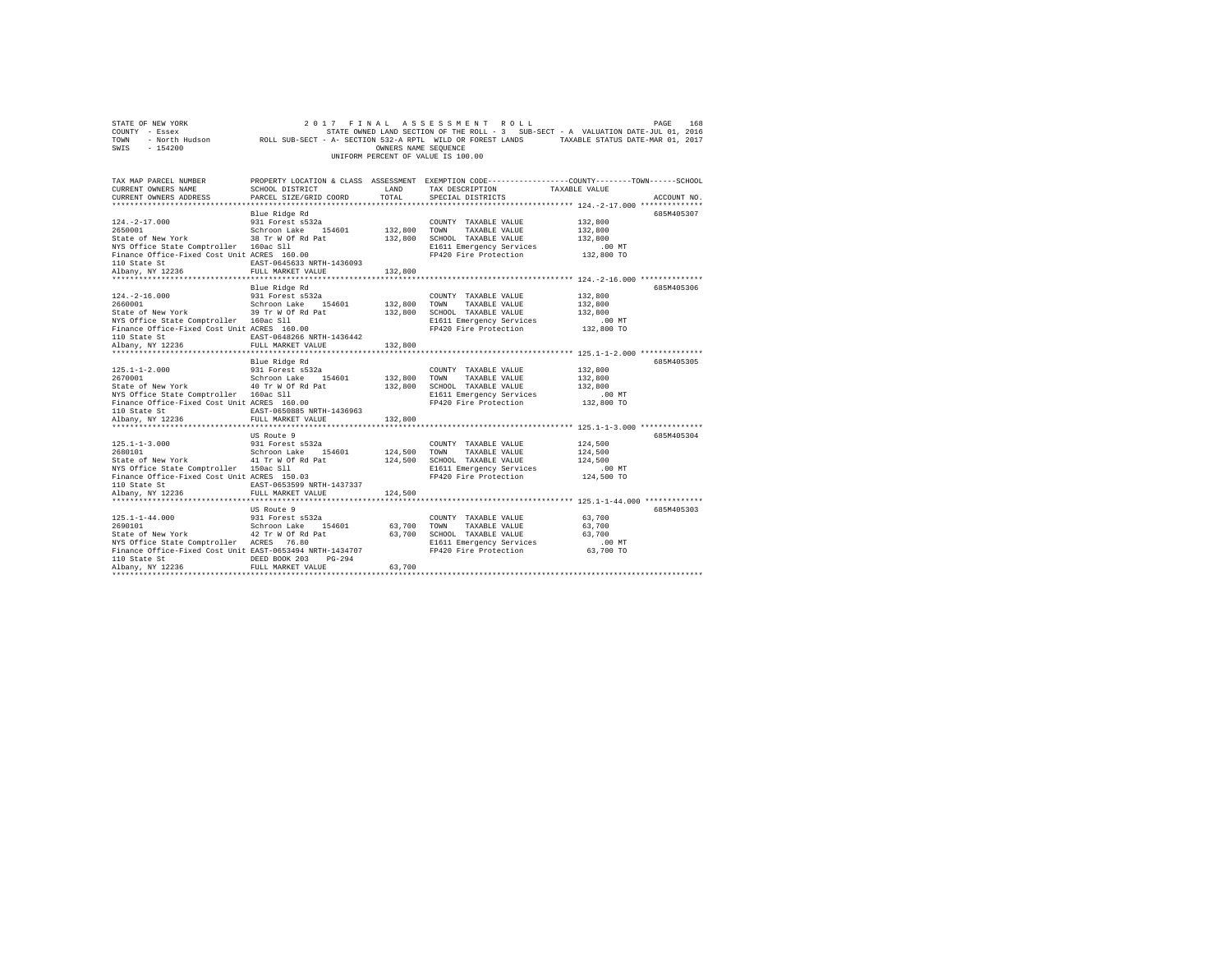| STATE OF NEW YORK<br>COUNTY - Essex<br>TOWN<br>$-154200$<br>SWIS                                                                                                                                                   | 2017                                                                                               | FINAL<br>OWNERS NAME SEQUENCE | ASSESSMENT ROLL<br>STATE OWNED LAND SECTION OF THE ROLL - 3 SUB-SECT - A VALUATION DATE-JUL 01, 2016<br>- North Hudson ROLL SUB-SECT - A- SECTION 532-A RPTL WILD OR FOREST LANDS TAXABLE STATUS DATE-MAR 01, 2017<br>UNIFORM PERCENT OF VALUE IS 100.00 |                                                         | PAGE<br>169 |
|--------------------------------------------------------------------------------------------------------------------------------------------------------------------------------------------------------------------|----------------------------------------------------------------------------------------------------|-------------------------------|----------------------------------------------------------------------------------------------------------------------------------------------------------------------------------------------------------------------------------------------------------|---------------------------------------------------------|-------------|
| TAX MAP PARCEL NUMBER<br>CURRENT OWNERS NAME<br>CURRENT OWNERS ADDRESS                                                                                                                                             | SCHOOL DISTRICT<br>PARCEL SIZE/GRID COORD                                                          | LAND<br>TOTAL                 | PROPERTY LOCATION & CLASS ASSESSMENT EXEMPTION CODE---------------COUNTY-------TOWN-----SCHOOL<br>TAX DESCRIPTION<br>SPECIAL DISTRICTS                                                                                                                   | TAXABLE VALUE                                           | ACCOUNT NO. |
| $125.1 - 1 - 45.000$<br>2700001<br>State of New York<br>NYS Office State Comptroller ACRES 160.00<br>Finance Office-Fixed Cost Unit EAST-0651289 NRTH-1434289<br>110 State St<br>Albany, NY 12236                  | Blue Ridge Rd<br>931 Forest s532a<br>Schroon Lake 154601<br>43 Tr W Of Rd Pat<br>FULL MARKET VALUE | 132,800<br>132,800<br>132,800 | COUNTY TAXABLE VALUE<br>TOWN<br>TAXABLE VALUE<br>SCHOOL TAXABLE VALUE<br>E1611 Emergency Services<br>FP420 Fire Protection                                                                                                                               | 132,800<br>132,800<br>132,800<br>.00 MT<br>132,800 TO   | 685M405302  |
| $124. - 2 - 31.000$<br>2710001<br>State of New York 44 Tr W Of Rd Pat<br>NYS Office State Comptroller ACRES 160.00<br>Finance Office-Fixed Cost Unit EAST-0648497 NRTH-1433644<br>110 State St<br>Albany, NY 12236 | Blue Ridge Rd<br>931 Forest s532a<br>Schroon Lake 154601<br>FULL MARKET VALUE                      | 132,800<br>132,800<br>132,800 | COUNTY TAXABLE VALUE<br>TOWN<br>TAXABLE VALUE<br>SCHOOL TAXABLE VALUE<br>E1611 Emergency Services<br>FP420 Fire Protection                                                                                                                               | 132,800<br>132,800<br>132,800<br>$.00$ MT<br>132,800 TO | 685M405501  |
| $124. - 2 - 30.000$<br>2720001<br>State of New York 45 Tr W Of Rd Pat<br>NYS Office State Comptroller ACRES 160.00<br>Finance Office-Fixed Cost Unit EAST-0645891 NRTH-1433308<br>110 State St<br>Albany, NY 12236 | Blue Ridge Rd<br>931 Forest s532a<br>Schroon Lake 154601<br>FULL MARKET VALUE                      | 132,800<br>132,800<br>132,800 | COUNTY TAXABLE VALUE<br>TOWN<br>TAXABLE VALUE<br>SCHOOL TAXABLE VALUE<br>E1611 Emergency Services<br>FP420 Fire Protection                                                                                                                               | 132,800<br>132,800<br>132,800<br>$.00$ MT<br>132,800 TO | 685M405415  |
| $124. -2 - 29.000$<br>2730001<br>State of New York 46 Tr W Of Rd Pat<br>NYS Office State Comptroller ACRES 160.00<br>Finance Office-Fixed Cost Unit EAST-0643351 NRTH-1432968<br>110 State St<br>Albany, NY 12236  | Blue Ridge Rd<br>931 Forest s532a<br>Schroon Lake 154601<br>FULL MARKET VALUE                      | 132,800<br>132,800<br>132,800 | COUNTY TAXABLE VALUE<br>TOWN<br>TAXABLE VALUE<br>SCHOOL TAXABLE VALUE<br>E1611 Emergency Services<br>FP420 Fire Protection                                                                                                                               | 132,800<br>132,800<br>132,800<br>$.00$ MT<br>132,800 TO | 685M405414  |
| $124. - 2 - 28.000$<br>2740001<br>State of New York 47 Tr W Of Rd Pat<br>NYS Office State Comptroller ACRES 160.00<br>Finance Office-Fixed Cost Unit EAST-0640655 NRTH-1432598<br>110 State St<br>Albany, NY 12236 | Blue Ridge Rd<br>931 Forest s532a<br>Schroon Lake 154601<br>FULL MARKET VALUE                      | 132,800<br>132,800<br>132,800 | COUNTY TAXABLE VALUE<br>TOWN<br>TAXABLE VALUE<br>SCHOOL TAXABLE VALUE<br>E1611 Emergency Services<br>FP420 Fire Protection                                                                                                                               | 132,800<br>132,800<br>132,800<br>.00MT<br>132,800 TO    | 685M405413  |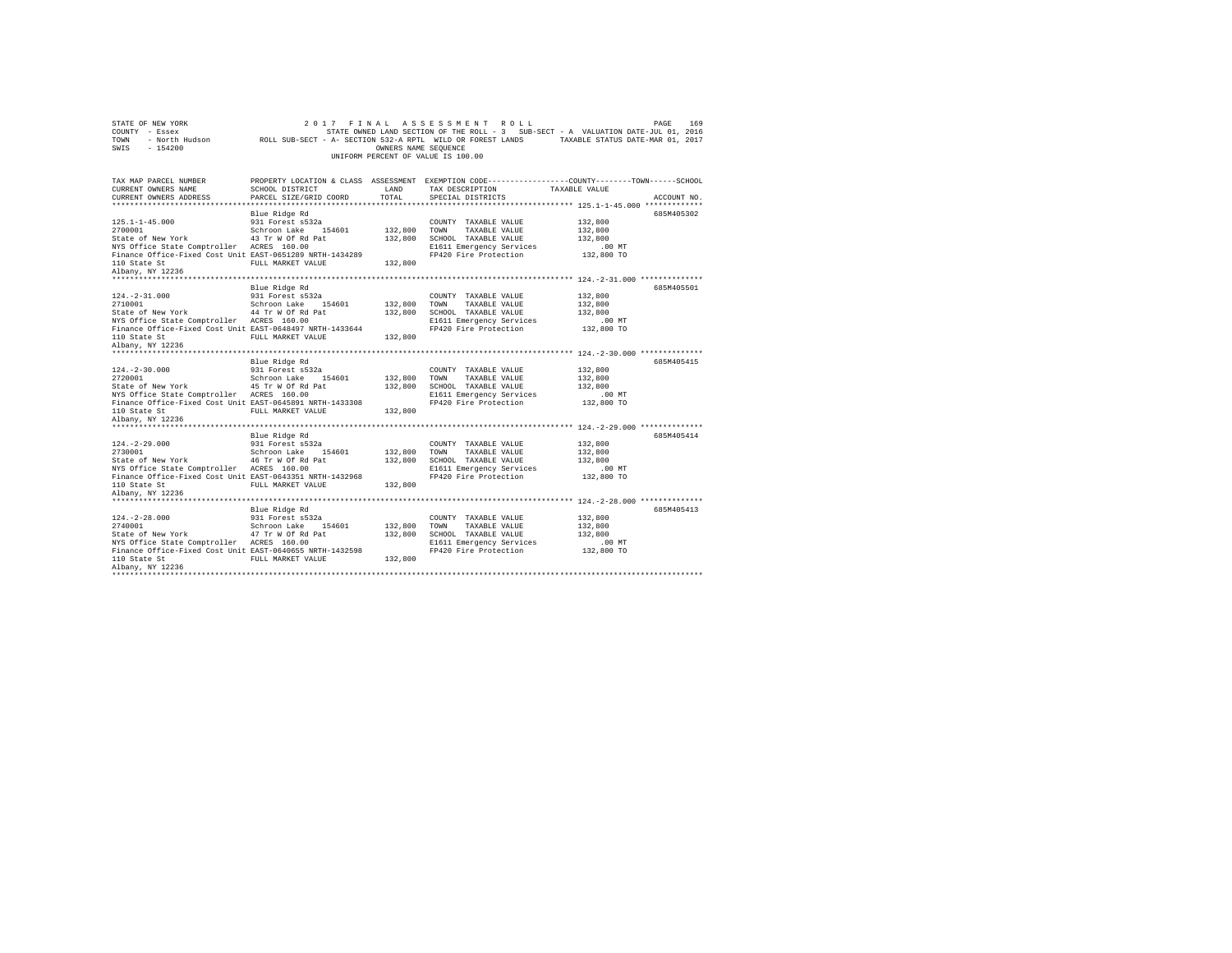|      | STATE OF NEW YORK |                                                            | 2017 FINAL ASSESSMENT ROLL         |                      |  |                                                                                   | PAGE | 170 |
|------|-------------------|------------------------------------------------------------|------------------------------------|----------------------|--|-----------------------------------------------------------------------------------|------|-----|
|      | COUNTY - Essex    |                                                            |                                    |                      |  | STATE OWNED LAND SECTION OF THE ROLL - 3 SUB-SECT - A VALUATION DATE-JUL 01, 2016 |      |     |
| TOWN | - North Hudson    | ROLL SUB-SECT - A- SECTION 532-A RPTL WILD OR FOREST LANDS |                                    |                      |  | TAXABLE STATUS DATE-MAR 01, 2017                                                  |      |     |
| SWIS | - 154200          |                                                            |                                    | OWNERS NAME SEOUENCE |  |                                                                                   |      |     |
|      |                   |                                                            | UNIFORM PERCENT OF VALUE IS 100.00 |                      |  |                                                                                   |      |     |

| TAX MAP PARCEL NUMBER                                                                                |                                         |                | PROPERTY LOCATION & CLASS ASSESSMENT EXEMPTION CODE---------------COUNTY-------TOWN-----SCHOOL |               |             |
|------------------------------------------------------------------------------------------------------|-----------------------------------------|----------------|------------------------------------------------------------------------------------------------|---------------|-------------|
| CURRENT OWNERS NAME                                                                                  | SCHOOL DISTRICT                         | LAND           | TAX DESCRIPTION                                                                                | TAXABLE VALUE |             |
| CURRENT OWNERS ADDRESS                                                                               | PARCEL SIZE/GRID COORD                  | TOTAL          | SPECIAL DISTRICTS                                                                              |               | ACCOUNT NO. |
|                                                                                                      |                                         |                |                                                                                                |               |             |
|                                                                                                      | Blue Ridge Rd                           |                |                                                                                                |               | 685M405412  |
| $124. -2 - 27.000$                                                                                   | 931 Forest s532a                        |                | COUNTY TAXABLE VALUE                                                                           | 132,800       |             |
| 2750001                                                                                              | Schroon Lake 154601                     |                | 132,800 TOWN TAXABLE VALUE                                                                     | 132,800       |             |
| 2750001 Schroon Lake 154601<br>State of New York 18 Tr W Of Rd Pat                                   |                                         |                | 132,800 SCHOOL TAXABLE VALUE                                                                   | 132,800       |             |
| NYS Office State Comptroller ACRES 160.00                                                            |                                         |                | E1611 Emergency Services                                                                       | $.00$ MT      |             |
| Finance Office-Fixed Cost Unit EAST-0638060 NRTH-1432300                                             |                                         |                | FP420 Fire Protection                                                                          | 132,800 TO    |             |
|                                                                                                      | $PG-203$                                |                |                                                                                                |               |             |
|                                                                                                      | FULL MARKET VALUE                       | 132,800        |                                                                                                |               |             |
|                                                                                                      |                                         |                |                                                                                                |               |             |
|                                                                                                      | Blue Ridge Rd                           |                |                                                                                                |               | 685M405411  |
| $124. -2 - 26.000$                                                                                   | 931 Forest s532a<br>Schroon Lake 154601 |                | COUNTY TAXABLE VALUE                                                                           | 132,800       |             |
| 2760001                                                                                              |                                         | $132,800$ TOWN | TAXABLE VALUE                                                                                  | 132,800       |             |
| State of New York 49 Tr W Of Rd Pat                                                                  |                                         |                | 132,800 SCHOOL TAXABLE VALUE 132,800                                                           |               |             |
| NYS Office State Comptroller ACRES 160.00                                                            |                                         |                | E1611 Emergency Services                                                                       | . 00 MT       |             |
| Finance Office-Fixed Cost Unit EAST-0635559 NRTH-1432068                                             |                                         |                | FP420 Fire Protection                                                                          | 132,800 TO    |             |
|                                                                                                      |                                         |                |                                                                                                |               |             |
|                                                                                                      |                                         |                |                                                                                                |               |             |
|                                                                                                      |                                         |                |                                                                                                |               |             |
|                                                                                                      | Blue Ridge Rd                           |                |                                                                                                |               | 685M405410  |
|                                                                                                      | 931 Forest s532a                        |                | COUNTY TAXABLE VALUE                                                                           | 132,800       |             |
| $124. -2 - 25.000$                                                                                   | Schroon Lake 154601 132,800 TOWN        |                | TAXABLE VALUE                                                                                  | 132,800       |             |
| 2176001<br>State of New York<br>Michael State Comptroller - ACRES 160.00                             |                                         |                | 132,800 SCHOOL TAXABLE VALUE<br>E1611 Emergency Services                                       | 132,800       |             |
|                                                                                                      |                                         |                |                                                                                                | $.00$ MT      |             |
| Finance Office-Fixed Cost Unit EAST-0632834 NRTH-1431741                                             |                                         |                | FP420 Fire Protection                                                                          | 132,800 TO    |             |
|                                                                                                      | DEED BOOK 372 PG-203                    |                |                                                                                                |               |             |
| 110 State St<br>Albany, NY 12236                                                                     | FULL MARKET VALUE                       | 132,800        |                                                                                                |               |             |
|                                                                                                      |                                         |                |                                                                                                |               |             |
|                                                                                                      | Blue Ridge Rd                           |                |                                                                                                |               | 685M405409  |
| 124.-2-24.000 931 Forest s532a<br>2780001 Schroon Lake 154601<br>State of New York 51 Tr W Of Rd Pat |                                         |                | COUNTY TAXABLE VALUE                                                                           | 132,800       |             |
|                                                                                                      |                                         | 132,800        | TAXABLE VALUE<br>TOWN                                                                          | 132,800       |             |
|                                                                                                      |                                         | 132,800        | SCHOOL TAXABLE VALUE                                                                           | 132,800       |             |
| NYS Office State Comptroller 160ac Sll                                                               |                                         |                | E1611 Emergency Services                                                                       | $.00$ MT      |             |
| Finance Office-Fixed Cost Unit ACRES 160.00                                                          |                                         |                | FP420 Fire Protection                                                                          | 132,800 TO    |             |
| 110 State St<br>Albany, NY 12236                                                                     | EAST-0630277 NRTH-1431392               |                |                                                                                                |               |             |
|                                                                                                      | FULL MARKET VALUE                       | 132,800        |                                                                                                |               |             |
|                                                                                                      |                                         |                |                                                                                                |               |             |
|                                                                                                      | Blue Ridge Rd                           |                |                                                                                                |               | 685M405408  |
| $124. - 2 - 23.000$                                                                                  | 931 Forest s532a<br>Schroon Lake 154601 |                | COUNTY TAXABLE VALUE                                                                           | 99,000        |             |
| 2790001                                                                                              |                                         | 99,000         | TOWN<br>TAXABLE VALUE                                                                          | 99,000        |             |
| State of New York 52 Tr W Of Rd Pat                                                                  |                                         | 99,000         | SCHOOL TAXABLE VALUE                                                                           | 99,000        |             |
| NYS Office State Comptroller 119.3ac Sll                                                             |                                         |                | E1611 Emergency Services .00 MT<br>FP420 Fire Protection .09,000 TO                            |               |             |
| Finance Office-Fixed Cost Unit ACRES 119.30                                                          |                                         |                |                                                                                                |               |             |
| 110 State St<br>Albany, NY 12236                                                                     | EAST-0627518 NRTH-1430741               |                |                                                                                                |               |             |
|                                                                                                      | FULL MARKET VALUE                       | 99,000         |                                                                                                |               |             |
|                                                                                                      |                                         |                |                                                                                                |               |             |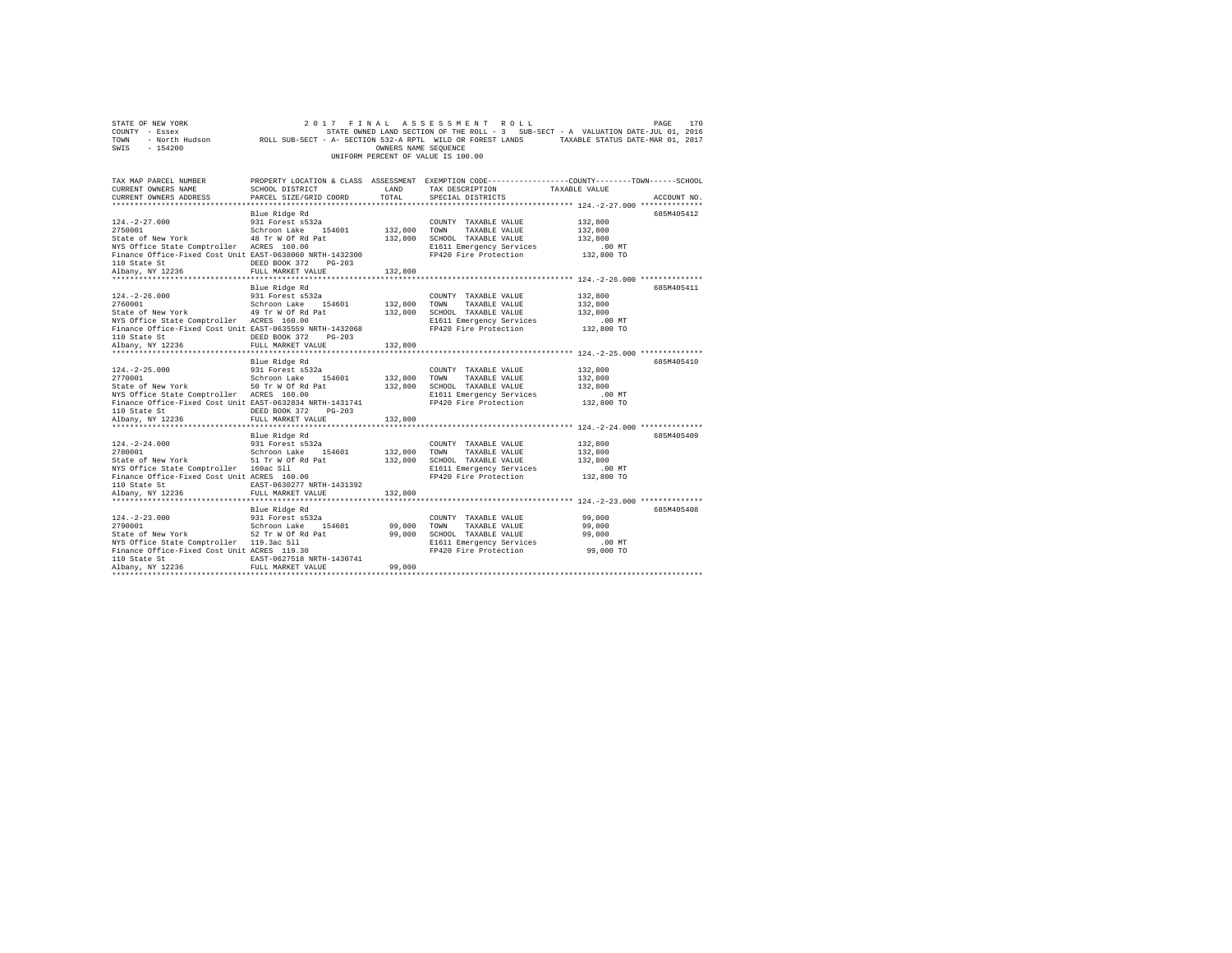| COUNTY - Essex - COMPRET ON STATE ON STATE ON THE ROLL - 3 SUB-SECT - A VALUATION DATE-JUL 01, 2016<br>TOWN - North Hudson - ROLL SUB-SECT - A- SECTION 532-A RPTL WILD OR FOREST LANDS - TAXABLE STATUS DATE-MAR 01, 2017<br>SWIS - |                   |         |                                                                                                                                                                                              |                                                                  |            |
|--------------------------------------------------------------------------------------------------------------------------------------------------------------------------------------------------------------------------------------|-------------------|---------|----------------------------------------------------------------------------------------------------------------------------------------------------------------------------------------------|------------------------------------------------------------------|------------|
|                                                                                                                                                                                                                                      |                   |         | UNIFORM PERCENT OF VALUE IS 100.00                                                                                                                                                           |                                                                  |            |
|                                                                                                                                                                                                                                      |                   |         |                                                                                                                                                                                              |                                                                  |            |
|                                                                                                                                                                                                                                      |                   |         |                                                                                                                                                                                              |                                                                  |            |
| $124.-2-3.000$ $2800001$ $28000010$ $2800001$ $2800001$ $2800001$ $2800001$ $2800001$ $28000001$ $28000001$ $28000001$ $280000000$ $280000000$ $280000000$ $280000000$ $2800000000$ $2800000000$ $2800000000000$ $280000000000$      |                   |         |                                                                                                                                                                                              |                                                                  | 685M405407 |
|                                                                                                                                                                                                                                      |                   |         |                                                                                                                                                                                              |                                                                  |            |
|                                                                                                                                                                                                                                      |                   |         |                                                                                                                                                                                              |                                                                  |            |
|                                                                                                                                                                                                                                      |                   |         |                                                                                                                                                                                              |                                                                  |            |
|                                                                                                                                                                                                                                      |                   |         |                                                                                                                                                                                              |                                                                  |            |
|                                                                                                                                                                                                                                      |                   |         |                                                                                                                                                                                              |                                                                  |            |
|                                                                                                                                                                                                                                      |                   |         |                                                                                                                                                                                              |                                                                  |            |
|                                                                                                                                                                                                                                      |                   |         |                                                                                                                                                                                              | ********************************** 124.-2-5.000 **************** |            |
|                                                                                                                                                                                                                                      | Blue Ridge Rd     |         |                                                                                                                                                                                              |                                                                  | 685M405406 |
| $124. -2 - 5.000$<br>$2810001$                                                                                                                                                                                                       |                   |         | $\begin{tabular}{lllllllllll} \multicolumn{2}{c}{\text{COUNTY}} & \text{TAXABLE VALUE} & & & 132,800 \\ \multicolumn{2}{c}{\text{TOWN}} & \text{TAXABLE VALUE} & & 132,800 \\ \end{tabular}$ |                                                                  |            |
|                                                                                                                                                                                                                                      |                   |         |                                                                                                                                                                                              |                                                                  |            |
|                                                                                                                                                                                                                                      |                   |         |                                                                                                                                                                                              |                                                                  |            |
| State of New York 54 Tr W Of Rd Pat 2000 SCHOOL TAXABLE VALUE 1000 SCHOOL TAXABLE VALUE 312,800<br>NYS Office State Comptroller 160ac S11 2000 SCHOOL TAXABLE VALUE 312,800<br>Finance Office-Fixed Cost Unit ACRES 160.00 PH20 Pire |                   |         |                                                                                                                                                                                              |                                                                  |            |
|                                                                                                                                                                                                                                      |                   |         |                                                                                                                                                                                              |                                                                  |            |
|                                                                                                                                                                                                                                      |                   | 132,800 |                                                                                                                                                                                              |                                                                  |            |
|                                                                                                                                                                                                                                      |                   |         |                                                                                                                                                                                              |                                                                  |            |
|                                                                                                                                                                                                                                      | Blue Ridge Rd     |         |                                                                                                                                                                                              |                                                                  | 685M405405 |
|                                                                                                                                                                                                                                      |                   |         |                                                                                                                                                                                              |                                                                  |            |
|                                                                                                                                                                                                                                      |                   |         |                                                                                                                                                                                              |                                                                  |            |
|                                                                                                                                                                                                                                      |                   |         |                                                                                                                                                                                              |                                                                  |            |
|                                                                                                                                                                                                                                      |                   |         |                                                                                                                                                                                              |                                                                  |            |
|                                                                                                                                                                                                                                      |                   |         |                                                                                                                                                                                              |                                                                  |            |
|                                                                                                                                                                                                                                      | FULL MARKET VALUE | 132,800 |                                                                                                                                                                                              |                                                                  |            |
|                                                                                                                                                                                                                                      |                   |         |                                                                                                                                                                                              |                                                                  |            |
|                                                                                                                                                                                                                                      |                   |         |                                                                                                                                                                                              |                                                                  | 685M405404 |
|                                                                                                                                                                                                                                      |                   |         |                                                                                                                                                                                              |                                                                  |            |
|                                                                                                                                                                                                                                      |                   |         |                                                                                                                                                                                              |                                                                  |            |
|                                                                                                                                                                                                                                      |                   |         |                                                                                                                                                                                              |                                                                  |            |
|                                                                                                                                                                                                                                      |                   |         |                                                                                                                                                                                              |                                                                  |            |
|                                                                                                                                                                                                                                      |                   |         |                                                                                                                                                                                              |                                                                  |            |
| ${\small \begin{tabular}{lcl} 110 State St & & & \tt EAST-0633116 NRTH-1429149 \\ \tt Albany, NY & 12236 & & & \tt DEED BOOK & 372 & PG-203 \\ \end{tabular}}$                                                                       |                   |         |                                                                                                                                                                                              |                                                                  |            |
|                                                                                                                                                                                                                                      | FULL MARKET VALUE | 132,800 |                                                                                                                                                                                              |                                                                  |            |
|                                                                                                                                                                                                                                      |                   |         |                                                                                                                                                                                              |                                                                  |            |
|                                                                                                                                                                                                                                      |                   |         |                                                                                                                                                                                              |                                                                  | 685M405403 |
|                                                                                                                                                                                                                                      |                   |         |                                                                                                                                                                                              |                                                                  |            |
|                                                                                                                                                                                                                                      |                   |         |                                                                                                                                                                                              |                                                                  |            |
|                                                                                                                                                                                                                                      |                   |         |                                                                                                                                                                                              |                                                                  |            |
|                                                                                                                                                                                                                                      |                   |         |                                                                                                                                                                                              |                                                                  |            |
|                                                                                                                                                                                                                                      |                   |         |                                                                                                                                                                                              |                                                                  |            |
| 110 State St $\frac{\text{KAST}-0.635843 \text{ NRTH}-1429436}{\text{KAST}-0.635843 \text{ NRTH}-1429436}$<br>$\frac{\text{KAST}-0.635843 \text{ NRTH}-1429436}{\text{DSEED BOSOR}}$<br>$\frac{\text{DSEED}}{\text{RTH}}$            | FULL MARKET VALUE | 132,800 |                                                                                                                                                                                              |                                                                  |            |
|                                                                                                                                                                                                                                      |                   |         |                                                                                                                                                                                              |                                                                  |            |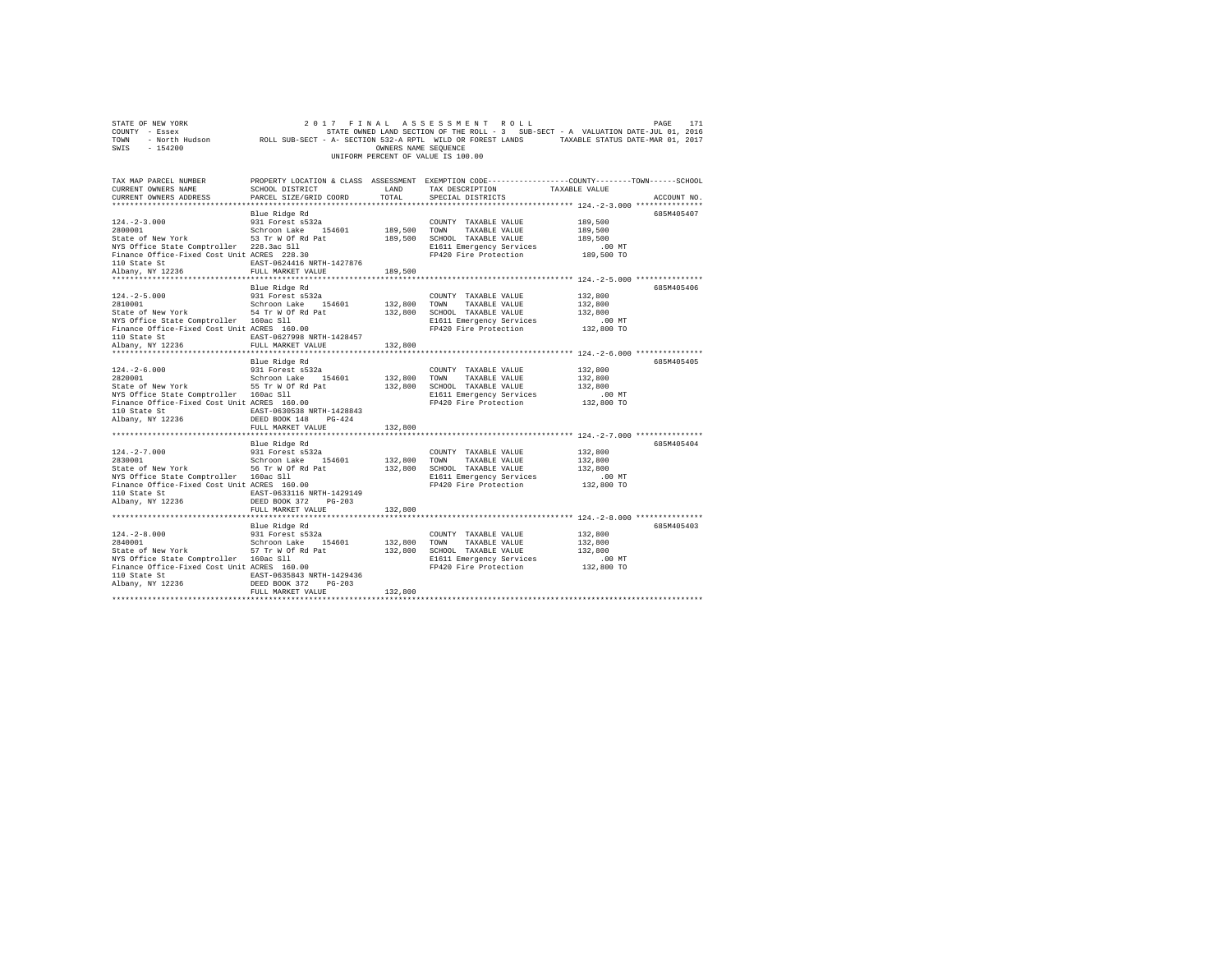| STATE OF NEW YORK<br>2017 FINAL ASSESSMENT ROLL<br>172<br>PAGE<br>STATE OWNED LAND SECTION OF THE ROLL - 3 SUB-SECT - A VALUATION DATE-JUL 01, 2016<br>COUNTY - Essex<br>- North Hudson ROLL SUB-SECT - A- SECTION 532-A RPTL WILD OR FOREST LANDS TAXABLE STATUS DATE-MAR 01, 2017<br>TOWN<br>SWIS<br>$-154200$<br>OWNERS NAME SEOUENCE<br>UNIFORM PERCENT OF VALUE IS 100.00           |                                                                                                                    |                                          |                                                                                                                                 |                                                                                                                                                                                                                  |  |  |  |  |  |
|------------------------------------------------------------------------------------------------------------------------------------------------------------------------------------------------------------------------------------------------------------------------------------------------------------------------------------------------------------------------------------------|--------------------------------------------------------------------------------------------------------------------|------------------------------------------|---------------------------------------------------------------------------------------------------------------------------------|------------------------------------------------------------------------------------------------------------------------------------------------------------------------------------------------------------------|--|--|--|--|--|
| CURRENT OWNERS NAME<br>CURRENT OWNERS ADDRESS                                                                                                                                                                                                                                                                                                                                            | SCHOOL DISTRICT<br>PARCEL SIZE/GRID COORD                                                                          | LAND<br>TOTAL                            | TAX DESCRIPTION<br>SPECIAL DISTRICTS                                                                                            | TAX MAP PARCEL NUMBER PROPERTY LOCATION & CLASS ASSESSMENT EXEMPTION CODE--------------COUNTY-------TOWN------SCHOOL<br>TAXABLE VALUE<br>ACCOUNT NO.<br>************************** 124.-2-9.000 **************** |  |  |  |  |  |
| $124. -2 - 9.000$<br>124.-2-9.000<br>2850001 State Schroon Lake 154601<br>State of New York 58 Tr W Of Rd Pat<br>NYS Office State Comptroller 160ac Sll<br>Finance Office-Fixed Cost Unit ACRES 160.00<br>${\small \begin{tabular}{lcccccc} 110 & State & St & & \multicolumn{2}{c}{EAST-0638495 & NRTH-1429763} \\ Albany, & NY & 12236 & & & DEED & BOK & 372 & PG-203 \end{tabular}}$ | Blue Ridge Rd<br>931 Forest s532a                                                                                  | 132,800                                  | COUNTY TAXABLE VALUE<br>TOWN TAXABLE VALUE<br>132,800 SCHOOL TAXABLE VALUE<br>E1611 Emergency Services<br>FP420 Fire Protection | 685M405402<br>132,800<br>132,800<br>132,800<br>$.00$ MT<br>132,800 TO                                                                                                                                            |  |  |  |  |  |
|                                                                                                                                                                                                                                                                                                                                                                                          | FULL MARKET VALUE                                                                                                  | 132,800                                  |                                                                                                                                 |                                                                                                                                                                                                                  |  |  |  |  |  |
| $124. - 2 - 10.000$<br>2860001<br>State of New York 59 Tr W Of Rd Pat<br>NYS Office State Comptroller 160ac Sll<br>Finance Office-Fixed Cost Unit ACRES 160.00<br>110 State St<br>Albany, NY 12236                                                                                                                                                                                       | Blue Ridge Rd<br>931 Forest s532a<br>Schroon Lake 154601<br>EAST-0641030 NRTH-1430099<br>FULL MARKET VALUE 132,800 | 132,800<br>132,800                       | COUNTY TAXABLE VALUE<br>TAXABLE VALUE<br>TOWN<br>SCHOOL TAXABLE VALUE<br>E1611 Emergency Services<br>FP420 Fire Protection      | 685M405506<br>132,800<br>132,800<br>132,800<br>.00 MT<br>132,800 TO                                                                                                                                              |  |  |  |  |  |
| $124. - 2 - 11.000$<br>NYS Office State Comptroller 160ac Sll<br>Finance Office-Fixed Cost Unit ACRES 160.00<br>110 State St<br>Albany, NY 12236                                                                                                                                                                                                                                         | Blue Ridge Rd<br>931 Forest s532a<br>EAST-0643570 NRTH-1430380<br>DEED BOOK 137 PG-390<br>FULL MARKET VALUE        | 132,800<br>132,800                       | COUNTY TAXABLE VALUE<br>TOWN TAXABLE VALUE<br>132,800 SCHOOL TAXABLE VALUE<br>E1611 Emergency Services<br>FP420 Fire Protection | 685M405505<br>132,800<br>132,800<br>132,800<br>$.00$ MT<br>132,800 TO                                                                                                                                            |  |  |  |  |  |
|                                                                                                                                                                                                                                                                                                                                                                                          |                                                                                                                    |                                          |                                                                                                                                 |                                                                                                                                                                                                                  |  |  |  |  |  |
| $124. - 2 - 33.000$<br>2880001<br>sococount<br>State of New York 61 Tr W Of Rd Pat<br>www.office.state.comptroller ACRES 160.00<br>NYS Office State Comptroller ACRES 160.00<br>Finance Office-Fixed Cost Unit EAST-0646342 NRTH-1430765<br>110 State St<br>Albany, NY 12236                                                                                                             | Blue Ridge Rd<br>931 Forest s532a<br>Schroon Lake 154601<br>FULL MARKET VALUE                                      | 132,800<br>132,800<br>132,800<br>132,800 | COUNTY TAXABLE VALUE<br>TOWN<br>TAXABLE VALUE<br>SCHOOL TAXABLE VALUE<br>E1611 Emergency Services<br>FP420 Fire Protection      | 685M405504<br>132,800<br>132,800<br>132,800<br>.00MT<br>132,800 TO                                                                                                                                               |  |  |  |  |  |
| $124. - 2 - 32.000$<br>2890001<br>State of New York<br>NYS Office State Comptroller ACRES 160.00<br>Finance Office-Fixed Cost Unit EAST-0648910 NRTH-1431146<br>110 State St<br>Albany, NY 12236                                                                                                                                                                                         | Blue Ridge Rd<br>931 Forest s532a<br>Schroon Lake 154601<br>62 Tr W Of Rd Pat<br>FULL MARKET VALUE                 | 132,800<br>132,800<br>132,800            | COUNTY TAXABLE VALUE<br>TOWN<br>TAXABLE VALUE<br>SCHOOL TAXABLE VALUE<br>E1611 Emergency Services<br>FP420 Fire Protection      | 685M405503<br>132,800<br>132,800<br>132.800<br>$.00$ MT<br>132,800 TO                                                                                                                                            |  |  |  |  |  |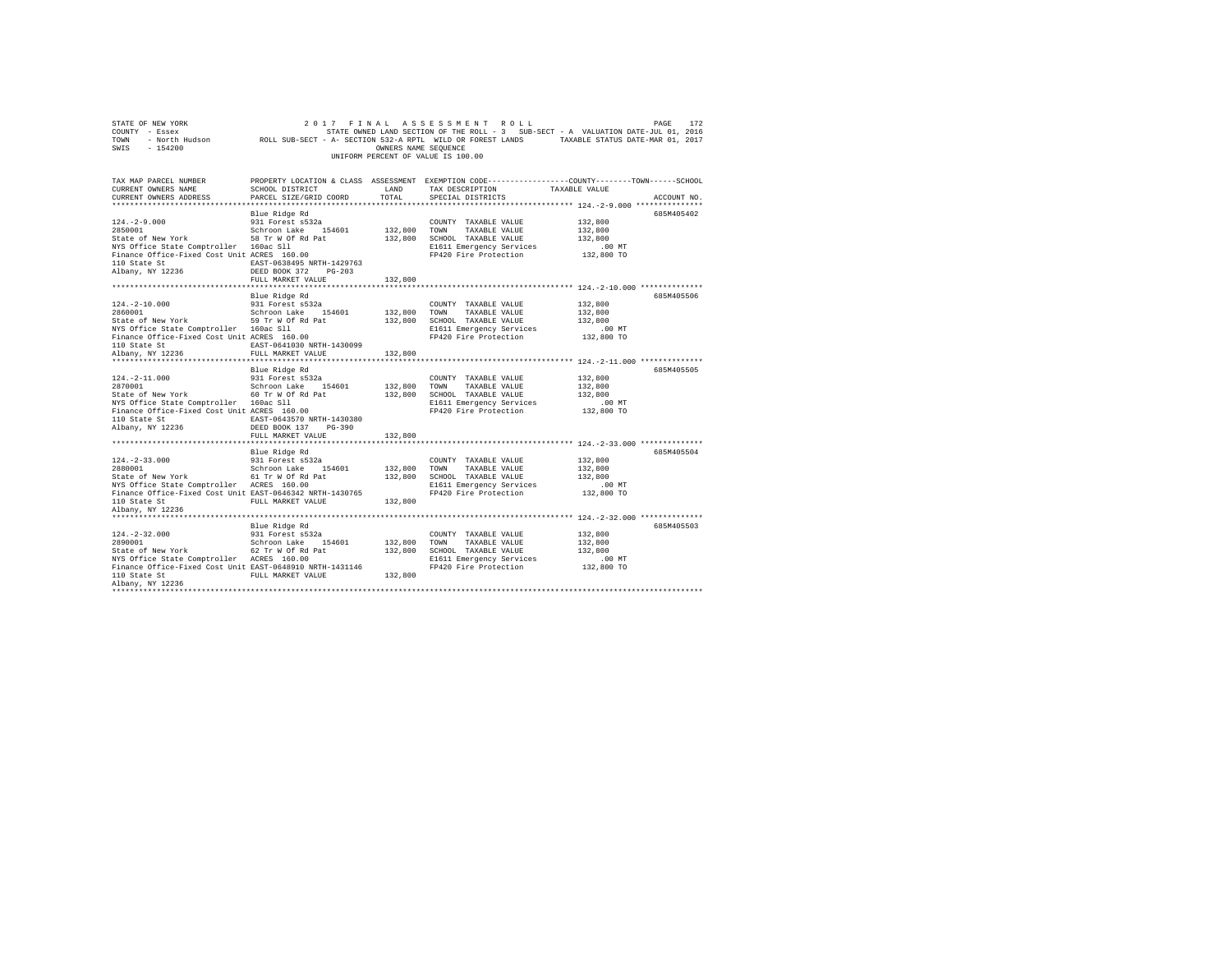| STATE OF NEW YORK<br>COUNTY - Essex<br>TOWN<br>$-154200$<br>SWIS                                                        |                             | OWNERS NAME SEOUENCE | 2017 FINAL ASSESSMENT ROLL<br>UNIFORM PERCENT OF VALUE IS 100.00 | STATE OWNED LAND SECTION OF THE ROLL - 3 SUB-SECT - A VALUATION DATE-JUL U1, 2016 - 3 SUB-SECT - A VALUATION DATE-JUL U1, 2016<br>- North Hudson         ROLL SUB-SECT - A- SECTION 532-A RPTL WILD OR FOREST LANDS     TAXABLE | 173<br>PAGE |
|-------------------------------------------------------------------------------------------------------------------------|-----------------------------|----------------------|------------------------------------------------------------------|---------------------------------------------------------------------------------------------------------------------------------------------------------------------------------------------------------------------------------|-------------|
| TAX MAP PARCEL NUMBER THE PROPERTY LOCATION & CLASS ASSESSMENT EXEMPTION CODE-------------COUNTY-------TOWN------SCHOOL |                             |                      |                                                                  |                                                                                                                                                                                                                                 |             |
| CURRENT OWNERS NAME                                                                                                     | SCHOOL DISTRICT             |                      | LAND TAX DESCRIPTION TAXABLE VALUE                               |                                                                                                                                                                                                                                 |             |
| CURRENT OWNERS ADDRESS FARCEL SIZE/GRID COORD TOTAL SPECIAL DISTRICTS                                                   |                             |                      |                                                                  |                                                                                                                                                                                                                                 | ACCOUNT NO. |
|                                                                                                                         |                             |                      |                                                                  |                                                                                                                                                                                                                                 |             |
|                                                                                                                         | US Route 9                  |                      |                                                                  |                                                                                                                                                                                                                                 | 685M405502  |
| 125.3-1-1.000 931 Forest s532a                                                                                          |                             |                      | COUNTY TAXABLE VALUE 106,800                                     |                                                                                                                                                                                                                                 |             |
| 2900111                                                                                                                 | Schroon Lake 154601 106,800 |                      | TOWN<br>TAXABLE VALUE                                            | 106,800                                                                                                                                                                                                                         |             |
| State of New York 63 Tr W Of Rd Pat                                                                                     |                             | 106,800              | SCHOOL TAXABLE VALUE                                             | 106,800                                                                                                                                                                                                                         |             |
| NYS Office State Comptroller Wly Of Trans Line                                                                          |                             |                      | E1611 Emergency Services .00 MT                                  |                                                                                                                                                                                                                                 |             |
| Finance Office-Fixed Cost Unit 128.7ac Sll                                                                              |                             |                      | FP420 Fire Protection 106,800 TO                                 |                                                                                                                                                                                                                                 |             |
| 110 State St<br>ACRES 128.70                                                                                            |                             |                      |                                                                  |                                                                                                                                                                                                                                 |             |
| Albany, NY 12236 EAST-0651462 NRTH-1431560                                                                              |                             |                      |                                                                  |                                                                                                                                                                                                                                 |             |
|                                                                                                                         | DEED BOOK 203<br>$PG-294$   |                      |                                                                  |                                                                                                                                                                                                                                 |             |
|                                                                                                                         | FULL MARKET VALUE 106,800   |                      |                                                                  |                                                                                                                                                                                                                                 |             |
|                                                                                                                         |                             |                      |                                                                  |                                                                                                                                                                                                                                 |             |
|                                                                                                                         | US Route 9                  |                      |                                                                  |                                                                                                                                                                                                                                 | 685M479011  |
| 125.3-1-3.000 931 Forest s532a                                                                                          |                             |                      | COUNTY TAXABLE VALUE 14,200                                      |                                                                                                                                                                                                                                 |             |
| 2900121                                                                                                                 | Schroon Lake 154601 14,200  |                      | TOWN                                                             | TAXABLE VALUE 14,200                                                                                                                                                                                                            |             |
| State of New York 63 Tract West Of Road Pat 14,200 SCHOOL TAXABLE VALUE 14,200                                          |                             |                      |                                                                  |                                                                                                                                                                                                                                 |             |
| NYS Office State Comptroller Ely Of Trans Line                                                                          |                             |                      | E1611 Emergency Services .00 MT                                  |                                                                                                                                                                                                                                 |             |
| Finance Office-Fixed Cost Unit ACRES 17.15                                                                              |                             |                      | FP420 Fire Protection 14,200 TO                                  |                                                                                                                                                                                                                                 |             |
| 110 State St                                                                                                            | EAST-0653083 NRTH-1431165   |                      |                                                                  |                                                                                                                                                                                                                                 |             |
| Albany, NY 12236 DEED BOOK 203                                                                                          | $PG-294$                    |                      |                                                                  |                                                                                                                                                                                                                                 |             |
|                                                                                                                         | FULL MARKET VALUE           | 14,200               |                                                                  |                                                                                                                                                                                                                                 |             |
|                                                                                                                         |                             |                      |                                                                  |                                                                                                                                                                                                                                 |             |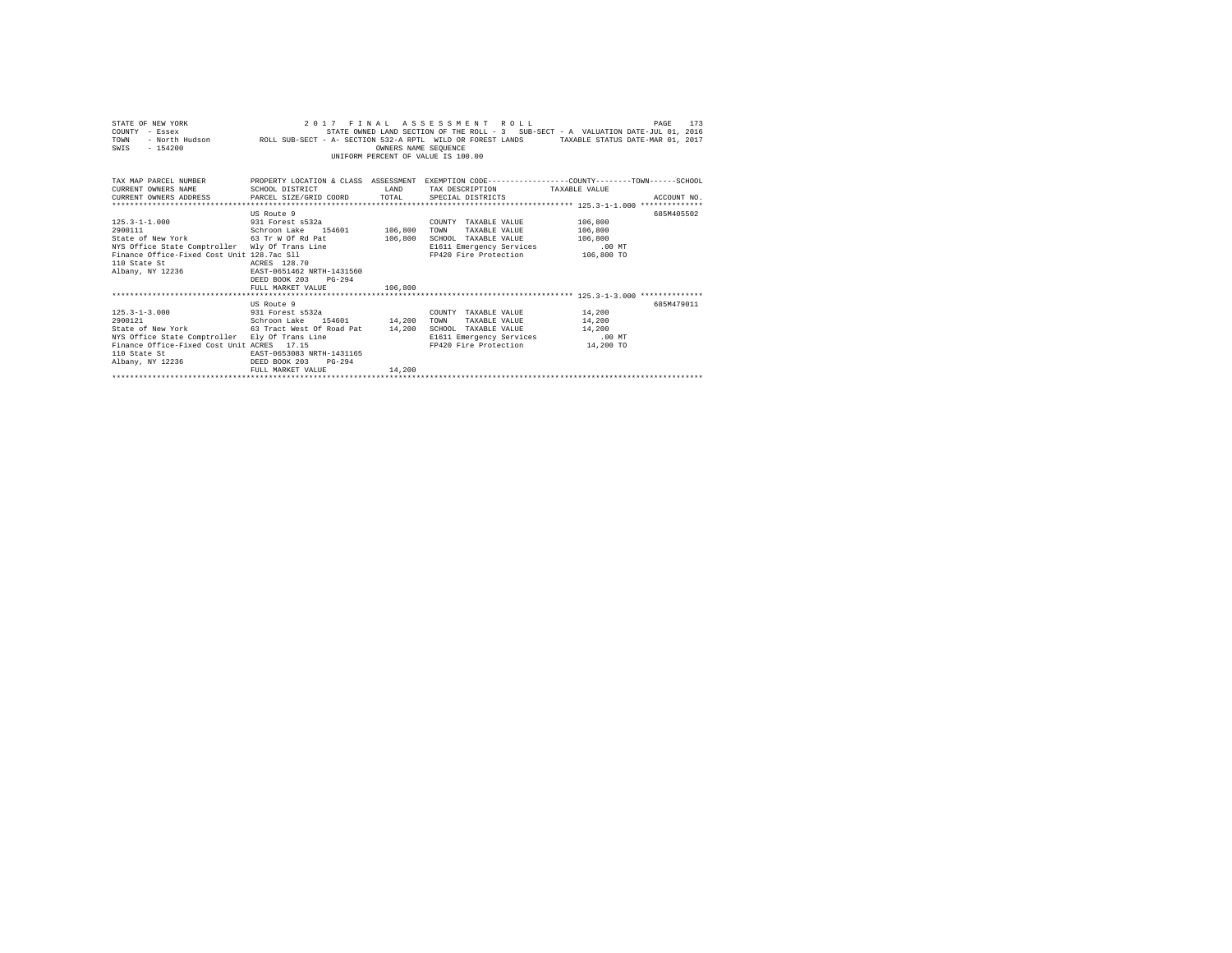|                                    | STATE OF NEW YORK | 2017 FINAL ASSESSMENT ROLL                                                                     | 174<br>PAGE            |  |  |  |
|------------------------------------|-------------------|------------------------------------------------------------------------------------------------|------------------------|--|--|--|
| COUNTY                             | - Essex           | STATE OWNED LAND SECTION OF THE ROLL - 3 SUB-SECT - A VALUATION DATE-JUL 01, 2016              |                        |  |  |  |
| TOWN                               | - North Hudson    | TAXABLE STATUS DATE-MAR 01, 2017<br>ROLL SUB-SECT - A- SECTION 532-A RPTL WILD OR FOREST LANDS |                        |  |  |  |
| SWIS                               | $-154200$         |                                                                                                | RPS150/V04/L015        |  |  |  |
|                                    |                   |                                                                                                | CURRENT DATE 6/28/2017 |  |  |  |
| UNIFORM PERCENT OF VALUE IS 100.00 |                   |                                                                                                |                        |  |  |  |
|                                    |                   | ROLL SUB SECTION-A-TOTALS                                                                      |                        |  |  |  |

# \*\*\* S P E C I A L D I S T R I C T S U M M A R Y \*\*\*

| CODE | DISTRICT NAME        | TOTAL<br>PARCELS | EXTENSION<br><b>TYPE</b> | <b>EXTENSION</b><br>VALUE | AD VALOREM<br>VALUE | <b>EXEMPT</b><br>AMOUNT | TAXABLE<br>VALUE |
|------|----------------------|------------------|--------------------------|---------------------------|---------------------|-------------------------|------------------|
|      | E1611 Emergency Serv |                  | 230 MOVTAX               |                           |                     |                         |                  |
|      | E1612 Emergency Serv |                  | 47 MOVTAX                |                           |                     |                         |                  |
|      | FP420 Fire Protectio |                  | 277 TOTAL                |                           | 54741.600           |                         | 54741.600        |

### \*\*\* S C H O O L D I S T R I C T S U M M A R Y \*\*\*

| CODE   | DISTRICT NAME | TOTAL<br>PARCELS | ASSESSED<br>LAND | ASSESSED<br>TOTAL | EXEMPT<br>AMOUNT | TOTAL<br>TAXABLE | <b>STAR</b><br>AMOUNT | <b>STAR</b><br>TAXABLE |
|--------|---------------|------------------|------------------|-------------------|------------------|------------------|-----------------------|------------------------|
| 154601 | Schroon Lake  | 277              | 54741.600        | 54741.600         |                  | 54741.600        |                       | 54741.600              |
|        | SUB-TOTAL     | 277              | 54741.600        | 54741.600         |                  | 54741.600        |                       | 54741.600              |
|        | TOTAL         | 277              | 54741.600        | 54741,600         |                  | 54741.600        |                       | 54741.600              |

### \*\*\* S Y S T E M C O D E S S U M M A R Y \*\*\*

NO SYSTEM EXEMPTIONS AT THIS LEVEL

# \*\*\* E X E M P T I O N S U M M A R Y \*\*\*

NO EXEMPTIONS AT THIS LEVEL

# \*\*\* G R A N D T O T A L S \*\*\*

| ROLL | DESCRIPTION            | TOTAL   | ASSESSED  | ASSESSED  | TAXABLE   | TAXABLE   | TAXABLE   | STAR      |
|------|------------------------|---------|-----------|-----------|-----------|-----------|-----------|-----------|
| SEC  |                        | PARCELS | LAND      | TOTAL     | COUNTY    | TOWN      | SCHOOL    | TAXABLE   |
|      | OWNED<br>LAND<br>STATE | 277     | 54741.600 | 54741.600 | 54741,600 | 54741.600 | 54741.600 | 54741.600 |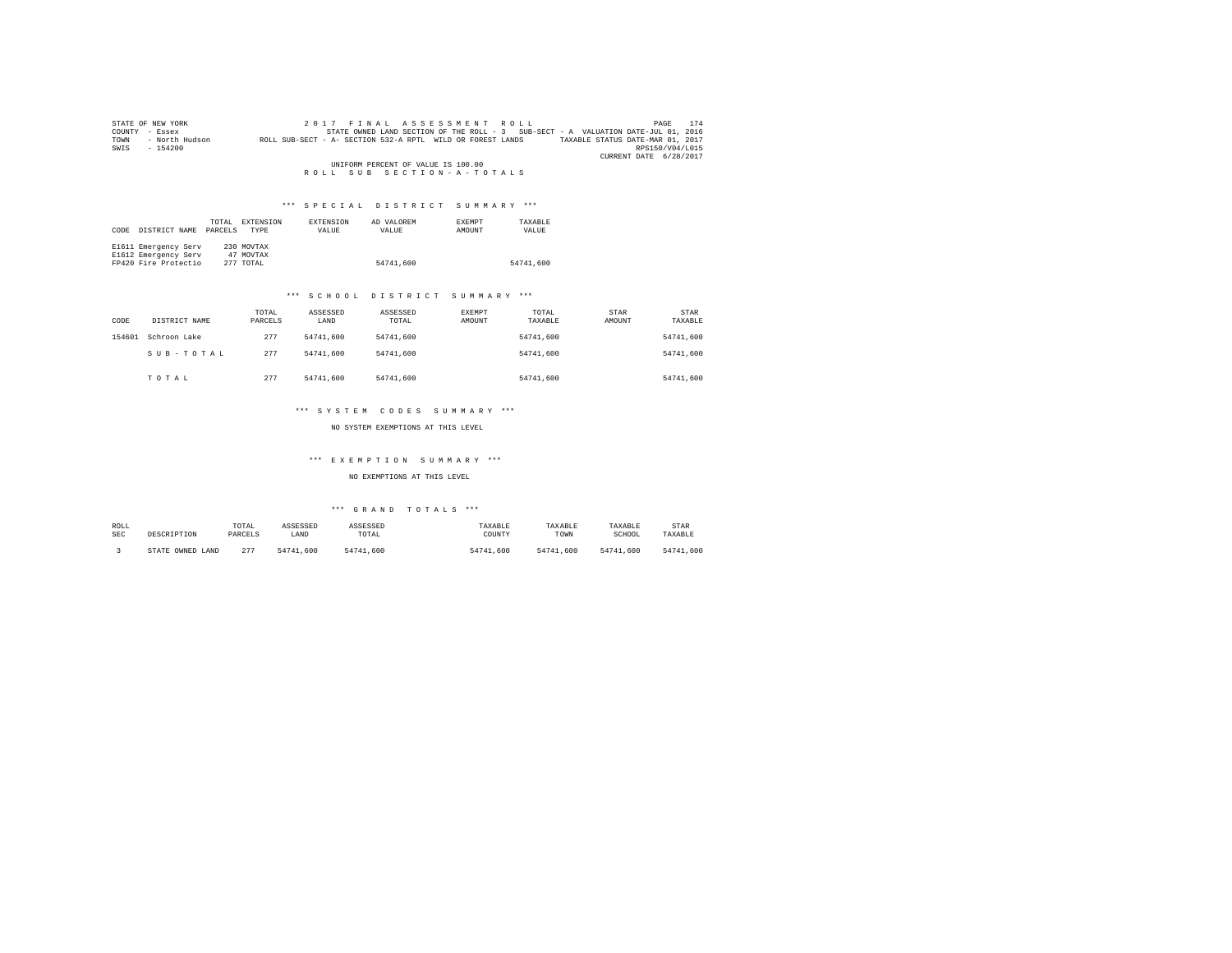| STATE OF NEW YORK<br>COUNTY - Essex<br>SWIS - 154200                                    |                                                                                                                                                        | OWNERS NAME SEQUENCE | 2017 FINAL ASSESSMENT ROLL<br>STATE OWNED LAND SECTION OF THE ROLL - 3 SUB-SECT - P VALUATION DATE-JUL 01, 2016<br>TOWN - North Hudson ROLL SUB-SECT - P- ECL CONSERVATION AND COMMON LAW EASEMENTS TAXABLE STATUS DATE-MAR 01, 2017<br>UNIFORM PERCENT OF VALUE IS 100.00<br>UNIFORM PERCENT OF VALUE IS 100.00 |                                             | 175<br>PAGE |
|-----------------------------------------------------------------------------------------|--------------------------------------------------------------------------------------------------------------------------------------------------------|----------------------|------------------------------------------------------------------------------------------------------------------------------------------------------------------------------------------------------------------------------------------------------------------------------------------------------------------|---------------------------------------------|-------------|
| TAX MAP PARCEL NUMBER<br>CURRENT OWNERS NAME<br>CURRENT OWNERS ADDRESS                  | SCHOOL DISTRICT<br>PARCEL SIZE/GRID COORD                                                                                                              | LAND<br>TOTAL        | PROPERTY LOCATION & CLASS ASSESSMENT EXEMPTION CODE---------------COUNTY-------TOWN-----SCHOOL<br>TAX DESCRIPTION<br>SPECIAL DISTRICTS                                                                                                                                                                           | TAXABLE VALUE                               | ACCOUNT NO. |
| ***********************                                                                 |                                                                                                                                                        |                      | ************************** 92.-3-6.100-ESMT ***********                                                                                                                                                                                                                                                          |                                             |             |
| $92. -3 - 6.100 - ESMT$<br>State Of New York<br>C/O County Treasurer<br>County<br>Essex | Elk Lake Rd<br>980 Consyn easmt<br>Schroon Lake 154601<br>8 9 20 T&c Twp 45<br>ACRES 848.80<br>EAST-0616102 NRTH-1479879<br>DEED BOOK 143 PG-418       | 500,195              | COUNTY TAXABLE VALUE<br>TOWN TAXABLE VALUE<br>500,195 SCHOOL TAXABLE VALUE<br>FP420 Fire Protection                                                                                                                                                                                                              | 500.195<br>500,195<br>500,195<br>500,195 TO | 685J100108  |
|                                                                                         | CONSERVATION ESMT % 71.00                                                                                                                              |                      |                                                                                                                                                                                                                                                                                                                  |                                             |             |
|                                                                                         | FULL MARKET VALUE                                                                                                                                      | 500.195              |                                                                                                                                                                                                                                                                                                                  |                                             |             |
|                                                                                         |                                                                                                                                                        |                      |                                                                                                                                                                                                                                                                                                                  |                                             |             |
|                                                                                         | Elk Lake Rd                                                                                                                                            |                      |                                                                                                                                                                                                                                                                                                                  |                                             | 685J100101  |
| $92. - 3 - 7.100 - ESMT$<br>State Of New York                                           | 980 Consyn easmt - WTRFNT<br>Schroon Lake 154601                                                                                                       | 452.817              | COUNTY TAXABLE VALUE<br>TOWN TAXABLE VALUE                                                                                                                                                                                                                                                                       | 452,817<br>452.817                          |             |
| C/O County Treasurer                                                                    | 48 T&c Twns                                                                                                                                            |                      | 452.817 SCHOOL TAXABLE VALUE                                                                                                                                                                                                                                                                                     | 452.817                                     |             |
| County<br>Essex                                                                         | ACRES 413.60<br>EAST-0620556 NRTH-1483748<br>DEED BOOK 172 PG-329<br>CONSERVATION ESMT % 71.00                                                         |                      | FP420 Fire Protection                                                                                                                                                                                                                                                                                            | 452,817 TO                                  |             |
|                                                                                         | FULL MARKET VALUE                                                                                                                                      | 452,817              |                                                                                                                                                                                                                                                                                                                  |                                             |             |
|                                                                                         | Elk Lake Rd                                                                                                                                            |                      |                                                                                                                                                                                                                                                                                                                  |                                             | 685J100903  |
| 92. - 3 - 8.100 - ESMT                                                                  | 980 Consvn easmt                                                                                                                                       |                      | COUNTY TAXABLE VALUE                                                                                                                                                                                                                                                                                             | 74,160                                      |             |
| State Of New York                                                                       | Schroon Lake 154601                                                                                                                                    | 74,160               | TOWN TAXABLE VALUE                                                                                                                                                                                                                                                                                               | 74,160                                      |             |
| C/O County Treasurer                                                                    | 6 7 Pt T&c Twp                                                                                                                                         |                      | 74,160 SCHOOL TAXABLE VALUE                                                                                                                                                                                                                                                                                      | 74,160                                      |             |
| County<br>Essex                                                                         | 1720/1 SNY Cons Ease<br>248.2 AC Under 480 RPTL<br>ACRES 248.20<br>EAST-0623063 NRTH-1474950<br>DEED BOOK 1720 PG-1<br>CONSERVATION ESMT % 36.00       |                      | FP420 Fire Protection                                                                                                                                                                                                                                                                                            | 74,160 TO                                   |             |
|                                                                                         | FULL MARKET VALUE                                                                                                                                      | 74,160               |                                                                                                                                                                                                                                                                                                                  |                                             |             |
|                                                                                         | Elk Lake Rd                                                                                                                                            |                      |                                                                                                                                                                                                                                                                                                                  |                                             | 685J192010  |
| 93. -1-3.100-ESMT                                                                       | 980 Consvn easmt                                                                                                                                       |                      | COUNTY TAXABLE VALUE                                                                                                                                                                                                                                                                                             | 47,160                                      |             |
| State Of New York                                                                       | Schroon Lake 154601                                                                                                                                    |                      | 47,160 TOWN TAXABLE VALUE                                                                                                                                                                                                                                                                                        | 47.160                                      |             |
| C/O County Treasurer                                                                    | T&c Twp 48                                                                                                                                             |                      | 47,160 SCHOOL TAXABLE VALUE                                                                                                                                                                                                                                                                                      | 47.160                                      |             |
| Essex                                                                                   | County 1720/1 SNY Cons Ease<br>157.8AC Under 480 RPTL<br>ACRES 157.80<br>EAST-0627481 NRTH-1475317<br>DEED BOOK 1720 PG-1<br>CONSERVATION ESMT % 36.00 |                      | FP420 Fire Protection                                                                                                                                                                                                                                                                                            | 47,160 TO                                   |             |
|                                                                                         | FULL MARKET VALUE                                                                                                                                      | 47.160               |                                                                                                                                                                                                                                                                                                                  |                                             |             |
|                                                                                         |                                                                                                                                                        |                      |                                                                                                                                                                                                                                                                                                                  |                                             |             |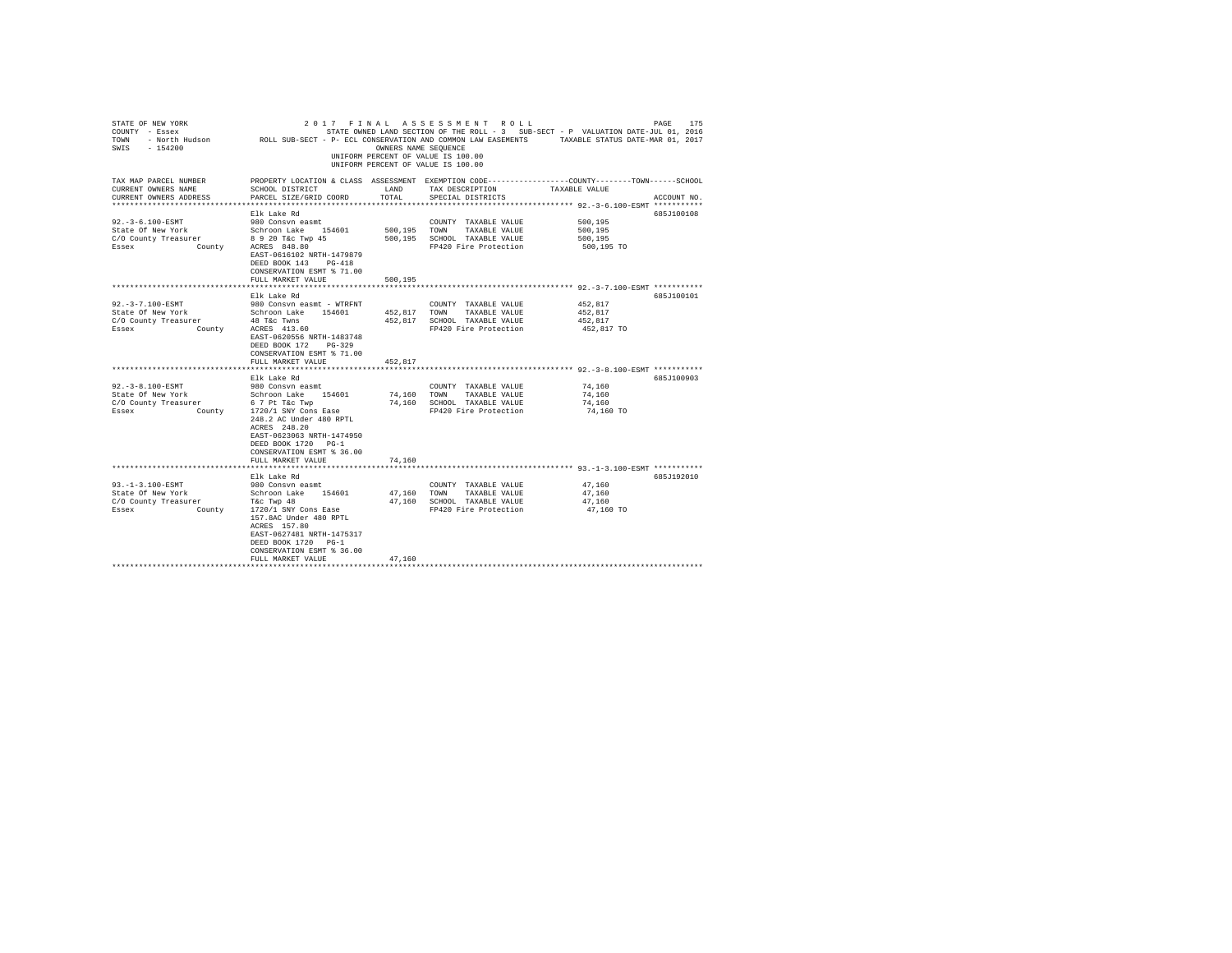| STATE OF NEW YORK<br>COUNTY - Essex<br>TOWN<br>$-154200$<br>SWIS                                                                                                                   | - North Hudson MCLL SUB-SECT - P- ECL CONSERVATION AND COMMON LAW EASEMENTS                                                                                                                                                                                                                                                                                                                                              | OWNERS NAME SEOUENCE                                   | 2017 FINAL ASSESSMENT ROLL<br>STATE OWNED LAND SECTION OF THE ROLL - 3 SUB-SECT - P VALUATION DATE-JUL 01, 2016<br>UNIFORM PERCENT OF VALUE IS 100.00<br>UNIFORM PERCENT OF VALUE IS 100.00      | TAXABLE STATUS DATE-MAR 01, 2017                                                               | 176<br>PAGE |
|------------------------------------------------------------------------------------------------------------------------------------------------------------------------------------|--------------------------------------------------------------------------------------------------------------------------------------------------------------------------------------------------------------------------------------------------------------------------------------------------------------------------------------------------------------------------------------------------------------------------|--------------------------------------------------------|--------------------------------------------------------------------------------------------------------------------------------------------------------------------------------------------------|------------------------------------------------------------------------------------------------|-------------|
| TAX MAP PARCEL NUMBER<br>CURRENT OWNERS NAME<br>CURRENT OWNERS ADDRESS<br>************************                                                                                 | PROPERTY LOCATION & CLASS ASSESSMENT EXEMPTION CODE---------------COUNTY-------TOWN------SCHOOL<br>SCHOOL DISTRICT<br>PARCEL SIZE/GRID COORD                                                                                                                                                                                                                                                                             | LAND<br>TOTAL                                          | TAX DESCRIPTION<br>SPECIAL DISTRICTS                                                                                                                                                             | TAXABLE VALUE                                                                                  | ACCOUNT NO. |
|                                                                                                                                                                                    |                                                                                                                                                                                                                                                                                                                                                                                                                          |                                                        |                                                                                                                                                                                                  |                                                                                                |             |
| $93. -1 - 7.100 - ESMT$<br>State Of New York<br>C/O County Treasurer<br>Essex<br>County                                                                                            | Elk Lake Rd<br>980 Consyn easmt<br>Schroon Lake<br>154601<br>24 T&C Twp 44<br>1720/1 SNY Cons Ease<br>550AC Under 480 RPTL<br>ACRES 560.30<br>EAST-0632859 NRTH-1476085<br>DEED BOOK 1720 PG-1<br>CONSERVATION ESMT % 36.00                                                                                                                                                                                              | 167,400<br>167,400                                     | COUNTY TAXABLE VALUE<br>TOWN<br>TAXABLE VALUE<br>SCHOOL TAXABLE VALUE<br>FP420 Fire Protection                                                                                                   | 167,400<br>167,400<br>167,400<br>167,400 TO                                                    | 685J100812  |
|                                                                                                                                                                                    | FULL MARKET VALUE                                                                                                                                                                                                                                                                                                                                                                                                        | 167,400                                                |                                                                                                                                                                                                  |                                                                                                |             |
|                                                                                                                                                                                    |                                                                                                                                                                                                                                                                                                                                                                                                                          |                                                        |                                                                                                                                                                                                  |                                                                                                |             |
|                                                                                                                                                                                    | Elk Lake Rd                                                                                                                                                                                                                                                                                                                                                                                                              |                                                        |                                                                                                                                                                                                  |                                                                                                | 685J191011  |
| $93. -1 - 7.200 - ESMT$<br>State Of New York<br>C/O County Treasurer<br>Essex<br>County<br>102. - 2 - 3.100 - ESMT<br>State Of New York<br>C/O County Treasurer<br>Essex<br>County | 980 Consvn easmt - WTRFNT<br>Schroon Lake<br>154601<br>24 T&C Purchase Twp 44<br>Cons Ease 700031 7000401<br>325AC Under 480 RPTL<br>ACRES 443.00<br>EAST-0629679 NRTH-1474601<br>$PG-119$<br>DEED BOOK 843<br>CONSERVATION ESMT % 67.00<br>FULL MARKET VALUE<br>Elk Lake Rd<br>980 Consvn easmt<br>Schroon Lake 154601<br>19 Totn&crossfield Twp 44<br>1720/1 SNY Cons Ease<br>1200.6AC Under 480 RPTL<br>ACRES 1269.71 | 1576,912<br>1576,912<br>1576.912<br>337,500<br>337,500 | COUNTY TAXABLE VALUE<br>TOWN<br>TAXABLE VALUE<br>SCHOOL TAXABLE VALUE<br>FP420 Fire Protection<br>COUNTY TAXABLE VALUE<br>TOWN<br>TAXABLE VALUE<br>SCHOOL TAXABLE VALUE<br>FP420 Fire Protection | 1576,912<br>1576,912<br>1576,912<br>1576,912 TO<br>337,500<br>337,500<br>337,500<br>337,500 TO | 685J100908  |
|                                                                                                                                                                                    | EAST-0622322 NRTH-1460776<br>DEED BOOK 1720 PG-1<br>CONSERVATION ESMT % 36.00<br>FULL MARKET VALUE                                                                                                                                                                                                                                                                                                                       | 337,500                                                |                                                                                                                                                                                                  |                                                                                                |             |
|                                                                                                                                                                                    |                                                                                                                                                                                                                                                                                                                                                                                                                          |                                                        |                                                                                                                                                                                                  |                                                                                                |             |
| 103. -1-1.210-ESMT<br>State Of New York<br>C/O County Treasurer<br>Essex<br>County                                                                                                 | Elk Lake Rd<br>980 Consyn easmt - WTRFNT<br>Schroon Lake 154601<br>21 T&C Twp 44<br>Ease 7000601 7000501 7000<br>606.24AC Under 480 RPTL<br>ACRES 1002.90<br>EAST-0632505 NRTH-1469199<br>DEED BOOK 843<br>$PG-119$<br>CONSERVATION ESMT % 67.00<br>FULL MARKET VALUE                                                                                                                                                    | 1886,854<br>1886,854<br>1886,854                       | COUNTY TAXABLE VALUE<br>TOWN<br>TAXABLE VALUE<br>SCHOOL TAXABLE VALUE<br>FP420 Fire Protection                                                                                                   | 1886,854<br>1886,854<br>1886,854<br>1886,854 TO                                                | 685J191009  |
|                                                                                                                                                                                    |                                                                                                                                                                                                                                                                                                                                                                                                                          |                                                        |                                                                                                                                                                                                  |                                                                                                |             |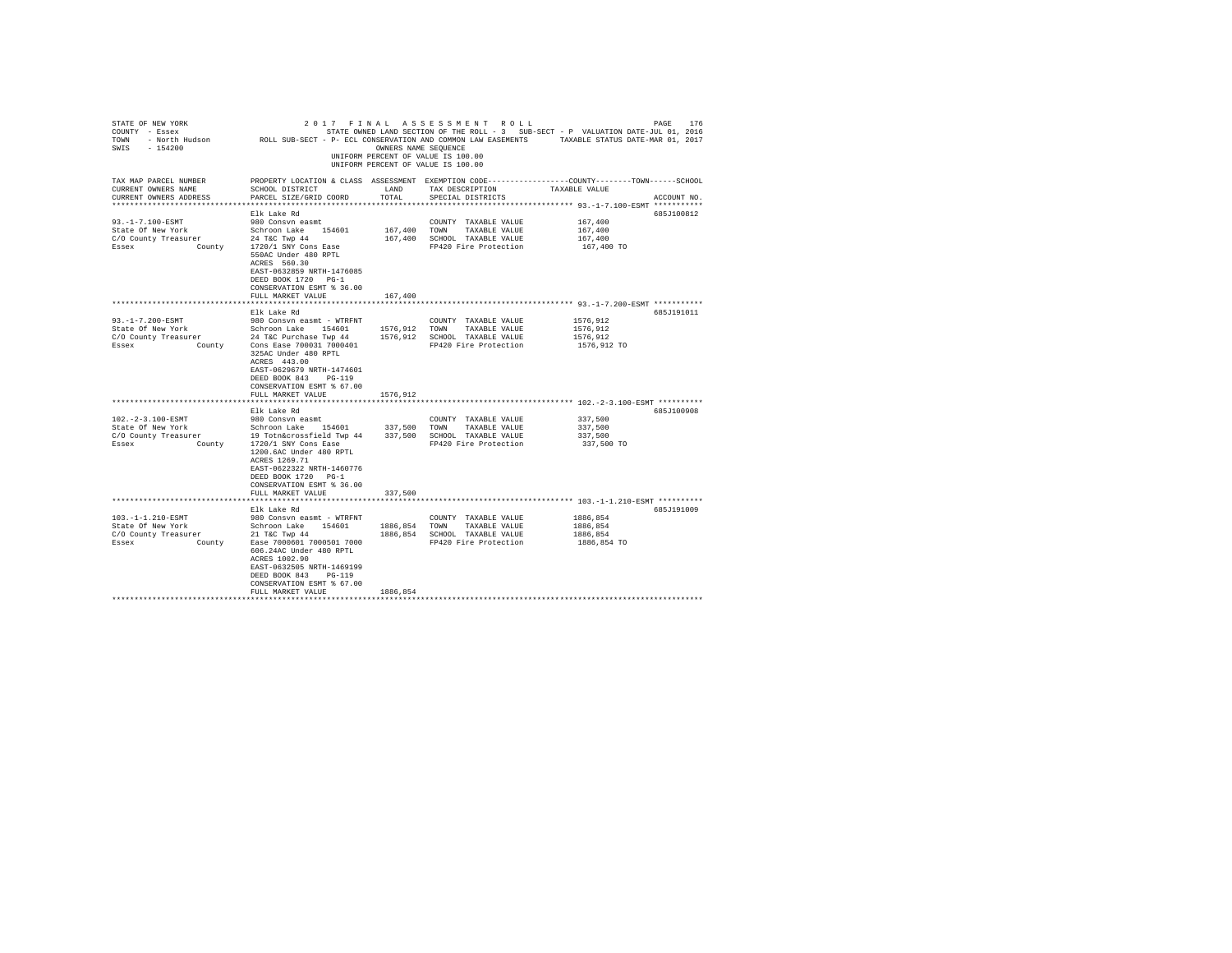|                                                                                                                                                                                                                                                                                                                                                                                                                                               |                                                         |                                                                                                                                                                  |                                                                                                                                                                                                                                                                                                                               | 177<br>PAGE                                                                                                                                                                                                             |
|-----------------------------------------------------------------------------------------------------------------------------------------------------------------------------------------------------------------------------------------------------------------------------------------------------------------------------------------------------------------------------------------------------------------------------------------------|---------------------------------------------------------|------------------------------------------------------------------------------------------------------------------------------------------------------------------|-------------------------------------------------------------------------------------------------------------------------------------------------------------------------------------------------------------------------------------------------------------------------------------------------------------------------------|-------------------------------------------------------------------------------------------------------------------------------------------------------------------------------------------------------------------------|
| SCHOOL DISTRICT<br>PARCEL SIZE/GRID COORD                                                                                                                                                                                                                                                                                                                                                                                                     | LAND<br>TOTAL                                           | TAX DESCRIPTION<br>SPECIAL DISTRICTS                                                                                                                             | TAXABLE VALUE                                                                                                                                                                                                                                                                                                                 | ACCOUNT NO.                                                                                                                                                                                                             |
|                                                                                                                                                                                                                                                                                                                                                                                                                                               |                                                         |                                                                                                                                                                  |                                                                                                                                                                                                                                                                                                                               |                                                                                                                                                                                                                         |
| 980 Consyn easmt - WTRFNT<br>Schroon Lake 154601<br>12 13 T&C Twp 44<br>1720/1 SNY Cons Ease<br>864.67AC Under 480 RPTL<br>ACRES 1041.67<br>EAST-0635570 NRTH-1458150<br>DEED BOOK 1720 PG-1<br>CONSERVATION ESMT % 36.00                                                                                                                                                                                                                     |                                                         | COUNTY TAXABLE VALUE<br>TOWN<br>TAXABLE VALUE<br>SCHOOL TAXABLE VALUE<br>FP420 Fire Protection                                                                   | 553.032<br>553.032<br>553,032<br>553,032 TO                                                                                                                                                                                                                                                                                   | 685J100808                                                                                                                                                                                                              |
| FULL MARKET VALUE                                                                                                                                                                                                                                                                                                                                                                                                                             | 553,032                                                 |                                                                                                                                                                  |                                                                                                                                                                                                                                                                                                                               |                                                                                                                                                                                                                         |
|                                                                                                                                                                                                                                                                                                                                                                                                                                               |                                                         |                                                                                                                                                                  |                                                                                                                                                                                                                                                                                                                               |                                                                                                                                                                                                                         |
| Elk Lake Rd<br>980 Consvn easmt<br>Schroon Lake 154601<br>T&C Twp 44 & 45<br>1720/1 SNY Cons Ease<br>4124.43AC Under 480 RPTL<br>ACRES 4124.43<br>EAST-0633429 NRTH-1462567<br>DEED BOOK 1720 PG-1<br>CONSERVATION ESMT % 36.00<br>FULL MARKET VALUE<br>Elk Lake Rd<br>980 Consvn easmt<br>Schroon Lake 154601<br>T&C Twp<br>1720/1 SNY Cons Ease<br>83.1AC Under 480 RPTL<br>ACRES 83.10<br>EAST-0633954 NRTH-1465577<br>DEED BOOK 1720 PG-1 | 748.548                                                 | COUNTY TAXABLE VALUE<br>TOWN<br>TAXABLE VALUE<br>SCHOOL TAXABLE VALUE<br>FP420 Fire Protection<br>COUNTY TAXABLE VALUE<br>TAXABLE VALUE<br>FP420 Fire Protection | 748.548<br>748,548<br>748,548<br>748,548 TO<br>24,840<br>24,840<br>24,840<br>24,840 TO                                                                                                                                                                                                                                        | 685J100905<br>685Z013002                                                                                                                                                                                                |
| FULL MARKET VALUE                                                                                                                                                                                                                                                                                                                                                                                                                             | 24,840                                                  |                                                                                                                                                                  |                                                                                                                                                                                                                                                                                                                               |                                                                                                                                                                                                                         |
|                                                                                                                                                                                                                                                                                                                                                                                                                                               |                                                         |                                                                                                                                                                  |                                                                                                                                                                                                                                                                                                                               |                                                                                                                                                                                                                         |
| 980 Consyn easmt<br>Schroon Lake 154601<br>15 T&c Twp 44<br>1720/1 SNY Cons Ease<br>845.5AC Under 480 RPTL<br>ACRES 845.50<br>EAST-0620602 NRTH-1451617<br>DEED BOOK 1720 PG-1<br>CONSERVATION ESMT % 36.00<br>FULL MARKET VALUE                                                                                                                                                                                                              | 252,648                                                 | COUNTY TAXABLE VALUE<br>TOWN<br>TAXABLE VALUE<br>SCHOOL TAXABLE VALUE<br>FP420 Fire Protection                                                                   | 252,648<br>252,648<br>252,648<br>252,648 TO                                                                                                                                                                                                                                                                                   | 685J100907                                                                                                                                                                                                              |
|                                                                                                                                                                                                                                                                                                                                                                                                                                               | Elk Lake Rd<br>CONSERVATION ESMT % 36.00<br>Elk Lake Rd |                                                                                                                                                                  | 2017 FINAL ASSESSMENT ROLL<br>- North Hudson MOLL SUB-SECT - P- ECL CONSERVATION AND COMMON LAW EASEMENTS<br>OWNERS NAME SEOUENCE<br>UNIFORM PERCENT OF VALUE IS 100.00<br>UNIFORM PERCENT OF VALUE IS 100.00<br>553,032<br>553.032<br>748,548<br>748,548<br>24.840 TOWN<br>24,840 SCHOOL TAXABLE VALUE<br>252,648<br>252,648 | STATE OWNED LAND SECTION OF THE ROLL - 3 SUB-SECT - P VALUATION DATE-JUL 01, 2016<br>TAXABLE STATUS DATE-MAR 01, 2017<br>PROPERTY LOCATION & CLASS ASSESSMENT EXEMPTION CODE---------------COUNTY-------TOWN-----SCHOOL |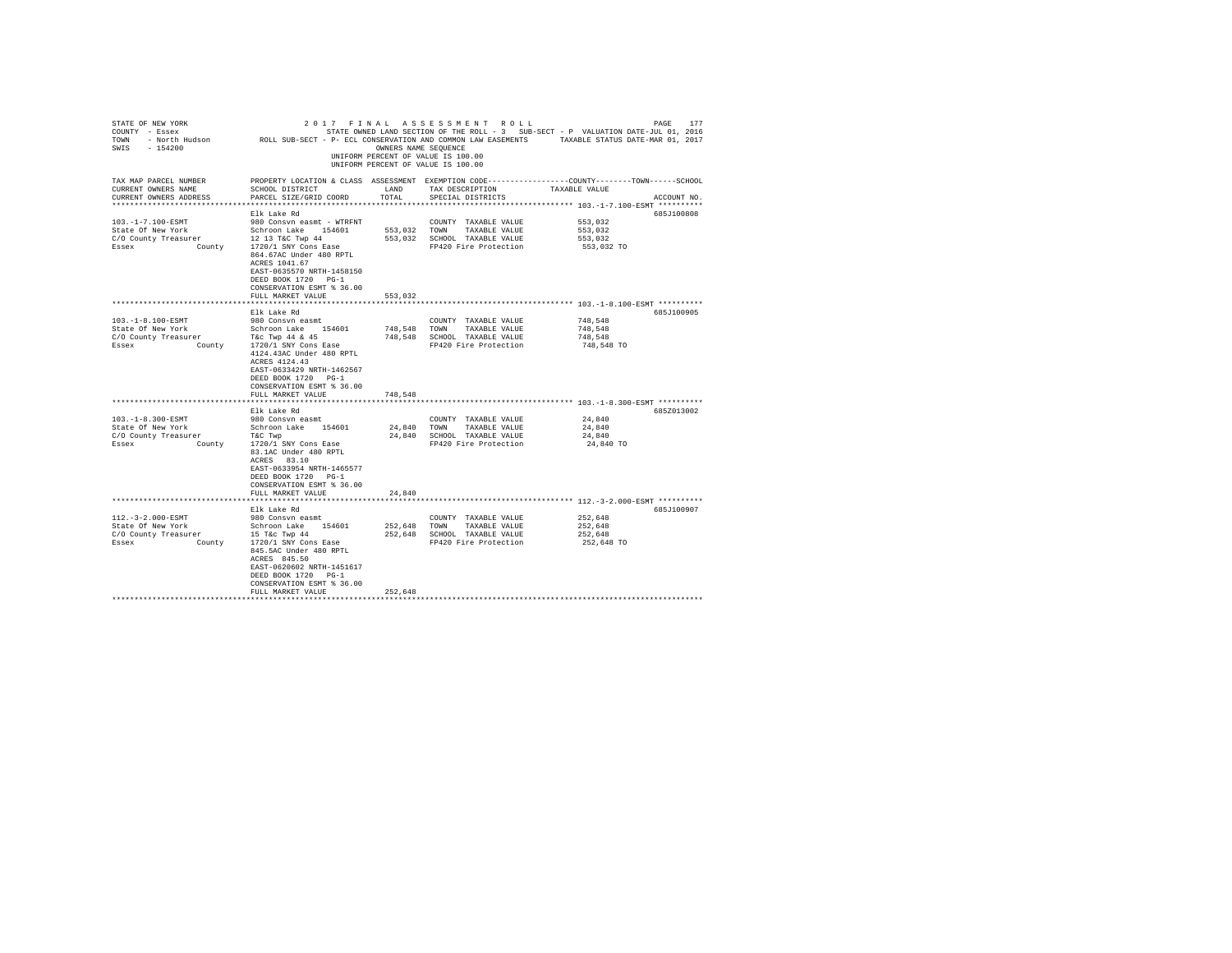| STATE OF NEW YORK<br>COUNTY - Essex<br>COUNT - BOEK HUGSON - ROLL SUB-SECT - P- ECL CONSERVATION AND COMMON LAW EASEMENTS - TAXABLE STATUS DATE-WAR 01, 2017<br>TOWN - North Hugson - ROLL SUB-SECT - P- ECL CONSERVATION AND COMMON LAW EASEMENTS - TAXABLE STATUS DATE<br>SWIS - 154200 |                                                                                                                                                                           | OWNERS NAME SEQUENCE | 2017 FINAL ASSESSMENT ROLL<br>STATE OWNED LAND SECTION OF THE ROLL - 3 SUB-SECT - P VALUATION DATE-JUL 01, 2016<br>UNIFORM PERCENT OF VALUE IS 100.00<br>UNIFORM PERCENT OF VALUE IS 100.00 |                                                          | PAGE<br>178 |
|-------------------------------------------------------------------------------------------------------------------------------------------------------------------------------------------------------------------------------------------------------------------------------------------|---------------------------------------------------------------------------------------------------------------------------------------------------------------------------|----------------------|---------------------------------------------------------------------------------------------------------------------------------------------------------------------------------------------|----------------------------------------------------------|-------------|
| TAX MAP PARCEL NUMBER<br>CURRENT OWNERS NAME<br>CURRENT OWNERS ADDRESS                                                                                                                                                                                                                    | PROPERTY LOCATION & CLASS ASSESSMENT EXEMPTION CODE---------------COUNTY-------TOWN-----SCHOOL<br>SCHOOL DISTRICT<br>PARCEL SIZE/GRID COORD                               | LAND<br>TOTAL        | TAX DESCRIPTION<br>SPECIAL DISTRICTS                                                                                                                                                        | TAXABLE VALUE                                            | ACCOUNT NO. |
|                                                                                                                                                                                                                                                                                           |                                                                                                                                                                           |                      |                                                                                                                                                                                             | ************************* 113.-1-1.000-ESMT **********   |             |
|                                                                                                                                                                                                                                                                                           | Elk Lake Rd                                                                                                                                                               |                      |                                                                                                                                                                                             |                                                          | 685J100811  |
| 113. -1-1.000-ESMT                                                                                                                                                                                                                                                                        | 980 Consvn easmt                                                                                                                                                          |                      | COUNTY TAXABLE VALUE                                                                                                                                                                        | 315,036                                                  |             |
| State Of New York Schroon Lake 154601<br>C/O County Treasurer 14 Tac Twp 44<br>Essex County 1720/1 SNY Cons Ease                                                                                                                                                                          |                                                                                                                                                                           | 315,036 TOWN         | TAXABLE VALUE                                                                                                                                                                               | 315,036                                                  |             |
|                                                                                                                                                                                                                                                                                           |                                                                                                                                                                           |                      | 315,036 SCHOOL TAXABLE VALUE                                                                                                                                                                | 315,036                                                  |             |
|                                                                                                                                                                                                                                                                                           | 1050AC Under 480 RPTL<br>ACRES 1113.80<br>EAST-0625964 NRTH-1453840<br>DEED BOOK 1720 PG-1<br>CONSERVATION ESMT % 36.00                                                   |                      | FP420 Fire Protection                                                                                                                                                                       | 315,036 TO                                               |             |
|                                                                                                                                                                                                                                                                                           | FULL MARKET VALUE<br>*************************                                                                                                                            | 315,036              |                                                                                                                                                                                             |                                                          |             |
|                                                                                                                                                                                                                                                                                           |                                                                                                                                                                           |                      |                                                                                                                                                                                             | *************************** 113.-2-1.004-ESMT ********** |             |
|                                                                                                                                                                                                                                                                                           | 3010 Blue Ridge Rd                                                                                                                                                        |                      |                                                                                                                                                                                             |                                                          | 685J101202  |
| $113.-2-1.004-ESMT$<br>State Of New York                                                                                                                                                                                                                                                  | 980 Consvn easmt - WTRFNT                                                                                                                                                 |                      | COUNTY TAXABLE VALUE                                                                                                                                                                        | 315,364                                                  |             |
|                                                                                                                                                                                                                                                                                           |                                                                                                                                                                           |                      | 315,364 TOWN TAXABLE VALUE<br>315,364 SCHOOL TAXABLE VALUE                                                                                                                                  | 315,364<br>315,364                                       |             |
| C/O County Treasurer<br>Essex County                                                                                                                                                                                                                                                      | Schroon Lake 154601<br>5 T&C Twp 44<br>SNY Cons Ease                                                                                                                      |                      | FP420 Fire Protection                                                                                                                                                                       | 315,364 TO                                               |             |
|                                                                                                                                                                                                                                                                                           | 1690.5AC Under 480 RPTL<br>ACRES 1691.50<br>EAST-0639072 NRTH-1451475<br>DEED BOOK 1719 PG-1<br>CONSERVATION ESMT % 28.00<br>FULL MARKET VALUE<br>*********************** | 315,364              |                                                                                                                                                                                             |                                                          |             |
|                                                                                                                                                                                                                                                                                           |                                                                                                                                                                           |                      |                                                                                                                                                                                             | *************************** 113.-3-1.000-ESMT ********** |             |
|                                                                                                                                                                                                                                                                                           | Elk Lake Rd                                                                                                                                                               |                      |                                                                                                                                                                                             |                                                          | 685J100810  |
| 113. - 3-1.000-ESMT                                                                                                                                                                                                                                                                       | 980 Consvn easmt                                                                                                                                                          |                      | COUNTY TAXABLE VALUE                                                                                                                                                                        | 39,888                                                   |             |
| State Of New York                                                                                                                                                                                                                                                                         | Schroon Lake 154601<br>12 T&c Twp 44                                                                                                                                      | 39,888               | TOWN TAXABLE VALUE                                                                                                                                                                          | 39,888                                                   |             |
| C/O County Treasurer                                                                                                                                                                                                                                                                      |                                                                                                                                                                           |                      | 39,888 SCHOOL TAXABLE VALUE                                                                                                                                                                 | 39,888                                                   |             |
| Essex County 1720/1 SNY Cons Ease                                                                                                                                                                                                                                                         | ACRES 99.80<br>EAST-0631498 NRTH-1456494<br>DEED BOOK 1720 PG-1<br>CONSERVATION ESMT % 36.00                                                                              |                      | FP420 Fire Protection                                                                                                                                                                       | 39,888 TO                                                |             |
|                                                                                                                                                                                                                                                                                           | FULL MARKET VALUE                                                                                                                                                         | 39,888               |                                                                                                                                                                                             |                                                          |             |
|                                                                                                                                                                                                                                                                                           |                                                                                                                                                                           |                      |                                                                                                                                                                                             |                                                          |             |
| 114.18-1-9.000-ESMT                                                                                                                                                                                                                                                                       | 3927 Blue Ridge Rd                                                                                                                                                        |                      |                                                                                                                                                                                             |                                                          | 685.7101415 |
|                                                                                                                                                                                                                                                                                           | 980 Consvn easmt                                                                                                                                                          |                      | COUNTY TAXABLE VALUE                                                                                                                                                                        | 3,950                                                    |             |
| State Of New York                                                                                                                                                                                                                                                                         | Schroon Lake 154601                                                                                                                                                       | 3,950 TOWN           | TAXABLE VALUE                                                                                                                                                                               | 3,950                                                    |             |
| CO County Treasurer and The Transformation of the CO County Treasurer 25 Tr W Of Rd Pat 3,950 SCHOOL TAXABLE VALUE                                                                                                                                                                        |                                                                                                                                                                           |                      |                                                                                                                                                                                             | 3,950                                                    |             |
|                                                                                                                                                                                                                                                                                           | EAST-0656055 NRTH-1440451<br>DEED BOOK 1592 PG-111<br>CONSERVATION ESMT % 25.00                                                                                           |                      |                                                                                                                                                                                             | 3,950 TO                                                 |             |
|                                                                                                                                                                                                                                                                                           | FULL MARKET VALUE                                                                                                                                                         | 3,950                |                                                                                                                                                                                             |                                                          |             |
|                                                                                                                                                                                                                                                                                           |                                                                                                                                                                           |                      |                                                                                                                                                                                             |                                                          |             |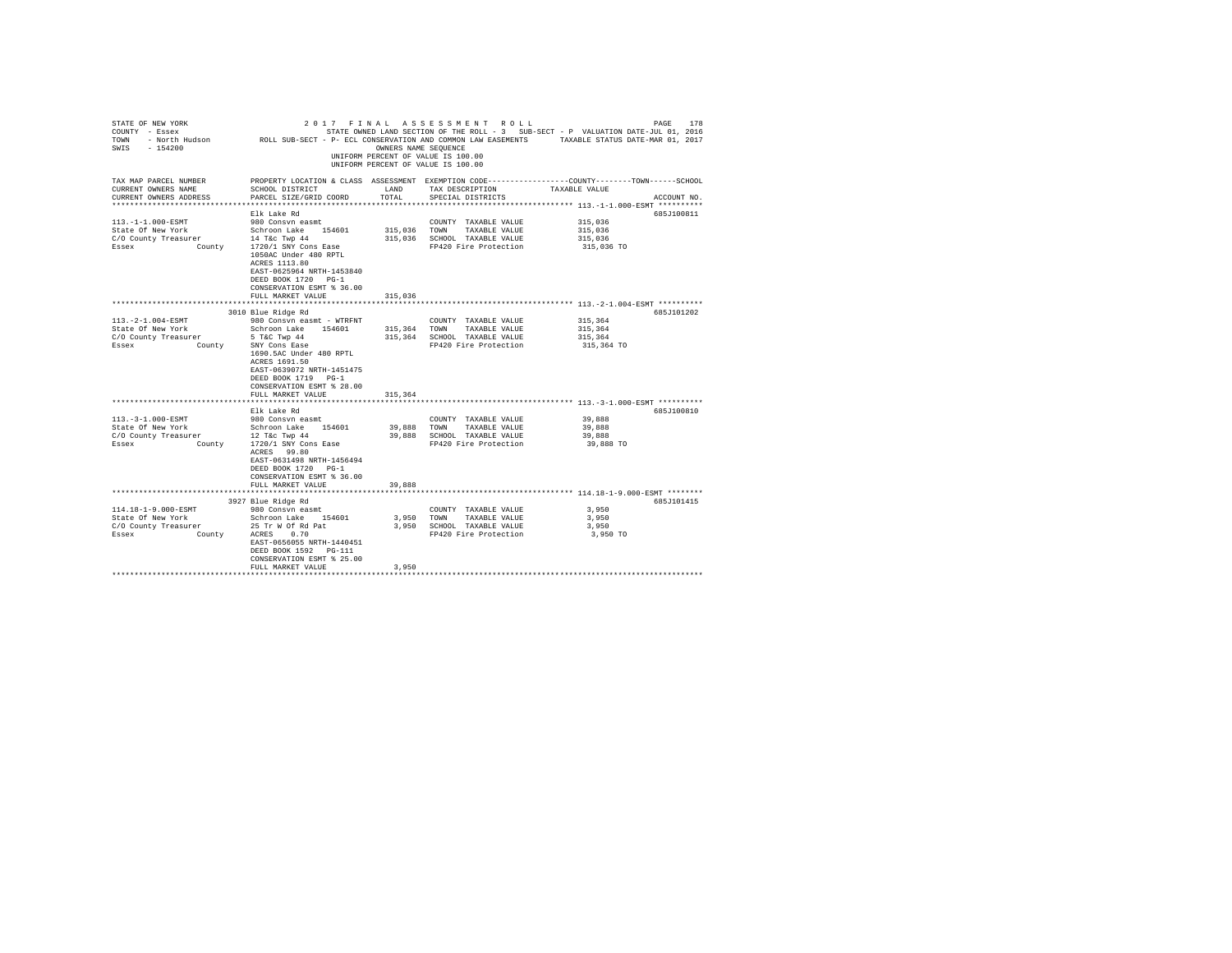| STATE OF NEW YORK<br>COUNTY - Essex<br>SWIS - 154200                   |                                                | OWNERS NAME SEQUENCE | 2017 FINAL ASSESSMENT ROLL<br>UNIFORM PERCENT OF VALUE IS 100.00<br>UNIFORM PERCENT OF VALUE IS 100.00 | PAGE<br>179<br>STATE OWNED LAND SECTION OF THE ROLL - 3 SUB-SECT - P VALUATION DATE-JUL 01, 2016<br>TOWN - North Hudson ROLL SUB-SECT - P- ECL CONSERVATION AND COMMON LAW EASEMENTS TAXABLE STATUS DATE-MAR 01, 2017 |
|------------------------------------------------------------------------|------------------------------------------------|----------------------|--------------------------------------------------------------------------------------------------------|-----------------------------------------------------------------------------------------------------------------------------------------------------------------------------------------------------------------------|
| TAX MAP PARCEL NUMBER<br>CURRENT OWNERS NAME<br>CURRENT OWNERS ADDRESS | SCHOOL DISTRICT<br>PARCEL SIZE/GRID COORD      | LAND<br>TOTAL        | TAX DESCRIPTION<br>SPECIAL DISTRICTS                                                                   | PROPERTY LOCATION & CLASS ASSESSMENT EXEMPTION CODE----------------COUNTY-------TOWN------SCHOOL<br>TAXABLE VALUE<br>ACCOUNT NO.                                                                                      |
|                                                                        | 3921 Blue Ridge Rd                             |                      |                                                                                                        | 685J101901                                                                                                                                                                                                            |
| 114.18-1-10.000-ESMT                                                   | 980 Consvn easmt                               |                      | COUNTY TAXABLE VALUE                                                                                   | 4,400                                                                                                                                                                                                                 |
| State Of New York                                                      | Schroon Lake 154601                            | 4.400 TOWN           | TAXABLE VALUE                                                                                          | 4,400                                                                                                                                                                                                                 |
| C/O County Treasurer                                                   | 25 Tr W Of Rd Pat                              |                      | 4,400 SCHOOL TAXABLE VALUE                                                                             | 4,400                                                                                                                                                                                                                 |
| Essex<br>County                                                        | ACRES 0.70                                     |                      | FP420 Fire Protection                                                                                  | 4,400 TO                                                                                                                                                                                                              |
|                                                                        | EAST-0655817 NRTH-1440440                      |                      |                                                                                                        |                                                                                                                                                                                                                       |
|                                                                        | DEED BOOK 1264 PG-87                           |                      |                                                                                                        |                                                                                                                                                                                                                       |
|                                                                        | CONSERVATION ESMT % 25.00                      |                      |                                                                                                        |                                                                                                                                                                                                                       |
|                                                                        | FULL MARKET VALUE                              | 4,400                |                                                                                                        |                                                                                                                                                                                                                       |
|                                                                        |                                                |                      |                                                                                                        |                                                                                                                                                                                                                       |
|                                                                        | Blue Ridge Rd                                  |                      |                                                                                                        | 685J178551                                                                                                                                                                                                            |
| 112.4-2-20.000-ESMT                                                    | 980 Consvn easmt                               |                      | COUNTY TAXABLE VALUE                                                                                   | 2,880                                                                                                                                                                                                                 |
| State Of New York                                                      | Schroon Lake 154601                            |                      | 2,880 TOWN<br>TAXABLE VALUE                                                                            | 2,880                                                                                                                                                                                                                 |
| C/O County Treasurer                                                   | $9$ T&C Twp $44$                               |                      | 2,880 SCHOOL TAXABLE VALUE                                                                             | 2,880                                                                                                                                                                                                                 |
| County<br>Essex                                                        | SNY Cons Ease 7001201<br>5.8AC Under 480 RPTL  |                      | FP420 Fire Protection                                                                                  | 2,880 TO                                                                                                                                                                                                              |
|                                                                        | ACRES 5.80                                     |                      |                                                                                                        |                                                                                                                                                                                                                       |
|                                                                        | EAST-0617034 NRTH-1439141                      |                      |                                                                                                        |                                                                                                                                                                                                                       |
|                                                                        | DEED BOOK 1658 PG-17                           |                      |                                                                                                        |                                                                                                                                                                                                                       |
|                                                                        | CONSERVATION ESMT % 60.00                      |                      |                                                                                                        |                                                                                                                                                                                                                       |
|                                                                        | FULL MARKET VALUE                              | 2,880                |                                                                                                        |                                                                                                                                                                                                                       |
|                                                                        |                                                |                      |                                                                                                        | *************************** 112.4-2-22.000-ESMT ********                                                                                                                                                              |
|                                                                        | Blue Ridge Rd                                  |                      |                                                                                                        | 685J178552                                                                                                                                                                                                            |
| 112.4-2-22.000-ESMT                                                    | 980 Consvn easmt                               |                      | COUNTY TAXABLE VALUE                                                                                   | 240                                                                                                                                                                                                                   |
| State Of New York                                                      | Schroon Lake 154601                            |                      | 240 TOWN TAXABLE VALUE                                                                                 | 240                                                                                                                                                                                                                   |
|                                                                        | $9$ T&c Twp $44$                               |                      | 240 SCHOOL TAXABLE VALUE                                                                               | 240                                                                                                                                                                                                                   |
| C/O County Treasurer<br>Essex County                                   | SNY Cons Ease 7001301                          |                      | FP420 Fire Protection                                                                                  | 240 TO                                                                                                                                                                                                                |
|                                                                        | .51AC Under 480 RPTL                           |                      |                                                                                                        |                                                                                                                                                                                                                       |
|                                                                        | ACRES 0.51                                     |                      |                                                                                                        |                                                                                                                                                                                                                       |
|                                                                        | EAST-0616000 NRTH-1439269                      |                      |                                                                                                        |                                                                                                                                                                                                                       |
|                                                                        | DEED BOOK 1658 PG-17                           |                      |                                                                                                        |                                                                                                                                                                                                                       |
|                                                                        | CONSERVATION ESMT % 60.00                      |                      |                                                                                                        |                                                                                                                                                                                                                       |
|                                                                        | FULL MARKET VALUE                              | 240                  |                                                                                                        |                                                                                                                                                                                                                       |
|                                                                        |                                                |                      |                                                                                                        |                                                                                                                                                                                                                       |
|                                                                        | 3217 Blue Ridge Rd                             |                      |                                                                                                        | 685J100912                                                                                                                                                                                                            |
| 113.4-2-11.000-ESMT                                                    | 980 Consvn easmt                               |                      | COUNTY TAXABLE VALUE                                                                                   | 76,800                                                                                                                                                                                                                |
| State Of New York                                                      | Schroon Lake 154601                            | 76,800               | TOWN<br>TAXABLE VALUE                                                                                  | 76,800                                                                                                                                                                                                                |
| C/O County Treasurer                                                   | 17 Tract West Road Pat                         | 76,800               | SCHOOL TAXABLE VALUE                                                                                   | 76,800                                                                                                                                                                                                                |
| Essex<br>County                                                        | SNY Cons Ease 7001501                          |                      | FP420 Fire Protection                                                                                  | 76,800 TO                                                                                                                                                                                                             |
|                                                                        | 154.2AC Under 480 RPTL                         |                      |                                                                                                        |                                                                                                                                                                                                                       |
|                                                                        | ACRES 154.20                                   |                      |                                                                                                        |                                                                                                                                                                                                                       |
|                                                                        | EAST-0644452 NRTH-1443995                      |                      |                                                                                                        |                                                                                                                                                                                                                       |
|                                                                        | DEED BOOK 1658 PG-17                           |                      |                                                                                                        |                                                                                                                                                                                                                       |
|                                                                        | CONSERVATION ESMT % 60.00<br>FULL MARKET VALUE | 76,800               |                                                                                                        |                                                                                                                                                                                                                       |
|                                                                        |                                                |                      |                                                                                                        |                                                                                                                                                                                                                       |
|                                                                        |                                                |                      |                                                                                                        |                                                                                                                                                                                                                       |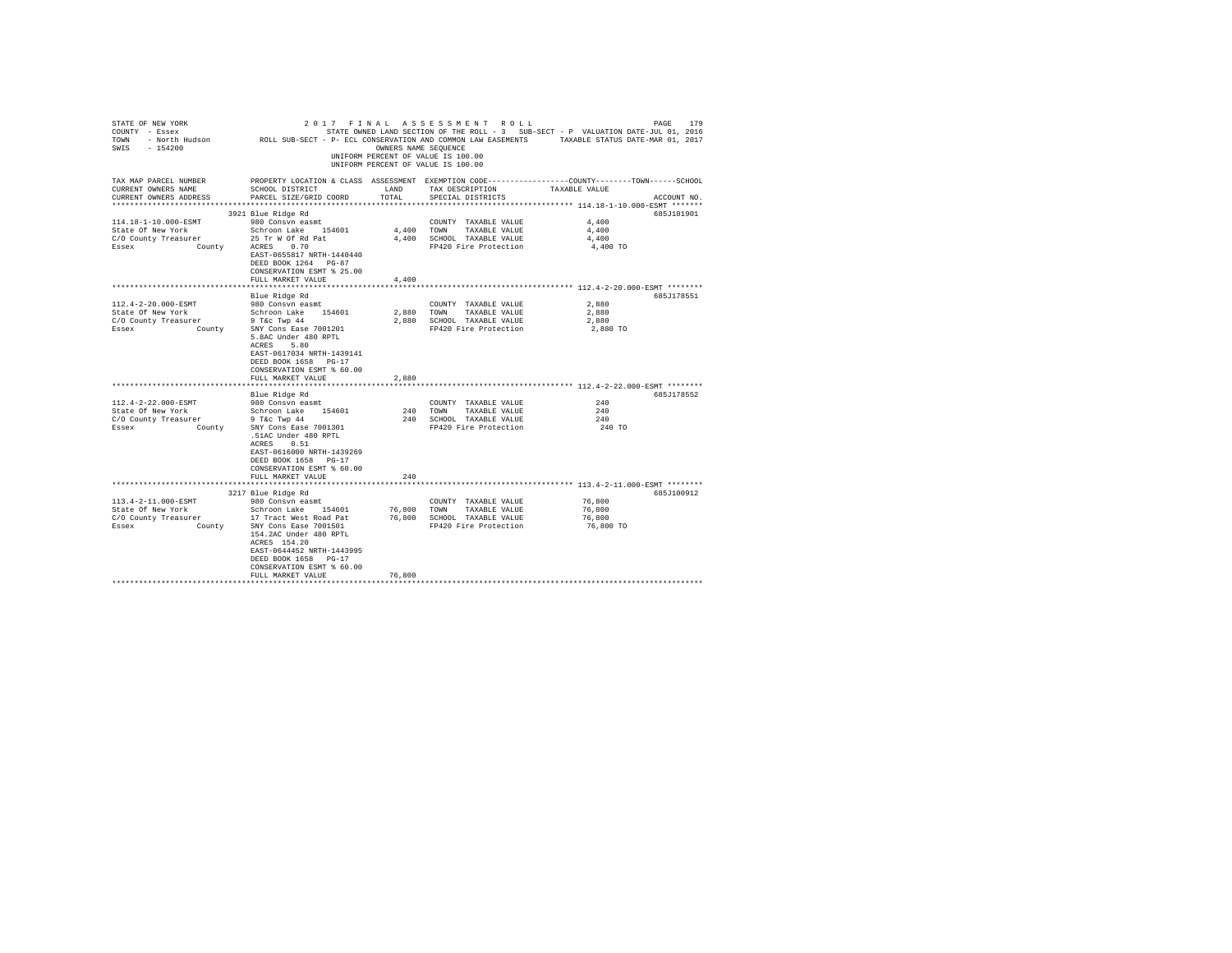| STATE OF NEW YORK<br>COUNTY - Essex<br>TOWN<br>SWIS - 154200                        | - North Hudson MOLL SUB-SECT - P- ECL CONSERVATION AND COMMON LAW EASEMENTS                                                                                                                                                 | OWNERS NAME SEQUENCE                | 2017 FINAL ASSESSMENT ROLL<br>STATE OWNED LAND SECTION OF THE ROLL - 3 SUB-SECT - P VALUATION DATE-JUL 01, 2016<br>UNIFORM PERCENT OF VALUE IS 100.00<br>UNIFORM PERCENT OF VALUE IS 100.00 | TAXABLE STATUS DATE-MAR 01, 2017                                       | PAGE<br>180 |
|-------------------------------------------------------------------------------------|-----------------------------------------------------------------------------------------------------------------------------------------------------------------------------------------------------------------------------|-------------------------------------|---------------------------------------------------------------------------------------------------------------------------------------------------------------------------------------------|------------------------------------------------------------------------|-------------|
| TAX MAP PARCEL NUMBER<br>CURRENT OWNERS NAME<br>CURRENT OWNERS ADDRESS              | SCHOOL DISTRICT<br>PARCEL SIZE/GRID COORD                                                                                                                                                                                   | LAND<br>TOTAL.<br>***************** | PROPERTY LOCATION & CLASS ASSESSMENT EXEMPTION CODE---------------COUNTY-------TOWN------SCHOOL<br>TAX DESCRIPTION<br>SPECIAL DISTRICTS                                                     | TAXABLE VALUE<br>************************ 113.20-1-27.000-ESMT ******* | ACCOUNT NO. |
|                                                                                     | Blue Ridge Rd                                                                                                                                                                                                               |                                     |                                                                                                                                                                                             |                                                                        | 685J100915  |
| 113.20-1-27.000-ESMT<br>State Of New York                                           | 980 Consvn easmt<br>Schroon Lake 154601                                                                                                                                                                                     | 2,220 TOWN                          | COUNTY TAXABLE VALUE<br>TAXABLE VALUE                                                                                                                                                       | 2.220<br>2.220                                                         |             |
| C/O County Treasurer<br>Essex<br>County                                             | 20 Tract West Of Road Pat<br>SNY Cons Ease 7001401<br>4.4AC Under 480 RPTL<br>ACRES 4.40<br>EAST-0644775 NRTH-1442073<br>DEED BOOK 1658 PG-17<br>CONSERVATION ESMT % 60.00                                                  | 2,220                               | SCHOOL TAXABLE VALUE<br>FP420 Fire Protection                                                                                                                                               | 2,220<br>2,220 TO                                                      |             |
|                                                                                     | FULL MARKET VALUE                                                                                                                                                                                                           | 2.220                               |                                                                                                                                                                                             |                                                                        |             |
|                                                                                     |                                                                                                                                                                                                                             | ***********                         | **************************** 114.3-2-8.003-ESMT *********                                                                                                                                   |                                                                        |             |
| 114.3-2-8.003-ESMT<br>State Of New York<br>C/O County Treasurer<br>Essex<br>County  | Blue Ridge Rd<br>980 Consyn easmt - WTRFNT<br>Schroon Lake 154601<br>23 Tract W Of Rd Patent<br>SNY C Ease 7001701 & 1601<br>306.7AC Under 480 RPTL<br>ACRES 523.70<br>EAST-0651123 NRTH-1442716                            | 267,780<br>267.780                  | COUNTY TAXABLE VALUE<br>TOWN<br>TAXABLE VALUE<br>SCHOOL TAXABLE VALUE<br>FP420 Fire Protection                                                                                              | 267.780<br>267.780<br>267,780<br>267,780 TO                            | 685J101003  |
|                                                                                     | DEED BOOK 1658 PG-17<br>CONSERVATION ESMT % 60.00<br>FULL MARKET VALUE                                                                                                                                                      | 267,780                             |                                                                                                                                                                                             |                                                                        |             |
|                                                                                     | Blue Ridge Rd                                                                                                                                                                                                               |                                     |                                                                                                                                                                                             |                                                                        | 685J101011  |
| 124. - 2-1.025-ESMT<br>State Of New York<br>C/O County Treasurer<br>Essex<br>County | 980 Consyn easmt - WTRFNT<br>Schroon Lake 154601<br>$2$ T&c Twp $44$<br>SNY Cons Ease 7001801<br>431.11AC Under 480 RPTL<br>ACRES 2582.39<br>EAST-0629127 NRTH-1438814<br>DEED BOOK 1658 PG-17<br>CONSERVATION ESMT % 60.00 | 1222,200<br>1222,200                | COUNTY TAXABLE VALUE<br>TAXABLE VALUE<br>TOWN<br>SCHOOL TAXABLE VALUE<br>FP420 Fire Protection                                                                                              | 1222,200<br>1222,200<br>1222.200<br>1222,200 TO                        |             |
|                                                                                     | FULL MARKET VALUE                                                                                                                                                                                                           | 1222,200                            |                                                                                                                                                                                             |                                                                        |             |
|                                                                                     |                                                                                                                                                                                                                             |                                     |                                                                                                                                                                                             |                                                                        |             |
| 125.1-1-4.000-ESMT                                                                  | Blue Ridge Rd<br>980 Consvn easmt                                                                                                                                                                                           |                                     | COUNTY TAXABLE VALUE                                                                                                                                                                        | 66,960                                                                 | 685J101004  |
| State Of New York                                                                   | Schroon Lake 154601                                                                                                                                                                                                         | 66,960                              | TOWN<br>TAXABLE VALUE                                                                                                                                                                       | 66,960                                                                 |             |
| C/O County Treasurer                                                                | 26 Tr W Of Rd Pat                                                                                                                                                                                                           | 66,960                              | SCHOOL TAXABLE VALUE                                                                                                                                                                        | 66,960                                                                 |             |
| Essex<br>County                                                                     | NYS Cons Ease 7001901<br>ACRES 134.40<br>EAST-0653023 NRTH-1439602<br>DEED BOOK 1658 PG-17<br>CONSERVATION ESMT % 60.00<br>FULL MARKET VALUE                                                                                | 66,960                              | FP420 Fire Protection                                                                                                                                                                       | 66.960 TO                                                              |             |
|                                                                                     |                                                                                                                                                                                                                             |                                     |                                                                                                                                                                                             |                                                                        |             |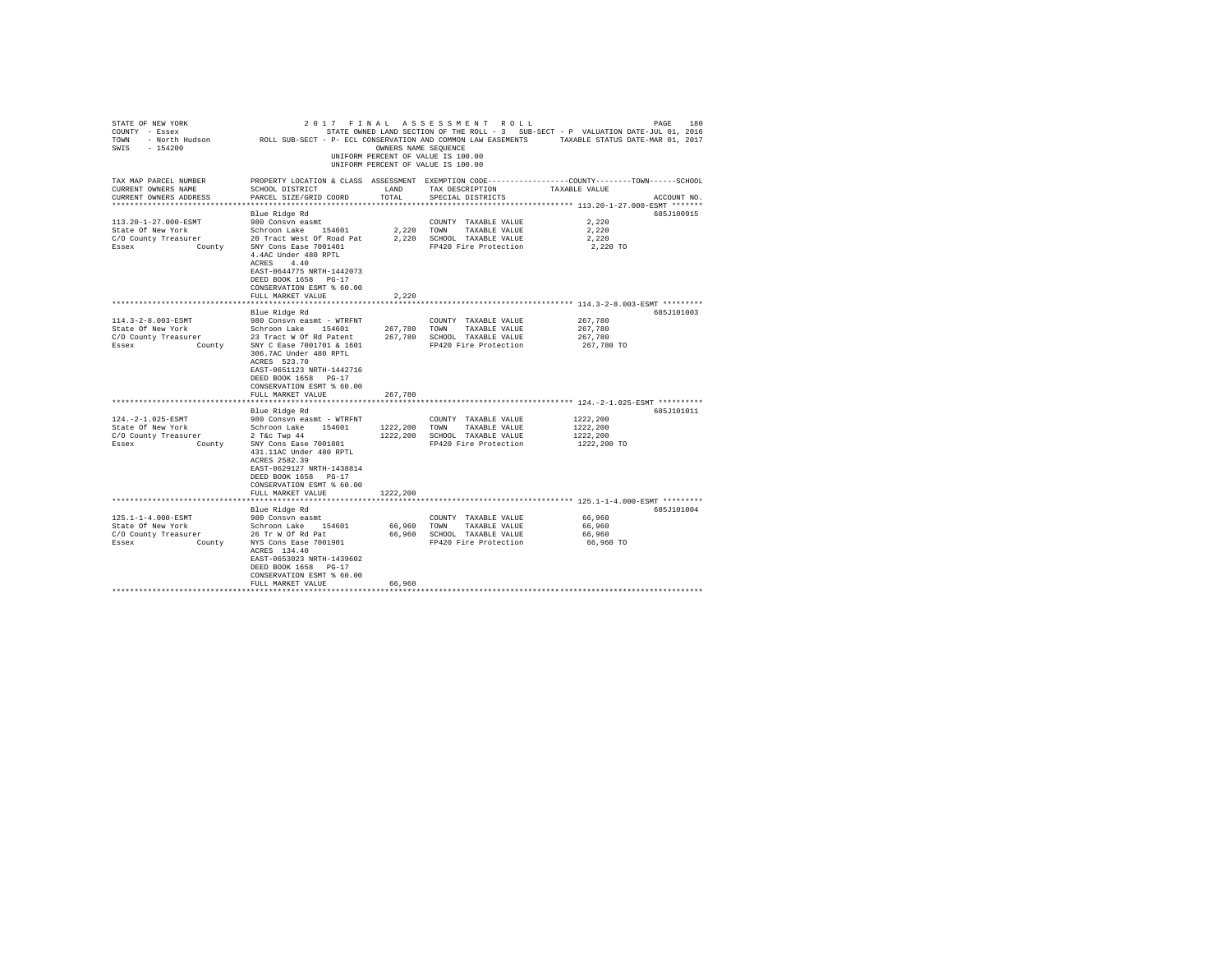|        | STATE OF NEW YORK | 2017 FINAL ASSESSMENT ROLL                                                                       | 181<br>PAGE            |
|--------|-------------------|--------------------------------------------------------------------------------------------------|------------------------|
| COUNTY | - Essex           | STATE OWNED LAND SECTION OF THE ROLL - 3 SUB-SECT - P VALUATION DATE-JUL 01, 2016                |                        |
| TOWN   | - North Hudson    | TAXABLE STATUS DATE-MAR 01, 2017<br>ROLL SUB-SECT - P- ECL CONSERVATION AND COMMON LAW EASEMENTS |                        |
| SWIS   | $-154200$         |                                                                                                  | RPS150/V04/L015        |
|        |                   |                                                                                                  | CURRENT DATE 6/28/2017 |
|        |                   | UNIFORM PERCENT OF VALUE IS 100.00                                                               |                        |
|        |                   | ROLL SUB SECTION-P-TOTALS                                                                        |                        |

| CODE | DISTRICT NAME        | TOTAL<br>PARCELS | EXTENSION<br><b>TYPE</b> | EXTENSION<br>VALUE | AD VALOREM<br>VALUE | <b>EXEMPT</b><br>AMOUNT | TAXARLE<br>VALUE |
|------|----------------------|------------------|--------------------------|--------------------|---------------------|-------------------------|------------------|
|      | E1611 Emergency Serv |                  | 18 MOVTAX                |                    |                     |                         |                  |
|      | E1612 Emergency Serv |                  | 6 MOVTAX                 |                    |                     |                         |                  |
|      | FP420 Fire Protectio |                  | 24 TOTAL                 |                    | 8939.784            |                         | 8939,784         |

#### \*\*\* S C H O O L D I S T R I C T S U M M A R Y \*\*\*

| CODE   | DISTRICT NAME | TOTAL<br>PARCELS | ASSESSED<br>LAND | ASSESSED<br>TOTAL | EXEMPT<br><b>AMOUNT</b> | TOTAL<br>TAXABLE | STAR<br>AMOUNT | <b>STAR</b><br>TAXABLE |
|--------|---------------|------------------|------------------|-------------------|-------------------------|------------------|----------------|------------------------|
| 154601 | Schroon Lake  | 24               | 8939,784         | 8939,784          |                         | 8939,784         |                | 8939.784               |
|        | SUB-TOTAL     | 24               | 8939,784         | 8939,784          |                         | 8939.784         |                | 8939,784               |
|        | TOTAL         | 24               | 8939,784         | 8939,784          |                         | 8939.784         |                | 8939,784               |

#### \*\*\* S Y S T E M C O D E S S U M M A R Y \*\*\*

NO SYSTEM EXEMPTIONS AT THIS LEVEL

#### \*\*\* E X E M P T I O N S U M M A R Y \*\*\*

#### NO EXEMPTIONS AT THIS LEVEL

| ROLL       | DESCRIPTION      | TOTAL   | ASSESSED     | ASSESSED | TAXABLE  | TAXABLE  | TAXABLE  | <b>STAR</b> |
|------------|------------------|---------|--------------|----------|----------|----------|----------|-------------|
| <b>SEC</b> |                  | PARCELS | LAND         | TOTAL    | COUNTY   | TOWN     | SCHOOL   | TAXABLE     |
|            | STATE OWNED LAND | - 7     | 0020<br>.784 | 8939.784 | 8939,784 | 8939.784 | 8939,784 | 8939,784    |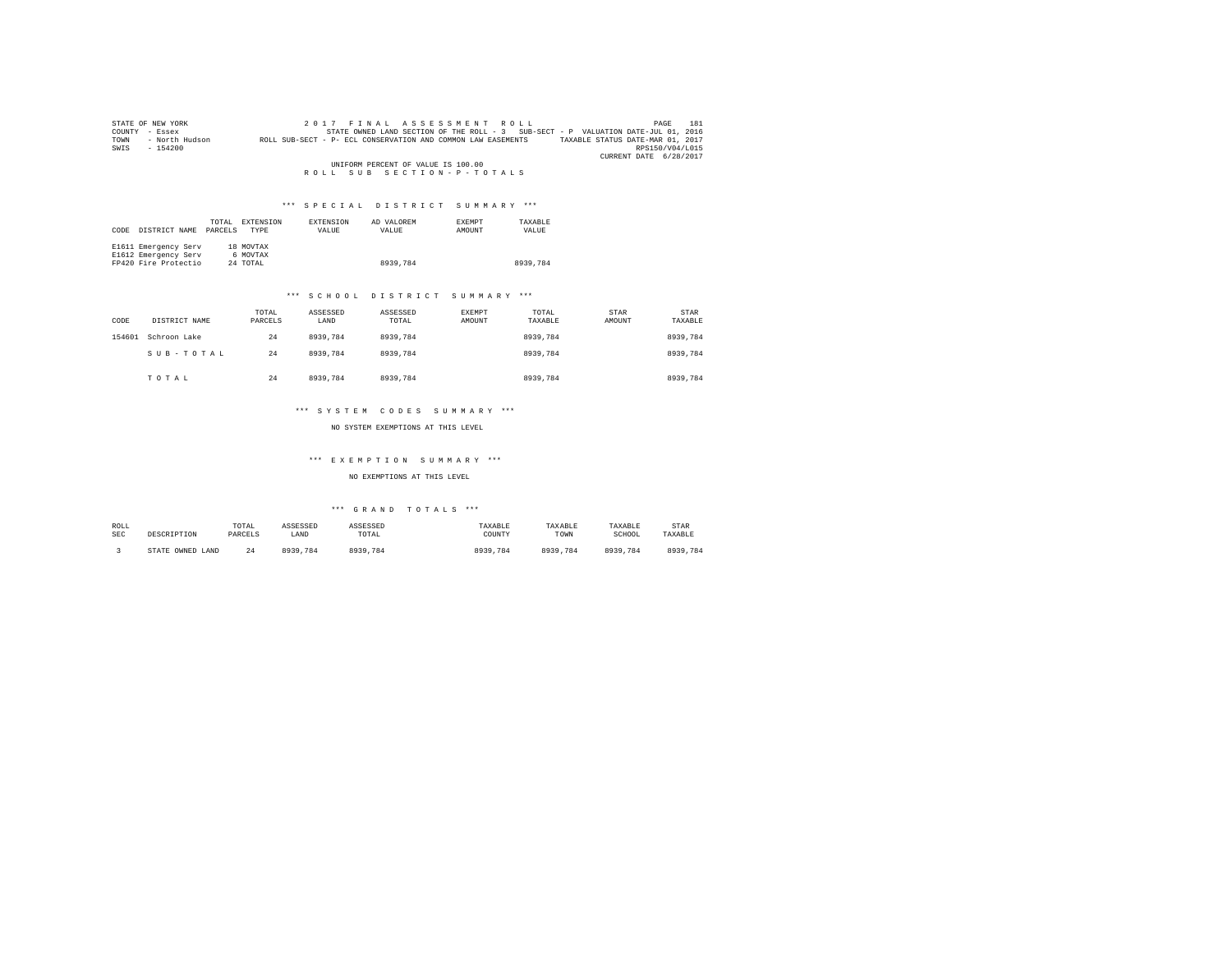| STATE OF NEW YORK      | 2017 FINAL ASSESSMENT ROLL               | 182<br>PAGE                      |
|------------------------|------------------------------------------|----------------------------------|
| COUNTY - Essex         | STATE OWNED LAND SECTION OF THE ROLL - 3 | VALUATION DATE-JUL 01, 2016      |
| - North Hudson<br>TOWN |                                          | TAXABLE STATUS DATE-MAR 01, 2017 |
| SWTS<br>- 154200       |                                          | RPS150/V04/L015                  |
|                        | UNIFORM PERCENT OF VALUE IS 100.00       | CURRENT DATE 6/28/2017           |
|                        |                                          |                                  |
|                        | ROLL SECTION TOTALS                      |                                  |

|      |                      | TOTAL   | EXTENSION   | EXTENSION | AD VALOREM   | <b>EXEMPT</b> | TAXARLE   |
|------|----------------------|---------|-------------|-----------|--------------|---------------|-----------|
| CODE | DISTRICT NAME        | PARCELS | <b>TYPE</b> | VALUE     | <b>VALUE</b> | AMOUNT        | VALUE     |
|      |                      |         |             |           |              |               |           |
|      | E1611 Emergency Serv |         | 278 MOVTAX  |           |              |               |           |
|      | E1612 Emergency Serv |         | 58 MOVTAX   |           |              |               |           |
|      | FP420 Fire Protectio |         | 337 TOTAL   |           | 77109.294    |               | 77109.294 |

#### \*\*\* S C H O O L D I S T R I C T S U M M A R Y \*\*\*

| CODE             | DISTRICT NAME                      | TOTAL<br>PARCELS | ASSESSED<br>LAND | ASSESSED<br>TOTAL      | EXEMPT<br>AMOUNT       | TOTAL<br>TAXABLE | STAR<br>AMOUNT | STAR<br>TAXABLE |
|------------------|------------------------------------|------------------|------------------|------------------------|------------------------|------------------|----------------|-----------------|
| 154601<br>999999 | Schroon Lake<br>Schl Apportionment | 338              | 68586.244        | 92333.294<br>12256.370 | 12183.780<br>12256.370 | 80149.514        |                | 80149.514       |
|                  | SUB-TOTAL                          | 339              | 68586.244        | 104589.664             | 24440.150              | 80149.514        |                | 80149.514       |
|                  | TOTAL                              | 339              | 68586.244        | 104589.664             | 24440.150              | 80149.514        |                | 80149.514       |

## \*\*\* S Y S T E M C O D E S S U M M A R Y \*\*\*

| CODE  | DESCRIPTION | TOTAL<br>PARCELS | COUNTY    | TOWN      | SCHOOL    |
|-------|-------------|------------------|-----------|-----------|-----------|
| 50001 | SCHL TAXBL  |                  | 11563.270 | 11563.270 |           |
| 50005 | TOWN TAXBL  |                  | 12256.370 |           | 12256.370 |
| 50006 | CNTY TAXBL  |                  |           | 12183.780 | 12183.780 |
|       | TOTAL       |                  | 23819.640 | 23747.050 | 24440.150 |

#### \*\*\* E X E M P T I O N S U M M A R Y \*\*\*

NO EXEMPTIONS AT THIS LEVEL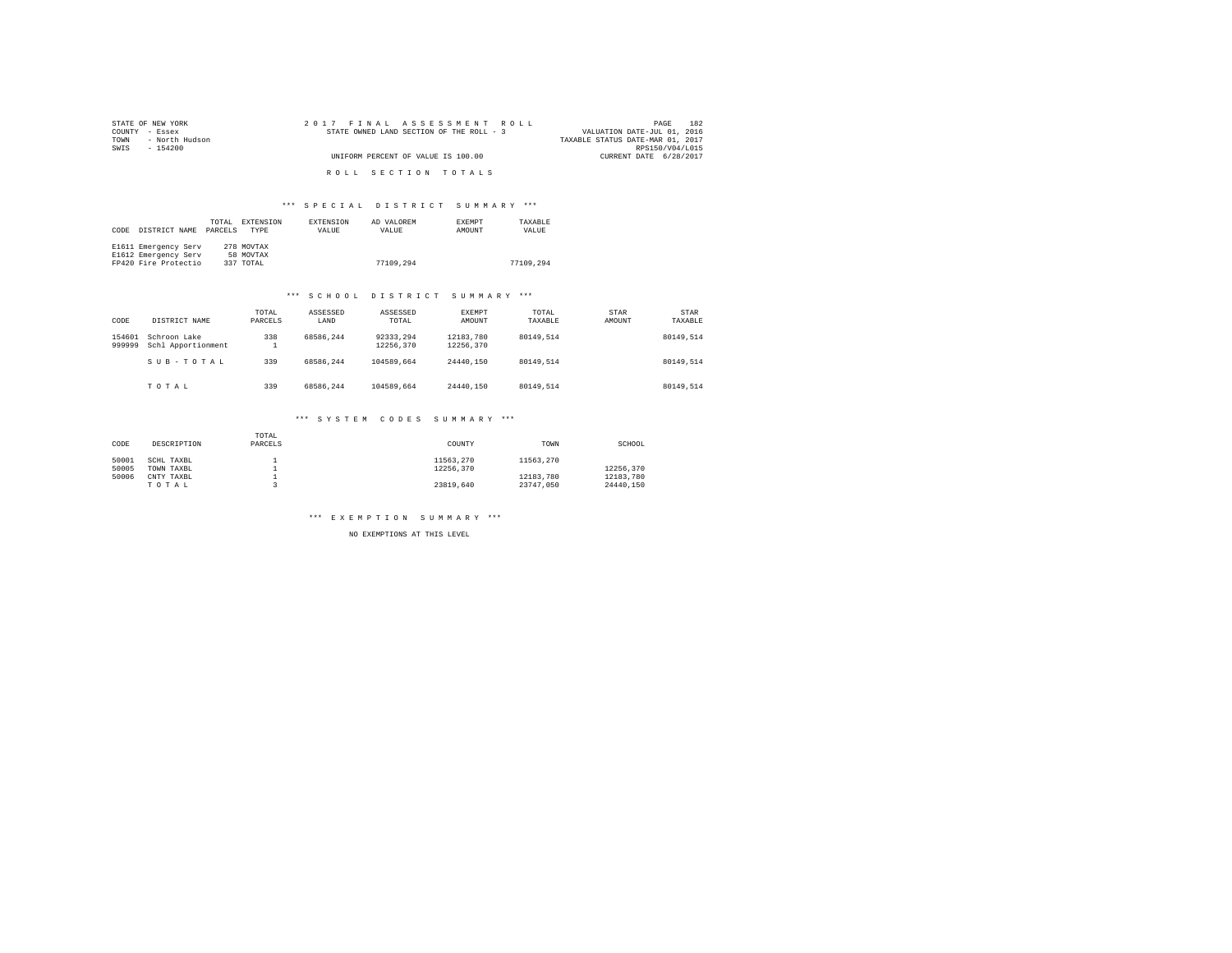| STATE OF NEW YORK      | 2017 FINAL ASSESSMENT ROLL               | 183<br>PAGE                      |
|------------------------|------------------------------------------|----------------------------------|
| COUNTY - Essex         | STATE OWNED LAND SECTION OF THE ROLL - 3 | VALUATION DATE-JUL 01, 2016      |
| TOWN<br>- North Hudson |                                          | TAXABLE STATUS DATE-MAR 01, 2017 |
| SWIS<br>$-154200$      |                                          | RPS150/V04/L015                  |
|                        | UNIFORM PERCENT OF VALUE IS 100.00       | CURRENT DATE 6/28/2017           |
|                        |                                          |                                  |
|                        | ROLL SECTION TOTALS                      |                                  |
|                        |                                          |                                  |

| ROLL | DESCRIPTION      | TOTAL   | ASSESSED  | ASSESSED   | TAXARLE   | TAXABLE   | TAXABLE   | STAR      |
|------|------------------|---------|-----------|------------|-----------|-----------|-----------|-----------|
| SEC  |                  | PARCELS | LAND      | TOTAL      | COUNTY    | TOWN      | SCHOOL    | TAXABLE   |
|      | STATE OWNED LAND | 339     | 68586.244 | 104589.664 | 80770.024 | 80842.614 | 80149.514 | 80149.514 |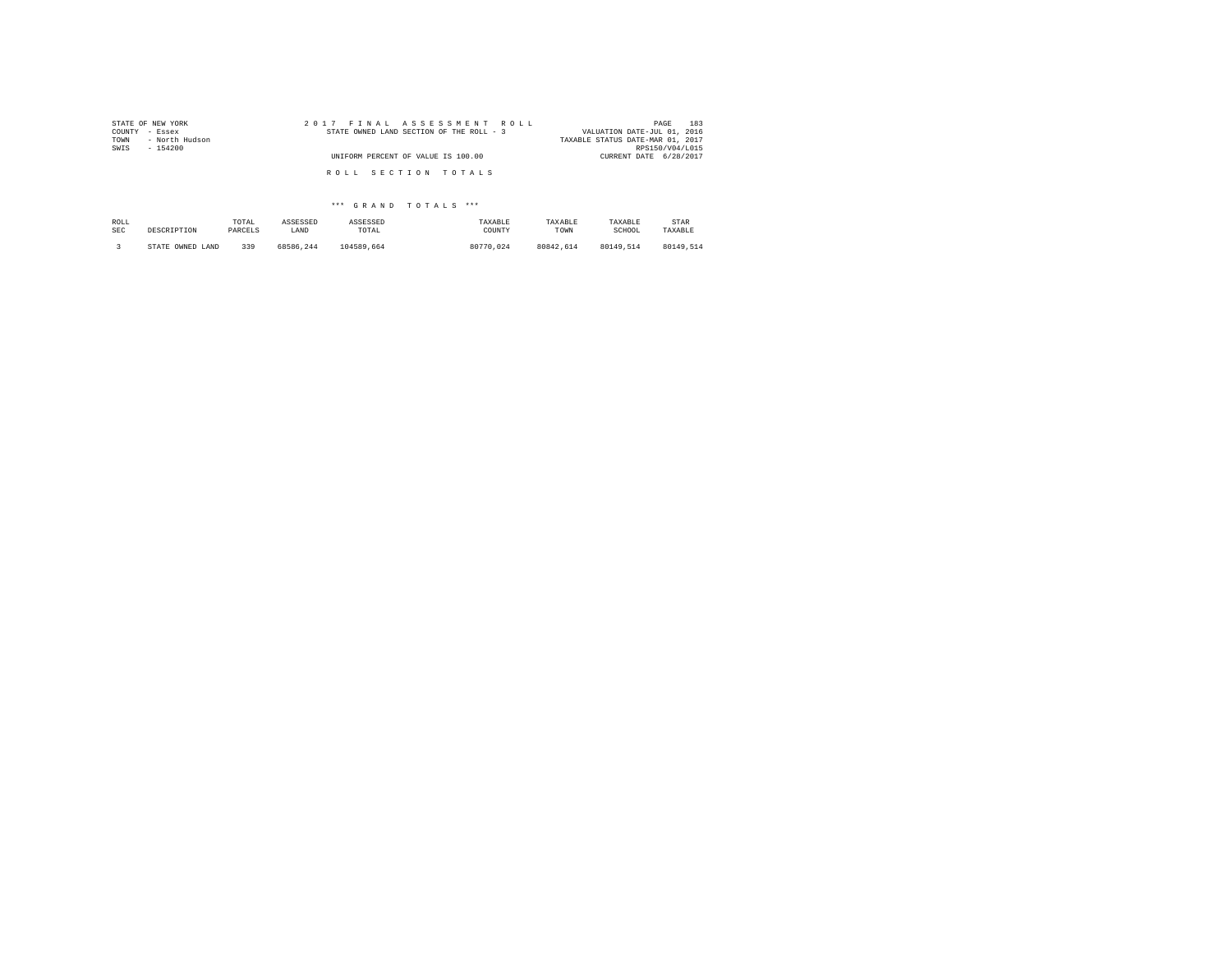| STATE OF NEW YORK<br>COUNTY - Essex<br>- North Hudson<br>TOWN<br>$-154200$<br>SWTS                              |                                                                                                                                                                                                                  | OWNERS NAME SEOUENCE           | 2017 FINAL ASSESSMENT ROLL<br>SPECIAL FRANCHISE SECTION OF THE ROLL - 5<br>UNIFORM PERCENT OF VALUE IS 100.00 | PAGE<br>184<br>VALUATION DATE-JUL 01, 2016<br>TAXABLE STATUS DATE-MAR 01, 2017                                                   |
|-----------------------------------------------------------------------------------------------------------------|------------------------------------------------------------------------------------------------------------------------------------------------------------------------------------------------------------------|--------------------------------|---------------------------------------------------------------------------------------------------------------|----------------------------------------------------------------------------------------------------------------------------------|
| TAX MAP PARCEL NUMBER<br>CURRENT OWNERS NAME<br>CURRENT OWNERS ADDRESS<br>**************************            | SCHOOL DISTRICT<br>PARCEL SIZE/GRID COORD                                                                                                                                                                        | <b>T.AND</b><br>TOTAL          | TAX DESCRIPTION<br>SPECIAL DISTRICTS                                                                          | PROPERTY LOCATION & CLASS ASSESSMENT EXEMPTION CODE----------------COUNTY-------TOWN------SCHOOL<br>TAXABLE VALUE<br>ACCOUNT NO. |
| 542. - 9999 - 744.860/1881<br>Elantic Telecom Inc.<br>c/o Duff & Phelps LLC<br>PO Box 2629<br>Addison, TX 75001 | Townwide<br>866 Telephone<br>Schroon Lake<br>154601<br><b>BRASS</b><br>154601 .10000/744860-1542<br>Telecommunication<br>EAST-0652789 NRTH-1431564<br>FULL MARKET VALUE<br>********************                  | $\Omega$<br>521,081<br>521,081 | COUNTY TAXABLE VALUE<br><b>TOWN</b><br>TAXARLE VALUE<br>SCHOOL TAXABLE VALUE<br>FP420 Fire Protection         | 685Z001005<br>521,081<br>521.081<br>521,081<br>521,081 TO<br>*** 542.-9999-132.350/8601 *****                                    |
| 542. - 9999-132.350/8601<br>National Grid<br>Real Estate Tax Dept<br>300 Erie Blvd W<br>Syracuse, NY 13202      | Townwide<br>861 Elec & gas<br>Schroon Lake<br>154601<br>Special Franchise Town<br>No Land Improvements Only<br>132350-154600-860<br>EAST-0652789 NRTH-1431564<br>FULL MARKET VALUE                               | $\Omega$<br>892.591<br>892.591 | COUNTY TAXABLE VALUE<br>TOWN<br>TAXABLE VALUE<br>SCHOOL TAXABLE VALUE<br>FP420 Fire Protection                | 6850305702<br>892,591<br>892,591<br>892.591<br>892,591 TO                                                                        |
| 542. - 9999-930.900/8601<br>Time Warner-Glens Falls<br>PO Box 7467<br>Charlotte, NC 28241-7467                  | Townwide<br>869 Television<br>Schroon Lake 154601<br>Special Franchise Town<br>No Land Improvements Only<br>631900-154200-860<br>EAST-0652789 NRTH-1431564<br>FULL MARKET VALUE<br>***************************** | $\Omega$<br>581,408<br>581,408 | COUNTY TAXABLE VALUE<br>TAXABLE VALUE<br>TOWN<br>SCHOOL TAXABLE VALUE<br>FP420 Fire Protection                | 6850016002<br>581,408<br>581,408<br>581,408<br>581,408 TO                                                                        |
| 542. - 9999-631. 900/8601<br>Verizon New York Inc<br>c/o Duff & Phelps<br>PO Box 2749<br>Addison, TX 75001      | Townwide<br>866 Telephone<br>Schroon Lake 154601<br>Special Franchise Town<br>No Land Improvements Only<br>631900-154200-860<br>EAST-0652789 NRTH-1431564<br>FULL MARKET VALUE                                   | $\Omega$<br>253.295<br>253.295 | COUNTY TAXABLE VALUE<br>TOWN<br>TAXABLE VALUE<br>SCHOOL TAXABLE VALUE<br>FP420 Fire Protection                | 6850305701<br>253,295<br>253,295<br>253,295<br>253,295 TO                                                                        |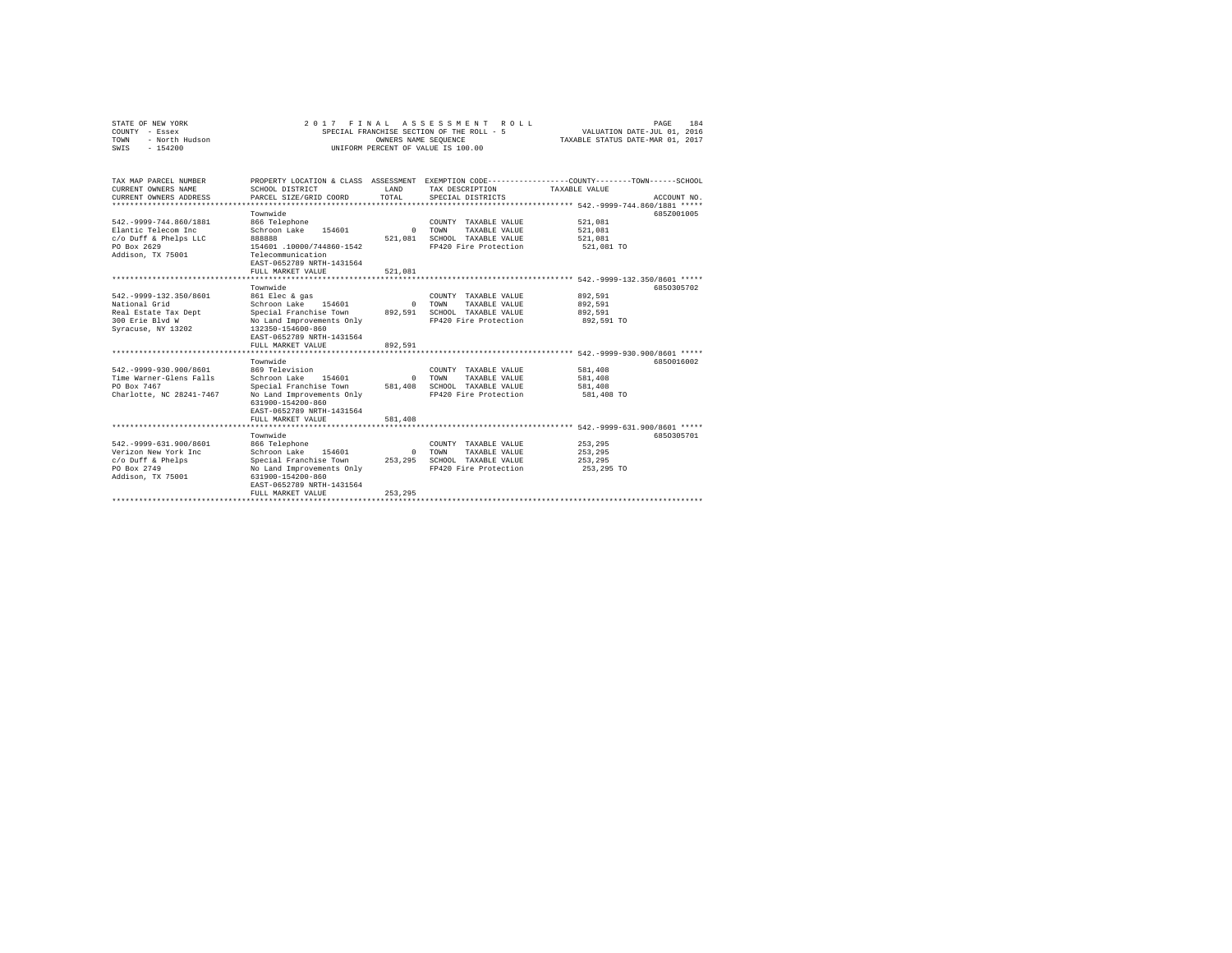| STATE OF NEW YORK      | 2017 FINAL ASSESSMENT ROLL                | 185<br>PAGE                      |
|------------------------|-------------------------------------------|----------------------------------|
| COUNTY - Essex         | SPECIAL FRANCHISE SECTION OF THE ROLL - 5 | VALUATION DATE-JUL 01, 2016      |
| - North Hudson<br>TOWN |                                           | TAXABLE STATUS DATE-MAR 01, 2017 |
| SWTS<br>- 154200       |                                           | RPS150/V04/L015                  |
|                        | UNIFORM PERCENT OF VALUE IS 100.00        | CURRENT DATE 6/28/2017           |
|                        |                                           |                                  |
|                        | ROLL SUB SECTION- - TOTALS                |                                  |

|      |                      | TOTAL<br>EXTENSION | <b>EXTENSION</b> | AD VALOREM | <b>EXEMPT</b> | TAXARLE      |
|------|----------------------|--------------------|------------------|------------|---------------|--------------|
| CODE | DISTRICT NAME        | PARCELS<br>TYPE    | <b>VALUE</b>     | VALUE.     | <b>AMOUNT</b> | <b>VALUE</b> |
|      |                      |                    |                  |            |               |              |
|      | FP420 Fire Protectio | 4 TOTAL            |                  | 2248,375   |               | 2248.375     |

#### \*\*\* S C H O O L D I S T R I C T S U M M A R Y \*\*\*

| CODE   | DISTRICT NAME | TOTAL<br>PARCELS | ASSESSED<br>LAND | ASSESSED<br>TOTAL | <b>EXEMPT</b><br>AMOUNT | TOTAL<br>TAXABLE | STAR<br>AMOUNT | STAR<br>TAXABLE |
|--------|---------------|------------------|------------------|-------------------|-------------------------|------------------|----------------|-----------------|
| 154601 | Schroon Lake  | 4                |                  | 2248.375          |                         | 2248.375         |                | 2248.375        |
|        | SUB-TOTAL     | 4                |                  | 2248.375          |                         | 2248.375         |                | 2248.375        |
|        | TOTAL         | 4                |                  | 2248.375          |                         | 2248.375         |                | 2248.375        |

#### \*\*\* S Y S T E M C O D E S S U M M A R Y \*\*\*

NO SYSTEM EXEMPTIONS AT THIS LEVEL

#### \*\*\* E X E M P T I O N S U M M A R Y \*\*\*

NO EXEMPTIONS AT THIS LEVEL

| ROLL       |                   | TOTAL   | ASSESSED | ASSESSED | TAXABLE  | TAXABLE  | TAXABLE  | STAR     |
|------------|-------------------|---------|----------|----------|----------|----------|----------|----------|
| <b>SEC</b> | DESCRIPTION       | PARCELS | LAND     | TOTAL    | COUNTY   | TOWN     | SCHOOL   | TAXABLE  |
|            | SPECIAL FRANCHISE |         |          | 2248.375 | 2248.375 | 2248.375 | 2248.375 | 2248,375 |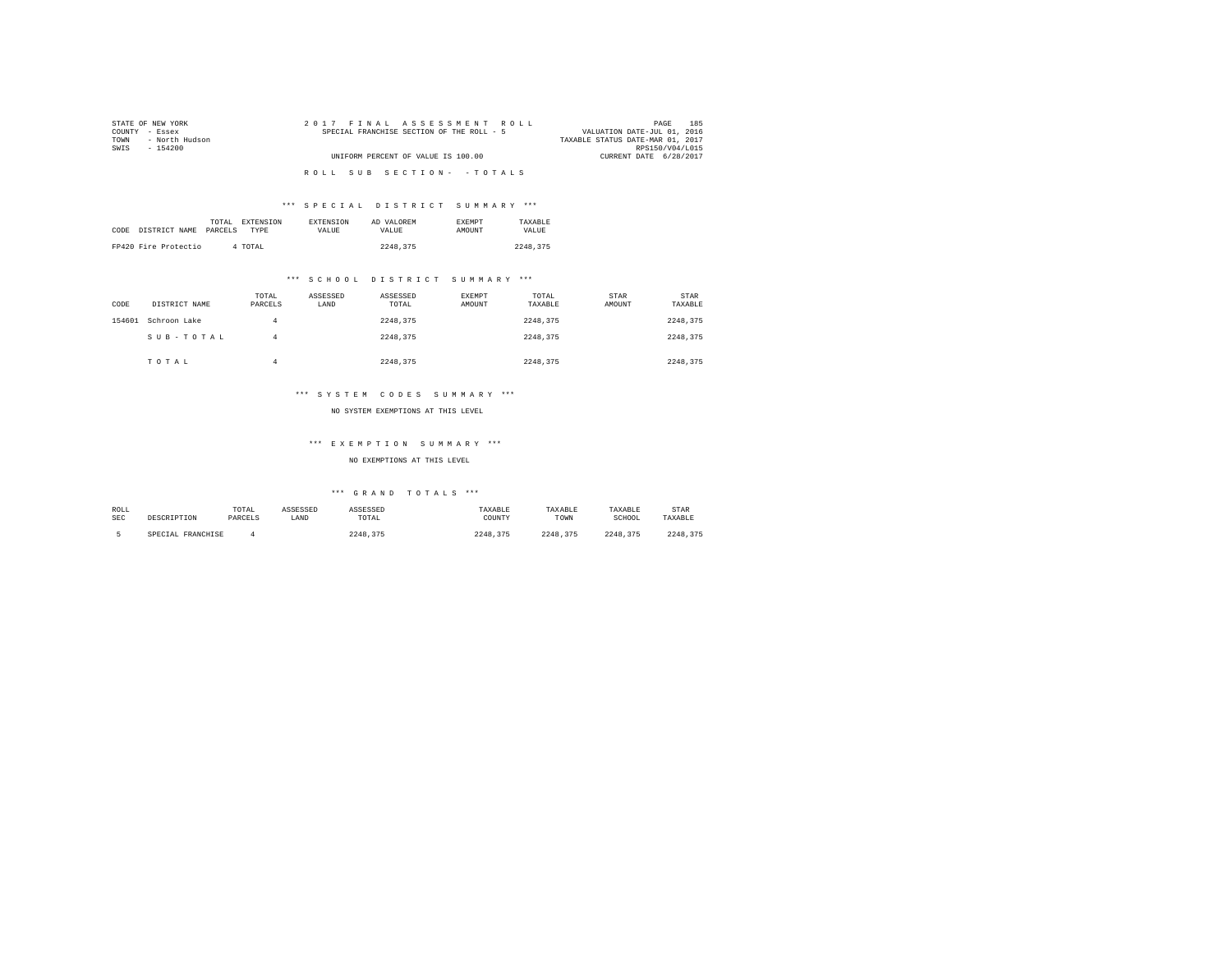| STATE OF NEW YORK |                |  | 2017 FINAL ASSESSMENT ROLL                |  |  |                                  | PAGE            | 186 |  |
|-------------------|----------------|--|-------------------------------------------|--|--|----------------------------------|-----------------|-----|--|
| COUNTY - Essex    |                |  | SPECIAL FRANCHISE SECTION OF THE ROLL - 5 |  |  | VALUATION DATE-JUL 01, 2016      |                 |     |  |
| TOWN              | - North Hudson |  |                                           |  |  | TAXABLE STATUS DATE-MAR 01, 2017 |                 |     |  |
| SWIS              | - 154200       |  | UNIFORM PERCENT OF VALUE IS 100.00        |  |  |                                  | RPS150/V04/L015 |     |  |
|                   |                |  |                                           |  |  | CURRENT DATE 6/28/2017           |                 |     |  |
|                   |                |  |                                           |  |  |                                  |                 |     |  |

#### ROLL SECTION TOTALS

# \*\*\* S P E C I A L D I S T R I C T S U M M A R Y \*\*\*

| CODE | DISTRICT NAME        | TOTAL<br>PARCELS | <b>EXTENSION</b><br><b>TYPE</b> | <b>EXTENSION</b><br>VALUE | AD VALOREM<br>VALUE | <b>EXEMPT</b><br>AMOUNT | TAXARLE<br>VALUE |  |
|------|----------------------|------------------|---------------------------------|---------------------------|---------------------|-------------------------|------------------|--|
|      | FP420 Fire Protectio |                  | 4 TOTAL                         |                           | 2248.375            |                         | 2248,375         |  |

#### \*\*\* S C H O O L D I S T R I C T S U M M A R Y \*\*\*

| CODE   | DISTRICT NAME | TOTAL<br>PARCELS | ASSESSED<br>LAND | ASSESSED<br>TOTAL | EXEMPT<br>AMOUNT | TOTAL<br>TAXABLE | STAR<br>AMOUNT | STAR<br>TAXABLE |
|--------|---------------|------------------|------------------|-------------------|------------------|------------------|----------------|-----------------|
| 154601 | Schroon Lake  | 4                |                  | 2248.375          |                  | 2248.375         |                | 2248.375        |
|        | SUB-TOTAL     | 4                |                  | 2248.375          |                  | 2248.375         |                | 2248.375        |
|        | TOTAL         |                  |                  | 2248.375          |                  | 2248.375         |                | 2248.375        |

#### \*\*\* S Y S T E M C O D E S S U M M A R Y \*\*\*

#### NO SYSTEM EXEMPTIONS AT THIS LEVEL

#### \*\*\* E X E M P T I O N S U M M A R Y \*\*\*

#### NO EXEMPTIONS AT THIS LEVEL

| ROLL |                   | TOTAL   | ASSESSED | ASSESSED      | TAXABLE  | TAXABLE  | TAXABLE  | STAR     |
|------|-------------------|---------|----------|---------------|----------|----------|----------|----------|
| SEC  | DESCRIPTION       | PARCELS | LAND     | TOTAL         | COUNTY   | TOWN     | SCHOOL   | TAXABLE  |
|      | SPECIAL FRANCHISE |         |          | 2248.<br>.375 | 2248.375 | 2248.375 | 2248.375 | 2248.375 |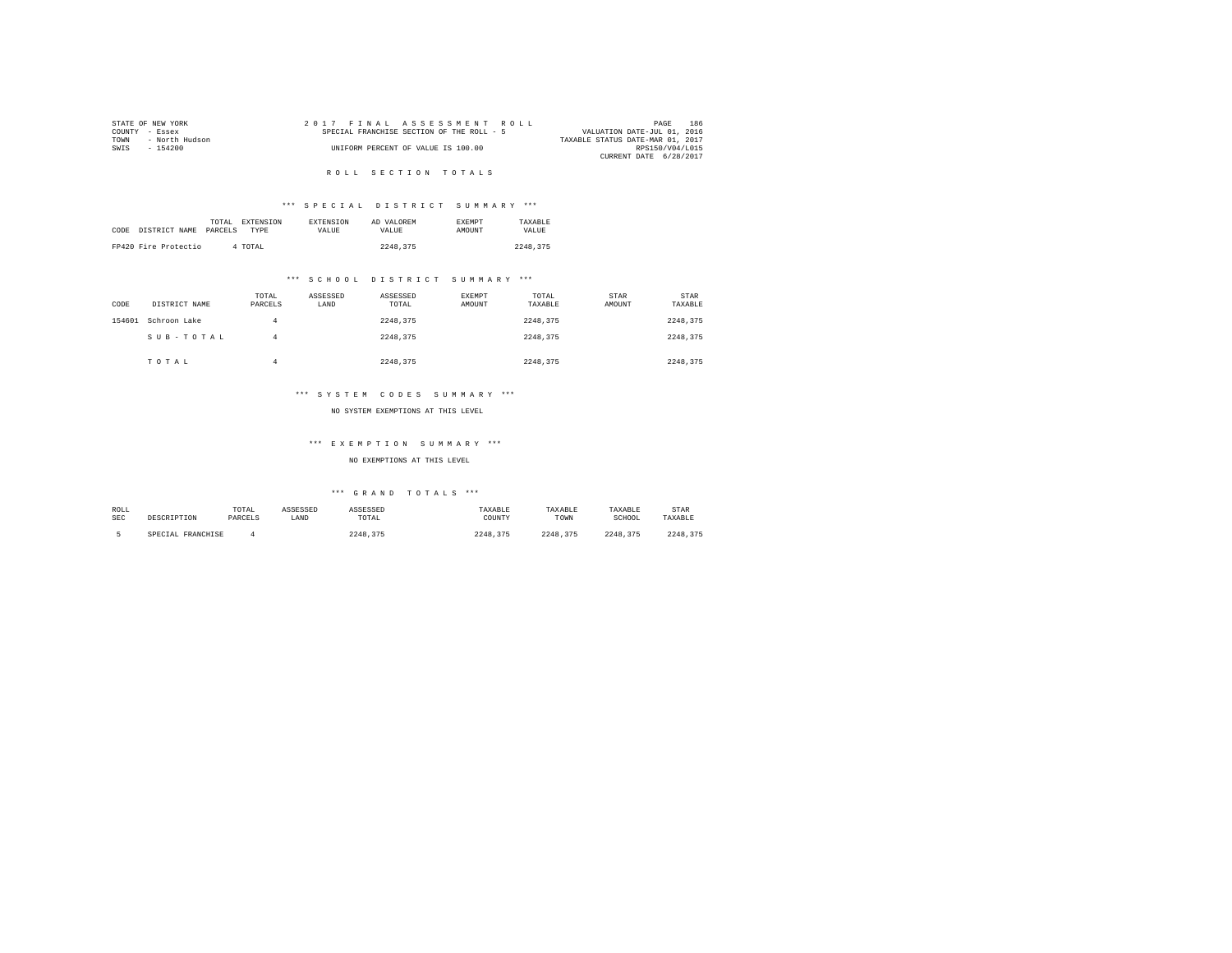|      | STATE OF NEW YORK |  | 2017 FINAL ASSESSMENT ROLL             |                                  | PAGE | 187 |
|------|-------------------|--|----------------------------------------|----------------------------------|------|-----|
|      | COUNTY - Essex    |  | UTILITY & R.R. SECTION OF THE ROLL - 6 | VALUATION DATE-JUL 01, 2016      |      |     |
| TOWN | - North Hudson    |  | OWNERS NAME SEOUENCE                   | TAXABLE STATUS DATE-MAR 01, 2017 |      |     |
| SWIS | $-154200$         |  | UNIFORM PERCENT OF VALUE IS 100.00     |                                  |      |     |

| TAX MAP PARCEL NUMBER<br>CURRENT OWNERS NAME                                                      | PROPERTY LOCATION & CLASS ASSESSMENT EXEMPTION CODE---------------COUNTY-------TOWN-----SCHOOL<br>SCHOOL DISTRICT                                                                                                                                                                                                                                                | LAND    | TAX DESCRIPTION                                                           | TAXABLE VALUE |             |
|---------------------------------------------------------------------------------------------------|------------------------------------------------------------------------------------------------------------------------------------------------------------------------------------------------------------------------------------------------------------------------------------------------------------------------------------------------------------------|---------|---------------------------------------------------------------------------|---------------|-------------|
| CURRENT OWNERS ADDRESS                                                                            | PARCEL SIZE/GRID COORD                                                                                                                                                                                                                                                                                                                                           | TOTAL   | SPECIAL DISTRICTS                                                         |               | ACCOUNT NO. |
|                                                                                                   |                                                                                                                                                                                                                                                                                                                                                                  |         |                                                                           |               |             |
|                                                                                                   | US Route 9                                                                                                                                                                                                                                                                                                                                                       |         |                                                                           |               | 685Z010013  |
| 114.4-1-17.000/1<br>AT&T Network Real Estate Admin Schroon Lake 154601 150,000 TOWN TAXABLE VALUE | 837 Cell Tower                                                                                                                                                                                                                                                                                                                                                   |         | COUNTY TAXABLE VALUE                                                      | 350,000       |             |
|                                                                                                   |                                                                                                                                                                                                                                                                                                                                                                  |         |                                                                           | 350,000       |             |
| Re:10133210 West Tower This Acct located w/in 350,000 SCHOOL TAXABLE VALUE                        |                                                                                                                                                                                                                                                                                                                                                                  |         |                                                                           | 350,000       |             |
| 575 Morosgo Dr NE Ste 13-F 114.4-1-17.000                                                         |                                                                                                                                                                                                                                                                                                                                                                  |         | E1611 Emergency Services                                                  | .00 MT        |             |
| Atlanta, GA 30324 AT&T Cell-site #10133160                                                        | EAST-0662017 NRTH-1443226<br>DEED BOOK 1114 PG-323                                                                                                                                                                                                                                                                                                               | 350,000 | FP420 Fire Protection 350,000 TO                                          |               |             |
|                                                                                                   | FULL MARKET VALUE                                                                                                                                                                                                                                                                                                                                                |         |                                                                           |               |             |
|                                                                                                   |                                                                                                                                                                                                                                                                                                                                                                  |         |                                                                           |               | 6857016001  |
|                                                                                                   | 56 Greenough Rd                                                                                                                                                                                                                                                                                                                                                  |         |                                                                           |               |             |
| $105. -1 - 22.000/1$                                                                              | 910 Priv forest<br>Schroon Lake 154601                                                                                                                                                                                                                                                                                                                           |         | COUNTY TAXABLE VALUE<br>150,000 TOWN TAXABLE VALUE                        | 350,000       |             |
| Marsden Michael                                                                                   |                                                                                                                                                                                                                                                                                                                                                                  |         |                                                                           | 350,000       |             |
| c/o Verizon Wireless 208 Paradox Tract 350,000 SCHOOL TAXABLE VALUE 350,000                       |                                                                                                                                                                                                                                                                                                                                                                  |         |                                                                           |               |             |
| PO Box 2549                                                                                       | ACRES 0.23                                                                                                                                                                                                                                                                                                                                                       |         | E1611 Emergency Services                                                  | .00 MT        |             |
| Addison, TX 75001                                                                                 | FULL MARKET VALUE                                                                                                                                                                                                                                                                                                                                                |         | 350,000 FP420 Fire Protection                                             | 350,000 TO    |             |
|                                                                                                   |                                                                                                                                                                                                                                                                                                                                                                  |         |                                                                           |               |             |
|                                                                                                   | Blue Ridge Rd                                                                                                                                                                                                                                                                                                                                                    |         |                                                                           |               | 685J102408  |
|                                                                                                   |                                                                                                                                                                                                                                                                                                                                                                  |         |                                                                           | 10,600        |             |
|                                                                                                   |                                                                                                                                                                                                                                                                                                                                                                  |         |                                                                           | 10,600        |             |
|                                                                                                   |                                                                                                                                                                                                                                                                                                                                                                  |         |                                                                           | 10,600        |             |
|                                                                                                   |                                                                                                                                                                                                                                                                                                                                                                  |         | E1611 Emergency Services .00 MT<br>FP420 Fire Protection .00 TO 10,600 TO |               |             |
|                                                                                                   | EAST-0655068 NRTH-1439273                                                                                                                                                                                                                                                                                                                                        |         |                                                                           |               |             |
|                                                                                                   | DEED BOOK 1434 PG-32                                                                                                                                                                                                                                                                                                                                             |         |                                                                           |               |             |
|                                                                                                   | FULL MARKET VALUE                                                                                                                                                                                                                                                                                                                                                | 10,600  |                                                                           |               |             |
|                                                                                                   |                                                                                                                                                                                                                                                                                                                                                                  |         |                                                                           |               |             |
|                                                                                                   | Frontier Town Rd                                                                                                                                                                                                                                                                                                                                                 |         |                                                                           |               | 685J102407  |
| $125.1 - 1 - 20.000$                                                                              | 882 Elec Trans Imp                                                                                                                                                                                                                                                                                                                                               |         | COUNTY TAXABLE VALUE 12,700                                               |               |             |
| National Grid                                                                                     | Schroon Lake 154601<br>21 Road Patent                                                                                                                                                                                                                                                                                                                            |         | 12,700 TOWN TAXABLE VALUE                                                 | 12,700        |             |
| National Gild<br>300 Erie Blvd W                                                                  |                                                                                                                                                                                                                                                                                                                                                                  |         | 12,700 SCHOOL TAXABLE VALUE 12,700                                        |               |             |
| Syracuse, NY 13202                                                                                | ACRES 4.10                                                                                                                                                                                                                                                                                                                                                       |         | E1611 Emergency Services                                                  | .00 MT        |             |
|                                                                                                   | EAST-0656137 NRTH-1437997                                                                                                                                                                                                                                                                                                                                        |         | FP420 Fire Protection 12.700 TO                                           |               |             |
|                                                                                                   | DEED BOOK 1434    PG-32                                                                                                                                                                                                                                                                                                                                          |         |                                                                           |               |             |
|                                                                                                   | FULL MARKET VALUE                                                                                                                                                                                                                                                                                                                                                | 12,700  |                                                                           |               |             |
|                                                                                                   |                                                                                                                                                                                                                                                                                                                                                                  |         |                                                                           |               |             |
|                                                                                                   | US Route 9                                                                                                                                                                                                                                                                                                                                                       |         |                                                                           |               | 685J102406  |
| $125.1 - 1 - 39.100$                                                                              |                                                                                                                                                                                                                                                                                                                                                                  |         |                                                                           |               |             |
| National Grid                                                                                     |                                                                                                                                                                                                                                                                                                                                                                  |         |                                                                           |               |             |
| 300 Erie Blvd W<br>Syracuse, NY 13202                                                             |                                                                                                                                                                                                                                                                                                                                                                  |         |                                                                           |               |             |
|                                                                                                   | $\begin{tabular}{lcccccc} 882\,\, {\rm Elec\,\, Trans\,\, Imp} & & & & \,\, {\rm COUNT\,\,} & TAXABLE\,\, VALUE & & & 16,800 \\ Schroon\,\, Lake & 154601 & & 16,800 & TOWN & TAXABLE\,\, VALUE & & 16,800 \\ 2/h & P1att & RogersAcco\,\, Rdpat & 16,800 & SCHOOL & TAXABLE\,\, VALUE & & 16,800 \\ 2h & 799\,\, Pg & 290 & & 100 & 100 & 100 \\ \end{tabular}$ |         |                                                                           | $.00$ MT      |             |
|                                                                                                   | ACRES 7.35                                                                                                                                                                                                                                                                                                                                                       |         | FP420 Fire Protection 16,800 TO                                           |               |             |
|                                                                                                   | EAST-0655573 NRTH-1435913                                                                                                                                                                                                                                                                                                                                        |         |                                                                           |               |             |
|                                                                                                   | DEED BOOK 1434 PG-32                                                                                                                                                                                                                                                                                                                                             |         |                                                                           |               |             |
|                                                                                                   | FULL MARKET VALUE                                                                                                                                                                                                                                                                                                                                                | 16,800  |                                                                           |               |             |
|                                                                                                   |                                                                                                                                                                                                                                                                                                                                                                  |         |                                                                           |               |             |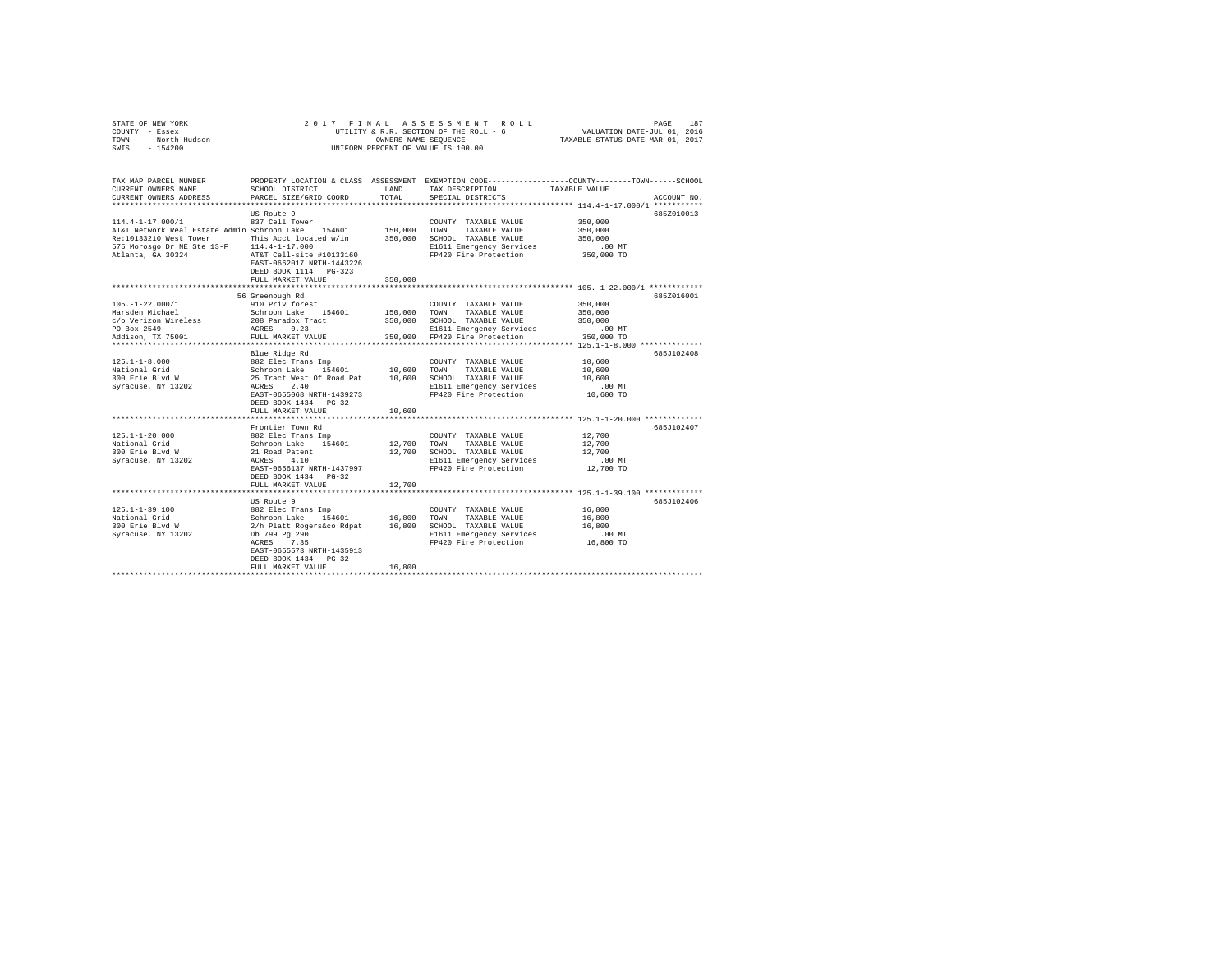|                                                                                                                                                                                                                                                                                                                                                                             |                                                                                                                                                                                              |              | 2017 FINAL ASSESSMENT ROLL                                                                   | PAGE<br>188<br>PAGE 188 – PAGE 189 – PAGE 189 – PAGE 189 – PAGE 189 – PAGE 189 – PAGE 189 – PAGE 189 – PAGE 189 – PAGE 189 – P<br>UTILITY & R.R. SECTION OF THE ROLL – 6 – PAKABLE STATUS DATE–NAR 01, 2017 – |
|-----------------------------------------------------------------------------------------------------------------------------------------------------------------------------------------------------------------------------------------------------------------------------------------------------------------------------------------------------------------------------|----------------------------------------------------------------------------------------------------------------------------------------------------------------------------------------------|--------------|----------------------------------------------------------------------------------------------|---------------------------------------------------------------------------------------------------------------------------------------------------------------------------------------------------------------|
| TAX MAP PARCEL NUMBER<br>CURRENT OWNERS NAME<br>CURRENT OWNERS ADDRESS                                                                                                                                                                                                                                                                                                      | SCHOOL DISTRICT<br>PARCEL SIZE/GRID COORD                                                                                                                                                    | TOTAL        | LAND TAX DESCRIPTION TAXABLE VALUE<br>SPECIAL DISTRICTS                                      | PROPERTY LOCATION & CLASS ASSESSMENT EXEMPTION CODE---------------COUNTY-------TOWN-----SCHOOL<br>ACCOUNT NO.                                                                                                 |
|                                                                                                                                                                                                                                                                                                                                                                             | US Route 9<br>4.7ac<br>ACRES 3.10<br>EAST-0653916 NRTH-1433196<br>DEED BOOK 1434 PG-32                                                                                                       |              | 11,400 SCHOOL TAXABLE VALUE<br>E1611 Emergency Services<br>FP420 Fire Protection             | 685J102501<br>11,400<br>11,400<br>11,400<br>.00 MT<br>11,400 TO                                                                                                                                               |
|                                                                                                                                                                                                                                                                                                                                                                             | FULL MARKET VALUE                                                                                                                                                                            | 11,400       | COUNTY TAXABLE VALUE 16,400                                                                  | 685J102410                                                                                                                                                                                                    |
|                                                                                                                                                                                                                                                                                                                                                                             | EAST-0652789 NRTH-1431564<br>DEED BOOK 1434 PG-32                                                                                                                                            |              | FP420 Fire Protection                                                                        | 16,400<br>16,400<br>.00 MT.<br>16,400 TO                                                                                                                                                                      |
|                                                                                                                                                                                                                                                                                                                                                                             | FULL MARKET VALUE                                                                                                                                                                            | 16,400       |                                                                                              |                                                                                                                                                                                                               |
| 642. - 9999-132. 350/1881<br>National Grid<br>Real Estate Tax Dept<br>300 Erie Blvd West<br>Syracuse, NY 13202                                                                                                                                                                                                                                                              | Total Electric Dist<br>884 Elec Dist Out<br>Schroon Lake 154601<br>EAST-0652789 NRTH-1431564<br>FULL MARKET VALUE                                                                            | 446,122      | COUNTY TAXABLE VALUE<br>FP420 Fire Protection                                                | 685N205603<br>446,122<br>446.122<br>446.122<br>446,122 TO                                                                                                                                                     |
|                                                                                                                                                                                                                                                                                                                                                                             | 5055 US Route 9                                                                                                                                                                              |              |                                                                                              | 685Z011003                                                                                                                                                                                                    |
| $85.3 - 1 - 38.000 / 1$<br>85.3-1-38.000/1<br>T-Mobile NE Inc<br>95.5-1-50.000/1 MADE Schroon Lake 154601 300,000 TOWN TAXABLE VALUE<br>T-Mobile NE Inc Schroon Lake 154601 300,000 TOWN TAXABLE VALUE<br>Attn: Tax Department-NY41521 This Acct located within 405,100 SCHOOL TAXABLE VALUE<br>8051 Congress Ave 85.3-1-38.000<br>Boca Raton, FL 33487 T-Mobile Cell Tower | 837 Cell Tower<br>ACRES 0.92                                                                                                                                                                 |              | COUNTY TAXABLE VALUE<br>E1612 Emergency Services .00 MT<br>FP420 Fire Protection  405,100 TO | 405,100<br>405,100<br>405,100                                                                                                                                                                                 |
|                                                                                                                                                                                                                                                                                                                                                                             | EAST-0673923 NRTH-1488310<br>FULL MARKET VALUE                                                                                                                                               | 405,100<br>. |                                                                                              |                                                                                                                                                                                                               |
| $104.2 - 1 - 2.100/1$<br>T-Mobile NE Inc                                                                                                                                                                                                                                                                                                                                    | 88 Pepper Hollow Rd<br>837 Cell Tower<br>Schroon Lake 154601 150,000 TOWN TAXABLE VALUE<br>This Acct located w/in 350,000 SCHOOL TAXABLE VALUE<br>DEED BOOK 1524 PG-163<br>FULL MARKET VALUE | 350,000      | COUNTY TAXABLE VALUE                                                                         | 685Z010014<br>350,000<br>350,000                                                                                                                                                                              |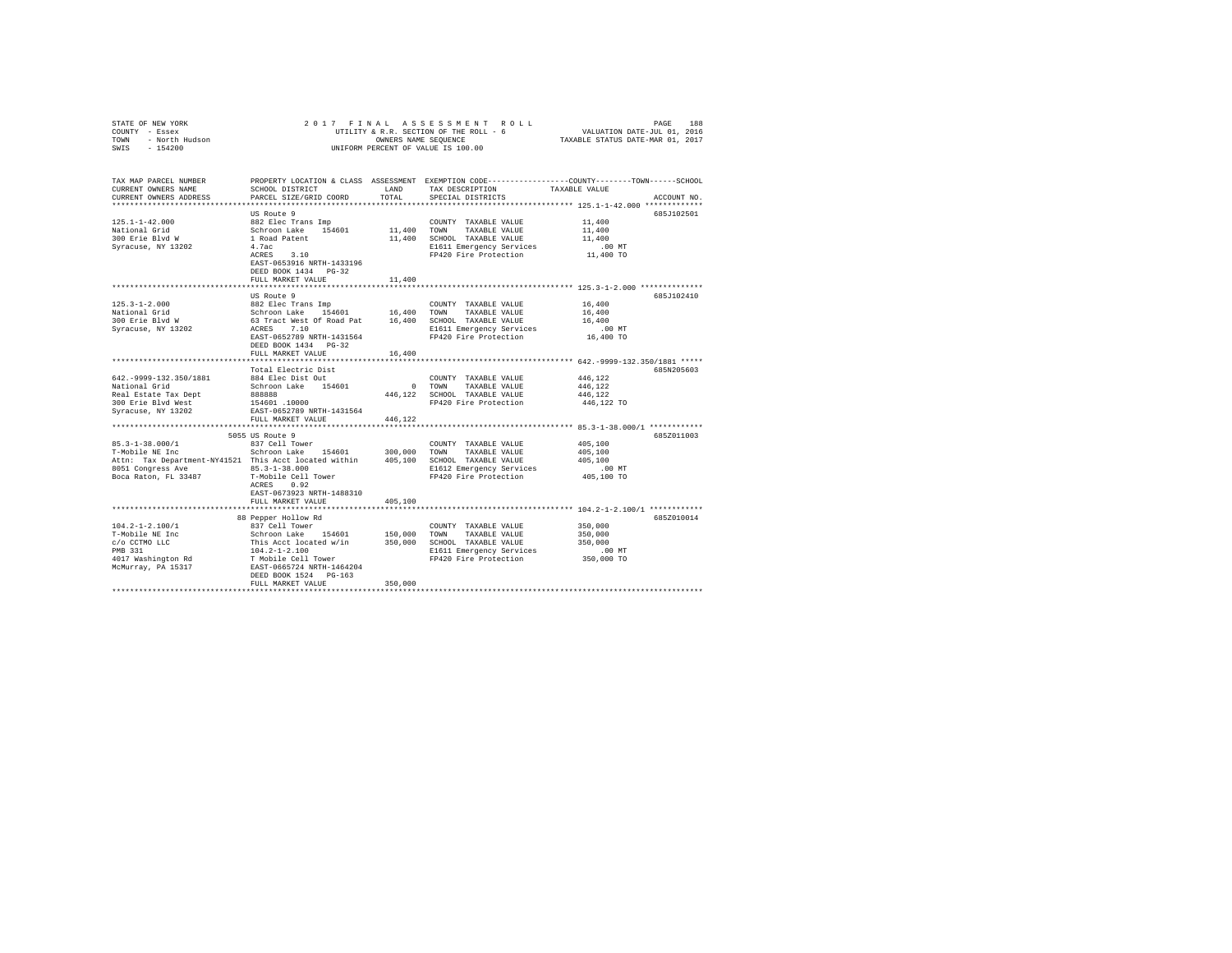| STATE OF NEW YORK<br>COUNTY - Essex<br>TOWN<br>- North Hudson<br>SWIS<br>$-154200$                                | 2017<br>FINAL<br>UTILITY & R.R. SECTION OF THE ROLL - 6<br>UNIFORM PERCENT OF VALUE IS 100.00                                                                                                                                          | 189<br>PAGE<br>VALUATION DATE-JUL 01, 2016<br>TAXABLE STATUS DATE-MAR 01, 2017 |                                                                                                                            |                                                                                                                                 |
|-------------------------------------------------------------------------------------------------------------------|----------------------------------------------------------------------------------------------------------------------------------------------------------------------------------------------------------------------------------------|--------------------------------------------------------------------------------|----------------------------------------------------------------------------------------------------------------------------|---------------------------------------------------------------------------------------------------------------------------------|
| TAX MAP PARCEL NUMBER<br>CURRENT OWNERS NAME<br>CURRENT OWNERS ADDRESS                                            | SCHOOL DISTRICT<br>PARCEL SIZE/GRID COORD                                                                                                                                                                                              | LAND<br>TOTAL                                                                  | TAX DESCRIPTION<br>SPECIAL DISTRICTS                                                                                       | PROPERTY LOCATION & CLASS ASSESSMENT EXEMPTION CODE---------------COUNTY-------TOWN------SCHOOL<br>TAXABLE VALUE<br>ACCOUNT NO. |
| $114.18 - 3 - 2.110/2$<br>T-Mobile NE Inc<br>c/o CCTMO LLC<br>PMB 331<br>4017 Washington Rd<br>McMurray, PA 15317 | 2906 US Route 9<br>837 Cell Tower<br>Schroon Lake 154601<br>This Acct located w/in<br>114.18-3-2.110 1715/261 L<br>1715/270 Easmt<br>EAST-0660028 NRTH-1441190<br>DEED BOOK 1587 PG-278<br>FULL MARKET VALUE                           | 150,000<br>350,000<br>350,000                                                  | COUNTY TAXABLE VALUE<br>TOWN<br>TAXABLE VALUE<br>SCHOOL TAXABLE VALUE<br>E1611 Emergency Services<br>FP420 Fire Protection | 685Z011001<br>350,000<br>350,000<br>350,000<br>$.00$ MT<br>350,000 TO                                                           |
|                                                                                                                   |                                                                                                                                                                                                                                        |                                                                                |                                                                                                                            |                                                                                                                                 |
| 642. - 9999 - 631. 900/1881<br>Verizon New York Inc<br>c/o Duff & Phelps<br>PO Box 2749<br>Addison, TX 75001      | Outside Plant<br>836 Telecom, ea.<br>Schroon Lake 154601<br><b>BRASSS</b><br>154601.10000<br>EAST-0652789 NRTH-1431564<br>FULL MARKET VALUE                                                                                            | $\sim$<br>78.178<br>78,178                                                     | COUNTY TAXABLE VALUE<br>TOWN<br>TAXABLE VALUE<br>SCHOOL TAXABLE VALUE<br>FP420 Fire Protection                             | 685N205601<br>78,178<br>78,178<br>78,178<br>78,178 TO                                                                           |
| $104.2 - 1 - 2.100/2$<br>Verizon Wireless<br>c/o Duff & Phelps<br>PO Box 2549<br>Addison, TX 75001                | 88 Pepper Hollow Rd<br>837 Cell Tower<br>Schroon Lake 154601<br>This Acct located w/in<br>$104.2 - 1 - 2.100$<br>Verizon Wireless Cell Tow<br>ACRES<br>0.23<br>EAST-0665724 NRTH-1464204<br>DEED BOOK 1524 PG-163<br>FULL MARKET VALUE | 150,000<br>350,000<br>350,000                                                  | COUNTY TAXABLE VALUE<br>TOWN<br>TAXABLE VALUE<br>SCHOOL TAXABLE VALUE<br>E1611 Emergency Services<br>FP420 Fire Protection | 685Z011002<br>350,000<br>350,000<br>350,000<br>.00 MT<br>350,000 TO                                                             |
|                                                                                                                   |                                                                                                                                                                                                                                        |                                                                                |                                                                                                                            | 685Z010015                                                                                                                      |
| $114.18 - 3 - 2.110/1$<br>Verizon Wireless<br>PO Box 2549<br>Addison, TX 75001                                    | 2906 US Route 9<br>837 Cell Tower<br>Schroon Lake 154601<br>This Acct located w/in<br>114.18-3-2.110 1715/261 L<br>Verizon Cell Twr 1715/270<br>EAST-0660028 NRTH-1441190<br>DEED BOOK 1587 PG-278<br>FULL MARKET VALUE                | 150,000<br>350,000<br>350,000                                                  | COUNTY TAXABLE VALUE<br>TOWN<br>TAXABLE VALUE<br>SCHOOL TAXABLE VALUE<br>E1611 Emergency Services<br>FP420 Fire Protection | 350,000<br>350,000<br>350,000<br>$.00$ MT<br>350,000 TO                                                                         |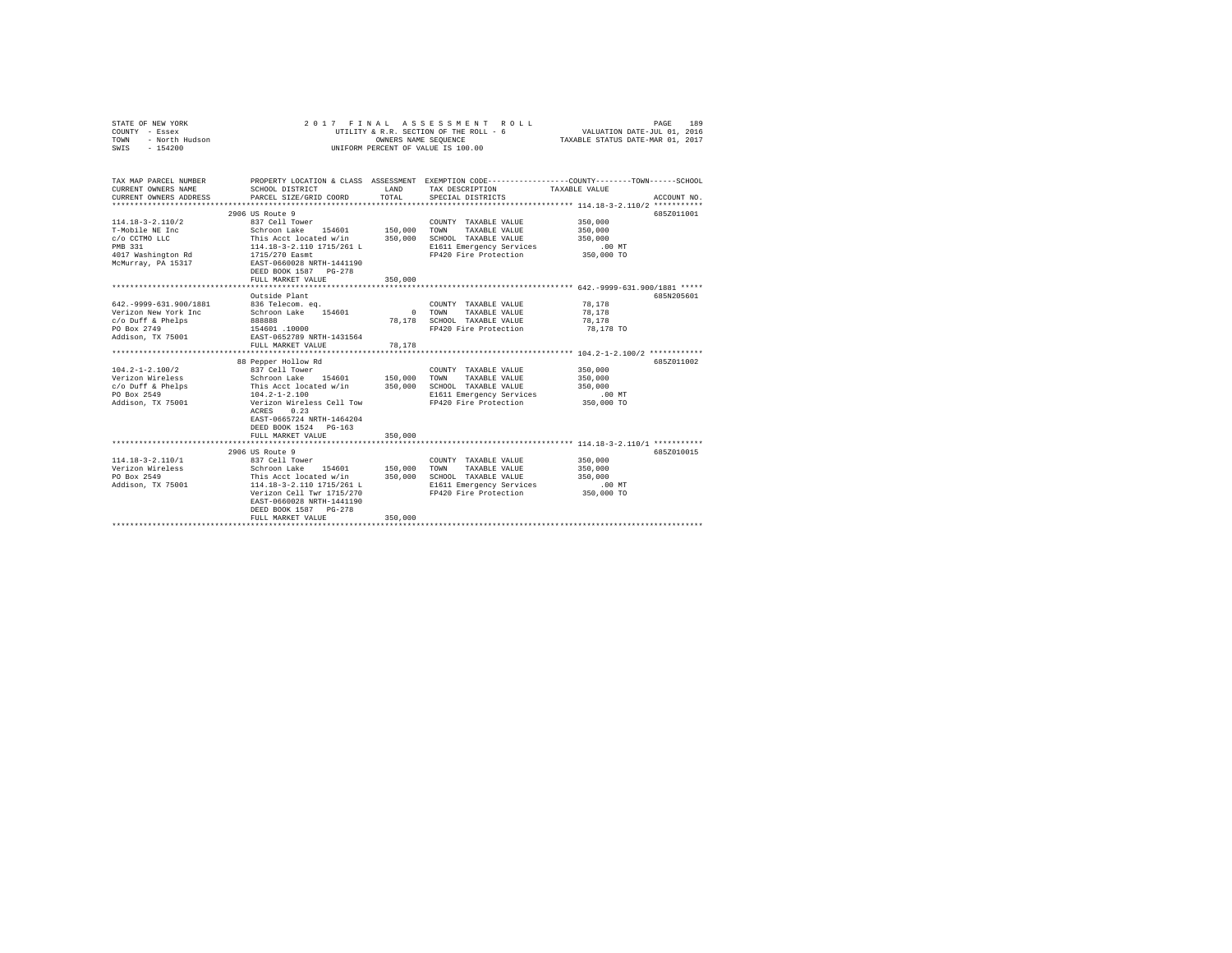| STATE OF NEW YORK      | 2017 FINAL ASSESSMENT ROLL             | 190<br>PAGE                      |
|------------------------|----------------------------------------|----------------------------------|
| COUNTY - Essex         | UTILITY & R.R. SECTION OF THE ROLL - 6 | VALUATION DATE-JUL 01, 2016      |
| - North Hudson<br>TOWN |                                        | TAXABLE STATUS DATE-MAR 01, 2017 |
| SWTS<br>- 154200       |                                        | RPS150/V04/L015                  |
|                        | UNIFORM PERCENT OF VALUE IS 100.00     | CURRENT DATE 6/28/2017           |
|                        |                                        |                                  |
|                        | ROLL SUB SECTION- - TOTALS             |                                  |
|                        |                                        |                                  |

| CODE | DISTRICT NAME        | TOTAL<br>PARCELS | EXTENSION<br><b>TYPE</b> | <b>EXTENSION</b><br>VALUE | AD VALOREM<br>VALUE | <b>EXEMPT</b><br>AMOUNT | TAXARLE<br>VALUE |
|------|----------------------|------------------|--------------------------|---------------------------|---------------------|-------------------------|------------------|
|      | E1611 Emergency Serv |                  | 11 MOVTAX                |                           |                     |                         |                  |
|      | E1612 Emergency Serv |                  | 1 MOVTAX                 |                           |                     |                         |                  |
|      | FP420 Fire Protectio |                  | 14 TOTAL                 |                           | 3097,300            |                         | 3097,300         |

#### \*\*\* S C H O O L D I S T R I C T S U M M A R Y \*\*\*

| CODE   | DISTRICT NAME | TOTAL<br>PARCELS | ASSESSED<br>LAND | ASSESSED<br>TOTAL | EXEMPT<br>AMOUNT | TOTAL<br>TAXABLE | STAR<br>AMOUNT | STAR<br>TAXABLE |
|--------|---------------|------------------|------------------|-------------------|------------------|------------------|----------------|-----------------|
| 154601 | Schroon Lake  | 14               | 1267.900         | 3097.300          |                  | 3097,300         |                | 3097,300        |
|        | SUB-TOTAL     | 14               | 1267.900         | 3097.300          |                  | 3097,300         |                | 3097.300        |
|        | TOTAL         | 14               | 1267.900         | 3097.300          |                  | 3097,300         |                | 3097.300        |

#### \*\*\* S Y S T E M C O D E S S U M M A R Y \*\*\*

NO SYSTEM EXEMPTIONS AT THIS LEVEL

#### \*\*\* E X E M P T I O N S U M M A R Y \*\*\*

#### NO EXEMPTIONS AT THIS LEVEL

| ROLL       | DESCRIPTION      | TOTAL   | ASSESSED     | ASSESSED     | TAXABLE      | TAXABLE      | TAXABLE      | STAR         |
|------------|------------------|---------|--------------|--------------|--------------|--------------|--------------|--------------|
| <b>SEC</b> |                  | PARCELS | LAND         | TOTAL        | COUNTY       | TOWN         | SCHOOL       | TAXABLE      |
|            | UTILITIES & N.C. |         | 1267<br>.900 | 3097<br>.300 | 3097<br>.300 | 3097<br>.300 | 3097<br>.300 | 3097<br>.300 |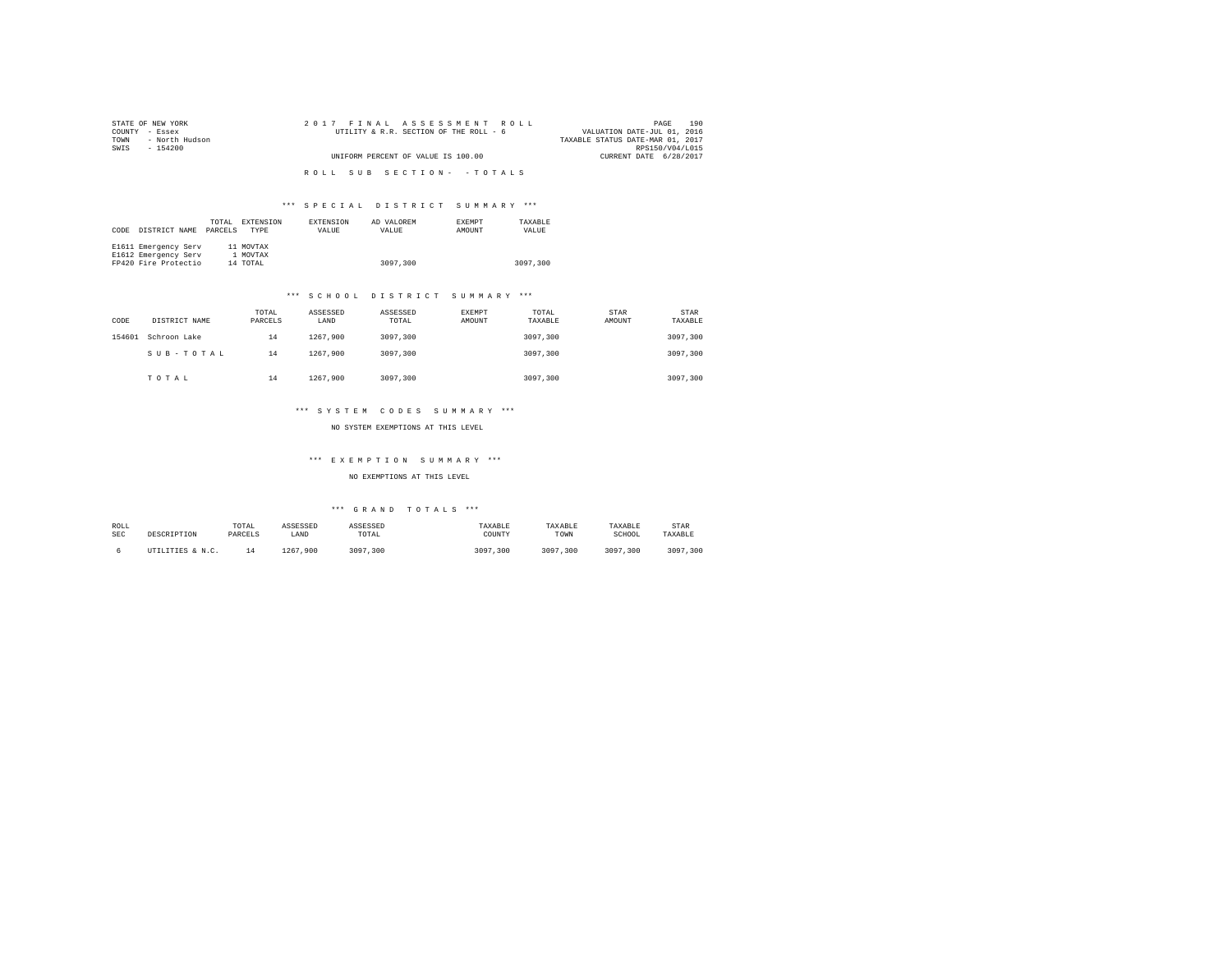| STATE OF NEW YORK      | 2017 FINAL ASSESSMENT ROLL             | 191<br>PAGE                      |
|------------------------|----------------------------------------|----------------------------------|
| COUNTY - Essex         | UTILITY & R.R. SECTION OF THE ROLL - 6 | VALUATION DATE-JUL 01, 2016      |
| - North Hudson<br>TOWN |                                        | TAXABLE STATUS DATE-MAR 01, 2017 |
| SWIS<br>- 154200       | UNIFORM PERCENT OF VALUE IS 100.00     | RPS150/V04/L015                  |
|                        |                                        | CURRENT DATE 6/28/2017           |
|                        |                                        |                                  |

R O L L S E C T I O N T O T A L S

#### \*\*\* S P E C I A L D I S T R I C T S U M M A R Y \*\*\*

|      |                      | TOTAL   | EXTENSION   | <b>EXTENSION</b> | AD VALOREM | <b>EXEMPT</b> | TAXABLE  |
|------|----------------------|---------|-------------|------------------|------------|---------------|----------|
| CODE | DISTRICT NAME        | PARCELS | <b>TYPE</b> | VALUE            | VALUE      | AMOUNT        | VALUE    |
|      |                      |         |             |                  |            |               |          |
|      | E1611 Emergency Serv |         | 11 MOVTAX   |                  |            |               |          |
|      | E1612 Emergency Serv |         | 1 MOVTAX    |                  |            |               |          |
|      | FP420 Fire Protectio |         | 14 TOTAL    |                  | 3097,300   |               | 3097,300 |

#### \*\*\* S C H O O L D I S T R I C T S U M M A R Y \*\*\*

| CODE   | DISTRICT NAME | TOTAL<br>PARCELS | ASSESSED<br>LAND | ASSESSED<br>TOTAL | EXEMPT<br>AMOUNT | TOTAL<br>TAXABLE | STAR<br>AMOUNT | <b>STAR</b><br>TAXABLE |
|--------|---------------|------------------|------------------|-------------------|------------------|------------------|----------------|------------------------|
| 154601 | Schroon Lake  | 14               | 1267.900         | 3097.300          |                  | 3097,300         |                | 3097.300               |
|        | SUB-TOTAL     | 14               | 1267.900         | 3097.300          |                  | 3097,300         |                | 3097.300               |
|        | TOTAL         | 14               | 1267.900         | 3097.300          |                  | 3097,300         |                | 3097.300               |

#### \*\*\* S Y S T E M C O D E S S U M M A R Y \*\*\*

NO SYSTEM EXEMPTIONS AT THIS LEVEL

#### \*\*\* E X E M P T I O N S U M M A R Y \*\*\*

#### NO EXEMPTIONS AT THIS LEVEL

| ROLL       | DESCRIPTION      | TOTAL   | ASSESSED     | ASSESSED     | TAXABLE      | TAXABLE      | TAXABLE      | STAR         |
|------------|------------------|---------|--------------|--------------|--------------|--------------|--------------|--------------|
| <b>SEC</b> |                  | PARCELS | LAND         | TOTAL        | COUNTY       | TOWN         | SCHOOL       | TAXABLE      |
|            | UTILITIES & N.C. |         | 1267<br>.900 | 3097<br>.300 | 3097<br>.300 | 3097<br>.300 | 3097<br>.300 | 3097<br>.300 |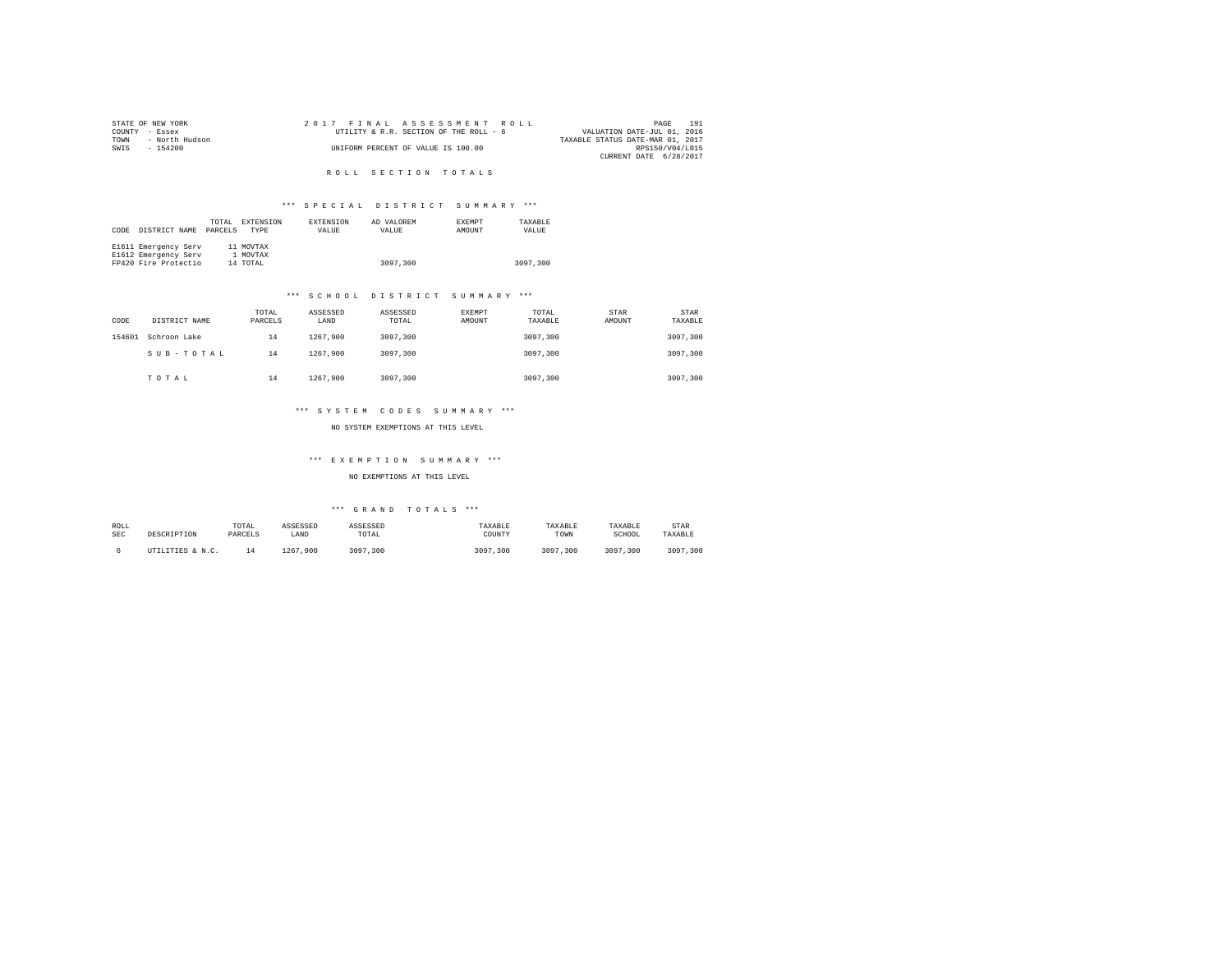|      | STATE OF NEW YORK | 2017 FINAL ASSESSMENT ROLL            | 192<br>PAGE                      |
|------|-------------------|---------------------------------------|----------------------------------|
|      | COUNTY - Essex    | WHOLLY EXEMPT SECTION OF THE ROLL - 8 | VALUATION DATE-JUL 01, 2016      |
| TOWN | - North Hudson    | OWNERS NAME SEOUENCE                  | TAXABLE STATUS DATE-MAR 01, 2017 |
| SWIS | - 154200          | UNIFORM PERCENT OF VALUE IS 100.00    |                                  |

| TAX MAP PARCEL NUMBER<br>CURRENT OWNERS NAME<br>CURRENT OWNERS ADDRESS                                                                                                                                                         | SCHOOL DISTRICT<br>PARCEL SIZE/GRID COORD                                                                                                                                                                                         | LAND<br>TOTAL | PROPERTY LOCATION & CLASS ASSESSMENT EXEMPTION CODE---------------COUNTY-------TOWN-----SCHOOL<br>TAX DESCRIPTION<br>SPECIAL DISTRICTS                                                        | TAXABLE VALUE                                                                      | ACCOUNT NO.          |
|--------------------------------------------------------------------------------------------------------------------------------------------------------------------------------------------------------------------------------|-----------------------------------------------------------------------------------------------------------------------------------------------------------------------------------------------------------------------------------|---------------|-----------------------------------------------------------------------------------------------------------------------------------------------------------------------------------------------|------------------------------------------------------------------------------------|----------------------|
|                                                                                                                                                                                                                                |                                                                                                                                                                                                                                   |               |                                                                                                                                                                                               |                                                                                    |                      |
| $94.4 - 1 - 4.000 / 1$<br>1680101<br>State of New York<br>NYS Office State Comptroller Subaccount for Improvemen<br>Finance Office-Fixed Cost Unit 123.4ac Sll<br>110 State St<br>Albany, NY 12236<br>************************ | 4390 US Route 9<br>931 Forest s532a<br>154601<br>Schroon Lake<br>426 Paradox Tract<br>EAST-0671508 NRTH-1474814<br>FULL MARKET VALUE<br>**************************                                                                | 95,000        | N.Y. STATE 12100<br>1 COUNTY TAXABLE VALUE<br>95,000 TOWN<br>TAXABLE VALUE<br>SCHOOL TAXABLE VALUE<br>E1611 Emergency Services<br>FP420 Fire Protection<br>FP420 Fire Protection<br>95,000 EX | 95,000<br>$\Omega$<br>$\Omega$<br>$\Omega$<br>$.00$ MT<br>0.70                     | 95,000 95,000        |
|                                                                                                                                                                                                                                | 2638 US Route 9                                                                                                                                                                                                                   |               |                                                                                                                                                                                               |                                                                                    | 6879905814           |
| $125.1 - 1 - 36.000$<br>Cemetery Catholic & Protestant Schroon Lake 154601 28,900 COUNTY TAXABLE VALUE<br>Schroon Lake, NY 12870                                                                                               | 695 Cemetery<br>2/h Platt Rogers&co Rdpat 28,900 TOWN TAXABLE VALUE<br>ACRES 1.70<br>EAST-0657755 NRTH-1434283<br>DEED BOOK 126<br>PG-549<br>FULL MARKET VALUE                                                                    | 28,900        | 27350<br>PRI CEM<br>SCHOOL TAXABLE VALUE<br>SCHOOL TAXABLE VALUE<br>E1611 Emergency Services<br>FP420 Fire Protection<br>28,900 EX                                                            | 28,900<br>28,900<br>$^{\circ}$<br>$\Omega$<br>$\Omega$<br>.00MT<br>0 <sub>T</sub>  | 28,900               |
|                                                                                                                                                                                                                                | 3872 US Route 9                                                                                                                                                                                                                   |               |                                                                                                                                                                                               |                                                                                    | 6879905803           |
| $104.4 - 1 - 33.000$<br>Cemetery Protestant<br>North Hudson, NY 12855 31 Platt Rogers&co Rd Pat 23,600 TOWN                                                                                                                    | 695 Cemetery<br>Schroon Lake 154601 23,600 COUNTY TAXABLE VALUE<br>3.40<br>ACRES<br>EAST-0667852 NRTH-1462898<br>DEED BOOK 248<br>$PG-2$                                                                                          |               | PRI CEM<br>27350<br>TAXABLE VALUE<br>SCHOOL TAXABLE VALUE<br>E1611 Emergency Services<br>FP420 Fire Protection                                                                                | 23,600<br>23,600<br>$\Omega$<br>$\Omega$<br>$\Omega$<br>$.00$ MT<br>0 <sub>T</sub> | 23,600               |
|                                                                                                                                                                                                                                | FULL MARKET VALUE                                                                                                                                                                                                                 | 23,600        | 23,600 EX                                                                                                                                                                                     |                                                                                    |                      |
| $114.2 - 1 - 16.000$<br>Cemetery Protestant Schroon Lake 154601 8,500 COUNTY TAXABLE VALUE<br>North Hudson, NY 12855                                                                                                           | 42 Ensign Pond Rd<br>695 Cemeterv<br>27 Platt Rogers&co Rd Pat<br>0.63<br>ACRES<br>EAST-0664887 NRTH-1453362<br>FULL MARKET VALUE                                                                                                 |               | PRI CEM<br>27350<br>8.500 TOWN<br>TAXABLE VALUE<br>SCHOOL TAXABLE VALUE<br>E1611 Emergency Services<br>8,500 FP420 Fire Protection<br>8,500 EX                                                | 8,500<br>8,500<br>$\Omega$<br>$\Omega$<br>$\Omega$<br>$.00$ MT<br>0 <sub>T</sub>   | 6879905805<br>8,500  |
|                                                                                                                                                                                                                                |                                                                                                                                                                                                                                   |               |                                                                                                                                                                                               | ***************** 125.1-1-37.000 *************                                     |                      |
| $125.1 - 1 - 37.000$<br>Cemetery Protestant<br>North Hudson, NY 12855                                                                                                                                                          | US Route 9<br>695 Cemetery<br>Schroon Lake 154601 30,300 COUNTY TAXABLE VALUE<br>2/h Platt Rogers&co Rdpat 30,300 TOWN TAXABLE VALUE<br>ACRES 1.90<br>EAST-0657755 NRTH-1434666<br>FULL MARKET VALUE 30,300 FP420 Fire Protection |               | 27350<br>PRI CEM<br>SCHOOL TAXABLE VALUE<br>E1611 Emergency Services<br>30,300 EX                                                                                                             | 30,300<br>30,300<br>$^{\circ}$<br>$\Omega$<br>$\Omega$<br>.00MT<br>0 <sub>T</sub>  | 6879905804<br>30,300 |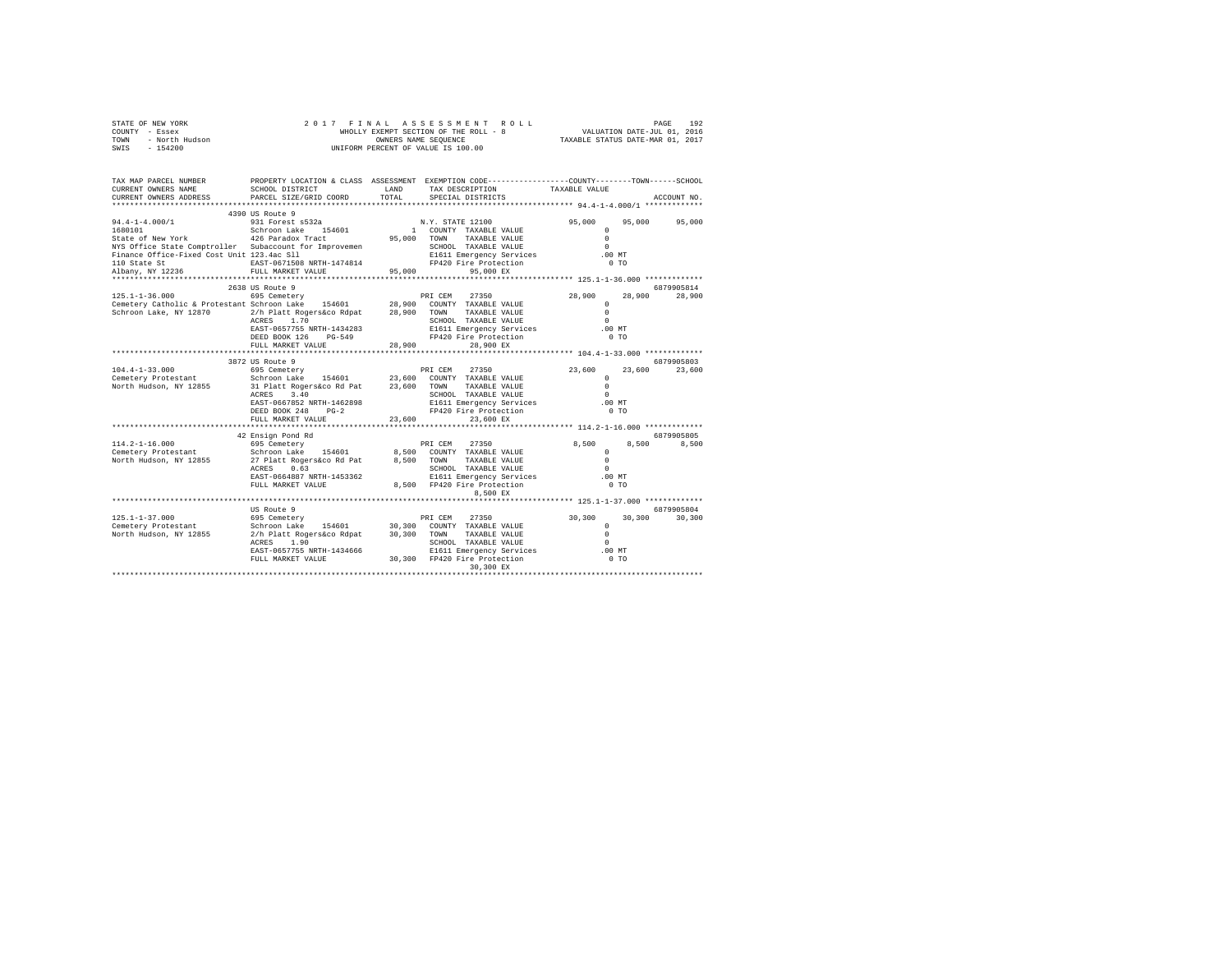| STATE OF NEW YORK<br>COUNTY - Essex<br>- Essex<br>- North Hudson<br>TOWN<br>$-154200$<br>SWIS                                                                                      |                                                                                                                                                                                                                                                                                  | OWNERS NAME SEQUENCE | 2017 FINAL ASSESSMENT ROLL<br>WHOLLY EXEMPT SECTION OF THE ROLL - 8<br>UNIFORM PERCENT OF VALUE IS 100.00                                                                                                                                                                                          | $\begin{tabular}{lllllllll} \hline \texttt{PAGE} & 193 \\ \hline \texttt{VALUATION DATE-JUL} & 01\,,\ 2016 \\ \hline \texttt{maxmin} & \texttt{matrix} \end{tabular}$ |                                              |
|------------------------------------------------------------------------------------------------------------------------------------------------------------------------------------|----------------------------------------------------------------------------------------------------------------------------------------------------------------------------------------------------------------------------------------------------------------------------------|----------------------|----------------------------------------------------------------------------------------------------------------------------------------------------------------------------------------------------------------------------------------------------------------------------------------------------|-----------------------------------------------------------------------------------------------------------------------------------------------------------------------|----------------------------------------------|
| TAX MAP PARCEL NUMBER<br>CURRENT OWNERS NAME<br>CURRENT OWNERS ADDRESS<br>***********************                                                                                  | SCHOOL DISTRICT<br>PARCEL SIZE/GRID COORD                                                                                                                                                                                                                                        | LAND<br>TOTAL        | PROPERTY LOCATION & CLASS ASSESSMENT EXEMPTION CODE---------------COUNTY-------TOWN-----SCHOOL<br>TAX DESCRIPTION<br>SPECIAL DISTRICTS                                                                                                                                                             | TAXABLE VALUE                                                                                                                                                         | ACCOUNT NO.                                  |
| $114.4 - 1 - 34.000$<br>Church Catholic<br>Schroon River Rd<br>Schroon Lake, NY 12870                                                                                              | 3008 US Route 9<br>620 Religious<br>Schroon Lake 154601 63,300<br>la Gore E Of Rd Pat<br>2ac<br>ACRES 1.90<br>EAST-0660462 NRTH-1442972<br>DEED BOOK 99 PG-30<br>FULL MARKET VALUE                                                                                               | 141,100<br>141,100   | CONST REL 25110<br>COUNTY TAXABLE VALUE<br>TOWN<br>TAXABLE VALUE<br>SCHOOL TAXABLE VALUE<br>E1611 Emergency Services<br>FP420 Fire Protection<br>141,100 EX                                                                                                                                        | 141,100<br>$\Omega$<br>$\Omega$<br>$\Omega$<br>$.00$ MT<br>0 <sub>T</sub>                                                                                             | 6879905802<br>141,100 141,100                |
|                                                                                                                                                                                    | Johnson Pond Rd                                                                                                                                                                                                                                                                  |                      |                                                                                                                                                                                                                                                                                                    |                                                                                                                                                                       |                                              |
| 114.4-1-12.122<br>Crimi Salvatore M<br>Crimi Bernadette M<br>PO Box 135<br>North Hudson, NY 12855<br>$104.4 - 1 - 43.000$<br>Essex County<br>PO Box 217<br>Elizabethtown, NY 12932 | 695 Cemetery<br>Schroon Lake 154601<br>161 Paradox Tract<br>ACRES<br>2.85<br>EAST-0665718 NRTH-1440655<br>DEED BOOK 1526 PG-255<br>FULL MARKET VALUE<br>US Route 9<br>314 Rural vac<10 - WTRFNT<br>Schroon Lake 154601<br>31 Platt Rogers&co Rd Pat 32,300<br>FEMA Buyout<br>lac | 90,800<br>90,800     | 27350<br>PRI CEM<br>30,800 COUNTY TAXABLE VALUE<br>TOWN<br>TAXABLE VALUE<br>SCHOOL TAXABLE VALUE<br>E1611 Emergency Services<br>FP420 Fire Protection<br>90.800 EX<br>CNTY OWN I 13100<br>32,300 COUNTY TAXABLE VALUE<br>TOWN<br>TAXABLE VALUE<br>SCHOOL TAXABLE VALUE<br>E1611 Emergency Services | 90,800<br>90,800<br>$\Omega$<br>$\cap$<br>$\Omega$<br>$.00$ MT<br>0.70<br>32,300<br>32,300<br>$\cap$<br>$\Omega$<br>$\Omega$<br>$.00$ MT                              | 685Z005004<br>90,800<br>685J100214<br>32,300 |
|                                                                                                                                                                                    | ACRES 1.10<br>EAST-0668151 NRTH-1462273<br>DEED BOOK 1770 PG-129<br>FULL MARKET VALUE                                                                                                                                                                                            | 32,300               | FP420 Fire Protection<br>32,300 EX                                                                                                                                                                                                                                                                 | 0 <sub>T</sub>                                                                                                                                                        |                                              |
| $104.4 - 1 - 44.002$<br>Essex County<br>PO Box 217<br>Elizabethtown, NY 12932                                                                                                      | 6 Marsden Rd<br>314 Rural vac<10 - WTRFNT<br>Schroon Lake 154601<br>31 Platt Rogers&co Rd Pat<br>FEMA Buyout<br>4.18<br>ACRES<br>EAST-0668327 NRTH-1462587<br>DEED BOOK 1770 PG-129<br>FULL MARKET VALUE                                                                         | 52,500<br>52,500     | CNTY OWN I 13100<br>52,500 COUNTY TAXABLE VALUE<br>TAXABLE VALUE<br>TOWN<br>SCHOOL TAXABLE VALUE<br>E1611 Emergency Services<br>FP420 Fire Protection<br>52,500 EX                                                                                                                                 | 52,500<br>52,500<br>$\Omega$<br>$\Omega$<br>$\Omega$<br>$.00$ MT<br>0 <sub>T</sub>                                                                                    | 685J100213<br>52,500                         |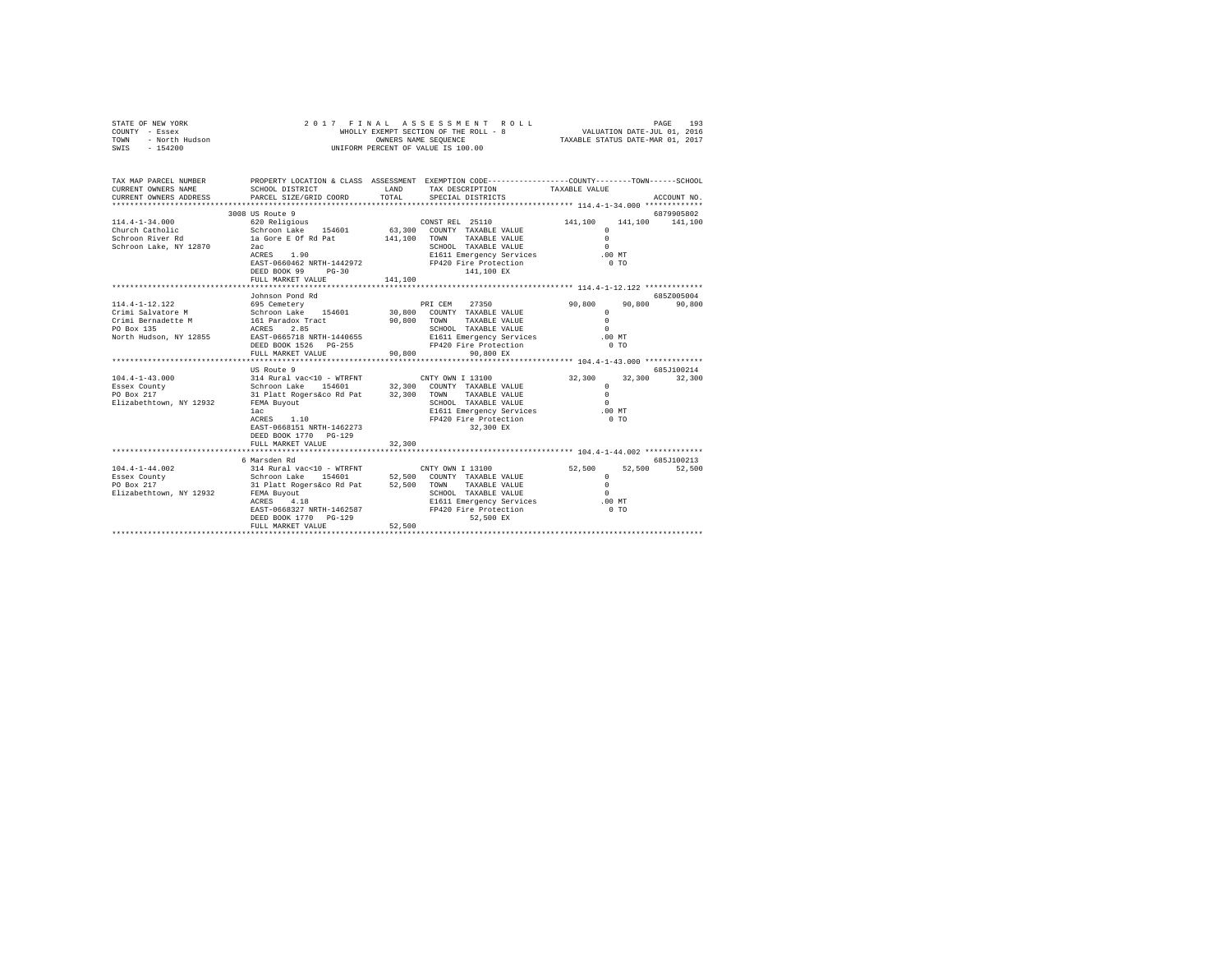| STATE OF NEW YORK      | 2017 FINAL ASSESSMENT ROLL            | 194<br>PAGE                      |
|------------------------|---------------------------------------|----------------------------------|
| COUNTY - Essex         | WHOLLY EXEMPT SECTION OF THE ROLL - 8 | VALUATION DATE-JUL 01, 2016      |
| TOWN<br>- North Hudson | OWNERS NAME SEOUENCE                  | TAXABLE STATUS DATE-MAR 01, 2017 |
| $-154200$<br>SWIS      | UNIFORM PERCENT OF VALUE IS 100.00    |                                  |

| TAX MAP PARCEL NUMBER                                                                                                                                                                                                                                                                                                                                                                 |                                          |           | PROPERTY LOCATION & CLASS ASSESSMENT EXEMPTION CODE----------------COUNTY-------TOWN------SCHOOL |                |                 |
|---------------------------------------------------------------------------------------------------------------------------------------------------------------------------------------------------------------------------------------------------------------------------------------------------------------------------------------------------------------------------------------|------------------------------------------|-----------|--------------------------------------------------------------------------------------------------|----------------|-----------------|
| CURRENT OWNERS NAME                                                                                                                                                                                                                                                                                                                                                                   | SCHOOL DISTRICT                          |           | LAND TAX DESCRIPTION TAXABLE VALUE COORD TOTAL SPECIAL DISTRICTS                                 |                |                 |
| CURRENT OWNERS ADDRESS PARCEL SIZE/GRID COORD                                                                                                                                                                                                                                                                                                                                         |                                          |           |                                                                                                  |                | ACCOUNT NO.     |
|                                                                                                                                                                                                                                                                                                                                                                                       |                                          |           |                                                                                                  |                |                 |
|                                                                                                                                                                                                                                                                                                                                                                                       | 3034 US Route 9                          |           |                                                                                                  |                | 6879998003      |
| $\begin{tabular}{cccccc} \textbf{114.4--1-32.200} & \textbf{304-8014} & \textbf{562 Police/Fire} & \textbf{VOL F DEPT 26400} & \textbf{372,600} & \textbf{372,600} & \textbf{372,600} & \textbf{372,600} \\ & \textbf{562 Police/Fire} & \textbf{154601} & \textbf{36,900} & \textbf{COMNT T RXABLE VALUE} & 0 & \textbf{372,600} & \textbf{372,600} & \textbf{372,600} \\ & \textbf$ |                                          |           |                                                                                                  |                |                 |
|                                                                                                                                                                                                                                                                                                                                                                                       |                                          |           |                                                                                                  |                |                 |
|                                                                                                                                                                                                                                                                                                                                                                                       |                                          |           |                                                                                                  |                |                 |
|                                                                                                                                                                                                                                                                                                                                                                                       |                                          |           |                                                                                                  |                |                 |
|                                                                                                                                                                                                                                                                                                                                                                                       |                                          |           |                                                                                                  |                |                 |
|                                                                                                                                                                                                                                                                                                                                                                                       |                                          |           |                                                                                                  |                |                 |
|                                                                                                                                                                                                                                                                                                                                                                                       |                                          |           |                                                                                                  |                |                 |
|                                                                                                                                                                                                                                                                                                                                                                                       | Blue Ridge Rd                            |           |                                                                                                  |                | 685J101309      |
|                                                                                                                                                                                                                                                                                                                                                                                       |                                          |           |                                                                                                  |                |                 |
|                                                                                                                                                                                                                                                                                                                                                                                       |                                          |           |                                                                                                  |                |                 |
|                                                                                                                                                                                                                                                                                                                                                                                       |                                          |           |                                                                                                  |                |                 |
|                                                                                                                                                                                                                                                                                                                                                                                       |                                          |           |                                                                                                  |                |                 |
|                                                                                                                                                                                                                                                                                                                                                                                       |                                          |           |                                                                                                  |                |                 |
|                                                                                                                                                                                                                                                                                                                                                                                       |                                          |           |                                                                                                  |                |                 |
|                                                                                                                                                                                                                                                                                                                                                                                       |                                          |           |                                                                                                  |                |                 |
|                                                                                                                                                                                                                                                                                                                                                                                       | FULL MARKET VALUE                        | 10325,800 |                                                                                                  |                |                 |
|                                                                                                                                                                                                                                                                                                                                                                                       |                                          |           |                                                                                                  |                |                 |
|                                                                                                                                                                                                                                                                                                                                                                                       | US Route 9                               |           |                                                                                                  |                | 6879905911      |
|                                                                                                                                                                                                                                                                                                                                                                                       |                                          |           |                                                                                                  |                |                 |
|                                                                                                                                                                                                                                                                                                                                                                                       |                                          |           |                                                                                                  |                |                 |
|                                                                                                                                                                                                                                                                                                                                                                                       |                                          |           |                                                                                                  |                |                 |
|                                                                                                                                                                                                                                                                                                                                                                                       |                                          |           |                                                                                                  |                |                 |
|                                                                                                                                                                                                                                                                                                                                                                                       |                                          |           |                                                                                                  |                |                 |
|                                                                                                                                                                                                                                                                                                                                                                                       |                                          |           |                                                                                                  |                |                 |
|                                                                                                                                                                                                                                                                                                                                                                                       |                                          |           | 71,200 EX                                                                                        |                |                 |
|                                                                                                                                                                                                                                                                                                                                                                                       |                                          |           |                                                                                                  |                |                 |
|                                                                                                                                                                                                                                                                                                                                                                                       | US Route 9                               |           |                                                                                                  |                | 685J101909      |
|                                                                                                                                                                                                                                                                                                                                                                                       |                                          |           |                                                                                                  |                | 31,400          |
|                                                                                                                                                                                                                                                                                                                                                                                       |                                          |           |                                                                                                  |                |                 |
|                                                                                                                                                                                                                                                                                                                                                                                       |                                          |           |                                                                                                  |                |                 |
|                                                                                                                                                                                                                                                                                                                                                                                       |                                          |           |                                                                                                  |                |                 |
|                                                                                                                                                                                                                                                                                                                                                                                       |                                          |           |                                                                                                  |                |                 |
|                                                                                                                                                                                                                                                                                                                                                                                       | DEED BOOK 1638 PG-1<br>FULL MARKET VALUE |           | FP420 Fire Protection                                                                            | 0 <sub>T</sub> |                 |
|                                                                                                                                                                                                                                                                                                                                                                                       |                                          | 31,400    | 31,400 EX                                                                                        |                |                 |
|                                                                                                                                                                                                                                                                                                                                                                                       | Dump Rd                                  |           |                                                                                                  |                | 685J101908      |
|                                                                                                                                                                                                                                                                                                                                                                                       |                                          |           |                                                                                                  |                | 750,400 750,400 |
|                                                                                                                                                                                                                                                                                                                                                                                       |                                          |           |                                                                                                  |                |                 |
|                                                                                                                                                                                                                                                                                                                                                                                       |                                          |           |                                                                                                  |                |                 |
|                                                                                                                                                                                                                                                                                                                                                                                       |                                          |           |                                                                                                  |                |                 |
|                                                                                                                                                                                                                                                                                                                                                                                       |                                          |           |                                                                                                  |                |                 |
|                                                                                                                                                                                                                                                                                                                                                                                       |                                          |           |                                                                                                  |                |                 |
|                                                                                                                                                                                                                                                                                                                                                                                       |                                          |           |                                                                                                  |                |                 |
|                                                                                                                                                                                                                                                                                                                                                                                       |                                          |           |                                                                                                  |                |                 |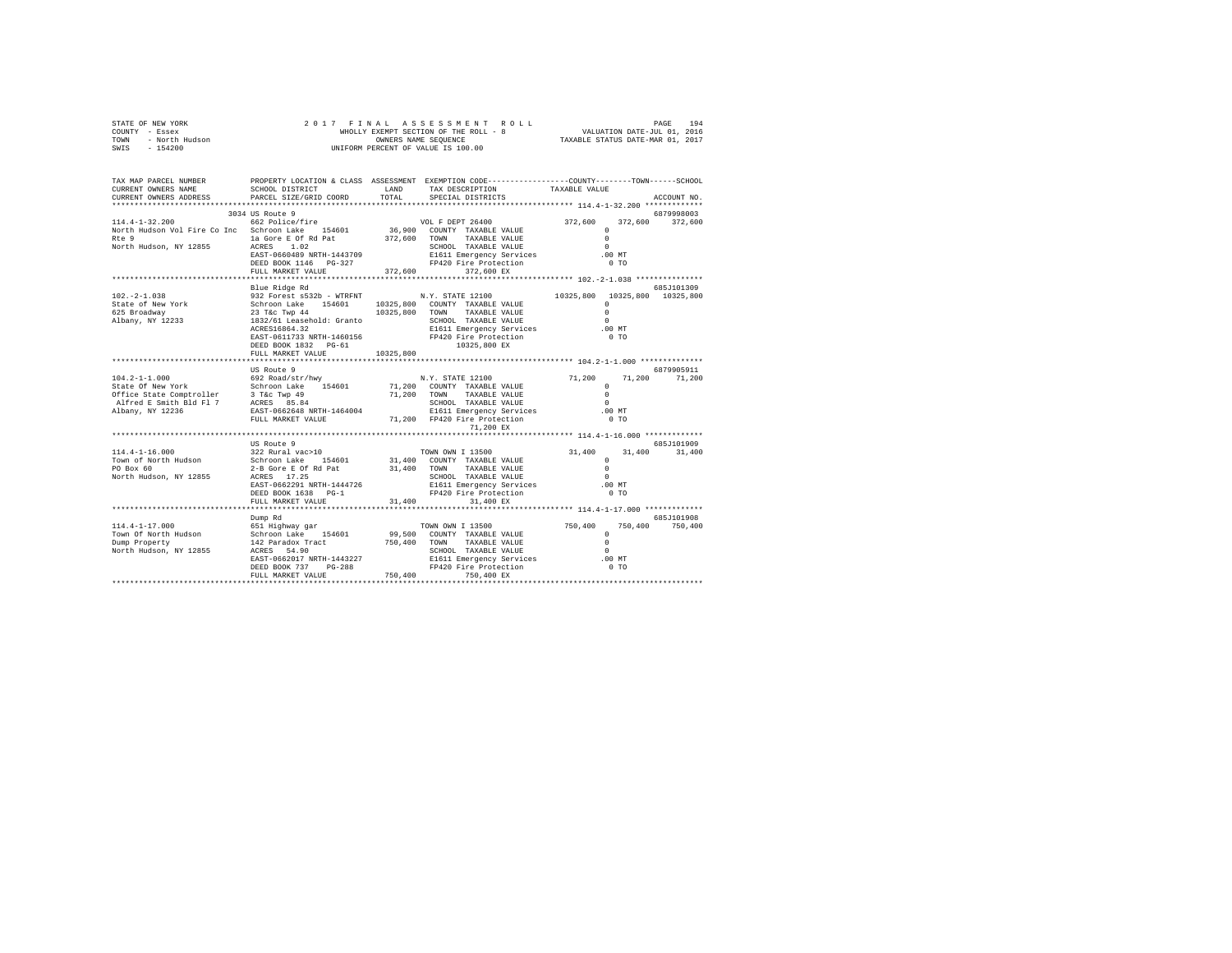| TAX MAP PARCEL NUMBER<br>CURRENT ONNERS NAME SCHOOL DISTRICT (AND TAND TAN DECOMPRISE ON THE COUNTY--------TOWN------SCHOOL DISTRICT (<br>CURRENT OWNERS ADDRESS | PARCEL SIZE/GRID COORD                                                                                                                                                                                                                                                                                                                                                                  | TOTAL  | SPECIAL DISTRICTS                                                                                                                                                                                                                                                                                                                                                                                                                                                                                                  |                                                                                                                                |               | ACCOUNT NO.                 |
|------------------------------------------------------------------------------------------------------------------------------------------------------------------|-----------------------------------------------------------------------------------------------------------------------------------------------------------------------------------------------------------------------------------------------------------------------------------------------------------------------------------------------------------------------------------------|--------|--------------------------------------------------------------------------------------------------------------------------------------------------------------------------------------------------------------------------------------------------------------------------------------------------------------------------------------------------------------------------------------------------------------------------------------------------------------------------------------------------------------------|--------------------------------------------------------------------------------------------------------------------------------|---------------|-----------------------------|
|                                                                                                                                                                  | Dump Rd<br>$2.5ac$<br>ACRES $2.60$<br>${\small \begin{tabular}{lcccc} $\alpha\cup\alpha\in\Delta\in\Delta$ & $\alpha\cup\beta\in\Delta$ \\ \texttt{EAST-0661012 NRTH-1443190} & \texttt{E1611 Emer property Service}\\ \texttt{DEEDS} & \texttt{PG-424} & \texttt{PP420 Fire Protocol} \\ \texttt{DEEDS} & \texttt{PG-424} & \texttt{S8.200 FY} \\ \end{tabular}}$<br>FULL MARKET VALUE |        | SCHOOL TAXABLE VALUE                                                                                                                                                                                                                                                                                                                                                                                                                                                                                               | $\overline{0}$<br>.00MT<br>$0$ TO                                                                                              | 58,200 58,200 | 6879905801                  |
| 114.4-1-22.000                                                                                                                                                   | 37 Dump Rd<br>852 Landfill<br>FULL MARKET VALUE                                                                                                                                                                                                                                                                                                                                         | 34,800 | TOWN OWN I 13500<br>34,800 COUNTY TAXABLE VALUE 34,800 COUNTY TAXABLE VALUE 34,800 TOWN TAXABLE VALUE                                                                                                                                                                                                                                                                                                                                                                                                              | $\sim$ 0<br>$.00$ MT                                                                                                           | $0$ TO        | 6879905901<br>34,800 34,800 |
|                                                                                                                                                                  | Dump Rd<br>EAST-0660721 NRTH-1443318<br>DEED BOOK 1082 PG-156<br>FULL MARKET VALUE                                                                                                                                                                                                                                                                                                      |        | $\begin{tabular}{cccc} \multicolumn{2}{c}{\multicolumn{2}{c}{\textbf{1}}}\\ \multicolumn{2}{c}{\multicolumn{2}{c}{\textbf{1}}}\\ \multicolumn{2}{c}{\multicolumn{2}{c}{\textbf{1}}}\\ \multicolumn{2}{c}{\multicolumn{2}{c}{\textbf{1}}}\\ \multicolumn{2}{c}{\multicolumn{2}{c}{\textbf{1}}}\\ \multicolumn{2}{c}{\multicolumn{2}{c}{\textbf{1}}}\\ \multicolumn{2}{c}{\multicolumn{2}{c}{\textbf{1}}}\\ \multicolumn{2}{c}{\multicolumn{2}{c}{\textbf{1}}}\\ \multicolumn{2}{c}{\multic$<br>$15,800$ $15,800$ EX |                                                                                                                                |               | 685J100303                  |
| 114.4-1-32.100<br>Town Of North Hudson<br>North Hudson, NY 12855                                                                                                 | 3024 US Route 9<br>652 Govt bldgs<br>FULL MARKET VALUE 229,100 229,100 EX                                                                                                                                                                                                                                                                                                               |        | TOWN OWN I 13500                                                                                                                                                                                                                                                                                                                                                                                                                                                                                                   | $\begin{array}{cccc} 229\,, 100 & & 229\,, 100 & & 229\,, 100 \\ & & 0 & & & \\ 0 & & & & \end{array}$<br>$\sim$ 0<br>$.00$ MT | $0$ TO        | 685J100302                  |
|                                                                                                                                                                  | US Route 9                                                                                                                                                                                                                                                                                                                                                                              |        |                                                                                                                                                                                                                                                                                                                                                                                                                                                                                                                    |                                                                                                                                |               | 685J100301<br>11,300 11,300 |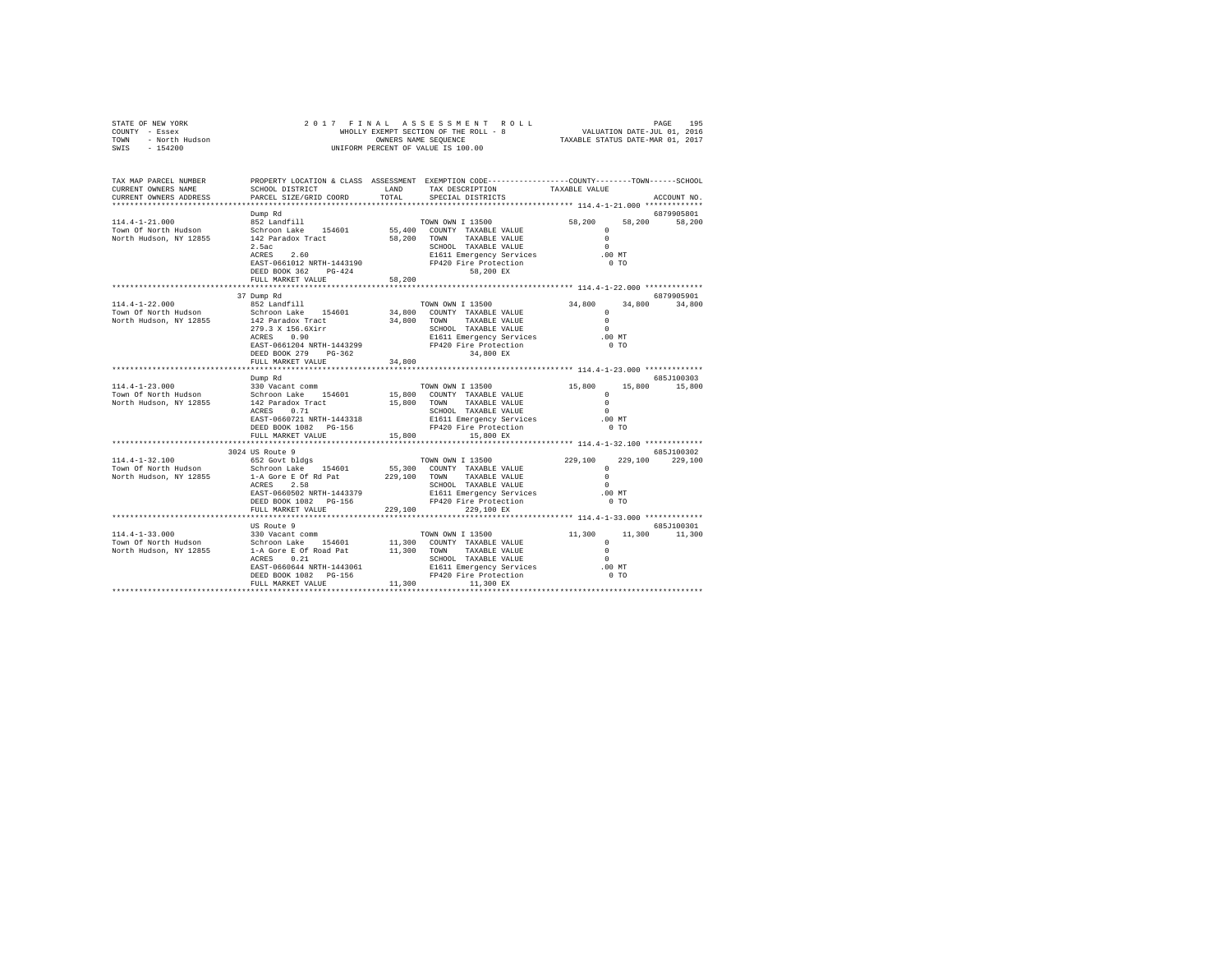|                                                                        | $\begin{array}{cccccccccccc} \texttt{STARTE OF NEW YORK} & \texttt{DRE} & \texttt{196} & \texttt{196} & \texttt{196} & \texttt{196} & \texttt{196} & \texttt{196} & \texttt{196} & \texttt{196} & \texttt{196} & \texttt{196} & \texttt{196} & \texttt{196} & \texttt{196} & \texttt{196} & \texttt{196} & \texttt{196} & \texttt{196} & \texttt{196} & \texttt{196} & \texttt{196} & \texttt{196} & \text$ |                                                                                                                                                                                                                                    |             |
|------------------------------------------------------------------------|-------------------------------------------------------------------------------------------------------------------------------------------------------------------------------------------------------------------------------------------------------------------------------------------------------------------------------------------------------------------------------------------------------------|------------------------------------------------------------------------------------------------------------------------------------------------------------------------------------------------------------------------------------|-------------|
| TAX MAP PARCEL NUMBER<br>CURRENT OWNERS NAME<br>CURRENT OWNERS ADDRESS | PROPERTY LOCATION & CLASS ASSESSMENT EXEMPTION CODE----------------COUNTY-------TOWN-----SCHOOL                                                                                                                                                                                                                                                                                                             | ${\tt SCHOOL\ DISTRICT}\qquad\qquad {\tt LAND}\qquad\qquad {\tt TAX\ DESCRIPTION}\qquad\qquad {\tt TAXABLE\ VALUE}\label{eq:2}$ PARCEL SIZE/GRID COORD $\qquad\qquad {\tt TOTAL}\qquad\qquad {\tt SPECTAL\ DISTRICTS}\qquad\qquad$ | ACCOUNT NO. |
|                                                                        | 34 Park Rd                                                                                                                                                                                                                                                                                                                                                                                                  |                                                                                                                                                                                                                                    | 6879905913  |
|                                                                        | $\begin{tabular}{cccccccc} 114.4-1-43.000 & 34 Park Rd & 15500 & 6879905913 \\ 114.4-1-43.000 & 560 Impyrd beach - WTRINT & 70WN OM I 13500 & 153,700 & 153,700 & 153,700 \\ 153.700 & 560 Romyrd beach = 154601 & 123,900 & 00NNT T RXABLE VALUE & 0 \\ 154.002 EAS = 0.01 & 153.700 & 153.700 & 153,700 & 153,700$                                                                                        |                                                                                                                                                                                                                                    |             |
|                                                                        |                                                                                                                                                                                                                                                                                                                                                                                                             |                                                                                                                                                                                                                                    |             |
|                                                                        |                                                                                                                                                                                                                                                                                                                                                                                                             |                                                                                                                                                                                                                                    |             |
|                                                                        |                                                                                                                                                                                                                                                                                                                                                                                                             |                                                                                                                                                                                                                                    |             |
|                                                                        |                                                                                                                                                                                                                                                                                                                                                                                                             |                                                                                                                                                                                                                                    |             |
|                                                                        |                                                                                                                                                                                                                                                                                                                                                                                                             |                                                                                                                                                                                                                                    |             |
|                                                                        |                                                                                                                                                                                                                                                                                                                                                                                                             |                                                                                                                                                                                                                                    |             |
|                                                                        | 2944 US Route 9<br>$\begin{tabular}{cccccccc} 114.18-3-6.000 & 2944 US Note 9 & 6879905906 & 6879905906 & 6879905906 & 6879905906 & 6879905906 & 6879905906 & 6879905906 & 6879905906 & 6879905906 & 6879905906 & 6879905906 & 6879905906 & 6879905906 & 6879905906 & 6879905906 & 6879$                                                                                                                    |                                                                                                                                                                                                                                    | 6879905906  |
|                                                                        |                                                                                                                                                                                                                                                                                                                                                                                                             |                                                                                                                                                                                                                                    |             |
|                                                                        |                                                                                                                                                                                                                                                                                                                                                                                                             |                                                                                                                                                                                                                                    |             |
|                                                                        |                                                                                                                                                                                                                                                                                                                                                                                                             |                                                                                                                                                                                                                                    |             |
|                                                                        |                                                                                                                                                                                                                                                                                                                                                                                                             |                                                                                                                                                                                                                                    |             |
|                                                                        |                                                                                                                                                                                                                                                                                                                                                                                                             |                                                                                                                                                                                                                                    |             |
|                                                                        |                                                                                                                                                                                                                                                                                                                                                                                                             |                                                                                                                                                                                                                                    |             |
|                                                                        |                                                                                                                                                                                                                                                                                                                                                                                                             |                                                                                                                                                                                                                                    |             |
|                                                                        | US Route 9                                                                                                                                                                                                                                                                                                                                                                                                  |                                                                                                                                                                                                                                    | 6879905904  |
|                                                                        |                                                                                                                                                                                                                                                                                                                                                                                                             |                                                                                                                                                                                                                                    |             |
|                                                                        |                                                                                                                                                                                                                                                                                                                                                                                                             |                                                                                                                                                                                                                                    |             |
|                                                                        |                                                                                                                                                                                                                                                                                                                                                                                                             |                                                                                                                                                                                                                                    |             |
|                                                                        |                                                                                                                                                                                                                                                                                                                                                                                                             |                                                                                                                                                                                                                                    |             |
|                                                                        |                                                                                                                                                                                                                                                                                                                                                                                                             |                                                                                                                                                                                                                                    |             |
|                                                                        |                                                                                                                                                                                                                                                                                                                                                                                                             |                                                                                                                                                                                                                                    |             |
|                                                                        |                                                                                                                                                                                                                                                                                                                                                                                                             |                                                                                                                                                                                                                                    |             |
|                                                                        |                                                                                                                                                                                                                                                                                                                                                                                                             |                                                                                                                                                                                                                                    |             |
|                                                                        |                                                                                                                                                                                                                                                                                                                                                                                                             |                                                                                                                                                                                                                                    |             |
|                                                                        | $\begin{tabular}{cccccc} \textbf{144.16--3--0.000} & \textbf{145.15--0.000} & \textbf{146.16--0.000} \\ \textbf{147.16--3--0.000} & \textbf{6879905902} & \textbf{148.100} \\ \textbf{149.100} & \textbf{6879905902} & \textbf{148.100} \\ \textbf{149.101} & \textbf{149.100} & \textbf{144.100} & \textbf{144.100} \\ \textbf{140.102}$                                                                   |                                                                                                                                                                                                                                    |             |
|                                                                        |                                                                                                                                                                                                                                                                                                                                                                                                             |                                                                                                                                                                                                                                    |             |
|                                                                        |                                                                                                                                                                                                                                                                                                                                                                                                             |                                                                                                                                                                                                                                    |             |
|                                                                        |                                                                                                                                                                                                                                                                                                                                                                                                             |                                                                                                                                                                                                                                    |             |
|                                                                        |                                                                                                                                                                                                                                                                                                                                                                                                             |                                                                                                                                                                                                                                    |             |
|                                                                        |                                                                                                                                                                                                                                                                                                                                                                                                             |                                                                                                                                                                                                                                    |             |
|                                                                        |                                                                                                                                                                                                                                                                                                                                                                                                             |                                                                                                                                                                                                                                    |             |
|                                                                        |                                                                                                                                                                                                                                                                                                                                                                                                             |                                                                                                                                                                                                                                    |             |
|                                                                        |                                                                                                                                                                                                                                                                                                                                                                                                             |                                                                                                                                                                                                                                    |             |
|                                                                        |                                                                                                                                                                                                                                                                                                                                                                                                             |                                                                                                                                                                                                                                    |             |
|                                                                        |                                                                                                                                                                                                                                                                                                                                                                                                             |                                                                                                                                                                                                                                    |             |
|                                                                        |                                                                                                                                                                                                                                                                                                                                                                                                             |                                                                                                                                                                                                                                    |             |
|                                                                        |                                                                                                                                                                                                                                                                                                                                                                                                             |                                                                                                                                                                                                                                    |             |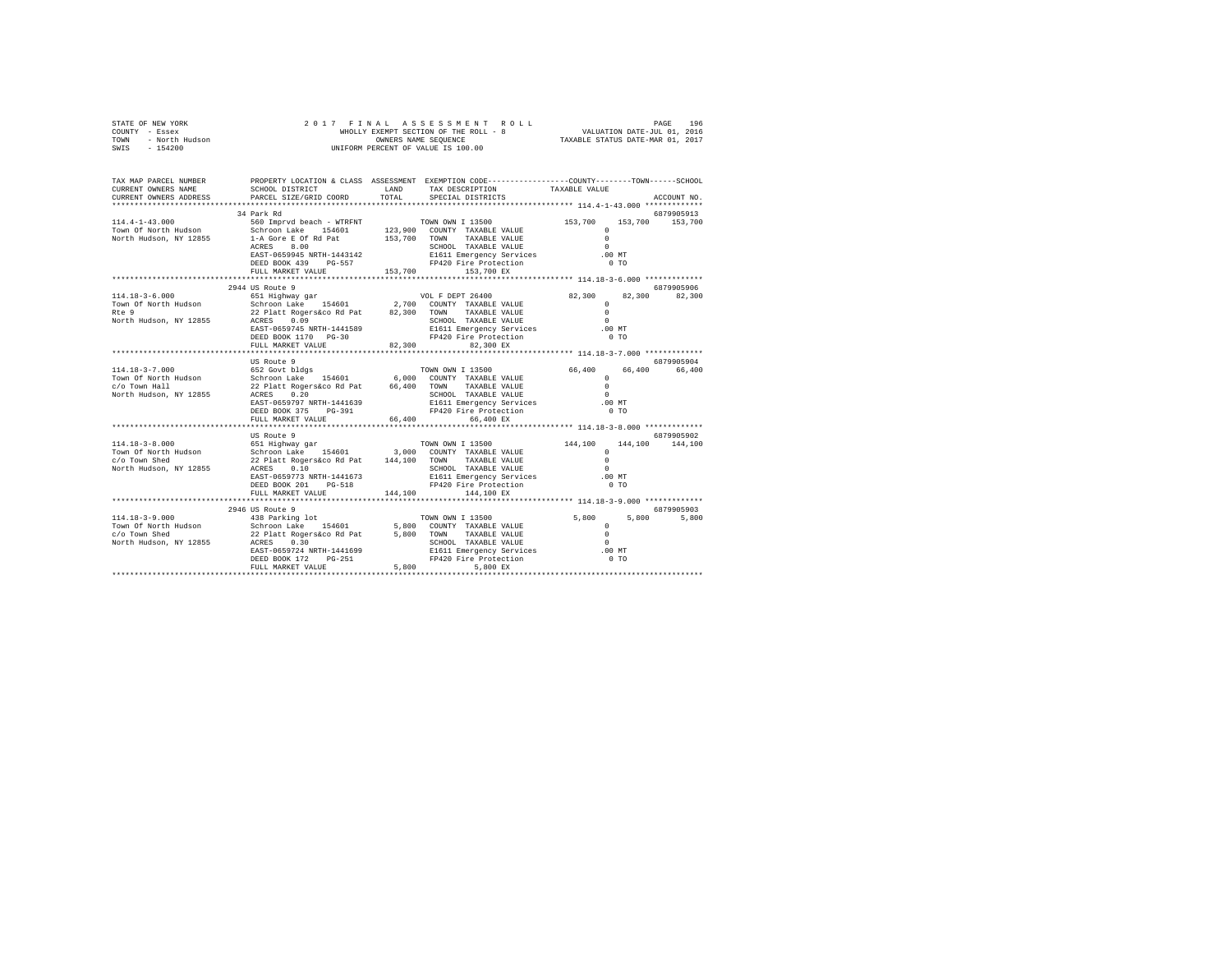| STATE OF NEW YORK<br>COUNTY - Essex<br>TOWN - North Hudson<br>SWIES - 154200<br>SWIES - 154200<br>SWIES - 154200                                                                                                                        |                                                            |             | 2017 FINAL ASSESSMENT ROLL                                                                                                                                                                                                                                                                                                      | FINAL ASSESSMENT ROLL MALL PAGE 197<br>WHOLLY EXEMPT SECTION OF THE ROLL - 8 VALUATION DATE-JUL 01, 2016<br>OWNERS NAME SEQUENCE TAXABLE STATUS DATE-MAR 01, 2017 |         |             |  |
|-----------------------------------------------------------------------------------------------------------------------------------------------------------------------------------------------------------------------------------------|------------------------------------------------------------|-------------|---------------------------------------------------------------------------------------------------------------------------------------------------------------------------------------------------------------------------------------------------------------------------------------------------------------------------------|-------------------------------------------------------------------------------------------------------------------------------------------------------------------|---------|-------------|--|
| TAX MAP PARCEL NUMBER PROPERTY LOCATION & CLASS ASSESSMENT EXEMPTION CODE--------------COUNTY-------TOWN------SCHOOL<br>CURRENT OWNERS NAME<br>CURRENT ONNERS ADDRESS PARCEL SIZE/GRID COORD TOTAL SPECIAL DISTRICTS (2011) ACCOUNT NO. | SCHOOL DISTRICT                                            | <b>LAND</b> | TAX DESCRIPTION TAXABLE VALUE                                                                                                                                                                                                                                                                                                   |                                                                                                                                                                   |         |             |  |
|                                                                                                                                                                                                                                         | US Route 9                                                 |             |                                                                                                                                                                                                                                                                                                                                 |                                                                                                                                                                   |         | 685.7101514 |  |
|                                                                                                                                                                                                                                         | FULL MARKET VALUE 109,600                                  |             | ואטער בארצוני בארצוני בארץ בארץ בארץ בין הייתה בין הייתה בין הייתה בין הייתה בין הייתה בין הייתה בין הייתה בי<br>EI611 Emergency Carrier ב-1611 Emergency Carrier ב-1611 Emergency Carrier ב-1613<br>EAST-0659565 NRTH-1438917 E1611 Emergency Services .00 MT<br>DEED BOOK 1774 PG-44 FP420 Fire Protection 0 TO<br>109,600 EX | 109,600 109,600 109,600<br>$\Omega$<br>$\Omega$<br>$\Omega$                                                                                                       |         |             |  |
|                                                                                                                                                                                                                                         | 2686 US Route 9                                            |             |                                                                                                                                                                                                                                                                                                                                 |                                                                                                                                                                   |         | 6879993001  |  |
| 125.1-1-39.200 963 Municpl park TOWN OWN I 13500 203,600                                                                                                                                                                                |                                                            |             |                                                                                                                                                                                                                                                                                                                                 |                                                                                                                                                                   | 203,600 | 203,600     |  |
| Town Of North Hudson Schroon Lake 154601 203,600 COUNTY TAXABLE VALUE                                                                                                                                                                   |                                                            |             |                                                                                                                                                                                                                                                                                                                                 | $\Omega$                                                                                                                                                          |         |             |  |
| North Hudson, NY 12855 2h Platt Rogers & Co 203,600                                                                                                                                                                                     |                                                            |             | TOWN TAXABLE VALUE                                                                                                                                                                                                                                                                                                              | $\Omega$                                                                                                                                                          |         |             |  |
|                                                                                                                                                                                                                                         | ACRES 204.50                                               |             | SCHOOL TAXABLE VALUE                                                                                                                                                                                                                                                                                                            | $\Omega$                                                                                                                                                          |         |             |  |
|                                                                                                                                                                                                                                         | EAST-0656528 NRTH-1435876                                  |             | E1611 Emergency Services .00 MT                                                                                                                                                                                                                                                                                                 |                                                                                                                                                                   |         |             |  |
|                                                                                                                                                                                                                                         | DEED BOOK 1010 PG-260 EZ427 E<br>FULL MARKET VALUE 203,600 |             | EZ427 Empire Zone                                                                                                                                                                                                                                                                                                               | $0$ TO                                                                                                                                                            |         |             |  |
|                                                                                                                                                                                                                                         |                                                            |             | EARLY Empire Zone<br>203,600 EX<br>FP420 Fire Protection 0 TO<br>203,600 EX                                                                                                                                                                                                                                                     |                                                                                                                                                                   |         |             |  |
|                                                                                                                                                                                                                                         |                                                            |             |                                                                                                                                                                                                                                                                                                                                 |                                                                                                                                                                   |         |             |  |
|                                                                                                                                                                                                                                         | US Route 9                                                 |             |                                                                                                                                                                                                                                                                                                                                 |                                                                                                                                                                   |         | 6879993002  |  |
|                                                                                                                                                                                                                                         |                                                            |             |                                                                                                                                                                                                                                                                                                                                 | 107,900 107,900 107,900<br>$\Omega$                                                                                                                               |         |             |  |
|                                                                                                                                                                                                                                         |                                                            |             |                                                                                                                                                                                                                                                                                                                                 | $\Omega$                                                                                                                                                          |         |             |  |
|                                                                                                                                                                                                                                         |                                                            |             |                                                                                                                                                                                                                                                                                                                                 | $\Omega$                                                                                                                                                          |         |             |  |
|                                                                                                                                                                                                                                         |                                                            |             | EAST-0655245 NRTH-1435948 E1611 Emergency Services .00 MT                                                                                                                                                                                                                                                                       |                                                                                                                                                                   |         |             |  |
|                                                                                                                                                                                                                                         | DEED BOOK 1010 PG-260<br>FULL MARKET VALUE                 | 107,900     | FP420 Fire Protection<br>107,900 EX                                                                                                                                                                                                                                                                                             | $0$ TO                                                                                                                                                            |         |             |  |
|                                                                                                                                                                                                                                         |                                                            |             |                                                                                                                                                                                                                                                                                                                                 |                                                                                                                                                                   |         |             |  |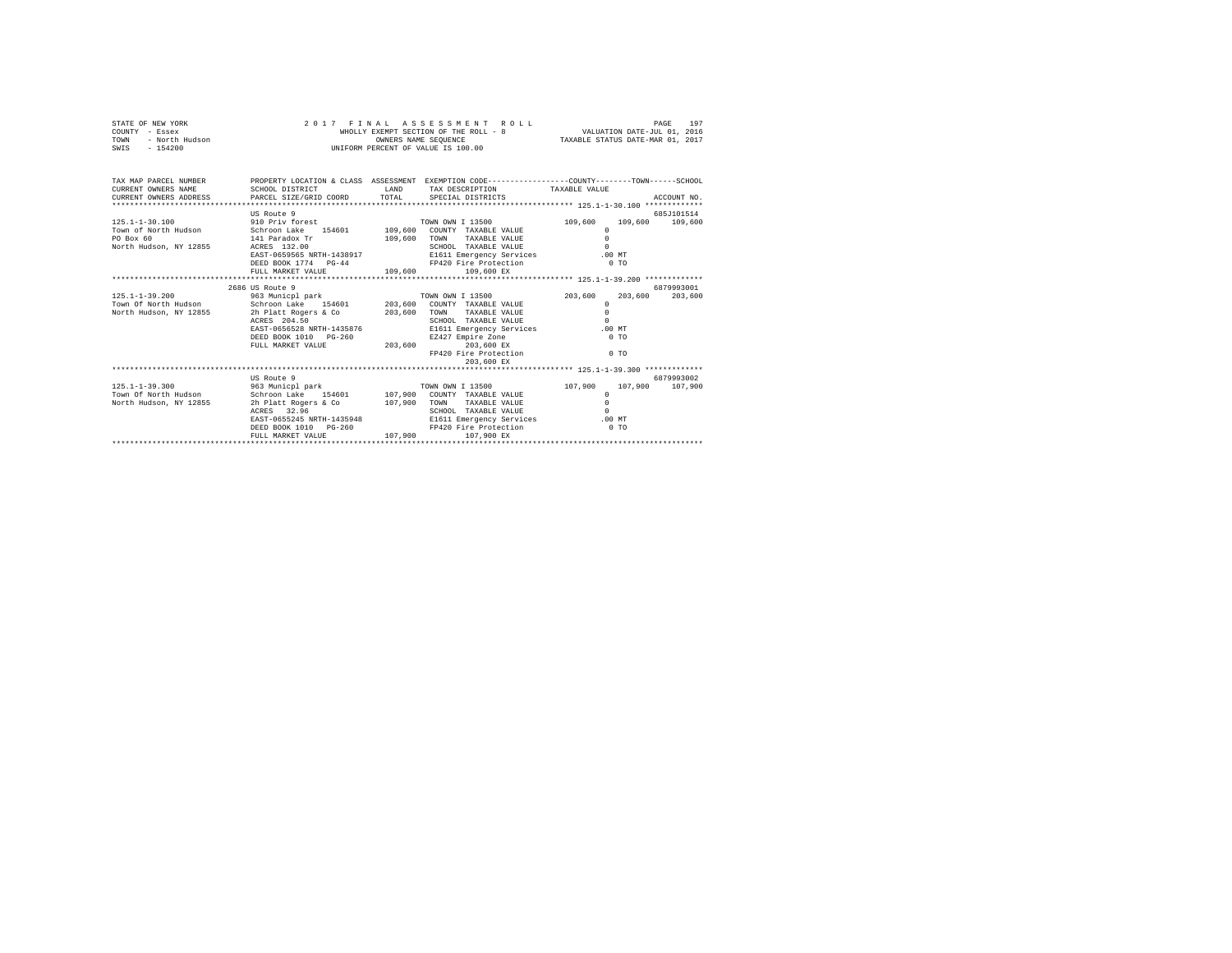| STATE OF NEW YORK      | 2017 FINAL ASSESSMENT ROLL            | 198<br>PAGE                      |
|------------------------|---------------------------------------|----------------------------------|
| COUNTY - Essex         | WHOLLY EXEMPT SECTION OF THE ROLL - 8 | VALUATION DATE-JUL 01, 2016      |
| - North Hudson<br>TOWN |                                       | TAXABLE STATUS DATE-MAR 01, 2017 |
| SWTS<br>- 154200       |                                       | RPS150/V04/L015                  |
|                        | UNIFORM PERCENT OF VALUE IS 100.00    | CURRENT DATE 6/28/2017           |
|                        |                                       |                                  |
|                        | ROLL SUB SECTION- - TOTALS            |                                  |

| CODE | DISTRICT NAME        | TOTAL<br>PARCELS | EXTENSION<br>TYPE | EXTENSION<br>VALUE | AD VALOREM<br>VALUE | <b>EXEMPT</b><br>AMOUNT | TAXARLE<br>VALUE |
|------|----------------------|------------------|-------------------|--------------------|---------------------|-------------------------|------------------|
|      | E1611 Emergency Serv |                  | 27 MOVTAX         |                    |                     |                         |                  |
|      | EZ427 Empire Zone    |                  | 1 TOTAL           |                    | 203,600             | 203,600                 |                  |
|      | FP420 Fire Protectio |                  | 27 TOTAL          |                    | 13277,000           | 13277,000               |                  |

#### \*\*\* S C H O O L D I S T R I C T S U M M A R Y \*\*\*

| CODE   | DISTRICT NAME | TOTAL<br>PARCELS | ASSESSED<br>LAND | ASSESSED<br>TOTAL | EXEMPT<br>AMOUNT | TOTAL<br>TAXABLE | STAR<br>AMOUNT | STAR<br>TAXABLE |
|--------|---------------|------------------|------------------|-------------------|------------------|------------------|----------------|-----------------|
| 154601 | Schroon Lake  | 27               | 11570.101        | 13277.000         | 13277.000        |                  |                |                 |
|        | SUB-TOTAL     | 27               | 11570.101        | 13277.000         | 13277.000        |                  |                |                 |
|        | TOTAL         | 27               | 11570.101        | 13277.000         | 13277.000        |                  |                |                 |

#### \*\*\* S Y S T E M C O D E S S U M M A R Y \*\*\*

NO SYSTEM EXEMPTIONS AT THIS LEVEL

| CODE  | DESCRIPTION | TOTAL<br>PARCELS | COUNTY    | TOWN      | SCHOOL    |
|-------|-------------|------------------|-----------|-----------|-----------|
| 12100 | N.Y. STATE  |                  | 10492.000 | 10492.000 | 10492.000 |
| 13100 | CNTY OWN I  | 2                | 84,800    | 84,800    | 84,800    |
| 13500 | TOWN OWN I  | 14               | 1922,100  | 1922,100  | 1922.100  |
| 25110 | CONST REL   |                  | 141,100   | 141,100   | 141,100   |
| 26400 | VOL F DEPT  | $\mathfrak{D}$   | 454,900   | 454,900   | 454,900   |
| 27350 | PRI CEM     |                  | 182,100   | 182,100   | 182,100   |
|       | TOTAL       | 27               | 13277.000 | 13277.000 | 13277.000 |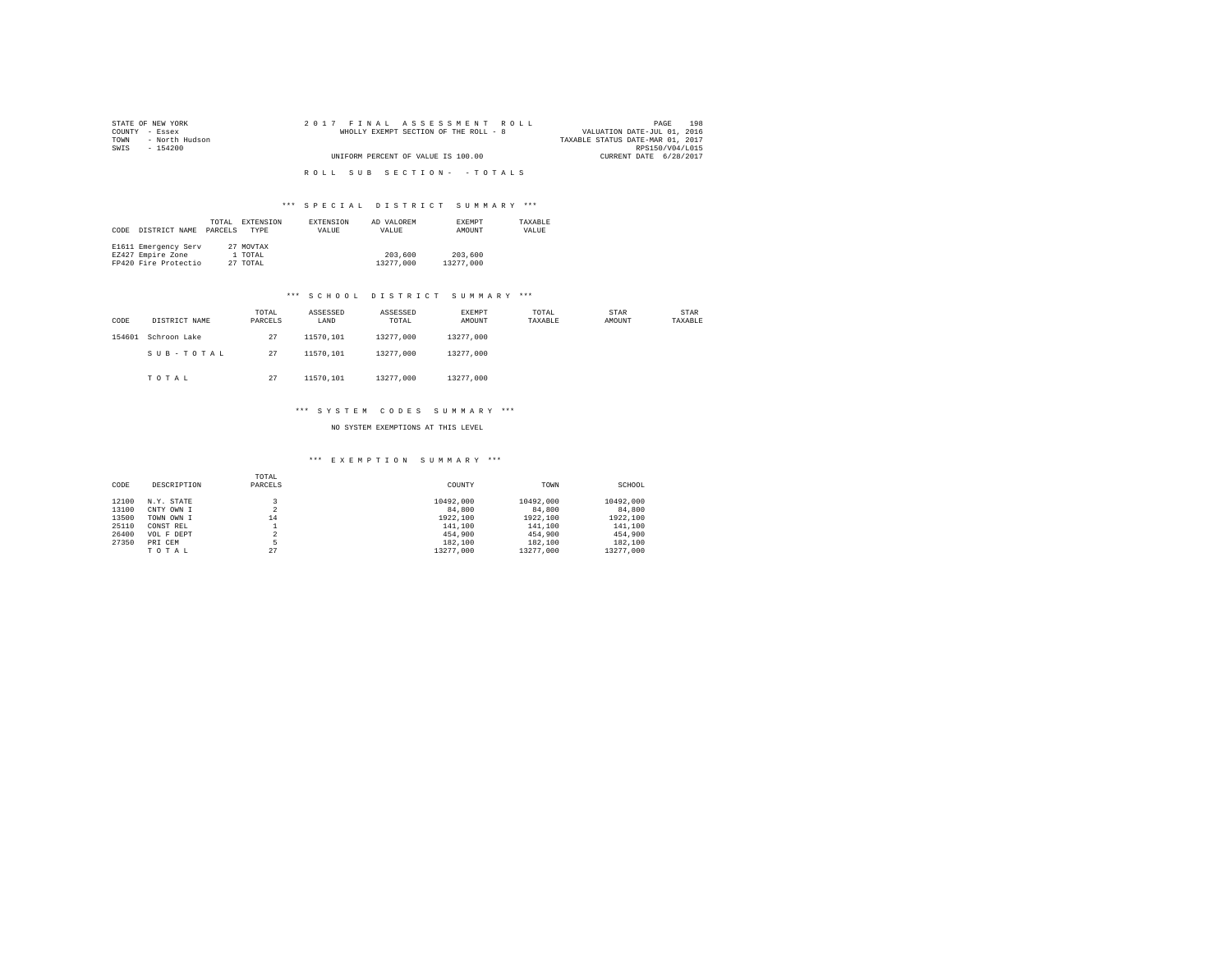| STATE OF NEW YORK<br>COUNTY - Essex<br>- North Hudson<br>TOWN | 2017 FINAL ASSESSMENT ROLL<br>WHOLLY EXEMPT SECTION OF THE ROLL - 8 | 199<br>PAGE<br>VALUATION DATE-JUL 01, 2016<br>TAXABLE STATUS DATE-MAR 01, 2017 |
|---------------------------------------------------------------|---------------------------------------------------------------------|--------------------------------------------------------------------------------|
| SWIS<br>$-154200$                                             | UNIFORM PERCENT OF VALUE IS 100.00                                  | RPS150/V04/L015<br>CURRENT DATE 6/28/2017                                      |
|                                                               | ROLL SUB SECTION- - TOTALS                                          |                                                                                |

| ROLL<br>SEC | DESCRIPTION   | TOTAL<br>the contract of the contract of the<br>PARCELS | ASSESSED<br>LAND | ASSESSED<br>TOTAL | TAXABLE<br>COUNTY | TAXABLE<br>TOWN | TAXABLE<br>SCHOOL | <b>STAR</b><br>TAXABLE |
|-------------|---------------|---------------------------------------------------------|------------------|-------------------|-------------------|-----------------|-------------------|------------------------|
|             | WHOLLY EXEMPT | $\sim$                                                  | 1570<br>101      | 13277,000         |                   |                 |                   |                        |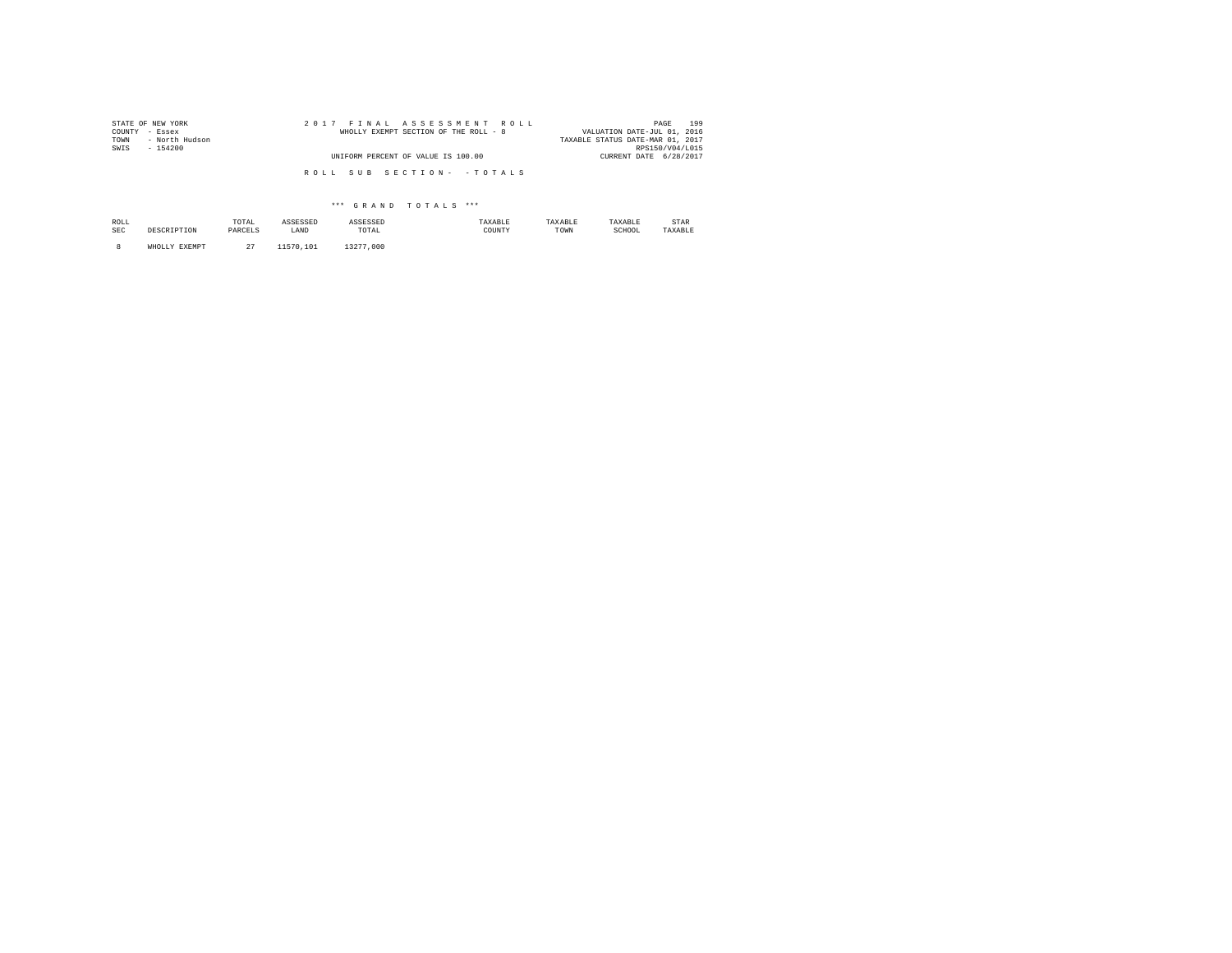|                | STATE OF NEW YORK |  |  | 2017 FINAL ASSESSMENT ROLL            |                                  | PAGE            | 200 |
|----------------|-------------------|--|--|---------------------------------------|----------------------------------|-----------------|-----|
| COUNTY - Essex |                   |  |  | WHOLLY EXEMPT SECTION OF THE ROLL - 8 | VALUATION DATE-JUL 01, 2016      |                 |     |
| TOWN           | - North Hudson    |  |  |                                       | TAXABLE STATUS DATE-MAR 01, 2017 |                 |     |
| SWIS           | - 154200          |  |  | UNIFORM PERCENT OF VALUE IS 100.00    |                                  | RPS150/V04/L015 |     |
|                |                   |  |  |                                       | CURRENT DATE 6/28/2017           |                 |     |

R O L L S E C T I O N T O T A L S

#### \*\*\* S P E C I A L D I S T R I C T S U M M A R Y \*\*\*

|      |                      | TOTAL   | <b>EXTENSION</b> | <b>EXTENSION</b> | AD VALOREM | <b>EXEMPT</b> | TAXABLE |
|------|----------------------|---------|------------------|------------------|------------|---------------|---------|
| CODE | DISTRICT NAME        | PARCELS | <b>TYPE</b>      | VALUE            | VALUE      | AMOUNT        | VALUE   |
|      |                      |         |                  |                  |            |               |         |
|      | E1611 Emergency Serv |         | 27 MOVTAX        |                  |            |               |         |
|      | EZ427 Empire Zone    |         | 1 TOTAL          |                  | 203,600    | 203,600       |         |
|      | FP420 Fire Protectio |         | 27 TOTAL         |                  | 13277,000  | 13277,000     |         |

#### \*\*\* S C H O O L D I S T R I C T S U M M A R Y \*\*\*

| CODE   | DISTRICT NAME | TOTAL<br>PARCELS | ASSESSED<br>LAND | ASSESSED<br>TOTAL | EXEMPT<br>AMOUNT | TOTAL<br>TAXABLE | STAR<br>AMOUNT | STAR<br>TAXABLE |
|--------|---------------|------------------|------------------|-------------------|------------------|------------------|----------------|-----------------|
| 154601 | Schroon Lake  | 27               | 11570.101        | 13277.000         | 13277.000        |                  |                |                 |
|        | SUB-TOTAL     | 27               | 11570.101        | 13277.000         | 13277.000        |                  |                |                 |
|        | TOTAL         | 27               | 11570.101        | 13277.000         | 13277.000        |                  |                |                 |

#### \*\*\* S Y S T E M C O D E S S U M M A R Y \*\*\*

NO SYSTEM EXEMPTIONS AT THIS LEVEL

| CODE  | DESCRIPTION | TOTAL<br>PARCELS | COUNTY    | TOWN      | SCHOOL    |
|-------|-------------|------------------|-----------|-----------|-----------|
| 12100 | N.Y. STATE  |                  | 10492.000 | 10492.000 | 10492.000 |
| 13100 | CNTY OWN I  | 2                | 84,800    | 84,800    | 84,800    |
| 13500 | TOWN OWN I  | 14               | 1922,100  | 1922,100  | 1922.100  |
| 25110 | CONST REL   |                  | 141,100   | 141,100   | 141,100   |
| 26400 | VOL F DEPT  | $\mathfrak{D}$   | 454,900   | 454,900   | 454,900   |
| 27350 | PRI CEM     |                  | 182,100   | 182,100   | 182,100   |
|       | TOTAL       | 27               | 13277.000 | 13277.000 | 13277.000 |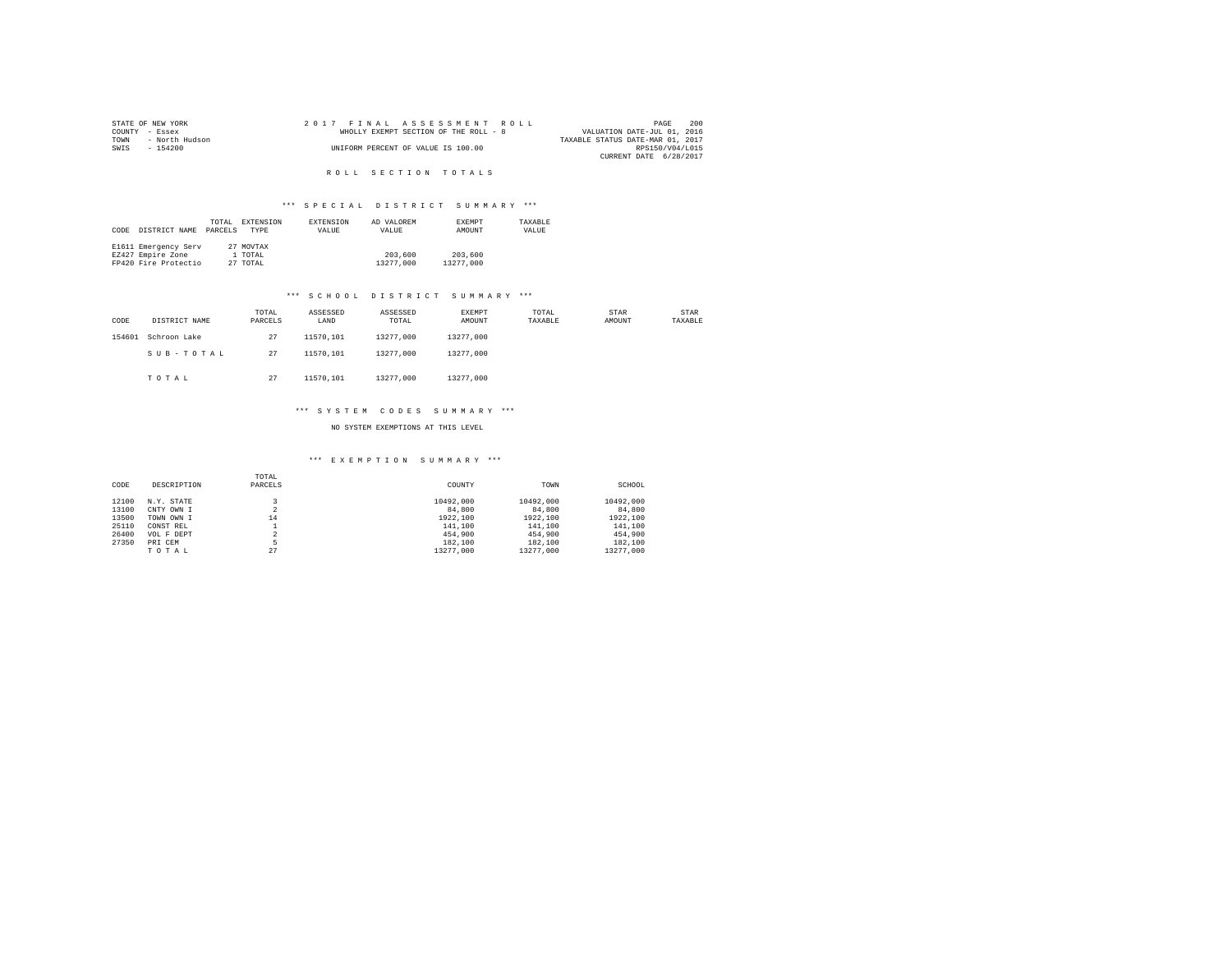| STATE OF NEW YORK      | 2017 FINAL ASSESSMENT ROLL            | 201<br>PAGE                      |
|------------------------|---------------------------------------|----------------------------------|
| COUNTY - Essex         | WHOLLY EXEMPT SECTION OF THE ROLL - 8 | VALUATION DATE-JUL 01, 2016      |
| TOWN<br>- North Hudson |                                       | TAXABLE STATUS DATE-MAR 01, 2017 |
| SWIS<br>$-154200$      | UNIFORM PERCENT OF VALUE IS 100.00    | RPS150/V04/L015                  |
|                        |                                       | CURRENT DATE 6/28/2017           |
|                        |                                       |                                  |
|                        | ROLL SECTION TOTALS                   |                                  |

| ROLL       |               | TOTAL<br>the contract of the contract of the | ASSESSED  | ASSESSED                                                 | TAXARLE | TAXABLE | TAXABLE | STAR    |
|------------|---------------|----------------------------------------------|-----------|----------------------------------------------------------|---------|---------|---------|---------|
| <b>SEC</b> | DESCRIPTION   | PARCELS                                      | LAND      | TOTAL<br>the contract of the contract of the contract of | COUNTY  | TOWN    | SCHOOL  | TAXABLE |
|            |               |                                              |           |                                                          |         |         |         |         |
|            | <b>DVPMDT</b> | $\sim$<br>z.,                                | 11570.101 | 13277<br>,000                                            |         |         |         |         |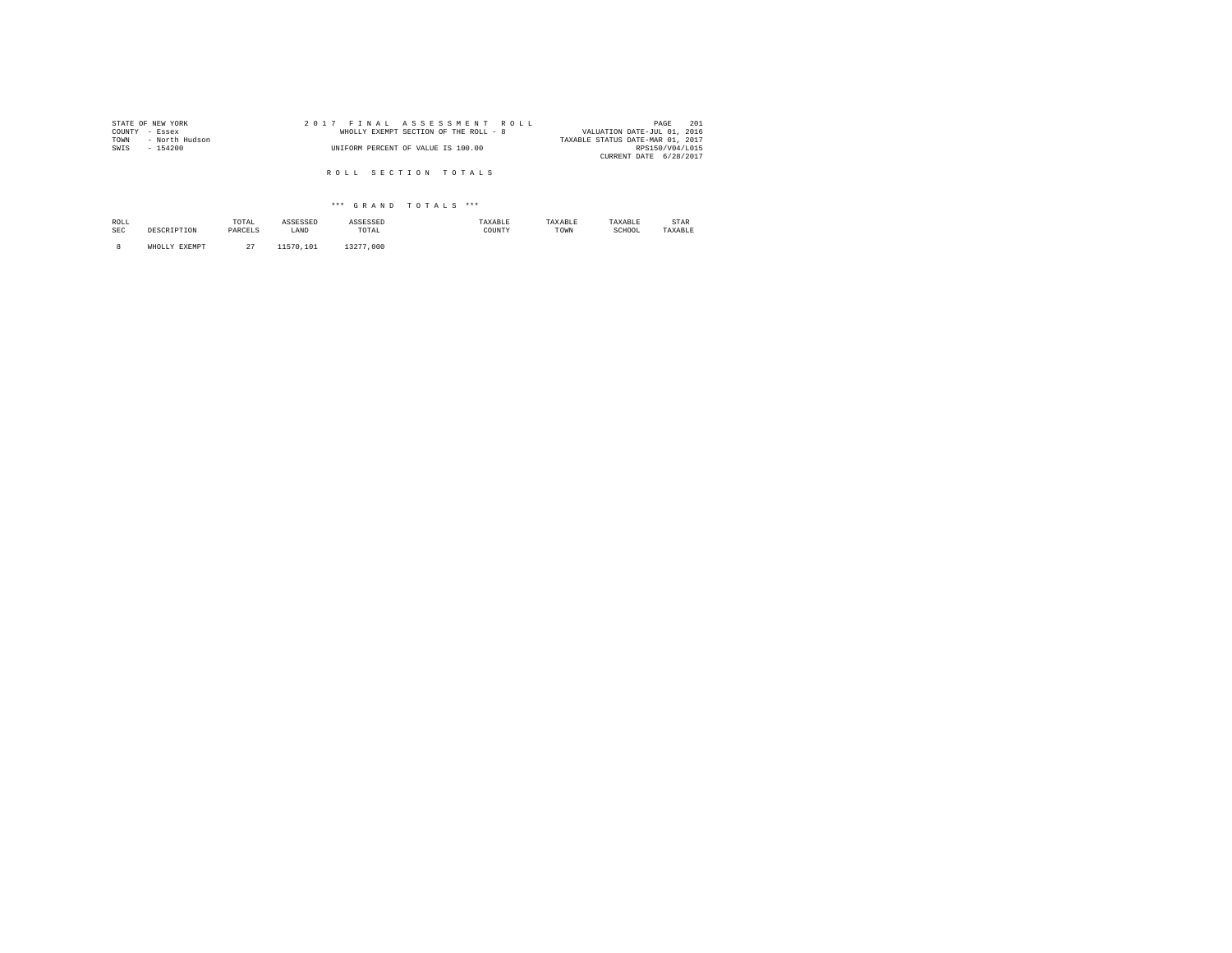|                | STATE OF NEW YORK |  |  |  |  |                                    |  | 2017 FINAL ASSESSMENT ROLL |                                  | PAGE            | 202 |
|----------------|-------------------|--|--|--|--|------------------------------------|--|----------------------------|----------------------------------|-----------------|-----|
| COUNTY - Essex |                   |  |  |  |  |                                    |  |                            | VALUATION DATE-JUL 01, 2016      |                 |     |
| TOWN           | - North Hudson    |  |  |  |  | SWIS TOTALS                        |  |                            | TAXABLE STATUS DATE-MAR 01, 2017 |                 |     |
| SWTS           | $-154200$         |  |  |  |  | UNIFORM PERCENT OF VALUE IS 100.00 |  |                            |                                  | RPS150/V04/L015 |     |
|                |                   |  |  |  |  |                                    |  |                            | CURRENT DATE 6/28/2017           |                 |     |

| CODE | DISTRICT NAME        | TOTAL<br>PARCELS | EXTENSION<br><b>TYPE</b> | <b>EXTENSION</b><br>VALUE | AD VALOREM<br>VALUE | EXEMPT<br>AMOUNT | TAXABLE<br>VALUE |  |
|------|----------------------|------------------|--------------------------|---------------------------|---------------------|------------------|------------------|--|
|      | E1611 Emergency Serv |                  | 771 MOVTAX               |                           |                     |                  |                  |  |
|      | E1612 Emergency Serv |                  | 92 MOVTAX                |                           |                     |                  |                  |  |
|      | EZ427 Empire Zone    |                  | 4 TOTAL                  |                           | 898,600             | 413,600          | 485,000          |  |
|      | FP420 Fire Protectio |                  | 870 TOTAL                |                           | 150916.656          | 13783,900        | 137132.756       |  |

#### \*\*\* S C H O O L D I S T R I C T S U M M A R Y \*\*\*

| CODE             | DISTRICT NAME                      | TOTAL<br>PARCELS | ASSESSED<br>LAND | ASSESSED<br>TOTAL       | EXEMPT<br>AMOUNT       | TOTAL<br>TAXABLE | STAR<br>AMOUNT | STAR<br>TAXABLE |
|------------------|------------------------------------|------------------|------------------|-------------------------|------------------------|------------------|----------------|-----------------|
| 154601<br>999999 | Schroon Lake<br>Schl Apportionment | 871              | 112292.032       | 166140.656<br>12256.370 | 32381.283<br>12256.370 | 133759.373       | 2909.429       | 130849.944      |
|                  | SUB-TOTAL                          | 872              | 112292.032       | 178397.026              | 44637.653              | 133759.373       | 2909,429       | 130849.944      |
|                  | TOTAL                              | 872              | 112292.032       | 178397.026              | 44637.653              | 133759.373       | 2909.429       | 130849.944      |

## \*\*\* S Y S T E M C O D E S S U M M A R Y \*\*\*

| CODE                    | DESCRIPTION                                     | TOTAL<br>PARCELS | COUNTY                              | TOWN                                | SCHOOL                              |
|-------------------------|-------------------------------------------------|------------------|-------------------------------------|-------------------------------------|-------------------------------------|
| 50001<br>50005<br>50006 | SCHL TAXBL<br>TOWN TAXBL<br>CNTY TAXBL<br>TOTAL |                  | 11563.270<br>12256.370<br>23819.640 | 11563.270<br>12183.780<br>23747.050 | 12256.370<br>12183.780<br>24440.150 |

| CODE  | DESCRIPTION | TOTAL<br>PARCELS | COUNTY    | TOWN      | SCHOOL    |
|-------|-------------|------------------|-----------|-----------|-----------|
| 12100 | N.Y. STATE  |                  | 10492.000 | 10492.000 | 10492.000 |
| 13100 | CNTY OWN I  |                  | 84,800    | 84,800    | 84,800    |
| 13500 | TOWN OWN I  | 14               | 1922,100  | 1922.100  | 1922.100  |
| 25110 | CONST REL   |                  | 141,100   | 141,100   | 141,100   |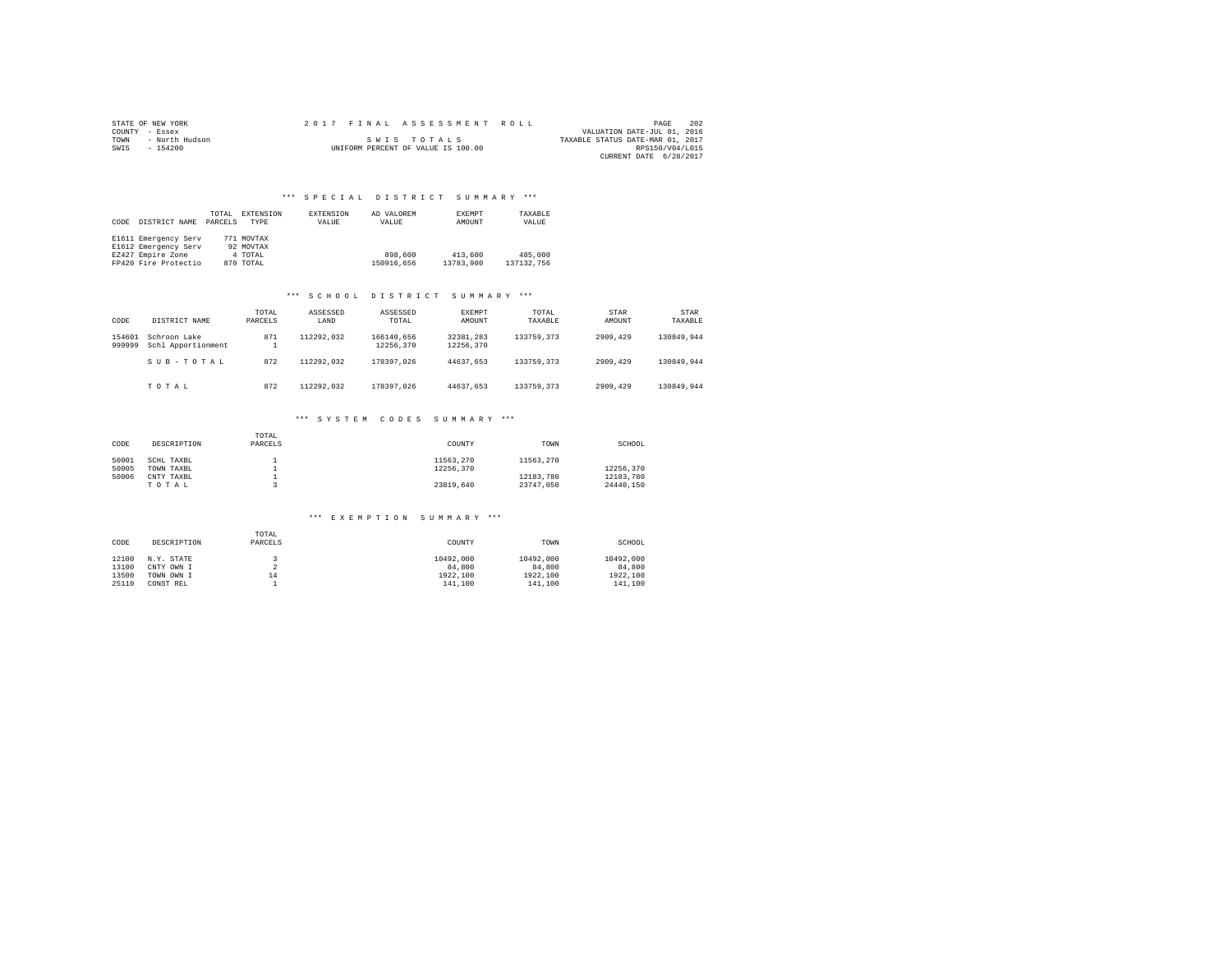|                | STATE OF NEW YORK | 2017 FINAL ASSESSMENT ROLL |                                    | PAGE                             | 203 |
|----------------|-------------------|----------------------------|------------------------------------|----------------------------------|-----|
| COUNTY - Essex |                   |                            |                                    | VALUATION DATE-JUL 01, 2016      |     |
| TOWN           | - North Hudson    |                            | SWIS TOTALS                        | TAXABLE STATUS DATE-MAR 01, 2017 |     |
| SWIS           | $-154200$         |                            | UNIFORM PERCENT OF VALUE IS 100.00 | RPS150/V04/L015                  |     |
|                |                   |                            |                                    | CURRENT DATE 6/28/2017           |     |

### \*\*\* E X E M P T I O N S U M M A R Y \*\*\*

|       |                 | TOTAL          |           |           |           |
|-------|-----------------|----------------|-----------|-----------|-----------|
| CODE  | DESCRIPTION     | PARCELS        | COUNTY    | TOWN      | SCHOOL    |
|       |                 |                |           |           |           |
| 26400 | VOL F DEPT      | $\overline{a}$ | 454,900   | 454,900   | 454,900   |
| 27350 | PRI CEM         | 5              | 182,100   | 182,100   | 182,100   |
| 33201 | C TAX SALE      | 8              | 506,900   | 506,900   |           |
| 41003 | PRO VETS T      |                |           | 61.337    |           |
| 41102 | VETERANS C      |                | 5,000     |           |           |
| 41120 | VETWAR CTS      | 9              | 115,605   | 115,605   | 130,620   |
| 41130 | VETCOM CTS      | 9              | 206.225   | 206.225   | 232,450   |
| 41140 | VETDIS CTS      | 6              | 261,405   | 261,405   | 285.855   |
| 41800 | AGED ALL        | 8              | 369.911   | 341.743   | 370,356   |
| 41834 | ENH STAR        | 24             |           |           | 1289.024  |
| 41854 | <b>BAS STAR</b> | 54             |           |           | 1620.405  |
| 47450 | <b>FISCHER</b>  | 18             | 5042.847  | 5042.847  | 5042.847  |
| 47460 | PRIV FOR        | 8              | 858.375   | 858,375   | 858,375   |
|       | TOTAL           | 173            | 20643.268 | 20671.437 | 23106.932 |

| ROLL<br>SEC  | DESCRIPTION         | TOTAL<br>PARCELS | ASSESSED<br>LAND | ASSESSED<br>TOTAL | TAXABLE<br>COUNTY | TAXABLE<br>TOWN | TAXABLE<br>SCHOOL | STAR<br>TAXABLE |
|--------------|---------------------|------------------|------------------|-------------------|-------------------|-----------------|-------------------|-----------------|
| $\mathbf{1}$ | TAXABLE             | 488              | 30867.787        | 55184.687         | 47818,419         | 47790.250       | 48264.184         | 45354.755       |
| 3            | STATE OWNED LAND    | 339              | 68586.244        | 104589.664        | 80770.024         | 80842.614       | 80149.514         | 80149.514       |
| 5            | SPECIAL FRANCHISE   | 4                |                  | 2248.375          | 2248.375          | 2248.375        | 2248.375          | 2248.375        |
| 6            | UTILITIES & N.C.    | 14               | 1267.900         | 3097,300          | 3097,300          | 3097,300        | 3097,300          | 3097.300        |
| 8            | WHOLLY EXEMPT       | 27               | 11570.101        | 13277.000         |                   |                 |                   |                 |
| $\star$      | TOTAL<br><b>SUB</b> | 872              | 112292.032       | 178397.026        | 133934,118        | 133978.539      | 133759.373        | 130849.944      |
| $***$        | GRAND TOTAL         | 872              | 112292.032       | 178397.026        | 133934,118        | 133978.539      | 133759,373        | 130849.944      |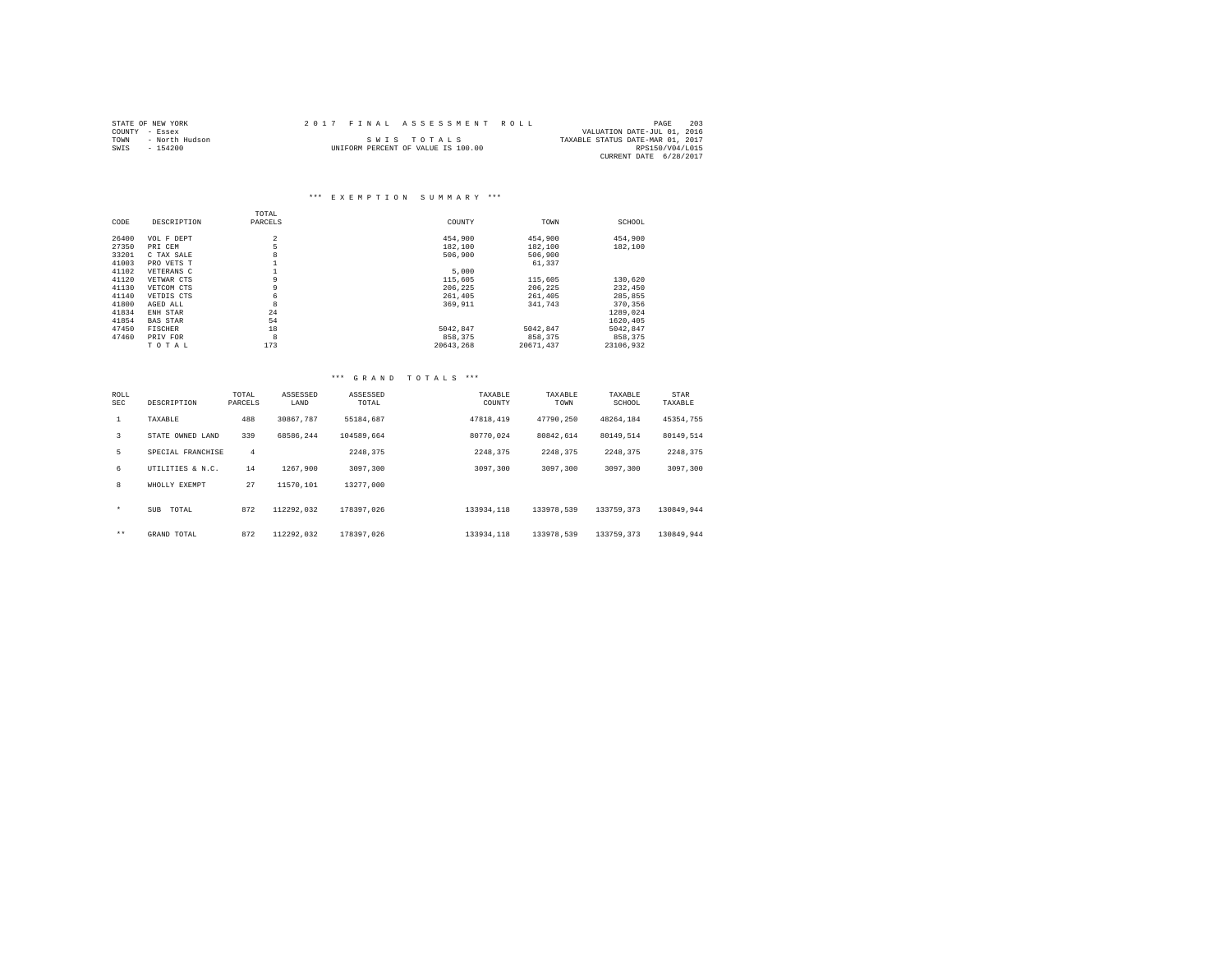|                | STATE OF NEW YORK |  | 2017 FINAL ASSESSMENT ROLL         |                                  | PAGE            | 204 |
|----------------|-------------------|--|------------------------------------|----------------------------------|-----------------|-----|
| COUNTY - Essex |                   |  | TOWN TOTALS                        | VALUATION DATE-JUL 01, 2016      |                 |     |
| TOWN           | - North Hudson    |  |                                    | TAXABLE STATUS DATE-MAR 01, 2017 |                 |     |
| SWIS           | $-1542$           |  | UNIFORM PERCENT OF VALUE IS 100.00 |                                  | RPS150/V04/L015 |     |
|                |                   |  |                                    | CURRENT DATE 6/28/2017           |                 |     |

| CODE | DISTRICT NAME        | TOTAL<br>PARCELS | EXTENSION<br><b>TYPE</b> | EXTENSION<br>VALUE | AD VALOREM<br>VALUE | <b>EXEMPT</b><br>AMOUNT | TAXABLE<br>VALUE |
|------|----------------------|------------------|--------------------------|--------------------|---------------------|-------------------------|------------------|
|      | E1611 Emergency Serv |                  | 771 MOVTAX               |                    |                     |                         |                  |
|      | E1612 Emergency Serv |                  | 92 MOVTAX                |                    |                     |                         |                  |
|      | EZ427 Empire Zone    |                  | 4 TOTAL                  |                    | 898,600             | 413,600                 | 485,000          |
|      | FP420 Fire Protectio |                  | 870 TOTAL                |                    | 150916.656          | 13783,900               | 137132.756       |

#### \*\*\* S C H O O L D I S T R I C T S U M M A R Y \*\*\*

| CODE             | DISTRICT NAME                      | TOTAL<br>PARCELS | ASSESSED<br>LAND | ASSESSED<br>TOTAL       | EXEMPT<br>AMOUNT       | TOTAL<br>TAXABLE | STAR<br>AMOUNT | STAR<br>TAXABLE |
|------------------|------------------------------------|------------------|------------------|-------------------------|------------------------|------------------|----------------|-----------------|
| 154601<br>999999 | Schroon Lake<br>Schl Apportionment | 871              | 112292.032       | 166140.656<br>12256.370 | 32381.283<br>12256.370 | 133759.373       | 2909.429       | 130849.944      |
|                  | SUB-TOTAL                          | 872              | 112292.032       | 178397.026              | 44637.653              | 133759.373       | 2909,429       | 130849.944      |
|                  | TOTAL                              | 872              | 112292.032       | 178397.026              | 44637.653              | 133759.373       | 2909.429       | 130849.944      |

## \*\*\* S Y S T E M C O D E S S U M M A R Y \*\*\*

| CODE  | DESCRIPTION | TOTAL<br>PARCELS | COUNTY    | TOWN      | SCHOOL    |
|-------|-------------|------------------|-----------|-----------|-----------|
| 50001 | SCHL TAXBL  |                  | 11563.270 | 11563.270 |           |
| 50005 | TOWN TAXBL  |                  | 12256.370 |           | 12256.370 |
| 50006 | CNTY TAXBL  |                  |           | 12183.780 | 12183.780 |
|       | TOTAL       |                  | 23819.640 | 23747.050 | 24440.150 |

| CODE  | DESCRIPTION | TOTAL<br>PARCELS | COUNTY    | TOWN      | SCHOOL    |
|-------|-------------|------------------|-----------|-----------|-----------|
| 12100 | N.Y. STATE  |                  | 10492.000 | 10492.000 | 10492.000 |
| 13100 | CNTY OWN I  |                  | 84,800    | 84,800    | 84,800    |
| 13500 | TOWN OWN I  | 14               | 1922.100  | 1922,100  | 1922.100  |
| 25110 | CONST REL   |                  | 141,100   | 141,100   | 141,100   |